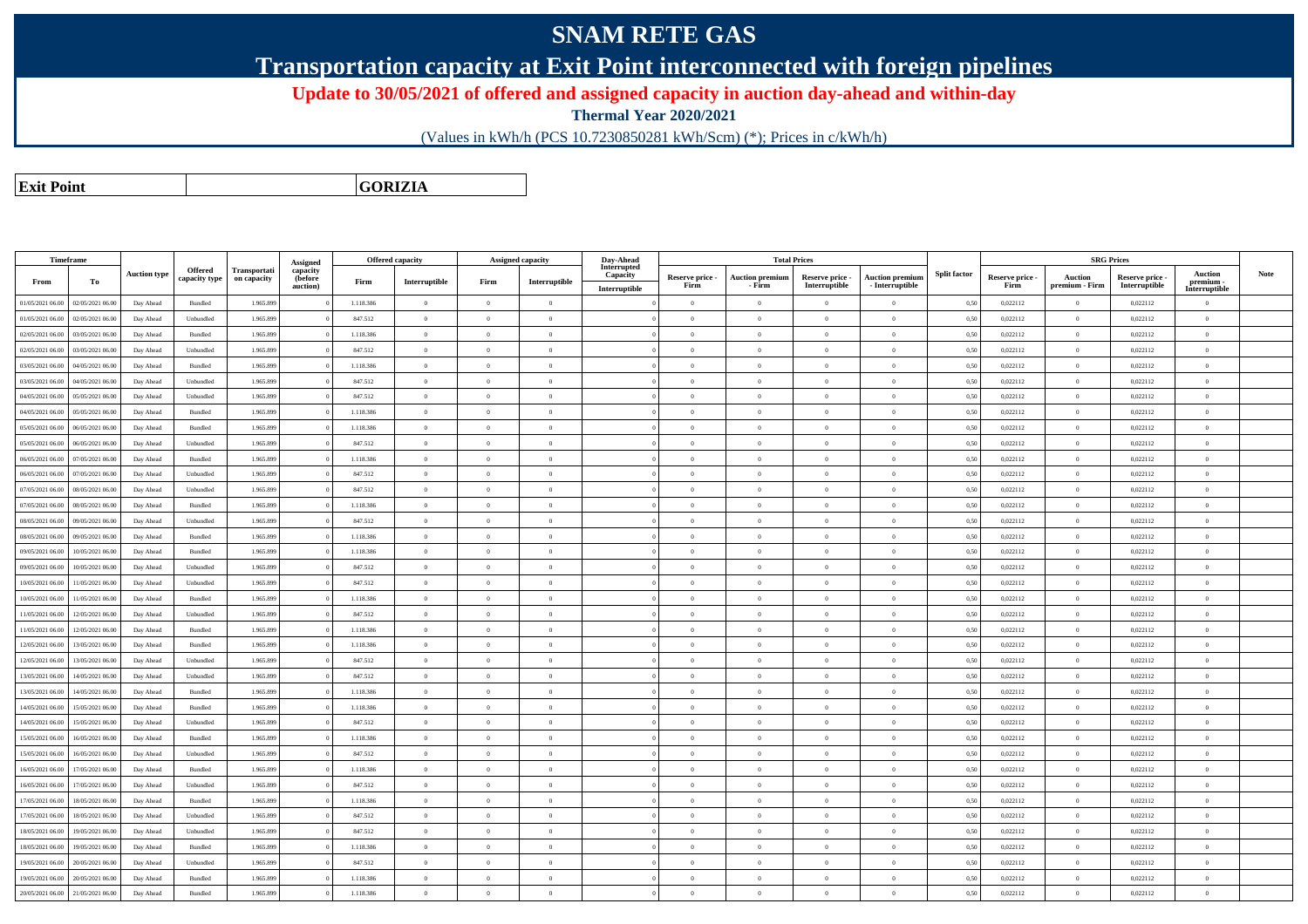| 20/05/2021 06:00 21/05/2021 06:00   |                  | Day Ahead  | Unbundled | 1.965.899 | 847.512   | $\overline{0}$ | $\theta$       |                | $\overline{0}$ | $\bf{0}$       | $\overline{0}$ | $\theta$       | 0,50 | 0,022112 | $\theta$       | 0,022112       | $\overline{0}$           |  |
|-------------------------------------|------------------|------------|-----------|-----------|-----------|----------------|----------------|----------------|----------------|----------------|----------------|----------------|------|----------|----------------|----------------|--------------------------|--|
|                                     |                  |            |           |           |           | $\overline{0}$ | $\overline{0}$ |                |                |                |                |                |      |          |                |                | $\overline{0}$           |  |
| 21/05/2021 06.00                    | 22/05/2021 06.00 | Day Ahead  | Bundled   | 1.965.899 | 1.118.386 |                |                | $\overline{0}$ | $\overline{0}$ | $\,$ 0         | $\bf{0}$       | $\bf{0}$       | 0,50 | 0,022112 | $\,$ 0 $\,$    | 0,022112       |                          |  |
| 21/05/2021 06:00                    | 22/05/2021 06:00 | Day Ahead  | Unbundled | 1.965.899 | 847.512   | $\overline{0}$ | $\overline{0}$ | $\overline{0}$ | $\overline{0}$ | $\bf{0}$       | $\overline{0}$ | $\mathbf{0}$   | 0.50 | 0,022112 | $\overline{0}$ | 0,022112       | $\overline{0}$           |  |
| 22/05/2021 06:00                    | 23/05/2021 06:00 | Day Ahead  | Bundled   | 1.965.899 | 1.118.386 | $\overline{0}$ | $\overline{0}$ | $\overline{0}$ | $\overline{0}$ | $\bf{0}$       | $\overline{0}$ | $\overline{0}$ | 0,50 | 0,022112 | $\,$ 0 $\,$    | 0,022112       | $\overline{0}$           |  |
| 22/05/2021 06:00                    | 23/05/2021 06.00 | Day Ahead  | Unbundled | 1.965.899 | 847.512   | $\overline{0}$ | $\theta$       | $\overline{0}$ | $\overline{0}$ | $\overline{0}$ | $\overline{0}$ | $\bf{0}$       | 0,50 | 0,022112 | $\,$ 0 $\,$    | 0,022112       | $\overline{0}$           |  |
| 23/05/2021 06:00                    | 24/05/2021 06:00 | Day Ahead  | Unbundled | 1.965.899 | 847.512   | $\overline{0}$ | $\overline{0}$ | $\overline{0}$ | $\overline{0}$ | $\bf{0}$       | $\overline{0}$ | $\bf{0}$       | 0.50 | 0,022112 | $\bf{0}$       | 0,022112       | $\overline{0}$           |  |
| 23/05/2021 06:00                    | 24/05/2021 06.00 | Day Ahead  | Bundled   | 1.965.899 | 1.118.386 | $\overline{0}$ | $\overline{0}$ | $\overline{0}$ | $\overline{0}$ | $\bf{0}$       | $\overline{0}$ | $\overline{0}$ | 0,50 | 0,022112 | $\,$ 0 $\,$    | 0,022112       | $\overline{0}$           |  |
| 24/05/2021 06:00                    | 25/05/2021 06.00 | Day Ahead  | Bundled   | 1.965.899 | 1.118.386 | $\overline{0}$ | $\theta$       | $\overline{0}$ | $\overline{0}$ | $\bf{0}$       | $\overline{0}$ | $\bf{0}$       | 0,50 | 0,022112 | $\,$ 0 $\,$    | 0,022112       | $\overline{0}$           |  |
| 24/05/2021 06:00                    | 25/05/2021 06:00 | Day Ahead  | Unbundled | 1.965.899 | 847.512   | $\overline{0}$ | $\overline{0}$ | $\overline{0}$ | $\overline{0}$ | $\bf{0}$       | $\overline{0}$ | $\bf{0}$       | 0.50 | 0,022112 | $\bf{0}$       | 0,022112       | $\overline{0}$           |  |
| 25/05/2021 06:00                    | 26/05/2021 06:00 | Day Ahead  | Unbundled | 1.965.899 | 847.512   | $\overline{0}$ | $\overline{0}$ | $\overline{0}$ | $\overline{0}$ | $\,$ 0         | $\overline{0}$ | $\bf{0}$       | 0,50 | 0,022112 | $\,$ 0 $\,$    | 0,022112       | $\overline{0}$           |  |
|                                     |                  |            |           |           |           |                | $\theta$       |                |                |                |                |                |      |          |                |                |                          |  |
| 25/05/2021 06:00                    | 26/05/2021 06.00 | Day Ahead  | Bundled   | 1.965.899 | 1.118.386 | $\overline{0}$ |                | $\overline{0}$ | $\overline{0}$ | $\,$ 0         | $\overline{0}$ | $\bf{0}$       | 0,50 | 0,022112 | $\,$ 0 $\,$    | 0,022112       | $\overline{0}$           |  |
| 26/05/2021 06:00                    | 27/05/2021 06:00 | Day Ahead  | Unbundled | 1.965.899 | 847.512   | $\overline{0}$ | $\overline{0}$ | $\overline{0}$ | $\overline{0}$ | $\bf{0}$       | $\overline{0}$ | $\mathbf{0}$   | 0.50 | 0,022112 | $\mathbf{0}$   | 0,022112       | $\overline{\phantom{a}}$ |  |
| 26/05/2021 06:00                    | 27/05/2021 06:00 | Day Ahead  | Bundled   | 1.965.899 | 1.118.386 | $\overline{0}$ | $\overline{0}$ | $\overline{0}$ | $\overline{0}$ | $\bf{0}$       | $\overline{0}$ | $\overline{0}$ | 0,50 | 0,022112 | $\,$ 0 $\,$    | 0,022112       | $\overline{0}$           |  |
| 27/05/2021 06:00                    | 28/05/2021 06.00 | Day Ahead  | Bundled   | 1.965.899 | 1.118.386 | $\overline{0}$ | $\theta$       | $\overline{0}$ | $\overline{0}$ | $\overline{0}$ | $\overline{0}$ | $\bf{0}$       | 0,50 | 0,022112 | $\,$ 0 $\,$    | 0,022112       | $\overline{0}$           |  |
| 27/05/2021 06:00                    | 28/05/2021 06:00 | Day Ahead  | Unbundled | 1.965.899 | 847.512   | $\overline{0}$ | $\overline{0}$ | $\overline{0}$ | $\overline{0}$ | $\bf{0}$       | $\overline{0}$ | $\bf{0}$       | 0.50 | 0,022112 | $\bf{0}$       | 0,022112       | $\overline{0}$           |  |
| 28/05/2021 06:00                    | 29/05/2021 06:00 | Day Ahead  | Bundled   | 1.965.899 | 1.118.386 | $\overline{0}$ | $\overline{0}$ | $\overline{0}$ | $\overline{0}$ | $\bf{0}$       | $\overline{0}$ | $\overline{0}$ | 0,50 | 0,022112 | $\,$ 0 $\,$    | 0,022112       | $\overline{0}$           |  |
| 28/05/2021 06:00                    | 29/05/2021 06.00 | Day Ahead  | Unbundled | 1.965.899 | 847.512   | $\overline{0}$ | $\theta$       | $\overline{0}$ | $\overline{0}$ | $\bf{0}$       | $\overline{0}$ | $\bf{0}$       | 0,50 | 0,022112 | $\,$ 0 $\,$    | 0,022112       | $\overline{0}$           |  |
| 29/05/2021 06:00                    | 30/05/2021 06:00 | Day Ahead  | Bundled   | 1.965.899 | 1.118.386 | $\overline{0}$ | $\overline{0}$ | $\overline{0}$ | $\overline{0}$ | $\bf{0}$       | $\overline{0}$ | $\bf{0}$       | 0.50 | 0.022112 | $\bf{0}$       | 0,022112       | $\overline{\phantom{a}}$ |  |
| 29/05/2021 06:00                    | 30/05/2021 06:00 | Day Ahead  | Unbundled | 1.965.899 | 847.512   | $\overline{0}$ | $\overline{0}$ | $\overline{0}$ | $\overline{0}$ | $\bf{0}$       | $\overline{0}$ | $\bf{0}$       | 0,50 | 0,022112 | $\,$ 0 $\,$    | 0,022112       | $\overline{0}$           |  |
| 30/05/2021 06:00                    | 31/05/2021 06.00 | Day Ahead  | Bundled   | 1.965.899 | 1.118.386 | $\overline{0}$ | $\theta$       | $\overline{0}$ | $\overline{0}$ | $\,$ 0         | $\overline{0}$ | $\bf{0}$       | 0,50 | 0,022112 | $\,$ 0 $\,$    | 0,022112       | $\overline{0}$           |  |
| 30/05/2021 06:00                    | 31/05/2021 06:00 | Day Ahead  | Unbundled | 1.965.899 | 847.512   | $\overline{0}$ | $\overline{0}$ | $\overline{0}$ | $\overline{0}$ | $\bf{0}$       | $\overline{0}$ | $\mathbf{0}$   | 0.50 | 0,022112 | $\mathbf{0}$   | 0,022112       | $\overline{\phantom{a}}$ |  |
| 31/05/2021 06:00                    | 01/06/2021 06:00 | Day Ahead  | Unbundled | 1.965.899 | 847.512   | $\overline{0}$ | $\overline{0}$ | $\overline{0}$ | $\overline{0}$ | $\bf{0}$       | $\overline{0}$ | $\overline{0}$ | 0,50 | 0,022112 | $\,$ 0 $\,$    | 0,022112       | $\overline{0}$           |  |
| 31/05/2021 06:00                    | 01/06/2021 06.00 | Day Ahead  | Bundled   | 1.965.899 | 1.118.386 | $\overline{0}$ | $\theta$       | $\overline{0}$ | $\overline{0}$ | $\bf{0}$       | $\overline{0}$ | $\bf{0}$       | 0,50 | 0,022112 | $\,$ 0 $\,$    | 0,022112       | $\overline{0}$           |  |
| 01/05/2021 06:00                    | 02/05/2021 06:00 | Within Day | Unbundled | 1.965.899 | 847.512   | $\overline{0}$ | $\overline{0}$ | $\overline{0}$ | $\overline{0}$ | $\bf{0}$       | $\overline{0}$ | $\bf{0}$       | 0.50 | 2,211197 | $\,0\,$        | $\overline{0}$ | $\overline{0}$           |  |
|                                     |                  |            |           |           |           |                |                |                |                |                |                |                |      |          |                |                |                          |  |
| 01/05/2021 06:00                    | 02/05/2021 06:00 | Within Day | Bundled   | 1.965.899 | 1.118.386 | $\overline{0}$ | $\overline{0}$ | $\overline{0}$ | $\overline{0}$ | $\,$ 0         | $\overline{0}$ | $\overline{0}$ | 0,50 | 2,211197 | $\,0\,$        | $\theta$       | $\overline{0}$           |  |
| 01/05/2021 07:00                    | 02/05/2021 06.00 | Within Day | Bundled   | 1.965.899 | 1.118.386 | $\overline{0}$ | $\theta$       | $\overline{0}$ |                | $\bf{0}$       | $\overline{0}$ | $\bf{0}$       | 0,50 | 2,119064 | $\,$ 0 $\,$    | $\overline{0}$ | $\overline{0}$           |  |
| 01/05/2021 07:00                    | 02/05/2021 06:00 | Within Day | Unbundled | 1.965.899 | 847.512   | $\overline{0}$ | $\overline{0}$ | $\overline{0}$ | $\overline{0}$ | $\bf{0}$       | $\overline{0}$ | $\bf{0}$       | 0.50 | 2,119064 | $\,0\,$        | $\overline{0}$ | $\overline{0}$           |  |
| 01/05/2021 08:00                    | 02/05/2021 06:00 | Within Day | Bundled   | 1.965.899 | 1.118.386 | $\overline{0}$ | $\overline{0}$ | $\overline{0}$ | $\overline{0}$ | $\bf{0}$       | $\overline{0}$ | $\bf{0}$       | 0,50 | 2,026931 | $\,$ 0 $\,$    | $\overline{0}$ | $\overline{0}$           |  |
| 01/05/2021 08:00                    | 02/05/2021 06.00 | Within Day | Unbundled | 1.965.899 | 847.512   | $\bf{0}$       | $\overline{0}$ | $\overline{0}$ | $\overline{0}$ | $\bf{0}$       | $\bf{0}$       | $\bf{0}$       | 0,50 | 2,026931 | $\,$ 0 $\,$    | $\overline{0}$ | $\overline{0}$           |  |
| 01/05/2021 09:00                    | 02/05/2021 06:00 | Within Day | Unbundled | 1.965.899 | 847.512   | $\overline{0}$ | $\overline{0}$ | $\overline{0}$ | $\overline{0}$ | $\bf{0}$       | $\overline{0}$ | $\mathbf{0}$   | 0.50 | 1.934797 | $\bf{0}$       | $\overline{0}$ | $\bf{0}$                 |  |
| 01/05/2021 09:00                    | 02/05/2021 06:00 | Within Dav | Bundled   | 1.965.899 | 1.118.386 | $\overline{0}$ | $\overline{0}$ | $\overline{0}$ | $\overline{0}$ | $\overline{0}$ | $\overline{0}$ | $\overline{0}$ | 0.50 | 1,934797 | $\theta$       | $\overline{0}$ | $\overline{0}$           |  |
| 01/05/2021 10:00                    | 02/05/2021 06.00 | Within Day | Unbundled | 1.965.899 | 847.512   | $\overline{0}$ | $\theta$       | $\overline{0}$ | $\overline{0}$ | $\bf{0}$       | $\overline{0}$ | $\bf{0}$       | 0,50 | 1,842664 | $\,$ 0 $\,$    | $\overline{0}$ | $\overline{0}$           |  |
| 01/05/2021 10:00                    | 02/05/2021 06:00 | Within Day | Bundled   | 1.965.899 | 1.118.386 | $\overline{0}$ | $\overline{0}$ | $\overline{0}$ | $\overline{0}$ | $\bf{0}$       | $\overline{0}$ | $\bf{0}$       | 0.50 | 1.842664 | $\,0\,$        | $\theta$       | $\overline{0}$           |  |
| 01/05/2021 11:00                    | 02/05/2021 06:00 | Within Dav | Bundled   | 1.965.899 | 1.118.386 | $\overline{0}$ | $\overline{0}$ | $\Omega$       | $\overline{0}$ | $\mathbf{0}$   | $\overline{0}$ | $\overline{0}$ | 0.50 | 1,750531 | $\theta$       | $\overline{0}$ | $\overline{0}$           |  |
| 01/05/2021 11:00                    | 02/05/2021 06.00 | Within Day | Unbundled | 1.965.899 | 847.512   | $\overline{0}$ | $\theta$       | $\overline{0}$ | $\overline{0}$ | $\,$ 0         | $\overline{0}$ | $\bf{0}$       | 0,50 | 1,750531 | $\,$ 0 $\,$    | $\overline{0}$ | $\overline{0}$           |  |
| 01/05/2021 12:00                    | 02/05/2021 06:00 | Within Day | Bundled   | 1.965.899 | 1.118.386 | $\overline{0}$ | $\overline{0}$ | $\overline{0}$ | $\overline{0}$ | $\bf{0}$       | $\overline{0}$ | $\bf{0}$       | 0.50 | 1.658398 | $\,0\,$        | $\overline{0}$ | $\overline{\phantom{a}}$ |  |
| 01/05/2021 12:00                    | 02/05/2021 06:00 | Within Dav | Unbundled | 1.965.899 | 847.512   | $\overline{0}$ | $\overline{0}$ | $\overline{0}$ | $\overline{0}$ | $\overline{0}$ | $\overline{0}$ | $\overline{0}$ | 0.50 | 1,658398 | $\theta$       | $\overline{0}$ | $\overline{0}$           |  |
|                                     | 02/05/2021 06.00 | Within Day | Bundled   | 1.965.899 | 1.118.386 | $\bf{0}$       | $\overline{0}$ | $\overline{0}$ | $\overline{0}$ | $\bf{0}$       | $\bf{0}$       | $\bf{0}$       | 0,50 | 1,566265 | $\,$ 0 $\,$    | $\overline{0}$ | $\overline{0}$           |  |
| 01/05/2021 13:00                    |                  |            |           |           |           |                |                |                |                |                |                |                |      |          |                |                |                          |  |
| 01/05/2021 13:00                    | 02/05/2021 06:00 | Within Day | Unbundled | 1.965.899 | 847.512   | $\overline{0}$ | $\overline{0}$ | $\overline{0}$ | $\overline{0}$ | $\bf{0}$       | $\overline{0}$ | $\mathbf{0}$   | 0.50 | 1.566265 | $\bf{0}$       | $\overline{0}$ | $\overline{0}$           |  |
| 01/05/2021 14:00                    | 02/05/2021 06:00 | Within Dav | Unbundled | 1.965.899 | 847.512   | $\overline{0}$ | $\overline{0}$ | $\Omega$       | $\overline{0}$ | $\mathbf{0}$   | $\overline{0}$ | $\overline{0}$ | 0.50 | 1,474131 | $\theta$       | $\overline{0}$ | $\overline{0}$           |  |
| 01/05/2021 14:00                    | 02/05/2021 06.00 | Within Day | Bundled   | 1.965.899 | 1.118.386 | $\overline{0}$ | $\overline{0}$ | $\overline{0}$ | $\overline{0}$ | $\,$ 0         | $\overline{0}$ | $\bf{0}$       | 0,50 | 1,474131 | $\,$ 0 $\,$    | $\overline{0}$ | $\overline{0}$           |  |
| 01/05/2021 15:00                    | 02/05/2021 06:00 | Within Day | Bundled   | 1.965.899 | 1.118.386 | $\overline{0}$ | $\overline{0}$ | $\overline{0}$ | $\overline{0}$ | $\overline{0}$ | $\Omega$       | $\bf{0}$       | 0.50 | 1.381998 | $\,0\,$        | $\theta$       | $\overline{0}$           |  |
| 01/05/2021 15:00                    | 02/05/2021 06:00 | Within Dav | Unbundled | 1.965.899 | 847.512   | $\overline{0}$ | $\Omega$       | $\Omega$       | $\Omega$       | $\bf{0}$       | $\overline{0}$ | $\Omega$       | 0.50 | 1,381998 | $\theta$       | $\theta$       | $\overline{0}$           |  |
| 01/05/2021 16:00                    | 02/05/2021 06:00 | Within Day | Bundled   | 1.965.899 | 1.118.386 | $\overline{0}$ | $\,$ 0 $\,$    | $\overline{0}$ | $\overline{0}$ | $\,$ 0         | $\bf{0}$       | $\bf{0}$       | 0,50 | 1,289865 | $\,$ 0 $\,$    | $\overline{0}$ | $\overline{0}$           |  |
| $01/05/2021$ 16.00 02/05/2021 06.00 |                  | Within Day | Unbundled | 1.965.899 | 847.512   | $\bf{0}$       | $\theta$       |                | $\Omega$       | $\Omega$       |                |                | 0.50 | 1.289865 | $\bf{0}$       | $\theta$       |                          |  |
| 01/05/2021 17:00                    | 02/05/2021 06:00 | Within Day | Bundled   | 1.965.899 | 1.118.386 | $\overline{0}$ | $\overline{0}$ | $\overline{0}$ | $\overline{0}$ | $\overline{0}$ | $\overline{0}$ | $\mathbf{0}$   | 0,50 | 1,197732 | $\theta$       | $\overline{0}$ | $\overline{0}$           |  |
| 01/05/2021 17:00                    | 02/05/2021 06:00 | Within Day | Unbundled | 1.965.899 | 847.512   | $\overline{0}$ | $\bf{0}$       | $\overline{0}$ | $\bf{0}$       | $\overline{0}$ | $\overline{0}$ | $\bf{0}$       | 0,50 | 1,197732 | $\overline{0}$ | $\overline{0}$ | $\bf{0}$                 |  |
| 01/05/2021 18:00                    | 02/05/2021 06:00 | Within Day | Bundled   | 1.965.899 | 1.118.386 | $\overline{0}$ | $\overline{0}$ | $\overline{0}$ | $\overline{0}$ | $\overline{0}$ | $\overline{0}$ | $\mathbf{0}$   | 0.50 | 1,105599 | $\overline{0}$ | $\bf{0}$       | $\bf{0}$                 |  |
| 01/05/2021 18:00                    | 02/05/2021 06:00 | Within Day | Unbundled | 1.965.899 | 847.512   | $\overline{0}$ | $\overline{0}$ | $\overline{0}$ | $\overline{0}$ | $\overline{0}$ | $\overline{0}$ | $\overline{0}$ | 0,50 | 1,105599 | $\overline{0}$ | $\theta$       | $\overline{0}$           |  |
| 01/05/2021 19:00                    | 02/05/2021 06:00 | Within Day | Unbundled | 1.965.899 | 847.512   | $\overline{0}$ | $\overline{0}$ | $\overline{0}$ | $\overline{0}$ | $\bf{0}$       | $\overline{0}$ | $\bf{0}$       | 0,50 | 1,013465 | $\,$ 0 $\,$    | $\overline{0}$ | $\overline{0}$           |  |
| 01/05/2021 19:00                    | 02/05/2021 06:00 | Within Day | Bundled   | 1.965.899 | 1.118.386 | $\overline{0}$ | $\overline{0}$ | $\overline{0}$ | $\overline{0}$ | $\bf{0}$       | $\overline{0}$ | $\mathbf{0}$   | 0.50 | 1.013465 | $\,$ 0 $\,$    | $\overline{0}$ | $\overline{0}$           |  |
| 01/05/2021 20:00                    | 02/05/2021 06:00 | Within Day | Bundled   | 1.965.899 | 1.118.386 | $\overline{0}$ | $\overline{0}$ | $\overline{0}$ | $\overline{0}$ | $\overline{0}$ | $\overline{0}$ | $\overline{0}$ | 0,50 | 0.921332 | $\overline{0}$ | $\theta$       | $\overline{0}$           |  |
|                                     |                  |            |           |           |           |                | $\,$ 0         |                |                | $\,$ 0 $\,$    |                |                |      |          | $\,$ 0 $\,$    | $\overline{0}$ | $\overline{0}$           |  |
| 01/05/2021 20:00                    | 02/05/2021 06:00 | Within Day | Unbundled | 1.965.899 | 847.512   | $\overline{0}$ |                | $\overline{0}$ | $\bf{0}$       |                | $\overline{0}$ | $\bf{0}$       | 0,50 | 0,921332 |                |                |                          |  |
| 01/05/2021 21:00                    | 02/05/2021 06:00 | Within Day | Unbundled | 1.965.899 | 847.512   | $\overline{0}$ | $\overline{0}$ | $\overline{0}$ | $\overline{0}$ | $\bf{0}$       | $\overline{0}$ | $\mathbf{0}$   | 0.50 | 0.829199 | $\mathbf{0}$   | $\bf{0}$       | $\overline{0}$           |  |
| 01/05/2021 21:00                    | 02/05/2021 06:00 | Within Day | Bundled   | 1.965.899 | 1.118.386 | $\overline{0}$ | $\overline{0}$ | $\overline{0}$ | $\overline{0}$ | $\overline{0}$ | $\overline{0}$ | $\overline{0}$ | 0,50 | 0,829199 | $\overline{0}$ | $\overline{0}$ | $\overline{0}$           |  |
| 01/05/2021 22.00                    | 02/05/2021 06:00 | Within Day | Unbundled | 1.965.899 | 847.512   | $\overline{0}$ | $\overline{0}$ | $\overline{0}$ | $\bf{0}$       | $\bf{0}$       | $\overline{0}$ | $\bf{0}$       | 0,50 | 0,737066 | $\bf{0}$       | $\overline{0}$ | $\bf{0}$                 |  |
| 01/05/2021 22.00 02/05/2021 06:00   |                  | Within Day | Bundled   | 1.965.899 | 1.118.386 | $\overline{0}$ | $\,$ 0 $\,$    | $\overline{0}$ | $\overline{0}$ | $\,$ 0 $\,$    | $\overline{0}$ | $\,$ 0 $\,$    | 0,50 | 0,737066 | $\overline{0}$ | $\,$ 0 $\,$    | $\,$ 0 $\,$              |  |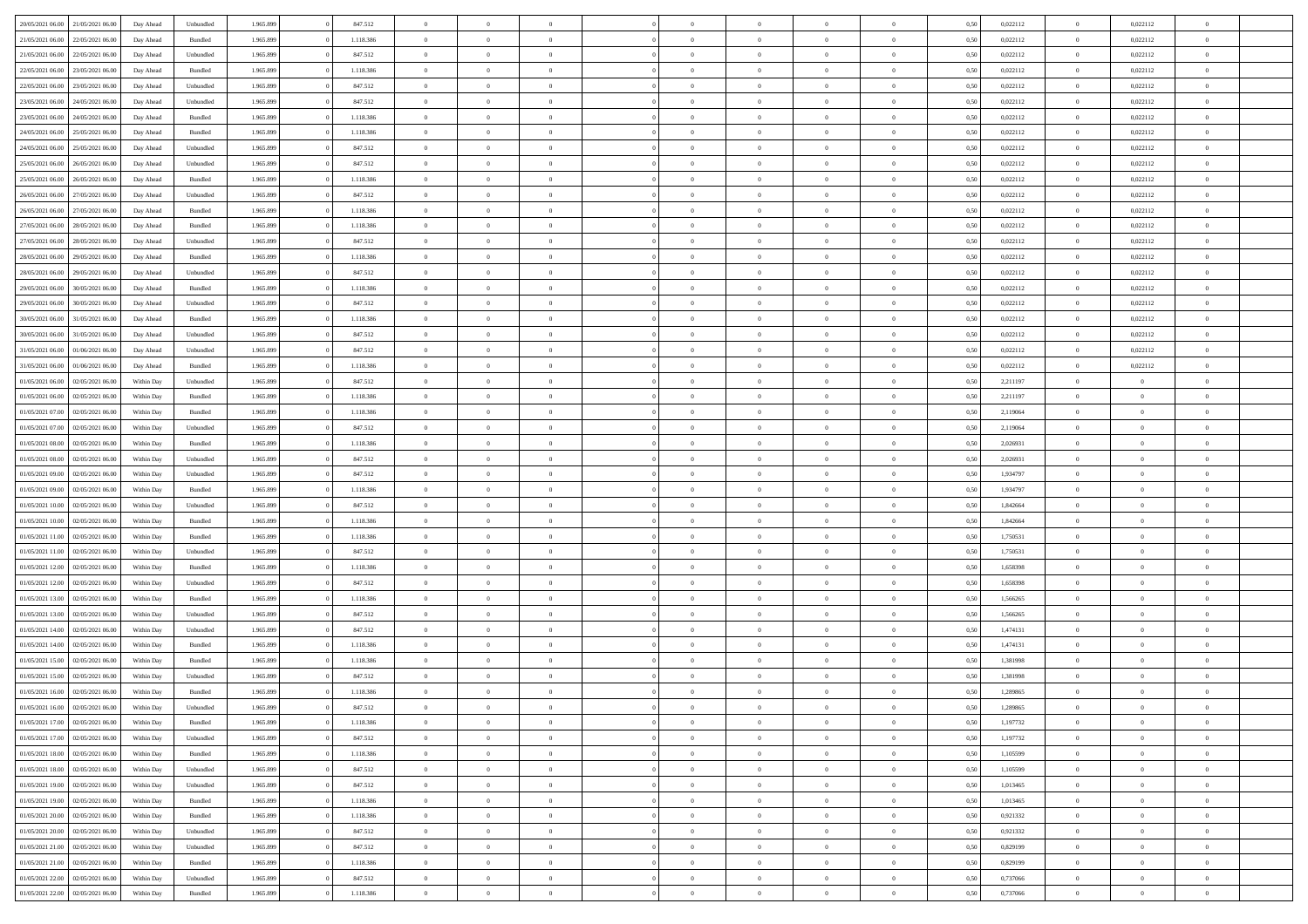| 01/05/2021 23.00 02/05/2021 06:00    | Within Day | Unbundled          | 1.965.899 | 847.512   | $\overline{0}$ | $\overline{0}$ | $\Omega$       | $\Omega$       | $\Omega$       |                | $\overline{0}$ | 0,50 | 0,644932 | $\mathbf{0}$   | $\Omega$       | $\Omega$       |  |
|--------------------------------------|------------|--------------------|-----------|-----------|----------------|----------------|----------------|----------------|----------------|----------------|----------------|------|----------|----------------|----------------|----------------|--|
| 01/05/2021 23:00<br>02/05/2021 06:00 | Within Day | Bundled            | 1.965.899 | 1.118.386 | $\bf{0}$       | $\overline{0}$ | $\overline{0}$ | $\theta$       | $\overline{0}$ | $\overline{0}$ | $\,$ 0         | 0,50 | 0,644932 | $\mathbf{0}$   | $\theta$       | $\bf{0}$       |  |
| 02/05/2021 00:00<br>02/05/2021 06:00 | Within Day | Unbundled          | 1.965.899 | 847.512   | $\overline{0}$ | $\overline{0}$ | $\overline{0}$ | $\bf{0}$       | $\bf{0}$       | $\overline{0}$ | $\mathbf{0}$   | 0,50 | 0,552799 | $\bf{0}$       | $\bf{0}$       | $\bf{0}$       |  |
| 02/05/2021 00:00<br>02/05/2021 06:00 | Within Day | Bundled            | 1.965.899 | 1.118.386 | $\overline{0}$ | $\overline{0}$ | $\overline{0}$ | $\overline{0}$ | $\overline{0}$ | $\overline{0}$ | $\overline{0}$ | 0.50 | 0,552799 | $\mathbf{0}$   | $\overline{0}$ | $\bf{0}$       |  |
|                                      |            |                    |           |           |                |                |                |                |                |                |                |      |          |                |                |                |  |
| 02/05/2021 01:00<br>02/05/2021 06:00 | Within Day | Unbundled          | 1.965.899 | 847.512   | $\bf{0}$       | $\overline{0}$ | $\overline{0}$ | $\theta$       | $\overline{0}$ | $\overline{0}$ | $\bf{0}$       | 0,50 | 0,460666 | $\theta$       | $\theta$       | $\overline{0}$ |  |
| 02/05/2021 01:00<br>02/05/2021 06:00 | Within Day | Bundled            | 1.965.899 | 1.118.386 | $\overline{0}$ | $\overline{0}$ | $\overline{0}$ | $\bf{0}$       | $\overline{0}$ | $\overline{0}$ | $\overline{0}$ | 0,50 | 0,460666 | $\overline{0}$ | $\overline{0}$ | $\overline{0}$ |  |
| 02/05/2021 02:00<br>02/05/2021 06:00 | Within Day | Unbundled          | 1.965.899 | 847.512   | $\overline{0}$ | $\overline{0}$ | $\overline{0}$ | $\overline{0}$ | $\overline{0}$ | $\overline{0}$ | $\mathbf{0}$   | 0.50 | 0,368533 | $\mathbf{0}$   | $\overline{0}$ | $\overline{0}$ |  |
| 02/05/2021 02:00<br>02/05/2021 06:00 | Within Day | Bundled            | 1.965.899 | 1.118.386 | $\bf{0}$       | $\overline{0}$ | $\overline{0}$ | $\theta$       | $\overline{0}$ | $\overline{0}$ | $\bf{0}$       | 0,50 | 0,368533 | $\theta$       | $\theta$       | $\bf{0}$       |  |
| 02/05/2021 03:00<br>02/05/2021 06:00 | Within Day | Bundled            | 1.965.899 | 1.118.386 | $\overline{0}$ | $\overline{0}$ | $\bf{0}$       | $\bf{0}$       | $\bf{0}$       | $\overline{0}$ | $\bf{0}$       | 0,50 | 0,276400 | $\bf{0}$       | $\bf{0}$       | $\bf{0}$       |  |
| 02/05/2021 06:00                     |            | Unbundled          | 1.965.899 | 847.512   | $\overline{0}$ | $\overline{0}$ | $\overline{0}$ | $\overline{0}$ | $\overline{0}$ | $\overline{0}$ | $\overline{0}$ | 0.50 | 0.276400 | $\overline{0}$ | $\overline{0}$ | $\overline{0}$ |  |
| 02/05/2021 03:00                     | Within Day |                    |           |           |                |                |                |                |                |                |                |      |          |                |                |                |  |
| 02/05/2021 04:00<br>02/05/2021 06:00 | Within Day | Unbundled          | 1.965.899 | 847.512   | $\bf{0}$       | $\overline{0}$ | $\overline{0}$ | $\overline{0}$ | $\overline{0}$ | $\overline{0}$ | $\,$ 0         | 0,50 | 0,184266 | $\mathbf{0}$   | $\theta$       | $\bf{0}$       |  |
| 02/05/2021 04:00<br>02/05/2021 06:00 | Within Day | Bundled            | 1.965.899 | 1.118.386 | $\overline{0}$ | $\overline{0}$ | $\overline{0}$ | $\bf{0}$       | $\bf{0}$       | $\overline{0}$ | $\mathbf{0}$   | 0,50 | 0,184266 | $\bf{0}$       | $\bf{0}$       | $\bf{0}$       |  |
| 02/05/2021 05:00<br>02/05/2021 06:00 | Within Day | Bundled            | 1.965.899 | 1.118.386 | $\overline{0}$ | $\overline{0}$ | $\overline{0}$ | $\overline{0}$ | $\overline{0}$ | $\overline{0}$ | $\overline{0}$ | 0.50 | 0.092133 | $\mathbf{0}$   | $\overline{0}$ | $\bf{0}$       |  |
| 02/05/2021 05:00<br>02/05/2021 06:00 | Within Day | Unbundled          | 1.965.899 | 847.512   | $\bf{0}$       | $\overline{0}$ | $\overline{0}$ | $\theta$       | $\overline{0}$ | $\overline{0}$ | $\,$ 0         | 0,50 | 0,092133 | $\theta$       | $\theta$       | $\overline{0}$ |  |
|                                      |            |                    |           |           |                |                |                |                |                |                |                |      |          |                |                |                |  |
| 02/05/2021 06:00<br>03/05/2021 06:00 | Within Day | Bundled            | 1.965.899 | 1.118.386 | $\overline{0}$ | $\overline{0}$ | $\overline{0}$ | $\bf{0}$       | $\overline{0}$ | $\overline{0}$ | $\overline{0}$ | 0,50 | 2,211197 | $\overline{0}$ | $\bf{0}$       | $\overline{0}$ |  |
| 02/05/2021 06:00<br>03/05/2021 06:00 | Within Day | Unbundled          | 1.965.899 | 847.512   | $\overline{0}$ | $\overline{0}$ | $\overline{0}$ | $\overline{0}$ | $\overline{0}$ | $\overline{0}$ | $\mathbf{0}$   | 0.50 | 2,211197 | $\overline{0}$ | $\overline{0}$ | $\overline{0}$ |  |
| 02/05/2021 07:00<br>03/05/2021 06:00 | Within Day | Bundled            | 1.965.899 | 1.118.386 | $\bf{0}$       | $\overline{0}$ | $\overline{0}$ | $\overline{0}$ | $\overline{0}$ | $\overline{0}$ | $\bf{0}$       | 0,50 | 2,119064 | $\theta$       | $\theta$       | $\bf{0}$       |  |
| 02/05/2021 07:00<br>03/05/2021 06:00 | Within Day | Unbundled          | 1.965.899 | 847.512   | $\overline{0}$ | $\overline{0}$ | $\bf{0}$       | $\bf{0}$       | $\bf{0}$       | $\overline{0}$ | $\mathbf{0}$   | 0,50 | 2,119064 | $\bf{0}$       | $\bf{0}$       | $\bf{0}$       |  |
| 02/05/2021 08:00<br>03/05/2021 06:00 | Within Day | Unbundled          | 1.965.899 | 847.512   | $\overline{0}$ | $\overline{0}$ | $\overline{0}$ | $\overline{0}$ | $\overline{0}$ | $\overline{0}$ | $\overline{0}$ | 0.50 | 2.026931 | $\overline{0}$ | $\overline{0}$ | $\overline{0}$ |  |
| 02/05/2021 08:00<br>03/05/2021 06:00 | Within Day | $\mathbf B$ undled | 1.965.899 | 1.118.386 | $\bf{0}$       | $\overline{0}$ | $\overline{0}$ | $\overline{0}$ | $\overline{0}$ | $\overline{0}$ | $\,$ 0         | 0,50 | 2,026931 | $\theta$       | $\theta$       | $\bf{0}$       |  |
|                                      |            |                    |           |           |                |                |                |                |                |                |                |      |          |                |                |                |  |
| 02/05/2021 09:00<br>03/05/2021 06:00 | Within Day | Bundled            | 1.965.899 | 1.118.386 | $\overline{0}$ | $\overline{0}$ | $\overline{0}$ | $\bf{0}$       | $\bf{0}$       | $\overline{0}$ | $\mathbf{0}$   | 0,50 | 1,934797 | $\bf{0}$       | $\bf{0}$       | $\bf{0}$       |  |
| 02/05/2021 09:00<br>03/05/2021 06:00 | Within Day | Unbundled          | 1.965.899 | 847.512   | $\overline{0}$ | $\overline{0}$ | $\overline{0}$ | $\overline{0}$ | $\overline{0}$ | $\overline{0}$ | $\overline{0}$ | 0.50 | 1,934797 | $\overline{0}$ | $\overline{0}$ | $\bf{0}$       |  |
| 02/05/2021 11:00<br>03/05/2021 06:00 | Within Day | Unbundled          | 1.965.899 | 847.512   | $\bf{0}$       | $\overline{0}$ | $\overline{0}$ | $\overline{0}$ | $\overline{0}$ | $\overline{0}$ | $\,$ 0         | 0,50 | 1,750531 | $\mathbf{0}$   | $\theta$       | $\bf{0}$       |  |
| 02/05/2021 11:00<br>03/05/2021 06:00 | Within Day | Bundled            | 1.965.899 | 1.118.386 | $\overline{0}$ | $\overline{0}$ | $\overline{0}$ | $\bf{0}$       | $\overline{0}$ | $\overline{0}$ | $\overline{0}$ | 0,50 | 1,750531 | $\overline{0}$ | $\overline{0}$ | $\overline{0}$ |  |
| 02/05/2021 12:00<br>03/05/2021 06:00 | Within Day | Bundled            | 1.965.899 | 1.118.386 | $\overline{0}$ | $\overline{0}$ | $\overline{0}$ | $\overline{0}$ | $\overline{0}$ | $\overline{0}$ | $\overline{0}$ | 0.50 | 1,658398 | $\overline{0}$ | $\overline{0}$ | $\overline{0}$ |  |
| 02/05/2021 12:00<br>03/05/2021 06:00 | Within Day | Unbundled          | 1.965.899 | 847.512   | $\bf{0}$       | $\overline{0}$ | $\bf{0}$       | $\overline{0}$ | $\overline{0}$ | $\overline{0}$ | $\bf{0}$       | 0,50 | 1,658398 | $\theta$       | $\theta$       | $\bf{0}$       |  |
| 02/05/2021 13:00<br>03/05/2021 06:00 | Within Day | Bundled            | 1.965.899 | 1.118.386 | $\overline{0}$ | $\overline{0}$ | $\bf{0}$       | $\bf{0}$       | $\bf{0}$       | $\overline{0}$ | $\bf{0}$       | 0,50 | 1,566265 | $\bf{0}$       | $\bf{0}$       | $\bf{0}$       |  |
| 03/05/2021 06:00                     |            | Unbundled          | 1.965.899 | 847.512   | $\overline{0}$ | $\overline{0}$ | $\overline{0}$ | $\overline{0}$ | $\overline{0}$ | $\overline{0}$ | $\overline{0}$ | 0.50 | 1.566265 | $\overline{0}$ | $\overline{0}$ | $\bf{0}$       |  |
| 02/05/2021 13:00                     | Within Day |                    |           |           |                |                |                |                |                |                |                |      |          |                |                |                |  |
| 02/05/2021 14:00<br>03/05/2021 06:00 | Within Day | Bundled            | 1.965.899 | 1.118.386 | $\bf{0}$       | $\overline{0}$ | $\overline{0}$ | $\overline{0}$ | $\overline{0}$ | $\overline{0}$ | $\,$ 0         | 0,50 | 1,474131 | $\theta$       | $\theta$       | $\bf{0}$       |  |
| 02/05/2021 14:00<br>03/05/2021 06:00 | Within Day | Unbundled          | 1.965.899 | 847.512   | $\overline{0}$ | $\overline{0}$ | $\overline{0}$ | $\bf{0}$       | $\bf{0}$       | $\overline{0}$ | $\mathbf{0}$   | 0,50 | 1,474131 | $\overline{0}$ | $\bf{0}$       | $\bf{0}$       |  |
| 02/05/2021 15:00<br>03/05/2021 06.00 | Within Day | Bundled            | 1.965.899 | 1.118.386 | $\overline{0}$ | $\overline{0}$ | $\overline{0}$ | $\overline{0}$ | $\overline{0}$ | $\Omega$       | $\overline{0}$ | 0,50 | 1,381998 | $\bf{0}$       | $\Omega$       | $\Omega$       |  |
| 02/05/2021 15:00<br>03/05/2021 06:00 | Within Day | Unbundled          | 1.965.899 | 847.512   | $\bf{0}$       | $\overline{0}$ | $\overline{0}$ | $\theta$       | $\overline{0}$ | $\overline{0}$ | $\,$ 0         | 0,50 | 1,381998 | $\theta$       | $\theta$       | $\bf{0}$       |  |
| 02/05/2021 16:00<br>03/05/2021 06:00 | Within Day | Bundled            | 1.965.899 | 1.118.386 | $\overline{0}$ | $\overline{0}$ | $\overline{0}$ | $\bf{0}$       | $\overline{0}$ | $\overline{0}$ | $\overline{0}$ | 0,50 | 1,289865 | $\overline{0}$ | $\bf{0}$       | $\overline{0}$ |  |
|                                      |            |                    |           |           | $\overline{0}$ | $\overline{0}$ | $\overline{0}$ | $\overline{0}$ | $\overline{0}$ | $\Omega$       | $\overline{0}$ | 0.50 |          | $\overline{0}$ | $\Omega$       | $\Omega$       |  |
| 02/05/2021 16:00<br>03/05/2021 06:00 | Within Day | Unbundled          | 1.965.899 | 847.512   |                |                |                |                |                |                |                |      | 1,289865 |                |                |                |  |
| 02/05/2021 17:00<br>03/05/2021 06:00 | Within Day | Bundled            | 1.965.899 | 1.118.386 | $\bf{0}$       | $\overline{0}$ | $\overline{0}$ | $\overline{0}$ | $\overline{0}$ | $\overline{0}$ | $\bf{0}$       | 0,50 | 1,197732 | $\theta$       | $\theta$       | $\bf{0}$       |  |
| 02/05/2021 17:00<br>03/05/2021 06:00 | Within Day | Unbundled          | 1.965.899 | 847.512   | $\overline{0}$ | $\overline{0}$ | $\overline{0}$ | $\bf{0}$       | $\bf{0}$       | $\overline{0}$ | $\bf{0}$       | 0,50 | 1,197732 | $\bf{0}$       | $\bf{0}$       | $\bf{0}$       |  |
| 02/05/2021 18:00<br>03/05/2021 06.00 | Within Day | Unbundled          | 1.965.899 | 847.512   | $\overline{0}$ | $\overline{0}$ | $\Omega$       | $\overline{0}$ | $\overline{0}$ | $\Omega$       | $\theta$       | 0.50 | 1.105599 | $\overline{0}$ | $\Omega$       | $\Omega$       |  |
| 02/05/2021 18:00<br>03/05/2021 06:00 | Within Day | $\mathbf B$ undled | 1.965.899 | 1.118.386 | $\bf{0}$       | $\overline{0}$ | $\overline{0}$ | $\overline{0}$ | $\overline{0}$ | $\overline{0}$ | $\,$ 0         | 0,50 | 1,105599 | $\theta$       | $\theta$       | $\bf{0}$       |  |
| 02/05/2021 19:00<br>03/05/2021 06:00 | Within Day | Bundled            | 1.965.899 | 1.118.386 | $\overline{0}$ | $\overline{0}$ | $\overline{0}$ | $\bf{0}$       | $\bf{0}$       | $\overline{0}$ | $\mathbf{0}$   | 0,50 | 1,013465 | $\overline{0}$ | $\bf{0}$       | $\bf{0}$       |  |
| 02/05/2021 19:00<br>03/05/2021 06.00 | Within Day | Unbundled          | 1.965.899 | 847.512   | $\overline{0}$ | $\overline{0}$ | $\overline{0}$ | $\overline{0}$ | $\bf{0}$       | $\Omega$       | $\overline{0}$ | 0.50 | 1,013465 | $\overline{0}$ | $\Omega$       | $\Omega$       |  |
|                                      |            |                    |           |           |                |                |                |                |                |                |                |      |          |                |                |                |  |
| 02/05/2021 20:00<br>03/05/2021 06:00 | Within Day | Unbundled          | 1.965.899 | 847.512   | $\bf{0}$       | $\overline{0}$ | $\overline{0}$ | $\overline{0}$ | $\overline{0}$ | $\overline{0}$ | $\,$ 0         | 0,50 | 0,921332 | $\,0\,$        | $\theta$       | $\bf{0}$       |  |
| 02/05/2021 20:00<br>03/05/2021 06:00 | Within Day | Bundled            | 1.965.899 | 1.118.386 | $\overline{0}$ | $\overline{0}$ | $\overline{0}$ | $\bf{0}$       | $\overline{0}$ | $\overline{0}$ | $\overline{0}$ | 0,50 | 0,921332 | $\overline{0}$ | $\bf{0}$       | $\bf{0}$       |  |
| 02/05/2021 21:00<br>03/05/2021 06.00 | Within Day | Bundled            | 1.965.899 | 1.118.386 | $\overline{0}$ | $\Omega$       | $\Omega$       | $\Omega$       | $\overline{0}$ | $\Omega$       | $\overline{0}$ | 0.50 | 0,829199 | $\overline{0}$ | $\Omega$       | $\Omega$       |  |
| 02/05/2021 21.00 03/05/2021 06:00    | Within Day | Unbundled          | 1.965.899 | 847.512   | $\bf{0}$       | $\bf{0}$       | $\overline{0}$ | $\bf{0}$       | $\bf{0}$       | $\overline{0}$ | $\,$ 0         | 0,50 | 0,829199 | $\bf{0}$       | $\,$ 0         | $\,$ 0         |  |
| 02/05/2021 22:00 03/05/2021 06:00    | Within Day | Unbundled          | 1.965.899 | 847.512   | $\bf{0}$       | $\bf{0}$       |                | $\bf{0}$       |                |                |                | 0,50 | 0,737066 | $\bf{0}$       | $\bf{0}$       |                |  |
| 02/05/2021 22:00 03/05/2021 06:00    | Within Day | Bundled            | 1.965.899 | 1.118.386 | $\overline{0}$ | $\overline{0}$ | $\theta$       | $\overline{0}$ | $\overline{0}$ | $\overline{0}$ | $\mathbf{0}$   | 0,50 | 0.737066 | $\overline{0}$ | $\theta$       | $\theta$       |  |
| 02/05/2021 23:00<br>03/05/2021 06:00 | Within Day | Unbundled          | 1.965.899 | 847.512   | $\overline{0}$ | $\overline{0}$ | $\overline{0}$ | $\bf{0}$       | $\overline{0}$ | $\overline{0}$ | $\mathbf{0}$   | 0,50 | 0,644932 | $\,0\,$        | $\overline{0}$ | $\,$ 0 $\,$    |  |
|                                      |            |                    |           |           |                |                |                |                |                |                |                |      |          |                |                |                |  |
| 03/05/2021 06:00<br>02/05/2021 23:00 | Within Day | Bundled            | 1.965.899 | 1.118.386 | $\overline{0}$ | $\overline{0}$ | $\overline{0}$ | $\bf{0}$       | $\overline{0}$ | $\overline{0}$ | $\overline{0}$ | 0,50 | 0,644932 | $\overline{0}$ | $\overline{0}$ | $\overline{0}$ |  |
| 03/05/2021 00:00<br>03/05/2021 06:00 | Within Day | Bundled            | 1.965.899 | 1.118.386 | $\overline{0}$ | $\overline{0}$ | $\overline{0}$ | $\overline{0}$ | $\bf{0}$       | $\overline{0}$ | $\overline{0}$ | 0,50 | 0,552799 | $\overline{0}$ | $\overline{0}$ | $\overline{0}$ |  |
| 03/05/2021 00:00<br>03/05/2021 06:00 | Within Day | Unbundled          | 1.965.899 | 847.512   | $\overline{0}$ | $\overline{0}$ | $\overline{0}$ | $\overline{0}$ | $\overline{0}$ | $\overline{0}$ | $\mathbf{0}$   | 0,50 | 0,552799 | $\,0\,$        | $\theta$       | $\bf{0}$       |  |
| 03/05/2021 01:00 03/05/2021 06:00    | Within Day | Bundled            | 1.965.899 | 1.118.386 | $\overline{0}$ | $\overline{0}$ | $\overline{0}$ | $\overline{0}$ | $\overline{0}$ | $\overline{0}$ | $\overline{0}$ | 0,50 | 0,460666 | $\overline{0}$ | $\overline{0}$ | $\overline{0}$ |  |
| 03/05/2021 01:00<br>03/05/2021 06:00 | Within Day | Unbundled          | 1.965.899 | 847.512   | $\overline{0}$ | $\overline{0}$ | $\overline{0}$ | $\overline{0}$ | $\overline{0}$ | $\overline{0}$ | $\overline{0}$ | 0.50 | 0.460666 | $\overline{0}$ | $\overline{0}$ | $\overline{0}$ |  |
| 03/05/2021 02:00<br>03/05/2021 06:00 | Within Day | Unbundled          | 1.965.899 | 847.512   | $\overline{0}$ | $\overline{0}$ | $\overline{0}$ | $\bf{0}$       | $\bf{0}$       | $\overline{0}$ | $\,$ 0 $\,$    | 0,50 | 0,368533 | $\,0\,$        | $\theta$       | $\,$ 0         |  |
| 03/05/2021 06:00<br>03/05/2021 02:00 | Within Day | Bundled            | 1.965.899 | 1.118.386 | $\overline{0}$ | $\overline{0}$ | $\overline{0}$ | $\bf{0}$       | $\overline{0}$ | $\overline{0}$ | $\overline{0}$ | 0,50 | 0,368533 | $\bf{0}$       | $\bf{0}$       | $\overline{0}$ |  |
|                                      |            |                    |           |           |                |                |                |                |                |                |                |      |          |                |                |                |  |
| 03/05/2021 06:00<br>03/05/2021 03:00 | Within Day | Unbundled          | 1.965.899 | 847.512   | $\overline{0}$ | $\overline{0}$ | $\overline{0}$ | $\overline{0}$ | $\overline{0}$ | $\overline{0}$ | $\overline{0}$ | 0.50 | 0,276400 | $\overline{0}$ | $\overline{0}$ | $\overline{0}$ |  |
| 03/05/2021 03:00<br>03/05/2021 06:00 | Within Day | Bundled            | 1.965.899 | 1.118.386 | $\overline{0}$ | $\overline{0}$ | $\overline{0}$ | $\bf{0}$       | $\bf{0}$       | $\overline{0}$ | $\,$ 0 $\,$    | 0,50 | 0,276400 | $\,0\,$        | $\,0\,$        | $\,$ 0         |  |
| 03/05/2021 04:00 03/05/2021 06:00    | Within Day | Unbundled          | 1.965.899 | 847.512   | $\overline{0}$ | $\overline{0}$ | $\overline{0}$ | $\bf{0}$       | $\overline{0}$ | $\overline{0}$ | $\overline{0}$ | 0,50 | 0,184266 | $\overline{0}$ | $\bf{0}$       | $\overline{0}$ |  |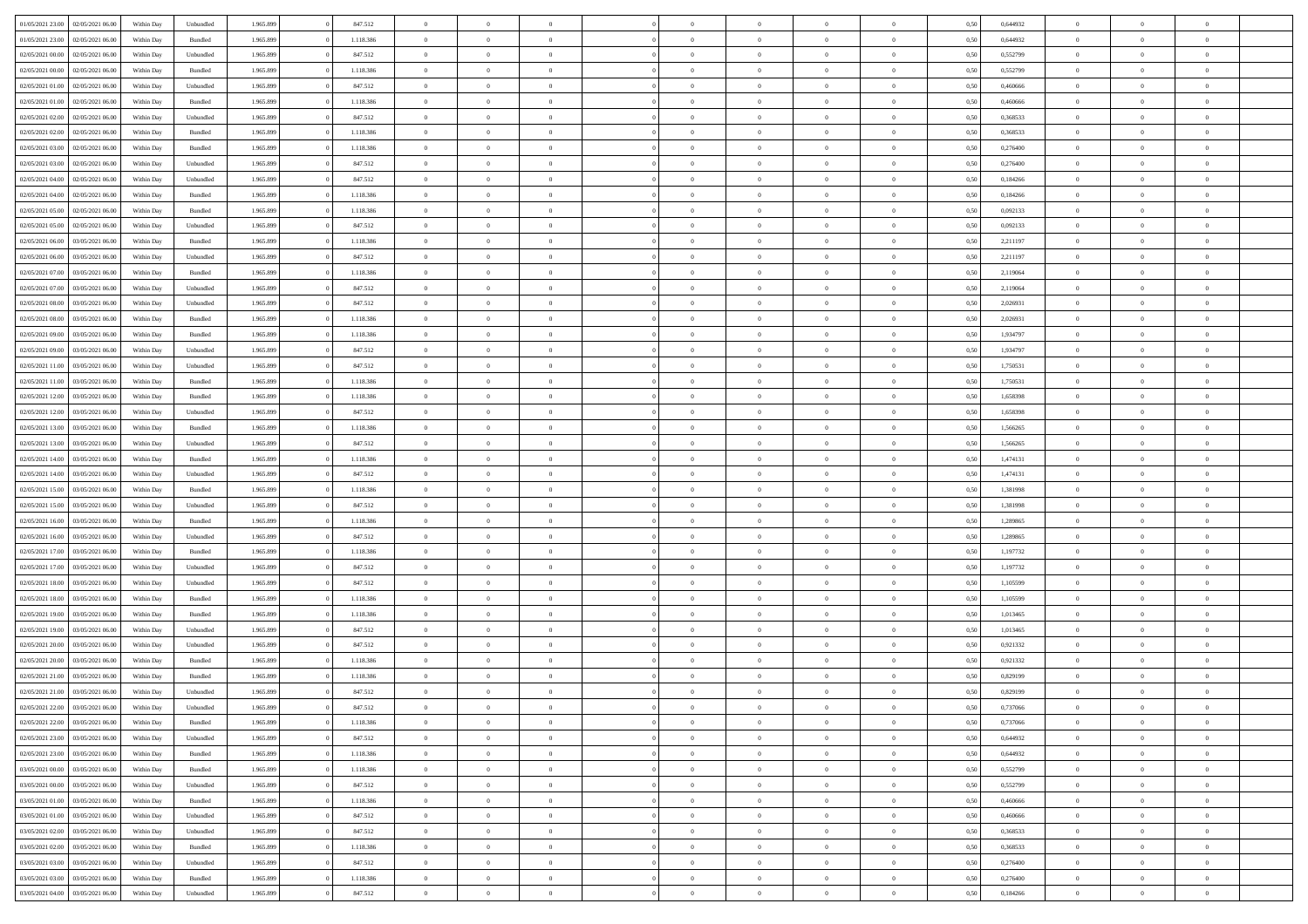| 03/05/2021 04:00                  | 03/05/2021 06:00 | Within Day | Bundled            | 1.965.899 | 1.118.386 | $\overline{0}$ | $\Omega$       |                | $\Omega$       | $\Omega$       | $\theta$       | $\theta$       | 0,50 | 0,184266 | $\theta$       | $\theta$       | $\theta$       |  |
|-----------------------------------|------------------|------------|--------------------|-----------|-----------|----------------|----------------|----------------|----------------|----------------|----------------|----------------|------|----------|----------------|----------------|----------------|--|
|                                   |                  |            |                    |           |           |                |                |                |                |                |                |                |      |          |                |                |                |  |
| 03/05/2021 05:00                  | 03/05/2021 06:00 | Within Day | Unbundled          | 1.965.899 | 847.512   | $\overline{0}$ | $\theta$       | $\overline{0}$ | $\overline{0}$ | $\bf{0}$       | $\overline{0}$ | $\bf{0}$       | 0,50 | 0,092133 | $\theta$       | $\overline{0}$ | $\overline{0}$ |  |
| 03/05/2021 05:00                  | 03/05/2021 06:00 | Within Day | Bundled            | 1.965.899 | 1.118.386 | $\overline{0}$ | $\bf{0}$       | $\overline{0}$ | $\bf{0}$       | $\bf{0}$       | $\bf{0}$       | $\mathbf{0}$   | 0,50 | 0,092133 | $\overline{0}$ | $\overline{0}$ | $\overline{0}$ |  |
| 03/05/2021 06:00                  | 04/05/2021 06:00 | Within Dav | Bundled            | 1.965.899 | 1.118.386 | $\overline{0}$ | $\overline{0}$ | $\overline{0}$ | $\overline{0}$ | $\bf{0}$       | $\overline{0}$ | $\overline{0}$ | 0.50 | 2.211197 | $\theta$       | $\theta$       | $\overline{0}$ |  |
|                                   |                  |            |                    |           |           | $\overline{0}$ | $\theta$       | $\overline{0}$ |                | $\bf{0}$       | $\overline{0}$ |                |      |          | $\,$ 0 $\,$    | $\overline{0}$ | $\overline{0}$ |  |
| 03/05/2021 06:00                  | 04/05/2021 06.00 | Within Day | Unbundled          | 1.965.899 | 847.512   |                |                |                | $\overline{0}$ |                |                | $\bf{0}$       | 0,50 | 2,211197 |                |                |                |  |
| 03/05/2021 07:00                  | 04/05/2021 06.00 | Within Day | Bundled            | 1.965.899 | 1.118.386 | $\overline{0}$ | $\overline{0}$ | $\overline{0}$ | $\bf{0}$       | $\overline{0}$ | $\overline{0}$ | $\mathbf{0}$   | 0,50 | 2,119064 | $\overline{0}$ | $\overline{0}$ | $\bf{0}$       |  |
| 03/05/2021 07:00                  | 04/05/2021 06:00 | Within Dav | Unbundled          | 1.965.899 | 847.512   | $\overline{0}$ | $\overline{0}$ | $\overline{0}$ | $\overline{0}$ | $\overline{0}$ | $\overline{0}$ | $\overline{0}$ | 0.50 | 2,119064 | $\theta$       | $\overline{0}$ | $\overline{0}$ |  |
| 03/05/2021 08:00                  | 04/05/2021 06.00 | Within Day | Unbundled          | 1.965.899 | 847.512   | $\overline{0}$ | $\theta$       | $\overline{0}$ | $\overline{0}$ | $\bf{0}$       | $\overline{0}$ | $\bf{0}$       | 0,50 | 2,026931 | $\theta$       | $\theta$       | $\overline{0}$ |  |
| 03/05/2021 08:00                  | 04/05/2021 06.00 | Within Day | Bundled            | 1.965.899 | 1.118.386 | $\overline{0}$ | $\overline{0}$ | $\overline{0}$ | $\bf{0}$       | $\bf{0}$       | $\bf{0}$       | $\mathbf{0}$   | 0,50 | 2,026931 | $\,0\,$        | $\overline{0}$ | $\overline{0}$ |  |
| 03/05/2021 09:00                  | 04/05/2021 06:00 | Within Dav | Bundled            | 1.965.899 | 1.118.386 | $\overline{0}$ | $\overline{0}$ | $\overline{0}$ | $\overline{0}$ | $\overline{0}$ | $\overline{0}$ | $\overline{0}$ | 0.50 | 1,934797 | $\theta$       | $\overline{0}$ | $\overline{0}$ |  |
|                                   |                  |            |                    |           |           |                |                |                |                |                |                |                |      |          |                |                |                |  |
| 03/05/2021 09:00                  | 04/05/2021 06.00 | Within Day | Unbundled          | 1.965.899 | 847.512   | $\overline{0}$ | $\theta$       | $\overline{0}$ | $\overline{0}$ | $\bf{0}$       | $\overline{0}$ | $\bf{0}$       | 0,50 | 1,934797 | $\,$ 0 $\,$    | $\overline{0}$ | $\overline{0}$ |  |
| 03/05/2021 10:00                  | 04/05/2021 06.00 | Within Day | Bundled            | 1.965.899 | 1.118.386 | $\overline{0}$ | $\overline{0}$ | $\overline{0}$ | $\bf{0}$       | $\bf{0}$       | $\bf{0}$       | $\mathbf{0}$   | 0,50 | 1,842664 | $\overline{0}$ | $\overline{0}$ | $\bf{0}$       |  |
| 03/05/2021 10:00                  | 04/05/2021 06:00 | Within Day | Unbundled          | 1.965.899 | 847.512   | $\overline{0}$ | $\overline{0}$ | $\overline{0}$ | $\overline{0}$ | $\bf{0}$       | $\overline{0}$ | $\overline{0}$ | 0.50 | 1.842664 | $\theta$       | $\theta$       | $\overline{0}$ |  |
| 03/05/2021 11:00                  | 04/05/2021 06.00 | Within Day | Unbundled          | 1.965.899 | 847.512   | $\overline{0}$ | $\theta$       | $\overline{0}$ | $\overline{0}$ | $\bf{0}$       | $\overline{0}$ | $\bf{0}$       | 0,50 | 1,750531 | $\theta$       | $\overline{0}$ | $\overline{0}$ |  |
| 03/05/2021 11:00                  | 04/05/2021 06.00 | Within Day | Bundled            | 1.965.899 | 1.118.386 | $\overline{0}$ | $\overline{0}$ | $\overline{0}$ | $\bf{0}$       | $\overline{0}$ | $\overline{0}$ | $\mathbf{0}$   | 0,50 | 1,750531 | $\overline{0}$ | $\overline{0}$ | $\bf{0}$       |  |
|                                   |                  |            |                    |           |           |                |                |                |                |                |                |                |      |          |                |                |                |  |
| 03/05/2021 12:00                  | 04/05/2021 06:00 | Within Dav | Bundled            | 1.965.899 | 1.118.386 | $\overline{0}$ | $\overline{0}$ | $\overline{0}$ | $\overline{0}$ | $\overline{0}$ | $\overline{0}$ | $\overline{0}$ | 0.50 | 1,658398 | $\theta$       | $\overline{0}$ | $\overline{0}$ |  |
| 03/05/2021 12:00                  | 04/05/2021 06.00 | Within Day | Unbundled          | 1.965.899 | 847.512   | $\overline{0}$ | $\theta$       | $\overline{0}$ | $\overline{0}$ | $\bf{0}$       | $\overline{0}$ | $\bf{0}$       | 0,50 | 1,658398 | $\,$ 0 $\,$    | $\theta$       | $\overline{0}$ |  |
| 03/05/2021 13:00                  | 04/05/2021 06.00 | Within Day | Unbundled          | 1.965.899 | 847.512   | $\overline{0}$ | $\overline{0}$ | $\overline{0}$ | $\bf{0}$       | $\bf{0}$       | $\bf{0}$       | $\mathbf{0}$   | 0,50 | 1,566265 | $\,0\,$        | $\overline{0}$ | $\overline{0}$ |  |
| 03/05/2021 13:00                  | 04/05/2021 06:00 | Within Day | Bundled            | 1.965.899 | 1.118.386 | $\overline{0}$ | $\overline{0}$ | $\overline{0}$ | $\overline{0}$ | $\overline{0}$ | $\overline{0}$ | $\overline{0}$ | 0.50 | 1,566265 | $\theta$       | $\overline{0}$ | $\overline{0}$ |  |
| 03/05/2021 14:00                  | 04/05/2021 06.00 | Within Day | Bundled            | 1.965.899 | 1.118.386 | $\overline{0}$ | $\theta$       | $\overline{0}$ | $\overline{0}$ | $\bf{0}$       | $\overline{0}$ | $\bf{0}$       | 0,50 | 1,474131 | $\,$ 0 $\,$    | $\theta$       | $\overline{0}$ |  |
| 03/05/2021 14:00                  | 04/05/2021 06:00 | Within Day | Unbundled          | 1.965.899 | 847.512   | $\overline{0}$ | $\overline{0}$ | $\overline{0}$ | $\bf{0}$       | $\bf{0}$       | $\bf{0}$       | $\mathbf{0}$   | 0,50 | 1,474131 | $\bf{0}$       | $\overline{0}$ | $\overline{0}$ |  |
|                                   |                  |            |                    |           |           |                |                |                |                |                |                |                |      |          | $\theta$       |                |                |  |
| 03/05/2021 15:00                  | 04/05/2021 06:00 | Within Day | Bundled            | 1.965.899 | 1.118.386 | $\overline{0}$ | $\overline{0}$ | $\overline{0}$ | $\overline{0}$ | $\overline{0}$ | $\overline{0}$ | $\overline{0}$ | 0.50 | 1,381998 |                | $\overline{0}$ | $\overline{0}$ |  |
| 03/05/2021 15:00                  | 04/05/2021 06.00 | Within Day | Unbundled          | 1.965.899 | 847.512   | $\overline{0}$ | $\theta$       | $\overline{0}$ | $\overline{0}$ | $\bf{0}$       | $\overline{0}$ | $\bf{0}$       | 0,50 | 1,381998 | $\,$ 0 $\,$    | $\overline{0}$ | $\overline{0}$ |  |
| 03/05/2021 16:00                  | 04/05/2021 06.00 | Within Day | Bundled            | 1.965.899 | 1.118.386 | $\overline{0}$ | $\overline{0}$ | $\overline{0}$ | $\bf{0}$       | $\overline{0}$ | $\overline{0}$ | $\mathbf{0}$   | 0,50 | 1,289865 | $\overline{0}$ | $\overline{0}$ | $\bf{0}$       |  |
| 03/05/2021 16:00                  | 04/05/2021 06:00 | Within Dav | Unbundled          | 1.965.899 | 847.512   | $\overline{0}$ | $\overline{0}$ | $\overline{0}$ | $\overline{0}$ | $\overline{0}$ | $\overline{0}$ | $\overline{0}$ | 0.50 | 1,289865 | $\theta$       | $\overline{0}$ | $\overline{0}$ |  |
| 03/05/2021 17:00                  | 04/05/2021 06.00 | Within Day | Unbundled          | 1.965.899 | 847.512   | $\overline{0}$ | $\theta$       | $\overline{0}$ | $\overline{0}$ | $\bf{0}$       | $\overline{0}$ | $\bf{0}$       | 0,50 | 1,197732 | $\theta$       | $\theta$       | $\overline{0}$ |  |
| 03/05/2021 17:00                  | 04/05/2021 06.00 | Within Day | Bundled            | 1.965.899 | 1.118.386 | $\overline{0}$ | $\overline{0}$ | $\overline{0}$ | $\bf{0}$       | $\bf{0}$       | $\bf{0}$       | $\bf{0}$       | 0,50 | 1,197732 | $\,0\,$        | $\overline{0}$ | $\overline{0}$ |  |
| 03/05/2021 18:00                  | 04/05/2021 06:00 |            | Unbundled          | 1.965.899 | 847.512   | $\overline{0}$ | $\overline{0}$ | $\overline{0}$ | $\overline{0}$ | $\overline{0}$ | $\overline{0}$ | $\overline{0}$ | 0.50 | 1,105599 | $\theta$       | $\overline{0}$ | $\overline{0}$ |  |
|                                   |                  | Within Day |                    |           |           |                |                |                |                |                |                |                |      |          |                |                |                |  |
| 03/05/2021 18:00                  | 04/05/2021 06.00 | Within Day | Bundled            | 1.965.899 | 1.118.386 | $\overline{0}$ | $\theta$       | $\overline{0}$ | $\overline{0}$ | $\bf{0}$       | $\overline{0}$ | $\bf{0}$       | 0,50 | 1,105599 | $\,$ 0 $\,$    | $\overline{0}$ | $\overline{0}$ |  |
| 03/05/2021 19:00                  | 04/05/2021 06:00 | Within Day | Bundled            | 1.965.899 | 1.118.386 | $\overline{0}$ | $\overline{0}$ | $\overline{0}$ | $\overline{0}$ | $\bf{0}$       | $\overline{0}$ | $\bf{0}$       | 0,50 | 1,013465 | $\bf{0}$       | $\overline{0}$ | $\overline{0}$ |  |
| 03/05/2021 19:00                  | 04/05/2021 06.00 | Within Day | Unbundled          | 1.965.899 | 847.512   | $\bf{0}$       | $\Omega$       | $\overline{0}$ | $\Omega$       | $\Omega$       | $\overline{0}$ | $\overline{0}$ | 0,50 | 1,013465 | $\,0\,$        | $\theta$       | $\theta$       |  |
| 03/05/2021 20:00                  | 04/05/2021 06.00 | Within Day | Bundled            | 1.965.899 | 1.118.386 | $\overline{0}$ | $\theta$       | $\overline{0}$ | $\overline{0}$ | $\bf{0}$       | $\overline{0}$ | $\bf{0}$       | 0,50 | 0,921332 | $\,$ 0 $\,$    | $\theta$       | $\overline{0}$ |  |
| 03/05/2021 20:00                  | 04/05/2021 06:00 | Within Day | Unbundled          | 1.965.899 | 847.512   | $\overline{0}$ | $\overline{0}$ | $\overline{0}$ | $\overline{0}$ | $\bf{0}$       | $\overline{0}$ | $\mathbf{0}$   | 0,50 | 0,921332 | $\bf{0}$       | $\overline{0}$ | $\bf{0}$       |  |
| 03/05/2021 21:00                  | 04/05/2021 06:00 | Within Day | Unbundled          | 1.965.899 | 847.512   | $\overline{0}$ | $\Omega$       | $\Omega$       | $\Omega$       | $\overline{0}$ | $\overline{0}$ | $\overline{0}$ | 0.50 | 0,829199 | $\,0\,$        | $\theta$       | $\theta$       |  |
|                                   |                  |            |                    |           |           | $\overline{0}$ | $\theta$       | $\overline{0}$ |                | $\bf{0}$       | $\overline{0}$ |                |      |          |                |                | $\overline{0}$ |  |
| 03/05/2021 21:00                  | 04/05/2021 06.00 | Within Day | Bundled            | 1.965.899 | 1.118.386 |                |                |                | $\overline{0}$ |                |                | $\bf{0}$       | 0,50 | 0,829199 | $\,$ 0 $\,$    | $\overline{0}$ |                |  |
| 03/05/2021 22.00                  | 04/05/2021 06.00 | Within Day | Unbundled          | 1.965.899 | 847.512   | $\overline{0}$ | $\overline{0}$ | $\overline{0}$ | $\overline{0}$ | $\bf{0}$       | $\bf{0}$       | $\bf{0}$       | 0,50 | 0,737066 | $\bf{0}$       | $\overline{0}$ | $\overline{0}$ |  |
| 03/05/2021 22.00                  | 04/05/2021 06:00 | Within Day | Bundled            | 1.965.899 | 1.118.386 | $\overline{0}$ | $\Omega$       | $\overline{0}$ | $\Omega$       | $\overline{0}$ | $\overline{0}$ | $\overline{0}$ | 0.50 | 0,737066 | $\,$ 0 $\,$    | $\theta$       | $\theta$       |  |
| 03/05/2021 23:00                  | 04/05/2021 06.00 | Within Day | Unbundled          | 1.965.899 | 847.512   | $\overline{0}$ | $\theta$       | $\overline{0}$ | $\overline{0}$ | $\bf{0}$       | $\overline{0}$ | $\bf{0}$       | 0,50 | 0,644932 | $\,$ 0 $\,$    | $\overline{0}$ | $\overline{0}$ |  |
| 03/05/2021 23.00                  | 04/05/2021 06.00 | Within Day | Bundled            | 1.965.899 | 1.118.386 | $\overline{0}$ | $\overline{0}$ | $\overline{0}$ | $\bf{0}$       | $\bf{0}$       | $\bf{0}$       | $\mathbf{0}$   | 0,50 | 0,644932 | $\overline{0}$ | $\overline{0}$ | $\overline{0}$ |  |
| 04/05/2021 00:00                  | 04/05/2021 06.00 | Within Day | Unbundled          | 1.965.899 | 847.512   | $\overline{0}$ | $\Omega$       | $\overline{0}$ | $\Omega$       | $\overline{0}$ | $\overline{0}$ | $\overline{0}$ | 0,50 | 0,552799 | $\,0\,$        | $\theta$       | $\theta$       |  |
| 04/05/2021 00:00                  | 04/05/2021 06.00 | Within Day | Bundled            | 1.965.899 | 1.118.386 | $\overline{0}$ | $\overline{0}$ | $\overline{0}$ | $\overline{0}$ | $\,$ 0         | $\overline{0}$ | $\bf{0}$       | 0,50 | 0,552799 | $\,$ 0 $\,$    | $\overline{0}$ | $\overline{0}$ |  |
|                                   |                  |            |                    |           |           |                |                |                |                |                |                |                |      |          |                |                |                |  |
| 04/05/2021 01.00                  | 04/05/2021 06.00 | Within Day | Unbundled          | 1.965.899 | 847.512   | $\overline{0}$ | $\bf{0}$       | $\overline{0}$ | $\bf{0}$       | $\bf{0}$       | $\overline{0}$ | $\mathbf{0}$   | 0,50 | 0,460666 | $\overline{0}$ | $\overline{0}$ | $\bf{0}$       |  |
| 04/05/2021 01:00                  | 04/05/2021 06:00 | Within Day | Bundled            | 1.965.899 | 1.118.386 | $\overline{0}$ | $\Omega$       | $\Omega$       | $\Omega$       | $\Omega$       | $\Omega$       | $\overline{0}$ | 0.50 | 0.460666 | $\theta$       | $\theta$       | $\theta$       |  |
| 04/05/2021 02.00                  | 04/05/2021 06:00 | Within Day | Unbundled          | 1.965.899 | 847.512   | $\overline{0}$ | $\overline{0}$ | $\overline{0}$ | $\bf{0}$       | $\,$ 0         | $\bf{0}$       | $\bf{0}$       | 0,50 | 0,368533 | $\,0\,$        | $\overline{0}$ | $\overline{0}$ |  |
| 04/05/2021 02:00 04/05/2021 06:00 |                  | Within Day | $\mathbf B$ undled | 1.965.899 | 1.118.386 | $\bf{0}$       | $\bf{0}$       |                |                | $\bf{0}$       |                |                | 0,50 | 0,368533 | $\bf{0}$       | $\overline{0}$ |                |  |
| 04/05/2021 03:00                  | 04/05/2021 06:00 | Within Day | Unbundled          | 1.965.899 | 847.512   | $\overline{0}$ | $\overline{0}$ | $\overline{0}$ | $\Omega$       | $\overline{0}$ | $\overline{0}$ | $\overline{0}$ | 0.50 | 0,276400 | $\theta$       | $\theta$       | $\Omega$       |  |
| 04/05/2021 03:00                  | 04/05/2021 06:00 | Within Day | Bundled            | 1.965.899 | 1.118.386 | $\overline{0}$ | $\bf{0}$       | $\overline{0}$ | $\bf{0}$       | $\,$ 0 $\,$    | $\overline{0}$ | $\,$ 0 $\,$    | 0,50 | 0,276400 | $\,$ 0 $\,$    | $\,$ 0 $\,$    | $\,$ 0         |  |
|                                   |                  |            |                    |           |           |                |                |                |                |                |                |                |      |          |                |                |                |  |
| 04/05/2021 04:00                  | 04/05/2021 06:00 | Within Day | Bundled            | 1.965.899 | 1.118.386 | $\overline{0}$ | $\overline{0}$ | $\overline{0}$ | $\overline{0}$ | $\overline{0}$ | $\overline{0}$ | $\mathbf{0}$   | 0,50 | 0,184266 | $\overline{0}$ | $\bf{0}$       | $\overline{0}$ |  |
| 04/05/2021 04:00                  | 04/05/2021 06:00 | Within Day | Unbundled          | 1.965.899 | 847.512   | $\overline{0}$ | $\overline{0}$ | $\overline{0}$ | $\Omega$       | $\overline{0}$ | $\overline{0}$ | $\overline{0}$ | 0,50 | 0,184266 | $\overline{0}$ | $\,$ 0 $\,$    | $\overline{0}$ |  |
| 04/05/2021 05:00                  | 04/05/2021 06:00 | Within Day | Unbundled          | 1.965.899 | 847.512   | $\overline{0}$ | $\,$ 0         | $\overline{0}$ | $\overline{0}$ | $\,$ 0 $\,$    | $\overline{0}$ | $\mathbf{0}$   | 0,50 | 0,092133 | $\,$ 0 $\,$    | $\overline{0}$ | $\,$ 0         |  |
| 04/05/2021 05:00                  | 04/05/2021 06:00 | Within Day | Bundled            | 1.965.899 | 1.118.386 | $\overline{0}$ | $\overline{0}$ | $\overline{0}$ | $\overline{0}$ | $\overline{0}$ | $\overline{0}$ | $\mathbf{0}$   | 0,50 | 0,092133 | $\overline{0}$ | $\overline{0}$ | $\overline{0}$ |  |
| 04/05/2021 06:00                  | 05/05/2021 06:00 | Within Day | Bundled            | 1.965.899 | 1.118.386 | $\overline{0}$ | $\overline{0}$ | $\overline{0}$ | $\overline{0}$ | $\overline{0}$ | $\overline{0}$ | $\overline{0}$ | 0.50 | 2,211197 | $\overline{0}$ | $\theta$       | $\overline{0}$ |  |
| 04/05/2021 06:00                  | 05/05/2021 06:00 | Within Day | Unbundled          | 1.965.899 | 847.512   | $\overline{0}$ | $\,$ 0         | $\overline{0}$ | $\overline{0}$ | $\bf{0}$       | $\overline{0}$ | $\bf{0}$       | 0,50 | 2,211197 | $\,$ 0 $\,$    | $\overline{0}$ | $\overline{0}$ |  |
| 04/05/2021 07:00                  | 05/05/2021 06:00 | Within Day | Unbundled          | 1.965.899 | 847.512   | $\overline{0}$ | $\bf{0}$       | $\overline{0}$ | $\overline{0}$ | $\overline{0}$ | $\overline{0}$ | $\mathbf{0}$   | 0,50 | 2,119064 | $\overline{0}$ | $\overline{0}$ | $\bf{0}$       |  |
|                                   |                  |            |                    |           |           |                |                |                |                |                |                |                |      |          |                |                |                |  |
| 04/05/2021 07:00                  | 05/05/2021 06:00 | Within Day | Bundled            | 1.965.899 | 1.118.386 | $\overline{0}$ | $\overline{0}$ | $\overline{0}$ | $\Omega$       | $\overline{0}$ | $\overline{0}$ | $\overline{0}$ | 0.50 | 2,119064 | $\overline{0}$ | $\overline{0}$ | $\overline{0}$ |  |
| 04/05/2021 08:00                  | 05/05/2021 06:00 | Within Day | Unbundled          | 1.965.899 | 847.512   | $\overline{0}$ | $\bf{0}$       | $\overline{0}$ | $\bf{0}$       | $\bf{0}$       | $\overline{0}$ | $\mathbf{0}$   | 0,50 | 2,026931 | $\,$ 0 $\,$    | $\,$ 0 $\,$    | $\bf{0}$       |  |
| 04/05/2021 08:00                  | 05/05/2021 06:00 | Within Day | Bundled            | 1.965.899 | 1.118.386 | $\overline{0}$ | $\overline{0}$ | $\overline{0}$ | $\overline{0}$ | $\overline{0}$ | $\overline{0}$ | $\mathbf{0}$   | 0,50 | 2,026931 | $\overline{0}$ | $\bf{0}$       | $\overline{0}$ |  |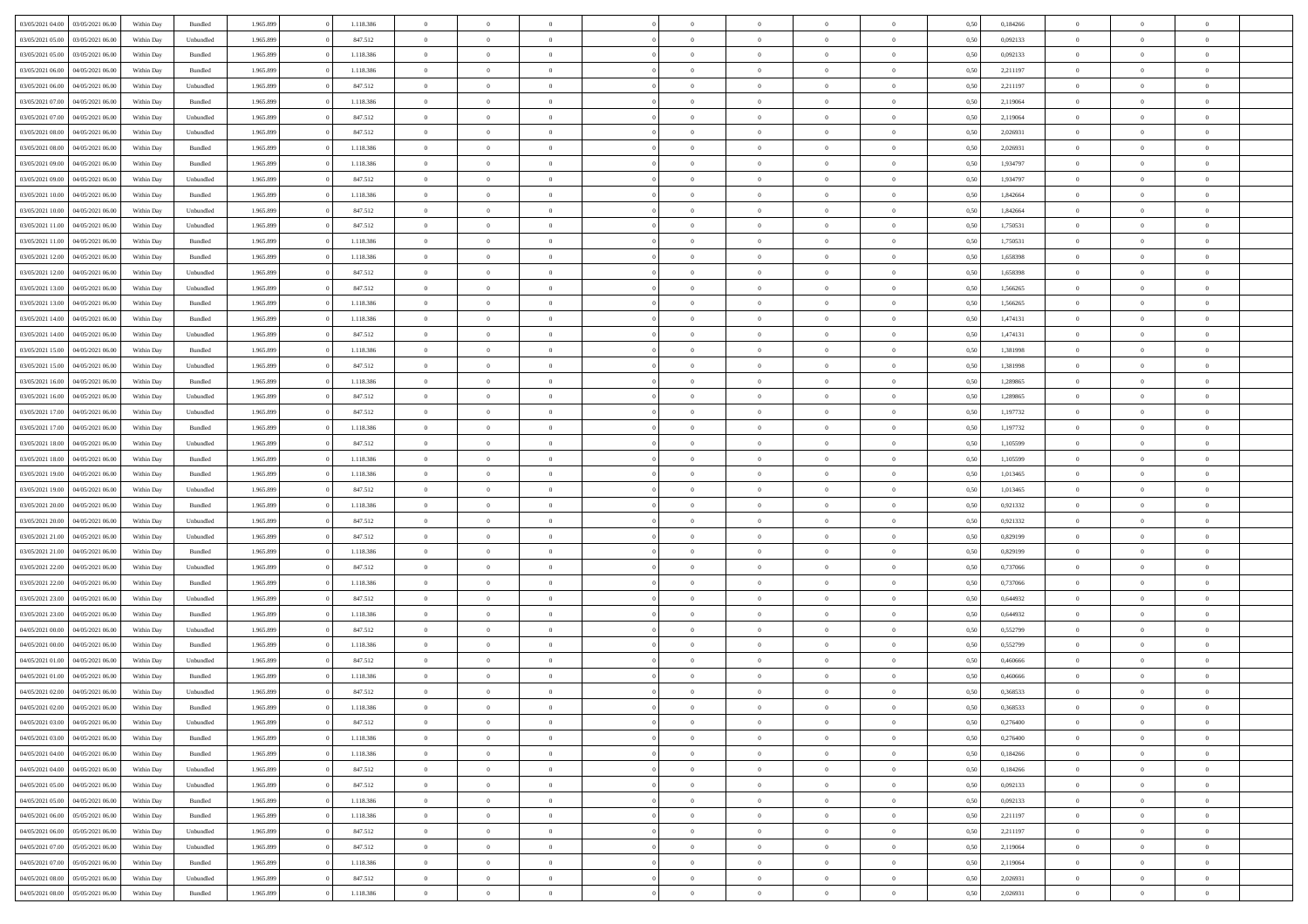| 04/05/2021 09:00                  | 05/05/2021 06:00 | Within Day | Unbundled          | 1.965.899 | 847.512   | $\overline{0}$ | $\theta$       |                | $\Omega$       | $\Omega$       | $\theta$       | $\theta$       | 0,50 | 1,934797 | $\theta$       | $\theta$       | $\theta$       |  |
|-----------------------------------|------------------|------------|--------------------|-----------|-----------|----------------|----------------|----------------|----------------|----------------|----------------|----------------|------|----------|----------------|----------------|----------------|--|
| 04/05/2021 09:00                  | 05/05/2021 06:00 | Within Day | Bundled            | 1.965.899 | 1.118.386 | $\overline{0}$ | $\theta$       | $\overline{0}$ | $\overline{0}$ | $\bf{0}$       | $\overline{0}$ | $\bf{0}$       | 0,50 | 1,934797 | $\theta$       | $\overline{0}$ | $\overline{0}$ |  |
| 04/05/2021 10:00                  | 05/05/2021 06:00 | Within Day | Unbundled          | 1.965.899 | 847.512   | $\overline{0}$ | $\overline{0}$ | $\overline{0}$ | $\overline{0}$ | $\bf{0}$       | $\overline{0}$ | $\mathbf{0}$   | 0,50 | 1,842664 | $\overline{0}$ | $\overline{0}$ | $\bf{0}$       |  |
|                                   |                  |            |                    |           |           |                |                |                |                |                |                |                |      |          | $\theta$       |                |                |  |
| 04/05/2021 10:00                  | 05/05/2021 06:00 | Within Dav | Bundled            | 1.965.899 | 1.118.386 | $\overline{0}$ | $\overline{0}$ | $\overline{0}$ | $\overline{0}$ | $\bf{0}$       | $\overline{0}$ | $\overline{0}$ | 0.50 | 1.842664 |                | $\overline{0}$ | $\overline{0}$ |  |
| 04/05/2021 11:00                  | 05/05/2021 06:00 | Within Day | Bundled            | 1.965.899 | 1.118.386 | $\overline{0}$ | $\theta$       | $\overline{0}$ | $\overline{0}$ | $\bf{0}$       | $\overline{0}$ | $\bf{0}$       | 0,50 | 1,750531 | $\,$ 0 $\,$    | $\overline{0}$ | $\overline{0}$ |  |
| 04/05/2021 11:00                  | 05/05/2021 06:00 | Within Day | Unbundled          | 1.965.899 | 847.512   | $\overline{0}$ | $\overline{0}$ | $\overline{0}$ | $\overline{0}$ | $\overline{0}$ | $\overline{0}$ | $\mathbf{0}$   | 0,50 | 1,750531 | $\overline{0}$ | $\overline{0}$ | $\bf{0}$       |  |
| 04/05/2021 12:00                  | 05/05/2021 06:00 | Within Dav | Bundled            | 1.965.899 | 1.118.386 | $\overline{0}$ | $\overline{0}$ | $\overline{0}$ | $\overline{0}$ | $\overline{0}$ | $\overline{0}$ | $\overline{0}$ | 0.50 | 1,658398 | $\theta$       | $\overline{0}$ | $\overline{0}$ |  |
|                                   |                  |            |                    |           |           |                |                |                |                |                |                |                |      |          |                |                |                |  |
| 04/05/2021 12:00                  | 05/05/2021 06:00 | Within Day | Unbundled          | 1.965.899 | 847.512   | $\overline{0}$ | $\theta$       | $\overline{0}$ | $\overline{0}$ | $\bf{0}$       | $\overline{0}$ | $\bf{0}$       | 0,50 | 1,658398 | $\theta$       | $\theta$       | $\overline{0}$ |  |
| 04/05/2021 13:00                  | 05/05/2021 06:00 | Within Day | Bundled            | 1.965.899 | 1.118.386 | $\overline{0}$ | $\overline{0}$ | $\overline{0}$ | $\bf{0}$       | $\bf{0}$       | $\bf{0}$       | $\mathbf{0}$   | 0,50 | 1,566265 | $\,0\,$        | $\overline{0}$ | $\overline{0}$ |  |
| 04/05/2021 13:00                  | 05/05/2021 06:00 | Within Dav | Unbundled          | 1.965.899 | 847.512   | $\overline{0}$ | $\overline{0}$ | $\overline{0}$ | $\overline{0}$ | $\overline{0}$ | $\overline{0}$ | $\overline{0}$ | 0.50 | 1,566265 | $\theta$       | $\overline{0}$ | $\overline{0}$ |  |
| 04/05/2021 14:00                  | 05/05/2021 06:00 |            |                    | 1.965.899 | 847.512   | $\overline{0}$ | $\theta$       | $\overline{0}$ | $\overline{0}$ | $\bf{0}$       | $\overline{0}$ |                |      | 1,474131 | $\,$ 0 $\,$    | $\overline{0}$ | $\overline{0}$ |  |
|                                   |                  | Within Day | Unbundled          |           |           |                |                |                |                |                |                | $\bf{0}$       | 0,50 |          |                |                |                |  |
| 04/05/2021 14:00                  | 05/05/2021 06:00 | Within Day | Bundled            | 1.965.899 | 1.118.386 | $\overline{0}$ | $\overline{0}$ | $\overline{0}$ | $\bf{0}$       | $\overline{0}$ | $\bf{0}$       | $\mathbf{0}$   | 0,50 | 1,474131 | $\overline{0}$ | $\overline{0}$ | $\bf{0}$       |  |
| 04/05/2021 15:00                  | 05/05/2021 06:00 | Within Day | Unbundled          | 1.965.899 | 847.512   | $\overline{0}$ | $\overline{0}$ | $\overline{0}$ | $\overline{0}$ | $\overline{0}$ | $\overline{0}$ | $\overline{0}$ | 0.50 | 1,381998 | $\theta$       | $\theta$       | $\overline{0}$ |  |
| 04/05/2021 15:00                  | 05/05/2021 06:00 | Within Day | Bundled            | 1.965.899 | 1.118.386 | $\overline{0}$ | $\theta$       | $\overline{0}$ | $\overline{0}$ | $\bf{0}$       | $\overline{0}$ | $\bf{0}$       | 0,50 | 1,381998 | $\theta$       | $\overline{0}$ | $\overline{0}$ |  |
|                                   |                  |            |                    |           |           |                |                |                |                |                |                |                |      |          |                |                |                |  |
| 04/05/2021 16:00                  | 05/05/2021 06:00 | Within Day | Unbundled          | 1.965.899 | 847.512   | $\overline{0}$ | $\overline{0}$ | $\overline{0}$ | $\bf{0}$       | $\overline{0}$ | $\overline{0}$ | $\mathbf{0}$   | 0,50 | 1,289865 | $\overline{0}$ | $\overline{0}$ | $\bf{0}$       |  |
| 04/05/2021 16:00                  | 05/05/2021 06:00 | Within Dav | Bundled            | 1.965.899 | 1.118.386 | $\overline{0}$ | $\overline{0}$ | $\overline{0}$ | $\overline{0}$ | $\overline{0}$ | $\overline{0}$ | $\overline{0}$ | 0.50 | 1,289865 | $\theta$       | $\overline{0}$ | $\overline{0}$ |  |
| 04/05/2021 17:00                  | 05/05/2021 06:00 | Within Day | Unbundled          | 1.965.899 | 847.512   | $\overline{0}$ | $\theta$       | $\overline{0}$ | $\overline{0}$ | $\bf{0}$       | $\overline{0}$ | $\bf{0}$       | 0,50 | 1,197732 | $\,$ 0 $\,$    | $\overline{0}$ | $\overline{0}$ |  |
| 04/05/2021 17.00                  | 05/05/2021 06:00 | Within Day | Bundled            | 1.965.899 | 1.118.386 | $\overline{0}$ | $\overline{0}$ | $\overline{0}$ | $\bf{0}$       | $\bf{0}$       | $\bf{0}$       | $\mathbf{0}$   | 0,50 | 1,197732 | $\bf{0}$       | $\overline{0}$ | $\bf{0}$       |  |
| 04/05/2021 18:00                  | 05/05/2021 06:00 | Within Day | Unbundled          | 1.965.899 | 847.512   | $\overline{0}$ | $\overline{0}$ | $\overline{0}$ | $\overline{0}$ | $\overline{0}$ | $\overline{0}$ | $\overline{0}$ | 0.50 | 1,105599 | $\theta$       | $\overline{0}$ | $\overline{0}$ |  |
|                                   |                  |            |                    |           |           |                |                |                |                |                |                |                |      |          |                |                |                |  |
| 04/05/2021 18:00                  | 05/05/2021 06:00 | Within Day | Bundled            | 1.965.899 | 1.118.386 | $\overline{0}$ | $\theta$       | $\overline{0}$ | $\overline{0}$ | $\bf{0}$       | $\overline{0}$ | $\bf{0}$       | 0,50 | 1,105599 | $\,$ 0 $\,$    | $\overline{0}$ | $\overline{0}$ |  |
| 04/05/2021 19:00                  | 05/05/2021 06:00 | Within Day | Bundled            | 1.965.899 | 1.118.386 | $\overline{0}$ | $\overline{0}$ | $\overline{0}$ | $\bf{0}$       | $\bf{0}$       | $\bf{0}$       | $\mathbf{0}$   | 0,50 | 1,013465 | $\overline{0}$ | $\overline{0}$ | $\bf{0}$       |  |
| 04/05/2021 19:00                  | 05/05/2021 06:00 | Within Day | Unbundled          | 1.965.899 | 847.512   | $\overline{0}$ | $\overline{0}$ | $\overline{0}$ | $\overline{0}$ | $\overline{0}$ | $\overline{0}$ | $\overline{0}$ | 0.50 | 1,013465 | $\theta$       | $\overline{0}$ | $\overline{0}$ |  |
| 04/05/2021 20:00                  | 05/05/2021 06:00 |            |                    | 1.965.899 | 847.512   | $\overline{0}$ | $\theta$       | $\overline{0}$ | $\overline{0}$ | $\bf{0}$       | $\overline{0}$ |                |      | 0,921332 | $\,$ 0 $\,$    | $\overline{0}$ | $\overline{0}$ |  |
|                                   |                  | Within Day | Unbundled          |           |           |                |                |                |                |                |                | $\bf{0}$       | 0,50 |          |                |                |                |  |
| 04/05/2021 20.00                  | 05/05/2021 06:00 | Within Day | Bundled            | 1.965.899 | 1.118.386 | $\overline{0}$ | $\overline{0}$ | $\overline{0}$ | $\bf{0}$       | $\overline{0}$ | $\overline{0}$ | $\mathbf{0}$   | 0,50 | 0,921332 | $\overline{0}$ | $\overline{0}$ | $\bf{0}$       |  |
| 04/05/2021 21:00                  | 05/05/2021 06:00 | Within Dav | Bundled            | 1.965.899 | 1.118.386 | $\overline{0}$ | $\overline{0}$ | $\overline{0}$ | $\overline{0}$ | $\overline{0}$ | $\overline{0}$ | $\overline{0}$ | 0.50 | 0.829199 | $\overline{0}$ | $\overline{0}$ | $\overline{0}$ |  |
| 04/05/2021 21:00                  | 05/05/2021 06:00 | Within Day | Unbundled          | 1.965.899 | 847.512   | $\overline{0}$ | $\theta$       | $\overline{0}$ | $\overline{0}$ | $\bf{0}$       | $\overline{0}$ | $\bf{0}$       | 0,50 | 0,829199 | $\,$ 0 $\,$    | $\overline{0}$ | $\overline{0}$ |  |
| 04/05/2021 22.00                  | 05/05/2021 06:00 | Within Day | Bundled            | 1.965.899 | 1.118.386 | $\overline{0}$ | $\overline{0}$ | $\overline{0}$ | $\bf{0}$       | $\bf{0}$       | $\bf{0}$       | $\mathbf{0}$   | 0,50 | 0,737066 | $\,0\,$        | $\overline{0}$ | $\overline{0}$ |  |
|                                   |                  |            |                    |           |           |                |                |                |                |                |                |                |      |          |                |                |                |  |
| 04/05/2021 22.00                  | 05/05/2021 06:00 | Within Day | Unbundled          | 1.965.899 | 847.512   | $\overline{0}$ | $\overline{0}$ | $\overline{0}$ | $\overline{0}$ | $\overline{0}$ | $\overline{0}$ | $\overline{0}$ | 0.50 | 0,737066 | $\theta$       | $\overline{0}$ | $\overline{0}$ |  |
| 04/05/2021 23:00                  | 05/05/2021 06:00 | Within Day | Unbundled          | 1.965.899 | 847.512   | $\overline{0}$ | $\overline{0}$ | $\overline{0}$ | $\overline{0}$ | $\bf{0}$       | $\overline{0}$ | $\bf{0}$       | 0,50 | 0,644932 | $\,$ 0 $\,$    | $\overline{0}$ | $\overline{0}$ |  |
| 04/05/2021 23.00                  | 05/05/2021 06:00 | Within Day | Bundled            | 1.965.899 | 1.118.386 | $\overline{0}$ | $\overline{0}$ | $\overline{0}$ | $\bf{0}$       | $\overline{0}$ | $\bf{0}$       | $\mathbf{0}$   | 0,50 | 0,644932 | $\bf{0}$       | $\overline{0}$ | $\bf{0}$       |  |
| 05/05/2021 00:00                  | 05/05/2021 06:00 |            |                    | 1.965.899 | 847.512   | $\bf{0}$       | $\Omega$       | $\overline{0}$ | $\Omega$       | $\Omega$       | $\overline{0}$ | $\overline{0}$ | 0,50 | 0,552799 | $\,0\,$        | $\theta$       | $\theta$       |  |
|                                   |                  | Within Day | Unbundled          |           |           |                |                |                |                |                |                |                |      |          |                |                |                |  |
| 05/05/2021 00:00                  | 05/05/2021 06:00 | Within Day | Bundled            | 1.965.899 | 1.118.386 | $\overline{0}$ | $\overline{0}$ | $\overline{0}$ | $\overline{0}$ | $\bf{0}$       | $\overline{0}$ | $\bf{0}$       | 0,50 | 0,552799 | $\,$ 0 $\,$    | $\overline{0}$ | $\overline{0}$ |  |
| 05/05/2021 01:00                  | 05/05/2021 06:00 | Within Day | Unbundled          | 1.965.899 | 847.512   | $\overline{0}$ | $\overline{0}$ | $\overline{0}$ | $\bf{0}$       | $\overline{0}$ | $\overline{0}$ | $\mathbf{0}$   | 0,50 | 0,460666 | $\bf{0}$       | $\overline{0}$ | $\bf{0}$       |  |
| 05/05/2021 01:00                  | 05/05/2021 06:00 | Within Day | Bundled            | 1.965.899 | 1.118.386 | $\overline{0}$ | $\Omega$       | $\overline{0}$ | $\Omega$       | $\overline{0}$ | $\overline{0}$ | $\overline{0}$ | 0.50 | 0.460666 | $\,0\,$        | $\theta$       | $\theta$       |  |
| 05/05/2021 02:00                  | 05/05/2021 06:00 | Within Day | Bundled            | 1.965.899 | 1.118.386 | $\overline{0}$ | $\theta$       | $\overline{0}$ | $\overline{0}$ | $\bf{0}$       | $\overline{0}$ | $\bf{0}$       | 0,50 | 0,368533 | $\,$ 0 $\,$    | $\overline{0}$ | $\overline{0}$ |  |
|                                   |                  |            |                    |           |           |                |                |                |                |                |                |                |      |          |                |                |                |  |
| 05/05/2021 02.00                  | 05/05/2021 06:00 | Within Day | Unbundled          | 1.965.899 | 847.512   | $\overline{0}$ | $\bf{0}$       | $\overline{0}$ | $\bf{0}$       | $\bf{0}$       | $\bf{0}$       | $\mathbf{0}$   | 0,50 | 0,368533 | $\bf{0}$       | $\overline{0}$ | $\bf{0}$       |  |
| 05/05/2021 03:00                  | 05/05/2021 06:00 | Within Day | Bundled            | 1.965.899 | 1.118.386 | $\overline{0}$ | $\Omega$       | $\overline{0}$ | $\Omega$       | $\overline{0}$ | $\overline{0}$ | $\overline{0}$ | 0.50 | 0,276400 | $\,$ 0 $\,$    | $\theta$       | $\theta$       |  |
| 05/05/2021 03:00                  | 05/05/2021 06:00 | Within Day | Unbundled          | 1.965.899 | 847.512   | $\overline{0}$ | $\,$ 0         | $\overline{0}$ | $\overline{0}$ | $\,$ 0         | $\overline{0}$ | $\bf{0}$       | 0,50 | 0,276400 | $\,$ 0 $\,$    | $\overline{0}$ | $\overline{0}$ |  |
| 05/05/2021 04:00                  | 05/05/2021 06:00 | Within Day | Bundled            | 1.965.899 | 1.118.386 | $\overline{0}$ | $\overline{0}$ | $\overline{0}$ | $\bf{0}$       | $\bf{0}$       | $\overline{0}$ | $\mathbf{0}$   | 0,50 | 0,184266 | $\overline{0}$ | $\overline{0}$ | $\bf{0}$       |  |
|                                   |                  |            |                    |           |           |                |                |                |                |                |                |                |      |          |                |                |                |  |
| 05/05/2021 04:00                  | 05/05/2021 06:00 | Within Day | Unbundled          | 1.965.899 | 847.512   | $\overline{0}$ | $\Omega$       | $\overline{0}$ | $\Omega$       | $\bf{0}$       | $\overline{0}$ | $\overline{0}$ | 0,50 | 0,184266 | $\,0\,$        | $\theta$       | $\theta$       |  |
| 05/05/2021 05:00                  | 05/05/2021 06:00 | Within Day | Unbundled          | 1.965.899 | 847.512   | $\overline{0}$ | $\overline{0}$ | $\overline{0}$ | $\overline{0}$ | $\,$ 0         | $\overline{0}$ | $\bf{0}$       | 0,50 | 0,092133 | $\,$ 0 $\,$    | $\overline{0}$ | $\overline{0}$ |  |
| 05/05/2021 05:00                  | 05/05/2021 06:00 | Within Day | Bundled            | 1.965.899 | 1.118.386 | $\overline{0}$ | $\overline{0}$ | $\overline{0}$ | $\bf{0}$       | $\bf{0}$       | $\overline{0}$ | $\mathbf{0}$   | 0,50 | 0,092133 | $\overline{0}$ | $\overline{0}$ | $\bf{0}$       |  |
| 05/05/2021 06:00                  | 06/05/2021 06:00 | Within Day | Unbundled          | 1.965.899 | 847.512   | $\overline{0}$ | $\Omega$       | $\Omega$       | $\Omega$       | $\Omega$       | $\Omega$       | $\overline{0}$ | 0.50 | 2,211197 | $\theta$       | $\theta$       | $\theta$       |  |
| 05/05/2021 06:00                  | 06/05/2021 06:00 |            |                    | 1.965.899 | 1.118.386 | $\overline{0}$ | $\overline{0}$ | $\overline{0}$ | $\bf{0}$       | $\,$ 0         |                |                |      | 2,211197 | $\,0\,$        | $\,0\,$        | $\overline{0}$ |  |
|                                   |                  | Within Day | Bundled            |           |           |                |                |                |                |                | $\bf{0}$       | $\bf{0}$       | 0,50 |          |                |                |                |  |
| 05/05/2021 07:00 06/05/2021 06:00 |                  | Within Day | $\mathbf B$ undled | 1.965.899 | 1.118.386 | $\bf{0}$       | $\bf{0}$       |                |                | $\bf{0}$       |                |                | 0,50 | 2,119064 | $\bf{0}$       | $\overline{0}$ |                |  |
| 05/05/2021 07:00                  | 06/05/2021 06:00 | Within Day | Unbundled          | 1.965.899 | 847.512   | $\overline{0}$ | $\overline{0}$ | $\overline{0}$ | $\Omega$       | $\overline{0}$ | $\overline{0}$ | $\overline{0}$ | 0,50 | 2,119064 | $\theta$       | $\theta$       | $\Omega$       |  |
| 05/05/2021 08:00                  | 06/05/2021 06:00 | Within Day | Bundled            | 1.965.899 | 1.118.386 | $\overline{0}$ | $\bf{0}$       | $\overline{0}$ | $\bf{0}$       | $\,$ 0 $\,$    | $\overline{0}$ | $\,$ 0 $\,$    | 0,50 | 2,026931 | $\,$ 0 $\,$    | $\,$ 0 $\,$    | $\,$ 0         |  |
| 05/05/2021 08:00                  | 06/05/2021 06:00 | Within Day | Unbundled          | 1.965.899 | 847.512   | $\overline{0}$ | $\overline{0}$ | $\overline{0}$ | $\overline{0}$ | $\overline{0}$ | $\overline{0}$ | $\mathbf{0}$   | 0,50 | 2,026931 | $\overline{0}$ | $\bf{0}$       | $\overline{0}$ |  |
|                                   |                  |            |                    |           |           |                |                |                |                |                |                |                |      |          |                |                |                |  |
| 05/05/2021 09:00                  | 06/05/2021 06:00 | Within Day | $\mathbf B$ undled | 1.965.899 | 1.118.386 | $\overline{0}$ | $\overline{0}$ | $\overline{0}$ | $\Omega$       | $\overline{0}$ | $\overline{0}$ | $\overline{0}$ | 0,50 | 1,934797 | $\overline{0}$ | $\theta$       | $\overline{0}$ |  |
| 05/05/2021 09:00                  | 06/05/2021 06:00 | Within Day | Unbundled          | 1.965.899 | 847.512   | $\overline{0}$ | $\,$ 0         | $\overline{0}$ | $\bf{0}$       | $\,$ 0 $\,$    | $\overline{0}$ | $\mathbf{0}$   | 0,50 | 1,934797 | $\,$ 0 $\,$    | $\overline{0}$ | $\,$ 0         |  |
| 05/05/2021 10:00                  | 06/05/2021 06:00 | Within Day | Unbundled          | 1.965.899 | 847.512   | $\overline{0}$ | $\overline{0}$ | $\overline{0}$ | $\overline{0}$ | $\overline{0}$ | $\overline{0}$ | $\mathbf{0}$   | 0,50 | 1,842664 | $\overline{0}$ | $\overline{0}$ | $\overline{0}$ |  |
| 05/05/2021 10:00                  | 06/05/2021 06:00 | Within Day | Bundled            | 1.965.899 | 1.118.386 | $\overline{0}$ | $\overline{0}$ | $\overline{0}$ | $\overline{0}$ | $\overline{0}$ | $\overline{0}$ | $\bf{0}$       | 0.50 | 1,842664 | $\overline{0}$ | $\theta$       | $\overline{0}$ |  |
|                                   |                  |            |                    |           |           |                |                |                |                |                |                |                |      |          |                |                |                |  |
| 05/05/2021 11:00                  | 06/05/2021 06:00 | Within Day | Unbundled          | 1.965.899 | 847.512   | $\overline{0}$ | $\,$ 0         | $\overline{0}$ | $\bf{0}$       | $\bf{0}$       | $\bf{0}$       | $\bf{0}$       | 0,50 | 1,750531 | $\,$ 0 $\,$    | $\overline{0}$ | $\overline{0}$ |  |
| 05/05/2021 11:00                  | 06/05/2021 06:00 | Within Day | Bundled            | 1.965.899 | 1.118.386 | $\overline{0}$ | $\bf{0}$       | $\overline{0}$ | $\overline{0}$ | $\overline{0}$ | $\overline{0}$ | $\mathbf{0}$   | 0,50 | 1,750531 | $\overline{0}$ | $\overline{0}$ | $\bf{0}$       |  |
| 05/05/2021 12:00                  | 06/05/2021 06:00 | Within Day | Bundled            | 1.965.899 | 1.118.386 | $\overline{0}$ | $\overline{0}$ | $\overline{0}$ | $\Omega$       | $\overline{0}$ | $\overline{0}$ | $\overline{0}$ | 0.50 | 1,658398 | $\overline{0}$ | $\overline{0}$ | $\overline{0}$ |  |
| 05/05/2021 12:00                  | 06/05/2021 06:00 | Within Day | Unbundled          | 1.965.899 | 847.512   | $\overline{0}$ | $\bf{0}$       | $\overline{0}$ | $\bf{0}$       | $\bf{0}$       | $\bf{0}$       | $\mathbf{0}$   | 0,50 | 1,658398 | $\,$ 0 $\,$    | $\,$ 0 $\,$    | $\bf{0}$       |  |
|                                   |                  |            |                    |           |           |                |                |                |                |                |                |                |      |          |                |                |                |  |
| 05/05/2021 13:00                  | 06/05/2021 06:00 | Within Day | Bundled            | 1.965.899 | 1.118.386 | $\overline{0}$ | $\overline{0}$ | $\overline{0}$ | $\overline{0}$ | $\overline{0}$ | $\bf{0}$       | $\mathbf{0}$   | 0,50 | 1,566265 | $\overline{0}$ | $\bf{0}$       | $\overline{0}$ |  |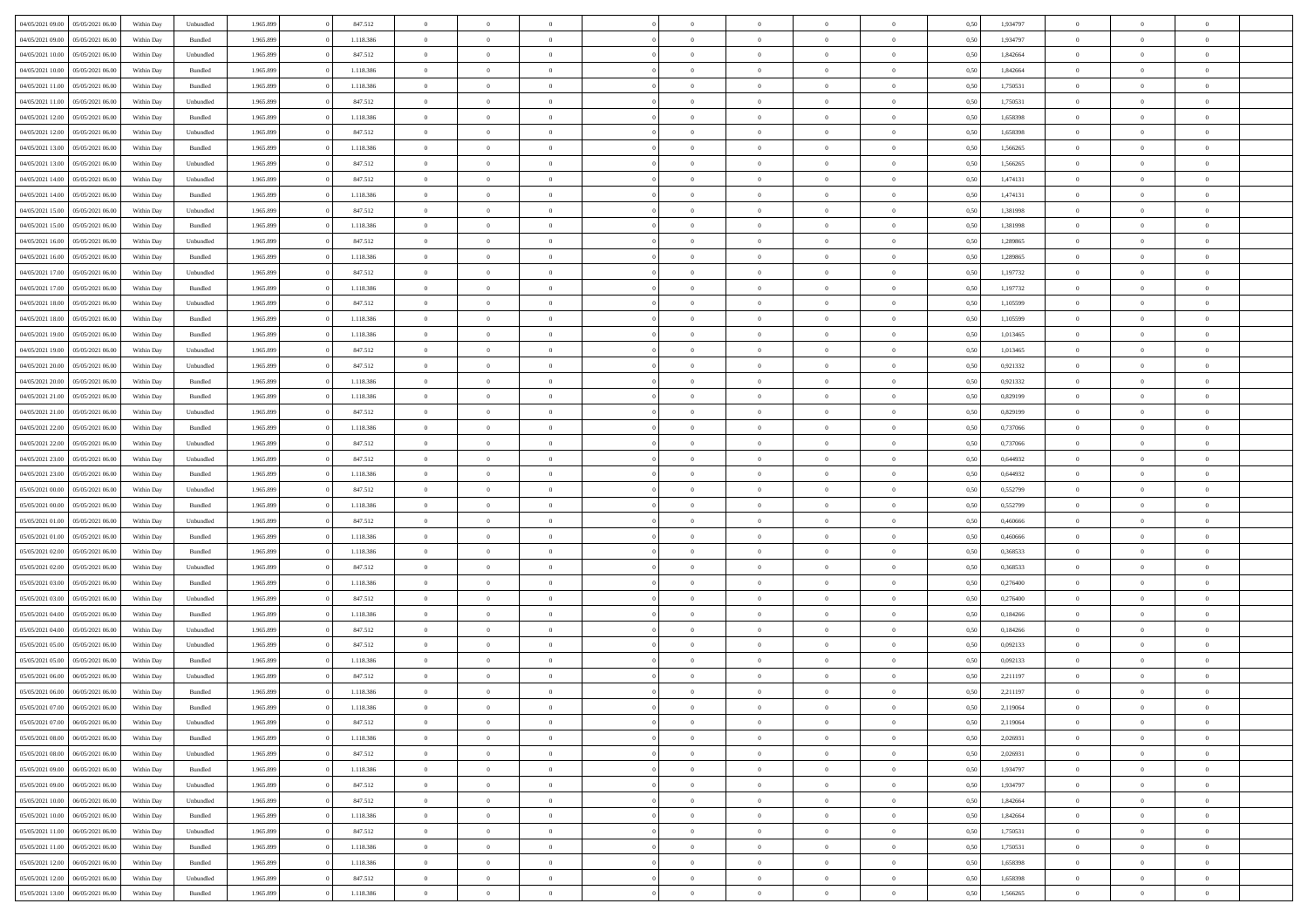| 05/05/2021 13:00 |                  |            |                    |           |           | $\overline{0}$ |                |                |                | $\Omega$       | $\theta$       | $\theta$       |      |          | $\theta$       |                | $\theta$       |  |
|------------------|------------------|------------|--------------------|-----------|-----------|----------------|----------------|----------------|----------------|----------------|----------------|----------------|------|----------|----------------|----------------|----------------|--|
|                  | 06/05/2021 06:00 | Within Day | Unbundled          | 1.965.899 | 847.512   |                | $\theta$       |                | $\Omega$       |                |                |                | 0,50 | 1,566265 |                | $\theta$       |                |  |
| 05/05/2021 14:00 | 06/05/2021 06:00 | Within Day | Unbundled          | 1.965.899 | 847.512   | $\overline{0}$ | $\theta$       | $\overline{0}$ | $\overline{0}$ | $\bf{0}$       | $\overline{0}$ | $\bf{0}$       | 0,50 | 1,474131 | $\theta$       | $\theta$       | $\overline{0}$ |  |
| 05/05/2021 14:00 | 06/05/2021 06:00 | Within Day | Bundled            | 1.965.899 | 1.118.386 | $\overline{0}$ | $\overline{0}$ | $\overline{0}$ | $\bf{0}$       | $\bf{0}$       | $\bf{0}$       | $\mathbf{0}$   | 0,50 | 1,474131 | $\overline{0}$ | $\overline{0}$ | $\overline{0}$ |  |
| 05/05/2021 15:00 | 06/05/2021 06:00 | Within Dav | Bundled            | 1.965.899 | 1.118.386 | $\overline{0}$ | $\overline{0}$ | $\overline{0}$ | $\overline{0}$ | $\bf{0}$       | $\overline{0}$ | $\overline{0}$ | 0.50 | 1.381998 | $\theta$       | $\theta$       | $\overline{0}$ |  |
|                  |                  |            |                    |           |           |                |                |                |                |                |                |                |      |          |                |                |                |  |
| 05/05/2021 15:00 | 06/05/2021 06:00 | Within Day | Unbundled          | 1.965.899 | 847.512   | $\overline{0}$ | $\theta$       | $\overline{0}$ | $\overline{0}$ | $\bf{0}$       | $\overline{0}$ | $\bf{0}$       | 0,50 | 1,381998 | $\theta$       | $\overline{0}$ | $\overline{0}$ |  |
| 05/05/2021 16:00 | 06/05/2021 06:00 | Within Day | Bundled            | 1.965.899 | 1.118.386 | $\overline{0}$ | $\bf{0}$       | $\overline{0}$ | $\bf{0}$       | $\overline{0}$ | $\overline{0}$ | $\mathbf{0}$   | 0,50 | 1,289865 | $\bf{0}$       | $\overline{0}$ | $\bf{0}$       |  |
| 05/05/2021 16:00 | 06/05/2021 06:00 | Within Dav | Unbundled          | 1.965.899 | 847.512   | $\overline{0}$ | $\overline{0}$ | $\overline{0}$ | $\overline{0}$ | $\overline{0}$ | $\overline{0}$ | $\overline{0}$ | 0.50 | 1.289865 | $\theta$       | $\overline{0}$ | $\overline{0}$ |  |
| 05/05/2021 17:00 | 06/05/2021 06:00 | Within Day | Bundled            | 1.965.899 | 1.118.386 | $\overline{0}$ | $\theta$       | $\overline{0}$ | $\overline{0}$ | $\bf{0}$       | $\overline{0}$ | $\bf{0}$       | 0,50 | 1,197732 | $\theta$       | $\theta$       | $\overline{0}$ |  |
|                  |                  |            |                    |           |           |                | $\overline{0}$ |                |                | $\bf{0}$       |                |                |      |          | $\,0\,$        | $\overline{0}$ | $\overline{0}$ |  |
| 05/05/2021 17:00 | 06/05/2021 06:00 | Within Day | Unbundled          | 1.965.899 | 847.512   | $\overline{0}$ |                | $\overline{0}$ | $\bf{0}$       |                | $\bf{0}$       | $\bf{0}$       | 0,50 | 1,197732 |                |                |                |  |
| 05/05/2021 18:00 | 06/05/2021 06:00 | Within Dav | Unbundled          | 1.965.899 | 847.512   | $\overline{0}$ | $\overline{0}$ | $\overline{0}$ | $\overline{0}$ | $\overline{0}$ | $\overline{0}$ | $\overline{0}$ | 0.50 | 1,105599 | $\theta$       | $\overline{0}$ | $\overline{0}$ |  |
| 05/05/2021 18:00 | 06/05/2021 06:00 | Within Day | Bundled            | 1.965.899 | 1.118.386 | $\overline{0}$ | $\theta$       | $\overline{0}$ | $\overline{0}$ | $\bf{0}$       | $\overline{0}$ | $\bf{0}$       | 0,50 | 1,105599 | $\,$ 0 $\,$    | $\overline{0}$ | $\overline{0}$ |  |
| 05/05/2021 19:00 | 06/05/2021 06:00 | Within Day | Unbundled          | 1.965.899 | 847.512   | $\overline{0}$ | $\overline{0}$ | $\overline{0}$ | $\bf{0}$       | $\bf{0}$       | $\bf{0}$       | $\mathbf{0}$   | 0,50 | 1,013465 | $\bf{0}$       | $\overline{0}$ | $\overline{0}$ |  |
| 05/05/2021 19:00 | 06/05/2021 06:00 | Within Day | Bundled            | 1.965.899 | 1.118.386 | $\overline{0}$ | $\overline{0}$ | $\overline{0}$ | $\overline{0}$ | $\bf{0}$       | $\overline{0}$ | $\overline{0}$ | 0.50 | 1.013465 | $\theta$       | $\theta$       | $\overline{0}$ |  |
|                  |                  |            |                    |           |           | $\overline{0}$ | $\theta$       |                |                | $\bf{0}$       |                |                |      |          | $\theta$       |                |                |  |
| 05/05/2021 20:00 | 06/05/2021 06:00 | Within Day | Bundled            | 1.965.899 | 1.118.386 |                |                | $\overline{0}$ | $\overline{0}$ |                | $\overline{0}$ | $\bf{0}$       | 0,50 | 0,921332 |                | $\theta$       | $\overline{0}$ |  |
| 05/05/2021 20.00 | 06/05/2021 06:00 | Within Day | Unbundled          | 1.965.899 | 847.512   | $\overline{0}$ | $\overline{0}$ | $\overline{0}$ | $\bf{0}$       | $\overline{0}$ | $\overline{0}$ | $\mathbf{0}$   | 0,50 | 0,921332 | $\overline{0}$ | $\overline{0}$ | $\bf{0}$       |  |
| 05/05/2021 21:00 | 06/05/2021 06:00 | Within Dav | Unbundled          | 1.965.899 | 847.512   | $\overline{0}$ | $\overline{0}$ | $\overline{0}$ | $\overline{0}$ | $\overline{0}$ | $\overline{0}$ | $\overline{0}$ | 0.50 | 0.829199 | $\theta$       | $\overline{0}$ | $\overline{0}$ |  |
| 05/05/2021 21:00 | 06/05/2021 06:00 | Within Day | Bundled            | 1.965.899 | 1.118.386 | $\overline{0}$ | $\theta$       | $\overline{0}$ | $\overline{0}$ | $\bf{0}$       | $\overline{0}$ | $\bf{0}$       | 0,50 | 0,829199 | $\theta$       | $\theta$       | $\overline{0}$ |  |
| 05/05/2021 22.00 | 06/05/2021 06:00 | Within Day | Unbundled          | 1.965.899 | 847.512   | $\overline{0}$ | $\overline{0}$ | $\overline{0}$ | $\bf{0}$       | $\bf{0}$       | $\bf{0}$       | $\mathbf{0}$   | 0,50 | 0,737066 | $\,0\,$        | $\overline{0}$ | $\overline{0}$ |  |
|                  |                  |            |                    |           |           |                |                |                |                |                |                |                |      |          |                |                |                |  |
| 05/05/2021 22:00 | 06/05/2021 06:00 | Within Day | Bundled            | 1.965.899 | 1.118.386 | $\overline{0}$ | $\overline{0}$ | $\overline{0}$ | $\overline{0}$ | $\overline{0}$ | $\overline{0}$ | $\overline{0}$ | 0.50 | 0,737066 | $\theta$       | $\overline{0}$ | $\overline{0}$ |  |
| 05/05/2021 23:00 | 06/05/2021 06:00 | Within Day | Bundled            | 1.965.899 | 1.118.386 | $\overline{0}$ | $\theta$       | $\overline{0}$ | $\overline{0}$ | $\bf{0}$       | $\overline{0}$ | $\bf{0}$       | 0,50 | 0,644932 | $\,$ 0 $\,$    | $\overline{0}$ | $\overline{0}$ |  |
| 05/05/2021 23.00 | 06/05/2021 06:00 | Within Day | Unbundled          | 1.965.899 | 847.512   | $\overline{0}$ | $\overline{0}$ | $\overline{0}$ | $\bf{0}$       | $\bf{0}$       | $\bf{0}$       | $\bf{0}$       | 0,50 | 0,644932 | $\,0\,$        | $\overline{0}$ | $\overline{0}$ |  |
| 06/05/2021 00:00 | 06/05/2021 06:00 | Within Day | Unbundled          | 1.965.899 | 847.512   | $\overline{0}$ | $\overline{0}$ | $\overline{0}$ | $\overline{0}$ | $\overline{0}$ | $\overline{0}$ | $\overline{0}$ | 0.50 | 0,552799 | $\theta$       | $\overline{0}$ | $\overline{0}$ |  |
| 06/05/2021 00:00 | 06/05/2021 06:00 |            |                    | 1.965.899 | 1.118.386 | $\overline{0}$ | $\theta$       | $\overline{0}$ | $\overline{0}$ | $\bf{0}$       | $\overline{0}$ |                |      | 0,552799 | $\,$ 0 $\,$    | $\overline{0}$ | $\overline{0}$ |  |
|                  |                  | Within Day | Bundled            |           |           |                |                |                |                |                |                | $\bf{0}$       | 0,50 |          |                |                |                |  |
| 06/05/2021 01:00 | 06/05/2021 06:00 | Within Day | Bundled            | 1.965.899 | 1.118.386 | $\overline{0}$ | $\bf{0}$       | $\overline{0}$ | $\bf{0}$       | $\overline{0}$ | $\overline{0}$ | $\mathbf{0}$   | 0,50 | 0,460666 | $\overline{0}$ | $\overline{0}$ | $\bf{0}$       |  |
| 06/05/2021 01:00 | 06/05/2021 06:00 | Within Dav | Unbundled          | 1.965.899 | 847.512   | $\overline{0}$ | $\overline{0}$ | $\overline{0}$ | $\overline{0}$ | $\overline{0}$ | $\overline{0}$ | $\overline{0}$ | 0.50 | 0.460666 | $\theta$       | $\overline{0}$ | $\overline{0}$ |  |
| 06/05/2021 02:00 | 06/05/2021 06:00 | Within Day | Bundled            | 1.965.899 | 1.118.386 | $\overline{0}$ | $\theta$       | $\overline{0}$ | $\overline{0}$ | $\bf{0}$       | $\overline{0}$ | $\bf{0}$       | 0,50 | 0,368533 | $\theta$       | $\theta$       | $\overline{0}$ |  |
| 06/05/2021 02:00 | 06/05/2021 06:00 | Within Day | Unbundled          | 1.965.899 | 847.512   | $\overline{0}$ | $\overline{0}$ | $\overline{0}$ | $\bf{0}$       | $\bf{0}$       | $\bf{0}$       | $\bf{0}$       | 0,50 | 0,368533 | $\,0\,$        | $\overline{0}$ | $\overline{0}$ |  |
| 06/05/2021 03:00 | 06/05/2021 06:00 |            | Unbundled          | 1.965.899 | 847.512   | $\overline{0}$ | $\overline{0}$ | $\overline{0}$ | $\overline{0}$ | $\overline{0}$ | $\overline{0}$ | $\overline{0}$ | 0.50 | 0,276400 | $\theta$       | $\overline{0}$ | $\overline{0}$ |  |
|                  |                  | Within Day |                    |           |           |                |                |                |                |                |                |                |      |          |                |                |                |  |
| 06/05/2021 03:00 | 06/05/2021 06:00 | Within Day | Bundled            | 1.965.899 | 1.118.386 | $\overline{0}$ | $\theta$       | $\overline{0}$ | $\overline{0}$ | $\bf{0}$       | $\overline{0}$ | $\bf{0}$       | 0,50 | 0,276400 | $\,$ 0 $\,$    | $\overline{0}$ | $\overline{0}$ |  |
| 06/05/2021 04:00 | 06/05/2021 06:00 | Within Day | Unbundled          | 1.965.899 | 847.512   | $\overline{0}$ | $\overline{0}$ | $\overline{0}$ | $\bf{0}$       | $\bf{0}$       | $\bf{0}$       | $\bf{0}$       | 0,50 | 0,184266 | $\bf{0}$       | $\overline{0}$ | $\overline{0}$ |  |
| 06/05/2021 04:00 | 06/05/2021 06:00 | Within Day | Bundled            | 1.965.899 | 1.118.386 | $\overline{0}$ | $\Omega$       | $\overline{0}$ | $\Omega$       | $\Omega$       | $\overline{0}$ | $\overline{0}$ | 0,50 | 0,184266 | $\,0\,$        | $\theta$       | $\theta$       |  |
| 06/05/2021 05:00 | 06/05/2021 06:00 | Within Day | Bundled            | 1.965.899 | 1.118.386 | $\overline{0}$ | $\theta$       | $\overline{0}$ | $\overline{0}$ | $\bf{0}$       | $\overline{0}$ | $\bf{0}$       | 0,50 | 0,092133 | $\theta$       | $\theta$       | $\overline{0}$ |  |
|                  |                  |            |                    |           |           |                |                |                |                |                |                |                |      |          |                |                |                |  |
| 06/05/2021 05:00 | 06/05/2021 06:00 | Within Day | Unbundled          | 1.965.899 | 847.512   | $\overline{0}$ | $\overline{0}$ | $\overline{0}$ | $\bf{0}$       | $\bf{0}$       | $\overline{0}$ | $\mathbf{0}$   | 0,50 | 0,092133 | $\bf{0}$       | $\overline{0}$ | $\bf{0}$       |  |
| 06/05/2021 06:00 | 07/05/2021 06:00 | Within Day | Bundled            | 1.965.899 | 1.118.386 | $\overline{0}$ | $\Omega$       | $\Omega$       | $\Omega$       | $\overline{0}$ | $\overline{0}$ | $\overline{0}$ | 0.50 | 2,211197 | $\,0\,$        | $\theta$       | $\theta$       |  |
| 06/05/2021 06:00 | 07/05/2021 06:00 | Within Day | Unbundled          | 1.965.899 | 847.512   | $\overline{0}$ | $\theta$       | $\overline{0}$ | $\overline{0}$ | $\bf{0}$       | $\overline{0}$ | $\bf{0}$       | 0,50 | 2,211197 | $\,$ 0 $\,$    | $\overline{0}$ | $\overline{0}$ |  |
| 06/05/2021 07:00 | 07/05/2021 06:00 | Within Day | Bundled            | 1.965.899 | 1.118.386 | $\overline{0}$ | $\overline{0}$ | $\overline{0}$ | $\bf{0}$       | $\bf{0}$       | $\bf{0}$       | $\bf{0}$       | 0,50 | 2,119064 | $\bf{0}$       | $\overline{0}$ | $\overline{0}$ |  |
| 06/05/2021 07:00 | 07/05/2021 06:00 |            | Unbundled          | 1.965.899 | 847.512   | $\overline{0}$ | $\Omega$       | $\overline{0}$ | $\Omega$       | $\overline{0}$ | $\overline{0}$ | $\overline{0}$ | 0.50 |          | $\,$ 0 $\,$    | $\theta$       | $\theta$       |  |
|                  |                  | Within Day |                    |           |           |                |                |                |                |                |                |                |      | 2,119064 |                |                |                |  |
| 06/05/2021 08:00 | 07/05/2021 06:00 | Within Day | Bundled            | 1.965.899 | 1.118.386 | $\overline{0}$ | $\theta$       | $\overline{0}$ | $\overline{0}$ | $\,$ 0         | $\overline{0}$ | $\bf{0}$       | 0,50 | 2,026931 | $\,$ 0 $\,$    | $\overline{0}$ | $\overline{0}$ |  |
| 06/05/2021 08:00 | 07/05/2021 06:00 | Within Day | Unbundled          | 1.965.899 | 847.512   | $\overline{0}$ | $\overline{0}$ | $\overline{0}$ | $\bf{0}$       | $\bf{0}$       | $\bf{0}$       | $\bf{0}$       | 0,50 | 2,026931 | $\overline{0}$ | $\overline{0}$ | $\overline{0}$ |  |
| 06/05/2021 09:00 | 07/05/2021 06:00 | Within Day | Unbundled          | 1.965.899 | 847.512   | $\overline{0}$ | $\Omega$       | $\overline{0}$ | $\Omega$       | $\overline{0}$ | $\overline{0}$ | $\overline{0}$ | 0,50 | 1,934797 | $\,0\,$        | $\theta$       | $\theta$       |  |
| 06/05/2021 09:00 | 07/05/2021 06:00 | Within Day | Bundled            | 1.965.899 | 1.118.386 | $\overline{0}$ | $\theta$       | $\overline{0}$ | $\overline{0}$ | $\,$ 0         | $\overline{0}$ | $\bf{0}$       | 0,50 | 1,934797 | $\,$ 0 $\,$    | $\overline{0}$ | $\overline{0}$ |  |
| 06/05/2021 10:00 | 07/05/2021 06:00 | Within Day | Unbundled          | 1.965.899 | 847.512   | $\overline{0}$ | $\overline{0}$ | $\overline{0}$ | $\bf{0}$       | $\bf{0}$       | $\overline{0}$ | $\mathbf{0}$   | 0,50 | 1,842664 | $\overline{0}$ | $\overline{0}$ | $\bf{0}$       |  |
|                  |                  |            |                    |           |           |                |                |                |                |                |                |                |      |          |                |                |                |  |
| 06/05/2021 10:00 | 07/05/2021 06:00 | Within Day | Bundled            | 1.965.899 | 1.118.386 | $\overline{0}$ | $\Omega$       | $\Omega$       | $\Omega$       | $\Omega$       | $\Omega$       | $\overline{0}$ | 0.50 | 1.842664 | $\theta$       | $\theta$       | $\theta$       |  |
| 06/05/2021 11:00 | 07/05/2021 06:00 | Within Day | Unbundled          | 1.965.899 | 847.512   | $\overline{0}$ | $\overline{0}$ | $\overline{0}$ | $\bf{0}$       | $\,$ 0         | $\bf{0}$       | $\bf{0}$       | 0,50 | 1,750531 | $\,0\,$        | $\overline{0}$ | $\overline{0}$ |  |
| 06/05/2021 11:00 | 07/05/2021 06:00 | Within Day | $\mathbf B$ undled | 1.965.899 | 1.118.386 | $\bf{0}$       | $\bf{0}$       |                |                | $\bf{0}$       |                |                | 0,50 | 1,750531 | $\bf{0}$       | $\overline{0}$ |                |  |
| 06/05/2021 12:00 | 07/05/2021 06:00 | Within Day | Bundled            | 1.965.899 | 1.118.386 | $\overline{0}$ | $\overline{0}$ | $\overline{0}$ | $\Omega$       | $\overline{0}$ | $\overline{0}$ | $\overline{0}$ | 0,50 | 1.658398 | $\theta$       | $\theta$       | $\theta$       |  |
| 06/05/2021 12:00 | 07/05/2021 06:00 | Within Day | Unbundled          | 1.965.899 | 847.512   | $\overline{0}$ | $\bf{0}$       | $\overline{0}$ | $\bf{0}$       | $\,$ 0 $\,$    | $\overline{0}$ | $\,$ 0 $\,$    | 0,50 | 1,658398 | $\,$ 0 $\,$    | $\,$ 0 $\,$    | $\,$ 0         |  |
|                  |                  |            |                    |           |           |                |                |                |                |                |                |                |      |          |                |                |                |  |
| 06/05/2021 13:00 | 07/05/2021 06:00 | Within Day | Bundled            | 1.965.899 | 1.118.386 | $\overline{0}$ | $\overline{0}$ | $\overline{0}$ | $\overline{0}$ | $\overline{0}$ | $\overline{0}$ | $\mathbf{0}$   | 0,50 | 1,566265 | $\overline{0}$ | $\bf{0}$       | $\overline{0}$ |  |
| 06/05/2021 13:00 | 07/05/2021 06:00 | Within Day | Unbundled          | 1.965.899 | 847.512   | $\overline{0}$ | $\overline{0}$ | $\overline{0}$ | $\Omega$       | $\overline{0}$ | $\overline{0}$ | $\overline{0}$ | 0,50 | 1,566265 | $\overline{0}$ | $\,0\,$        | $\overline{0}$ |  |
| 06/05/2021 14:00 | 07/05/2021 06:00 | Within Day | Bundled            | 1.965.899 | 1.118.386 | $\overline{0}$ | $\,$ 0         | $\overline{0}$ | $\bf{0}$       | $\,$ 0 $\,$    | $\overline{0}$ | $\,$ 0 $\,$    | 0,50 | 1,474131 | $\,$ 0 $\,$    | $\overline{0}$ | $\,$ 0         |  |
| 06/05/2021 14:00 | 07/05/2021 06:00 | Within Day | Unbundled          | 1.965.899 | 847.512   | $\overline{0}$ | $\overline{0}$ | $\overline{0}$ | $\overline{0}$ | $\overline{0}$ | $\overline{0}$ | $\mathbf{0}$   | 0,50 | 1,474131 | $\overline{0}$ | $\overline{0}$ | $\overline{0}$ |  |
|                  | 07/05/2021 06:00 |            |                    |           |           |                | $\overline{0}$ | $\overline{0}$ |                | $\overline{0}$ | $\overline{0}$ |                | 0.50 |          |                | $\theta$       | $\overline{0}$ |  |
| 06/05/2021 15:00 |                  | Within Day | Bundled            | 1.965.899 | 1.118.386 | $\overline{0}$ |                |                | $\overline{0}$ |                |                | $\overline{0}$ |      | 1,381998 | $\overline{0}$ |                |                |  |
| 06/05/2021 15:00 | 07/05/2021 06:00 | Within Day | Unbundled          | 1.965.899 | 847.512   | $\overline{0}$ | $\,$ 0         | $\overline{0}$ | $\bf{0}$       | $\bf{0}$       | $\bf{0}$       | $\bf{0}$       | 0,50 | 1,381998 | $\,$ 0 $\,$    | $\overline{0}$ | $\overline{0}$ |  |
| 06/05/2021 16:00 | 07/05/2021 06:00 | Within Day | Bundled            | 1.965.899 | 1.118.386 | $\overline{0}$ | $\bf{0}$       | $\overline{0}$ | $\overline{0}$ | $\overline{0}$ | $\overline{0}$ | $\mathbf{0}$   | 0,50 | 1,289865 | $\overline{0}$ | $\overline{0}$ | $\bf{0}$       |  |
| 06/05/2021 16:00 | 07/05/2021 06:00 | Within Day | Unbundled          | 1.965.899 | 847.512   | $\overline{0}$ | $\overline{0}$ | $\overline{0}$ | $\Omega$       | $\overline{0}$ | $\overline{0}$ | $\overline{0}$ | 0.50 | 1,289865 | $\overline{0}$ | $\overline{0}$ | $\overline{0}$ |  |
| 06/05/2021 17:00 | 07/05/2021 06:00 | Within Day | Unbundled          | 1.965.899 | 847.512   | $\overline{0}$ | $\bf{0}$       | $\overline{0}$ | $\bf{0}$       | $\bf{0}$       | $\bf{0}$       | $\mathbf{0}$   | 0,50 | 1,197732 | $\,$ 0 $\,$    | $\,$ 0 $\,$    | $\bf{0}$       |  |
|                  |                  |            |                    |           |           |                |                |                |                |                |                |                |      |          |                |                |                |  |
| 06/05/2021 17:00 | 07/05/2021 06:00 | Within Day | Bundled            | 1.965.899 | 1.118.386 | $\overline{0}$ | $\overline{0}$ | $\overline{0}$ | $\overline{0}$ | $\overline{0}$ | $\bf{0}$       | $\mathbf{0}$   | 0,50 | 1,197732 | $\overline{0}$ | $\bf{0}$       | $\overline{0}$ |  |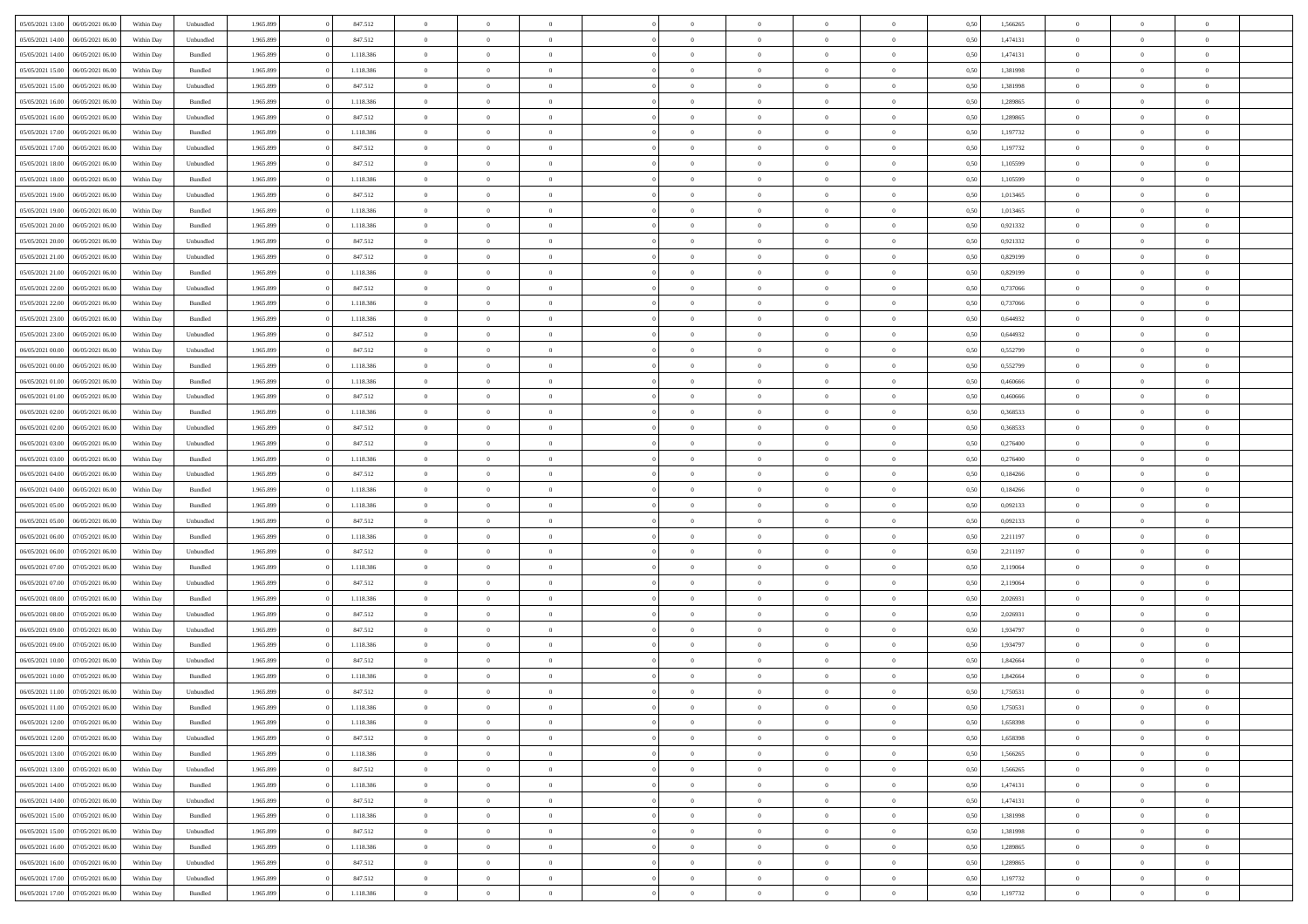| 06/05/2021 18:00                  | 07/05/2021 06:00 | Within Day | Bundled            | 1.965.899 | 1.118.386 | $\overline{0}$ | $\theta$       |                | $\Omega$       | $\Omega$       | $\theta$       | $\theta$       | 0,50 | 1,105599 | $\theta$       | $\theta$       | $\theta$       |  |
|-----------------------------------|------------------|------------|--------------------|-----------|-----------|----------------|----------------|----------------|----------------|----------------|----------------|----------------|------|----------|----------------|----------------|----------------|--|
|                                   |                  |            |                    |           |           |                |                |                |                |                |                |                |      |          |                |                |                |  |
| 06/05/2021 18:00                  | 07/05/2021 06:00 | Within Day | Unbundled          | 1.965.899 | 847.512   | $\overline{0}$ | $\theta$       | $\overline{0}$ | $\overline{0}$ | $\bf{0}$       | $\overline{0}$ | $\bf{0}$       | 0,50 | 1,105599 | $\theta$       | $\overline{0}$ | $\overline{0}$ |  |
| 06/05/2021 19:00                  | 07/05/2021 06:00 | Within Day | Bundled            | 1.965.899 | 1.118.386 | $\overline{0}$ | $\overline{0}$ | $\overline{0}$ | $\bf{0}$       | $\bf{0}$       | $\bf{0}$       | $\mathbf{0}$   | 0,50 | 1,013465 | $\bf{0}$       | $\overline{0}$ | $\bf{0}$       |  |
| 06/05/2021 19:00                  | 07/05/2021 06:00 | Within Dav | Unbundled          | 1.965.899 | 847.512   | $\overline{0}$ | $\overline{0}$ | $\overline{0}$ | $\overline{0}$ | $\bf{0}$       | $\overline{0}$ | $\overline{0}$ | 0.50 | 1,013465 | $\theta$       | $\overline{0}$ | $\overline{0}$ |  |
|                                   |                  |            |                    |           |           |                |                |                |                |                |                |                |      |          |                |                |                |  |
| 06/05/2021 20:00                  | 07/05/2021 06.00 | Within Day | Unbundled          | 1.965.899 | 847.512   | $\overline{0}$ | $\theta$       | $\overline{0}$ | $\overline{0}$ | $\bf{0}$       | $\overline{0}$ | $\bf{0}$       | 0,50 | 0,921332 | $\,$ 0 $\,$    | $\overline{0}$ | $\overline{0}$ |  |
| 06/05/2021 20:00                  | 07/05/2021 06:00 | Within Day | Bundled            | 1.965.899 | 1.118.386 | $\overline{0}$ | $\overline{0}$ | $\overline{0}$ | $\bf{0}$       | $\overline{0}$ | $\overline{0}$ | $\mathbf{0}$   | 0,50 | 0,921332 | $\bf{0}$       | $\overline{0}$ | $\bf{0}$       |  |
| 06/05/2021 21:00                  | 07/05/2021 06:00 | Within Dav | Bundled            | 1.965.899 | 1.118.386 | $\overline{0}$ | $\overline{0}$ | $\overline{0}$ | $\overline{0}$ | $\overline{0}$ | $\overline{0}$ | $\overline{0}$ | 0.50 | 0.829199 | $\theta$       | $\overline{0}$ | $\overline{0}$ |  |
| 06/05/2021 21:00                  | 07/05/2021 06:00 | Within Day | Unbundled          | 1.965.899 | 847.512   | $\overline{0}$ | $\theta$       | $\overline{0}$ | $\overline{0}$ | $\bf{0}$       | $\overline{0}$ | $\bf{0}$       | 0,50 | 0,829199 | $\,$ 0 $\,$    | $\theta$       | $\overline{0}$ |  |
|                                   |                  |            |                    |           |           |                | $\overline{0}$ |                |                | $\bf{0}$       |                |                |      |          | $\,0\,$        | $\overline{0}$ | $\overline{0}$ |  |
| 06/05/2021 22.00                  | 07/05/2021 06:00 | Within Day | Bundled            | 1.965.899 | 1.118.386 | $\overline{0}$ |                | $\overline{0}$ | $\bf{0}$       |                | $\bf{0}$       | $\mathbf{0}$   | 0,50 | 0,737066 |                |                |                |  |
| 06/05/2021 22:00                  | 07/05/2021 06:00 | Within Dav | Unbundled          | 1.965.899 | 847.512   | $\overline{0}$ | $\overline{0}$ | $\overline{0}$ | $\overline{0}$ | $\overline{0}$ | $\overline{0}$ | $\overline{0}$ | 0.50 | 0,737066 | $\theta$       | $\overline{0}$ | $\overline{0}$ |  |
| 06/05/2021 23:00                  | 07/05/2021 06:00 | Within Day | Bundled            | 1.965.899 | 1.118.386 | $\overline{0}$ | $\theta$       | $\overline{0}$ | $\overline{0}$ | $\bf{0}$       | $\overline{0}$ | $\bf{0}$       | 0,50 | 0,644932 | $\,$ 0 $\,$    | $\overline{0}$ | $\overline{0}$ |  |
| 06/05/2021 23.00                  | 07/05/2021 06:00 | Within Day | Unbundled          | 1.965.899 | 847.512   | $\overline{0}$ | $\overline{0}$ | $\overline{0}$ | $\bf{0}$       | $\overline{0}$ | $\bf{0}$       | $\mathbf{0}$   | 0,50 | 0,644932 | $\bf{0}$       | $\overline{0}$ | $\bf{0}$       |  |
| 07/05/2021 00:00                  | 07/05/2021 06:00 | Within Day | Unbundled          | 1.965.899 | 847.512   | $\overline{0}$ | $\overline{0}$ | $\overline{0}$ | $\overline{0}$ | $\overline{0}$ | $\overline{0}$ | $\overline{0}$ | 0.50 | 0,552799 | $\theta$       | $\theta$       | $\overline{0}$ |  |
|                                   |                  |            |                    |           |           | $\overline{0}$ | $\theta$       | $\overline{0}$ | $\overline{0}$ | $\bf{0}$       | $\overline{0}$ |                |      |          | $\,$ 0 $\,$    | $\overline{0}$ | $\overline{0}$ |  |
| 07/05/2021 00:00                  | 07/05/2021 06.00 | Within Day | Bundled            | 1.965.899 | 1.118.386 |                |                |                |                |                |                | $\bf{0}$       | 0,50 | 0,552799 |                |                |                |  |
| 07/05/2021 01:00                  | 07/05/2021 06:00 | Within Day | Unbundled          | 1.965.899 | 847.512   | $\overline{0}$ | $\overline{0}$ | $\overline{0}$ | $\bf{0}$       | $\overline{0}$ | $\overline{0}$ | $\mathbf{0}$   | 0,50 | 0,460666 | $\bf{0}$       | $\overline{0}$ | $\bf{0}$       |  |
| 07/05/2021 01:00                  | 07/05/2021 06:00 | Within Dav | Bundled            | 1.965.899 | 1.118.386 | $\overline{0}$ | $\overline{0}$ | $\overline{0}$ | $\overline{0}$ | $\overline{0}$ | $\overline{0}$ | $\overline{0}$ | 0.50 | 0.460666 | $\overline{0}$ | $\overline{0}$ | $\overline{0}$ |  |
| 07/05/2021 02:00                  | 07/05/2021 06:00 | Within Day | Unbundled          | 1.965.899 | 847.512   | $\overline{0}$ | $\theta$       | $\overline{0}$ | $\overline{0}$ | $\bf{0}$       | $\overline{0}$ | $\bf{0}$       | 0,50 | 0,368533 | $\,$ 0 $\,$    | $\overline{0}$ | $\overline{0}$ |  |
| 07/05/2021 02.00                  | 07/05/2021 06:00 | Within Day | Bundled            | 1.965.899 | 1.118.386 | $\overline{0}$ | $\overline{0}$ | $\overline{0}$ | $\bf{0}$       | $\bf{0}$       | $\bf{0}$       | $\mathbf{0}$   | 0,50 | 0,368533 | $\bf{0}$       | $\overline{0}$ | $\bf{0}$       |  |
|                                   |                  |            |                    |           |           |                |                |                |                |                |                |                |      |          |                |                |                |  |
| 07/05/2021 03:00                  | 07/05/2021 06:00 | Within Dav | Unbundled          | 1.965.899 | 847.512   | $\overline{0}$ | $\overline{0}$ | $\overline{0}$ | $\overline{0}$ | $\overline{0}$ | $\overline{0}$ | $\overline{0}$ | 0.50 | 0,276400 | $\theta$       | $\overline{0}$ | $\overline{0}$ |  |
| 07/05/2021 03:00                  | 07/05/2021 06:00 | Within Day | Bundled            | 1.965.899 | 1.118.386 | $\overline{0}$ | $\theta$       | $\overline{0}$ | $\overline{0}$ | $\bf{0}$       | $\overline{0}$ | $\bf{0}$       | 0,50 | 0,276400 | $\,$ 0 $\,$    | $\overline{0}$ | $\overline{0}$ |  |
| 07/05/2021 04:00                  | 07/05/2021 06:00 | Within Day | Bundled            | 1.965.899 | 1.118.386 | $\overline{0}$ | $\overline{0}$ | $\overline{0}$ | $\bf{0}$       | $\bf{0}$       | $\bf{0}$       | $\mathbf{0}$   | 0,50 | 0,184266 | $\overline{0}$ | $\overline{0}$ | $\bf{0}$       |  |
| 07/05/2021 04:00                  | 07/05/2021 06:00 | Within Day | Unbundled          | 1.965.899 | 847.512   | $\overline{0}$ | $\overline{0}$ | $\overline{0}$ | $\overline{0}$ | $\overline{0}$ | $\overline{0}$ | $\overline{0}$ | 0.50 | 0.184266 | $\theta$       | $\overline{0}$ | $\overline{0}$ |  |
| 07/05/2021 05:00                  | 07/05/2021 06:00 |            | Bundled            | 1.965.899 | 1.118.386 | $\overline{0}$ | $\theta$       | $\overline{0}$ | $\overline{0}$ | $\bf{0}$       | $\overline{0}$ |                |      | 0,092133 | $\,$ 0 $\,$    | $\overline{0}$ | $\overline{0}$ |  |
|                                   |                  | Within Day |                    |           |           |                |                |                |                |                |                | $\bf{0}$       | 0,50 |          |                |                |                |  |
| 07/05/2021 05:00                  | 07/05/2021 06:00 | Within Day | Unbundled          | 1.965.899 | 847.512   | $\overline{0}$ | $\overline{0}$ | $\overline{0}$ | $\bf{0}$       | $\overline{0}$ | $\overline{0}$ | $\mathbf{0}$   | 0,50 | 0,092133 | $\overline{0}$ | $\overline{0}$ | $\bf{0}$       |  |
| 07/05/2021 06:00                  | 08/05/2021 06:00 | Within Dav | Unbundled          | 1.965.899 | 847.512   | $\overline{0}$ | $\overline{0}$ | $\overline{0}$ | $\overline{0}$ | $\overline{0}$ | $\overline{0}$ | $\overline{0}$ | 0.50 | 2,211197 | $\overline{0}$ | $\overline{0}$ | $\overline{0}$ |  |
| 07/05/2021 06:00                  | 08/05/2021 06:00 | Within Day | Bundled            | 1.965.899 | 1.118.386 | $\overline{0}$ | $\theta$       | $\overline{0}$ | $\overline{0}$ | $\bf{0}$       | $\overline{0}$ | $\bf{0}$       | 0,50 | 2,211197 | $\,$ 0 $\,$    | $\overline{0}$ | $\overline{0}$ |  |
| 07/05/2021 07:00                  | 08/05/2021 06:00 | Within Day | Bundled            | 1.965.899 | 1.118.386 | $\overline{0}$ | $\overline{0}$ | $\overline{0}$ | $\bf{0}$       | $\bf{0}$       | $\bf{0}$       | $\mathbf{0}$   | 0,50 | 2,119064 | $\,0\,$        | $\overline{0}$ | $\overline{0}$ |  |
|                                   | 08/05/2021 06:00 |            | Unbundled          | 1.965.899 | 847.512   | $\overline{0}$ | $\overline{0}$ | $\overline{0}$ | $\overline{0}$ | $\overline{0}$ | $\overline{0}$ | $\overline{0}$ | 0.50 | 2,119064 | $\theta$       | $\overline{0}$ | $\overline{0}$ |  |
| 07/05/2021 07:00                  |                  | Within Day |                    |           |           |                |                |                |                |                |                |                |      |          |                |                |                |  |
| 07/05/2021 08:00                  | 08/05/2021 06:00 | Within Day | Bundled            | 1.965.899 | 1.118.386 | $\overline{0}$ | $\overline{0}$ | $\overline{0}$ | $\overline{0}$ | $\bf{0}$       | $\overline{0}$ | $\bf{0}$       | 0,50 | 2,026931 | $\,$ 0 $\,$    | $\overline{0}$ | $\overline{0}$ |  |
| 07/05/2021 08:00                  | 08/05/2021 06:00 | Within Day | Unbundled          | 1.965.899 | 847.512   | $\overline{0}$ | $\overline{0}$ | $\overline{0}$ | $\bf{0}$       | $\bf{0}$       | $\bf{0}$       | $\mathbf{0}$   | 0,50 | 2,026931 | $\overline{0}$ | $\overline{0}$ | $\bf{0}$       |  |
| 07/05/2021 09:00                  | 08/05/2021 06:00 | Within Day | Bundled            | 1.965.899 | 1.118.386 | $\overline{0}$ | $\Omega$       | $\overline{0}$ | $\Omega$       | $\Omega$       | $\overline{0}$ | $\overline{0}$ | 0,50 | 1,934797 | $\,0\,$        | $\theta$       | $\theta$       |  |
| 07/05/2021 09:00                  | 08/05/2021 06:00 | Within Day | Unbundled          | 1.965.899 | 847.512   | $\overline{0}$ | $\overline{0}$ | $\overline{0}$ | $\overline{0}$ | $\bf{0}$       | $\overline{0}$ | $\bf{0}$       | 0,50 | 1,934797 | $\,$ 0 $\,$    | $\overline{0}$ | $\overline{0}$ |  |
|                                   |                  |            |                    |           |           |                |                |                |                |                |                |                |      |          |                |                |                |  |
| 07/05/2021 10:00                  | 08/05/2021 06:00 | Within Day | Unbundled          | 1.965.899 | 847.512   | $\overline{0}$ | $\overline{0}$ | $\overline{0}$ | $\bf{0}$       | $\overline{0}$ | $\overline{0}$ | $\mathbf{0}$   | 0,50 | 1,842664 | $\bf{0}$       | $\overline{0}$ | $\bf{0}$       |  |
| 07/05/2021 10:00                  | 08/05/2021 06:00 | Within Day | Bundled            | 1.965.899 | 1.118.386 | $\overline{0}$ | $\Omega$       | $\overline{0}$ | $\Omega$       | $\overline{0}$ | $\overline{0}$ | $\overline{0}$ | 0.50 | 1,842664 | $\,0\,$        | $\theta$       | $\theta$       |  |
| 07/05/2021 11:00                  | 08/05/2021 06:00 | Within Day | Bundled            | 1.965.899 | 1.118.386 | $\overline{0}$ | $\theta$       | $\overline{0}$ | $\overline{0}$ | $\bf{0}$       | $\overline{0}$ | $\bf{0}$       | 0,50 | 1,750531 | $\,$ 0 $\,$    | $\overline{0}$ | $\overline{0}$ |  |
| 07/05/2021 11:00                  | 08/05/2021 06:00 | Within Day | Unbundled          | 1.965.899 | 847.512   | $\overline{0}$ | $\bf{0}$       | $\overline{0}$ | $\bf{0}$       | $\bf{0}$       | $\bf{0}$       | $\mathbf{0}$   | 0,50 | 1,750531 | $\bf{0}$       | $\overline{0}$ | $\bf{0}$       |  |
| 07/05/2021 12:00                  | 08/05/2021 06:00 | Within Day | Bundled            | 1.965.899 | 1.118.386 | $\overline{0}$ | $\Omega$       | $\overline{0}$ | $\Omega$       | $\overline{0}$ | $\overline{0}$ | $\overline{0}$ | 0.50 | 1.658398 | $\,$ 0 $\,$    | $\theta$       | $\theta$       |  |
|                                   |                  |            |                    |           |           |                |                |                |                |                |                |                |      |          |                |                |                |  |
| 07/05/2021 12:00                  | 08/05/2021 06:00 | Within Day | Unbundled          | 1.965.899 | 847.512   | $\overline{0}$ | $\overline{0}$ | $\overline{0}$ | $\overline{0}$ | $\,$ 0         | $\overline{0}$ | $\bf{0}$       | 0,50 | 1,658398 | $\,$ 0 $\,$    | $\overline{0}$ | $\overline{0}$ |  |
| 07/05/2021 13:00                  | 08/05/2021 06:00 | Within Day | Unbundled          | 1.965.899 | 847.512   | $\overline{0}$ | $\overline{0}$ | $\overline{0}$ | $\bf{0}$       | $\bf{0}$       | $\overline{0}$ | $\mathbf{0}$   | 0,50 | 1,566265 | $\bf{0}$       | $\overline{0}$ | $\bf{0}$       |  |
| 07/05/2021 13:00                  | 08/05/2021 06:00 | Within Day | Bundled            | 1.965.899 | 1.118.386 | $\overline{0}$ | $\Omega$       | $\overline{0}$ | $\Omega$       | $\overline{0}$ | $\overline{0}$ | $\overline{0}$ | 0,50 | 1,566265 | $\,0\,$        | $\theta$       | $\theta$       |  |
| 07/05/2021 14:00                  | 08/05/2021 06:00 | Within Day | Bundled            | 1.965.899 | 1.118.386 | $\overline{0}$ | $\overline{0}$ | $\overline{0}$ | $\overline{0}$ | $\,$ 0         | $\overline{0}$ | $\bf{0}$       | 0,50 | 1,474131 | $\,$ 0 $\,$    | $\overline{0}$ | $\overline{0}$ |  |
| 07/05/2021 14:00                  | 08/05/2021 06:00 | Within Day | Unbundled          | 1.965.899 | 847.512   | $\overline{0}$ | $\overline{0}$ | $\overline{0}$ | $\bf{0}$       | $\bf{0}$       | $\overline{0}$ | $\mathbf{0}$   | 0,50 | 1,474131 | $\bf{0}$       | $\overline{0}$ | $\bf{0}$       |  |
|                                   |                  |            |                    |           |           |                |                |                |                |                |                |                |      |          |                |                |                |  |
| 07/05/2021 15:00                  | 08/05/2021 06:00 | Within Day | Bundled            | 1.965.899 | 1.118.386 | $\overline{0}$ | $\Omega$       | $\Omega$       | $\Omega$       | $\Omega$       | $\Omega$       | $\overline{0}$ | 0.50 | 1.381998 | $\theta$       | $\theta$       | $\theta$       |  |
| 07/05/2021 15:00                  | 08/05/2021 06:00 | Within Day | Unbundled          | 1.965.899 | 847.512   | $\overline{0}$ | $\overline{0}$ | $\overline{0}$ | $\bf{0}$       | $\,$ 0         | $\bf{0}$       | $\bf{0}$       | 0,50 | 1,381998 | $\,0\,$        | $\,$ 0 $\,$    | $\overline{0}$ |  |
| 07/05/2021 16:00 08/05/2021 06:00 |                  | Within Day | $\mathbf B$ undled | 1.965.899 | 1.118.386 | $\bf{0}$       | $\bf{0}$       |                |                | $\bf{0}$       |                |                | 0,50 | 1,289865 | $\bf{0}$       | $\overline{0}$ |                |  |
| 07/05/2021 16:00                  | 08/05/2021 06:00 | Within Day | Unbundled          | 1.965.899 | 847.512   | $\overline{0}$ | $\overline{0}$ | $\overline{0}$ | $\Omega$       | $\overline{0}$ | $\overline{0}$ | $\overline{0}$ | 0,50 | 1,289865 | $\theta$       | $\theta$       | $\theta$       |  |
| 07/05/2021 17:00                  | 08/05/2021 06:00 | Within Day | Unbundled          | 1.965.899 | 847.512   | $\overline{0}$ | $\bf{0}$       | $\overline{0}$ | $\bf{0}$       | $\,$ 0 $\,$    | $\overline{0}$ | $\,$ 0 $\,$    | 0,50 | 1,197732 | $\,$ 0 $\,$    | $\,$ 0 $\,$    | $\,$ 0         |  |
|                                   |                  |            |                    |           |           |                |                |                |                |                |                |                |      |          |                |                |                |  |
| 07/05/2021 17:00                  | 08/05/2021 06:00 | Within Day | Bundled            | 1.965.899 | 1.118.386 | $\overline{0}$ | $\overline{0}$ | $\overline{0}$ | $\overline{0}$ | $\overline{0}$ | $\overline{0}$ | $\mathbf{0}$   | 0,50 | 1,197732 | $\overline{0}$ | $\bf{0}$       | $\overline{0}$ |  |
| 07/05/2021 18:00                  | 08/05/2021 06:00 | Within Day | Bundled            | 1.965.899 | 1.118.386 | $\overline{0}$ | $\overline{0}$ | $\overline{0}$ | $\Omega$       | $\overline{0}$ | $\overline{0}$ | $\overline{0}$ | 0,50 | 1,105599 | $\overline{0}$ | $\,$ 0 $\,$    | $\overline{0}$ |  |
| 07/05/2021 18:00                  | 08/05/2021 06:00 | Within Day | Unbundled          | 1.965.899 | 847.512   | $\overline{0}$ | $\,$ 0         | $\overline{0}$ | $\bf{0}$       | $\,$ 0 $\,$    | $\overline{0}$ | $\,$ 0 $\,$    | 0,50 | 1,105599 | $\,$ 0 $\,$    | $\overline{0}$ | $\,$ 0         |  |
| 07/05/2021 19:00                  | 08/05/2021 06:00 | Within Day | Bundled            | 1.965.899 | 1.118.386 | $\overline{0}$ | $\overline{0}$ | $\overline{0}$ | $\overline{0}$ | $\overline{0}$ | $\overline{0}$ | $\mathbf{0}$   | 0,50 | 1,013465 | $\overline{0}$ | $\overline{0}$ | $\overline{0}$ |  |
|                                   | 08/05/2021 06:00 |            |                    |           |           |                | $\overline{0}$ | $\overline{0}$ |                | $\overline{0}$ | $\overline{0}$ |                | 0.50 |          |                | $\theta$       | $\overline{0}$ |  |
| 07/05/2021 19:00                  |                  | Within Day | Unbundled          | 1.965.899 | 847.512   | $\overline{0}$ |                |                | $\overline{0}$ |                |                | $\overline{0}$ |      | 1,013465 | $\overline{0}$ |                |                |  |
| 07/05/2021 20:00                  | 08/05/2021 06:00 | Within Day | Unbundled          | 1.965.899 | 847.512   | $\overline{0}$ | $\,$ 0         | $\overline{0}$ | $\bf{0}$       | $\bf{0}$       | $\bf{0}$       | $\bf{0}$       | 0,50 | 0,921332 | $\,$ 0 $\,$    | $\overline{0}$ | $\overline{0}$ |  |
| 07/05/2021 20:00                  | 08/05/2021 06:00 | Within Day | Bundled            | 1.965.899 | 1.118.386 | $\overline{0}$ | $\bf{0}$       | $\overline{0}$ | $\overline{0}$ | $\overline{0}$ | $\overline{0}$ | $\mathbf{0}$   | 0,50 | 0,921332 | $\overline{0}$ | $\overline{0}$ | $\bf{0}$       |  |
| 07/05/2021 21:00                  | 08/05/2021 06:00 | Within Day | Unbundled          | 1.965.899 | 847.512   | $\overline{0}$ | $\overline{0}$ | $\overline{0}$ | $\Omega$       | $\overline{0}$ | $\overline{0}$ | $\overline{0}$ | 0.50 | 0,829199 | $\overline{0}$ | $\overline{0}$ | $\overline{0}$ |  |
| 07/05/2021 21:00                  | 08/05/2021 06:00 | Within Day | Bundled            | 1.965.899 | 1.118.386 | $\overline{0}$ | $\bf{0}$       | $\overline{0}$ | $\bf{0}$       | $\bf{0}$       | $\bf{0}$       | $\mathbf{0}$   | 0,50 | 0,829199 | $\,$ 0 $\,$    | $\,$ 0 $\,$    | $\bf{0}$       |  |
|                                   |                  |            |                    |           |           |                |                |                |                |                |                |                |      |          |                |                |                |  |
| 07/05/2021 22.00                  | 08/05/2021 06:00 | Within Day | Bundled            | 1.965.899 | 1.118.386 | $\overline{0}$ | $\overline{0}$ | $\overline{0}$ | $\overline{0}$ | $\overline{0}$ | $\bf{0}$       | $\mathbf{0}$   | 0,50 | 0,737066 | $\overline{0}$ | $\bf{0}$       | $\overline{0}$ |  |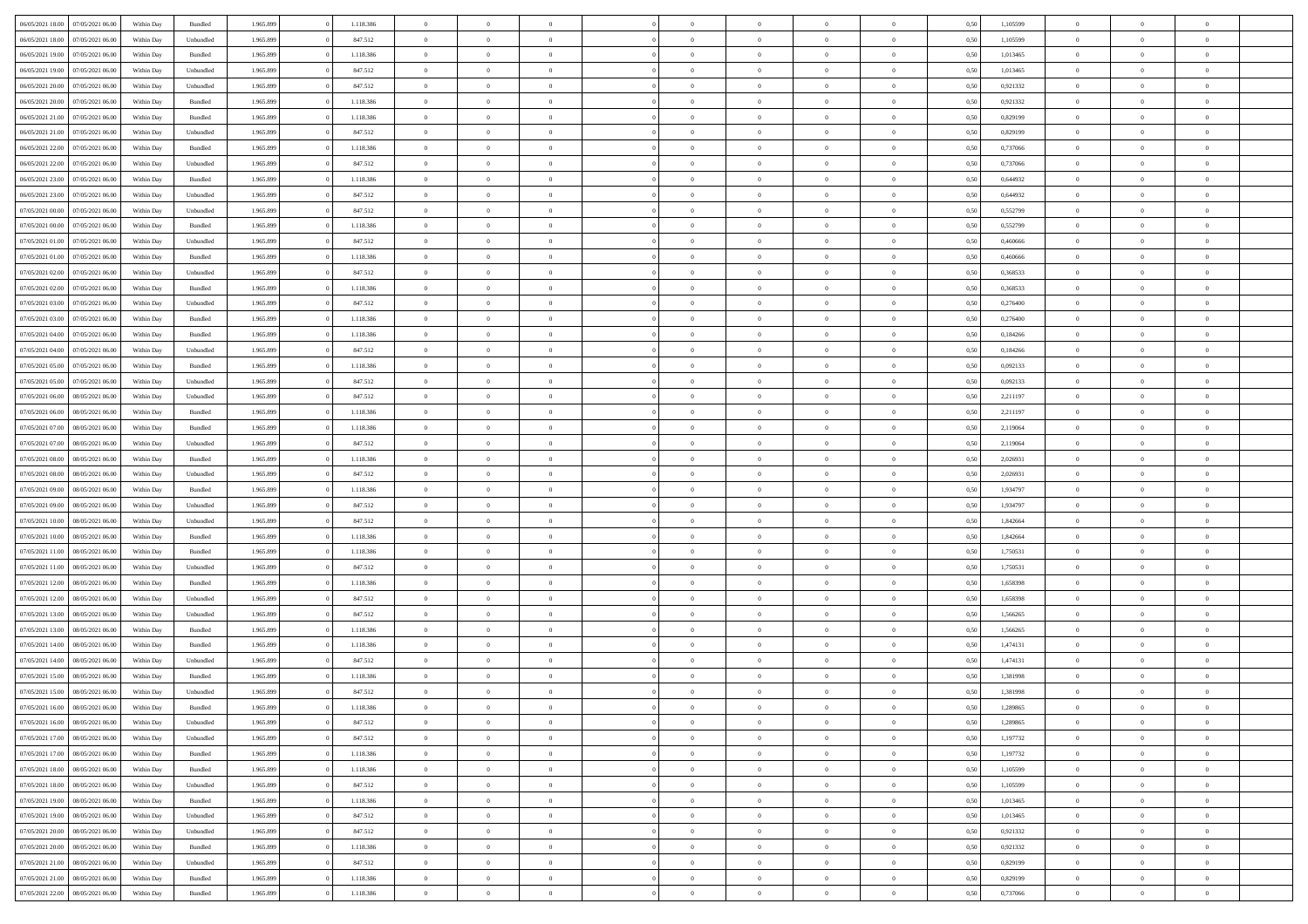| 07/05/2021 22:00 |                  |            |           |           |           | $\overline{0}$ |                |                |                | $\Omega$       | $\theta$       | $\theta$       |      |          | $\theta$       |                | $\theta$       |  |
|------------------|------------------|------------|-----------|-----------|-----------|----------------|----------------|----------------|----------------|----------------|----------------|----------------|------|----------|----------------|----------------|----------------|--|
|                  | 08/05/2021 06:00 | Within Day | Unbundled | 1.965.899 | 847.512   |                | $\theta$       |                | $\Omega$       |                |                |                | 0,50 | 0,737066 |                | $\theta$       |                |  |
| 07/05/2021 23:00 | 08/05/2021 06:00 | Within Day | Bundled   | 1.965.899 | 1.118.386 | $\overline{0}$ | $\theta$       | $\overline{0}$ | $\overline{0}$ | $\bf{0}$       | $\overline{0}$ | $\bf{0}$       | 0,50 | 0,644932 | $\theta$       | $\overline{0}$ | $\overline{0}$ |  |
| 07/05/2021 23.00 | 08/05/2021 06:00 | Within Day | Unbundled | 1.965.899 | 847.512   | $\overline{0}$ | $\overline{0}$ | $\overline{0}$ | $\bf{0}$       | $\bf{0}$       | $\bf{0}$       | $\mathbf{0}$   | 0,50 | 0,644932 | $\bf{0}$       | $\overline{0}$ | $\bf{0}$       |  |
| 08/05/2021 00:00 | 08/05/2021 06:00 | Within Dav | Unbundled | 1.965.899 | 847.512   | $\overline{0}$ | $\overline{0}$ | $\overline{0}$ | $\overline{0}$ | $\bf{0}$       | $\overline{0}$ | $\overline{0}$ | 0.50 | 0,552799 | $\theta$       | $\overline{0}$ | $\overline{0}$ |  |
|                  |                  |            |           |           |           |                |                |                |                |                |                |                |      |          |                |                |                |  |
| 08/05/2021 00:00 | 08/05/2021 06:00 | Within Day | Bundled   | 1.965.899 | 1.118.386 | $\overline{0}$ | $\theta$       | $\overline{0}$ | $\overline{0}$ | $\bf{0}$       | $\overline{0}$ | $\bf{0}$       | 0,50 | 0,552799 | $\,$ 0 $\,$    | $\overline{0}$ | $\overline{0}$ |  |
| 08/05/2021 01:00 | 08/05/2021 06:00 | Within Day | Bundled   | 1.965.899 | 1.118.386 | $\overline{0}$ | $\overline{0}$ | $\overline{0}$ | $\bf{0}$       | $\overline{0}$ | $\overline{0}$ | $\mathbf{0}$   | 0,50 | 0,460666 | $\bf{0}$       | $\overline{0}$ | $\bf{0}$       |  |
| 08/05/2021 01:00 | 08/05/2021 06:00 | Within Dav | Unbundled | 1.965.899 | 847.512   | $\overline{0}$ | $\overline{0}$ | $\overline{0}$ | $\overline{0}$ | $\overline{0}$ | $\overline{0}$ | $\overline{0}$ | 0.50 | 0,460666 | $\theta$       | $\overline{0}$ | $\overline{0}$ |  |
| 08/05/2021 02:00 | 08/05/2021 06:00 | Within Day | Unbundled | 1.965.899 | 847.512   | $\overline{0}$ | $\theta$       | $\overline{0}$ | $\overline{0}$ | $\bf{0}$       | $\overline{0}$ | $\bf{0}$       | 0,50 | 0,368533 | $\theta$       | $\theta$       | $\overline{0}$ |  |
|                  |                  |            |           |           |           |                | $\overline{0}$ |                |                | $\bf{0}$       |                |                |      |          | $\,0\,$        | $\overline{0}$ | $\overline{0}$ |  |
| 08/05/2021 02:00 | 08/05/2021 06:00 | Within Day | Bundled   | 1.965.899 | 1.118.386 | $\overline{0}$ |                | $\overline{0}$ | $\bf{0}$       |                | $\bf{0}$       | $\mathbf{0}$   | 0,50 | 0,368533 |                |                |                |  |
| 08/05/2021 03:00 | 08/05/2021 06:00 | Within Dav | Unbundled | 1.965.899 | 847.512   | $\overline{0}$ | $\overline{0}$ | $\overline{0}$ | $\overline{0}$ | $\overline{0}$ | $\overline{0}$ | $\overline{0}$ | 0.50 | 0,276400 | $\theta$       | $\overline{0}$ | $\overline{0}$ |  |
| 08/05/2021 03:00 | 08/05/2021 06:00 | Within Day | Bundled   | 1.965.899 | 1.118.386 | $\overline{0}$ | $\theta$       | $\overline{0}$ | $\overline{0}$ | $\bf{0}$       | $\overline{0}$ | $\bf{0}$       | 0,50 | 0,276400 | $\,$ 0 $\,$    | $\overline{0}$ | $\overline{0}$ |  |
| 08/05/2021 04:00 | 08/05/2021 06:00 | Within Day | Unbundled | 1.965.899 | 847.512   | $\overline{0}$ | $\overline{0}$ | $\overline{0}$ | $\bf{0}$       | $\bf{0}$       | $\bf{0}$       | $\mathbf{0}$   | 0,50 | 0,184266 | $\bf{0}$       | $\overline{0}$ | $\bf{0}$       |  |
| 08/05/2021 04:00 | 08/05/2021 06:00 | Within Day | Bundled   | 1.965.899 | 1.118.386 | $\overline{0}$ | $\overline{0}$ | $\overline{0}$ | $\overline{0}$ | $\overline{0}$ | $\overline{0}$ | $\overline{0}$ | 0.50 | 0.184266 | $\theta$       | $\theta$       | $\overline{0}$ |  |
|                  |                  |            |           |           |           | $\overline{0}$ | $\theta$       |                |                | $\bf{0}$       |                |                |      |          | $\theta$       |                |                |  |
| 08/05/2021 05:00 | 08/05/2021 06:00 | Within Day | Unbundled | 1.965.899 | 847.512   |                |                | $\overline{0}$ | $\overline{0}$ |                | $\overline{0}$ | $\bf{0}$       | 0,50 | 0,092133 |                | $\overline{0}$ | $\overline{0}$ |  |
| 08/05/2021 05:00 | 08/05/2021 06:00 | Within Day | Bundled   | 1.965.899 | 1.118.386 | $\overline{0}$ | $\overline{0}$ | $\overline{0}$ | $\bf{0}$       | $\overline{0}$ | $\overline{0}$ | $\mathbf{0}$   | 0,50 | 0,092133 | $\bf{0}$       | $\overline{0}$ | $\bf{0}$       |  |
| 08/05/2021 06:00 | 09/05/2021 06:00 | Within Dav | Bundled   | 1.965.899 | 1.118.386 | $\overline{0}$ | $\overline{0}$ | $\overline{0}$ | $\overline{0}$ | $\overline{0}$ | $\overline{0}$ | $\overline{0}$ | 0.50 | 2,211197 | $\overline{0}$ | $\overline{0}$ | $\overline{0}$ |  |
| 08/05/2021 06:00 | 09/05/2021 06:00 | Within Day | Unbundled | 1.965.899 | 847.512   | $\overline{0}$ | $\theta$       | $\overline{0}$ | $\overline{0}$ | $\bf{0}$       | $\overline{0}$ | $\bf{0}$       | 0,50 | 2,211197 | $\,$ 0 $\,$    | $\overline{0}$ | $\overline{0}$ |  |
| 08/05/2021 07:00 | 09/05/2021 06:00 | Within Day | Bundled   | 1.965.899 | 1.118.386 | $\overline{0}$ | $\overline{0}$ | $\overline{0}$ | $\bf{0}$       | $\bf{0}$       | $\bf{0}$       | $\mathbf{0}$   | 0,50 | 2,119064 | $\bf{0}$       | $\overline{0}$ | $\bf{0}$       |  |
|                  |                  |            |           |           |           |                |                |                |                |                |                |                |      |          |                |                |                |  |
| 08/05/2021 07:00 | 09/05/2021 06:00 | Within Day | Unbundled | 1.965.899 | 847.512   | $\overline{0}$ | $\overline{0}$ | $\overline{0}$ | $\overline{0}$ | $\overline{0}$ | $\overline{0}$ | $\overline{0}$ | 0.50 | 2,119064 | $\theta$       | $\overline{0}$ | $\overline{0}$ |  |
| 08/05/2021 08:00 | 09/05/2021 06:00 | Within Day | Unbundled | 1.965.899 | 847.512   | $\overline{0}$ | $\theta$       | $\overline{0}$ | $\overline{0}$ | $\bf{0}$       | $\overline{0}$ | $\bf{0}$       | 0,50 | 2,026931 | $\,$ 0 $\,$    | $\overline{0}$ | $\overline{0}$ |  |
| 08/05/2021 08:00 | 09/05/2021 06:00 | Within Day | Bundled   | 1.965.899 | 1.118.386 | $\overline{0}$ | $\overline{0}$ | $\overline{0}$ | $\bf{0}$       | $\bf{0}$       | $\bf{0}$       | $\mathbf{0}$   | 0,50 | 2,026931 | $\overline{0}$ | $\overline{0}$ | $\bf{0}$       |  |
| 08/05/2021 09:00 | 09/05/2021 06:00 | Within Day | Unbundled | 1.965.899 | 847.512   | $\overline{0}$ | $\overline{0}$ | $\overline{0}$ | $\overline{0}$ | $\overline{0}$ | $\overline{0}$ | $\overline{0}$ | 0.50 | 1,934797 | $\theta$       | $\overline{0}$ | $\overline{0}$ |  |
| 08/05/2021 09:00 | 09/05/2021 06:00 |            |           | 1.965.899 | 1.118.386 | $\overline{0}$ | $\theta$       | $\overline{0}$ | $\overline{0}$ | $\bf{0}$       | $\overline{0}$ |                |      | 1,934797 | $\,$ 0 $\,$    | $\overline{0}$ | $\overline{0}$ |  |
|                  |                  | Within Day | Bundled   |           |           |                |                |                |                |                |                | $\bf{0}$       | 0,50 |          |                |                |                |  |
| 08/05/2021 10:00 | 09/05/2021 06:00 | Within Day | Unbundled | 1.965.899 | 847.512   | $\overline{0}$ | $\overline{0}$ | $\overline{0}$ | $\bf{0}$       | $\overline{0}$ | $\overline{0}$ | $\mathbf{0}$   | 0,50 | 1,842664 | $\overline{0}$ | $\overline{0}$ | $\bf{0}$       |  |
| 08/05/2021 10:00 | 09/05/2021 06:00 | Within Dav | Bundled   | 1.965.899 | 1.118.386 | $\overline{0}$ | $\overline{0}$ | $\overline{0}$ | $\overline{0}$ | $\overline{0}$ | $\overline{0}$ | $\overline{0}$ | 0.50 | 1,842664 | $\theta$       | $\overline{0}$ | $\overline{0}$ |  |
| 08/05/2021 11:00 | 09/05/2021 06:00 | Within Day | Unbundled | 1.965.899 | 847.512   | $\overline{0}$ | $\theta$       | $\overline{0}$ | $\overline{0}$ | $\bf{0}$       | $\overline{0}$ | $\bf{0}$       | 0,50 | 1,750531 | $\theta$       | $\overline{0}$ | $\overline{0}$ |  |
| 08/05/2021 11:00 | 09/05/2021 06:00 | Within Day | Bundled   | 1.965.899 | 1.118.386 | $\overline{0}$ | $\overline{0}$ | $\overline{0}$ | $\bf{0}$       | $\bf{0}$       | $\bf{0}$       | $\mathbf{0}$   | 0,50 | 1,750531 | $\,0\,$        | $\overline{0}$ | $\overline{0}$ |  |
|                  |                  |            |           |           |           |                | $\overline{0}$ |                |                | $\overline{0}$ |                |                |      |          | $\theta$       | $\overline{0}$ | $\overline{0}$ |  |
| 08/05/2021 12:00 | 09/05/2021 06:00 | Within Day | Bundled   | 1.965.899 | 1.118.386 | $\overline{0}$ |                | $\overline{0}$ | $\overline{0}$ |                | $\overline{0}$ | $\overline{0}$ | 0.50 | 1,658398 |                |                |                |  |
| 08/05/2021 12:00 | 09/05/2021 06:00 | Within Day | Unbundled | 1.965.899 | 847.512   | $\overline{0}$ | $\overline{0}$ | $\overline{0}$ | $\overline{0}$ | $\bf{0}$       | $\overline{0}$ | $\bf{0}$       | 0,50 | 1,658398 | $\,$ 0 $\,$    | $\overline{0}$ | $\overline{0}$ |  |
| 08/05/2021 13:00 | 09/05/2021 06:00 | Within Day | Bundled   | 1.965.899 | 1.118.386 | $\overline{0}$ | $\overline{0}$ | $\overline{0}$ | $\bf{0}$       | $\overline{0}$ | $\bf{0}$       | $\mathbf{0}$   | 0,50 | 1,566265 | $\overline{0}$ | $\overline{0}$ | $\bf{0}$       |  |
| 08/05/2021 13:00 | 09/05/2021 06:00 | Within Day | Unbundled | 1.965.899 | 847.512   | $\overline{0}$ | $\theta$       | $\overline{0}$ | $\Omega$       | $\Omega$       | $\overline{0}$ | $\overline{0}$ | 0,50 | 1,566265 | $\,0\,$        | $\theta$       | $\theta$       |  |
| 08/05/2021 14:00 | 09/05/2021 06:00 | Within Day | Unbundled | 1.965.899 | 847.512   | $\overline{0}$ | $\overline{0}$ | $\overline{0}$ | $\overline{0}$ | $\bf{0}$       | $\overline{0}$ | $\bf{0}$       | 0,50 | 1,474131 | $\,$ 0 $\,$    | $\overline{0}$ | $\overline{0}$ |  |
|                  |                  |            |           |           |           |                |                |                |                |                |                |                |      |          |                |                |                |  |
| 08/05/2021 14:00 | 09/05/2021 06:00 | Within Day | Bundled   | 1.965.899 | 1.118.386 | $\overline{0}$ | $\overline{0}$ | $\overline{0}$ | $\bf{0}$       | $\overline{0}$ | $\overline{0}$ | $\mathbf{0}$   | 0,50 | 1,474131 | $\overline{0}$ | $\overline{0}$ | $\bf{0}$       |  |
| 08/05/2021 15:00 | 09/05/2021 06:00 | Within Day | Bundled   | 1.965.899 | 1.118.386 | $\overline{0}$ | $\overline{0}$ | $\overline{0}$ | $\Omega$       | $\overline{0}$ | $\overline{0}$ | $\overline{0}$ | 0.50 | 1,381998 | $\,$ 0 $\,$    | $\theta$       | $\theta$       |  |
| 08/05/2021 15:00 | 09/05/2021 06:00 | Within Day | Unbundled | 1.965.899 | 847.512   | $\overline{0}$ | $\theta$       | $\overline{0}$ | $\overline{0}$ | $\bf{0}$       | $\overline{0}$ | $\bf{0}$       | 0,50 | 1,381998 | $\,$ 0 $\,$    | $\overline{0}$ | $\overline{0}$ |  |
| 08/05/2021 16:00 | 09/05/2021 06:00 | Within Day | Bundled   | 1.965.899 | 1.118.386 | $\overline{0}$ | $\overline{0}$ | $\overline{0}$ | $\bf{0}$       | $\bf{0}$       | $\bf{0}$       | $\mathbf{0}$   | 0,50 | 1,289865 | $\bf{0}$       | $\overline{0}$ | $\bf{0}$       |  |
| 08/05/2021 16:00 | 09/05/2021 06:00 | Within Day | Unbundled | 1.965.899 | 847.512   | $\overline{0}$ | $\Omega$       | $\overline{0}$ | $\Omega$       | $\overline{0}$ | $\overline{0}$ | $\overline{0}$ | 0.50 | 1,289865 | $\,$ 0 $\,$    | $\theta$       | $\theta$       |  |
|                  |                  |            |           |           |           |                |                |                |                |                |                |                |      |          |                |                |                |  |
| 08/05/2021 17:00 | 09/05/2021 06:00 | Within Day | Bundled   | 1.965.899 | 1.118.386 | $\overline{0}$ | $\overline{0}$ | $\overline{0}$ | $\overline{0}$ | $\,$ 0         | $\overline{0}$ | $\bf{0}$       | 0,50 | 1,197732 | $\,$ 0 $\,$    | $\overline{0}$ | $\overline{0}$ |  |
| 08/05/2021 17:00 | 09/05/2021 06:00 | Within Day | Unbundled | 1.965.899 | 847.512   | $\overline{0}$ | $\overline{0}$ | $\overline{0}$ | $\bf{0}$       | $\bf{0}$       | $\overline{0}$ | $\mathbf{0}$   | 0,50 | 1,197732 | $\overline{0}$ | $\overline{0}$ | $\bf{0}$       |  |
| 08/05/2021 18:00 | 09/05/2021 06:00 | Within Day | Bundled   | 1.965.899 | 1.118.386 | $\overline{0}$ | $\Omega$       | $\overline{0}$ | $\Omega$       | $\overline{0}$ | $\overline{0}$ | $\overline{0}$ | 0,50 | 1,105599 | $\,0\,$        | $\theta$       | $\overline{0}$ |  |
| 08/05/2021 18:00 | 09/05/2021 06:00 | Within Day | Unbundled | 1.965.899 | 847.512   | $\overline{0}$ | $\overline{0}$ | $\overline{0}$ | $\overline{0}$ | $\,$ 0         | $\overline{0}$ | $\bf{0}$       | 0,50 | 1,105599 | $\,$ 0 $\,$    | $\overline{0}$ | $\overline{0}$ |  |
| 08/05/2021 19:00 | 09/05/2021 06:00 | Within Day | Bundled   | 1.965.899 | 1.118.386 | $\overline{0}$ | $\overline{0}$ | $\overline{0}$ | $\bf{0}$       | $\bf{0}$       | $\overline{0}$ | $\mathbf{0}$   | 0,50 | 1,013465 | $\overline{0}$ | $\overline{0}$ | $\bf{0}$       |  |
|                  |                  |            |           |           |           |                |                |                |                |                |                |                |      |          |                |                |                |  |
| 08/05/2021 19:00 | 09/05/2021 06:00 | Within Day | Unbundled | 1.965.899 | 847.512   | $\overline{0}$ | $\Omega$       | $\Omega$       | $\Omega$       | $\Omega$       | $\Omega$       | $\overline{0}$ | 0.50 | 1,013465 | $\theta$       | $\theta$       | $\theta$       |  |
| 08/05/2021 20:00 | 09/05/2021 06:00 | Within Day | Bundled   | 1.965.899 | 1.118.386 | $\overline{0}$ | $\overline{0}$ | $\overline{0}$ | $\bf{0}$       | $\,$ 0         | $\bf{0}$       | $\bf{0}$       | 0,50 | 0,921332 | $\,0\,$        | $\,0\,$        | $\overline{0}$ |  |
| 08/05/2021 20:00 | 09/05/2021 06:00 | Within Day | Unbundled | 1.965.899 | 847.512   | $\bf{0}$       | $\bf{0}$       |                |                | $\bf{0}$       |                |                | 0,50 | 0,921332 | $\bf{0}$       | $\overline{0}$ |                |  |
| 08/05/2021 21:00 | 09/05/2021 06:00 | Within Day | Unbundled | 1.965.899 | 847.512   | $\overline{0}$ | $\overline{0}$ | $\overline{0}$ | $\Omega$       | $\overline{0}$ | $\overline{0}$ | $\overline{0}$ | 0.50 | 0,829199 | $\theta$       | $\theta$       | $\theta$       |  |
| 08/05/2021 21:00 | 09/05/2021 06:00 | Within Day | Bundled   | 1.965.899 | 1.118.386 | $\overline{0}$ | $\bf{0}$       | $\overline{0}$ | $\bf{0}$       | $\,$ 0 $\,$    | $\overline{0}$ | $\,$ 0 $\,$    | 0,50 | 0,829199 | $\,$ 0 $\,$    | $\,$ 0 $\,$    | $\,$ 0         |  |
|                  |                  |            |           |           |           |                |                |                |                |                |                |                |      |          |                |                |                |  |
| 08/05/2021 22.00 | 09/05/2021 06:00 | Within Day | Unbundled | 1.965.899 | 847.512   | $\overline{0}$ | $\overline{0}$ | $\overline{0}$ | $\overline{0}$ | $\overline{0}$ | $\overline{0}$ | $\mathbf{0}$   | 0,50 | 0,737066 | $\overline{0}$ | $\bf{0}$       | $\overline{0}$ |  |
| 08/05/2021 22:00 | 09/05/2021 06:00 | Within Day | Bundled   | 1.965.899 | 1.118.386 | $\overline{0}$ | $\overline{0}$ | $\overline{0}$ | $\Omega$       | $\overline{0}$ | $\overline{0}$ | $\overline{0}$ | 0,50 | 0,737066 | $\overline{0}$ | $\theta$       | $\overline{0}$ |  |
| 08/05/2021 23:00 | 09/05/2021 06:00 | Within Day | Unbundled | 1.965.899 | 847.512   | $\overline{0}$ | $\,$ 0         | $\overline{0}$ | $\bf{0}$       | $\,$ 0 $\,$    | $\overline{0}$ | $\mathbf{0}$   | 0,50 | 0,644932 | $\,$ 0 $\,$    | $\overline{0}$ | $\overline{0}$ |  |
| 08/05/2021 23:00 | 09/05/2021 06:00 | Within Day | Bundled   | 1.965.899 | 1.118.386 | $\overline{0}$ | $\overline{0}$ | $\overline{0}$ | $\overline{0}$ | $\overline{0}$ | $\overline{0}$ | $\mathbf{0}$   | 0,50 | 0,644932 | $\overline{0}$ | $\overline{0}$ | $\bf{0}$       |  |
|                  | 09/05/2021 06:00 |            |           |           |           |                | $\overline{0}$ | $\overline{0}$ |                | $\overline{0}$ | $\overline{0}$ |                | 0.50 |          |                | $\theta$       | $\overline{0}$ |  |
| 09/05/2021 00:00 |                  | Within Day | Bundled   | 1.965.899 | 1.118.386 | $\overline{0}$ |                |                | $\overline{0}$ |                |                | $\bf{0}$       |      | 0,552799 | $\overline{0}$ |                |                |  |
| 09/05/2021 00:00 | 09/05/2021 06:00 | Within Day | Unbundled | 1.965.899 | 847.512   | $\overline{0}$ | $\,$ 0         | $\overline{0}$ | $\bf{0}$       | $\bf{0}$       | $\bf{0}$       | $\bf{0}$       | 0,50 | 0,552799 | $\,$ 0 $\,$    | $\overline{0}$ | $\overline{0}$ |  |
| 09/05/2021 01:00 | 09/05/2021 06:00 | Within Day | Bundled   | 1.965.899 | 1.118.386 | $\overline{0}$ | $\bf{0}$       | $\overline{0}$ | $\overline{0}$ | $\overline{0}$ | $\overline{0}$ | $\mathbf{0}$   | 0,50 | 0,460666 | $\overline{0}$ | $\overline{0}$ | $\bf{0}$       |  |
| 09/05/2021 01:00 | 09/05/2021 06:00 | Within Day | Unbundled | 1.965.899 | 847.512   | $\overline{0}$ | $\overline{0}$ | $\overline{0}$ | $\Omega$       | $\overline{0}$ | $\overline{0}$ | $\overline{0}$ | 0.50 | 0.460666 | $\overline{0}$ | $\overline{0}$ | $\overline{0}$ |  |
| 09/05/2021 02:00 | 09/05/2021 06:00 | Within Day | Bundled   | 1.965.899 | 1.118.386 | $\overline{0}$ | $\bf{0}$       | $\overline{0}$ | $\bf{0}$       | $\bf{0}$       | $\bf{0}$       | $\mathbf{0}$   | 0,50 | 0,368533 | $\,$ 0 $\,$    | $\,$ 0 $\,$    | $\bf{0}$       |  |
|                  |                  |            |           |           |           |                |                |                |                |                |                |                |      |          |                |                |                |  |
| 09/05/2021 02:00 | 09/05/2021 06:00 | Within Day | Unbundled | 1.965.899 | 847.512   | $\overline{0}$ | $\overline{0}$ | $\overline{0}$ | $\overline{0}$ | $\overline{0}$ | $\bf{0}$       | $\mathbf{0}$   | 0,50 | 0,368533 | $\overline{0}$ | $\bf{0}$       | $\overline{0}$ |  |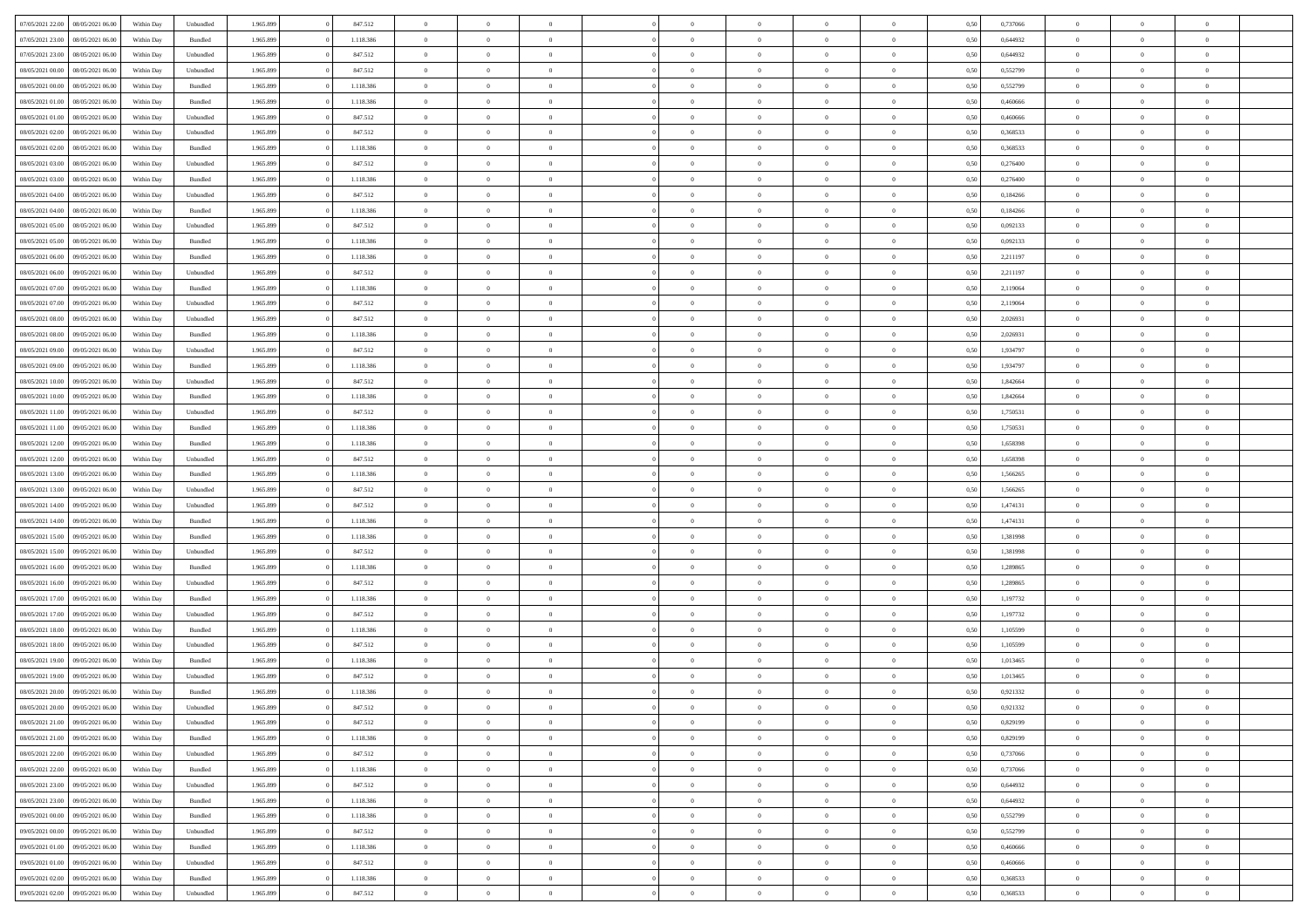| 09/05/2021 03:00 | 09/05/2021 06:00 | Within Day | Bundled   | 1.965.899 | 1.118.386 | $\overline{0}$ | $\theta$       |                | $\Omega$       | $\Omega$       | $\theta$       | $\theta$       | 0,50 | 0,276400 | $\theta$       | $\theta$       | $\theta$       |  |
|------------------|------------------|------------|-----------|-----------|-----------|----------------|----------------|----------------|----------------|----------------|----------------|----------------|------|----------|----------------|----------------|----------------|--|
|                  |                  |            |           |           |           |                |                |                |                |                |                |                |      |          |                |                |                |  |
| 09/05/2021 03:00 | 09/05/2021 06:00 | Within Day | Unbundled | 1.965.899 | 847.512   | $\overline{0}$ | $\theta$       | $\overline{0}$ | $\overline{0}$ | $\bf{0}$       | $\overline{0}$ | $\bf{0}$       | 0,50 | 0,276400 | $\theta$       | $\overline{0}$ | $\overline{0}$ |  |
| 09/05/2021 04:00 | 09/05/2021 06:00 | Within Day | Bundled   | 1.965.899 | 1.118.386 | $\overline{0}$ | $\overline{0}$ | $\overline{0}$ | $\bf{0}$       | $\bf{0}$       | $\bf{0}$       | $\mathbf{0}$   | 0,50 | 0,184266 | $\overline{0}$ | $\overline{0}$ | $\bf{0}$       |  |
| 09/05/2021 04:00 | 09/05/2021 06:00 | Within Day | Unbundled | 1.965.899 | 847.512   | $\overline{0}$ | $\overline{0}$ | $\overline{0}$ | $\overline{0}$ | $\bf{0}$       | $\overline{0}$ | $\overline{0}$ | 0.50 | 0.184266 | $\theta$       | $\theta$       | $\overline{0}$ |  |
| 09/05/2021 05:00 | 09/05/2021 06:00 | Within Day | Unbundled | 1.965.899 | 847.512   | $\overline{0}$ | $\theta$       | $\overline{0}$ | $\overline{0}$ | $\bf{0}$       | $\overline{0}$ | $\bf{0}$       | 0,50 | 0,092133 | $\,$ 0 $\,$    | $\overline{0}$ | $\overline{0}$ |  |
| 09/05/2021 05:00 | 09/05/2021 06:00 | Within Day | Bundled   | 1.965.899 | 1.118.386 | $\overline{0}$ | $\overline{0}$ | $\overline{0}$ | $\bf{0}$       | $\overline{0}$ | $\overline{0}$ | $\mathbf{0}$   | 0,50 | 0,092133 | $\overline{0}$ | $\overline{0}$ | $\bf{0}$       |  |
|                  |                  |            |           |           |           |                | $\overline{0}$ |                |                | $\overline{0}$ |                |                |      |          | $\theta$       | $\overline{0}$ | $\overline{0}$ |  |
| 09/05/2021 06:00 | 10/05/2021 06:00 | Within Dav | Bundled   | 1.965.899 | 1.118.386 | $\overline{0}$ |                | $\overline{0}$ | $\overline{0}$ |                | $\overline{0}$ | $\overline{0}$ | 0.50 | 2,211197 |                |                |                |  |
| 09/05/2021 06:00 | 10/05/2021 06:00 | Within Day | Unbundled | 1.965.899 | 847.512   | $\overline{0}$ | $\theta$       | $\overline{0}$ | $\overline{0}$ | $\bf{0}$       | $\overline{0}$ | $\bf{0}$       | 0,50 | 2,211197 | $\,$ 0 $\,$    | $\theta$       | $\overline{0}$ |  |
| 09/05/2021 07:00 | 10/05/2021 06:00 | Within Day | Unbundled | 1.965.899 | 847.512   | $\overline{0}$ | $\overline{0}$ | $\overline{0}$ | $\bf{0}$       | $\bf{0}$       | $\bf{0}$       | $\mathbf{0}$   | 0,50 | 2,119064 | $\,0\,$        | $\overline{0}$ | $\overline{0}$ |  |
| 09/05/2021 07:00 | 10/05/2021 06:00 | Within Dav | Bundled   | 1.965.899 | 1.118.386 | $\overline{0}$ | $\overline{0}$ | $\overline{0}$ | $\overline{0}$ | $\overline{0}$ | $\overline{0}$ | $\overline{0}$ | 0.50 | 2,119064 | $\theta$       | $\overline{0}$ | $\overline{0}$ |  |
| 09/05/2021 08:00 | 10/05/2021 06:00 | Within Day | Bundled   | 1.965.899 | 1.118.386 | $\overline{0}$ | $\theta$       | $\overline{0}$ | $\overline{0}$ | $\bf{0}$       | $\overline{0}$ | $\bf{0}$       | 0,50 | 2,026931 | $\,$ 0 $\,$    | $\overline{0}$ | $\overline{0}$ |  |
| 09/05/2021 08:00 | 10/05/2021 06:00 | Within Day | Unbundled | 1.965.899 | 847.512   | $\overline{0}$ | $\overline{0}$ | $\overline{0}$ | $\bf{0}$       | $\bf{0}$       | $\bf{0}$       | $\mathbf{0}$   | 0,50 | 2,026931 | $\overline{0}$ | $\overline{0}$ | $\bf{0}$       |  |
| 09/05/2021 09:00 | 10/05/2021 06:00 | Within Day | Unbundled | 1.965.899 | 847.512   | $\overline{0}$ | $\overline{0}$ | $\overline{0}$ | $\overline{0}$ | $\bf{0}$       | $\overline{0}$ | $\overline{0}$ | 0.50 | 1,934797 | $\theta$       | $\theta$       | $\overline{0}$ |  |
| 09/05/2021 09:00 | 10/05/2021 06:00 |            |           | 1.965.899 | 1.118.386 | $\overline{0}$ | $\theta$       | $\overline{0}$ | $\overline{0}$ | $\bf{0}$       | $\overline{0}$ |                |      | 1,934797 | $\theta$       | $\overline{0}$ | $\overline{0}$ |  |
|                  |                  | Within Day | Bundled   |           |           |                |                |                |                |                |                | $\bf{0}$       | 0,50 |          |                |                |                |  |
| 09/05/2021 11:00 | 10/05/2021 06:00 | Within Day | Bundled   | 1.965.899 | 1.118.386 | $\overline{0}$ | $\overline{0}$ | $\overline{0}$ | $\bf{0}$       | $\overline{0}$ | $\overline{0}$ | $\mathbf{0}$   | 0,50 | 1,750531 | $\overline{0}$ | $\overline{0}$ | $\bf{0}$       |  |
| 09/05/2021 11:00 | 10/05/2021 06:00 | Within Dav | Unbundled | 1.965.899 | 847.512   | $\overline{0}$ | $\overline{0}$ | $\overline{0}$ | $\overline{0}$ | $\overline{0}$ | $\overline{0}$ | $\overline{0}$ | 0.50 | 1,750531 | $\theta$       | $\overline{0}$ | $\overline{0}$ |  |
| 09/05/2021 12:00 | 10/05/2021 06:00 | Within Day | Unbundled | 1.965.899 | 847.512   | $\overline{0}$ | $\theta$       | $\overline{0}$ | $\overline{0}$ | $\bf{0}$       | $\overline{0}$ | $\bf{0}$       | 0,50 | 1,658398 | $\,$ 0 $\,$    | $\overline{0}$ | $\overline{0}$ |  |
| 09/05/2021 12:00 | 10/05/2021 06:00 | Within Day | Bundled   | 1.965.899 | 1.118.386 | $\overline{0}$ | $\overline{0}$ | $\overline{0}$ | $\bf{0}$       | $\bf{0}$       | $\bf{0}$       | $\mathbf{0}$   | 0,50 | 1,658398 | $\bf{0}$       | $\overline{0}$ | $\bf{0}$       |  |
| 09/05/2021 13:00 | 10/05/2021 06:00 | Within Dav | Unbundled | 1.965.899 | 847.512   | $\overline{0}$ | $\overline{0}$ | $\overline{0}$ | $\overline{0}$ | $\overline{0}$ | $\overline{0}$ | $\overline{0}$ | 0.50 | 1,566265 | $\theta$       | $\overline{0}$ | $\overline{0}$ |  |
| 09/05/2021 13:00 | 10/05/2021 06:00 | Within Day | Bundled   | 1.965.899 | 1.118.386 | $\overline{0}$ | $\theta$       | $\overline{0}$ | $\overline{0}$ | $\bf{0}$       | $\overline{0}$ | $\bf{0}$       | 0,50 | 1,566265 | $\,$ 0 $\,$    | $\overline{0}$ | $\overline{0}$ |  |
| 09/05/2021 14:00 | 10/05/2021 06:00 | Within Day | Unbundled | 1.965.899 | 847.512   | $\overline{0}$ | $\overline{0}$ | $\overline{0}$ | $\bf{0}$       | $\bf{0}$       | $\bf{0}$       | $\mathbf{0}$   | 0,50 | 1,474131 | $\overline{0}$ | $\overline{0}$ | $\bf{0}$       |  |
|                  | 10/05/2021 06:00 |            | Bundled   | 1.965.899 | 1.118.386 | $\overline{0}$ | $\overline{0}$ | $\overline{0}$ |                | $\overline{0}$ | $\overline{0}$ | $\overline{0}$ | 0.50 | 1,474131 | $\theta$       | $\overline{0}$ | $\overline{0}$ |  |
| 09/05/2021 14:00 |                  | Within Day |           |           |           |                |                |                | $\overline{0}$ |                |                |                |      |          |                |                |                |  |
| 09/05/2021 15:00 | 10/05/2021 06:00 | Within Day | Bundled   | 1.965.899 | 1.118.386 | $\overline{0}$ | $\theta$       | $\overline{0}$ | $\overline{0}$ | $\bf{0}$       | $\overline{0}$ | $\bf{0}$       | 0,50 | 1,381998 | $\,$ 0 $\,$    | $\overline{0}$ | $\overline{0}$ |  |
| 09/05/2021 15:00 | 10/05/2021 06:00 | Within Day | Unbundled | 1.965.899 | 847.512   | $\overline{0}$ | $\overline{0}$ | $\overline{0}$ | $\bf{0}$       | $\overline{0}$ | $\overline{0}$ | $\mathbf{0}$   | 0,50 | 1,381998 | $\bf{0}$       | $\overline{0}$ | $\bf{0}$       |  |
| 09/05/2021 16:00 | 10/05/2021 06:00 | Within Dav | Bundled   | 1.965.899 | 1.118.386 | $\overline{0}$ | $\overline{0}$ | $\overline{0}$ | $\overline{0}$ | $\overline{0}$ | $\overline{0}$ | $\overline{0}$ | 0.50 | 1,289865 | $\theta$       | $\overline{0}$ | $\overline{0}$ |  |
| 09/05/2021 16:00 | 10/05/2021 06:00 | Within Day | Unbundled | 1.965.899 | 847.512   | $\overline{0}$ | $\theta$       | $\overline{0}$ | $\overline{0}$ | $\bf{0}$       | $\overline{0}$ | $\bf{0}$       | 0,50 | 1,289865 | $\,$ 0 $\,$    | $\overline{0}$ | $\overline{0}$ |  |
| 09/05/2021 17:00 | 10/05/2021 06:00 | Within Day | Bundled   | 1.965.899 | 1.118.386 | $\overline{0}$ | $\overline{0}$ | $\overline{0}$ | $\bf{0}$       | $\bf{0}$       | $\bf{0}$       | $\bf{0}$       | 0,50 | 1,197732 | $\,0\,$        | $\overline{0}$ | $\bf{0}$       |  |
| 09/05/2021 17:00 | 10/05/2021 06:00 | Within Day | Unbundled | 1.965.899 | 847.512   | $\overline{0}$ | $\overline{0}$ | $\overline{0}$ | $\overline{0}$ | $\overline{0}$ | $\overline{0}$ | $\overline{0}$ | 0.50 | 1,197732 | $\theta$       | $\overline{0}$ | $\overline{0}$ |  |
| 09/05/2021 18:00 | 10/05/2021 06:00 | Within Day | Bundled   | 1.965.899 | 1.118.386 | $\overline{0}$ | $\overline{0}$ | $\overline{0}$ | $\overline{0}$ | $\bf{0}$       | $\overline{0}$ | $\bf{0}$       | 0,50 | 1,105599 | $\,$ 0 $\,$    | $\overline{0}$ | $\overline{0}$ |  |
|                  |                  |            |           |           |           |                |                |                |                |                |                |                |      |          |                |                |                |  |
| 09/05/2021 18:00 | 10/05/2021 06:00 | Within Day | Unbundled | 1.965.899 | 847.512   | $\overline{0}$ | $\overline{0}$ | $\overline{0}$ | $\bf{0}$       | $\bf{0}$       | $\bf{0}$       | $\bf{0}$       | 0,50 | 1,105599 | $\bf{0}$       | $\overline{0}$ | $\bf{0}$       |  |
| 09/05/2021 19:00 | 10/05/2021 06:00 | Within Day | Bundled   | 1.965.899 | 1.118.386 | $\bf{0}$       | $\Omega$       | $\overline{0}$ | $\Omega$       | $\Omega$       | $\overline{0}$ | $\overline{0}$ | 0,50 | 1,013465 | $\,0\,$        | $\theta$       | $\theta$       |  |
| 09/05/2021 19:00 | 10/05/2021 06:00 | Within Day | Unbundled | 1.965.899 | 847.512   | $\overline{0}$ | $\overline{0}$ | $\overline{0}$ | $\overline{0}$ | $\bf{0}$       | $\overline{0}$ | $\bf{0}$       | 0,50 | 1,013465 | $\,$ 0 $\,$    | $\overline{0}$ | $\overline{0}$ |  |
| 09/05/2021 20.00 | 10/05/2021 06:00 | Within Day | Bundled   | 1.965.899 | 1.118.386 | $\overline{0}$ | $\overline{0}$ | $\overline{0}$ | $\bf{0}$       | $\overline{0}$ | $\overline{0}$ | $\mathbf{0}$   | 0,50 | 0,921332 | $\overline{0}$ | $\overline{0}$ | $\bf{0}$       |  |
| 09/05/2021 20:00 | 10/05/2021 06:00 | Within Day | Unbundled | 1.965.899 | 847.512   | $\overline{0}$ | $\Omega$       | $\Omega$       | $\Omega$       | $\overline{0}$ | $\overline{0}$ | $\overline{0}$ | 0.50 | 0,921332 | $\,$ 0 $\,$    | $\theta$       | $\theta$       |  |
| 09/05/2021 21:00 | 10/05/2021 06:00 | Within Day | Bundled   | 1.965.899 | 1.118.386 | $\overline{0}$ | $\theta$       | $\overline{0}$ | $\overline{0}$ | $\bf{0}$       | $\overline{0}$ | $\bf{0}$       | 0,50 | 0,829199 | $\,$ 0 $\,$    | $\overline{0}$ | $\overline{0}$ |  |
| 09/05/2021 21.00 | 10/05/2021 06:00 | Within Day | Unbundled | 1.965.899 | 847.512   | $\overline{0}$ | $\overline{0}$ | $\overline{0}$ | $\bf{0}$       | $\bf{0}$       | $\bf{0}$       | $\mathbf{0}$   | 0,50 | 0,829199 | $\bf{0}$       | $\overline{0}$ | $\bf{0}$       |  |
| 09/05/2021 22.00 | 10/05/2021 06:00 | Within Day | Bundled   | 1.965.899 | 1.118.386 | $\overline{0}$ | $\Omega$       | $\overline{0}$ | $\Omega$       | $\overline{0}$ | $\overline{0}$ | $\overline{0}$ | 0.50 | 0,737066 | $\,$ 0 $\,$    | $\theta$       | $\theta$       |  |
| 09/05/2021 22:00 | 10/05/2021 06:00 |            |           | 1.965.899 | 847.512   | $\overline{0}$ | $\overline{0}$ | $\overline{0}$ | $\overline{0}$ | $\bf{0}$       | $\overline{0}$ |                |      | 0,737066 | $\,$ 0 $\,$    | $\overline{0}$ | $\overline{0}$ |  |
|                  |                  | Within Day | Unbundled |           |           |                |                |                |                |                |                | $\bf{0}$       | 0,50 |          |                |                |                |  |
| 09/05/2021 23.00 | 10/05/2021 06:00 | Within Day | Bundled   | 1.965.899 | 1.118.386 | $\overline{0}$ | $\overline{0}$ | $\overline{0}$ | $\bf{0}$       | $\bf{0}$       | $\bf{0}$       | $\mathbf{0}$   | 0,50 | 0,644932 | $\overline{0}$ | $\overline{0}$ | $\bf{0}$       |  |
| 09/05/2021 23:00 | 10/05/2021 06:00 | Within Day | Unbundled | 1.965.899 | 847.512   | $\overline{0}$ | $\Omega$       | $\overline{0}$ | $\Omega$       | $\overline{0}$ | $\overline{0}$ | $\overline{0}$ | 0,50 | 0.644932 | $\,0\,$        | $\theta$       | $\theta$       |  |
| 10/05/2021 00:00 | 10/05/2021 06:00 | Within Day | Bundled   | 1.965.899 | 1.118.386 | $\overline{0}$ | $\overline{0}$ | $\overline{0}$ | $\overline{0}$ | $\,$ 0         | $\overline{0}$ | $\bf{0}$       | 0,50 | 0,552799 | $\,$ 0 $\,$    | $\overline{0}$ | $\overline{0}$ |  |
| 10/05/2021 00:00 | 10/05/2021 06:00 | Within Day | Unbundled | 1.965.899 | 847.512   | $\overline{0}$ | $\overline{0}$ | $\overline{0}$ | $\bf{0}$       | $\bf{0}$       | $\overline{0}$ | $\mathbf{0}$   | 0,50 | 0,552799 | $\overline{0}$ | $\overline{0}$ | $\bf{0}$       |  |
| 10/05/2021 01:00 | 10/05/2021 06:00 | Within Day | Bundled   | 1.965.899 | 1.118.386 | $\overline{0}$ | $\Omega$       | $\Omega$       | $\Omega$       | $\Omega$       | $\Omega$       | $\overline{0}$ | 0.50 | 0.460666 | $\theta$       | $\theta$       | $\theta$       |  |
| 10/05/2021 01:00 | 10/05/2021 06:00 | Within Day | Unbundled | 1.965.899 | 847.512   | $\overline{0}$ | $\overline{0}$ | $\overline{0}$ | $\bf{0}$       | $\,$ 0         | $\bf{0}$       | $\bf{0}$       | 0,50 | 0,460666 | $\,0\,$        | $\,$ 0 $\,$    | $\overline{0}$ |  |
| 10/05/2021 02:00 | 10/05/2021 06:00 | Within Day | Bundled   | 1.965.899 | 1.118.386 | $\bf{0}$       | $\bf{0}$       |                |                | $\bf{0}$       |                |                | 0,50 | 0,368533 | $\bf{0}$       | $\overline{0}$ |                |  |
| 10/05/2021 02:00 | 10/05/2021 06:00 | Within Day | Unbundled | 1.965.899 | 847.512   | $\overline{0}$ | $\overline{0}$ | $\overline{0}$ | $\Omega$       | $\overline{0}$ | $\overline{0}$ | $\overline{0}$ | 0.50 | 0.368533 | $\theta$       | $\theta$       | $\Omega$       |  |
|                  |                  |            |           |           |           |                |                |                |                |                |                |                |      |          |                |                |                |  |
| 10/05/2021 03:00 | 10/05/2021 06:00 | Within Day | Bundled   | 1.965.899 | 1.118.386 | $\overline{0}$ | $\bf{0}$       | $\overline{0}$ | $\bf{0}$       | $\,$ 0 $\,$    | $\overline{0}$ | $\,$ 0 $\,$    | 0,50 | 0,276400 | $\,$ 0 $\,$    | $\,$ 0 $\,$    | $\,$ 0         |  |
| 10/05/2021 03:00 | 10/05/2021 06:00 | Within Day | Unbundled | 1.965.899 | 847.512   | $\overline{0}$ | $\overline{0}$ | $\overline{0}$ | $\overline{0}$ | $\overline{0}$ | $\overline{0}$ | $\mathbf{0}$   | 0,50 | 0,276400 | $\overline{0}$ | $\bf{0}$       | $\overline{0}$ |  |
| 10/05/2021 04:00 | 10/05/2021 06:00 | Within Day | Unbundled | 1.965.899 | 847.512   | $\overline{0}$ | $\overline{0}$ | $\overline{0}$ | $\Omega$       | $\overline{0}$ | $\overline{0}$ | $\overline{0}$ | 0,50 | 0,184266 | $\overline{0}$ | $\theta$       | $\overline{0}$ |  |
| 10/05/2021 04:00 | 10/05/2021 06:00 | Within Day | Bundled   | 1.965.899 | 1.118.386 | $\overline{0}$ | $\,$ 0         | $\overline{0}$ | $\overline{0}$ | $\,$ 0 $\,$    | $\overline{0}$ | $\mathbf{0}$   | 0,50 | 0,184266 | $\,$ 0 $\,$    | $\overline{0}$ | $\overline{0}$ |  |
| 10/05/2021 05:00 | 10/05/2021 06:00 | Within Day | Bundled   | 1.965.899 | 1.118.386 | $\overline{0}$ | $\overline{0}$ | $\overline{0}$ | $\overline{0}$ | $\overline{0}$ | $\overline{0}$ | $\mathbf{0}$   | 0,50 | 0,092133 | $\overline{0}$ | $\overline{0}$ | $\bf{0}$       |  |
| 10/05/2021 05:00 | 10/05/2021 06:00 | Within Day | Unbundled | 1.965.899 | 847.512   | $\overline{0}$ | $\overline{0}$ | $\overline{0}$ | $\overline{0}$ | $\overline{0}$ | $\overline{0}$ | $\bf{0}$       | 0.50 | 0,092133 | $\overline{0}$ | $\theta$       | $\overline{0}$ |  |
| 10/05/2021 06:00 | 11/05/2021 06:00 | Within Day | Unbundled | 1.965.899 | 847.512   | $\overline{0}$ | $\,$ 0         | $\overline{0}$ | $\bf{0}$       | $\bf{0}$       | $\bf{0}$       | $\bf{0}$       | 0,50 | 2,211197 | $\,$ 0 $\,$    | $\overline{0}$ | $\overline{0}$ |  |
| 10/05/2021 06:00 | 11/05/2021 06:00 | Within Day | Bundled   | 1.965.899 | 1.118.386 | $\overline{0}$ | $\bf{0}$       | $\overline{0}$ | $\overline{0}$ | $\overline{0}$ | $\overline{0}$ | $\mathbf{0}$   | 0,50 | 2,211197 | $\overline{0}$ | $\overline{0}$ | $\bf{0}$       |  |
|                  |                  |            |           |           |           |                |                |                |                |                |                |                |      |          |                |                |                |  |
| 10/05/2021 07:00 | 11/05/2021 06:00 | Within Day | Bundled   | 1.965.899 | 1.118.386 | $\overline{0}$ | $\overline{0}$ | $\overline{0}$ | $\Omega$       | $\overline{0}$ | $\overline{0}$ | $\overline{0}$ | 0.50 | 2,119064 | $\overline{0}$ | $\overline{0}$ | $\overline{0}$ |  |
| 10/05/2021 07:00 | 11/05/2021 06:00 | Within Day | Unbundled | 1.965.899 | 847.512   | $\overline{0}$ | $\bf{0}$       | $\overline{0}$ | $\bf{0}$       | $\bf{0}$       | $\bf{0}$       | $\mathbf{0}$   | 0,50 | 2,119064 | $\,$ 0 $\,$    | $\,$ 0 $\,$    | $\bf{0}$       |  |
| 10/05/2021 08:00 | 11/05/2021 06:00 | Within Day | Unbundled | 1.965.899 | 847.512   | $\overline{0}$ | $\overline{0}$ | $\overline{0}$ | $\overline{0}$ | $\overline{0}$ | $\bf{0}$       | $\mathbf{0}$   | 0,50 | 2,026931 | $\overline{0}$ | $\bf{0}$       | $\bf{0}$       |  |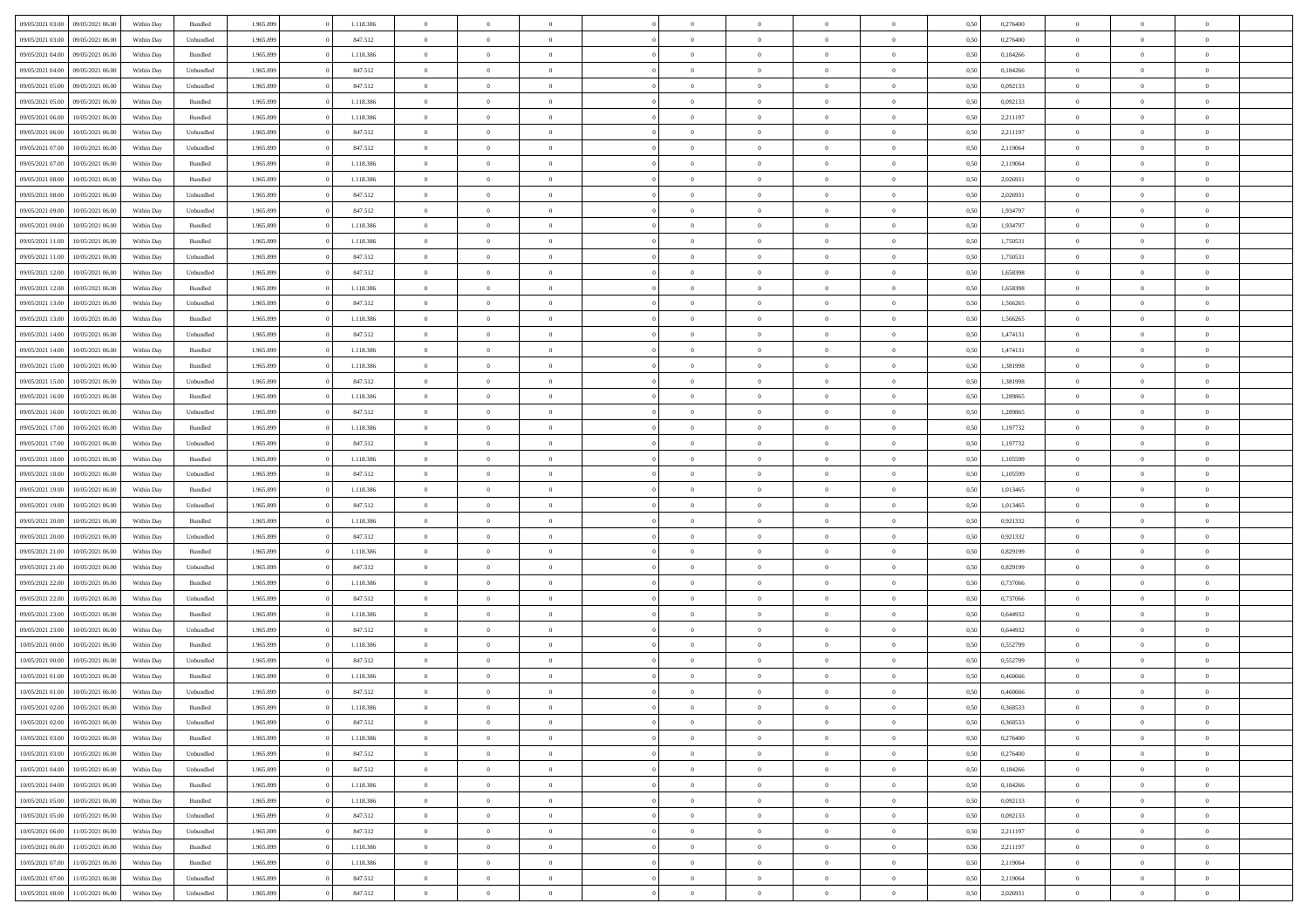| 10/05/2021 08:00 | 11/05/2021 06:00 | Within Day | Bundled            | 1.965.899 | 1.118.386 | $\overline{0}$ | $\theta$       |                | $\Omega$       | $\Omega$       | $\theta$       | $\theta$       | 0,50 | 2,026931 | $\theta$       | $\overline{0}$ | $\theta$       |  |
|------------------|------------------|------------|--------------------|-----------|-----------|----------------|----------------|----------------|----------------|----------------|----------------|----------------|------|----------|----------------|----------------|----------------|--|
|                  |                  |            |                    |           |           |                |                |                |                |                |                |                |      |          |                |                |                |  |
| 10/05/2021 09:00 | 11/05/2021 06:00 | Within Day | Unbundled          | 1.965.899 | 847.512   | $\overline{0}$ | $\theta$       | $\overline{0}$ | $\overline{0}$ | $\bf{0}$       | $\overline{0}$ | $\bf{0}$       | 0,50 | 1,934797 | $\theta$       | $\overline{0}$ | $\overline{0}$ |  |
| 10/05/2021 09:00 | 11/05/2021 06:00 | Within Day | Bundled            | 1.965.899 | 1.118.386 | $\overline{0}$ | $\overline{0}$ | $\overline{0}$ | $\bf{0}$       | $\bf{0}$       | $\bf{0}$       | $\mathbf{0}$   | 0,50 | 1,934797 | $\bf{0}$       | $\overline{0}$ | $\bf{0}$       |  |
| 10/05/2021 10:00 | 11/05/2021 06:00 | Within Dav | Bundled            | 1.965.899 | 1.118.386 | $\overline{0}$ | $\overline{0}$ | $\overline{0}$ | $\overline{0}$ | $\bf{0}$       | $\overline{0}$ | $\overline{0}$ | 0.50 | 1.842664 | $\theta$       | $\overline{0}$ | $\overline{0}$ |  |
|                  |                  |            |                    |           |           | $\overline{0}$ | $\theta$       | $\overline{0}$ | $\overline{0}$ | $\bf{0}$       | $\overline{0}$ |                |      |          | $\,$ 0 $\,$    | $\overline{0}$ | $\overline{0}$ |  |
| 10/05/2021 10:00 | 11/05/2021 06:00 | Within Day | Unbundled          | 1.965.899 | 847.512   |                |                |                |                |                |                | $\bf{0}$       | 0,50 | 1,842664 |                |                |                |  |
| 10/05/2021 11:00 | 11/05/2021 06:00 | Within Day | Bundled            | 1.965.899 | 1.118.386 | $\overline{0}$ | $\overline{0}$ | $\overline{0}$ | $\bf{0}$       | $\overline{0}$ | $\overline{0}$ | $\mathbf{0}$   | 0,50 | 1,750531 | $\bf{0}$       | $\overline{0}$ | $\bf{0}$       |  |
| 10/05/2021 11:00 | 11/05/2021 06:00 | Within Dav | Unbundled          | 1.965.899 | 847.512   | $\overline{0}$ | $\overline{0}$ | $\overline{0}$ | $\overline{0}$ | $\overline{0}$ | $\overline{0}$ | $\overline{0}$ | 0.50 | 1,750531 | $\theta$       | $\overline{0}$ | $\overline{0}$ |  |
| 10/05/2021 12:00 | 11/05/2021 06:00 | Within Day | Bundled            | 1.965.899 | 1.118.386 | $\overline{0}$ | $\theta$       | $\overline{0}$ | $\overline{0}$ | $\bf{0}$       | $\overline{0}$ | $\bf{0}$       | 0,50 | 1,658398 | $\,$ 0 $\,$    | $\theta$       | $\overline{0}$ |  |
| 10/05/2021 12:00 | 11/05/2021 06:00 | Within Day | Unbundled          | 1.965.899 | 847.512   | $\overline{0}$ | $\overline{0}$ | $\overline{0}$ | $\bf{0}$       | $\bf{0}$       | $\bf{0}$       | $\mathbf{0}$   | 0,50 | 1,658398 | $\,0\,$        | $\overline{0}$ | $\overline{0}$ |  |
|                  |                  |            |                    |           |           |                |                |                |                |                |                |                |      |          |                |                |                |  |
| 10/05/2021 13:00 | 11/05/2021 06:00 | Within Dav | Bundled            | 1.965.899 | 1.118.386 | $\overline{0}$ | $\overline{0}$ | $\overline{0}$ | $\overline{0}$ | $\overline{0}$ | $\overline{0}$ | $\overline{0}$ | 0.50 | 1,566265 | $\theta$       | $\overline{0}$ | $\overline{0}$ |  |
| 10/05/2021 13:00 | 11/05/2021 06:00 | Within Day | Unbundled          | 1.965.899 | 847.512   | $\overline{0}$ | $\theta$       | $\overline{0}$ | $\overline{0}$ | $\bf{0}$       | $\overline{0}$ | $\bf{0}$       | 0,50 | 1,566265 | $\,$ 0 $\,$    | $\overline{0}$ | $\overline{0}$ |  |
| 10/05/2021 14:00 | 11/05/2021 06:00 | Within Day | Bundled            | 1.965.899 | 1.118.386 | $\overline{0}$ | $\overline{0}$ | $\overline{0}$ | $\bf{0}$       | $\overline{0}$ | $\bf{0}$       | $\mathbf{0}$   | 0,50 | 1,474131 | $\overline{0}$ | $\overline{0}$ | $\bf{0}$       |  |
| 10/05/2021 14:00 | 11/05/2021 06:00 | Within Day | Unbundled          | 1.965.899 | 847.512   | $\overline{0}$ | $\overline{0}$ | $\overline{0}$ | $\overline{0}$ | $\overline{0}$ | $\overline{0}$ | $\overline{0}$ | 0.50 | 1,474131 | $\theta$       | $\theta$       | $\overline{0}$ |  |
| 10/05/2021 15:00 | 11/05/2021 06:00 | Within Day | Unbundled          | 1.965.899 | 847.512   | $\overline{0}$ | $\theta$       | $\overline{0}$ | $\overline{0}$ | $\bf{0}$       | $\overline{0}$ | $\bf{0}$       | 0,50 | 1,381998 | $\,$ 0 $\,$    | $\overline{0}$ | $\overline{0}$ |  |
|                  |                  |            |                    |           |           |                |                |                |                |                |                |                |      |          |                |                |                |  |
| 10/05/2021 15:00 | 11/05/2021 06:00 | Within Day | Bundled            | 1.965.899 | 1.118.386 | $\overline{0}$ | $\overline{0}$ | $\overline{0}$ | $\bf{0}$       | $\overline{0}$ | $\overline{0}$ | $\mathbf{0}$   | 0,50 | 1,381998 | $\overline{0}$ | $\overline{0}$ | $\bf{0}$       |  |
| 10/05/2021 16:00 | 11/05/2021 06:00 | Within Dav | Unbundled          | 1.965.899 | 847.512   | $\overline{0}$ | $\overline{0}$ | $\overline{0}$ | $\overline{0}$ | $\overline{0}$ | $\overline{0}$ | $\overline{0}$ | 0.50 | 1,289865 | $\overline{0}$ | $\overline{0}$ | $\overline{0}$ |  |
| 10/05/2021 16:00 | 11/05/2021 06:00 | Within Day | Bundled            | 1.965.899 | 1.118.386 | $\overline{0}$ | $\theta$       | $\overline{0}$ | $\overline{0}$ | $\bf{0}$       | $\overline{0}$ | $\bf{0}$       | 0,50 | 1,289865 | $\,$ 0 $\,$    | $\overline{0}$ | $\overline{0}$ |  |
| 10/05/2021 17:00 | 11/05/2021 06:00 | Within Day | Unbundled          | 1.965.899 | 847.512   | $\overline{0}$ | $\overline{0}$ | $\overline{0}$ | $\bf{0}$       | $\overline{0}$ | $\bf{0}$       | $\mathbf{0}$   | 0,50 | 1,197732 | $\bf{0}$       | $\overline{0}$ | $\bf{0}$       |  |
| 10/05/2021 17:00 | 11/05/2021 06:00 |            | Bundled            | 1.965.899 | 1.118.386 | $\overline{0}$ | $\overline{0}$ | $\overline{0}$ | $\overline{0}$ | $\overline{0}$ | $\overline{0}$ | $\overline{0}$ | 0.50 | 1,197732 | $\theta$       | $\overline{0}$ | $\overline{0}$ |  |
|                  |                  | Within Day |                    |           |           |                |                |                |                |                |                |                |      |          |                |                |                |  |
| 10/05/2021 18:00 | 11/05/2021 06:00 | Within Day | Unbundled          | 1.965.899 | 847.512   | $\overline{0}$ | $\theta$       | $\overline{0}$ | $\overline{0}$ | $\bf{0}$       | $\overline{0}$ | $\bf{0}$       | 0,50 | 1,105599 | $\,$ 0 $\,$    | $\overline{0}$ | $\overline{0}$ |  |
| 10/05/2021 18:00 | 11/05/2021 06:00 | Within Day | Bundled            | 1.965.899 | 1.118.386 | $\overline{0}$ | $\overline{0}$ | $\overline{0}$ | $\bf{0}$       | $\bf{0}$       | $\overline{0}$ | $\mathbf{0}$   | 0,50 | 1,105599 | $\bf{0}$       | $\overline{0}$ | $\bf{0}$       |  |
| 10/05/2021 19:00 | 11/05/2021 06:00 | Within Day | Unbundled          | 1.965.899 | 847.512   | $\overline{0}$ | $\overline{0}$ | $\overline{0}$ | $\overline{0}$ | $\overline{0}$ | $\overline{0}$ | $\overline{0}$ | 0.50 | 1,013465 | $\theta$       | $\overline{0}$ | $\overline{0}$ |  |
| 10/05/2021 19:00 | 11/05/2021 06:00 | Within Day | Bundled            | 1.965.899 | 1.118.386 | $\overline{0}$ | $\theta$       | $\overline{0}$ | $\overline{0}$ | $\bf{0}$       | $\overline{0}$ | $\bf{0}$       | 0,50 | 1,013465 | $\,$ 0 $\,$    | $\overline{0}$ | $\overline{0}$ |  |
|                  |                  |            |                    |           |           |                |                |                |                |                |                |                |      |          |                |                |                |  |
| 10/05/2021 20:00 | 11/05/2021 06:00 | Within Day | Unbundled          | 1.965.899 | 847.512   | $\overline{0}$ | $\overline{0}$ | $\overline{0}$ | $\bf{0}$       | $\overline{0}$ | $\overline{0}$ | $\mathbf{0}$   | 0,50 | 0,921332 | $\bf{0}$       | $\overline{0}$ | $\bf{0}$       |  |
| 10/05/2021 20:00 | 11/05/2021 06:00 | Within Dav | Bundled            | 1.965.899 | 1.118.386 | $\overline{0}$ | $\overline{0}$ | $\overline{0}$ | $\overline{0}$ | $\overline{0}$ | $\overline{0}$ | $\overline{0}$ | 0.50 | 0.921332 | $\theta$       | $\overline{0}$ | $\overline{0}$ |  |
| 10/05/2021 21:00 | 11/05/2021 06:00 | Within Day | Bundled            | 1.965.899 | 1.118.386 | $\overline{0}$ | $\theta$       | $\overline{0}$ | $\overline{0}$ | $\bf{0}$       | $\overline{0}$ | $\bf{0}$       | 0,50 | 0,829199 | $\,$ 0 $\,$    | $\overline{0}$ | $\overline{0}$ |  |
| 10/05/2021 21:00 | 11/05/2021 06:00 | Within Day | Unbundled          | 1.965.899 | 847.512   | $\overline{0}$ | $\overline{0}$ | $\overline{0}$ | $\bf{0}$       | $\bf{0}$       | $\bf{0}$       | $\mathbf{0}$   | 0,50 | 0,829199 | $\,0\,$        | $\overline{0}$ | $\bf{0}$       |  |
| 10/05/2021 22:00 | 11/05/2021 06:00 | Within Day | Bundled            | 1.965.899 | 1.118.386 | $\overline{0}$ | $\overline{0}$ | $\overline{0}$ | $\overline{0}$ | $\overline{0}$ | $\overline{0}$ | $\overline{0}$ | 0.50 | 0,737066 | $\theta$       | $\overline{0}$ | $\overline{0}$ |  |
|                  |                  |            |                    |           |           |                |                |                |                |                |                |                |      |          |                |                |                |  |
| 10/05/2021 22:00 | 11/05/2021 06:00 | Within Day | Unbundled          | 1.965.899 | 847.512   | $\overline{0}$ | $\overline{0}$ | $\overline{0}$ | $\overline{0}$ | $\bf{0}$       | $\overline{0}$ | $\bf{0}$       | 0,50 | 0,737066 | $\,$ 0 $\,$    | $\overline{0}$ | $\overline{0}$ |  |
| 10/05/2021 23:00 | 11/05/2021 06:00 | Within Day | Unbundled          | 1.965.899 | 847.512   | $\overline{0}$ | $\overline{0}$ | $\overline{0}$ | $\bf{0}$       | $\overline{0}$ | $\bf{0}$       | $\mathbf{0}$   | 0,50 | 0,644932 | $\bf{0}$       | $\overline{0}$ | $\bf{0}$       |  |
| 10/05/2021 23:00 | 11/05/2021 06.00 | Within Day | Bundled            | 1.965.899 | 1.118.386 | $\bf{0}$       | $\Omega$       | $\overline{0}$ | $\Omega$       | $\Omega$       | $\overline{0}$ | $\overline{0}$ | 0,50 | 0.644932 | $\,0\,$        | $\theta$       | $\theta$       |  |
| 11/05/2021 00:00 | 11/05/2021 06:00 | Within Day | Bundled            | 1.965.899 | 1.118.386 | $\overline{0}$ | $\overline{0}$ | $\overline{0}$ | $\overline{0}$ | $\bf{0}$       | $\overline{0}$ | $\bf{0}$       | 0,50 | 0,552799 | $\,$ 0 $\,$    | $\overline{0}$ | $\overline{0}$ |  |
| 11/05/2021 00:00 | 11/05/2021 06:00 | Within Day | Unbundled          | 1.965.899 | 847.512   | $\overline{0}$ | $\overline{0}$ | $\overline{0}$ | $\bf{0}$       | $\overline{0}$ | $\overline{0}$ | $\mathbf{0}$   | 0,50 | 0,552799 | $\bf{0}$       | $\overline{0}$ | $\bf{0}$       |  |
|                  |                  |            |                    |           |           |                |                |                |                |                |                |                |      |          |                |                |                |  |
| 11/05/2021 01:00 | 11/05/2021 06:00 | Within Day | Unbundled          | 1.965.899 | 847.512   | $\overline{0}$ | $\Omega$       | $\overline{0}$ | $\Omega$       | $\overline{0}$ | $\overline{0}$ | $\overline{0}$ | 0.50 | 0.460666 | $\,0\,$        | $\theta$       | $\theta$       |  |
| 11/05/2021 01:00 | 11/05/2021 06:00 | Within Day | Bundled            | 1.965.899 | 1.118.386 | $\overline{0}$ | $\theta$       | $\overline{0}$ | $\overline{0}$ | $\bf{0}$       | $\overline{0}$ | $\bf{0}$       | 0,50 | 0,460666 | $\,$ 0 $\,$    | $\overline{0}$ | $\overline{0}$ |  |
| 11/05/2021 02:00 | 11/05/2021 06:00 | Within Day | Unbundled          | 1.965.899 | 847.512   | $\overline{0}$ | $\overline{0}$ | $\overline{0}$ | $\bf{0}$       | $\bf{0}$       | $\bf{0}$       | $\mathbf{0}$   | 0,50 | 0,368533 | $\bf{0}$       | $\overline{0}$ | $\bf{0}$       |  |
| 11/05/2021 02:00 | 11/05/2021 06:00 | Within Day | Bundled            | 1.965.899 | 1.118.386 | $\overline{0}$ | $\Omega$       | $\overline{0}$ | $\Omega$       | $\overline{0}$ | $\overline{0}$ | $\overline{0}$ | 0.50 | 0.368533 | $\,$ 0 $\,$    | $\theta$       | $\theta$       |  |
| 11/05/2021 03:00 | 11/05/2021 06:00 | Within Day | Bundled            | 1.965.899 | 1.118.386 | $\overline{0}$ | $\,$ 0         | $\overline{0}$ | $\overline{0}$ | $\,$ 0         | $\overline{0}$ | $\bf{0}$       | 0,50 | 0,276400 | $\,$ 0 $\,$    | $\overline{0}$ | $\overline{0}$ |  |
|                  |                  |            |                    |           |           |                |                |                |                | $\bf{0}$       |                |                |      |          |                | $\overline{0}$ | $\bf{0}$       |  |
| 11/05/2021 03:00 | 11/05/2021 06:00 | Within Day | Unbundled          | 1.965.899 | 847.512   | $\overline{0}$ | $\overline{0}$ | $\overline{0}$ | $\bf{0}$       |                | $\overline{0}$ | $\mathbf{0}$   | 0,50 | 0,276400 | $\overline{0}$ |                |                |  |
| 11/05/2021 04:00 | 11/05/2021 06.00 | Within Day | $\mathbf B$ undled | 1.965.899 | 1.118.386 | $\overline{0}$ | $\Omega$       | $\overline{0}$ | $\Omega$       | $\overline{0}$ | $\overline{0}$ | $\overline{0}$ | 0,50 | 0,184266 | $\,0\,$        | $\theta$       | $\theta$       |  |
| 11/05/2021 04:00 | 11/05/2021 06:00 | Within Day | Unbundled          | 1.965.899 | 847.512   | $\overline{0}$ | $\overline{0}$ | $\overline{0}$ | $\overline{0}$ | $\,$ 0         | $\overline{0}$ | $\bf{0}$       | 0,50 | 0,184266 | $\,$ 0 $\,$    | $\overline{0}$ | $\overline{0}$ |  |
| 11/05/2021 05:00 | 11/05/2021 06:00 | Within Day | Unbundled          | 1.965.899 | 847.512   | $\overline{0}$ | $\overline{0}$ | $\overline{0}$ | $\bf{0}$       | $\bf{0}$       | $\overline{0}$ | $\mathbf{0}$   | 0,50 | 0,092133 | $\overline{0}$ | $\overline{0}$ | $\bf{0}$       |  |
| 11/05/2021 05:00 | 11/05/2021 06.00 | Within Day | Bundled            | 1.965.899 | 1.118.386 | $\overline{0}$ | $\Omega$       | $\Omega$       | $\Omega$       | $\Omega$       | $\Omega$       | $\overline{0}$ | 0.50 | 0.092133 | $\theta$       | $\theta$       | $\theta$       |  |
| 11/05/2021 06:00 | 12/05/2021 06:00 | Within Day | Unbundled          | 1.965.899 | 847.512   | $\overline{0}$ | $\overline{0}$ | $\bf{0}$       | $\bf{0}$       | $\,$ 0         | $\bf{0}$       | $\bf{0}$       | 0,50 | 2,211197 | $\,0\,$        | $\,0\,$        | $\overline{0}$ |  |
|                  |                  |            |                    |           |           |                |                |                |                |                |                |                |      |          |                |                |                |  |
| 11/05/2021 06:00 | 12/05/2021 06:00 | Within Day | $\mathbf B$ undled | 1.965.899 | 1.118.386 | $\bf{0}$       | $\bf{0}$       |                |                | $\bf{0}$       |                |                | 0,50 | 2,211197 | $\bf{0}$       | $\overline{0}$ |                |  |
| 11/05/2021 07:00 | 12/05/2021 06:00 | Within Day | Bundled            | 1.965.899 | 1.118.386 | $\overline{0}$ | $\overline{0}$ | $\overline{0}$ | $\Omega$       | $\overline{0}$ | $\overline{0}$ | $\overline{0}$ | 0.50 | 2,119064 | $\theta$       | $\theta$       | $\theta$       |  |
| 11/05/2021 07:00 | 12/05/2021 06:00 | Within Day | Unbundled          | 1.965.899 | 847.512   | $\overline{0}$ | $\,$ 0         | $\overline{0}$ | $\bf{0}$       | $\,$ 0 $\,$    | $\overline{0}$ | $\,$ 0 $\,$    | 0,50 | 2,119064 | $\,$ 0 $\,$    | $\,$ 0 $\,$    | $\,$ 0         |  |
| 11/05/2021 08:00 | 12/05/2021 06:00 | Within Day | Unbundled          | 1.965.899 | 847.512   | $\overline{0}$ | $\overline{0}$ | $\overline{0}$ | $\overline{0}$ | $\overline{0}$ | $\overline{0}$ | $\mathbf{0}$   | 0,50 | 2,026931 | $\overline{0}$ | $\bf{0}$       | $\overline{0}$ |  |
| 11/05/2021 08:00 | 12/05/2021 06:00 | Within Day | Bundled            | 1.965.899 | 1.118.386 | $\overline{0}$ | $\overline{0}$ | $\overline{0}$ | $\Omega$       | $\overline{0}$ | $\overline{0}$ | $\overline{0}$ | 0,50 | 2,026931 | $\overline{0}$ | $\theta$       | $\overline{0}$ |  |
|                  |                  |            |                    |           |           |                |                |                |                |                |                |                |      |          |                |                |                |  |
| 11/05/2021 09:00 | 12/05/2021 06:00 | Within Day | Bundled            | 1.965.899 | 1.118.386 | $\overline{0}$ | $\,$ 0         | $\overline{0}$ | $\overline{0}$ | $\,$ 0 $\,$    | $\overline{0}$ | $\mathbf{0}$   | 0,50 | 1,934797 | $\,$ 0 $\,$    | $\overline{0}$ | $\overline{0}$ |  |
| 11/05/2021 09:00 | 12/05/2021 06:00 | Within Day | Unbundled          | 1.965.899 | 847.512   | $\overline{0}$ | $\overline{0}$ | $\overline{0}$ | $\overline{0}$ | $\overline{0}$ | $\overline{0}$ | $\mathbf{0}$   | 0,50 | 1,934797 | $\overline{0}$ | $\overline{0}$ | $\bf{0}$       |  |
| 11/05/2021 10:00 | 12/05/2021 06:00 | Within Day | Bundled            | 1.965.899 | 1.118.386 | $\overline{0}$ | $\overline{0}$ | $\overline{0}$ | $\overline{0}$ | $\overline{0}$ | $\overline{0}$ | $\bf{0}$       | 0.50 | 1,842664 | $\overline{0}$ | $\theta$       | $\overline{0}$ |  |
| 11/05/2021 10:00 | 12/05/2021 06:00 | Within Day | Unbundled          | 1.965.899 | 847.512   | $\overline{0}$ | $\,$ 0         | $\overline{0}$ | $\bf{0}$       | $\bf{0}$       | $\bf{0}$       | $\bf{0}$       | 0,50 | 1,842664 | $\,$ 0 $\,$    | $\overline{0}$ | $\overline{0}$ |  |
| 11/05/2021 11:00 | 12/05/2021 06:00 | Within Day | Bundled            | 1.965.899 | 1.118.386 | $\overline{0}$ | $\bf{0}$       | $\overline{0}$ | $\overline{0}$ | $\overline{0}$ | $\overline{0}$ | $\mathbf{0}$   | 0,50 | 1,750531 | $\overline{0}$ | $\overline{0}$ | $\bf{0}$       |  |
|                  |                  |            |                    |           |           |                |                |                |                |                |                |                |      |          |                |                |                |  |
| 11/05/2021 11:00 | 12/05/2021 06:00 | Within Day | Unbundled          | 1.965.899 | 847.512   | $\overline{0}$ | $\overline{0}$ | $\overline{0}$ | $\Omega$       | $\overline{0}$ | $\overline{0}$ | $\overline{0}$ | 0.50 | 1,750531 | $\overline{0}$ | $\overline{0}$ | $\overline{0}$ |  |
| 11/05/2021 12:00 | 12/05/2021 06:00 | Within Day | Unbundled          | 1.965.899 | 847.512   | $\overline{0}$ | $\bf{0}$       | $\overline{0}$ | $\overline{0}$ | $\bf{0}$       | $\bf{0}$       | $\mathbf{0}$   | 0,50 | 1,658398 | $\,$ 0 $\,$    | $\,$ 0 $\,$    | $\bf{0}$       |  |
| 11/05/2021 12:00 | 12/05/2021 06:00 | Within Day | Bundled            | 1.965.899 | 1.118.386 | $\overline{0}$ | $\bf{0}$       | $\overline{0}$ | $\bf{0}$       | $\bf{0}$       | $\bf{0}$       | $\bf{0}$       | 0,50 | 1,658398 | $\overline{0}$ | $\overline{0}$ | $\bf{0}$       |  |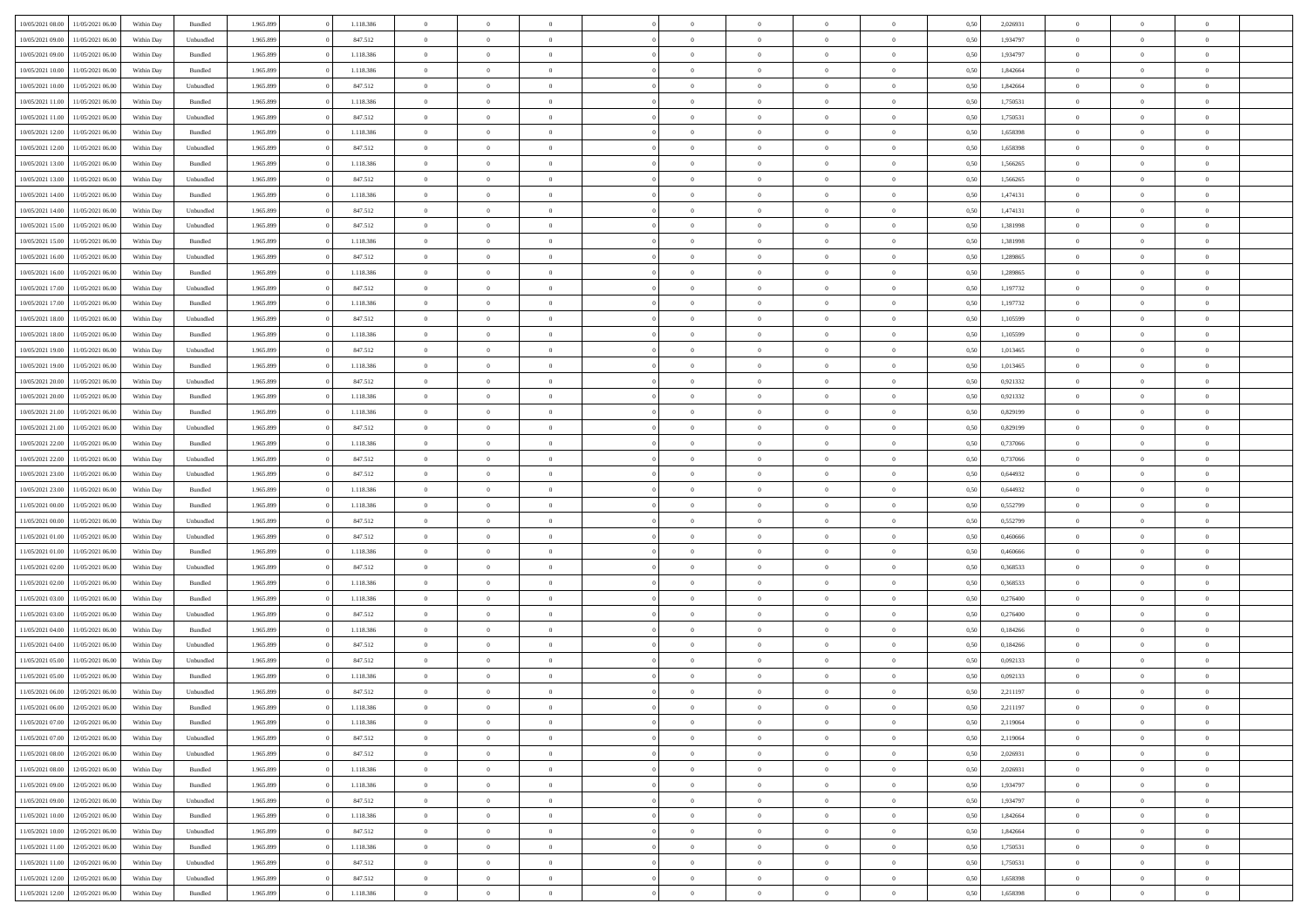| 11/05/2021 13:00                  | 12/05/2021 06:00                  | Within Day | Unbundled          | 1.965.899 | 847.512   | $\overline{0}$ | $\theta$       |                | $\Omega$       | $\Omega$       | $\theta$       | $\theta$       | 0,50 | 1,566265 | $\theta$       | $\theta$       | $\theta$       |  |
|-----------------------------------|-----------------------------------|------------|--------------------|-----------|-----------|----------------|----------------|----------------|----------------|----------------|----------------|----------------|------|----------|----------------|----------------|----------------|--|
|                                   |                                   |            |                    |           |           |                |                |                |                |                |                |                |      |          |                |                |                |  |
| 11/05/2021 13:00                  | 12/05/2021 06:00                  | Within Day | Bundled            | 1.965.899 | 1.118.386 | $\overline{0}$ | $\theta$       | $\overline{0}$ | $\overline{0}$ | $\bf{0}$       | $\overline{0}$ | $\bf{0}$       | 0,50 | 1,566265 | $\theta$       | $\theta$       | $\overline{0}$ |  |
| 11/05/2021 14:00                  | 12/05/2021 06:00                  | Within Day | Unbundled          | 1.965.899 | 847.512   | $\overline{0}$ | $\overline{0}$ | $\overline{0}$ | $\bf{0}$       | $\bf{0}$       | $\bf{0}$       | $\mathbf{0}$   | 0,50 | 1,474131 | $\bf{0}$       | $\overline{0}$ | $\overline{0}$ |  |
| 11/05/2021 14:00                  | 12/05/2021 06:00                  | Within Dav | Bundled            | 1.965.899 | 1.118.386 | $\overline{0}$ | $\overline{0}$ | $\overline{0}$ | $\overline{0}$ | $\bf{0}$       | $\overline{0}$ | $\overline{0}$ | 0.50 | 1,474131 | $\theta$       | $\theta$       | $\overline{0}$ |  |
|                                   |                                   |            |                    |           |           |                |                |                |                |                |                |                |      |          |                |                |                |  |
| 11/05/2021 15:00                  | 12/05/2021 06:00                  | Within Day | Unbundled          | 1.965.899 | 847.512   | $\overline{0}$ | $\theta$       | $\overline{0}$ | $\overline{0}$ | $\bf{0}$       | $\overline{0}$ | $\bf{0}$       | 0,50 | 1,381998 | $\theta$       | $\overline{0}$ | $\overline{0}$ |  |
| 11/05/2021 15:00                  | 12/05/2021 06:00                  | Within Day | Bundled            | 1.965.899 | 1.118.386 | $\overline{0}$ | $\bf{0}$       | $\overline{0}$ | $\bf{0}$       | $\overline{0}$ | $\overline{0}$ | $\mathbf{0}$   | 0,50 | 1,381998 | $\bf{0}$       | $\overline{0}$ | $\bf{0}$       |  |
| 11/05/2021 16:00                  | 12/05/2021 06:00                  | Within Dav | Bundled            | 1.965.899 | 1.118.386 | $\overline{0}$ | $\overline{0}$ | $\overline{0}$ | $\overline{0}$ | $\overline{0}$ | $\overline{0}$ | $\overline{0}$ | 0.50 | 1,289865 | $\theta$       | $\overline{0}$ | $\overline{0}$ |  |
| 11/05/2021 16:00                  | 12/05/2021 06:00                  | Within Day | Unbundled          | 1.965.899 | 847.512   | $\overline{0}$ | $\theta$       | $\overline{0}$ | $\overline{0}$ | $\bf{0}$       | $\overline{0}$ | $\bf{0}$       | 0,50 | 1,289865 | $\theta$       | $\theta$       | $\overline{0}$ |  |
| 11/05/2021 17:00                  | 12/05/2021 06:00                  | Within Day | Unbundled          | 1.965.899 | 847.512   | $\overline{0}$ | $\overline{0}$ | $\overline{0}$ | $\bf{0}$       | $\bf{0}$       | $\bf{0}$       | $\bf{0}$       | 0,50 | 1,197732 | $\,0\,$        | $\overline{0}$ | $\overline{0}$ |  |
|                                   |                                   |            |                    |           |           |                |                |                |                |                |                |                |      |          |                |                |                |  |
| 11/05/2021 17:00                  | 12/05/2021 06:00                  | Within Dav | Bundled            | 1.965.899 | 1.118.386 | $\overline{0}$ | $\overline{0}$ | $\overline{0}$ | $\overline{0}$ | $\overline{0}$ | $\overline{0}$ | $\overline{0}$ | 0.50 | 1,197732 | $\theta$       | $\overline{0}$ | $\overline{0}$ |  |
| 11/05/2021 18:00                  | 12/05/2021 06:00                  | Within Day | Bundled            | 1.965.899 | 1.118.386 | $\overline{0}$ | $\theta$       | $\overline{0}$ | $\overline{0}$ | $\bf{0}$       | $\overline{0}$ | $\bf{0}$       | 0,50 | 1,105599 | $\,$ 0 $\,$    | $\overline{0}$ | $\overline{0}$ |  |
| 11/05/2021 18:00                  | 12/05/2021 06:00                  | Within Day | Unbundled          | 1.965.899 | 847.512   | $\overline{0}$ | $\overline{0}$ | $\overline{0}$ | $\bf{0}$       | $\bf{0}$       | $\bf{0}$       | $\mathbf{0}$   | 0,50 | 1,105599 | $\bf{0}$       | $\overline{0}$ | $\overline{0}$ |  |
| 11/05/2021 19:00                  | 12/05/2021 06:00                  | Within Day | Bundled            | 1.965.899 | 1.118.386 | $\overline{0}$ | $\overline{0}$ | $\overline{0}$ | $\overline{0}$ | $\bf{0}$       | $\overline{0}$ | $\overline{0}$ | 0.50 | 1.013465 | $\theta$       | $\theta$       | $\overline{0}$ |  |
| 11/05/2021 19:00                  | 12/05/2021 06:00                  | Within Day | Unbundled          | 1.965.899 | 847.512   | $\overline{0}$ | $\theta$       | $\overline{0}$ | $\overline{0}$ | $\bf{0}$       | $\overline{0}$ | $\bf{0}$       | 0,50 | 1,013465 | $\theta$       | $\overline{0}$ | $\overline{0}$ |  |
|                                   |                                   |            |                    |           |           |                |                |                |                |                |                |                |      |          |                |                |                |  |
| 11/05/2021 20:00                  | 12/05/2021 06:00                  | Within Day | Bundled            | 1.965.899 | 1.118.386 | $\overline{0}$ | $\overline{0}$ | $\overline{0}$ | $\bf{0}$       | $\overline{0}$ | $\overline{0}$ | $\mathbf{0}$   | 0,50 | 0,921332 | $\overline{0}$ | $\overline{0}$ | $\bf{0}$       |  |
| 11/05/2021 20:00                  | 12/05/2021 06:00                  | Within Dav | Unbundled          | 1.965.899 | 847.512   | $\overline{0}$ | $\overline{0}$ | $\overline{0}$ | $\overline{0}$ | $\overline{0}$ | $\overline{0}$ | $\overline{0}$ | 0.50 | 0.921332 | $\theta$       | $\overline{0}$ | $\overline{0}$ |  |
| 11/05/2021 21:00                  | 12/05/2021 06:00                  | Within Day | Bundled            | 1.965.899 | 1.118.386 | $\overline{0}$ | $\theta$       | $\overline{0}$ | $\overline{0}$ | $\bf{0}$       | $\overline{0}$ | $\bf{0}$       | 0,50 | 0,829199 | $\,$ 0 $\,$    | $\theta$       | $\overline{0}$ |  |
| 11/05/2021 21.00                  | 12/05/2021 06:00                  | Within Day | Unbundled          | 1.965.899 | 847.512   | $\overline{0}$ | $\overline{0}$ | $\overline{0}$ | $\bf{0}$       | $\bf{0}$       | $\bf{0}$       | $\mathbf{0}$   | 0,50 | 0,829199 | $\,0\,$        | $\overline{0}$ | $\overline{0}$ |  |
| 11/05/2021 22:00                  | 12/05/2021 06:00                  | Within Day | Unbundled          | 1.965.899 | 847.512   | $\overline{0}$ | $\overline{0}$ | $\overline{0}$ | $\overline{0}$ | $\overline{0}$ | $\overline{0}$ | $\overline{0}$ | 0.50 | 0,737066 | $\theta$       | $\overline{0}$ | $\overline{0}$ |  |
|                                   |                                   |            |                    |           |           | $\overline{0}$ |                |                |                |                |                |                |      |          |                |                |                |  |
| 11/05/2021 22:00                  | 12/05/2021 06:00                  | Within Day | Bundled            | 1.965.899 | 1.118.386 |                | $\theta$       | $\overline{0}$ | $\overline{0}$ | $\bf{0}$       | $\overline{0}$ | $\bf{0}$       | 0,50 | 0,737066 | $\,$ 0 $\,$    | $\theta$       | $\overline{0}$ |  |
| 11/05/2021 23:00                  | 12/05/2021 06:00                  | Within Day | Bundled            | 1.965.899 | 1.118.386 | $\overline{0}$ | $\overline{0}$ | $\overline{0}$ | $\bf{0}$       | $\bf{0}$       | $\bf{0}$       | $\bf{0}$       | 0,50 | 0,644932 | $\bf{0}$       | $\overline{0}$ | $\overline{0}$ |  |
| 11/05/2021 23:00                  | 12/05/2021 06:00                  | Within Day | Unbundled          | 1.965.899 | 847.512   | $\overline{0}$ | $\overline{0}$ | $\overline{0}$ | $\overline{0}$ | $\bf{0}$       | $\overline{0}$ | $\overline{0}$ | 0.50 | 0,644932 | $\theta$       | $\overline{0}$ | $\overline{0}$ |  |
| 12/05/2021 00:00                  | 12/05/2021 06:00                  | Within Day | Unbundled          | 1.965.899 | 847.512   | $\overline{0}$ | $\theta$       | $\overline{0}$ | $\overline{0}$ | $\bf{0}$       | $\overline{0}$ | $\bf{0}$       | 0,50 | 0,552799 | $\,$ 0 $\,$    | $\overline{0}$ | $\overline{0}$ |  |
| 12/05/2021 00:00                  | 12/05/2021 06:00                  | Within Day | Bundled            | 1.965.899 | 1.118.386 | $\overline{0}$ | $\bf{0}$       | $\overline{0}$ | $\bf{0}$       | $\overline{0}$ | $\overline{0}$ | $\mathbf{0}$   | 0,50 | 0,552799 | $\overline{0}$ | $\overline{0}$ | $\bf{0}$       |  |
| 12/05/2021 01:00                  | 12/05/2021 06:00                  | Within Dav | Bundled            | 1.965.899 | 1.118.386 | $\overline{0}$ | $\overline{0}$ | $\overline{0}$ | $\overline{0}$ | $\overline{0}$ | $\overline{0}$ | $\overline{0}$ | 0.50 | 0.460666 | $\theta$       | $\overline{0}$ | $\overline{0}$ |  |
|                                   |                                   |            |                    |           |           |                |                |                |                |                |                |                |      |          |                |                |                |  |
| 12/05/2021 01:00                  | 12/05/2021 06:00                  | Within Day | Unbundled          | 1.965.899 | 847.512   | $\overline{0}$ | $\theta$       | $\overline{0}$ | $\overline{0}$ | $\bf{0}$       | $\overline{0}$ | $\bf{0}$       | 0,50 | 0,460666 | $\theta$       | $\theta$       | $\overline{0}$ |  |
| 12/05/2021 02:00                  | 12/05/2021 06:00                  | Within Day | Unbundled          | 1.965.899 | 847.512   | $\overline{0}$ | $\overline{0}$ | $\overline{0}$ | $\bf{0}$       | $\bf{0}$       | $\bf{0}$       | $\bf{0}$       | 0,50 | 0,368533 | $\,0\,$        | $\overline{0}$ | $\overline{0}$ |  |
| 12/05/2021 02:00                  | 12/05/2021 06:00                  | Within Day | Bundled            | 1.965.899 | 1.118.386 | $\overline{0}$ | $\overline{0}$ | $\overline{0}$ | $\overline{0}$ | $\overline{0}$ | $\overline{0}$ | $\overline{0}$ | 0.50 | 0,368533 | $\theta$       | $\overline{0}$ | $\overline{0}$ |  |
| 12/05/2021 03:00                  | 12/05/2021 06:00                  | Within Day | Bundled            | 1.965.899 | 1.118.386 | $\overline{0}$ | $\theta$       | $\overline{0}$ | $\overline{0}$ | $\bf{0}$       | $\overline{0}$ | $\bf{0}$       | 0,50 | 0,276400 | $\,$ 0 $\,$    | $\overline{0}$ | $\overline{0}$ |  |
| 12/05/2021 03:00                  | 12/05/2021 06:00                  | Within Day | Unbundled          | 1.965.899 | 847.512   | $\overline{0}$ | $\overline{0}$ | $\overline{0}$ | $\bf{0}$       | $\bf{0}$       | $\bf{0}$       | $\bf{0}$       | 0,50 | 0,276400 | $\bf{0}$       | $\overline{0}$ | $\overline{0}$ |  |
| 12/05/2021 04:00                  | 12/05/2021 06:00                  | Within Day | Unbundled          | 1.965.899 | 847.512   | $\overline{0}$ | $\Omega$       | $\overline{0}$ | $\Omega$       | $\Omega$       | $\overline{0}$ | $\overline{0}$ | 0,50 | 0,184266 | $\,0\,$        | $\theta$       | $\theta$       |  |
| 12/05/2021 04:00                  | 12/05/2021 06:00                  | Within Day | Bundled            | 1.965.899 | 1.118.386 | $\overline{0}$ | $\theta$       | $\overline{0}$ | $\overline{0}$ | $\bf{0}$       | $\overline{0}$ | $\bf{0}$       | 0,50 | 0,184266 | $\,$ 0 $\,$    | $\theta$       | $\overline{0}$ |  |
|                                   |                                   |            |                    |           |           |                |                |                |                |                |                |                |      |          |                |                |                |  |
| 12/05/2021 05:00                  | 12/05/2021 06:00                  | Within Day | Bundled            | 1.965.899 | 1.118.386 | $\overline{0}$ | $\overline{0}$ | $\overline{0}$ | $\bf{0}$       | $\bf{0}$       | $\overline{0}$ | $\mathbf{0}$   | 0,50 | 0,092133 | $\bf{0}$       | $\overline{0}$ | $\bf{0}$       |  |
| 12/05/2021 05:00                  | 12/05/2021 06:00                  | Within Day | Unbundled          | 1.965.899 | 847.512   | $\overline{0}$ | $\Omega$       | $\Omega$       | $\Omega$       | $\bf{0}$       | $\overline{0}$ | $\overline{0}$ | 0.50 | 0.092133 | $\,0\,$        | $\theta$       | $\theta$       |  |
| 12/05/2021 06:00                  | 13/05/2021 06:00                  | Within Day | Unbundled          | 1.965.899 | 847.512   | $\overline{0}$ | $\theta$       | $\overline{0}$ | $\overline{0}$ | $\bf{0}$       | $\overline{0}$ | $\bf{0}$       | 0,50 | 2,211197 | $\,$ 0 $\,$    | $\theta$       | $\overline{0}$ |  |
| 12/05/2021 06:00                  | 13/05/2021 06:00                  | Within Day | Bundled            | 1.965.899 | 1.118.386 | $\overline{0}$ | $\overline{0}$ | $\overline{0}$ | $\overline{0}$ | $\bf{0}$       | $\overline{0}$ | $\bf{0}$       | 0,50 | 2,211197 | $\bf{0}$       | $\overline{0}$ | $\overline{0}$ |  |
| 12/05/2021 07:00                  | 13/05/2021 06:00                  | Within Day | Unbundled          | 1.965.899 | 847.512   | $\overline{0}$ | $\Omega$       | $\overline{0}$ | $\Omega$       | $\overline{0}$ | $\overline{0}$ | $\overline{0}$ | 0.50 | 2,119064 | $\,$ 0 $\,$    | $\theta$       | $\theta$       |  |
| 12/05/2021 07:00                  | 13/05/2021 06:00                  | Within Day | Bundled            | 1.965.899 | 1.118.386 | $\overline{0}$ | $\theta$       | $\overline{0}$ | $\overline{0}$ | $\bf{0}$       | $\overline{0}$ | $\bf{0}$       | 0,50 | 2,119064 | $\,$ 0 $\,$    | $\overline{0}$ | $\overline{0}$ |  |
|                                   |                                   |            |                    |           |           |                |                |                |                |                |                |                |      |          |                |                |                |  |
| 12/05/2021 08:00                  | 13/05/2021 06:00                  | Within Day | Bundled            | 1.965.899 | 1.118.386 | $\overline{0}$ | $\overline{0}$ | $\overline{0}$ | $\overline{0}$ | $\bf{0}$       | $\overline{0}$ | $\bf{0}$       | 0,50 | 2,026931 | $\overline{0}$ | $\overline{0}$ | $\overline{0}$ |  |
| 12/05/2021 08:00                  | 13/05/2021 06:00                  | Within Day | Unbundled          | 1.965.899 | 847.512   | $\overline{0}$ | $\Omega$       | $\overline{0}$ | $\Omega$       | $\overline{0}$ | $\overline{0}$ | $\overline{0}$ | 0.50 | 2,026931 | $\,0\,$        | $\theta$       | $\theta$       |  |
| 12/05/2021 09:00                  | 13/05/2021 06:00                  | Within Day | Unbundled          | 1.965.899 | 847.512   | $\overline{0}$ | $\theta$       | $\overline{0}$ | $\overline{0}$ | $\,$ 0         | $\overline{0}$ | $\bf{0}$       | 0,50 | 1,934797 | $\,$ 0 $\,$    | $\overline{0}$ | $\overline{0}$ |  |
| 12/05/2021 09:00                  | 13/05/2021 06:00                  | Within Day | Bundled            | 1.965.899 | 1.118.386 | $\overline{0}$ | $\overline{0}$ | $\overline{0}$ | $\overline{0}$ | $\bf{0}$       | $\overline{0}$ | $\mathbf{0}$   | 0,50 | 1,934797 | $\overline{0}$ | $\overline{0}$ | $\bf{0}$       |  |
| 12/05/2021 10:00                  | 13/05/2021 06:00                  | Within Day | Unbundled          | 1.965.899 | 847.512   | $\overline{0}$ | $\Omega$       | $\Omega$       | $\Omega$       | $\Omega$       | $\Omega$       | $\overline{0}$ | 0.50 | 1.842664 | $\theta$       | $\theta$       | $\theta$       |  |
| 12/05/2021 10:00                  | 13/05/2021 06:00                  | Within Day | Bundled            | 1.965.899 | 1.118.386 | $\overline{0}$ | $\overline{0}$ | $\overline{0}$ | $\bf{0}$       | $\,$ 0         | $\overline{0}$ | $\bf{0}$       | 0,50 | 1,842664 | $\,0\,$        | $\overline{0}$ | $\overline{0}$ |  |
|                                   |                                   |            |                    |           |           |                |                |                |                |                |                |                |      |          |                |                |                |  |
|                                   | 12/05/2021 11:00 13/05/2021 06:00 | Within Day | $\mathbf B$ undled | 1.965.899 | 1.118.386 | $\bf{0}$       | $\bf{0}$       |                |                | $\bf{0}$       |                |                | 0,50 | 1,750531 | $\bf{0}$       | $\overline{0}$ |                |  |
| 12/05/2021 11:00                  | 13/05/2021 06:00                  | Within Day | Unbundled          | 1.965.899 | 847.512   | $\overline{0}$ | $\overline{0}$ | $\overline{0}$ | $\Omega$       | $\overline{0}$ | $\overline{0}$ | $\overline{0}$ | 0,50 | 1,750531 | $\theta$       | $\theta$       | $\theta$       |  |
| 12/05/2021 12:00                  | 13/05/2021 06:00                  | Within Day | Unbundled          | 1.965.899 | 847.512   | $\overline{0}$ | $\bf{0}$       | $\overline{0}$ | $\overline{0}$ | $\,$ 0 $\,$    | $\overline{0}$ | $\,$ 0 $\,$    | 0,50 | 1,658398 | $\,$ 0 $\,$    | $\,$ 0 $\,$    | $\,$ 0         |  |
| 12/05/2021 12:00                  | 13/05/2021 06:00                  | Within Day | Bundled            | 1.965.899 | 1.118.386 | $\overline{0}$ | $\overline{0}$ | $\overline{0}$ | $\overline{0}$ | $\overline{0}$ | $\overline{0}$ | $\mathbf{0}$   | 0,50 | 1,658398 | $\overline{0}$ | $\bf{0}$       | $\overline{0}$ |  |
| 12/05/2021 13:00                  | 13/05/2021 06:00                  | Within Day | Unbundled          | 1.965.899 | 847.512   | $\overline{0}$ | $\overline{0}$ | $\overline{0}$ | $\Omega$       | $\overline{0}$ | $\overline{0}$ | $\overline{0}$ | 0,50 | 1,566265 | $\overline{0}$ | $\overline{0}$ | $\overline{0}$ |  |
| 12/05/2021 13:00                  | 13/05/2021 06:00                  | Within Day | Bundled            | 1.965.899 | 1.118.386 | $\overline{0}$ | $\,$ 0         | $\overline{0}$ | $\bf{0}$       | $\,$ 0 $\,$    | $\overline{0}$ | $\,$ 0 $\,$    | 0,50 | 1,566265 | $\,$ 0 $\,$    | $\overline{0}$ | $\,$ 0         |  |
|                                   |                                   |            |                    |           |           |                |                |                |                |                |                |                |      |          |                |                |                |  |
| 12/05/2021 14:00                  | 13/05/2021 06:00                  | Within Day | Unbundled          | 1.965.899 | 847.512   | $\overline{0}$ | $\overline{0}$ | $\overline{0}$ | $\overline{0}$ | $\overline{0}$ | $\overline{0}$ | $\mathbf{0}$   | 0,50 | 1,474131 | $\overline{0}$ | $\overline{0}$ | $\overline{0}$ |  |
| 12/05/2021 14:00                  | 13/05/2021 06:00                  | Within Day | Bundled            | 1.965.899 | 1.118.386 | $\overline{0}$ | $\overline{0}$ | $\overline{0}$ | $\overline{0}$ | $\overline{0}$ | $\overline{0}$ | $\bf{0}$       | 0.50 | 1,474131 | $\overline{0}$ | $\theta$       | $\overline{0}$ |  |
| 12/05/2021 15:00                  | 13/05/2021 06:00                  | Within Day | Unbundled          | 1.965.899 | 847.512   | $\overline{0}$ | $\,$ 0         | $\overline{0}$ | $\bf{0}$       | $\bf{0}$       | $\bf{0}$       | $\bf{0}$       | 0,50 | 1,381998 | $\,$ 0 $\,$    | $\overline{0}$ | $\overline{0}$ |  |
| 12/05/2021 15:00                  | 13/05/2021 06:00                  | Within Day | Bundled            | 1.965.899 | 1.118.386 | $\overline{0}$ | $\bf{0}$       | $\overline{0}$ | $\overline{0}$ | $\overline{0}$ | $\overline{0}$ | $\mathbf{0}$   | 0,50 | 1,381998 | $\overline{0}$ | $\overline{0}$ | $\bf{0}$       |  |
| 12/05/2021 16:00                  | 13/05/2021 06:00                  | Within Day | Bundled            | 1.965.899 | 1.118.386 | $\overline{0}$ | $\overline{0}$ | $\overline{0}$ | $\Omega$       | $\overline{0}$ | $\overline{0}$ | $\overline{0}$ | 0.50 | 1,289865 | $\overline{0}$ | $\overline{0}$ | $\overline{0}$ |  |
| 12/05/2021 16:00                  | 13/05/2021 06:00                  |            |                    | 1.965.899 | 847.512   | $\overline{0}$ | $\bf{0}$       |                | $\bf{0}$       | $\bf{0}$       |                |                |      | 1,289865 | $\,$ 0 $\,$    | $\,$ 0 $\,$    | $\bf{0}$       |  |
|                                   |                                   | Within Day | Unbundled          |           |           |                |                | $\overline{0}$ |                |                | $\bf{0}$       | $\mathbf{0}$   | 0,50 |          |                |                |                |  |
| 12/05/2021 17:00 13/05/2021 06:00 |                                   | Within Day | Unbundled          | 1.965.899 | 847.512   | $\overline{0}$ | $\overline{0}$ | $\overline{0}$ | $\overline{0}$ | $\overline{0}$ | $\bf{0}$       | $\mathbf{0}$   | 0,50 | 1,197732 | $\overline{0}$ | $\bf{0}$       | $\overline{0}$ |  |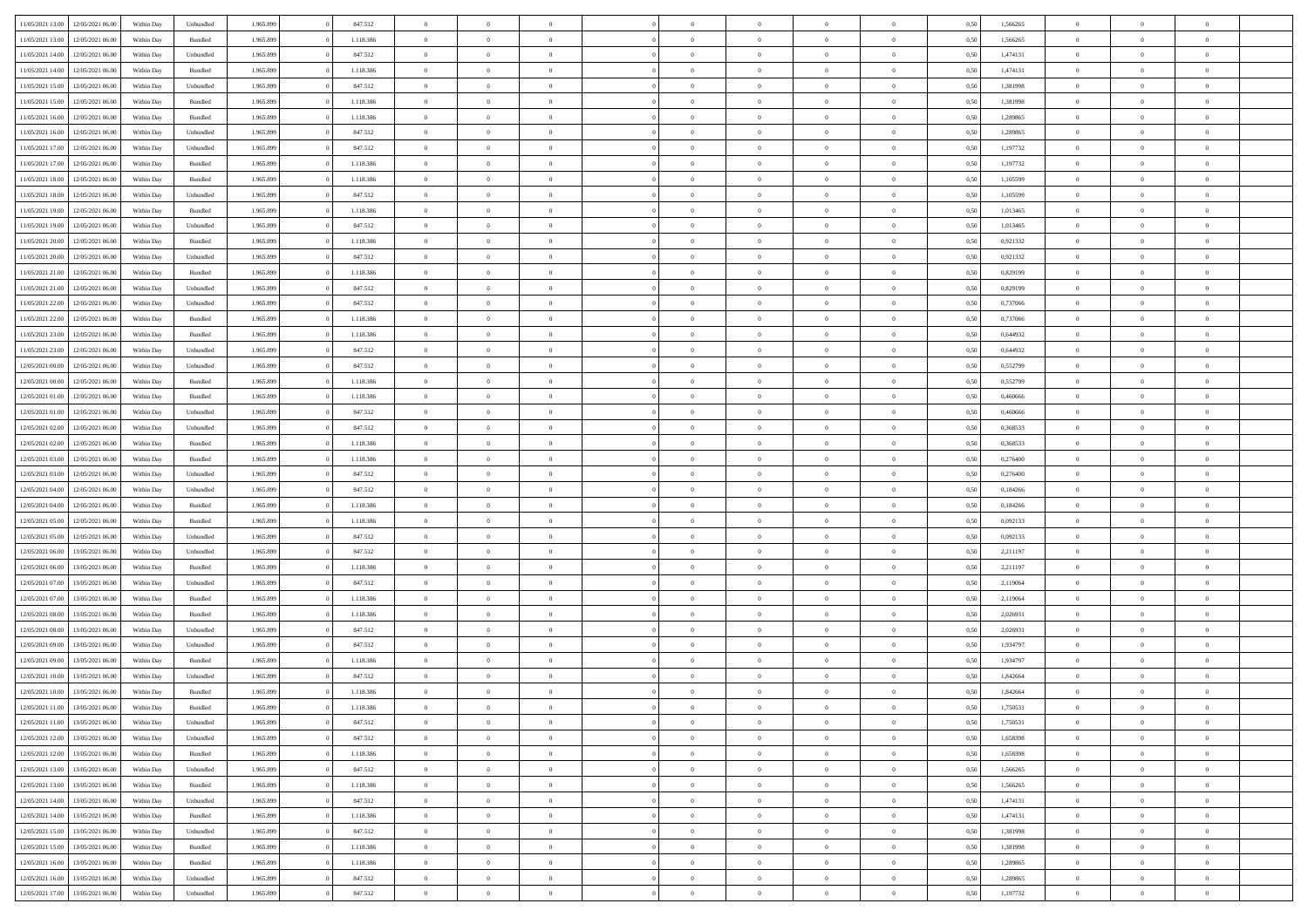| 12/05/2021 17:00 |                  |            |                    |           |           | $\overline{0}$ |                |                |                | $\Omega$       | $\theta$       | $\theta$       |      |          | $\theta$       | $\overline{0}$ |                |  |
|------------------|------------------|------------|--------------------|-----------|-----------|----------------|----------------|----------------|----------------|----------------|----------------|----------------|------|----------|----------------|----------------|----------------|--|
|                  | 13/05/2021 06:00 | Within Day | Bundled            | 1.965.899 | 1.118.386 |                | $\theta$       |                | $\Omega$       |                |                |                | 0,50 | 1,197732 |                |                | $\overline{0}$ |  |
| 12/05/2021 18:00 | 13/05/2021 06:00 | Within Day | Unbundled          | 1.965.899 | 847.512   | $\overline{0}$ | $\theta$       | $\overline{0}$ | $\overline{0}$ | $\bf{0}$       | $\overline{0}$ | $\bf{0}$       | 0,50 | 1,105599 | $\theta$       | $\overline{0}$ | $\overline{0}$ |  |
| 12/05/2021 18:00 | 13/05/2021 06:00 | Within Day | Bundled            | 1.965.899 | 1.118.386 | $\overline{0}$ | $\overline{0}$ | $\overline{0}$ | $\bf{0}$       | $\bf{0}$       | $\bf{0}$       | $\mathbf{0}$   | 0,50 | 1,105599 | $\overline{0}$ | $\overline{0}$ | $\bf{0}$       |  |
| 12/05/2021 19:00 | 13/05/2021 06:00 | Within Dav | Unbundled          | 1.965.899 | 847.512   | $\overline{0}$ | $\overline{0}$ | $\overline{0}$ | $\overline{0}$ | $\bf{0}$       | $\overline{0}$ | $\overline{0}$ | 0.50 | 1,013465 | $\theta$       | $\overline{0}$ | $\overline{0}$ |  |
|                  |                  |            |                    |           |           | $\overline{0}$ | $\theta$       | $\overline{0}$ | $\overline{0}$ | $\bf{0}$       | $\overline{0}$ |                |      |          | $\,$ 0 $\,$    | $\overline{0}$ | $\overline{0}$ |  |
| 12/05/2021 19:00 | 13/05/2021 06:00 | Within Day | Bundled            | 1.965.899 | 1.118.386 |                |                |                |                |                |                | $\bf{0}$       | 0,50 | 1,013465 |                |                |                |  |
| 12/05/2021 20:00 | 13/05/2021 06:00 | Within Day | Unbundled          | 1.965.899 | 847.512   | $\overline{0}$ | $\overline{0}$ | $\overline{0}$ | $\bf{0}$       | $\overline{0}$ | $\overline{0}$ | $\mathbf{0}$   | 0,50 | 0,921332 | $\overline{0}$ | $\overline{0}$ | $\bf{0}$       |  |
| 12/05/2021 20:00 | 13/05/2021 06:00 | Within Dav | Bundled            | 1.965.899 | 1.118.386 | $\overline{0}$ | $\overline{0}$ | $\overline{0}$ | $\overline{0}$ | $\overline{0}$ | $\overline{0}$ | $\overline{0}$ | 0.50 | 0.921332 | $\theta$       | $\overline{0}$ | $\overline{0}$ |  |
| 12/05/2021 21:00 | 13/05/2021 06:00 | Within Day | Bundled            | 1.965.899 | 1.118.386 | $\overline{0}$ | $\theta$       | $\overline{0}$ | $\overline{0}$ | $\bf{0}$       | $\overline{0}$ | $\bf{0}$       | 0,50 | 0,829199 | $\,$ 0 $\,$    | $\theta$       | $\overline{0}$ |  |
| 12/05/2021 21:00 | 13/05/2021 06:00 | Within Day | Unbundled          | 1.965.899 | 847.512   | $\overline{0}$ | $\overline{0}$ | $\overline{0}$ | $\bf{0}$       | $\bf{0}$       | $\bf{0}$       | $\mathbf{0}$   | 0,50 | 0,829199 | $\,0\,$        | $\overline{0}$ | $\overline{0}$ |  |
| 12/05/2021 22:00 | 13/05/2021 06:00 | Within Dav | Bundled            | 1.965.899 | 1.118.386 | $\overline{0}$ | $\overline{0}$ | $\overline{0}$ | $\overline{0}$ | $\overline{0}$ | $\overline{0}$ | $\overline{0}$ | 0.50 | 0,737066 | $\theta$       | $\overline{0}$ | $\overline{0}$ |  |
|                  |                  |            |                    |           |           |                |                |                |                |                |                |                |      |          |                |                |                |  |
| 12/05/2021 22:00 | 13/05/2021 06:00 | Within Day | Unbundled          | 1.965.899 | 847.512   | $\overline{0}$ | $\theta$       | $\overline{0}$ | $\overline{0}$ | $\bf{0}$       | $\overline{0}$ | $\bf{0}$       | 0,50 | 0,737066 | $\,$ 0 $\,$    | $\overline{0}$ | $\overline{0}$ |  |
| 12/05/2021 23:00 | 13/05/2021 06:00 | Within Day | Unbundled          | 1.965.899 | 847.512   | $\overline{0}$ | $\overline{0}$ | $\overline{0}$ | $\bf{0}$       | $\overline{0}$ | $\bf{0}$       | $\mathbf{0}$   | 0,50 | 0,644932 | $\overline{0}$ | $\overline{0}$ | $\bf{0}$       |  |
| 12/05/2021 23:00 | 13/05/2021 06:00 | Within Day | Bundled            | 1.965.899 | 1.118.386 | $\overline{0}$ | $\overline{0}$ | $\overline{0}$ | $\overline{0}$ | $\overline{0}$ | $\overline{0}$ | $\overline{0}$ | 0.50 | 0,644932 | $\theta$       | $\theta$       | $\overline{0}$ |  |
| 13/05/2021 00:00 | 13/05/2021 06:00 | Within Day | Unbundled          | 1.965.899 | 847.512   | $\overline{0}$ | $\theta$       | $\overline{0}$ | $\overline{0}$ | $\bf{0}$       | $\overline{0}$ | $\bf{0}$       | 0,50 | 0,552799 | $\theta$       | $\overline{0}$ | $\overline{0}$ |  |
| 13/05/2021 00:00 | 13/05/2021 06:00 | Within Day | Bundled            | 1.965.899 | 1.118.386 | $\overline{0}$ | $\overline{0}$ | $\overline{0}$ | $\overline{0}$ | $\overline{0}$ | $\overline{0}$ | $\mathbf{0}$   | 0,50 | 0,552799 | $\overline{0}$ | $\overline{0}$ | $\bf{0}$       |  |
|                  |                  |            |                    |           |           |                |                |                |                |                |                |                |      |          |                |                |                |  |
| 13/05/2021 01:00 | 13/05/2021 06:00 | Within Dav | Unbundled          | 1.965.899 | 847.512   | $\overline{0}$ | $\overline{0}$ | $\overline{0}$ | $\overline{0}$ | $\overline{0}$ | $\overline{0}$ | $\overline{0}$ | 0.50 | 0.460666 | $\overline{0}$ | $\overline{0}$ | $\overline{0}$ |  |
| 13/05/2021 01:00 | 13/05/2021 06:00 | Within Day | Bundled            | 1.965.899 | 1.118.386 | $\overline{0}$ | $\theta$       | $\overline{0}$ | $\overline{0}$ | $\bf{0}$       | $\overline{0}$ | $\bf{0}$       | 0,50 | 0,460666 | $\,$ 0 $\,$    | $\overline{0}$ | $\overline{0}$ |  |
| 13/05/2021 02:00 | 13/05/2021 06:00 | Within Day | Bundled            | 1.965.899 | 1.118.386 | $\overline{0}$ | $\overline{0}$ | $\overline{0}$ | $\overline{0}$ | $\bf{0}$       | $\overline{0}$ | $\mathbf{0}$   | 0,50 | 0,368533 | $\bf{0}$       | $\overline{0}$ | $\bf{0}$       |  |
| 13/05/2021 02:00 | 13/05/2021 06:00 | Within Dav | Unbundled          | 1.965.899 | 847.512   | $\overline{0}$ | $\overline{0}$ | $\overline{0}$ | $\overline{0}$ | $\overline{0}$ | $\overline{0}$ | $\overline{0}$ | 0.50 | 0,368533 | $\theta$       | $\overline{0}$ | $\overline{0}$ |  |
| 13/05/2021 03:00 | 13/05/2021 06:00 | Within Day | Unbundled          | 1.965.899 | 847.512   | $\overline{0}$ | $\theta$       | $\overline{0}$ | $\overline{0}$ | $\bf{0}$       | $\overline{0}$ | $\bf{0}$       | 0,50 | 0,276400 | $\,$ 0 $\,$    | $\overline{0}$ | $\overline{0}$ |  |
| 13/05/2021 03:00 | 13/05/2021 06:00 | Within Day | Bundled            | 1.965.899 | 1.118.386 | $\overline{0}$ | $\overline{0}$ | $\overline{0}$ | $\overline{0}$ | $\bf{0}$       | $\overline{0}$ | $\mathbf{0}$   | 0,50 | 0,276400 | $\overline{0}$ | $\overline{0}$ | $\bf{0}$       |  |
|                  |                  |            |                    |           |           |                |                |                |                |                |                |                |      |          | $\theta$       |                |                |  |
| 13/05/2021 04:00 | 13/05/2021 06:00 | Within Day | Unbundled          | 1.965.899 | 847.512   | $\overline{0}$ | $\overline{0}$ | $\overline{0}$ | $\overline{0}$ | $\overline{0}$ | $\overline{0}$ | $\overline{0}$ | 0.50 | 0.184266 |                | $\overline{0}$ | $\overline{0}$ |  |
| 13/05/2021 04:00 | 13/05/2021 06:00 | Within Day | Bundled            | 1.965.899 | 1.118.386 | $\overline{0}$ | $\theta$       | $\overline{0}$ | $\overline{0}$ | $\bf{0}$       | $\overline{0}$ | $\bf{0}$       | 0,50 | 0,184266 | $\,$ 0 $\,$    | $\overline{0}$ | $\overline{0}$ |  |
| 13/05/2021 05:00 | 13/05/2021 06:00 | Within Day | Unbundled          | 1.965.899 | 847.512   | $\overline{0}$ | $\overline{0}$ | $\overline{0}$ | $\overline{0}$ | $\overline{0}$ | $\overline{0}$ | $\mathbf{0}$   | 0,50 | 0,092133 | $\overline{0}$ | $\overline{0}$ | $\bf{0}$       |  |
| 13/05/2021 05:00 | 13/05/2021 06:00 | Within Dav | Bundled            | 1.965.899 | 1.118.386 | $\overline{0}$ | $\overline{0}$ | $\overline{0}$ | $\overline{0}$ | $\overline{0}$ | $\overline{0}$ | $\overline{0}$ | 0.50 | 0,092133 | $\theta$       | $\overline{0}$ | $\overline{0}$ |  |
| 13/05/2021 06:00 | 14/05/2021 06:00 | Within Day | Unbundled          | 1.965.899 | 847.512   | $\overline{0}$ | $\theta$       | $\overline{0}$ | $\overline{0}$ | $\bf{0}$       | $\overline{0}$ | $\bf{0}$       | 0,50 | 2,211197 | $\,$ 0 $\,$    | $\overline{0}$ | $\overline{0}$ |  |
| 13/05/2021 06:00 | 14/05/2021 06:00 | Within Day | Bundled            | 1.965.899 | 1.118.386 | $\overline{0}$ | $\overline{0}$ | $\overline{0}$ | $\overline{0}$ | $\bf{0}$       | $\overline{0}$ | $\mathbf{0}$   | 0,50 | 2,211197 | $\,0\,$        | $\overline{0}$ | $\overline{0}$ |  |
| 13/05/2021 07:00 | 14/05/2021 06:00 |            | Unbundled          | 1.965.899 | 847.512   | $\overline{0}$ | $\overline{0}$ | $\overline{0}$ | $\overline{0}$ | $\overline{0}$ | $\overline{0}$ | $\overline{0}$ | 0.50 | 2,119064 | $\theta$       | $\overline{0}$ | $\overline{0}$ |  |
|                  |                  | Within Day |                    |           |           |                |                |                |                |                |                |                |      |          |                |                |                |  |
| 13/05/2021 07:00 | 14/05/2021 06:00 | Within Day | Bundled            | 1.965.899 | 1.118.386 | $\overline{0}$ | $\overline{0}$ | $\overline{0}$ | $\overline{0}$ | $\bf{0}$       | $\overline{0}$ | $\bf{0}$       | 0,50 | 2,119064 | $\,$ 0 $\,$    | $\overline{0}$ | $\overline{0}$ |  |
| 13/05/2021 08:00 | 14/05/2021 06:00 | Within Day | Bundled            | 1.965.899 | 1.118.386 | $\overline{0}$ | $\overline{0}$ | $\overline{0}$ | $\bf{0}$       | $\overline{0}$ | $\bf{0}$       | $\mathbf{0}$   | 0,50 | 2,026931 | $\overline{0}$ | $\overline{0}$ | $\bf{0}$       |  |
| 13/05/2021 08:00 | 14/05/2021 06:00 | Within Day | Unbundled          | 1.965.899 | 847.512   | $\overline{0}$ | $\Omega$       | $\overline{0}$ | $\Omega$       | $\Omega$       | $\overline{0}$ | $\overline{0}$ | 0,50 | 2,026931 | $\,0\,$        | $\theta$       | $\theta$       |  |
| 13/05/2021 09:00 | 14/05/2021 06:00 | Within Day | Unbundled          | 1.965.899 | 847.512   | $\overline{0}$ | $\overline{0}$ | $\overline{0}$ | $\overline{0}$ | $\bf{0}$       | $\overline{0}$ | $\bf{0}$       | 0,50 | 1,934797 | $\,$ 0 $\,$    | $\overline{0}$ | $\overline{0}$ |  |
| 13/05/2021 09:00 | 14/05/2021 06:00 | Within Day | Bundled            | 1.965.899 | 1.118.386 | $\overline{0}$ | $\overline{0}$ | $\overline{0}$ | $\bf{0}$       | $\overline{0}$ | $\overline{0}$ | $\mathbf{0}$   | 0,50 | 1,934797 | $\overline{0}$ | $\overline{0}$ | $\bf{0}$       |  |
| 13/05/2021 10:00 | 14/05/2021 06:00 | Within Day | Bundled            | 1.965.899 | 1.118.386 | $\overline{0}$ | $\Omega$       | $\overline{0}$ | $\Omega$       | $\overline{0}$ | $\overline{0}$ | $\overline{0}$ | 0.50 | 1,842664 | $\,0\,$        | $\theta$       | $\theta$       |  |
|                  |                  |            |                    |           |           |                |                |                |                |                |                |                |      |          |                |                |                |  |
| 13/05/2021 10:00 | 14/05/2021 06:00 | Within Day | Unbundled          | 1.965.899 | 847.512   | $\overline{0}$ | $\theta$       | $\overline{0}$ | $\overline{0}$ | $\bf{0}$       | $\overline{0}$ | $\bf{0}$       | 0,50 | 1,842664 | $\,$ 0 $\,$    | $\overline{0}$ | $\overline{0}$ |  |
| 13/05/2021 11:00 | 14/05/2021 06:00 | Within Day | Unbundled          | 1.965.899 | 847.512   | $\overline{0}$ | $\overline{0}$ | $\overline{0}$ | $\bf{0}$       | $\bf{0}$       | $\bf{0}$       | $\mathbf{0}$   | 0,50 | 1,750531 | $\bf{0}$       | $\overline{0}$ | $\bf{0}$       |  |
| 13/05/2021 11:00 | 14/05/2021 06:00 | Within Day | Bundled            | 1.965.899 | 1.118.386 | $\overline{0}$ | $\Omega$       | $\overline{0}$ | $\Omega$       | $\overline{0}$ | $\overline{0}$ | $\overline{0}$ | 0.50 | 1,750531 | $\,$ 0 $\,$    | $\theta$       | $\theta$       |  |
| 13/05/2021 12:00 | 14/05/2021 06:00 | Within Day | Bundled            | 1.965.899 | 1.118.386 | $\overline{0}$ | $\overline{0}$ | $\overline{0}$ | $\overline{0}$ | $\,$ 0         | $\overline{0}$ | $\bf{0}$       | 0,50 | 1,658398 | $\,$ 0 $\,$    | $\overline{0}$ | $\overline{0}$ |  |
| 13/05/2021 12:00 | 14/05/2021 06:00 | Within Day | Unbundled          | 1.965.899 | 847.512   | $\overline{0}$ | $\overline{0}$ | $\overline{0}$ | $\bf{0}$       | $\bf{0}$       | $\overline{0}$ | $\mathbf{0}$   | 0,50 | 1,658398 | $\overline{0}$ | $\overline{0}$ | $\bf{0}$       |  |
| 13/05/2021 13:00 | 14/05/2021 06:00 | Within Day | $\mathbf B$ undled | 1.965.899 | 1.118.386 | $\overline{0}$ | $\Omega$       | $\overline{0}$ | $\Omega$       | $\overline{0}$ | $\overline{0}$ | $\overline{0}$ | 0,50 | 1,566265 | $\,0\,$        | $\theta$       | $\theta$       |  |
|                  |                  |            |                    |           |           | $\overline{0}$ | $\overline{0}$ | $\overline{0}$ | $\overline{0}$ |                | $\overline{0}$ |                |      |          | $\,$ 0 $\,$    | $\overline{0}$ | $\overline{0}$ |  |
| 13/05/2021 13:00 | 14/05/2021 06:00 | Within Day | Unbundled          | 1.965.899 | 847.512   |                |                |                |                | $\,$ 0         |                | $\bf{0}$       | 0,50 | 1,566265 |                |                |                |  |
| 13/05/2021 14:00 | 14/05/2021 06:00 | Within Day | Unbundled          | 1.965.899 | 847.512   | $\overline{0}$ | $\overline{0}$ | $\overline{0}$ | $\bf{0}$       | $\bf{0}$       | $\overline{0}$ | $\mathbf{0}$   | 0,50 | 1,474131 | $\overline{0}$ | $\overline{0}$ | $\bf{0}$       |  |
| 13/05/2021 14:00 | 14/05/2021 06:00 | Within Day | Bundled            | 1.965.899 | 1.118.386 | $\overline{0}$ | $\Omega$       | $\Omega$       | $\Omega$       | $\Omega$       | $\Omega$       | $\overline{0}$ | 0.50 | 1,474131 | $\theta$       | $\theta$       | $\theta$       |  |
| 13/05/2021 15:00 | 14/05/2021 06:00 | Within Day | Bundled            | 1.965.899 | 1.118.386 | $\overline{0}$ | $\overline{0}$ | $\overline{0}$ | $\bf{0}$       | $\,$ 0         | $\bf{0}$       | $\bf{0}$       | 0,50 | 1,381998 | $\,0\,$        | $\,0\,$        | $\overline{0}$ |  |
| 13/05/2021 15:00 | 14/05/2021 06:00 | Within Day | Unbundled          | 1.965.899 | 847.512   | $\bf{0}$       | $\bf{0}$       |                |                | $\bf{0}$       |                |                | 0,50 | 1,381998 | $\bf{0}$       | $\overline{0}$ |                |  |
| 13/05/2021 16:00 | 14/05/2021 06:00 | Within Day | Bundled            | 1.965.899 | 1.118.386 | $\overline{0}$ | $\overline{0}$ | $\overline{0}$ | $\Omega$       | $\overline{0}$ | $\overline{0}$ | $\overline{0}$ | 0.50 | 1,289865 | $\theta$       | $\theta$       | $\theta$       |  |
| 13/05/2021 16:00 | 14/05/2021 06:00 | Within Day | Unbundled          | 1.965.899 | 847.512   | $\overline{0}$ | $\,$ 0         | $\overline{0}$ | $\bf{0}$       | $\,$ 0 $\,$    | $\overline{0}$ | $\,$ 0 $\,$    | 0,50 | 1,289865 | $\,$ 0 $\,$    | $\,$ 0 $\,$    | $\,$ 0         |  |
|                  |                  |            |                    |           |           |                |                |                |                |                |                |                |      |          |                |                |                |  |
| 13/05/2021 17:00 | 14/05/2021 06:00 | Within Day | Bundled            | 1.965.899 | 1.118.386 | $\overline{0}$ | $\overline{0}$ | $\overline{0}$ | $\overline{0}$ | $\overline{0}$ | $\overline{0}$ | $\mathbf{0}$   | 0,50 | 1,197732 | $\overline{0}$ | $\bf{0}$       | $\overline{0}$ |  |
| 13/05/2021 17:00 | 14/05/2021 06:00 | Within Day | Unbundled          | 1.965.899 | 847.512   | $\overline{0}$ | $\overline{0}$ | $\overline{0}$ | $\Omega$       | $\overline{0}$ | $\overline{0}$ | $\overline{0}$ | 0,50 | 1,197732 | $\overline{0}$ | $\overline{0}$ | $\overline{0}$ |  |
| 13/05/2021 18:00 | 14/05/2021 06:00 | Within Day | Unbundled          | 1.965.899 | 847.512   | $\overline{0}$ | $\,$ 0         | $\overline{0}$ | $\overline{0}$ | $\,$ 0 $\,$    | $\overline{0}$ | $\mathbf{0}$   | 0,50 | 1,105599 | $\,$ 0 $\,$    | $\overline{0}$ | $\overline{0}$ |  |
| 13/05/2021 18:00 | 14/05/2021 06:00 | Within Day | Bundled            | 1.965.899 | 1.118.386 | $\overline{0}$ | $\overline{0}$ | $\overline{0}$ | $\overline{0}$ | $\overline{0}$ | $\overline{0}$ | $\mathbf{0}$   | 0,50 | 1,105599 | $\overline{0}$ | $\overline{0}$ | $\bf{0}$       |  |
| 13/05/2021 19:00 | 14/05/2021 06:00 | Within Day | Bundled            | 1.965.899 | 1.118.386 | $\overline{0}$ | $\overline{0}$ | $\overline{0}$ | $\overline{0}$ | $\overline{0}$ | $\overline{0}$ | $\bf{0}$       | 0.50 | 1,013465 | $\overline{0}$ | $\theta$       | $\overline{0}$ |  |
| 13/05/2021 19:00 | 14/05/2021 06:00 | Within Day | Unbundled          | 1.965.899 | 847.512   | $\overline{0}$ | $\,$ 0         | $\overline{0}$ | $\overline{0}$ | $\bf{0}$       | $\overline{0}$ | $\bf{0}$       | 0,50 | 1,013465 | $\,$ 0 $\,$    | $\overline{0}$ | $\overline{0}$ |  |
|                  |                  |            |                    |           |           |                |                |                |                |                |                |                |      |          |                |                |                |  |
| 13/05/2021 20:00 | 14/05/2021 06:00 | Within Day | Bundled            | 1.965.899 | 1.118.386 | $\overline{0}$ | $\bf{0}$       | $\overline{0}$ | $\overline{0}$ | $\overline{0}$ | $\overline{0}$ | $\mathbf{0}$   | 0,50 | 0,921332 | $\overline{0}$ | $\overline{0}$ | $\bf{0}$       |  |
| 13/05/2021 20:00 | 14/05/2021 06:00 | Within Day | Unbundled          | 1.965.899 | 847.512   | $\overline{0}$ | $\overline{0}$ | $\overline{0}$ | $\Omega$       | $\overline{0}$ | $\overline{0}$ | $\overline{0}$ | 0.50 | 0,921332 | $\overline{0}$ | $\overline{0}$ | $\overline{0}$ |  |
| 13/05/2021 21:00 | 14/05/2021 06:00 | Within Day | Unbundled          | 1.965.899 | 847.512   | $\overline{0}$ | $\bf{0}$       | $\overline{0}$ | $\bf{0}$       | $\bf{0}$       | $\overline{0}$ | $\mathbf{0}$   | 0,50 | 0,829199 | $\,$ 0 $\,$    | $\,$ 0 $\,$    | $\bf{0}$       |  |
| 13/05/2021 21:00 | 14/05/2021 06:00 | Within Day | Bundled            | 1.965.899 | 1.118.386 | $\overline{0}$ | $\overline{0}$ | $\overline{0}$ | $\overline{0}$ | $\overline{0}$ | $\overline{0}$ | $\mathbf{0}$   | 0,50 | 0,829199 | $\overline{0}$ | $\bf{0}$       | $\overline{0}$ |  |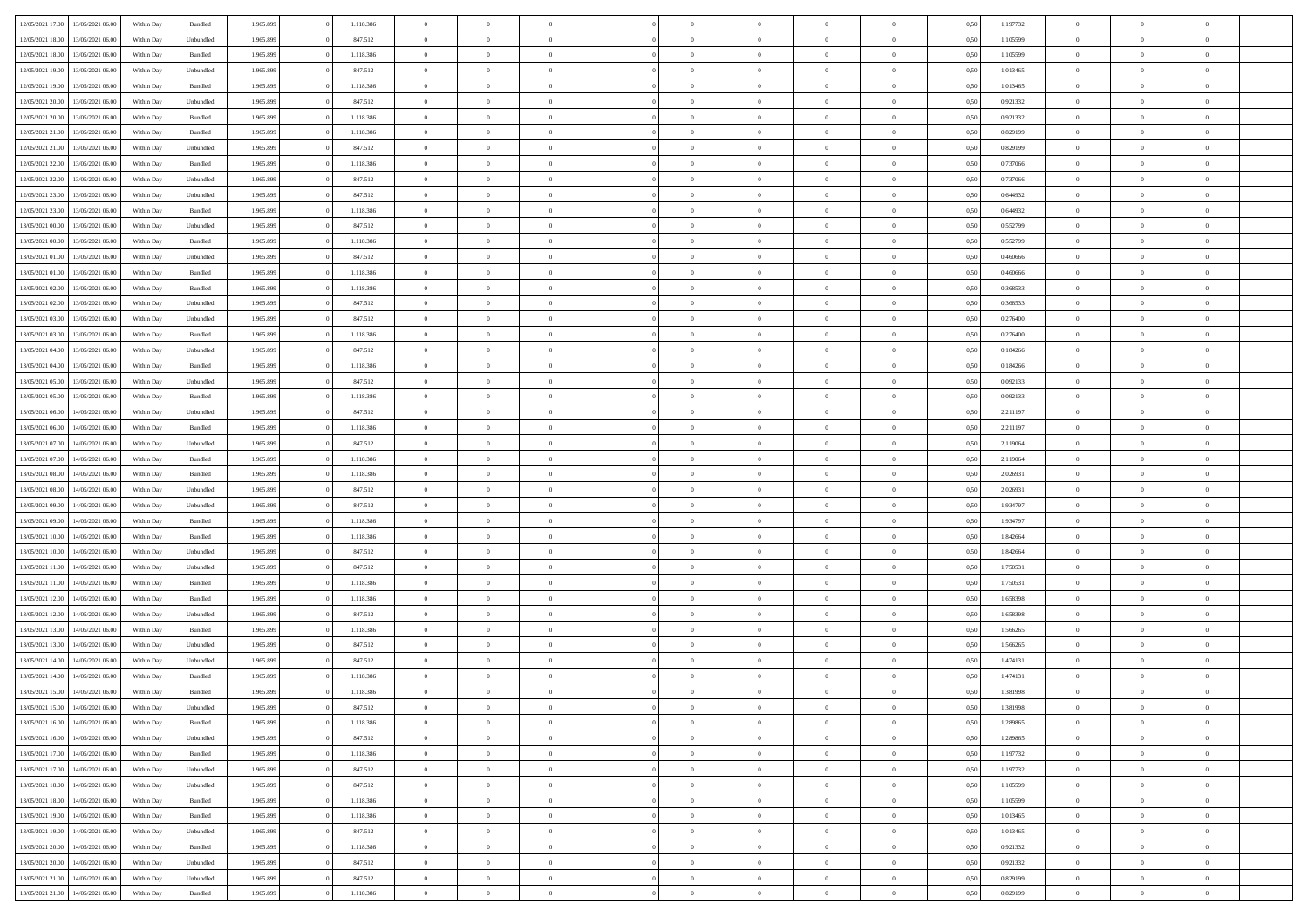| 13/05/2021 22:00 | 14/05/2021 06:00 | Within Day | Bundled   | 1.965.899 | 1.118.386 | $\overline{0}$ | $\theta$       |                | $\Omega$       | $\Omega$       | $\theta$       | $\theta$       | 0,50 | 0,737066 | $\theta$       | $\theta$       | $\theta$       |  |
|------------------|------------------|------------|-----------|-----------|-----------|----------------|----------------|----------------|----------------|----------------|----------------|----------------|------|----------|----------------|----------------|----------------|--|
|                  |                  |            |           |           |           |                |                |                |                |                |                |                |      |          |                |                |                |  |
| 13/05/2021 22:00 | 14/05/2021 06:00 | Within Day | Unbundled | 1.965.899 | 847.512   | $\overline{0}$ | $\theta$       | $\overline{0}$ | $\overline{0}$ | $\bf{0}$       | $\overline{0}$ | $\bf{0}$       | 0,50 | 0,737066 | $\theta$       | $\overline{0}$ | $\overline{0}$ |  |
| 13/05/2021 23:00 | 14/05/2021 06:00 | Within Day | Bundled   | 1.965.899 | 1.118.386 | $\overline{0}$ | $\overline{0}$ | $\overline{0}$ | $\overline{0}$ | $\bf{0}$       | $\overline{0}$ | $\mathbf{0}$   | 0,50 | 0,644932 | $\bf{0}$       | $\overline{0}$ | $\bf{0}$       |  |
| 13/05/2021 23:00 | 14/05/2021 06:00 | Within Day | Unbundled | 1.965.899 | 847.512   | $\overline{0}$ | $\overline{0}$ | $\overline{0}$ | $\overline{0}$ | $\bf{0}$       | $\overline{0}$ | $\overline{0}$ | 0.50 | 0,644932 | $\theta$       | $\theta$       | $\overline{0}$ |  |
| 14/05/2021 00:00 | 14/05/2021 06:00 | Within Day | Bundled   | 1.965.899 | 1.118.386 | $\overline{0}$ | $\theta$       | $\overline{0}$ | $\overline{0}$ | $\bf{0}$       | $\overline{0}$ | $\bf{0}$       | 0,50 | 0,552799 | $\,$ 0 $\,$    | $\overline{0}$ | $\overline{0}$ |  |
|                  |                  |            |           |           |           |                |                |                |                |                |                |                |      |          |                |                |                |  |
| 14/05/2021 00:00 | 14/05/2021 06:00 | Within Day | Unbundled | 1.965.899 | 847.512   | $\overline{0}$ | $\overline{0}$ | $\overline{0}$ | $\overline{0}$ | $\overline{0}$ | $\overline{0}$ | $\mathbf{0}$   | 0,50 | 0,552799 | $\bf{0}$       | $\overline{0}$ | $\bf{0}$       |  |
| 14/05/2021 01:00 | 14/05/2021 06:00 | Within Dav | Unbundled | 1.965.899 | 847.512   | $\overline{0}$ | $\overline{0}$ | $\overline{0}$ | $\overline{0}$ | $\overline{0}$ | $\overline{0}$ | $\overline{0}$ | 0.50 | 0.460666 | $\theta$       | $\overline{0}$ | $\overline{0}$ |  |
| 14/05/2021 01:00 | 14/05/2021 06:00 | Within Day | Bundled   | 1.965.899 | 1.118.386 | $\overline{0}$ | $\theta$       | $\overline{0}$ | $\overline{0}$ | $\bf{0}$       | $\overline{0}$ | $\bf{0}$       | 0,50 | 0,460666 | $\theta$       | $\theta$       | $\overline{0}$ |  |
| 14/05/2021 02:00 | 14/05/2021 06:00 | Within Day | Unbundled | 1.965.899 | 847.512   | $\overline{0}$ | $\overline{0}$ | $\overline{0}$ | $\overline{0}$ | $\bf{0}$       | $\overline{0}$ | $\mathbf{0}$   | 0,50 | 0,368533 | $\,0\,$        | $\overline{0}$ | $\overline{0}$ |  |
| 14/05/2021 02:00 | 14/05/2021 06:00 | Within Dav | Bundled   | 1.965.899 | 1.118.386 | $\overline{0}$ | $\overline{0}$ | $\overline{0}$ | $\overline{0}$ | $\overline{0}$ | $\overline{0}$ | $\overline{0}$ | 0.50 | 0,368533 | $\theta$       | $\overline{0}$ | $\overline{0}$ |  |
| 14/05/2021 03:00 | 14/05/2021 06:00 | Within Day | Unbundled | 1.965.899 | 847.512   | $\overline{0}$ | $\theta$       | $\overline{0}$ | $\overline{0}$ | $\bf{0}$       | $\overline{0}$ | $\bf{0}$       | 0,50 | 0,276400 | $\,$ 0 $\,$    | $\overline{0}$ | $\overline{0}$ |  |
| 14/05/2021 03:00 | 14/05/2021 06:00 | Within Day | Bundled   | 1.965.899 | 1.118.386 | $\overline{0}$ | $\overline{0}$ | $\overline{0}$ | $\bf{0}$       | $\bf{0}$       | $\bf{0}$       | $\mathbf{0}$   | 0,50 | 0,276400 | $\overline{0}$ | $\overline{0}$ | $\bf{0}$       |  |
|                  |                  |            |           |           |           |                |                |                |                |                |                |                |      |          | $\theta$       |                |                |  |
| 14/05/2021 04:00 | 14/05/2021 06:00 | Within Day | Bundled   | 1.965.899 | 1.118.386 | $\overline{0}$ | $\overline{0}$ | $\overline{0}$ | $\overline{0}$ | $\overline{0}$ | $\overline{0}$ | $\overline{0}$ | 0.50 | 0.184266 |                | $\theta$       | $\overline{0}$ |  |
| 14/05/2021 04:00 | 14/05/2021 06:00 | Within Day | Unbundled | 1.965.899 | 847.512   | $\overline{0}$ | $\theta$       | $\overline{0}$ | $\overline{0}$ | $\bf{0}$       | $\overline{0}$ | $\bf{0}$       | 0,50 | 0,184266 | $\theta$       | $\overline{0}$ | $\overline{0}$ |  |
| 14/05/2021 05:00 | 14/05/2021 06:00 | Within Day | Unbundled | 1.965.899 | 847.512   | $\overline{0}$ | $\overline{0}$ | $\overline{0}$ | $\bf{0}$       | $\overline{0}$ | $\overline{0}$ | $\mathbf{0}$   | 0,50 | 0,092133 | $\overline{0}$ | $\overline{0}$ | $\bf{0}$       |  |
| 14/05/2021 05:00 | 14/05/2021 06:00 | Within Dav | Bundled   | 1.965.899 | 1.118.386 | $\overline{0}$ | $\overline{0}$ | $\overline{0}$ | $\overline{0}$ | $\overline{0}$ | $\overline{0}$ | $\overline{0}$ | 0.50 | 0,092133 | $\theta$       | $\overline{0}$ | $\overline{0}$ |  |
| 14/05/2021 06:00 | 15/05/2021 06:00 | Within Day | Unbundled | 1.965.899 | 847.512   | $\overline{0}$ | $\theta$       | $\overline{0}$ | $\overline{0}$ | $\bf{0}$       | $\overline{0}$ | $\bf{0}$       | 0,50 | 2,211197 | $\,$ 0 $\,$    | $\overline{0}$ | $\overline{0}$ |  |
| 14/05/2021 06:00 | 15/05/2021 06:00 | Within Day | Bundled   | 1.965.899 | 1.118.386 | $\overline{0}$ | $\overline{0}$ | $\overline{0}$ | $\bf{0}$       | $\bf{0}$       | $\bf{0}$       | $\mathbf{0}$   | 0,50 | 2,211197 | $\bf{0}$       | $\overline{0}$ | $\bf{0}$       |  |
| 14/05/2021 07:00 | 15/05/2021 06:00 | Within Day | Bundled   | 1.965.899 | 1.118.386 | $\overline{0}$ | $\overline{0}$ | $\overline{0}$ | $\overline{0}$ | $\overline{0}$ | $\overline{0}$ | $\overline{0}$ | 0.50 | 2,119064 | $\theta$       | $\overline{0}$ | $\overline{0}$ |  |
|                  |                  |            |           |           |           | $\overline{0}$ | $\theta$       | $\overline{0}$ |                | $\bf{0}$       | $\overline{0}$ |                |      |          |                |                | $\overline{0}$ |  |
| 14/05/2021 07:00 | 15/05/2021 06:00 | Within Day | Unbundled | 1.965.899 | 847.512   |                |                |                | $\overline{0}$ |                |                | $\bf{0}$       | 0,50 | 2,119064 | $\,$ 0 $\,$    | $\overline{0}$ |                |  |
| 14/05/2021 08:00 | 15/05/2021 06:00 | Within Day | Bundled   | 1.965.899 | 1.118.386 | $\overline{0}$ | $\overline{0}$ | $\overline{0}$ | $\bf{0}$       | $\bf{0}$       | $\bf{0}$       | $\mathbf{0}$   | 0,50 | 2,026931 | $\overline{0}$ | $\overline{0}$ | $\bf{0}$       |  |
| 14/05/2021 08:00 | 15/05/2021 06:00 | Within Day | Unbundled | 1.965.899 | 847.512   | $\overline{0}$ | $\overline{0}$ | $\overline{0}$ | $\overline{0}$ | $\overline{0}$ | $\overline{0}$ | $\overline{0}$ | 0.50 | 2.026931 | $\theta$       | $\overline{0}$ | $\overline{0}$ |  |
| 14/05/2021 09:00 | 15/05/2021 06:00 | Within Day | Bundled   | 1.965.899 | 1.118.386 | $\overline{0}$ | $\theta$       | $\overline{0}$ | $\overline{0}$ | $\bf{0}$       | $\overline{0}$ | $\,$ 0 $\,$    | 0,50 | 1,934797 | $\,$ 0 $\,$    | $\overline{0}$ | $\overline{0}$ |  |
| 14/05/2021 09:00 | 15/05/2021 06:00 | Within Day | Unbundled | 1.965.899 | 847.512   | $\overline{0}$ | $\overline{0}$ | $\overline{0}$ | $\bf{0}$       | $\overline{0}$ | $\overline{0}$ | $\mathbf{0}$   | 0,50 | 1,934797 | $\overline{0}$ | $\overline{0}$ | $\bf{0}$       |  |
| 14/05/2021 10:00 | 15/05/2021 06:00 | Within Dav | Unbundled | 1.965.899 | 847.512   | $\overline{0}$ | $\overline{0}$ | $\overline{0}$ | $\overline{0}$ | $\overline{0}$ | $\overline{0}$ | $\overline{0}$ | 0.50 | 1,842664 | $\theta$       | $\overline{0}$ | $\overline{0}$ |  |
| 14/05/2021 10:00 | 15/05/2021 06:00 | Within Day | Bundled   | 1.965.899 | 1.118.386 | $\overline{0}$ | $\theta$       | $\overline{0}$ | $\overline{0}$ | $\bf{0}$       | $\overline{0}$ | $\bf{0}$       | 0,50 | 1,842664 | $\theta$       | $\overline{0}$ | $\overline{0}$ |  |
|                  |                  |            |           |           |           |                |                |                |                |                |                |                |      |          |                |                |                |  |
| 14/05/2021 11:00 | 15/05/2021 06:00 | Within Day | Bundled   | 1.965.899 | 1.118.386 | $\overline{0}$ | $\overline{0}$ | $\overline{0}$ | $\bf{0}$       | $\bf{0}$       | $\overline{0}$ | $\mathbf{0}$   | 0,50 | 1,750531 | $\,0\,$        | $\overline{0}$ | $\overline{0}$ |  |
| 14/05/2021 11:00 | 15/05/2021 06:00 | Within Day | Unbundled | 1.965.899 | 847.512   | $\overline{0}$ | $\overline{0}$ | $\overline{0}$ | $\overline{0}$ | $\overline{0}$ | $\overline{0}$ | $\overline{0}$ | 0.50 | 1,750531 | $\theta$       | $\overline{0}$ | $\overline{0}$ |  |
| 14/05/2021 12:00 | 15/05/2021 06:00 | Within Day | Bundled   | 1.965.899 | 1.118.386 | $\overline{0}$ | $\overline{0}$ | $\overline{0}$ | $\overline{0}$ | $\bf{0}$       | $\overline{0}$ | $\bf{0}$       | 0,50 | 1,658398 | $\,$ 0 $\,$    | $\overline{0}$ | $\overline{0}$ |  |
| 14/05/2021 12:00 | 15/05/2021 06:00 | Within Day | Unbundled | 1.965.899 | 847.512   | $\overline{0}$ | $\overline{0}$ | $\overline{0}$ | $\overline{0}$ | $\overline{0}$ | $\overline{0}$ | $\bf{0}$       | 0,50 | 1,658398 | $\overline{0}$ | $\overline{0}$ | $\bf{0}$       |  |
| 14/05/2021 13:00 | 15/05/2021 06:00 | Within Day | Bundled   | 1.965.899 | 1.118.386 | $\overline{0}$ | $\Omega$       | $\overline{0}$ | $\Omega$       | $\Omega$       | $\overline{0}$ | $\overline{0}$ | 0,50 | 1,566265 | $\,0\,$        | $\theta$       | $\theta$       |  |
| 14/05/2021 13:00 | 15/05/2021 06:00 | Within Day | Unbundled | 1.965.899 | 847.512   | $\overline{0}$ | $\theta$       | $\overline{0}$ | $\overline{0}$ | $\bf{0}$       | $\overline{0}$ | $\bf{0}$       | 0,50 | 1,566265 | $\,$ 0 $\,$    | $\overline{0}$ | $\overline{0}$ |  |
| 14/05/2021 14:00 | 15/05/2021 06:00 | Within Day | Unbundled | 1.965.899 | 847.512   | $\overline{0}$ | $\overline{0}$ | $\overline{0}$ | $\overline{0}$ | $\overline{0}$ | $\overline{0}$ | $\mathbf{0}$   | 0,50 | 1,474131 | $\overline{0}$ | $\overline{0}$ | $\bf{0}$       |  |
|                  |                  |            |           |           |           |                |                |                |                |                |                |                |      |          |                |                |                |  |
| 14/05/2021 14:00 | 15/05/2021 06:00 | Within Day | Bundled   | 1.965.899 | 1.118.386 | $\overline{0}$ | $\Omega$       | $\overline{0}$ | $\Omega$       | $\overline{0}$ | $\overline{0}$ | $\overline{0}$ | 0.50 | 1,474131 | $\,0\,$        | $\theta$       | $\theta$       |  |
| 14/05/2021 15:00 | 15/05/2021 06:00 | Within Day | Bundled   | 1.965.899 | 1.118.386 | $\overline{0}$ | $\theta$       | $\overline{0}$ | $\overline{0}$ | $\bf{0}$       | $\overline{0}$ | $\bf{0}$       | 0,50 | 1,381998 | $\,$ 0 $\,$    | $\overline{0}$ | $\overline{0}$ |  |
| 14/05/2021 15:00 | 15/05/2021 06:00 | Within Day | Unbundled | 1.965.899 | 847.512   | $\overline{0}$ | $\overline{0}$ | $\overline{0}$ | $\overline{0}$ | $\bf{0}$       | $\overline{0}$ | $\mathbf{0}$   | 0,50 | 1,381998 | $\bf{0}$       | $\overline{0}$ | $\bf{0}$       |  |
| 14/05/2021 16:00 | 15/05/2021 06:00 | Within Day | Unbundled | 1.965.899 | 847.512   | $\overline{0}$ | $\Omega$       | $\overline{0}$ | $\Omega$       | $\overline{0}$ | $\overline{0}$ | $\overline{0}$ | 0.50 | 1,289865 | $\,$ 0 $\,$    | $\theta$       | $\theta$       |  |
| 14/05/2021 16:00 | 15/05/2021 06:00 | Within Day | Bundled   | 1.965.899 | 1.118.386 | $\overline{0}$ | $\,$ 0         | $\overline{0}$ | $\overline{0}$ | $\,$ 0         | $\overline{0}$ | $\bf{0}$       | 0,50 | 1,289865 | $\,$ 0 $\,$    | $\overline{0}$ | $\overline{0}$ |  |
| 14/05/2021 17:00 | 15/05/2021 06:00 | Within Day | Unbundled | 1.965.899 | 847.512   | $\overline{0}$ | $\overline{0}$ | $\overline{0}$ | $\overline{0}$ | $\bf{0}$       | $\overline{0}$ | $\mathbf{0}$   | 0,50 | 1,197732 | $\overline{0}$ | $\overline{0}$ | $\bf{0}$       |  |
| 14/05/2021 17:00 | 15/05/2021 06:00 | Within Day | Bundled   | 1.965.899 | 1.118.386 | $\overline{0}$ | $\Omega$       | $\overline{0}$ | $\Omega$       | $\overline{0}$ | $\overline{0}$ | $\overline{0}$ | 0,50 | 1,197732 | $\,0\,$        | $\theta$       | $\theta$       |  |
| 14/05/2021 18:00 | 15/05/2021 06:00 | Within Day | Unbundled | 1.965.899 | 847.512   | $\overline{0}$ | $\overline{0}$ | $\overline{0}$ | $\overline{0}$ | $\,$ 0         | $\overline{0}$ | $\bf{0}$       | 0,50 | 1,105599 | $\,$ 0 $\,$    | $\overline{0}$ | $\overline{0}$ |  |
|                  |                  |            |           |           |           |                |                |                |                |                |                |                |      |          |                |                |                |  |
| 14/05/2021 18:00 | 15/05/2021 06:00 | Within Day | Bundled   | 1.965.899 | 1.118.386 | $\overline{0}$ | $\overline{0}$ | $\overline{0}$ | $\overline{0}$ | $\bf{0}$       | $\overline{0}$ | $\mathbf{0}$   | 0,50 | 1,105599 | $\overline{0}$ | $\overline{0}$ | $\bf{0}$       |  |
| 14/05/2021 19:00 | 15/05/2021 06:00 | Within Day | Bundled   | 1.965.899 | 1.118.386 | $\overline{0}$ | $\Omega$       | $\Omega$       | $\Omega$       | $\Omega$       | $\overline{0}$ | $\overline{0}$ | 0.50 | 1,013465 | $\theta$       | $\theta$       | $\theta$       |  |
| 14/05/2021 19:00 | 15/05/2021 06:00 | Within Day | Unbundled | 1.965.899 | 847.512   | $\overline{0}$ | $\overline{0}$ | $\overline{0}$ | $\bf{0}$       | $\,$ 0         | $\bf{0}$       | $\bf{0}$       | 0,50 | 1,013465 | $\,0\,$        | $\,0\,$        | $\overline{0}$ |  |
| 14/05/2021 20:00 | 15/05/2021 06:00 | Within Day | Unbundled | 1.965.899 | 847.512   | $\bf{0}$       | $\bf{0}$       |                |                | $\bf{0}$       |                |                | 0,50 | 0,921332 | $\bf{0}$       | $\overline{0}$ |                |  |
| 14/05/2021 20:00 | 15/05/2021 06:00 | Within Day | Bundled   | 1.965.899 | 1.118.386 | $\overline{0}$ | $\overline{0}$ | $\overline{0}$ | $\Omega$       | $\overline{0}$ | $\overline{0}$ | $\overline{0}$ | 0,50 | 0,921332 | $\theta$       | $\theta$       | $\theta$       |  |
| 14/05/2021 21:00 | 15/05/2021 06:00 | Within Day | Unbundled | 1.965.899 | 847.512   | $\overline{0}$ | $\,$ 0         | $\overline{0}$ | $\bf{0}$       | $\,$ 0 $\,$    | $\overline{0}$ | $\,$ 0 $\,$    | 0,50 | 0,829199 | $\,$ 0 $\,$    | $\,$ 0 $\,$    | $\,$ 0         |  |
| 14/05/2021 21.00 | 15/05/2021 06:00 | Within Day | Bundled   | 1.965.899 | 1.118.386 | $\overline{0}$ | $\overline{0}$ | $\overline{0}$ | $\overline{0}$ | $\overline{0}$ | $\overline{0}$ | $\mathbf{0}$   | 0,50 | 0,829199 | $\overline{0}$ | $\bf{0}$       | $\bf{0}$       |  |
|                  |                  |            |           |           |           |                |                |                |                |                |                |                |      |          |                |                |                |  |
| 14/05/2021 22.00 | 15/05/2021 06:00 | Within Day | Unbundled | 1.965.899 | 847.512   | $\overline{0}$ | $\overline{0}$ | $\overline{0}$ | $\Omega$       | $\overline{0}$ | $\overline{0}$ | $\overline{0}$ | 0,50 | 0,737066 | $\overline{0}$ | $\theta$       | $\overline{0}$ |  |
| 14/05/2021 22.00 | 15/05/2021 06:00 | Within Day | Bundled   | 1.965.899 | 1.118.386 | $\overline{0}$ | $\,$ 0         | $\overline{0}$ | $\overline{0}$ | $\,$ 0 $\,$    | $\overline{0}$ | $\mathbf{0}$   | 0,50 | 0,737066 | $\,$ 0 $\,$    | $\overline{0}$ | $\overline{0}$ |  |
| 14/05/2021 23:00 | 15/05/2021 06:00 | Within Day | Bundled   | 1.965.899 | 1.118.386 | $\overline{0}$ | $\overline{0}$ | $\overline{0}$ | $\overline{0}$ | $\overline{0}$ | $\overline{0}$ | $\mathbf{0}$   | 0,50 | 0,644932 | $\overline{0}$ | $\overline{0}$ | $\bf{0}$       |  |
| 14/05/2021 23:00 | 15/05/2021 06:00 | Within Day | Unbundled | 1.965.899 | 847.512   | $\overline{0}$ | $\overline{0}$ | $\overline{0}$ | $\Omega$       | $\overline{0}$ | $\overline{0}$ | $\bf{0}$       | 0.50 | 0.644932 | $\overline{0}$ | $\theta$       | $\overline{0}$ |  |
| 15/05/2021 00:00 | 15/05/2021 06:00 | Within Day | Unbundled | 1.965.899 | 847.512   | $\overline{0}$ | $\,$ 0         | $\overline{0}$ | $\bf{0}$       | $\bf{0}$       | $\bf{0}$       | $\bf{0}$       | 0,50 | 0,552799 | $\,$ 0 $\,$    | $\overline{0}$ | $\overline{0}$ |  |
| 15/05/2021 00:00 | 15/05/2021 06:00 | Within Day | Bundled   | 1.965.899 | 1.118.386 | $\overline{0}$ | $\bf{0}$       | $\overline{0}$ | $\overline{0}$ | $\overline{0}$ | $\overline{0}$ | $\mathbf{0}$   | 0,50 | 0,552799 | $\overline{0}$ | $\overline{0}$ | $\bf{0}$       |  |
| 15/05/2021 01:00 | 15/05/2021 06:00 | Within Day | Bundled   | 1.965.899 | 1.118.386 | $\overline{0}$ | $\overline{0}$ | $\overline{0}$ | $\Omega$       | $\overline{0}$ | $\overline{0}$ | $\overline{0}$ | 0.50 | 0.460666 | $\overline{0}$ | $\overline{0}$ | $\overline{0}$ |  |
| 15/05/2021 01:00 | 15/05/2021 06:00 |            |           | 1.965.899 | 847.512   | $\overline{0}$ | $\bf{0}$       |                | $\bf{0}$       | $\bf{0}$       |                |                |      | 0,460666 | $\,$ 0 $\,$    | $\,$ 0 $\,$    | $\bf{0}$       |  |
|                  |                  | Within Day | Unbundled |           |           |                |                | $\overline{0}$ |                |                | $\bf{0}$       | $\mathbf{0}$   | 0,50 |          |                |                |                |  |
| 15/05/2021 02:00 | 15/05/2021 06:00 | Within Day | Bundled   | 1.965.899 | 1.118.386 | $\overline{0}$ | $\overline{0}$ | $\overline{0}$ | $\overline{0}$ | $\overline{0}$ | $\bf{0}$       | $\mathbf{0}$   | 0,50 | 0,368533 | $\overline{0}$ | $\bf{0}$       | $\bf{0}$       |  |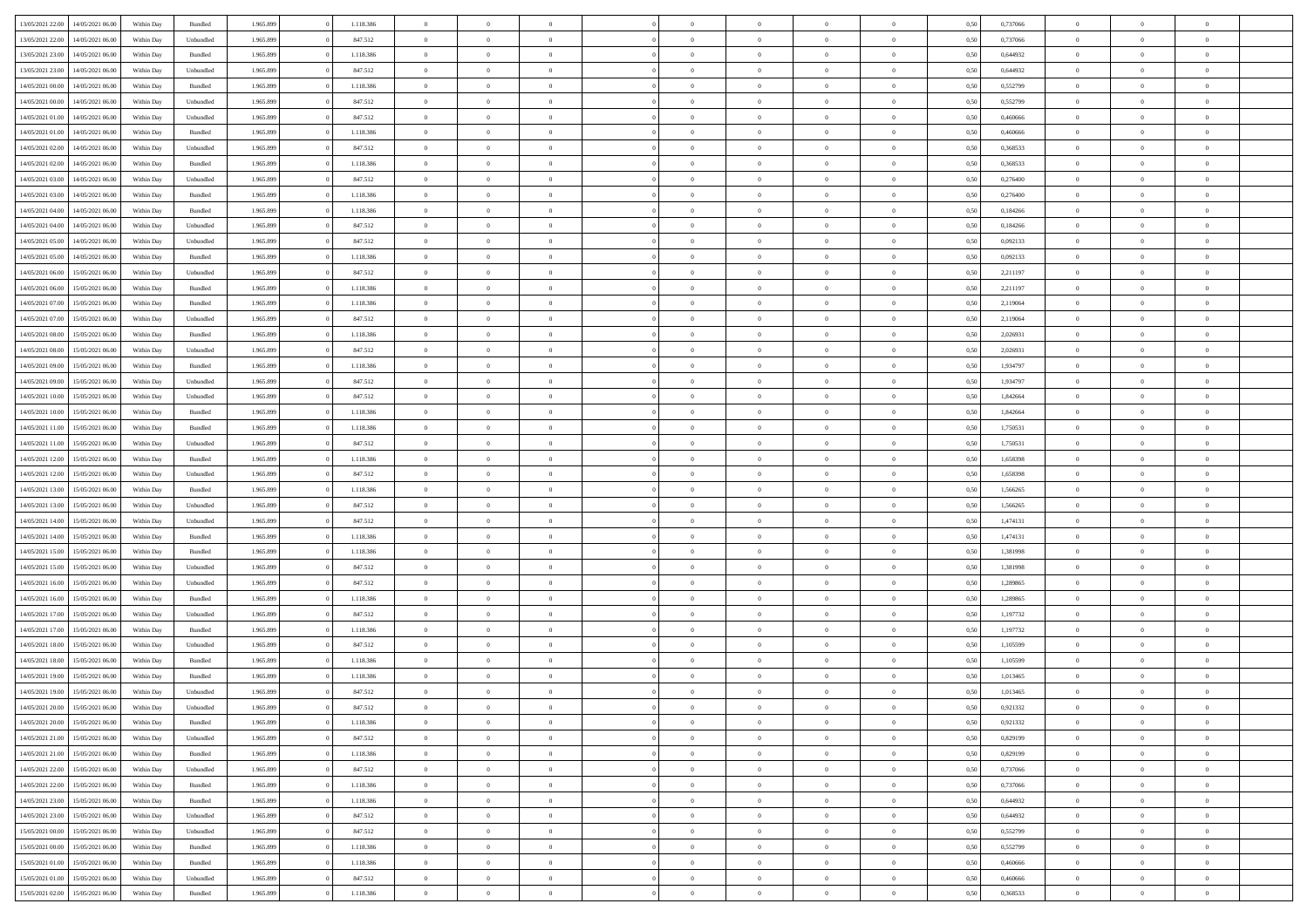| 15/05/2021 02:00 | 15/05/2021 06:00                  | Within Day | Unbundled          | 1.965.899 | 847.512   | $\overline{0}$ | $\theta$       |                | $\Omega$       | $\Omega$       | $\theta$       | $\theta$       | 0,50 | 0,368533 | $\theta$       | $\theta$       | $\theta$       |  |
|------------------|-----------------------------------|------------|--------------------|-----------|-----------|----------------|----------------|----------------|----------------|----------------|----------------|----------------|------|----------|----------------|----------------|----------------|--|
|                  |                                   |            |                    |           |           |                |                |                |                |                |                |                |      |          |                |                |                |  |
| 15/05/2021 03:00 | 15/05/2021 06:00                  | Within Day | Unbundled          | 1.965.899 | 847.512   | $\overline{0}$ | $\theta$       | $\overline{0}$ | $\overline{0}$ | $\bf{0}$       | $\overline{0}$ | $\bf{0}$       | 0,50 | 0,276400 | $\theta$       | $\theta$       | $\overline{0}$ |  |
| 15/05/2021 03:00 | 15/05/2021 06:00                  | Within Day | Bundled            | 1.965.899 | 1.118.386 | $\overline{0}$ | $\overline{0}$ | $\overline{0}$ | $\bf{0}$       | $\bf{0}$       | $\bf{0}$       | $\mathbf{0}$   | 0,50 | 0,276400 | $\overline{0}$ | $\overline{0}$ | $\overline{0}$ |  |
| 15/05/2021 04:00 | 15/05/2021 06:00                  | Within Day | Unbundled          | 1.965.899 | 847.512   | $\overline{0}$ | $\overline{0}$ | $\overline{0}$ | $\overline{0}$ | $\bf{0}$       | $\overline{0}$ | $\overline{0}$ | 0.50 | 0.184266 | $\theta$       | $\theta$       | $\overline{0}$ |  |
|                  |                                   |            |                    |           |           | $\overline{0}$ | $\theta$       | $\overline{0}$ |                | $\bf{0}$       | $\overline{0}$ |                |      |          | $\theta$       | $\overline{0}$ | $\overline{0}$ |  |
| 15/05/2021 04:00 | 15/05/2021 06:00                  | Within Day | Bundled            | 1.965.899 | 1.118.386 |                |                |                | $\overline{0}$ |                |                | $\bf{0}$       | 0,50 | 0,184266 |                |                |                |  |
| 15/05/2021 05:00 | 15/05/2021 06:00                  | Within Day | Bundled            | 1.965.899 | 1.118.386 | $\overline{0}$ | $\bf{0}$       | $\overline{0}$ | $\bf{0}$       | $\overline{0}$ | $\overline{0}$ | $\mathbf{0}$   | 0,50 | 0,092133 | $\overline{0}$ | $\overline{0}$ | $\bf{0}$       |  |
| 15/05/2021 05:00 | 15/05/2021 06:00                  | Within Dav | Unbundled          | 1.965.899 | 847.512   | $\overline{0}$ | $\overline{0}$ | $\overline{0}$ | $\overline{0}$ | $\overline{0}$ | $\overline{0}$ | $\overline{0}$ | 0.50 | 0,092133 | $\theta$       | $\overline{0}$ | $\overline{0}$ |  |
| 15/05/2021 06:00 | 16/05/2021 06:00                  | Within Day | Bundled            | 1.965.899 | 1.118.386 | $\overline{0}$ | $\theta$       | $\overline{0}$ | $\overline{0}$ | $\bf{0}$       | $\overline{0}$ | $\bf{0}$       | 0,50 | 2,211197 | $\theta$       | $\theta$       | $\overline{0}$ |  |
| 15/05/2021 06:00 | 16/05/2021 06:00                  | Within Day | Unbundled          | 1.965.899 | 847.512   | $\overline{0}$ | $\overline{0}$ | $\overline{0}$ | $\bf{0}$       | $\bf{0}$       | $\overline{0}$ | $\bf{0}$       | 0,50 | 2,211197 | $\,0\,$        | $\overline{0}$ | $\overline{0}$ |  |
| 15/05/2021 07:00 | 16/05/2021 06:00                  | Within Dav | Bundled            | 1.965.899 | 1.118.386 | $\overline{0}$ | $\overline{0}$ | $\overline{0}$ | $\overline{0}$ | $\overline{0}$ | $\overline{0}$ | $\overline{0}$ | 0.50 | 2,119064 | $\theta$       | $\overline{0}$ | $\overline{0}$ |  |
|                  |                                   |            |                    |           |           |                |                |                |                |                |                |                |      |          |                |                |                |  |
| 15/05/2021 07:00 | 16/05/2021 06:00                  | Within Day | Unbundled          | 1.965.899 | 847.512   | $\overline{0}$ | $\theta$       | $\overline{0}$ | $\overline{0}$ | $\bf{0}$       | $\overline{0}$ | $\bf{0}$       | 0,50 | 2,119064 | $\,$ 0 $\,$    | $\overline{0}$ | $\overline{0}$ |  |
| 15/05/2021 08:00 | 16/05/2021 06:00                  | Within Day | Bundled            | 1.965.899 | 1.118.386 | $\overline{0}$ | $\overline{0}$ | $\overline{0}$ | $\overline{0}$ | $\bf{0}$       | $\overline{0}$ | $\mathbf{0}$   | 0,50 | 2,026931 | $\bf{0}$       | $\overline{0}$ | $\overline{0}$ |  |
| 15/05/2021 08:00 | 16/05/2021 06:00                  | Within Day | Unbundled          | 1.965.899 | 847.512   | $\overline{0}$ | $\overline{0}$ | $\overline{0}$ | $\overline{0}$ | $\bf{0}$       | $\overline{0}$ | $\overline{0}$ | 0.50 | 2.026931 | $\theta$       | $\theta$       | $\overline{0}$ |  |
| 15/05/2021 09:00 | 16/05/2021 06:00                  | Within Day | Unbundled          | 1.965.899 | 847.512   | $\overline{0}$ | $\theta$       | $\overline{0}$ | $\overline{0}$ | $\bf{0}$       | $\overline{0}$ | $\bf{0}$       | 0,50 | 1,934797 | $\theta$       | $\overline{0}$ | $\overline{0}$ |  |
| 15/05/2021 09:00 | 16/05/2021 06:00                  | Within Day | Bundled            | 1.965.899 | 1.118.386 | $\overline{0}$ | $\overline{0}$ | $\overline{0}$ | $\overline{0}$ | $\overline{0}$ | $\overline{0}$ | $\mathbf{0}$   | 0,50 | 1,934797 | $\bf{0}$       | $\overline{0}$ | $\bf{0}$       |  |
|                  |                                   |            |                    |           |           |                |                |                |                |                |                |                |      |          |                |                |                |  |
| 15/05/2021 10:00 | 16/05/2021 06:00                  | Within Dav | Bundled            | 1.965.899 | 1.118.386 | $\overline{0}$ | $\overline{0}$ | $\overline{0}$ | $\overline{0}$ | $\overline{0}$ | $\overline{0}$ | $\overline{0}$ | 0.50 | 1,842664 | $\theta$       | $\overline{0}$ | $\overline{0}$ |  |
| 15/05/2021 10:00 | 16/05/2021 06:00                  | Within Day | Unbundled          | 1.965.899 | 847.512   | $\overline{0}$ | $\theta$       | $\overline{0}$ | $\overline{0}$ | $\bf{0}$       | $\overline{0}$ | $\bf{0}$       | 0,50 | 1,842664 | $\theta$       | $\theta$       | $\overline{0}$ |  |
| 15/05/2021 11:00 | 16/05/2021 06:00                  | Within Day | Unbundled          | 1.965.899 | 847.512   | $\overline{0}$ | $\overline{0}$ | $\overline{0}$ | $\overline{0}$ | $\bf{0}$       | $\overline{0}$ | $\mathbf{0}$   | 0,50 | 1,750531 | $\,0\,$        | $\overline{0}$ | $\overline{0}$ |  |
| 15/05/2021 11:00 | 16/05/2021 06:00                  | Within Day | Bundled            | 1.965.899 | 1.118.386 | $\overline{0}$ | $\overline{0}$ | $\overline{0}$ | $\overline{0}$ | $\overline{0}$ | $\overline{0}$ | $\overline{0}$ | 0.50 | 1,750531 | $\theta$       | $\overline{0}$ | $\overline{0}$ |  |
| 15/05/2021 12:00 | 16/05/2021 06:00                  | Within Day | Bundled            | 1.965.899 | 1.118.386 | $\overline{0}$ | $\theta$       | $\overline{0}$ | $\overline{0}$ | $\bf{0}$       | $\overline{0}$ | $\bf{0}$       | 0,50 | 1,658398 | $\,$ 0 $\,$    | $\theta$       | $\overline{0}$ |  |
| 15/05/2021 12:00 | 16/05/2021 06:00                  | Within Day | Unbundled          | 1.965.899 | 847.512   | $\overline{0}$ | $\overline{0}$ | $\overline{0}$ | $\overline{0}$ | $\bf{0}$       | $\overline{0}$ | $\bf{0}$       | 0,50 | 1,658398 | $\bf{0}$       | $\overline{0}$ | $\overline{0}$ |  |
|                  |                                   |            |                    |           |           |                |                |                |                |                |                |                |      |          |                |                |                |  |
| 15/05/2021 13:00 | 16/05/2021 06:00                  | Within Day | Unbundled          | 1.965.899 | 847.512   | $\overline{0}$ | $\overline{0}$ | $\overline{0}$ | $\overline{0}$ | $\overline{0}$ | $\overline{0}$ | $\overline{0}$ | 0.50 | 1.566265 | $\theta$       | $\overline{0}$ | $\overline{0}$ |  |
| 15/05/2021 13:00 | 16/05/2021 06:00                  | Within Day | Bundled            | 1.965.899 | 1.118.386 | $\overline{0}$ | $\theta$       | $\overline{0}$ | $\overline{0}$ | $\bf{0}$       | $\overline{0}$ | $\bf{0}$       | 0,50 | 1,566265 | $\,$ 0 $\,$    | $\overline{0}$ | $\overline{0}$ |  |
| 15/05/2021 14:00 | 16/05/2021 06:00                  | Within Day | Unbundled          | 1.965.899 | 847.512   | $\overline{0}$ | $\bf{0}$       | $\overline{0}$ | $\overline{0}$ | $\overline{0}$ | $\overline{0}$ | $\mathbf{0}$   | 0,50 | 1,474131 | $\bf{0}$       | $\overline{0}$ | $\bf{0}$       |  |
| 15/05/2021 14:00 | 16/05/2021 06:00                  | Within Dav | Bundled            | 1.965.899 | 1.118.386 | $\overline{0}$ | $\overline{0}$ | $\overline{0}$ | $\overline{0}$ | $\overline{0}$ | $\overline{0}$ | $\overline{0}$ | 0.50 | 1,474131 | $\overline{0}$ | $\overline{0}$ | $\overline{0}$ |  |
| 15/05/2021 15:00 | 16/05/2021 06:00                  | Within Day | Unbundled          | 1.965.899 | 847.512   | $\overline{0}$ | $\theta$       | $\overline{0}$ | $\overline{0}$ | $\bf{0}$       | $\overline{0}$ | $\bf{0}$       | 0,50 | 1,381998 | $\theta$       | $\theta$       | $\overline{0}$ |  |
| 15/05/2021 15:00 | 16/05/2021 06:00                  | Within Day | Bundled            | 1.965.899 | 1.118.386 | $\overline{0}$ | $\overline{0}$ | $\overline{0}$ | $\overline{0}$ | $\bf{0}$       | $\overline{0}$ | $\bf{0}$       | 0,50 | 1,381998 | $\,0\,$        | $\overline{0}$ | $\overline{0}$ |  |
|                  | 16/05/2021 06:00                  |            | Bundled            | 1.965.899 | 1.118.386 | $\overline{0}$ | $\overline{0}$ | $\overline{0}$ | $\overline{0}$ | $\overline{0}$ | $\overline{0}$ | $\overline{0}$ | 0.50 | 1.289865 | $\theta$       | $\overline{0}$ | $\overline{0}$ |  |
| 15/05/2021 16:00 |                                   | Within Day |                    |           |           |                |                |                |                |                |                |                |      |          |                |                |                |  |
| 15/05/2021 16:00 | 16/05/2021 06:00                  | Within Day | Unbundled          | 1.965.899 | 847.512   | $\overline{0}$ | $\theta$       | $\overline{0}$ | $\overline{0}$ | $\bf{0}$       | $\overline{0}$ | $\bf{0}$       | 0,50 | 1,289865 | $\,$ 0 $\,$    | $\overline{0}$ | $\overline{0}$ |  |
| 15/05/2021 17:00 | 16/05/2021 06:00                  | Within Day | Unbundled          | 1.965.899 | 847.512   | $\overline{0}$ | $\overline{0}$ | $\overline{0}$ | $\bf{0}$       | $\bf{0}$       | $\bf{0}$       | $\bf{0}$       | 0,50 | 1,197732 | $\overline{0}$ | $\overline{0}$ | $\overline{0}$ |  |
| 15/05/2021 17:00 | 16/05/2021 06:00                  | Within Day | Bundled            | 1.965.899 | 1.118.386 | $\overline{0}$ | $\Omega$       | $\overline{0}$ | $\Omega$       | $\Omega$       | $\overline{0}$ | $\overline{0}$ | 0,50 | 1,197732 | $\,0\,$        | $\theta$       | $\theta$       |  |
| 15/05/2021 18:00 | 16/05/2021 06:00                  | Within Day | Bundled            | 1.965.899 | 1.118.386 | $\overline{0}$ | $\theta$       | $\overline{0}$ | $\overline{0}$ | $\bf{0}$       | $\overline{0}$ | $\bf{0}$       | 0,50 | 1,105599 | $\,$ 0 $\,$    | $\overline{0}$ | $\overline{0}$ |  |
| 15/05/2021 18:00 | 16/05/2021 06:00                  | Within Day | Unbundled          | 1.965.899 | 847.512   | $\overline{0}$ | $\overline{0}$ | $\overline{0}$ | $\bf{0}$       | $\bf{0}$       | $\overline{0}$ | $\mathbf{0}$   | 0,50 | 1,105599 | $\overline{0}$ | $\overline{0}$ | $\bf{0}$       |  |
| 15/05/2021 19:00 | 16/05/2021 06:00                  | Within Day | Unbundled          | 1.965.899 | 847.512   | $\overline{0}$ | $\Omega$       | $\Omega$       | $\Omega$       | $\overline{0}$ | $\overline{0}$ | $\overline{0}$ | 0.50 | 1,013465 | $\,0\,$        | $\theta$       | $\theta$       |  |
|                  |                                   |            |                    |           |           | $\overline{0}$ | $\theta$       | $\overline{0}$ |                | $\bf{0}$       | $\overline{0}$ |                |      |          |                | $\theta$       | $\overline{0}$ |  |
| 15/05/2021 19:00 | 16/05/2021 06:00                  | Within Day | Bundled            | 1.965.899 | 1.118.386 |                |                |                | $\overline{0}$ |                |                | $\bf{0}$       | 0,50 | 1,013465 | $\,$ 0 $\,$    |                |                |  |
| 15/05/2021 20:00 | 16/05/2021 06:00                  | Within Day | Bundled            | 1.965.899 | 1.118.386 | $\overline{0}$ | $\overline{0}$ | $\overline{0}$ | $\bf{0}$       | $\bf{0}$       | $\bf{0}$       | $\bf{0}$       | 0,50 | 0,921332 | $\bf{0}$       | $\overline{0}$ | $\overline{0}$ |  |
| 15/05/2021 20:00 | 16/05/2021 06:00                  | Within Day | Unbundled          | 1.965.899 | 847.512   | $\overline{0}$ | $\Omega$       | $\overline{0}$ | $\Omega$       | $\overline{0}$ | $\overline{0}$ | $\overline{0}$ | 0.50 | 0,921332 | $\,$ 0 $\,$    | $\theta$       | $\theta$       |  |
| 15/05/2021 21:00 | 16/05/2021 06:00                  | Within Day | Bundled            | 1.965.899 | 1.118.386 | $\overline{0}$ | $\theta$       | $\overline{0}$ | $\overline{0}$ | $\bf{0}$       | $\overline{0}$ | $\bf{0}$       | 0,50 | 0,829199 | $\,$ 0 $\,$    | $\overline{0}$ | $\overline{0}$ |  |
| 15/05/2021 21.00 | 16/05/2021 06:00                  | Within Day | Unbundled          | 1.965.899 | 847.512   | $\overline{0}$ | $\overline{0}$ | $\overline{0}$ | $\bf{0}$       | $\bf{0}$       | $\bf{0}$       | $\mathbf{0}$   | 0,50 | 0,829199 | $\overline{0}$ | $\overline{0}$ | $\overline{0}$ |  |
| 15/05/2021 22.00 | 16/05/2021 06:00                  | Within Day | Bundled            | 1.965.899 | 1.118.386 | $\overline{0}$ | $\Omega$       | $\overline{0}$ | $\Omega$       | $\overline{0}$ | $\overline{0}$ | $\overline{0}$ | 0,50 | 0,737066 | $\,0\,$        | $\theta$       | $\theta$       |  |
| 15/05/2021 22:00 | 16/05/2021 06:00                  | Within Day | Unbundled          | 1.965.899 | 847.512   | $\overline{0}$ | $\theta$       | $\overline{0}$ | $\overline{0}$ | $\,$ 0         | $\overline{0}$ | $\bf{0}$       | 0,50 | 0,737066 | $\,$ 0 $\,$    | $\overline{0}$ | $\overline{0}$ |  |
|                  |                                   |            |                    |           |           |                |                |                |                |                |                |                |      |          |                |                |                |  |
| 15/05/2021 23.00 | 16/05/2021 06:00                  | Within Day | Unbundled          | 1.965.899 | 847.512   | $\overline{0}$ | $\overline{0}$ | $\overline{0}$ | $\bf{0}$       | $\bf{0}$       | $\bf{0}$       | $\mathbf{0}$   | 0,50 | 0,644932 | $\overline{0}$ | $\overline{0}$ | $\bf{0}$       |  |
| 15/05/2021 23:00 | 16/05/2021 06:00                  | Within Day | Bundled            | 1.965.899 | 1.118.386 | $\overline{0}$ | $\Omega$       | $\Omega$       | $\Omega$       | $\Omega$       | $\Omega$       | $\overline{0}$ | 0.50 | 0.644932 | $\theta$       | $\theta$       | $\theta$       |  |
| 16/05/2021 00:00 | 16/05/2021 06:00                  | Within Day | Unbundled          | 1.965.899 | 847.512   | $\overline{0}$ | $\overline{0}$ | $\overline{0}$ | $\bf{0}$       | $\,$ 0         | $\bf{0}$       | $\bf{0}$       | 0,50 | 0,552799 | $\,0\,$        | $\overline{0}$ | $\overline{0}$ |  |
| 16/05/2021 00:00 | 16/05/2021 06:00                  | Within Day | $\mathbf B$ undled | 1.965.899 | 1.118.386 | $\bf{0}$       | $\bf{0}$       |                |                | $\bf{0}$       |                |                | 0,50 | 0,552799 | $\bf{0}$       | $\overline{0}$ |                |  |
| 16/05/2021 01:00 | 16/05/2021 06:00                  | Within Day | Bundled            | 1.965.899 | 1.118.386 | $\overline{0}$ | $\overline{0}$ | $\overline{0}$ | $\Omega$       | $\overline{0}$ | $\overline{0}$ | $\overline{0}$ | 0.50 | 0.460666 | $\theta$       | $\theta$       | $\theta$       |  |
| 16/05/2021 01:00 | 16/05/2021 06:00                  | Within Day | Unbundled          | 1.965.899 | 847.512   | $\overline{0}$ | $\,$ 0         | $\overline{0}$ | $\bf{0}$       | $\,$ 0 $\,$    | $\overline{0}$ | $\,$ 0 $\,$    | 0,50 | 0,460666 | $\,$ 0 $\,$    | $\,$ 0 $\,$    | $\,$ 0         |  |
|                  |                                   |            |                    |           |           |                |                |                |                |                |                |                |      |          |                |                |                |  |
| 16/05/2021 02:00 | 16/05/2021 06:00                  | Within Day | Unbundled          | 1.965.899 | 847.512   | $\overline{0}$ | $\overline{0}$ | $\overline{0}$ | $\overline{0}$ | $\overline{0}$ | $\overline{0}$ | $\mathbf{0}$   | 0,50 | 0,368533 | $\overline{0}$ | $\bf{0}$       | $\bf{0}$       |  |
| 16/05/2021 02:00 | 16/05/2021 06:00                  | Within Day | Bundled            | 1.965.899 | 1.118.386 | $\overline{0}$ | $\overline{0}$ | $\overline{0}$ | $\Omega$       | $\overline{0}$ | $\overline{0}$ | $\overline{0}$ | 0,50 | 0,368533 | $\overline{0}$ | $\theta$       | $\overline{0}$ |  |
| 16/05/2021 03:00 | 16/05/2021 06:00                  | Within Day | Bundled            | 1.965.899 | 1.118.386 | $\overline{0}$ | $\,$ 0         | $\overline{0}$ | $\overline{0}$ | $\,$ 0 $\,$    | $\overline{0}$ | $\mathbf{0}$   | 0,50 | 0,276400 | $\,$ 0 $\,$    | $\overline{0}$ | $\overline{0}$ |  |
| 16/05/2021 03:00 | 16/05/2021 06:00                  | Within Day | Unbundled          | 1.965.899 | 847.512   | $\overline{0}$ | $\overline{0}$ | $\overline{0}$ | $\overline{0}$ | $\overline{0}$ | $\overline{0}$ | $\mathbf{0}$   | 0,50 | 0,276400 | $\overline{0}$ | $\overline{0}$ | $\bf{0}$       |  |
| 16/05/2021 04:00 | 16/05/2021 06:00                  | Within Day | Bundled            | 1.965.899 | 1.118.386 | $\overline{0}$ | $\overline{0}$ | $\overline{0}$ | $\Omega$       | $\overline{0}$ | $\overline{0}$ | $\bf{0}$       | 0.50 | 0,184266 | $\overline{0}$ | $\theta$       | $\overline{0}$ |  |
| 16/05/2021 04:00 | 16/05/2021 06:00                  | Within Day | Unbundled          | 1.965.899 | 847.512   | $\overline{0}$ | $\,$ 0         | $\overline{0}$ | $\overline{0}$ | $\bf{0}$       | $\overline{0}$ | $\bf{0}$       | 0,50 | 0,184266 | $\,$ 0 $\,$    | $\overline{0}$ | $\overline{0}$ |  |
|                  |                                   |            |                    |           |           |                |                |                |                |                |                |                |      |          |                |                |                |  |
| 16/05/2021 05:00 | 16/05/2021 06:00                  | Within Day | Unbundled          | 1.965.899 | 847.512   | $\overline{0}$ | $\bf{0}$       | $\overline{0}$ | $\overline{0}$ | $\overline{0}$ | $\overline{0}$ | $\mathbf{0}$   | 0,50 | 0,092133 | $\overline{0}$ | $\overline{0}$ | $\bf{0}$       |  |
| 16/05/2021 05:00 | 16/05/2021 06:00                  | Within Day | Bundled            | 1.965.899 | 1.118.386 | $\overline{0}$ | $\overline{0}$ | $\overline{0}$ | $\Omega$       | $\overline{0}$ | $\overline{0}$ | $\overline{0}$ | 0.50 | 0,092133 | $\overline{0}$ | $\overline{0}$ | $\overline{0}$ |  |
| 16/05/2021 06:00 | 17/05/2021 06:00                  | Within Day | Unbundled          | 1.965.899 | 847.512   | $\overline{0}$ | $\bf{0}$       | $\overline{0}$ | $\bf{0}$       | $\bf{0}$       | $\overline{0}$ | $\mathbf{0}$   | 0,50 | 2,211197 | $\,$ 0 $\,$    | $\,$ 0 $\,$    | $\bf{0}$       |  |
|                  | 16/05/2021 06:00 17/05/2021 06:00 | Within Day | Bundled            | 1.965.899 | 1.118.386 | $\overline{0}$ | $\overline{0}$ | $\overline{0}$ | $\overline{0}$ | $\overline{0}$ | $\overline{0}$ | $\mathbf{0}$   | 0,50 | 2,211197 | $\overline{0}$ | $\bf{0}$       | $\bf{0}$       |  |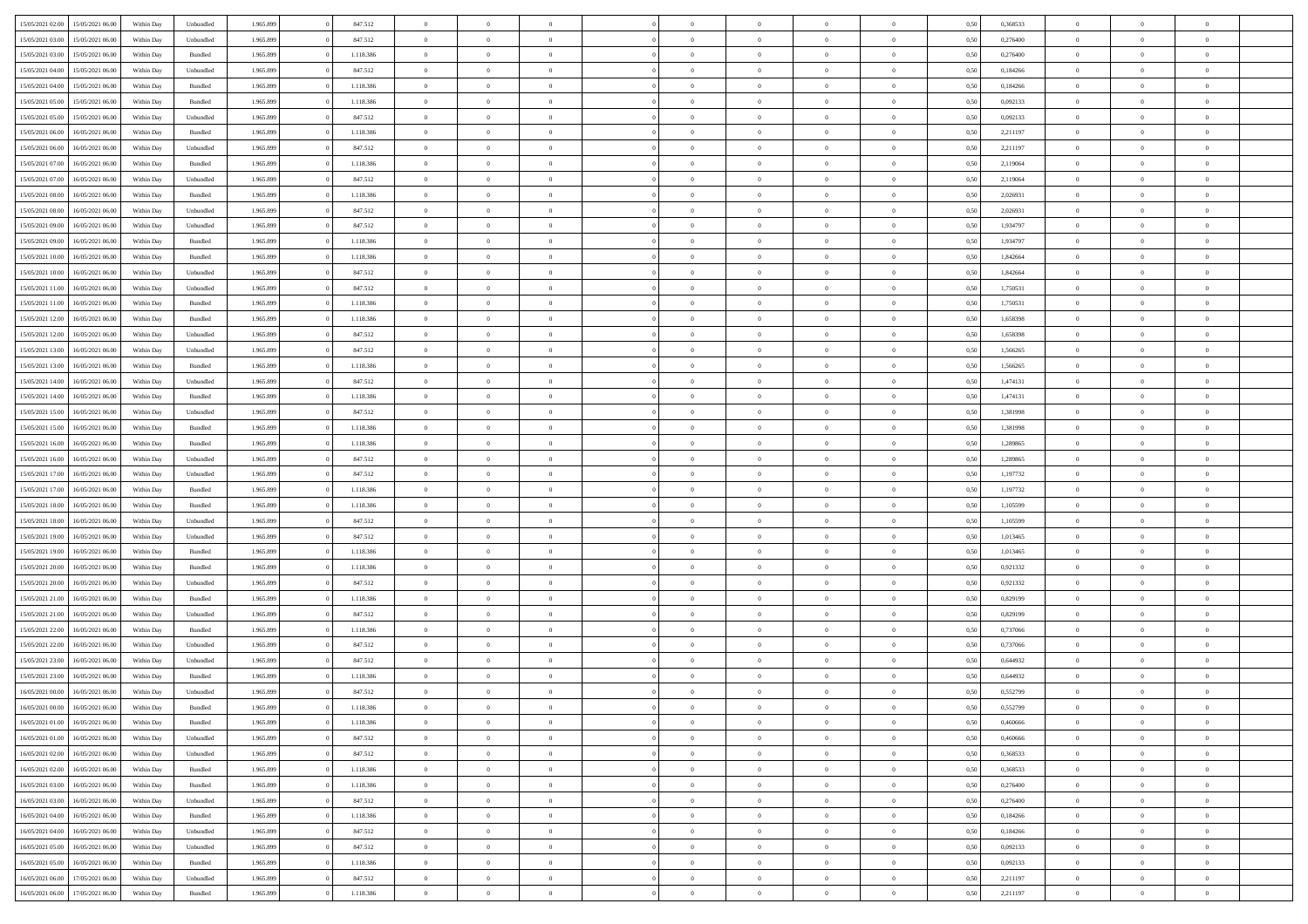| 16/05/2021 07:00 | 17/05/2021 06:00 | Within Day | Unbundled | 1.965.899 | 847.512   | $\overline{0}$ | $\Omega$       |                | $\Omega$       | $\Omega$       | $\theta$       | $\theta$       | 0,50 | 2,119064 | $\theta$       | $\theta$       | $\theta$       |  |
|------------------|------------------|------------|-----------|-----------|-----------|----------------|----------------|----------------|----------------|----------------|----------------|----------------|------|----------|----------------|----------------|----------------|--|
| 16/05/2021 07:00 | 17/05/2021 06:00 | Within Day | Bundled   | 1.965.899 | 1.118.386 | $\overline{0}$ | $\theta$       | $\overline{0}$ | $\overline{0}$ | $\bf{0}$       | $\overline{0}$ | $\bf{0}$       | 0,50 | 2,119064 | $\theta$       | $\overline{0}$ | $\overline{0}$ |  |
| 16/05/2021 08:00 | 17/05/2021 06:00 | Within Day | Bundled   | 1.965.899 | 1.118.386 | $\overline{0}$ | $\overline{0}$ | $\overline{0}$ | $\overline{0}$ | $\bf{0}$       | $\overline{0}$ | $\bf{0}$       | 0,50 | 2,026931 | $\bf{0}$       | $\overline{0}$ | $\overline{0}$ |  |
| 16/05/2021 08:00 | 17/05/2021 06:00 | Within Dav | Unbundled | 1.965.899 | 847.512   | $\overline{0}$ | $\overline{0}$ | $\overline{0}$ | $\overline{0}$ | $\bf{0}$       | $\overline{0}$ | $\overline{0}$ | 0.50 | 2.026931 | $\theta$       | $\theta$       | $\overline{0}$ |  |
| 16/05/2021 11:00 | 17/05/2021 06:00 |            | Bundled   | 1.965.899 | 1.118.386 | $\overline{0}$ | $\theta$       | $\overline{0}$ | $\overline{0}$ | $\bf{0}$       | $\overline{0}$ |                |      | 1,750531 | $\theta$       | $\overline{0}$ | $\overline{0}$ |  |
|                  |                  | Within Day |           |           |           |                |                |                |                |                |                | $\bf{0}$       | 0,50 |          |                |                |                |  |
| 16/05/2021 11:00 | 17/05/2021 06:00 | Within Day | Unbundled | 1.965.899 | 847.512   | $\overline{0}$ | $\bf{0}$       | $\overline{0}$ | $\overline{0}$ | $\overline{0}$ | $\overline{0}$ | $\mathbf{0}$   | 0,50 | 1,750531 | $\bf{0}$       | $\overline{0}$ | $\bf{0}$       |  |
| 16/05/2021 12:00 | 17/05/2021 06:00 | Within Dav | Unbundled | 1.965.899 | 847.512   | $\overline{0}$ | $\overline{0}$ | $\overline{0}$ | $\overline{0}$ | $\overline{0}$ | $\overline{0}$ | $\overline{0}$ | 0.50 | 1,658398 | $\theta$       | $\overline{0}$ | $\overline{0}$ |  |
| 16/05/2021 12:00 | 17/05/2021 06:00 | Within Day | Bundled   | 1.965.899 | 1.118.386 | $\overline{0}$ | $\theta$       | $\overline{0}$ | $\overline{0}$ | $\bf{0}$       | $\overline{0}$ | $\bf{0}$       | 0,50 | 1,658398 | $\theta$       | $\theta$       | $\overline{0}$ |  |
| 16/05/2021 13:00 | 17/05/2021 06:00 | Within Day | Unbundled | 1.965.899 | 847.512   | $\overline{0}$ | $\overline{0}$ | $\overline{0}$ | $\overline{0}$ | $\bf{0}$       | $\overline{0}$ | $\bf{0}$       | 0,50 | 1,566265 | $\,0\,$        | $\overline{0}$ | $\overline{0}$ |  |
| 16/05/2021 13:00 | 17/05/2021 06:00 | Within Dav | Bundled   | 1.965.899 | 1.118.386 | $\overline{0}$ | $\overline{0}$ | $\overline{0}$ | $\overline{0}$ | $\overline{0}$ | $\overline{0}$ | $\overline{0}$ | 0.50 | 1,566265 | $\theta$       | $\overline{0}$ | $\overline{0}$ |  |
|                  |                  |            |           |           |           |                |                |                |                |                |                |                |      |          |                |                |                |  |
| 16/05/2021 14:00 | 17/05/2021 06:00 | Within Day | Bundled   | 1.965.899 | 1.118.386 | $\overline{0}$ | $\theta$       | $\overline{0}$ | $\overline{0}$ | $\bf{0}$       | $\overline{0}$ | $\bf{0}$       | 0,50 | 1,474131 | $\,$ 0 $\,$    | $\overline{0}$ | $\overline{0}$ |  |
| 16/05/2021 14:00 | 17/05/2021 06:00 | Within Day | Unbundled | 1.965.899 | 847.512   | $\overline{0}$ | $\overline{0}$ | $\overline{0}$ | $\bf{0}$       | $\bf{0}$       | $\bf{0}$       | $\mathbf{0}$   | 0,50 | 1,474131 | $\overline{0}$ | $\overline{0}$ | $\bf{0}$       |  |
| 16/05/2021 15:00 | 17/05/2021 06:00 | Within Day | Bundled   | 1.965.899 | 1.118.386 | $\overline{0}$ | $\overline{0}$ | $\overline{0}$ | $\overline{0}$ | $\bf{0}$       | $\overline{0}$ | $\overline{0}$ | 0.50 | 1,381998 | $\theta$       | $\theta$       | $\overline{0}$ |  |
| 16/05/2021 15:00 | 17/05/2021 06:00 | Within Day | Unbundled | 1.965.899 | 847.512   | $\overline{0}$ | $\theta$       | $\overline{0}$ | $\overline{0}$ | $\bf{0}$       | $\overline{0}$ | $\bf{0}$       | 0,50 | 1,381998 | $\theta$       | $\overline{0}$ | $\overline{0}$ |  |
| 16/05/2021 16:00 | 17/05/2021 06:00 | Within Day | Bundled   | 1.965.899 | 1.118.386 | $\overline{0}$ | $\overline{0}$ | $\overline{0}$ | $\bf{0}$       | $\overline{0}$ | $\overline{0}$ | $\mathbf{0}$   | 0,50 | 1,289865 | $\overline{0}$ | $\overline{0}$ | $\bf{0}$       |  |
|                  |                  |            |           |           |           |                |                |                |                |                |                |                |      |          |                |                |                |  |
| 16/05/2021 16:00 | 17/05/2021 06:00 | Within Dav | Unbundled | 1.965.899 | 847.512   | $\overline{0}$ | $\overline{0}$ | $\overline{0}$ | $\overline{0}$ | $\overline{0}$ | $\overline{0}$ | $\overline{0}$ | 0.50 | 1.289865 | $\theta$       | $\overline{0}$ | $\overline{0}$ |  |
| 16/05/2021 17:00 | 17/05/2021 06:00 | Within Day | Unbundled | 1.965.899 | 847.512   | $\overline{0}$ | $\theta$       | $\overline{0}$ | $\overline{0}$ | $\bf{0}$       | $\overline{0}$ | $\bf{0}$       | 0,50 | 1,197732 | $\theta$       | $\theta$       | $\overline{0}$ |  |
| 16/05/2021 17:00 | 17/05/2021 06:00 | Within Day | Bundled   | 1.965.899 | 1.118.386 | $\overline{0}$ | $\overline{0}$ | $\overline{0}$ | $\bf{0}$       | $\bf{0}$       | $\bf{0}$       | $\mathbf{0}$   | 0,50 | 1,197732 | $\bf{0}$       | $\overline{0}$ | $\overline{0}$ |  |
| 16/05/2021 18:00 | 17/05/2021 06:00 | Within Day | Bundled   | 1.965.899 | 1.118.386 | $\overline{0}$ | $\overline{0}$ | $\overline{0}$ | $\overline{0}$ | $\overline{0}$ | $\overline{0}$ | $\overline{0}$ | 0.50 | 1,105599 | $\theta$       | $\overline{0}$ | $\overline{0}$ |  |
| 16/05/2021 18:00 | 17/05/2021 06:00 | Within Day | Unbundled | 1.965.899 | 847.512   | $\overline{0}$ | $\theta$       | $\overline{0}$ | $\overline{0}$ | $\bf{0}$       | $\overline{0}$ | $\bf{0}$       | 0,50 | 1,105599 | $\,$ 0 $\,$    | $\overline{0}$ | $\overline{0}$ |  |
|                  |                  |            |           |           |           |                |                |                |                |                |                |                |      |          |                |                |                |  |
| 16/05/2021 19:00 | 17/05/2021 06:00 | Within Day | Bundled   | 1.965.899 | 1.118.386 | $\overline{0}$ | $\overline{0}$ | $\overline{0}$ | $\bf{0}$       | $\bf{0}$       | $\bf{0}$       | $\bf{0}$       | 0,50 | 1,013465 | $\bf{0}$       | $\overline{0}$ | $\overline{0}$ |  |
| 16/05/2021 19:00 | 17/05/2021 06:00 | Within Day | Unbundled | 1.965.899 | 847.512   | $\overline{0}$ | $\overline{0}$ | $\overline{0}$ | $\overline{0}$ | $\bf{0}$       | $\overline{0}$ | $\overline{0}$ | 0.50 | 1,013465 | $\theta$       | $\overline{0}$ | $\overline{0}$ |  |
| 16/05/2021 20:00 | 17/05/2021 06:00 | Within Day | Bundled   | 1.965.899 | 1.118.386 | $\overline{0}$ | $\theta$       | $\overline{0}$ | $\overline{0}$ | $\bf{0}$       | $\overline{0}$ | $\bf{0}$       | 0,50 | 0,921332 | $\,$ 0 $\,$    | $\overline{0}$ | $\overline{0}$ |  |
| 16/05/2021 20:00 | 17/05/2021 06:00 | Within Day | Unbundled | 1.965.899 | 847.512   | $\overline{0}$ | $\overline{0}$ | $\overline{0}$ | $\bf{0}$       | $\overline{0}$ | $\overline{0}$ | $\mathbf{0}$   | 0,50 | 0,921332 | $\overline{0}$ | $\overline{0}$ | $\bf{0}$       |  |
| 16/05/2021 21:00 | 17/05/2021 06:00 | Within Dav | Bundled   | 1.965.899 | 1.118.386 | $\overline{0}$ | $\overline{0}$ | $\overline{0}$ | $\overline{0}$ | $\overline{0}$ | $\overline{0}$ | $\overline{0}$ | 0.50 | 0.829199 | $\overline{0}$ | $\overline{0}$ | $\overline{0}$ |  |
| 16/05/2021 21:00 | 17/05/2021 06:00 | Within Day | Unbundled | 1.965.899 | 847.512   | $\overline{0}$ | $\theta$       | $\overline{0}$ | $\overline{0}$ | $\bf{0}$       | $\overline{0}$ | $\bf{0}$       | 0,50 | 0,829199 | $\theta$       | $\theta$       | $\overline{0}$ |  |
|                  |                  |            |           |           |           |                | $\overline{0}$ |                |                | $\bf{0}$       |                |                |      |          | $\,0\,$        | $\overline{0}$ | $\overline{0}$ |  |
| 16/05/2021 22.00 | 17/05/2021 06:00 | Within Day | Bundled   | 1.965.899 | 1.118.386 | $\overline{0}$ |                | $\overline{0}$ | $\bf{0}$       |                | $\bf{0}$       | $\bf{0}$       | 0,50 | 0,737066 |                |                |                |  |
| 16/05/2021 22:00 | 17/05/2021 06:00 | Within Day | Unbundled | 1.965.899 | 847.512   | $\overline{0}$ | $\overline{0}$ | $\overline{0}$ | $\overline{0}$ | $\overline{0}$ | $\overline{0}$ | $\overline{0}$ | 0.50 | 0,737066 | $\theta$       | $\overline{0}$ | $\overline{0}$ |  |
| 16/05/2021 23:00 | 17/05/2021 06:00 | Within Day | Unbundled | 1.965.899 | 847.512   | $\overline{0}$ | $\theta$       | $\overline{0}$ | $\overline{0}$ | $\bf{0}$       | $\overline{0}$ | $\bf{0}$       | 0,50 | 0,644932 | $\,$ 0 $\,$    | $\overline{0}$ | $\overline{0}$ |  |
| 16/05/2021 23:00 | 17/05/2021 06:00 | Within Day | Bundled   | 1.965.899 | 1.118.386 | $\overline{0}$ | $\overline{0}$ | $\overline{0}$ | $\bf{0}$       | $\bf{0}$       | $\bf{0}$       | $\bf{0}$       | 0,50 | 0,644932 | $\overline{0}$ | $\overline{0}$ | $\overline{0}$ |  |
| 17/05/2021 00:00 | 17/05/2021 06:00 | Within Day | Bundled   | 1.965.899 | 1.118.386 | $\overline{0}$ | $\Omega$       | $\overline{0}$ | $\Omega$       | $\Omega$       | $\overline{0}$ | $\overline{0}$ | 0,50 | 0,552799 | $\,0\,$        | $\theta$       | $\theta$       |  |
| 17/05/2021 00:00 | 17/05/2021 06:00 | Within Day | Unbundled | 1.965.899 | 847.512   | $\overline{0}$ | $\theta$       | $\overline{0}$ | $\overline{0}$ | $\bf{0}$       | $\overline{0}$ | $\bf{0}$       | 0,50 | 0,552799 | $\,$ 0 $\,$    | $\overline{0}$ | $\overline{0}$ |  |
|                  |                  |            |           |           |           |                |                |                |                | $\bf{0}$       |                |                |      |          |                | $\overline{0}$ | $\bf{0}$       |  |
| 17/05/2021 01:00 | 17/05/2021 06:00 | Within Day | Bundled   | 1.965.899 | 1.118.386 | $\overline{0}$ | $\overline{0}$ | $\overline{0}$ | $\overline{0}$ |                | $\overline{0}$ | $\mathbf{0}$   | 0,50 | 0,460666 | $\bf{0}$       |                |                |  |
| 17/05/2021 01:00 | 17/05/2021 06:00 | Within Day | Unbundled | 1.965.899 | 847.512   | $\overline{0}$ | $\Omega$       | $\Omega$       | $\Omega$       | $\bf{0}$       | $\overline{0}$ | $\overline{0}$ | 0.50 | 0.460666 | $\theta$       | $\theta$       | $\theta$       |  |
| 17/05/2021 02:00 | 17/05/2021 06:00 | Within Day | Unbundled | 1.965.899 | 847.512   | $\overline{0}$ | $\theta$       | $\overline{0}$ | $\overline{0}$ | $\bf{0}$       | $\overline{0}$ | $\bf{0}$       | 0,50 | 0,368533 | $\,$ 0 $\,$    | $\theta$       | $\overline{0}$ |  |
| 17/05/2021 02:00 | 17/05/2021 06:00 | Within Day | Bundled   | 1.965.899 | 1.118.386 | $\overline{0}$ | $\overline{0}$ | $\overline{0}$ | $\overline{0}$ | $\bf{0}$       | $\overline{0}$ | $\bf{0}$       | 0,50 | 0,368533 | $\bf{0}$       | $\overline{0}$ | $\overline{0}$ |  |
| 17/05/2021 03:00 | 17/05/2021 06:00 | Within Day | Unbundled | 1.965.899 | 847.512   | $\overline{0}$ | $\Omega$       | $\overline{0}$ | $\Omega$       | $\overline{0}$ | $\overline{0}$ | $\overline{0}$ | 0.50 | 0,276400 | $\,$ 0 $\,$    | $\theta$       | $\theta$       |  |
| 17/05/2021 03:00 | 17/05/2021 06:00 | Within Day | Bundled   | 1.965.899 | 1.118.386 | $\overline{0}$ | $\theta$       | $\overline{0}$ | $\overline{0}$ | $\bf{0}$       | $\overline{0}$ | $\bf{0}$       | 0,50 | 0,276400 | $\,$ 0 $\,$    | $\overline{0}$ | $\overline{0}$ |  |
|                  |                  |            |           |           |           |                |                |                |                |                |                |                |      |          |                |                |                |  |
| 17/05/2021 04:00 | 17/05/2021 06:00 | Within Day | Unbundled | 1.965.899 | 847.512   | $\overline{0}$ | $\overline{0}$ | $\overline{0}$ | $\overline{0}$ | $\bf{0}$       | $\overline{0}$ | $\bf{0}$       | 0,50 | 0,184266 | $\bf{0}$       | $\overline{0}$ | $\overline{0}$ |  |
| 17/05/2021 04:00 | 17/05/2021 06:00 | Within Day | Bundled   | 1.965.899 | 1.118.386 | $\overline{0}$ | $\Omega$       | $\overline{0}$ | $\Omega$       | $\overline{0}$ | $\overline{0}$ | $\overline{0}$ | 0.50 | 0,184266 | $\,0\,$        | $\theta$       | $\theta$       |  |
| 17/05/2021 05:00 | 17/05/2021 06:00 | Within Day | Unbundled | 1.965.899 | 847.512   | $\overline{0}$ | $\theta$       | $\overline{0}$ | $\overline{0}$ | $\,$ 0         | $\overline{0}$ | $\bf{0}$       | 0,50 | 0,092133 | $\,$ 0 $\,$    | $\overline{0}$ | $\overline{0}$ |  |
| 17/05/2021 05:00 | 17/05/2021 06:00 | Within Day | Bundled   | 1.965.899 | 1.118.386 | $\overline{0}$ | $\overline{0}$ | $\overline{0}$ | $\overline{0}$ | $\bf{0}$       | $\overline{0}$ | $\mathbf{0}$   | 0,50 | 0,092133 | $\bf{0}$       | $\overline{0}$ | $\bf{0}$       |  |
| 17/05/2021 06:00 | 18/05/2021 06:00 | Within Day | Unbundled | 1.965.899 | 847.512   | $\overline{0}$ | $\Omega$       | $\Omega$       | $\Omega$       | $\Omega$       | $\Omega$       | $\overline{0}$ | 0.50 | 2,211197 | $\theta$       | $\theta$       | $\theta$       |  |
| 17/05/2021 06:00 | 18/05/2021 06:00 | Within Day | Bundled   | 1.965.899 | 1.118.386 | $\overline{0}$ | $\overline{0}$ | $\overline{0}$ | $\bf{0}$       | $\,$ 0         | $\overline{0}$ | $\bf{0}$       | 0,50 | 2,211197 | $\,0\,$        | $\,$ 0 $\,$    | $\overline{0}$ |  |
| 17/05/2021 07:00 | 18/05/2021 06:00 | Within Day | Unbundled | 1.965.899 | 847.512   | $\bf{0}$       | $\bf{0}$       |                |                | $\bf{0}$       |                |                | 0,50 | 2,119064 | $\bf{0}$       | $\overline{0}$ |                |  |
|                  |                  |            |           |           |           |                |                |                |                |                |                |                |      |          |                |                |                |  |
| 17/05/2021 07:00 | 18/05/2021 06:00 | Within Day | Bundled   | 1.965.899 | 1.118.386 | $\overline{0}$ | $\overline{0}$ | $\overline{0}$ | $\Omega$       | $\overline{0}$ | $\overline{0}$ | $\overline{0}$ | 0,50 | 2,119064 | $\theta$       | $\theta$       | $\theta$       |  |
| 17/05/2021 08:00 | 18/05/2021 06:00 | Within Day | Bundled   | 1.965.899 | 1.118.386 | $\overline{0}$ | $\,$ 0         | $\overline{0}$ | $\overline{0}$ | $\,$ 0 $\,$    | $\overline{0}$ | $\,$ 0 $\,$    | 0,50 | 2,026931 | $\,$ 0 $\,$    | $\,$ 0 $\,$    | $\,$ 0         |  |
| 17/05/2021 08:00 | 18/05/2021 06:00 | Within Day | Unbundled | 1.965.899 | 847.512   | $\overline{0}$ | $\overline{0}$ | $\overline{0}$ | $\overline{0}$ | $\overline{0}$ | $\overline{0}$ | $\mathbf{0}$   | 0,50 | 2,026931 | $\overline{0}$ | $\bf{0}$       | $\overline{0}$ |  |
| 17/05/2021 09:00 | 18/05/2021 06:00 | Within Day | Bundled   | 1.965.899 | 1.118.386 | $\overline{0}$ | $\overline{0}$ | $\overline{0}$ | $\Omega$       | $\overline{0}$ | $\overline{0}$ | $\overline{0}$ | 0,50 | 1,934797 | $\overline{0}$ | $\theta$       | $\overline{0}$ |  |
| 17/05/2021 09:00 | 18/05/2021 06:00 | Within Day | Unbundled | 1.965.899 | 847.512   | $\overline{0}$ | $\,$ 0         | $\overline{0}$ | $\bf{0}$       | $\,$ 0 $\,$    | $\overline{0}$ | $\,$ 0 $\,$    | 0,50 | 1,934797 | $\,$ 0 $\,$    | $\overline{0}$ | $\overline{0}$ |  |
| 17/05/2021 10:00 | 18/05/2021 06:00 | Within Day | Bundled   | 1.965.899 | 1.118.386 | $\overline{0}$ | $\overline{0}$ | $\overline{0}$ | $\overline{0}$ | $\overline{0}$ | $\overline{0}$ | $\mathbf{0}$   | 0,50 | 1,842664 | $\overline{0}$ | $\overline{0}$ | $\bf{0}$       |  |
|                  |                  |            |           |           |           |                |                |                |                |                |                |                |      |          |                |                |                |  |
| 17/05/2021 10:00 | 18/05/2021 06:00 | Within Day | Unbundled | 1.965.899 | 847.512   | $\overline{0}$ | $\overline{0}$ | $\overline{0}$ | $\overline{0}$ | $\overline{0}$ | $\overline{0}$ | $\bf{0}$       | 0.50 | 1,842664 | $\overline{0}$ | $\theta$       | $\overline{0}$ |  |
| 17/05/2021 11:00 | 18/05/2021 06:00 | Within Day | Bundled   | 1.965.899 | 1.118.386 | $\overline{0}$ | $\,$ 0         | $\overline{0}$ | $\bf{0}$       | $\bf{0}$       | $\bf{0}$       | $\bf{0}$       | 0,50 | 1,750531 | $\,$ 0 $\,$    | $\overline{0}$ | $\overline{0}$ |  |
| 17/05/2021 11:00 | 18/05/2021 06:00 | Within Day | Unbundled | 1.965.899 | 847.512   | $\overline{0}$ | $\bf{0}$       | $\overline{0}$ | $\overline{0}$ | $\overline{0}$ | $\overline{0}$ | $\mathbf{0}$   | 0,50 | 1,750531 | $\overline{0}$ | $\overline{0}$ | $\bf{0}$       |  |
| 17/05/2021 12:00 | 18/05/2021 06:00 | Within Day | Unbundled | 1.965.899 | 847.512   | $\overline{0}$ | $\overline{0}$ | $\overline{0}$ | $\Omega$       | $\overline{0}$ | $\overline{0}$ | $\overline{0}$ | 0.50 | 1,658398 | $\overline{0}$ | $\overline{0}$ | $\overline{0}$ |  |
| 17/05/2021 12:00 | 18/05/2021 06:00 | Within Day | Bundled   | 1.965.899 | 1.118.386 | $\overline{0}$ | $\bf{0}$       | $\overline{0}$ | $\overline{0}$ | $\bf{0}$       | $\bf{0}$       | $\mathbf{0}$   | 0,50 | 1,658398 | $\,$ 0 $\,$    | $\,$ 0 $\,$    | $\bf{0}$       |  |
| 17/05/2021 13:00 | 18/05/2021 06:00 | Within Day | Bundled   | 1.965.899 | 1.118.386 | $\overline{0}$ | $\bf{0}$       | $\overline{0}$ | $\bf{0}$       | $\bf{0}$       | $\bf{0}$       | $\bf{0}$       | 0,50 | 1,566265 | $\overline{0}$ | $\overline{0}$ | $\bf{0}$       |  |
|                  |                  |            |           |           |           |                |                |                |                |                |                |                |      |          |                |                |                |  |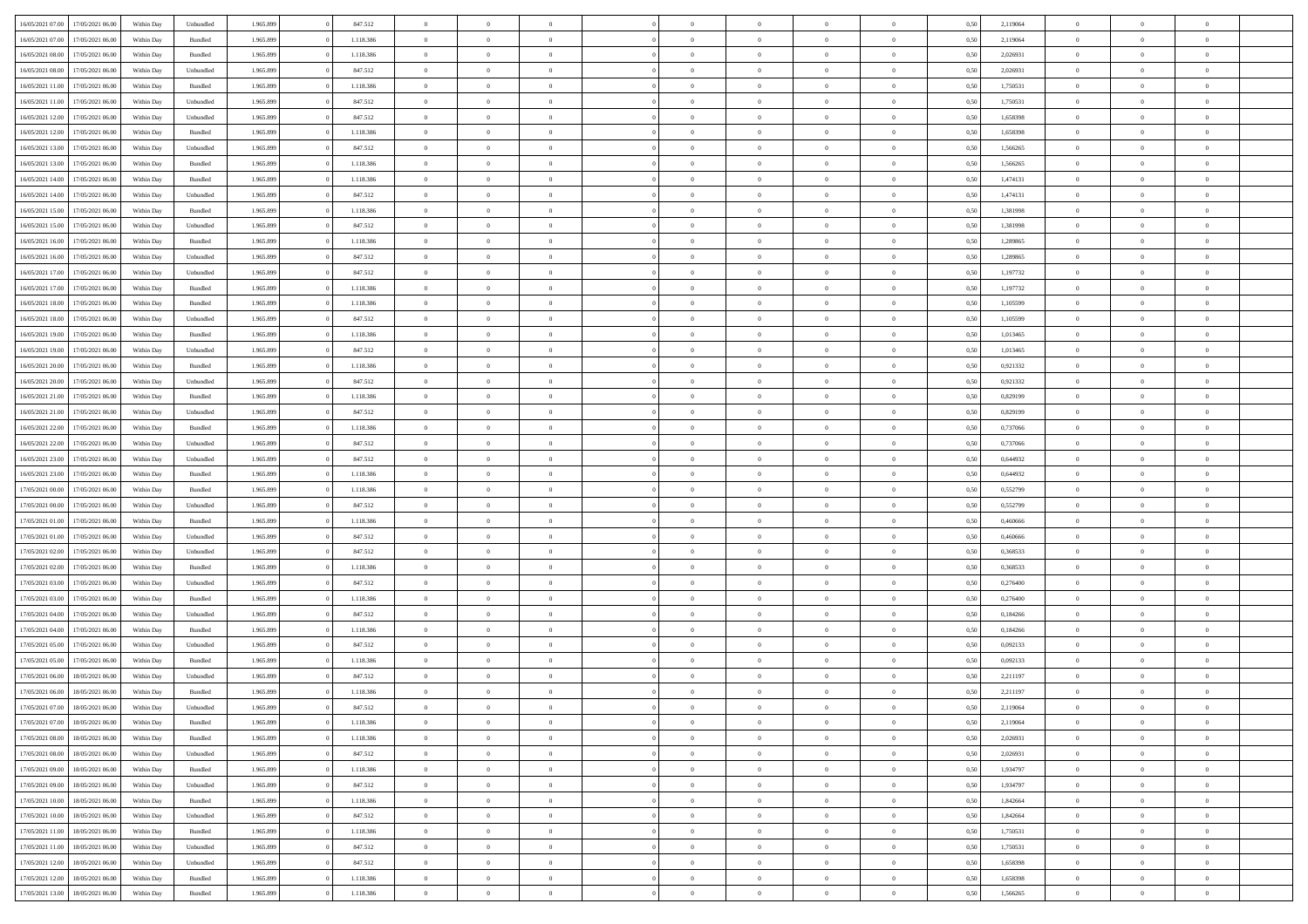| 17/05/2021 13:00 |                  |            |                    |           |           | $\overline{0}$ |                |                |                | $\Omega$       | $\theta$       | $\theta$       |      |          | $\theta$       |                | $\theta$       |  |
|------------------|------------------|------------|--------------------|-----------|-----------|----------------|----------------|----------------|----------------|----------------|----------------|----------------|------|----------|----------------|----------------|----------------|--|
|                  | 18/05/2021 06:00 | Within Day | Unbundled          | 1.965.899 | 847.512   |                | $\theta$       |                | $\Omega$       |                |                |                | 0,50 | 1,566265 |                | $\theta$       |                |  |
| 17/05/2021 14:00 | 18/05/2021 06:00 | Within Day | Unbundled          | 1.965.899 | 847.512   | $\overline{0}$ | $\theta$       | $\overline{0}$ | $\overline{0}$ | $\bf{0}$       | $\overline{0}$ | $\bf{0}$       | 0,50 | 1,474131 | $\theta$       | $\overline{0}$ | $\overline{0}$ |  |
| 17/05/2021 14:00 | 18/05/2021 06:00 | Within Day | Bundled            | 1.965.899 | 1.118.386 | $\overline{0}$ | $\overline{0}$ | $\overline{0}$ | $\bf{0}$       | $\bf{0}$       | $\bf{0}$       | $\mathbf{0}$   | 0,50 | 1,474131 | $\overline{0}$ | $\overline{0}$ | $\overline{0}$ |  |
| 17/05/2021 15:00 | 18/05/2021 06:00 | Within Dav | Unbundled          | 1.965.899 | 847.512   | $\overline{0}$ | $\overline{0}$ | $\overline{0}$ | $\overline{0}$ | $\bf{0}$       | $\overline{0}$ | $\overline{0}$ | 0.50 | 1.381998 | $\theta$       | $\theta$       | $\overline{0}$ |  |
|                  |                  |            |                    |           |           |                |                |                |                |                |                |                |      |          |                |                |                |  |
| 17/05/2021 15:00 | 18/05/2021 06:00 | Within Day | Bundled            | 1.965.899 | 1.118.386 | $\overline{0}$ | $\theta$       | $\overline{0}$ | $\overline{0}$ | $\bf{0}$       | $\overline{0}$ | $\bf{0}$       | 0,50 | 1,381998 | $\theta$       | $\overline{0}$ | $\overline{0}$ |  |
| 17/05/2021 16:00 | 18/05/2021 06:00 | Within Day | Unbundled          | 1.965.899 | 847.512   | $\overline{0}$ | $\bf{0}$       | $\overline{0}$ | $\bf{0}$       | $\overline{0}$ | $\overline{0}$ | $\mathbf{0}$   | 0,50 | 1,289865 | $\overline{0}$ | $\overline{0}$ | $\bf{0}$       |  |
| 17/05/2021 16:00 | 18/05/2021 06:00 | Within Dav | Bundled            | 1.965.899 | 1.118.386 | $\overline{0}$ | $\overline{0}$ | $\overline{0}$ | $\overline{0}$ | $\overline{0}$ | $\overline{0}$ | $\overline{0}$ | 0.50 | 1,289865 | $\theta$       | $\overline{0}$ | $\overline{0}$ |  |
| 17/05/2021 17:00 | 18/05/2021 06:00 | Within Day | Bundled            | 1.965.899 | 1.118.386 | $\overline{0}$ | $\theta$       | $\overline{0}$ | $\overline{0}$ | $\bf{0}$       | $\overline{0}$ | $\bf{0}$       | 0,50 | 1,197732 | $\theta$       | $\theta$       | $\overline{0}$ |  |
|                  |                  |            |                    |           |           |                | $\overline{0}$ |                |                | $\bf{0}$       |                |                |      |          | $\,0\,$        | $\overline{0}$ | $\overline{0}$ |  |
| 17/05/2021 17:00 | 18/05/2021 06:00 | Within Day | Unbundled          | 1.965.899 | 847.512   | $\overline{0}$ |                | $\overline{0}$ | $\bf{0}$       |                | $\bf{0}$       | $\bf{0}$       | 0,50 | 1,197732 |                |                |                |  |
| 17/05/2021 18:00 | 18/05/2021 06:00 | Within Dav | Unbundled          | 1.965.899 | 847.512   | $\overline{0}$ | $\overline{0}$ | $\overline{0}$ | $\overline{0}$ | $\overline{0}$ | $\overline{0}$ | $\overline{0}$ | 0.50 | 1,105599 | $\theta$       | $\overline{0}$ | $\overline{0}$ |  |
| 17/05/2021 18:00 | 18/05/2021 06:00 | Within Day | Bundled            | 1.965.899 | 1.118.386 | $\overline{0}$ | $\theta$       | $\overline{0}$ | $\overline{0}$ | $\bf{0}$       | $\overline{0}$ | $\bf{0}$       | 0,50 | 1,105599 | $\,$ 0 $\,$    | $\overline{0}$ | $\overline{0}$ |  |
| 17/05/2021 19:00 | 18/05/2021 06:00 | Within Day | Bundled            | 1.965.899 | 1.118.386 | $\overline{0}$ | $\overline{0}$ | $\overline{0}$ | $\bf{0}$       | $\bf{0}$       | $\bf{0}$       | $\mathbf{0}$   | 0,50 | 1,013465 | $\overline{0}$ | $\overline{0}$ | $\overline{0}$ |  |
| 17/05/2021 19:00 | 18/05/2021 06:00 | Within Day | Unbundled          | 1.965.899 | 847.512   | $\overline{0}$ | $\overline{0}$ | $\overline{0}$ | $\overline{0}$ | $\bf{0}$       | $\overline{0}$ | $\overline{0}$ | 0.50 | 1.013465 | $\theta$       | $\theta$       | $\overline{0}$ |  |
|                  |                  |            |                    |           |           |                |                |                |                |                |                |                |      |          |                |                |                |  |
| 17/05/2021 20:00 | 18/05/2021 06:00 | Within Day | Bundled            | 1.965.899 | 1.118.386 | $\overline{0}$ | $\theta$       | $\overline{0}$ | $\overline{0}$ | $\bf{0}$       | $\overline{0}$ | $\bf{0}$       | 0,50 | 0,921332 | $\theta$       | $\overline{0}$ | $\overline{0}$ |  |
| 17/05/2021 20:00 | 18/05/2021 06:00 | Within Day | Unbundled          | 1.965.899 | 847.512   | $\overline{0}$ | $\overline{0}$ | $\overline{0}$ | $\overline{0}$ | $\overline{0}$ | $\overline{0}$ | $\mathbf{0}$   | 0,50 | 0,921332 | $\bf{0}$       | $\overline{0}$ | $\bf{0}$       |  |
| 17/05/2021 21:00 | 18/05/2021 06:00 | Within Dav | Unbundled          | 1.965.899 | 847.512   | $\overline{0}$ | $\overline{0}$ | $\overline{0}$ | $\overline{0}$ | $\overline{0}$ | $\overline{0}$ | $\overline{0}$ | 0.50 | 0.829199 | $\theta$       | $\overline{0}$ | $\overline{0}$ |  |
| 17/05/2021 21:00 | 18/05/2021 06:00 | Within Day | Bundled            | 1.965.899 | 1.118.386 | $\overline{0}$ | $\theta$       | $\overline{0}$ | $\overline{0}$ | $\bf{0}$       | $\overline{0}$ | $\bf{0}$       | 0,50 | 0,829199 | $\,$ 0 $\,$    | $\theta$       | $\overline{0}$ |  |
| 17/05/2021 22.00 | 18/05/2021 06:00 | Within Day | Bundled            | 1.965.899 | 1.118.386 | $\overline{0}$ | $\overline{0}$ | $\overline{0}$ | $\overline{0}$ | $\bf{0}$       | $\overline{0}$ | $\mathbf{0}$   | 0,50 | 0,737066 | $\,0\,$        | $\overline{0}$ | $\overline{0}$ |  |
|                  |                  |            |                    |           |           |                |                |                |                |                |                |                |      |          |                |                |                |  |
| 17/05/2021 22:00 | 18/05/2021 06:00 | Within Day | Unbundled          | 1.965.899 | 847.512   | $\overline{0}$ | $\overline{0}$ | $\overline{0}$ | $\overline{0}$ | $\overline{0}$ | $\overline{0}$ | $\overline{0}$ | 0.50 | 0,737066 | $\theta$       | $\overline{0}$ | $\overline{0}$ |  |
| 17/05/2021 23:00 | 18/05/2021 06:00 | Within Day | Unbundled          | 1.965.899 | 847.512   | $\overline{0}$ | $\theta$       | $\overline{0}$ | $\overline{0}$ | $\bf{0}$       | $\overline{0}$ | $\bf{0}$       | 0,50 | 0,644932 | $\,$ 0 $\,$    | $\theta$       | $\overline{0}$ |  |
| 17/05/2021 23.00 | 18/05/2021 06:00 | Within Day | Bundled            | 1.965.899 | 1.118.386 | $\overline{0}$ | $\overline{0}$ | $\overline{0}$ | $\overline{0}$ | $\bf{0}$       | $\overline{0}$ | $\bf{0}$       | 0,50 | 0,644932 | $\bf{0}$       | $\overline{0}$ | $\overline{0}$ |  |
| 18/05/2021 00:00 | 18/05/2021 06:00 | Within Day | Unbundled          | 1.965.899 | 847.512   | $\overline{0}$ | $\overline{0}$ | $\overline{0}$ | $\overline{0}$ | $\overline{0}$ | $\overline{0}$ | $\overline{0}$ | 0.50 | 0,552799 | $\theta$       | $\overline{0}$ | $\overline{0}$ |  |
|                  |                  |            |                    |           |           |                | $\theta$       |                |                | $\bf{0}$       |                |                |      |          |                | $\overline{0}$ |                |  |
| 18/05/2021 00:00 | 18/05/2021 06:00 | Within Day | Bundled            | 1.965.899 | 1.118.386 | $\overline{0}$ |                | $\overline{0}$ | $\overline{0}$ |                | $\overline{0}$ | $\bf{0}$       | 0,50 | 0,552799 | $\,$ 0 $\,$    |                | $\overline{0}$ |  |
| 18/05/2021 01:00 | 18/05/2021 06:00 | Within Day | Unbundled          | 1.965.899 | 847.512   | $\overline{0}$ | $\bf{0}$       | $\overline{0}$ | $\overline{0}$ | $\overline{0}$ | $\overline{0}$ | $\mathbf{0}$   | 0,50 | 0,460666 | $\bf{0}$       | $\overline{0}$ | $\bf{0}$       |  |
| 18/05/2021 01:00 | 18/05/2021 06:00 | Within Dav | Bundled            | 1.965.899 | 1.118.386 | $\overline{0}$ | $\overline{0}$ | $\overline{0}$ | $\overline{0}$ | $\overline{0}$ | $\overline{0}$ | $\overline{0}$ | 0.50 | 0,460666 | $\theta$       | $\overline{0}$ | $\overline{0}$ |  |
| 18/05/2021 02:00 | 18/05/2021 06:00 | Within Day | Unbundled          | 1.965.899 | 847.512   | $\overline{0}$ | $\theta$       | $\overline{0}$ | $\overline{0}$ | $\bf{0}$       | $\overline{0}$ | $\bf{0}$       | 0,50 | 0,368533 | $\theta$       | $\theta$       | $\overline{0}$ |  |
| 18/05/2021 02:00 | 18/05/2021 06:00 | Within Day | Bundled            | 1.965.899 | 1.118.386 | $\overline{0}$ | $\overline{0}$ | $\overline{0}$ | $\overline{0}$ | $\bf{0}$       | $\overline{0}$ | $\bf{0}$       | 0,50 | 0,368533 | $\,0\,$        | $\overline{0}$ | $\overline{0}$ |  |
|                  |                  |            |                    |           |           |                |                |                |                |                |                |                |      |          |                |                |                |  |
| 18/05/2021 03:00 | 18/05/2021 06:00 | Within Day | Bundled            | 1.965.899 | 1.118.386 | $\overline{0}$ | $\overline{0}$ | $\overline{0}$ | $\overline{0}$ | $\overline{0}$ | $\overline{0}$ | $\overline{0}$ | 0.50 | 0,276400 | $\theta$       | $\overline{0}$ | $\overline{0}$ |  |
| 18/05/2021 03:00 | 18/05/2021 06:00 | Within Day | Unbundled          | 1.965.899 | 847.512   | $\overline{0}$ | $\theta$       | $\overline{0}$ | $\overline{0}$ | $\bf{0}$       | $\overline{0}$ | $\bf{0}$       | 0,50 | 0,276400 | $\,$ 0 $\,$    | $\overline{0}$ | $\overline{0}$ |  |
| 18/05/2021 04:00 | 18/05/2021 06:00 | Within Day | Bundled            | 1.965.899 | 1.118.386 | $\overline{0}$ | $\overline{0}$ | $\overline{0}$ | $\overline{0}$ | $\bf{0}$       | $\overline{0}$ | $\bf{0}$       | 0,50 | 0,184266 | $\bf{0}$       | $\overline{0}$ | $\overline{0}$ |  |
| 18/05/2021 04:00 | 18/05/2021 06:00 | Within Day | Unbundled          | 1.965.899 | 847.512   | $\overline{0}$ | $\Omega$       | $\overline{0}$ | $\Omega$       | $\Omega$       | $\overline{0}$ | $\overline{0}$ | 0,50 | 0,184266 | $\,0\,$        | $\theta$       | $\theta$       |  |
| 18/05/2021 05:00 | 18/05/2021 06:00 | Within Day | Unbundled          | 1.965.899 | 847.512   | $\overline{0}$ | $\theta$       | $\overline{0}$ | $\overline{0}$ | $\bf{0}$       | $\overline{0}$ | $\bf{0}$       | 0,50 | 0,092133 | $\,$ 0 $\,$    | $\theta$       | $\overline{0}$ |  |
|                  |                  |            |                    |           |           |                |                |                |                |                |                |                |      |          |                |                |                |  |
| 18/05/2021 05:00 | 18/05/2021 06:00 | Within Day | Bundled            | 1.965.899 | 1.118.386 | $\overline{0}$ | $\overline{0}$ | $\overline{0}$ | $\bf{0}$       | $\bf{0}$       | $\overline{0}$ | $\mathbf{0}$   | 0,50 | 0,092133 | $\overline{0}$ | $\overline{0}$ | $\bf{0}$       |  |
| 18/05/2021 06:00 | 19/05/2021 06:00 | Within Day | Bundled            | 1.965.899 | 1.118.386 | $\overline{0}$ | $\Omega$       | $\Omega$       | $\Omega$       | $\overline{0}$ | $\overline{0}$ | $\overline{0}$ | 0.50 | 2,211197 | $\,0\,$        | $\theta$       | $\theta$       |  |
| 18/05/2021 06:00 | 19/05/2021 06:00 | Within Day | Unbundled          | 1.965.899 | 847.512   | $\overline{0}$ | $\theta$       | $\overline{0}$ | $\overline{0}$ | $\bf{0}$       | $\overline{0}$ | $\bf{0}$       | 0,50 | 2,211197 | $\,$ 0 $\,$    | $\theta$       | $\overline{0}$ |  |
| 18/05/2021 07:00 | 19/05/2021 06:00 | Within Day | Bundled            | 1.965.899 | 1.118.386 | $\overline{0}$ | $\overline{0}$ | $\overline{0}$ | $\bf{0}$       | $\bf{0}$       | $\bf{0}$       | $\bf{0}$       | 0,50 | 2,119064 | $\,0\,$        | $\overline{0}$ | $\overline{0}$ |  |
|                  |                  |            |                    |           |           |                |                |                |                |                |                |                |      |          |                |                |                |  |
| 18/05/2021 07:00 | 19/05/2021 06:00 | Within Day | Unbundled          | 1.965.899 | 847.512   | $\overline{0}$ | $\Omega$       | $\overline{0}$ | $\Omega$       | $\overline{0}$ | $\overline{0}$ | $\overline{0}$ | 0.50 | 2,119064 | $\,$ 0 $\,$    | $\theta$       | $\theta$       |  |
| 18/05/2021 08:00 | 19/05/2021 06:00 | Within Day | Bundled            | 1.965.899 | 1.118.386 | $\overline{0}$ | $\theta$       | $\overline{0}$ | $\overline{0}$ | $\,$ 0         | $\overline{0}$ | $\bf{0}$       | 0,50 | 2,026931 | $\,$ 0 $\,$    | $\overline{0}$ | $\overline{0}$ |  |
| 18/05/2021 08:00 | 19/05/2021 06:00 | Within Day | Unbundled          | 1.965.899 | 847.512   | $\overline{0}$ | $\overline{0}$ | $\overline{0}$ | $\bf{0}$       | $\bf{0}$       | $\bf{0}$       | $\bf{0}$       | 0,50 | 2,026931 | $\overline{0}$ | $\overline{0}$ | $\overline{0}$ |  |
| 18/05/2021 09:00 | 19/05/2021 06:00 | Within Day | Bundled            | 1.965.899 | 1.118.386 | $\overline{0}$ | $\Omega$       | $\overline{0}$ | $\Omega$       | $\overline{0}$ | $\overline{0}$ | $\overline{0}$ | 0,50 | 1,934797 | $\,0\,$        | $\theta$       | $\theta$       |  |
| 18/05/2021 09:00 | 19/05/2021 06:00 | Within Day | Unbundled          | 1.965.899 | 847.512   | $\overline{0}$ | $\theta$       | $\overline{0}$ | $\overline{0}$ | $\,$ 0         | $\overline{0}$ | $\bf{0}$       | 0,50 | 1,934797 | $\,$ 0 $\,$    | $\overline{0}$ | $\overline{0}$ |  |
|                  |                  |            |                    |           |           |                |                |                |                |                |                |                |      |          |                |                |                |  |
| 18/05/2021 10:00 | 19/05/2021 06:00 | Within Day | Unbundled          | 1.965.899 | 847.512   | $\overline{0}$ | $\overline{0}$ | $\overline{0}$ | $\bf{0}$       | $\bf{0}$       | $\bf{0}$       | $\mathbf{0}$   | 0,50 | 1,842664 | $\overline{0}$ | $\overline{0}$ | $\bf{0}$       |  |
| 18/05/2021 10:00 | 19/05/2021 06:00 | Within Day | Bundled            | 1.965.899 | 1.118.386 | $\overline{0}$ | $\Omega$       | $\Omega$       | $\Omega$       | $\Omega$       | $\Omega$       | $\overline{0}$ | 0.50 | 1.842664 | $\theta$       | $\theta$       | $\theta$       |  |
| 18/05/2021 11:00 | 19/05/2021 06:00 | Within Day | Unbundled          | 1.965.899 | 847.512   | $\overline{0}$ | $\overline{0}$ | $\overline{0}$ | $\bf{0}$       | $\,$ 0         | $\bf{0}$       | $\bf{0}$       | 0,50 | 1,750531 | $\,0\,$        | $\overline{0}$ | $\overline{0}$ |  |
| 18/05/2021 11:00 | 19/05/2021 06:00 | Within Day | $\mathbf B$ undled | 1.965.899 | 1.118.386 | $\bf{0}$       | $\bf{0}$       |                |                | $\bf{0}$       |                |                | 0,50 | 1,750531 | $\bf{0}$       | $\overline{0}$ |                |  |
| 18/05/2021 12:00 | 19/05/2021 06:00 | Within Day | Bundled            | 1.965.899 | 1.118.386 | $\overline{0}$ | $\overline{0}$ | $\overline{0}$ | $\Omega$       | $\overline{0}$ | $\overline{0}$ | $\overline{0}$ | 0,50 | 1,658398 | $\theta$       | $\theta$       | $\Omega$       |  |
|                  |                  |            |                    |           |           |                |                |                |                |                |                |                |      |          |                |                |                |  |
| 18/05/2021 12:00 | 19/05/2021 06:00 | Within Day | Unbundled          | 1.965.899 | 847.512   | $\overline{0}$ | $\bf{0}$       | $\overline{0}$ | $\bf{0}$       | $\,$ 0 $\,$    | $\overline{0}$ | $\,$ 0 $\,$    | 0,50 | 1,658398 | $\,$ 0 $\,$    | $\,$ 0 $\,$    | $\,$ 0         |  |
| 18/05/2021 13:00 | 19/05/2021 06:00 | Within Day | Unbundled          | 1.965.899 | 847.512   | $\overline{0}$ | $\overline{0}$ | $\overline{0}$ | $\overline{0}$ | $\overline{0}$ | $\overline{0}$ | $\mathbf{0}$   | 0,50 | 1,566265 | $\overline{0}$ | $\bf{0}$       | $\overline{0}$ |  |
| 18/05/2021 13:00 | 19/05/2021 06:00 | Within Day | Bundled            | 1.965.899 | 1.118.386 | $\overline{0}$ | $\overline{0}$ | $\overline{0}$ | $\Omega$       | $\overline{0}$ | $\overline{0}$ | $\overline{0}$ | 0,50 | 1,566265 | $\overline{0}$ | $\theta$       | $\overline{0}$ |  |
| 18/05/2021 14:00 | 19/05/2021 06:00 | Within Day | Unbundled          | 1.965.899 | 847.512   | $\overline{0}$ | $\,$ 0         | $\overline{0}$ | $\overline{0}$ | $\,$ 0 $\,$    | $\overline{0}$ | $\,$ 0 $\,$    | 0,50 | 1,474131 | $\,$ 0 $\,$    | $\overline{0}$ | $\,$ 0         |  |
|                  |                  |            |                    |           |           |                |                |                |                |                |                |                |      |          |                |                |                |  |
| 18/05/2021 14:00 | 19/05/2021 06:00 | Within Day | Bundled            | 1.965.899 | 1.118.386 | $\overline{0}$ | $\overline{0}$ | $\overline{0}$ | $\overline{0}$ | $\overline{0}$ | $\overline{0}$ | $\mathbf{0}$   | 0,50 | 1,474131 | $\overline{0}$ | $\overline{0}$ | $\overline{0}$ |  |
| 18/05/2021 15:00 | 19/05/2021 06:00 | Within Day | Unbundled          | 1.965.899 | 847.512   | $\overline{0}$ | $\overline{0}$ | $\overline{0}$ | $\overline{0}$ | $\overline{0}$ | $\overline{0}$ | $\bf{0}$       | 0.50 | 1,381998 | $\overline{0}$ | $\theta$       | $\overline{0}$ |  |
| 18/05/2021 15:00 | 19/05/2021 06:00 | Within Day | Bundled            | 1.965.899 | 1.118.386 | $\overline{0}$ | $\,$ 0         | $\overline{0}$ | $\overline{0}$ | $\bf{0}$       | $\overline{0}$ | $\bf{0}$       | 0,50 | 1,381998 | $\,$ 0 $\,$    | $\overline{0}$ | $\overline{0}$ |  |
| 18/05/2021 16:00 | 19/05/2021 06:00 | Within Day | Bundled            | 1.965.899 | 1.118.386 | $\overline{0}$ | $\bf{0}$       | $\overline{0}$ | $\overline{0}$ | $\overline{0}$ | $\overline{0}$ | $\mathbf{0}$   | 0,50 | 1,289865 | $\overline{0}$ | $\overline{0}$ | $\bf{0}$       |  |
| 18/05/2021 16:00 | 19/05/2021 06:00 | Within Day | Unbundled          | 1.965.899 | 847.512   | $\overline{0}$ | $\overline{0}$ | $\overline{0}$ | $\Omega$       | $\overline{0}$ | $\overline{0}$ | $\overline{0}$ | 0.50 | 1,289865 | $\overline{0}$ | $\overline{0}$ | $\overline{0}$ |  |
|                  |                  |            |                    |           |           |                |                |                |                |                |                |                |      |          |                |                |                |  |
| 18/05/2021 17:00 | 19/05/2021 06:00 | Within Day | Bundled            | 1.965.899 | 1.118.386 | $\overline{0}$ | $\bf{0}$       | $\overline{0}$ | $\bf{0}$       | $\bf{0}$       | $\overline{0}$ | $\mathbf{0}$   | 0,50 | 1,197732 | $\,$ 0 $\,$    | $\,$ 0 $\,$    | $\bf{0}$       |  |
| 18/05/2021 17:00 | 19/05/2021 06:00 | Within Day | Unbundled          | 1.965.899 | 847.512   | $\overline{0}$ | $\overline{0}$ | $\overline{0}$ | $\overline{0}$ | $\overline{0}$ | $\overline{0}$ | $\mathbf{0}$   | 0,50 | 1,197732 | $\overline{0}$ | $\bf{0}$       | $\overline{0}$ |  |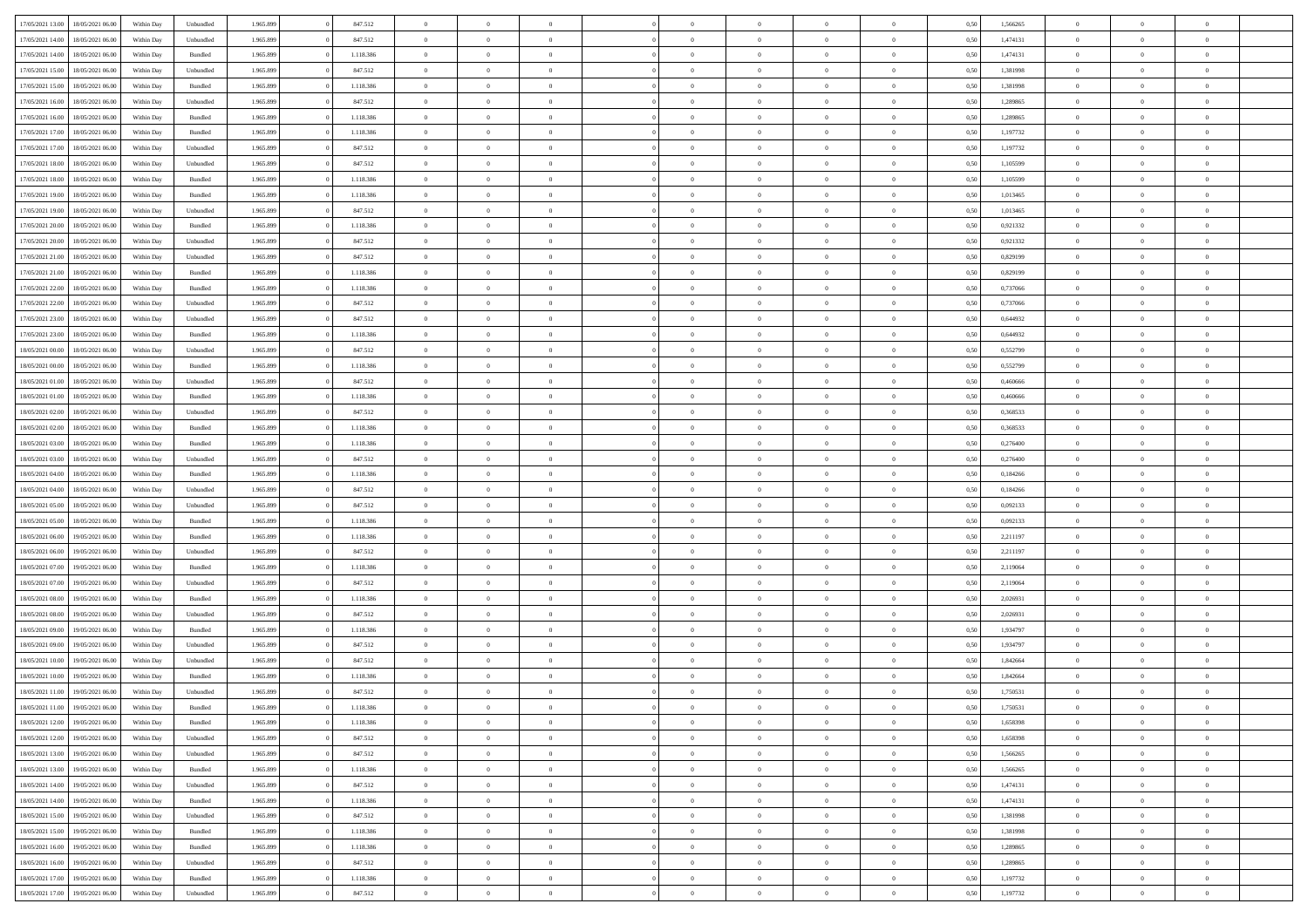|                  |                  |            |           |           |           |                |                |                |                | $\Omega$       | $\theta$       | $\theta$       |      |          | $\theta$       |                | $\theta$       |  |
|------------------|------------------|------------|-----------|-----------|-----------|----------------|----------------|----------------|----------------|----------------|----------------|----------------|------|----------|----------------|----------------|----------------|--|
| 18/05/2021 18:00 | 19/05/2021 06:00 | Within Day | Unbundled | 1.965.899 | 847.512   | $\overline{0}$ | $\theta$       |                | $\Omega$       |                |                |                | 0,50 | 1,105599 |                | $\theta$       |                |  |
| 18/05/2021 18:00 | 19/05/2021 06:00 | Within Day | Bundled   | 1.965.899 | 1.118.386 | $\overline{0}$ | $\theta$       | $\overline{0}$ | $\overline{0}$ | $\bf{0}$       | $\overline{0}$ | $\bf{0}$       | 0,50 | 1,105599 | $\theta$       | $\overline{0}$ | $\overline{0}$ |  |
| 18/05/2021 19:00 | 19/05/2021 06:00 | Within Day | Unbundled | 1.965.899 | 847.512   | $\overline{0}$ | $\bf{0}$       | $\overline{0}$ | $\overline{0}$ | $\bf{0}$       | $\overline{0}$ | $\mathbf{0}$   | 0,50 | 1,013465 | $\bf{0}$       | $\overline{0}$ | $\overline{0}$ |  |
| 18/05/2021 19:00 | 19/05/2021 06:00 | Within Dav | Bundled   | 1.965.899 | 1.118.386 | $\overline{0}$ | $\overline{0}$ | $\overline{0}$ | $\overline{0}$ | $\bf{0}$       | $\overline{0}$ | $\overline{0}$ | 0.50 | 1.013465 | $\theta$       | $\theta$       | $\overline{0}$ |  |
|                  |                  |            |           |           |           |                |                |                |                |                |                |                |      |          |                |                |                |  |
| 18/05/2021 20:00 | 19/05/2021 06:00 | Within Day | Unbundled | 1.965.899 | 847.512   | $\overline{0}$ | $\theta$       | $\overline{0}$ | $\overline{0}$ | $\bf{0}$       | $\overline{0}$ | $\bf{0}$       | 0,50 | 0,921332 | $\,$ 0 $\,$    | $\overline{0}$ | $\overline{0}$ |  |
| 18/05/2021 20:00 | 19/05/2021 06:00 | Within Day | Bundled   | 1.965.899 | 1.118.386 | $\overline{0}$ | $\overline{0}$ | $\overline{0}$ | $\overline{0}$ | $\overline{0}$ | $\overline{0}$ | $\mathbf{0}$   | 0,50 | 0,921332 | $\bf{0}$       | $\overline{0}$ | $\bf{0}$       |  |
| 18/05/2021 21:00 | 19/05/2021 06:00 | Within Dav | Bundled   | 1.965.899 | 1.118.386 | $\overline{0}$ | $\overline{0}$ | $\overline{0}$ | $\overline{0}$ | $\overline{0}$ | $\overline{0}$ | $\overline{0}$ | 0.50 | 0.829199 | $\theta$       | $\overline{0}$ | $\overline{0}$ |  |
| 18/05/2021 21:00 | 19/05/2021 06:00 | Within Day | Unbundled | 1.965.899 | 847.512   | $\overline{0}$ | $\theta$       | $\overline{0}$ | $\overline{0}$ | $\bf{0}$       | $\overline{0}$ | $\bf{0}$       | 0,50 | 0,829199 | $\,$ 0 $\,$    | $\theta$       | $\overline{0}$ |  |
|                  |                  |            |           |           |           |                | $\overline{0}$ |                |                | $\bf{0}$       |                |                |      |          | $\,0\,$        | $\overline{0}$ | $\overline{0}$ |  |
| 18/05/2021 22:00 | 19/05/2021 06:00 | Within Day | Unbundled | 1.965.899 | 847.512   | $\overline{0}$ |                | $\overline{0}$ | $\overline{0}$ |                | $\overline{0}$ | $\mathbf{0}$   | 0,50 | 0,737066 |                |                |                |  |
| 18/05/2021 22:00 | 19/05/2021 06:00 | Within Dav | Bundled   | 1.965.899 | 1.118.386 | $\overline{0}$ | $\overline{0}$ | $\overline{0}$ | $\overline{0}$ | $\overline{0}$ | $\overline{0}$ | $\overline{0}$ | 0.50 | 0,737066 | $\theta$       | $\overline{0}$ | $\overline{0}$ |  |
| 18/05/2021 23:00 | 19/05/2021 06:00 | Within Day | Unbundled | 1.965.899 | 847.512   | $\overline{0}$ | $\theta$       | $\overline{0}$ | $\overline{0}$ | $\bf{0}$       | $\overline{0}$ | $\bf{0}$       | 0,50 | 0,644932 | $\,$ 0 $\,$    | $\overline{0}$ | $\overline{0}$ |  |
| 18/05/2021 23:00 | 19/05/2021 06:00 | Within Day | Bundled   | 1.965.899 | 1.118.386 | $\overline{0}$ | $\overline{0}$ | $\overline{0}$ | $\bf{0}$       | $\bf{0}$       | $\bf{0}$       | $\mathbf{0}$   | 0,50 | 0,644932 | $\overline{0}$ | $\overline{0}$ | $\bf{0}$       |  |
| 19/05/2021 00:00 | 19/05/2021 06:00 | Within Day | Bundled   | 1.965.899 | 1.118.386 | $\overline{0}$ | $\overline{0}$ | $\overline{0}$ | $\overline{0}$ | $\overline{0}$ | $\overline{0}$ | $\overline{0}$ | 0.50 | 0,552799 | $\theta$       | $\theta$       | $\overline{0}$ |  |
|                  |                  |            |           |           |           | $\overline{0}$ | $\theta$       | $\overline{0}$ | $\overline{0}$ | $\bf{0}$       | $\overline{0}$ |                |      |          | $\theta$       | $\overline{0}$ | $\overline{0}$ |  |
| 19/05/2021 00:00 | 19/05/2021 06:00 | Within Day | Unbundled | 1.965.899 | 847.512   |                |                |                |                |                |                | $\bf{0}$       | 0,50 | 0,552799 |                |                |                |  |
| 19/05/2021 01:00 | 19/05/2021 06:00 | Within Day | Unbundled | 1.965.899 | 847.512   | $\overline{0}$ | $\overline{0}$ | $\overline{0}$ | $\bf{0}$       | $\overline{0}$ | $\overline{0}$ | $\mathbf{0}$   | 0,50 | 0,460666 | $\overline{0}$ | $\overline{0}$ | $\bf{0}$       |  |
| 19/05/2021 01:00 | 19/05/2021 06:00 | Within Dav | Bundled   | 1.965.899 | 1.118.386 | $\overline{0}$ | $\overline{0}$ | $\overline{0}$ | $\overline{0}$ | $\overline{0}$ | $\overline{0}$ | $\overline{0}$ | 0.50 | 0.460666 | $\theta$       | $\overline{0}$ | $\overline{0}$ |  |
| 19/05/2021 02:00 | 19/05/2021 06:00 | Within Day | Unbundled | 1.965.899 | 847.512   | $\overline{0}$ | $\theta$       | $\overline{0}$ | $\overline{0}$ | $\bf{0}$       | $\overline{0}$ | $\bf{0}$       | 0,50 | 0,368533 | $\theta$       | $\overline{0}$ | $\overline{0}$ |  |
| 19/05/2021 02:00 | 19/05/2021 06:00 | Within Day | Bundled   | 1.965.899 | 1.118.386 | $\overline{0}$ | $\overline{0}$ | $\overline{0}$ | $\bf{0}$       | $\bf{0}$       | $\bf{0}$       | $\mathbf{0}$   | 0,50 | 0,368533 | $\bf{0}$       | $\overline{0}$ | $\bf{0}$       |  |
|                  |                  |            |           |           |           |                |                |                |                |                |                |                |      |          |                |                |                |  |
| 19/05/2021 03:00 | 19/05/2021 06:00 | Within Dav | Bundled   | 1.965.899 | 1.118.386 | $\overline{0}$ | $\overline{0}$ | $\overline{0}$ | $\overline{0}$ | $\overline{0}$ | $\overline{0}$ | $\overline{0}$ | 0.50 | 0,276400 | $\theta$       | $\overline{0}$ | $\overline{0}$ |  |
| 19/05/2021 03:00 | 19/05/2021 06:00 | Within Day | Unbundled | 1.965.899 | 847.512   | $\overline{0}$ | $\theta$       | $\overline{0}$ | $\overline{0}$ | $\bf{0}$       | $\overline{0}$ | $\bf{0}$       | 0,50 | 0,276400 | $\,$ 0 $\,$    | $\overline{0}$ | $\overline{0}$ |  |
| 19/05/2021 04:00 | 19/05/2021 06:00 | Within Day | Bundled   | 1.965.899 | 1.118.386 | $\overline{0}$ | $\overline{0}$ | $\overline{0}$ | $\bf{0}$       | $\bf{0}$       | $\bf{0}$       | $\mathbf{0}$   | 0,50 | 0,184266 | $\overline{0}$ | $\overline{0}$ | $\bf{0}$       |  |
| 19/05/2021 04:00 | 19/05/2021 06:00 | Within Day | Unbundled | 1.965.899 | 847.512   | $\overline{0}$ | $\overline{0}$ | $\overline{0}$ | $\overline{0}$ | $\overline{0}$ | $\overline{0}$ | $\overline{0}$ | 0.50 | 0.184266 | $\theta$       | $\overline{0}$ | $\overline{0}$ |  |
| 19/05/2021 05:00 | 19/05/2021 06:00 | Within Day | Unbundled | 1.965.899 | 847.512   | $\overline{0}$ | $\theta$       | $\overline{0}$ | $\overline{0}$ | $\bf{0}$       | $\overline{0}$ | $\bf{0}$       | 0,50 | 0,092133 | $\,$ 0 $\,$    | $\overline{0}$ | $\overline{0}$ |  |
|                  |                  |            |           |           |           |                |                |                |                |                |                |                |      |          |                |                |                |  |
| 19/05/2021 05:00 | 19/05/2021 06:00 | Within Day | Bundled   | 1.965.899 | 1.118.386 | $\overline{0}$ | $\overline{0}$ | $\overline{0}$ | $\bf{0}$       | $\overline{0}$ | $\overline{0}$ | $\mathbf{0}$   | 0,50 | 0,092133 | $\overline{0}$ | $\overline{0}$ | $\bf{0}$       |  |
| 19/05/2021 06:00 | 20/05/2021 06:00 | Within Dav | Unbundled | 1.965.899 | 847.512   | $\overline{0}$ | $\overline{0}$ | $\overline{0}$ | $\overline{0}$ | $\overline{0}$ | $\overline{0}$ | $\overline{0}$ | 0.50 | 2,211197 | $\overline{0}$ | $\overline{0}$ | $\overline{0}$ |  |
| 19/05/2021 06:00 | 20/05/2021 06:00 | Within Day | Bundled   | 1.965.899 | 1.118.386 | $\overline{0}$ | $\theta$       | $\overline{0}$ | $\overline{0}$ | $\bf{0}$       | $\overline{0}$ | $\bf{0}$       | 0,50 | 2,211197 | $\,$ 0 $\,$    | $\overline{0}$ | $\overline{0}$ |  |
| 19/05/2021 07:00 | 20/05/2021 06:00 | Within Day | Bundled   | 1.965.899 | 1.118.386 | $\overline{0}$ | $\overline{0}$ | $\overline{0}$ | $\bf{0}$       | $\bf{0}$       | $\bf{0}$       | $\bf{0}$       | 0,50 | 2,119064 | $\,0\,$        | $\overline{0}$ | $\overline{0}$ |  |
|                  | 20/05/2021 06:00 |            | Unbundled | 1.965.899 | 847.512   | $\overline{0}$ | $\overline{0}$ | $\overline{0}$ | $\overline{0}$ | $\overline{0}$ | $\overline{0}$ | $\overline{0}$ | 0.50 | 2,119064 | $\theta$       | $\overline{0}$ | $\overline{0}$ |  |
| 19/05/2021 07:00 |                  | Within Day |           |           |           |                |                |                |                |                |                |                |      |          |                |                |                |  |
| 19/05/2021 08:00 | 20/05/2021 06:00 | Within Day | Unbundled | 1.965.899 | 847.512   | $\overline{0}$ | $\overline{0}$ | $\overline{0}$ | $\overline{0}$ | $\bf{0}$       | $\overline{0}$ | $\bf{0}$       | 0,50 | 2,026931 | $\,$ 0 $\,$    | $\overline{0}$ | $\overline{0}$ |  |
| 19/05/2021 08:00 | 20/05/2021 06:00 | Within Day | Bundled   | 1.965.899 | 1.118.386 | $\overline{0}$ | $\overline{0}$ | $\overline{0}$ | $\overline{0}$ | $\bf{0}$       | $\overline{0}$ | $\bf{0}$       | 0,50 | 2,026931 | $\bf{0}$       | $\overline{0}$ | $\bf{0}$       |  |
| 19/05/2021 09:00 | 20/05/2021 06:00 | Within Day | Bundled   | 1.965.899 | 1.118.386 | $\bf{0}$       | $\Omega$       | $\overline{0}$ | $\Omega$       | $\Omega$       | $\overline{0}$ | $\overline{0}$ | 0,50 | 1,934797 | $\,0\,$        | $\theta$       | $\theta$       |  |
| 19/05/2021 09:00 | 20/05/2021 06:00 | Within Day | Unbundled | 1.965.899 | 847.512   | $\overline{0}$ | $\overline{0}$ | $\overline{0}$ | $\overline{0}$ | $\bf{0}$       | $\overline{0}$ | $\bf{0}$       | 0,50 | 1,934797 | $\,$ 0 $\,$    | $\overline{0}$ | $\overline{0}$ |  |
|                  |                  |            |           |           |           |                |                |                |                |                |                |                |      |          |                |                |                |  |
| 19/05/2021 10:00 | 20/05/2021 06:00 | Within Day | Unbundled | 1.965.899 | 847.512   | $\overline{0}$ | $\overline{0}$ | $\overline{0}$ | $\overline{0}$ | $\overline{0}$ | $\overline{0}$ | $\mathbf{0}$   | 0,50 | 1,842664 | $\bf{0}$       | $\overline{0}$ | $\bf{0}$       |  |
| 19/05/2021 10:00 | 20/05/2021 06:00 | Within Day | Bundled   | 1.965.899 | 1.118.386 | $\overline{0}$ | $\Omega$       | $\Omega$       | $\Omega$       | $\overline{0}$ | $\overline{0}$ | $\overline{0}$ | 0.50 | 1,842664 | $\,0\,$        | $\theta$       | $\theta$       |  |
| 19/05/2021 11:00 | 20/05/2021 06:00 | Within Day | Bundled   | 1.965.899 | 1.118.386 | $\overline{0}$ | $\theta$       | $\overline{0}$ | $\overline{0}$ | $\bf{0}$       | $\overline{0}$ | $\bf{0}$       | 0,50 | 1,750531 | $\,$ 0 $\,$    | $\overline{0}$ | $\overline{0}$ |  |
| 19/05/2021 11:00 | 20/05/2021 06:00 | Within Day | Unbundled | 1.965.899 | 847.512   | $\overline{0}$ | $\overline{0}$ | $\overline{0}$ | $\overline{0}$ | $\bf{0}$       | $\overline{0}$ | $\mathbf{0}$   | 0,50 | 1,750531 | $\bf{0}$       | $\overline{0}$ | $\bf{0}$       |  |
| 19/05/2021 12:00 | 20/05/2021 06:00 | Within Day | Unbundled | 1.965.899 | 847.512   | $\overline{0}$ | $\Omega$       | $\overline{0}$ | $\Omega$       | $\overline{0}$ | $\overline{0}$ | $\overline{0}$ | 0.50 | 1.658398 | $\,$ 0 $\,$    | $\theta$       | $\theta$       |  |
|                  |                  |            |           |           |           |                |                |                |                |                |                |                |      |          |                |                |                |  |
| 19/05/2021 12:00 | 20/05/2021 06:00 | Within Day | Bundled   | 1.965.899 | 1.118.386 | $\overline{0}$ | $\overline{0}$ | $\overline{0}$ | $\overline{0}$ | $\,$ 0         | $\overline{0}$ | $\bf{0}$       | 0,50 | 1,658398 | $\,$ 0 $\,$    | $\overline{0}$ | $\overline{0}$ |  |
| 19/05/2021 13:00 | 20/05/2021 06:00 | Within Day | Unbundled | 1.965.899 | 847.512   | $\overline{0}$ | $\overline{0}$ | $\overline{0}$ | $\overline{0}$ | $\bf{0}$       | $\overline{0}$ | $\mathbf{0}$   | 0,50 | 1,566265 | $\bf{0}$       | $\overline{0}$ | $\bf{0}$       |  |
| 19/05/2021 13:00 | 20/05/2021 06:00 | Within Day | Bundled   | 1.965.899 | 1.118.386 | $\overline{0}$ | $\Omega$       | $\overline{0}$ | $\Omega$       | $\overline{0}$ | $\overline{0}$ | $\overline{0}$ | 0,50 | 1,566265 | $\,0\,$        | $\theta$       | $\theta$       |  |
| 19/05/2021 14:00 | 20/05/2021 06:00 | Within Day | Bundled   | 1.965.899 | 1.118.386 | $\overline{0}$ | $\overline{0}$ | $\overline{0}$ | $\overline{0}$ | $\,$ 0         | $\overline{0}$ | $\bf{0}$       | 0,50 | 1,474131 | $\,$ 0 $\,$    | $\overline{0}$ | $\overline{0}$ |  |
| 19/05/2021 14:00 | 20/05/2021 06:00 | Within Day | Unbundled | 1.965.899 | 847.512   | $\overline{0}$ | $\overline{0}$ | $\overline{0}$ | $\overline{0}$ | $\bf{0}$       | $\overline{0}$ | $\mathbf{0}$   | 0,50 | 1,474131 | $\bf{0}$       | $\overline{0}$ | $\bf{0}$       |  |
|                  |                  |            |           |           |           |                |                |                |                |                |                |                |      |          |                |                |                |  |
| 19/05/2021 15:00 | 20/05/2021 06:00 | Within Day | Bundled   | 1.965.899 | 1.118.386 | $\overline{0}$ | $\Omega$       | $\Omega$       | $\Omega$       | $\Omega$       | $\Omega$       | $\overline{0}$ | 0.50 | 1.381998 | $\theta$       | $\theta$       | $\theta$       |  |
| 19/05/2021 15:00 | 20/05/2021 06:00 | Within Day | Unbundled | 1.965.899 | 847.512   | $\overline{0}$ | $\overline{0}$ | $\overline{0}$ | $\bf{0}$       | $\,$ 0         | $\bf{0}$       | $\bf{0}$       | 0,50 | 1,381998 | $\,0\,$        | $\,$ 0 $\,$    | $\overline{0}$ |  |
| 19/05/2021 16:00 | 20/05/2021 06:00 | Within Day | Unbundled | 1.965.899 | 847.512   | $\bf{0}$       | $\bf{0}$       |                |                | $\bf{0}$       |                |                | 0,50 | 1,289865 | $\bf{0}$       | $\overline{0}$ |                |  |
| 19/05/2021 16:00 | 20/05/2021 06:00 | Within Day | Bundled   | 1.965.899 | 1.118.386 | $\overline{0}$ | $\overline{0}$ | $\overline{0}$ | $\Omega$       | $\overline{0}$ | $\overline{0}$ | $\overline{0}$ | 0.50 | 1,289865 | $\theta$       | $\theta$       | $\theta$       |  |
| 19/05/2021 17:00 | 20/05/2021 06:00 | Within Day | Bundled   | 1.965.899 | 1.118.386 | $\overline{0}$ | $\bf{0}$       | $\overline{0}$ | $\bf{0}$       | $\,$ 0 $\,$    | $\overline{0}$ | $\,$ 0 $\,$    | 0,50 | 1,197732 | $\,$ 0 $\,$    | $\,$ 0 $\,$    | $\,$ 0         |  |
|                  |                  |            |           |           |           |                |                |                |                |                |                |                |      |          |                |                |                |  |
| 19/05/2021 17:00 | 20/05/2021 06:00 | Within Day | Unbundled | 1.965.899 | 847.512   | $\overline{0}$ | $\overline{0}$ | $\overline{0}$ | $\overline{0}$ | $\overline{0}$ | $\overline{0}$ | $\mathbf{0}$   | 0,50 | 1,197732 | $\overline{0}$ | $\bf{0}$       | $\overline{0}$ |  |
| 19/05/2021 18:00 | 20/05/2021 06:00 | Within Day | Bundled   | 1.965.899 | 1.118.386 | $\overline{0}$ | $\overline{0}$ | $\overline{0}$ | $\Omega$       | $\overline{0}$ | $\overline{0}$ | $\overline{0}$ | 0,50 | 1,105599 | $\overline{0}$ | $\overline{0}$ | $\overline{0}$ |  |
| 19/05/2021 18:00 | 20/05/2021 06:00 | Within Day | Unbundled | 1.965.899 | 847.512   | $\overline{0}$ | $\,$ 0         | $\overline{0}$ | $\bf{0}$       | $\,$ 0 $\,$    | $\overline{0}$ | $\,$ 0 $\,$    | 0,50 | 1,105599 | $\,$ 0 $\,$    | $\overline{0}$ | $\overline{0}$ |  |
| 19/05/2021 19:00 | 20/05/2021 06:00 | Within Day | Bundled   | 1.965.899 | 1.118.386 | $\overline{0}$ | $\overline{0}$ | $\overline{0}$ | $\overline{0}$ | $\overline{0}$ | $\overline{0}$ | $\mathbf{0}$   | 0,50 | 1,013465 | $\overline{0}$ | $\overline{0}$ | $\bf{0}$       |  |
|                  | 20/05/2021 06:00 |            |           |           |           |                | $\overline{0}$ | $\overline{0}$ |                | $\overline{0}$ | $\overline{0}$ |                | 0.50 |          |                | $\theta$       | $\overline{0}$ |  |
| 19/05/2021 19:00 |                  | Within Day | Unbundled | 1.965.899 | 847.512   | $\overline{0}$ |                |                | $\overline{0}$ |                |                | $\bf{0}$       |      | 1,013465 | $\overline{0}$ |                |                |  |
| 19/05/2021 20:00 | 20/05/2021 06:00 | Within Day | Unbundled | 1.965.899 | 847.512   | $\overline{0}$ | $\,$ 0         | $\overline{0}$ | $\bf{0}$       | $\bf{0}$       | $\bf{0}$       | $\bf{0}$       | 0,50 | 0,921332 | $\,$ 0 $\,$    | $\overline{0}$ | $\overline{0}$ |  |
| 19/05/2021 20:00 | 20/05/2021 06:00 | Within Day | Bundled   | 1.965.899 | 1.118.386 | $\overline{0}$ | $\bf{0}$       | $\overline{0}$ | $\overline{0}$ | $\overline{0}$ | $\overline{0}$ | $\mathbf{0}$   | 0,50 | 0,921332 | $\overline{0}$ | $\overline{0}$ | $\bf{0}$       |  |
| 19/05/2021 21:00 | 20/05/2021 06:00 | Within Day | Bundled   | 1.965.899 | 1.118.386 | $\overline{0}$ | $\overline{0}$ | $\overline{0}$ | $\Omega$       | $\overline{0}$ | $\overline{0}$ | $\overline{0}$ | 0.50 | 0,829199 | $\overline{0}$ | $\overline{0}$ | $\overline{0}$ |  |
| 19/05/2021 21:00 | 20/05/2021 06:00 | Within Day | Unbundled | 1.965.899 | 847.512   | $\overline{0}$ | $\bf{0}$       | $\overline{0}$ | $\bf{0}$       | $\bf{0}$       | $\bf{0}$       | $\mathbf{0}$   | 0,50 | 0,829199 | $\,$ 0 $\,$    | $\,$ 0 $\,$    | $\bf{0}$       |  |
|                  |                  |            |           |           |           |                |                |                |                |                |                |                |      |          |                |                |                |  |
| 19/05/2021 22.00 | 20/05/2021 06:00 | Within Day | Bundled   | 1.965.899 | 1.118.386 | $\overline{0}$ | $\overline{0}$ | $\overline{0}$ | $\overline{0}$ | $\overline{0}$ | $\bf{0}$       | $\mathbf{0}$   | 0,50 | 0,737066 | $\overline{0}$ | $\bf{0}$       | $\overline{0}$ |  |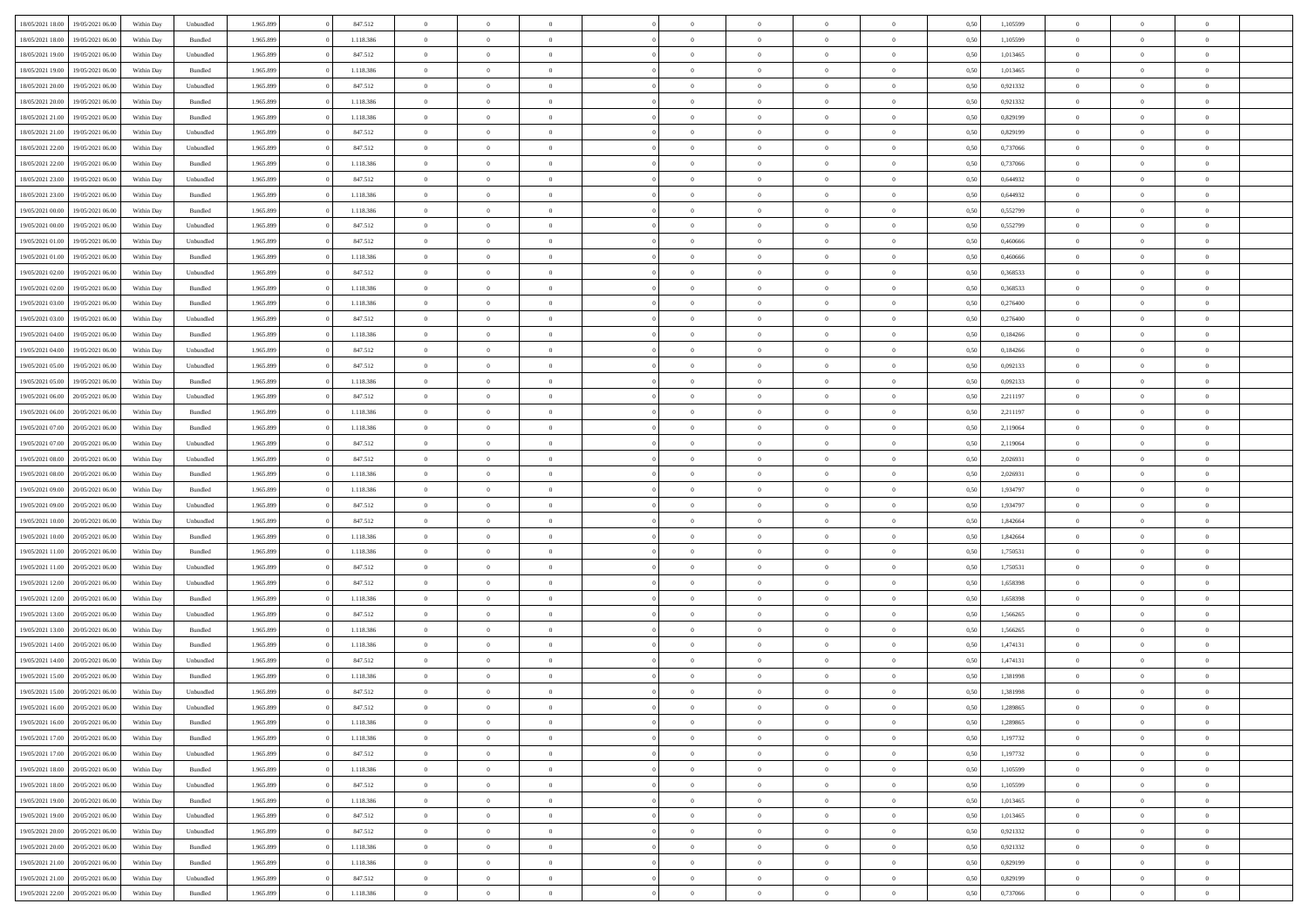| 19/05/2021 22:00                  | 20/05/2021 06:00 | Within Day | Unbundled          | 1.965.899 | 847.512   | $\overline{0}$ | $\Omega$       |                | $\Omega$       | $\Omega$       | $\theta$       | $\theta$       | 0,50 | 0,737066 | $\theta$       | $\theta$       | $\theta$       |  |
|-----------------------------------|------------------|------------|--------------------|-----------|-----------|----------------|----------------|----------------|----------------|----------------|----------------|----------------|------|----------|----------------|----------------|----------------|--|
|                                   |                  |            |                    |           |           |                |                |                |                |                |                |                |      |          |                |                |                |  |
| 19/05/2021 23:00                  | 20/05/2021 06:00 | Within Day | Unbundled          | 1.965.899 | 847.512   | $\overline{0}$ | $\theta$       | $\overline{0}$ | $\overline{0}$ | $\bf{0}$       | $\overline{0}$ | $\bf{0}$       | 0,50 | 0,644932 | $\theta$       | $\overline{0}$ | $\overline{0}$ |  |
| 19/05/2021 23:00                  | 20/05/2021 06:00 | Within Day | Bundled            | 1.965.899 | 1.118.386 | $\overline{0}$ | $\bf{0}$       | $\overline{0}$ | $\bf{0}$       | $\bf{0}$       | $\bf{0}$       | $\mathbf{0}$   | 0,50 | 0,644932 | $\overline{0}$ | $\overline{0}$ | $\bf{0}$       |  |
| 20/05/2021 00:00                  | 20/05/2021 06:00 | Within Day | Bundled            | 1.965.899 | 1.118.386 | $\overline{0}$ | $\overline{0}$ | $\overline{0}$ | $\overline{0}$ | $\bf{0}$       | $\overline{0}$ | $\overline{0}$ | 0.50 | 0,552799 | $\theta$       | $\theta$       | $\overline{0}$ |  |
| 20/05/2021 00:00                  | 20/05/2021 06:00 | Within Day | Unbundled          | 1.965.899 | 847.512   | $\overline{0}$ | $\theta$       | $\overline{0}$ | $\overline{0}$ | $\bf{0}$       | $\overline{0}$ | $\bf{0}$       | 0,50 | 0,552799 | $\,$ 0 $\,$    | $\overline{0}$ | $\overline{0}$ |  |
|                                   |                  |            |                    |           |           |                |                |                |                |                |                |                |      |          |                |                |                |  |
| 20/05/2021 01:00                  | 20/05/2021 06:00 | Within Day | Unbundled          | 1.965.899 | 847.512   | $\overline{0}$ | $\overline{0}$ | $\overline{0}$ | $\bf{0}$       | $\overline{0}$ | $\overline{0}$ | $\mathbf{0}$   | 0,50 | 0,460666 | $\overline{0}$ | $\overline{0}$ | $\bf{0}$       |  |
| 20/05/2021 01:00                  | 20/05/2021 06:00 | Within Dav | Bundled            | 1.965.899 | 1.118.386 | $\overline{0}$ | $\overline{0}$ | $\overline{0}$ | $\overline{0}$ | $\overline{0}$ | $\overline{0}$ | $\overline{0}$ | 0.50 | 0,460666 | $\theta$       | $\overline{0}$ | $\overline{0}$ |  |
| 20/05/2021 02:00                  | 20/05/2021 06:00 | Within Day | Unbundled          | 1.965.899 | 847.512   | $\overline{0}$ | $\theta$       | $\overline{0}$ | $\overline{0}$ | $\bf{0}$       | $\overline{0}$ | $\bf{0}$       | 0,50 | 0,368533 | $\theta$       | $\theta$       | $\overline{0}$ |  |
| 20/05/2021 02:00                  | 20/05/2021 06:00 | Within Day | Bundled            | 1.965.899 | 1.118.386 | $\overline{0}$ | $\overline{0}$ | $\overline{0}$ | $\overline{0}$ | $\bf{0}$       | $\overline{0}$ | $\mathbf{0}$   | 0,50 | 0,368533 | $\,0\,$        | $\overline{0}$ | $\overline{0}$ |  |
| 20/05/2021 03:00                  | 20/05/2021 06:00 | Within Dav | Unbundled          | 1.965.899 | 847.512   | $\overline{0}$ | $\overline{0}$ | $\overline{0}$ | $\overline{0}$ | $\overline{0}$ | $\overline{0}$ | $\overline{0}$ | 0.50 | 0,276400 | $\theta$       | $\overline{0}$ | $\overline{0}$ |  |
|                                   |                  |            |                    |           |           |                |                |                |                |                |                |                |      |          |                |                |                |  |
| 20/05/2021 03:00                  | 20/05/2021 06:00 | Within Day | Bundled            | 1.965.899 | 1.118.386 | $\overline{0}$ | $\theta$       | $\overline{0}$ | $\overline{0}$ | $\bf{0}$       | $\overline{0}$ | $\bf{0}$       | 0,50 | 0,276400 | $\,$ 0 $\,$    | $\overline{0}$ | $\overline{0}$ |  |
| 20/05/2021 04:00                  | 20/05/2021 06:00 | Within Day | Bundled            | 1.965.899 | 1.118.386 | $\overline{0}$ | $\overline{0}$ | $\overline{0}$ | $\overline{0}$ | $\bf{0}$       | $\overline{0}$ | $\mathbf{0}$   | 0,50 | 0,184266 | $\bf{0}$       | $\overline{0}$ | $\bf{0}$       |  |
| 20/05/2021 04:00                  | 20/05/2021 06:00 | Within Day | Unbundled          | 1.965.899 | 847.512   | $\overline{0}$ | $\overline{0}$ | $\overline{0}$ | $\overline{0}$ | $\bf{0}$       | $\overline{0}$ | $\overline{0}$ | 0.50 | 0.184266 | $\theta$       | $\theta$       | $\overline{0}$ |  |
| 20/05/2021 05:00                  | 20/05/2021 06:00 | Within Day | Bundled            | 1.965.899 | 1.118.386 | $\overline{0}$ | $\theta$       | $\overline{0}$ | $\overline{0}$ | $\bf{0}$       | $\overline{0}$ | $\bf{0}$       | 0,50 | 0,092133 | $\theta$       | $\overline{0}$ | $\overline{0}$ |  |
| 20/05/2021 05:00                  | 20/05/2021 06:00 | Within Day | Unbundled          | 1.965.899 | 847.512   | $\overline{0}$ | $\overline{0}$ | $\overline{0}$ | $\overline{0}$ | $\overline{0}$ | $\overline{0}$ | $\mathbf{0}$   | 0,50 | 0,092133 | $\bf{0}$       | $\overline{0}$ | $\bf{0}$       |  |
|                                   |                  |            |                    |           |           |                |                |                |                |                |                |                |      |          |                |                |                |  |
| 20/05/2021 06:00                  | 21/05/2021 06:00 | Within Dav | Unbundled          | 1.965.899 | 847.512   | $\overline{0}$ | $\overline{0}$ | $\overline{0}$ | $\overline{0}$ | $\overline{0}$ | $\overline{0}$ | $\overline{0}$ | 0.50 | 2,211197 | $\overline{0}$ | $\overline{0}$ | $\overline{0}$ |  |
| 20/05/2021 06:00                  | 21/05/2021 06:00 | Within Day | Bundled            | 1.965.899 | 1.118.386 | $\overline{0}$ | $\theta$       | $\overline{0}$ | $\overline{0}$ | $\bf{0}$       | $\overline{0}$ | $\bf{0}$       | 0,50 | 2,211197 | $\,$ 0 $\,$    | $\theta$       | $\overline{0}$ |  |
| 20/05/2021 07:00                  | 21/05/2021 06:00 | Within Day | Bundled            | 1.965.899 | 1.118.386 | $\overline{0}$ | $\overline{0}$ | $\overline{0}$ | $\overline{0}$ | $\bf{0}$       | $\overline{0}$ | $\mathbf{0}$   | 0,50 | 2,119064 | $\bf{0}$       | $\overline{0}$ | $\bf{0}$       |  |
| 20/05/2021 07:00                  | 21/05/2021 06:00 | Within Dav | Unbundled          | 1.965.899 | 847.512   | $\overline{0}$ | $\overline{0}$ | $\overline{0}$ | $\overline{0}$ | $\overline{0}$ | $\overline{0}$ | $\overline{0}$ | 0.50 | 2,119064 | $\theta$       | $\overline{0}$ | $\overline{0}$ |  |
| 20/05/2021 08:00                  | 21/05/2021 06:00 | Within Day | Bundled            | 1.965.899 | 1.118.386 | $\overline{0}$ | $\theta$       | $\overline{0}$ | $\overline{0}$ | $\bf{0}$       | $\overline{0}$ | $\bf{0}$       | 0,50 | 2,026931 | $\,$ 0 $\,$    | $\overline{0}$ | $\overline{0}$ |  |
|                                   |                  |            |                    |           |           |                |                |                |                |                |                |                |      |          |                |                |                |  |
| 20/05/2021 08:00                  | 21/05/2021 06:00 | Within Day | Unbundled          | 1.965.899 | 847.512   | $\overline{0}$ | $\overline{0}$ | $\overline{0}$ | $\overline{0}$ | $\bf{0}$       | $\overline{0}$ | $\mathbf{0}$   | 0,50 | 2,026931 | $\bf{0}$       | $\overline{0}$ | $\bf{0}$       |  |
| 20/05/2021 09:00                  | 21/05/2021 06:00 | Within Day | Unbundled          | 1.965.899 | 847.512   | $\overline{0}$ | $\overline{0}$ | $\overline{0}$ | $\overline{0}$ | $\bf{0}$       | $\overline{0}$ | $\overline{0}$ | 0.50 | 1,934797 | $\theta$       | $\overline{0}$ | $\overline{0}$ |  |
| 20/05/2021 09:00                  | 21/05/2021 06:00 | Within Day | Bundled            | 1.965.899 | 1.118.386 | $\overline{0}$ | $\theta$       | $\overline{0}$ | $\overline{0}$ | $\bf{0}$       | $\overline{0}$ | $\bf{0}$       | 0,50 | 1,934797 | $\,$ 0 $\,$    | $\overline{0}$ | $\overline{0}$ |  |
| 20/05/2021 10:00                  | 21/05/2021 06:00 | Within Day | Bundled            | 1.965.899 | 1.118.386 | $\overline{0}$ | $\overline{0}$ | $\overline{0}$ | $\overline{0}$ | $\overline{0}$ | $\overline{0}$ | $\mathbf{0}$   | 0,50 | 1,842664 | $\bf{0}$       | $\overline{0}$ | $\bf{0}$       |  |
| 20/05/2021 10:00                  | 21/05/2021 06:00 | Within Dav | Unbundled          | 1.965.899 | 847.512   | $\overline{0}$ | $\overline{0}$ | $\overline{0}$ | $\overline{0}$ | $\overline{0}$ | $\overline{0}$ | $\overline{0}$ | 0.50 | 1,842664 | $\theta$       | $\overline{0}$ | $\overline{0}$ |  |
|                                   |                  |            |                    |           |           |                |                |                |                |                |                |                |      |          |                |                |                |  |
| 20/05/2021 11:00                  | 21/05/2021 06:00 | Within Day | Bundled            | 1.965.899 | 1.118.386 | $\overline{0}$ | $\theta$       | $\overline{0}$ | $\overline{0}$ | $\bf{0}$       | $\overline{0}$ | $\bf{0}$       | 0,50 | 1,750531 | $\theta$       | $\theta$       | $\overline{0}$ |  |
| 20/05/2021 11:00                  | 21/05/2021 06:00 | Within Day | Unbundled          | 1.965.899 | 847.512   | $\overline{0}$ | $\overline{0}$ | $\overline{0}$ | $\bf{0}$       | $\bf{0}$       | $\bf{0}$       | $\mathbf{0}$   | 0,50 | 1,750531 | $\,0\,$        | $\overline{0}$ | $\overline{0}$ |  |
| 20/05/2021 12:00                  | 21/05/2021 06:00 | Within Day | Bundled            | 1.965.899 | 1.118.386 | $\overline{0}$ | $\overline{0}$ | $\overline{0}$ | $\overline{0}$ | $\overline{0}$ | $\overline{0}$ | $\overline{0}$ | 0.50 | 1,658398 | $\theta$       | $\overline{0}$ | $\overline{0}$ |  |
| 20/05/2021 12:00                  | 21/05/2021 06:00 | Within Day | Unbundled          | 1.965.899 | 847.512   | $\overline{0}$ | $\theta$       | $\overline{0}$ | $\overline{0}$ | $\bf{0}$       | $\overline{0}$ | $\bf{0}$       | 0,50 | 1,658398 | $\,$ 0 $\,$    | $\overline{0}$ | $\overline{0}$ |  |
| 20/05/2021 13:00                  | 21/05/2021 06:00 | Within Day | Unbundled          | 1.965.899 | 847.512   | $\overline{0}$ | $\bf{0}$       | $\overline{0}$ | $\bf{0}$       | $\bf{0}$       | $\bf{0}$       | $\bf{0}$       | 0,50 | 1,566265 | $\overline{0}$ | $\overline{0}$ | $\bf{0}$       |  |
| 20/05/2021 13:00                  | 21/05/2021 06:00 |            |                    | 1.965.899 | 1.118.386 | $\overline{0}$ | $\Omega$       | $\overline{0}$ | $\Omega$       | $\Omega$       | $\overline{0}$ | $\overline{0}$ | 0,50 | 1,566265 | $\,0\,$        | $\theta$       | $\theta$       |  |
|                                   |                  | Within Day | Bundled            |           |           |                |                |                |                |                |                |                |      |          |                |                |                |  |
| 20/05/2021 14:00                  | 21/05/2021 06:00 | Within Day | Bundled            | 1.965.899 | 1.118.386 | $\overline{0}$ | $\theta$       | $\overline{0}$ | $\overline{0}$ | $\bf{0}$       | $\overline{0}$ | $\bf{0}$       | 0,50 | 1,474131 | $\theta$       | $\overline{0}$ | $\overline{0}$ |  |
| 20/05/2021 14:00                  | 21/05/2021 06:00 | Within Day | Unbundled          | 1.965.899 | 847.512   | $\overline{0}$ | $\overline{0}$ | $\overline{0}$ | $\bf{0}$       | $\overline{0}$ | $\overline{0}$ | $\mathbf{0}$   | 0,50 | 1,474131 | $\overline{0}$ | $\overline{0}$ | $\bf{0}$       |  |
| 20/05/2021 15:00                  | 21/05/2021 06:00 | Within Day | Unbundled          | 1.965.899 | 847.512   | $\overline{0}$ | $\Omega$       | $\Omega$       | $\Omega$       | $\overline{0}$ | $\overline{0}$ | $\overline{0}$ | 0.50 | 1,381998 | $\,$ 0 $\,$    | $\theta$       | $\theta$       |  |
| 20/05/2021 15:00                  | 21/05/2021 06:00 | Within Day | Bundled            | 1.965.899 | 1.118.386 | $\overline{0}$ | $\theta$       | $\overline{0}$ | $\overline{0}$ | $\bf{0}$       | $\overline{0}$ | $\bf{0}$       | 0,50 | 1,381998 | $\,$ 0 $\,$    | $\overline{0}$ | $\overline{0}$ |  |
| 20/05/2021 16:00                  | 21/05/2021 06:00 | Within Day | Unbundled          | 1.965.899 | 847.512   | $\overline{0}$ | $\overline{0}$ | $\overline{0}$ | $\bf{0}$       | $\bf{0}$       | $\bf{0}$       | $\bf{0}$       | 0,50 | 1,289865 | $\bf{0}$       | $\overline{0}$ | $\bf{0}$       |  |
|                                   | 21/05/2021 06:00 |            |                    |           | 1.118.386 | $\overline{0}$ | $\Omega$       |                | $\Omega$       | $\overline{0}$ | $\overline{0}$ |                |      |          | $\,$ 0 $\,$    | $\theta$       | $\theta$       |  |
| 20/05/2021 16:00                  |                  | Within Day | Bundled            | 1.965.899 |           |                |                | $\overline{0}$ |                |                |                | $\overline{0}$ | 0.50 | 1,289865 |                |                |                |  |
| 20/05/2021 17:00                  | 21/05/2021 06:00 | Within Day | Bundled            | 1.965.899 | 1.118.386 | $\overline{0}$ | $\overline{0}$ | $\overline{0}$ | $\overline{0}$ | $\bf{0}$       | $\overline{0}$ | $\bf{0}$       | 0,50 | 1,197732 | $\,$ 0 $\,$    | $\overline{0}$ | $\overline{0}$ |  |
| 20/05/2021 17:00                  | 21/05/2021 06:00 | Within Day | Unbundled          | 1.965.899 | 847.512   | $\overline{0}$ | $\overline{0}$ | $\overline{0}$ | $\bf{0}$       | $\bf{0}$       | $\bf{0}$       | $\mathbf{0}$   | 0,50 | 1,197732 | $\overline{0}$ | $\overline{0}$ | $\bf{0}$       |  |
| 20/05/2021 18:00                  | 21/05/2021 06:00 | Within Day | Bundled            | 1.965.899 | 1.118.386 | $\overline{0}$ | $\Omega$       | $\overline{0}$ | $\Omega$       | $\overline{0}$ | $\overline{0}$ | $\overline{0}$ | 0,50 | 1,105599 | $\,0\,$        | $\theta$       | $\theta$       |  |
| 20/05/2021 18:00                  | 21/05/2021 06:00 | Within Day | Unbundled          | 1.965.899 | 847.512   | $\overline{0}$ | $\overline{0}$ | $\overline{0}$ | $\overline{0}$ | $\,$ 0         | $\overline{0}$ | $\bf{0}$       | 0,50 | 1,105599 | $\,$ 0 $\,$    | $\overline{0}$ | $\overline{0}$ |  |
| 20/05/2021 19:00                  | 21/05/2021 06:00 | Within Day | Bundled            | 1.965.899 | 1.118.386 | $\overline{0}$ | $\overline{0}$ | $\overline{0}$ | $\bf{0}$       | $\bf{0}$       | $\bf{0}$       | $\mathbf{0}$   | 0,50 | 1,013465 | $\overline{0}$ | $\overline{0}$ | $\bf{0}$       |  |
|                                   |                  |            |                    |           |           |                |                |                |                |                |                |                |      |          |                |                |                |  |
| 20/05/2021 19:00                  | 21/05/2021 06:00 | Within Day | Unbundled          | 1.965.899 | 847.512   | $\overline{0}$ | $\Omega$       | $\Omega$       | $\Omega$       | $\Omega$       | $\Omega$       | $\overline{0}$ | 0.50 | 1.013465 | $\theta$       | $\theta$       | $\theta$       |  |
| 20/05/2021 20:00                  | 21/05/2021 06:00 | Within Day | Unbundled          | 1.965.899 | 847.512   | $\overline{0}$ | $\overline{0}$ | $\overline{0}$ | $\bf{0}$       | $\,$ 0         | $\overline{0}$ | $\bf{0}$       | 0,50 | 0,921332 | $\,0\,$        | $\,$ 0 $\,$    | $\overline{0}$ |  |
| 20/05/2021 20:00                  | 21/05/2021 06:00 | Within Day | $\mathbf B$ undled | 1.965.899 | 1.118.386 | $\overline{0}$ | $\bf{0}$       |                |                | $\bf{0}$       |                |                | 0,50 | 0,921332 | $\bf{0}$       | $\overline{0}$ |                |  |
| 20/05/2021 21:00                  | 21/05/2021 06:00 | Within Day | Bundled            | 1.965.899 | 1.118.386 | $\overline{0}$ | $\overline{0}$ | $\overline{0}$ | $\Omega$       | $\overline{0}$ | $\overline{0}$ | $\overline{0}$ | 0.50 | 0,829199 | $\theta$       | $\theta$       | $\theta$       |  |
| 20/05/2021 21:00                  | 21/05/2021 06:00 | Within Day | Unbundled          | 1.965.899 | 847.512   | $\overline{0}$ | $\,$ 0         | $\overline{0}$ | $\overline{0}$ | $\,$ 0 $\,$    | $\overline{0}$ | $\mathbf{0}$   | 0,50 | 0,829199 | $\,$ 0 $\,$    | $\,$ 0 $\,$    | $\,$ 0         |  |
| 20/05/2021 22:00                  | 21/05/2021 06:00 | Within Day | Unbundled          | 1.965.899 | 847.512   | $\overline{0}$ | $\overline{0}$ | $\overline{0}$ | $\overline{0}$ | $\overline{0}$ | $\overline{0}$ | $\mathbf{0}$   | 0,50 | 0,737066 | $\overline{0}$ | $\bf{0}$       | $\overline{0}$ |  |
|                                   |                  |            |                    |           |           |                |                |                |                |                |                |                |      |          |                |                |                |  |
| 20/05/2021 22:00                  | 21/05/2021 06:00 | Within Day | Bundled            | 1.965.899 | 1.118.386 | $\overline{0}$ | $\overline{0}$ | $\overline{0}$ | $\Omega$       | $\overline{0}$ | $\overline{0}$ | $\overline{0}$ | 0,50 | 0,737066 | $\overline{0}$ | $\theta$       | $\overline{0}$ |  |
| 20/05/2021 23:00                  | 21/05/2021 06:00 | Within Day | Bundled            | 1.965.899 | 1.118.386 | $\overline{0}$ | $\,$ 0         | $\overline{0}$ | $\overline{0}$ | $\,$ 0 $\,$    | $\overline{0}$ | $\mathbf{0}$   | 0,50 | 0,644932 | $\,$ 0 $\,$    | $\overline{0}$ | $\overline{0}$ |  |
| 20/05/2021 23:00                  | 21/05/2021 06:00 | Within Day | Unbundled          | 1.965.899 | 847.512   | $\overline{0}$ | $\overline{0}$ | $\overline{0}$ | $\overline{0}$ | $\overline{0}$ | $\overline{0}$ | $\mathbf{0}$   | 0,50 | 0,644932 | $\overline{0}$ | $\overline{0}$ | $\bf{0}$       |  |
| 21/05/2021 00:00                  | 21/05/2021 06:00 | Within Day | Bundled            | 1.965.899 | 1.118.386 | $\overline{0}$ | $\overline{0}$ | $\overline{0}$ | $\Omega$       | $\overline{0}$ | $\overline{0}$ | $\bf{0}$       | 0.50 | 0,552799 | $\overline{0}$ | $\theta$       | $\overline{0}$ |  |
| 21/05/2021 00:00                  | 21/05/2021 06:00 | Within Day | Unbundled          | 1.965.899 | 847.512   | $\overline{0}$ | $\,$ 0         | $\overline{0}$ | $\overline{0}$ | $\bf{0}$       | $\overline{0}$ | $\bf{0}$       | 0,50 | 0,552799 | $\,$ 0 $\,$    | $\overline{0}$ | $\overline{0}$ |  |
| 21/05/2021 01:00                  | 21/05/2021 06:00 | Within Day | Bundled            | 1.965.899 | 1.118.386 | $\overline{0}$ | $\bf{0}$       | $\overline{0}$ | $\overline{0}$ | $\overline{0}$ | $\overline{0}$ | $\mathbf{0}$   | 0,50 | 0,460666 | $\overline{0}$ | $\overline{0}$ | $\bf{0}$       |  |
| 21/05/2021 01:00                  |                  |            |                    |           |           | $\overline{0}$ | $\overline{0}$ | $\overline{0}$ | $\Omega$       | $\overline{0}$ | $\overline{0}$ |                | 0.50 | 0.460666 | $\overline{0}$ | $\overline{0}$ | $\overline{0}$ |  |
|                                   | 21/05/2021 06:00 | Within Day | Unbundled          | 1.965.899 | 847.512   |                |                |                |                |                |                | $\overline{0}$ |      |          |                |                |                |  |
| 21/05/2021 02:00                  | 21/05/2021 06:00 | Within Day | Bundled            | 1.965.899 | 1.118.386 | $\overline{0}$ | $\bf{0}$       | $\overline{0}$ | $\overline{0}$ | $\bf{0}$       | $\overline{0}$ | $\mathbf{0}$   | 0,50 | 0,368533 | $\,$ 0 $\,$    | $\,$ 0 $\,$    | $\bf{0}$       |  |
| 21/05/2021 02.00 21/05/2021 06.00 |                  | Within Day | Unbundled          | 1.965.899 | 847.512   | $\overline{0}$ | $\overline{0}$ | $\overline{0}$ | $\overline{0}$ | $\overline{0}$ | $\overline{0}$ | $\mathbf{0}$   | 0,50 | 0,368533 | $\overline{0}$ | $\bf{0}$       | $\overline{0}$ |  |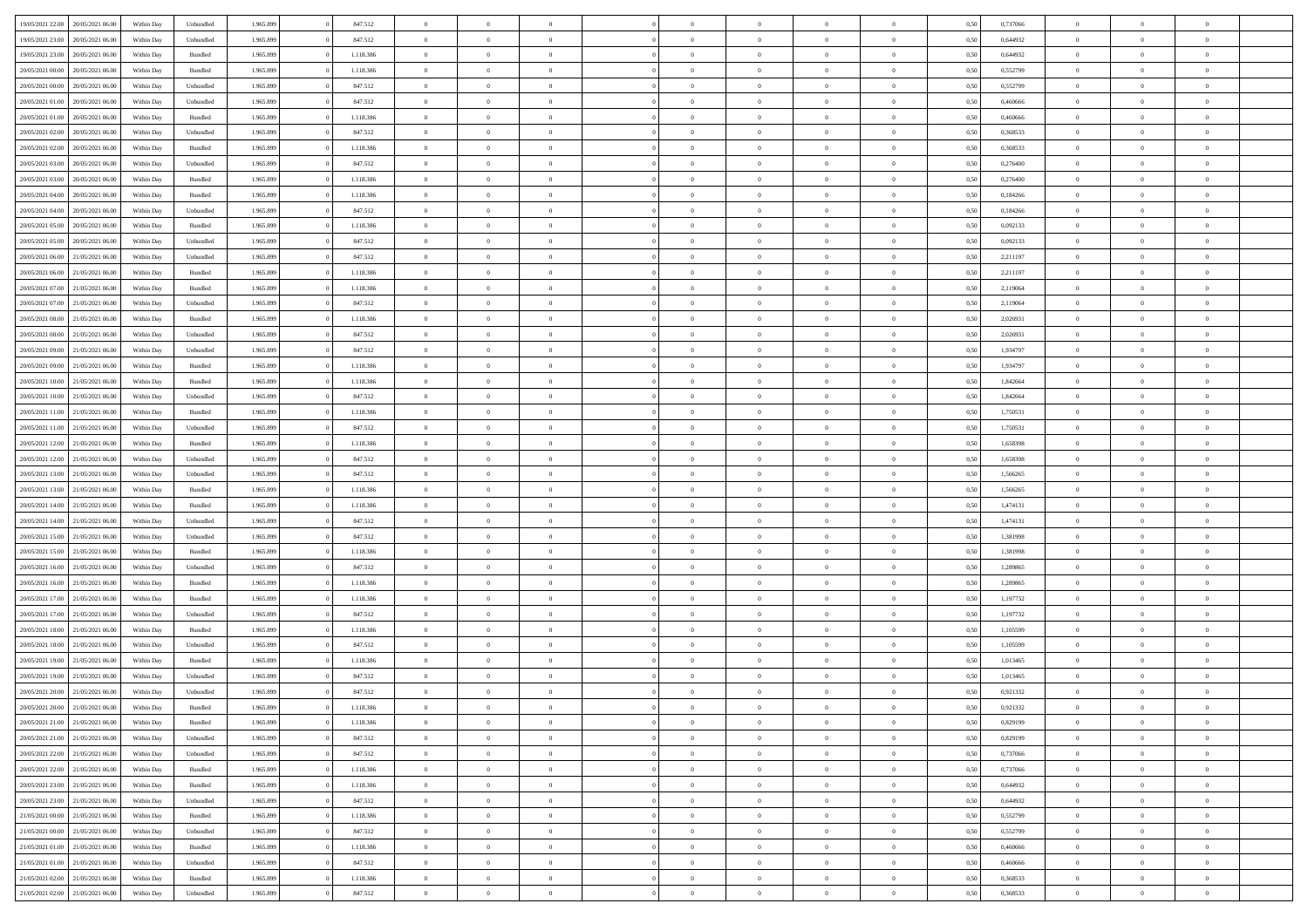| 21/05/2021 03:00                  |                  |            |           |           |           | $\overline{0}$ |                |                |                | $\Omega$       | $\theta$       | $\theta$       |      |          | $\theta$       |                | $\theta$       |  |
|-----------------------------------|------------------|------------|-----------|-----------|-----------|----------------|----------------|----------------|----------------|----------------|----------------|----------------|------|----------|----------------|----------------|----------------|--|
|                                   | 21/05/2021 06:00 | Within Dav | Unbundled | 1.965.899 | 847.512   |                | $\theta$       |                | $\Omega$       |                |                |                | 0,50 | 0,276400 |                | $\theta$       |                |  |
| 21/05/2021 03:00                  | 21/05/2021 06:00 | Within Day | Bundled   | 1.965.899 | 1.118.386 | $\overline{0}$ | $\theta$       | $\overline{0}$ | $\overline{0}$ | $\bf{0}$       | $\overline{0}$ | $\bf{0}$       | 0,50 | 0,276400 | $\theta$       | $\overline{0}$ | $\overline{0}$ |  |
| 21/05/2021 04:00                  | 21/05/2021 06:00 | Within Day | Bundled   | 1.965.899 | 1.118.386 | $\overline{0}$ | $\bf{0}$       | $\overline{0}$ | $\overline{0}$ | $\bf{0}$       | $\overline{0}$ | $\mathbf{0}$   | 0,50 | 0,184266 | $\bf{0}$       | $\overline{0}$ | $\overline{0}$ |  |
| 21/05/2021 04:00                  | 21/05/2021 06:00 | Within Dav | Unbundled | 1.965.899 | 847.512   | $\overline{0}$ | $\overline{0}$ | $\overline{0}$ | $\overline{0}$ | $\bf{0}$       | $\overline{0}$ | $\overline{0}$ | 0.50 | 0.184266 | $\theta$       | $\theta$       | $\overline{0}$ |  |
|                                   |                  |            |           |           |           | $\overline{0}$ | $\theta$       | $\overline{0}$ | $\overline{0}$ | $\bf{0}$       | $\overline{0}$ |                |      |          | $\,$ 0 $\,$    | $\overline{0}$ | $\overline{0}$ |  |
| 21/05/2021 05:00                  | 21/05/2021 06:00 | Within Day | Bundled   | 1.965.899 | 1.118.386 |                |                |                |                |                |                | $\bf{0}$       | 0,50 | 0,092133 |                |                |                |  |
| 21/05/2021 05:00                  | 21/05/2021 06:00 | Within Day | Unbundled | 1.965.899 | 847.512   | $\overline{0}$ | $\overline{0}$ | $\overline{0}$ | $\overline{0}$ | $\overline{0}$ | $\overline{0}$ | $\mathbf{0}$   | 0,50 | 0,092133 | $\bf{0}$       | $\overline{0}$ | $\bf{0}$       |  |
| 21/05/2021 06:00                  | 22/05/2021 06:00 | Within Dav | Bundled   | 1.965.899 | 1.118.386 | $\overline{0}$ | $\overline{0}$ | $\overline{0}$ | $\overline{0}$ | $\overline{0}$ | $\overline{0}$ | $\overline{0}$ | 0.50 | 2,211197 | $\theta$       | $\overline{0}$ | $\overline{0}$ |  |
| 21/05/2021 06:00                  | 22/05/2021 06:00 | Within Day | Unbundled | 1.965.899 | 847.512   | $\overline{0}$ | $\theta$       | $\overline{0}$ | $\overline{0}$ | $\bf{0}$       | $\overline{0}$ | $\bf{0}$       | 0,50 | 2,211197 | $\theta$       | $\theta$       | $\overline{0}$ |  |
| 21/05/2021 07:00                  | 22/05/2021 06:00 | Within Day | Unbundled | 1.965.899 | 847.512   | $\overline{0}$ | $\overline{0}$ | $\overline{0}$ | $\bf{0}$       | $\bf{0}$       | $\bf{0}$       | $\mathbf{0}$   | 0,50 | 2,119064 | $\,0\,$        | $\overline{0}$ | $\overline{0}$ |  |
| 21/05/2021 07:00                  | 22/05/2021 06:00 | Within Dav | Bundled   | 1.965.899 | 1.118.386 | $\overline{0}$ | $\overline{0}$ | $\overline{0}$ | $\overline{0}$ | $\overline{0}$ | $\overline{0}$ | $\overline{0}$ | 0.50 | 2,119064 | $\theta$       | $\overline{0}$ | $\overline{0}$ |  |
|                                   |                  |            |           |           |           |                |                |                |                |                |                |                |      |          |                |                |                |  |
| 21/05/2021 08:00                  | 22/05/2021 06:00 | Within Day | Unbundled | 1.965.899 | 847.512   | $\overline{0}$ | $\theta$       | $\overline{0}$ | $\overline{0}$ | $\bf{0}$       | $\overline{0}$ | $\bf{0}$       | 0,50 | 2,026931 | $\,$ 0 $\,$    | $\overline{0}$ | $\overline{0}$ |  |
| 21/05/2021 08:00                  | 22/05/2021 06:00 | Within Day | Bundled   | 1.965.899 | 1.118.386 | $\overline{0}$ | $\overline{0}$ | $\overline{0}$ | $\bf{0}$       | $\bf{0}$       | $\bf{0}$       | $\mathbf{0}$   | 0,50 | 2,026931 | $\overline{0}$ | $\overline{0}$ | $\bf{0}$       |  |
| 21/05/2021 09:00                  | 22/05/2021 06:00 | Within Day | Unbundled | 1.965.899 | 847.512   | $\overline{0}$ | $\overline{0}$ | $\overline{0}$ | $\overline{0}$ | $\bf{0}$       | $\overline{0}$ | $\overline{0}$ | 0.50 | 1,934797 | $\theta$       | $\theta$       | $\overline{0}$ |  |
| 21/05/2021 09:00                  | 22/05/2021 06:00 | Within Day | Bundled   | 1.965.899 | 1.118.386 | $\overline{0}$ | $\theta$       | $\overline{0}$ | $\overline{0}$ | $\bf{0}$       | $\overline{0}$ | $\bf{0}$       | 0,50 | 1,934797 | $\theta$       | $\overline{0}$ | $\overline{0}$ |  |
| 21/05/2021 10:00                  | 22/05/2021 06:00 | Within Day | Bundled   | 1.965.899 | 1.118.386 | $\overline{0}$ | $\overline{0}$ | $\overline{0}$ | $\bf{0}$       | $\overline{0}$ | $\overline{0}$ | $\mathbf{0}$   | 0,50 | 1,842664 | $\overline{0}$ | $\overline{0}$ | $\bf{0}$       |  |
|                                   |                  |            |           |           |           |                |                |                |                |                |                |                |      |          |                |                |                |  |
| 21/05/2021 10:00                  | 22/05/2021 06:00 | Within Dav | Unbundled | 1.965.899 | 847.512   | $\overline{0}$ | $\overline{0}$ | $\overline{0}$ | $\overline{0}$ | $\overline{0}$ | $\overline{0}$ | $\overline{0}$ | 0.50 | 1,842664 | $\theta$       | $\overline{0}$ | $\overline{0}$ |  |
| 21/05/2021 11:00                  | 22/05/2021 06:00 | Within Day | Unbundled | 1.965.899 | 847.512   | $\overline{0}$ | $\theta$       | $\overline{0}$ | $\overline{0}$ | $\bf{0}$       | $\overline{0}$ | $\bf{0}$       | 0,50 | 1,750531 | $\,$ 0 $\,$    | $\overline{0}$ | $\overline{0}$ |  |
| 21/05/2021 11:00                  | 22/05/2021 06:00 | Within Day | Bundled   | 1.965.899 | 1.118.386 | $\overline{0}$ | $\overline{0}$ | $\overline{0}$ | $\bf{0}$       | $\bf{0}$       | $\bf{0}$       | $\mathbf{0}$   | 0,50 | 1,750531 | $\bf{0}$       | $\overline{0}$ | $\bf{0}$       |  |
| 21/05/2021 12:00                  | 22/05/2021 06:00 | Within Day | Unbundled | 1.965.899 | 847.512   | $\overline{0}$ | $\overline{0}$ | $\overline{0}$ | $\overline{0}$ | $\overline{0}$ | $\overline{0}$ | $\overline{0}$ | 0.50 | 1,658398 | $\theta$       | $\overline{0}$ | $\overline{0}$ |  |
| 21/05/2021 12:00                  | 22/05/2021 06:00 | Within Day | Bundled   | 1.965.899 | 1.118.386 | $\overline{0}$ | $\theta$       | $\overline{0}$ | $\overline{0}$ | $\bf{0}$       | $\overline{0}$ | $\bf{0}$       | 0,50 | 1,658398 | $\,$ 0 $\,$    | $\overline{0}$ | $\overline{0}$ |  |
| 21/05/2021 13:00                  | 22/05/2021 06:00 | Within Day | Bundled   | 1.965.899 | 1.118.386 | $\overline{0}$ | $\overline{0}$ | $\overline{0}$ | $\bf{0}$       | $\bf{0}$       | $\bf{0}$       | $\mathbf{0}$   | 0,50 | 1,566265 | $\overline{0}$ | $\overline{0}$ | $\bf{0}$       |  |
|                                   |                  |            |           |           |           |                |                |                |                |                |                |                |      |          |                |                |                |  |
| 21/05/2021 13:00                  | 22/05/2021 06:00 | Within Day | Unbundled | 1.965.899 | 847.512   | $\overline{0}$ | $\overline{0}$ | $\overline{0}$ | $\overline{0}$ | $\overline{0}$ | $\overline{0}$ | $\overline{0}$ | 0.50 | 1.566265 | $\theta$       | $\overline{0}$ | $\overline{0}$ |  |
| 21/05/2021 14:00                  | 22/05/2021 06:00 | Within Day | Bundled   | 1.965.899 | 1.118.386 | $\overline{0}$ | $\theta$       | $\overline{0}$ | $\overline{0}$ | $\bf{0}$       | $\overline{0}$ | $\,$ 0 $\,$    | 0,50 | 1,474131 | $\,$ 0 $\,$    | $\overline{0}$ | $\overline{0}$ |  |
| 21/05/2021 14:00                  | 22/05/2021 06:00 | Within Day | Unbundled | 1.965.899 | 847.512   | $\overline{0}$ | $\overline{0}$ | $\overline{0}$ | $\bf{0}$       | $\overline{0}$ | $\overline{0}$ | $\mathbf{0}$   | 0,50 | 1,474131 | $\overline{0}$ | $\overline{0}$ | $\bf{0}$       |  |
| 21/05/2021 15:00                  | 22/05/2021 06:00 | Within Dav | Unbundled | 1.965.899 | 847.512   | $\overline{0}$ | $\overline{0}$ | $\overline{0}$ | $\overline{0}$ | $\overline{0}$ | $\overline{0}$ | $\overline{0}$ | 0.50 | 1,381998 | $\overline{0}$ | $\overline{0}$ | $\overline{0}$ |  |
| 21/05/2021 15:00                  | 22/05/2021 06:00 | Within Day | Bundled   | 1.965.899 | 1.118.386 | $\overline{0}$ | $\theta$       | $\overline{0}$ | $\overline{0}$ | $\bf{0}$       | $\overline{0}$ | $\bf{0}$       | 0,50 | 1,381998 | $\,$ 0 $\,$    | $\theta$       | $\overline{0}$ |  |
| 21/05/2021 16:00                  | 22/05/2021 06:00 | Within Day | Unbundled | 1.965.899 | 847.512   | $\overline{0}$ | $\overline{0}$ | $\overline{0}$ | $\overline{0}$ | $\bf{0}$       | $\overline{0}$ | $\mathbf{0}$   | 0,50 | 1,289865 | $\,0\,$        | $\overline{0}$ | $\overline{0}$ |  |
|                                   | 22/05/2021 06:00 |            | Bundled   | 1.965.899 | 1.118.386 | $\overline{0}$ | $\overline{0}$ | $\overline{0}$ | $\overline{0}$ | $\overline{0}$ | $\overline{0}$ | $\overline{0}$ | 0.50 | 1,289865 | $\theta$       | $\overline{0}$ | $\overline{0}$ |  |
| 21/05/2021 16:00                  |                  | Within Day |           |           |           |                |                |                |                |                |                |                |      |          |                |                |                |  |
| 21/05/2021 17:00                  | 22/05/2021 06:00 | Within Day | Unbundled | 1.965.899 | 847.512   | $\overline{0}$ | $\overline{0}$ | $\overline{0}$ | $\overline{0}$ | $\bf{0}$       | $\overline{0}$ | $\bf{0}$       | 0,50 | 1,197732 | $\,$ 0 $\,$    | $\overline{0}$ | $\overline{0}$ |  |
| 21/05/2021 17:00                  | 22/05/2021 06:00 | Within Day | Bundled   | 1.965.899 | 1.118.386 | $\overline{0}$ | $\overline{0}$ | $\overline{0}$ | $\overline{0}$ | $\bf{0}$       | $\overline{0}$ | $\mathbf{0}$   | 0,50 | 1,197732 | $\bf{0}$       | $\overline{0}$ | $\bf{0}$       |  |
| 21/05/2021 18:00                  | 22/05/2021 06:00 | Within Day | Unbundled | 1.965.899 | 847.512   | $\bf{0}$       | $\Omega$       | $\overline{0}$ | $\Omega$       | $\Omega$       | $\overline{0}$ | $\overline{0}$ | 0,50 | 1,105599 | $\,0\,$        | $\theta$       | $\theta$       |  |
| 21/05/2021 18:00                  | 22/05/2021 06:00 | Within Day | Bundled   | 1.965.899 | 1.118.386 | $\overline{0}$ | $\theta$       | $\overline{0}$ | $\overline{0}$ | $\bf{0}$       | $\overline{0}$ | $\bf{0}$       | 0,50 | 1,105599 | $\,$ 0 $\,$    | $\overline{0}$ | $\overline{0}$ |  |
| 21/05/2021 19:00                  | 22/05/2021 06:00 | Within Day | Bundled   | 1.965.899 | 1.118.386 | $\overline{0}$ | $\overline{0}$ | $\overline{0}$ | $\overline{0}$ | $\overline{0}$ | $\overline{0}$ | $\mathbf{0}$   | 0,50 | 1,013465 | $\bf{0}$       | $\overline{0}$ | $\bf{0}$       |  |
| 21/05/2021 19:00                  | 22/05/2021 06:00 | Within Day | Unbundled | 1.965.899 | 847.512   | $\overline{0}$ | $\Omega$       | $\overline{0}$ | $\Omega$       | $\overline{0}$ | $\overline{0}$ | $\overline{0}$ | 0.50 | 1,013465 | $\,0\,$        | $\theta$       | $\theta$       |  |
|                                   |                  |            |           |           |           | $\overline{0}$ | $\theta$       | $\overline{0}$ |                | $\bf{0}$       | $\overline{0}$ |                |      |          |                |                | $\overline{0}$ |  |
| 21/05/2021 20:00                  | 22/05/2021 06:00 | Within Day | Bundled   | 1.965.899 | 1.118.386 |                |                |                | $\overline{0}$ |                |                | $\bf{0}$       | 0,50 | 0,921332 | $\,$ 0 $\,$    | $\overline{0}$ |                |  |
| 21/05/2021 20:00                  | 22/05/2021 06:00 | Within Day | Unbundled | 1.965.899 | 847.512   | $\overline{0}$ | $\overline{0}$ | $\overline{0}$ | $\overline{0}$ | $\bf{0}$       | $\overline{0}$ | $\mathbf{0}$   | 0,50 | 0,921332 | $\bf{0}$       | $\overline{0}$ | $\bf{0}$       |  |
| 21/05/2021 21:00                  | 22/05/2021 06:00 | Within Day | Unbundled | 1.965.899 | 847.512   | $\overline{0}$ | $\Omega$       | $\overline{0}$ | $\Omega$       | $\overline{0}$ | $\overline{0}$ | $\overline{0}$ | 0.50 | 0,829199 | $\,$ 0 $\,$    | $\theta$       | $\theta$       |  |
| 21/05/2021 21:00                  | 22/05/2021 06:00 | Within Day | Bundled   | 1.965.899 | 1.118.386 | $\overline{0}$ | $\overline{0}$ | $\overline{0}$ | $\overline{0}$ | $\,$ 0         | $\overline{0}$ | $\bf{0}$       | 0,50 | 0,829199 | $\,$ 0 $\,$    | $\overline{0}$ | $\overline{0}$ |  |
| 21/05/2021 22:00                  | 22/05/2021 06:00 | Within Day | Bundled   | 1.965.899 | 1.118.386 | $\overline{0}$ | $\overline{0}$ | $\overline{0}$ | $\overline{0}$ | $\bf{0}$       | $\overline{0}$ | $\mathbf{0}$   | 0,50 | 0,737066 | $\bf{0}$       | $\overline{0}$ | $\bf{0}$       |  |
| 21/05/2021 22.00                  | 22/05/2021 06:00 | Within Day | Unbundled | 1.965.899 | 847.512   | $\overline{0}$ | $\Omega$       | $\overline{0}$ | $\Omega$       | $\overline{0}$ | $\overline{0}$ | $\overline{0}$ | 0,50 | 0,737066 | $\,0\,$        | $\theta$       | $\overline{0}$ |  |
| 21/05/2021 23:00                  | 22/05/2021 06:00 | Within Day | Bundled   | 1.965.899 | 1.118.386 | $\overline{0}$ | $\overline{0}$ | $\overline{0}$ | $\overline{0}$ | $\,$ 0         | $\overline{0}$ | $\bf{0}$       | 0,50 | 0,644932 | $\,$ 0 $\,$    | $\overline{0}$ | $\overline{0}$ |  |
|                                   |                  |            |           |           |           |                |                |                |                |                |                |                |      |          |                |                |                |  |
| 21/05/2021 23:00                  | 22/05/2021 06:00 | Within Day | Unbundled | 1.965.899 | 847.512   | $\overline{0}$ | $\overline{0}$ | $\overline{0}$ | $\overline{0}$ | $\bf{0}$       | $\overline{0}$ | $\mathbf{0}$   | 0,50 | 0,644932 | $\bf{0}$       | $\overline{0}$ | $\bf{0}$       |  |
| 22/05/2021 00:00                  | 22/05/2021 06:00 | Within Day | Unbundled | 1.965.899 | 847.512   | $\overline{0}$ | $\Omega$       | $\Omega$       | $\Omega$       | $\Omega$       | $\Omega$       | $\overline{0}$ | 0.50 | 0.552799 | $\theta$       | $\theta$       | $\theta$       |  |
| 22/05/2021 00:00                  | 22/05/2021 06:00 | Within Day | Bundled   | 1.965.899 | 1.118.386 | $\overline{0}$ | $\overline{0}$ | $\overline{0}$ | $\bf{0}$       | $\,$ 0         | $\bf{0}$       | $\bf{0}$       | 0,50 | 0,552799 | $\,0\,$        | $\,$ 0 $\,$    | $\overline{0}$ |  |
| 22/05/2021 01:00                  | 22/05/2021 06:00 | Within Day | Unbundled | 1.965.899 | 847.512   | $\overline{0}$ | $\bf{0}$       |                |                | $\bf{0}$       |                |                | 0,50 | 0,460666 | $\bf{0}$       | $\overline{0}$ |                |  |
| 22/05/2021 01:00                  | 22/05/2021 06:00 | Within Day | Bundled   | 1.965.899 | 1.118.386 | $\overline{0}$ | $\overline{0}$ | $\overline{0}$ | $\Omega$       | $\overline{0}$ | $\overline{0}$ | $\overline{0}$ | 0.50 | 0.460666 | $\theta$       | $\theta$       | $\theta$       |  |
| 22/05/2021 02:00                  | 22/05/2021 06:00 | Within Day | Unbundled | 1.965.899 | 847.512   | $\overline{0}$ | $\,$ 0         | $\overline{0}$ | $\bf{0}$       | $\,$ 0 $\,$    | $\overline{0}$ | $\mathbf{0}$   | 0,50 | 0,368533 | $\,$ 0 $\,$    | $\,$ 0 $\,$    | $\,$ 0         |  |
|                                   |                  |            |           |           |           |                |                |                |                |                |                |                |      |          |                |                |                |  |
| 22/05/2021 02:00                  | 22/05/2021 06:00 | Within Day | Bundled   | 1.965.899 | 1.118.386 | $\overline{0}$ | $\overline{0}$ | $\overline{0}$ | $\overline{0}$ | $\overline{0}$ | $\overline{0}$ | $\mathbf{0}$   | 0,50 | 0,368533 | $\overline{0}$ | $\bf{0}$       | $\bf{0}$       |  |
| 22/05/2021 03:00                  | 22/05/2021 06:00 | Within Day | Unbundled | 1.965.899 | 847.512   | $\overline{0}$ | $\overline{0}$ | $\overline{0}$ | $\Omega$       | $\overline{0}$ | $\overline{0}$ | $\overline{0}$ | 0,50 | 0,276400 | $\overline{0}$ | $\theta$       | $\overline{0}$ |  |
| 22/05/2021 03:00                  | 22/05/2021 06:00 | Within Day | Bundled   | 1.965.899 | 1.118.386 | $\overline{0}$ | $\,$ 0         | $\overline{0}$ | $\overline{0}$ | $\,$ 0 $\,$    | $\overline{0}$ | $\mathbf{0}$   | 0,50 | 0,276400 | $\,$ 0 $\,$    | $\overline{0}$ | $\,$ 0         |  |
| 22/05/2021 04:00                  | 22/05/2021 06:00 | Within Day | Unbundled | 1.965.899 | 847.512   | $\overline{0}$ | $\overline{0}$ | $\overline{0}$ | $\overline{0}$ | $\overline{0}$ | $\overline{0}$ | $\mathbf{0}$   | 0,50 | 0,184266 | $\overline{0}$ | $\overline{0}$ | $\bf{0}$       |  |
| 22/05/2021 04:00                  | 22/05/2021 06:00 | Within Day | Bundled   | 1.965.899 | 1.118.386 | $\overline{0}$ | $\overline{0}$ | $\overline{0}$ | $\Omega$       | $\overline{0}$ | $\overline{0}$ | $\bf{0}$       | 0.50 | 0,184266 | $\overline{0}$ | $\theta$       | $\overline{0}$ |  |
| 22/05/2021 05:00                  | 22/05/2021 06:00 | Within Day | Unbundled | 1.965.899 | 847.512   | $\overline{0}$ | $\,$ 0         | $\overline{0}$ | $\bf{0}$       | $\bf{0}$       | $\bf{0}$       | $\bf{0}$       | 0,50 | 0,092133 | $\,$ 0 $\,$    | $\overline{0}$ | $\overline{0}$ |  |
| 22/05/2021 05:00                  | 22/05/2021 06:00 | Within Day | Bundled   | 1.965.899 | 1.118.386 | $\overline{0}$ | $\bf{0}$       | $\overline{0}$ | $\overline{0}$ | $\overline{0}$ | $\overline{0}$ | $\mathbf{0}$   | 0,50 | 0,092133 | $\overline{0}$ | $\overline{0}$ | $\bf{0}$       |  |
|                                   |                  |            |           |           |           |                |                |                |                |                |                |                |      |          |                |                |                |  |
| 22/05/2021 06:00                  | 23/05/2021 06:00 | Within Day | Unbundled | 1.965.899 | 847.512   | $\overline{0}$ | $\overline{0}$ | $\overline{0}$ | $\Omega$       | $\overline{0}$ | $\overline{0}$ | $\overline{0}$ | 0.50 | 2,211197 | $\overline{0}$ | $\overline{0}$ | $\overline{0}$ |  |
| 22/05/2021 06:00                  | 23/05/2021 06:00 | Within Day | Bundled   | 1.965.899 | 1.118.386 | $\overline{0}$ | $\bf{0}$       | $\overline{0}$ | $\overline{0}$ | $\bf{0}$       | $\bf{0}$       | $\mathbf{0}$   | 0,50 | 2,211197 | $\,$ 0 $\,$    | $\,$ 0 $\,$    | $\bf{0}$       |  |
| 22/05/2021 07:00 23/05/2021 06:00 |                  | Within Day | Bundled   | 1.965.899 | 1.118.386 | $\overline{0}$ | $\overline{0}$ | $\overline{0}$ | $\overline{0}$ | $\overline{0}$ | $\bf{0}$       | $\mathbf{0}$   | 0,50 | 2,119064 | $\overline{0}$ | $\bf{0}$       | $\bf{0}$       |  |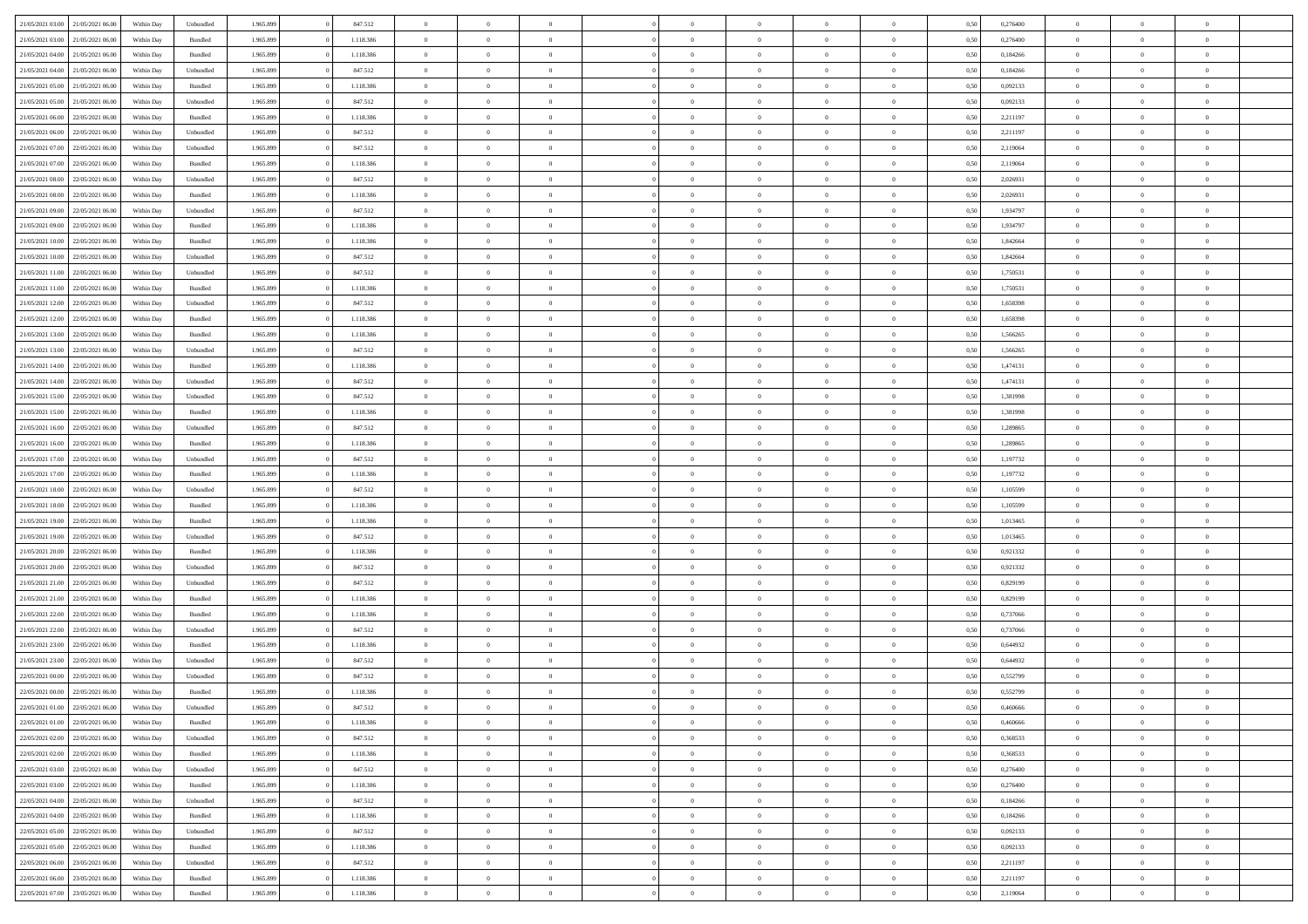|                                   |                  |            |                    |           |           | $\overline{0}$ | $\Omega$       |                |                | $\Omega$       | $\Omega$       | $\theta$       |      |          | $\theta$       |                | $\theta$       |  |
|-----------------------------------|------------------|------------|--------------------|-----------|-----------|----------------|----------------|----------------|----------------|----------------|----------------|----------------|------|----------|----------------|----------------|----------------|--|
| 22/05/2021 07:00                  | 23/05/2021 06:00 | Within Day | Unbundled          | 1.965.899 | 847.512   |                |                |                | $\Omega$       |                |                |                | 0,50 | 2,119064 |                | $\theta$       |                |  |
| 22/05/2021 08:00                  | 23/05/2021 06:00 | Within Day | Unbundled          | 1.965.899 | 847.512   | $\overline{0}$ | $\theta$       | $\overline{0}$ | $\overline{0}$ | $\bf{0}$       | $\overline{0}$ | $\bf{0}$       | 0,50 | 2,026931 | $\theta$       | $\theta$       | $\overline{0}$ |  |
| 22/05/2021 08:00                  | 23/05/2021 06:00 | Within Day | Bundled            | 1.965.899 | 1.118.386 | $\overline{0}$ | $\overline{0}$ | $\overline{0}$ | $\bf{0}$       | $\bf{0}$       | $\bf{0}$       | $\mathbf{0}$   | 0,50 | 2,026931 | $\overline{0}$ | $\overline{0}$ | $\overline{0}$ |  |
| 22/05/2021 09:00                  | 23/05/2021 06:00 | Within Dav | Bundled            | 1.965.899 | 1.118.386 | $\overline{0}$ | $\overline{0}$ | $\overline{0}$ | $\overline{0}$ | $\bf{0}$       | $\overline{0}$ | $\overline{0}$ | 0.50 | 1,934797 | $\theta$       | $\theta$       | $\overline{0}$ |  |
|                                   |                  |            |                    |           |           | $\overline{0}$ | $\theta$       | $\overline{0}$ |                | $\bf{0}$       | $\overline{0}$ |                |      |          | $\theta$       | $\overline{0}$ | $\overline{0}$ |  |
| 22/05/2021 09:00                  | 23/05/2021 06:00 | Within Day | Unbundled          | 1.965.899 | 847.512   |                |                |                | $\overline{0}$ |                |                | $\bf{0}$       | 0,50 | 1,934797 |                |                |                |  |
| 22/05/2021 10:00                  | 23/05/2021 06:00 | Within Day | Bundled            | 1.965.899 | 1.118.386 | $\overline{0}$ | $\bf{0}$       | $\overline{0}$ | $\bf{0}$       | $\overline{0}$ | $\overline{0}$ | $\mathbf{0}$   | 0,50 | 1,842664 | $\overline{0}$ | $\overline{0}$ | $\bf{0}$       |  |
| 22/05/2021 10:00                  | 23/05/2021 06:00 | Within Dav | Unbundled          | 1.965.899 | 847.512   | $\overline{0}$ | $\overline{0}$ | $\overline{0}$ | $\overline{0}$ | $\overline{0}$ | $\overline{0}$ | $\overline{0}$ | 0.50 | 1,842664 | $\theta$       | $\overline{0}$ | $\overline{0}$ |  |
| 22/05/2021 11:00                  | 23/05/2021 06:00 | Within Day | Unbundled          | 1.965.899 | 847.512   | $\overline{0}$ | $\theta$       | $\overline{0}$ | $\overline{0}$ | $\bf{0}$       | $\overline{0}$ | $\bf{0}$       | 0,50 | 1,750531 | $\theta$       | $\theta$       | $\overline{0}$ |  |
| 22/05/2021 11:00                  | 23/05/2021 06:00 | Within Day | Bundled            | 1.965.899 | 1.118.386 | $\overline{0}$ | $\overline{0}$ | $\overline{0}$ | $\overline{0}$ | $\bf{0}$       | $\overline{0}$ | $\bf{0}$       | 0,50 | 1,750531 | $\,0\,$        | $\overline{0}$ | $\overline{0}$ |  |
|                                   |                  |            |                    |           |           |                | $\overline{0}$ |                |                | $\overline{0}$ |                |                |      |          | $\theta$       | $\overline{0}$ | $\overline{0}$ |  |
| 22/05/2021 12:00                  | 23/05/2021 06:00 | Within Dav | Bundled            | 1.965.899 | 1.118.386 | $\overline{0}$ |                | $\overline{0}$ | $\overline{0}$ |                | $\overline{0}$ | $\overline{0}$ | 0.50 | 1,658398 |                |                |                |  |
| 22/05/2021 12:00                  | 23/05/2021 06:00 | Within Day | Unbundled          | 1.965.899 | 847.512   | $\overline{0}$ | $\theta$       | $\overline{0}$ | $\overline{0}$ | $\bf{0}$       | $\overline{0}$ | $\bf{0}$       | 0,50 | 1,658398 | $\,$ 0 $\,$    | $\overline{0}$ | $\overline{0}$ |  |
| 22/05/2021 13:00                  | 23/05/2021 06:00 | Within Day | Unbundled          | 1.965.899 | 847.512   | $\overline{0}$ | $\overline{0}$ | $\overline{0}$ | $\overline{0}$ | $\bf{0}$       | $\overline{0}$ | $\mathbf{0}$   | 0,50 | 1,566265 | $\bf{0}$       | $\overline{0}$ | $\bf{0}$       |  |
| 22/05/2021 13:00                  | 23/05/2021 06:00 | Within Day | Bundled            | 1.965.899 | 1.118.386 | $\overline{0}$ | $\overline{0}$ | $\overline{0}$ | $\overline{0}$ | $\bf{0}$       | $\overline{0}$ | $\overline{0}$ | 0.50 | 1.566265 | $\theta$       | $\theta$       | $\overline{0}$ |  |
| 22/05/2021 14:00                  | 23/05/2021 06:00 | Within Day | Bundled            | 1.965.899 | 1.118.386 | $\overline{0}$ | $\theta$       | $\overline{0}$ | $\overline{0}$ | $\bf{0}$       | $\overline{0}$ | $\bf{0}$       | 0,50 | 1,474131 | $\theta$       | $\overline{0}$ | $\overline{0}$ |  |
|                                   |                  |            |                    |           |           |                |                |                |                |                |                |                |      |          |                |                |                |  |
| 22/05/2021 14:00                  | 23/05/2021 06:00 | Within Day | Unbundled          | 1.965.899 | 847.512   | $\overline{0}$ | $\overline{0}$ | $\overline{0}$ | $\overline{0}$ | $\overline{0}$ | $\overline{0}$ | $\mathbf{0}$   | 0,50 | 1,474131 | $\bf{0}$       | $\overline{0}$ | $\bf{0}$       |  |
| 22/05/2021 15:00                  | 23/05/2021 06:00 | Within Dav | Unbundled          | 1.965.899 | 847.512   | $\overline{0}$ | $\overline{0}$ | $\overline{0}$ | $\overline{0}$ | $\overline{0}$ | $\overline{0}$ | $\overline{0}$ | 0.50 | 1,381998 | $\theta$       | $\overline{0}$ | $\overline{0}$ |  |
| 22/05/2021 15:00                  | 23/05/2021 06:00 | Within Day | Bundled            | 1.965.899 | 1.118.386 | $\overline{0}$ | $\theta$       | $\overline{0}$ | $\overline{0}$ | $\bf{0}$       | $\overline{0}$ | $\bf{0}$       | 0,50 | 1,381998 | $\theta$       | $\theta$       | $\overline{0}$ |  |
| 22/05/2021 16:00                  | 23/05/2021 06:00 | Within Day | Bundled            | 1.965.899 | 1.118.386 | $\overline{0}$ | $\overline{0}$ | $\overline{0}$ | $\overline{0}$ | $\bf{0}$       | $\overline{0}$ | $\mathbf{0}$   | 0,50 | 1,289865 | $\,0\,$        | $\overline{0}$ | $\overline{0}$ |  |
| 22/05/2021 16:00                  | 23/05/2021 06:00 | Within Day | Unbundled          | 1.965.899 | 847.512   | $\overline{0}$ | $\overline{0}$ | $\overline{0}$ | $\overline{0}$ | $\overline{0}$ | $\overline{0}$ | $\overline{0}$ | 0.50 | 1,289865 | $\theta$       | $\overline{0}$ | $\overline{0}$ |  |
| 22/05/2021 17:00                  | 23/05/2021 06:00 | Within Day | Bundled            | 1.965.899 | 1.118.386 | $\overline{0}$ | $\theta$       | $\overline{0}$ | $\overline{0}$ | $\bf{0}$       | $\overline{0}$ | $\bf{0}$       | 0,50 | 1,197732 | $\,$ 0 $\,$    | $\theta$       | $\overline{0}$ |  |
|                                   |                  |            |                    |           |           |                |                |                |                |                |                |                |      |          |                |                |                |  |
| 22/05/2021 17:00                  | 23/05/2021 06:00 | Within Day | Unbundled          | 1.965.899 | 847.512   | $\overline{0}$ | $\overline{0}$ | $\overline{0}$ | $\overline{0}$ | $\bf{0}$       | $\overline{0}$ | $\mathbf{0}$   | 0,50 | 1,197732 | $\bf{0}$       | $\overline{0}$ | $\overline{0}$ |  |
| 22/05/2021 18:00                  | 23/05/2021 06:00 | Within Day | Unbundled          | 1.965.899 | 847.512   | $\overline{0}$ | $\overline{0}$ | $\overline{0}$ | $\overline{0}$ | $\bf{0}$       | $\overline{0}$ | $\overline{0}$ | 0.50 | 1,105599 | $\theta$       | $\overline{0}$ | $\overline{0}$ |  |
| 22/05/2021 18:00                  | 23/05/2021 06:00 | Within Day | Bundled            | 1.965.899 | 1.118.386 | $\overline{0}$ | $\theta$       | $\overline{0}$ | $\overline{0}$ | $\bf{0}$       | $\overline{0}$ | $\bf{0}$       | 0,50 | 1,105599 | $\,$ 0 $\,$    | $\overline{0}$ | $\overline{0}$ |  |
| 22/05/2021 19:00                  | 23/05/2021 06:00 | Within Day | Bundled            | 1.965.899 | 1.118.386 | $\overline{0}$ | $\bf{0}$       | $\overline{0}$ | $\overline{0}$ | $\overline{0}$ | $\overline{0}$ | $\mathbf{0}$   | 0,50 | 1,013465 | $\bf{0}$       | $\overline{0}$ | $\bf{0}$       |  |
| 22/05/2021 19:00                  | 23/05/2021 06:00 | Within Dav | Unbundled          | 1.965.899 | 847.512   | $\overline{0}$ | $\overline{0}$ | $\overline{0}$ | $\overline{0}$ | $\overline{0}$ | $\overline{0}$ | $\overline{0}$ | 0.50 | 1,013465 | $\theta$       | $\overline{0}$ | $\overline{0}$ |  |
| 22/05/2021 20:00                  | 23/05/2021 06:00 | Within Day | Unbundled          | 1.965.899 | 847.512   | $\overline{0}$ | $\theta$       | $\overline{0}$ | $\overline{0}$ | $\bf{0}$       | $\overline{0}$ | $\bf{0}$       | 0,50 | 0,921332 | $\theta$       | $\theta$       | $\overline{0}$ |  |
| 22/05/2021 20:00                  | 23/05/2021 06:00 | Within Day | Bundled            | 1.965.899 | 1.118.386 | $\overline{0}$ | $\overline{0}$ | $\overline{0}$ | $\overline{0}$ | $\bf{0}$       | $\overline{0}$ | $\bf{0}$       | 0,50 | 0,921332 | $\,0\,$        | $\overline{0}$ | $\overline{0}$ |  |
|                                   |                  |            |                    |           |           |                | $\overline{0}$ |                |                | $\overline{0}$ |                |                |      |          | $\theta$       | $\overline{0}$ | $\overline{0}$ |  |
| 22/05/2021 21:00                  | 23/05/2021 06:00 | Within Day | Unbundled          | 1.965.899 | 847.512   | $\overline{0}$ |                | $\overline{0}$ | $\overline{0}$ |                | $\overline{0}$ | $\overline{0}$ | 0.50 | 0.829199 |                |                |                |  |
| 22/05/2021 21:00                  | 23/05/2021 06:00 | Within Day | Bundled            | 1.965.899 | 1.118.386 | $\overline{0}$ | $\theta$       | $\overline{0}$ | $\overline{0}$ | $\bf{0}$       | $\overline{0}$ | $\bf{0}$       | 0,50 | 0,829199 | $\,$ 0 $\,$    | $\overline{0}$ | $\overline{0}$ |  |
| 22/05/2021 22:00                  | 23/05/2021 06:00 | Within Day | Bundled            | 1.965.899 | 1.118.386 | $\overline{0}$ | $\overline{0}$ | $\overline{0}$ | $\overline{0}$ | $\bf{0}$       | $\overline{0}$ | $\bf{0}$       | 0,50 | 0,737066 | $\overline{0}$ | $\overline{0}$ | $\overline{0}$ |  |
| 22/05/2021 22:00                  | 23/05/2021 06:00 | Within Day | Unbundled          | 1.965.899 | 847.512   | $\overline{0}$ | $\Omega$       | $\overline{0}$ | $\Omega$       | $\Omega$       | $\overline{0}$ | $\overline{0}$ | 0,50 | 0,737066 | $\,0\,$        | $\theta$       | $\theta$       |  |
| 22/05/2021 23:00                  | 23/05/2021 06:00 | Within Day | Bundled            | 1.965.899 | 1.118.386 | $\overline{0}$ | $\theta$       | $\overline{0}$ | $\overline{0}$ | $\bf{0}$       | $\overline{0}$ | $\bf{0}$       | 0,50 | 0,644932 | $\theta$       | $\overline{0}$ | $\overline{0}$ |  |
| 22/05/2021 23:00                  | 23/05/2021 06:00 | Within Day | Unbundled          | 1.965.899 | 847.512   | $\overline{0}$ | $\overline{0}$ | $\overline{0}$ | $\bf{0}$       | $\bf{0}$       | $\overline{0}$ | $\mathbf{0}$   | 0,50 | 0,644932 | $\overline{0}$ | $\overline{0}$ | $\bf{0}$       |  |
| 23/05/2021 00:00                  | 23/05/2021 06:00 |            | Unbundled          | 1.965.899 | 847.512   | $\overline{0}$ | $\Omega$       | $\Omega$       | $\Omega$       | $\bf{0}$       | $\overline{0}$ | $\overline{0}$ | 0.50 | 0,552799 | $\,0\,$        | $\theta$       | $\theta$       |  |
|                                   |                  | Within Day |                    |           |           |                |                |                |                |                |                |                |      |          |                |                |                |  |
| 23/05/2021 00:00                  | 23/05/2021 06:00 | Within Day | Bundled            | 1.965.899 | 1.118.386 | $\overline{0}$ | $\theta$       | $\overline{0}$ | $\overline{0}$ | $\bf{0}$       | $\overline{0}$ | $\bf{0}$       | 0,50 | 0,552799 | $\,$ 0 $\,$    | $\theta$       | $\overline{0}$ |  |
| 23/05/2021 01:00                  | 23/05/2021 06:00 | Within Day | Unbundled          | 1.965.899 | 847.512   | $\overline{0}$ | $\overline{0}$ | $\overline{0}$ | $\bf{0}$       | $\bf{0}$       | $\bf{0}$       | $\bf{0}$       | 0,50 | 0,460666 | $\bf{0}$       | $\overline{0}$ | $\overline{0}$ |  |
| 23/05/2021 01:00                  | 23/05/2021 06:00 | Within Day | Bundled            | 1.965.899 | 1.118.386 | $\overline{0}$ | $\Omega$       | $\overline{0}$ | $\Omega$       | $\overline{0}$ | $\overline{0}$ | $\overline{0}$ | 0.50 | 0.460666 | $\theta$       | $\theta$       | $\theta$       |  |
| 23/05/2021 02:00                  | 23/05/2021 06:00 | Within Day | Unbundled          | 1.965.899 | 847.512   | $\overline{0}$ | $\theta$       | $\overline{0}$ | $\overline{0}$ | $\bf{0}$       | $\overline{0}$ | $\bf{0}$       | 0,50 | 0,368533 | $\,$ 0 $\,$    | $\overline{0}$ | $\overline{0}$ |  |
| 23/05/2021 02:00                  | 23/05/2021 06:00 | Within Day | Bundled            | 1.965.899 | 1.118.386 | $\overline{0}$ | $\overline{0}$ | $\overline{0}$ | $\bf{0}$       | $\bf{0}$       | $\bf{0}$       | $\mathbf{0}$   | 0,50 | 0,368533 | $\overline{0}$ | $\overline{0}$ | $\overline{0}$ |  |
| 23/05/2021 03:00                  | 23/05/2021 06:00 | Within Day | Bundled            | 1.965.899 | 1.118.386 | $\overline{0}$ | $\Omega$       | $\overline{0}$ | $\Omega$       | $\overline{0}$ | $\overline{0}$ | $\overline{0}$ | 0.50 | 0,276400 | $\,0\,$        | $\theta$       | $\theta$       |  |
|                                   |                  |            |                    |           |           |                | $\theta$       |                |                |                |                |                |      |          |                |                |                |  |
| 23/05/2021 03:00                  | 23/05/2021 06:00 | Within Day | Unbundled          | 1.965.899 | 847.512   | $\overline{0}$ |                | $\overline{0}$ | $\overline{0}$ | $\bf{0}$       | $\overline{0}$ | $\bf{0}$       | 0,50 | 0,276400 | $\,$ 0 $\,$    | $\overline{0}$ | $\overline{0}$ |  |
| 23/05/2021 04:00                  | 23/05/2021 06:00 | Within Day | Bundled            | 1.965.899 | 1.118.386 | $\overline{0}$ | $\overline{0}$ | $\overline{0}$ | $\bf{0}$       | $\bf{0}$       | $\bf{0}$       | $\mathbf{0}$   | 0,50 | 0,184266 | $\overline{0}$ | $\overline{0}$ | $\bf{0}$       |  |
| 23/05/2021 04:00                  | 23/05/2021 06:00 | Within Day | Unbundled          | 1.965.899 | 847.512   | $\overline{0}$ | $\Omega$       | $\Omega$       | $\Omega$       | $\Omega$       | $\Omega$       | $\overline{0}$ | 0.50 | 0,184266 | $\theta$       | $\theta$       | $\theta$       |  |
| 23/05/2021 05:00                  | 23/05/2021 06:00 | Within Day | Unbundled          | 1.965.899 | 847.512   | $\overline{0}$ | $\,$ 0 $\,$    | $\overline{0}$ | $\bf{0}$       | $\,$ 0         | $\bf{0}$       | $\bf{0}$       | 0,50 | 0,092133 | $\,0\,$        | $\overline{0}$ | $\overline{0}$ |  |
| 23/05/2021 05:00 23/05/2021 06:00 |                  | Within Day | $\mathbf B$ undled | 1.965.899 | 1.118.386 | $\bf{0}$       | $\bf{0}$       |                |                | $\bf{0}$       |                |                | 0,50 | 0,092133 | $\bf{0}$       | $\overline{0}$ |                |  |
| 23/05/2021 06:00                  | 24/05/2021 06:00 | Within Day | Unbundled          | 1.965.899 | 847.512   | $\overline{0}$ | $\overline{0}$ | $\overline{0}$ | $\Omega$       | $\overline{0}$ | $\overline{0}$ | $\overline{0}$ | 0,50 | 2,211197 | $\theta$       | $\theta$       | $\theta$       |  |
| 23/05/2021 06:00                  | 24/05/2021 06.00 | Within Day | Bundled            | 1.965.899 | 1.118.386 | $\overline{0}$ | $\bf{0}$       | $\overline{0}$ | $\bf{0}$       | $\,$ 0 $\,$    | $\overline{0}$ | $\,$ 0 $\,$    | 0,50 | 2,211197 | $\overline{0}$ | $\,$ 0 $\,$    | $\,$ 0         |  |
|                                   |                  |            |                    |           |           |                |                |                |                |                |                |                |      |          |                |                |                |  |
| 23/05/2021 07:00                  | 24/05/2021 06:00 | Within Day | Bundled            | 1.965.899 | 1.118.386 | $\overline{0}$ | $\overline{0}$ | $\overline{0}$ | $\overline{0}$ | $\overline{0}$ | $\overline{0}$ | $\mathbf{0}$   | 0,50 | 2,119064 | $\overline{0}$ | $\bf{0}$       | $\overline{0}$ |  |
| 23/05/2021 07:00                  | 24/05/2021 06:00 | Within Day | Unbundled          | 1.965.899 | 847.512   | $\overline{0}$ | $\overline{0}$ | $\overline{0}$ | $\Omega$       | $\overline{0}$ | $\overline{0}$ | $\overline{0}$ | 0,50 | 2,119064 | $\overline{0}$ | $\overline{0}$ | $\overline{0}$ |  |
| 23/05/2021 08:00                  | 24/05/2021 06.00 | Within Day | Unbundled          | 1.965.899 | 847.512   | $\overline{0}$ | $\,$ 0         | $\overline{0}$ | $\overline{0}$ | $\,$ 0 $\,$    | $\overline{0}$ | $\,$ 0 $\,$    | 0,50 | 2,026931 | $\,$ 0 $\,$    | $\overline{0}$ | $\,$ 0         |  |
| 23/05/2021 08:00                  | 24/05/2021 06:00 | Within Day | Bundled            | 1.965.899 | 1.118.386 | $\overline{0}$ | $\overline{0}$ | $\overline{0}$ | $\overline{0}$ | $\overline{0}$ | $\overline{0}$ | $\mathbf{0}$   | 0,50 | 2,026931 | $\overline{0}$ | $\overline{0}$ | $\overline{0}$ |  |
| 23/05/2021 09:00                  | 24/05/2021 06:00 | Within Day | Bundled            | 1.965.899 | 1.118.386 | $\overline{0}$ | $\overline{0}$ | $\overline{0}$ | $\overline{0}$ | $\overline{0}$ | $\overline{0}$ | $\overline{0}$ | 0.50 | 1,934797 | $\overline{0}$ | $\theta$       | $\overline{0}$ |  |
| 23/05/2021 09:00                  | 24/05/2021 06:00 | Within Day | Unbundled          | 1.965.899 | 847.512   | $\overline{0}$ | $\,$ 0         | $\overline{0}$ | $\overline{0}$ | $\bf{0}$       | $\overline{0}$ | $\bf{0}$       | 0,50 | 1,934797 | $\,$ 0 $\,$    | $\overline{0}$ | $\overline{0}$ |  |
|                                   |                  |            |                    |           |           |                |                |                |                |                |                |                |      |          |                |                |                |  |
| 23/05/2021 11:00                  | 24/05/2021 06:00 | Within Day | Bundled            | 1.965.899 | 1.118.386 | $\overline{0}$ | $\bf{0}$       | $\overline{0}$ | $\overline{0}$ | $\overline{0}$ | $\overline{0}$ | $\mathbf{0}$   | 0,50 | 1,750531 | $\overline{0}$ | $\overline{0}$ | $\bf{0}$       |  |
| 23/05/2021 11:00                  | 24/05/2021 06:00 | Within Day | Unbundled          | 1.965.899 | 847.512   | $\overline{0}$ | $\overline{0}$ | $\overline{0}$ | $\Omega$       | $\overline{0}$ | $\overline{0}$ | $\overline{0}$ | 0.50 | 1,750531 | $\overline{0}$ | $\overline{0}$ | $\overline{0}$ |  |
| 23/05/2021 12:00                  | 24/05/2021 06.00 | Within Day | Unbundled          | 1.965.899 | 847.512   | $\overline{0}$ | $\bf{0}$       | $\overline{0}$ | $\bf{0}$       | $\bf{0}$       | $\overline{0}$ | $\mathbf{0}$   | 0,50 | 1,658398 | $\,$ 0 $\,$    | $\,$ 0 $\,$    | $\bf{0}$       |  |
| 23/05/2021 12:00 24/05/2021 06:00 |                  | Within Day | Bundled            | 1.965.899 | 1.118.386 | $\overline{0}$ | $\overline{0}$ | $\overline{0}$ | $\overline{0}$ | $\overline{0}$ | $\overline{0}$ | $\mathbf{0}$   | 0,50 | 1,658398 | $\overline{0}$ | $\bf{0}$       | $\overline{0}$ |  |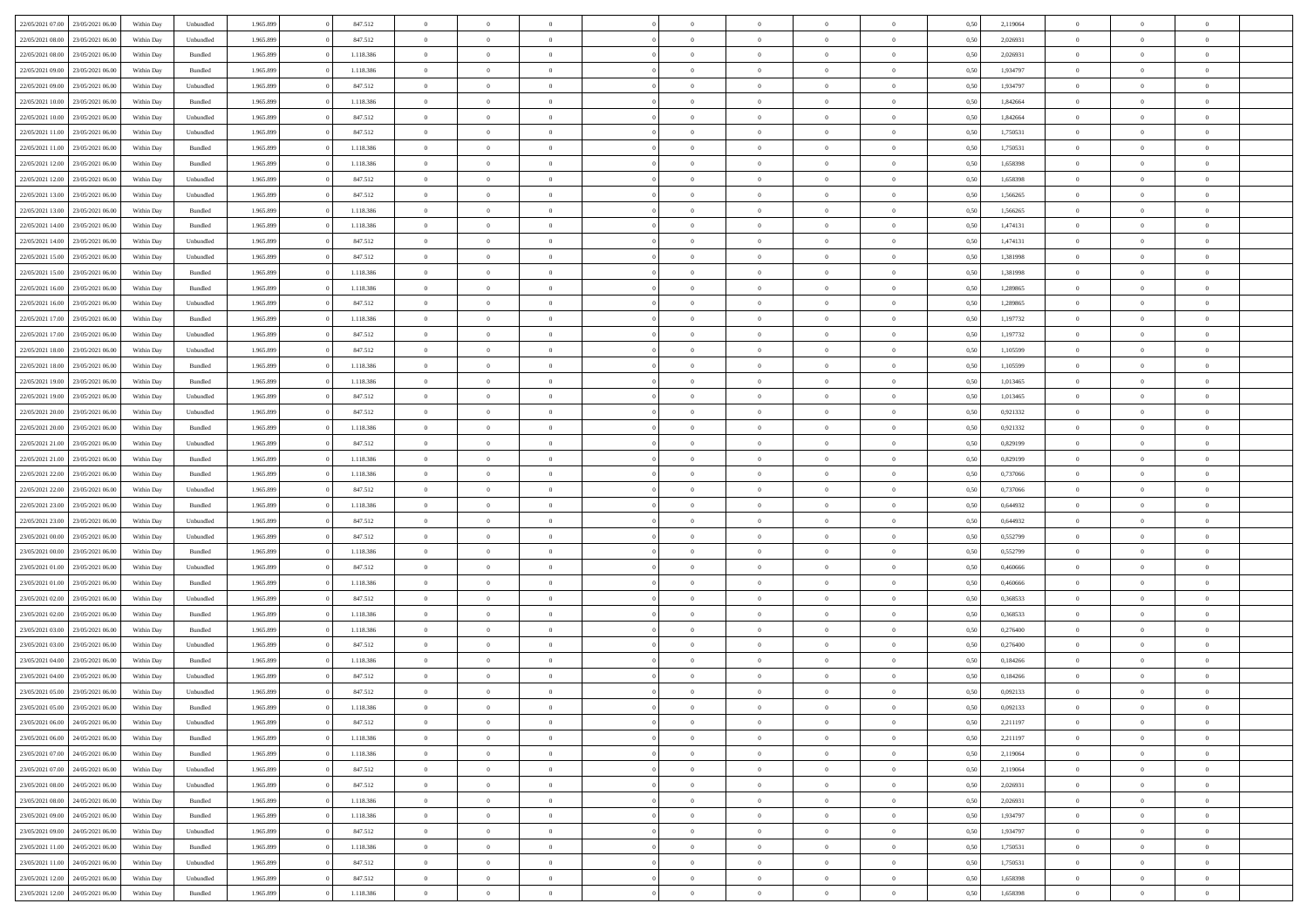| 23/05/2021 13:00                  |                  |            |           |           |           | $\overline{0}$ | $\Omega$       |                |                | $\Omega$       | $\Omega$       | $\theta$       |      |          | $\theta$       |                | $\theta$       |  |
|-----------------------------------|------------------|------------|-----------|-----------|-----------|----------------|----------------|----------------|----------------|----------------|----------------|----------------|------|----------|----------------|----------------|----------------|--|
|                                   | 24/05/2021 06:00 | Within Dav | Unbundled | 1.965.899 | 847.512   |                |                |                | $\Omega$       |                |                |                | 0,50 | 1,566265 |                | $\theta$       |                |  |
| 23/05/2021 13:00                  | 24/05/2021 06.00 | Within Day | Bundled   | 1.965.899 | 1.118.386 | $\overline{0}$ | $\theta$       | $\overline{0}$ | $\overline{0}$ | $\bf{0}$       | $\overline{0}$ | $\bf{0}$       | 0,50 | 1,566265 | $\theta$       | $\theta$       | $\overline{0}$ |  |
| 23/05/2021 14:00                  | 24/05/2021 06:00 | Within Day | Bundled   | 1.965.899 | 1.118.386 | $\overline{0}$ | $\overline{0}$ | $\overline{0}$ | $\overline{0}$ | $\bf{0}$       | $\overline{0}$ | $\mathbf{0}$   | 0,50 | 1,474131 | $\bf{0}$       | $\overline{0}$ | $\overline{0}$ |  |
| 23/05/2021 14:00                  | 24/05/2021 06:00 | Within Dav | Unbundled | 1.965.899 | 847.512   | $\overline{0}$ | $\overline{0}$ | $\overline{0}$ | $\overline{0}$ | $\bf{0}$       | $\overline{0}$ | $\overline{0}$ | 0.50 | 1,474131 | $\theta$       | $\theta$       | $\overline{0}$ |  |
|                                   |                  |            |           |           |           |                |                |                |                |                |                |                |      |          |                |                |                |  |
| 23/05/2021 15:00                  | 24/05/2021 06.00 | Within Day | Bundled   | 1.965.899 | 1.118.386 | $\overline{0}$ | $\theta$       | $\overline{0}$ | $\overline{0}$ | $\bf{0}$       | $\overline{0}$ | $\bf{0}$       | 0,50 | 1,381998 | $\theta$       | $\overline{0}$ | $\overline{0}$ |  |
| 23/05/2021 15:00                  | 24/05/2021 06:00 | Within Day | Unbundled | 1.965.899 | 847.512   | $\overline{0}$ | $\bf{0}$       | $\overline{0}$ | $\overline{0}$ | $\overline{0}$ | $\overline{0}$ | $\mathbf{0}$   | 0,50 | 1,381998 | $\bf{0}$       | $\overline{0}$ | $\bf{0}$       |  |
| 23/05/2021 16:00                  | 24/05/2021 06.00 | Within Dav | Bundled   | 1.965.899 | 1.118.386 | $\overline{0}$ | $\overline{0}$ | $\overline{0}$ | $\overline{0}$ | $\overline{0}$ | $\overline{0}$ | $\overline{0}$ | 0.50 | 1,289865 | $\theta$       | $\overline{0}$ | $\overline{0}$ |  |
| 23/05/2021 16:00                  | 24/05/2021 06.00 | Within Day | Unbundled | 1.965.899 | 847.512   | $\overline{0}$ | $\theta$       | $\overline{0}$ | $\overline{0}$ | $\bf{0}$       | $\overline{0}$ | $\bf{0}$       | 0,50 | 1,289865 | $\theta$       | $\theta$       | $\overline{0}$ |  |
|                                   |                  |            |           |           |           |                | $\overline{0}$ |                |                | $\bf{0}$       |                |                |      |          | $\,0\,$        | $\overline{0}$ | $\overline{0}$ |  |
| 23/05/2021 17:00                  | 24/05/2021 06:00 | Within Day | Unbundled | 1.965.899 | 847.512   | $\overline{0}$ |                | $\overline{0}$ | $\overline{0}$ |                | $\overline{0}$ | $\bf{0}$       | 0,50 | 1,197732 |                |                |                |  |
| 23/05/2021 17:00                  | 24/05/2021 06:00 | Within Dav | Bundled   | 1.965.899 | 1.118.386 | $\overline{0}$ | $\overline{0}$ | $\overline{0}$ | $\overline{0}$ | $\overline{0}$ | $\overline{0}$ | $\overline{0}$ | 0.50 | 1,197732 | $\theta$       | $\overline{0}$ | $\overline{0}$ |  |
| 23/05/2021 18:00                  | 24/05/2021 06.00 | Within Day | Bundled   | 1.965.899 | 1.118.386 | $\overline{0}$ | $\theta$       | $\overline{0}$ | $\overline{0}$ | $\bf{0}$       | $\overline{0}$ | $\bf{0}$       | 0,50 | 1,105599 | $\,$ 0 $\,$    | $\overline{0}$ | $\overline{0}$ |  |
| 23/05/2021 18:00                  | 24/05/2021 06:00 | Within Day | Unbundled | 1.965.899 | 847.512   | $\overline{0}$ | $\overline{0}$ | $\overline{0}$ | $\overline{0}$ | $\bf{0}$       | $\overline{0}$ | $\mathbf{0}$   | 0,50 | 1,105599 | $\bf{0}$       | $\overline{0}$ | $\overline{0}$ |  |
| 23/05/2021 19:00                  | 24/05/2021 06:00 | Within Day | Bundled   | 1.965.899 | 1.118.386 | $\overline{0}$ | $\overline{0}$ | $\overline{0}$ | $\overline{0}$ | $\bf{0}$       | $\overline{0}$ | $\overline{0}$ | 0.50 | 1.013465 | $\theta$       | $\theta$       | $\overline{0}$ |  |
|                                   |                  |            |           |           |           | $\overline{0}$ | $\theta$       |                |                | $\bf{0}$       |                |                |      |          | $\theta$       | $\overline{0}$ |                |  |
| 23/05/2021 19:00                  | 24/05/2021 06.00 | Within Day | Unbundled | 1.965.899 | 847.512   |                |                | $\overline{0}$ | $\overline{0}$ |                | $\overline{0}$ | $\bf{0}$       | 0,50 | 1,013465 |                |                | $\overline{0}$ |  |
| 23/05/2021 20:00                  | 24/05/2021 06:00 | Within Day | Unbundled | 1.965.899 | 847.512   | $\overline{0}$ | $\overline{0}$ | $\overline{0}$ | $\bf{0}$       | $\overline{0}$ | $\overline{0}$ | $\mathbf{0}$   | 0,50 | 0,921332 | $\overline{0}$ | $\overline{0}$ | $\bf{0}$       |  |
| 23/05/2021 20:00                  | 24/05/2021 06:00 | Within Dav | Bundled   | 1.965.899 | 1.118.386 | $\overline{0}$ | $\overline{0}$ | $\overline{0}$ | $\overline{0}$ | $\overline{0}$ | $\overline{0}$ | $\overline{0}$ | 0.50 | 0.921332 | $\theta$       | $\overline{0}$ | $\overline{0}$ |  |
| 23/05/2021 22:00                  | 24/05/2021 06.00 | Within Day | Unbundled | 1.965.899 | 847.512   | $\overline{0}$ | $\theta$       | $\overline{0}$ | $\overline{0}$ | $\bf{0}$       | $\overline{0}$ | $\bf{0}$       | 0,50 | 0,737066 | $\theta$       | $\theta$       | $\overline{0}$ |  |
| 23/05/2021 22:00                  | 24/05/2021 06:00 | Within Day | Bundled   | 1.965.899 | 1.118.386 | $\overline{0}$ | $\overline{0}$ | $\overline{0}$ | $\bf{0}$       | $\bf{0}$       | $\bf{0}$       | $\mathbf{0}$   | 0,50 | 0,737066 | $\,0\,$        | $\overline{0}$ | $\overline{0}$ |  |
|                                   |                  |            |           |           |           |                |                |                |                |                |                |                |      |          |                |                |                |  |
| 23/05/2021 23:00                  | 24/05/2021 06:00 | Within Day | Unbundled | 1.965.899 | 847.512   | $\overline{0}$ | $\overline{0}$ | $\overline{0}$ | $\overline{0}$ | $\overline{0}$ | $\overline{0}$ | $\overline{0}$ | 0.50 | 0,644932 | $\theta$       | $\overline{0}$ | $\overline{0}$ |  |
| 23/05/2021 23:00                  | 24/05/2021 06.00 | Within Day | Bundled   | 1.965.899 | 1.118.386 | $\overline{0}$ | $\theta$       | $\overline{0}$ | $\overline{0}$ | $\bf{0}$       | $\overline{0}$ | $\bf{0}$       | 0,50 | 0,644932 | $\,$ 0 $\,$    | $\theta$       | $\overline{0}$ |  |
| 24/05/2021 00:00                  | 24/05/2021 06:00 | Within Day | Unbundled | 1.965.899 | 847.512   | $\overline{0}$ | $\overline{0}$ | $\overline{0}$ | $\bf{0}$       | $\bf{0}$       | $\bf{0}$       | $\mathbf{0}$   | 0,50 | 0,552799 | $\bf{0}$       | $\overline{0}$ | $\overline{0}$ |  |
| 24/05/2021 00:00                  | 24/05/2021 06:00 | Within Day | Bundled   | 1.965.899 | 1.118.386 | $\overline{0}$ | $\overline{0}$ | $\overline{0}$ | $\overline{0}$ | $\bf{0}$       | $\overline{0}$ | $\overline{0}$ | 0.50 | 0,552799 | $\theta$       | $\overline{0}$ | $\overline{0}$ |  |
|                                   |                  |            |           |           |           |                |                |                |                |                |                |                |      |          |                |                |                |  |
| 24/05/2021 01:00                  | 24/05/2021 06.00 | Within Day | Unbundled | 1.965.899 | 847.512   | $\overline{0}$ | $\theta$       | $\overline{0}$ | $\overline{0}$ | $\bf{0}$       | $\overline{0}$ | $\bf{0}$       | 0,50 | 0,460666 | $\,$ 0 $\,$    | $\overline{0}$ | $\overline{0}$ |  |
| 24/05/2021 01:00                  | 24/05/2021 06:00 | Within Day | Bundled   | 1.965.899 | 1.118.386 | $\overline{0}$ | $\overline{0}$ | $\overline{0}$ | $\bf{0}$       | $\overline{0}$ | $\overline{0}$ | $\mathbf{0}$   | 0,50 | 0,460666 | $\overline{0}$ | $\overline{0}$ | $\bf{0}$       |  |
| 24/05/2021 02:00                  | 24/05/2021 06:00 | Within Dav | Bundled   | 1.965.899 | 1.118.386 | $\overline{0}$ | $\overline{0}$ | $\overline{0}$ | $\overline{0}$ | $\overline{0}$ | $\overline{0}$ | $\overline{0}$ | 0.50 | 0,368533 | $\theta$       | $\overline{0}$ | $\overline{0}$ |  |
| 24/05/2021 02:00                  | 24/05/2021 06.00 | Within Day | Unbundled | 1.965.899 | 847.512   | $\overline{0}$ | $\theta$       | $\overline{0}$ | $\overline{0}$ | $\bf{0}$       | $\overline{0}$ | $\bf{0}$       | 0,50 | 0,368533 | $\theta$       | $\theta$       | $\overline{0}$ |  |
| 24/05/2021 03:00                  | 24/05/2021 06:00 | Within Day | Unbundled | 1.965.899 | 847.512   | $\overline{0}$ | $\overline{0}$ | $\overline{0}$ | $\bf{0}$       | $\bf{0}$       | $\bf{0}$       | $\bf{0}$       | 0,50 | 0,276400 | $\,0\,$        | $\overline{0}$ | $\overline{0}$ |  |
|                                   |                  |            |           |           |           |                |                |                |                |                |                |                |      |          |                |                |                |  |
| 24/05/2021 03:00                  | 24/05/2021 06:00 | Within Day | Bundled   | 1.965.899 | 1.118.386 | $\overline{0}$ | $\overline{0}$ | $\overline{0}$ | $\overline{0}$ | $\overline{0}$ | $\overline{0}$ | $\overline{0}$ | 0.50 | 0.276400 | $\theta$       | $\overline{0}$ | $\overline{0}$ |  |
| 24/05/2021 04:00                  | 24/05/2021 06.00 | Within Day | Unbundled | 1.965.899 | 847.512   | $\overline{0}$ | $\theta$       | $\overline{0}$ | $\overline{0}$ | $\bf{0}$       | $\overline{0}$ | $\bf{0}$       | 0,50 | 0,184266 | $\,$ 0 $\,$    | $\overline{0}$ | $\overline{0}$ |  |
| 24/05/2021 04:00                  | 24/05/2021 06:00 | Within Day | Bundled   | 1.965.899 | 1.118.386 | $\overline{0}$ | $\overline{0}$ | $\overline{0}$ | $\bf{0}$       | $\bf{0}$       | $\bf{0}$       | $\bf{0}$       | 0,50 | 0,184266 | $\overline{0}$ | $\overline{0}$ | $\overline{0}$ |  |
| 24/05/2021 05:00                  | 24/05/2021 06.00 | Within Day | Bundled   | 1.965.899 | 1.118.386 | $\overline{0}$ | $\Omega$       | $\overline{0}$ | $\Omega$       | $\Omega$       | $\overline{0}$ | $\overline{0}$ | 0,50 | 0,092133 | $\,0\,$        | $\theta$       | $\theta$       |  |
| 24/05/2021 05:00                  | 24/05/2021 06.00 | Within Day | Unbundled | 1.965.899 | 847.512   | $\overline{0}$ | $\theta$       | $\overline{0}$ | $\overline{0}$ | $\bf{0}$       | $\overline{0}$ | $\bf{0}$       | 0,50 | 0,092133 | $\theta$       | $\theta$       | $\overline{0}$ |  |
|                                   |                  |            |           |           |           |                |                |                |                |                |                |                |      |          |                |                |                |  |
| 24/05/2021 06:00                  | 25/05/2021 06:00 | Within Day | Unbundled | 1.965.899 | 847.512   | $\overline{0}$ | $\overline{0}$ | $\overline{0}$ | $\overline{0}$ | $\bf{0}$       | $\overline{0}$ | $\mathbf{0}$   | 0,50 | 2,211197 | $\bf{0}$       | $\overline{0}$ | $\bf{0}$       |  |
| 24/05/2021 06:00                  | 25/05/2021 06:00 | Within Day | Bundled   | 1.965.899 | 1.118.386 | $\overline{0}$ | $\Omega$       | $\Omega$       | $\Omega$       | $\bf{0}$       | $\overline{0}$ | $\overline{0}$ | 0.50 | 2,211197 | $\,0\,$        | $\theta$       | $\theta$       |  |
| 24/05/2021 07:00                  | 25/05/2021 06:00 | Within Day | Bundled   | 1.965.899 | 1.118.386 | $\overline{0}$ | $\theta$       | $\overline{0}$ | $\overline{0}$ | $\bf{0}$       | $\overline{0}$ | $\bf{0}$       | 0,50 | 2,119064 | $\,$ 0 $\,$    | $\theta$       | $\overline{0}$ |  |
| 24/05/2021 07:00                  | 25/05/2021 06:00 | Within Day | Unbundled | 1.965.899 | 847.512   | $\overline{0}$ | $\overline{0}$ | $\overline{0}$ | $\overline{0}$ | $\bf{0}$       | $\overline{0}$ | $\bf{0}$       | 0,50 | 2,119064 | $\bf{0}$       | $\overline{0}$ | $\overline{0}$ |  |
|                                   |                  |            |           |           |           |                |                |                |                |                |                |                |      |          |                |                |                |  |
| 24/05/2021 08:00                  | 25/05/2021 06:00 | Within Day | Bundled   | 1.965.899 | 1.118.386 | $\overline{0}$ | $\Omega$       | $\overline{0}$ | $\Omega$       | $\overline{0}$ | $\overline{0}$ | $\overline{0}$ | 0.50 | 2.026931 | $\,$ 0 $\,$    | $\theta$       | $\theta$       |  |
| 24/05/2021 08:00                  | 25/05/2021 06:00 | Within Day | Unbundled | 1.965.899 | 847.512   | $\overline{0}$ | $\theta$       | $\overline{0}$ | $\overline{0}$ | $\,$ 0         | $\overline{0}$ | $\bf{0}$       | 0,50 | 2,026931 | $\,$ 0 $\,$    | $\overline{0}$ | $\overline{0}$ |  |
| 24/05/2021 09:00                  | 25/05/2021 06:00 | Within Day | Unbundled | 1.965.899 | 847.512   | $\overline{0}$ | $\overline{0}$ | $\overline{0}$ | $\overline{0}$ | $\bf{0}$       | $\overline{0}$ | $\mathbf{0}$   | 0,50 | 1,934797 | $\bf{0}$       | $\overline{0}$ | $\overline{0}$ |  |
| 24/05/2021 09:00                  | 25/05/2021 06:00 | Within Day | Bundled   | 1.965.899 | 1.118.386 | $\overline{0}$ | $\Omega$       | $\overline{0}$ | $\Omega$       | $\overline{0}$ | $\overline{0}$ | $\overline{0}$ | 0,50 | 1,934797 | $\,0\,$        | $\theta$       | $\theta$       |  |
| 24/05/2021 10:00                  | 25/05/2021 06:00 | Within Day | Unbundled | 1.965.899 | 847.512   | $\overline{0}$ | $\theta$       | $\overline{0}$ | $\overline{0}$ | $\,$ 0         | $\overline{0}$ | $\bf{0}$       | 0,50 | 1,842664 | $\,$ 0 $\,$    | $\overline{0}$ | $\overline{0}$ |  |
|                                   |                  |            |           |           |           |                |                |                |                |                |                |                |      |          |                |                |                |  |
| 24/05/2021 10:00                  | 25/05/2021 06:00 | Within Day | Bundled   | 1.965.899 | 1.118.386 | $\overline{0}$ | $\overline{0}$ | $\overline{0}$ | $\overline{0}$ | $\bf{0}$       | $\overline{0}$ | $\mathbf{0}$   | 0,50 | 1,842664 | $\bf{0}$       | $\overline{0}$ | $\bf{0}$       |  |
| 24/05/2021 11:00                  | 25/05/2021 06:00 | Within Day | Unbundled | 1.965.899 | 847.512   | $\overline{0}$ | $\Omega$       | $\Omega$       | $\Omega$       | $\Omega$       | $\Omega$       | $\overline{0}$ | 0.50 | 1,750531 | $\theta$       | $\theta$       | $\theta$       |  |
| 24/05/2021 11:00                  | 25/05/2021 06:00 | Within Day | Bundled   | 1.965.899 | 1.118.386 | $\overline{0}$ | $\overline{0}$ | $\overline{0}$ | $\bf{0}$       | $\,$ 0         | $\overline{0}$ | $\bf{0}$       | 0,50 | 1,750531 | $\,0\,$        | $\overline{0}$ | $\overline{0}$ |  |
| 24/05/2021 12:00                  | 25/05/2021 06:00 | Within Day | Unbundled | 1.965.899 | 847.512   | $\bf{0}$       | $\bf{0}$       |                |                | $\bf{0}$       |                |                | 0,50 | 1,658398 | $\bf{0}$       | $\overline{0}$ |                |  |
|                                   | 25/05/2021 06:00 |            |           | 1.965.899 | 1.118.386 | $\overline{0}$ | $\overline{0}$ |                | $\Omega$       | $\overline{0}$ | $\overline{0}$ | $\overline{0}$ |      |          | $\theta$       | $\theta$       | $\theta$       |  |
| 24/05/2021 12:00                  |                  | Within Day | Bundled   |           |           |                |                | $\overline{0}$ |                |                |                |                | 0,50 | 1,658398 |                |                |                |  |
| 24/05/2021 13:00                  | 25/05/2021 06:00 | Within Day | Bundled   | 1.965.899 | 1.118.386 | $\overline{0}$ | $\bf{0}$       | $\overline{0}$ | $\overline{0}$ | $\,$ 0 $\,$    | $\overline{0}$ | $\,$ 0 $\,$    | 0,50 | 1,566265 | $\,$ 0 $\,$    | $\,$ 0 $\,$    | $\,$ 0         |  |
| 24/05/2021 13:00                  | 25/05/2021 06:00 | Within Day | Unbundled | 1.965.899 | 847.512   | $\overline{0}$ | $\overline{0}$ | $\overline{0}$ | $\overline{0}$ | $\overline{0}$ | $\overline{0}$ | $\mathbf{0}$   | 0,50 | 1,566265 | $\overline{0}$ | $\bf{0}$       | $\overline{0}$ |  |
| 24/05/2021 14:00                  | 25/05/2021 06:00 | Within Day | Unbundled | 1.965.899 | 847.512   | $\overline{0}$ | $\overline{0}$ | $\overline{0}$ | $\Omega$       | $\overline{0}$ | $\overline{0}$ | $\overline{0}$ | 0,50 | 1,474131 | $\overline{0}$ | $\overline{0}$ | $\overline{0}$ |  |
| 24/05/2021 14:00                  | 25/05/2021 06:00 | Within Day | Bundled   | 1.965.899 | 1.118.386 | $\overline{0}$ | $\,$ 0         | $\overline{0}$ | $\overline{0}$ | $\,$ 0 $\,$    | $\overline{0}$ | $\,$ 0 $\,$    | 0,50 | 1,474131 | $\,$ 0 $\,$    | $\overline{0}$ | $\,$ 0         |  |
|                                   |                  |            |           |           |           |                |                |                |                |                |                |                |      |          |                |                |                |  |
| 24/05/2021 15:00                  | 25/05/2021 06:00 | Within Day | Bundled   | 1.965.899 | 1.118.386 | $\overline{0}$ | $\overline{0}$ | $\overline{0}$ | $\overline{0}$ | $\overline{0}$ | $\overline{0}$ | $\mathbf{0}$   | 0,50 | 1,381998 | $\overline{0}$ | $\overline{0}$ | $\overline{0}$ |  |
| 24/05/2021 15:00                  | 25/05/2021 06:00 | Within Day | Unbundled | 1.965.899 | 847.512   | $\overline{0}$ | $\overline{0}$ | $\overline{0}$ | $\overline{0}$ | $\overline{0}$ | $\overline{0}$ | $\overline{0}$ | 0.50 | 1,381998 | $\overline{0}$ | $\theta$       | $\overline{0}$ |  |
| 24/05/2021 16:00                  | 25/05/2021 06:00 | Within Day | Bundled   | 1.965.899 | 1.118.386 | $\overline{0}$ | $\,$ 0         | $\overline{0}$ | $\overline{0}$ | $\bf{0}$       | $\bf{0}$       | $\bf{0}$       | 0,50 | 1,289865 | $\,$ 0 $\,$    | $\overline{0}$ | $\overline{0}$ |  |
| 24/05/2021 16:00                  | 25/05/2021 06:00 | Within Day | Unbundled | 1.965.899 | 847.512   | $\overline{0}$ | $\bf{0}$       | $\overline{0}$ | $\overline{0}$ | $\overline{0}$ | $\overline{0}$ | $\mathbf{0}$   | 0,50 | 1,289865 | $\overline{0}$ | $\overline{0}$ | $\bf{0}$       |  |
| 24/05/2021 17:00                  | 25/05/2021 06:00 | Within Day | Bundled   | 1.965.899 | 1.118.386 | $\overline{0}$ | $\overline{0}$ | $\overline{0}$ | $\Omega$       | $\overline{0}$ | $\overline{0}$ | $\overline{0}$ | 0.50 | 1,197732 | $\overline{0}$ | $\overline{0}$ | $\overline{0}$ |  |
|                                   |                  |            |           |           |           |                |                |                |                |                |                |                |      |          |                |                |                |  |
| 24/05/2021 17:00                  | 25/05/2021 06:00 | Within Day | Unbundled | 1.965.899 | 847.512   | $\overline{0}$ | $\bf{0}$       | $\overline{0}$ | $\bf{0}$       | $\bf{0}$       | $\bf{0}$       | $\mathbf{0}$   | 0,50 | 1,197732 | $\,$ 0 $\,$    | $\,$ 0 $\,$    | $\bf{0}$       |  |
| 24/05/2021 18:00 25/05/2021 06:00 |                  | Within Day | Bundled   | 1.965.899 | 1.118.386 | $\overline{0}$ | $\overline{0}$ | $\overline{0}$ | $\overline{0}$ | $\overline{0}$ | $\bf{0}$       | $\mathbf{0}$   | 0,50 | 1,105599 | $\overline{0}$ | $\bf{0}$       | $\overline{0}$ |  |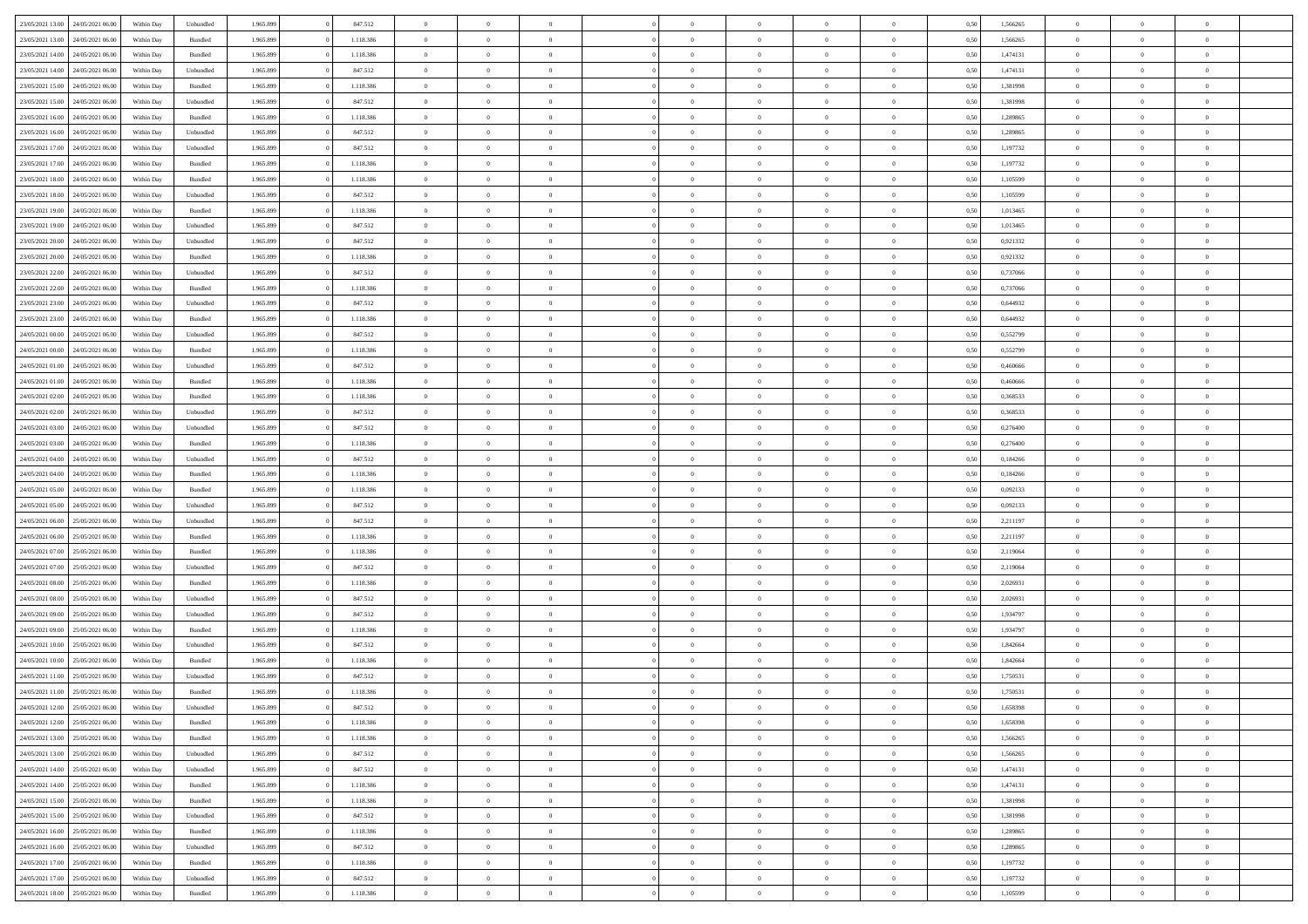| 24/05/2021 18:00 | 25/05/2021 06:00 | Within Dav | Unbundled          | 1.965.899 | 847.512   | $\overline{0}$ | $\Omega$       |                | $\Omega$       | $\Omega$       | $\Omega$       | $\theta$       | 0,50 | 1,105599 | $\theta$       | $\theta$       | $\theta$       |  |
|------------------|------------------|------------|--------------------|-----------|-----------|----------------|----------------|----------------|----------------|----------------|----------------|----------------|------|----------|----------------|----------------|----------------|--|
| 24/05/2021 19:00 | 25/05/2021 06:00 | Within Day | Bundled            | 1.965.899 | 1.118.386 | $\overline{0}$ | $\theta$       | $\overline{0}$ | $\overline{0}$ | $\bf{0}$       | $\overline{0}$ | $\bf{0}$       | 0,50 | 1,013465 | $\theta$       | $\theta$       | $\overline{0}$ |  |
| 24/05/2021 19:00 | 25/05/2021 06:00 | Within Day | Unbundled          | 1.965.899 | 847.512   | $\overline{0}$ | $\bf{0}$       | $\overline{0}$ | $\bf{0}$       | $\bf{0}$       | $\bf{0}$       | $\mathbf{0}$   | 0,50 | 1,013465 | $\overline{0}$ | $\overline{0}$ | $\overline{0}$ |  |
|                  |                  |            |                    |           |           |                |                |                |                |                |                |                |      |          | $\theta$       |                |                |  |
| 24/05/2021 20:00 | 25/05/2021 06:00 | Within Dav | Bundled            | 1.965.899 | 1.118.386 | $\overline{0}$ | $\overline{0}$ | $\overline{0}$ | $\overline{0}$ | $\bf{0}$       | $\overline{0}$ | $\overline{0}$ | 0.50 | 0.921332 |                | $\theta$       | $\overline{0}$ |  |
| 24/05/2021 20:00 | 25/05/2021 06:00 | Within Day | Unbundled          | 1.965.899 | 847.512   | $\overline{0}$ | $\theta$       | $\overline{0}$ | $\overline{0}$ | $\bf{0}$       | $\overline{0}$ | $\bf{0}$       | 0,50 | 0,921332 | $\theta$       | $\overline{0}$ | $\overline{0}$ |  |
| 24/05/2021 21:00 | 25/05/2021 06:00 | Within Day | Bundled            | 1.965.899 | 1.118.386 | $\overline{0}$ | $\overline{0}$ | $\overline{0}$ | $\bf{0}$       | $\overline{0}$ | $\overline{0}$ | $\mathbf{0}$   | 0,50 | 0,829199 | $\overline{0}$ | $\overline{0}$ | $\bf{0}$       |  |
| 24/05/2021 21:00 | 25/05/2021 06:00 | Within Dav | Unbundled          | 1.965.899 | 847.512   | $\overline{0}$ | $\overline{0}$ | $\overline{0}$ | $\overline{0}$ | $\overline{0}$ | $\overline{0}$ | $\overline{0}$ | 0.50 | 0.829199 | $\theta$       | $\overline{0}$ | $\overline{0}$ |  |
|                  |                  |            |                    |           |           |                |                |                |                |                |                |                |      |          |                |                |                |  |
| 24/05/2021 22:00 | 25/05/2021 06:00 | Within Day | Unbundled          | 1.965.899 | 847.512   | $\overline{0}$ | $\theta$       | $\overline{0}$ | $\overline{0}$ | $\bf{0}$       | $\overline{0}$ | $\bf{0}$       | 0,50 | 0,737066 | $\theta$       | $\theta$       | $\overline{0}$ |  |
| 24/05/2021 22:00 | 25/05/2021 06:00 | Within Day | Bundled            | 1.965.899 | 1.118.386 | $\overline{0}$ | $\overline{0}$ | $\overline{0}$ | $\bf{0}$       | $\bf{0}$       | $\bf{0}$       | $\mathbf{0}$   | 0,50 | 0,737066 | $\,0\,$        | $\overline{0}$ | $\overline{0}$ |  |
| 24/05/2021 23:00 | 25/05/2021 06:00 | Within Dav | Bundled            | 1.965.899 | 1.118.386 | $\overline{0}$ | $\overline{0}$ | $\overline{0}$ | $\overline{0}$ | $\overline{0}$ | $\overline{0}$ | $\overline{0}$ | 0.50 | 0,644932 | $\theta$       | $\overline{0}$ | $\overline{0}$ |  |
| 24/05/2021 23:00 | 25/05/2021 06:00 |            |                    | 1.965.899 | 847.512   | $\overline{0}$ | $\theta$       | $\overline{0}$ | $\overline{0}$ | $\bf{0}$       | $\overline{0}$ |                |      | 0,644932 | $\,$ 0 $\,$    | $\overline{0}$ | $\overline{0}$ |  |
|                  |                  | Within Day | Unbundled          |           |           |                |                |                |                |                |                | $\bf{0}$       | 0,50 |          |                |                |                |  |
| 25/05/2021 00:00 | 25/05/2021 06:00 | Within Day | Bundled            | 1.965.899 | 1.118.386 | $\overline{0}$ | $\overline{0}$ | $\overline{0}$ | $\bf{0}$       | $\bf{0}$       | $\bf{0}$       | $\mathbf{0}$   | 0,50 | 0,552799 | $\overline{0}$ | $\overline{0}$ | $\overline{0}$ |  |
| 25/05/2021 00:00 | 25/05/2021 06:00 | Within Day | Unbundled          | 1.965.899 | 847.512   | $\overline{0}$ | $\overline{0}$ | $\overline{0}$ | $\overline{0}$ | $\bf{0}$       | $\overline{0}$ | $\overline{0}$ | 0.50 | 0,552799 | $\theta$       | $\theta$       | $\overline{0}$ |  |
| 25/05/2021 01:00 | 25/05/2021 06:00 | Within Day | Bundled            | 1.965.899 | 1.118.386 | $\overline{0}$ | $\theta$       | $\overline{0}$ | $\overline{0}$ | $\bf{0}$       | $\overline{0}$ | $\bf{0}$       | 0,50 | 0,460666 | $\theta$       | $\overline{0}$ | $\overline{0}$ |  |
|                  |                  |            |                    |           |           |                |                |                |                |                |                |                |      |          |                |                |                |  |
| 25/05/2021 01:00 | 25/05/2021 06:00 | Within Day | Unbundled          | 1.965.899 | 847.512   | $\overline{0}$ | $\overline{0}$ | $\overline{0}$ | $\bf{0}$       | $\overline{0}$ | $\overline{0}$ | $\mathbf{0}$   | 0,50 | 0,460666 | $\overline{0}$ | $\overline{0}$ | $\bf{0}$       |  |
| 25/05/2021 02:00 | 25/05/2021 06:00 | Within Dav | Bundled            | 1.965.899 | 1.118.386 | $\overline{0}$ | $\overline{0}$ | $\overline{0}$ | $\overline{0}$ | $\overline{0}$ | $\overline{0}$ | $\overline{0}$ | 0.50 | 0,368533 | $\theta$       | $\overline{0}$ | $\overline{0}$ |  |
| 25/05/2021 02:00 | 25/05/2021 06:00 | Within Day | Unbundled          | 1.965.899 | 847.512   | $\overline{0}$ | $\theta$       | $\overline{0}$ | $\overline{0}$ | $\bf{0}$       | $\overline{0}$ | $\bf{0}$       | 0,50 | 0,368533 | $\theta$       | $\theta$       | $\overline{0}$ |  |
| 25/05/2021 03:00 | 25/05/2021 06:00 | Within Day | Unbundled          | 1.965.899 | 847.512   | $\overline{0}$ | $\overline{0}$ | $\overline{0}$ | $\overline{0}$ | $\bf{0}$       | $\overline{0}$ | $\mathbf{0}$   | 0,50 | 0,276400 | $\bf{0}$       | $\overline{0}$ | $\overline{0}$ |  |
|                  |                  |            |                    |           |           |                |                |                |                |                |                |                |      |          |                |                |                |  |
| 25/05/2021 03:00 | 25/05/2021 06:00 | Within Day | Bundled            | 1.965.899 | 1.118.386 | $\overline{0}$ | $\overline{0}$ | $\overline{0}$ | $\overline{0}$ | $\overline{0}$ | $\overline{0}$ | $\overline{0}$ | 0.50 | 0,276400 | $\theta$       | $\overline{0}$ | $\overline{0}$ |  |
| 25/05/2021 04:00 | 25/05/2021 06:00 | Within Day | Unbundled          | 1.965.899 | 847.512   | $\overline{0}$ | $\theta$       | $\overline{0}$ | $\overline{0}$ | $\bf{0}$       | $\overline{0}$ | $\bf{0}$       | 0,50 | 0,184266 | $\,$ 0 $\,$    | $\theta$       | $\overline{0}$ |  |
| 25/05/2021 04:00 | 25/05/2021 06:00 | Within Day | Bundled            | 1.965.899 | 1.118.386 | $\overline{0}$ | $\overline{0}$ | $\overline{0}$ | $\overline{0}$ | $\bf{0}$       | $\overline{0}$ | $\mathbf{0}$   | 0,50 | 0,184266 | $\bf{0}$       | $\overline{0}$ | $\overline{0}$ |  |
| 25/05/2021 05:00 | 25/05/2021 06:00 | Within Day | Bundled            | 1.965.899 | 1.118.386 | $\overline{0}$ | $\overline{0}$ | $\overline{0}$ | $\overline{0}$ | $\overline{0}$ | $\overline{0}$ | $\overline{0}$ | 0.50 | 0,092133 | $\theta$       | $\overline{0}$ | $\overline{0}$ |  |
|                  |                  |            |                    |           |           |                |                |                |                |                |                |                |      |          |                |                |                |  |
| 25/05/2021 05:00 | 25/05/2021 06:00 | Within Day | Unbundled          | 1.965.899 | 847.512   | $\overline{0}$ | $\theta$       | $\overline{0}$ | $\overline{0}$ | $\bf{0}$       | $\overline{0}$ | $\bf{0}$       | 0,50 | 0,092133 | $\,$ 0 $\,$    | $\overline{0}$ | $\overline{0}$ |  |
| 25/05/2021 06:00 | 26/05/2021 06:00 | Within Day | Bundled            | 1.965.899 | 1.118.386 | $\overline{0}$ | $\overline{0}$ | $\overline{0}$ | $\overline{0}$ | $\overline{0}$ | $\overline{0}$ | $\mathbf{0}$   | 0,50 | 2,211197 | $\bf{0}$       | $\overline{0}$ | $\bf{0}$       |  |
| 25/05/2021 06:00 | 26/05/2021 06:00 | Within Dav | Unbundled          | 1.965.899 | 847.512   | $\overline{0}$ | $\overline{0}$ | $\overline{0}$ | $\overline{0}$ | $\overline{0}$ | $\overline{0}$ | $\overline{0}$ | 0.50 | 2,211197 | $\overline{0}$ | $\overline{0}$ | $\overline{0}$ |  |
| 25/05/2021 07:00 | 26/05/2021 06:00 | Within Day | Bundled            | 1.965.899 | 1.118.386 | $\overline{0}$ | $\theta$       | $\overline{0}$ | $\overline{0}$ | $\bf{0}$       | $\overline{0}$ | $\bf{0}$       | 0,50 | 2,119064 | $\theta$       | $\theta$       | $\overline{0}$ |  |
|                  |                  |            |                    |           |           |                |                |                |                |                |                |                |      |          |                |                |                |  |
| 25/05/2021 07:00 | 26/05/2021 06:00 | Within Day | Unbundled          | 1.965.899 | 847.512   | $\overline{0}$ | $\overline{0}$ | $\overline{0}$ | $\overline{0}$ | $\bf{0}$       | $\overline{0}$ | $\mathbf{0}$   | 0,50 | 2,119064 | $\,0\,$        | $\overline{0}$ | $\overline{0}$ |  |
| 25/05/2021 08:00 | 26/05/2021 06:00 | Within Day | Bundled            | 1.965.899 | 1.118.386 | $\overline{0}$ | $\overline{0}$ | $\overline{0}$ | $\overline{0}$ | $\overline{0}$ | $\overline{0}$ | $\overline{0}$ | 0.50 | 2.026931 | $\theta$       | $\overline{0}$ | $\overline{0}$ |  |
| 25/05/2021 08:00 | 26/05/2021 06:00 | Within Day | Unbundled          | 1.965.899 | 847.512   | $\overline{0}$ | $\theta$       | $\overline{0}$ | $\overline{0}$ | $\bf{0}$       | $\overline{0}$ | $\bf{0}$       | 0,50 | 2,026931 | $\,$ 0 $\,$    | $\overline{0}$ | $\overline{0}$ |  |
| 25/05/2021 09:00 | 26/05/2021 06:00 | Within Day | Unbundled          | 1.965.899 | 847.512   | $\overline{0}$ | $\overline{0}$ | $\overline{0}$ | $\overline{0}$ | $\bf{0}$       | $\overline{0}$ | $\mathbf{0}$   | 0,50 | 1,934797 | $\bf{0}$       | $\overline{0}$ | $\overline{0}$ |  |
|                  |                  |            |                    |           |           |                |                |                |                |                |                |                |      |          |                |                |                |  |
| 25/05/2021 09:00 | 26/05/2021 06:00 | Within Day | Bundled            | 1.965.899 | 1.118.386 | $\overline{0}$ | $\Omega$       | $\overline{0}$ | $\Omega$       | $\Omega$       | $\overline{0}$ | $\overline{0}$ | 0,50 | 1,934797 | $\,0\,$        | $\theta$       | $\theta$       |  |
| 25/05/2021 10:00 | 26/05/2021 06:00 | Within Day | Unbundled          | 1.965.899 | 847.512   | $\overline{0}$ | $\theta$       | $\overline{0}$ | $\overline{0}$ | $\bf{0}$       | $\overline{0}$ | $\bf{0}$       | 0,50 | 1,842664 | $\theta$       | $\theta$       | $\overline{0}$ |  |
| 25/05/2021 10:00 | 26/05/2021 06:00 | Within Day | Bundled            | 1.965.899 | 1.118.386 | $\overline{0}$ | $\overline{0}$ | $\overline{0}$ | $\overline{0}$ | $\bf{0}$       | $\overline{0}$ | $\mathbf{0}$   | 0,50 | 1,842664 | $\bf{0}$       | $\overline{0}$ | $\bf{0}$       |  |
| 25/05/2021 11:00 | 26/05/2021 06:00 | Within Day | Bundled            | 1.965.899 | 1.118.386 | $\overline{0}$ | $\Omega$       | $\Omega$       | $\Omega$       | $\overline{0}$ | $\overline{0}$ | $\overline{0}$ | 0.50 | 1,750531 | $\,0\,$        | $\theta$       | $\theta$       |  |
|                  |                  |            |                    |           |           |                |                |                |                |                |                |                |      |          |                |                |                |  |
| 25/05/2021 11:00 | 26/05/2021 06:00 | Within Day | Unbundled          | 1.965.899 | 847.512   | $\overline{0}$ | $\theta$       | $\overline{0}$ | $\overline{0}$ | $\bf{0}$       | $\overline{0}$ | $\bf{0}$       | 0,50 | 1,750531 | $\,$ 0 $\,$    | $\theta$       | $\overline{0}$ |  |
| 25/05/2021 12:00 | 26/05/2021 06:00 | Within Day | Unbundled          | 1.965.899 | 847.512   | $\overline{0}$ | $\overline{0}$ | $\overline{0}$ | $\bf{0}$       | $\bf{0}$       | $\bf{0}$       | $\mathbf{0}$   | 0,50 | 1,658398 | $\bf{0}$       | $\overline{0}$ | $\overline{0}$ |  |
| 25/05/2021 12:00 | 26/05/2021 06:00 | Within Day | Bundled            | 1.965.899 | 1.118.386 | $\overline{0}$ | $\Omega$       | $\overline{0}$ | $\Omega$       | $\overline{0}$ | $\overline{0}$ | $\overline{0}$ | 0.50 | 1,658398 | $\,0\,$        | $\theta$       | $\theta$       |  |
| 25/05/2021 13:00 | 26/05/2021 06:00 | Within Day | Unbundled          | 1.965.899 | 847.512   | $\overline{0}$ | $\theta$       | $\overline{0}$ | $\overline{0}$ | $\,$ 0         | $\overline{0}$ | $\bf{0}$       | 0,50 | 1,566265 | $\,$ 0 $\,$    | $\overline{0}$ | $\overline{0}$ |  |
|                  |                  |            |                    |           |           |                |                |                |                |                |                |                |      |          |                |                |                |  |
| 25/05/2021 13:00 | 26/05/2021 06:00 | Within Day | Bundled            | 1.965.899 | 1.118.386 | $\overline{0}$ | $\overline{0}$ | $\overline{0}$ | $\bf{0}$       | $\bf{0}$       | $\bf{0}$       | $\mathbf{0}$   | 0,50 | 1,566265 | $\overline{0}$ | $\overline{0}$ | $\overline{0}$ |  |
| 25/05/2021 14:00 | 26/05/2021 06:00 | Within Day | Unbundled          | 1.965.899 | 847.512   | $\overline{0}$ | $\Omega$       | $\overline{0}$ | $\Omega$       | $\overline{0}$ | $\overline{0}$ | $\overline{0}$ | 0,50 | 1,474131 | $\,0\,$        | $\theta$       | $\theta$       |  |
| 25/05/2021 14:00 | 26/05/2021 06:00 | Within Day | Bundled            | 1.965.899 | 1.118.386 | $\overline{0}$ | $\theta$       | $\overline{0}$ | $\overline{0}$ | $\,$ 0         | $\overline{0}$ | $\bf{0}$       | 0,50 | 1,474131 | $\,$ 0 $\,$    | $\overline{0}$ | $\overline{0}$ |  |
| 25/05/2021 15:00 | 26/05/2021 06:00 | Within Day | Bundled            | 1.965.899 | 1.118.386 | $\overline{0}$ | $\bf{0}$       | $\overline{0}$ | $\bf{0}$       | $\bf{0}$       | $\bf{0}$       | $\mathbf{0}$   | 0,50 | 1,381998 | $\overline{0}$ | $\overline{0}$ | $\bf{0}$       |  |
|                  |                  |            |                    |           |           |                |                |                |                |                |                |                |      |          |                |                |                |  |
| 25/05/2021 15:00 | 26/05/2021 06:00 | Within Day | Unbundled          | 1.965.899 | 847.512   | $\overline{0}$ | $\Omega$       | $\Omega$       | $\Omega$       | $\Omega$       | $\Omega$       | $\overline{0}$ | 0.50 | 1,381998 | $\theta$       | $\theta$       | $\theta$       |  |
| 25/05/2021 16:00 | 26/05/2021 06:00 | Within Day | Unbundled          | 1.965.899 | 847.512   | $\overline{0}$ | $\,$ 0 $\,$    | $\overline{0}$ | $\bf{0}$       | $\,$ 0         | $\bf{0}$       | $\bf{0}$       | 0,50 | 1,289865 | $\,0\,$        | $\overline{0}$ | $\overline{0}$ |  |
| 25/05/2021 16:00 | 26/05/2021 06:00 | Within Day | $\mathbf B$ undled | 1.965.899 | 1.118.386 | $\bf{0}$       | $\bf{0}$       |                |                | $\bf{0}$       |                |                | 0,50 | 1,289865 | $\bf{0}$       | $\overline{0}$ |                |  |
| 25/05/2021 17:00 | 26/05/2021 06:00 | Within Day | Unbundled          | 1.965.899 | 847.512   | $\overline{0}$ | $\overline{0}$ | $\overline{0}$ | $\Omega$       | $\overline{0}$ | $\overline{0}$ | $\overline{0}$ | 0,50 | 1,197732 | $\theta$       | $\theta$       | $\theta$       |  |
|                  |                  |            |                    |           |           |                |                |                |                |                |                |                |      |          |                |                |                |  |
| 25/05/2021 17:00 | 26/05/2021 06:00 | Within Day | Bundled            | 1.965.899 | 1.118.386 | $\overline{0}$ | $\bf{0}$       | $\overline{0}$ | $\bf{0}$       | $\,$ 0 $\,$    | $\overline{0}$ | $\,$ 0 $\,$    | 0,50 | 1,197732 | $\,$ 0 $\,$    | $\,$ 0 $\,$    | $\,$ 0         |  |
| 25/05/2021 18:00 | 26/05/2021 06:00 | Within Day | Unbundled          | 1.965.899 | 847.512   | $\overline{0}$ | $\overline{0}$ | $\overline{0}$ | $\overline{0}$ | $\overline{0}$ | $\overline{0}$ | $\mathbf{0}$   | 0,50 | 1,105599 | $\overline{0}$ | $\bf{0}$       | $\overline{0}$ |  |
| 25/05/2021 18:00 | 26/05/2021 06:00 | Within Day | Bundled            | 1.965.899 | 1.118.386 | $\overline{0}$ | $\overline{0}$ | $\overline{0}$ | $\Omega$       | $\overline{0}$ | $\overline{0}$ | $\overline{0}$ | 0,50 | 1,105599 | $\overline{0}$ | $\overline{0}$ | $\overline{0}$ |  |
| 25/05/2021 19:00 | 26/05/2021 06:00 | Within Day | Bundled            | 1.965.899 | 1.118.386 | $\overline{0}$ | $\,$ 0         | $\overline{0}$ | $\overline{0}$ | $\,$ 0 $\,$    | $\overline{0}$ | $\mathbf{0}$   | 0,50 | 1,013465 | $\,$ 0 $\,$    | $\overline{0}$ | $\overline{0}$ |  |
|                  |                  |            |                    |           |           |                |                |                |                |                |                |                |      |          |                |                |                |  |
| 25/05/2021 19:00 | 26/05/2021 06:00 | Within Day | Unbundled          | 1.965.899 | 847.512   | $\overline{0}$ | $\overline{0}$ | $\overline{0}$ | $\overline{0}$ | $\overline{0}$ | $\overline{0}$ | $\mathbf{0}$   | 0,50 | 1,013465 | $\overline{0}$ | $\overline{0}$ | $\bf{0}$       |  |
| 25/05/2021 20:00 | 26/05/2021 06:00 | Within Day | Bundled            | 1.965.899 | 1.118.386 | $\overline{0}$ | $\overline{0}$ | $\overline{0}$ | $\overline{0}$ | $\overline{0}$ | $\overline{0}$ | $\bf{0}$       | 0.50 | 0,921332 | $\overline{0}$ | $\theta$       | $\overline{0}$ |  |
| 25/05/2021 20:00 | 26/05/2021 06:00 | Within Day | Unbundled          | 1.965.899 | 847.512   | $\overline{0}$ | $\,$ 0         | $\overline{0}$ | $\bf{0}$       | $\bf{0}$       | $\bf{0}$       | $\bf{0}$       | 0,50 | 0,921332 | $\,$ 0 $\,$    | $\overline{0}$ | $\overline{0}$ |  |
| 25/05/2021 21.00 | 26/05/2021 06:00 | Within Day | Unbundled          | 1.965.899 | 847.512   | $\overline{0}$ | $\bf{0}$       | $\overline{0}$ | $\overline{0}$ | $\overline{0}$ | $\overline{0}$ | $\mathbf{0}$   | 0,50 | 0,829199 | $\overline{0}$ | $\overline{0}$ | $\bf{0}$       |  |
|                  |                  |            |                    |           |           |                |                |                |                |                |                |                |      |          |                |                |                |  |
| 25/05/2021 21:00 | 26/05/2021 06:00 | Within Day | Bundled            | 1.965.899 | 1.118.386 | $\overline{0}$ | $\overline{0}$ | $\overline{0}$ | $\Omega$       | $\overline{0}$ | $\overline{0}$ | $\overline{0}$ | 0.50 | 0,829199 | $\overline{0}$ | $\overline{0}$ | $\overline{0}$ |  |
| 25/05/2021 22.00 | 26/05/2021 06:00 | Within Day | Unbundled          | 1.965.899 | 847.512   | $\overline{0}$ | $\bf{0}$       | $\overline{0}$ | $\bf{0}$       | $\bf{0}$       | $\overline{0}$ | $\mathbf{0}$   | 0,50 | 0,737066 | $\,$ 0 $\,$    | $\,$ 0 $\,$    | $\bf{0}$       |  |
| 25/05/2021 22:00 | 26/05/2021 06:00 | Within Day | Bundled            | 1.965.899 | 1.118.386 | $\overline{0}$ | $\overline{0}$ | $\overline{0}$ | $\overline{0}$ | $\overline{0}$ | $\overline{0}$ | $\mathbf{0}$   | 0,50 | 0,737066 | $\overline{0}$ | $\bf{0}$       | $\overline{0}$ |  |
|                  |                  |            |                    |           |           |                |                |                |                |                |                |                |      |          |                |                |                |  |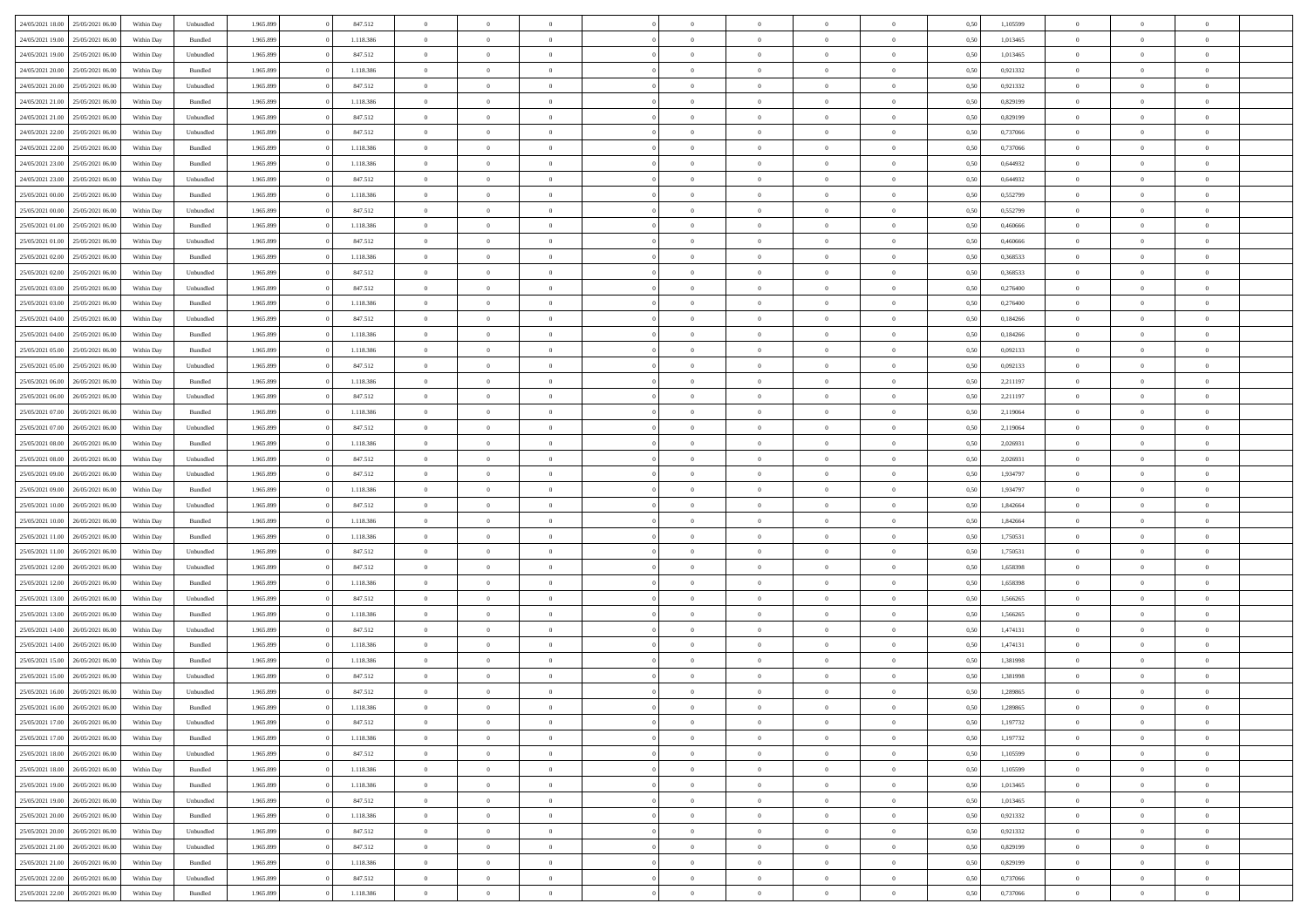| 25/05/2021 23:00                  | 26/05/2021 06:00 | Within Day | Bundled            | 1.965.899 | 1.118.386 | $\overline{0}$ | $\Omega$       |                | $\Omega$       | $\Omega$       | $\theta$       | $\theta$       | 0,50 | 0,644932 | $\theta$       | $\theta$       | $\theta$       |  |
|-----------------------------------|------------------|------------|--------------------|-----------|-----------|----------------|----------------|----------------|----------------|----------------|----------------|----------------|------|----------|----------------|----------------|----------------|--|
|                                   |                  |            |                    |           |           |                |                |                |                |                |                |                |      |          |                |                |                |  |
| 25/05/2021 23:00                  | 26/05/2021 06:00 | Within Day | Unbundled          | 1.965.899 | 847.512   | $\overline{0}$ | $\theta$       | $\overline{0}$ | $\overline{0}$ | $\bf{0}$       | $\overline{0}$ | $\bf{0}$       | 0,50 | 0,644932 | $\theta$       | $\overline{0}$ | $\overline{0}$ |  |
| 26/05/2021 00:00                  | 26/05/2021 06:00 | Within Day | Unbundled          | 1.965.899 | 847.512   | $\overline{0}$ | $\bf{0}$       | $\overline{0}$ | $\overline{0}$ | $\bf{0}$       | $\overline{0}$ | $\mathbf{0}$   | 0,50 | 0,552799 | $\bf{0}$       | $\overline{0}$ | $\overline{0}$ |  |
| 26/05/2021 00:00                  | 26/05/2021 06:00 | Within Dav | Bundled            | 1.965.899 | 1.118.386 | $\overline{0}$ | $\overline{0}$ | $\overline{0}$ | $\overline{0}$ | $\bf{0}$       | $\overline{0}$ | $\overline{0}$ | 0.50 | 0,552799 | $\theta$       | $\theta$       | $\overline{0}$ |  |
| 26/05/2021 01:00                  | 26/05/2021 06:00 | Within Day | Unbundled          | 1.965.899 | 847.512   | $\overline{0}$ | $\theta$       | $\overline{0}$ | $\overline{0}$ | $\bf{0}$       | $\overline{0}$ | $\bf{0}$       | 0,50 | 0,460666 | $\,$ 0 $\,$    | $\overline{0}$ | $\overline{0}$ |  |
| 26/05/2021 01:00                  | 26/05/2021 06:00 | Within Day | Bundled            | 1.965.899 | 1.118.386 | $\overline{0}$ | $\overline{0}$ | $\overline{0}$ | $\overline{0}$ | $\overline{0}$ | $\overline{0}$ | $\mathbf{0}$   | 0,50 | 0,460666 | $\bf{0}$       | $\overline{0}$ | $\bf{0}$       |  |
|                                   |                  |            |                    |           |           |                | $\overline{0}$ |                |                | $\overline{0}$ |                |                |      |          | $\theta$       | $\overline{0}$ | $\overline{0}$ |  |
| 26/05/2021 02:00                  | 26/05/2021 06:00 | Within Dav | Unbundled          | 1.965.899 | 847.512   | $\overline{0}$ |                | $\overline{0}$ | $\overline{0}$ |                | $\overline{0}$ | $\overline{0}$ | 0.50 | 0,368533 |                |                |                |  |
| 26/05/2021 02:00                  | 26/05/2021 06:00 | Within Day | Bundled            | 1.965.899 | 1.118.386 | $\overline{0}$ | $\theta$       | $\overline{0}$ | $\overline{0}$ | $\bf{0}$       | $\overline{0}$ | $\bf{0}$       | 0,50 | 0,368533 | $\theta$       | $\theta$       | $\overline{0}$ |  |
| 26/05/2021 03:00                  | 26/05/2021 06:00 | Within Day | Unbundled          | 1.965.899 | 847.512   | $\overline{0}$ | $\overline{0}$ | $\overline{0}$ | $\overline{0}$ | $\bf{0}$       | $\overline{0}$ | $\mathbf{0}$   | 0,50 | 0,276400 | $\,0\,$        | $\overline{0}$ | $\overline{0}$ |  |
| 26/05/2021 03:00                  | 26/05/2021 06:00 | Within Dav | Bundled            | 1.965.899 | 1.118.386 | $\overline{0}$ | $\overline{0}$ | $\overline{0}$ | $\overline{0}$ | $\overline{0}$ | $\overline{0}$ | $\overline{0}$ | 0.50 | 0,276400 | $\theta$       | $\overline{0}$ | $\overline{0}$ |  |
| 26/05/2021 04:00                  | 26/05/2021 06:00 | Within Day | Bundled            | 1.965.899 | 1.118.386 | $\overline{0}$ | $\theta$       | $\overline{0}$ | $\overline{0}$ | $\bf{0}$       | $\overline{0}$ | $\bf{0}$       | 0,50 | 0,184266 | $\,$ 0 $\,$    | $\overline{0}$ | $\overline{0}$ |  |
| 26/05/2021 04:00                  | 26/05/2021 06:00 | Within Day | Unbundled          | 1.965.899 | 847.512   | $\overline{0}$ | $\overline{0}$ | $\overline{0}$ | $\overline{0}$ | $\bf{0}$       | $\overline{0}$ | $\mathbf{0}$   | 0,50 | 0,184266 | $\bf{0}$       | $\overline{0}$ | $\bf{0}$       |  |
| 26/05/2021 05:00                  | 26/05/2021 06:00 | Within Day | Bundled            | 1.965.899 | 1.118.386 | $\overline{0}$ | $\overline{0}$ | $\overline{0}$ | $\overline{0}$ | $\bf{0}$       | $\overline{0}$ | $\overline{0}$ | 0.50 | 0,092133 | $\theta$       | $\theta$       | $\overline{0}$ |  |
|                                   |                  |            |                    |           |           | $\overline{0}$ | $\theta$       | $\overline{0}$ | $\overline{0}$ | $\bf{0}$       | $\overline{0}$ |                |      |          | $\theta$       | $\overline{0}$ | $\overline{0}$ |  |
| 26/05/2021 05:00                  | 26/05/2021 06:00 | Within Day | Unbundled          | 1.965.899 | 847.512   |                |                |                |                |                |                | $\bf{0}$       | 0,50 | 0,092133 |                |                |                |  |
| 26/05/2021 06:00                  | 27/05/2021 06:00 | Within Day | Unbundled          | 1.965.899 | 847.512   | $\overline{0}$ | $\overline{0}$ | $\overline{0}$ | $\overline{0}$ | $\overline{0}$ | $\overline{0}$ | $\mathbf{0}$   | 0,50 | 2,211197 | $\bf{0}$       | $\overline{0}$ | $\bf{0}$       |  |
| 26/05/2021 06:00                  | 27/05/2021 06:00 | Within Dav | Bundled            | 1.965.899 | 1.118.386 | $\overline{0}$ | $\overline{0}$ | $\overline{0}$ | $\overline{0}$ | $\overline{0}$ | $\overline{0}$ | $\overline{0}$ | 0.50 | 2,211197 | $\overline{0}$ | $\overline{0}$ | $\overline{0}$ |  |
| 26/05/2021 07:00                  | 27/05/2021 06:00 | Within Day | Unbundled          | 1.965.899 | 847.512   | $\overline{0}$ | $\theta$       | $\overline{0}$ | $\overline{0}$ | $\bf{0}$       | $\overline{0}$ | $\bf{0}$       | 0,50 | 2,119064 | $\,$ 0 $\,$    | $\overline{0}$ | $\overline{0}$ |  |
| 26/05/2021 07:00                  | 27/05/2021 06:00 | Within Day | Bundled            | 1.965.899 | 1.118.386 | $\overline{0}$ | $\overline{0}$ | $\overline{0}$ | $\overline{0}$ | $\bf{0}$       | $\bf{0}$       | $\mathbf{0}$   | 0,50 | 2,119064 | $\bf{0}$       | $\overline{0}$ | $\bf{0}$       |  |
| 26/05/2021 08:00                  | 27/05/2021 06:00 | Within Day | Bundled            | 1.965.899 | 1.118.386 | $\overline{0}$ | $\overline{0}$ | $\overline{0}$ | $\overline{0}$ | $\overline{0}$ | $\overline{0}$ | $\overline{0}$ | 0.50 | 2,026931 | $\theta$       | $\overline{0}$ | $\overline{0}$ |  |
| 26/05/2021 08:00                  | 27/05/2021 06:00 | Within Day | Unbundled          | 1.965.899 | 847.512   | $\overline{0}$ | $\theta$       | $\overline{0}$ | $\overline{0}$ | $\bf{0}$       | $\overline{0}$ | $\bf{0}$       | 0,50 | 2,026931 | $\,$ 0 $\,$    | $\overline{0}$ | $\overline{0}$ |  |
|                                   |                  |            |                    |           |           |                |                |                |                |                |                |                |      |          |                |                |                |  |
| 26/05/2021 09:00                  | 27/05/2021 06:00 | Within Day | Unbundled          | 1.965.899 | 847.512   | $\overline{0}$ | $\overline{0}$ | $\overline{0}$ | $\bf{0}$       | $\bf{0}$       | $\bf{0}$       | $\mathbf{0}$   | 0,50 | 1,934797 | $\overline{0}$ | $\overline{0}$ | $\bf{0}$       |  |
| 26/05/2021 09:00                  | 27/05/2021 06:00 | Within Day | Bundled            | 1.965.899 | 1.118.386 | $\overline{0}$ | $\overline{0}$ | $\overline{0}$ | $\overline{0}$ | $\overline{0}$ | $\overline{0}$ | $\overline{0}$ | 0.50 | 1,934797 | $\theta$       | $\overline{0}$ | $\overline{0}$ |  |
| 26/05/2021 10:00                  | 27/05/2021 06:00 | Within Day | Bundled            | 1.965.899 | 1.118.386 | $\overline{0}$ | $\theta$       | $\overline{0}$ | $\overline{0}$ | $\bf{0}$       | $\overline{0}$ | $\,$ 0 $\,$    | 0,50 | 1,842664 | $\,$ 0 $\,$    | $\overline{0}$ | $\overline{0}$ |  |
| 26/05/2021 10:00                  | 27/05/2021 06:00 | Within Day | Unbundled          | 1.965.899 | 847.512   | $\overline{0}$ | $\overline{0}$ | $\overline{0}$ | $\bf{0}$       | $\overline{0}$ | $\overline{0}$ | $\mathbf{0}$   | 0,50 | 1,842664 | $\overline{0}$ | $\overline{0}$ | $\bf{0}$       |  |
| 26/05/2021 11:00                  | 27/05/2021 06:00 | Within Dav | Unbundled          | 1.965.899 | 847.512   | $\overline{0}$ | $\overline{0}$ | $\overline{0}$ | $\overline{0}$ | $\overline{0}$ | $\overline{0}$ | $\overline{0}$ | 0.50 | 1,750531 | $\theta$       | $\overline{0}$ | $\overline{0}$ |  |
| 26/05/2021 11:00                  | 27/05/2021 06:00 | Within Day | Bundled            | 1.965.899 | 1.118.386 | $\overline{0}$ | $\theta$       | $\overline{0}$ | $\overline{0}$ | $\bf{0}$       | $\overline{0}$ | $\bf{0}$       | 0,50 | 1,750531 | $\theta$       | $\theta$       | $\overline{0}$ |  |
| 26/05/2021 12:00                  | 27/05/2021 06:00 | Within Day | Unbundled          | 1.965.899 | 847.512   | $\overline{0}$ | $\overline{0}$ | $\overline{0}$ | $\bf{0}$       | $\bf{0}$       | $\bf{0}$       | $\mathbf{0}$   | 0,50 | 1,658398 | $\,0\,$        | $\overline{0}$ | $\overline{0}$ |  |
| 26/05/2021 12:00                  | 27/05/2021 06:00 |            | Bundled            | 1.965.899 | 1.118.386 | $\overline{0}$ | $\overline{0}$ | $\overline{0}$ | $\overline{0}$ | $\overline{0}$ | $\overline{0}$ | $\overline{0}$ | 0.50 | 1,658398 | $\theta$       | $\overline{0}$ | $\overline{0}$ |  |
|                                   |                  | Within Day |                    |           |           |                |                |                |                |                |                |                |      |          |                |                |                |  |
| 26/05/2021 13:00                  | 27/05/2021 06:00 | Within Day | Unbundled          | 1.965.899 | 847.512   | $\overline{0}$ | $\overline{0}$ | $\overline{0}$ | $\overline{0}$ | $\bf{0}$       | $\overline{0}$ | $\bf{0}$       | 0,50 | 1,566265 | $\,$ 0 $\,$    | $\overline{0}$ | $\overline{0}$ |  |
| 26/05/2021 13:00                  | 27/05/2021 06:00 | Within Day | Bundled            | 1.965.899 | 1.118.386 | $\overline{0}$ | $\overline{0}$ | $\overline{0}$ | $\bf{0}$       | $\bf{0}$       | $\bf{0}$       | $\mathbf{0}$   | 0,50 | 1,566265 | $\overline{0}$ | $\overline{0}$ | $\bf{0}$       |  |
| 26/05/2021 14:00                  | 27/05/2021 06:00 | Within Day | Unbundled          | 1.965.899 | 847.512   | $\overline{0}$ | $\Omega$       | $\overline{0}$ | $\Omega$       | $\Omega$       | $\overline{0}$ | $\overline{0}$ | 0,50 | 1,474131 | $\,0\,$        | $\theta$       | $\theta$       |  |
| 26/05/2021 14:00                  | 27/05/2021 06:00 | Within Day | Bundled            | 1.965.899 | 1.118.386 | $\overline{0}$ | $\theta$       | $\overline{0}$ | $\overline{0}$ | $\bf{0}$       | $\overline{0}$ | $\bf{0}$       | 0,50 | 1,474131 | $\,$ 0 $\,$    | $\overline{0}$ | $\overline{0}$ |  |
| 26/05/2021 15:00                  | 27/05/2021 06:00 | Within Day | Unbundled          | 1.965.899 | 847.512   | $\overline{0}$ | $\overline{0}$ | $\overline{0}$ | $\bf{0}$       | $\overline{0}$ | $\overline{0}$ | $\mathbf{0}$   | 0,50 | 1,381998 | $\overline{0}$ | $\overline{0}$ | $\bf{0}$       |  |
| 26/05/2021 15:00                  | 27/05/2021 06:00 | Within Day | Bundled            | 1.965.899 | 1.118.386 | $\overline{0}$ | $\Omega$       | $\overline{0}$ | $\Omega$       | $\overline{0}$ | $\overline{0}$ | $\overline{0}$ | 0.50 | 1,381998 | $\,$ 0 $\,$    | $\theta$       | $\theta$       |  |
| 26/05/2021 16:00                  | 27/05/2021 06:00 | Within Day | Bundled            | 1.965.899 | 1.118.386 | $\overline{0}$ | $\theta$       | $\overline{0}$ | $\overline{0}$ | $\bf{0}$       | $\overline{0}$ | $\bf{0}$       | 0,50 | 1,289865 | $\,$ 0 $\,$    | $\overline{0}$ | $\overline{0}$ |  |
|                                   |                  |            |                    |           |           |                |                |                |                |                |                |                |      |          |                |                |                |  |
| 26/05/2021 16:00                  | 27/05/2021 06:00 | Within Day | Unbundled          | 1.965.899 | 847.512   | $\overline{0}$ | $\overline{0}$ | $\overline{0}$ | $\overline{0}$ | $\bf{0}$       | $\overline{0}$ | $\mathbf{0}$   | 0,50 | 1,289865 | $\bf{0}$       | $\overline{0}$ | $\bf{0}$       |  |
| 26/05/2021 17:00                  | 27/05/2021 06:00 | Within Day | Unbundled          | 1.965.899 | 847.512   | $\overline{0}$ | $\Omega$       | $\overline{0}$ | $\Omega$       | $\overline{0}$ | $\overline{0}$ | $\overline{0}$ | 0.50 | 1,197732 | $\,$ 0 $\,$    | $\theta$       | $\theta$       |  |
| 26/05/2021 17:00                  | 27/05/2021 06:00 | Within Day | Bundled            | 1.965.899 | 1.118.386 | $\overline{0}$ | $\overline{0}$ | $\overline{0}$ | $\overline{0}$ | $\,$ 0         | $\overline{0}$ | $\bf{0}$       | 0,50 | 1,197732 | $\,$ 0 $\,$    | $\overline{0}$ | $\overline{0}$ |  |
| 26/05/2021 18:00                  | 27/05/2021 06:00 | Within Day | Bundled            | 1.965.899 | 1.118.386 | $\overline{0}$ | $\overline{0}$ | $\overline{0}$ | $\overline{0}$ | $\bf{0}$       | $\overline{0}$ | $\mathbf{0}$   | 0,50 | 1,105599 | $\bf{0}$       | $\overline{0}$ | $\bf{0}$       |  |
| 26/05/2021 18:00                  | 27/05/2021 06:00 | Within Day | Unbundled          | 1.965.899 | 847.512   | $\overline{0}$ | $\Omega$       | $\overline{0}$ | $\Omega$       | $\overline{0}$ | $\overline{0}$ | $\overline{0}$ | 0,50 | 1,105599 | $\,0\,$        | $\theta$       | $\theta$       |  |
| 26/05/2021 19:00                  | 27/05/2021 06:00 | Within Day | Bundled            | 1.965.899 | 1.118.386 | $\overline{0}$ | $\overline{0}$ | $\overline{0}$ | $\overline{0}$ | $\,$ 0         | $\overline{0}$ | $\bf{0}$       | 0,50 | 1,013465 | $\,$ 0 $\,$    | $\overline{0}$ | $\overline{0}$ |  |
| 26/05/2021 19:00                  | 27/05/2021 06:00 | Within Day | Unbundled          | 1.965.899 | 847.512   | $\overline{0}$ | $\overline{0}$ | $\overline{0}$ | $\overline{0}$ | $\bf{0}$       | $\overline{0}$ | $\mathbf{0}$   | 0,50 | 1,013465 | $\bf{0}$       | $\overline{0}$ | $\bf{0}$       |  |
| 26/05/2021 20:00                  | 27/05/2021 06:00 |            | Bundled            | 1.965.899 | 1.118.386 | $\overline{0}$ | $\Omega$       | $\Omega$       | $\Omega$       | $\Omega$       | $\Omega$       | $\overline{0}$ | 0.50 | 0,921332 | $\theta$       | $\theta$       | $\theta$       |  |
|                                   |                  | Within Day |                    |           |           |                |                |                |                |                |                |                |      |          |                |                |                |  |
| 26/05/2021 20:00                  | 27/05/2021 06:00 | Within Day | Unbundled          | 1.965.899 | 847.512   | $\overline{0}$ | $\overline{0}$ | $\overline{0}$ | $\bf{0}$       | $\,$ 0         | $\overline{0}$ | $\bf{0}$       | 0,50 | 0,921332 | $\,0\,$        | $\,0\,$        | $\overline{0}$ |  |
| 26/05/2021 21:00                  | 27/05/2021 06:00 | Within Day | $\mathbf B$ undled | 1.965.899 | 1.118.386 | $\overline{0}$ | $\bf{0}$       |                |                | $\bf{0}$       |                |                | 0,50 | 0,829199 | $\bf{0}$       | $\overline{0}$ |                |  |
| 26/05/2021 21:00                  | 27/05/2021 06:00 | Within Day | Unbundled          | 1.965.899 | 847.512   | $\overline{0}$ | $\overline{0}$ | $\overline{0}$ | $\Omega$       | $\overline{0}$ | $\overline{0}$ | $\overline{0}$ | 0.50 | 0,829199 | $\theta$       | $\theta$       | $\theta$       |  |
| 26/05/2021 22.00                  | 27/05/2021 06:00 | Within Day | Bundled            | 1.965.899 | 1.118.386 | $\overline{0}$ | $\,$ 0         | $\overline{0}$ | $\overline{0}$ | $\,$ 0 $\,$    | $\overline{0}$ | $\mathbf{0}$   | 0,50 | 0,737066 | $\,$ 0 $\,$    | $\,$ 0 $\,$    | $\,$ 0         |  |
| 26/05/2021 22.00                  | 27/05/2021 06:00 | Within Day | Unbundled          | 1.965.899 | 847.512   | $\overline{0}$ | $\overline{0}$ | $\overline{0}$ | $\overline{0}$ | $\overline{0}$ | $\overline{0}$ | $\mathbf{0}$   | 0,50 | 0,737066 | $\overline{0}$ | $\bf{0}$       | $\overline{0}$ |  |
| 26/05/2021 23.00                  | 27/05/2021 06:00 | Within Day | Unbundled          | 1.965.899 | 847.512   | $\overline{0}$ | $\overline{0}$ | $\overline{0}$ | $\Omega$       | $\overline{0}$ | $\overline{0}$ | $\overline{0}$ | 0,50 | 0.644932 | $\overline{0}$ | $\theta$       | $\overline{0}$ |  |
| 26/05/2021 23:00                  | 27/05/2021 06:00 | Within Day | Bundled            | 1.965.899 | 1.118.386 | $\overline{0}$ | $\,$ 0         | $\overline{0}$ | $\overline{0}$ | $\,$ 0 $\,$    | $\overline{0}$ | $\mathbf{0}$   | 0,50 | 0,644932 | $\,$ 0 $\,$    | $\overline{0}$ | $\overline{0}$ |  |
|                                   |                  |            |                    |           |           |                |                |                |                |                |                |                |      |          |                |                |                |  |
| 27/05/2021 00:00                  | 27/05/2021 06:00 | Within Day | Unbundled          | 1.965.899 | 847.512   | $\overline{0}$ | $\overline{0}$ | $\overline{0}$ | $\overline{0}$ | $\overline{0}$ | $\overline{0}$ | $\mathbf{0}$   | 0,50 | 0,552799 | $\overline{0}$ | $\overline{0}$ | $\bf{0}$       |  |
| 27/05/2021 00:00                  | 27/05/2021 06:00 | Within Day | Bundled            | 1.965.899 | 1.118.386 | $\overline{0}$ | $\overline{0}$ | $\overline{0}$ | $\Omega$       | $\overline{0}$ | $\overline{0}$ | $\bf{0}$       | 0.50 | 0,552799 | $\overline{0}$ | $\theta$       | $\overline{0}$ |  |
| 27/05/2021 01:00                  | 27/05/2021 06:00 | Within Day | Unbundled          | 1.965.899 | 847.512   | $\overline{0}$ | $\,$ 0         | $\overline{0}$ | $\overline{0}$ | $\bf{0}$       | $\overline{0}$ | $\bf{0}$       | 0,50 | 0,460666 | $\,$ 0 $\,$    | $\overline{0}$ | $\overline{0}$ |  |
| 27/05/2021 01:00                  | 27/05/2021 06:00 | Within Day | Bundled            | 1.965.899 | 1.118.386 | $\overline{0}$ | $\bf{0}$       | $\overline{0}$ | $\overline{0}$ | $\overline{0}$ | $\overline{0}$ | $\mathbf{0}$   | 0,50 | 0,460666 | $\overline{0}$ | $\overline{0}$ | $\bf{0}$       |  |
| 27/05/2021 02:00                  | 27/05/2021 06:00 | Within Day | Unbundled          | 1.965.899 | 847.512   | $\overline{0}$ | $\overline{0}$ | $\overline{0}$ | $\Omega$       | $\overline{0}$ | $\overline{0}$ | $\overline{0}$ | 0.50 | 0,368533 | $\overline{0}$ | $\overline{0}$ | $\overline{0}$ |  |
| 27/05/2021 02:00                  | 27/05/2021 06:00 | Within Day | Bundled            | 1.965.899 | 1.118.386 | $\overline{0}$ | $\bf{0}$       | $\overline{0}$ | $\overline{0}$ | $\bf{0}$       | $\bf{0}$       | $\mathbf{0}$   | 0,50 | 0,368533 | $\,$ 0 $\,$    | $\,$ 0 $\,$    | $\bf{0}$       |  |
| 27/05/2021 03:00 27/05/2021 06:00 |                  | Within Day | Bundled            | 1.965.899 | 1.118.386 | $\overline{0}$ | $\overline{0}$ | $\overline{0}$ | $\overline{0}$ | $\overline{0}$ | $\bf{0}$       | $\mathbf{0}$   | 0,50 | 0,276400 | $\overline{0}$ | $\bf{0}$       | $\overline{0}$ |  |
|                                   |                  |            |                    |           |           |                |                |                |                |                |                |                |      |          |                |                |                |  |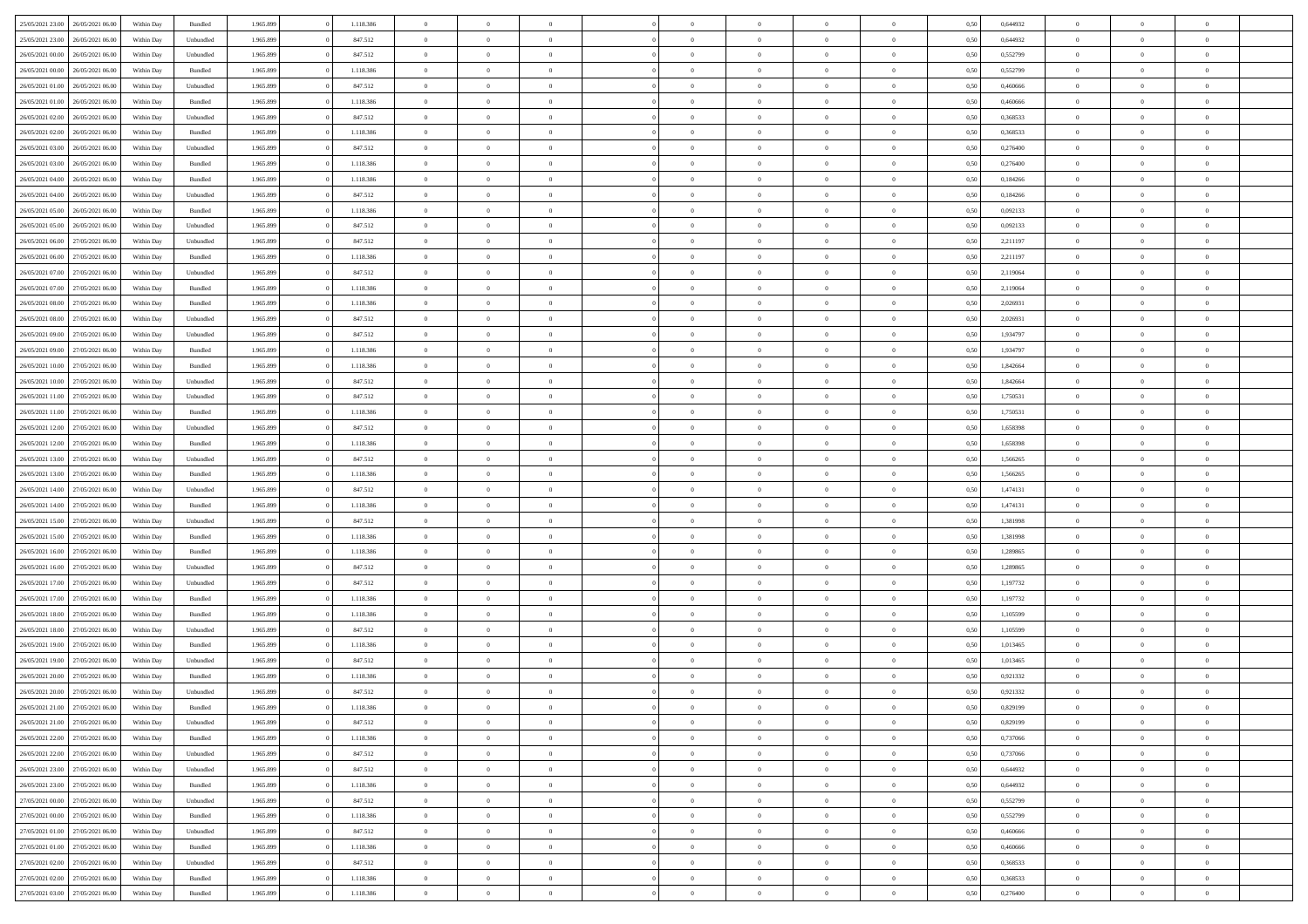| 27/05/2021 03:00 | 27/05/2021 06:00 | Within Day | Unbundled | 1.965.899 | 847.512   | $\overline{0}$ | $\theta$       |                | $\Omega$       | $\Omega$       | $\theta$       | $\theta$       | 0,50 | 0,276400 | $\theta$       | $\theta$       | $\theta$       |  |
|------------------|------------------|------------|-----------|-----------|-----------|----------------|----------------|----------------|----------------|----------------|----------------|----------------|------|----------|----------------|----------------|----------------|--|
| 27/05/2021 04:00 | 27/05/2021 06:00 | Within Day | Bundled   | 1.965.899 | 1.118.386 | $\overline{0}$ | $\theta$       | $\overline{0}$ | $\overline{0}$ | $\bf{0}$       | $\overline{0}$ | $\bf{0}$       | 0,50 | 0,184266 | $\theta$       | $\overline{0}$ | $\overline{0}$ |  |
| 27/05/2021 04:00 | 27/05/2021 06:00 | Within Day | Unbundled | 1.965.899 | 847.512   | $\overline{0}$ | $\bf{0}$       | $\overline{0}$ | $\bf{0}$       | $\bf{0}$       | $\bf{0}$       | $\mathbf{0}$   | 0,50 | 0,184266 | $\overline{0}$ | $\overline{0}$ | $\bf{0}$       |  |
|                  |                  |            |           |           |           |                |                |                |                |                |                |                |      |          | $\theta$       |                |                |  |
| 27/05/2021 05:00 | 27/05/2021 06:00 | Within Dav | Unbundled | 1.965.899 | 847.512   | $\overline{0}$ | $\overline{0}$ | $\overline{0}$ | $\overline{0}$ | $\bf{0}$       | $\overline{0}$ | $\overline{0}$ | 0.50 | 0,092133 |                | $\theta$       | $\overline{0}$ |  |
| 27/05/2021 05:00 | 27/05/2021 06:00 | Within Day | Bundled   | 1.965.899 | 1.118.386 | $\overline{0}$ | $\theta$       | $\overline{0}$ | $\overline{0}$ | $\bf{0}$       | $\overline{0}$ | $\bf{0}$       | 0,50 | 0,092133 | $\,$ 0 $\,$    | $\overline{0}$ | $\overline{0}$ |  |
| 27/05/2021 06:00 | 28/05/2021 06:00 | Within Day | Bundled   | 1.965.899 | 1.118.386 | $\overline{0}$ | $\overline{0}$ | $\overline{0}$ | $\bf{0}$       | $\overline{0}$ | $\overline{0}$ | $\mathbf{0}$   | 0,50 | 2,211197 | $\overline{0}$ | $\overline{0}$ | $\bf{0}$       |  |
| 27/05/2021 06:00 | 28/05/2021 06:00 | Within Dav | Unbundled | 1.965.899 | 847.512   | $\overline{0}$ | $\overline{0}$ | $\overline{0}$ | $\overline{0}$ | $\overline{0}$ | $\overline{0}$ | $\overline{0}$ | 0.50 | 2,211197 | $\theta$       | $\overline{0}$ | $\overline{0}$ |  |
|                  |                  |            |           |           |           |                |                |                |                |                |                |                |      |          |                |                |                |  |
| 27/05/2021 07:00 | 28/05/2021 06:00 | Within Day | Bundled   | 1.965.899 | 1.118.386 | $\overline{0}$ | $\theta$       | $\overline{0}$ | $\overline{0}$ | $\bf{0}$       | $\overline{0}$ | $\bf{0}$       | 0,50 | 2,119064 | $\,$ 0 $\,$    | $\theta$       | $\overline{0}$ |  |
| 27/05/2021 07:00 | 28/05/2021 06:00 | Within Day | Unbundled | 1.965.899 | 847.512   | $\overline{0}$ | $\overline{0}$ | $\overline{0}$ | $\bf{0}$       | $\bf{0}$       | $\bf{0}$       | $\mathbf{0}$   | 0,50 | 2,119064 | $\,0\,$        | $\overline{0}$ | $\overline{0}$ |  |
| 27/05/2021 08:00 | 28/05/2021 06:00 | Within Dav | Unbundled | 1.965.899 | 847.512   | $\overline{0}$ | $\overline{0}$ | $\overline{0}$ | $\overline{0}$ | $\overline{0}$ | $\overline{0}$ | $\overline{0}$ | 0.50 | 2,026931 | $\theta$       | $\overline{0}$ | $\overline{0}$ |  |
| 27/05/2021 08:00 | 28/05/2021 06:00 |            | Bundled   | 1.965.899 | 1.118.386 | $\overline{0}$ | $\theta$       | $\overline{0}$ | $\overline{0}$ | $\bf{0}$       | $\overline{0}$ |                |      | 2,026931 | $\,$ 0 $\,$    | $\overline{0}$ | $\overline{0}$ |  |
|                  |                  | Within Day |           |           |           |                |                |                |                |                |                | $\bf{0}$       | 0,50 |          |                |                |                |  |
| 27/05/2021 09:00 | 28/05/2021 06:00 | Within Day | Bundled   | 1.965.899 | 1.118.386 | $\overline{0}$ | $\overline{0}$ | $\overline{0}$ | $\bf{0}$       | $\bf{0}$       | $\bf{0}$       | $\mathbf{0}$   | 0,50 | 1,934797 | $\overline{0}$ | $\overline{0}$ | $\bf{0}$       |  |
| 27/05/2021 09:00 | 28/05/2021 06:00 | Within Day | Unbundled | 1.965.899 | 847.512   | $\overline{0}$ | $\overline{0}$ | $\overline{0}$ | $\overline{0}$ | $\bf{0}$       | $\overline{0}$ | $\overline{0}$ | 0.50 | 1,934797 | $\theta$       | $\theta$       | $\overline{0}$ |  |
| 27/05/2021 10:00 | 28/05/2021 06:00 | Within Day | Unbundled | 1.965.899 | 847.512   | $\overline{0}$ | $\theta$       | $\overline{0}$ | $\overline{0}$ | $\bf{0}$       | $\overline{0}$ | $\bf{0}$       | 0,50 | 1,842664 | $\theta$       | $\overline{0}$ | $\overline{0}$ |  |
|                  |                  |            |           |           |           |                |                |                |                |                |                |                |      |          |                |                |                |  |
| 27/05/2021 10:00 | 28/05/2021 06:00 | Within Day | Bundled   | 1.965.899 | 1.118.386 | $\overline{0}$ | $\overline{0}$ | $\overline{0}$ | $\bf{0}$       | $\overline{0}$ | $\overline{0}$ | $\mathbf{0}$   | 0,50 | 1,842664 | $\overline{0}$ | $\overline{0}$ | $\bf{0}$       |  |
| 27/05/2021 11:00 | 28/05/2021 06:00 | Within Dav | Unbundled | 1.965.899 | 847.512   | $\overline{0}$ | $\overline{0}$ | $\overline{0}$ | $\overline{0}$ | $\overline{0}$ | $\overline{0}$ | $\overline{0}$ | 0.50 | 1,750531 | $\theta$       | $\overline{0}$ | $\overline{0}$ |  |
| 27/05/2021 11:00 | 28/05/2021 06:00 | Within Day | Bundled   | 1.965.899 | 1.118.386 | $\overline{0}$ | $\theta$       | $\overline{0}$ | $\overline{0}$ | $\bf{0}$       | $\overline{0}$ | $\bf{0}$       | 0,50 | 1,750531 | $\,$ 0 $\,$    | $\overline{0}$ | $\overline{0}$ |  |
| 27/05/2021 12:00 | 28/05/2021 06:00 | Within Day | Unbundled | 1.965.899 | 847.512   | $\overline{0}$ | $\overline{0}$ | $\overline{0}$ | $\bf{0}$       | $\bf{0}$       | $\overline{0}$ | $\mathbf{0}$   | 0,50 | 1,658398 | $\bf{0}$       | $\overline{0}$ | $\bf{0}$       |  |
|                  |                  |            |           |           |           |                | $\overline{0}$ |                |                | $\overline{0}$ |                |                |      |          | $\theta$       | $\overline{0}$ | $\overline{0}$ |  |
| 27/05/2021 12:00 | 28/05/2021 06:00 | Within Dav | Bundled   | 1.965.899 | 1.118.386 | $\overline{0}$ |                | $\overline{0}$ | $\overline{0}$ |                | $\overline{0}$ | $\overline{0}$ | 0.50 | 1,658398 |                |                |                |  |
| 27/05/2021 13:00 | 28/05/2021 06:00 | Within Day | Bundled   | 1.965.899 | 1.118.386 | $\overline{0}$ | $\theta$       | $\overline{0}$ | $\overline{0}$ | $\bf{0}$       | $\overline{0}$ | $\bf{0}$       | 0,50 | 1,566265 | $\,$ 0 $\,$    | $\overline{0}$ | $\overline{0}$ |  |
| 27/05/2021 13:00 | 28/05/2021 06:00 | Within Day | Unbundled | 1.965.899 | 847.512   | $\overline{0}$ | $\overline{0}$ | $\overline{0}$ | $\overline{0}$ | $\bf{0}$       | $\overline{0}$ | $\mathbf{0}$   | 0,50 | 1,566265 | $\bf{0}$       | $\overline{0}$ | $\bf{0}$       |  |
| 27/05/2021 14:00 | 28/05/2021 06:00 | Within Day | Unbundled | 1.965.899 | 847.512   | $\overline{0}$ | $\overline{0}$ | $\overline{0}$ | $\overline{0}$ | $\overline{0}$ | $\overline{0}$ | $\overline{0}$ | 0.50 | 1,474131 | $\theta$       | $\overline{0}$ | $\overline{0}$ |  |
|                  |                  |            |           |           |           | $\overline{0}$ | $\theta$       | $\overline{0}$ | $\overline{0}$ | $\bf{0}$       | $\overline{0}$ |                |      |          | $\,$ 0 $\,$    | $\overline{0}$ | $\overline{0}$ |  |
| 27/05/2021 14:00 | 28/05/2021 06:00 | Within Day | Bundled   | 1.965.899 | 1.118.386 |                |                |                |                |                |                | $\bf{0}$       | 0,50 | 1,474131 |                |                |                |  |
| 27/05/2021 15:00 | 28/05/2021 06:00 | Within Day | Bundled   | 1.965.899 | 1.118.386 | $\overline{0}$ | $\overline{0}$ | $\overline{0}$ | $\overline{0}$ | $\overline{0}$ | $\overline{0}$ | $\mathbf{0}$   | 0,50 | 1,381998 | $\bf{0}$       | $\overline{0}$ | $\bf{0}$       |  |
| 27/05/2021 15:00 | 28/05/2021 06:00 | Within Day | Unbundled | 1.965.899 | 847.512   | $\overline{0}$ | $\overline{0}$ | $\overline{0}$ | $\overline{0}$ | $\overline{0}$ | $\overline{0}$ | $\overline{0}$ | 0.50 | 1,381998 | $\overline{0}$ | $\overline{0}$ | $\overline{0}$ |  |
| 27/05/2021 16:00 | 28/05/2021 06:00 | Within Day | Unbundled | 1.965.899 | 847.512   | $\overline{0}$ | $\theta$       | $\overline{0}$ | $\overline{0}$ | $\bf{0}$       | $\overline{0}$ | $\bf{0}$       | 0,50 | 1,289865 | $\,$ 0 $\,$    | $\theta$       | $\overline{0}$ |  |
|                  |                  |            |           |           |           |                |                |                |                |                |                |                |      |          |                |                |                |  |
| 27/05/2021 16:00 | 28/05/2021 06:00 | Within Day | Bundled   | 1.965.899 | 1.118.386 | $\overline{0}$ | $\overline{0}$ | $\overline{0}$ | $\overline{0}$ | $\bf{0}$       | $\overline{0}$ | $\mathbf{0}$   | 0,50 | 1,289865 | $\,0\,$        | $\overline{0}$ | $\overline{0}$ |  |
| 27/05/2021 17:00 | 28/05/2021 06:00 | Within Day | Unbundled | 1.965.899 | 847.512   | $\overline{0}$ | $\overline{0}$ | $\overline{0}$ | $\overline{0}$ | $\overline{0}$ | $\overline{0}$ | $\overline{0}$ | 0.50 | 1,197732 | $\theta$       | $\overline{0}$ | $\overline{0}$ |  |
| 27/05/2021 17:00 | 28/05/2021 06:00 | Within Day | Bundled   | 1.965.899 | 1.118.386 | $\overline{0}$ | $\overline{0}$ | $\overline{0}$ | $\overline{0}$ | $\bf{0}$       | $\overline{0}$ | $\bf{0}$       | 0,50 | 1,197732 | $\,$ 0 $\,$    | $\overline{0}$ | $\overline{0}$ |  |
| 27/05/2021 18:00 | 28/05/2021 06:00 | Within Day | Unbundled | 1.965.899 | 847.512   | $\overline{0}$ | $\overline{0}$ | $\overline{0}$ | $\overline{0}$ | $\bf{0}$       | $\overline{0}$ | $\mathbf{0}$   | 0,50 | 1,105599 | $\bf{0}$       | $\overline{0}$ | $\bf{0}$       |  |
|                  |                  |            |           |           |           |                |                |                |                |                |                |                |      |          |                |                |                |  |
| 27/05/2021 18:00 | 28/05/2021 06:00 | Within Day | Bundled   | 1.965.899 | 1.118.386 | $\bf{0}$       | $\Omega$       | $\overline{0}$ | $\Omega$       | $\Omega$       | $\overline{0}$ | $\overline{0}$ | 0,50 | 1,105599 | $\,0\,$        | $\theta$       | $\theta$       |  |
| 27/05/2021 19:00 | 28/05/2021 06:00 | Within Day | Bundled   | 1.965.899 | 1.118.386 | $\overline{0}$ | $\theta$       | $\overline{0}$ | $\overline{0}$ | $\bf{0}$       | $\overline{0}$ | $\bf{0}$       | 0,50 | 1,013465 | $\,$ 0 $\,$    | $\overline{0}$ | $\overline{0}$ |  |
| 27/05/2021 19:00 | 28/05/2021 06:00 | Within Day | Unbundled | 1.965.899 | 847.512   | $\overline{0}$ | $\overline{0}$ | $\overline{0}$ | $\overline{0}$ | $\overline{0}$ | $\overline{0}$ | $\mathbf{0}$   | 0,50 | 1,013465 | $\bf{0}$       | $\overline{0}$ | $\bf{0}$       |  |
| 27/05/2021 20:00 | 28/05/2021 06:00 | Within Day | Bundled   | 1.965.899 | 1.118.386 | $\overline{0}$ | $\Omega$       | $\overline{0}$ | $\Omega$       | $\overline{0}$ | $\overline{0}$ | $\overline{0}$ | 0.50 | 0,921332 | $\,$ 0 $\,$    | $\theta$       | $\theta$       |  |
|                  |                  |            |           |           |           |                |                |                |                |                |                |                |      |          |                |                |                |  |
| 27/05/2021 20:00 | 28/05/2021 06:00 | Within Day | Unbundled | 1.965.899 | 847.512   | $\overline{0}$ | $\theta$       | $\overline{0}$ | $\overline{0}$ | $\bf{0}$       | $\overline{0}$ | $\bf{0}$       | 0,50 | 0,921332 | $\,$ 0 $\,$    | $\overline{0}$ | $\overline{0}$ |  |
| 27/05/2021 21:00 | 28/05/2021 06:00 | Within Day | Unbundled | 1.965.899 | 847.512   | $\overline{0}$ | $\overline{0}$ | $\overline{0}$ | $\bf{0}$       | $\bf{0}$       | $\bf{0}$       | $\mathbf{0}$   | 0,50 | 0,829199 | $\bf{0}$       | $\overline{0}$ | $\bf{0}$       |  |
| 27/05/2021 21:00 | 28/05/2021 06:00 | Within Day | Bundled   | 1.965.899 | 1.118.386 | $\overline{0}$ | $\Omega$       | $\overline{0}$ | $\Omega$       | $\overline{0}$ | $\overline{0}$ | $\overline{0}$ | 0.50 | 0,829199 | $\,$ 0 $\,$    | $\theta$       | $\theta$       |  |
| 27/05/2021 22:00 | 28/05/2021 06:00 | Within Day | Unbundled | 1.965.899 | 847.512   | $\overline{0}$ | $\overline{0}$ | $\overline{0}$ | $\overline{0}$ | $\,$ 0         | $\overline{0}$ | $\bf{0}$       | 0,50 | 0,737066 | $\,$ 0 $\,$    | $\overline{0}$ | $\overline{0}$ |  |
|                  |                  |            |           |           |           |                |                |                |                |                |                |                |      |          |                |                |                |  |
| 27/05/2021 22.00 | 28/05/2021 06:00 | Within Day | Bundled   | 1.965.899 | 1.118.386 | $\overline{0}$ | $\overline{0}$ | $\overline{0}$ | $\bf{0}$       | $\bf{0}$       | $\bf{0}$       | $\mathbf{0}$   | 0,50 | 0,737066 | $\overline{0}$ | $\overline{0}$ | $\bf{0}$       |  |
| 27/05/2021 23:00 | 28/05/2021 06:00 | Within Day | Unbundled | 1.965.899 | 847.512   | $\overline{0}$ | $\Omega$       | $\overline{0}$ | $\Omega$       | $\overline{0}$ | $\overline{0}$ | $\overline{0}$ | 0.50 | 0.644932 | $\,0\,$        | $\theta$       | $\theta$       |  |
| 27/05/2021 23:00 | 28/05/2021 06:00 | Within Day | Bundled   | 1.965.899 | 1.118.386 | $\overline{0}$ | $\overline{0}$ | $\overline{0}$ | $\overline{0}$ | $\,$ 0         | $\overline{0}$ | $\bf{0}$       | 0,50 | 0,644932 | $\,$ 0 $\,$    | $\overline{0}$ | $\overline{0}$ |  |
| 28/05/2021 00:00 | 28/05/2021 06:00 | Within Day | Bundled   | 1.965.899 | 1.118.386 | $\overline{0}$ | $\overline{0}$ | $\overline{0}$ | $\bf{0}$       | $\bf{0}$       | $\overline{0}$ | $\mathbf{0}$   | 0,50 | 0,552799 | $\overline{0}$ | $\overline{0}$ | $\bf{0}$       |  |
| 28/05/2021 00:00 | 28/05/2021 06:00 |            |           |           |           | $\overline{0}$ | $\Omega$       | $\Omega$       | $\Omega$       | $\Omega$       | $\Omega$       | $\overline{0}$ | 0.50 | 0,552799 | $\theta$       | $\theta$       | $\theta$       |  |
|                  |                  | Within Day | Unbundled | 1.965.899 | 847.512   |                |                |                |                |                |                |                |      |          |                |                |                |  |
| 28/05/2021 01:00 | 28/05/2021 06:00 | Within Day | Bundled   | 1.965.899 | 1.118.386 | $\overline{0}$ | $\overline{0}$ | $\overline{0}$ | $\bf{0}$       | $\,$ 0         | $\bf{0}$       | $\bf{0}$       | 0,50 | 0,460666 | $\,0\,$        | $\,$ 0 $\,$    | $\overline{0}$ |  |
| 28/05/2021 01:00 | 28/05/2021 06:00 | Within Day | Unbundled | 1.965.899 | 847.512   | $\bf{0}$       | $\bf{0}$       |                |                | $\bf{0}$       |                |                | 0,50 | 0,460666 | $\bf{0}$       | $\overline{0}$ |                |  |
| 28/05/2021 02:00 | 28/05/2021 06:00 | Within Day | Unbundled | 1.965.899 | 847.512   | $\overline{0}$ | $\overline{0}$ | $\overline{0}$ | $\Omega$       | $\overline{0}$ | $\overline{0}$ | $\overline{0}$ | 0.50 | 0.368533 | $\theta$       | $\theta$       | $\theta$       |  |
| 28/05/2021 02:00 | 28/05/2021 06:00 | Within Day | Bundled   | 1.965.899 | 1.118.386 | $\overline{0}$ | $\,$ 0         | $\overline{0}$ | $\bf{0}$       | $\,$ 0 $\,$    | $\overline{0}$ | $\mathbf{0}$   | 0,50 | 0,368533 | $\,$ 0 $\,$    | $\,$ 0 $\,$    | $\,$ 0         |  |
|                  |                  |            |           |           |           |                |                |                |                |                |                |                |      |          |                |                |                |  |
| 28/05/2021 03:00 | 28/05/2021 06:00 | Within Day | Unbundled | 1.965.899 | 847.512   | $\overline{0}$ | $\overline{0}$ | $\overline{0}$ | $\overline{0}$ | $\overline{0}$ | $\overline{0}$ | $\mathbf{0}$   | 0,50 | 0,276400 | $\overline{0}$ | $\bf{0}$       | $\bf{0}$       |  |
| 28/05/2021 03:00 | 28/05/2021 06:00 | Within Day | Bundled   | 1.965.899 | 1.118.386 | $\overline{0}$ | $\overline{0}$ | $\overline{0}$ | $\Omega$       | $\overline{0}$ | $\overline{0}$ | $\overline{0}$ | 0,50 | 0,276400 | $\overline{0}$ | $\theta$       | $\overline{0}$ |  |
| 28/05/2021 04:00 | 28/05/2021 06:00 | Within Day | Bundled   | 1.965.899 | 1.118.386 | $\overline{0}$ | $\,$ 0         | $\overline{0}$ | $\overline{0}$ | $\,$ 0 $\,$    | $\overline{0}$ | $\mathbf{0}$   | 0,50 | 0,184266 | $\,$ 0 $\,$    | $\overline{0}$ | $\overline{0}$ |  |
| 28/05/2021 04:00 | 28/05/2021 06:00 | Within Day | Unbundled | 1.965.899 | 847.512   | $\overline{0}$ | $\overline{0}$ | $\overline{0}$ | $\overline{0}$ | $\overline{0}$ | $\overline{0}$ | $\mathbf{0}$   | 0,50 | 0,184266 | $\overline{0}$ | $\overline{0}$ | $\bf{0}$       |  |
|                  |                  |            |           |           |           |                |                |                |                |                |                |                |      |          |                |                |                |  |
| 28/05/2021 05:00 | 28/05/2021 06:00 | Within Day | Bundled   | 1.965.899 | 1.118.386 | $\overline{0}$ | $\overline{0}$ | $\overline{0}$ | $\Omega$       | $\overline{0}$ | $\overline{0}$ | $\bf{0}$       | 0.50 | 0,092133 | $\overline{0}$ | $\theta$       | $\overline{0}$ |  |
| 28/05/2021 05:00 | 28/05/2021 06:00 | Within Day | Unbundled | 1.965.899 | 847.512   | $\overline{0}$ | $\,$ 0         | $\overline{0}$ | $\bf{0}$       | $\bf{0}$       | $\bf{0}$       | $\bf{0}$       | 0,50 | 0,092133 | $\,$ 0 $\,$    | $\overline{0}$ | $\overline{0}$ |  |
| 28/05/2021 06:00 | 29/05/2021 06:00 | Within Day | Unbundled | 1.965.899 | 847.512   | $\overline{0}$ | $\bf{0}$       | $\overline{0}$ | $\overline{0}$ | $\overline{0}$ | $\overline{0}$ | $\mathbf{0}$   | 0,50 | 2,211197 | $\overline{0}$ | $\overline{0}$ | $\bf{0}$       |  |
|                  |                  |            | Bundled   |           | 1.118.386 | $\overline{0}$ | $\overline{0}$ | $\overline{0}$ | $\Omega$       | $\overline{0}$ | $\overline{0}$ |                | 0.50 |          | $\overline{0}$ | $\overline{0}$ | $\overline{0}$ |  |
| 28/05/2021 06:00 | 29/05/2021 06:00 | Within Day |           | 1.965.899 |           |                |                |                |                |                |                | $\overline{0}$ |      | 2,211197 |                |                |                |  |
| 28/05/2021 07:00 | 29/05/2021 06:00 | Within Day | Unbundled | 1.965.899 | 847.512   | $\overline{0}$ | $\bf{0}$       | $\overline{0}$ | $\overline{0}$ | $\bf{0}$       | $\overline{0}$ | $\mathbf{0}$   | 0,50 | 2,119064 | $\,$ 0 $\,$    | $\,$ 0 $\,$    | $\bf{0}$       |  |
| 28/05/2021 07:00 | 29/05/2021 06:00 | Within Day | Bundled   | 1.965.899 | 1.118.386 | $\overline{0}$ | $\overline{0}$ | $\overline{0}$ | $\overline{0}$ | $\overline{0}$ | $\overline{0}$ | $\mathbf{0}$   | 0,50 | 2,119064 | $\overline{0}$ | $\bf{0}$       | $\bf{0}$       |  |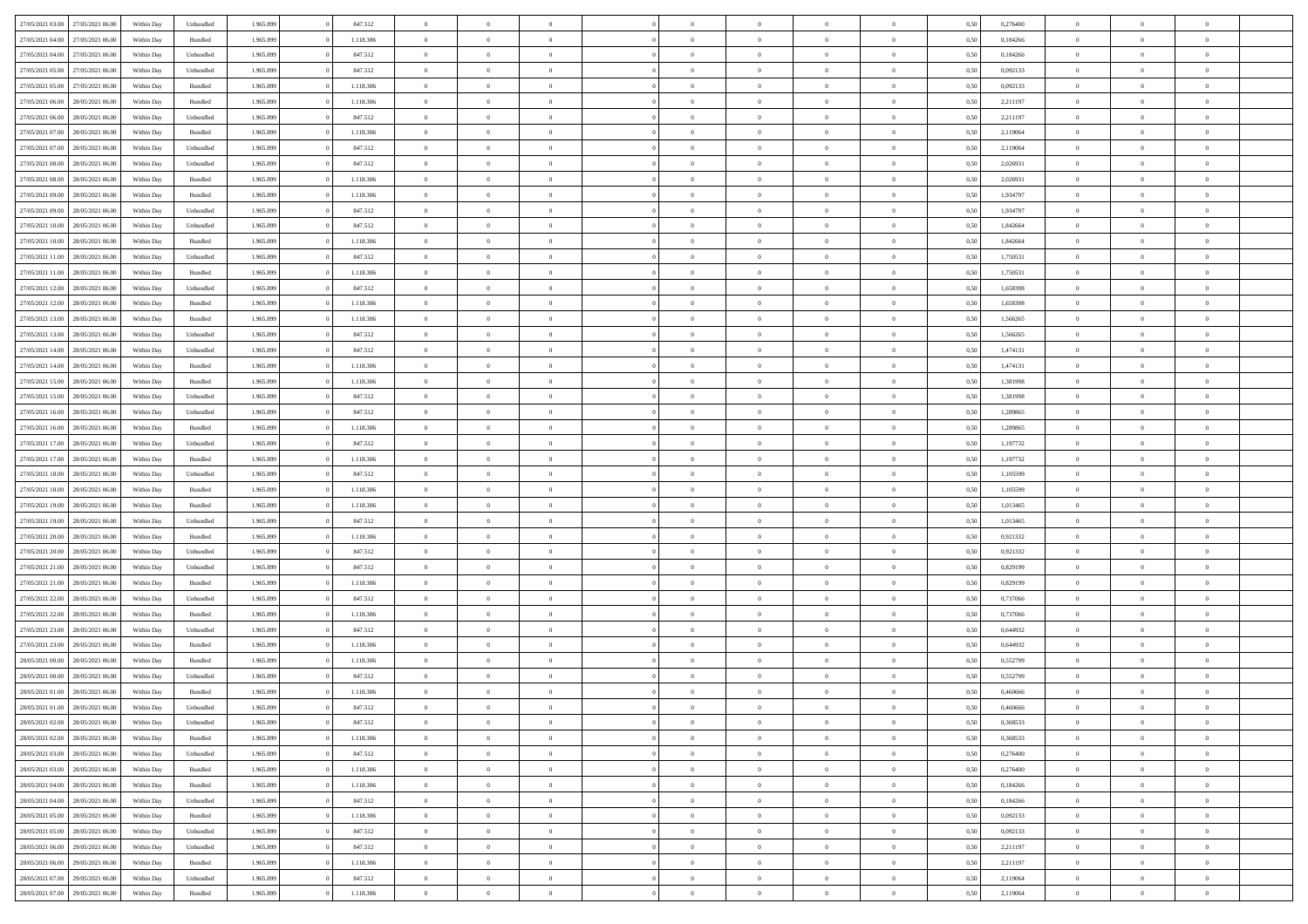| 28/05/2021 08:00 | 29/05/2021 06:00 | Within Day | Bundled            | 1.965.899 | 1.118.386 | $\overline{0}$ | $\Omega$       |                | $\Omega$       | $\Omega$       | $\theta$       | $\theta$       | 0,50 | 2,026931 | $\theta$       | $\theta$       | $\theta$       |  |
|------------------|------------------|------------|--------------------|-----------|-----------|----------------|----------------|----------------|----------------|----------------|----------------|----------------|------|----------|----------------|----------------|----------------|--|
|                  |                  |            |                    |           |           |                |                |                |                |                |                |                |      |          |                |                |                |  |
| 28/05/2021 08:00 | 29/05/2021 06:00 | Within Day | Unbundled          | 1.965.899 | 847.512   | $\overline{0}$ | $\theta$       | $\overline{0}$ | $\overline{0}$ | $\bf{0}$       | $\overline{0}$ | $\bf{0}$       | 0,50 | 2,026931 | $\theta$       | $\overline{0}$ | $\overline{0}$ |  |
| 28/05/2021 09:00 | 29/05/2021 06:00 | Within Day | Unbundled          | 1.965.899 | 847.512   | $\overline{0}$ | $\bf{0}$       | $\overline{0}$ | $\overline{0}$ | $\bf{0}$       | $\overline{0}$ | $\mathbf{0}$   | 0,50 | 1,934797 | $\bf{0}$       | $\overline{0}$ | $\overline{0}$ |  |
| 28/05/2021 09:00 | 29/05/2021 06:00 | Within Dav | Bundled            | 1.965.899 | 1.118.386 | $\overline{0}$ | $\overline{0}$ | $\overline{0}$ | $\overline{0}$ | $\bf{0}$       | $\overline{0}$ | $\overline{0}$ | 0.50 | 1,934797 | $\theta$       | $\theta$       | $\overline{0}$ |  |
| 28/05/2021 10:00 | 29/05/2021 06:00 | Within Day | Unbundled          | 1.965.899 | 847.512   | $\overline{0}$ | $\theta$       | $\overline{0}$ | $\overline{0}$ | $\bf{0}$       | $\overline{0}$ | $\bf{0}$       | 0,50 | 1,842664 | $\,$ 0 $\,$    | $\overline{0}$ | $\overline{0}$ |  |
| 28/05/2021 10:00 | 29/05/2021 06:00 | Within Day | Bundled            | 1.965.899 | 1.118.386 | $\overline{0}$ | $\overline{0}$ | $\overline{0}$ | $\overline{0}$ | $\overline{0}$ | $\overline{0}$ | $\mathbf{0}$   | 0,50 | 1,842664 | $\bf{0}$       | $\overline{0}$ | $\bf{0}$       |  |
|                  |                  |            |                    |           |           |                | $\overline{0}$ |                |                | $\overline{0}$ |                |                |      |          | $\theta$       | $\overline{0}$ | $\overline{0}$ |  |
| 28/05/2021 11:00 | 29/05/2021 06:00 | Within Dav | Unbundled          | 1.965.899 | 847.512   | $\overline{0}$ |                | $\overline{0}$ | $\overline{0}$ |                | $\overline{0}$ | $\overline{0}$ | 0.50 | 1,750531 |                |                |                |  |
| 28/05/2021 11:00 | 29/05/2021 06:00 | Within Day | Bundled            | 1.965.899 | 1.118.386 | $\overline{0}$ | $\theta$       | $\overline{0}$ | $\overline{0}$ | $\bf{0}$       | $\overline{0}$ | $\bf{0}$       | 0,50 | 1,750531 | $\theta$       | $\theta$       | $\overline{0}$ |  |
| 28/05/2021 12:00 | 29/05/2021 06:00 | Within Day | Unbundled          | 1.965.899 | 847.512   | $\overline{0}$ | $\overline{0}$ | $\overline{0}$ | $\overline{0}$ | $\bf{0}$       | $\overline{0}$ | $\mathbf{0}$   | 0,50 | 1,658398 | $\,0\,$        | $\overline{0}$ | $\overline{0}$ |  |
| 28/05/2021 12:00 | 29/05/2021 06:00 | Within Dav | Bundled            | 1.965.899 | 1.118.386 | $\overline{0}$ | $\overline{0}$ | $\overline{0}$ | $\overline{0}$ | $\overline{0}$ | $\overline{0}$ | $\overline{0}$ | 0.50 | 1,658398 | $\theta$       | $\overline{0}$ | $\overline{0}$ |  |
| 28/05/2021 13:00 | 29/05/2021 06:00 | Within Day | Bundled            | 1.965.899 | 1.118.386 | $\overline{0}$ | $\theta$       | $\overline{0}$ | $\overline{0}$ | $\bf{0}$       | $\overline{0}$ | $\bf{0}$       | 0,50 | 1,566265 | $\,$ 0 $\,$    | $\overline{0}$ | $\overline{0}$ |  |
| 28/05/2021 13:00 | 29/05/2021 06:00 | Within Day | Unbundled          | 1.965.899 | 847.512   | $\overline{0}$ | $\overline{0}$ | $\overline{0}$ | $\overline{0}$ | $\bf{0}$       | $\overline{0}$ | $\mathbf{0}$   | 0,50 | 1,566265 | $\bf{0}$       | $\overline{0}$ | $\bf{0}$       |  |
| 28/05/2021 14:00 | 29/05/2021 06:00 | Within Day | Bundled            | 1.965.899 | 1.118.386 | $\overline{0}$ | $\overline{0}$ | $\overline{0}$ | $\overline{0}$ | $\bf{0}$       | $\overline{0}$ | $\overline{0}$ | 0.50 | 1,474131 | $\theta$       | $\theta$       | $\overline{0}$ |  |
|                  |                  |            |                    |           |           | $\overline{0}$ | $\theta$       | $\overline{0}$ | $\overline{0}$ | $\bf{0}$       | $\overline{0}$ |                |      |          | $\theta$       | $\overline{0}$ | $\overline{0}$ |  |
| 28/05/2021 14:00 | 29/05/2021 06:00 | Within Day | Unbundled          | 1.965.899 | 847.512   |                |                |                |                |                |                | $\bf{0}$       | 0,50 | 1,474131 |                |                |                |  |
| 28/05/2021 15:00 | 29/05/2021 06:00 | Within Day | Unbundled          | 1.965.899 | 847.512   | $\overline{0}$ | $\overline{0}$ | $\overline{0}$ | $\overline{0}$ | $\overline{0}$ | $\overline{0}$ | $\mathbf{0}$   | 0,50 | 1,381998 | $\bf{0}$       | $\overline{0}$ | $\bf{0}$       |  |
| 28/05/2021 15:00 | 29/05/2021 06:00 | Within Dav | Bundled            | 1.965.899 | 1.118.386 | $\overline{0}$ | $\overline{0}$ | $\overline{0}$ | $\overline{0}$ | $\overline{0}$ | $\overline{0}$ | $\overline{0}$ | 0.50 | 1,381998 | $\overline{0}$ | $\overline{0}$ | $\overline{0}$ |  |
| 28/05/2021 16:00 | 29/05/2021 06:00 | Within Day | Bundled            | 1.965.899 | 1.118.386 | $\overline{0}$ | $\theta$       | $\overline{0}$ | $\overline{0}$ | $\bf{0}$       | $\overline{0}$ | $\bf{0}$       | 0,50 | 1,289865 | $\,$ 0 $\,$    | $\overline{0}$ | $\overline{0}$ |  |
| 28/05/2021 16:00 | 29/05/2021 06:00 | Within Day | Unbundled          | 1.965.899 | 847.512   | $\overline{0}$ | $\overline{0}$ | $\overline{0}$ | $\overline{0}$ | $\bf{0}$       | $\bf{0}$       | $\mathbf{0}$   | 0,50 | 1,289865 | $\bf{0}$       | $\overline{0}$ | $\bf{0}$       |  |
| 28/05/2021 17:00 | 29/05/2021 06:00 | Within Day | Bundled            | 1.965.899 | 1.118.386 | $\overline{0}$ | $\overline{0}$ | $\overline{0}$ | $\overline{0}$ | $\overline{0}$ | $\overline{0}$ | $\overline{0}$ | 0.50 | 1,197732 | $\theta$       | $\overline{0}$ | $\overline{0}$ |  |
| 28/05/2021 17:00 | 29/05/2021 06:00 | Within Day | Unbundled          | 1.965.899 | 847.512   | $\overline{0}$ | $\theta$       | $\overline{0}$ | $\overline{0}$ | $\bf{0}$       | $\overline{0}$ | $\bf{0}$       | 0,50 | 1,197732 | $\,$ 0 $\,$    | $\overline{0}$ | $\overline{0}$ |  |
|                  |                  |            |                    |           |           |                |                |                |                |                |                |                |      |          |                |                |                |  |
| 28/05/2021 18:00 | 29/05/2021 06:00 | Within Day | Unbundled          | 1.965.899 | 847.512   | $\overline{0}$ | $\overline{0}$ | $\overline{0}$ | $\bf{0}$       | $\bf{0}$       | $\bf{0}$       | $\mathbf{0}$   | 0,50 | 1,105599 | $\overline{0}$ | $\overline{0}$ | $\bf{0}$       |  |
| 28/05/2021 18:00 | 29/05/2021 06:00 | Within Day | Bundled            | 1.965.899 | 1.118.386 | $\overline{0}$ | $\overline{0}$ | $\overline{0}$ | $\overline{0}$ | $\overline{0}$ | $\overline{0}$ | $\overline{0}$ | 0.50 | 1.105599 | $\theta$       | $\overline{0}$ | $\overline{0}$ |  |
| 28/05/2021 19:00 | 29/05/2021 06:00 | Within Day | Unbundled          | 1.965.899 | 847.512   | $\overline{0}$ | $\theta$       | $\overline{0}$ | $\overline{0}$ | $\bf{0}$       | $\overline{0}$ | $\bf{0}$       | 0,50 | 1,013465 | $\,$ 0 $\,$    | $\overline{0}$ | $\overline{0}$ |  |
| 28/05/2021 19:00 | 29/05/2021 06:00 | Within Day | Bundled            | 1.965.899 | 1.118.386 | $\overline{0}$ | $\overline{0}$ | $\overline{0}$ | $\bf{0}$       | $\overline{0}$ | $\overline{0}$ | $\mathbf{0}$   | 0,50 | 1,013465 | $\overline{0}$ | $\overline{0}$ | $\bf{0}$       |  |
| 28/05/2021 20:00 | 29/05/2021 06:00 | Within Dav | Unbundled          | 1.965.899 | 847.512   | $\overline{0}$ | $\overline{0}$ | $\overline{0}$ | $\overline{0}$ | $\overline{0}$ | $\overline{0}$ | $\overline{0}$ | 0.50 | 0.921332 | $\theta$       | $\overline{0}$ | $\overline{0}$ |  |
| 28/05/2021 20:00 | 29/05/2021 06:00 | Within Day | Bundled            | 1.965.899 | 1.118.386 | $\overline{0}$ | $\theta$       | $\overline{0}$ | $\overline{0}$ | $\bf{0}$       | $\overline{0}$ | $\bf{0}$       | 0,50 | 0,921332 | $\,$ 0 $\,$    | $\theta$       | $\overline{0}$ |  |
| 28/05/2021 21.00 | 29/05/2021 06:00 | Within Day | Bundled            | 1.965.899 | 1.118.386 | $\overline{0}$ | $\overline{0}$ | $\overline{0}$ | $\bf{0}$       | $\bf{0}$       | $\bf{0}$       | $\mathbf{0}$   | 0,50 | 0,829199 | $\,0\,$        | $\overline{0}$ | $\overline{0}$ |  |
| 28/05/2021 21:00 | 29/05/2021 06:00 |            | Unbundled          | 1.965.899 | 847.512   | $\overline{0}$ | $\overline{0}$ | $\overline{0}$ | $\overline{0}$ | $\overline{0}$ | $\overline{0}$ | $\overline{0}$ | 0.50 | 0.829199 | $\theta$       | $\overline{0}$ | $\overline{0}$ |  |
|                  |                  | Within Day |                    |           |           |                |                |                |                |                |                |                |      |          |                |                |                |  |
| 28/05/2021 22:00 | 29/05/2021 06:00 | Within Day | Bundled            | 1.965.899 | 1.118.386 | $\overline{0}$ | $\overline{0}$ | $\overline{0}$ | $\overline{0}$ | $\bf{0}$       | $\overline{0}$ | $\bf{0}$       | 0,50 | 0,737066 | $\,$ 0 $\,$    | $\overline{0}$ | $\overline{0}$ |  |
| 28/05/2021 22:00 | 29/05/2021 06:00 | Within Day | Unbundled          | 1.965.899 | 847.512   | $\overline{0}$ | $\overline{0}$ | $\overline{0}$ | $\bf{0}$       | $\bf{0}$       | $\bf{0}$       | $\mathbf{0}$   | 0,50 | 0,737066 | $\overline{0}$ | $\overline{0}$ | $\bf{0}$       |  |
| 28/05/2021 23:00 | 29/05/2021 06:00 | Within Day | Unbundled          | 1.965.899 | 847.512   | $\overline{0}$ | $\Omega$       | $\overline{0}$ | $\Omega$       | $\Omega$       | $\overline{0}$ | $\overline{0}$ | 0,50 | 0.644932 | $\,0\,$        | $\theta$       | $\theta$       |  |
| 28/05/2021 23:00 | 29/05/2021 06:00 | Within Day | Bundled            | 1.965.899 | 1.118.386 | $\overline{0}$ | $\theta$       | $\overline{0}$ | $\overline{0}$ | $\bf{0}$       | $\overline{0}$ | $\bf{0}$       | 0,50 | 0,644932 | $\,$ 0 $\,$    | $\overline{0}$ | $\overline{0}$ |  |
| 29/05/2021 00:00 | 29/05/2021 06:00 | Within Day | Bundled            | 1.965.899 | 1.118.386 | $\overline{0}$ | $\overline{0}$ | $\overline{0}$ | $\bf{0}$       | $\overline{0}$ | $\overline{0}$ | $\mathbf{0}$   | 0,50 | 0,552799 | $\overline{0}$ | $\overline{0}$ | $\bf{0}$       |  |
| 29/05/2021 00:00 | 29/05/2021 06:00 | Within Day | Unbundled          | 1.965.899 | 847.512   | $\overline{0}$ | $\Omega$       | $\overline{0}$ | $\Omega$       | $\overline{0}$ | $\overline{0}$ | $\overline{0}$ | 0.50 | 0,552799 | $\,0\,$        | $\theta$       | $\theta$       |  |
| 29/05/2021 01:00 | 29/05/2021 06:00 | Within Day | Unbundled          | 1.965.899 | 847.512   | $\overline{0}$ | $\theta$       | $\overline{0}$ | $\overline{0}$ | $\bf{0}$       | $\overline{0}$ | $\bf{0}$       | 0,50 | 0,460666 | $\,$ 0 $\,$    | $\overline{0}$ | $\overline{0}$ |  |
|                  |                  |            |                    |           |           |                |                |                |                |                |                |                |      |          |                |                |                |  |
| 29/05/2021 01:00 | 29/05/2021 06:00 | Within Day | Bundled            | 1.965.899 | 1.118.386 | $\overline{0}$ | $\overline{0}$ | $\overline{0}$ | $\bf{0}$       | $\bf{0}$       | $\overline{0}$ | $\mathbf{0}$   | 0,50 | 0,460666 | $\bf{0}$       | $\overline{0}$ | $\bf{0}$       |  |
| 29/05/2021 02:00 | 29/05/2021 06:00 | Within Day | Bundled            | 1.965.899 | 1.118.386 | $\overline{0}$ | $\Omega$       | $\overline{0}$ | $\Omega$       | $\overline{0}$ | $\overline{0}$ | $\overline{0}$ | 0.50 | 0.368533 | $\,$ 0 $\,$    | $\theta$       | $\theta$       |  |
| 29/05/2021 02:00 | 29/05/2021 06:00 | Within Day | Unbundled          | 1.965.899 | 847.512   | $\overline{0}$ | $\overline{0}$ | $\overline{0}$ | $\overline{0}$ | $\,$ 0         | $\overline{0}$ | $\bf{0}$       | 0,50 | 0,368533 | $\,$ 0 $\,$    | $\overline{0}$ | $\overline{0}$ |  |
| 29/05/2021 03:00 | 29/05/2021 06:00 | Within Day | Bundled            | 1.965.899 | 1.118.386 | $\overline{0}$ | $\overline{0}$ | $\overline{0}$ | $\overline{0}$ | $\bf{0}$       | $\overline{0}$ | $\mathbf{0}$   | 0,50 | 0,276400 | $\bf{0}$       | $\overline{0}$ | $\bf{0}$       |  |
| 29/05/2021 03:00 | 29/05/2021 06:00 | Within Day | Unbundled          | 1.965.899 | 847.512   | $\overline{0}$ | $\Omega$       | $\overline{0}$ | $\Omega$       | $\overline{0}$ | $\overline{0}$ | $\overline{0}$ | 0,50 | 0,276400 | $\,0\,$        | $\theta$       | $\theta$       |  |
| 29/05/2021 04:00 | 29/05/2021 06:00 | Within Day | Bundled            | 1.965.899 | 1.118.386 | $\overline{0}$ | $\overline{0}$ | $\overline{0}$ | $\overline{0}$ | $\,$ 0         | $\overline{0}$ | $\bf{0}$       | 0,50 | 0,184266 | $\,$ 0 $\,$    | $\overline{0}$ | $\overline{0}$ |  |
| 29/05/2021 04:00 | 29/05/2021 06:00 | Within Day | Unbundled          | 1.965.899 | 847.512   | $\overline{0}$ | $\overline{0}$ | $\overline{0}$ | $\overline{0}$ | $\bf{0}$       | $\overline{0}$ | $\mathbf{0}$   | 0,50 | 0,184266 | $\bf{0}$       | $\overline{0}$ | $\bf{0}$       |  |
| 29/05/2021 05:00 | 29/05/2021 06:00 |            | Unbundled          | 1.965.899 | 847.512   | $\overline{0}$ | $\Omega$       | $\Omega$       | $\Omega$       | $\Omega$       | $\Omega$       | $\overline{0}$ | 0.50 | 0.092133 | $\theta$       | $\theta$       | $\theta$       |  |
|                  |                  | Within Day |                    |           |           |                |                |                |                |                |                |                |      |          |                |                |                |  |
| 29/05/2021 05:00 | 29/05/2021 06:00 | Within Day | Bundled            | 1.965.899 | 1.118.386 | $\overline{0}$ | $\overline{0}$ | $\overline{0}$ | $\bf{0}$       | $\,$ 0         | $\overline{0}$ | $\bf{0}$       | 0,50 | 0,092133 | $\,0\,$        | $\,$ 0 $\,$    | $\overline{0}$ |  |
| 29/05/2021 06:00 | 30/05/2021 06:00 | Within Day | $\mathbf B$ undled | 1.965.899 | 1.118.386 | $\overline{0}$ | $\bf{0}$       |                |                | $\bf{0}$       |                |                | 0,50 | 2,211197 | $\bf{0}$       | $\overline{0}$ |                |  |
| 29/05/2021 06:00 | 30/05/2021 06:00 | Within Day | Unbundled          | 1.965.899 | 847.512   | $\overline{0}$ | $\overline{0}$ | $\overline{0}$ | $\Omega$       | $\overline{0}$ | $\overline{0}$ | $\overline{0}$ | 0,50 | 2,211197 | $\theta$       | $\theta$       | $\Omega$       |  |
| 29/05/2021 07:00 | 30/05/2021 06:00 | Within Day | Bundled            | 1.965.899 | 1.118.386 | $\overline{0}$ | $\bf{0}$       | $\overline{0}$ | $\overline{0}$ | $\,$ 0 $\,$    | $\overline{0}$ | $\,$ 0 $\,$    | 0,50 | 2,119064 | $\,$ 0 $\,$    | $\,$ 0 $\,$    | $\,$ 0         |  |
| 29/05/2021 07:00 | 30/05/2021 06:00 | Within Day | Unbundled          | 1.965.899 | 847.512   | $\overline{0}$ | $\overline{0}$ | $\overline{0}$ | $\overline{0}$ | $\overline{0}$ | $\overline{0}$ | $\mathbf{0}$   | 0,50 | 2,119064 | $\overline{0}$ | $\bf{0}$       | $\bf{0}$       |  |
| 29/05/2021 08:00 | 30/05/2021 06:00 | Within Day | Unbundled          | 1.965.899 | 847.512   | $\overline{0}$ | $\overline{0}$ | $\overline{0}$ | $\Omega$       | $\overline{0}$ | $\overline{0}$ | $\overline{0}$ | 0,50 | 2,026931 | $\overline{0}$ | $\overline{0}$ | $\overline{0}$ |  |
| 29/05/2021 08:00 | 30/05/2021 06:00 | Within Day | Bundled            | 1.965.899 | 1.118.386 | $\overline{0}$ | $\,$ 0         | $\overline{0}$ | $\overline{0}$ | $\,$ 0 $\,$    | $\overline{0}$ | $\mathbf{0}$   | 0,50 | 2,026931 | $\,$ 0 $\,$    | $\overline{0}$ | $\overline{0}$ |  |
|                  |                  |            |                    |           |           |                |                |                |                |                |                |                |      |          |                |                |                |  |
| 29/05/2021 09:00 | 30/05/2021 06:00 | Within Day | Bundled            | 1.965.899 | 1.118.386 | $\overline{0}$ | $\overline{0}$ | $\overline{0}$ | $\overline{0}$ | $\overline{0}$ | $\overline{0}$ | $\mathbf{0}$   | 0,50 | 1,934797 | $\overline{0}$ | $\overline{0}$ | $\bf{0}$       |  |
| 29/05/2021 09:00 | 30/05/2021 06:00 | Within Day | Unbundled          | 1.965.899 | 847.512   | $\overline{0}$ | $\overline{0}$ | $\overline{0}$ | $\overline{0}$ | $\overline{0}$ | $\overline{0}$ | $\bf{0}$       | 0.50 | 1,934797 | $\overline{0}$ | $\theta$       | $\overline{0}$ |  |
| 29/05/2021 10:00 | 30/05/2021 06:00 | Within Day | Bundled            | 1.965.899 | 1.118.386 | $\overline{0}$ | $\,$ 0         | $\overline{0}$ | $\overline{0}$ | $\bf{0}$       | $\overline{0}$ | $\bf{0}$       | 0,50 | 1,842664 | $\,$ 0 $\,$    | $\overline{0}$ | $\overline{0}$ |  |
| 29/05/2021 10:00 | 30/05/2021 06:00 | Within Day | Unbundled          | 1.965.899 | 847.512   | $\overline{0}$ | $\bf{0}$       | $\overline{0}$ | $\overline{0}$ | $\overline{0}$ | $\overline{0}$ | $\mathbf{0}$   | 0,50 | 1,842664 | $\overline{0}$ | $\overline{0}$ | $\bf{0}$       |  |
| 29/05/2021 11:00 | 30/05/2021 06:00 | Within Day | Unbundled          | 1.965.899 | 847.512   | $\overline{0}$ | $\overline{0}$ | $\overline{0}$ | $\Omega$       | $\overline{0}$ | $\overline{0}$ | $\overline{0}$ | 0.50 | 1,750531 | $\overline{0}$ | $\overline{0}$ | $\overline{0}$ |  |
| 29/05/2021 11:00 | 30/05/2021 06:00 | Within Day | Bundled            | 1.965.899 | 1.118.386 | $\overline{0}$ | $\bf{0}$       | $\overline{0}$ | $\bf{0}$       | $\bf{0}$       | $\overline{0}$ | $\mathbf{0}$   | 0,50 | 1,750531 | $\,$ 0 $\,$    | $\,$ 0 $\,$    | $\bf{0}$       |  |
| 29/05/2021 12:00 | 30/05/2021 06:00 | Within Day | Unbundled          | 1.965.899 | 847.512   | $\overline{0}$ | $\overline{0}$ | $\overline{0}$ | $\overline{0}$ | $\overline{0}$ | $\overline{0}$ | $\mathbf{0}$   | 0,50 | 1,658398 | $\overline{0}$ | $\bf{0}$       | $\bf{0}$       |  |
|                  |                  |            |                    |           |           |                |                |                |                |                |                |                |      |          |                |                |                |  |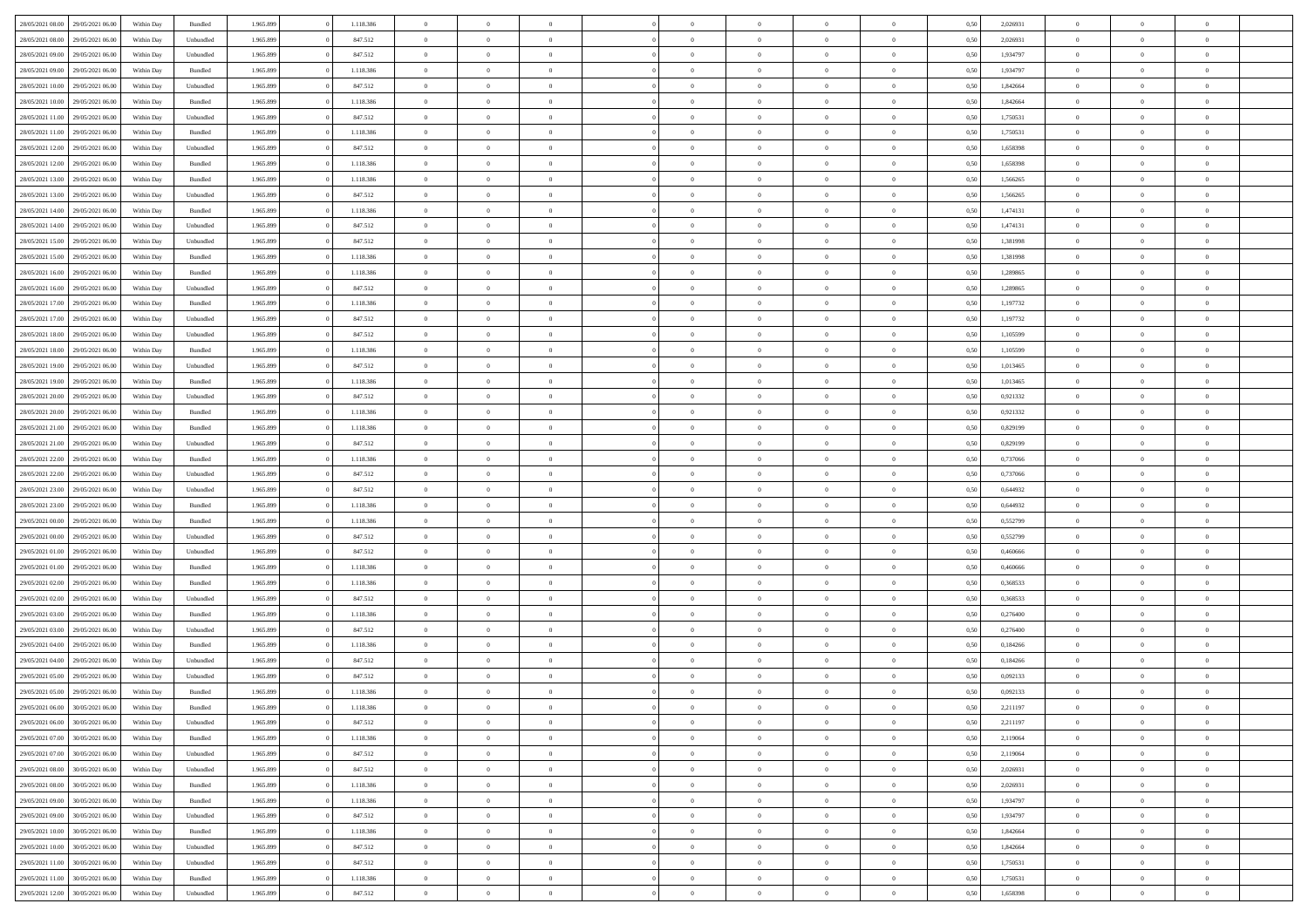| 29/05/2021 12:00 | 30/05/2021 06:00 | Within Day | Bundled   | 1.965.899 | 1.118.386 | $\overline{0}$ | $\Omega$       |                | $\Omega$       | $\Omega$       | $\theta$       | $\theta$       | 0,50 | 1,658398 | $\theta$       | $\theta$       | $\theta$       |  |
|------------------|------------------|------------|-----------|-----------|-----------|----------------|----------------|----------------|----------------|----------------|----------------|----------------|------|----------|----------------|----------------|----------------|--|
|                  |                  |            |           |           |           |                |                |                |                |                |                |                |      |          |                |                |                |  |
| 29/05/2021 13:00 | 30/05/2021 06:00 | Within Day | Bundled   | 1.965.899 | 1.118.386 | $\overline{0}$ | $\theta$       | $\overline{0}$ | $\overline{0}$ | $\bf{0}$       | $\overline{0}$ | $\bf{0}$       | 0,50 | 1,566265 | $\theta$       | $\overline{0}$ | $\overline{0}$ |  |
| 29/05/2021 13:00 | 30/05/2021 06:00 | Within Day | Unbundled | 1.965.899 | 847.512   | $\overline{0}$ | $\overline{0}$ | $\overline{0}$ | $\bf{0}$       | $\bf{0}$       | $\bf{0}$       | $\mathbf{0}$   | 0,50 | 1,566265 | $\overline{0}$ | $\overline{0}$ | $\overline{0}$ |  |
| 29/05/2021 14:00 | 30/05/2021 06:00 | Within Dav | Bundled   | 1.965.899 | 1.118.386 | $\overline{0}$ | $\overline{0}$ | $\overline{0}$ | $\overline{0}$ | $\bf{0}$       | $\overline{0}$ | $\overline{0}$ | 0.50 | 1,474131 | $\theta$       | $\theta$       | $\overline{0}$ |  |
| 29/05/2021 14:00 | 30/05/2021 06:00 | Within Day | Unbundled | 1.965.899 | 847.512   | $\overline{0}$ | $\theta$       | $\overline{0}$ | $\overline{0}$ | $\bf{0}$       | $\overline{0}$ | $\bf{0}$       | 0,50 | 1,474131 | $\,$ 0 $\,$    | $\overline{0}$ | $\overline{0}$ |  |
| 29/05/2021 15:00 | 30/05/2021 06:00 | Within Day | Bundled   | 1.965.899 | 1.118.386 | $\overline{0}$ | $\overline{0}$ | $\overline{0}$ | $\bf{0}$       | $\overline{0}$ | $\overline{0}$ | $\mathbf{0}$   | 0,50 | 1,381998 | $\overline{0}$ | $\overline{0}$ | $\bf{0}$       |  |
|                  |                  |            |           |           |           |                |                |                |                | $\overline{0}$ |                |                |      |          | $\theta$       | $\overline{0}$ | $\overline{0}$ |  |
| 29/05/2021 15:00 | 30/05/2021 06:00 | Within Dav | Unbundled | 1.965.899 | 847.512   | $\overline{0}$ | $\overline{0}$ | $\overline{0}$ | $\overline{0}$ |                | $\overline{0}$ | $\overline{0}$ | 0.50 | 1,381998 |                |                |                |  |
| 29/05/2021 16:00 | 30/05/2021 06:00 | Within Day | Unbundled | 1.965.899 | 847.512   | $\overline{0}$ | $\theta$       | $\overline{0}$ | $\overline{0}$ | $\bf{0}$       | $\overline{0}$ | $\bf{0}$       | 0,50 | 1,289865 | $\theta$       | $\theta$       | $\overline{0}$ |  |
| 29/05/2021 16:00 | 30/05/2021 06:00 | Within Day | Bundled   | 1.965.899 | 1.118.386 | $\overline{0}$ | $\overline{0}$ | $\overline{0}$ | $\bf{0}$       | $\bf{0}$       | $\bf{0}$       | $\mathbf{0}$   | 0,50 | 1,289865 | $\,0\,$        | $\overline{0}$ | $\overline{0}$ |  |
| 29/05/2021 17:00 | 30/05/2021 06:00 | Within Dav | Bundled   | 1.965.899 | 1.118.386 | $\overline{0}$ | $\overline{0}$ | $\overline{0}$ | $\overline{0}$ | $\overline{0}$ | $\overline{0}$ | $\overline{0}$ | 0.50 | 1,197732 | $\theta$       | $\overline{0}$ | $\overline{0}$ |  |
| 29/05/2021 17:00 | 30/05/2021 06:00 | Within Day | Unbundled | 1.965.899 | 847.512   | $\overline{0}$ | $\theta$       | $\overline{0}$ | $\overline{0}$ | $\bf{0}$       | $\overline{0}$ | $\bf{0}$       | 0,50 | 1,197732 | $\,$ 0 $\,$    | $\overline{0}$ | $\overline{0}$ |  |
| 29/05/2021 18:00 | 30/05/2021 06:00 | Within Day | Bundled   | 1.965.899 | 1.118.386 | $\overline{0}$ | $\overline{0}$ | $\overline{0}$ | $\bf{0}$       | $\bf{0}$       | $\bf{0}$       | $\mathbf{0}$   | 0,50 | 1,105599 | $\overline{0}$ | $\overline{0}$ | $\bf{0}$       |  |
| 29/05/2021 18:00 | 30/05/2021 06:00 | Within Day | Unbundled | 1.965.899 | 847.512   | $\overline{0}$ | $\overline{0}$ | $\overline{0}$ | $\overline{0}$ | $\bf{0}$       | $\overline{0}$ | $\overline{0}$ | 0.50 | 1,105599 | $\theta$       | $\theta$       | $\overline{0}$ |  |
| 29/05/2021 19:00 | 30/05/2021 06:00 |            |           | 1.965.899 | 847.512   | $\overline{0}$ | $\theta$       | $\overline{0}$ | $\overline{0}$ | $\bf{0}$       | $\overline{0}$ |                |      | 1,013465 | $\theta$       | $\overline{0}$ | $\overline{0}$ |  |
|                  |                  | Within Day | Unbundled |           |           |                |                |                |                |                |                | $\bf{0}$       | 0,50 |          |                |                |                |  |
| 29/05/2021 19:00 | 30/05/2021 06:00 | Within Day | Bundled   | 1.965.899 | 1.118.386 | $\overline{0}$ | $\overline{0}$ | $\overline{0}$ | $\bf{0}$       | $\overline{0}$ | $\overline{0}$ | $\mathbf{0}$   | 0,50 | 1,013465 | $\overline{0}$ | $\overline{0}$ | $\bf{0}$       |  |
| 29/05/2021 20:00 | 30/05/2021 06:00 | Within Dav | Bundled   | 1.965.899 | 1.118.386 | $\overline{0}$ | $\overline{0}$ | $\overline{0}$ | $\overline{0}$ | $\overline{0}$ | $\overline{0}$ | $\overline{0}$ | 0.50 | 0.921332 | $\theta$       | $\overline{0}$ | $\overline{0}$ |  |
| 29/05/2021 20:00 | 30/05/2021 06:00 | Within Day | Unbundled | 1.965.899 | 847.512   | $\overline{0}$ | $\theta$       | $\overline{0}$ | $\overline{0}$ | $\bf{0}$       | $\overline{0}$ | $\bf{0}$       | 0,50 | 0,921332 | $\,$ 0 $\,$    | $\theta$       | $\overline{0}$ |  |
| 29/05/2021 21:00 | 30/05/2021 06:00 | Within Day | Bundled   | 1.965.899 | 1.118.386 | $\overline{0}$ | $\overline{0}$ | $\overline{0}$ | $\bf{0}$       | $\bf{0}$       | $\bf{0}$       | $\mathbf{0}$   | 0,50 | 0,829199 | $\,0\,$        | $\overline{0}$ | $\overline{0}$ |  |
| 29/05/2021 21:00 | 30/05/2021 06:00 | Within Day | Unbundled | 1.965.899 | 847.512   | $\overline{0}$ | $\overline{0}$ | $\overline{0}$ | $\overline{0}$ | $\overline{0}$ | $\overline{0}$ | $\overline{0}$ | 0.50 | 0.829199 | $\theta$       | $\overline{0}$ | $\overline{0}$ |  |
| 29/05/2021 22:00 | 30/05/2021 06:00 | Within Day | Bundled   | 1.965.899 | 1.118.386 | $\overline{0}$ | $\theta$       | $\overline{0}$ | $\overline{0}$ | $\bf{0}$       | $\overline{0}$ | $\bf{0}$       | 0,50 | 0,737066 | $\,$ 0 $\,$    | $\overline{0}$ | $\overline{0}$ |  |
| 29/05/2021 22.00 | 30/05/2021 06:00 | Within Day | Unbundled | 1.965.899 | 847.512   | $\overline{0}$ | $\overline{0}$ | $\overline{0}$ | $\overline{0}$ | $\bf{0}$       | $\overline{0}$ | $\mathbf{0}$   | 0,50 | 0,737066 | $\bf{0}$       | $\overline{0}$ | $\overline{0}$ |  |
| 29/05/2021 23:00 | 30/05/2021 06:00 | Within Day | Bundled   | 1.965.899 | 1.118.386 | $\overline{0}$ | $\overline{0}$ | $\overline{0}$ | $\overline{0}$ | $\overline{0}$ | $\overline{0}$ | $\overline{0}$ | 0.50 | 0,644932 | $\theta$       | $\overline{0}$ | $\overline{0}$ |  |
|                  |                  |            |           |           |           |                |                |                |                |                |                |                |      |          |                |                |                |  |
| 29/05/2021 23:00 | 30/05/2021 06:00 | Within Day | Unbundled | 1.965.899 | 847.512   | $\overline{0}$ | $\theta$       | $\overline{0}$ | $\overline{0}$ | $\bf{0}$       | $\overline{0}$ | $\bf{0}$       | 0,50 | 0,644932 | $\,$ 0 $\,$    | $\overline{0}$ | $\overline{0}$ |  |
| 30/05/2021 00:00 | 30/05/2021 06:00 | Within Day | Bundled   | 1.965.899 | 1.118.386 | $\overline{0}$ | $\overline{0}$ | $\overline{0}$ | $\overline{0}$ | $\overline{0}$ | $\overline{0}$ | $\mathbf{0}$   | 0,50 | 0,552799 | $\bf{0}$       | $\overline{0}$ | $\bf{0}$       |  |
| 30/05/2021 00:00 | 30/05/2021 06:00 | Within Dav | Unbundled | 1.965.899 | 847.512   | $\overline{0}$ | $\overline{0}$ | $\overline{0}$ | $\overline{0}$ | $\overline{0}$ | $\overline{0}$ | $\overline{0}$ | 0.50 | 0,552799 | $\overline{0}$ | $\overline{0}$ | $\overline{0}$ |  |
| 30/05/2021 01:00 | 30/05/2021 06:00 | Within Day | Bundled   | 1.965.899 | 1.118.386 | $\overline{0}$ | $\theta$       | $\overline{0}$ | $\overline{0}$ | $\bf{0}$       | $\overline{0}$ | $\bf{0}$       | 0,50 | 0,460666 | $\theta$       | $\theta$       | $\overline{0}$ |  |
| 30/05/2021 01:00 | 30/05/2021 06:00 | Within Day | Unbundled | 1.965.899 | 847.512   | $\overline{0}$ | $\overline{0}$ | $\overline{0}$ | $\overline{0}$ | $\bf{0}$       | $\overline{0}$ | $\bf{0}$       | 0,50 | 0,460666 | $\,0\,$        | $\overline{0}$ | $\overline{0}$ |  |
| 30/05/2021 02:00 | 30/05/2021 06:00 | Within Day | Bundled   | 1.965.899 | 1.118.386 | $\overline{0}$ | $\overline{0}$ | $\overline{0}$ | $\overline{0}$ | $\overline{0}$ | $\overline{0}$ | $\overline{0}$ | 0.50 | 0,368533 | $\theta$       | $\overline{0}$ | $\overline{0}$ |  |
| 30/05/2021 02:00 | 30/05/2021 06:00 | Within Day | Unbundled | 1.965.899 | 847.512   | $\overline{0}$ | $\theta$       | $\overline{0}$ | $\overline{0}$ | $\bf{0}$       | $\overline{0}$ | $\bf{0}$       | 0,50 | 0,368533 | $\,$ 0 $\,$    | $\overline{0}$ | $\overline{0}$ |  |
|                  |                  |            |           |           |           |                |                |                |                |                |                |                |      |          |                |                |                |  |
| 30/05/2021 03:00 | 30/05/2021 06:00 | Within Day | Bundled   | 1.965.899 | 1.118.386 | $\overline{0}$ | $\overline{0}$ | $\overline{0}$ | $\overline{0}$ | $\bf{0}$       | $\overline{0}$ | $\bf{0}$       | 0,50 | 0,276400 | $\bf{0}$       | $\overline{0}$ | $\overline{0}$ |  |
| 30/05/2021 03:00 | 30/05/2021 06:00 | Within Day | Unbundled | 1.965.899 | 847.512   | $\bf{0}$       | $\Omega$       | $\overline{0}$ | $\Omega$       | $\Omega$       | $\overline{0}$ | $\overline{0}$ | 0,50 | 0,276400 | $\,0\,$        | $\theta$       | $\theta$       |  |
| 30/05/2021 04:00 | 30/05/2021 06:00 | Within Day | Unbundled | 1.965.899 | 847.512   | $\overline{0}$ | $\theta$       | $\overline{0}$ | $\overline{0}$ | $\bf{0}$       | $\overline{0}$ | $\bf{0}$       | 0,50 | 0,184266 | $\,$ 0 $\,$    | $\overline{0}$ | $\overline{0}$ |  |
| 30/05/2021 04:00 | 30/05/2021 06:00 | Within Day | Bundled   | 1.965.899 | 1.118.386 | $\overline{0}$ | $\overline{0}$ | $\overline{0}$ | $\overline{0}$ | $\bf{0}$       | $\overline{0}$ | $\mathbf{0}$   | 0,50 | 0,184266 | $\bf{0}$       | $\overline{0}$ | $\bf{0}$       |  |
| 30/05/2021 05:00 | 30/05/2021 06:00 | Within Day | Unbundled | 1.965.899 | 847.512   | $\overline{0}$ | $\Omega$       | $\Omega$       | $\Omega$       | $\overline{0}$ | $\overline{0}$ | $\overline{0}$ | 0.50 | 0.092133 | $\,0\,$        | $\theta$       | $\theta$       |  |
| 30/05/2021 05:00 | 30/05/2021 06:00 | Within Day | Bundled   | 1.965.899 | 1.118.386 | $\overline{0}$ | $\theta$       | $\overline{0}$ | $\overline{0}$ | $\bf{0}$       | $\overline{0}$ | $\bf{0}$       | 0,50 | 0,092133 | $\,$ 0 $\,$    | $\overline{0}$ | $\overline{0}$ |  |
| 30/05/2021 06:00 | 31/05/2021 06:00 | Within Day | Unbundled | 1.965.899 | 847.512   | $\overline{0}$ | $\overline{0}$ | $\overline{0}$ | $\bf{0}$       | $\bf{0}$       | $\bf{0}$       | $\mathbf{0}$   | 0,50 | 2,211197 | $\bf{0}$       | $\overline{0}$ | $\overline{0}$ |  |
| 30/05/2021 06:00 | 31/05/2021 06:00 | Within Day | Bundled   | 1.965.899 | 1.118.386 | $\overline{0}$ | $\Omega$       | $\overline{0}$ | $\Omega$       | $\overline{0}$ | $\overline{0}$ | $\overline{0}$ | 0.50 | 2,211197 | $\,$ 0 $\,$    | $\theta$       | $\theta$       |  |
| 30/05/2021 07:00 | 31/05/2021 06:00 |            |           | 1.965.899 | 1.118.386 | $\overline{0}$ | $\theta$       | $\overline{0}$ | $\overline{0}$ | $\,$ 0         | $\overline{0}$ |                |      | 2,119064 | $\,$ 0 $\,$    | $\overline{0}$ | $\overline{0}$ |  |
|                  |                  | Within Day | Bundled   |           |           |                |                |                |                |                |                | $\bf{0}$       | 0,50 |          |                |                |                |  |
| 30/05/2021 07:00 | 31/05/2021 06:00 | Within Day | Unbundled | 1.965.899 | 847.512   | $\overline{0}$ | $\overline{0}$ | $\overline{0}$ | $\bf{0}$       | $\bf{0}$       | $\bf{0}$       | $\mathbf{0}$   | 0,50 | 2,119064 | $\overline{0}$ | $\overline{0}$ | $\overline{0}$ |  |
| 30/05/2021 08:00 | 31/05/2021 06.00 | Within Day | Unbundled | 1.965.899 | 847.512   | $\overline{0}$ | $\Omega$       | $\overline{0}$ | $\Omega$       | $\overline{0}$ | $\overline{0}$ | $\overline{0}$ | 0,50 | 2,026931 | $\,0\,$        | $\theta$       | $\theta$       |  |
| 30/05/2021 08:00 | 31/05/2021 06:00 | Within Day | Bundled   | 1.965.899 | 1.118.386 | $\overline{0}$ | $\theta$       | $\overline{0}$ | $\overline{0}$ | $\,$ 0         | $\overline{0}$ | $\bf{0}$       | 0,50 | 2,026931 | $\,$ 0 $\,$    | $\overline{0}$ | $\overline{0}$ |  |
| 30/05/2021 09:00 | 31/05/2021 06:00 | Within Day | Bundled   | 1.965.899 | 1.118.386 | $\overline{0}$ | $\overline{0}$ | $\overline{0}$ | $\bf{0}$       | $\bf{0}$       | $\overline{0}$ | $\mathbf{0}$   | 0,50 | 1,934797 | $\overline{0}$ | $\overline{0}$ | $\bf{0}$       |  |
| 30/05/2021 09:00 | 31/05/2021 06.00 | Within Day | Unbundled | 1.965.899 | 847.512   | $\overline{0}$ | $\Omega$       | $\Omega$       | $\Omega$       | $\Omega$       | $\Omega$       | $\overline{0}$ | 0.50 | 1,934797 | $\theta$       | $\theta$       | $\theta$       |  |
| 30/05/2021 11:00 | 31/05/2021 06:00 | Within Day | Unbundled | 1.965.899 | 847.512   | $\overline{0}$ | $\overline{0}$ | $\overline{0}$ | $\bf{0}$       | $\,$ 0         | $\bf{0}$       | $\bf{0}$       | 0,50 | 1,750531 | $\,0\,$        | $\overline{0}$ | $\overline{0}$ |  |
| 30/05/2021 11:00 | 31/05/2021 06:00 | Within Day | Bundled   | 1.965.899 | 1.118.386 | $\bf{0}$       | $\bf{0}$       |                |                | $\bf{0}$       |                |                | 0,50 | 1,750531 | $\bf{0}$       | $\overline{0}$ |                |  |
| 30/05/2021 12:00 | 31/05/2021 06:00 | Within Day | Bundled   | 1.965.899 | 1.118.386 | $\overline{0}$ | $\overline{0}$ | $\overline{0}$ | $\Omega$       | $\overline{0}$ | $\overline{0}$ | $\overline{0}$ | 0,50 | 1,658398 | $\theta$       | $\theta$       | $\theta$       |  |
| 30/05/2021 12:00 | 31/05/2021 06:00 |            | Unbundled | 1.965.899 | 847.512   | $\overline{0}$ | $\bf{0}$       | $\overline{0}$ |                | $\,$ 0 $\,$    | $\overline{0}$ | $\,$ 0 $\,$    |      | 1,658398 | $\,$ 0 $\,$    | $\,$ 0 $\,$    | $\,$ 0         |  |
|                  |                  | Within Day |           |           |           |                |                |                | $\bf{0}$       |                |                |                | 0,50 |          |                |                |                |  |
| 30/05/2021 13:00 | 31/05/2021 06:00 | Within Day | Bundled   | 1.965.899 | 1.118.386 | $\overline{0}$ | $\overline{0}$ | $\overline{0}$ | $\overline{0}$ | $\overline{0}$ | $\overline{0}$ | $\mathbf{0}$   | 0,50 | 1,566265 | $\overline{0}$ | $\bf{0}$       | $\overline{0}$ |  |
| 30/05/2021 13:00 | 31/05/2021 06:00 | Within Day | Unbundled | 1.965.899 | 847.512   | $\overline{0}$ | $\overline{0}$ | $\overline{0}$ | $\Omega$       | $\overline{0}$ | $\overline{0}$ | $\overline{0}$ | 0,50 | 1,566265 | $\overline{0}$ | $\,$ 0 $\,$    | $\overline{0}$ |  |
| 30/05/2021 14:00 | 31/05/2021 06:00 | Within Day | Unbundled | 1.965.899 | 847.512   | $\overline{0}$ | $\,$ 0         | $\overline{0}$ | $\bf{0}$       | $\,$ 0 $\,$    | $\overline{0}$ | $\,$ 0 $\,$    | 0,50 | 1,474131 | $\,$ 0 $\,$    | $\overline{0}$ | $\,$ 0         |  |
| 30/05/2021 14:00 | 31/05/2021 06:00 | Within Day | Bundled   | 1.965.899 | 1.118.386 | $\overline{0}$ | $\overline{0}$ | $\overline{0}$ | $\overline{0}$ | $\overline{0}$ | $\overline{0}$ | $\mathbf{0}$   | 0,50 | 1,474131 | $\overline{0}$ | $\overline{0}$ | $\overline{0}$ |  |
| 30/05/2021 15:00 | 31/05/2021 06:00 | Within Day | Bundled   | 1.965.899 | 1.118.386 | $\overline{0}$ | $\overline{0}$ | $\overline{0}$ | $\overline{0}$ | $\overline{0}$ | $\overline{0}$ | $\overline{0}$ | 0.50 | 1,381998 | $\overline{0}$ | $\theta$       | $\overline{0}$ |  |
| 30/05/2021 15:00 | 31/05/2021 06:00 | Within Day | Unbundled | 1.965.899 | 847.512   | $\overline{0}$ | $\,$ 0         | $\overline{0}$ | $\bf{0}$       | $\bf{0}$       | $\bf{0}$       | $\bf{0}$       | 0,50 | 1,381998 | $\,$ 0 $\,$    | $\overline{0}$ | $\overline{0}$ |  |
| 30/05/2021 16:00 | 31/05/2021 06:00 | Within Day | Bundled   | 1.965.899 | 1.118.386 | $\overline{0}$ | $\bf{0}$       | $\overline{0}$ | $\overline{0}$ | $\overline{0}$ | $\overline{0}$ | $\mathbf{0}$   | 0,50 | 1,289865 | $\overline{0}$ | $\overline{0}$ | $\bf{0}$       |  |
|                  |                  |            |           |           |           |                |                |                |                |                |                |                |      |          |                |                |                |  |
| 30/05/2021 16:00 | 31/05/2021 06:00 | Within Day | Unbundled | 1.965.899 | 847.512   | $\overline{0}$ | $\overline{0}$ | $\overline{0}$ | $\Omega$       | $\overline{0}$ | $\overline{0}$ | $\overline{0}$ | 0.50 | 1,289865 | $\overline{0}$ | $\overline{0}$ | $\overline{0}$ |  |
| 30/05/2021 17:00 | 31/05/2021 06:00 | Within Day | Unbundled | 1.965.899 | 847.512   | $\overline{0}$ | $\bf{0}$       | $\overline{0}$ | $\bf{0}$       | $\bf{0}$       | $\overline{0}$ | $\mathbf{0}$   | 0,50 | 1,197732 | $\,$ 0 $\,$    | $\,$ 0 $\,$    | $\bf{0}$       |  |
| 30/05/2021 17:00 | 31/05/2021 06:00 | Within Day | Bundled   | 1.965.899 | 1.118.386 | $\overline{0}$ | $\overline{0}$ | $\overline{0}$ | $\overline{0}$ | $\overline{0}$ | $\overline{0}$ | $\mathbf{0}$   | 0,50 | 1,197732 | $\overline{0}$ | $\bf{0}$       | $\overline{0}$ |  |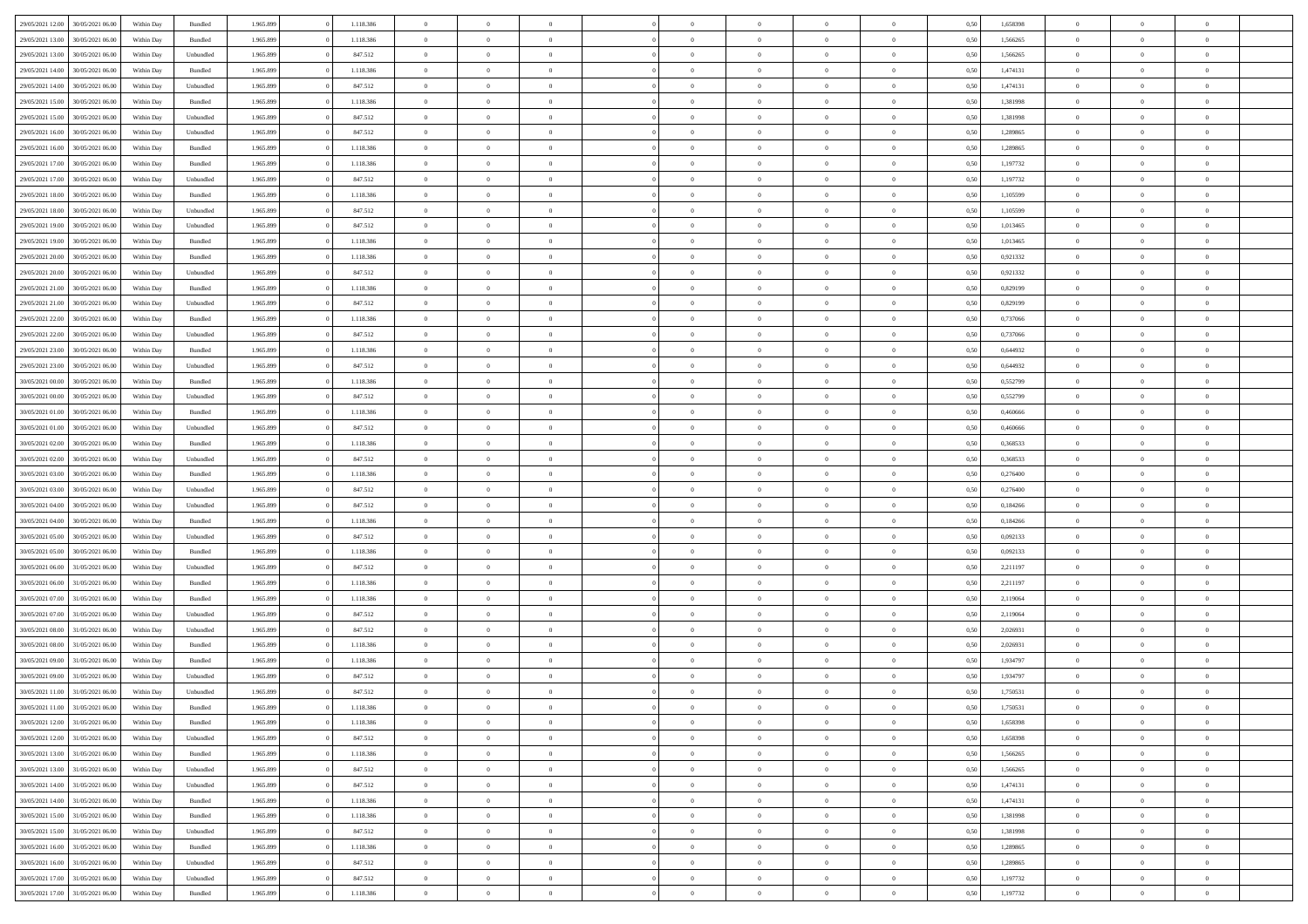| 31/05/2021 06:00                     | Within Day | Bundled   | 1.965.899 | 1.118.386 | $\Omega$       | $\Omega$ | $\Omega$       | $\theta$   | $\Omega$ | $\Omega$ | $\theta$     | 0,50 | 1,105599 | $\Omega$ |          |              |
|--------------------------------------|------------|-----------|-----------|-----------|----------------|----------|----------------|------------|----------|----------|--------------|------|----------|----------|----------|--------------|
| 31/05/2021 06:00                     | Within Day | Unbundled | 1.965.899 | 847.512   | $\Omega$       | $\Omega$ | $\Omega$       | $\Omega$   |          | $\Omega$ | $\Omega$     | 0,50 | 1,105599 |          |          | $\Omega$     |
| 31/05/2021 06:00                     | Within Day | Bundled   | 1.965.899 | 1.118.386 | $\overline{0}$ | $\Omega$ | $\Omega$       | $\Omega$   |          | $\Omega$ | $\Omega$     | 0,50 | 1.013465 | $\Omega$ |          | $\Omega$     |
| 30/05/2021 19:00<br>31/05/2021 06:00 | Within Day | Unbundled | 1.965.899 | 847.512   | $\Omega$       | $\Omega$ | $\Omega$       | $\Omega$   |          | $\Omega$ | $\Omega$     | 0,50 | 1,013465 |          |          | $\Omega$     |
| 31/05/2021 06:00                     | Within Day | Bundled   | 1.965.899 | 1.118.386 | $\Omega$       | $\theta$ | $\overline{0}$ | $\Omega$   | $\Omega$ | $\Omega$ | $\theta$     | 0,50 | 0.921332 | $\Omega$ | $\Omega$ | $\mathbf{a}$ |
| 31/05/2021 06:00                     | Within Day | Unbundled | 1.965.899 | 847.512   | $\Omega$       | $\theta$ | $\Omega$       | $\Omega$   |          | $\Omega$ | $\Omega$     | 0,50 | 0.921332 |          |          | $\Omega$     |
| 31/05/2021 06:00                     | Within Day | Bundled   | 1.965.899 | 1.118.386 | $\Omega$       | $\theta$ | $\overline{0}$ | $\Omega$   |          | $\Omega$ | $\Omega$     | 0,50 | 0,829199 | $\Omega$ |          | $\Omega$     |
| 31/05/2021 06:00                     | Within Day | Unbundled | 1.965.899 | 847.512   | $\Omega$       | $\Omega$ | $\Omega$       | $\Omega$   |          | $\Omega$ | $\Omega$     | 0.50 | 0,829199 | $\Omega$ |          | $\mathbf{a}$ |
| 31/05/2021 06:00                     | Within Day | Unbundled | 1.965.899 | 847.512   | $\overline{0}$ | $\theta$ | $\overline{0}$ | $\Omega$   | $\Omega$ | $\Omega$ | $\Omega$     | 0.50 | 0,737066 | $\Omega$ |          | $\sqrt{2}$   |
| 31/05/2021 06:00                     | Within Day | Bundled   | 1.965.899 | 1.118.386 | $\mathbf{0}$   | $\theta$ | $\Omega$       | $\Omega$   | $\Omega$ | $\Omega$ | $\Omega$     | 0.50 | 0.737066 | $\Omega$ |          | $\mathbf{a}$ |
| 30/05/2021 23.00 31/05/2021 06.00    | Within Day | Unbundled | 1.965.899 | 847.512   | $\Omega$       | $\Omega$ | $\Omega$       | $\Omega$   |          | $\Omega$ | $\Omega$     | 0.50 | 0,644932 | $\Omega$ |          | $\mathbf{a}$ |
| 30/05/2021 23.00 31/05/2021 06:00    | Within Day | Bundled   | 1.965.899 | 1.118.386 | $\Omega$       | $\Omega$ | $\Omega$       | $\Omega$   |          | $\Omega$ | $\Omega$     | 0,50 | 0,644932 |          |          | $\Omega$     |
| 31/05/2021 00:00 31/05/2021 06:00    | Within Day | Bundled   | 1.965.899 | 1.118.386 | $\Omega$       | $\Omega$ | $\Omega$       | $\Omega$   |          | $\Omega$ | $\Omega$     | 0.50 | 0,552799 |          |          |              |
| 31/05/2021 06:00                     | Within Day | Unbundled | 1.965.899 | 847.512   | $\overline{0}$ | $\Omega$ | $\Omega$       | $\Omega$   | $\Omega$ | $\Omega$ | $\Omega$     | 0,50 | 0,552799 | $\Omega$ |          | $\Omega$     |
| 31/05/2021 06:00                     | Within Day | Unbundled | 1.965.899 | 847.512   | $\Omega$       | $\theta$ | $\Omega$       | $\Omega$   |          | $\Omega$ | $\Omega$     | 0.50 | 0.460666 | $\Omega$ |          | $\Omega$     |
| 31/05/2021 06:00                     | Within Day | Bundled   | 1.965.899 | 1.118.386 | $\Omega$       | $\Omega$ | $\Omega$       | $\Omega$   | $\Omega$ | $\Omega$ | $\mathbf{0}$ | 0,50 | 0,460666 | $\Omega$ | $\Omega$ | $\mathbf{a}$ |
| 31/05/2021 06:00                     | Within Day | Bundled   | 1.965.899 | 1.118.386 | $\Omega$       | $\Omega$ | $\Omega$       | $\sqrt{2}$ |          | $\Omega$ | $\Omega$     | 0.50 | 0,368533 | $\Omega$ |          | $\sqrt{2}$   |
| 31/05/2021 06:00                     | Within Dav | Unbundled | 1.965.899 | 847.512   | $\Omega$       | $\Omega$ | $\Omega$       | $\Omega$   |          | $\Omega$ | $\Omega$     | 0.50 | 0.368533 | $\Omega$ |          | $\Omega$     |
| 31/05/2021 06:00                     | Within Day | Unbundled | 1.965.899 | 847.512   | $\Omega$       | $\Omega$ | $\Omega$       | $\Omega$   |          | $\Omega$ | $\Omega$     | 0,50 | 0,276400 | $\Omega$ |          | $\sim$       |
| 31/05/2021 06:00                     | Within Day | Bundled   | 1.965.899 | 1.118.386 | $\Omega$       | $\Omega$ | $\Omega$       | $\Omega$   |          | $\Omega$ | $\Omega$     | 0,50 | 0,276400 | $\Omega$ | $\Omega$ | $\mathbf{a}$ |
| 31/05/2021 06:00                     | Within Day | Bundled   | 1.965.899 | 1.118.386 | $\Omega$       | $\Omega$ | $\Omega$       | $\Omega$   |          | $\Omega$ | $\Omega$     | 0,50 | 0,184266 | $\Omega$ |          | $\Omega$     |
| 31/05/2021 06:00                     | Within Day | Unbundled | 1.965.899 | 847.512   | $\overline{0}$ | $\Omega$ | $\Omega$       | $\Omega$   |          | $\Omega$ | $\Omega$     | 0,50 | 0,184266 | $\Omega$ |          | $\sqrt{2}$   |
| 01/06/2021 06:00                     | Within Day | Unbundled | 1.965.899 | 847.512   | $\Omega$       | $\theta$ | $\Omega$       | $\Omega$   |          | $\Omega$ | $\Omega$     | 0.50 | 2,211197 |          |          | $\Omega$     |
| 01/06/2021 06:00                     | Within Day | Bundled   | 1.965.899 | 1.118.386 | $\Omega$       | $\theta$ | $\Omega$       | $\Omega$   |          |          |              | 0.50 | 2,211197 |          |          |              |
|                                      |            |           |           |           |                |          |                |            |          |          |              |      |          |          |          |              |

(\*) GCV used for the purpose of the conversion does not corresponding to the actual GCV of the Gas Day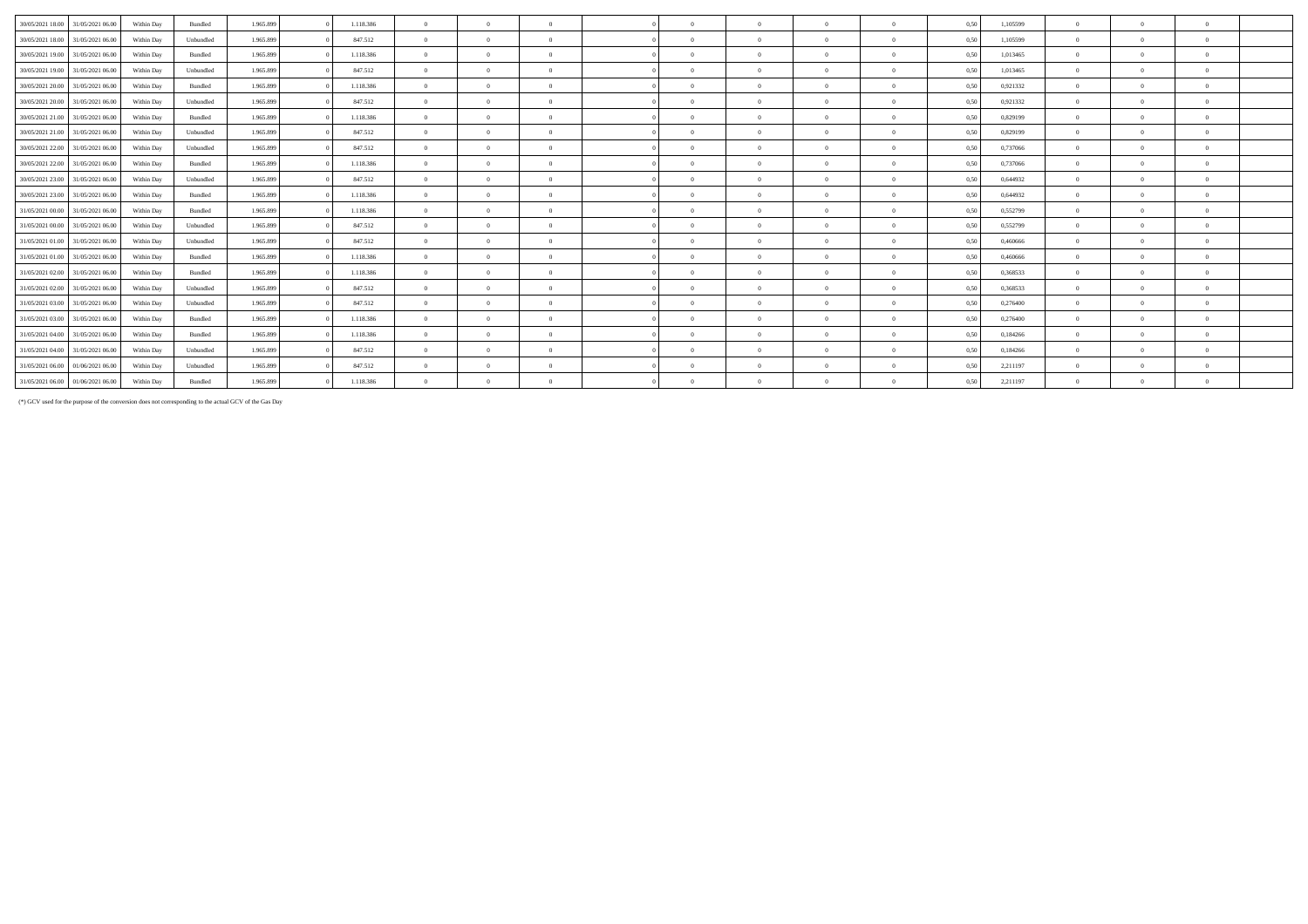## **SNAM RETE GAS**

**Transportation capacity at Exit Point interconnected with foreign pipelines**

**Update to 30/05/2021 of offered and assigned capacity in auction day-ahead and within-day**

**Thermal Year 2020/2021**

(Values in Scm/day (15° C; 1,01325 bar); Prices in c/Scm)

**Exit Point**

**GORIZIA**

|                  | Timeframe        |                     |                          |                                    | Assigned                        |           | <b>Offered capacity</b> |                | <b>Assigned capacity</b> | Day-Ahead                                |                         |                                  | <b>Total Prices</b>              |                                           |                     |                         |                           | <b>SRG Prices</b>                |                                              |      |
|------------------|------------------|---------------------|--------------------------|------------------------------------|---------------------------------|-----------|-------------------------|----------------|--------------------------|------------------------------------------|-------------------------|----------------------------------|----------------------------------|-------------------------------------------|---------------------|-------------------------|---------------------------|----------------------------------|----------------------------------------------|------|
| From             | To               | <b>Auction type</b> | Offered<br>capacity type | <b>Transportati</b><br>on capacity | capacity<br>(before<br>auction) | Firm      | Interruptible           | Firm           | Interruptible            | Interrupted<br>Capacity<br>Interruptible | Reserve price -<br>Firm | <b>Auction premiun</b><br>- Firm | Reserve price -<br>Interruptible | <b>Auction premium</b><br>- Interruptible | <b>Split factor</b> | Reserve price -<br>Firm | Auction<br>premium - Firm | Reserve price -<br>Interruptible | <b>Auction</b><br>premium -<br>Interruptible | Note |
| 01/05/2021 06:00 | 02/05/2021 06:00 | Day Ahead           | Bundled                  | 4.400.000                          |                                 | 2.503.129 | $\overline{0}$          | $\overline{0}$ | $\overline{0}$           |                                          | $\overline{0}$          | $\overline{0}$                   | $\overline{0}$                   | $\overline{0}$                            | 0,50                | 0,009879                | $\overline{0}$            | 0,009879                         | $\overline{0}$                               |      |
| 01/05/2021 06:00 | 02/05/2021 06:00 | Day Ahead           | Unbundled                | 4.400,000                          |                                 | 1.896.869 | $\overline{0}$          | $\Omega$       | $\Omega$                 |                                          | $\theta$                | $\theta$                         | $\Omega$                         | $\Omega$                                  | 0,50                | 0.009879                | $\Omega$                  | 0.009879                         | $\theta$                                     |      |
| 02/05/2021 06:00 | 03/05/2021 06:00 | Day Ahead           | Bundled                  | 4.400.000                          |                                 | 2.503.129 | $\overline{0}$          | $\overline{0}$ | $\theta$                 |                                          | $\theta$                | $\theta$                         | $\overline{0}$                   | $\bf{0}$                                  | 0,50                | 0,009879                | $\overline{0}$            | 0,009879                         | $\overline{0}$                               |      |
| 02/05/2021 06:00 | 03/05/2021 06:00 | Day Ahead           | Unbundled                | 4.400.000                          |                                 | 1.896.869 | $\overline{0}$          | $\overline{0}$ | $\overline{0}$           |                                          | $\theta$                | $\theta$                         | $\overline{0}$                   | $\bf{0}$                                  | 0,50                | 0,009879                | $\mathbf{0}$              | 0,009879                         | $\overline{0}$                               |      |
| 03/05/2021 06:00 | 04/05/2021 06:00 | Day Ahead           | Bundled                  | 4.400.000                          |                                 | 2.503.129 | $\,$ 0 $\,$             | $\overline{0}$ | $\overline{0}$           |                                          | $\overline{0}$          | $\theta$                         | $\overline{0}$                   | $\overline{0}$                            | 0,50                | 0.009879                | $\,$ 0 $\,$               | 0.009879                         | $\theta$                                     |      |
| 03/05/2021 06:00 | 04/05/2021 06.00 | Day Ahead           | Unbundled                | 4.400.000                          |                                 | 1.896.869 | $\overline{0}$          | $\Omega$       | $\Omega$                 |                                          | $\Omega$                | $\Omega$                         | $\Omega$                         | $\bf{0}$                                  | 0,50                | 0,009879                | $\mathbf{0}$              | 0,009879                         | $\theta$                                     |      |
| 04/05/2021 06:00 | 05/05/2021 06:00 | Day Ahead           | Unbundled                | 4,400,000                          |                                 | 1.896.869 | $\overline{0}$          | $\overline{0}$ | $\Omega$                 |                                          | $\Omega$                | $\theta$                         | $\overline{0}$                   | $\theta$                                  | 0,50                | 0.009879                | $\overline{0}$            | 0.009879                         | $\theta$                                     |      |
| 04/05/2021 06:00 | 05/05/2021 06:00 | Day Ahead           | Bundled                  | 4.400.000                          |                                 | 2.503.129 | $\overline{0}$          | $\Omega$       | $\Omega$                 |                                          | $\theta$                | $\theta$                         | $\overline{0}$                   | $\bf{0}$                                  | 0,50                | 0,009879                | $\mathbf{0}$              | 0,009879                         | $\theta$                                     |      |
| 05/05/2021 06:00 | 06/05/2021 06:00 | Day Ahead           | Bundled                  | 4.400,000                          |                                 | 2.503.129 | $\overline{0}$          | $\Omega$       | $\Omega$                 |                                          | $\theta$                | $\theta$                         | $\theta$                         | $\theta$                                  | 0.50                | 0.009879                | $\Omega$                  | 0.009879                         | $\theta$                                     |      |
| 05/05/2021 06:00 | 06/05/2021 06:00 | Day Ahead           | Unbundled                | 4.400.000                          |                                 | 1.896.869 | $\overline{0}$          | $\overline{0}$ | $\Omega$                 |                                          | $\theta$                | $\theta$                         | $\theta$                         | $\bf{0}$                                  | 0,50                | 0,009879                | $\mathbf{0}$              | 0,009879                         | $\overline{0}$                               |      |
| 06/05/2021 06:00 | 07/05/2021 06.00 | Day Ahead           | Bundled                  | 4.400.000                          |                                 | 2.503.129 | $\overline{0}$          | $\overline{0}$ | $\theta$                 |                                          | $\theta$                | $\overline{0}$                   | $\overline{0}$                   | $\bf{0}$                                  | 0,50                | 0.009879                | $\overline{0}$            | 0.009879                         | $\overline{0}$                               |      |
| 06/05/2021 06:00 | 07/05/2021 06:00 | Day Ahead           | Unbundled                | 4.400,000                          |                                 | 1.896.869 | $\overline{0}$          | $\Omega$       | $\Omega$                 |                                          | $\overline{0}$          | $\theta$                         | $\overline{0}$                   | $\overline{0}$                            | 0,50                | 0.009879                | $\,0\,$                   | 0.009879                         | $\theta$                                     |      |
| 07/05/2021 06:00 | 08/05/2021 06:00 | Day Ahead           | Unbundled                | 4.400.000                          |                                 | 1.896.869 | $\overline{0}$          | $\overline{0}$ | $\overline{0}$           |                                          | $\theta$                | $\theta$                         | $\overline{0}$                   | $\bf{0}$                                  | 0,50                | 0,009879                | $\theta$                  | 0,009879                         | $\overline{0}$                               |      |
| 07/05/2021 06:00 | 08/05/2021 06:00 | Day Ahead           | Bundled                  | 4.400.000                          |                                 | 2.503.129 | $\overline{0}$          | $\overline{0}$ | $\overline{0}$           |                                          | $\theta$                | $\theta$                         | $\overline{0}$                   | $\bf{0}$                                  | 0,50                | 0,009879                | $\mathbf{0}$              | 0,009879                         | $\overline{0}$                               |      |
| 08/05/2021 06:00 | 09/05/2021 06:00 | Day Ahead           | Bundled                  | 4.400.000                          |                                 | 2.503.129 | $\overline{0}$          | $\Omega$       | $\Omega$                 |                                          | $\theta$                | $\theta$                         | $\overline{0}$                   | $\bf{0}$                                  | 0,50                | 0,009879                | $\mathbf{0}$              | 0,009879                         | $\theta$                                     |      |
| 08/05/2021 06:00 | 09/05/2021 06:00 | Day Ahead           | Unbundled                | 4.400.000                          |                                 | 1.896.869 | $\overline{0}$          | $\Omega$       | $\Omega$                 |                                          | $\Omega$                | $\theta$                         | $\Omega$                         | $\Omega$                                  | 0,50                | 0,009879                | $\mathbf{0}$              | 0,009879                         | $\theta$                                     |      |
| 09/05/2021 06:00 | 10/05/2021 06:00 | Day Ahead           | $\mathbf B$ undled       | 4,400,000                          |                                 | 2.503.129 | $\overline{0}$          | $\overline{0}$ | $\Omega$                 |                                          | $\Omega$                | $\theta$                         | $\overline{0}$                   | $\theta$                                  | 0,50                | 0.009879                | $\overline{0}$            | 0.009879                         | $\theta$                                     |      |
| 09/05/2021 06:00 | 10/05/2021 06:00 | Day Ahead           | Unbundled                | 4.400.000                          |                                 | 1.896.869 | $\overline{0}$          | $\overline{0}$ | $\overline{0}$           |                                          | $\theta$                | $\theta$                         | $\overline{0}$                   | $\bf{0}$                                  | 0,50                | 0,009879                | $\mathbf{0}$              | 0,009879                         | $\overline{0}$                               |      |
| 10/05/2021 06:00 | 11/05/2021 06:00 | Day Ahead           | Unbundled                | 4,400,000                          |                                 | 1.896.869 | $\overline{0}$          | $\Omega$       | $\Omega$                 |                                          | $\theta$                | $\theta$                         | $\theta$                         | $\theta$                                  | 0.50                | 0.009879                | $\Omega$                  | 0.009879                         | $\theta$                                     |      |
| 10/05/2021 06:00 | 11/05/2021 06:00 | Day Ahead           | Bundled                  | 4,400,000                          |                                 | 2.503.129 | $\overline{0}$          | $\overline{0}$ | $\Omega$                 |                                          | $\Omega$                | $\theta$                         | $\Omega$                         | $\theta$                                  | 0.50                | 0.009879                | $\overline{0}$            | 0.009879                         | $\theta$                                     |      |
| 11/05/2021 06:00 | 12/05/2021 06:00 | Day Ahead           | Unbundled                | 4.400.000                          |                                 | 1.896.869 | $\overline{0}$          | $\Omega$       | $\theta$                 |                                          | $\theta$                | $\theta$                         | $\Omega$                         | $\theta$                                  | 0,50                | 0,009879                | $\Omega$                  | 0.009879                         | $\theta$                                     |      |
| 11/05/2021 06:00 | 12/05/2021 06:00 | Day Ahead           | Bundled                  | 4,400,000                          |                                 | 2.503.129 | $\overline{0}$          | $\Omega$       | $\Omega$                 |                                          | $\theta$                | $\theta$                         | $\theta$                         | $\Omega$                                  | 0,50                | 0.009879                | $\mathbf{0}$              | 0.009879                         | $\theta$                                     |      |
| 12/05/2021 06:00 | 13/05/2021 06:00 | Day Ahead           | Bundled                  | 4.400.000                          |                                 | 2.503.129 | $\overline{0}$          | $\overline{0}$ | $\Omega$                 |                                          | $\theta$                | $\mathbf{a}$                     | $\overline{0}$                   | $\bf{0}$                                  | 0,50                | 0,009879                | $\mathbf{0}$              | 0,009879                         | $\overline{0}$                               |      |
| 12/05/2021 06:00 | 13/05/2021 06:00 | Day Ahead           | Unbundled                | 4.400.000                          |                                 | 1.896.869 | $\overline{0}$          | $\overline{0}$ | $\overline{0}$           |                                          | $\theta$                | $\theta$                         | $\overline{0}$                   | $\overline{0}$                            | 0,50                | 0,009879                | $\mathbf{0}$              | 0,009879                         | $\overline{0}$                               |      |
| 13/05/2021 06:00 | 14/05/2021 06:00 | Day Ahead           | Unbundled                | 4.400.000                          |                                 | 1.896.869 | $\,$ 0 $\,$             | $\overline{0}$ | $\overline{0}$           |                                          | $\overline{0}$          | $\theta$                         | $\overline{0}$                   | $\overline{0}$                            | 0,50                | 0,009879                | $\bf{0}$                  | 0,009879                         | $\overline{0}$                               |      |
| 13/05/2021 06:00 | 14/05/2021 06.00 | Day Ahead           | Bundled                  | 4.400.000                          |                                 | 2.503.129 | $\overline{0}$          | $\overline{0}$ | $\overline{0}$           |                                          | $\theta$                | $\theta$                         | $\theta$                         | $\bf{0}$                                  | 0,50                | 0,009879                | $\overline{0}$            | 0,009879                         | $\overline{0}$                               |      |
| 14/05/2021 06:00 | 15/05/2021 06:00 | Day Ahead           | Bundled                  | 4,400,000                          |                                 | 2.503.129 | $\overline{0}$          | $\Omega$       | $\Omega$                 |                                          | $\theta$                | $\theta$                         | $\Omega$                         | $\theta$                                  | 0,50                | 0.009879                | $\mathbf{0}$              | 0.009879                         | $\theta$                                     |      |
| 14/05/2021 06:00 | 15/05/2021 06:00 | Day Ahead           | Unbundled                | 4.400.000                          |                                 | 1.896.869 | $\overline{0}$          | $\Omega$       | $\Omega$                 |                                          | $\theta$                | $\theta$                         | $\overline{0}$                   | $\bf{0}$                                  | 0,50                | 0,009879                | $\mathbf{0}$              | 0,009879                         | $\overline{0}$                               |      |
| 15/05/2021 06:00 | 16/05/2021 06:00 | Day Ahead           | Bundled                  | 4.400.000                          |                                 | 2.503.129 | $\overline{0}$          | $\Omega$       | $\Omega$                 |                                          | $\Omega$                | $\theta$                         | $\Omega$                         | $\Omega$                                  | 0,50                | 0,009879                | $\theta$                  | 0,009879                         | $\theta$                                     |      |
| 15/05/2021 06:00 | 16/05/2021 06:00 | Day Ahead           | Unbundled                | 4.400,000                          |                                 | 1.896,869 | $\overline{0}$          | $\overline{0}$ | $\Omega$                 |                                          | $\Omega$                | $\theta$                         | $\overline{0}$                   | $\theta$                                  | 0,50                | 0.009879                | $\overline{0}$            | 0.009879                         | $\theta$                                     |      |
| 16/05/2021 06:00 | 17/05/2021 06:00 | Day Ahead           | Unbundled                | 4.400.000                          |                                 | 1.896.869 | $\overline{0}$          | $\overline{0}$ | $\theta$                 |                                          | $\theta$                | $\theta$                         | $\overline{0}$                   | $\bf{0}$                                  | 0,50                | 0,009879                | $\mathbf{0}$              | 0.009879                         | $\theta$                                     |      |
| 16/05/2021 06:00 | 17/05/2021 06:00 | Day Ahead           | Bundled                  | 4,400,000                          |                                 | 2.503.129 | $\overline{0}$          | $\overline{0}$ | $\overline{0}$           |                                          | $\theta$                | $\overline{0}$                   | $\overline{0}$                   | $\overline{0}$                            | 0.50                | 0.009879                | $\mathbf{0}$              | 0.009879                         | $\overline{0}$                               |      |
| 17/05/2021 06:00 | 18/05/2021 06:00 | Day Ahead           | Unbundled                | 4.400.000                          |                                 | 1.896.869 | $\overline{0}$          | $\overline{0}$ | $\overline{0}$           |                                          | $\theta$                | $\theta$                         | $\overline{0}$                   | $\bf{0}$                                  | 0,50                | 0,009879                | $\mathbf{0}$              | 0,009879                         | $\overline{0}$                               |      |
| 17/05/2021 06:00 | 18/05/2021 06:00 | Day Ahead           | Bundled                  | 4.400.000                          |                                 | 2.503.129 | $\overline{0}$          | $\overline{0}$ | $\overline{0}$           |                                          | $\theta$                | $\theta$                         | $\overline{0}$                   | $\bf{0}$                                  | 0,50                | 0,009879                | $\mathbf{0}$              | 0,009879                         | $\overline{0}$                               |      |
| 18/05/2021 06:00 | 19/05/2021 06:00 | Day Ahead           | Unbundled                | 4.400.000                          |                                 | 1.896.869 | $\overline{0}$          | $\Omega$       | $\Omega$                 |                                          | $\theta$                | $\theta$                         | $\Omega$                         | $\Omega$                                  | 0,50                | 0.009879                | $\mathbf{0}$              | 0.009879                         | $\theta$                                     |      |
| 18/05/2021 06:00 | 19/05/2021 06.0  | Day Ahead           | Bundled                  | 4.400.000                          |                                 | 2.503.129 | $\overline{0}$          | $\overline{0}$ | $\theta$                 |                                          | $\theta$                | $\theta$                         | $\overline{0}$                   | $\bf{0}$                                  | 0,50                | 0,009879                | $\theta$                  | 0,009879                         | $\overline{0}$                               |      |
| 19/05/2021 06:00 | 20/05/2021 06:00 | Day Ahead           | Bundled                  | 4,400,000                          |                                 | 2.503.129 | $\Omega$                | $\Omega$       | $\theta$                 |                                          | $\theta$                | $\theta$                         | $\Omega$                         | $\theta$                                  | 0,50                | 0.009879                | $\mathbf{0}$              | 0.009879                         | $\theta$                                     |      |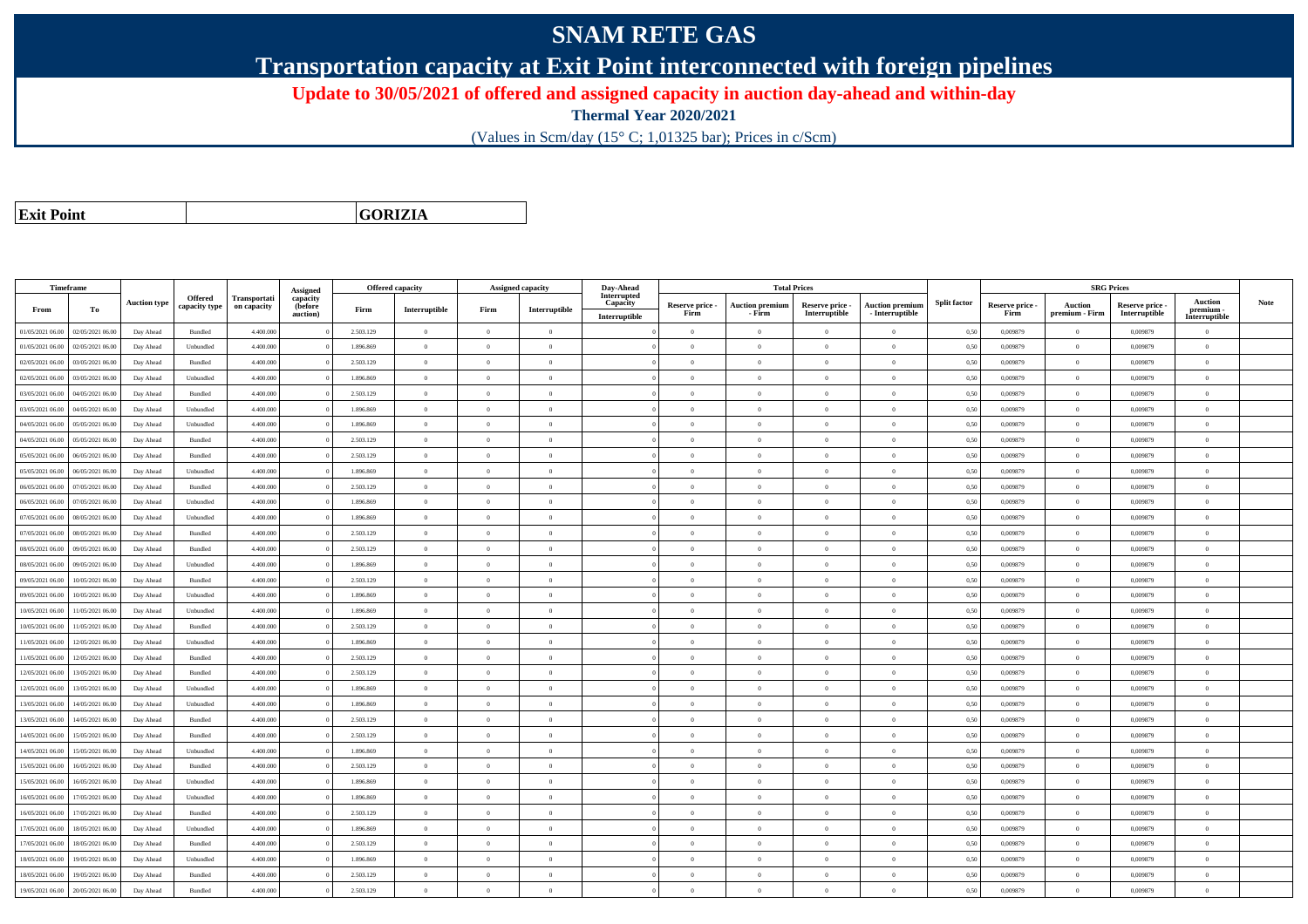| 19/05/2021 06:00 | 20/05/2021 06:00 | Day Ahead  | Unbundled | 4.400.000 | 1.896.869 | $\overline{0}$ | $\Omega$       |                |                | $\theta$       | $\Omega$       | $\Omega$       | 0,50 | 0,009879 | $\mathbf{0}$   | 0,009879       | $\Omega$       |  |
|------------------|------------------|------------|-----------|-----------|-----------|----------------|----------------|----------------|----------------|----------------|----------------|----------------|------|----------|----------------|----------------|----------------|--|
| 20/05/2021 06:00 | 21/05/2021 06:00 | Day Ahead  | Unbundled | 4.400.000 | 1.896.869 | $\overline{0}$ | $\overline{0}$ | $\overline{0}$ |                | $\overline{0}$ | $\overline{0}$ | $\theta$       | 0,50 | 0,009879 | $\bf{0}$       | 0,009879       | $\bf{0}$       |  |
| 20/05/2021 06:00 | 21/05/2021 06:00 | Day Ahead  | Bundled   | 4.400.000 | 2.503.129 | $\overline{0}$ | $\bf{0}$       | $\overline{0}$ | $\overline{0}$ | $\bf{0}$       | $\overline{0}$ | $\bf{0}$       | 0,50 | 0,009879 | $\bf{0}$       | 0,009879       | $\bf{0}$       |  |
| 21/05/2021 06:00 | 22/05/2021 06:00 | Day Ahead  | Bundled   | 4.400.000 | 2.503.129 | $\overline{0}$ | $\overline{0}$ | $\overline{0}$ | $^{\circ}$     | $\overline{0}$ | $\overline{0}$ | $\bf{0}$       | 0.50 | 0,009879 | $\mathbf{0}$   | 0.009879       | $\overline{0}$ |  |
|                  |                  |            |           |           |           |                |                |                |                |                |                |                |      |          |                |                |                |  |
| 21/05/2021 06:00 | 22/05/2021 06:00 | Day Ahead  | Unbundled | 4.400.000 | 1.896.869 | $\overline{0}$ | $\overline{0}$ | $\overline{0}$ |                | $\overline{0}$ | $\overline{0}$ | $\theta$       | 0,50 | 0,009879 | $\bf{0}$       | 0,009879       | $\overline{0}$ |  |
| 22/05/2021 06:00 | 23/05/2021 06:00 | Day Ahead  | Unbundled | 4.400.000 | 1.896.869 | $\overline{0}$ | $\bf{0}$       | $\overline{0}$ | $\overline{0}$ | $\bf{0}$       | $\overline{0}$ | $\bf{0}$       | 0,50 | 0,009879 | $\overline{0}$ | 0,009879       | $\bf{0}$       |  |
| 22/05/2021 06:00 | 23/05/2021 06:00 | Day Ahead  | Bundled   | 4.400.000 | 2.503.129 | $\overline{0}$ | $\overline{0}$ | $\overline{0}$ | $\Omega$       | $\overline{0}$ | $\overline{0}$ | $\bf{0}$       | 0,50 | 0,009879 | $\overline{0}$ | 0,009879       | $\overline{0}$ |  |
| 23/05/2021 06:00 | 24/05/2021 06.00 | Day Ahead  | Bundled   | 4.400.000 | 2.503.129 | $\overline{0}$ | $\overline{0}$ | $\overline{0}$ |                | $\overline{0}$ | $\overline{0}$ | $\theta$       | 0,50 | 0,009879 | $\bf{0}$       | 0,009879       | $\overline{0}$ |  |
|                  |                  |            |           |           |           |                |                |                |                |                |                |                |      |          |                |                |                |  |
| 23/05/2021 06:00 | 24/05/2021 06:00 | Day Ahead  | Unbundled | 4.400.000 | 1.896.869 | $\overline{0}$ | $\overline{0}$ | $\overline{0}$ | $\overline{0}$ | $\bf{0}$       | $\overline{0}$ | $\bf{0}$       | 0,50 | 0,009879 | $\bf{0}$       | 0,009879       | $\bf{0}$       |  |
| 24/05/2021 06:00 | 25/05/2021 06:00 | Day Ahead  | Unbundled | 4.400.000 | 1.896.869 | $\overline{0}$ | $\overline{0}$ | $\overline{0}$ | $\Omega$       | $\overline{0}$ | $\overline{0}$ | $\bf{0}$       | 0.50 | 0,009879 | $\overline{0}$ | 0,009879       | $\overline{0}$ |  |
| 24/05/2021 06:00 | 25/05/2021 06:00 | Day Ahead  | Bundled   | 4.400.000 | 2.503.129 | $\overline{0}$ | $\overline{0}$ | $\overline{0}$ | $\overline{0}$ | $\overline{0}$ | $\overline{0}$ | $\theta$       | 0,50 | 0,009879 | $\,0\,$        | 0,009879       | $\overline{0}$ |  |
| 25/05/2021 06:00 | 26/05/2021 06:00 | Day Ahead  | Unbundled | 4.400.000 | 1.896.869 | $\overline{0}$ | $\bf{0}$       | $\overline{0}$ | $\overline{0}$ | $\bf{0}$       | $\overline{0}$ | $\bf{0}$       | 0,50 | 0,009879 | $\bf{0}$       | 0,009879       | $\bf{0}$       |  |
| 25/05/2021 06:00 | 26/05/2021 06:00 | Day Ahead  | Bundled   | 4.400.000 | 2.503.129 | $\overline{0}$ | $\overline{0}$ | $\overline{0}$ | $^{\circ}$     | $\overline{0}$ | $\overline{0}$ | $\bf{0}$       | 0.50 | 0,009879 | $\mathbf{0}$   | 0.009879       | $\overline{0}$ |  |
|                  |                  |            |           |           |           |                |                |                |                |                |                |                |      |          |                |                |                |  |
| 26/05/2021 06:00 | 27/05/2021 06:00 | Day Ahead  | Unbundled | 4.400.000 | 1.896.869 | $\overline{0}$ | $\overline{0}$ | $\overline{0}$ |                | $\overline{0}$ | $\overline{0}$ | $\theta$       | 0,50 | 0,009879 | $\bf{0}$       | 0,009879       | $\overline{0}$ |  |
| 26/05/2021 06:00 | 27/05/2021 06:00 | Day Ahead  | Bundled   | 4.400.000 | 2.503.129 | $\overline{0}$ | $\bf{0}$       | $\overline{0}$ | $\overline{0}$ | $\bf{0}$       | $\overline{0}$ | $\bf{0}$       | 0,50 | 0,009879 | $\overline{0}$ | 0,009879       | $\bf{0}$       |  |
| 27/05/2021 06:00 | 28/05/2021 06:00 | Day Ahead  | Bundled   | 4.400.000 | 2.503.129 | $\overline{0}$ | $\overline{0}$ | $\overline{0}$ | $\Omega$       | $\overline{0}$ | $\overline{0}$ | $\bf{0}$       | 0.50 | 0,009879 | $\overline{0}$ | 0,009879       | $\overline{0}$ |  |
| 27/05/2021 06:00 | 28/05/2021 06:00 | Day Ahead  | Unbundled | 4.400.000 | 1.896.869 | $\overline{0}$ | $\overline{0}$ | $\overline{0}$ | $\overline{0}$ | $\overline{0}$ | $\overline{0}$ | $\theta$       | 0,50 | 0,009879 | $\bf{0}$       | 0,009879       | $\overline{0}$ |  |
|                  |                  |            |           |           |           |                |                |                |                |                |                |                |      |          |                |                |                |  |
| 28/05/2021 06:00 | 29/05/2021 06:00 | Day Ahead  | Bundled   | 4.400.000 | 2.503.129 | $\overline{0}$ | $\overline{0}$ | $\overline{0}$ | $\overline{0}$ | $\bf{0}$       | $\overline{0}$ | $\bf{0}$       | 0,50 | 0,009879 | $\bf{0}$       | 0,009879       | $\bf{0}$       |  |
| 28/05/2021 06:00 | 29/05/2021 06:00 | Day Ahead  | Unbundled | 4.400.000 | 1.896.869 | $\overline{0}$ | $\overline{0}$ | $\overline{0}$ | $\Omega$       | $\overline{0}$ | $\overline{0}$ | $\bf{0}$       | 0.50 | 0,009879 | $\mathbf{0}$   | 0,009879       | $\overline{0}$ |  |
| 29/05/2021 06:00 | 30/05/2021 06:00 | Day Ahead  | Bundled   | 4.400.000 | 2.503.129 | $\overline{0}$ | $\overline{0}$ | $\overline{0}$ | $\overline{0}$ | $\overline{0}$ | $\overline{0}$ | $\theta$       | 0,50 | 0,009879 | $\bf{0}$       | 0,009879       | $\overline{0}$ |  |
| 29/05/2021 06:00 | 30/05/2021 06.00 | Day Ahead  | Unbundled | 4.400.000 | 1.896.869 | $\overline{0}$ | $\bf{0}$       | $\overline{0}$ | $\overline{0}$ | $\bf{0}$       | $\overline{0}$ | $\bf{0}$       | 0,50 | 0,009879 | $\bf{0}$       | 0,009879       | $\bf{0}$       |  |
| 30/05/2021 06:00 | 31/05/2021 06:00 | Day Ahead  | Bundled   | 4.400.000 | 2.503.129 | $\overline{0}$ | $\overline{0}$ | $\overline{0}$ | $^{\circ}$     | $\overline{0}$ | $\overline{0}$ | $\bf{0}$       | 0.50 | 0,009879 | $\mathbf{0}$   | 0.009879       | $\overline{0}$ |  |
|                  |                  |            |           |           |           |                |                |                |                |                |                |                |      |          |                |                |                |  |
| 30/05/2021 06:00 | 31/05/2021 06:00 | Day Ahead  | Unbundled | 4.400.000 | 1.896.869 | $\overline{0}$ | $\overline{0}$ | $\overline{0}$ |                | $\overline{0}$ | $\overline{0}$ | $\theta$       | 0,50 | 0,009879 | $\bf{0}$       | 0,009879       | $\overline{0}$ |  |
| 31/05/2021 06:00 | 01/06/2021 06:00 | Day Ahead  | Unbundled | 4.400.000 | 1.896.869 | $\overline{0}$ | $\overline{0}$ | $\overline{0}$ | $\overline{0}$ | $\bf{0}$       | $\overline{0}$ | $\bf{0}$       | 0,50 | 0,009879 | $\overline{0}$ | 0,009879       | $\bf{0}$       |  |
| 31/05/2021 06:00 | 01/06/2021 06:00 | Day Ahead  | Bundled   | 4.400.000 | 2.503.129 | $\overline{0}$ | $\overline{0}$ | $\overline{0}$ | $^{\circ}$     | $\overline{0}$ | $\overline{0}$ | $\bf{0}$       | 0.50 | 0,009879 | $\mathbf{0}$   | 0,009879       | $\overline{0}$ |  |
| 01/05/2021 06:00 | 02/05/2021 06:00 | Within Day | Unbundled | 4.400.000 | 1.896.869 | $\overline{0}$ | $\overline{0}$ | $\overline{0}$ | $\overline{0}$ | $\overline{0}$ | $\overline{0}$ | $\theta$       | 0,50 | 0,987952 | $\bf{0}$       | $\overline{0}$ | $\bf{0}$       |  |
|                  |                  |            |           |           |           |                |                |                |                |                |                |                |      |          |                |                |                |  |
| 01/05/2021 06:00 | 02/05/2021 06:00 | Within Day | Bundled   | 4.400.000 | 2.503.128 | $\overline{0}$ | $\overline{0}$ | $\overline{0}$ | $\overline{0}$ | $\,$ 0 $\,$    | $\overline{0}$ | $\bf{0}$       | 0,50 | 0,987952 | $\bf{0}$       | $\overline{0}$ | $\bf{0}$       |  |
| 01/05/2021 07:00 | 02/05/2021 06:00 | Within Dav | Bundled   | 4.400.000 | 2.398.831 | $\overline{0}$ | $\overline{0}$ | $\overline{0}$ | $\Omega$       | $\overline{0}$ | $\overline{0}$ | $\bf{0}$       | 0.50 | 0,987952 | $\mathbf{0}$   | $\overline{0}$ | $\overline{0}$ |  |
| 01/05/2021 07:00 | 02/05/2021 06:00 | Within Day | Unbundled | 4.400.000 | 1.817.832 | $\overline{0}$ | $\overline{0}$ | $\overline{0}$ | $\overline{0}$ | $\overline{0}$ | $\overline{0}$ | $\theta$       | 0,50 | 0,987952 | $\bf{0}$       | $\overline{0}$ | $\bf{0}$       |  |
| 01/05/2021 08:00 | 02/05/2021 06:00 | Within Day | Bundled   | 4.400.000 | 2.294.534 | $\overline{0}$ | $\bf{0}$       | $\overline{0}$ | $\overline{0}$ | $\bf{0}$       | $\overline{0}$ | $\bf{0}$       | 0,50 | 0,987952 | $\bf{0}$       | $\bf{0}$       | $\bf{0}$       |  |
| 01/05/2021 08:00 | 02/05/2021 06:00 | Within Day | Unbundled | 4,400,000 | 1.738.796 | $\overline{0}$ | $\Omega$       | $\Omega$       | $\sqrt{2}$     | $\theta$       | $\overline{0}$ | $\theta$       | 0.50 | 0,987952 | $\,0\,$        | $\Omega$       | $\Omega$       |  |
|                  |                  |            |           |           |           |                |                |                |                |                |                |                |      |          |                |                |                |  |
| 01/05/2021 09:00 | 02/05/2021 06:00 | Within Day | Unbundled | 4.400.000 | 1.659.760 | $\overline{0}$ | $\overline{0}$ | $\overline{0}$ |                | $\overline{0}$ | $\overline{0}$ | $\theta$       | 0,50 | 0,987952 | $\bf{0}$       | $\overline{0}$ | $\overline{0}$ |  |
| 01/05/2021 09:00 | 02/05/2021 06:00 | Within Day | Bundled   | 4.400.000 | 2.190.237 | $\overline{0}$ | $\bf{0}$       | $\overline{0}$ | $\overline{0}$ | $\bf{0}$       | $\overline{0}$ | $\bf{0}$       | 0,50 | 0,987952 | $\bf{0}$       | $\bf{0}$       | $\bf{0}$       |  |
| 01/05/2021 10:00 | 02/05/2021 06:00 | Within Day | Unbundled | 4.400,000 | 1.580.724 | $\overline{0}$ | $\Omega$       | $\Omega$       | $\Omega$       | $\theta$       | $\overline{0}$ | $\mathbf{0}$   | 0.50 | 0,987952 | $\mathbf{0}$   | $\overline{0}$ | $\theta$       |  |
| 01/05/2021 10:00 | 02/05/2021 06:00 | Within Day | Bundled   | 4.400.000 | 2.085.940 | $\overline{0}$ | $\overline{0}$ | $\overline{0}$ | $\overline{0}$ | $\overline{0}$ | $\overline{0}$ | $\theta$       | 0,50 | 0,987952 | $\bf{0}$       | $\overline{0}$ | $\bf{0}$       |  |
|                  |                  |            |           |           |           |                | $\bf{0}$       | $\overline{0}$ | $\overline{0}$ | $\bf{0}$       |                |                |      |          | $\bf{0}$       | $\overline{0}$ |                |  |
| 01/05/2021 11:00 | 02/05/2021 06:00 | Within Day | Bundled   | 4.400.000 | 1.981.643 | $\overline{0}$ |                |                |                |                | $\overline{0}$ | $\bf{0}$       | 0,50 | 0,987952 |                |                | $\bf{0}$       |  |
| 01/05/2021 11:00 | 02/05/2021 06:00 | Within Day | Unbundled | 4,400,000 | 1.501.687 | $\overline{0}$ | $\Omega$       | $\Omega$       | $\Omega$       | $\theta$       | $\overline{0}$ | $\mathbf{0}$   | 0.50 | 0.987952 | $\mathbf{0}$   | $\Omega$       | $\theta$       |  |
| 01/05/2021 12:00 | 02/05/2021 06:00 | Within Day | Bundled   | 4.400.000 | 1.877.346 | $\overline{0}$ | $\overline{0}$ | $\overline{0}$ | $\overline{0}$ | $\overline{0}$ | $\overline{0}$ | $\theta$       | 0,50 | 0,987952 | $\,0\,$        | $\overline{0}$ | $\bf{0}$       |  |
| 01/05/2021 12:00 | 02/05/2021 06:00 | Within Day | Unbundled | 4.400.000 | 1.422.651 | $\overline{0}$ | $\bf{0}$       | $\overline{0}$ | $\overline{0}$ | $\bf{0}$       | $\overline{0}$ | $\bf{0}$       | 0,50 | 0,987952 | $\bf{0}$       | $\bf{0}$       | $\bf{0}$       |  |
| 01/05/2021 13:00 | 02/05/2021 06:00 | Within Day | Bundled   | 4,400,000 | 1.773.049 | $\overline{0}$ | $\Omega$       | $\Omega$       | $\sqrt{2}$     | $\Omega$       | $\overline{0}$ | $\theta$       | 0.50 | 0,987953 | $\bf{0}$       | $\overline{0}$ | $\Omega$       |  |
|                  |                  |            |           |           |           |                |                |                |                |                |                |                |      |          |                |                |                |  |
| 01/05/2021 13:00 | 02/05/2021 06:00 | Within Day | Unbundled | 4.400.000 | 1.343.615 | $\overline{0}$ | $\overline{0}$ | $\overline{0}$ | $\overline{0}$ | $\overline{0}$ | $\overline{0}$ | $\overline{0}$ | 0,50 | 0,987953 | $\,0\,$        | $\overline{0}$ | $\overline{0}$ |  |
| 01/05/2021 14:00 | 02/05/2021 06:00 | Within Day | Unbundled | 4.400.000 | 1.264.579 | $\overline{0}$ | $\bf{0}$       | $\overline{0}$ | $\overline{0}$ | $\bf{0}$       | $\overline{0}$ | $\bf{0}$       | 0,50 | 0,987952 | $\mathbf{0}$   | $\bf{0}$       | $\bf{0}$       |  |
| 01/05/2021 14:00 | 02/05/2021 06:00 | Within Day | Bundled   | 4,400,000 | 1.668.752 | $\Omega$       | $\Omega$       | $\Omega$       | $^{\circ}$     | $\Omega$       | $\overline{0}$ | $\theta$       | 0.50 | 0.987952 | $\overline{0}$ | $\Omega$       | $\theta$       |  |
| 01/05/2021 15:00 | 02/05/2021 06:00 | Within Day | Bundled   | 4.400.000 | 1.564.455 | $\overline{0}$ | $\bf{0}$       | $\overline{0}$ | $\overline{0}$ | $\bf{0}$       | $\overline{0}$ | $\bf{0}$       | 0,50 | 0,987952 | $\bf{0}$       | $\bf{0}$       | $\bf{0}$       |  |
| 01/05/2021 15:00 | 02/05/2021 06:00 | Within Day | Unbundled | 4.400.000 | 1.185.543 | $\bf{0}$       | $\bf{0}$       |                |                |                |                |                | 0,50 | 0,987952 | $\bf{0}$       |                |                |  |
| 01/05/2021 16:00 | 02/05/2021 06:00 |            | Bundled   | 4.400.000 | 1.460.158 | $\overline{0}$ | $\overline{0}$ | $\overline{0}$ | $\Omega$       | $\overline{0}$ | $\overline{0}$ | $\theta$       | 0.50 |          | $\overline{0}$ | $\overline{0}$ | $\overline{0}$ |  |
|                  |                  | Within Day |           |           |           |                |                |                |                |                |                |                |      | 0,987952 |                |                |                |  |
| 01/05/2021 16:00 | 02/05/2021 06:00 | Within Day | Unbundled | 4.400.000 | 1.106.506 | $\overline{0}$ | $\,$ 0 $\,$    | $\overline{0}$ | $\overline{0}$ | $\,$ 0         | $\overline{0}$ | $\bf{0}$       | 0,50 | 0,987952 | $\bf{0}$       | $\,$ 0 $\,$    | $\bf{0}$       |  |
| 01/05/2021 17:00 | 02/05/2021 06:00 | Within Day | Bundled   | 4.400.000 | 1.355.861 | $\overline{0}$ | $\overline{0}$ | $\overline{0}$ | $\overline{0}$ | $\overline{0}$ | $\overline{0}$ | $\bf{0}$       | 0,50 | 0,987952 | $\overline{0}$ | $\overline{0}$ | $\bf{0}$       |  |
| 01/05/2021 17:00 | 02/05/2021 06:00 | Within Day | Unbundled | 4.400,000 | 1.027.470 | $\overline{0}$ | $\overline{0}$ | $\overline{0}$ | $\Omega$       | $\overline{0}$ | $\overline{0}$ | $\mathbf{0}$   | 0.50 | 0,987952 | $\,$ 0 $\,$    | $\bf{0}$       | $\bf{0}$       |  |
| 01/05/2021 18:00 | 02/05/2021 06:00 | Within Day | Bundled   | 4.400.000 | 1.251.564 | $\overline{0}$ | $\,$ 0 $\,$    | $\overline{0}$ | $\overline{0}$ | $\,$ 0         | $\overline{0}$ | $\bf{0}$       | 0,50 | 0,987953 | $\bf{0}$       | $\overline{0}$ | $\bf{0}$       |  |
|                  |                  |            |           |           |           |                |                |                |                |                |                |                |      |          |                |                |                |  |
| 01/05/2021 18:00 | 02/05/2021 06:00 | Within Day | Unbundled | 4.400.000 | 948.434   | $\overline{0}$ | $\overline{0}$ | $\overline{0}$ | $\overline{0}$ | $\overline{0}$ | $\overline{0}$ | $\bf{0}$       | 0,50 | 0,987953 | $\overline{0}$ | $\overline{0}$ | $\bf{0}$       |  |
| 01/05/2021 19:00 | 02/05/2021 06:00 | Within Day | Unbundled | 4.400.000 | 869,398   | $\overline{0}$ | $\overline{0}$ | $\overline{0}$ | $\Omega$       | $\overline{0}$ | $\overline{0}$ | $\mathbf{0}$   | 0.50 | 0,987952 | $\overline{0}$ | $\bf{0}$       | $\overline{0}$ |  |
| 01/05/2021 19:00 | 02/05/2021 06:00 | Within Day | Bundled   | 4.400.000 | 1.147.267 | $\overline{0}$ | $\,$ 0 $\,$    | $\overline{0}$ | $\overline{0}$ | $\bf{0}$       | $\overline{0}$ | $\bf{0}$       | 0,50 | 0,987952 | $\,0\,$        | $\bf{0}$       | $\bf{0}$       |  |
| 01/05/2021 20:00 | 02/05/2021 06:00 | Within Day | Bundled   | 4.400.000 | 1.042.970 | $\overline{0}$ | $\overline{0}$ | $\overline{0}$ | $\overline{0}$ | $\bf{0}$       | $\overline{0}$ | $\bf{0}$       | 0,50 | 0,987952 | $\overline{0}$ | $\bf{0}$       | $\bf{0}$       |  |
|                  |                  |            |           | 4.400,000 | 790.362   |                | $\overline{0}$ | $\overline{0}$ | $\Omega$       | $\overline{0}$ |                |                | 0.50 |          |                | $\overline{0}$ | $\overline{0}$ |  |
| 01/05/2021 20:00 | 02/05/2021 06:00 | Within Day | Unbundled |           |           | $\overline{0}$ |                |                |                |                | $\overline{0}$ | $\mathbf{0}$   |      | 0,987952 | $\bf{0}$       |                |                |  |
| 01/05/2021 21:00 | 02/05/2021 06:00 | Within Day | Unbundled | 4.400.000 | 711.325   | $\overline{0}$ | $\,$ 0 $\,$    | $\overline{0}$ | $\overline{0}$ | $\,$ 0 $\,$    | $\overline{0}$ | $\bf{0}$       | 0,50 | 0,987952 | $\,0\,$        | $\,$ 0 $\,$    | $\bf{0}$       |  |
| 01/05/2021 21:00 | 02/05/2021 06:00 | Within Day | Bundled   | 4.400.000 | 938.673   | $\overline{0}$ | $\overline{0}$ | $\overline{0}$ | $\overline{0}$ | $\bf{0}$       | $\overline{0}$ | $\bf{0}$       | 0,50 | 0,987952 | $\overline{0}$ | $\overline{0}$ | $\bf{0}$       |  |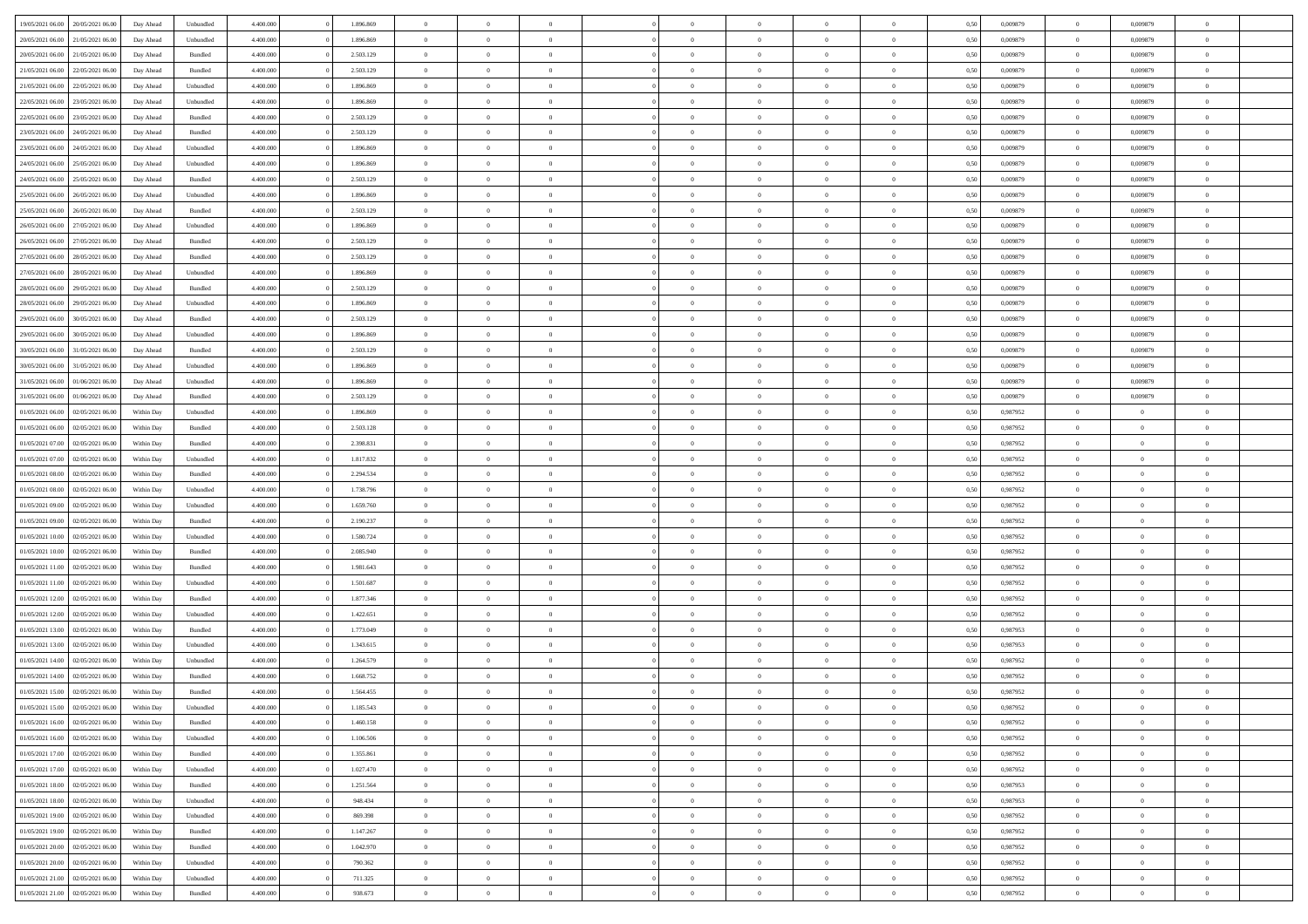| 01/05/2021 22:00 | 02/05/2021 06:00 | Within Day | Unbundled          | 4.400.000 | 632.289   | $\overline{0}$ | $\Omega$       |                | $\Omega$       | $\Omega$       | $\theta$       | $\theta$       | 0.50 | 0.987953 | $\theta$       | $\theta$       | $\theta$       |  |
|------------------|------------------|------------|--------------------|-----------|-----------|----------------|----------------|----------------|----------------|----------------|----------------|----------------|------|----------|----------------|----------------|----------------|--|
| 01/05/2021 22:00 | 02/05/2021 06:00 | Within Day | Bundled            | 4.400.000 | 834.376   | $\overline{0}$ | $\theta$       | $\overline{0}$ | $\overline{0}$ | $\bf{0}$       | $\overline{0}$ | $\bf{0}$       | 0,50 | 0,987953 | $\theta$       | $\theta$       | $\overline{0}$ |  |
| 01/05/2021 23.00 | 02/05/2021 06:00 | Within Day | Unbundled          | 4.400.000 | 553.253   | $\overline{0}$ | $\overline{0}$ | $\overline{0}$ | $\bf{0}$       | $\bf{0}$       | $\bf{0}$       | $\mathbf{0}$   | 0,50 | 0,987952 | $\overline{0}$ | $\overline{0}$ | $\overline{0}$ |  |
|                  |                  |            |                    |           |           |                |                |                |                |                |                |                |      |          | $\theta$       |                |                |  |
| 01/05/2021 23:00 | 02/05/2021 06:00 | Within Day | Bundled            | 4.400.000 | 730.079   | $\overline{0}$ | $\overline{0}$ | $\overline{0}$ | $\overline{0}$ | $\bf{0}$       | $\overline{0}$ | $\overline{0}$ | 0.50 | 0,987952 |                | $\theta$       | $\overline{0}$ |  |
| 02/05/2021 00:00 | 02/05/2021 06:00 | Within Day | Unbundled          | 4.400.000 | 474.217   | $\overline{0}$ | $\theta$       | $\overline{0}$ | $\overline{0}$ | $\bf{0}$       | $\overline{0}$ | $\bf{0}$       | 0,50 | 0,987952 | $\theta$       | $\overline{0}$ | $\overline{0}$ |  |
| 02/05/2021 00:00 | 02/05/2021 06:00 | Within Day | Bundled            | 4.400.000 | 625.782   | $\overline{0}$ | $\bf{0}$       | $\overline{0}$ | $\bf{0}$       | $\overline{0}$ | $\overline{0}$ | $\mathbf{0}$   | 0,50 | 0,987952 | $\overline{0}$ | $\overline{0}$ | $\bf{0}$       |  |
| 02/05/2021 01:00 | 02/05/2021 06:00 | Within Dav | Unbundled          | 4.400.000 | 395.181   | $\overline{0}$ | $\overline{0}$ | $\overline{0}$ | $\overline{0}$ | $\overline{0}$ | $\overline{0}$ | $\overline{0}$ | 0.50 | 0,987952 | $\theta$       | $\overline{0}$ | $\overline{0}$ |  |
|                  |                  |            |                    |           |           |                |                |                |                |                |                |                |      |          |                |                |                |  |
| 02/05/2021 01:00 | 02/05/2021 06:00 | Within Day | Bundled            | 4.400.000 | 521.485   | $\overline{0}$ | $\theta$       | $\overline{0}$ | $\overline{0}$ | $\bf{0}$       | $\overline{0}$ | $\bf{0}$       | 0,50 | 0,987952 | $\theta$       | $\theta$       | $\overline{0}$ |  |
| 02/05/2021 02:00 | 02/05/2021 06:00 | Within Day | Unbundled          | 4.400.000 | 316.144   | $\overline{0}$ | $\overline{0}$ | $\overline{0}$ | $\bf{0}$       | $\bf{0}$       | $\bf{0}$       | $\bf{0}$       | 0,50 | 0,987953 | $\,0\,$        | $\overline{0}$ | $\overline{0}$ |  |
| 02/05/2021 02:00 | 02/05/2021 06:00 | Within Dav | Bundled            | 4.400.000 | 417.188   | $\overline{0}$ | $\overline{0}$ | $\overline{0}$ | $\overline{0}$ | $\overline{0}$ | $\overline{0}$ | $\overline{0}$ | 0.50 | 0,987953 | $\theta$       | $\overline{0}$ | $\overline{0}$ |  |
| 02/05/2021 03:00 | 02/05/2021 06:00 |            | Bundled            | 4.400.000 | 312.891   | $\overline{0}$ | $\theta$       | $\overline{0}$ | $\overline{0}$ | $\bf{0}$       | $\overline{0}$ |                |      | 0,987954 | $\,$ 0 $\,$    | $\overline{0}$ | $\overline{0}$ |  |
|                  |                  | Within Day |                    |           |           |                |                |                |                |                |                | $\bf{0}$       | 0,50 |          |                |                |                |  |
| 02/05/2021 03:00 | 02/05/2021 06:00 | Within Day | Unbundled          | 4.400.000 | 237.108   | $\overline{0}$ | $\overline{0}$ | $\overline{0}$ | $\bf{0}$       | $\bf{0}$       | $\bf{0}$       | $\mathbf{0}$   | 0,50 | 0,987954 | $\bf{0}$       | $\overline{0}$ | $\overline{0}$ |  |
| 02/05/2021 04:00 | 02/05/2021 06:00 | Within Day | Unbundled          | 4.400.000 | 158.072   | $\overline{0}$ | $\overline{0}$ | $\overline{0}$ | $\overline{0}$ | $\bf{0}$       | $\overline{0}$ | $\overline{0}$ | 0.50 | 0,987950 | $\theta$       | $\theta$       | $\overline{0}$ |  |
| 02/05/2021 04:00 | 02/05/2021 06.00 | Within Day | Bundled            | 4.400.000 | 208.594   | $\overline{0}$ | $\theta$       | $\overline{0}$ | $\overline{0}$ | $\bf{0}$       | $\overline{0}$ | $\bf{0}$       | 0,50 | 0,987950 | $\theta$       | $\overline{0}$ | $\overline{0}$ |  |
| 02/05/2021 05:00 | 02/05/2021 06:00 | Within Day | Bundled            | 4.400.000 | 104.297   | $\overline{0}$ | $\overline{0}$ | $\overline{0}$ | $\bf{0}$       | $\overline{0}$ | $\overline{0}$ | $\mathbf{0}$   | 0,50 | 0,987950 | $\bf{0}$       | $\overline{0}$ | $\bf{0}$       |  |
|                  |                  |            |                    |           |           |                |                |                |                |                |                |                |      |          |                |                |                |  |
| 02/05/2021 05:00 | 02/05/2021 06:00 | Within Dav | Unbundled          | 4.400.000 | 79.036    | $\overline{0}$ | $\overline{0}$ | $\overline{0}$ | $\overline{0}$ | $\overline{0}$ | $\overline{0}$ | $\overline{0}$ | 0.50 | 0,987950 | $\theta$       | $\overline{0}$ | $\overline{0}$ |  |
| 02/05/2021 06:00 | 03/05/2021 06:00 | Within Day | Bundled            | 4.400.000 | 2.503.128 | $\overline{0}$ | $\theta$       | $\overline{0}$ | $\overline{0}$ | $\bf{0}$       | $\overline{0}$ | $\bf{0}$       | 0,50 | 0,987952 | $\theta$       | $\theta$       | $\overline{0}$ |  |
| 02/05/2021 06:00 | 03/05/2021 06:00 | Within Day | Unbundled          | 4.400.000 | 1.896.869 | $\overline{0}$ | $\overline{0}$ | $\overline{0}$ | $\bf{0}$       | $\bf{0}$       | $\bf{0}$       | $\mathbf{0}$   | 0,50 | 0,987952 | $\,0\,$        | $\overline{0}$ | $\overline{0}$ |  |
| 02/05/2021 07:00 | 03/05/2021 06:00 | Within Dav | Bundled            | 4.400.000 | 2.398.831 | $\overline{0}$ | $\overline{0}$ | $\overline{0}$ | $\overline{0}$ | $\overline{0}$ | $\overline{0}$ | $\overline{0}$ | 0.50 | 0,987952 | $\theta$       | $\overline{0}$ | $\overline{0}$ |  |
|                  |                  |            |                    |           |           |                |                |                |                |                |                |                |      |          |                |                |                |  |
| 02/05/2021 07:00 | 03/05/2021 06:00 | Within Day | Unbundled          | 4.400.000 | 1.817.832 | $\overline{0}$ | $\theta$       | $\overline{0}$ | $\overline{0}$ | $\bf{0}$       | $\overline{0}$ | $\bf{0}$       | 0,50 | 0,987952 | $\,$ 0 $\,$    | $\overline{0}$ | $\overline{0}$ |  |
| 02/05/2021 08:00 | 03/05/2021 06:00 | Within Day | Unbundled          | 4.400.000 | 1.738.796 | $\overline{0}$ | $\overline{0}$ | $\overline{0}$ | $\bf{0}$       | $\bf{0}$       | $\bf{0}$       | $\bf{0}$       | 0,50 | 0,987952 | $\,0\,$        | $\overline{0}$ | $\overline{0}$ |  |
| 02/05/2021 08:00 | 03/05/2021 06:00 | Within Day | Bundled            | 4.400.000 | 2.294.534 | $\overline{0}$ | $\overline{0}$ | $\overline{0}$ | $\overline{0}$ | $\bf{0}$       | $\overline{0}$ | $\overline{0}$ | 0.50 | 0,987952 | $\theta$       | $\overline{0}$ | $\overline{0}$ |  |
| 02/05/2021 09:00 | 03/05/2021 06:00 | Within Day | Bundled            | 4.400.000 | 2.190.237 | $\overline{0}$ | $\theta$       | $\overline{0}$ | $\overline{0}$ | $\bf{0}$       | $\overline{0}$ | $\bf{0}$       | 0,50 | 0,987952 | $\,$ 0 $\,$    | $\overline{0}$ | $\overline{0}$ |  |
|                  |                  |            |                    |           |           |                |                |                |                |                |                |                |      |          |                |                |                |  |
| 02/05/2021 09:00 | 03/05/2021 06:00 | Within Day | Unbundled          | 4.400.000 | 1.659.760 | $\overline{0}$ | $\bf{0}$       | $\overline{0}$ | $\bf{0}$       | $\overline{0}$ | $\overline{0}$ | $\mathbf{0}$   | 0,50 | 0,987952 | $\bf{0}$       | $\overline{0}$ | $\bf{0}$       |  |
| 02/05/2021 11:00 | 03/05/2021 06:00 | Within Dav | Unbundled          | 4.400.000 | 1.501.687 | $\overline{0}$ | $\overline{0}$ | $\overline{0}$ | $\overline{0}$ | $\overline{0}$ | $\overline{0}$ | $\overline{0}$ | 0.50 | 0,987952 | $\theta$       | $\overline{0}$ | $\overline{0}$ |  |
| 02/05/2021 11:00 | 03/05/2021 06:00 | Within Day | Bundled            | 4.400.000 | 1.981.643 | $\overline{0}$ | $\theta$       | $\overline{0}$ | $\overline{0}$ | $\bf{0}$       | $\overline{0}$ | $\bf{0}$       | 0,50 | 0,987952 | $\theta$       | $\theta$       | $\overline{0}$ |  |
| 02/05/2021 12:00 | 03/05/2021 06:00 | Within Day | Bundled            | 4.400.000 | 1.877.346 | $\overline{0}$ | $\overline{0}$ | $\overline{0}$ | $\bf{0}$       | $\bf{0}$       | $\bf{0}$       | $\bf{0}$       | 0,50 | 0,987952 | $\,0\,$        | $\overline{0}$ | $\overline{0}$ |  |
|                  |                  |            |                    |           |           |                |                |                |                |                |                |                |      |          |                |                |                |  |
| 02/05/2021 12:00 | 03/05/2021 06:00 | Within Day | Unbundled          | 4.400.000 | 1.422.651 | $\overline{0}$ | $\overline{0}$ | $\overline{0}$ | $\overline{0}$ | $\overline{0}$ | $\overline{0}$ | $\overline{0}$ | 0.50 | 0,987952 | $\theta$       | $\overline{0}$ | $\overline{0}$ |  |
| 02/05/2021 13:00 | 03/05/2021 06:00 | Within Day | Bundled            | 4.400.000 | 1.773.049 | $\overline{0}$ | $\theta$       | $\overline{0}$ | $\overline{0}$ | $\bf{0}$       | $\overline{0}$ | $\bf{0}$       | 0,50 | 0,987953 | $\,$ 0 $\,$    | $\overline{0}$ | $\overline{0}$ |  |
| 02/05/2021 13:00 | 03/05/2021 06:00 | Within Day | Unbundled          | 4.400.000 | 1.343.615 | $\overline{0}$ | $\overline{0}$ | $\overline{0}$ | $\bf{0}$       | $\bf{0}$       | $\bf{0}$       | $\bf{0}$       | 0,50 | 0,987953 | $\bf{0}$       | $\overline{0}$ | $\overline{0}$ |  |
| 02/05/2021 14:00 | 03/05/2021 06:00 | Within Day | Bundled            | 4.400,000 | 1.668.752 | $\overline{0}$ | $\Omega$       | $\Omega$       | $\Omega$       | $\Omega$       | $\overline{0}$ | $\overline{0}$ | 0,50 | 0,987952 | $\,0\,$        | $\theta$       | $\theta$       |  |
|                  |                  |            |                    |           |           |                |                |                |                |                |                |                |      |          |                |                |                |  |
| 02/05/2021 14:00 | 03/05/2021 06:00 | Within Day | Unbundled          | 4.400.000 | 1.264.579 | $\overline{0}$ | $\theta$       | $\overline{0}$ | $\overline{0}$ | $\bf{0}$       | $\overline{0}$ | $\bf{0}$       | 0,50 | 0,987952 | $\theta$       | $\overline{0}$ | $\overline{0}$ |  |
| 02/05/2021 15:00 | 03/05/2021 06:00 | Within Day | Bundled            | 4.400.000 | 1.564.455 | $\overline{0}$ | $\overline{0}$ | $\overline{0}$ | $\bf{0}$       | $\bf{0}$       | $\overline{0}$ | $\mathbf{0}$   | 0,50 | 0,987952 | $\bf{0}$       | $\overline{0}$ | $\bf{0}$       |  |
| 02/05/2021 15:00 | 03/05/2021 06:00 | Within Day | Unbundled          | 4.400,000 | 1.185.543 | $\overline{0}$ | $\Omega$       | $\Omega$       | $\Omega$       | $\bf{0}$       | $\overline{0}$ | $\overline{0}$ | 0.50 | 0,987952 | $\,0\,$        | $\theta$       | $\theta$       |  |
| 02/05/2021 16:00 | 03/05/2021 06:00 | Within Day | Bundled            | 4.400.000 | 1.460.158 | $\overline{0}$ | $\theta$       | $\overline{0}$ | $\overline{0}$ | $\bf{0}$       | $\overline{0}$ | $\bf{0}$       | 0,50 | 0,987952 | $\,$ 0 $\,$    | $\theta$       | $\overline{0}$ |  |
|                  |                  |            |                    |           |           |                |                |                |                |                |                |                |      |          |                |                |                |  |
| 02/05/2021 16:00 | 03/05/2021 06:00 | Within Day | Unbundled          | 4.400.000 | 1.106.506 | $\overline{0}$ | $\overline{0}$ | $\overline{0}$ | $\bf{0}$       | $\bf{0}$       | $\bf{0}$       | $\bf{0}$       | 0,50 | 0,987952 | $\,0\,$        | $\overline{0}$ | $\overline{0}$ |  |
| 02/05/2021 17:00 | 03/05/2021 06:00 | Within Day | Bundled            | 4.400,000 | 1.355.861 | $\overline{0}$ | $\Omega$       | $\Omega$       | $\Omega$       | $\theta$       | $\overline{0}$ | $\overline{0}$ | 0.50 | 0.987952 | $\theta$       | $\theta$       | $\theta$       |  |
| 02/05/2021 17:00 | 03/05/2021 06:00 | Within Day | Unbundled          | 4.400.000 | 1.027.470 | $\overline{0}$ | $\theta$       | $\overline{0}$ | $\overline{0}$ | $\bf{0}$       | $\overline{0}$ | $\bf{0}$       | 0,50 | 0,987952 | $\,$ 0 $\,$    | $\overline{0}$ | $\overline{0}$ |  |
| 02/05/2021 18:00 | 03/05/2021 06:00 | Within Day | Unbundled          | 4.400.000 | 948.434   | $\overline{0}$ | $\overline{0}$ | $\overline{0}$ | $\bf{0}$       | $\bf{0}$       | $\bf{0}$       | $\mathbf{0}$   | 0,50 | 0,987953 | $\bf{0}$       | $\overline{0}$ | $\overline{0}$ |  |
|                  |                  |            |                    | 4.400,000 |           | $\overline{0}$ | $\Omega$       |                | $\Omega$       |                |                |                |      |          |                |                | $\theta$       |  |
| 02/05/2021 18:00 | 03/05/2021 06:00 | Within Day | Bundled            |           | 1.251.564 |                |                | $\overline{0}$ |                | $\overline{0}$ | $\overline{0}$ | $\overline{0}$ | 0.50 | 0,987953 | $\,0\,$        | $\theta$       |                |  |
| 02/05/2021 19:00 | 03/05/2021 06:00 | Within Day | Bundled            | 4.400.000 | 1.147.267 | $\overline{0}$ | $\theta$       | $\overline{0}$ | $\overline{0}$ | $\bf{0}$       | $\overline{0}$ | $\bf{0}$       | 0,50 | 0,987952 | $\,$ 0 $\,$    | $\overline{0}$ | $\overline{0}$ |  |
| 02/05/2021 19:00 | 03/05/2021 06:00 | Within Day | Unbundled          | 4.400.000 | 869.398   | $\overline{0}$ | $\overline{0}$ | $\overline{0}$ | $\bf{0}$       | $\bf{0}$       | $\bf{0}$       | $\mathbf{0}$   | 0,50 | 0,987952 | $\overline{0}$ | $\overline{0}$ | $\bf{0}$       |  |
| 02/05/2021 20:00 | 03/05/2021 06:00 | Within Day | Unbundled          | 4.400,000 | 790,362   | $\overline{0}$ | $\Omega$       | $\Omega$       | $\Omega$       | $\Omega$       | $\Omega$       | $\overline{0}$ | 0.50 | 0.987952 | $\theta$       | $\theta$       | $\theta$       |  |
| 02/05/2021 20:00 | 03/05/2021 06:00 | Within Day | Bundled            | 4.400.000 | 1.042.970 | $\overline{0}$ | $\overline{0}$ | $\overline{0}$ | $\bf{0}$       | $\,$ 0         | $\bf{0}$       | $\bf{0}$       | 0,50 | 0,987952 | $\,0\,$        | $\,$ 0 $\,$    | $\overline{0}$ |  |
|                  |                  |            |                    |           |           |                |                |                |                |                |                |                |      |          |                |                |                |  |
| 02/05/2021 21:00 | 03/05/2021 06:00 | Within Day | $\mathbf B$ undled | 4.400.000 | 938.673   | $\bf{0}$       | $\bf{0}$       |                |                | $\bf{0}$       |                |                | 0,50 | 0,987952 | $\bf{0}$       | $\overline{0}$ |                |  |
| 02/05/2021 21:00 | 03/05/2021 06:00 | Within Day | Unbundled          | 4.400.000 | 711.325   | $\overline{0}$ | $\overline{0}$ | $\overline{0}$ | $\Omega$       | $\overline{0}$ | $\overline{0}$ | $\overline{0}$ | 0.50 | 0.987952 | $\theta$       | $\theta$       | $\theta$       |  |
| 02/05/2021 22:00 | 03/05/2021 06:00 | Within Day | Unbundled          | 4.400.000 | 632.289   | $\overline{0}$ | $\bf{0}$       | $\overline{0}$ | $\bf{0}$       | $\,$ 0 $\,$    | $\overline{0}$ | $\,$ 0 $\,$    | 0,50 | 0,987953 | $\,$ 0 $\,$    | $\,$ 0 $\,$    | $\,$ 0         |  |
| 02/05/2021 22.00 | 03/05/2021 06:00 | Within Day | Bundled            | 4.400.000 | 834.376   | $\overline{0}$ | $\overline{0}$ | $\overline{0}$ | $\overline{0}$ | $\overline{0}$ | $\overline{0}$ | $\mathbf{0}$   | 0,50 | 0,987953 | $\overline{0}$ | $\overline{0}$ | $\overline{0}$ |  |
|                  |                  |            |                    |           |           |                |                |                |                |                |                |                |      |          |                |                |                |  |
| 02/05/2021 23:00 | 03/05/2021 06:00 | Within Day | Unbundled          | 4.400,000 | 553.253   | $\overline{0}$ | $\overline{0}$ | $\overline{0}$ | $\Omega$       | $\overline{0}$ | $\overline{0}$ | $\overline{0}$ | 0,50 | 0,987952 | $\overline{0}$ | $\theta$       | $\overline{0}$ |  |
| 02/05/2021 23:00 | 03/05/2021 06:00 | Within Day | Bundled            | 4.400.000 | 730.079   | $\overline{0}$ | $\,$ 0         | $\overline{0}$ | $\bf{0}$       | $\,$ 0 $\,$    | $\overline{0}$ | $\,$ 0 $\,$    | 0,50 | 0,987952 | $\,$ 0 $\,$    | $\overline{0}$ | $\,$ 0         |  |
| 03/05/2021 00:00 | 03/05/2021 06:00 | Within Day | Bundled            | 4.400.000 | 625.782   | $\overline{0}$ | $\overline{0}$ | $\overline{0}$ | $\overline{0}$ | $\overline{0}$ | $\overline{0}$ | $\mathbf{0}$   | 0,50 | 0,987952 | $\overline{0}$ | $\overline{0}$ | $\overline{0}$ |  |
| 03/05/2021 00:00 | 03/05/2021 06:00 | Within Day | Unbundled          | 4.400.000 | 474.217   | $\overline{0}$ | $\overline{0}$ | $\overline{0}$ | $\overline{0}$ | $\overline{0}$ | $\overline{0}$ | $\overline{0}$ | 0.50 | 0,987952 | $\overline{0}$ | $\theta$       | $\overline{0}$ |  |
| 03/05/2021 01:00 | 03/05/2021 06:00 |            | Bundled            | 4.400.000 | 521.485   | $\overline{0}$ | $\,$ 0         |                |                | $\bf{0}$       |                |                |      | 0,987952 | $\,$ 0 $\,$    | $\overline{0}$ | $\overline{0}$ |  |
|                  |                  | Within Day |                    |           |           |                |                | $\overline{0}$ | $\bf{0}$       |                | $\bf{0}$       | $\bf{0}$       | 0,50 |          |                |                |                |  |
| 03/05/2021 01:00 | 03/05/2021 06:00 | Within Day | Unbundled          | 4.400.000 | 395.181   | $\overline{0}$ | $\bf{0}$       | $\overline{0}$ | $\overline{0}$ | $\overline{0}$ | $\overline{0}$ | $\mathbf{0}$   | 0,50 | 0,987952 | $\overline{0}$ | $\overline{0}$ | $\bf{0}$       |  |
| 03/05/2021 02:00 | 03/05/2021 06:00 | Within Day | Unbundled          | 4.400,000 | 316.144   | $\overline{0}$ | $\overline{0}$ | $\overline{0}$ | $\Omega$       | $\overline{0}$ | $\overline{0}$ | $\overline{0}$ | 0.50 | 0,987953 | $\overline{0}$ | $\overline{0}$ | $\overline{0}$ |  |
| 03/05/2021 02:00 | 03/05/2021 06:00 | Within Day | Bundled            | 4.400.000 | 417.188   | $\overline{0}$ | $\bf{0}$       | $\overline{0}$ | $\overline{0}$ | $\bf{0}$       | $\bf{0}$       | $\mathbf{0}$   | 0,50 | 0,987953 | $\,$ 0 $\,$    | $\,$ 0 $\,$    | $\bf{0}$       |  |
|                  |                  |            |                    |           |           |                |                |                |                |                |                |                |      |          |                |                |                |  |
| 03/05/2021 03:00 | 03/05/2021 06:00 | Within Day | Unbundled          | 4.400.000 | 237.108   | $\overline{0}$ | $\bf{0}$       | $\overline{0}$ | $\overline{0}$ | $\bf{0}$       | $\bf{0}$       | $\bf{0}$       | 0,50 | 0,987954 | $\overline{0}$ | $\overline{0}$ | $\bf{0}$       |  |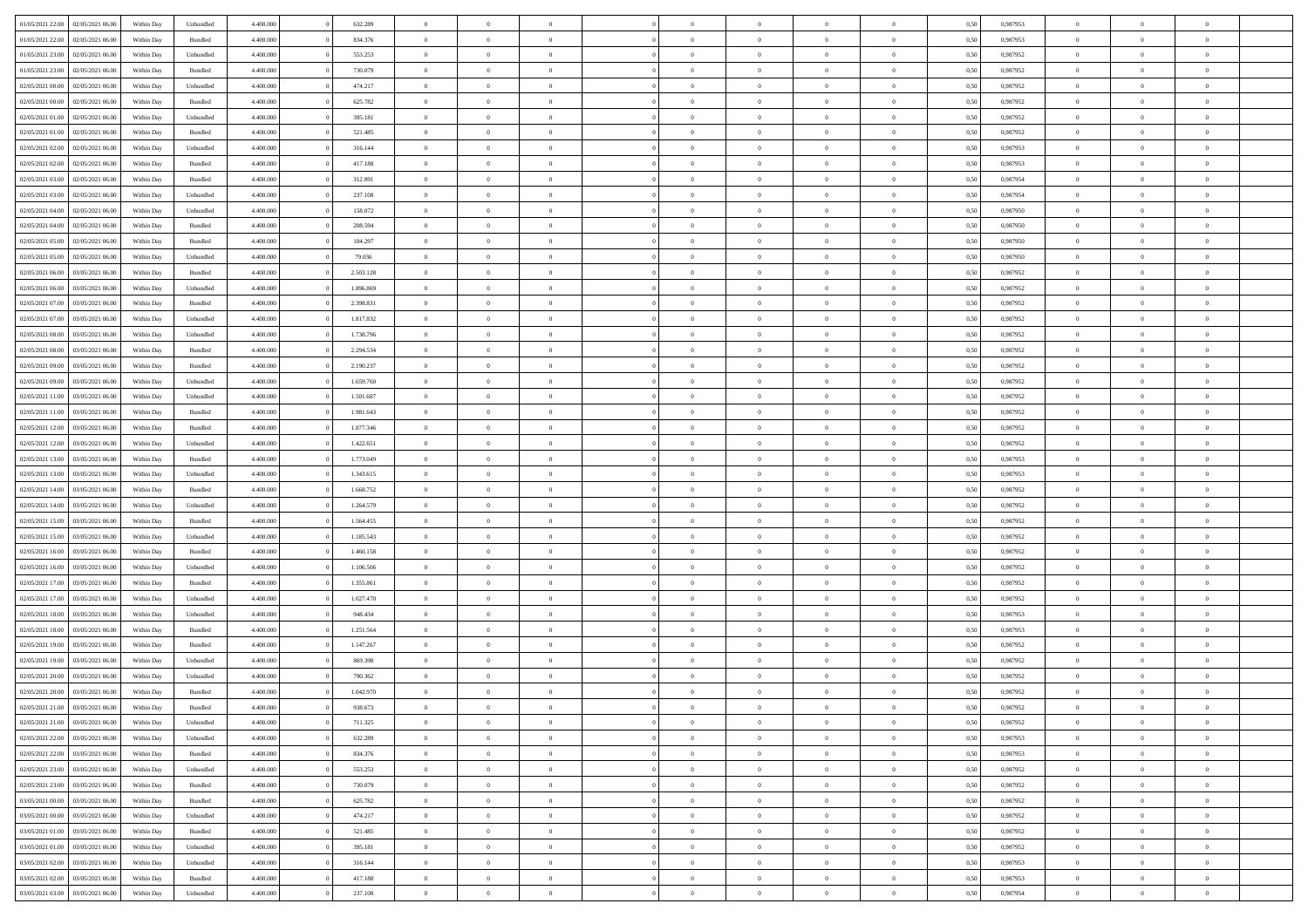| 03/05/2021 03:00 03/05/2021 06:00    | Within Day | Bundled   | 4.400.000              | 312.891            | $\overline{0}$                   | $\overline{0}$       | $\Omega$                   | $\Omega$                   | $\theta$             | $\Omega$                   | $\overline{0}$             | 0,50         | 0,987954             | $\theta$             | $\theta$                   | $\theta$             |  |
|--------------------------------------|------------|-----------|------------------------|--------------------|----------------------------------|----------------------|----------------------------|----------------------------|----------------------|----------------------------|----------------------------|--------------|----------------------|----------------------|----------------------------|----------------------|--|
| 03/05/2021 04:00<br>03/05/2021 06:00 | Within Day | Unbundled | 4.400.000              | 158.072            | $\overline{0}$                   | $\overline{0}$       | $\overline{0}$             | $\overline{0}$             | $\theta$             | $\overline{0}$             | $\bf{0}$                   | 0,50         | 0,987950             | $\theta$             | $\theta$                   | $\overline{0}$       |  |
| 03/05/2021 04:00<br>03/05/2021 06:00 | Within Day | Bundled   | 4.400.000              | 208.594            | $\overline{0}$                   | $\bf{0}$             | $\overline{0}$             | $\overline{0}$             | $\overline{0}$       | $\overline{0}$             | $\bf{0}$                   | 0,50         | 0,987950             | $\bf{0}$             | $\overline{0}$             | $\overline{0}$       |  |
| 03/05/2021 05:00<br>03/05/2021 06:00 | Within Day | Unbundled | 4.400.000              | 79.036             | $\overline{0}$                   | $\overline{0}$       | $\overline{0}$             | $\overline{0}$             | $\theta$             | $\overline{0}$             | $\overline{0}$             | 0.50         | 0.987950             | $\theta$             | $\theta$                   | $\overline{0}$       |  |
| 03/05/2021 05:00<br>03/05/2021 06:00 | Within Day | Bundled   | 4.400.000              | 104.297            | $\overline{0}$                   | $\overline{0}$       | $\overline{0}$             | $\overline{0}$             | $\theta$             | $\overline{0}$             | $\bf{0}$                   | 0,50         | 0,987950             | $\theta$             | $\theta$                   | $\overline{0}$       |  |
| 03/05/2021 06:00<br>04/05/2021 06.00 | Within Day | Bundled   | 4.400.000              | 2.503.128          | $\overline{0}$                   | $\bf{0}$             | $\overline{0}$             | $\overline{0}$             | $\overline{0}$       | $\overline{0}$             | $\bf{0}$                   | 0,50         | 0,987952             | $\bf{0}$             | $\overline{0}$             | $\bf{0}$             |  |
| 03/05/2021 06:00<br>04/05/2021 06:00 | Within Day | Unbundled | 4.400.000              | 1.896.869          | $\overline{0}$                   | $\overline{0}$       | $\overline{0}$             | $\overline{0}$             | $\overline{0}$       | $\overline{0}$             | $\overline{0}$             | 0.5(         | 0,987952             | $\theta$             | $\theta$                   | $\overline{0}$       |  |
| 03/05/2021 07:00<br>04/05/2021 06:00 | Within Day | Bundled   | 4.400.000              | 2.398.831          | $\overline{0}$                   | $\theta$             | $\overline{0}$             | $\overline{0}$             | $\theta$             | $\overline{0}$             | $\bf{0}$                   | 0,50         | 0,987952             | $\theta$             | $\theta$                   | $\overline{0}$       |  |
| 03/05/2021 07:00<br>04/05/2021 06.00 | Within Day | Unbundled | 4.400.000              | 1.817.832          | $\overline{0}$                   | $\bf{0}$             | $\overline{0}$             | $\overline{0}$             | $\overline{0}$       | $\overline{0}$             | $\bf{0}$                   | 0,50         | 0,987952             | $\bf{0}$             | $\bf{0}$                   | $\overline{0}$       |  |
| 04/05/2021 06:00                     |            | Unbundled | 4.400.000              | 1.738.796          | $\overline{0}$                   | $\overline{0}$       | $\overline{0}$             | $\overline{0}$             | $\overline{0}$       | $\overline{0}$             | $\overline{0}$             | 0.5(         | 0,987952             | $\theta$             | $\theta$                   | $\overline{0}$       |  |
| 03/05/2021 08:00                     | Within Day |           |                        |                    |                                  |                      |                            |                            |                      |                            |                            |              |                      |                      |                            |                      |  |
| 03/05/2021 08:00<br>04/05/2021 06:00 | Within Day | Bundled   | 4.400.000              | 2.294.534          | $\bf{0}$                         | $\overline{0}$       | $\overline{0}$             | $\overline{0}$             | $\theta$             | $\overline{0}$             | $\bf{0}$                   | 0,50         | 0,987952             | $\theta$             | $\theta$                   | $\overline{0}$       |  |
| 03/05/2021 09:00<br>04/05/2021 06.00 | Within Day | Bundled   | 4.400.000              | 2.190.237          | $\overline{0}$                   | $\bf{0}$             | $\overline{0}$             | $\overline{0}$             | $\bf{0}$             | $\overline{0}$             | $\bf{0}$                   | 0,50         | 0,987952             | $\bf{0}$             | $\overline{0}$             | $\overline{0}$       |  |
| 03/05/2021 09:00<br>04/05/2021 06:00 | Within Day | Unbundled | 4.400.000              | 1.659.760          | $\overline{0}$                   | $\overline{0}$       | $\overline{0}$             | $\overline{0}$             | $\overline{0}$       | $\overline{0}$             | $\overline{0}$             | 0.5(         | 0,987952             | $\theta$             | $\theta$                   | $\overline{0}$       |  |
| 03/05/2021 10:00<br>04/05/2021 06:00 | Within Day | Bundled   | 4.400.000              | 2.085.940          | $\overline{0}$                   | $\overline{0}$       | $\overline{0}$             | $\overline{0}$             | $\theta$             | $\overline{0}$             | $\bf{0}$                   | 0,50         | 0,987952             | $\theta$             | $\theta$                   | $\overline{0}$       |  |
| 03/05/2021 10:00<br>04/05/2021 06:00 | Within Day | Unbundled | 4.400.000              | 1.580.724          | $\overline{0}$                   | $\bf{0}$             | $\overline{0}$             | $\overline{0}$             | $\overline{0}$       | $\overline{0}$             | $\bf{0}$                   | 0,50         | 0,987952             | $\bf{0}$             | $\overline{0}$             | $\bf{0}$             |  |
| 03/05/2021 11:00<br>04/05/2021 06:00 | Within Day | Unbundled | 4.400.000              | 1.501.687          | $\overline{0}$                   | $\overline{0}$       | $\overline{0}$             | $\overline{0}$             | $\overline{0}$       | $\overline{0}$             | $\overline{0}$             | 0.5(         | 0,987952             | $\theta$             | $\overline{0}$             | $\overline{0}$       |  |
| 03/05/2021 11:00<br>04/05/2021 06:00 | Within Day | Bundled   | 4.400.000              | 1.981.643          | $\bf{0}$                         | $\overline{0}$       | $\overline{0}$             | $\overline{0}$             | $\theta$             | $\overline{0}$             | $\bf{0}$                   | 0,50         | 0,987952             | $\theta$             | $\theta$                   | $\overline{0}$       |  |
| 03/05/2021 12:00<br>04/05/2021 06:00 | Within Day | Bundled   | 4.400.000              | 1.877.346          | $\overline{0}$                   | $\bf{0}$             | $\overline{0}$             | $\overline{0}$             | $\overline{0}$       | $\overline{0}$             | $\bf{0}$                   | 0,50         | 0,987952             | $\bf{0}$             | $\overline{0}$             | $\overline{0}$       |  |
| 03/05/2021 12:00<br>04/05/2021 06:00 | Within Day | Unbundled | 4.400.000              | 1.422.651          | $\overline{0}$                   | $\overline{0}$       | $\overline{0}$             | $\overline{0}$             | $\overline{0}$       | $\overline{0}$             | $\overline{0}$             | 0.5(         | 0,987952             | $\theta$             | $\theta$                   | $\overline{0}$       |  |
| 03/05/2021 13:00<br>04/05/2021 06:00 | Within Day | Unbundled | 4.400.000              | 1.343.615          | $\bf{0}$                         | $\overline{0}$       | $\overline{0}$             | $\overline{0}$             | $\theta$             | $\overline{0}$             | $\bf{0}$                   | 0,50         | 0,987953             | $\theta$             | $\theta$                   | $\overline{0}$       |  |
| 03/05/2021 13:00<br>04/05/2021 06:00 | Within Day | Bundled   | 4.400.000              | 1.773.049          | $\overline{0}$                   | $\bf{0}$             | $\overline{0}$             | $\overline{0}$             | $\overline{0}$       | $\overline{0}$             | $\bf{0}$                   | 0,50         | 0,987953             | $\bf{0}$             | $\overline{0}$             | $\overline{0}$       |  |
| 03/05/2021 14:00<br>04/05/2021 06:00 | Within Day | Bundled   | 4.400.000              | 1.668.752          | $\overline{0}$                   | $\overline{0}$       | $\overline{0}$             | $\overline{0}$             | $\overline{0}$       | $\overline{0}$             | $\overline{0}$             | 0.5(         | 0.987952             | $\theta$             | $\theta$                   | $\overline{0}$       |  |
| 03/05/2021 14:00<br>04/05/2021 06:00 | Within Day | Unbundled | 4.400.000              | 1.264.579          | $\bf{0}$                         | $\overline{0}$       | $\overline{0}$             | $\overline{0}$             | $\theta$             | $\overline{0}$             | $\bf{0}$                   | 0,50         | 0,987952             | $\theta$             | $\theta$                   | $\overline{0}$       |  |
| 03/05/2021 15:00<br>04/05/2021 06:00 | Within Day | Bundled   | 4.400.000              | 1.564.455          | $\overline{0}$                   | $\bf{0}$             | $\overline{0}$             | $\overline{0}$             | $\overline{0}$       | $\overline{0}$             | $\bf{0}$                   | 0,50         | 0,987952             | $\overline{0}$       | $\overline{0}$             | $\bf{0}$             |  |
| 03/05/2021 15:00<br>04/05/2021 06:00 | Within Day | Unbundled | 4.400.000              | 1.185.543          | $\overline{0}$                   | $\overline{0}$       | $\overline{0}$             | $\overline{0}$             | $\overline{0}$       | $\overline{0}$             | $\overline{0}$             | 0.5(         | 0,987952             | $\theta$             | $\theta$                   | $\overline{0}$       |  |
| 03/05/2021 16:00<br>04/05/2021 06:00 | Within Day | Bundled   | 4.400.000              | 1.460.158          | $\overline{0}$                   | $\overline{0}$       | $\overline{0}$             | $\overline{0}$             | $\theta$             | $\overline{0}$             | $\bf{0}$                   | 0,50         | 0,987952             | $\theta$             | $\theta$                   | $\overline{0}$       |  |
| 03/05/2021 16:00<br>04/05/2021 06:00 | Within Day | Unbundled | 4.400.000              | 1.106.506          | $\overline{0}$                   | $\bf{0}$             | $\overline{0}$             | $\overline{0}$             | $\overline{0}$       | $\overline{0}$             | $\bf{0}$                   | 0,50         | 0,987952             | $\bf{0}$             | $\bf{0}$                   | $\overline{0}$       |  |
| 03/05/2021 17:00<br>04/05/2021 06:00 | Within Day | Unbundled | 4.400.000              | 1.027.470          | $\overline{0}$                   | $\overline{0}$       | $\overline{0}$             | $\overline{0}$             | $\overline{0}$       | $\overline{0}$             | $\overline{0}$             | 0.5(         | 0,987952             | $\theta$             | $\theta$                   | $\overline{0}$       |  |
| 03/05/2021 17:00<br>04/05/2021 06:00 | Within Day | Bundled   | 4.400.000              | 1.355.861          | $\bf{0}$                         | $\overline{0}$       | $\overline{0}$             | $\overline{0}$             | $\theta$             | $\overline{0}$             | $\bf{0}$                   | 0,50         | 0,987952             | $\theta$             | $\theta$                   | $\overline{0}$       |  |
| 03/05/2021 18:00<br>04/05/2021 06:00 | Within Day | Unbundled | 4.400.000              | 948.434            | $\overline{0}$                   | $\bf{0}$             | $\overline{0}$             | $\overline{0}$             | $\bf{0}$             | $\overline{0}$             | $\bf{0}$                   | 0,50         | 0,987953             | $\bf{0}$             | $\overline{0}$             | $\overline{0}$       |  |
| 03/05/2021 18:00<br>04/05/2021 06.00 | Within Day | Bundled   | 4,400,000              | 1.251.564          | $\overline{0}$                   | $\overline{0}$       | $\Omega$                   | $\Omega$                   | $\Omega$             | $\theta$                   | $\overline{0}$             | 0.50         | 0,987953             | $\,$ 0 $\,$          | $\Omega$                   | $\theta$             |  |
| 03/05/2021 19:00<br>04/05/2021 06:00 | Within Day | Bundled   | 4.400.000              | 1.147.267          | $\bf{0}$                         | $\overline{0}$       | $\overline{0}$             | $\overline{0}$             | $\theta$             | $\overline{0}$             | $\bf{0}$                   | 0,50         | 0,987952             | $\theta$             | $\theta$                   | $\overline{0}$       |  |
| 03/05/2021 19:00<br>04/05/2021 06:00 | Within Day | Unbundled | 4.400.000              | 869.398            | $\overline{0}$                   | $\bf{0}$             | $\overline{0}$             | $\overline{0}$             | $\bf{0}$             | $\overline{0}$             | $\bf{0}$                   | 0,50         | 0,987952             | $\bf{0}$             | $\overline{0}$             | $\bf{0}$             |  |
| 03/05/2021 20:00<br>04/05/2021 06.00 | Within Day | Bundled   | 4,400,000              | 1.042.970          | $\overline{0}$                   | $\overline{0}$       | $\Omega$                   | $\Omega$                   | $\overline{0}$       | $\Omega$                   | $\overline{0}$             | 0.50         | 0,987952             | $\theta$             | $\theta$                   | $\theta$             |  |
| 03/05/2021 20:00<br>04/05/2021 06:00 | Within Day | Unbundled | 4.400.000              | 790.362            | $\bf{0}$                         | $\overline{0}$       | $\overline{0}$             | $\overline{0}$             | $\theta$             | $\overline{0}$             | $\bf{0}$                   | 0,50         | 0,987952             | $\theta$             | $\theta$                   | $\overline{0}$       |  |
| 03/05/2021 21:00<br>04/05/2021 06.00 | Within Day | Unbundled | 4.400.000              | 711.325            | $\overline{0}$                   | $\bf{0}$             | $\overline{0}$             | $\overline{0}$             | $\overline{0}$       | $\bf{0}$                   | $\bf{0}$                   | 0,50         | 0,987952             | $\bf{0}$             | $\overline{0}$             | $\overline{0}$       |  |
| 03/05/2021 21:00<br>04/05/2021 06:00 | Within Day | Bundled   | 4,400,000              | 938.673            | $\overline{0}$                   | $\overline{0}$       | $\Omega$                   | $\Omega$                   | $\Omega$             | $\Omega$                   | $\overline{0}$             | 0.50         | 0.987952             | $\theta$             | $\Omega$                   | $\theta$             |  |
| 03/05/2021 22:00<br>04/05/2021 06:00 | Within Day | Unbundled | 4.400.000              | 632.289            | $\bf{0}$                         | $\overline{0}$       | $\overline{0}$             | $\overline{0}$             | $\theta$             | $\overline{0}$             | $\bf{0}$                   | 0,50         | 0,987953             | $\theta$             | $\theta$                   | $\overline{0}$       |  |
| 03/05/2021 22:00<br>04/05/2021 06.00 | Within Day | Bundled   | 4.400.000              | 834.376            | $\overline{0}$                   | $\bf{0}$             | $\overline{0}$             | $\overline{0}$             | $\overline{0}$       | $\overline{0}$             | $\bf{0}$                   | 0,50         | 0,987953             | $\bf{0}$             | $\overline{0}$             | $\overline{0}$       |  |
|                                      |            |           | 4,400,000              |                    | $\overline{0}$                   | $\overline{0}$       | $\Omega$                   | $\Omega$                   | $\theta$             | $\theta$                   | $\overline{0}$             | 0.50         |                      | $\,$ 0 $\,$          | $\overline{0}$             | $\theta$             |  |
| 03/05/2021 23:00<br>04/05/2021 06.00 | Within Day | Unbundled |                        | 553.253            |                                  | $\overline{0}$       | $\overline{0}$             | $\overline{0}$             | $\theta$             | $\overline{0}$             |                            |              | 0,987952             | $\theta$             | $\theta$                   | $\overline{0}$       |  |
| 03/05/2021 23:00<br>04/05/2021 06:00 | Within Day | Bundled   | 4.400.000              | 730.079            | $\bf{0}$                         |                      |                            |                            |                      |                            | $\bf{0}$                   | 0,50         | 0,987952             |                      |                            |                      |  |
| 04/05/2021 00:00<br>04/05/2021 06.00 | Within Day | Unbundled | 4.400.000<br>4,400,000 | 474.217<br>625.782 | $\overline{0}$<br>$\overline{0}$ | $\bf{0}$<br>$\Omega$ | $\overline{0}$<br>$\Omega$ | $\overline{0}$<br>$\Omega$ | $\bf{0}$<br>$\Omega$ | $\overline{0}$<br>$\theta$ | $\bf{0}$<br>$\overline{0}$ | 0,50<br>0.50 | 0,987952<br>0.987952 | $\bf{0}$<br>$\theta$ | $\overline{0}$<br>$\Omega$ | $\bf{0}$<br>$\theta$ |  |
| 04/05/2021 00:00<br>04/05/2021 06.00 | Within Day | Bundled   |                        |                    |                                  |                      |                            |                            |                      |                            |                            |              |                      |                      |                            |                      |  |
| 04/05/2021 01:00 04/05/2021 06:00    | Within Day | Unbundled | 4.400.000              | 395.181            | $\bf{0}$                         | $\bf{0}$             | $\overline{0}$             | $\overline{0}$             | $\bf{0}$             | $\bf{0}$                   | $\bf{0}$                   | 0,50         | 0,987952             | $\bf{0}$             | $\,$ 0 $\,$                | $\overline{0}$       |  |
| 04/05/2021 01:00 04/05/2021 06:00    | Within Day | Bundled   | 4.400.000              | 521.485            |                                  |                      |                            |                            |                      |                            |                            | 0,50         | 0,987952             | $\bf{0}$             | $\bf{0}$                   |                      |  |
| 04/05/2021 02:00 04/05/2021 06:00    | Within Day | Unbundled | 4.400.000              | 316.144            | $\theta$                         | $\overline{0}$       | $\Omega$                   | $\theta$                   | $\overline{0}$       | $\theta$                   | $\overline{0}$             | 0.50         | 0.987953             | $\theta$             | $\theta$                   | $\theta$             |  |
| 04/05/2021 02:00<br>04/05/2021 06:00 | Within Day | Bundled   | 4.400.000              | 417.188            | $\overline{0}$                   | $\overline{0}$       | $\overline{0}$             | $\overline{0}$             | $\,$ 0 $\,$          | $\overline{0}$             | $\,$ 0 $\,$                | 0,50         | 0,987953             | $\,$ 0 $\,$          | $\,$ 0 $\,$                | $\,$ 0               |  |
| 04/05/2021 06:00<br>04/05/2021 03:00 | Within Day | Unbundled | 4.400.000              | 237.108            | $\overline{0}$                   | $\overline{0}$       | $\overline{0}$             | $\overline{0}$             | $\mathbf{0}$         | $\overline{0}$             | $\bf{0}$                   | 0,50         | 0,987954             | $\overline{0}$       | $\overline{0}$             | $\overline{0}$       |  |
| 04/05/2021 03:00<br>04/05/2021 06:00 | Within Day | Bundled   | 4.400.000              | 312.891            | $\overline{0}$                   | $\bf{0}$             | $\overline{0}$             | $\overline{0}$             | $\overline{0}$       | $\overline{0}$             | $\bf{0}$                   | 0,50         | 0,987954             | $\bf{0}$             | $\theta$                   | $\overline{0}$       |  |
| 04/05/2021 04:00<br>04/05/2021 06:00 | Within Day | Bundled   | 4.400.000              | 208.594            | $\overline{0}$                   | $\overline{0}$       | $\overline{0}$             | $\overline{0}$             | $\overline{0}$       | $\overline{0}$             | $\bf{0}$                   | 0,50         | 0,987950             | $\,$ 0 $\,$          | $\,$ 0 $\,$                | $\overline{0}$       |  |
| 04/05/2021 06:00<br>04/05/2021 04:00 | Within Day | Unbundled | 4.400.000              | 158.072            | $\overline{0}$                   | $\overline{0}$       | $\overline{0}$             | $\overline{0}$             | $\mathbf{0}$         | $\overline{0}$             | $\mathbf{0}$               | 0,50         | 0,987950             | $\overline{0}$       | $\overline{0}$             | $\overline{0}$       |  |
| 04/05/2021 06:00<br>04/05/2021 05:00 | Within Day | Unbundled | 4.400.000              | 79.036             | $\overline{0}$                   | $\bf{0}$             | $\overline{0}$             | $\overline{0}$             | $\overline{0}$       | $\overline{0}$             | $\bf{0}$                   | 0.50         | 0,987950             | $\overline{0}$       | $\theta$                   | $\overline{0}$       |  |
| 04/05/2021 05:00<br>04/05/2021 06:00 | Within Day | Bundled   | 4.400.000              | 104.297            | $\overline{0}$                   | $\overline{0}$       | $\overline{0}$             | $\overline{0}$             | $\overline{0}$       | $\bf{0}$                   | $\bf{0}$                   | 0,50         | 0,987950             | $\,$ 0 $\,$          | $\,$ 0 $\,$                | $\overline{0}$       |  |
| 05/05/2021 06:00<br>04/05/2021 06:00 | Within Day | Bundled   | 4.400.000              | 2.503.128          | $\overline{0}$                   | $\bf{0}$             | $\overline{0}$             | $\overline{0}$             | $\overline{0}$       | $\overline{0}$             | $\bf{0}$                   | 0,50         | 0,987952             | $\bf{0}$             | $\overline{0}$             | $\bf{0}$             |  |
| 04/05/2021 06:00<br>05/05/2021 06:00 | Within Day | Unbundled | 4.400.000              | 1.896.869          | $\overline{0}$                   | $\overline{0}$       | $\overline{0}$             | $\overline{0}$             | $\overline{0}$       | $\overline{0}$             | $\bf{0}$                   | 0.50         | 0,987952             | $\overline{0}$       | $\overline{0}$             | $\overline{0}$       |  |
| 04/05/2021 07:00<br>05/05/2021 06:00 | Within Day | Unbundled | 4.400.000              | 1.817.832          | $\overline{0}$                   | $\,$ 0               | $\overline{0}$             | $\overline{0}$             | $\overline{0}$       | $\bf{0}$                   | $\bf{0}$                   | 0,50         | 0,987952             | $\,$ 0 $\,$          | $\,$ 0 $\,$                | $\bf{0}$             |  |
| 04/05/2021 07:00 05/05/2021 06:00    | Within Day | Bundled   | 4.400.000              | 2.398.831          | $\overline{0}$                   | $\bf{0}$             | $\overline{0}$             | $\overline{0}$             | $\overline{0}$       | $\overline{0}$             | $\bf{0}$                   | 0,50         | 0,987952             | $\bf{0}$             | $\overline{0}$             | $\bf{0}$             |  |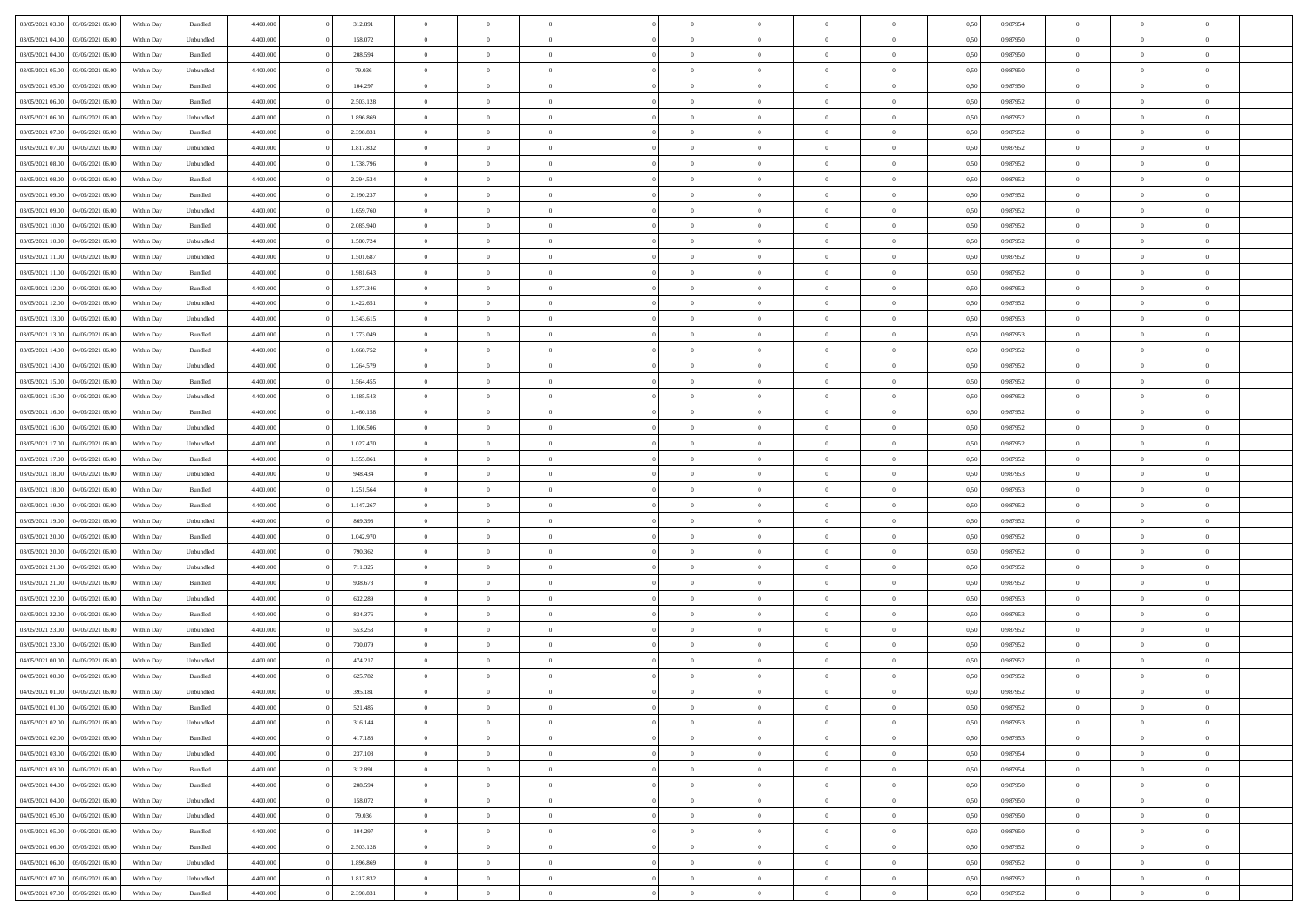| 04/05/2021 08:00                  | 05/05/2021 06:00 | Within Day | Unbundled | 4.400.000 | 1.738.796 | $\overline{0}$ | $\theta$       |                | $\Omega$       | $\Omega$       | $\theta$       | $\theta$       | 0,50 | 0,987952 | $\theta$       | $\overline{0}$ | $\theta$       |  |
|-----------------------------------|------------------|------------|-----------|-----------|-----------|----------------|----------------|----------------|----------------|----------------|----------------|----------------|------|----------|----------------|----------------|----------------|--|
|                                   |                  |            |           |           |           |                |                |                |                |                |                |                |      |          |                |                |                |  |
| 04/05/2021 08:00                  | 05/05/2021 06:00 | Within Day | Bundled   | 4.400.000 | 2.294.534 | $\overline{0}$ | $\overline{0}$ | $\overline{0}$ | $\overline{0}$ | $\bf{0}$       | $\overline{0}$ | $\bf{0}$       | 0,50 | 0,987952 | $\theta$       | $\overline{0}$ | $\overline{0}$ |  |
| 04/05/2021 09:00                  | 05/05/2021 06:00 | Within Day | Unbundled | 4.400.000 | 1.659.760 | $\overline{0}$ | $\overline{0}$ | $\overline{0}$ | $\overline{0}$ | $\bf{0}$       | $\overline{0}$ | $\mathbf{0}$   | 0,50 | 0,987952 | $\bf{0}$       | $\overline{0}$ | $\bf{0}$       |  |
| 04/05/2021 09:00                  | 05/05/2021 06:00 | Within Dav | Bundled   | 4.400.000 | 2.190.237 | $\overline{0}$ | $\overline{0}$ | $\overline{0}$ | $\overline{0}$ | $\bf{0}$       | $\overline{0}$ | $\overline{0}$ | 0.50 | 0,987952 | $\theta$       | $\theta$       | $\overline{0}$ |  |
| 04/05/2021 10:00                  | 05/05/2021 06:00 | Within Day | Unbundled | 4.400.000 | 1.580.724 | $\overline{0}$ | $\theta$       | $\overline{0}$ | $\overline{0}$ | $\bf{0}$       | $\overline{0}$ | $\bf{0}$       | 0,50 | 0,987952 | $\theta$       | $\overline{0}$ | $\overline{0}$ |  |
| 04/05/2021 10:00                  | 05/05/2021 06:00 | Within Day | Bundled   | 4.400.000 | 2.085.940 | $\overline{0}$ | $\overline{0}$ | $\overline{0}$ | $\overline{0}$ | $\overline{0}$ | $\overline{0}$ | $\mathbf{0}$   | 0,50 | 0,987952 | $\bf{0}$       | $\overline{0}$ | $\bf{0}$       |  |
|                                   |                  |            |           |           |           |                | $\overline{0}$ |                |                | $\overline{0}$ |                |                |      |          | $\theta$       | $\overline{0}$ | $\overline{0}$ |  |
| 04/05/2021 11:00                  | 05/05/2021 06:00 | Within Dav | Bundled   | 4.400.000 | 1.981.643 | $\overline{0}$ |                | $\overline{0}$ | $\overline{0}$ |                | $\overline{0}$ | $\overline{0}$ | 0.50 | 0,987952 |                |                |                |  |
| 04/05/2021 11:00                  | 05/05/2021 06:00 | Within Day | Unbundled | 4.400.000 | 1.501.687 | $\overline{0}$ | $\theta$       | $\overline{0}$ | $\overline{0}$ | $\bf{0}$       | $\overline{0}$ | $\bf{0}$       | 0,50 | 0,987952 | $\theta$       | $\theta$       | $\overline{0}$ |  |
| 04/05/2021 12:00                  | 05/05/2021 06:00 | Within Day | Bundled   | 4.400.000 | 1.877.346 | $\overline{0}$ | $\overline{0}$ | $\overline{0}$ | $\overline{0}$ | $\bf{0}$       | $\bf{0}$       | $\bf{0}$       | 0,50 | 0,987952 | $\,0\,$        | $\overline{0}$ | $\bf{0}$       |  |
| 04/05/2021 12:00                  | 05/05/2021 06:00 | Within Dav | Unbundled | 4.400.000 | 1.422.651 | $\overline{0}$ | $\overline{0}$ | $\overline{0}$ | $\overline{0}$ | $\overline{0}$ | $\overline{0}$ | $\overline{0}$ | 0.50 | 0,987952 | $\theta$       | $\overline{0}$ | $\overline{0}$ |  |
| 04/05/2021 13:00                  | 05/05/2021 06:00 | Within Day | Bundled   | 4.400.000 | 1.773.049 | $\overline{0}$ | $\theta$       | $\overline{0}$ | $\overline{0}$ | $\bf{0}$       | $\overline{0}$ | $\bf{0}$       | 0,50 | 0,987953 | $\,$ 0 $\,$    | $\overline{0}$ | $\overline{0}$ |  |
| 04/05/2021 13:00                  | 05/05/2021 06:00 | Within Day | Unbundled | 4.400.000 | 1.343.615 | $\overline{0}$ | $\overline{0}$ | $\overline{0}$ | $\bf{0}$       | $\bf{0}$       | $\bf{0}$       | $\mathbf{0}$   | 0,50 | 0,987953 | $\overline{0}$ | $\overline{0}$ | $\bf{0}$       |  |
| 04/05/2021 14:00                  | 05/05/2021 06:00 | Within Dav | Unbundled | 4.400.000 | 1.264.579 | $\overline{0}$ | $\overline{0}$ | $\overline{0}$ | $\overline{0}$ | $\bf{0}$       | $\overline{0}$ | $\overline{0}$ | 0.50 | 0,987952 | $\theta$       | $\theta$       | $\overline{0}$ |  |
|                                   |                  |            |           |           |           | $\overline{0}$ | $\theta$       | $\overline{0}$ | $\overline{0}$ | $\bf{0}$       | $\overline{0}$ |                |      |          | $\theta$       | $\overline{0}$ | $\overline{0}$ |  |
| 04/05/2021 14:00                  | 05/05/2021 06:00 | Within Day | Bundled   | 4.400.000 | 1.668.752 |                |                |                |                |                |                | $\bf{0}$       | 0,50 | 0,987952 |                |                |                |  |
| 04/05/2021 15:00                  | 05/05/2021 06:00 | Within Day | Unbundled | 4.400.000 | 1.185.543 | $\overline{0}$ | $\overline{0}$ | $\overline{0}$ | $\bf{0}$       | $\overline{0}$ | $\overline{0}$ | $\mathbf{0}$   | 0,50 | 0,987952 | $\overline{0}$ | $\overline{0}$ | $\bf{0}$       |  |
| 04/05/2021 15:00                  | 05/05/2021 06:00 | Within Dav | Bundled   | 4.400.000 | 1.564.455 | $\overline{0}$ | $\overline{0}$ | $\overline{0}$ | $\overline{0}$ | $\overline{0}$ | $\overline{0}$ | $\overline{0}$ | 0.50 | 0,987952 | $\theta$       | $\overline{0}$ | $\overline{0}$ |  |
| 04/05/2021 16:00                  | 05/05/2021 06:00 | Within Day | Unbundled | 4.400.000 | 1.106.506 | $\overline{0}$ | $\theta$       | $\overline{0}$ | $\overline{0}$ | $\bf{0}$       | $\overline{0}$ | $\bf{0}$       | 0,50 | 0,987952 | $\theta$       | $\theta$       | $\overline{0}$ |  |
| 04/05/2021 16:00                  | 05/05/2021 06:00 | Within Day | Bundled   | 4.400.000 | 1.460.158 | $\overline{0}$ | $\overline{0}$ | $\overline{0}$ | $\bf{0}$       | $\bf{0}$       | $\bf{0}$       | $\mathbf{0}$   | 0,50 | 0,987952 | $\,0\,$        | $\overline{0}$ | $\bf{0}$       |  |
| 04/05/2021 17:00                  | 05/05/2021 06:00 | Within Dav | Unbundled | 4.400.000 | 1.027.470 | $\overline{0}$ | $\overline{0}$ | $\overline{0}$ | $\overline{0}$ | $\overline{0}$ | $\overline{0}$ | $\overline{0}$ | 0.50 | 0,987952 | $\theta$       | $\overline{0}$ | $\overline{0}$ |  |
| 04/05/2021 17:00                  | 05/05/2021 06:00 | Within Day | Bundled   | 4.400.000 | 1.355.861 | $\overline{0}$ | $\theta$       | $\overline{0}$ | $\overline{0}$ | $\bf{0}$       | $\overline{0}$ | $\bf{0}$       | 0,50 | 0,987952 | $\,$ 0 $\,$    | $\overline{0}$ | $\overline{0}$ |  |
|                                   |                  |            |           |           |           |                |                |                |                |                |                |                |      |          |                |                |                |  |
| 04/05/2021 18:00                  | 05/05/2021 06:00 | Within Day | Unbundled | 4.400.000 | 948.434   | $\overline{0}$ | $\overline{0}$ | $\overline{0}$ | $\bf{0}$       | $\bf{0}$       | $\bf{0}$       | $\bf{0}$       | 0,50 | 0,987953 | $\overline{0}$ | $\overline{0}$ | $\bf{0}$       |  |
| 04/05/2021 18:00                  | 05/05/2021 06:00 | Within Dav | Bundled   | 4.400.000 | 1.251.564 | $\overline{0}$ | $\overline{0}$ | $\overline{0}$ | $\overline{0}$ | $\bf{0}$       | $\overline{0}$ | $\overline{0}$ | 0.50 | 0,987953 | $\theta$       | $\overline{0}$ | $\overline{0}$ |  |
| 04/05/2021 19:00                  | 05/05/2021 06:00 | Within Day | Bundled   | 4.400.000 | 1.147.267 | $\overline{0}$ | $\theta$       | $\overline{0}$ | $\overline{0}$ | $\bf{0}$       | $\overline{0}$ | $\bf{0}$       | 0,50 | 0,987952 | $\,$ 0 $\,$    | $\overline{0}$ | $\overline{0}$ |  |
| 04/05/2021 19:00                  | 05/05/2021 06:00 | Within Day | Unbundled | 4.400.000 | 869.398   | $\overline{0}$ | $\overline{0}$ | $\overline{0}$ | $\bf{0}$       | $\overline{0}$ | $\overline{0}$ | $\mathbf{0}$   | 0,50 | 0,987952 | $\overline{0}$ | $\overline{0}$ | $\bf{0}$       |  |
| 04/05/2021 20:00                  | 05/05/2021 06:00 | Within Dav | Unbundled | 4.400.000 | 790.362   | $\overline{0}$ | $\overline{0}$ | $\overline{0}$ | $\overline{0}$ | $\overline{0}$ | $\overline{0}$ | $\overline{0}$ | 0.50 | 0,987952 | $\theta$       | $\overline{0}$ | $\overline{0}$ |  |
| 04/05/2021 20:00                  | 05/05/2021 06:00 | Within Day | Bundled   | 4.400.000 | 1.042.970 | $\overline{0}$ | $\theta$       | $\overline{0}$ | $\overline{0}$ | $\bf{0}$       | $\overline{0}$ | $\bf{0}$       | 0,50 | 0,987952 | $\theta$       | $\theta$       | $\overline{0}$ |  |
| 04/05/2021 21.00                  | 05/05/2021 06:00 | Within Day | Bundled   | 4.400.000 | 938.673   | $\overline{0}$ | $\overline{0}$ | $\overline{0}$ | $\bf{0}$       | $\bf{0}$       | $\bf{0}$       | $\bf{0}$       | 0,50 | 0,987952 | $\,0\,$        | $\overline{0}$ | $\bf{0}$       |  |
|                                   | 05/05/2021 06:00 |            | Unbundled | 4.400.000 | 711.325   | $\overline{0}$ | $\overline{0}$ | $\overline{0}$ | $\overline{0}$ | $\overline{0}$ | $\overline{0}$ | $\overline{0}$ | 0.50 | 0,987952 | $\theta$       | $\overline{0}$ | $\overline{0}$ |  |
| 04/05/2021 21:00                  |                  | Within Day |           |           |           |                |                |                |                |                |                |                |      |          |                |                |                |  |
| 04/05/2021 22.00                  | 05/05/2021 06:00 | Within Day | Bundled   | 4.400.000 | 834.376   | $\overline{0}$ | $\theta$       | $\overline{0}$ | $\overline{0}$ | $\bf{0}$       | $\overline{0}$ | $\bf{0}$       | 0,50 | 0,987953 | $\,$ 0 $\,$    | $\overline{0}$ | $\overline{0}$ |  |
| 04/05/2021 22.00                  | 05/05/2021 06:00 | Within Day | Unbundled | 4.400.000 | 632.289   | $\overline{0}$ | $\overline{0}$ | $\overline{0}$ | $\bf{0}$       | $\bf{0}$       | $\bf{0}$       | $\bf{0}$       | 0,50 | 0,987953 | $\overline{0}$ | $\overline{0}$ | $\bf{0}$       |  |
| 04/05/2021 23:00                  | 05/05/2021 06:00 | Within Day | Unbundled | 4.400,000 | 553.253   | $\overline{0}$ | $\Omega$       | $\Omega$       | $\Omega$       | $\Omega$       | $\Omega$       | $\overline{0}$ | 0,50 | 0,987952 | $\,0\,$        | $\theta$       | $\theta$       |  |
| 04/05/2021 23:00                  | 05/05/2021 06:00 | Within Day | Bundled   | 4.400.000 | 730.079   | $\overline{0}$ | $\theta$       | $\overline{0}$ | $\overline{0}$ | $\bf{0}$       | $\overline{0}$ | $\bf{0}$       | 0,50 | 0,987952 | $\theta$       | $\overline{0}$ | $\overline{0}$ |  |
| 05/05/2021 00:00                  | 05/05/2021 06:00 | Within Day | Unbundled | 4.400.000 | 474.217   | $\overline{0}$ | $\overline{0}$ | $\overline{0}$ | $\bf{0}$       | $\overline{0}$ | $\overline{0}$ | $\mathbf{0}$   | 0,50 | 0,987952 | $\overline{0}$ | $\overline{0}$ | $\bf{0}$       |  |
| 05/05/2021 00:00                  | 05/05/2021 06:00 | Within Day | Bundled   | 4.400,000 | 625.782   | $\overline{0}$ | $\Omega$       | $\Omega$       | $\Omega$       | $\overline{0}$ | $\overline{0}$ | $\overline{0}$ | 0.50 | 0,987952 | $\,0\,$        | $\theta$       | $\theta$       |  |
| 05/05/2021 01:00                  | 05/05/2021 06:00 | Within Day | Unbundled | 4.400.000 | 395.181   | $\overline{0}$ | $\theta$       | $\overline{0}$ | $\overline{0}$ | $\bf{0}$       | $\overline{0}$ | $\bf{0}$       | 0,50 | 0,987952 | $\,$ 0 $\,$    | $\overline{0}$ | $\overline{0}$ |  |
|                                   |                  |            |           |           |           |                |                |                |                |                |                |                |      |          |                |                |                |  |
| 05/05/2021 01:00                  | 05/05/2021 06:00 | Within Day | Bundled   | 4.400.000 | 521.485   | $\overline{0}$ | $\overline{0}$ | $\overline{0}$ | $\bf{0}$       | $\bf{0}$       | $\bf{0}$       | $\bf{0}$       | 0,50 | 0,987952 | $\bf{0}$       | $\overline{0}$ | $\bf{0}$       |  |
| 05/05/2021 02:00                  | 05/05/2021 06:00 | Within Day | Bundled   | 4.400,000 | 417.188   | $\overline{0}$ | $\Omega$       | $\Omega$       | $\Omega$       | $\theta$       | $\theta$       | $\overline{0}$ | 0.50 | 0.987953 | $\theta$       | $\theta$       | $\theta$       |  |
| 05/05/2021 02:00                  | 05/05/2021 06:00 | Within Day | Unbundled | 4.400.000 | 316.144   | $\overline{0}$ | $\overline{0}$ | $\overline{0}$ | $\overline{0}$ | $\bf{0}$       | $\overline{0}$ | $\bf{0}$       | 0,50 | 0,987953 | $\,$ 0 $\,$    | $\overline{0}$ | $\overline{0}$ |  |
| 05/05/2021 03:00                  | 05/05/2021 06:00 | Within Day | Bundled   | 4.400.000 | 312.891   | $\overline{0}$ | $\overline{0}$ | $\overline{0}$ | $\overline{0}$ | $\bf{0}$       | $\overline{0}$ | $\mathbf{0}$   | 0,50 | 0,987954 | $\bf{0}$       | $\overline{0}$ | $\bf{0}$       |  |
| 05/05/2021 03:00                  | 05/05/2021 06:00 | Within Day | Unbundled | 4.400,000 | 237.108   | $\overline{0}$ | $\Omega$       | $\Omega$       | $\Omega$       | $\overline{0}$ | $\overline{0}$ | $\overline{0}$ | 0.50 | 0,987954 | $\,0\,$        | $\theta$       | $\theta$       |  |
| 05/05/2021 04:00                  | 05/05/2021 06:00 | Within Day | Bundled   | 4.400.000 | 208.594   | $\overline{0}$ | $\overline{0}$ | $\overline{0}$ | $\overline{0}$ | $\bf{0}$       | $\overline{0}$ | $\bf{0}$       | 0,50 | 0,987950 | $\,$ 0 $\,$    | $\overline{0}$ | $\overline{0}$ |  |
| 05/05/2021 04:00                  | 05/05/2021 06:00 | Within Day | Unbundled | 4.400.000 | 158.072   | $\overline{0}$ | $\overline{0}$ | $\overline{0}$ | $\overline{0}$ | $\bf{0}$       | $\overline{0}$ | $\mathbf{0}$   | 0,50 | 0,987950 | $\bf{0}$       | $\overline{0}$ | $\bf{0}$       |  |
| 05/05/2021 05:00                  | 05/05/2021 06:00 |            | Unbundled | 4.400,000 | 79.036    | $\overline{0}$ | $\Omega$       | $\Omega$       | $\Omega$       | $\Omega$       | $\Omega$       | $\overline{0}$ | 0.50 | 0.987950 | $\theta$       | $\theta$       | $\theta$       |  |
|                                   |                  | Within Day |           |           |           |                |                |                |                |                |                |                |      |          |                |                |                |  |
| 05/05/2021 05:00                  | 05/05/2021 06:00 | Within Day | Bundled   | 4.400.000 | 104.297   | $\overline{0}$ | $\overline{0}$ | $\overline{0}$ | $\bf{0}$       | $\,$ 0         | $\overline{0}$ | $\bf{0}$       | 0,50 | 0,987950 | $\,0\,$        | $\,$ 0 $\,$    | $\overline{0}$ |  |
| 05/05/2021 06:00 06/05/2021 06:00 |                  | Within Day | Unbundled | 4.400.000 | 1.896.869 | $\bf{0}$       | $\bf{0}$       |                |                | $\bf{0}$       |                |                | 0,50 | 0,987952 | $\bf{0}$       | $\overline{0}$ |                |  |
| 05/05/2021 06:00                  | 06/05/2021 06:00 | Within Day | Bundled   | 4.400.000 | 2.503.128 | $\overline{0}$ | $\overline{0}$ | $\overline{0}$ | $\Omega$       | $\overline{0}$ | $\overline{0}$ | $\overline{0}$ | 0.50 | 0.987952 | $\theta$       | $\theta$       | $\theta$       |  |
| 05/05/2021 07:00                  | 06/05/2021 06:00 | Within Day | Bundled   | 4.400.000 | 2.398.831 | $\overline{0}$ | $\,$ 0         | $\overline{0}$ | $\bf{0}$       | $\,$ 0 $\,$    | $\overline{0}$ | $\mathbf{0}$   | 0,50 | 0,987952 | $\,$ 0 $\,$    | $\,$ 0 $\,$    | $\,$ 0         |  |
| 05/05/2021 07:00                  | 06/05/2021 06:00 | Within Day | Unbundled | 4.400.000 | 1.817.832 | $\overline{0}$ | $\overline{0}$ | $\overline{0}$ | $\overline{0}$ | $\overline{0}$ | $\overline{0}$ | $\mathbf{0}$   | 0,50 | 0,987952 | $\overline{0}$ | $\bf{0}$       | $\bf{0}$       |  |
| 05/05/2021 08:00                  | 06/05/2021 06:00 | Within Day | Bundled   | 4.400,000 | 2.294.534 | $\overline{0}$ | $\overline{0}$ | $\overline{0}$ | $\Omega$       | $\overline{0}$ | $\overline{0}$ | $\overline{0}$ | 0,50 | 0,987952 | $\overline{0}$ | $\theta$       | $\overline{0}$ |  |
| 05/05/2021 08:00                  | 06/05/2021 06:00 | Within Day | Unbundled | 4.400.000 | 1.738.796 | $\overline{0}$ | $\,$ 0         | $\overline{0}$ | $\overline{0}$ | $\,$ 0 $\,$    | $\overline{0}$ | $\mathbf{0}$   | 0,50 | 0,987952 | $\,$ 0 $\,$    | $\overline{0}$ | $\overline{0}$ |  |
|                                   |                  |            |           |           |           |                |                |                |                |                |                |                |      |          |                |                |                |  |
| 05/05/2021 09:00                  | 06/05/2021 06:00 | Within Day | Bundled   | 4.400.000 | 2.190.237 | $\overline{0}$ | $\overline{0}$ | $\overline{0}$ | $\overline{0}$ | $\overline{0}$ | $\overline{0}$ | $\mathbf{0}$   | 0,50 | 0,987952 | $\overline{0}$ | $\overline{0}$ | $\bf{0}$       |  |
| 05/05/2021 09:00                  | 06/05/2021 06:00 | Within Day | Unbundled | 4.400.000 | 1.659.760 | $\overline{0}$ | $\overline{0}$ | $\overline{0}$ | $\Omega$       | $\overline{0}$ | $\overline{0}$ | $\bf{0}$       | 0.50 | 0,987952 | $\overline{0}$ | $\theta$       | $\overline{0}$ |  |
| 05/05/2021 10:00                  | 06/05/2021 06:00 | Within Day | Unbundled | 4.400.000 | 1.580.724 | $\overline{0}$ | $\,$ 0         | $\overline{0}$ | $\bf{0}$       | $\bf{0}$       | $\bf{0}$       | $\bf{0}$       | 0,50 | 0,987952 | $\,$ 0 $\,$    | $\overline{0}$ | $\overline{0}$ |  |
| 05/05/2021 10:00                  | 06/05/2021 06:00 | Within Day | Bundled   | 4.400.000 | 2.085.940 | $\overline{0}$ | $\bf{0}$       | $\overline{0}$ | $\overline{0}$ | $\overline{0}$ | $\overline{0}$ | $\mathbf{0}$   | 0,50 | 0,987952 | $\overline{0}$ | $\overline{0}$ | $\bf{0}$       |  |
| 05/05/2021 11:00                  | 06/05/2021 06:00 | Within Day | Unbundled | 4.400,000 | 1.501.687 | $\overline{0}$ | $\overline{0}$ | $\overline{0}$ | $\Omega$       | $\overline{0}$ | $\overline{0}$ | $\overline{0}$ | 0.50 | 0,987952 | $\overline{0}$ | $\overline{0}$ | $\overline{0}$ |  |
| 05/05/2021 11:00                  | 06/05/2021 06:00 | Within Day | Bundled   | 4.400.000 | 1.981.643 | $\overline{0}$ | $\bf{0}$       | $\overline{0}$ | $\overline{0}$ | $\bf{0}$       | $\bf{0}$       | $\mathbf{0}$   | 0,50 | 0,987952 | $\,$ 0 $\,$    | $\,$ 0 $\,$    | $\bf{0}$       |  |
| 05/05/2021 12:00                  | 06/05/2021 06:00 | Within Day | Bundled   | 4.400.000 | 1.877.346 | $\overline{0}$ | $\overline{0}$ | $\overline{0}$ | $\overline{0}$ | $\overline{0}$ | $\overline{0}$ | $\mathbf{0}$   | 0,50 | 0,987952 | $\overline{0}$ | $\bf{0}$       | $\bf{0}$       |  |
|                                   |                  |            |           |           |           |                |                |                |                |                |                |                |      |          |                |                |                |  |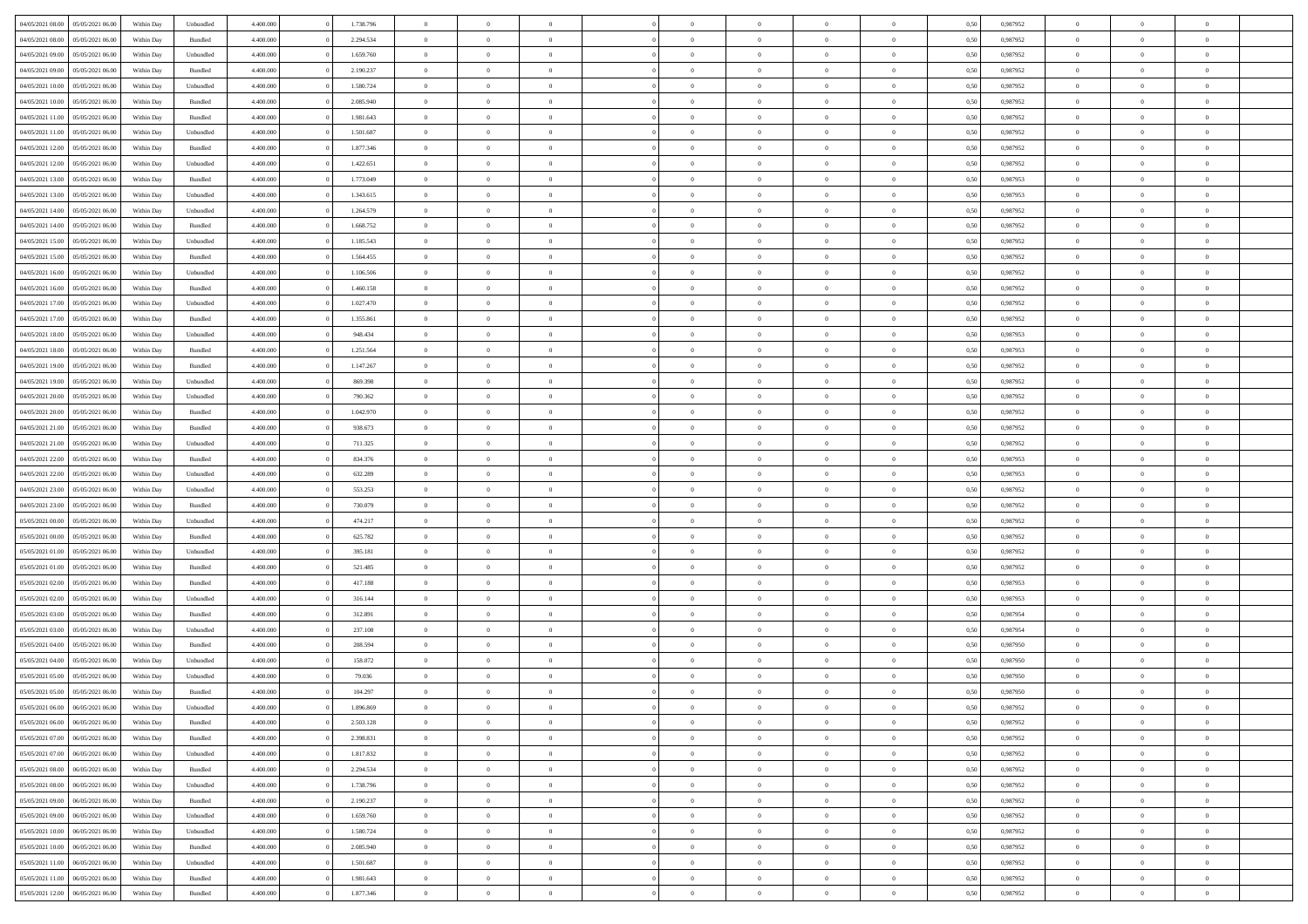| 05/05/2021 12:00 | 06/05/2021 06:00 | Within Day | Unbundled          | 4.400.000 | 1.422.651 | $\overline{0}$ | $\theta$       |                | $\Omega$       | $\Omega$       | $\overline{0}$ | $\theta$       | 0,50 | 0,987952 | $\theta$       | $\overline{0}$ | $\theta$       |  |
|------------------|------------------|------------|--------------------|-----------|-----------|----------------|----------------|----------------|----------------|----------------|----------------|----------------|------|----------|----------------|----------------|----------------|--|
|                  |                  |            |                    |           |           |                |                |                |                |                |                |                |      |          |                |                |                |  |
| 05/05/2021 13:00 | 06/05/2021 06:00 | Within Day | Bundled            | 4.400.000 | 1.773.049 | $\overline{0}$ | $\theta$       | $\overline{0}$ | $\overline{0}$ | $\bf{0}$       | $\overline{0}$ | $\bf{0}$       | 0,50 | 0,987953 | $\theta$       | $\overline{0}$ | $\overline{0}$ |  |
| 05/05/2021 13:00 | 06/05/2021 06:00 | Within Day | Unbundled          | 4.400.000 | 1.343.615 | $\overline{0}$ | $\bf{0}$       | $\overline{0}$ | $\overline{0}$ | $\bf{0}$       | $\overline{0}$ | $\mathbf{0}$   | 0,50 | 0,987953 | $\overline{0}$ | $\overline{0}$ | $\bf{0}$       |  |
| 05/05/2021 14:00 | 06/05/2021 06:00 | Within Day | Unbundled          | 4.400.000 | 1.264.579 | $\overline{0}$ | $\overline{0}$ | $\overline{0}$ | $\overline{0}$ | $\bf{0}$       | $\overline{0}$ | $\overline{0}$ | 0.50 | 0,987952 | $\theta$       | $\theta$       | $\overline{0}$ |  |
| 05/05/2021 14:00 | 06/05/2021 06:00 | Within Day | Bundled            | 4.400.000 | 1.668.752 | $\overline{0}$ | $\theta$       | $\overline{0}$ | $\overline{0}$ | $\bf{0}$       | $\overline{0}$ | $\bf{0}$       | 0,50 | 0,987952 | $\theta$       | $\overline{0}$ | $\overline{0}$ |  |
|                  |                  |            |                    |           |           |                |                |                |                |                |                |                |      |          |                |                |                |  |
| 05/05/2021 15:00 | 06/05/2021 06:00 | Within Day | Bundled            | 4.400.000 | 1.564.455 | $\overline{0}$ | $\overline{0}$ | $\overline{0}$ | $\overline{0}$ | $\overline{0}$ | $\overline{0}$ | $\mathbf{0}$   | 0,50 | 0,987952 | $\overline{0}$ | $\overline{0}$ | $\bf{0}$       |  |
| 05/05/2021 15:00 | 06/05/2021 06:00 | Within Dav | Unbundled          | 4.400.000 | 1.185.543 | $\overline{0}$ | $\overline{0}$ | $\overline{0}$ | $\overline{0}$ | $\overline{0}$ | $\overline{0}$ | $\overline{0}$ | 0.50 | 0,987952 | $\theta$       | $\overline{0}$ | $\overline{0}$ |  |
| 05/05/2021 16:00 | 06/05/2021 06:00 | Within Day | Bundled            | 4.400.000 | 1.460.158 | $\overline{0}$ | $\theta$       | $\overline{0}$ | $\overline{0}$ | $\bf{0}$       | $\overline{0}$ | $\bf{0}$       | 0,50 | 0,987952 | $\theta$       | $\theta$       | $\overline{0}$ |  |
| 05/05/2021 16:00 | 06/05/2021 06:00 | Within Day | Unbundled          | 4.400.000 | 1.106.506 | $\overline{0}$ | $\overline{0}$ | $\overline{0}$ | $\overline{0}$ | $\bf{0}$       | $\overline{0}$ | $\bf{0}$       | 0,50 | 0,987952 | $\,0\,$        | $\overline{0}$ | $\overline{0}$ |  |
| 05/05/2021 17:00 | 06/05/2021 06:00 | Within Dav | Bundled            | 4.400.000 | 1.355.861 | $\overline{0}$ | $\overline{0}$ | $\overline{0}$ | $\overline{0}$ | $\overline{0}$ | $\overline{0}$ | $\overline{0}$ | 0.50 | 0,987952 | $\theta$       | $\overline{0}$ | $\overline{0}$ |  |
| 05/05/2021 17:00 | 06/05/2021 06:00 | Within Day | Unbundled          | 4.400.000 | 1.027.470 | $\overline{0}$ | $\theta$       | $\overline{0}$ | $\overline{0}$ | $\bf{0}$       | $\overline{0}$ | $\bf{0}$       | 0,50 | 0,987952 | $\,$ 0 $\,$    | $\overline{0}$ | $\overline{0}$ |  |
|                  |                  |            |                    |           |           |                |                |                |                |                |                |                |      |          |                |                |                |  |
| 05/05/2021 18:00 | 06/05/2021 06:00 | Within Day | Unbundled          | 4.400.000 | 948.434   | $\overline{0}$ | $\overline{0}$ | $\overline{0}$ | $\overline{0}$ | $\bf{0}$       | $\overline{0}$ | $\mathbf{0}$   | 0,50 | 0,987953 | $\overline{0}$ | $\overline{0}$ | $\bf{0}$       |  |
| 05/05/2021 18:00 | 06/05/2021 06:00 | Within Day | Bundled            | 4.400.000 | 1.251.564 | $\overline{0}$ | $\overline{0}$ | $\overline{0}$ | $\overline{0}$ | $\bf{0}$       | $\overline{0}$ | $\overline{0}$ | 0.50 | 0,987953 | $\theta$       | $\theta$       | $\overline{0}$ |  |
| 05/05/2021 19:00 | 06/05/2021 06:00 | Within Day | Unbundled          | 4.400.000 | 869.398   | $\overline{0}$ | $\theta$       | $\overline{0}$ | $\overline{0}$ | $\bf{0}$       | $\overline{0}$ | $\bf{0}$       | 0,50 | 0,987952 | $\theta$       | $\overline{0}$ | $\overline{0}$ |  |
| 05/05/2021 19:00 | 06/05/2021 06:00 | Within Day | Bundled            | 4.400.000 | 1.147.267 | $\overline{0}$ | $\overline{0}$ | $\overline{0}$ | $\overline{0}$ | $\overline{0}$ | $\overline{0}$ | $\mathbf{0}$   | 0,50 | 0,987952 | $\overline{0}$ | $\overline{0}$ | $\bf{0}$       |  |
| 05/05/2021 20:00 | 06/05/2021 06:00 | Within Dav | Bundled            | 4.400.000 | 1.042.970 | $\overline{0}$ | $\overline{0}$ | $\overline{0}$ | $\overline{0}$ | $\overline{0}$ | $\overline{0}$ | $\overline{0}$ | 0.50 | 0,987952 | $\theta$       | $\overline{0}$ | $\overline{0}$ |  |
| 05/05/2021 20:00 | 06/05/2021 06:00 | Within Day | Unbundled          | 4.400.000 | 790.362   | $\overline{0}$ | $\theta$       | $\overline{0}$ | $\overline{0}$ | $\bf{0}$       | $\overline{0}$ | $\bf{0}$       | 0,50 | 0,987952 | $\theta$       | $\overline{0}$ | $\overline{0}$ |  |
| 05/05/2021 21.00 | 06/05/2021 06:00 | Within Day | Unbundled          | 4.400.000 | 711.325   | $\overline{0}$ | $\overline{0}$ | $\overline{0}$ | $\bf{0}$       | $\bf{0}$       | $\bf{0}$       | $\mathbf{0}$   | 0,50 | 0,987952 | $\,0\,$        | $\overline{0}$ | $\bf{0}$       |  |
| 05/05/2021 21:00 | 06/05/2021 06:00 | Within Day | Bundled            | 4.400.000 | 938.673   | $\overline{0}$ | $\overline{0}$ | $\overline{0}$ | $\overline{0}$ | $\overline{0}$ | $\overline{0}$ | $\overline{0}$ | 0.50 | 0,987952 | $\theta$       | $\overline{0}$ | $\overline{0}$ |  |
|                  |                  |            |                    |           |           | $\overline{0}$ |                |                |                |                |                |                |      |          |                |                |                |  |
| 05/05/2021 22:00 | 06/05/2021 06:00 | Within Day | Unbundled          | 4.400.000 | 632.289   |                | $\theta$       | $\overline{0}$ | $\overline{0}$ | $\bf{0}$       | $\overline{0}$ | $\bf{0}$       | 0,50 | 0,987953 | $\,$ 0 $\,$    | $\overline{0}$ | $\overline{0}$ |  |
| 05/05/2021 22.00 | 06/05/2021 06:00 | Within Day | Bundled            | 4.400.000 | 834.376   | $\overline{0}$ | $\overline{0}$ | $\overline{0}$ | $\bf{0}$       | $\bf{0}$       | $\bf{0}$       | $\mathbf{0}$   | 0,50 | 0,987953 | $\bf{0}$       | $\overline{0}$ | $\bf{0}$       |  |
| 05/05/2021 23:00 | 06/05/2021 06:00 | Within Day | Bundled            | 4.400.000 | 730.079   | $\overline{0}$ | $\overline{0}$ | $\overline{0}$ | $\overline{0}$ | $\overline{0}$ | $\overline{0}$ | $\overline{0}$ | 0.50 | 0,987952 | $\theta$       | $\overline{0}$ | $\overline{0}$ |  |
| 05/05/2021 23:00 | 06/05/2021 06:00 | Within Day | Unbundled          | 4.400.000 | 553.253   | $\overline{0}$ | $\theta$       | $\overline{0}$ | $\overline{0}$ | $\bf{0}$       | $\overline{0}$ | $\bf{0}$       | 0,50 | 0,987952 | $\,$ 0 $\,$    | $\overline{0}$ | $\overline{0}$ |  |
| 06/05/2021 00:00 | 06/05/2021 06:00 | Within Day | Unbundled          | 4.400.000 | 474.217   | $\overline{0}$ | $\overline{0}$ | $\overline{0}$ | $\bf{0}$       | $\overline{0}$ | $\overline{0}$ | $\mathbf{0}$   | 0,50 | 0,987952 | $\overline{0}$ | $\overline{0}$ | $\bf{0}$       |  |
| 06/05/2021 00:00 | 06/05/2021 06:00 | Within Dav | Bundled            | 4.400.000 | 625.782   | $\overline{0}$ | $\overline{0}$ | $\overline{0}$ | $\overline{0}$ | $\overline{0}$ | $\overline{0}$ | $\overline{0}$ | 0.50 | 0,987952 | $\theta$       | $\overline{0}$ | $\overline{0}$ |  |
| 06/05/2021 01:00 | 06/05/2021 06:00 | Within Day | Bundled            | 4.400.000 | 521.485   | $\overline{0}$ | $\theta$       | $\overline{0}$ | $\overline{0}$ | $\bf{0}$       | $\overline{0}$ | $\bf{0}$       | 0,50 | 0,987952 | $\theta$       | $\overline{0}$ | $\overline{0}$ |  |
|                  |                  |            |                    |           |           |                |                |                |                |                |                |                |      |          |                |                |                |  |
| 06/05/2021 01:00 | 06/05/2021 06:00 | Within Day | Unbundled          | 4.400.000 | 395.181   | $\overline{0}$ | $\overline{0}$ | $\overline{0}$ | $\bf{0}$       | $\bf{0}$       | $\bf{0}$       | $\bf{0}$       | 0,50 | 0,987952 | $\,0\,$        | $\overline{0}$ | $\overline{0}$ |  |
| 06/05/2021 02:00 | 06/05/2021 06:00 | Within Day | Bundled            | 4.400.000 | 417.188   | $\overline{0}$ | $\overline{0}$ | $\overline{0}$ | $\overline{0}$ | $\overline{0}$ | $\overline{0}$ | $\overline{0}$ | 0.50 | 0,987953 | $\theta$       | $\overline{0}$ | $\overline{0}$ |  |
| 06/05/2021 02:00 | 06/05/2021 06:00 | Within Day | Unbundled          | 4.400.000 | 316.144   | $\overline{0}$ | $\overline{0}$ | $\overline{0}$ | $\overline{0}$ | $\bf{0}$       | $\overline{0}$ | $\bf{0}$       | 0,50 | 0,987953 | $\,$ 0 $\,$    | $\overline{0}$ | $\overline{0}$ |  |
| 06/05/2021 03:00 | 06/05/2021 06:00 | Within Day | Unbundled          | 4.400.000 | 237.108   | $\overline{0}$ | $\overline{0}$ | $\overline{0}$ | $\bf{0}$       | $\bf{0}$       | $\bf{0}$       | $\bf{0}$       | 0,50 | 0,987954 | $\overline{0}$ | $\overline{0}$ | $\bf{0}$       |  |
| 06/05/2021 03:00 | 06/05/2021 06:00 | Within Day | Bundled            | 4.400,000 | 312.891   | $\overline{0}$ | $\Omega$       | $\overline{0}$ | $\Omega$       | $\Omega$       | $\overline{0}$ | $\overline{0}$ | 0,50 | 0,987954 | $\,0\,$        | $\theta$       | $\theta$       |  |
| 06/05/2021 04:00 | 06/05/2021 06:00 | Within Day | Unbundled          | 4.400.000 | 158.072   | $\overline{0}$ | $\overline{0}$ | $\overline{0}$ | $\overline{0}$ | $\bf{0}$       | $\overline{0}$ | $\bf{0}$       | 0,50 | 0,987950 | $\theta$       | $\overline{0}$ | $\overline{0}$ |  |
|                  |                  |            |                    |           |           |                |                |                |                |                |                |                |      |          |                | $\overline{0}$ | $\bf{0}$       |  |
| 06/05/2021 04:00 | 06/05/2021 06:00 | Within Day | Bundled            | 4.400.000 | 208.594   | $\overline{0}$ | $\overline{0}$ | $\overline{0}$ | $\bf{0}$       | $\overline{0}$ | $\overline{0}$ | $\mathbf{0}$   | 0,50 | 0,987950 | $\overline{0}$ |                |                |  |
| 06/05/2021 05:00 | 06/05/2021 06:00 | Within Day | Bundled            | 4.400,000 | 104.297   | $\overline{0}$ | $\Omega$       | $\Omega$       | $\Omega$       | $\overline{0}$ | $\overline{0}$ | $\overline{0}$ | 0.50 | 0,987950 | $\,0\,$        | $\theta$       | $\theta$       |  |
| 06/05/2021 05:00 | 06/05/2021 06:00 | Within Day | Unbundled          | 4.400.000 | 79.036    | $\overline{0}$ | $\theta$       | $\overline{0}$ | $\overline{0}$ | $\bf{0}$       | $\overline{0}$ | $\bf{0}$       | 0,50 | 0,987950 | $\,$ 0 $\,$    | $\overline{0}$ | $\overline{0}$ |  |
| 06/05/2021 06:00 | 07/05/2021 06:00 | Within Day | Bundled            | 4.400.000 | 2.503.128 | $\overline{0}$ | $\overline{0}$ | $\overline{0}$ | $\bf{0}$       | $\bf{0}$       | $\bf{0}$       | $\bf{0}$       | 0,50 | 0,987952 | $\bf{0}$       | $\overline{0}$ | $\bf{0}$       |  |
| 06/05/2021 06:00 | 07/05/2021 06:00 | Within Day | Unbundled          | 4.400,000 | 1.896.869 | $\overline{0}$ | $\Omega$       | $\Omega$       | $\Omega$       | $\overline{0}$ | $\overline{0}$ | $\overline{0}$ | 0.50 | 0.987952 | $\,$ 0 $\,$    | $\theta$       | $\theta$       |  |
| 06/05/2021 07:00 | 07/05/2021 06:00 | Within Day | Bundled            | 4.400.000 | 2.398.831 | $\overline{0}$ | $\overline{0}$ | $\overline{0}$ | $\overline{0}$ | $\bf{0}$       | $\overline{0}$ | $\bf{0}$       | 0,50 | 0,987952 | $\,$ 0 $\,$    | $\overline{0}$ | $\overline{0}$ |  |
| 06/05/2021 07:00 | 07/05/2021 06:00 | Within Day | Unbundled          | 4.400.000 | 1.817.832 | $\overline{0}$ | $\overline{0}$ | $\overline{0}$ | $\overline{0}$ | $\bf{0}$       | $\overline{0}$ | $\mathbf{0}$   | 0,50 | 0,987952 | $\bf{0}$       | $\overline{0}$ | $\bf{0}$       |  |
|                  |                  |            |                    |           |           |                |                |                |                |                |                |                |      |          |                |                | $\theta$       |  |
| 06/05/2021 08:00 | 07/05/2021 06:00 | Within Day | Bundled            | 4.400,000 | 2.294.534 | $\overline{0}$ | $\Omega$       | $\overline{0}$ | $\Omega$       | $\overline{0}$ | $\overline{0}$ | $\overline{0}$ | 0,50 | 0,987952 | $\,0\,$        | $\theta$       |                |  |
| 06/05/2021 08:00 | 07/05/2021 06:00 | Within Day | Unbundled          | 4.400.000 | 1.738.796 | $\overline{0}$ | $\overline{0}$ | $\overline{0}$ | $\overline{0}$ | $\,$ 0         | $\overline{0}$ | $\bf{0}$       | 0,50 | 0,987952 | $\,$ 0 $\,$    | $\overline{0}$ | $\overline{0}$ |  |
| 06/05/2021 09:00 | 07/05/2021 06:00 | Within Day | Unbundled          | 4.400.000 | 1.659.760 | $\overline{0}$ | $\overline{0}$ | $\overline{0}$ | $\overline{0}$ | $\bf{0}$       | $\overline{0}$ | $\mathbf{0}$   | 0,50 | 0,987952 | $\bf{0}$       | $\overline{0}$ | $\bf{0}$       |  |
| 06/05/2021 09:00 | 07/05/2021 06:00 | Within Day | Bundled            | 4.400,000 | 2.190.237 | $\overline{0}$ | $\Omega$       | $\Omega$       | $\Omega$       | $\Omega$       | $\Omega$       | $\overline{0}$ | 0.50 | 0.987952 | $\theta$       | $\theta$       | $\theta$       |  |
| 06/05/2021 10:00 | 07/05/2021 06:00 | Within Day | Unbundled          | 4.400.000 | 1.580.724 | $\overline{0}$ | $\overline{0}$ | $\overline{0}$ | $\bf{0}$       | $\,$ 0         | $\overline{0}$ | $\bf{0}$       | 0,50 | 0,987952 | $\,0\,$        | $\,$ 0 $\,$    | $\overline{0}$ |  |
| 06/05/2021 10:00 | 07/05/2021 06:00 | Within Day | $\mathbf B$ undled | 4.400.000 | 2.085.940 | $\bf{0}$       | $\bf{0}$       |                |                | $\bf{0}$       |                |                | 0,50 | 0,987952 | $\bf{0}$       | $\overline{0}$ |                |  |
| 06/05/2021 11:00 | 07/05/2021 06:00 | Within Day | Unbundled          | 4.400.000 | 1.501.687 | $\overline{0}$ | $\overline{0}$ | $\overline{0}$ | $\Omega$       | $\overline{0}$ | $\overline{0}$ | $\overline{0}$ | 0.50 | 0.987952 | $\theta$       | $\theta$       | $\theta$       |  |
| 06/05/2021 11:00 | 07/05/2021 06:00 | Within Day | Bundled            | 4.400.000 | 1.981.643 | $\overline{0}$ | $\,$ 0         | $\overline{0}$ | $\overline{0}$ | $\,$ 0 $\,$    | $\overline{0}$ | $\mathbf{0}$   | 0,50 | 0,987952 | $\,$ 0 $\,$    | $\,$ 0 $\,$    | $\,$ 0         |  |
|                  |                  |            |                    |           |           |                |                |                |                |                |                |                |      |          |                |                |                |  |
| 06/05/2021 12:00 | 07/05/2021 06:00 | Within Day | Bundled            | 4.400.000 | 1.877.346 | $\overline{0}$ | $\overline{0}$ | $\overline{0}$ | $\overline{0}$ | $\overline{0}$ | $\overline{0}$ | $\mathbf{0}$   | 0,50 | 0,987952 | $\overline{0}$ | $\bf{0}$       | $\bf{0}$       |  |
| 06/05/2021 12:00 | 07/05/2021 06:00 | Within Day | Unbundled          | 4.400,000 | 1.422.651 | $\overline{0}$ | $\overline{0}$ | $\overline{0}$ | $\Omega$       | $\overline{0}$ | $\overline{0}$ | $\overline{0}$ | 0,50 | 0,987952 | $\overline{0}$ | $\theta$       | $\overline{0}$ |  |
| 06/05/2021 13:00 | 07/05/2021 06:00 | Within Day | Bundled            | 4.400.000 | 1.773.049 | $\overline{0}$ | $\,$ 0         | $\overline{0}$ | $\overline{0}$ | $\,$ 0 $\,$    | $\overline{0}$ | $\mathbf{0}$   | 0,50 | 0,987953 | $\,$ 0 $\,$    | $\overline{0}$ | $\overline{0}$ |  |
| 06/05/2021 13:00 | 07/05/2021 06:00 | Within Day | Unbundled          | 4.400.000 | 1.343.615 | $\overline{0}$ | $\overline{0}$ | $\overline{0}$ | $\overline{0}$ | $\overline{0}$ | $\overline{0}$ | $\mathbf{0}$   | 0,50 | 0,987953 | $\overline{0}$ | $\overline{0}$ | $\bf{0}$       |  |
| 06/05/2021 14:00 | 07/05/2021 06:00 | Within Day | Bundled            | 4.400.000 | 1.668.752 | $\overline{0}$ | $\overline{0}$ | $\overline{0}$ | $\Omega$       | $\overline{0}$ | $\overline{0}$ | $\bf{0}$       | 0.50 | 0,987952 | $\overline{0}$ | $\theta$       | $\overline{0}$ |  |
| 06/05/2021 14:00 | 07/05/2021 06:00 | Within Day | Unbundled          | 4.400.000 | 1.264.579 | $\overline{0}$ | $\,$ 0         | $\overline{0}$ | $\overline{0}$ | $\bf{0}$       | $\overline{0}$ | $\bf{0}$       | 0,50 | 0,987952 | $\,$ 0 $\,$    | $\overline{0}$ | $\overline{0}$ |  |
| 06/05/2021 15:00 | 07/05/2021 06:00 | Within Day | Bundled            | 4.400.000 | 1.564.455 | $\overline{0}$ | $\bf{0}$       | $\overline{0}$ | $\overline{0}$ | $\overline{0}$ | $\overline{0}$ | $\mathbf{0}$   | 0,50 | 0,987952 | $\overline{0}$ | $\overline{0}$ | $\bf{0}$       |  |
|                  | 07/05/2021 06:00 |            |                    | 4.400,000 | 1.185.543 | $\overline{0}$ | $\overline{0}$ | $\overline{0}$ | $\Omega$       | $\overline{0}$ | $\overline{0}$ |                | 0.50 |          | $\overline{0}$ | $\overline{0}$ | $\overline{0}$ |  |
| 06/05/2021 15:00 |                  | Within Day | Unbundled          |           |           |                |                |                |                |                |                | $\overline{0}$ |      | 0,987952 |                |                |                |  |
| 06/05/2021 16:00 | 07/05/2021 06:00 | Within Day | Bundled            | 4.400.000 | 1.460.158 | $\overline{0}$ | $\bf{0}$       | $\overline{0}$ | $\bf{0}$       | $\bf{0}$       | $\bf{0}$       | $\mathbf{0}$   | 0,50 | 0,987952 | $\,$ 0 $\,$    | $\,$ 0 $\,$    | $\bf{0}$       |  |
| 06/05/2021 16:00 | 07/05/2021 06:00 | Within Day | Unbundled          | 4.400.000 | 1.106.506 | $\overline{0}$ | $\overline{0}$ | $\overline{0}$ | $\overline{0}$ | $\overline{0}$ | $\bf{0}$       | $\mathbf{0}$   | 0,50 | 0,987952 | $\overline{0}$ | $\bf{0}$       | $\overline{0}$ |  |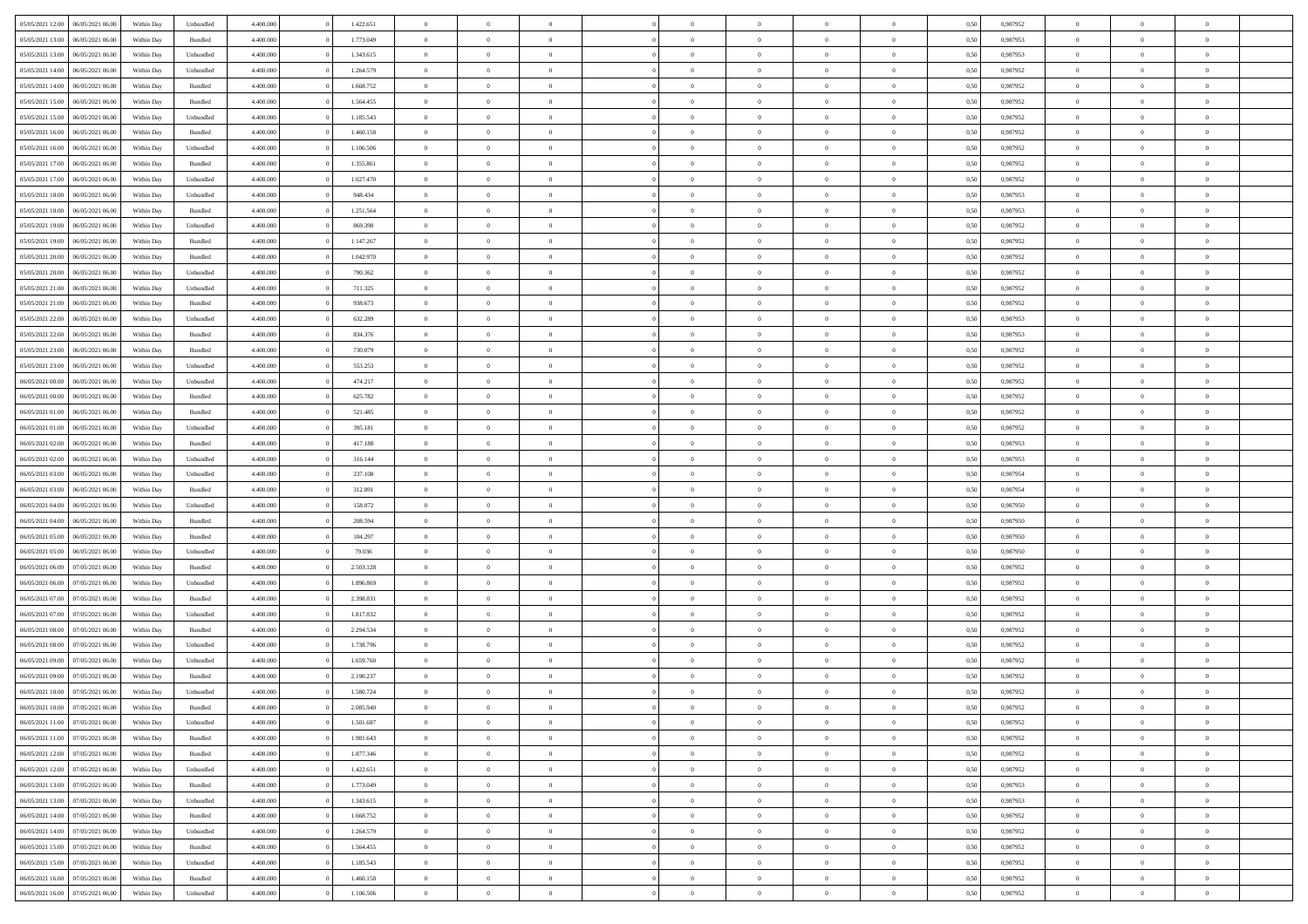| 06/05/2021 17:00 07/05/2021 06:00                        | Within Day | Unbundled | 4.400.000 | 1.027.470 | $\overline{0}$ | $\overline{0}$             | $\Omega$       | $\Omega$       | $\theta$                         | $\Omega$       | $\overline{0}$ | 0,50 | 0,987952 | $\theta$             | $\theta$                   | $\theta$                         |  |
|----------------------------------------------------------|------------|-----------|-----------|-----------|----------------|----------------------------|----------------|----------------|----------------------------------|----------------|----------------|------|----------|----------------------|----------------------------|----------------------------------|--|
| 06/05/2021 17:00<br>07/05/2021 06:00                     | Within Day | Bundled   | 4.400.000 | 1.355.861 | $\overline{0}$ | $\overline{0}$             | $\overline{0}$ | $\overline{0}$ | $\theta$                         | $\overline{0}$ | $\bf{0}$       | 0,50 | 0,987952 | $\theta$             | $\theta$                   | $\overline{0}$                   |  |
| 06/05/2021 18:00<br>07/05/2021 06:00                     | Within Day | Bundled   | 4.400.000 | 1.251.564 | $\overline{0}$ | $\bf{0}$                   | $\overline{0}$ | $\overline{0}$ | $\bf{0}$                         | $\overline{0}$ | $\bf{0}$       | 0,50 | 0,987953 | $\bf{0}$             | $\overline{0}$             | $\overline{0}$                   |  |
| 06/05/2021 18:00<br>07/05/2021 06:00                     | Within Day | Unbundled | 4.400.000 | 948.434   | $\overline{0}$ | $\overline{0}$             | $\overline{0}$ | $\overline{0}$ | $\theta$                         | $\overline{0}$ | $\overline{0}$ | 0.50 | 0,987953 | $\theta$             | $\theta$                   | $\overline{0}$                   |  |
| 06/05/2021 19:00<br>07/05/2021 06:00                     | Within Day | Bundled   | 4.400.000 | 1.147.267 | $\overline{0}$ | $\overline{0}$             | $\overline{0}$ | $\overline{0}$ | $\theta$                         | $\overline{0}$ | $\bf{0}$       | 0,50 | 0,987952 | $\theta$             | $\theta$                   | $\overline{0}$                   |  |
|                                                          |            |           |           |           |                | $\bf{0}$                   |                |                |                                  |                |                |      |          |                      | $\overline{0}$             | $\bf{0}$                         |  |
| 06/05/2021 19:00<br>07/05/2021 06:00<br>06/05/2021 20:00 | Within Day | Unbundled | 4.400.000 | 869.398   | $\overline{0}$ |                            | $\overline{0}$ | $\overline{0}$ | $\overline{0}$                   | $\overline{0}$ | $\bf{0}$       | 0,50 | 0,987952 | $\overline{0}$       |                            |                                  |  |
| 07/05/2021 06:00                                         | Within Day | Unbundled | 4.400.000 | 790.362   | $\overline{0}$ | $\overline{0}$             | $\overline{0}$ | $\overline{0}$ | $\overline{0}$                   | $\overline{0}$ | $\overline{0}$ | 0.5( | 0,987952 | $\theta$             | $\theta$                   | $\overline{0}$                   |  |
| 06/05/2021 20:00<br>07/05/2021 06:00                     | Within Day | Bundled   | 4.400.000 | 1.042.970 | $\overline{0}$ | $\theta$                   | $\overline{0}$ | $\overline{0}$ | $\theta$                         | $\overline{0}$ | $\bf{0}$       | 0,50 | 0,987952 | $\theta$             | $\theta$                   | $\overline{0}$                   |  |
| 06/05/2021 21:00<br>07/05/2021 06:00                     | Within Day | Bundled   | 4.400.000 | 938.673   | $\overline{0}$ | $\bf{0}$                   | $\overline{0}$ | $\overline{0}$ | $\overline{0}$                   | $\overline{0}$ | $\bf{0}$       | 0,50 | 0,987952 | $\bf{0}$             | $\bf{0}$                   | $\overline{0}$                   |  |
| 06/05/2021 21:00<br>07/05/2021 06:00                     | Within Day | Unbundled | 4.400.000 | 711.325   | $\overline{0}$ | $\overline{0}$             | $\overline{0}$ | $\overline{0}$ | $\overline{0}$                   | $\overline{0}$ | $\overline{0}$ | 0.5( | 0,987952 | $\theta$             | $\theta$                   | $\overline{0}$                   |  |
| 06/05/2021 22:00<br>07/05/2021 06:00                     | Within Day | Bundled   | 4.400.000 | 834.376   | $\bf{0}$       | $\overline{0}$             | $\overline{0}$ | $\overline{0}$ | $\theta$                         | $\overline{0}$ | $\bf{0}$       | 0,50 | 0,987953 | $\theta$             | $\theta$                   | $\overline{0}$                   |  |
| 06/05/2021 22:00<br>07/05/2021 06:00                     | Within Day | Unbundled | 4.400.000 | 632.289   | $\overline{0}$ | $\bf{0}$                   | $\overline{0}$ | $\overline{0}$ | $\bf{0}$                         | $\overline{0}$ | $\bf{0}$       | 0,50 | 0,987953 | $\bf{0}$             | $\overline{0}$             | $\overline{0}$                   |  |
| 06/05/2021 23:00<br>07/05/2021 06:00                     | Within Day | Bundled   | 4.400.000 | 730.079   | $\overline{0}$ | $\overline{0}$             | $\overline{0}$ | $\overline{0}$ | $\overline{0}$                   | $\overline{0}$ | $\overline{0}$ | 0.5( | 0,987952 | $\theta$             | $\theta$                   | $\overline{0}$                   |  |
| 06/05/2021 23:00<br>07/05/2021 06:00                     | Within Day | Unbundled | 4.400.000 | 553.253   | $\overline{0}$ | $\overline{0}$             | $\overline{0}$ | $\overline{0}$ | $\theta$                         | $\overline{0}$ | $\,$ 0 $\,$    | 0,50 | 0,987952 | $\theta$             | $\theta$                   | $\overline{0}$                   |  |
| 07/05/2021 00:00<br>07/05/2021 06:00                     | Within Day | Unbundled | 4.400.000 | 474.217   | $\overline{0}$ | $\bf{0}$                   | $\overline{0}$ | $\overline{0}$ | $\overline{0}$                   | $\overline{0}$ | $\bf{0}$       | 0,50 | 0,987952 | $\bf{0}$             | $\overline{0}$             | $\bf{0}$                         |  |
| 07/05/2021 00:00<br>07/05/2021 06:00                     | Within Day | Bundled   | 4.400.000 | 625.782   | $\overline{0}$ | $\overline{0}$             | $\overline{0}$ | $\overline{0}$ | $\overline{0}$                   | $\overline{0}$ | $\overline{0}$ | 0.5( | 0,987952 | $\theta$             | $\theta$                   | $\overline{0}$                   |  |
| 07/05/2021 01:00<br>07/05/2021 06:00                     | Within Day | Unbundled | 4.400.000 | 395.181   | $\bf{0}$       | $\overline{0}$             | $\overline{0}$ | $\overline{0}$ | $\theta$                         | $\overline{0}$ | $\bf{0}$       | 0,50 | 0,987952 | $\theta$             | $\theta$                   | $\overline{0}$                   |  |
|                                                          |            |           |           |           |                |                            |                |                |                                  |                |                |      |          |                      |                            |                                  |  |
| 07/05/2021 01:00<br>07/05/2021 06:00                     | Within Day | Bundled   | 4.400.000 | 521.485   | $\overline{0}$ | $\bf{0}$<br>$\overline{0}$ | $\overline{0}$ | $\overline{0}$ | $\overline{0}$<br>$\overline{0}$ | $\overline{0}$ | $\bf{0}$       | 0,50 | 0,987952 | $\bf{0}$<br>$\theta$ | $\overline{0}$<br>$\theta$ | $\overline{0}$<br>$\overline{0}$ |  |
| 07/05/2021 02:00<br>07/05/2021 06:00                     | Within Day | Unbundled | 4.400.000 | 316.144   | $\overline{0}$ |                            | $\overline{0}$ | $\overline{0}$ |                                  | $\overline{0}$ | $\overline{0}$ | 0.50 | 0,987953 |                      |                            |                                  |  |
| 07/05/2021 02:00<br>07/05/2021 06:00                     | Within Day | Bundled   | 4.400.000 | 417.188   | $\bf{0}$       | $\overline{0}$             | $\overline{0}$ | $\overline{0}$ | $\theta$                         | $\overline{0}$ | $\bf{0}$       | 0,50 | 0,987953 | $\theta$             | $\theta$                   | $\overline{0}$                   |  |
| 07/05/2021 03:00<br>07/05/2021 06:00                     | Within Day | Unbundled | 4.400.000 | 237.108   | $\overline{0}$ | $\bf{0}$                   | $\overline{0}$ | $\overline{0}$ | $\overline{0}$                   | $\overline{0}$ | $\bf{0}$       | 0,50 | 0,987954 | $\bf{0}$             | $\overline{0}$             | $\overline{0}$                   |  |
| 07/05/2021 03:00<br>07/05/2021 06:00                     | Within Day | Bundled   | 4.400.000 | 312.891   | $\overline{0}$ | $\overline{0}$             | $\overline{0}$ | $\overline{0}$ | $\overline{0}$                   | $\overline{0}$ | $\overline{0}$ | 0.5( | 0.987954 | $\theta$             | $\theta$                   | $\overline{0}$                   |  |
| 07/05/2021 04:00<br>07/05/2021 06:00                     | Within Day | Bundled   | 4.400.000 | 208.594   | $\overline{0}$ | $\overline{0}$             | $\overline{0}$ | $\overline{0}$ | $\theta$                         | $\overline{0}$ | $\bf{0}$       | 0,50 | 0,987950 | $\theta$             | $\theta$                   | $\overline{0}$                   |  |
| 07/05/2021 04:00<br>07/05/2021 06:00                     | Within Day | Unbundled | 4.400.000 | 158.072   | $\overline{0}$ | $\bf{0}$                   | $\overline{0}$ | $\overline{0}$ | $\overline{0}$                   | $\overline{0}$ | $\bf{0}$       | 0,50 | 0,987950 | $\overline{0}$       | $\overline{0}$             | $\bf{0}$                         |  |
| 07/05/2021 05:00<br>07/05/2021 06:00                     | Within Day | Bundled   | 4.400.000 | 104.297   | $\overline{0}$ | $\overline{0}$             | $\overline{0}$ | $\overline{0}$ | $\overline{0}$                   | $\overline{0}$ | $\overline{0}$ | 0.5( | 0,987950 | $\theta$             | $\theta$                   | $\overline{0}$                   |  |
| 07/05/2021 05:00<br>07/05/2021 06:00                     | Within Day | Unbundled | 4.400.000 | 79.036    | $\bf{0}$       | $\overline{0}$             | $\overline{0}$ | $\overline{0}$ | $\theta$                         | $\overline{0}$ | $\bf{0}$       | 0,50 | 0,987950 | $\theta$             | $\theta$                   | $\overline{0}$                   |  |
| 07/05/2021 06:00<br>08/05/2021 06:00                     | Within Day | Unbundled | 4.400.000 | 1.896.869 | $\overline{0}$ | $\bf{0}$                   | $\overline{0}$ | $\overline{0}$ | $\overline{0}$                   | $\overline{0}$ | $\bf{0}$       | 0,50 | 0,987952 | $\bf{0}$             | $\bf{0}$                   | $\overline{0}$                   |  |
| 07/05/2021 06:00<br>08/05/2021 06:00                     | Within Day | Bundled   | 4.400.000 | 2.503.128 | $\overline{0}$ | $\overline{0}$             | $\overline{0}$ | $\overline{0}$ | $\overline{0}$                   | $\overline{0}$ | $\overline{0}$ | 0.5( | 0,987952 | $\theta$             | $\theta$                   | $\overline{0}$                   |  |
| 07/05/2021 07:00<br>08/05/2021 06:00                     | Within Day | Bundled   | 4.400.000 | 2.398.831 | $\bf{0}$       | $\overline{0}$             | $\overline{0}$ | $\overline{0}$ | $\theta$                         | $\overline{0}$ | $\bf{0}$       | 0,50 | 0,987952 | $\theta$             | $\theta$                   | $\overline{0}$                   |  |
| 07/05/2021 07:00<br>08/05/2021 06:00                     | Within Day | Unbundled | 4.400.000 | 1.817.832 | $\overline{0}$ | $\bf{0}$                   | $\overline{0}$ | $\overline{0}$ | $\bf{0}$                         | $\overline{0}$ | $\bf{0}$       | 0,50 | 0,987952 | $\bf{0}$             | $\overline{0}$             | $\overline{0}$                   |  |
| 07/05/2021 08:00<br>08/05/2021 06:00                     |            | Bundled   | 4,400,000 | 2.294.534 | $\overline{0}$ | $\overline{0}$             | $\Omega$       | $\Omega$       | $\Omega$                         | $\theta$       | $\overline{0}$ | 0.50 | 0,987952 | $\,$ 0 $\,$          | $\Omega$                   | $\theta$                         |  |
| 07/05/2021 08:00<br>08/05/2021 06:00                     | Within Day |           | 4.400.000 | 1.738.796 | $\bf{0}$       | $\overline{0}$             | $\overline{0}$ | $\overline{0}$ | $\theta$                         | $\overline{0}$ | $\bf{0}$       |      | 0,987952 | $\theta$             | $\theta$                   | $\overline{0}$                   |  |
|                                                          | Within Day | Unbundled |           |           |                |                            |                |                |                                  |                |                | 0,50 |          |                      |                            |                                  |  |
| 07/05/2021 09:00<br>08/05/2021 06:00                     | Within Day | Bundled   | 4.400.000 | 2.190.237 | $\overline{0}$ | $\bf{0}$                   | $\overline{0}$ | $\overline{0}$ | $\overline{0}$                   | $\overline{0}$ | $\bf{0}$       | 0,50 | 0,987952 | $\bf{0}$             | $\overline{0}$             | $\bf{0}$                         |  |
| 07/05/2021 09:00<br>08/05/2021 06:00                     | Within Day | Unbundled | 4,400,000 | 1.659.760 | $\overline{0}$ | $\overline{0}$             | $\Omega$       | $\Omega$       | $\overline{0}$                   | $\Omega$       | $\overline{0}$ | 0.50 | 0,987952 | $\bf{0}$             | $\theta$                   | $\theta$                         |  |
| 07/05/2021 10:00<br>08/05/2021 06:00                     | Within Day | Unbundled | 4.400.000 | 1.580.724 | $\bf{0}$       | $\overline{0}$             | $\overline{0}$ | $\overline{0}$ | $\theta$                         | $\overline{0}$ | $\bf{0}$       | 0,50 | 0,987952 | $\theta$             | $\theta$                   | $\overline{0}$                   |  |
| 07/05/2021 10:00<br>08/05/2021 06:00                     | Within Day | Bundled   | 4.400.000 | 2.085.940 | $\overline{0}$ | $\bf{0}$                   | $\overline{0}$ | $\overline{0}$ | $\overline{0}$                   | $\bf{0}$       | $\bf{0}$       | 0,50 | 0,987952 | $\bf{0}$             | $\overline{0}$             | $\overline{0}$                   |  |
| 07/05/2021 11:00<br>08/05/2021 06:00                     | Within Day | Bundled   | 4,400,000 | 1.981.643 | $\overline{0}$ | $\theta$                   | $\Omega$       | $\Omega$       | $\Omega$                         | $\Omega$       | $\overline{0}$ | 0.50 | 0.987952 | $\theta$             | $\Omega$                   | $\theta$                         |  |
| 07/05/2021 11:00<br>08/05/2021 06:00                     | Within Day | Unbundled | 4.400.000 | 1.501.687 | $\bf{0}$       | $\overline{0}$             | $\overline{0}$ | $\overline{0}$ | $\theta$                         | $\overline{0}$ | $\bf{0}$       | 0,50 | 0,987952 | $\theta$             | $\theta$                   | $\overline{0}$                   |  |
| 07/05/2021 12:00<br>08/05/2021 06:00                     | Within Day | Bundled   | 4.400.000 | 1.877.346 | $\overline{0}$ | $\bf{0}$                   | $\overline{0}$ | $\overline{0}$ | $\overline{0}$                   | $\overline{0}$ | $\bf{0}$       | 0,50 | 0,987952 | $\bf{0}$             | $\overline{0}$             | $\overline{0}$                   |  |
| 07/05/2021 12:00<br>08/05/2021 06:00                     | Within Day | Unbundled | 4,400,000 | 1.422.651 | $\overline{0}$ | $\overline{0}$             | $\Omega$       | $\Omega$       | $\theta$                         | $\Omega$       | $\overline{0}$ | 0.50 | 0,987952 | $\,$ 0 $\,$          | $\overline{0}$             | $\theta$                         |  |
| 07/05/2021 13:00<br>08/05/2021 06:00                     | Within Day | Unbundled | 4.400.000 | 1.343.615 | $\bf{0}$       | $\overline{0}$             | $\overline{0}$ | $\overline{0}$ | $\theta$                         | $\overline{0}$ | $\bf{0}$       | 0,50 | 0,987953 | $\theta$             | $\theta$                   | $\overline{0}$                   |  |
| 07/05/2021 13:00<br>08/05/2021 06:00                     | Within Day | Bundled   | 4.400.000 | 1.773.049 | $\overline{0}$ | $\bf{0}$                   | $\overline{0}$ | $\overline{0}$ | $\bf{0}$                         | $\overline{0}$ | $\bf{0}$       | 0,50 | 0,987953 | $\overline{0}$       | $\overline{0}$             | $\bf{0}$                         |  |
| 07/05/2021 14:00<br>08/05/2021 06:00                     | Within Day | Bundled   | 4,400,000 | 1.668.752 | $\overline{0}$ | $\Omega$                   | $\Omega$       | $\Omega$       | $\Omega$                         | $\theta$       | $\overline{0}$ | 0.50 | 0.987952 | $\theta$             | $\overline{0}$             | $\theta$                         |  |
| 07/05/2021 14:00 08/05/2021 06:00                        | Within Day | Unbundled | 4.400.000 | 1.264.579 | $\bf{0}$       | $\bf{0}$                   | $\overline{0}$ | $\overline{0}$ | $\bf{0}$                         | $\overline{0}$ | $\bf{0}$       | 0,50 | 0,987952 | $\bf{0}$             | $\,$ 0 $\,$                | $\overline{0}$                   |  |
| 07/05/2021 15:00 08/05/2021 06:00                        | Within Day | Bundled   | 4.400.000 | 1.564.455 | $\bf{0}$       |                            |                |                |                                  |                |                | 0,50 | 0,987952 | $\bf{0}$             | $\bf{0}$                   |                                  |  |
|                                                          | Within Day |           | 4.400.000 | 1.185.543 | $\Omega$       | $\overline{0}$             | $\Omega$       | $\theta$       | $\overline{0}$                   | $\theta$       | $\overline{0}$ | 0.50 | 0.987952 | $\theta$             | $\theta$                   | $\Omega$                         |  |
| 07/05/2021 15:00 08/05/2021 06:00                        |            | Unbundled |           |           |                | $\overline{0}$             |                |                | $\overline{0}$                   |                |                |      |          | $\,$ 0 $\,$          | $\,$ 0 $\,$                | $\,$ 0                           |  |
| 07/05/2021 16:00<br>08/05/2021 06:00                     | Within Day | Bundled   | 4.400.000 | 1.460.158 | $\overline{0}$ |                            | $\overline{0}$ | $\overline{0}$ |                                  | $\overline{0}$ | $\,$ 0 $\,$    | 0,50 | 0,987952 |                      |                            |                                  |  |
| 08/05/2021 06:00<br>07/05/2021 16:00                     | Within Day | Unbundled | 4.400.000 | 1.106.506 | $\overline{0}$ | $\overline{0}$             | $\overline{0}$ | $\overline{0}$ | $\overline{0}$                   | $\overline{0}$ | $\bf{0}$       | 0,50 | 0,987952 | $\overline{0}$       | $\bf{0}$                   | $\overline{0}$                   |  |
| 07/05/2021 17:00<br>08/05/2021 06:00                     | Within Day | Unbundled | 4.400.000 | 1.027.470 | $\overline{0}$ | $\bf{0}$                   | $\overline{0}$ | $\overline{0}$ | $\overline{0}$                   | $\overline{0}$ | $\bf{0}$       | 0,50 | 0,987952 | $\bf{0}$             | $\theta$                   | $\overline{0}$                   |  |
| 07/05/2021 17:00<br>08/05/2021 06:00                     | Within Day | Bundled   | 4.400.000 | 1.355.861 | $\overline{0}$ | $\overline{0}$             | $\overline{0}$ | $\overline{0}$ | $\overline{0}$                   | $\overline{0}$ | $\bf{0}$       | 0,50 | 0,987952 | $\,$ 0 $\,$          | $\,$ 0 $\,$                | $\overline{0}$                   |  |
| 07/05/2021 18:00<br>08/05/2021 06:00                     | Within Day | Bundled   | 4.400.000 | 1.251.564 | $\overline{0}$ | $\overline{0}$             | $\overline{0}$ | $\overline{0}$ | $\mathbf{0}$                     | $\overline{0}$ | $\bf{0}$       | 0,50 | 0,987953 | $\overline{0}$       | $\overline{0}$             | $\overline{0}$                   |  |
| 07/05/2021 18:00<br>08/05/2021 06:00                     | Within Day | Unbundled | 4.400.000 | 948.434   | $\overline{0}$ | $\bf{0}$                   | $\overline{0}$ | $\overline{0}$ | $\overline{0}$                   | $\overline{0}$ | $\bf{0}$       | 0.50 | 0,987953 | $\overline{0}$       | $\theta$                   | $\overline{0}$                   |  |
| 07/05/2021 19:00<br>08/05/2021 06:00                     | Within Day | Bundled   | 4.400.000 | 1.147.267 | $\overline{0}$ | $\overline{0}$             | $\overline{0}$ | $\overline{0}$ | $\overline{0}$                   | $\overline{0}$ | $\bf{0}$       | 0,50 | 0,987952 | $\,$ 0 $\,$          | $\,$ 0 $\,$                | $\overline{0}$                   |  |
| 08/05/2021 06:00<br>07/05/2021 19:00                     | Within Day | Unbundled | 4.400.000 | 869.398   | $\overline{0}$ | $\bf{0}$                   | $\overline{0}$ | $\overline{0}$ | $\overline{0}$                   | $\overline{0}$ | $\bf{0}$       | 0,50 | 0,987952 | $\overline{0}$       | $\overline{0}$             | $\bf{0}$                         |  |
| 07/05/2021 20:00<br>08/05/2021 06:00                     | Within Day | Unbundled | 4.400.000 | 790.362   | $\overline{0}$ | $\overline{0}$             | $\overline{0}$ | $\overline{0}$ | $\overline{0}$                   | $\overline{0}$ | $\bf{0}$       | 0.50 | 0,987952 | $\overline{0}$       | $\overline{0}$             | $\overline{0}$                   |  |
| 07/05/2021 20:00<br>08/05/2021 06:00                     | Within Day | Bundled   | 4.400.000 | 1.042.970 | $\overline{0}$ | $\,$ 0                     | $\overline{0}$ | $\overline{0}$ | $\overline{0}$                   | $\overline{0}$ | $\bf{0}$       | 0,50 | 0,987952 | $\,$ 0 $\,$          | $\,$ 0 $\,$                | $\bf{0}$                         |  |
| 07/05/2021 21:00 08/05/2021 06:00                        | Within Day | Unbundled | 4.400.000 | 711.325   | $\overline{0}$ | $\bf{0}$                   | $\overline{0}$ | $\overline{0}$ | $\overline{0}$                   | $\overline{0}$ | $\bf{0}$       | 0,50 | 0,987952 | $\bf{0}$             | $\overline{0}$             | $\bf{0}$                         |  |
|                                                          |            |           |           |           |                |                            |                |                |                                  |                |                |      |          |                      |                            |                                  |  |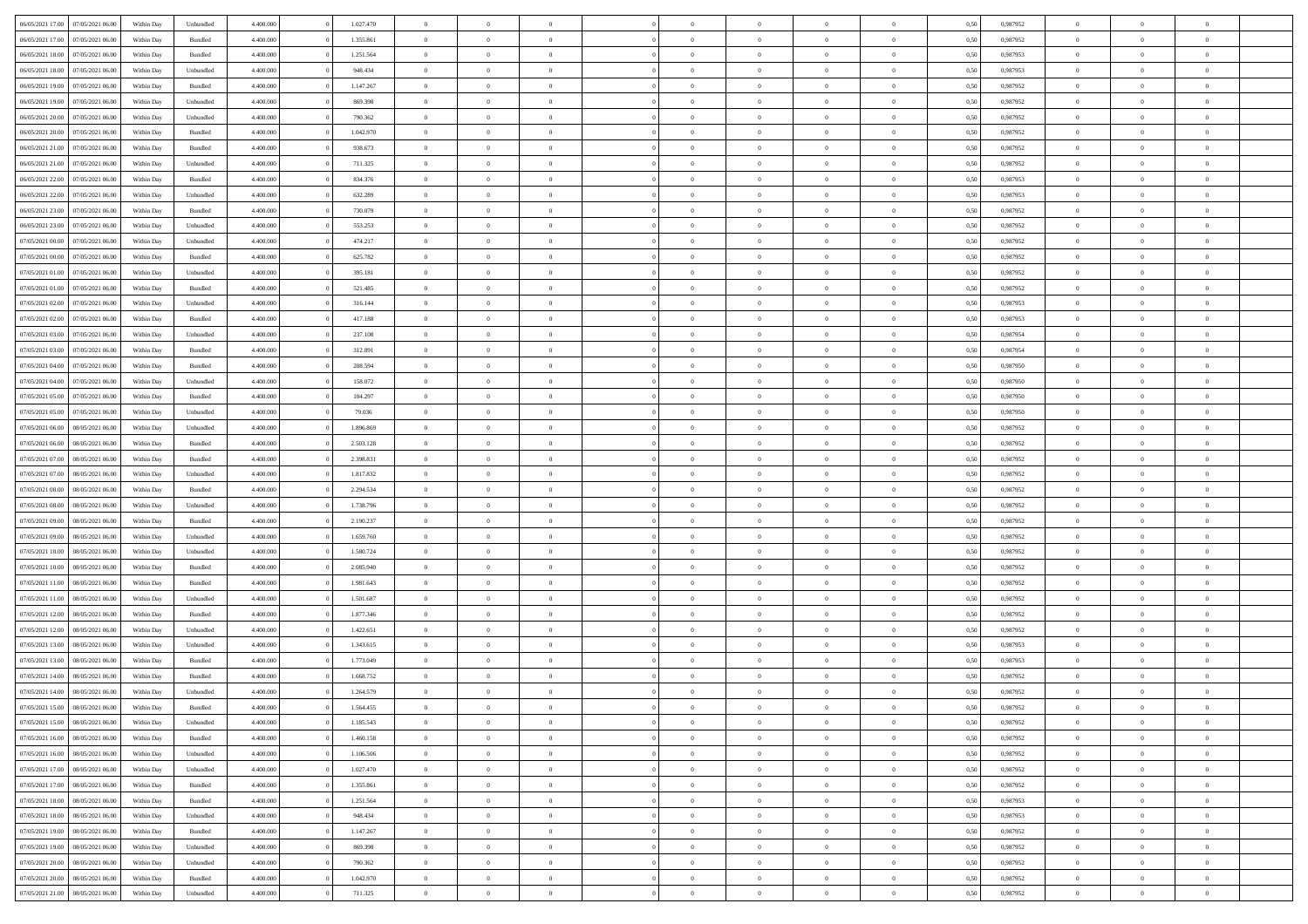| 07/05/2021 21:00 08/05/2021 06:00    | Within Day               | Bundled   | 4.400.000 | 938.673   | $\overline{0}$ | $\overline{0}$ | $\Omega$       | $\Omega$       | $\theta$       | $\Omega$       | $\overline{0}$ | 0,50 | 0,987952 | $\theta$       | $\theta$       | $\theta$       |  |
|--------------------------------------|--------------------------|-----------|-----------|-----------|----------------|----------------|----------------|----------------|----------------|----------------|----------------|------|----------|----------------|----------------|----------------|--|
| 07/05/2021 22.00<br>08/05/2021 06:00 | Within Day               | Bundled   | 4.400.000 | 834.376   | $\overline{0}$ | $\overline{0}$ | $\overline{0}$ | $\overline{0}$ | $\theta$       | $\overline{0}$ | $\bf{0}$       | 0,50 | 0,987953 | $\theta$       | $\theta$       | $\overline{0}$ |  |
| 07/05/2021 22:00<br>08/05/2021 06:00 | Within Day               | Unbundled | 4.400.000 | 632.289   | $\overline{0}$ | $\bf{0}$       | $\overline{0}$ | $\overline{0}$ | $\overline{0}$ | $\overline{0}$ | $\bf{0}$       | 0,50 | 0,987953 | $\bf{0}$       | $\overline{0}$ | $\overline{0}$ |  |
| 07/05/2021 23:00<br>08/05/2021 06:00 | Within Day               | Bundled   | 4.400.000 | 730.079   | $\overline{0}$ | $\overline{0}$ | $\overline{0}$ | $\overline{0}$ | $\theta$       | $\overline{0}$ | $\overline{0}$ | 0.50 | 0,987952 | $\theta$       | $\theta$       | $\overline{0}$ |  |
| 07/05/2021 23:00<br>08/05/2021 06:00 | Within Day               | Unbundled | 4.400.000 | 553.253   | $\overline{0}$ | $\overline{0}$ | $\overline{0}$ | $\overline{0}$ | $\theta$       | $\overline{0}$ | $\bf{0}$       | 0,50 | 0,987952 | $\theta$       | $\theta$       | $\overline{0}$ |  |
| 08/05/2021 00:00<br>08/05/2021 06:00 | Within Day               | Unbundled | 4.400.000 | 474.217   | $\overline{0}$ | $\bf{0}$       | $\overline{0}$ | $\overline{0}$ | $\overline{0}$ | $\overline{0}$ | $\bf{0}$       | 0,50 | 0,987952 | $\bf{0}$       | $\overline{0}$ | $\bf{0}$       |  |
| 08/05/2021 00:00<br>08/05/2021 06:00 | Within Day               | Bundled   | 4.400.000 | 625.782   | $\overline{0}$ | $\overline{0}$ | $\overline{0}$ | $\overline{0}$ | $\overline{0}$ | $\overline{0}$ | $\overline{0}$ | 0.5( | 0,987952 | $\theta$       | $\theta$       | $\overline{0}$ |  |
|                                      |                          |           |           |           |                |                |                |                |                |                |                |      |          |                |                |                |  |
| 08/05/2021 01:00<br>08/05/2021 06:00 | Within Day               | Bundled   | 4.400.000 | 521.485   | $\overline{0}$ | $\theta$       | $\overline{0}$ | $\overline{0}$ | $\theta$       | $\overline{0}$ | $\bf{0}$       | 0,50 | 0,987952 | $\theta$       | $\theta$       | $\overline{0}$ |  |
| 08/05/2021 01:00<br>08/05/2021 06:00 | Within Day               | Unbundled | 4.400.000 | 395.181   | $\overline{0}$ | $\bf{0}$       | $\overline{0}$ | $\overline{0}$ | $\overline{0}$ | $\overline{0}$ | $\bf{0}$       | 0,50 | 0,987952 | $\bf{0}$       | $\bf{0}$       | $\overline{0}$ |  |
| 08/05/2021 02:00<br>08/05/2021 06:00 | Within Day               | Unbundled | 4.400.000 | 316.144   | $\overline{0}$ | $\overline{0}$ | $\overline{0}$ | $\overline{0}$ | $\overline{0}$ | $\overline{0}$ | $\overline{0}$ | 0.50 | 0,987953 | $\theta$       | $\theta$       | $\overline{0}$ |  |
| 08/05/2021 02:00<br>08/05/2021 06:00 | Within Day               | Bundled   | 4.400.000 | 417.188   | $\bf{0}$       | $\overline{0}$ | $\overline{0}$ | $\overline{0}$ | $\theta$       | $\overline{0}$ | $\bf{0}$       | 0,50 | 0,987953 | $\theta$       | $\theta$       | $\overline{0}$ |  |
| 08/05/2021 03:00<br>08/05/2021 06:00 | Within Day               | Unbundled | 4.400.000 | 237.108   | $\overline{0}$ | $\bf{0}$       | $\overline{0}$ | $\overline{0}$ | $\bf{0}$       | $\overline{0}$ | $\bf{0}$       | 0,50 | 0,987954 | $\bf{0}$       | $\overline{0}$ | $\overline{0}$ |  |
| 08/05/2021 03:00<br>08/05/2021 06:00 | Within Day               | Bundled   | 4.400.000 | 312.891   | $\overline{0}$ | $\overline{0}$ | $\overline{0}$ | $\overline{0}$ | $\overline{0}$ | $\overline{0}$ | $\overline{0}$ | 0.5( | 0,987954 | $\theta$       | $\theta$       | $\overline{0}$ |  |
| 08/05/2021 04:00<br>08/05/2021 06:00 | Within Day               | Unbundled | 4.400.000 | 158.072   | $\overline{0}$ | $\overline{0}$ | $\overline{0}$ | $\overline{0}$ | $\theta$       | $\overline{0}$ | $\bf{0}$       | 0,50 | 0,987950 | $\theta$       | $\theta$       | $\overline{0}$ |  |
| 08/05/2021 04:00<br>08/05/2021 06:00 | Within Day               | Bundled   | 4.400.000 | 208.594   | $\overline{0}$ | $\bf{0}$       | $\overline{0}$ | $\overline{0}$ | $\overline{0}$ | $\overline{0}$ | $\bf{0}$       | 0,50 | 0,987950 | $\bf{0}$       | $\overline{0}$ | $\bf{0}$       |  |
| 08/05/2021 05:00<br>08/05/2021 06:00 | Within Day               | Unbundled | 4.400.000 | 79.036    | $\overline{0}$ | $\overline{0}$ | $\overline{0}$ | $\overline{0}$ | $\overline{0}$ | $\overline{0}$ | $\overline{0}$ | 0.5( | 0,987950 | $\theta$       | $\overline{0}$ | $\overline{0}$ |  |
| 08/05/2021 05:00<br>08/05/2021 06:00 | Within Day               | Bundled   | 4.400.000 | 104.297   | $\overline{0}$ | $\overline{0}$ | $\overline{0}$ | $\overline{0}$ | $\theta$       | $\overline{0}$ | $\bf{0}$       | 0,50 | 0,987950 | $\theta$       | $\theta$       | $\overline{0}$ |  |
| 08/05/2021 06:00<br>09/05/2021 06:00 | Within Day               | Bundled   | 4.400.000 | 2.503.128 | $\overline{0}$ | $\bf{0}$       | $\overline{0}$ | $\overline{0}$ | $\overline{0}$ | $\overline{0}$ | $\bf{0}$       | 0,50 | 0,987952 | $\bf{0}$       | $\overline{0}$ | $\overline{0}$ |  |
| 08/05/2021 06:00<br>09/05/2021 06:00 | Within Day               | Unbundled | 4.400.000 | 1.896.869 | $\overline{0}$ | $\overline{0}$ | $\overline{0}$ | $\overline{0}$ | $\overline{0}$ | $\overline{0}$ | $\overline{0}$ | 0.50 | 0,987952 | $\theta$       | $\theta$       | $\overline{0}$ |  |
| 08/05/2021 07:00<br>09/05/2021 06:00 | Within Day               | Bundled   | 4.400.000 | 2.398.831 | $\bf{0}$       | $\overline{0}$ | $\overline{0}$ | $\overline{0}$ | $\theta$       | $\overline{0}$ | $\bf{0}$       | 0,50 | 0,987952 | $\theta$       | $\theta$       | $\overline{0}$ |  |
| 08/05/2021 07:00<br>09/05/2021 06:00 | Within Day               | Unbundled | 4.400.000 | 1.817.832 | $\overline{0}$ | $\bf{0}$       | $\overline{0}$ | $\overline{0}$ | $\overline{0}$ | $\overline{0}$ | $\bf{0}$       | 0,50 | 0,987952 | $\bf{0}$       | $\overline{0}$ | $\overline{0}$ |  |
| 08/05/2021 08:00<br>09/05/2021 06:00 | Within Day               | Unbundled | 4.400.000 | 1.738.796 | $\overline{0}$ | $\overline{0}$ | $\overline{0}$ | $\overline{0}$ | $\overline{0}$ | $\overline{0}$ | $\overline{0}$ | 0.5( | 0,987952 | $\theta$       | $\theta$       | $\overline{0}$ |  |
|                                      |                          |           |           |           |                |                |                |                |                |                |                |      |          | $\theta$       | $\theta$       |                |  |
| 08/05/2021 08:00<br>09/05/2021 06:00 | Within Day               | Bundled   | 4.400.000 | 2.294.534 | $\overline{0}$ | $\overline{0}$ | $\overline{0}$ | $\overline{0}$ | $\theta$       | $\overline{0}$ | $\bf{0}$       | 0,50 | 0,987952 |                |                | $\overline{0}$ |  |
| 08/05/2021 09:00<br>09/05/2021 06:00 | Within Day               | Unbundled | 4.400.000 | 1.659.760 | $\overline{0}$ | $\bf{0}$       | $\overline{0}$ | $\overline{0}$ | $\overline{0}$ | $\overline{0}$ | $\bf{0}$       | 0,50 | 0,987952 | $\bf{0}$       | $\overline{0}$ | $\bf{0}$       |  |
| 08/05/2021 09:00<br>09/05/2021 06:00 | Within Day               | Bundled   | 4.400.000 | 2.190.237 | $\overline{0}$ | $\overline{0}$ | $\overline{0}$ | $\overline{0}$ | $\overline{0}$ | $\overline{0}$ | $\overline{0}$ | 0.5( | 0,987952 | $\theta$       | $\theta$       | $\overline{0}$ |  |
| 08/05/2021 10:00<br>09/05/2021 06:00 | Within Day               | Unbundled | 4.400.000 | 1.580.724 | $\bf{0}$       | $\overline{0}$ | $\overline{0}$ | $\overline{0}$ | $\theta$       | $\overline{0}$ | $\bf{0}$       | 0,50 | 0,987952 | $\theta$       | $\theta$       | $\overline{0}$ |  |
| 08/05/2021 10:00<br>09/05/2021 06:00 | Within Day               | Bundled   | 4.400.000 | 2.085.940 | $\overline{0}$ | $\bf{0}$       | $\overline{0}$ | $\overline{0}$ | $\overline{0}$ | $\overline{0}$ | $\bf{0}$       | 0,50 | 0,987952 | $\bf{0}$       | $\bf{0}$       | $\overline{0}$ |  |
| 08/05/2021 11:00<br>09/05/2021 06:00 | Within Day               | Unbundled | 4.400.000 | 1.501.687 | $\overline{0}$ | $\overline{0}$ | $\overline{0}$ | $\overline{0}$ | $\overline{0}$ | $\overline{0}$ | $\overline{0}$ | 0.5( | 0,987952 | $\theta$       | $\theta$       | $\overline{0}$ |  |
| 08/05/2021 11:00<br>09/05/2021 06:00 | Within Day               | Bundled   | 4.400.000 | 1.981.643 | $\bf{0}$       | $\overline{0}$ | $\overline{0}$ | $\overline{0}$ | $\theta$       | $\overline{0}$ | $\bf{0}$       | 0,50 | 0,987952 | $\theta$       | $\theta$       | $\overline{0}$ |  |
| 08/05/2021 12:00<br>09/05/2021 06:00 | Within Day               | Bundled   | 4.400.000 | 1.877.346 | $\overline{0}$ | $\bf{0}$       | $\overline{0}$ | $\overline{0}$ | $\bf{0}$       | $\overline{0}$ | $\bf{0}$       | 0,50 | 0,987952 | $\bf{0}$       | $\overline{0}$ | $\overline{0}$ |  |
| 08/05/2021 12:00<br>09/05/2021 06.00 | Within Day               | Unbundled | 4,400,000 | 1.422.651 | $\overline{0}$ | $\overline{0}$ | $\Omega$       | $\Omega$       | $\Omega$       | $\theta$       | $\overline{0}$ | 0.50 | 0,987952 | $\,$ 0 $\,$    | $\Omega$       | $\theta$       |  |
| 08/05/2021 13:00<br>09/05/2021 06:00 | Within Day               | Bundled   | 4.400.000 | 1.773.049 | $\overline{0}$ | $\overline{0}$ | $\overline{0}$ | $\overline{0}$ | $\theta$       | $\overline{0}$ | $\bf{0}$       | 0,50 | 0,987953 | $\theta$       | $\theta$       | $\overline{0}$ |  |
| 08/05/2021 13:00<br>09/05/2021 06:00 | Within Day               | Unbundled | 4.400.000 | 1.343.615 | $\overline{0}$ | $\bf{0}$       | $\overline{0}$ | $\overline{0}$ | $\bf{0}$       | $\overline{0}$ | $\bf{0}$       | 0,50 | 0,987953 | $\bf{0}$       | $\overline{0}$ | $\bf{0}$       |  |
| 08/05/2021 14:00<br>09/05/2021 06.00 | Within Day               | Unbundled | 4,400,000 | 1.264.579 | $\overline{0}$ | $\overline{0}$ | $\Omega$       | $\Omega$       | $\overline{0}$ | $\Omega$       | $\overline{0}$ | 0.50 | 0,987952 | $\bf{0}$       | $\Omega$       | $\theta$       |  |
| 08/05/2021 14:00<br>09/05/2021 06:00 | Within Day               | Bundled   | 4.400.000 | 1.668.752 | $\bf{0}$       | $\overline{0}$ | $\overline{0}$ | $\overline{0}$ | $\theta$       | $\overline{0}$ | $\bf{0}$       | 0,50 | 0,987952 | $\theta$       | $\theta$       | $\overline{0}$ |  |
| 08/05/2021 15:00<br>09/05/2021 06:00 | Within Day               | Bundled   | 4.400.000 | 1.564.455 | $\overline{0}$ | $\bf{0}$       | $\overline{0}$ | $\overline{0}$ | $\overline{0}$ | $\overline{0}$ | $\bf{0}$       | 0,50 | 0,987952 | $\bf{0}$       | $\overline{0}$ | $\overline{0}$ |  |
| 08/05/2021 15:00<br>09/05/2021 06:00 | Within Day               | Unbundled | 4,400,000 | 1.185.543 | $\overline{0}$ | $\theta$       | $\Omega$       | $\Omega$       | $\Omega$       | $\Omega$       | $\overline{0}$ | 0.50 | 0.987952 | $\theta$       | $\Omega$       | $\theta$       |  |
| 08/05/2021 16:00<br>09/05/2021 06:00 | Within Day               | Bundled   | 4.400.000 | 1.460.158 | $\bf{0}$       | $\overline{0}$ | $\overline{0}$ | $\overline{0}$ | $\theta$       | $\overline{0}$ | $\bf{0}$       | 0,50 | 0,987952 | $\theta$       | $\theta$       | $\overline{0}$ |  |
| 08/05/2021 16:00<br>09/05/2021 06:00 | Within Day               | Unbundled | 4.400.000 | 1.106.506 | $\overline{0}$ | $\bf{0}$       | $\overline{0}$ | $\overline{0}$ | $\overline{0}$ | $\overline{0}$ | $\bf{0}$       | 0,50 | 0,987952 | $\bf{0}$       | $\overline{0}$ | $\overline{0}$ |  |
| 08/05/2021 17:00<br>09/05/2021 06.00 | Within Day               | Bundled   | 4,400,000 | 1.355.861 | $\overline{0}$ | $\overline{0}$ | $\Omega$       | $\Omega$       | $\theta$       | $\Omega$       | $\overline{0}$ | 0.50 | 0,987952 | $\bf{0}$       | $\overline{0}$ | $\theta$       |  |
| 08/05/2021 17:00<br>09/05/2021 06:00 | Within Day               | Unbundled | 4.400.000 | 1.027.470 | $\bf{0}$       | $\overline{0}$ | $\overline{0}$ | $\overline{0}$ | $\theta$       | $\overline{0}$ | $\bf{0}$       | 0,50 | 0,987952 | $\theta$       | $\theta$       | $\overline{0}$ |  |
| 08/05/2021 18:00<br>09/05/2021 06.00 | Within Day               | Bundled   | 4.400.000 | 1.251.564 | $\overline{0}$ | $\bf{0}$       | $\overline{0}$ | $\overline{0}$ | $\overline{0}$ | $\overline{0}$ | $\bf{0}$       | 0,50 | 0,987953 | $\bf{0}$       | $\overline{0}$ | $\bf{0}$       |  |
| 08/05/2021 18:00<br>09/05/2021 06.00 |                          | Unbundled | 4,400,000 | 948.434   | $\overline{0}$ | $\Omega$       | $\Omega$       | $\Omega$       | $\Omega$       | $\theta$       | $\overline{0}$ | 0.50 | 0.987953 | $\theta$       | $\Omega$       | $\theta$       |  |
| 08/05/2021 19:00<br>09/05/2021 06:00 | Within Day<br>Within Day | Bundled   | 4.400.000 | 1.147.267 | $\bf{0}$       | $\bf{0}$       | $\overline{0}$ | $\overline{0}$ | $\bf{0}$       | $\overline{0}$ | $\bf{0}$       | 0,50 | 0,987952 | $\bf{0}$       | $\,$ 0 $\,$    | $\overline{0}$ |  |
| 08/05/2021 19:00 09/05/2021 06:00    | Within Day               | Unbundled | 4.400.000 | 869.398   |                | $\bf{0}$       |                |                |                |                |                | 0,50 | 0,987952 | $\bf{0}$       | $\bf{0}$       |                |  |
| 08/05/2021 20:00 09/05/2021 06:00    |                          | Bundled   | 4.400.000 | 1.042.970 | $\Omega$       | $\overline{0}$ | $\Omega$       | $\theta$       | $\overline{0}$ | $\overline{0}$ | $\overline{0}$ | 0.50 | 0.987952 | $\theta$       | $\theta$       | $\theta$       |  |
|                                      | Within Day               |           |           |           |                |                |                |                |                |                |                |      |          |                |                |                |  |
| 08/05/2021 20:00<br>09/05/2021 06:00 | Within Day               | Unbundled | 4.400.000 | 790.362   | $\overline{0}$ | $\overline{0}$ | $\overline{0}$ | $\overline{0}$ | $\,$ 0 $\,$    | $\overline{0}$ | $\,$ 0 $\,$    | 0,50 | 0,987952 | $\,$ 0 $\,$    | $\,$ 0 $\,$    | $\,$ 0         |  |
| 09/05/2021 06:00<br>08/05/2021 21:00 | Within Day               | Unbundled | 4.400.000 | 711.325   | $\overline{0}$ | $\overline{0}$ | $\overline{0}$ | $\overline{0}$ | $\mathbf{0}$   | $\overline{0}$ | $\bf{0}$       | 0,50 | 0,987952 | $\overline{0}$ | $\overline{0}$ | $\overline{0}$ |  |
| 09/05/2021 06:00<br>08/05/2021 21:00 | Within Day               | Bundled   | 4.400.000 | 938.673   | $\overline{0}$ | $\bf{0}$       | $\overline{0}$ | $\overline{0}$ | $\overline{0}$ | $\overline{0}$ | $\bf{0}$       | 0,50 | 0,987952 | $\overline{0}$ | $\theta$       | $\overline{0}$ |  |
| 08/05/2021 22:00<br>09/05/2021 06:00 | Within Day               | Unbundled | 4.400.000 | 632.289   | $\overline{0}$ | $\overline{0}$ | $\overline{0}$ | $\overline{0}$ | $\overline{0}$ | $\overline{0}$ | $\,$ 0 $\,$    | 0,50 | 0,987953 | $\,$ 0 $\,$    | $\,$ 0 $\,$    | $\overline{0}$ |  |
| 08/05/2021 22:00<br>09/05/2021 06:00 | Within Day               | Bundled   | 4.400.000 | 834.376   | $\overline{0}$ | $\overline{0}$ | $\overline{0}$ | $\overline{0}$ | $\overline{0}$ | $\overline{0}$ | $\bf{0}$       | 0,50 | 0,987953 | $\overline{0}$ | $\overline{0}$ | $\overline{0}$ |  |
| 08/05/2021 23:00<br>09/05/2021 06:00 | Within Day               | Unbundled | 4.400.000 | 553.253   | $\overline{0}$ | $\bf{0}$       | $\overline{0}$ | $\overline{0}$ | $\overline{0}$ | $\overline{0}$ | $\bf{0}$       | 0.50 | 0,987952 | $\overline{0}$ | $\theta$       | $\overline{0}$ |  |
| 08/05/2021 23:00<br>09/05/2021 06:00 | Within Day               | Bundled   | 4.400.000 | 730.079   | $\overline{0}$ | $\overline{0}$ | $\overline{0}$ | $\overline{0}$ | $\overline{0}$ | $\overline{0}$ | $\bf{0}$       | 0,50 | 0,987952 | $\,$ 0 $\,$    | $\,$ 0 $\,$    | $\overline{0}$ |  |
| 09/05/2021 00:00<br>09/05/2021 06:00 | Within Day               | Bundled   | 4.400.000 | 625.782   | $\overline{0}$ | $\bf{0}$       | $\overline{0}$ | $\overline{0}$ | $\overline{0}$ | $\overline{0}$ | $\bf{0}$       | 0,50 | 0,987952 | $\overline{0}$ | $\overline{0}$ | $\bf{0}$       |  |
| 09/05/2021 00:00<br>09/05/2021 06:00 | Within Day               | Unbundled | 4.400.000 | 474.217   | $\overline{0}$ | $\overline{0}$ | $\overline{0}$ | $\overline{0}$ | $\overline{0}$ | $\overline{0}$ | $\bf{0}$       | 0.50 | 0,987952 | $\overline{0}$ | $\overline{0}$ | $\overline{0}$ |  |
| 09/05/2021 01:00<br>09/05/2021 06:00 | Within Day               | Bundled   | 4.400.000 | 521.485   | $\overline{0}$ | $\,$ 0         | $\overline{0}$ | $\overline{0}$ | $\bf{0}$       | $\bf{0}$       | $\,$ 0 $\,$    | 0,50 | 0,987952 | $\,$ 0 $\,$    | $\,$ 0 $\,$    | $\bf{0}$       |  |
| 09/05/2021 01:00 09/05/2021 06:00    | Within Day               | Unbundled | 4.400.000 | 395.181   | $\overline{0}$ | $\bf{0}$       | $\overline{0}$ | $\overline{0}$ | $\overline{0}$ | $\overline{0}$ | $\bf{0}$       | 0,50 | 0,987952 | $\overline{0}$ | $\bf{0}$       | $\overline{0}$ |  |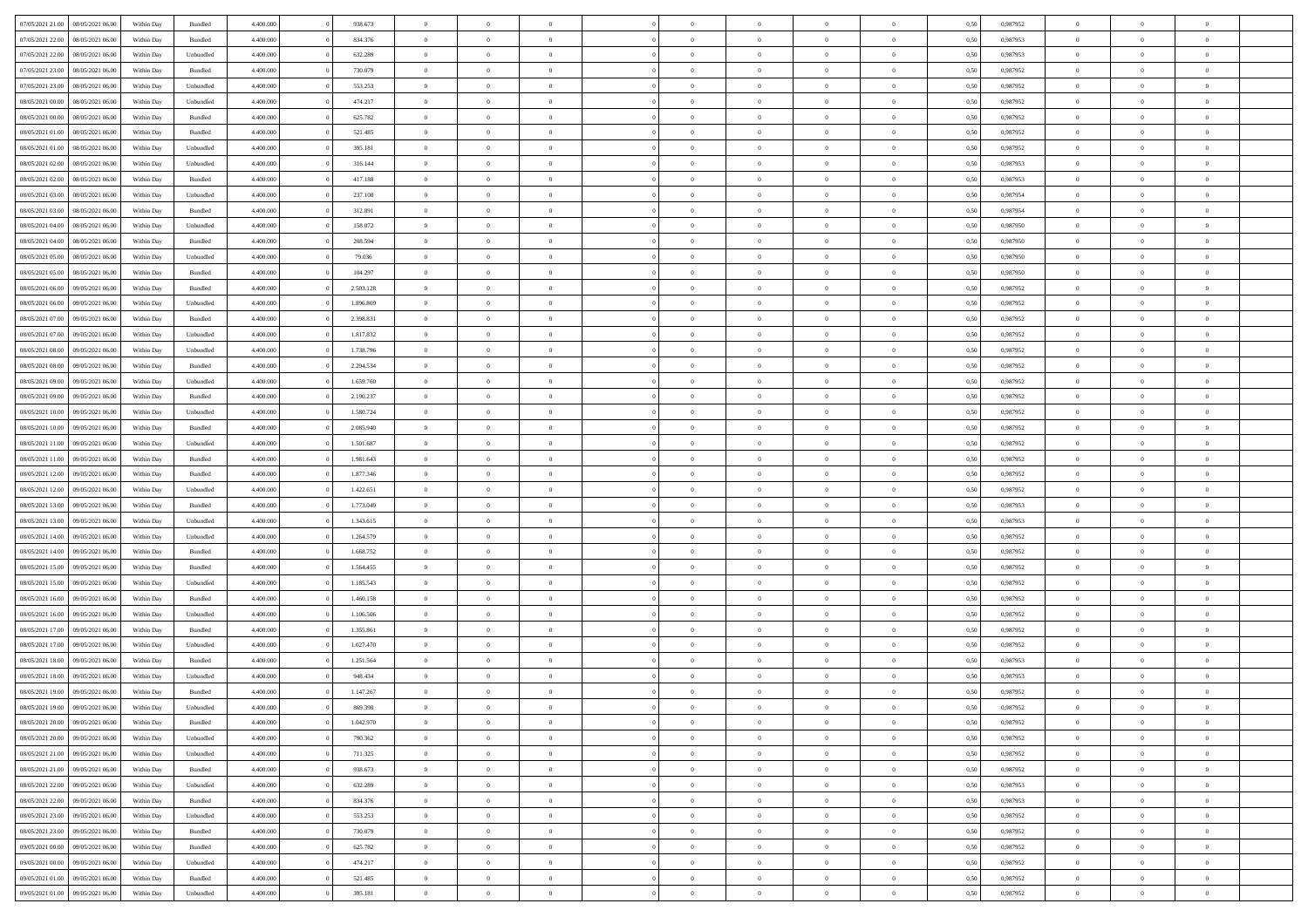| 09/05/2021 02:00 09/05/2021 06:00                        | Within Day               | Bundled              | 4.400.000 | 417.188            | $\overline{0}$ | $\overline{0}$ | $\Omega$       | $\Omega$       | $\theta$       | $\Omega$       | $\overline{0}$          | 0,50         | 0,987953             | $\theta$       | $\theta$       | $\theta$       |  |
|----------------------------------------------------------|--------------------------|----------------------|-----------|--------------------|----------------|----------------|----------------|----------------|----------------|----------------|-------------------------|--------------|----------------------|----------------|----------------|----------------|--|
| 09/05/2021 02:00<br>09/05/2021 06:00                     | Within Day               | Unbundled            | 4.400.000 | 316.144            | $\overline{0}$ | $\overline{0}$ | $\overline{0}$ | $\overline{0}$ | $\theta$       | $\overline{0}$ | $\bf{0}$                | 0,50         | 0,987953             | $\theta$       | $\theta$       | $\overline{0}$ |  |
| 09/05/2021 03:00<br>09/05/2021 06:00                     | Within Day               | Bundled              | 4.400.000 | 312.891            | $\overline{0}$ | $\bf{0}$       | $\overline{0}$ | $\overline{0}$ | $\overline{0}$ | $\overline{0}$ | $\bf{0}$                | 0,50         | 0,987954             | $\bf{0}$       | $\overline{0}$ | $\overline{0}$ |  |
| 09/05/2021 03:00<br>09/05/2021 06:00                     | Within Day               | Unbundled            | 4.400.000 | 237.108            | $\overline{0}$ | $\overline{0}$ | $\overline{0}$ | $\overline{0}$ | $\theta$       | $\overline{0}$ | $\overline{0}$          | 0.50         | 0,987954             | $\theta$       | $\theta$       | $\overline{0}$ |  |
| 09/05/2021 04:00<br>09/05/2021 06:00                     | Within Day               | Bundled              | 4.400.000 | 208.594            | $\overline{0}$ | $\overline{0}$ | $\overline{0}$ | $\overline{0}$ | $\theta$       | $\overline{0}$ | $\bf{0}$                | 0,50         | 0,987950             | $\theta$       | $\theta$       | $\overline{0}$ |  |
| 09/05/2021 04:00<br>09/05/2021 06:00                     | Within Day               | Unbundled            | 4.400.000 | 158.072            | $\overline{0}$ | $\bf{0}$       | $\overline{0}$ | $\overline{0}$ | $\overline{0}$ | $\overline{0}$ | $\bf{0}$                | 0,50         | 0,987950             | $\bf{0}$       | $\overline{0}$ | $\bf{0}$       |  |
| 09/05/2021 05:00<br>09/05/2021 06:00                     | Within Day               | Unbundled            | 4.400.000 | 79.036             | $\overline{0}$ | $\overline{0}$ | $\overline{0}$ | $\overline{0}$ | $\overline{0}$ | $\overline{0}$ | $\overline{0}$          | 0.5(         | 0,987950             | $\theta$       | $\theta$       | $\overline{0}$ |  |
|                                                          |                          |                      |           |                    |                |                |                |                |                |                |                         |              |                      |                |                |                |  |
| 09/05/2021 05:00<br>09/05/2021 06:00                     | Within Day               | Bundled              | 4.400.000 | 104.297            | $\bf{0}$       | $\theta$       | $\overline{0}$ | $\overline{0}$ | $\theta$       | $\overline{0}$ | $\bf{0}$                | 0,50         | 0,987950             | $\theta$       | $\theta$       | $\overline{0}$ |  |
| 09/05/2021 06:00<br>10/05/2021 06:00                     | Within Day               | Bundled              | 4.400.000 | 2.503.128          | $\overline{0}$ | $\bf{0}$       | $\overline{0}$ | $\overline{0}$ | $\overline{0}$ | $\overline{0}$ | $\bf{0}$                | 0,50         | 0,987952             | $\bf{0}$       | $\bf{0}$       | $\overline{0}$ |  |
| 09/05/2021 06:00<br>10/05/2021 06:00                     | Within Day               | Unbundled            | 4.400.000 | 1.896.869          | $\overline{0}$ | $\overline{0}$ | $\overline{0}$ | $\overline{0}$ | $\overline{0}$ | $\overline{0}$ | $\bf{0}$                | 0.50         | 0,987952             | $\theta$       | $\theta$       | $\overline{0}$ |  |
| 09/05/2021 07:00<br>10/05/2021 06:00                     | Within Day               | Unbundled            | 4.400.000 | 1.817.832          | $\bf{0}$       | $\overline{0}$ | $\overline{0}$ | $\overline{0}$ | $\theta$       | $\overline{0}$ | $\bf{0}$                | 0,50         | 0,987952             | $\theta$       | $\theta$       | $\overline{0}$ |  |
| 09/05/2021 07:00<br>10/05/2021 06:00                     | Within Day               | Bundled              | 4.400.000 | 2.398.831          | $\overline{0}$ | $\bf{0}$       | $\overline{0}$ | $\overline{0}$ | $\bf{0}$       | $\overline{0}$ | $\bf{0}$                | 0,50         | 0,987952             | $\bf{0}$       | $\overline{0}$ | $\overline{0}$ |  |
| 09/05/2021 08:00<br>10/05/2021 06:00                     | Within Day               | Bundled              | 4.400.000 | 2.294.534          | $\overline{0}$ | $\overline{0}$ | $\overline{0}$ | $\overline{0}$ | $\overline{0}$ | $\overline{0}$ | $\overline{0}$          | 0.5(         | 0,987952             | $\theta$       | $\theta$       | $\overline{0}$ |  |
| 09/05/2021 08:00<br>10/05/2021 06:00                     | Within Day               | Unbundled            | 4.400.000 | 1.738.796          | $\overline{0}$ | $\overline{0}$ | $\overline{0}$ | $\overline{0}$ | $\theta$       | $\overline{0}$ | $\bf{0}$                | 0,50         | 0,987952             | $\theta$       | $\theta$       | $\overline{0}$ |  |
| 09/05/2021 09:00<br>10/05/2021 06:00                     | Within Day               | Unbundled            | 4.400.000 | 1.659.760          | $\overline{0}$ | $\bf{0}$       | $\overline{0}$ | $\overline{0}$ | $\overline{0}$ | $\overline{0}$ | $\bf{0}$                | 0,50         | 0,987952             | $\bf{0}$       | $\overline{0}$ | $\bf{0}$       |  |
| 09/05/2021 09:00<br>10/05/2021 06:00                     | Within Day               | Bundled              | 4.400.000 | 2.190.237          | $\overline{0}$ | $\overline{0}$ | $\overline{0}$ | $\overline{0}$ | $\overline{0}$ | $\overline{0}$ | $\overline{0}$          | 0.5(         | 0,987952             | $\theta$       | $\overline{0}$ | $\overline{0}$ |  |
| 09/05/2021 11:00<br>10/05/2021 06:00                     | Within Day               | Bundled              | 4.400.000 | 1.981.643          | $\bf{0}$       | $\overline{0}$ | $\overline{0}$ | $\overline{0}$ | $\theta$       | $\overline{0}$ | $\bf{0}$                | 0,50         | 0,987952             | $\theta$       | $\theta$       | $\overline{0}$ |  |
| 09/05/2021 11:00<br>10/05/2021 06:00                     | Within Day               | Unbundled            | 4.400.000 | 1.501.687          | $\overline{0}$ | $\bf{0}$       | $\overline{0}$ | $\overline{0}$ | $\overline{0}$ | $\overline{0}$ | $\bf{0}$                | 0,50         | 0,987952             | $\bf{0}$       | $\overline{0}$ | $\overline{0}$ |  |
| 09/05/2021 12:00<br>10/05/2021 06:00                     | Within Day               | Unbundled            | 4.400.000 | 1.422.651          | $\overline{0}$ | $\overline{0}$ | $\overline{0}$ | $\overline{0}$ | $\overline{0}$ | $\overline{0}$ | $\overline{0}$          | 0.50         | 0,987952             | $\theta$       | $\theta$       | $\overline{0}$ |  |
| 09/05/2021 12:00<br>10/05/2021 06:00                     | Within Day               | Bundled              | 4.400.000 | 1.877.346          | $\bf{0}$       | $\overline{0}$ | $\overline{0}$ | $\overline{0}$ | $\theta$       | $\overline{0}$ | $\bf{0}$                | 0,50         | 0,987952             | $\theta$       | $\theta$       | $\overline{0}$ |  |
| 09/05/2021 13:00<br>10/05/2021 06:00                     | Within Day               | Unbundled            | 4.400.000 | 1.343.615          | $\overline{0}$ | $\bf{0}$       | $\overline{0}$ | $\overline{0}$ | $\overline{0}$ | $\overline{0}$ | $\bf{0}$                | 0,50         | 0,987953             | $\bf{0}$       | $\overline{0}$ | $\overline{0}$ |  |
| 09/05/2021 13:00<br>10/05/2021 06:00                     | Within Day               | Bundled              | 4.400.000 | 1.773.049          | $\overline{0}$ | $\overline{0}$ | $\overline{0}$ | $\overline{0}$ | $\overline{0}$ | $\overline{0}$ | $\overline{0}$          | 0.5(         | 0,987953             | $\theta$       | $\theta$       | $\overline{0}$ |  |
| 09/05/2021 14:00<br>10/05/2021 06:00                     | Within Day               | Unbundled            | 4.400.000 | 1.264.579          | $\overline{0}$ | $\theta$       | $\overline{0}$ | $\overline{0}$ | $\theta$       | $\overline{0}$ | $\bf{0}$                | 0,50         | 0,987952             | $\theta$       | $\theta$       | $\overline{0}$ |  |
| 09/05/2021 14:00<br>10/05/2021 06:00                     | Within Day               | Bundled              | 4.400.000 | 1.668.752          | $\overline{0}$ | $\bf{0}$       | $\overline{0}$ | $\overline{0}$ | $\overline{0}$ | $\overline{0}$ | $\bf{0}$                | 0,50         | 0,987952             | $\overline{0}$ | $\overline{0}$ | $\bf{0}$       |  |
| 09/05/2021 15:00<br>10/05/2021 06:00                     | Within Day               | Bundled              | 4.400.000 | 1.564.455          | $\overline{0}$ | $\overline{0}$ | $\overline{0}$ | $\overline{0}$ | $\overline{0}$ | $\overline{0}$ | $\overline{0}$          | 0.5(         | 0,987952             | $\theta$       | $\theta$       | $\overline{0}$ |  |
| 09/05/2021 15:00<br>10/05/2021 06:00                     | Within Day               | Unbundled            | 4.400.000 | 1.185.543          | $\overline{0}$ | $\overline{0}$ | $\overline{0}$ | $\overline{0}$ | $\theta$       | $\overline{0}$ | $\bf{0}$                | 0,50         | 0,987952             | $\theta$       | $\theta$       | $\overline{0}$ |  |
| 09/05/2021 16:00<br>10/05/2021 06:00                     | Within Day               | Bundled              | 4.400.000 | 1.460.158          | $\overline{0}$ | $\bf{0}$       | $\overline{0}$ | $\overline{0}$ | $\overline{0}$ | $\overline{0}$ | $\bf{0}$                | 0,50         | 0,987952             | $\bf{0}$       | $\bf{0}$       | $\overline{0}$ |  |
| 09/05/2021 16:00<br>10/05/2021 06:00                     | Within Day               | Unbundled            | 4.400.000 | 1.106.506          | $\overline{0}$ | $\overline{0}$ | $\overline{0}$ | $\overline{0}$ | $\overline{0}$ | $\overline{0}$ | $\overline{0}$          | 0.5(         | 0,987952             | $\theta$       | $\theta$       | $\overline{0}$ |  |
| 09/05/2021 17:00<br>10/05/2021 06:00                     | Within Day               | Bundled              | 4.400.000 | 1.355.861          | $\bf{0}$       | $\overline{0}$ | $\overline{0}$ | $\overline{0}$ | $\theta$       | $\overline{0}$ | $\bf{0}$                | 0,50         | 0,987952             | $\theta$       | $\theta$       | $\overline{0}$ |  |
| 09/05/2021 17:00<br>10/05/2021 06:00                     | Within Day               | Unbundled            | 4.400.000 | 1.027.470          | $\overline{0}$ | $\bf{0}$       | $\overline{0}$ | $\overline{0}$ | $\bf{0}$       | $\overline{0}$ | $\bf{0}$                | 0,50         | 0,987952             | $\bf{0}$       | $\overline{0}$ | $\overline{0}$ |  |
| 09/05/2021 18:00<br>10/05/2021 06:00                     | Within Day               | Bundled              | 4,400,000 | 1.251.564          | $\overline{0}$ | $\overline{0}$ | $\Omega$       | $\Omega$       | $\Omega$       | $\theta$       | $\overline{0}$          | 0,50         | 0,987953             | $\,$ 0 $\,$    | $\overline{0}$ | $\theta$       |  |
| 09/05/2021 18:00<br>10/05/2021 06:00                     | Within Day               | Unbundled            | 4.400.000 | 948.434            | $\bf{0}$       | $\overline{0}$ | $\overline{0}$ | $\overline{0}$ | $\theta$       | $\overline{0}$ | $\bf{0}$                | 0,50         | 0,987953             | $\theta$       | $\theta$       | $\overline{0}$ |  |
| 09/05/2021 19:00<br>10/05/2021 06:00                     | Within Day               | Bundled              | 4.400.000 | 1.147.267          | $\overline{0}$ | $\bf{0}$       | $\overline{0}$ | $\overline{0}$ | $\bf{0}$       | $\overline{0}$ | $\bf{0}$                | 0,50         | 0,987952             | $\bf{0}$       | $\overline{0}$ | $\bf{0}$       |  |
| 09/05/2021 19:00<br>10/05/2021 06:00                     | Within Day               | Unbundled            | 4,400,000 | 869,398            | $\overline{0}$ | $\overline{0}$ | $\Omega$       | $\Omega$       | $\overline{0}$ | $\Omega$       | $\overline{0}$          | 0.50         | 0,987952             | $\theta$       | $\theta$       | $\theta$       |  |
| 09/05/2021 20:00<br>10/05/2021 06:00                     | Within Day               | Bundled              | 4.400.000 | 1.042.970          | $\bf{0}$       | $\overline{0}$ | $\overline{0}$ | $\overline{0}$ | $\theta$       | $\overline{0}$ | $\bf{0}$                | 0,50         | 0,987952             | $\theta$       | $\theta$       | $\overline{0}$ |  |
| 09/05/2021 20:00<br>10/05/2021 06:00                     | Within Day               | Unbundled            | 4.400.000 | 790.362            | $\overline{0}$ | $\bf{0}$       | $\overline{0}$ | $\overline{0}$ | $\overline{0}$ | $\bf{0}$       | $\bf{0}$                | 0,50         | 0,987952             | $\bf{0}$       | $\overline{0}$ | $\overline{0}$ |  |
| 09/05/2021 21:00<br>10/05/2021 06:00                     | Within Day               | Bundled              | 4,400,000 | 938.673            | $\overline{0}$ | $\overline{0}$ | $\Omega$       | $\Omega$       | $\Omega$       | $\Omega$       | $\overline{0}$          | 0.50         | 0.987952             | $\theta$       | $\Omega$       | $\theta$       |  |
| 09/05/2021 21:00<br>10/05/2021 06:00                     | Within Day               | Unbundled            | 4.400.000 | 711.325            | $\bf{0}$       | $\overline{0}$ | $\overline{0}$ | $\overline{0}$ | $\theta$       | $\overline{0}$ | $\bf{0}$                | 0,50         | 0,987952             | $\theta$       | $\theta$       | $\overline{0}$ |  |
| 09/05/2021 22.00<br>10/05/2021 06:00                     | Within Day               | Bundled              | 4.400.000 | 834.376            | $\overline{0}$ | $\bf{0}$       | $\overline{0}$ | $\overline{0}$ | $\overline{0}$ | $\overline{0}$ | $\bf{0}$                | 0,50         | 0,987953             | $\bf{0}$       | $\overline{0}$ | $\overline{0}$ |  |
| 09/05/2021 22:00<br>10/05/2021 06:00                     | Within Day               | Unbundled            | 4,400,000 | 632.289            | $\overline{0}$ | $\overline{0}$ | $\Omega$       | $\Omega$       | $\theta$       | $\Omega$       | $\overline{0}$          | 0.50         | 0,987953             | $\,$ 0 $\,$    | $\overline{0}$ | $\theta$       |  |
| 09/05/2021 23:00<br>10/05/2021 06:00                     | Within Day               | Bundled              | 4.400.000 | 730.079            | $\bf{0}$       | $\overline{0}$ | $\overline{0}$ | $\overline{0}$ | $\theta$       | $\overline{0}$ | $\bf{0}$                | 0,50         | 0,987952             | $\theta$       | $\theta$       | $\overline{0}$ |  |
| 09/05/2021 23:00<br>10/05/2021 06:00                     | Within Day               | Unbundled            | 4.400.000 | 553.253            | $\overline{0}$ | $\bf{0}$       | $\overline{0}$ | $\overline{0}$ | $\bf{0}$       | $\overline{0}$ | $\bf{0}$                | 0,50         | 0,987952             | $\overline{0}$ | $\overline{0}$ | $\bf{0}$       |  |
| 10/05/2021 00:00<br>10/05/2021 06:00                     | Within Day               | Bundled              | 4,400,000 | 625.782            | $\overline{0}$ | $\Omega$       | $\Omega$       | $\Omega$       | $\Omega$       | $\theta$       | $\overline{0}$          | 0.50         | 0.987952             | $\theta$       | $\Omega$       | $\theta$       |  |
| 10/05/2021 00:00<br>10/05/2021 06:00                     | Within Day               | Unbundled            | 4.400.000 | 474.217            | $\bf{0}$       | $\bf{0}$       | $\overline{0}$ | $\overline{0}$ | $\bf{0}$       | $\bf{0}$       | $\bf{0}$                | 0,50         | 0,987952             | $\bf{0}$       | $\,0\,$        | $\overline{0}$ |  |
| 10/05/2021 01:00 10/05/2021 06:00                        | Within Day               | Bundled              | 4.400.000 | 521.485            |                | $\bf{0}$       |                |                |                |                |                         | 0,50         | 0,987952             | $\bf{0}$       | $\bf{0}$       |                |  |
| 10/05/2021 01:00 10/05/2021 06:00                        | Within Day               | Unbundled            | 4.400.000 | 395.181            | $\theta$       | $\overline{0}$ | $\Omega$       | $\theta$       | $\overline{0}$ | $\theta$       | $\overline{0}$          | 0.50         | 0.987952             | $\theta$       | $\theta$       | $\theta$       |  |
| 10/05/2021 02:00<br>10/05/2021 06:00                     | Within Day               | Bundled              | 4.400.000 | 417.188            | $\overline{0}$ | $\overline{0}$ | $\overline{0}$ | $\overline{0}$ | $\,$ 0 $\,$    | $\overline{0}$ | $\,$ 0 $\,$             | 0,50         | 0,987953             | $\,$ 0 $\,$    | $\,$ 0 $\,$    | $\,$ 0         |  |
| 10/05/2021 02:00<br>10/05/2021 06:00                     | Within Day               | Unbundled            | 4.400.000 | 316.144            | $\overline{0}$ | $\overline{0}$ | $\overline{0}$ | $\overline{0}$ | $\overline{0}$ | $\overline{0}$ | $\bf{0}$                | 0,50         | 0,987953             | $\overline{0}$ | $\overline{0}$ | $\overline{0}$ |  |
| 10/05/2021 06:00                                         |                          |                      | 4.400.000 |                    | $\overline{0}$ | $\bf{0}$       | $\overline{0}$ | $\overline{0}$ | $\overline{0}$ | $\overline{0}$ |                         |              |                      | $\bf{0}$       | $\theta$       | $\overline{0}$ |  |
| 10/05/2021 03:00<br>10/05/2021 03:00<br>10/05/2021 06:00 | Within Day<br>Within Day | Bundled<br>Unbundled | 4.400.000 | 312.891<br>237.108 | $\overline{0}$ | $\overline{0}$ | $\overline{0}$ | $\overline{0}$ | $\overline{0}$ | $\overline{0}$ | $\bf{0}$<br>$\,$ 0 $\,$ | 0,50<br>0,50 | 0,987954<br>0,987954 | $\,$ 0 $\,$    | $\,$ 0 $\,$    | $\overline{0}$ |  |
|                                                          |                          |                      |           |                    |                |                |                |                |                |                |                         |              |                      |                |                |                |  |
| 10/05/2021 04:00<br>10/05/2021 06:00                     | Within Day               | Unbundled            | 4.400.000 | 158.072            | $\overline{0}$ | $\overline{0}$ | $\overline{0}$ | $\overline{0}$ | $\overline{0}$ | $\overline{0}$ | $\mathbf{0}$            | 0,50         | 0,987950             | $\overline{0}$ | $\overline{0}$ | $\overline{0}$ |  |
| 10/05/2021 04:00<br>10/05/2021 06:00                     | Within Day               | Bundled              | 4.400.000 | 208,594            | $\overline{0}$ | $\bf{0}$       | $\overline{0}$ | $\overline{0}$ | $\overline{0}$ | $\overline{0}$ | $\bf{0}$                | 0.50         | 0,987950             | $\overline{0}$ | $\theta$       | $\overline{0}$ |  |
| 10/05/2021 05:00<br>10/05/2021 06:00                     | Within Day               | Bundled              | 4.400.000 | 104.297            | $\overline{0}$ | $\overline{0}$ | $\overline{0}$ | $\overline{0}$ | $\overline{0}$ | $\bf{0}$       | $\bf{0}$                | 0,50         | 0,987950             | $\,$ 0 $\,$    | $\,$ 0 $\,$    | $\overline{0}$ |  |
| 10/05/2021 06:00<br>10/05/2021 05:00                     | Within Day               | Unbundled            | 4.400.000 | 79.036             | $\overline{0}$ | $\bf{0}$       | $\overline{0}$ | $\overline{0}$ | $\overline{0}$ | $\overline{0}$ | $\bf{0}$                | 0,50         | 0,987950             | $\bf{0}$       | $\overline{0}$ | $\bf{0}$       |  |
| 10/05/2021 06:00<br>11/05/2021 06:00                     | Within Day               | Unbundled            | 4.400.000 | 1.896.869          | $\overline{0}$ | $\overline{0}$ | $\overline{0}$ | $\overline{0}$ | $\overline{0}$ | $\overline{0}$ | $\bf{0}$                | 0.50         | 0,987952             | $\overline{0}$ | $\overline{0}$ | $\overline{0}$ |  |
| 10/05/2021 06:00<br>11/05/2021 06:00                     | Within Day               | Bundled              | 4.400.000 | 2.503.128          | $\overline{0}$ | $\,$ 0         | $\overline{0}$ | $\overline{0}$ | $\bf{0}$       | $\overline{0}$ | $\bf{0}$                | 0,50         | 0,987952             | $\,$ 0 $\,$    | $\,$ 0 $\,$    | $\bf{0}$       |  |
| 10/05/2021 07:00 11/05/2021 06:00                        | Within Day               | Bundled              | 4.400.000 | 2.398.831          | $\overline{0}$ | $\bf{0}$       | $\overline{0}$ | $\overline{0}$ | $\overline{0}$ | $\overline{0}$ | $\bf{0}$                | 0,50         | 0,987952             | $\overline{0}$ | $\bf{0}$       | $\overline{0}$ |  |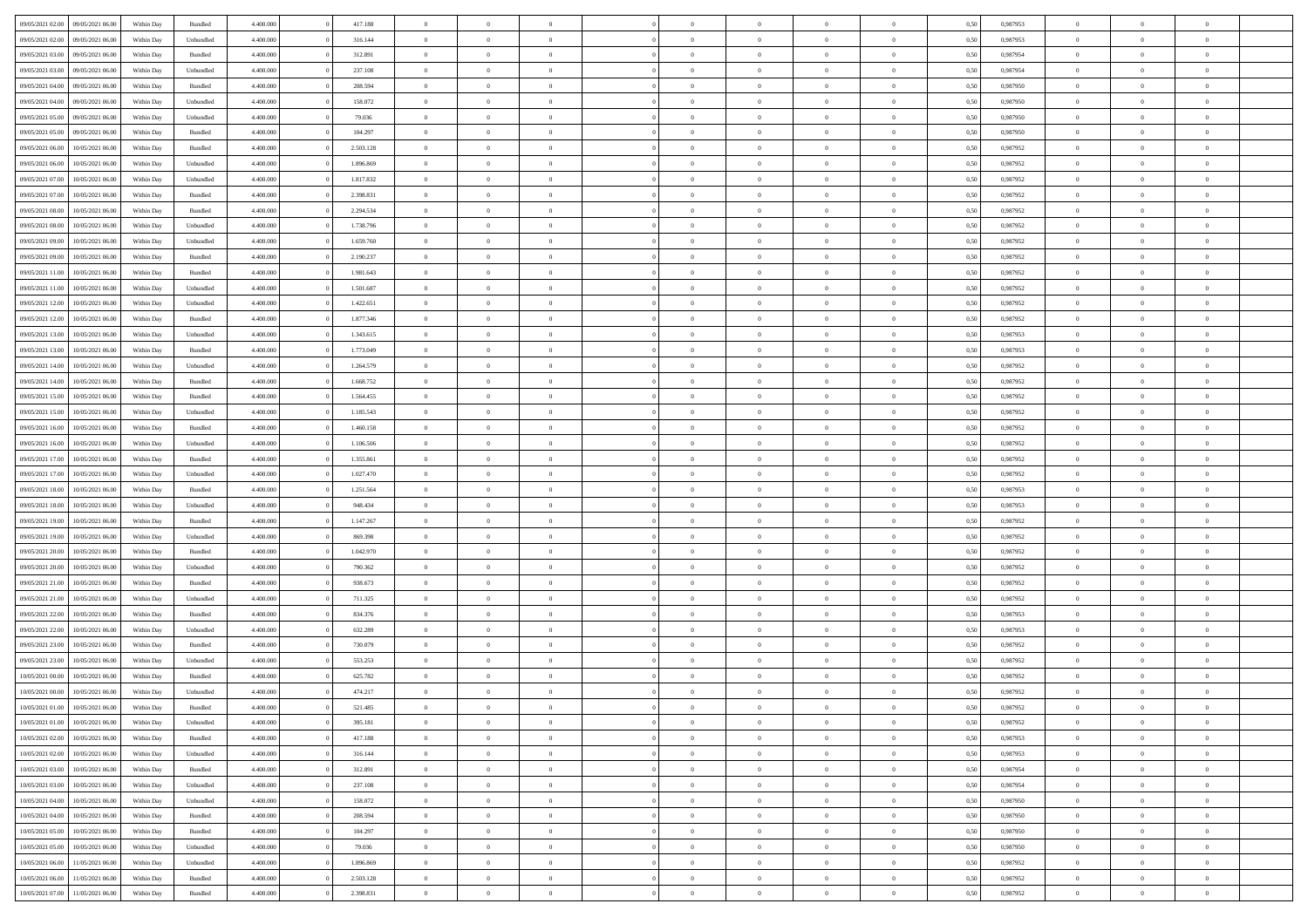| 10/05/2021 07:00 11/05/2021 06:00    | Within Day               | Unbundled | 4.400.000 | 1.817.832 | $\overline{0}$ | $\overline{0}$ | $\Omega$       | $\overline{0}$ | $\theta$       | $\Omega$       | $\overline{0}$ | 0,50 | 0,987952 | $\theta$       | $\theta$       | $\overline{0}$ |  |
|--------------------------------------|--------------------------|-----------|-----------|-----------|----------------|----------------|----------------|----------------|----------------|----------------|----------------|------|----------|----------------|----------------|----------------|--|
| 10/05/2021 08:00<br>11/05/2021 06:00 | Within Day               | Unbundled | 4.400.000 | 1.738.796 | $\overline{0}$ | $\overline{0}$ | $\overline{0}$ | $\overline{0}$ | $\theta$       | $\overline{0}$ | $\bf{0}$       | 0,50 | 0,987952 | $\theta$       | $\theta$       | $\overline{0}$ |  |
| 10/05/2021 08:00<br>11/05/2021 06:00 | Within Day               | Bundled   | 4.400.000 | 2.294.534 | $\overline{0}$ | $\bf{0}$       | $\overline{0}$ | $\overline{0}$ | $\bf{0}$       | $\overline{0}$ | $\bf{0}$       | 0,50 | 0,987952 | $\bf{0}$       | $\overline{0}$ | $\bf{0}$       |  |
| 10/05/2021 09:00<br>11/05/2021 06:00 | Within Day               | Unbundled | 4.400.000 | 1.659.760 | $\overline{0}$ | $\overline{0}$ | $\overline{0}$ | $\overline{0}$ | $\theta$       | $\overline{0}$ | $\overline{0}$ | 0.50 | 0,987952 | $\theta$       | $\theta$       | $\overline{0}$ |  |
| 10/05/2021 09:00<br>11/05/2021 06:00 | Within Day               | Bundled   | 4.400.000 | 2.190.237 | $\overline{0}$ | $\theta$       | $\overline{0}$ | $\overline{0}$ | $\theta$       | $\overline{0}$ | $\bf{0}$       | 0,50 | 0,987952 | $\theta$       | $\theta$       | $\overline{0}$ |  |
| 10/05/2021 10:00<br>11/05/2021 06:00 | Within Day               | Bundled   | 4.400.000 | 2.085.940 | $\overline{0}$ | $\bf{0}$       | $\overline{0}$ | $\overline{0}$ | $\overline{0}$ | $\overline{0}$ | $\bf{0}$       | 0,50 | 0,987952 | $\overline{0}$ | $\overline{0}$ | $\bf{0}$       |  |
| 10/05/2021 10:00<br>11/05/2021 06:00 | Within Day               | Unbundled | 4.400.000 | 1.580.724 | $\overline{0}$ | $\overline{0}$ | $\overline{0}$ | $\overline{0}$ | $\overline{0}$ | $\overline{0}$ | $\bf{0}$       | 0.5( | 0,987952 | $\theta$       | $\theta$       | $\overline{0}$ |  |
|                                      |                          |           |           |           |                |                |                |                |                |                |                |      |          |                |                |                |  |
| 10/05/2021 11:00<br>11/05/2021 06:00 | Within Day               | Bundled   | 4.400.000 | 1.981.643 | $\bf{0}$       | $\overline{0}$ | $\overline{0}$ | $\overline{0}$ | $\theta$       | $\overline{0}$ | $\bf{0}$       | 0,50 | 0,987952 | $\theta$       | $\theta$       | $\overline{0}$ |  |
| 10/05/2021 11:00<br>11/05/2021 06:00 | Within Day               | Unbundled | 4.400.000 | 1.501.687 | $\overline{0}$ | $\bf{0}$       | $\overline{0}$ | $\overline{0}$ | $\overline{0}$ | $\overline{0}$ | $\bf{0}$       | 0,50 | 0,987952 | $\bf{0}$       | $\overline{0}$ | $\overline{0}$ |  |
| 10/05/2021 12:00<br>11/05/2021 06:00 | Within Day               | Bundled   | 4.400.000 | 1.877.346 | $\overline{0}$ | $\overline{0}$ | $\overline{0}$ | $\overline{0}$ | $\overline{0}$ | $\overline{0}$ | $\bf{0}$       | 0.5( | 0,987952 | $\theta$       | $\theta$       | $\overline{0}$ |  |
| 10/05/2021 12:00<br>11/05/2021 06:00 | Within Day               | Unbundled | 4.400.000 | 1.422.651 | $\bf{0}$       | $\overline{0}$ | $\overline{0}$ | $\overline{0}$ | $\theta$       | $\overline{0}$ | $\bf{0}$       | 0,50 | 0,987952 | $\theta$       | $\theta$       | $\overline{0}$ |  |
| 10/05/2021 13:00<br>11/05/2021 06:00 | Within Day               | Bundled   | 4.400.000 | 1.773.049 | $\overline{0}$ | $\bf{0}$       | $\overline{0}$ | $\overline{0}$ | $\bf{0}$       | $\overline{0}$ | $\bf{0}$       | 0,50 | 0,987953 | $\bf{0}$       | $\overline{0}$ | $\bf{0}$       |  |
| 10/05/2021 13:00<br>11/05/2021 06:00 | Within Day               | Unbundled | 4.400.000 | 1.343.615 | $\overline{0}$ | $\overline{0}$ | $\overline{0}$ | $\overline{0}$ | $\overline{0}$ | $\overline{0}$ | $\overline{0}$ | 0.5( | 0,987953 | $\theta$       | $\theta$       | $\overline{0}$ |  |
| 10/05/2021 14:00<br>11/05/2021 06:00 | Within Day               | Bundled   | 4.400.000 | 1.668.752 | $\overline{0}$ | $\theta$       | $\overline{0}$ | $\overline{0}$ | $\theta$       | $\overline{0}$ | $\,$ 0 $\,$    | 0,50 | 0,987952 | $\theta$       | $\theta$       | $\overline{0}$ |  |
| 10/05/2021 14:00<br>11/05/2021 06:00 | Within Day               | Unbundled | 4.400.000 | 1.264.579 | $\overline{0}$ | $\bf{0}$       | $\overline{0}$ | $\overline{0}$ | $\overline{0}$ | $\overline{0}$ | $\bf{0}$       | 0,50 | 0,987952 | $\overline{0}$ | $\overline{0}$ | $\overline{0}$ |  |
| 10/05/2021 15:00<br>11/05/2021 06:00 | Within Day               | Unbundled | 4.400.000 | 1.185.543 | $\overline{0}$ | $\overline{0}$ | $\overline{0}$ | $\overline{0}$ | $\overline{0}$ | $\overline{0}$ | $\overline{0}$ | 0.5( | 0,987952 | $\overline{0}$ | $\overline{0}$ | $\overline{0}$ |  |
| 10/05/2021 15:00<br>11/05/2021 06:00 | Within Day               | Bundled   | 4.400.000 | 1.564.455 | $\bf{0}$       | $\overline{0}$ | $\overline{0}$ | $\overline{0}$ | $\theta$       | $\overline{0}$ | $\bf{0}$       | 0,50 | 0,987952 | $\theta$       | $\theta$       | $\overline{0}$ |  |
| 10/05/2021 16:00<br>11/05/2021 06:00 | Within Day               | Unbundled | 4.400.000 | 1.106.506 | $\overline{0}$ | $\bf{0}$       | $\overline{0}$ | $\overline{0}$ | $\bf{0}$       | $\overline{0}$ | $\bf{0}$       | 0,50 | 0,987952 | $\bf{0}$       | $\overline{0}$ | $\bf{0}$       |  |
| 10/05/2021 16:00<br>11/05/2021 06:00 | Within Day               | Bundled   | 4.400.000 | 1.460.158 | $\overline{0}$ | $\overline{0}$ | $\overline{0}$ | $\overline{0}$ | $\overline{0}$ | $\overline{0}$ | $\overline{0}$ | 0.50 | 0,987952 | $\theta$       | $\theta$       | $\overline{0}$ |  |
| 10/05/2021 17:00<br>11/05/2021 06:00 | Within Day               | Unbundled | 4.400.000 | 1.027.470 | $\bf{0}$       | $\overline{0}$ | $\overline{0}$ | $\overline{0}$ | $\theta$       | $\overline{0}$ | $\bf{0}$       | 0,50 | 0,987952 | $\theta$       | $\theta$       | $\overline{0}$ |  |
| 10/05/2021 17:00<br>11/05/2021 06:00 | Within Day               | Bundled   | 4.400.000 | 1.355.861 | $\overline{0}$ | $\bf{0}$       | $\overline{0}$ | $\overline{0}$ | $\bf{0}$       | $\overline{0}$ | $\bf{0}$       | 0,50 | 0,987952 | $\bf{0}$       | $\overline{0}$ | $\bf{0}$       |  |
| 10/05/2021 18:00<br>11/05/2021 06:00 | Within Day               | Unbundled | 4.400.000 | 948,434   | $\overline{0}$ | $\overline{0}$ | $\overline{0}$ | $\overline{0}$ | $\overline{0}$ | $\overline{0}$ | $\overline{0}$ | 0.5( | 0,987953 | $\theta$       | $\overline{0}$ | $\overline{0}$ |  |
|                                      |                          |           |           |           |                |                |                |                |                |                |                |      |          |                |                |                |  |
| 10/05/2021 18:00<br>11/05/2021 06:00 | Within Day               | Bundled   | 4.400.000 | 1.251.564 | $\bf{0}$       | $\theta$       | $\overline{0}$ | $\overline{0}$ | $\theta$       | $\overline{0}$ | $\bf{0}$       | 0,50 | 0,987953 | $\theta$       | $\theta$       | $\overline{0}$ |  |
| 10/05/2021 19:00<br>11/05/2021 06:00 | Within Day               | Unbundled | 4.400.000 | 869.398   | $\overline{0}$ | $\bf{0}$       | $\overline{0}$ | $\overline{0}$ | $\overline{0}$ | $\overline{0}$ | $\bf{0}$       | 0,50 | 0,987952 | $\overline{0}$ | $\overline{0}$ | $\bf{0}$       |  |
| 10/05/2021 19:00<br>11/05/2021 06:00 | Within Day               | Bundled   | 4.400.000 | 1.147.267 | $\overline{0}$ | $\overline{0}$ | $\overline{0}$ | $\overline{0}$ | $\overline{0}$ | $\overline{0}$ | $\bf{0}$       | 0.5( | 0,987952 | $\overline{0}$ | $\overline{0}$ | $\overline{0}$ |  |
| 10/05/2021 20:00<br>11/05/2021 06:00 | Within Day               | Unbundled | 4.400.000 | 790.362   | $\bf{0}$       | $\overline{0}$ | $\overline{0}$ | $\overline{0}$ | $\theta$       | $\overline{0}$ | $\bf{0}$       | 0,50 | 0,987952 | $\theta$       | $\theta$       | $\overline{0}$ |  |
| 10/05/2021 20:00<br>11/05/2021 06:00 | Within Day               | Bundled   | 4.400.000 | 1.042.970 | $\overline{0}$ | $\bf{0}$       | $\overline{0}$ | $\overline{0}$ | $\overline{0}$ | $\overline{0}$ | $\bf{0}$       | 0,50 | 0,987952 | $\bf{0}$       | $\overline{0}$ | $\bf{0}$       |  |
| 10/05/2021 21:00<br>11/05/2021 06:00 | Within Day               | Bundled   | 4.400.000 | 938.673   | $\overline{0}$ | $\overline{0}$ | $\overline{0}$ | $\overline{0}$ | $\overline{0}$ | $\overline{0}$ | $\overline{0}$ | 0.5( | 0,987952 | $\theta$       | $\theta$       | $\overline{0}$ |  |
| 10/05/2021 21:00<br>11/05/2021 06:00 | Within Day               | Unbundled | 4.400.000 | 711.325   | $\bf{0}$       | $\overline{0}$ | $\overline{0}$ | $\overline{0}$ | $\theta$       | $\overline{0}$ | $\bf{0}$       | 0,50 | 0,987952 | $\,$ 0 $\,$    | $\,$ 0 $\,$    | $\overline{0}$ |  |
| 10/05/2021 22:00<br>11/05/2021 06:00 | Within Day               | Bundled   | 4.400.000 | 834.376   | $\overline{0}$ | $\bf{0}$       | $\overline{0}$ | $\overline{0}$ | $\bf{0}$       | $\overline{0}$ | $\bf{0}$       | 0,50 | 0,987953 | $\bf{0}$       | $\overline{0}$ | $\bf{0}$       |  |
| 10/05/2021 22:00<br>11/05/2021 06:00 | Within Day               | Unbundled | 4,400,000 | 632.289   | $\overline{0}$ | $\overline{0}$ | $\Omega$       | $\Omega$       | $\Omega$       | $\Omega$       | $\bf{0}$       | 0,50 | 0,987953 | $\,$ 0 $\,$    | $\overline{0}$ | $\theta$       |  |
| 10/05/2021 23:00<br>11/05/2021 06:00 | Within Day               | Unbundled | 4.400.000 | 553.253   | $\bf{0}$       | $\theta$       | $\overline{0}$ | $\overline{0}$ | $\theta$       | $\overline{0}$ | $\bf{0}$       | 0,50 | 0,987952 | $\theta$       | $\theta$       | $\overline{0}$ |  |
| 10/05/2021 23:00<br>11/05/2021 06:00 | Within Day               | Bundled   | 4.400.000 | 730.079   | $\overline{0}$ | $\bf{0}$       | $\overline{0}$ | $\overline{0}$ | $\overline{0}$ | $\overline{0}$ | $\bf{0}$       | 0,50 | 0,987952 | $\overline{0}$ | $\overline{0}$ | $\bf{0}$       |  |
| 11/05/2021 00:00<br>11/05/2021 06:00 | Within Day               | Bundled   | 4,400,000 | 625.782   | $\overline{0}$ | $\overline{0}$ | $\Omega$       | $\Omega$       | $\overline{0}$ | $\Omega$       | $\overline{0}$ | 0.50 | 0,987952 | $\bf{0}$       | $\theta$       | $\theta$       |  |
| 11/05/2021 00:00<br>11/05/2021 06:00 | Within Day               | Unbundled | 4.400.000 | 474.217   | $\bf{0}$       | $\overline{0}$ | $\overline{0}$ | $\overline{0}$ | $\theta$       | $\overline{0}$ | $\bf{0}$       | 0,50 | 0,987952 | $\theta$       | $\theta$       | $\overline{0}$ |  |
| 11/05/2021 01:00<br>11/05/2021 06:00 | Within Day               | Unbundled | 4.400.000 | 395.181   | $\overline{0}$ | $\bf{0}$       | $\overline{0}$ | $\overline{0}$ | $\overline{0}$ | $\overline{0}$ | $\bf{0}$       | 0,50 | 0,987952 | $\bf{0}$       | $\overline{0}$ | $\bf{0}$       |  |
| 11/05/2021 01:00<br>11/05/2021 06:00 | Within Day               | Bundled   | 4,400,000 | 521.485   | $\overline{0}$ | $\overline{0}$ | $\Omega$       | $\theta$       | $\overline{0}$ | $\theta$       | $\overline{0}$ | 0.50 | 0.987952 | $\overline{0}$ | $\theta$       | $\theta$       |  |
| 11/05/2021 02:00<br>11/05/2021 06:00 | Within Day               | Unbundled | 4.400.000 | 316.144   | $\bf{0}$       | $\bf{0}$       | $\overline{0}$ | $\overline{0}$ | $\theta$       | $\overline{0}$ | $\bf{0}$       | 0,50 | 0,987953 | $\theta$       | $\,$ 0 $\,$    | $\overline{0}$ |  |
| 11/05/2021 02:00<br>11/05/2021 06:00 | Within Day               | Bundled   | 4.400.000 | 417.188   | $\overline{0}$ | $\bf{0}$       | $\overline{0}$ | $\overline{0}$ | $\bf{0}$       | $\overline{0}$ | $\bf{0}$       | 0,50 | 0,987953 | $\bf{0}$       | $\overline{0}$ | $\bf{0}$       |  |
| 11/05/2021 03:00<br>11/05/2021 06:00 | Within Day               | Bundled   | 4,400,000 | 312.891   | $\overline{0}$ | $\overline{0}$ | $\Omega$       | $\Omega$       | $\overline{0}$ | $\Omega$       | $\bf{0}$       | 0,50 | 0,987954 | $\bf{0}$       | $\overline{0}$ | $\theta$       |  |
| 11/05/2021 03:00<br>11/05/2021 06:00 | Within Day               | Unbundled | 4.400.000 | 237.108   | $\bf{0}$       | $\theta$       | $\overline{0}$ | $\overline{0}$ | $\theta$       | $\overline{0}$ | $\bf{0}$       | 0,50 | 0,987954 | $\theta$       | $\,$ 0 $\,$    | $\overline{0}$ |  |
| 11/05/2021 04:00<br>11/05/2021 06:00 | Within Day               | Bundled   | 4.400.000 | 208.594   | $\overline{0}$ | $\bf{0}$       | $\overline{0}$ | $\overline{0}$ | $\overline{0}$ | $\overline{0}$ | $\bf{0}$       | 0,50 | 0,987950 | $\overline{0}$ | $\overline{0}$ | $\bf{0}$       |  |
| 11/05/2021 04:00<br>11/05/2021 06:00 |                          | Unbundled | 4,400,000 | 158.072   | $\overline{0}$ | $\overline{0}$ | $\Omega$       | $\Omega$       | $\Omega$       | $\theta$       | $\overline{0}$ | 0.50 | 0.987950 | $\theta$       | $\theta$       | $\theta$       |  |
| 11/05/2021 05:00<br>11/05/2021 06:00 | Within Day<br>Within Day | Unbundled | 4.400.000 | 79.036    | $\bf{0}$       | $\bf{0}$       | $\overline{0}$ | $\overline{0}$ | $\overline{0}$ | $\bf{0}$       | $\bf{0}$       | 0,50 | 0,987950 | $\bf{0}$       | $\,$ 0 $\,$    | $\overline{0}$ |  |
| 11/05/2021 05:00 11/05/2021 06:00    | Within Day               | Bundled   | 4.400.000 | 104.297   |                |                |                |                |                |                |                | 0,50 | 0,987950 | $\bf{0}$       | $\bf{0}$       |                |  |
| 11/05/2021 06:00 12/05/2021 06:00    | Within Day               | Unbundled | 4.400.000 | 1.896.869 | $\Omega$       | $\overline{0}$ | $\Omega$       | $\theta$       | $\Omega$       | $\theta$       | $\overline{0}$ | 0.50 | 0.987952 | $\theta$       | $\theta$       | $\theta$       |  |
|                                      |                          |           |           |           |                | $\overline{0}$ |                |                | $\overline{0}$ |                |                |      |          | $\,$ 0 $\,$    | $\,$ 0 $\,$    | $\,$ 0         |  |
| 11/05/2021 06:00<br>12/05/2021 06:00 | Within Day               | Bundled   | 4.400.000 | 2.503.128 | $\overline{0}$ |                | $\overline{0}$ | $\overline{0}$ |                | $\overline{0}$ | $\,$ 0 $\,$    | 0,50 | 0,987952 |                |                |                |  |
| 11/05/2021 07:00 12/05/2021 06:00    | Within Day               | Bundled   | 4.400.000 | 2.398.831 | $\overline{0}$ | $\overline{0}$ | $\overline{0}$ | $\overline{0}$ | $\overline{0}$ | $\overline{0}$ | $\bf{0}$       | 0,50 | 0,987952 | $\overline{0}$ | $\bf{0}$       | $\overline{0}$ |  |
| 11/05/2021 07:00<br>12/05/2021 06:00 | Within Day               | Unbundled | 4.400.000 | 1.817.832 | $\overline{0}$ | $\bf{0}$       | $\overline{0}$ | $\overline{0}$ | $\overline{0}$ | $\overline{0}$ | $\bf{0}$       | 0,50 | 0,987952 | $\bf{0}$       | $\theta$       | $\overline{0}$ |  |
| 11/05/2021 08:00<br>12/05/2021 06:00 | Within Day               | Unbundled | 4.400.000 | 1.738.796 | $\overline{0}$ | $\overline{0}$ | $\overline{0}$ | $\overline{0}$ | $\overline{0}$ | $\overline{0}$ | $\bf{0}$       | 0,50 | 0,987952 | $\,$ 0 $\,$    | $\,$ 0 $\,$    | $\overline{0}$ |  |
| 11/05/2021 08:00<br>12/05/2021 06:00 | Within Day               | Bundled   | 4.400.000 | 2.294.534 | $\overline{0}$ | $\overline{0}$ | $\overline{0}$ | $\overline{0}$ | $\mathbf{0}$   | $\overline{0}$ | $\bf{0}$       | 0,50 | 0,987952 | $\overline{0}$ | $\overline{0}$ | $\overline{0}$ |  |
| 11/05/2021 09:00<br>12/05/2021 06:00 | Within Day               | Bundled   | 4.400.000 | 2.190.237 | $\overline{0}$ | $\bf{0}$       | $\overline{0}$ | $\overline{0}$ | $\overline{0}$ | $\overline{0}$ | $\bf{0}$       | 0.50 | 0,987952 | $\overline{0}$ | $\theta$       | $\overline{0}$ |  |
| 11/05/2021 09:00<br>12/05/2021 06:00 | Within Day               | Unbundled | 4.400.000 | 1.659.760 | $\overline{0}$ | $\,$ 0         | $\overline{0}$ | $\overline{0}$ | $\overline{0}$ | $\overline{0}$ | $\bf{0}$       | 0,50 | 0,987952 | $\,$ 0 $\,$    | $\bf{0}$       | $\overline{0}$ |  |
| 11/05/2021 10:00<br>12/05/2021 06:00 | Within Day               | Bundled   | 4.400.000 | 2.085.940 | $\overline{0}$ | $\bf{0}$       | $\overline{0}$ | $\overline{0}$ | $\overline{0}$ | $\overline{0}$ | $\bf{0}$       | 0,50 | 0,987952 | $\overline{0}$ | $\overline{0}$ | $\bf{0}$       |  |
| 11/05/2021 10:00<br>12/05/2021 06:00 | Within Day               | Unbundled | 4.400.000 | 1.580.724 | $\overline{0}$ | $\overline{0}$ | $\overline{0}$ | $\overline{0}$ | $\overline{0}$ | $\overline{0}$ | $\bf{0}$       | 0.50 | 0,987952 | $\overline{0}$ | $\overline{0}$ | $\overline{0}$ |  |
| 11/05/2021 11:00<br>12/05/2021 06:00 | Within Day               | Bundled   | 4.400.000 | 1.981.643 | $\overline{0}$ | $\,$ 0         | $\overline{0}$ | $\overline{0}$ | $\overline{0}$ | $\bf{0}$       | $\bf{0}$       | 0,50 | 0,987952 | $\,$ 0 $\,$    | $\,$ 0 $\,$    | $\overline{0}$ |  |
| 11/05/2021 11:00 12/05/2021 06:00    | Within Day               | Unbundled | 4.400.000 | 1.501.687 | $\overline{0}$ | $\bf{0}$       | $\overline{0}$ | $\overline{0}$ | $\overline{0}$ | $\overline{0}$ | $\bf{0}$       | 0,50 | 0,987952 | $\overline{0}$ | $\bf{0}$       | $\overline{0}$ |  |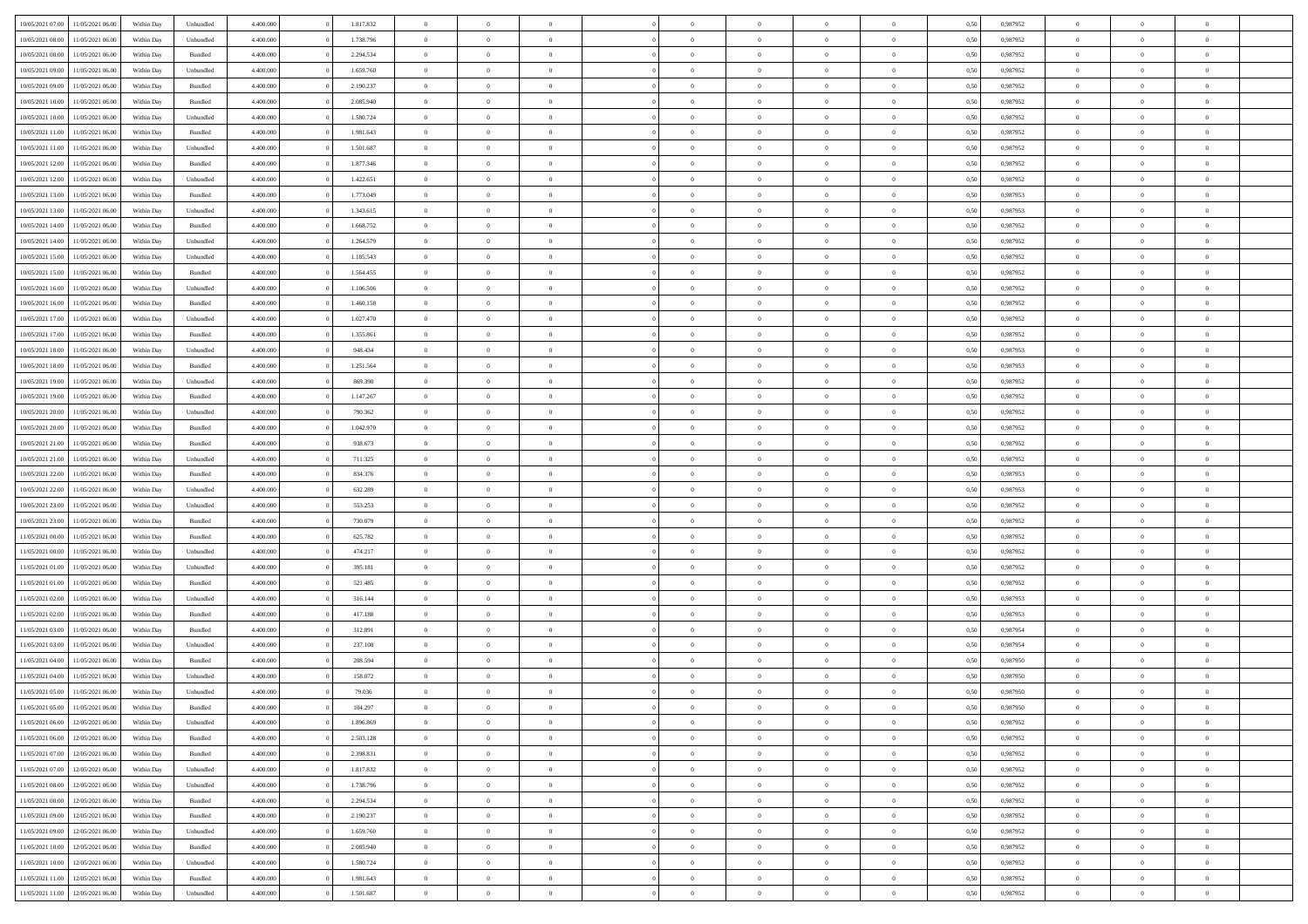| 11/05/2021 12:00                  | 12/05/2021 06:00 | Within Day | Unbundled | 4.400.000 | 1.422.651 | $\overline{0}$ | $\theta$       |                | $\Omega$       | $\Omega$       | $\theta$       | $\theta$       | 0,50 | 0,987952 | $\theta$       | $\overline{0}$ | $\overline{0}$ |  |
|-----------------------------------|------------------|------------|-----------|-----------|-----------|----------------|----------------|----------------|----------------|----------------|----------------|----------------|------|----------|----------------|----------------|----------------|--|
|                                   |                  |            |           |           |           |                |                |                |                |                |                |                |      |          |                |                |                |  |
| 11/05/2021 12:00                  | 12/05/2021 06:00 | Within Day | Bundled   | 4.400.000 | 1.877.346 | $\overline{0}$ | $\theta$       | $\overline{0}$ | $\overline{0}$ | $\bf{0}$       | $\overline{0}$ | $\bf{0}$       | 0,50 | 0,987952 | $\theta$       | $\overline{0}$ | $\overline{0}$ |  |
| 11/05/2021 13:00                  | 12/05/2021 06:00 | Within Day | Unbundled | 4.400.000 | 1.343.615 | $\overline{0}$ | $\bf{0}$       | $\overline{0}$ | $\bf{0}$       | $\bf{0}$       | $\bf{0}$       | $\mathbf{0}$   | 0,50 | 0,987953 | $\overline{0}$ | $\overline{0}$ | $\bf{0}$       |  |
| 11/05/2021 13:00                  | 12/05/2021 06:00 | Within Dav | Bundled   | 4.400.000 | 1.773.049 | $\overline{0}$ | $\overline{0}$ | $\overline{0}$ | $\overline{0}$ | $\bf{0}$       | $\overline{0}$ | $\overline{0}$ | 0.50 | 0,987953 | $\theta$       | $\theta$       | $\overline{0}$ |  |
| 11/05/2021 14:00                  | 12/05/2021 06:00 | Within Day | Unbundled | 4.400.000 | 1.264.579 | $\overline{0}$ | $\theta$       | $\overline{0}$ | $\overline{0}$ | $\bf{0}$       | $\overline{0}$ | $\bf{0}$       | 0,50 | 0,987952 | $\theta$       | $\overline{0}$ | $\overline{0}$ |  |
| 11/05/2021 14:00                  | 12/05/2021 06:00 | Within Day | Bundled   | 4.400.000 | 1.668.752 | $\overline{0}$ | $\overline{0}$ | $\overline{0}$ | $\bf{0}$       | $\overline{0}$ | $\overline{0}$ | $\mathbf{0}$   | 0,50 | 0,987952 | $\overline{0}$ | $\overline{0}$ | $\bf{0}$       |  |
|                                   |                  |            |           |           |           |                | $\overline{0}$ |                |                | $\overline{0}$ |                |                |      |          | $\theta$       | $\overline{0}$ | $\overline{0}$ |  |
| 11/05/2021 15:00                  | 12/05/2021 06:00 | Within Dav | Unbundled | 4.400.000 | 1.185.543 | $\overline{0}$ |                | $\overline{0}$ | $\overline{0}$ |                | $\overline{0}$ | $\overline{0}$ | 0.50 | 0,987952 |                |                |                |  |
| 11/05/2021 15:00                  | 12/05/2021 06:00 | Within Day | Bundled   | 4.400.000 | 1.564.455 | $\overline{0}$ | $\theta$       | $\overline{0}$ | $\overline{0}$ | $\bf{0}$       | $\overline{0}$ | $\bf{0}$       | 0,50 | 0,987952 | $\theta$       | $\theta$       | $\overline{0}$ |  |
| 11/05/2021 16:00                  | 12/05/2021 06:00 | Within Day | Bundled   | 4.400.000 | 1.460.158 | $\overline{0}$ | $\overline{0}$ | $\overline{0}$ | $\bf{0}$       | $\bf{0}$       | $\bf{0}$       | $\bf{0}$       | 0,50 | 0,987952 | $\,0\,$        | $\overline{0}$ | $\overline{0}$ |  |
| 11/05/2021 16:00                  | 12/05/2021 06:00 | Within Dav | Unbundled | 4.400.000 | 1.106.506 | $\overline{0}$ | $\overline{0}$ | $\overline{0}$ | $\overline{0}$ | $\overline{0}$ | $\overline{0}$ | $\overline{0}$ | 0.50 | 0,987952 | $\theta$       | $\overline{0}$ | $\overline{0}$ |  |
| 11/05/2021 17:00                  | 12/05/2021 06:00 | Within Day | Unbundled | 4.400.000 | 1.027.470 | $\overline{0}$ | $\theta$       | $\overline{0}$ | $\overline{0}$ | $\bf{0}$       | $\overline{0}$ | $\bf{0}$       | 0,50 | 0,987952 | $\,$ 0 $\,$    | $\overline{0}$ | $\overline{0}$ |  |
| 11/05/2021 17:00                  | 12/05/2021 06:00 | Within Day | Bundled   | 4.400.000 | 1.355.861 | $\overline{0}$ | $\bf{0}$       | $\overline{0}$ | $\bf{0}$       | $\bf{0}$       | $\bf{0}$       | $\mathbf{0}$   | 0,50 | 0,987952 | $\overline{0}$ | $\overline{0}$ | $\bf{0}$       |  |
| 11/05/2021 18:00                  | 12/05/2021 06:00 | Within Dav | Bundled   | 4.400.000 | 1.251.564 | $\overline{0}$ | $\overline{0}$ | $\overline{0}$ | $\overline{0}$ | $\bf{0}$       | $\overline{0}$ | $\overline{0}$ | 0.50 | 0,987953 | $\theta$       | $\theta$       | $\overline{0}$ |  |
|                                   |                  |            |           |           |           | $\overline{0}$ | $\theta$       | $\overline{0}$ | $\overline{0}$ | $\bf{0}$       | $\overline{0}$ |                |      |          | $\theta$       | $\overline{0}$ | $\overline{0}$ |  |
| 11/05/2021 18:00                  | 12/05/2021 06:00 | Within Day | Unbundled | 4.400.000 | 948.434   |                |                |                |                |                |                | $\bf{0}$       | 0,50 | 0,987953 |                |                |                |  |
| 11/05/2021 19:00                  | 12/05/2021 06:00 | Within Day | Bundled   | 4.400.000 | 1.147.267 | $\overline{0}$ | $\overline{0}$ | $\overline{0}$ | $\bf{0}$       | $\overline{0}$ | $\overline{0}$ | $\mathbf{0}$   | 0,50 | 0,987952 | $\overline{0}$ | $\overline{0}$ | $\bf{0}$       |  |
| 11/05/2021 19:00                  | 12/05/2021 06:00 | Within Dav | Unbundled | 4.400.000 | 869.398   | $\overline{0}$ | $\overline{0}$ | $\overline{0}$ | $\overline{0}$ | $\overline{0}$ | $\overline{0}$ | $\overline{0}$ | 0.50 | 0,987952 | $\theta$       | $\overline{0}$ | $\overline{0}$ |  |
| 11/05/2021 20:00                  | 12/05/2021 06:00 | Within Day | Bundled   | 4.400.000 | 1.042.970 | $\overline{0}$ | $\theta$       | $\overline{0}$ | $\overline{0}$ | $\bf{0}$       | $\overline{0}$ | $\bf{0}$       | 0,50 | 0,987952 | $\theta$       | $\theta$       | $\overline{0}$ |  |
| 11/05/2021 20:00                  | 12/05/2021 06:00 | Within Day | Unbundled | 4.400.000 | 790.362   | $\overline{0}$ | $\overline{0}$ | $\overline{0}$ | $\bf{0}$       | $\bf{0}$       | $\bf{0}$       | $\mathbf{0}$   | 0,50 | 0,987952 | $\bf{0}$       | $\overline{0}$ | $\bf{0}$       |  |
| 11/05/2021 21:00                  | 12/05/2021 06:00 | Within Dav | Bundled   | 4.400.000 | 938.673   | $\overline{0}$ | $\overline{0}$ | $\overline{0}$ | $\overline{0}$ | $\overline{0}$ | $\overline{0}$ | $\overline{0}$ | 0.50 | 0,987952 | $\theta$       | $\overline{0}$ | $\overline{0}$ |  |
| 11/05/2021 21:00                  | 12/05/2021 06:00 | Within Day | Unbundled | 4.400.000 | 711.325   | $\overline{0}$ | $\theta$       | $\overline{0}$ | $\overline{0}$ | $\bf{0}$       | $\overline{0}$ | $\bf{0}$       | 0,50 | 0,987952 | $\,$ 0 $\,$    | $\overline{0}$ | $\overline{0}$ |  |
|                                   |                  |            |           |           |           |                |                |                |                |                |                |                |      |          |                |                |                |  |
| 11/05/2021 22.00                  | 12/05/2021 06:00 | Within Day | Unbundled | 4.400.000 | 632.289   | $\overline{0}$ | $\overline{0}$ | $\overline{0}$ | $\bf{0}$       | $\bf{0}$       | $\bf{0}$       | $\mathbf{0}$   | 0,50 | 0,987953 | $\overline{0}$ | $\overline{0}$ | $\bf{0}$       |  |
| 11/05/2021 22:00                  | 12/05/2021 06:00 | Within Day | Bundled   | 4.400.000 | 834.376   | $\overline{0}$ | $\overline{0}$ | $\overline{0}$ | $\overline{0}$ | $\overline{0}$ | $\overline{0}$ | $\overline{0}$ | 0.50 | 0,987953 | $\theta$       | $\overline{0}$ | $\overline{0}$ |  |
| 11/05/2021 23:00                  | 12/05/2021 06:00 | Within Day | Bundled   | 4.400.000 | 730.079   | $\overline{0}$ | $\theta$       | $\overline{0}$ | $\overline{0}$ | $\bf{0}$       | $\overline{0}$ | $\bf{0}$       | 0,50 | 0,987952 | $\,$ 0 $\,$    | $\overline{0}$ | $\overline{0}$ |  |
| 11/05/2021 23:00                  | 12/05/2021 06:00 | Within Day | Unbundled | 4.400.000 | 553.253   | $\overline{0}$ | $\overline{0}$ | $\overline{0}$ | $\bf{0}$       | $\overline{0}$ | $\overline{0}$ | $\mathbf{0}$   | 0,50 | 0,987952 | $\overline{0}$ | $\overline{0}$ | $\bf{0}$       |  |
| 12/05/2021 00:00                  | 12/05/2021 06:00 | Within Dav | Unbundled | 4.400.000 | 474.217   | $\overline{0}$ | $\overline{0}$ | $\overline{0}$ | $\overline{0}$ | $\overline{0}$ | $\overline{0}$ | $\overline{0}$ | 0.50 | 0,987952 | $\theta$       | $\overline{0}$ | $\overline{0}$ |  |
| 12/05/2021 00:00                  | 12/05/2021 06:00 | Within Day | Bundled   | 4.400.000 | 625.782   | $\overline{0}$ | $\theta$       | $\overline{0}$ | $\overline{0}$ | $\bf{0}$       | $\overline{0}$ | $\bf{0}$       | 0,50 | 0,987952 | $\theta$       | $\theta$       | $\overline{0}$ |  |
| 12/05/2021 01:00                  | 12/05/2021 06:00 | Within Day | Bundled   | 4.400.000 | 521.485   | $\overline{0}$ | $\overline{0}$ | $\overline{0}$ | $\bf{0}$       | $\bf{0}$       | $\bf{0}$       | $\bf{0}$       | 0,50 | 0,987952 | $\,0\,$        | $\overline{0}$ | $\bf{0}$       |  |
|                                   | 12/05/2021 06:00 |            | Unbundled | 4.400.000 | 395.181   | $\overline{0}$ | $\overline{0}$ | $\overline{0}$ | $\overline{0}$ | $\overline{0}$ | $\overline{0}$ | $\overline{0}$ | 0.50 | 0,987952 | $\theta$       | $\overline{0}$ | $\overline{0}$ |  |
| 12/05/2021 01:00                  |                  | Within Day |           |           |           |                |                |                |                |                |                |                |      |          |                |                |                |  |
| 12/05/2021 02:00                  | 12/05/2021 06:00 | Within Day | Unbundled | 4.400.000 | 316.144   | $\overline{0}$ | $\theta$       | $\overline{0}$ | $\overline{0}$ | $\bf{0}$       | $\overline{0}$ | $\bf{0}$       | 0,50 | 0,987953 | $\,$ 0 $\,$    | $\overline{0}$ | $\overline{0}$ |  |
| 12/05/2021 02:00                  | 12/05/2021 06:00 | Within Day | Bundled   | 4.400.000 | 417.188   | $\overline{0}$ | $\overline{0}$ | $\overline{0}$ | $\bf{0}$       | $\bf{0}$       | $\bf{0}$       | $\bf{0}$       | 0,50 | 0,987953 | $\overline{0}$ | $\overline{0}$ | $\bf{0}$       |  |
| 12/05/2021 03:00                  | 12/05/2021 06:00 | Within Day | Bundled   | 4.400,000 | 312.891   | $\overline{0}$ | $\Omega$       | $\Omega$       | $\Omega$       | $\Omega$       | $\overline{0}$ | $\overline{0}$ | 0,50 | 0,987954 | $\,0\,$        | $\theta$       | $\theta$       |  |
| 12/05/2021 03:00                  | 12/05/2021 06:00 | Within Day | Unbundled | 4.400.000 | 237.108   | $\overline{0}$ | $\theta$       | $\overline{0}$ | $\overline{0}$ | $\bf{0}$       | $\overline{0}$ | $\bf{0}$       | 0,50 | 0,987954 | $\theta$       | $\overline{0}$ | $\overline{0}$ |  |
| 12/05/2021 04:00                  | 12/05/2021 06:00 | Within Day | Unbundled | 4.400.000 | 158.072   | $\overline{0}$ | $\overline{0}$ | $\overline{0}$ | $\bf{0}$       | $\overline{0}$ | $\overline{0}$ | $\mathbf{0}$   | 0,50 | 0,987950 | $\overline{0}$ | $\overline{0}$ | $\bf{0}$       |  |
| 12/05/2021 04:00                  | 12/05/2021 06:00 | Within Day | Bundled   | 4.400,000 | 208,594   | $\overline{0}$ | $\Omega$       | $\Omega$       | $\Omega$       | $\overline{0}$ | $\overline{0}$ | $\overline{0}$ | 0.50 | 0,987950 | $\,0\,$        | $\theta$       | $\theta$       |  |
| 12/05/2021 05:00                  | 12/05/2021 06:00 | Within Day | Bundled   | 4.400.000 | 104.297   | $\overline{0}$ | $\theta$       | $\overline{0}$ | $\overline{0}$ | $\bf{0}$       | $\overline{0}$ | $\bf{0}$       | 0,50 | 0,987950 | $\,$ 0 $\,$    | $\overline{0}$ | $\overline{0}$ |  |
|                                   |                  |            |           |           |           |                |                |                |                |                |                |                |      |          |                |                |                |  |
| 12/05/2021 05:00                  | 12/05/2021 06:00 | Within Day | Unbundled | 4.400.000 | 79.036    | $\overline{0}$ | $\overline{0}$ | $\overline{0}$ | $\bf{0}$       | $\bf{0}$       | $\bf{0}$       | $\bf{0}$       | 0,50 | 0,987950 | $\bf{0}$       | $\overline{0}$ | $\bf{0}$       |  |
| 12/05/2021 06:00                  | 13/05/2021 06:00 | Within Day | Unbundled | 4.400,000 | 1.896.869 | $\overline{0}$ | $\Omega$       | $\Omega$       | $\Omega$       | $\overline{0}$ | $\overline{0}$ | $\overline{0}$ | 0.50 | 0.987952 | $\,$ 0 $\,$    | $\theta$       | $\theta$       |  |
| 12/05/2021 06:00                  | 13/05/2021 06:00 | Within Day | Bundled   | 4.400.000 | 2.503.128 | $\overline{0}$ | $\overline{0}$ | $\overline{0}$ | $\overline{0}$ | $\bf{0}$       | $\overline{0}$ | $\bf{0}$       | 0,50 | 0,987952 | $\,$ 0 $\,$    | $\overline{0}$ | $\overline{0}$ |  |
| 12/05/2021 07:00                  | 13/05/2021 06:00 | Within Day | Unbundled | 4.400.000 | 1.817.832 | $\overline{0}$ | $\bf{0}$       | $\overline{0}$ | $\bf{0}$       | $\bf{0}$       | $\bf{0}$       | $\mathbf{0}$   | 0,50 | 0,987952 | $\overline{0}$ | $\overline{0}$ | $\bf{0}$       |  |
| 12/05/2021 07:00                  | 13/05/2021 06:00 | Within Day | Bundled   | 4.400,000 | 2.398.831 | $\overline{0}$ | $\Omega$       | $\overline{0}$ | $\Omega$       | $\overline{0}$ | $\overline{0}$ | $\overline{0}$ | 0,50 | 0,987952 | $\,0\,$        | $\theta$       | $\theta$       |  |
| 12/05/2021 08:00                  | 13/05/2021 06:00 | Within Day | Bundled   | 4.400.000 | 2.294.534 | $\overline{0}$ | $\overline{0}$ | $\overline{0}$ | $\overline{0}$ | $\,$ 0         | $\overline{0}$ | $\bf{0}$       | 0,50 | 0,987952 | $\,$ 0 $\,$    | $\overline{0}$ | $\overline{0}$ |  |
| 12/05/2021 08:00                  | 13/05/2021 06:00 | Within Day | Unbundled | 4.400.000 | 1.738.796 | $\overline{0}$ | $\overline{0}$ | $\overline{0}$ | $\bf{0}$       | $\bf{0}$       | $\overline{0}$ | $\mathbf{0}$   | 0,50 | 0,987952 | $\overline{0}$ | $\overline{0}$ | $\bf{0}$       |  |
| 12/05/2021 09:00                  | 13/05/2021 06:00 | Within Day | Unbundled | 4.400,000 | 1.659.760 | $\overline{0}$ | $\Omega$       | $\Omega$       | $\Omega$       | $\Omega$       | $\Omega$       | $\overline{0}$ | 0.50 | 0.987952 | $\theta$       | $\theta$       | $\theta$       |  |
| 12/05/2021 09:00                  | 13/05/2021 06:00 |            |           | 4.400.000 | 2.190.237 | $\overline{0}$ | $\overline{0}$ | $\overline{0}$ | $\bf{0}$       | $\,$ 0         |                |                |      | 0,987952 | $\,0\,$        | $\,$ 0 $\,$    | $\overline{0}$ |  |
|                                   |                  | Within Day | Bundled   |           |           |                |                |                |                |                | $\bf{0}$       | $\bf{0}$       | 0,50 |          |                |                |                |  |
| 12/05/2021 10:00                  | 13/05/2021 06:00 | Within Day | Unbundled | 4.400.000 | 1.580.724 | $\bf{0}$       | $\bf{0}$       |                |                | $\bf{0}$       |                |                | 0,50 | 0,987952 | $\bf{0}$       | $\overline{0}$ |                |  |
| 12/05/2021 10:00                  | 13/05/2021 06:00 | Within Day | Bundled   | 4.400.000 | 2.085.940 | $\overline{0}$ | $\overline{0}$ | $\overline{0}$ | $\Omega$       | $\overline{0}$ | $\overline{0}$ | $\overline{0}$ | 0.50 | 0.987952 | $\theta$       | $\theta$       | $\theta$       |  |
| 12/05/2021 11:00                  | 13/05/2021 06:00 | Within Day | Bundled   | 4.400.000 | 1.981.643 | $\overline{0}$ | $\,$ 0         | $\overline{0}$ | $\bf{0}$       | $\,$ 0 $\,$    | $\overline{0}$ | $\mathbf{0}$   | 0,50 | 0,987952 | $\,$ 0 $\,$    | $\,$ 0 $\,$    | $\,$ 0         |  |
| 12/05/2021 11:00                  | 13/05/2021 06:00 | Within Day | Unbundled | 4.400.000 | 1.501.687 | $\overline{0}$ | $\overline{0}$ | $\overline{0}$ | $\overline{0}$ | $\overline{0}$ | $\overline{0}$ | $\mathbf{0}$   | 0,50 | 0,987952 | $\overline{0}$ | $\bf{0}$       | $\bf{0}$       |  |
| 12/05/2021 12:00                  | 13/05/2021 06:00 | Within Day | Unbundled | 4.400,000 | 1.422.651 | $\overline{0}$ | $\overline{0}$ | $\overline{0}$ | $\Omega$       | $\overline{0}$ | $\overline{0}$ | $\overline{0}$ | 0,50 | 0,987952 | $\overline{0}$ | $\theta$       | $\overline{0}$ |  |
| 12/05/2021 12:00                  | 13/05/2021 06:00 | Within Day | Bundled   | 4.400.000 | 1.877.346 | $\overline{0}$ | $\,$ 0         | $\overline{0}$ | $\overline{0}$ | $\,$ 0 $\,$    | $\overline{0}$ | $\mathbf{0}$   | 0,50 | 0,987952 | $\,$ 0 $\,$    | $\overline{0}$ | $\overline{0}$ |  |
| 12/05/2021 13:00                  | 13/05/2021 06:00 | Within Day | Unbundled | 4.400.000 | 1.343.615 | $\overline{0}$ | $\overline{0}$ | $\overline{0}$ | $\overline{0}$ | $\overline{0}$ | $\overline{0}$ | $\mathbf{0}$   | 0,50 | 0,987953 | $\overline{0}$ | $\overline{0}$ | $\bf{0}$       |  |
|                                   |                  |            |           |           |           |                |                |                |                |                |                |                |      |          |                |                |                |  |
| 12/05/2021 13:00                  | 13/05/2021 06:00 | Within Day | Bundled   | 4.400.000 | 1.773.049 | $\overline{0}$ | $\overline{0}$ | $\overline{0}$ | $\Omega$       | $\overline{0}$ | $\overline{0}$ | $\bf{0}$       | 0.50 | 0,987953 | $\overline{0}$ | $\theta$       | $\overline{0}$ |  |
| 12/05/2021 14:00                  | 13/05/2021 06:00 | Within Day | Unbundled | 4.400.000 | 1.264.579 | $\overline{0}$ | $\,$ 0         | $\overline{0}$ | $\bf{0}$       | $\bf{0}$       | $\bf{0}$       | $\bf{0}$       | 0,50 | 0,987952 | $\,$ 0 $\,$    | $\overline{0}$ | $\overline{0}$ |  |
| 12/05/2021 14:00                  | 13/05/2021 06:00 | Within Day | Bundled   | 4.400.000 | 1.668.752 | $\overline{0}$ | $\bf{0}$       | $\overline{0}$ | $\overline{0}$ | $\overline{0}$ | $\overline{0}$ | $\mathbf{0}$   | 0,50 | 0,987952 | $\overline{0}$ | $\overline{0}$ | $\bf{0}$       |  |
| 12/05/2021 15:00                  | 13/05/2021 06:00 | Within Day | Unbundled | 4.400,000 | 1.185.543 | $\overline{0}$ | $\overline{0}$ | $\overline{0}$ | $\Omega$       | $\overline{0}$ | $\overline{0}$ | $\bf{0}$       | 0.50 | 0,987952 | $\overline{0}$ | $\overline{0}$ | $\overline{0}$ |  |
| 12/05/2021 15:00                  | 13/05/2021 06:00 | Within Day | Bundled   | 4.400.000 | 1.564.455 | $\overline{0}$ | $\bf{0}$       | $\overline{0}$ | $\overline{0}$ | $\bf{0}$       | $\bf{0}$       | $\mathbf{0}$   | 0,50 | 0,987952 | $\,$ 0 $\,$    | $\,$ 0 $\,$    | $\bf{0}$       |  |
| 12/05/2021 16:00 13/05/2021 06:00 |                  | Within Day | Bundled   | 4.400.000 | 1.460.158 | $\overline{0}$ | $\overline{0}$ | $\overline{0}$ | $\overline{0}$ | $\overline{0}$ | $\bf{0}$       | $\mathbf{0}$   | 0,50 | 0,987952 | $\overline{0}$ | $\bf{0}$       | $\bf{0}$       |  |
|                                   |                  |            |           |           |           |                |                |                |                |                |                |                |      |          |                |                |                |  |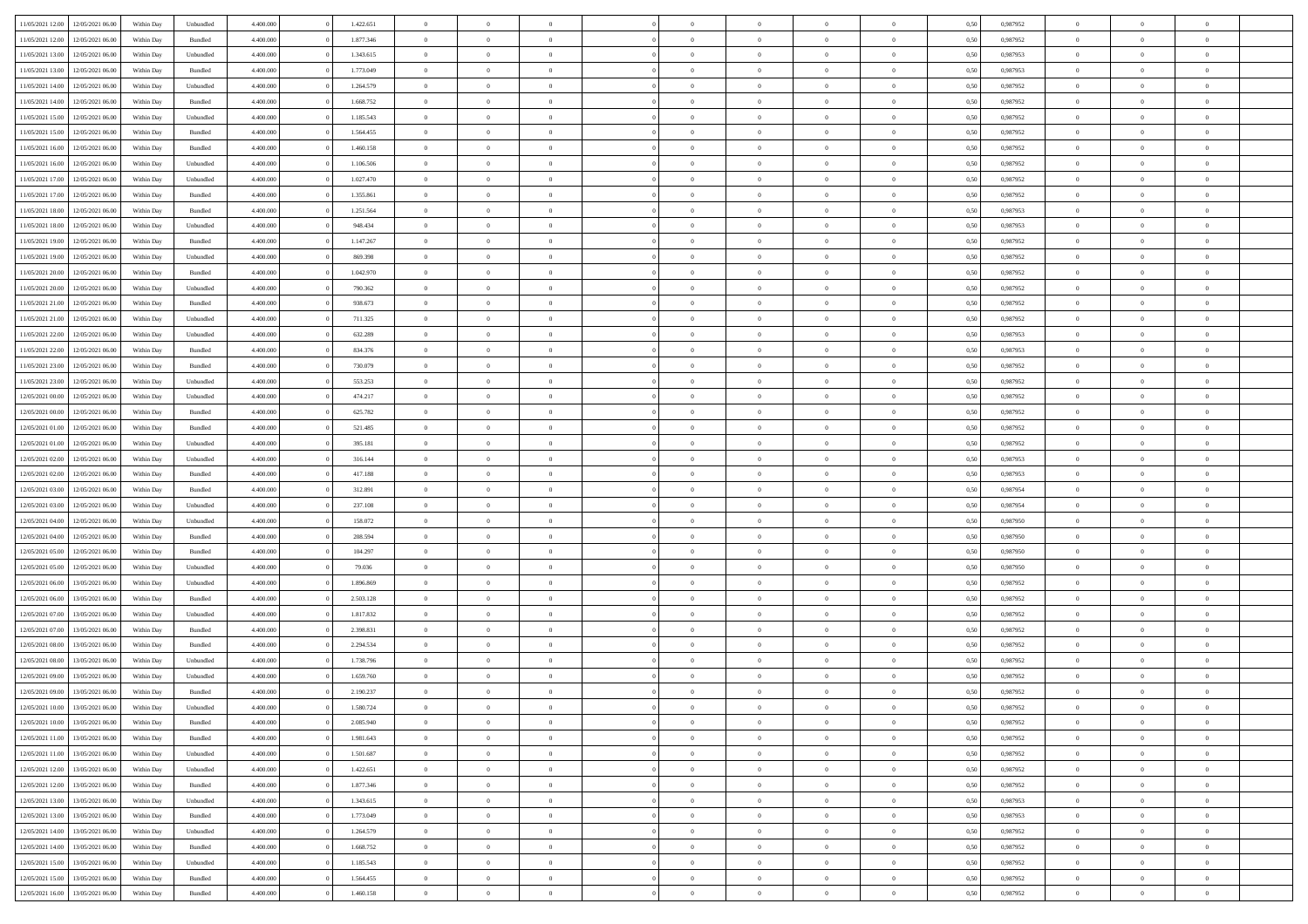| 12/05/2021 16:00 | 13/05/2021 06:00 | Within Day | Unbundled          | 4.400.000 | 1.106.506 | $\overline{0}$ | $\theta$       |                | $\Omega$       | $\Omega$       | $\theta$       | $\theta$       | 0,50 | 0,987952 | $\theta$       | $\overline{0}$ | $\theta$       |  |
|------------------|------------------|------------|--------------------|-----------|-----------|----------------|----------------|----------------|----------------|----------------|----------------|----------------|------|----------|----------------|----------------|----------------|--|
|                  |                  |            |                    |           |           |                |                |                |                |                |                |                |      |          |                |                |                |  |
| 12/05/2021 17:00 | 13/05/2021 06:00 | Within Day | Unbundled          | 4.400.000 | 1.027.470 | $\overline{0}$ | $\theta$       | $\overline{0}$ | $\overline{0}$ | $\bf{0}$       | $\overline{0}$ | $\bf{0}$       | 0,50 | 0,987952 | $\theta$       | $\overline{0}$ | $\overline{0}$ |  |
| 12/05/2021 17:00 | 13/05/2021 06:00 | Within Day | Bundled            | 4.400.000 | 1.355.861 | $\overline{0}$ | $\overline{0}$ | $\overline{0}$ | $\bf{0}$       | $\bf{0}$       | $\bf{0}$       | $\mathbf{0}$   | 0,50 | 0,987952 | $\bf{0}$       | $\overline{0}$ | $\bf{0}$       |  |
| 12/05/2021 18:00 | 13/05/2021 06:00 | Within Day | Unbundled          | 4.400.000 | 948,434   | $\overline{0}$ | $\overline{0}$ | $\overline{0}$ | $\overline{0}$ | $\bf{0}$       | $\overline{0}$ | $\overline{0}$ | 0.50 | 0,987953 | $\theta$       | $\theta$       | $\overline{0}$ |  |
| 12/05/2021 18:00 | 13/05/2021 06:00 | Within Day | Bundled            | 4.400.000 | 1.251.564 | $\overline{0}$ | $\theta$       | $\overline{0}$ | $\overline{0}$ | $\bf{0}$       | $\overline{0}$ | $\bf{0}$       | 0,50 | 0,987953 | $\theta$       | $\overline{0}$ | $\overline{0}$ |  |
| 12/05/2021 19:00 | 13/05/2021 06:00 | Within Day | Unbundled          | 4.400.000 | 869.398   | $\overline{0}$ | $\overline{0}$ | $\overline{0}$ | $\bf{0}$       | $\overline{0}$ | $\overline{0}$ | $\mathbf{0}$   | 0,50 | 0,987952 | $\bf{0}$       | $\overline{0}$ | $\bf{0}$       |  |
| 12/05/2021 19:00 | 13/05/2021 06:00 | Within Dav | Bundled            | 4.400.000 | 1.147.267 | $\overline{0}$ | $\overline{0}$ | $\overline{0}$ | $\overline{0}$ | $\overline{0}$ | $\overline{0}$ | $\overline{0}$ | 0.50 | 0,987952 | $\theta$       | $\overline{0}$ | $\overline{0}$ |  |
|                  |                  |            |                    |           |           |                |                |                |                |                |                |                |      |          |                |                |                |  |
| 12/05/2021 20:00 | 13/05/2021 06:00 | Within Day | Unbundled          | 4.400.000 | 790.362   | $\overline{0}$ | $\theta$       | $\overline{0}$ | $\overline{0}$ | $\bf{0}$       | $\overline{0}$ | $\bf{0}$       | 0,50 | 0,987952 | $\theta$       | $\theta$       | $\overline{0}$ |  |
| 12/05/2021 20:00 | 13/05/2021 06:00 | Within Day | Bundled            | 4.400.000 | 1.042.970 | $\overline{0}$ | $\overline{0}$ | $\overline{0}$ | $\bf{0}$       | $\bf{0}$       | $\bf{0}$       | $\mathbf{0}$   | 0,50 | 0,987952 | $\,0\,$        | $\overline{0}$ | $\overline{0}$ |  |
| 12/05/2021 21:00 | 13/05/2021 06:00 | Within Dav | Bundled            | 4.400.000 | 938.673   | $\overline{0}$ | $\overline{0}$ | $\overline{0}$ | $\overline{0}$ | $\overline{0}$ | $\overline{0}$ | $\overline{0}$ | 0.50 | 0,987952 | $\theta$       | $\overline{0}$ | $\overline{0}$ |  |
| 12/05/2021 21:00 | 13/05/2021 06:00 | Within Day | Unbundled          | 4.400.000 | 711.325   | $\overline{0}$ | $\theta$       | $\overline{0}$ | $\overline{0}$ | $\bf{0}$       | $\overline{0}$ | $\bf{0}$       | 0,50 | 0,987952 | $\,$ 0 $\,$    | $\overline{0}$ | $\overline{0}$ |  |
| 12/05/2021 22:00 | 13/05/2021 06:00 | Within Day | Bundled            | 4.400.000 | 834.376   | $\overline{0}$ | $\overline{0}$ | $\overline{0}$ | $\bf{0}$       | $\bf{0}$       | $\bf{0}$       | $\mathbf{0}$   | 0,50 | 0,987953 | $\bf{0}$       | $\overline{0}$ | $\bf{0}$       |  |
| 12/05/2021 22:00 | 13/05/2021 06:00 | Within Day | Unbundled          | 4.400.000 | 632.289   | $\overline{0}$ | $\overline{0}$ | $\overline{0}$ | $\overline{0}$ | $\bf{0}$       | $\overline{0}$ | $\overline{0}$ | 0.50 | 0,987953 | $\theta$       | $\theta$       | $\overline{0}$ |  |
| 12/05/2021 23:00 | 13/05/2021 06:00 | Within Day | Unbundled          | 4.400.000 | 553.253   | $\overline{0}$ | $\theta$       | $\overline{0}$ | $\overline{0}$ | $\bf{0}$       | $\overline{0}$ | $\bf{0}$       | 0,50 | 0,987952 | $\theta$       | $\overline{0}$ | $\overline{0}$ |  |
|                  |                  |            |                    |           |           |                |                |                |                |                |                |                |      |          |                |                |                |  |
| 12/05/2021 23:00 | 13/05/2021 06:00 | Within Day | Bundled            | 4.400.000 | 730.079   | $\overline{0}$ | $\overline{0}$ | $\overline{0}$ | $\bf{0}$       | $\overline{0}$ | $\overline{0}$ | $\mathbf{0}$   | 0,50 | 0,987952 | $\bf{0}$       | $\overline{0}$ | $\bf{0}$       |  |
| 13/05/2021 00:00 | 13/05/2021 06:00 | Within Dav | Unbundled          | 4.400.000 | 474.217   | $\overline{0}$ | $\overline{0}$ | $\overline{0}$ | $\overline{0}$ | $\overline{0}$ | $\overline{0}$ | $\overline{0}$ | 0.50 | 0,987952 | $\theta$       | $\overline{0}$ | $\overline{0}$ |  |
| 13/05/2021 00:00 | 13/05/2021 06:00 | Within Day | Bundled            | 4.400.000 | 625.782   | $\overline{0}$ | $\theta$       | $\overline{0}$ | $\overline{0}$ | $\bf{0}$       | $\overline{0}$ | $\bf{0}$       | 0,50 | 0,987952 | $\theta$       | $\overline{0}$ | $\overline{0}$ |  |
| 13/05/2021 01:00 | 13/05/2021 06:00 | Within Day | Unbundled          | 4.400.000 | 395.181   | $\overline{0}$ | $\overline{0}$ | $\overline{0}$ | $\bf{0}$       | $\bf{0}$       | $\bf{0}$       | $\mathbf{0}$   | 0,50 | 0,987952 | $\,0\,$        | $\overline{0}$ | $\bf{0}$       |  |
| 13/05/2021 01:00 | 13/05/2021 06:00 | Within Day | Bundled            | 4.400.000 | 521.485   | $\overline{0}$ | $\overline{0}$ | $\overline{0}$ | $\overline{0}$ | $\overline{0}$ | $\overline{0}$ | $\overline{0}$ | 0.50 | 0,987952 | $\theta$       | $\overline{0}$ | $\overline{0}$ |  |
| 13/05/2021 02:00 | 13/05/2021 06:00 | Within Day | Bundled            | 4.400.000 | 417.188   | $\overline{0}$ | $\theta$       | $\overline{0}$ | $\overline{0}$ | $\bf{0}$       | $\overline{0}$ | $\bf{0}$       | 0,50 | 0,987953 | $\,$ 0 $\,$    | $\overline{0}$ | $\overline{0}$ |  |
| 13/05/2021 02:00 | 13/05/2021 06:00 | Within Day | Unbundled          | 4.400.000 | 316.144   | $\overline{0}$ | $\overline{0}$ | $\overline{0}$ | $\bf{0}$       | $\bf{0}$       | $\bf{0}$       | $\mathbf{0}$   | 0,50 | 0,987953 | $\bf{0}$       | $\overline{0}$ | $\bf{0}$       |  |
|                  |                  |            |                    |           |           |                |                |                |                |                |                |                |      |          | $\theta$       |                |                |  |
| 13/05/2021 03:00 | 13/05/2021 06:00 | Within Day | Unbundled          | 4.400.000 | 237.108   | $\overline{0}$ | $\overline{0}$ | $\overline{0}$ | $\overline{0}$ | $\overline{0}$ | $\overline{0}$ | $\overline{0}$ | 0.50 | 0,987954 |                | $\overline{0}$ | $\overline{0}$ |  |
| 13/05/2021 03:00 | 13/05/2021 06:00 | Within Day | Bundled            | 4.400.000 | 312.891   | $\overline{0}$ | $\theta$       | $\overline{0}$ | $\overline{0}$ | $\bf{0}$       | $\overline{0}$ | $\bf{0}$       | 0,50 | 0,987954 | $\,$ 0 $\,$    | $\overline{0}$ | $\overline{0}$ |  |
| 13/05/2021 04:00 | 13/05/2021 06:00 | Within Day | Unbundled          | 4.400.000 | 158.072   | $\overline{0}$ | $\overline{0}$ | $\overline{0}$ | $\bf{0}$       | $\overline{0}$ | $\overline{0}$ | $\mathbf{0}$   | 0,50 | 0,987950 | $\bf{0}$       | $\overline{0}$ | $\bf{0}$       |  |
| 13/05/2021 04:00 | 13/05/2021 06:00 | Within Dav | Bundled            | 4.400.000 | 208.594   | $\overline{0}$ | $\overline{0}$ | $\overline{0}$ | $\overline{0}$ | $\overline{0}$ | $\overline{0}$ | $\overline{0}$ | 0.50 | 0,987950 | $\overline{0}$ | $\overline{0}$ | $\overline{0}$ |  |
| 13/05/2021 05:00 | 13/05/2021 06:00 | Within Day | Unbundled          | 4.400.000 | 79.036    | $\overline{0}$ | $\theta$       | $\overline{0}$ | $\overline{0}$ | $\bf{0}$       | $\overline{0}$ | $\bf{0}$       | 0,50 | 0,987950 | $\theta$       | $\overline{0}$ | $\overline{0}$ |  |
| 13/05/2021 05:00 | 13/05/2021 06:00 | Within Day | Bundled            | 4.400.000 | 104.297   | $\overline{0}$ | $\overline{0}$ | $\overline{0}$ | $\bf{0}$       | $\bf{0}$       | $\bf{0}$       | $\mathbf{0}$   | 0,50 | 0,987950 | $\,0\,$        | $\overline{0}$ | $\overline{0}$ |  |
| 13/05/2021 06:00 | 14/05/2021 06:00 | Within Day | Unbundled          | 4.400.000 | 1.896.869 | $\overline{0}$ | $\overline{0}$ | $\overline{0}$ | $\overline{0}$ | $\overline{0}$ | $\overline{0}$ | $\overline{0}$ | 0.50 | 0,987952 | $\theta$       | $\overline{0}$ | $\overline{0}$ |  |
|                  |                  |            |                    |           |           | $\overline{0}$ |                |                |                |                |                |                |      |          |                |                |                |  |
| 13/05/2021 06:00 | 14/05/2021 06:00 | Within Day | Bundled            | 4.400.000 | 2.503.128 |                | $\theta$       | $\overline{0}$ | $\overline{0}$ | $\bf{0}$       | $\overline{0}$ | $\bf{0}$       | 0,50 | 0,987952 | $\,$ 0 $\,$    | $\overline{0}$ | $\overline{0}$ |  |
| 13/05/2021 07:00 | 14/05/2021 06:00 | Within Day | Unbundled          | 4.400.000 | 1.817.832 | $\overline{0}$ | $\overline{0}$ | $\overline{0}$ | $\bf{0}$       | $\bf{0}$       | $\bf{0}$       | $\mathbf{0}$   | 0,50 | 0,987952 | $\overline{0}$ | $\overline{0}$ | $\bf{0}$       |  |
| 13/05/2021 07:00 | 14/05/2021 06:00 | Within Day | Bundled            | 4.400,000 | 2.398.831 | $\overline{0}$ | $\Omega$       | $\overline{0}$ | $\Omega$       | $\Omega$       | $\overline{0}$ | $\overline{0}$ | 0,50 | 0,987952 | $\,0\,$        | $\theta$       | $\theta$       |  |
| 13/05/2021 08:00 | 14/05/2021 06:00 | Within Day | Bundled            | 4.400.000 | 2.294.534 | $\overline{0}$ | $\theta$       | $\overline{0}$ | $\overline{0}$ | $\bf{0}$       | $\overline{0}$ | $\bf{0}$       | 0,50 | 0,987952 | $\,$ 0 $\,$    | $\overline{0}$ | $\overline{0}$ |  |
| 13/05/2021 08:00 | 14/05/2021 06:00 | Within Day | Unbundled          | 4.400.000 | 1.738.796 | $\overline{0}$ | $\overline{0}$ | $\overline{0}$ | $\bf{0}$       | $\overline{0}$ | $\overline{0}$ | $\mathbf{0}$   | 0,50 | 0,987952 | $\overline{0}$ | $\overline{0}$ | $\bf{0}$       |  |
| 13/05/2021 09:00 | 14/05/2021 06:00 | Within Day | Unbundled          | 4.400,000 | 1.659.760 | $\overline{0}$ | $\Omega$       | $\Omega$       | $\Omega$       | $\overline{0}$ | $\overline{0}$ | $\overline{0}$ | 0.50 | 0,987952 | $\,0\,$        | $\theta$       | $\theta$       |  |
| 13/05/2021 09:00 | 14/05/2021 06:00 | Within Day | Bundled            | 4.400.000 | 2.190.237 | $\overline{0}$ | $\theta$       | $\overline{0}$ | $\overline{0}$ | $\bf{0}$       | $\overline{0}$ | $\bf{0}$       | 0,50 | 0,987952 | $\,$ 0 $\,$    | $\overline{0}$ | $\overline{0}$ |  |
| 13/05/2021 10:00 | 14/05/2021 06:00 | Within Day | Bundled            | 4.400.000 | 2.085.940 | $\overline{0}$ | $\overline{0}$ | $\overline{0}$ | $\bf{0}$       | $\bf{0}$       | $\bf{0}$       | $\mathbf{0}$   | 0,50 | 0,987952 | $\bf{0}$       | $\overline{0}$ | $\bf{0}$       |  |
|                  |                  |            |                    |           |           |                |                |                |                |                |                |                |      |          |                |                |                |  |
| 13/05/2021 10:00 | 14/05/2021 06:00 | Within Day | Unbundled          | 4.400,000 | 1.580.724 | $\overline{0}$ | $\Omega$       | $\overline{0}$ | $\Omega$       | $\overline{0}$ | $\overline{0}$ | $\overline{0}$ | 0.50 | 0.987952 | $\,$ 0 $\,$    | $\theta$       | $\theta$       |  |
| 13/05/2021 11:00 | 14/05/2021 06:00 | Within Day | Unbundled          | 4.400.000 | 1.501.687 | $\overline{0}$ | $\overline{0}$ | $\overline{0}$ | $\overline{0}$ | $\,$ 0         | $\overline{0}$ | $\bf{0}$       | 0,50 | 0,987952 | $\,$ 0 $\,$    | $\overline{0}$ | $\overline{0}$ |  |
| 13/05/2021 11:00 | 14/05/2021 06:00 | Within Day | Bundled            | 4.400.000 | 1.981.643 | $\overline{0}$ | $\bf{0}$       | $\overline{0}$ | $\bf{0}$       | $\bf{0}$       | $\bf{0}$       | $\mathbf{0}$   | 0,50 | 0,987952 | $\bf{0}$       | $\overline{0}$ | $\bf{0}$       |  |
| 13/05/2021 12:00 | 14/05/2021 06:00 | Within Day | Bundled            | 4.400,000 | 1.877.346 | $\overline{0}$ | $\Omega$       | $\overline{0}$ | $\Omega$       | $\overline{0}$ | $\overline{0}$ | $\overline{0}$ | 0,50 | 0,987952 | $\,0\,$        | $\theta$       | $\theta$       |  |
| 13/05/2021 12:00 | 14/05/2021 06:00 | Within Day | Unbundled          | 4.400.000 | 1.422.651 | $\overline{0}$ | $\overline{0}$ | $\overline{0}$ | $\overline{0}$ | $\,$ 0         | $\overline{0}$ | $\bf{0}$       | 0,50 | 0,987952 | $\,$ 0 $\,$    | $\overline{0}$ | $\overline{0}$ |  |
| 13/05/2021 13:00 | 14/05/2021 06:00 | Within Day | Bundled            | 4.400.000 | 1.773.049 | $\overline{0}$ | $\overline{0}$ | $\overline{0}$ | $\bf{0}$       | $\bf{0}$       | $\overline{0}$ | $\mathbf{0}$   | 0,50 | 0,987953 | $\bf{0}$       | $\overline{0}$ | $\bf{0}$       |  |
| 13/05/2021 13:00 | 14/05/2021 06:00 | Within Day | Unbundled          | 4.400,000 | 1.343.615 | $\overline{0}$ | $\Omega$       | $\Omega$       | $\Omega$       | $\Omega$       | $\Omega$       | $\overline{0}$ | 0.50 | 0.987953 | $\theta$       | $\theta$       | $\theta$       |  |
| 13/05/2021 14:00 | 14/05/2021 06:00 | Within Day | Unbundled          | 4.400.000 | 1.264.579 | $\overline{0}$ | $\overline{0}$ | $\overline{0}$ | $\bf{0}$       | $\,$ 0         | $\bf{0}$       | $\bf{0}$       | 0,50 | 0,987952 | $\,0\,$        | $\,$ 0 $\,$    | $\overline{0}$ |  |
|                  |                  |            |                    |           |           |                |                |                |                |                |                |                |      |          |                |                |                |  |
| 13/05/2021 14:00 | 14/05/2021 06:00 | Within Day | $\mathbf B$ undled | 4.400.000 | 1.668.752 | $\bf{0}$       | $\bf{0}$       |                |                | $\bf{0}$       |                |                | 0,50 | 0,987952 | $\bf{0}$       | $\overline{0}$ |                |  |
| 13/05/2021 15:00 | 14/05/2021 06:00 | Within Day | Bundled            | 4.400.000 | 1.564.455 | $\overline{0}$ | $\overline{0}$ | $\overline{0}$ | $\Omega$       | $\overline{0}$ | $\overline{0}$ | $\overline{0}$ | 0.50 | 0.987952 | $\theta$       | $\theta$       | $\theta$       |  |
| 13/05/2021 15:00 | 14/05/2021 06:00 | Within Day | Unbundled          | 4.400.000 | 1.185.543 | $\overline{0}$ | $\,$ 0         | $\overline{0}$ | $\bf{0}$       | $\,$ 0 $\,$    | $\overline{0}$ | $\mathbf{0}$   | 0,50 | 0,987952 | $\,$ 0 $\,$    | $\,$ 0 $\,$    | $\,$ 0         |  |
| 13/05/2021 16:00 | 14/05/2021 06:00 | Within Day | Bundled            | 4.400.000 | 1.460.158 | $\overline{0}$ | $\overline{0}$ | $\overline{0}$ | $\overline{0}$ | $\overline{0}$ | $\overline{0}$ | $\mathbf{0}$   | 0,50 | 0,987952 | $\overline{0}$ | $\bf{0}$       | $\bf{0}$       |  |
| 13/05/2021 16:00 | 14/05/2021 06:00 | Within Day | Unbundled          | 4.400,000 | 1.106.506 | $\overline{0}$ | $\overline{0}$ | $\overline{0}$ | $\Omega$       | $\overline{0}$ | $\overline{0}$ | $\overline{0}$ | 0,50 | 0,987952 | $\overline{0}$ | $\theta$       | $\overline{0}$ |  |
| 13/05/2021 17:00 | 14/05/2021 06:00 | Within Day | Bundled            | 4.400.000 | 1.355.861 | $\overline{0}$ | $\,$ 0         | $\overline{0}$ | $\overline{0}$ | $\,$ 0 $\,$    | $\overline{0}$ | $\mathbf{0}$   | 0,50 | 0,987952 | $\,$ 0 $\,$    | $\overline{0}$ | $\overline{0}$ |  |
| 13/05/2021 17:00 | 14/05/2021 06:00 | Within Day | Unbundled          | 4.400.000 | 1.027.470 | $\overline{0}$ | $\overline{0}$ | $\overline{0}$ | $\overline{0}$ | $\overline{0}$ | $\overline{0}$ | $\mathbf{0}$   | 0,50 | 0,987952 | $\overline{0}$ | $\overline{0}$ | $\bf{0}$       |  |
|                  |                  |            |                    |           |           |                |                |                |                |                |                |                |      |          |                |                |                |  |
| 13/05/2021 18:00 | 14/05/2021 06:00 | Within Day | Unbundled          | 4.400.000 | 948.434   | $\overline{0}$ | $\overline{0}$ | $\overline{0}$ | $\overline{0}$ | $\overline{0}$ | $\overline{0}$ | $\bf{0}$       | 0.50 | 0,987953 | $\overline{0}$ | $\theta$       | $\overline{0}$ |  |
| 13/05/2021 18:00 | 14/05/2021 06:00 | Within Day | Bundled            | 4.400.000 | 1.251.564 | $\overline{0}$ | $\,$ 0         | $\overline{0}$ | $\bf{0}$       | $\bf{0}$       | $\bf{0}$       | $\bf{0}$       | 0,50 | 0,987953 | $\,$ 0 $\,$    | $\overline{0}$ | $\overline{0}$ |  |
| 13/05/2021 19:00 | 14/05/2021 06:00 | Within Day | Bundled            | 4.400.000 | 1.147.267 | $\overline{0}$ | $\bf{0}$       | $\overline{0}$ | $\overline{0}$ | $\overline{0}$ | $\overline{0}$ | $\mathbf{0}$   | 0,50 | 0,987952 | $\overline{0}$ | $\overline{0}$ | $\bf{0}$       |  |
| 13/05/2021 19:00 | 14/05/2021 06:00 | Within Day | Unbundled          | 4.400,000 | 869,398   | $\overline{0}$ | $\overline{0}$ | $\overline{0}$ | $\Omega$       | $\overline{0}$ | $\overline{0}$ | $\overline{0}$ | 0.50 | 0,987952 | $\overline{0}$ | $\overline{0}$ | $\overline{0}$ |  |
| 13/05/2021 20:00 | 14/05/2021 06:00 | Within Day | Bundled            | 4.400.000 | 1.042.970 | $\overline{0}$ | $\bf{0}$       | $\overline{0}$ | $\bf{0}$       | $\bf{0}$       | $\bf{0}$       | $\mathbf{0}$   | 0,50 | 0,987952 | $\,$ 0 $\,$    | $\,$ 0 $\,$    | $\bf{0}$       |  |
| 13/05/2021 20:00 | 14/05/2021 06:00 | Within Day | Unbundled          | 4.400.000 | 790.362   | $\overline{0}$ | $\overline{0}$ | $\overline{0}$ | $\overline{0}$ | $\overline{0}$ | $\bf{0}$       | $\mathbf{0}$   | 0,50 | 0,987952 | $\overline{0}$ | $\bf{0}$       | $\bf{0}$       |  |
|                  |                  |            |                    |           |           |                |                |                |                |                |                |                |      |          |                |                |                |  |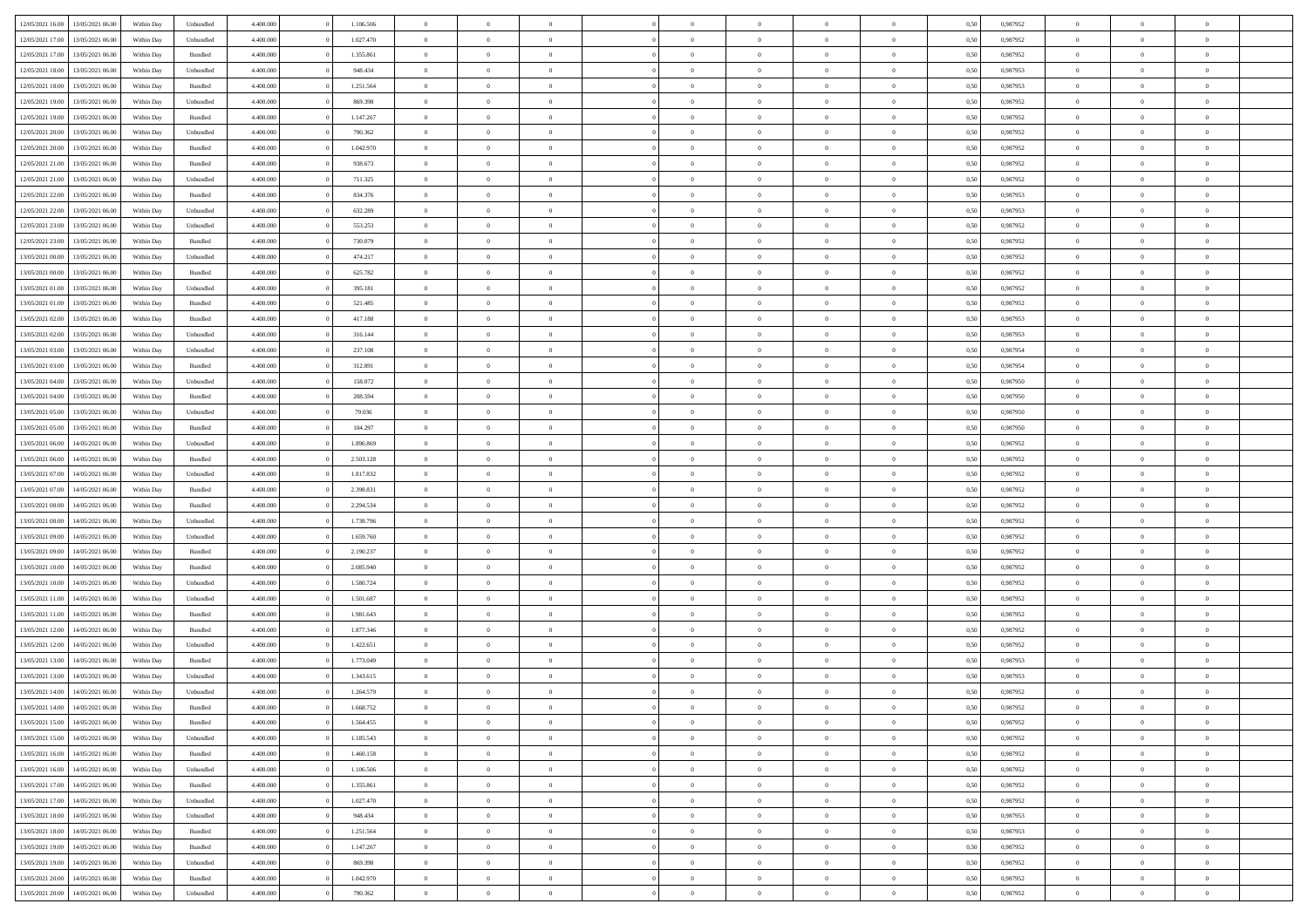| 13/05/2021 21:00 |                  |            |                    |           |           | $\overline{0}$ |                |                |                | $\Omega$       | $\theta$       | $\theta$       |      |          | $\theta$       |                | $\theta$       |  |
|------------------|------------------|------------|--------------------|-----------|-----------|----------------|----------------|----------------|----------------|----------------|----------------|----------------|------|----------|----------------|----------------|----------------|--|
|                  | 14/05/2021 06:00 | Within Day | Unbundled          | 4.400.000 | 711.325   |                | $\theta$       |                | $\Omega$       |                |                |                | 0.50 | 0,987952 |                | $\theta$       |                |  |
| 13/05/2021 21:00 | 14/05/2021 06:00 | Within Day | Bundled            | 4.400.000 | 938.673   | $\overline{0}$ | $\theta$       | $\overline{0}$ | $\overline{0}$ | $\bf{0}$       | $\overline{0}$ | $\bf{0}$       | 0,50 | 0,987952 | $\theta$       | $\overline{0}$ | $\overline{0}$ |  |
| 13/05/2021 22:00 | 14/05/2021 06:00 | Within Day | Bundled            | 4.400.000 | 834.376   | $\overline{0}$ | $\overline{0}$ | $\overline{0}$ | $\bf{0}$       | $\bf{0}$       | $\bf{0}$       | $\mathbf{0}$   | 0,50 | 0,987953 | $\overline{0}$ | $\overline{0}$ | $\overline{0}$ |  |
| 13/05/2021 22:00 | 14/05/2021 06:00 | Within Day | Unbundled          | 4.400.000 | 632.289   | $\overline{0}$ | $\overline{0}$ | $\overline{0}$ | $\overline{0}$ | $\bf{0}$       | $\overline{0}$ | $\overline{0}$ | 0.50 | 0,987953 | $\theta$       | $\theta$       | $\overline{0}$ |  |
| 13/05/2021 23:00 | 14/05/2021 06:00 |            | Bundled            | 4.400.000 | 730.079   | $\overline{0}$ | $\theta$       | $\overline{0}$ | $\overline{0}$ | $\bf{0}$       | $\overline{0}$ |                |      | 0,987952 | $\theta$       | $\overline{0}$ | $\overline{0}$ |  |
|                  |                  | Within Day |                    |           |           |                |                |                |                |                |                | $\bf{0}$       | 0,50 |          |                |                |                |  |
| 13/05/2021 23:00 | 14/05/2021 06:00 | Within Day | Unbundled          | 4.400.000 | 553.253   | $\overline{0}$ | $\bf{0}$       | $\overline{0}$ | $\bf{0}$       | $\overline{0}$ | $\overline{0}$ | $\mathbf{0}$   | 0,50 | 0,987952 | $\overline{0}$ | $\overline{0}$ | $\bf{0}$       |  |
| 14/05/2021 00:00 | 14/05/2021 06:00 | Within Dav | Bundled            | 4.400.000 | 625.782   | $\overline{0}$ | $\overline{0}$ | $\overline{0}$ | $\overline{0}$ | $\overline{0}$ | $\overline{0}$ | $\overline{0}$ | 0.50 | 0,987952 | $\theta$       | $\overline{0}$ | $\overline{0}$ |  |
| 14/05/2021 00:00 | 14/05/2021 06:00 | Within Day | Unbundled          | 4.400.000 | 474.217   | $\overline{0}$ | $\theta$       | $\overline{0}$ | $\overline{0}$ | $\bf{0}$       | $\overline{0}$ | $\bf{0}$       | 0,50 | 0,987952 | $\theta$       | $\theta$       | $\overline{0}$ |  |
| 14/05/2021 01:00 | 14/05/2021 06:00 | Within Day | Unbundled          | 4.400.000 | 395.181   | $\overline{0}$ | $\overline{0}$ | $\overline{0}$ | $\bf{0}$       | $\bf{0}$       | $\bf{0}$       | $\bf{0}$       | 0,50 | 0,987952 | $\,0\,$        | $\overline{0}$ | $\overline{0}$ |  |
| 14/05/2021 01:00 | 14/05/2021 06:00 | Within Dav | Bundled            | 4.400.000 | 521.485   | $\overline{0}$ | $\overline{0}$ | $\overline{0}$ | $\overline{0}$ | $\overline{0}$ | $\overline{0}$ | $\overline{0}$ | 0.50 | 0,987952 | $\theta$       | $\overline{0}$ | $\overline{0}$ |  |
|                  |                  |            |                    |           |           |                |                |                |                |                |                |                |      |          |                |                |                |  |
| 14/05/2021 02:00 | 14/05/2021 06:00 | Within Day | Unbundled          | 4.400.000 | 316.144   | $\overline{0}$ | $\theta$       | $\overline{0}$ | $\overline{0}$ | $\bf{0}$       | $\overline{0}$ | $\bf{0}$       | 0,50 | 0,987953 | $\,$ 0 $\,$    | $\overline{0}$ | $\overline{0}$ |  |
| 14/05/2021 02:00 | 14/05/2021 06:00 | Within Day | Bundled            | 4.400.000 | 417.188   | $\overline{0}$ | $\overline{0}$ | $\overline{0}$ | $\bf{0}$       | $\bf{0}$       | $\bf{0}$       | $\mathbf{0}$   | 0,50 | 0,987953 | $\overline{0}$ | $\overline{0}$ | $\overline{0}$ |  |
| 14/05/2021 03:00 | 14/05/2021 06:00 | Within Day | Unbundled          | 4.400.000 | 237.108   | $\overline{0}$ | $\overline{0}$ | $\overline{0}$ | $\overline{0}$ | $\bf{0}$       | $\overline{0}$ | $\overline{0}$ | 0.50 | 0,987954 | $\theta$       | $\theta$       | $\overline{0}$ |  |
| 14/05/2021 03:00 | 14/05/2021 06:00 | Within Day | Bundled            | 4.400.000 | 312.891   | $\overline{0}$ | $\theta$       | $\overline{0}$ | $\overline{0}$ | $\bf{0}$       | $\overline{0}$ | $\bf{0}$       | 0,50 | 0,987954 | $\theta$       | $\overline{0}$ | $\overline{0}$ |  |
| 14/05/2021 04:00 | 14/05/2021 06:00 | Within Day | Bundled            | 4.400.000 | 208.594   | $\overline{0}$ | $\overline{0}$ | $\overline{0}$ | $\bf{0}$       | $\overline{0}$ | $\overline{0}$ | $\mathbf{0}$   | 0,50 | 0,987950 | $\overline{0}$ | $\overline{0}$ | $\bf{0}$       |  |
|                  |                  |            |                    |           |           |                |                |                |                |                |                |                |      |          |                |                |                |  |
| 14/05/2021 04:00 | 14/05/2021 06:00 | Within Dav | Unbundled          | 4.400.000 | 158.072   | $\overline{0}$ | $\overline{0}$ | $\overline{0}$ | $\overline{0}$ | $\overline{0}$ | $\overline{0}$ | $\overline{0}$ | 0.50 | 0,987950 | $\theta$       | $\overline{0}$ | $\overline{0}$ |  |
| 14/05/2021 05:00 | 14/05/2021 06:00 | Within Day | Unbundled          | 4.400.000 | 79.036    | $\overline{0}$ | $\theta$       | $\overline{0}$ | $\overline{0}$ | $\bf{0}$       | $\overline{0}$ | $\bf{0}$       | 0,50 | 0,987950 | $\theta$       | $\theta$       | $\overline{0}$ |  |
| 14/05/2021 05:00 | 14/05/2021 06:00 | Within Day | Bundled            | 4.400.000 | 104.297   | $\overline{0}$ | $\overline{0}$ | $\overline{0}$ | $\bf{0}$       | $\bf{0}$       | $\bf{0}$       | $\bf{0}$       | 0,50 | 0,987950 | $\,0\,$        | $\overline{0}$ | $\overline{0}$ |  |
| 14/05/2021 06:00 | 15/05/2021 06:00 | Within Day | Unbundled          | 4.400.000 | 1.896.869 | $\overline{0}$ | $\overline{0}$ | $\overline{0}$ | $\overline{0}$ | $\overline{0}$ | $\overline{0}$ | $\overline{0}$ | 0.50 | 0,987952 | $\theta$       | $\overline{0}$ | $\overline{0}$ |  |
| 14/05/2021 06:00 | 15/05/2021 06:00 | Within Day | Bundled            | 4.400.000 | 2.503.128 | $\overline{0}$ | $\theta$       | $\overline{0}$ | $\overline{0}$ | $\bf{0}$       | $\overline{0}$ | $\bf{0}$       | 0,50 | 0,987952 | $\,$ 0 $\,$    | $\theta$       | $\overline{0}$ |  |
|                  |                  |            |                    |           |           |                | $\overline{0}$ |                |                | $\bf{0}$       |                |                |      |          | $\bf{0}$       | $\overline{0}$ | $\overline{0}$ |  |
| 14/05/2021 07:00 | 15/05/2021 06:00 | Within Day | Bundled            | 4.400.000 | 2.398.831 | $\overline{0}$ |                | $\overline{0}$ | $\bf{0}$       |                | $\bf{0}$       | $\bf{0}$       | 0,50 | 0,987952 |                |                |                |  |
| 14/05/2021 07:00 | 15/05/2021 06:00 | Within Day | Unbundled          | 4.400.000 | 1.817.832 | $\overline{0}$ | $\overline{0}$ | $\overline{0}$ | $\overline{0}$ | $\bf{0}$       | $\overline{0}$ | $\overline{0}$ | 0.50 | 0,987952 | $\theta$       | $\overline{0}$ | $\overline{0}$ |  |
| 14/05/2021 08:00 | 15/05/2021 06:00 | Within Day | Bundled            | 4.400.000 | 2.294.534 | $\overline{0}$ | $\theta$       | $\overline{0}$ | $\overline{0}$ | $\bf{0}$       | $\overline{0}$ | $\bf{0}$       | 0,50 | 0,987952 | $\,$ 0 $\,$    | $\overline{0}$ | $\overline{0}$ |  |
| 14/05/2021 08:00 | 15/05/2021 06:00 | Within Day | Unbundled          | 4.400.000 | 1.738.796 | $\overline{0}$ | $\bf{0}$       | $\overline{0}$ | $\bf{0}$       | $\overline{0}$ | $\overline{0}$ | $\mathbf{0}$   | 0,50 | 0,987952 | $\bf{0}$       | $\overline{0}$ | $\bf{0}$       |  |
| 14/05/2021 09:00 | 15/05/2021 06:00 | Within Dav | Bundled            | 4.400.000 | 2.190.237 | $\overline{0}$ | $\overline{0}$ | $\overline{0}$ | $\overline{0}$ | $\overline{0}$ | $\overline{0}$ | $\overline{0}$ | 0.50 | 0,987952 | $\theta$       | $\overline{0}$ | $\overline{0}$ |  |
| 14/05/2021 09:00 | 15/05/2021 06:00 | Within Day | Unbundled          | 4.400.000 | 1.659.760 | $\overline{0}$ | $\theta$       | $\overline{0}$ | $\overline{0}$ | $\bf{0}$       | $\overline{0}$ | $\bf{0}$       | 0,50 | 0,987952 | $\theta$       | $\theta$       | $\overline{0}$ |  |
| 14/05/2021 10:00 | 15/05/2021 06:00 | Within Day | Unbundled          | 4.400.000 | 1.580.724 | $\overline{0}$ | $\overline{0}$ | $\overline{0}$ | $\bf{0}$       | $\bf{0}$       | $\bf{0}$       | $\bf{0}$       | 0,50 | 0,987952 | $\,0\,$        | $\overline{0}$ | $\overline{0}$ |  |
|                  |                  |            |                    |           |           |                | $\overline{0}$ |                |                | $\overline{0}$ |                |                |      |          | $\theta$       | $\overline{0}$ | $\overline{0}$ |  |
| 14/05/2021 10:00 | 15/05/2021 06:00 | Within Day | Bundled            | 4.400.000 | 2.085.940 | $\overline{0}$ |                | $\overline{0}$ | $\overline{0}$ |                | $\overline{0}$ | $\overline{0}$ | 0.50 | 0,987952 |                |                |                |  |
| 14/05/2021 11:00 | 15/05/2021 06:00 | Within Day | Bundled            | 4.400.000 | 1.981.643 | $\overline{0}$ | $\theta$       | $\overline{0}$ | $\overline{0}$ | $\bf{0}$       | $\overline{0}$ | $\bf{0}$       | 0,50 | 0,987952 | $\,$ 0 $\,$    | $\overline{0}$ | $\overline{0}$ |  |
| 14/05/2021 11:00 | 15/05/2021 06:00 | Within Day | Unbundled          | 4.400.000 | 1.501.687 | $\overline{0}$ | $\overline{0}$ | $\overline{0}$ | $\bf{0}$       | $\bf{0}$       | $\bf{0}$       | $\bf{0}$       | 0,50 | 0,987952 | $\bf{0}$       | $\overline{0}$ | $\overline{0}$ |  |
| 14/05/2021 12:00 | 15/05/2021 06:00 | Within Day | Bundled            | 4.400,000 | 1.877.346 | $\overline{0}$ | $\Omega$       | $\Omega$       | $\Omega$       | $\Omega$       | $\overline{0}$ | $\overline{0}$ | 0,50 | 0,987952 | $\,0\,$        | $\theta$       | $\theta$       |  |
| 14/05/2021 12:00 | 15/05/2021 06:00 | Within Day | Unbundled          | 4.400.000 | 1.422.651 | $\overline{0}$ | $\theta$       | $\overline{0}$ | $\overline{0}$ | $\bf{0}$       | $\overline{0}$ | $\bf{0}$       | 0,50 | 0,987952 | $\theta$       | $\overline{0}$ | $\overline{0}$ |  |
| 14/05/2021 13:00 | 15/05/2021 06:00 | Within Day | Bundled            | 4.400.000 | 1.773.049 | $\overline{0}$ | $\overline{0}$ | $\overline{0}$ | $\bf{0}$       | $\bf{0}$       | $\overline{0}$ | $\mathbf{0}$   | 0,50 | 0,987953 | $\overline{0}$ | $\overline{0}$ | $\bf{0}$       |  |
| 14/05/2021 13:00 | 15/05/2021 06:00 |            |                    | 4.400,000 |           | $\overline{0}$ | $\Omega$       | $\Omega$       | $\Omega$       | $\bf{0}$       | $\overline{0}$ | $\overline{0}$ | 0.50 |          | $\,0\,$        | $\theta$       | $\theta$       |  |
|                  |                  | Within Day | Unbundled          |           | 1.343.615 |                |                |                |                |                |                |                |      | 0,987953 |                |                |                |  |
| 14/05/2021 14:00 | 15/05/2021 06:00 | Within Day | Unbundled          | 4.400.000 | 1.264.579 | $\overline{0}$ | $\theta$       | $\overline{0}$ | $\overline{0}$ | $\bf{0}$       | $\overline{0}$ | $\bf{0}$       | 0,50 | 0,987952 | $\,$ 0 $\,$    | $\theta$       | $\overline{0}$ |  |
| 14/05/2021 14:00 | 15/05/2021 06:00 | Within Day | Bundled            | 4.400.000 | 1.668.752 | $\overline{0}$ | $\overline{0}$ | $\overline{0}$ | $\bf{0}$       | $\bf{0}$       | $\bf{0}$       | $\bf{0}$       | 0,50 | 0,987952 | $\,0\,$        | $\overline{0}$ | $\overline{0}$ |  |
| 14/05/2021 15:00 | 15/05/2021 06:00 | Within Day | Bundled            | 4.400,000 | 1.564.455 | $\overline{0}$ | $\Omega$       | $\Omega$       | $\Omega$       | $\theta$       | $\overline{0}$ | $\overline{0}$ | 0.50 | 0.987952 | $\theta$       | $\theta$       | $\theta$       |  |
| 14/05/2021 15:00 | 15/05/2021 06:00 | Within Day | Unbundled          | 4.400.000 | 1.185.543 | $\overline{0}$ | $\theta$       | $\overline{0}$ | $\overline{0}$ | $\bf{0}$       | $\overline{0}$ | $\bf{0}$       | 0,50 | 0,987952 | $\,$ 0 $\,$    | $\overline{0}$ | $\overline{0}$ |  |
| 14/05/2021 16:00 | 15/05/2021 06:00 | Within Day | Unbundled          | 4.400.000 | 1.106.506 | $\overline{0}$ | $\overline{0}$ | $\overline{0}$ | $\bf{0}$       | $\bf{0}$       | $\bf{0}$       | $\bf{0}$       | 0,50 | 0,987952 | $\overline{0}$ | $\overline{0}$ | $\overline{0}$ |  |
| 14/05/2021 16:00 | 15/05/2021 06:00 |            |                    | 4.400,000 | 1.460.158 | $\overline{0}$ | $\Omega$       | $\overline{0}$ | $\Omega$       | $\overline{0}$ | $\overline{0}$ | $\overline{0}$ | 0.50 | 0,987952 | $\,0\,$        | $\theta$       | $\theta$       |  |
|                  |                  | Within Day | Bundled            |           |           |                |                |                |                |                |                |                |      |          |                |                |                |  |
| 14/05/2021 17:00 | 15/05/2021 06:00 | Within Day | Unbundled          | 4.400.000 | 1.027.470 | $\overline{0}$ | $\theta$       | $\overline{0}$ | $\overline{0}$ | $\,$ 0         | $\overline{0}$ | $\bf{0}$       | 0,50 | 0,987952 | $\,$ 0 $\,$    | $\overline{0}$ | $\overline{0}$ |  |
| 14/05/2021 17:00 | 15/05/2021 06:00 | Within Day | Bundled            | 4.400.000 | 1.355.861 | $\overline{0}$ | $\overline{0}$ | $\overline{0}$ | $\bf{0}$       | $\bf{0}$       | $\bf{0}$       | $\mathbf{0}$   | 0,50 | 0,987952 | $\overline{0}$ | $\overline{0}$ | $\bf{0}$       |  |
| 14/05/2021 18:00 | 15/05/2021 06:00 | Within Day | Unbundled          | 4.400,000 | 948,434   | $\overline{0}$ | $\Omega$       | $\Omega$       | $\Omega$       | $\Omega$       | $\Omega$       | $\overline{0}$ | 0.50 | 0.987953 | $\theta$       | $\theta$       | $\theta$       |  |
| 14/05/2021 18:00 | 15/05/2021 06:00 | Within Day | Bundled            | 4.400.000 | 1.251.564 | $\overline{0}$ | $\overline{0}$ | $\overline{0}$ | $\bf{0}$       | $\,$ 0         | $\bf{0}$       | $\bf{0}$       | 0,50 | 0,987953 | $\,0\,$        | $\overline{0}$ | $\overline{0}$ |  |
| 14/05/2021 19:00 | 15/05/2021 06:00 | Within Day | $\mathbf B$ undled | 4.400.000 | 1.147.267 | $\bf{0}$       | $\bf{0}$       |                |                | $\bf{0}$       |                |                | 0,50 | 0,987952 | $\bf{0}$       | $\overline{0}$ |                |  |
| 14/05/2021 19:00 | 15/05/2021 06:00 | Within Day | Unbundled          | 4.400.000 | 869,398   | $\overline{0}$ | $\overline{0}$ | $\overline{0}$ | $\Omega$       | $\overline{0}$ | $\overline{0}$ | $\overline{0}$ | 0,50 | 0.987952 | $\theta$       | $\theta$       | $\theta$       |  |
| 14/05/2021 20:00 | 15/05/2021 06:00 |            | Unbundled          | 4.400.000 | 790.362   | $\overline{0}$ | $\bf{0}$       | $\overline{0}$ |                | $\,$ 0 $\,$    | $\overline{0}$ | $\,$ 0 $\,$    |      | 0,987952 | $\,$ 0 $\,$    | $\,$ 0 $\,$    | $\,$ 0         |  |
|                  |                  | Within Day |                    |           |           |                |                |                | $\bf{0}$       |                |                |                | 0,50 |          |                |                |                |  |
| 14/05/2021 20:00 | 15/05/2021 06:00 | Within Day | Bundled            | 4.400.000 | 1.042.970 | $\overline{0}$ | $\overline{0}$ | $\overline{0}$ | $\overline{0}$ | $\overline{0}$ | $\overline{0}$ | $\mathbf{0}$   | 0,50 | 0,987952 | $\overline{0}$ | $\overline{0}$ | $\overline{0}$ |  |
| 14/05/2021 21:00 | 15/05/2021 06:00 | Within Day | Unbundled          | 4.400,000 | 711.325   | $\overline{0}$ | $\overline{0}$ | $\overline{0}$ | $\Omega$       | $\overline{0}$ | $\overline{0}$ | $\overline{0}$ | 0,50 | 0,987952 | $\overline{0}$ | $\,$ 0 $\,$    | $\overline{0}$ |  |
| 14/05/2021 21:00 | 15/05/2021 06:00 | Within Day | Bundled            | 4.400.000 | 938.673   | $\overline{0}$ | $\,$ 0         | $\overline{0}$ | $\bf{0}$       | $\,$ 0 $\,$    | $\overline{0}$ | $\,$ 0 $\,$    | 0,50 | 0,987952 | $\,$ 0 $\,$    | $\overline{0}$ | $\,$ 0         |  |
| 14/05/2021 22.00 | 15/05/2021 06:00 | Within Day | Unbundled          | 4.400.000 | 632.289   | $\overline{0}$ | $\overline{0}$ | $\overline{0}$ | $\overline{0}$ | $\overline{0}$ | $\overline{0}$ | $\mathbf{0}$   | 0,50 | 0,987953 | $\overline{0}$ | $\overline{0}$ | $\overline{0}$ |  |
| 14/05/2021 22:00 | 15/05/2021 06:00 | Within Day | Bundled            | 4.400,000 | 834,376   | $\overline{0}$ | $\overline{0}$ | $\overline{0}$ | $\overline{0}$ | $\overline{0}$ | $\overline{0}$ | $\overline{0}$ | 0.50 | 0,987953 | $\overline{0}$ | $\theta$       | $\overline{0}$ |  |
| 14/05/2021 23:00 | 15/05/2021 06:00 | Within Day | Bundled            | 4.400.000 | 730.079   | $\overline{0}$ | $\,$ 0         | $\overline{0}$ | $\bf{0}$       | $\bf{0}$       | $\bf{0}$       | $\bf{0}$       | 0,50 | 0,987952 | $\,$ 0 $\,$    | $\overline{0}$ | $\overline{0}$ |  |
|                  |                  |            |                    |           |           |                |                |                |                |                |                |                |      |          |                |                |                |  |
| 14/05/2021 23:00 | 15/05/2021 06:00 | Within Day | Unbundled          | 4.400.000 | 553.253   | $\overline{0}$ | $\overline{0}$ | $\overline{0}$ | $\overline{0}$ | $\overline{0}$ | $\overline{0}$ | $\mathbf{0}$   | 0,50 | 0,987952 | $\overline{0}$ | $\overline{0}$ | $\bf{0}$       |  |
| 15/05/2021 00:00 | 15/05/2021 06:00 | Within Day | Unbundled          | 4.400,000 | 474.217   | $\overline{0}$ | $\overline{0}$ | $\overline{0}$ | $\Omega$       | $\overline{0}$ | $\overline{0}$ | $\overline{0}$ | 0.50 | 0,987952 | $\overline{0}$ | $\overline{0}$ | $\overline{0}$ |  |
| 15/05/2021 00:00 | 15/05/2021 06:00 | Within Day | Bundled            | 4.400.000 | 625.782   | $\overline{0}$ | $\bf{0}$       | $\overline{0}$ | $\bf{0}$       | $\bf{0}$       | $\bf{0}$       | $\mathbf{0}$   | 0,50 | 0,987952 | $\,$ 0 $\,$    | $\,$ 0 $\,$    | $\bf{0}$       |  |
| 15/05/2021 01:00 | 15/05/2021 06:00 | Within Day | Bundled            | 4.400.000 | 521.485   | $\overline{0}$ | $\overline{0}$ | $\overline{0}$ | $\overline{0}$ | $\overline{0}$ | $\bf{0}$       | $\mathbf{0}$   | 0,50 | 0,987952 | $\overline{0}$ | $\bf{0}$       | $\overline{0}$ |  |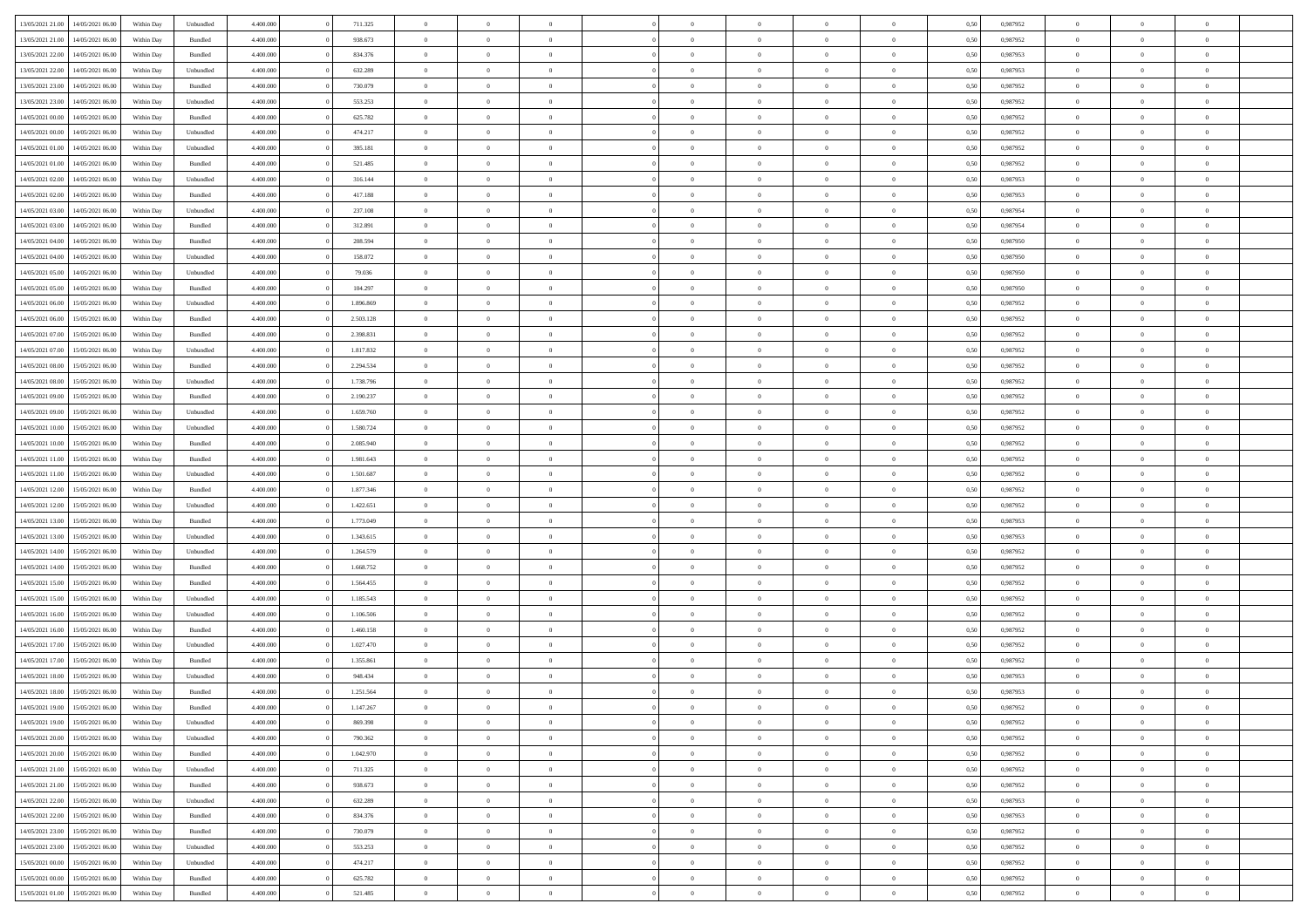| 15/05/2021 01:00 15/05/2021 06:00                        | Within Day | Unbundled            | 4.400.000              | 395.181             | $\overline{0}$                   | $\overline{0}$ | $\Omega$                         | $\Omega$                         | $\theta$       | $\Omega$                         | $\overline{0}$       | 0,50         | 0,987952             | $\theta$       | $\theta$       | $\overline{0}$ |  |
|----------------------------------------------------------|------------|----------------------|------------------------|---------------------|----------------------------------|----------------|----------------------------------|----------------------------------|----------------|----------------------------------|----------------------|--------------|----------------------|----------------|----------------|----------------|--|
| 15/05/2021 02:00<br>15/05/2021 06:00                     | Within Day | Bundled              | 4.400.000              | 417.188             | $\overline{0}$                   | $\overline{0}$ | $\overline{0}$                   | $\overline{0}$                   | $\theta$       | $\overline{0}$                   | $\bf{0}$             | 0,50         | 0,987953             | $\theta$       | $\theta$       | $\overline{0}$ |  |
| 15/05/2021 02:00<br>15/05/2021 06:00                     | Within Day | Unbundled            | 4.400.000              | 316.144             | $\overline{0}$                   | $\bf{0}$       | $\overline{0}$                   | $\overline{0}$                   | $\bf{0}$       | $\overline{0}$                   | $\bf{0}$             | 0,50         | 0,987953             | $\bf{0}$       | $\overline{0}$ | $\overline{0}$ |  |
| 15/05/2021 03:00<br>15/05/2021 06:00                     | Within Day | Unbundled            | 4.400.000              | 237.108             | $\overline{0}$                   | $\overline{0}$ | $\overline{0}$                   | $\overline{0}$                   | $\theta$       | $\overline{0}$                   | $\overline{0}$       | 0.50         | 0,987954             | $\theta$       | $\theta$       | $\overline{0}$ |  |
| 15/05/2021 03:00<br>15/05/2021 06:00                     | Within Day | Bundled              | 4.400.000              | 312.891             | $\overline{0}$                   | $\overline{0}$ | $\overline{0}$                   | $\overline{0}$                   | $\theta$       | $\overline{0}$                   | $\bf{0}$             | 0,50         | 0,987954             | $\theta$       | $\theta$       | $\overline{0}$ |  |
| 15/05/2021 04:00<br>15/05/2021 06:00                     | Within Day | Unbundled            | 4.400.000              | 158.072             | $\overline{0}$                   | $\bf{0}$       | $\overline{0}$                   | $\overline{0}$                   | $\overline{0}$ | $\overline{0}$                   | $\bf{0}$             | 0,50         | 0,987950             | $\bf{0}$       | $\overline{0}$ | $\bf{0}$       |  |
| 15/05/2021 04:00<br>15/05/2021 06:00                     | Within Day | Bundled              | 4.400.000              | 208.594             | $\overline{0}$                   | $\overline{0}$ | $\overline{0}$                   | $\overline{0}$                   | $\overline{0}$ | $\overline{0}$                   | $\overline{0}$       | 0.5(         | 0,987950             | $\theta$       | $\theta$       | $\overline{0}$ |  |
| 15/05/2021 05:00<br>15/05/2021 06:00                     | Within Day | Bundled              | 4.400.000              | 104.297             | $\bf{0}$                         | $\overline{0}$ | $\overline{0}$                   | $\overline{0}$                   | $\theta$       | $\overline{0}$                   | $\bf{0}$             | 0,50         | 0,987950             | $\theta$       | $\theta$       | $\overline{0}$ |  |
|                                                          |            |                      |                        |                     |                                  | $\bf{0}$       |                                  |                                  | $\overline{0}$ |                                  |                      |              |                      | $\bf{0}$       | $\overline{0}$ | $\overline{0}$ |  |
| 15/05/2021 05:00<br>15/05/2021 06:00<br>16/05/2021 06:00 | Within Day | Unbundled<br>Bundled | 4.400.000<br>4.400.000 | 79.036<br>2.503.128 | $\overline{0}$<br>$\overline{0}$ | $\overline{0}$ | $\overline{0}$<br>$\overline{0}$ | $\overline{0}$<br>$\overline{0}$ | $\overline{0}$ | $\overline{0}$<br>$\overline{0}$ | $\bf{0}$<br>$\bf{0}$ | 0,50<br>0.50 | 0,987950<br>0,987952 | $\theta$       | $\theta$       | $\overline{0}$ |  |
| 15/05/2021 06:00                                         | Within Day |                      |                        |                     |                                  |                |                                  |                                  |                |                                  |                      |              |                      |                |                |                |  |
| 15/05/2021 06:00<br>16/05/2021 06:00                     | Within Day | Unbundled            | 4.400.000              | 1.896.869           | $\bf{0}$                         | $\overline{0}$ | $\overline{0}$                   | $\overline{0}$                   | $\theta$       | $\overline{0}$                   | $\bf{0}$             | 0,50         | 0,987952             | $\theta$       | $\theta$       | $\overline{0}$ |  |
| 15/05/2021 07:00<br>16/05/2021 06:00                     | Within Day | Bundled              | 4.400.000              | 2.398.831           | $\overline{0}$                   | $\bf{0}$       | $\overline{0}$                   | $\overline{0}$                   | $\bf{0}$       | $\overline{0}$                   | $\bf{0}$             | 0,50         | 0,987952             | $\bf{0}$       | $\overline{0}$ | $\overline{0}$ |  |
| 15/05/2021 07:00<br>16/05/2021 06:00                     | Within Day | Unbundled            | 4.400.000              | 1.817.832           | $\overline{0}$                   | $\overline{0}$ | $\overline{0}$                   | $\overline{0}$                   | $\overline{0}$ | $\overline{0}$                   | $\overline{0}$       | 0.50         | 0.987952             | $\theta$       | $\theta$       | $\overline{0}$ |  |
| 15/05/2021 08:00<br>16/05/2021 06:00                     | Within Day | Bundled              | 4.400.000              | 2.294.534           | $\bf{0}$                         | $\theta$       | $\overline{0}$                   | $\overline{0}$                   | $\theta$       | $\overline{0}$                   | $\bf{0}$             | 0,50         | 0,987952             | $\theta$       | $\theta$       | $\overline{0}$ |  |
| 15/05/2021 08:00<br>16/05/2021 06:00                     | Within Day | Unbundled            | 4.400.000              | 1.738.796           | $\overline{0}$                   | $\bf{0}$       | $\overline{0}$                   | $\overline{0}$                   | $\overline{0}$ | $\overline{0}$                   | $\bf{0}$             | 0,50         | 0,987952             | $\bf{0}$       | $\overline{0}$ | $\bf{0}$       |  |
| 15/05/2021 09:00<br>16/05/2021 06:00                     | Within Day | Unbundled            | 4.400.000              | 1.659.760           | $\overline{0}$                   | $\overline{0}$ | $\overline{0}$                   | $\overline{0}$                   | $\overline{0}$ | $\overline{0}$                   | $\overline{0}$       | 0.5(         | 0,987952             | $\overline{0}$ | $\overline{0}$ | $\overline{0}$ |  |
| 15/05/2021 09:00<br>16/05/2021 06:00                     | Within Day | Bundled              | 4.400.000              | 2.190.237           | $\bf{0}$                         | $\overline{0}$ | $\overline{0}$                   | $\overline{0}$                   | $\theta$       | $\overline{0}$                   | $\bf{0}$             | 0,50         | 0,987952             | $\theta$       | $\theta$       | $\overline{0}$ |  |
| 15/05/2021 10:00<br>16/05/2021 06:00                     | Within Day | Bundled              | 4.400.000              | 2.085.940           | $\overline{0}$                   | $\bf{0}$       | $\overline{0}$                   | $\overline{0}$                   | $\bf{0}$       | $\overline{0}$                   | $\bf{0}$             | 0,50         | 0,987952             | $\bf{0}$       | $\overline{0}$ | $\overline{0}$ |  |
| 15/05/2021 10:00<br>16/05/2021 06:00                     | Within Day | Unbundled            | 4.400.000              | 1.580.724           | $\overline{0}$                   | $\overline{0}$ | $\overline{0}$                   | $\overline{0}$                   | $\overline{0}$ | $\overline{0}$                   | $\overline{0}$       | 0.50         | 0,987952             | $\theta$       | $\theta$       | $\overline{0}$ |  |
| 15/05/2021 11:00<br>16/05/2021 06:00                     | Within Day | Unbundled            | 4.400.000              | 1.501.687           | $\bf{0}$                         | $\overline{0}$ | $\overline{0}$                   | $\overline{0}$                   | $\theta$       | $\overline{0}$                   | $\bf{0}$             | 0,50         | 0,987952             | $\theta$       | $\theta$       | $\overline{0}$ |  |
| 15/05/2021 11:00<br>16/05/2021 06:00                     | Within Day | Bundled              | 4.400.000              | 1.981.643           | $\overline{0}$                   | $\bf{0}$       | $\overline{0}$                   | $\overline{0}$                   | $\bf{0}$       | $\overline{0}$                   | $\bf{0}$             | 0,50         | 0,987952             | $\bf{0}$       | $\overline{0}$ | $\overline{0}$ |  |
| 15/05/2021 12:00<br>16/05/2021 06:00                     | Within Day | Bundled              | 4.400.000              | 1.877.346           | $\overline{0}$                   | $\overline{0}$ | $\overline{0}$                   | $\overline{0}$                   | $\overline{0}$ | $\overline{0}$                   | $\overline{0}$       | 0.50         | 0,987952             | $\overline{0}$ | $\overline{0}$ | $\overline{0}$ |  |
| 15/05/2021 12:00<br>16/05/2021 06:00                     | Within Day | Unbundled            | 4.400.000              | 1.422.651           | $\bf{0}$                         | $\theta$       | $\overline{0}$                   | $\overline{0}$                   | $\theta$       | $\overline{0}$                   | $\bf{0}$             | 0,50         | 0,987952             | $\theta$       | $\theta$       | $\overline{0}$ |  |
| 15/05/2021 13:00<br>16/05/2021 06:00                     | Within Day | Unbundled            | 4.400.000              | 1.343.615           | $\overline{0}$                   | $\bf{0}$       | $\overline{0}$                   | $\overline{0}$                   | $\overline{0}$ | $\overline{0}$                   | $\bf{0}$             | 0,50         | 0,987953             | $\bf{0}$       | $\overline{0}$ | $\bf{0}$       |  |
| 15/05/2021 13:00<br>16/05/2021 06:00                     | Within Day | Bundled              | 4.400.000              | 1.773.049           | $\overline{0}$                   | $\overline{0}$ | $\overline{0}$                   | $\overline{0}$                   | $\overline{0}$ | $\overline{0}$                   | $\overline{0}$       | 0.5(         | 0,987953             | $\overline{0}$ | $\overline{0}$ | $\overline{0}$ |  |
| 15/05/2021 14:00<br>16/05/2021 06:00                     | Within Day | Unbundled            | 4.400.000              | 1.264.579           | $\bf{0}$                         | $\overline{0}$ | $\overline{0}$                   | $\overline{0}$                   | $\theta$       | $\overline{0}$                   | $\bf{0}$             | 0,50         | 0,987952             | $\theta$       | $\theta$       | $\overline{0}$ |  |
| 15/05/2021 14:00<br>16/05/2021 06:00                     | Within Day | Bundled              | 4.400.000              | 1.668.752           | $\overline{0}$                   | $\bf{0}$       | $\overline{0}$                   | $\overline{0}$                   | $\overline{0}$ | $\overline{0}$                   | $\bf{0}$             | 0,50         | 0,987952             | $\bf{0}$       | $\overline{0}$ | $\overline{0}$ |  |
| 15/05/2021 15:00<br>16/05/2021 06:00                     | Within Day | Unbundled            | 4.400.000              | 1.185.543           | $\overline{0}$                   | $\overline{0}$ | $\overline{0}$                   | $\overline{0}$                   | $\overline{0}$ | $\overline{0}$                   | $\overline{0}$       | 0.5(         | 0,987952             | $\overline{0}$ | $\theta$       | $\overline{0}$ |  |
| 15/05/2021 15:00<br>16/05/2021 06:00                     | Within Day | Bundled              | 4.400.000              | 1.564.455           | $\bf{0}$                         | $\overline{0}$ | $\overline{0}$                   | $\overline{0}$                   | $\theta$       | $\overline{0}$                   | $\bf{0}$             | 0,50         | 0,987952             | $\theta$       | $\theta$       | $\overline{0}$ |  |
| 15/05/2021 16:00<br>16/05/2021 06:00                     | Within Day | Bundled              | 4.400.000              | 1.460.158           | $\overline{0}$                   | $\bf{0}$       | $\overline{0}$                   | $\overline{0}$                   | $\bf{0}$       | $\overline{0}$                   | $\bf{0}$             | 0,50         | 0,987952             | $\bf{0}$       | $\overline{0}$ | $\overline{0}$ |  |
| 15/05/2021 16:00<br>16/05/2021 06:00                     | Within Day | Unbundled            | 4,400,000              | 1.106.506           | $\overline{0}$                   | $\overline{0}$ | $\Omega$                         | $\Omega$                         | $\Omega$       | $\Omega$                         | $\overline{0}$       | 0,50         | 0,987952             | $\,$ 0 $\,$    | $\overline{0}$ | $\theta$       |  |
| 15/05/2021 17:00<br>16/05/2021 06:00                     | Within Day | Unbundled            | 4.400.000              | 1.027.470           | $\bf{0}$                         | $\overline{0}$ | $\overline{0}$                   | $\overline{0}$                   | $\theta$       | $\overline{0}$                   | $\bf{0}$             | 0,50         | 0,987952             | $\theta$       | $\theta$       | $\overline{0}$ |  |
| 15/05/2021 17:00<br>16/05/2021 06:00                     | Within Day | Bundled              | 4.400.000              | 1.355.861           | $\overline{0}$                   | $\bf{0}$       | $\overline{0}$                   | $\overline{0}$                   | $\overline{0}$ | $\overline{0}$                   | $\bf{0}$             | 0,50         | 0,987952             | $\bf{0}$       | $\overline{0}$ | $\bf{0}$       |  |
| 15/05/2021 18:00<br>16/05/2021 06:00                     | Within Day | Bundled              | 4,400,000              | 1.251.564           | $\overline{0}$                   | $\overline{0}$ | $\Omega$                         | $\Omega$                         | $\overline{0}$ | $\Omega$                         | $\overline{0}$       | 0.50         | 0,987953             | $\bf{0}$       | $\theta$       | $\theta$       |  |
| 15/05/2021 18:00<br>16/05/2021 06:00                     | Within Day | Unbundled            | 4.400.000              | 948.434             | $\bf{0}$                         | $\overline{0}$ | $\overline{0}$                   | $\overline{0}$                   | $\theta$       | $\overline{0}$                   | $\bf{0}$             | 0,50         | 0,987953             | $\theta$       | $\theta$       | $\overline{0}$ |  |
| 15/05/2021 19:00<br>16/05/2021 06:00                     | Within Day | Unbundled            | 4.400.000              | 869.398             | $\overline{0}$                   | $\bf{0}$       | $\overline{0}$                   | $\overline{0}$                   | $\overline{0}$ | $\overline{0}$                   | $\bf{0}$             | 0,50         | 0,987952             | $\bf{0}$       | $\overline{0}$ | $\overline{0}$ |  |
| 15/05/2021 19:00<br>16/05/2021 06:00                     | Within Day | Bundled              | 4,400,000              | 1.147.267           | $\overline{0}$                   | $\overline{0}$ | $\Omega$                         | $\Omega$                         | $\Omega$       | $\Omega$                         | $\overline{0}$       | 0.50         | 0.987952             | $\theta$       | $\theta$       | $\theta$       |  |
| 15/05/2021 20:00<br>16/05/2021 06:00                     | Within Day | Bundled              | 4.400.000              | 1.042.970           | $\bf{0}$                         | $\bf{0}$       | $\overline{0}$                   | $\overline{0}$                   | $\theta$       | $\overline{0}$                   | $\bf{0}$             | 0,50         | 0,987952             | $\theta$       | $\theta$       | $\overline{0}$ |  |
| 15/05/2021 20:00<br>16/05/2021 06:00                     | Within Day | Unbundled            | 4.400.000              | 790.362             | $\overline{0}$                   | $\bf{0}$       | $\overline{0}$                   | $\overline{0}$                   | $\bf{0}$       | $\overline{0}$                   | $\bf{0}$             | 0,50         | 0,987952             | $\bf{0}$       | $\overline{0}$ | $\overline{0}$ |  |
| 15/05/2021 21:00<br>16/05/2021 06:00                     | Within Day | Bundled              | 4,400,000              | 938.673             | $\overline{0}$                   | $\overline{0}$ | $\Omega$                         | $\Omega$                         | $\overline{0}$ | $\Omega$                         | $\overline{0}$       | 0,50         | 0,987952             | $\bf{0}$       | $\overline{0}$ | $\theta$       |  |
| 15/05/2021 21:00<br>16/05/2021 06:00                     | Within Day | Unbundled            | 4.400.000              | 711.325             | $\bf{0}$                         | $\overline{0}$ | $\overline{0}$                   | $\overline{0}$                   | $\overline{0}$ | $\overline{0}$                   | $\bf{0}$             | 0,50         | 0,987952             | $\theta$       | $\theta$       | $\overline{0}$ |  |
| 15/05/2021 22.00<br>16/05/2021 06:00                     | Within Day | Bundled              | 4.400.000              | 834.376             | $\overline{0}$                   | $\bf{0}$       | $\overline{0}$                   | $\overline{0}$                   | $\overline{0}$ | $\overline{0}$                   | $\bf{0}$             | 0,50         | 0,987953             | $\overline{0}$ | $\overline{0}$ | $\bf{0}$       |  |
| 15/05/2021 22:00<br>16/05/2021 06:00                     | Within Day | Unbundled            | 4,400,000              | 632.289             | $\overline{0}$                   | $\overline{0}$ | $\Omega$                         | $\Omega$                         | $\Omega$       | $\theta$                         | $\overline{0}$       | 0.50         | 0.987953             | $\theta$       | $\overline{0}$ | $\theta$       |  |
| 15/05/2021 23:00<br>16/05/2021 06:00                     | Within Day | Unbundled            | 4.400.000              | 553.253             | $\bf{0}$                         | $\bf{0}$       | $\overline{0}$                   | $\overline{0}$                   | $\bf{0}$       | $\overline{0}$                   | $\bf{0}$             | 0,50         | 0,987952             | $\bf{0}$       | $\,$ 0 $\,$    | $\overline{0}$ |  |
| 15/05/2021 23:00 16/05/2021 06:00                        | Within Day | Bundled              | 4.400.000              | 730.079             | $\bf{0}$                         | $\bf{0}$       |                                  |                                  |                |                                  |                      | 0,50         | 0,987952             | $\bf{0}$       | $\bf{0}$       |                |  |
| 16/05/2021 00:00 16/05/2021 06:00                        | Within Day |                      | 4.400.000              | 474.217             | $\Omega$                         | $\overline{0}$ | $\Omega$                         | $\theta$                         | $\overline{0}$ | $\theta$                         | $\overline{0}$       | 0.50         | 0.987952             | $\theta$       | $\theta$       | $\theta$       |  |
| 16/05/2021 00:00<br>16/05/2021 06:00                     | Within Day | Unbundled<br>Bundled | 4.400.000              | 625.782             | $\overline{0}$                   | $\overline{0}$ |                                  |                                  | $\,$ 0 $\,$    | $\overline{0}$                   | $\,$ 0 $\,$          |              | 0,987952             | $\,$ 0 $\,$    | $\,$ 0 $\,$    | $\,$ 0         |  |
|                                                          |            |                      |                        |                     |                                  |                | $\overline{0}$                   | $\overline{0}$                   |                |                                  |                      | 0,50         |                      |                |                |                |  |
| 16/05/2021 01:00<br>16/05/2021 06:00                     | Within Day | Bundled              | 4.400.000              | 521.485             | $\overline{0}$                   | $\overline{0}$ | $\overline{0}$                   | $\overline{0}$                   | $\overline{0}$ | $\overline{0}$                   | $\bf{0}$             | 0,50         | 0,987952             | $\overline{0}$ | $\overline{0}$ | $\overline{0}$ |  |
| 16/05/2021 01:00<br>16/05/2021 06:00                     | Within Day | Unbundled            | 4.400.000              | 395.181             | $\overline{0}$                   | $\bf{0}$       | $\overline{0}$                   | $\overline{0}$                   | $\overline{0}$ | $\overline{0}$                   | $\bf{0}$             | 0,50         | 0,987952             | $\overline{0}$ | $\theta$       | $\overline{0}$ |  |
| 16/05/2021 02:00<br>16/05/2021 06:00                     | Within Day | Unbundled            | 4.400.000              | 316.144             | $\overline{0}$                   | $\overline{0}$ | $\overline{0}$                   | $\overline{0}$                   | $\overline{0}$ | $\overline{0}$                   | $\bf{0}$             | 0,50         | 0,987953             | $\,$ 0 $\,$    | $\,$ 0 $\,$    | $\overline{0}$ |  |
| 16/05/2021 02:00<br>16/05/2021 06:00                     | Within Day | Bundled              | 4.400.000              | 417.188             | $\overline{0}$                   | $\overline{0}$ | $\overline{0}$                   | $\overline{0}$                   | $\overline{0}$ | $\overline{0}$                   | $\mathbf{0}$         | 0,50         | 0,987953             | $\overline{0}$ | $\overline{0}$ | $\overline{0}$ |  |
| 16/05/2021 03:00<br>16/05/2021 06:00                     | Within Day | Bundled              | 4.400.000              | 312.891             | $\overline{0}$                   | $\bf{0}$       | $\overline{0}$                   | $\overline{0}$                   | $\overline{0}$ | $\overline{0}$                   | $\bf{0}$             | 0.50         | 0,987954             | $\overline{0}$ | $\theta$       | $\overline{0}$ |  |
| 16/05/2021 03:00<br>16/05/2021 06:00                     | Within Day | Unbundled            | 4.400.000              | 237.108             | $\overline{0}$                   | $\overline{0}$ | $\overline{0}$                   | $\overline{0}$                   | $\overline{0}$ | $\bf{0}$                         | $\bf{0}$             | 0,50         | 0,987954             | $\,$ 0 $\,$    | $\,$ 0 $\,$    | $\overline{0}$ |  |
| 16/05/2021 04:00<br>16/05/2021 06:00                     | Within Day | Bundled              | 4.400.000              | 208.594             | $\overline{0}$                   | $\bf{0}$       | $\overline{0}$                   | $\overline{0}$                   | $\overline{0}$ | $\overline{0}$                   | $\bf{0}$             | 0,50         | 0,987950             | $\overline{0}$ | $\overline{0}$ | $\bf{0}$       |  |
| 16/05/2021 04:00<br>16/05/2021 06:00                     | Within Day | Unbundled            | 4.400.000              | 158.072             | $\overline{0}$                   | $\overline{0}$ | $\overline{0}$                   | $\overline{0}$                   | $\overline{0}$ | $\overline{0}$                   | $\bf{0}$             | 0.50         | 0,987950             | $\overline{0}$ | $\overline{0}$ | $\overline{0}$ |  |
| 16/05/2021 05:00<br>16/05/2021 06:00                     | Within Day | Unbundled            | 4.400.000              | 79.036              | $\overline{0}$                   | $\,$ 0         | $\overline{0}$                   | $\overline{0}$                   | $\bf{0}$       | $\bf{0}$                         | $\bf{0}$             | 0,50         | 0,987950             | $\,$ 0 $\,$    | $\,$ 0 $\,$    | $\bf{0}$       |  |
| 16/05/2021 05:00 16/05/2021 06:00                        | Within Day | Bundled              | 4.400.000              | 104.297             | $\overline{0}$                   | $\bf{0}$       | $\overline{0}$                   | $\overline{0}$                   | $\overline{0}$ | $\overline{0}$                   | $\bf{0}$             | 0,50         | 0,987950             | $\bf{0}$       | $\overline{0}$ | $\bf{0}$       |  |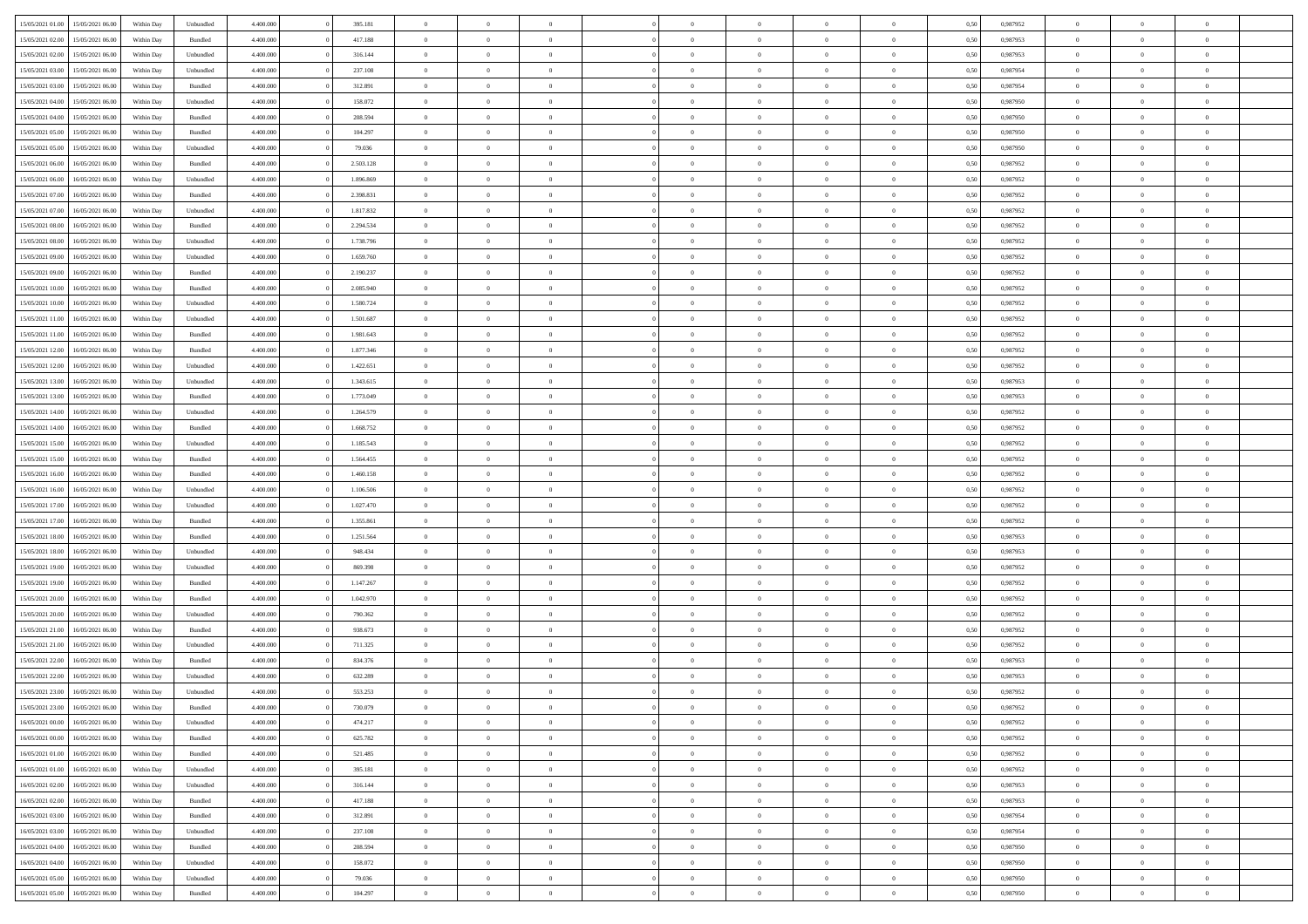| 16/05/2021 06:00 | 17/05/2021 06:00 | Within Day | Unbundled | 4.400.000 | 1.896.869 | $\overline{0}$ | $\theta$       |                | $\Omega$       | $\Omega$       | $\theta$       | $\theta$       | 0,50 | 0,987952 | $\theta$       | $\overline{0}$ | $\theta$       |  |
|------------------|------------------|------------|-----------|-----------|-----------|----------------|----------------|----------------|----------------|----------------|----------------|----------------|------|----------|----------------|----------------|----------------|--|
|                  |                  |            |           |           |           |                |                |                |                |                |                |                |      |          |                |                |                |  |
| 16/05/2021 06:00 | 17/05/2021 06:00 | Within Day | Bundled   | 4.400.000 | 2.503.128 | $\overline{0}$ | $\theta$       | $\overline{0}$ | $\overline{0}$ | $\bf{0}$       | $\overline{0}$ | $\bf{0}$       | 0,50 | 0,987952 | $\theta$       | $\overline{0}$ | $\overline{0}$ |  |
| 16/05/2021 07:00 | 17/05/2021 06:00 | Within Day | Unbundled | 4.400.000 | 1.817.832 | $\overline{0}$ | $\bf{0}$       | $\overline{0}$ | $\bf{0}$       | $\bf{0}$       | $\bf{0}$       | $\mathbf{0}$   | 0,50 | 0,987952 | $\bf{0}$       | $\overline{0}$ | $\bf{0}$       |  |
| 16/05/2021 07:00 | 17/05/2021 06:00 | Within Dav | Bundled   | 4.400.000 | 2.398.831 | $\overline{0}$ | $\overline{0}$ | $\overline{0}$ | $\overline{0}$ | $\bf{0}$       | $\overline{0}$ | $\overline{0}$ | 0.50 | 0,987952 | $\theta$       | $\theta$       | $\overline{0}$ |  |
|                  |                  |            |           |           |           |                |                |                |                |                |                |                |      |          |                |                |                |  |
| 16/05/2021 08:00 | 17/05/2021 06:00 | Within Day | Bundled   | 4.400.000 | 2.294.534 | $\overline{0}$ | $\theta$       | $\overline{0}$ | $\overline{0}$ | $\bf{0}$       | $\overline{0}$ | $\bf{0}$       | 0,50 | 0,987952 | $\theta$       | $\overline{0}$ | $\overline{0}$ |  |
| 16/05/2021 08:00 | 17/05/2021 06:00 | Within Day | Unbundled | 4.400.000 | 1.738.796 | $\overline{0}$ | $\overline{0}$ | $\overline{0}$ | $\bf{0}$       | $\overline{0}$ | $\overline{0}$ | $\mathbf{0}$   | 0,50 | 0,987952 | $\bf{0}$       | $\overline{0}$ | $\bf{0}$       |  |
| 16/05/2021 11:00 | 17/05/2021 06:00 | Within Dav | Bundled   | 4.400.000 | 1.981.643 | $\overline{0}$ | $\overline{0}$ | $\overline{0}$ | $\overline{0}$ | $\overline{0}$ | $\overline{0}$ | $\overline{0}$ | 0.50 | 0,987952 | $\theta$       | $\overline{0}$ | $\overline{0}$ |  |
| 16/05/2021 11:00 | 17/05/2021 06:00 | Within Day | Unbundled | 4.400.000 | 1.501.687 | $\overline{0}$ | $\theta$       | $\overline{0}$ | $\overline{0}$ | $\bf{0}$       | $\overline{0}$ | $\bf{0}$       | 0,50 | 0,987952 | $\theta$       | $\theta$       | $\overline{0}$ |  |
| 16/05/2021 12:00 | 17/05/2021 06:00 | Within Day | Unbundled | 4.400.000 | 1.422.651 | $\overline{0}$ | $\overline{0}$ | $\overline{0}$ | $\bf{0}$       | $\bf{0}$       | $\bf{0}$       | $\bf{0}$       | 0,50 | 0,987952 | $\,0\,$        | $\overline{0}$ | $\overline{0}$ |  |
|                  |                  |            |           |           |           |                | $\overline{0}$ |                |                | $\overline{0}$ |                |                |      |          | $\theta$       | $\overline{0}$ | $\overline{0}$ |  |
| 16/05/2021 12:00 | 17/05/2021 06:00 | Within Dav | Bundled   | 4.400.000 | 1.877.346 | $\overline{0}$ |                | $\overline{0}$ | $\overline{0}$ |                | $\overline{0}$ | $\overline{0}$ | 0.50 | 0,987952 |                |                |                |  |
| 16/05/2021 13:00 | 17/05/2021 06:00 | Within Day | Unbundled | 4.400.000 | 1.343.615 | $\overline{0}$ | $\theta$       | $\overline{0}$ | $\overline{0}$ | $\bf{0}$       | $\overline{0}$ | $\bf{0}$       | 0,50 | 0,987953 | $\,$ 0 $\,$    | $\overline{0}$ | $\overline{0}$ |  |
| 16/05/2021 13:00 | 17/05/2021 06:00 | Within Day | Bundled   | 4.400.000 | 1.773.049 | $\overline{0}$ | $\bf{0}$       | $\overline{0}$ | $\bf{0}$       | $\bf{0}$       | $\bf{0}$       | $\mathbf{0}$   | 0,50 | 0,987953 | $\bf{0}$       | $\overline{0}$ | $\bf{0}$       |  |
| 16/05/2021 14:00 | 17/05/2021 06:00 | Within Dav | Bundled   | 4.400.000 | 1.668.752 | $\overline{0}$ | $\overline{0}$ | $\overline{0}$ | $\overline{0}$ | $\bf{0}$       | $\overline{0}$ | $\overline{0}$ | 0.50 | 0,987952 | $\theta$       | $\theta$       | $\overline{0}$ |  |
| 16/05/2021 14:00 | 17/05/2021 06:00 | Within Day | Unbundled | 4.400.000 | 1.264.579 | $\overline{0}$ | $\theta$       | $\overline{0}$ | $\overline{0}$ | $\bf{0}$       | $\overline{0}$ | $\bf{0}$       | 0,50 | 0,987952 | $\theta$       | $\overline{0}$ | $\overline{0}$ |  |
|                  |                  |            |           |           |           |                |                |                |                |                |                |                |      |          |                |                |                |  |
| 16/05/2021 15:00 | 17/05/2021 06:00 | Within Day | Bundled   | 4.400.000 | 1.564.455 | $\overline{0}$ | $\overline{0}$ | $\overline{0}$ | $\bf{0}$       | $\overline{0}$ | $\overline{0}$ | $\mathbf{0}$   | 0,50 | 0,987952 | $\bf{0}$       | $\overline{0}$ | $\bf{0}$       |  |
| 16/05/2021 15:00 | 17/05/2021 06:00 | Within Dav | Unbundled | 4.400.000 | 1.185.543 | $\overline{0}$ | $\overline{0}$ | $\overline{0}$ | $\overline{0}$ | $\overline{0}$ | $\overline{0}$ | $\overline{0}$ | 0.50 | 0,987952 | $\theta$       | $\overline{0}$ | $\overline{0}$ |  |
| 16/05/2021 16:00 | 17/05/2021 06:00 | Within Day | Bundled   | 4.400.000 | 1.460.158 | $\overline{0}$ | $\theta$       | $\overline{0}$ | $\overline{0}$ | $\bf{0}$       | $\overline{0}$ | $\bf{0}$       | 0,50 | 0,987952 | $\theta$       | $\theta$       | $\overline{0}$ |  |
| 16/05/2021 16:00 | 17/05/2021 06:00 | Within Day | Unbundled | 4.400.000 | 1.106.506 | $\overline{0}$ | $\overline{0}$ | $\overline{0}$ | $\overline{0}$ | $\bf{0}$       | $\overline{0}$ | $\mathbf{0}$   | 0,50 | 0,987952 | $\,0\,$        | $\overline{0}$ | $\bf{0}$       |  |
| 16/05/2021 17:00 | 17/05/2021 06:00 | Within Dav | Unbundled | 4.400.000 | 1.027.470 | $\overline{0}$ | $\overline{0}$ | $\overline{0}$ | $\overline{0}$ | $\overline{0}$ | $\overline{0}$ | $\overline{0}$ | 0.50 | 0,987952 | $\theta$       | $\overline{0}$ | $\overline{0}$ |  |
| 16/05/2021 17:00 | 17/05/2021 06:00 | Within Day | Bundled   | 4.400.000 | 1.355.861 | $\overline{0}$ | $\theta$       | $\overline{0}$ | $\overline{0}$ | $\bf{0}$       | $\overline{0}$ | $\bf{0}$       | 0,50 | 0,987952 | $\,$ 0 $\,$    | $\overline{0}$ | $\overline{0}$ |  |
|                  |                  |            |           |           |           |                |                |                |                |                |                |                |      |          |                |                |                |  |
| 16/05/2021 18:00 | 17/05/2021 06:00 | Within Day | Bundled   | 4.400.000 | 1.251.564 | $\overline{0}$ | $\overline{0}$ | $\overline{0}$ | $\overline{0}$ | $\bf{0}$       | $\overline{0}$ | $\mathbf{0}$   | 0,50 | 0,987953 | $\bf{0}$       | $\overline{0}$ | $\bf{0}$       |  |
| 16/05/2021 18:00 | 17/05/2021 06:00 | Within Day | Unbundled | 4.400.000 | 948,434   | $\overline{0}$ | $\overline{0}$ | $\overline{0}$ | $\overline{0}$ | $\overline{0}$ | $\overline{0}$ | $\overline{0}$ | 0.50 | 0,987953 | $\theta$       | $\overline{0}$ | $\overline{0}$ |  |
| 16/05/2021 19:00 | 17/05/2021 06:00 | Within Day | Bundled   | 4.400.000 | 1.147.267 | $\overline{0}$ | $\theta$       | $\overline{0}$ | $\overline{0}$ | $\bf{0}$       | $\overline{0}$ | $\bf{0}$       | 0,50 | 0,987952 | $\,$ 0 $\,$    | $\overline{0}$ | $\overline{0}$ |  |
| 16/05/2021 19:00 | 17/05/2021 06:00 | Within Day | Unbundled | 4.400.000 | 869.398   | $\overline{0}$ | $\overline{0}$ | $\overline{0}$ | $\overline{0}$ | $\overline{0}$ | $\overline{0}$ | $\mathbf{0}$   | 0,50 | 0,987952 | $\overline{0}$ | $\overline{0}$ | $\bf{0}$       |  |
| 16/05/2021 20:00 | 17/05/2021 06:00 | Within Dav | Bundled   | 4.400.000 | 1.042.970 | $\overline{0}$ | $\overline{0}$ | $\overline{0}$ | $\overline{0}$ | $\overline{0}$ | $\overline{0}$ | $\overline{0}$ | 0.50 | 0,987952 | $\theta$       | $\overline{0}$ | $\overline{0}$ |  |
| 16/05/2021 20:00 | 17/05/2021 06:00 | Within Day | Unbundled | 4.400.000 | 790.362   | $\overline{0}$ | $\theta$       | $\overline{0}$ | $\overline{0}$ | $\bf{0}$       | $\overline{0}$ | $\bf{0}$       | 0,50 | 0,987952 | $\theta$       | $\theta$       | $\overline{0}$ |  |
| 16/05/2021 21.00 | 17/05/2021 06:00 | Within Day | Bundled   | 4.400.000 | 938.673   | $\overline{0}$ | $\overline{0}$ | $\overline{0}$ | $\overline{0}$ | $\bf{0}$       | $\overline{0}$ | $\bf{0}$       | 0,50 | 0,987952 | $\,0\,$        | $\overline{0}$ | $\bf{0}$       |  |
|                  |                  |            |           |           |           |                |                |                |                |                |                |                |      |          |                |                |                |  |
| 16/05/2021 21:00 | 17/05/2021 06:00 | Within Day | Unbundled | 4.400.000 | 711.325   | $\overline{0}$ | $\overline{0}$ | $\overline{0}$ | $\overline{0}$ | $\overline{0}$ | $\overline{0}$ | $\overline{0}$ | 0.50 | 0,987952 | $\theta$       | $\overline{0}$ | $\overline{0}$ |  |
| 16/05/2021 22:00 | 17/05/2021 06:00 | Within Day | Bundled   | 4.400.000 | 834.376   | $\overline{0}$ | $\overline{0}$ | $\overline{0}$ | $\overline{0}$ | $\bf{0}$       | $\overline{0}$ | $\bf{0}$       | 0,50 | 0,987953 | $\,$ 0 $\,$    | $\overline{0}$ | $\overline{0}$ |  |
| 16/05/2021 22:00 | 17/05/2021 06:00 | Within Day | Unbundled | 4.400.000 | 632.289   | $\overline{0}$ | $\overline{0}$ | $\overline{0}$ | $\overline{0}$ | $\bf{0}$       | $\overline{0}$ | $\bf{0}$       | 0,50 | 0,987953 | $\overline{0}$ | $\overline{0}$ | $\bf{0}$       |  |
| 16/05/2021 23:00 | 17/05/2021 06:00 | Within Day | Unbundled | 4.400,000 | 553.253   | $\overline{0}$ | $\Omega$       | $\Omega$       | $\Omega$       | $\Omega$       | $\overline{0}$ | $\overline{0}$ | 0,50 | 0,987952 | $\,0\,$        | $\theta$       | $\theta$       |  |
| 16/05/2021 23:00 | 17/05/2021 06:00 | Within Day | Bundled   | 4.400.000 | 730.079   | $\overline{0}$ | $\theta$       | $\overline{0}$ | $\overline{0}$ | $\bf{0}$       | $\overline{0}$ | $\bf{0}$       | 0,50 | 0,987952 | $\theta$       | $\overline{0}$ | $\overline{0}$ |  |
| 17/05/2021 00:00 | 17/05/2021 06:00 | Within Day | Bundled   | 4.400.000 | 625.782   | $\overline{0}$ | $\overline{0}$ | $\overline{0}$ | $\overline{0}$ | $\overline{0}$ | $\overline{0}$ | $\mathbf{0}$   | 0,50 | 0,987952 | $\overline{0}$ | $\overline{0}$ | $\bf{0}$       |  |
|                  |                  |            |           |           |           |                | $\Omega$       |                |                |                |                |                |      |          |                |                | $\theta$       |  |
| 17/05/2021 00:00 | 17/05/2021 06:00 | Within Day | Unbundled | 4.400,000 | 474.217   | $\overline{0}$ |                | $\Omega$       | $\Omega$       | $\overline{0}$ | $\overline{0}$ | $\overline{0}$ | 0.50 | 0,987952 | $\,0\,$        | $\theta$       |                |  |
| 17/05/2021 01:00 | 17/05/2021 06:00 | Within Day | Bundled   | 4.400.000 | 521.485   | $\overline{0}$ | $\theta$       | $\overline{0}$ | $\overline{0}$ | $\bf{0}$       | $\overline{0}$ | $\bf{0}$       | 0,50 | 0,987952 | $\,$ 0 $\,$    | $\overline{0}$ | $\overline{0}$ |  |
| 17/05/2021 01:00 | 17/05/2021 06:00 | Within Day | Unbundled | 4.400.000 | 395.181   | $\overline{0}$ | $\overline{0}$ | $\overline{0}$ | $\overline{0}$ | $\bf{0}$       | $\overline{0}$ | $\bf{0}$       | 0,50 | 0,987952 | $\bf{0}$       | $\overline{0}$ | $\bf{0}$       |  |
| 17/05/2021 02:00 | 17/05/2021 06:00 | Within Day | Unbundled | 4.400,000 | 316.144   | $\overline{0}$ | $\Omega$       | $\Omega$       | $\Omega$       | $\overline{0}$ | $\overline{0}$ | $\overline{0}$ | 0.50 | 0.987953 | $\,$ 0 $\,$    | $\theta$       | $\theta$       |  |
| 17/05/2021 02:00 | 17/05/2021 06:00 | Within Day | Bundled   | 4.400.000 | 417.188   | $\overline{0}$ | $\overline{0}$ | $\overline{0}$ | $\overline{0}$ | $\bf{0}$       | $\overline{0}$ | $\bf{0}$       | 0,50 | 0,987953 | $\,$ 0 $\,$    | $\overline{0}$ | $\overline{0}$ |  |
| 17/05/2021 03:00 | 17/05/2021 06:00 | Within Day | Unbundled | 4.400.000 | 237.108   | $\overline{0}$ | $\overline{0}$ | $\overline{0}$ | $\bf{0}$       | $\bf{0}$       | $\bf{0}$       | $\mathbf{0}$   | 0,50 | 0,987954 | $\overline{0}$ | $\overline{0}$ | $\bf{0}$       |  |
|                  |                  |            |           |           |           |                |                |                |                |                |                |                |      |          |                |                |                |  |
| 17/05/2021 03:00 | 17/05/2021 06:00 | Within Day | Bundled   | 4.400,000 | 312.891   | $\overline{0}$ | $\Omega$       | $\overline{0}$ | $\Omega$       | $\overline{0}$ | $\overline{0}$ | $\overline{0}$ | 0.50 | 0,987954 | $\,0\,$        | $\theta$       | $\theta$       |  |
| 17/05/2021 04:00 | 17/05/2021 06:00 | Within Day | Unbundled | 4.400.000 | 158.072   | $\overline{0}$ | $\overline{0}$ | $\overline{0}$ | $\overline{0}$ | $\,$ 0         | $\overline{0}$ | $\bf{0}$       | 0,50 | 0,987950 | $\,$ 0 $\,$    | $\overline{0}$ | $\overline{0}$ |  |
| 17/05/2021 04:00 | 17/05/2021 06:00 | Within Day | Bundled   | 4.400.000 | 208.594   | $\overline{0}$ | $\overline{0}$ | $\overline{0}$ | $\bf{0}$       | $\bf{0}$       | $\overline{0}$ | $\mathbf{0}$   | 0,50 | 0,987950 | $\overline{0}$ | $\overline{0}$ | $\bf{0}$       |  |
| 17/05/2021 05:00 | 17/05/2021 06:00 | Within Day | Unbundled | 4.400,000 | 79.036    | $\overline{0}$ | $\Omega$       | $\Omega$       | $\Omega$       | $\Omega$       | $\Omega$       | $\overline{0}$ | 0.50 | 0.987950 | $\theta$       | $\theta$       | $\theta$       |  |
| 17/05/2021 05:00 | 17/05/2021 06:00 | Within Day | Bundled   | 4.400.000 | 104.297   | $\overline{0}$ | $\overline{0}$ | $\bf{0}$       | $\bf{0}$       | $\,$ 0         | $\bf{0}$       | $\bf{0}$       | 0,50 | 0,987950 | $\,0\,$        | $\,$ 0 $\,$    | $\overline{0}$ |  |
| 17/05/2021 06:00 | 18/05/2021 06:00 | Within Day | Unbundled | 4.400.000 | 1.896.869 | $\bf{0}$       | $\bf{0}$       |                |                | $\bf{0}$       |                |                | 0,50 | 0,987952 | $\bf{0}$       | $\overline{0}$ |                |  |
| 17/05/2021 06:00 | 18/05/2021 06:00 | Within Day | Bundled   | 4.400.000 | 2.503.128 | $\overline{0}$ | $\overline{0}$ | $\overline{0}$ | $\Omega$       | $\overline{0}$ | $\overline{0}$ | $\overline{0}$ | 0.50 | 0.987952 | $\theta$       | $\theta$       | $\Omega$       |  |
|                  |                  |            |           |           |           |                |                |                |                |                |                |                |      |          |                |                |                |  |
| 17/05/2021 07:00 | 18/05/2021 06:00 | Within Day | Unbundled | 4.400.000 | 1.817.832 | $\overline{0}$ | $\,$ 0         | $\overline{0}$ | $\bf{0}$       | $\,$ 0 $\,$    | $\overline{0}$ | $\mathbf{0}$   | 0,50 | 0,987952 | $\,$ 0 $\,$    | $\,$ 0 $\,$    | $\,$ 0         |  |
| 17/05/2021 07:00 | 18/05/2021 06:00 | Within Day | Bundled   | 4.400.000 | 2.398.831 | $\overline{0}$ | $\overline{0}$ | $\overline{0}$ | $\overline{0}$ | $\overline{0}$ | $\overline{0}$ | $\mathbf{0}$   | 0,50 | 0,987952 | $\overline{0}$ | $\bf{0}$       | $\bf{0}$       |  |
| 17/05/2021 08:00 | 18/05/2021 06:00 | Within Day | Bundled   | 4.400,000 | 2.294.534 | $\overline{0}$ | $\overline{0}$ | $\overline{0}$ | $\Omega$       | $\overline{0}$ | $\overline{0}$ | $\overline{0}$ | 0,50 | 0,987952 | $\overline{0}$ | $\theta$       | $\overline{0}$ |  |
| 17/05/2021 08:00 | 18/05/2021 06:00 | Within Day | Unbundled | 4.400.000 | 1.738.796 | $\overline{0}$ | $\,$ 0         | $\overline{0}$ | $\overline{0}$ | $\,$ 0 $\,$    | $\overline{0}$ | $\mathbf{0}$   | 0,50 | 0,987952 | $\,$ 0 $\,$    | $\overline{0}$ | $\overline{0}$ |  |
| 17/05/2021 09:00 | 18/05/2021 06:00 | Within Day | Bundled   | 4.400.000 | 2.190.237 | $\overline{0}$ | $\overline{0}$ | $\overline{0}$ | $\overline{0}$ | $\overline{0}$ | $\overline{0}$ | $\mathbf{0}$   | 0,50 | 0,987952 | $\overline{0}$ | $\overline{0}$ | $\bf{0}$       |  |
| 17/05/2021 09:00 | 18/05/2021 06:00 | Within Day | Unbundled | 4.400.000 | 1.659.760 | $\overline{0}$ | $\overline{0}$ | $\overline{0}$ | $\Omega$       | $\overline{0}$ | $\overline{0}$ | $\bf{0}$       | 0.50 | 0,987952 | $\overline{0}$ | $\theta$       | $\overline{0}$ |  |
| 17/05/2021 10:00 | 18/05/2021 06:00 | Within Day | Bundled   | 4.400.000 | 2.085.940 | $\overline{0}$ | $\,$ 0         | $\overline{0}$ | $\bf{0}$       | $\bf{0}$       | $\bf{0}$       | $\bf{0}$       | 0,50 | 0,987952 | $\,$ 0 $\,$    | $\overline{0}$ | $\overline{0}$ |  |
|                  |                  |            |           |           |           |                |                |                |                |                |                |                |      |          |                |                |                |  |
| 17/05/2021 10:00 | 18/05/2021 06:00 | Within Day | Unbundled | 4.400.000 | 1.580.724 | $\overline{0}$ | $\bf{0}$       | $\overline{0}$ | $\overline{0}$ | $\overline{0}$ | $\overline{0}$ | $\mathbf{0}$   | 0,50 | 0,987952 | $\overline{0}$ | $\overline{0}$ | $\bf{0}$       |  |
| 17/05/2021 11:00 | 18/05/2021 06:00 | Within Day | Bundled   | 4.400,000 | 1.981.643 | $\overline{0}$ | $\overline{0}$ | $\overline{0}$ | $\Omega$       | $\overline{0}$ | $\overline{0}$ | $\bf{0}$       | 0.50 | 0,987952 | $\overline{0}$ | $\overline{0}$ | $\overline{0}$ |  |
| 17/05/2021 11:00 | 18/05/2021 06:00 | Within Day | Unbundled | 4.400.000 | 1.501.687 | $\overline{0}$ | $\bf{0}$       | $\overline{0}$ | $\overline{0}$ | $\bf{0}$       | $\bf{0}$       | $\mathbf{0}$   | 0,50 | 0,987952 | $\,$ 0 $\,$    | $\,$ 0 $\,$    | $\bf{0}$       |  |
| 17/05/2021 12:00 | 18/05/2021 06:00 | Within Day | Unbundled | 4.400.000 | 1.422.651 | $\overline{0}$ | $\overline{0}$ | $\overline{0}$ | $\overline{0}$ | $\bf{0}$       | $\bf{0}$       | $\mathbf{0}$   | 0,50 | 0,987952 | $\overline{0}$ | $\bf{0}$       | $\bf{0}$       |  |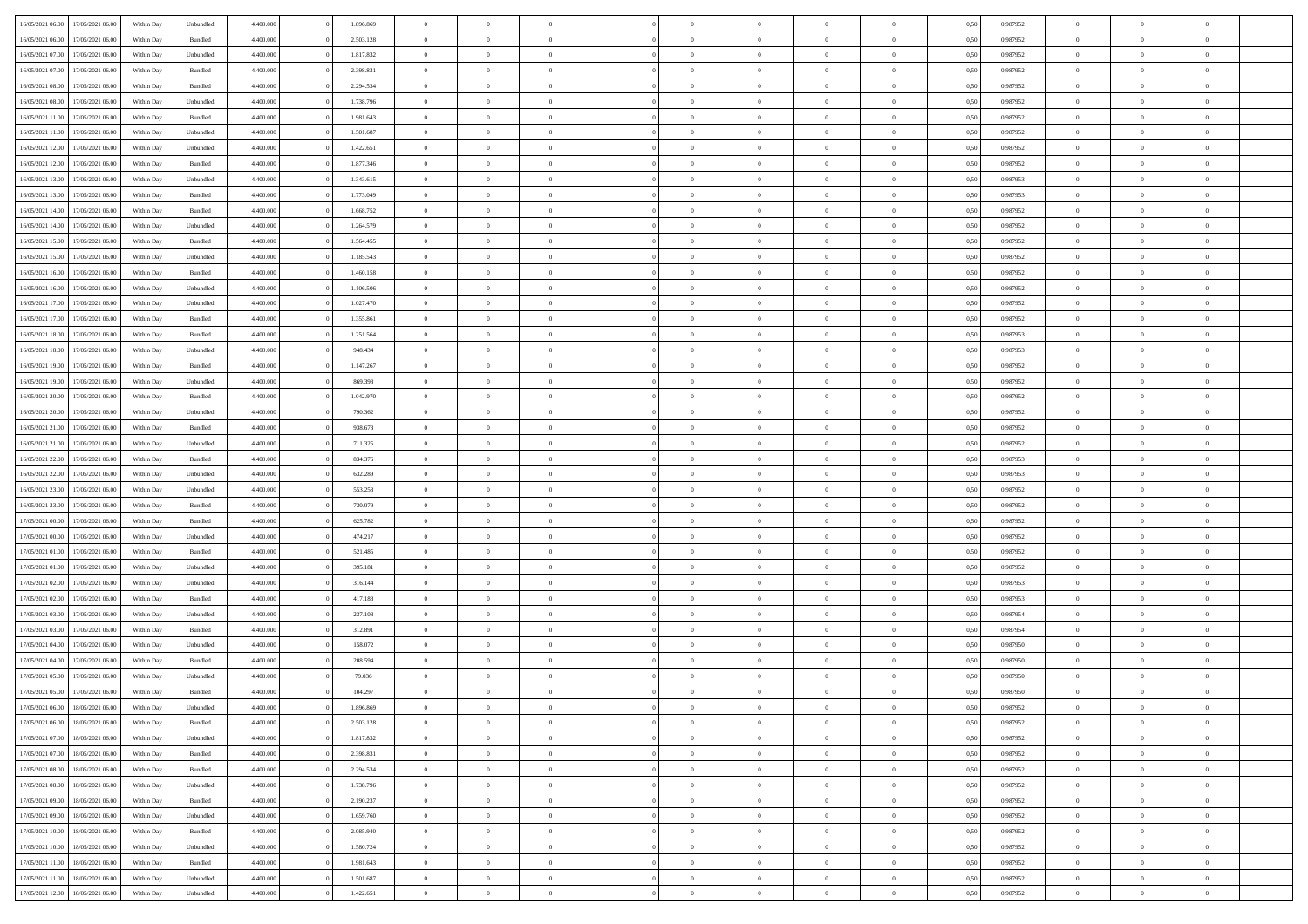| 17/05/2021 12:00                  | 18/05/2021 06:00 | Within Day | Bundled            | 4.400.000 | 1.877.346 | $\overline{0}$ | $\theta$       |                | $\overline{0}$ | $\bf{0}$       | $\overline{0}$ | $\theta$       | 0,50 | 0,987952 | $\theta$       | $\theta$       | $\overline{0}$           |  |
|-----------------------------------|------------------|------------|--------------------|-----------|-----------|----------------|----------------|----------------|----------------|----------------|----------------|----------------|------|----------|----------------|----------------|--------------------------|--|
| 17/05/2021 13:00                  | 18/05/2021 06:00 | Within Day | Bundled            | 4.400.000 | 1.773.049 | $\overline{0}$ | $\overline{0}$ | $\overline{0}$ | $\overline{0}$ | $\,$ 0         | $\bf{0}$       | $\bf{0}$       | 0,50 | 0,987953 | $\,$ 0 $\,$    | $\overline{0}$ | $\overline{0}$           |  |
|                                   |                  |            |                    |           |           |                |                |                |                |                |                |                |      |          |                |                |                          |  |
| 17/05/2021 13:00                  | 18/05/2021 06:00 | Within Day | Unbundled          | 4.400,000 | 1.343.615 | $\overline{0}$ | $\overline{0}$ | $\overline{0}$ | $\overline{0}$ | $\bf{0}$       | $\overline{0}$ | $\mathbf{0}$   | 0.50 | 0.987953 | $\bf{0}$       | $\overline{0}$ | $\overline{0}$           |  |
| 17/05/2021 14:00                  | 18/05/2021 06:00 | Within Day | Unbundled          | 4.400.000 | 1.264.579 | $\overline{0}$ | $\overline{0}$ | $\overline{0}$ | $\overline{0}$ | $\,$ 0         | $\overline{0}$ | $\overline{0}$ | 0,50 | 0,987952 | $\,$ 0 $\,$    | $\overline{0}$ | $\overline{0}$           |  |
| 17/05/2021 14:00                  | 18/05/2021 06:00 | Within Day | Bundled            | 4.400.000 | 1.668.752 | $\overline{0}$ | $\theta$       | $\overline{0}$ |                | $\overline{0}$ | $\overline{0}$ | $\bf{0}$       | 0,50 | 0,987952 | $\,$ 0 $\,$    | $\overline{0}$ | $\overline{0}$           |  |
| 17/05/2021 15:00                  | 18/05/2021 06:00 | Within Day | Unbundled          | 4.400,000 | 1.185.543 | $\overline{0}$ | $\overline{0}$ | $\overline{0}$ | $\overline{0}$ | $\bf{0}$       | $\overline{0}$ | $\bf{0}$       | 0.50 | 0.987952 | $\,0\,$        | $\theta$       | $\overline{0}$           |  |
| 17/05/2021 15:00                  | 18/05/2021 06:00 | Within Day | Bundled            | 4.400.000 | 1.564.455 | $\overline{0}$ | $\overline{0}$ | $\overline{0}$ | $\overline{0}$ | $\bf{0}$       | $\overline{0}$ | $\overline{0}$ | 0,50 | 0,987952 | $\,$ 0 $\,$    | $\theta$       | $\overline{0}$           |  |
| 17/05/2021 16:00                  | 18/05/2021 06:00 | Within Day | Unbundled          | 4.400.000 | 1.106.506 | $\overline{0}$ | $\theta$       | $\overline{0}$ | $\overline{0}$ | $\,$ 0         | $\overline{0}$ | $\bf{0}$       | 0,50 | 0,987952 | $\,$ 0 $\,$    | $\overline{0}$ | $\overline{0}$           |  |
| 17/05/2021 16:00                  | 18/05/2021 06:00 | Within Day | Bundled            | 4.400,000 | 1.460.158 | $\overline{0}$ | $\overline{0}$ | $\overline{0}$ | $\overline{0}$ | $\bf{0}$       | $\overline{0}$ | $\bf{0}$       | 0.50 | 0.987952 | $\,0\,$        | $\overline{0}$ | $\overline{0}$           |  |
| 17/05/2021 17:00                  | 18/05/2021 06:00 | Within Day | Bundled            | 4.400.000 | 1.355.861 | $\overline{0}$ | $\overline{0}$ | $\overline{0}$ | $\overline{0}$ | $\,$ 0         | $\overline{0}$ | $\bf{0}$       | 0,50 | 0,987952 | $\,$ 0 $\,$    | $\overline{0}$ | $\overline{0}$           |  |
| 17/05/2021 17:00                  | 18/05/2021 06:00 | Within Day | Unbundled          | 4.400.000 | 1.027.470 | $\overline{0}$ | $\theta$       | $\overline{0}$ | $\overline{0}$ | $\,$ 0         | $\overline{0}$ | $\bf{0}$       | 0,50 | 0,987952 | $\,$ 0 $\,$    | $\overline{0}$ | $\overline{0}$           |  |
|                                   |                  |            |                    |           |           |                |                |                |                |                |                |                |      |          |                |                |                          |  |
| 17/05/2021 18:00                  | 18/05/2021 06:00 | Within Day | Unbundled          | 4.400,000 | 948.434   | $\overline{0}$ | $\overline{0}$ | $\overline{0}$ | $\overline{0}$ | $\bf{0}$       | $\overline{0}$ | $\mathbf{0}$   | 0.50 | 0.987953 | $\bf{0}$       | $\overline{0}$ | $\overline{\phantom{a}}$ |  |
| 17/05/2021 18:00                  | 18/05/2021 06:00 | Within Day | Bundled            | 4.400.000 | 1.251.564 | $\overline{0}$ | $\overline{0}$ | $\overline{0}$ | $\overline{0}$ | $\,$ 0         | $\overline{0}$ | $\overline{0}$ | 0,50 | 0,987953 | $\,$ 0 $\,$    | $\overline{0}$ | $\overline{0}$           |  |
| 17/05/2021 19:00                  | 18/05/2021 06:00 | Within Day | Bundled            | 4.400.000 | 1.147.267 | $\overline{0}$ | $\theta$       | $\overline{0}$ | $\overline{0}$ | $\bf{0}$       | $\overline{0}$ | $\bf{0}$       | 0,50 | 0,987952 | $\,$ 0 $\,$    | $\overline{0}$ | $\overline{0}$           |  |
| 17/05/2021 19:00                  | 18/05/2021 06:00 | Within Day | Unbundled          | 4.400,000 | 869,398   | $\overline{0}$ | $\overline{0}$ | $\overline{0}$ | $\overline{0}$ | $\,$ 0         | $\overline{0}$ | $\bf{0}$       | 0.50 | 0.987952 | $\,0\,$        | $\theta$       | $\overline{0}$           |  |
| 17/05/2021 20:00                  | 18/05/2021 06:00 | Within Day | Bundled            | 4.400.000 | 1.042.970 | $\overline{0}$ | $\overline{0}$ | $\overline{0}$ | $\overline{0}$ | $\,$ 0         | $\overline{0}$ | $\bf{0}$       | 0,50 | 0,987952 | $\,$ 0 $\,$    | $\theta$       | $\overline{0}$           |  |
| 17/05/2021 20:00                  | 18/05/2021 06:00 | Within Day | Unbundled          | 4.400.000 | 790.362   | $\overline{0}$ | $\theta$       | $\overline{0}$ | $\overline{0}$ | $\,$ 0         | $\overline{0}$ | $\bf{0}$       | 0,50 | 0,987952 | $\,$ 0 $\,$    | $\overline{0}$ | $\overline{0}$           |  |
| 17/05/2021 21:00                  | 18/05/2021 06:00 | Within Day | Unbundled          | 4.400,000 | 711.325   | $\overline{0}$ | $\overline{0}$ | $\overline{0}$ | $\overline{0}$ | $\bf{0}$       | $\overline{0}$ | $\bf{0}$       | 0.50 | 0.987952 | $\,0\,$        | $\overline{0}$ | $\overline{\phantom{a}}$ |  |
| 17/05/2021 21:00                  | 18/05/2021 06:00 | Within Day | Bundled            | 4.400.000 | 938.673   | $\overline{0}$ | $\overline{0}$ | $\overline{0}$ | $\overline{0}$ | $\bf{0}$       | $\overline{0}$ | $\bf{0}$       | 0,50 | 0,987952 | $\,$ 0 $\,$    | $\overline{0}$ | $\overline{0}$           |  |
|                                   | 18/05/2021 06:00 | Within Day | Bundled            | 4.400.000 | 834.376   | $\overline{0}$ | $\theta$       | $\overline{0}$ | $\overline{0}$ | $\,$ 0         | $\overline{0}$ | $\bf{0}$       | 0,50 | 0,987953 | $\,$ 0 $\,$    | $\overline{0}$ | $\overline{0}$           |  |
| 17/05/2021 22:00                  |                  |            |                    |           |           |                |                |                |                |                |                |                |      |          |                |                |                          |  |
| 17/05/2021 22:00                  | 18/05/2021 06:00 | Within Day | Unbundled          | 4.400,000 | 632.289   | $\overline{0}$ | $\overline{0}$ | $\overline{0}$ | $\overline{0}$ | $\bf{0}$       | $\overline{0}$ | $\mathbf{0}$   | 0.50 | 0.987953 | $\bf{0}$       | $\overline{0}$ | $\overline{\phantom{a}}$ |  |
| 17/05/2021 23:00                  | 18/05/2021 06:00 | Within Day | Unbundled          | 4.400.000 | 553.253   | $\overline{0}$ | $\overline{0}$ | $\overline{0}$ | $\overline{0}$ | $\,$ 0         | $\overline{0}$ | $\overline{0}$ | 0,50 | 0,987952 | $\,$ 0 $\,$    | $\overline{0}$ | $\overline{0}$           |  |
| 17/05/2021 23:00                  | 18/05/2021 06:00 | Within Day | Bundled            | 4.400.000 | 730.079   | $\overline{0}$ | $\theta$       | $\overline{0}$ | $\overline{0}$ | $\,$ 0         | $\overline{0}$ | $\bf{0}$       | 0,50 | 0,987952 | $\,$ 0 $\,$    | $\overline{0}$ | $\overline{0}$           |  |
| 18/05/2021 00:00                  | 18/05/2021 06:00 | Within Day | Unbundled          | 4.400,000 | 474.217   | $\overline{0}$ | $\overline{0}$ | $\overline{0}$ | $\overline{0}$ | $\bf{0}$       | $\overline{0}$ | $\bf{0}$       | 0.50 | 0.987952 | $\,0\,$        | $\theta$       | $\overline{0}$           |  |
| 18/05/2021 00:00                  | 18/05/2021 06:00 | Within Day | Bundled            | 4.400.000 | 625.782   | $\overline{0}$ | $\overline{0}$ | $\overline{0}$ | $\overline{0}$ | $\,$ 0         | $\overline{0}$ | $\overline{0}$ | 0,50 | 0,987952 | $\,0\,$        | $\theta$       | $\overline{0}$           |  |
| 18/05/2021 01:00                  | 18/05/2021 06:00 | Within Day | Unbundled          | 4.400.000 | 395.181   | $\overline{0}$ | $\theta$       | $\overline{0}$ |                | $\bf{0}$       | $\overline{0}$ | $\bf{0}$       | 0,50 | 0,987952 | $\,$ 0 $\,$    | $\overline{0}$ | $\overline{0}$           |  |
| 18/05/2021 01:00                  | 18/05/2021 06:00 | Within Day | Bundled            | 4.400,000 | 521.485   | $\overline{0}$ | $\overline{0}$ | $\overline{0}$ | $\overline{0}$ | $\bf{0}$       | $\overline{0}$ | $\bf{0}$       | 0.50 | 0.987952 | $\,0\,$        | $\overline{0}$ | $\overline{0}$           |  |
| 18/05/2021 02:00                  | 18/05/2021 06:00 | Within Day | Unbundled          | 4.400.000 | 316.144   | $\overline{0}$ | $\overline{0}$ | $\overline{0}$ | $\overline{0}$ | $\bf{0}$       | $\overline{0}$ | $\bf{0}$       | 0,50 | 0,987953 | $\,$ 0 $\,$    | $\overline{0}$ | $\overline{0}$           |  |
|                                   | 18/05/2021 06:00 | Within Day | Bundled            | 4.400.000 | 417.188   | $\overline{0}$ | $\overline{0}$ | $\overline{0}$ | $\overline{0}$ | $\bf{0}$       | $\bf{0}$       | $\bf{0}$       | 0,50 | 0,987953 | $\,$ 0 $\,$    | $\overline{0}$ | $\overline{0}$           |  |
| 18/05/2021 02:00                  |                  |            |                    |           |           |                |                |                |                |                |                |                |      |          |                |                |                          |  |
| 18/05/2021 03:00                  | 18/05/2021 06:00 | Within Day | Bundled            | 4.400,000 | 312.891   | $\overline{0}$ | $\overline{0}$ | $\overline{0}$ | $\overline{0}$ | $\bf{0}$       | $\overline{0}$ | $\mathbf{0}$   | 0.50 | 0.987954 | $\bf{0}$       | $\overline{0}$ | $\overline{\phantom{a}}$ |  |
| 18/05/2021 03:00                  | 18/05/2021 06:00 | Within Dav | Unbundled          | 4.400.000 | 237.108   | $\overline{0}$ | $\overline{0}$ | $\overline{0}$ | $\overline{0}$ | $\overline{0}$ | $\overline{0}$ | $\overline{0}$ | 0.50 | 0,987954 | $\theta$       | $\overline{0}$ | $\overline{0}$           |  |
| 18/05/2021 04:00                  | 18/05/2021 06:00 | Within Day | Bundled            | 4.400.000 | 208.594   | $\overline{0}$ | $\theta$       | $\overline{0}$ | $\overline{0}$ | $\,$ 0         | $\overline{0}$ | $\bf{0}$       | 0,50 | 0,987950 | $\,$ 0 $\,$    | $\overline{0}$ | $\overline{0}$           |  |
| 18/05/2021 04:00                  | 18/05/2021 06:00 | Within Day | Unbundled          | 4.400,000 | 158,072   | $\overline{0}$ | $\overline{0}$ | $\overline{0}$ | $\overline{0}$ | $\bf{0}$       | $\overline{0}$ | $\bf{0}$       | 0.50 | 0.987950 | $\,0\,$        | $\theta$       | $\overline{0}$           |  |
| 18/05/2021 05:00                  | 18/05/2021 06:00 | Within Dav | Unbundled          | 4.400.000 | 79.036    | $\overline{0}$ | $\overline{0}$ | $\Omega$       | $\overline{0}$ | $\mathbf{0}$   | $\overline{0}$ | $\overline{0}$ | 0.50 | 0,987950 | $\theta$       | $\overline{0}$ | $\overline{0}$           |  |
| 18/05/2021 05:00                  | 18/05/2021 06:00 | Within Day | Bundled            | 4.400.000 | 104.297   | $\overline{0}$ | $\theta$       | $\overline{0}$ | $\overline{0}$ | $\,$ 0         | $\overline{0}$ | $\bf{0}$       | 0,50 | 0,987950 | $\,$ 0 $\,$    | $\overline{0}$ | $\overline{0}$           |  |
| 18/05/2021 06:00                  | 19/05/2021 06:00 | Within Day | Bundled            | 4.400,000 | 2.503.128 | $\overline{0}$ | $\overline{0}$ | $\overline{0}$ | $\overline{0}$ | $\bf{0}$       | $\overline{0}$ | $\bf{0}$       | 0.50 | 0.987952 | $\,0\,$        | $\overline{0}$ | $\overline{0}$           |  |
| 18/05/2021 06:00                  | 19/05/2021 06:00 | Within Dav | Unbundled          | 4.400.000 | 1.896.869 | $\overline{0}$ | $\overline{0}$ | $\overline{0}$ | $\overline{0}$ | $\overline{0}$ | $\overline{0}$ | $\overline{0}$ | 0.50 | 0,987952 | $\theta$       | $\overline{0}$ | $\overline{0}$           |  |
|                                   | 19/05/2021 06.00 | Within Day | Bundled            | 4.400.000 | 2.398.831 | $\overline{0}$ | $\overline{0}$ | $\overline{0}$ | $\overline{0}$ | $\bf{0}$       | $\bf{0}$       | $\bf{0}$       | 0,50 | 0,987952 | $\,$ 0 $\,$    | $\overline{0}$ | $\overline{0}$           |  |
| 18/05/2021 07:00                  |                  |            |                    |           |           |                |                |                |                |                |                |                |      |          |                |                |                          |  |
| 18/05/2021 07:00                  | 19/05/2021 06:00 | Within Day | Unbundled          | 4.400,000 | 1.817.832 | $\overline{0}$ | $\overline{0}$ | $\overline{0}$ | $\overline{0}$ | $\bf{0}$       | $\overline{0}$ | $\mathbf{0}$   | 0.50 | 0.987952 | $\bf{0}$       | $\overline{0}$ | $\overline{0}$           |  |
| 18/05/2021 08:00                  | 19/05/2021 06:00 | Within Dav | Bundled            | 4.400.000 | 2.294.534 | $\overline{0}$ | $\overline{0}$ | $\Omega$       | $\overline{0}$ | $\mathbf{0}$   | $\overline{0}$ | $\overline{0}$ | 0.50 | 0,987952 | $\theta$       | $\overline{0}$ | $\overline{0}$           |  |
| 18/05/2021 08:00                  | 19/05/2021 06.00 | Within Day | Unbundled          | 4.400.000 | 1.738.796 | $\overline{0}$ | $\theta$       | $\overline{0}$ | $\overline{0}$ | $\,$ 0         | $\overline{0}$ | $\bf{0}$       | 0,50 | 0,987952 | $\,$ 0 $\,$    | $\overline{0}$ | $\overline{0}$           |  |
| 18/05/2021 09:00                  | 19/05/2021 06:00 | Within Day | Bundled            | 4.400,000 | 2.190.237 | $\overline{0}$ | $\theta$       | $\overline{0}$ | $\overline{0}$ | $\bf{0}$       | $\overline{0}$ | $\overline{0}$ | 0.50 | 0,987952 | $\,0\,$        | $\theta$       | $\overline{0}$           |  |
| 18/05/2021 09:00                  | 19/05/2021 06:00 | Within Dav | Unbundled          | 4.400.000 | 1.659.760 | $\overline{0}$ | $\Omega$       | $\Omega$       | $\Omega$       | $\bf{0}$       | $\overline{0}$ | $\bf{0}$       | 0.50 | 0,987952 | $\theta$       | $\theta$       | $\overline{0}$           |  |
| 18/05/2021 10:00                  | 19/05/2021 06:00 | Within Day | Unbundled          | 4.400.000 | 1.580.724 | $\overline{0}$ | $\,$ 0 $\,$    | $\overline{0}$ | $\bf{0}$       | $\,$ 0         | $\bf{0}$       | $\bf{0}$       | 0,50 | 0,987952 | $\,$ 0 $\,$    | $\overline{0}$ | $\overline{0}$           |  |
| 18/05/2021 10:00                  | 19/05/2021 06:00 | Within Day | $\mathbf B$ undled | 4.400.000 | 2.085.940 | $\bf{0}$       | $\bf{0}$       |                | $^{\circ}$     | $\Omega$       |                |                | 0,50 | 0,987952 | $\bf{0}$       | $\bf{0}$       |                          |  |
| 18/05/2021 11:00                  | 19/05/2021 06:00 | Within Day | Unbundled          | 4.400.000 | 1.501.687 | $\overline{0}$ | $\overline{0}$ | $\overline{0}$ | $\overline{0}$ | $\overline{0}$ | $\overline{0}$ | $\mathbf{0}$   | 0,50 | 0,987952 | $\theta$       | $\overline{0}$ | $\overline{0}$           |  |
| 18/05/2021 11:00                  | 19/05/2021 06:00 | Within Day | Bundled            | 4.400.000 | 1.981.643 | $\overline{0}$ | $\overline{0}$ | $\overline{0}$ | $\bf{0}$       | $\overline{0}$ | $\overline{0}$ | $\bf{0}$       | 0,50 | 0,987952 | $\overline{0}$ | $\overline{0}$ | $\bf{0}$                 |  |
|                                   |                  |            |                    |           |           |                |                |                |                |                |                |                |      |          |                |                |                          |  |
| 18/05/2021 12:00                  | 19/05/2021 06:00 | Within Day | Bundled            | 4.400.000 | 1.877.346 | $\overline{0}$ | $\overline{0}$ | $\overline{0}$ | $\overline{0}$ | $\overline{0}$ | $\overline{0}$ | $\mathbf{0}$   | 0.50 | 0.987952 | $\overline{0}$ | $\bf{0}$       | $\overline{0}$           |  |
| 18/05/2021 12:00                  | 19/05/2021 06:00 | Within Day | Unbundled          | 4.400.000 | 1.422.651 | $\overline{0}$ | $\overline{0}$ | $\overline{0}$ | $\overline{0}$ | $\overline{0}$ | $\overline{0}$ | $\overline{0}$ | 0,50 | 0,987952 | $\overline{0}$ | $\theta$       | $\overline{0}$           |  |
| 18/05/2021 13:00                  | 19/05/2021 06:00 | Within Day | Unbundled          | 4.400.000 | 1.343.615 | $\overline{0}$ | $\overline{0}$ | $\overline{0}$ | $\overline{0}$ | $\bf{0}$       | $\overline{0}$ | $\bf{0}$       | 0,50 | 0,987953 | $\,$ 0 $\,$    | $\overline{0}$ | $\overline{0}$           |  |
| 18/05/2021 13:00                  | 19/05/2021 06:00 | Within Day | Bundled            | 4.400.000 | 1.773.049 | $\overline{0}$ | $\overline{0}$ | $\overline{0}$ | $\overline{0}$ | $\bf{0}$       | $\overline{0}$ | $\mathbf{0}$   | 0.50 | 0.987953 | $\,$ 0 $\,$    | $\overline{0}$ | $\overline{0}$           |  |
| 18/05/2021 14:00                  | 19/05/2021 06:00 | Within Day | Unbundled          | 4.400.000 | 1.264.579 | $\overline{0}$ | $\overline{0}$ | $\overline{0}$ | $\overline{0}$ | $\overline{0}$ | $\overline{0}$ | $\overline{0}$ | 0,50 | 0,987952 | $\overline{0}$ | $\overline{0}$ | $\overline{0}$           |  |
| 18/05/2021 14:00                  | 19/05/2021 06:00 | Within Day | Bundled            | 4.400.000 | 1.668.752 | $\overline{0}$ | $\,$ 0         | $\overline{0}$ | $\bf{0}$       | $\overline{0}$ | $\overline{0}$ | $\bf{0}$       | 0,50 | 0,987952 | $\,$ 0 $\,$    | $\overline{0}$ | $\overline{0}$           |  |
| 18/05/2021 15:00                  | 19/05/2021 06:00 | Within Day | Unbundled          | 4.400.000 | 1.185.543 | $\overline{0}$ | $\overline{0}$ | $\overline{0}$ | $\overline{0}$ | $\bf{0}$       | $\overline{0}$ | $\mathbf{0}$   | 0.50 | 0.987952 | $\mathbf{0}$   | $\bf{0}$       | $\bf{0}$                 |  |
| 18/05/2021 15:00                  | 19/05/2021 06:00 | Within Dav | Bundled            | 4.400.000 | 1.564.455 | $\overline{0}$ | $\overline{0}$ | $\overline{0}$ | $\overline{0}$ | $\overline{0}$ | $\overline{0}$ | $\overline{0}$ | 0,50 | 0,987952 | $\overline{0}$ | $\overline{0}$ | $\overline{0}$           |  |
|                                   |                  |            |                    |           |           |                |                |                |                |                |                |                |      |          |                |                |                          |  |
| 18/05/2021 16:00                  | 19/05/2021 06:00 | Within Day | Bundled            | 4.400.000 | 1.460.158 | $\overline{0}$ | $\bf{0}$       | $\overline{0}$ | $\bf{0}$       | $\bf{0}$       | $\overline{0}$ | $\bf{0}$       | 0,50 | 0,987952 | $\bf{0}$       | $\overline{0}$ | $\bf{0}$                 |  |
| 18/05/2021 16:00 19/05/2021 06:00 |                  | Within Day | Unbundled          | 4.400.000 | 1.106.506 | $\,$ 0 $\,$    | $\,$ 0 $\,$    | $\overline{0}$ | $\overline{0}$ | $\,$ 0 $\,$    | $\,$ 0 $\,$    | $\,$ 0 $\,$    | 0,50 | 0,987952 | $\overline{0}$ | $\,$ 0 $\,$    | $\,$ 0 $\,$              |  |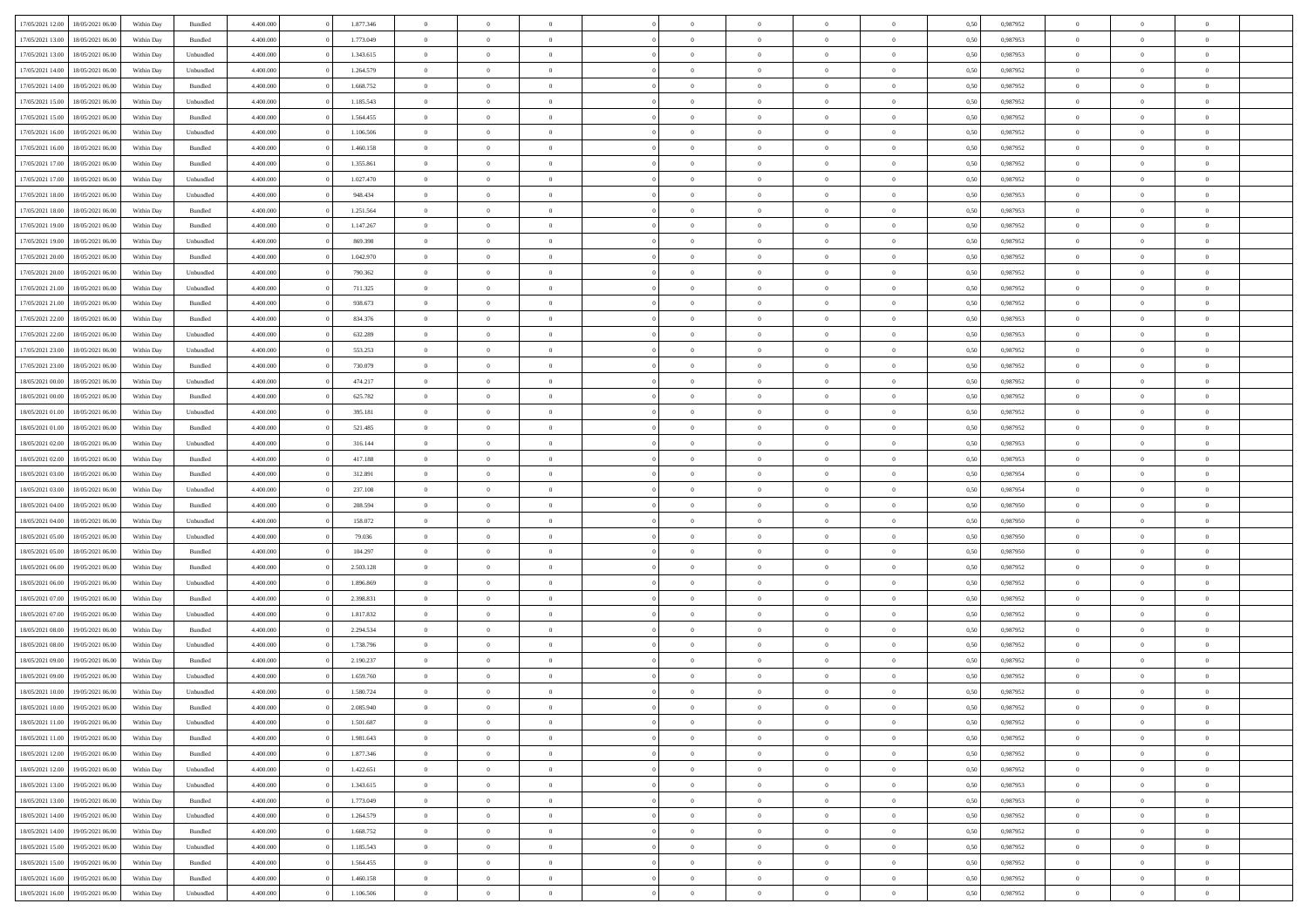| 18/05/2021 17:00 | 19/05/2021 06:00 | Within Day | Bundled            | 4.400.000 | 1.355.861 | $\overline{0}$ | $\Omega$       |                | $\Omega$       | $\Omega$       | $\theta$       | $\theta$       | 0,50 | 0,987952 | $\theta$       | $\theta$       | $\theta$       |  |
|------------------|------------------|------------|--------------------|-----------|-----------|----------------|----------------|----------------|----------------|----------------|----------------|----------------|------|----------|----------------|----------------|----------------|--|
|                  |                  |            |                    |           |           |                |                |                |                |                |                |                |      |          |                |                |                |  |
| 18/05/2021 17:00 | 19/05/2021 06:00 | Within Day | Unbundled          | 4.400.000 | 1.027.470 | $\overline{0}$ | $\theta$       | $\overline{0}$ | $\overline{0}$ | $\bf{0}$       | $\overline{0}$ | $\bf{0}$       | 0,50 | 0,987952 | $\theta$       | $\overline{0}$ | $\overline{0}$ |  |
| 18/05/2021 18:00 | 19/05/2021 06:00 | Within Day | Unbundled          | 4.400.000 | 948.434   | $\overline{0}$ | $\overline{0}$ | $\overline{0}$ | $\overline{0}$ | $\bf{0}$       | $\overline{0}$ | $\mathbf{0}$   | 0,50 | 0,987953 | $\overline{0}$ | $\overline{0}$ | $\bf{0}$       |  |
| 18/05/2021 18:00 | 19/05/2021 06:00 | Within Dav | Bundled            | 4.400.000 | 1.251.564 | $\overline{0}$ | $\overline{0}$ | $\overline{0}$ | $\overline{0}$ | $\bf{0}$       | $\overline{0}$ | $\overline{0}$ | 0.50 | 0,987953 | $\theta$       | $\theta$       | $\overline{0}$ |  |
| 18/05/2021 19:00 | 19/05/2021 06:00 | Within Day | Unbundled          | 4.400.000 | 869.398   | $\overline{0}$ | $\theta$       | $\overline{0}$ | $\overline{0}$ | $\bf{0}$       | $\overline{0}$ | $\bf{0}$       | 0,50 | 0,987952 | $\theta$       | $\overline{0}$ | $\overline{0}$ |  |
| 18/05/2021 19:00 | 19/05/2021 06:00 | Within Day | Bundled            | 4.400.000 | 1.147.267 | $\overline{0}$ | $\overline{0}$ | $\overline{0}$ | $\bf{0}$       | $\overline{0}$ | $\overline{0}$ | $\mathbf{0}$   | 0,50 | 0,987952 | $\overline{0}$ | $\overline{0}$ | $\bf{0}$       |  |
|                  |                  |            |                    |           |           |                | $\overline{0}$ |                |                | $\overline{0}$ |                |                |      |          | $\theta$       | $\overline{0}$ | $\overline{0}$ |  |
| 18/05/2021 20:00 | 19/05/2021 06:00 | Within Dav | Unbundled          | 4.400.000 | 790.362   | $\overline{0}$ |                | $\overline{0}$ | $\overline{0}$ |                | $\overline{0}$ | $\overline{0}$ | 0.50 | 0,987952 |                |                |                |  |
| 18/05/2021 20:00 | 19/05/2021 06:00 | Within Day | Bundled            | 4.400.000 | 1.042.970 | $\overline{0}$ | $\theta$       | $\overline{0}$ | $\overline{0}$ | $\bf{0}$       | $\overline{0}$ | $\bf{0}$       | 0,50 | 0,987952 | $\theta$       | $\theta$       | $\overline{0}$ |  |
| 18/05/2021 21:00 | 19/05/2021 06:00 | Within Day | Bundled            | 4.400.000 | 938.673   | $\overline{0}$ | $\overline{0}$ | $\overline{0}$ | $\bf{0}$       | $\bf{0}$       | $\bf{0}$       | $\mathbf{0}$   | 0,50 | 0,987952 | $\,0\,$        | $\overline{0}$ | $\overline{0}$ |  |
| 18/05/2021 21:00 | 19/05/2021 06:00 | Within Dav | Unbundled          | 4.400.000 | 711.325   | $\overline{0}$ | $\overline{0}$ | $\overline{0}$ | $\overline{0}$ | $\overline{0}$ | $\overline{0}$ | $\overline{0}$ | 0.50 | 0,987952 | $\theta$       | $\overline{0}$ | $\overline{0}$ |  |
| 18/05/2021 22:00 | 19/05/2021 06:00 | Within Day | Unbundled          | 4.400.000 | 632.289   | $\overline{0}$ | $\theta$       | $\overline{0}$ | $\overline{0}$ | $\bf{0}$       | $\overline{0}$ | $\bf{0}$       | 0,50 | 0,987953 | $\,$ 0 $\,$    | $\overline{0}$ | $\overline{0}$ |  |
| 18/05/2021 22:00 | 19/05/2021 06:00 | Within Day | Bundled            | 4.400.000 | 834.376   | $\overline{0}$ | $\overline{0}$ | $\overline{0}$ | $\bf{0}$       | $\bf{0}$       | $\bf{0}$       | $\mathbf{0}$   | 0,50 | 0,987953 | $\overline{0}$ | $\overline{0}$ | $\bf{0}$       |  |
| 18/05/2021 23:00 | 19/05/2021 06:00 | Within Day | Unbundled          | 4.400.000 | 553.253   | $\overline{0}$ | $\overline{0}$ | $\overline{0}$ | $\overline{0}$ | $\bf{0}$       | $\overline{0}$ | $\overline{0}$ | 0.50 | 0,987952 | $\theta$       | $\theta$       | $\overline{0}$ |  |
| 18/05/2021 23:00 | 19/05/2021 06:00 |            |                    | 4.400.000 | 730.079   | $\overline{0}$ | $\theta$       | $\overline{0}$ | $\overline{0}$ | $\bf{0}$       | $\overline{0}$ |                |      | 0,987952 | $\theta$       | $\overline{0}$ | $\overline{0}$ |  |
|                  |                  | Within Day | Bundled            |           |           |                |                |                |                |                |                | $\bf{0}$       | 0,50 |          |                |                |                |  |
| 19/05/2021 00:00 | 19/05/2021 06:00 | Within Day | Bundled            | 4.400.000 | 625.782   | $\overline{0}$ | $\overline{0}$ | $\overline{0}$ | $\bf{0}$       | $\overline{0}$ | $\overline{0}$ | $\mathbf{0}$   | 0,50 | 0,987952 | $\overline{0}$ | $\overline{0}$ | $\bf{0}$       |  |
| 19/05/2021 00:00 | 19/05/2021 06:00 | Within Dav | Unbundled          | 4.400.000 | 474.217   | $\overline{0}$ | $\overline{0}$ | $\overline{0}$ | $\overline{0}$ | $\overline{0}$ | $\overline{0}$ | $\overline{0}$ | 0.50 | 0,987952 | $\theta$       | $\overline{0}$ | $\overline{0}$ |  |
| 19/05/2021 01:00 | 19/05/2021 06:00 | Within Day | Unbundled          | 4.400.000 | 395.181   | $\overline{0}$ | $\theta$       | $\overline{0}$ | $\overline{0}$ | $\bf{0}$       | $\overline{0}$ | $\bf{0}$       | 0,50 | 0,987952 | $\,$ 0 $\,$    | $\overline{0}$ | $\overline{0}$ |  |
| 19/05/2021 01:00 | 19/05/2021 06:00 | Within Day | Bundled            | 4.400.000 | 521.485   | $\overline{0}$ | $\overline{0}$ | $\overline{0}$ | $\bf{0}$       | $\bf{0}$       | $\bf{0}$       | $\mathbf{0}$   | 0,50 | 0,987952 | $\bf{0}$       | $\overline{0}$ | $\bf{0}$       |  |
| 19/05/2021 02:00 | 19/05/2021 06:00 | Within Dav | Unbundled          | 4.400.000 | 316.144   | $\overline{0}$ | $\overline{0}$ | $\overline{0}$ | $\overline{0}$ | $\overline{0}$ | $\overline{0}$ | $\overline{0}$ | 0.50 | 0,987953 | $\theta$       | $\overline{0}$ | $\overline{0}$ |  |
| 19/05/2021 02:00 | 19/05/2021 06:00 | Within Day | Bundled            | 4.400.000 | 417.188   | $\overline{0}$ | $\theta$       | $\overline{0}$ | $\overline{0}$ | $\bf{0}$       | $\overline{0}$ | $\bf{0}$       | 0,50 | 0,987953 | $\,$ 0 $\,$    | $\overline{0}$ | $\overline{0}$ |  |
| 19/05/2021 03:00 | 19/05/2021 06:00 | Within Day | Bundled            | 4.400.000 | 312.891   | $\overline{0}$ | $\overline{0}$ | $\overline{0}$ | $\bf{0}$       | $\bf{0}$       | $\bf{0}$       | $\mathbf{0}$   | 0,50 | 0,987954 | $\overline{0}$ | $\overline{0}$ | $\bf{0}$       |  |
| 19/05/2021 03:00 | 19/05/2021 06:00 | Within Day | Unbundled          | 4.400.000 | 237.108   | $\overline{0}$ | $\overline{0}$ | $\overline{0}$ | $\overline{0}$ | $\overline{0}$ | $\overline{0}$ | $\overline{0}$ | 0.50 | 0,987954 | $\theta$       | $\overline{0}$ | $\overline{0}$ |  |
|                  |                  |            |                    |           |           |                |                |                |                |                |                |                |      |          |                |                |                |  |
| 19/05/2021 04:00 | 19/05/2021 06:00 | Within Day | Bundled            | 4.400.000 | 208.594   | $\overline{0}$ | $\theta$       | $\overline{0}$ | $\overline{0}$ | $\bf{0}$       | $\overline{0}$ | $\bf{0}$       | 0,50 | 0,987950 | $\,$ 0 $\,$    | $\overline{0}$ | $\overline{0}$ |  |
| 19/05/2021 04:00 | 19/05/2021 06:00 | Within Day | Unbundled          | 4.400.000 | 158.072   | $\overline{0}$ | $\overline{0}$ | $\overline{0}$ | $\bf{0}$       | $\overline{0}$ | $\overline{0}$ | $\mathbf{0}$   | 0,50 | 0,987950 | $\overline{0}$ | $\overline{0}$ | $\bf{0}$       |  |
| 19/05/2021 05:00 | 19/05/2021 06:00 | Within Dav | Unbundled          | 4.400.000 | 79.036    | $\overline{0}$ | $\overline{0}$ | $\overline{0}$ | $\overline{0}$ | $\overline{0}$ | $\overline{0}$ | $\overline{0}$ | 0.50 | 0,987950 | $\overline{0}$ | $\overline{0}$ | $\overline{0}$ |  |
| 19/05/2021 05:00 | 19/05/2021 06:00 | Within Day | Bundled            | 4.400.000 | 104.297   | $\overline{0}$ | $\theta$       | $\overline{0}$ | $\overline{0}$ | $\bf{0}$       | $\overline{0}$ | $\bf{0}$       | 0,50 | 0,987950 | $\theta$       | $\overline{0}$ | $\overline{0}$ |  |
| 19/05/2021 06:00 | 20/05/2021 06:00 | Within Day | Unbundled          | 4.400.000 | 1.896.869 | $\overline{0}$ | $\overline{0}$ | $\overline{0}$ | $\bf{0}$       | $\bf{0}$       | $\bf{0}$       | $\bf{0}$       | 0,50 | 0,987952 | $\,0\,$        | $\overline{0}$ | $\bf{0}$       |  |
| 19/05/2021 06:00 | 20/05/2021 06:00 | Within Day | Bundled            | 4.400.000 | 2.503.128 | $\overline{0}$ | $\overline{0}$ | $\overline{0}$ | $\overline{0}$ | $\overline{0}$ | $\overline{0}$ | $\overline{0}$ | 0.50 | 0,987952 | $\theta$       | $\overline{0}$ | $\overline{0}$ |  |
| 19/05/2021 07:00 | 20/05/2021 06:00 |            | Bundled            | 4.400.000 | 2.398.831 | $\overline{0}$ | $\overline{0}$ | $\overline{0}$ | $\overline{0}$ | $\bf{0}$       | $\overline{0}$ |                |      | 0,987952 | $\,$ 0 $\,$    | $\overline{0}$ | $\overline{0}$ |  |
|                  |                  | Within Day |                    |           |           |                |                |                |                |                |                | $\bf{0}$       | 0,50 |          |                |                |                |  |
| 19/05/2021 07:00 | 20/05/2021 06:00 | Within Day | Unbundled          | 4.400.000 | 1.817.832 | $\overline{0}$ | $\overline{0}$ | $\overline{0}$ | $\bf{0}$       | $\bf{0}$       | $\bf{0}$       | $\bf{0}$       | 0,50 | 0,987952 | $\bf{0}$       | $\overline{0}$ | $\bf{0}$       |  |
| 19/05/2021 08:00 | 20/05/2021 06:00 | Within Day | Unbundled          | 4.400,000 | 1.738.796 | $\overline{0}$ | $\Omega$       | $\overline{0}$ | $\Omega$       | $\Omega$       | $\overline{0}$ | $\overline{0}$ | 0,50 | 0,987952 | $\,0\,$        | $\theta$       | $\theta$       |  |
| 19/05/2021 08:00 | 20/05/2021 06:00 | Within Day | Bundled            | 4.400.000 | 2.294.534 | $\overline{0}$ | $\overline{0}$ | $\overline{0}$ | $\overline{0}$ | $\bf{0}$       | $\overline{0}$ | $\bf{0}$       | 0,50 | 0,987952 | $\,$ 0 $\,$    | $\overline{0}$ | $\overline{0}$ |  |
| 19/05/2021 09:00 | 20/05/2021 06:00 | Within Day | Bundled            | 4.400.000 | 2.190.237 | $\overline{0}$ | $\overline{0}$ | $\overline{0}$ | $\bf{0}$       | $\overline{0}$ | $\overline{0}$ | $\mathbf{0}$   | 0,50 | 0,987952 | $\bf{0}$       | $\overline{0}$ | $\bf{0}$       |  |
| 19/05/2021 09:00 | 20/05/2021 06:00 | Within Day | Unbundled          | 4.400,000 | 1.659.760 | $\overline{0}$ | $\Omega$       | $\Omega$       | $\Omega$       | $\overline{0}$ | $\overline{0}$ | $\overline{0}$ | 0.50 | 0,987952 | $\,0\,$        | $\theta$       | $\theta$       |  |
| 19/05/2021 10:00 | 20/05/2021 06:00 | Within Day | Unbundled          | 4.400.000 | 1.580.724 | $\overline{0}$ | $\theta$       | $\overline{0}$ | $\overline{0}$ | $\bf{0}$       | $\overline{0}$ | $\bf{0}$       | 0,50 | 0,987952 | $\,$ 0 $\,$    | $\overline{0}$ | $\overline{0}$ |  |
| 19/05/2021 10:00 | 20/05/2021 06:00 | Within Day | Bundled            | 4.400.000 | 2.085.940 | $\overline{0}$ | $\overline{0}$ | $\overline{0}$ | $\bf{0}$       | $\bf{0}$       | $\bf{0}$       | $\mathbf{0}$   | 0,50 | 0,987952 | $\bf{0}$       | $\overline{0}$ | $\bf{0}$       |  |
|                  | 20/05/2021 06:00 |            |                    | 4.400,000 | 1.981.643 | $\overline{0}$ | $\Omega$       | $\Omega$       | $\Omega$       | $\overline{0}$ | $\overline{0}$ |                |      | 0.987952 | $\,$ 0 $\,$    | $\theta$       | $\theta$       |  |
| 19/05/2021 11:00 |                  | Within Day | Bundled            |           |           |                |                |                |                |                |                | $\overline{0}$ | 0.50 |          |                |                |                |  |
| 19/05/2021 11:00 | 20/05/2021 06:00 | Within Day | Unbundled          | 4.400.000 | 1.501.687 | $\overline{0}$ | $\overline{0}$ | $\overline{0}$ | $\overline{0}$ | $\,$ 0         | $\overline{0}$ | $\bf{0}$       | 0,50 | 0,987952 | $\,$ 0 $\,$    | $\overline{0}$ | $\overline{0}$ |  |
| 19/05/2021 12:00 | 20/05/2021 06:00 | Within Day | Unbundled          | 4.400.000 | 1.422.651 | $\overline{0}$ | $\bf{0}$       | $\overline{0}$ | $\bf{0}$       | $\bf{0}$       | $\bf{0}$       | $\mathbf{0}$   | 0,50 | 0,987952 | $\bf{0}$       | $\overline{0}$ | $\bf{0}$       |  |
| 19/05/2021 12:00 | 20/05/2021 06:00 | Within Day | Bundled            | 4.400,000 | 1.877.346 | $\overline{0}$ | $\Omega$       | $\overline{0}$ | $\Omega$       | $\overline{0}$ | $\overline{0}$ | $\overline{0}$ | 0,50 | 0,987952 | $\,0\,$        | $\theta$       | $\theta$       |  |
| 19/05/2021 13:00 | 20/05/2021 06:00 | Within Day | Unbundled          | 4.400.000 | 1.343.615 | $\overline{0}$ | $\overline{0}$ | $\overline{0}$ | $\overline{0}$ | $\,$ 0         | $\overline{0}$ | $\bf{0}$       | 0,50 | 0,987953 | $\,$ 0 $\,$    | $\overline{0}$ | $\overline{0}$ |  |
| 19/05/2021 13:00 | 20/05/2021 06:00 | Within Day | Bundled            | 4.400.000 | 1.773.049 | $\overline{0}$ | $\overline{0}$ | $\overline{0}$ | $\bf{0}$       | $\bf{0}$       | $\overline{0}$ | $\mathbf{0}$   | 0,50 | 0,987953 | $\bf{0}$       | $\overline{0}$ | $\bf{0}$       |  |
| 19/05/2021 14:00 | 20/05/2021 06:00 | Within Day | Bundled            | 4.400,000 | 1.668.752 | $\overline{0}$ | $\Omega$       | $\Omega$       | $\Omega$       | $\Omega$       | $\Omega$       | $\overline{0}$ | 0.50 | 0.987952 | $\theta$       | $\theta$       | $\theta$       |  |
| 19/05/2021 14:00 | 20/05/2021 06:00 | Within Day | Unbundled          | 4.400.000 | 1.264.579 | $\overline{0}$ | $\overline{0}$ | $\overline{0}$ | $\bf{0}$       | $\,$ 0         | $\bf{0}$       | $\bf{0}$       | 0,50 | 0,987952 | $\,0\,$        | $\,$ 0 $\,$    | $\overline{0}$ |  |
| 19/05/2021 15:00 | 20/05/2021 06:00 | Within Day | $\mathbf B$ undled | 4.400.000 | 1.564.455 | $\bf{0}$       | $\bf{0}$       |                |                | $\bf{0}$       |                |                | 0,50 | 0,987952 | $\bf{0}$       | $\overline{0}$ |                |  |
|                  |                  |            |                    |           |           |                |                |                |                |                |                |                |      |          |                |                |                |  |
| 19/05/2021 15:00 | 20/05/2021 06:00 | Within Day | Unbundled          | 4.400.000 | 1.185.543 | $\overline{0}$ | $\overline{0}$ | $\overline{0}$ | $\Omega$       | $\overline{0}$ | $\overline{0}$ | $\overline{0}$ | 0.50 | 0.987952 | $\theta$       | $\theta$       | $\theta$       |  |
| 19/05/2021 16:00 | 20/05/2021 06:00 | Within Day | Unbundled          | 4.400.000 | 1.106.506 | $\overline{0}$ | $\,$ 0         | $\overline{0}$ | $\bf{0}$       | $\,$ 0 $\,$    | $\overline{0}$ | $\mathbf{0}$   | 0,50 | 0,987952 | $\,$ 0 $\,$    | $\,$ 0 $\,$    | $\,$ 0         |  |
| 19/05/2021 16:00 | 20/05/2021 06:00 | Within Day | Bundled            | 4.400.000 | 1.460.158 | $\overline{0}$ | $\overline{0}$ | $\overline{0}$ | $\overline{0}$ | $\overline{0}$ | $\overline{0}$ | $\mathbf{0}$   | 0,50 | 0,987952 | $\overline{0}$ | $\bf{0}$       | $\bf{0}$       |  |
| 19/05/2021 17:00 | 20/05/2021 06:00 | Within Day | Bundled            | 4.400,000 | 1.355.861 | $\overline{0}$ | $\overline{0}$ | $\overline{0}$ | $\Omega$       | $\overline{0}$ | $\overline{0}$ | $\overline{0}$ | 0,50 | 0,987952 | $\overline{0}$ | $\,$ 0 $\,$    | $\overline{0}$ |  |
| 19/05/2021 17:00 | 20/05/2021 06:00 | Within Day | Unbundled          | 4.400.000 | 1.027.470 | $\overline{0}$ | $\,$ 0         | $\overline{0}$ | $\bf{0}$       | $\,$ 0 $\,$    | $\overline{0}$ | $\mathbf{0}$   | 0,50 | 0,987952 | $\,$ 0 $\,$    | $\overline{0}$ | $\overline{0}$ |  |
| 19/05/2021 18:00 | 20/05/2021 06:00 | Within Day | Bundled            | 4.400.000 | 1.251.564 | $\overline{0}$ | $\overline{0}$ | $\overline{0}$ | $\overline{0}$ | $\overline{0}$ | $\overline{0}$ | $\mathbf{0}$   | 0,50 | 0,987953 | $\overline{0}$ | $\overline{0}$ | $\bf{0}$       |  |
| 19/05/2021 18:00 | 20/05/2021 06:00 | Within Day | Unbundled          | 4.400.000 | 948,434   | $\overline{0}$ | $\overline{0}$ | $\overline{0}$ | $\overline{0}$ | $\overline{0}$ | $\overline{0}$ | $\bf{0}$       | 0.50 | 0,987953 | $\overline{0}$ | $\theta$       | $\overline{0}$ |  |
| 19/05/2021 19:00 | 20/05/2021 06:00 | Within Day | Bundled            | 4.400.000 | 1.147.267 | $\overline{0}$ | $\,$ 0         | $\overline{0}$ | $\bf{0}$       | $\bf{0}$       | $\bf{0}$       | $\bf{0}$       | 0,50 | 0,987952 | $\,$ 0 $\,$    | $\overline{0}$ | $\overline{0}$ |  |
|                  |                  |            |                    |           |           |                |                |                |                |                |                |                |      |          |                |                |                |  |
| 19/05/2021 19:00 | 20/05/2021 06:00 | Within Day | Unbundled          | 4.400.000 | 869.398   | $\overline{0}$ | $\bf{0}$       | $\overline{0}$ | $\overline{0}$ | $\overline{0}$ | $\overline{0}$ | $\mathbf{0}$   | 0,50 | 0,987952 | $\overline{0}$ | $\overline{0}$ | $\bf{0}$       |  |
| 19/05/2021 20:00 | 20/05/2021 06:00 | Within Day | Unbundled          | 4.400,000 | 790.362   | $\overline{0}$ | $\overline{0}$ | $\overline{0}$ | $\Omega$       | $\overline{0}$ | $\overline{0}$ | $\overline{0}$ | 0.50 | 0,987952 | $\overline{0}$ | $\overline{0}$ | $\overline{0}$ |  |
| 19/05/2021 20:00 | 20/05/2021 06:00 | Within Day | Bundled            | 4.400.000 | 1.042.970 | $\overline{0}$ | $\bf{0}$       | $\overline{0}$ | $\bf{0}$       | $\bf{0}$       | $\bf{0}$       | $\mathbf{0}$   | 0,50 | 0,987952 | $\,$ 0 $\,$    | $\,$ 0 $\,$    | $\bf{0}$       |  |
| 19/05/2021 21:00 | 20/05/2021 06:00 | Within Day | Bundled            | 4.400.000 | 938.673   | $\overline{0}$ | $\overline{0}$ | $\overline{0}$ | $\overline{0}$ | $\overline{0}$ | $\bf{0}$       | $\mathbf{0}$   | 0,50 | 0,987952 | $\overline{0}$ | $\bf{0}$       | $\overline{0}$ |  |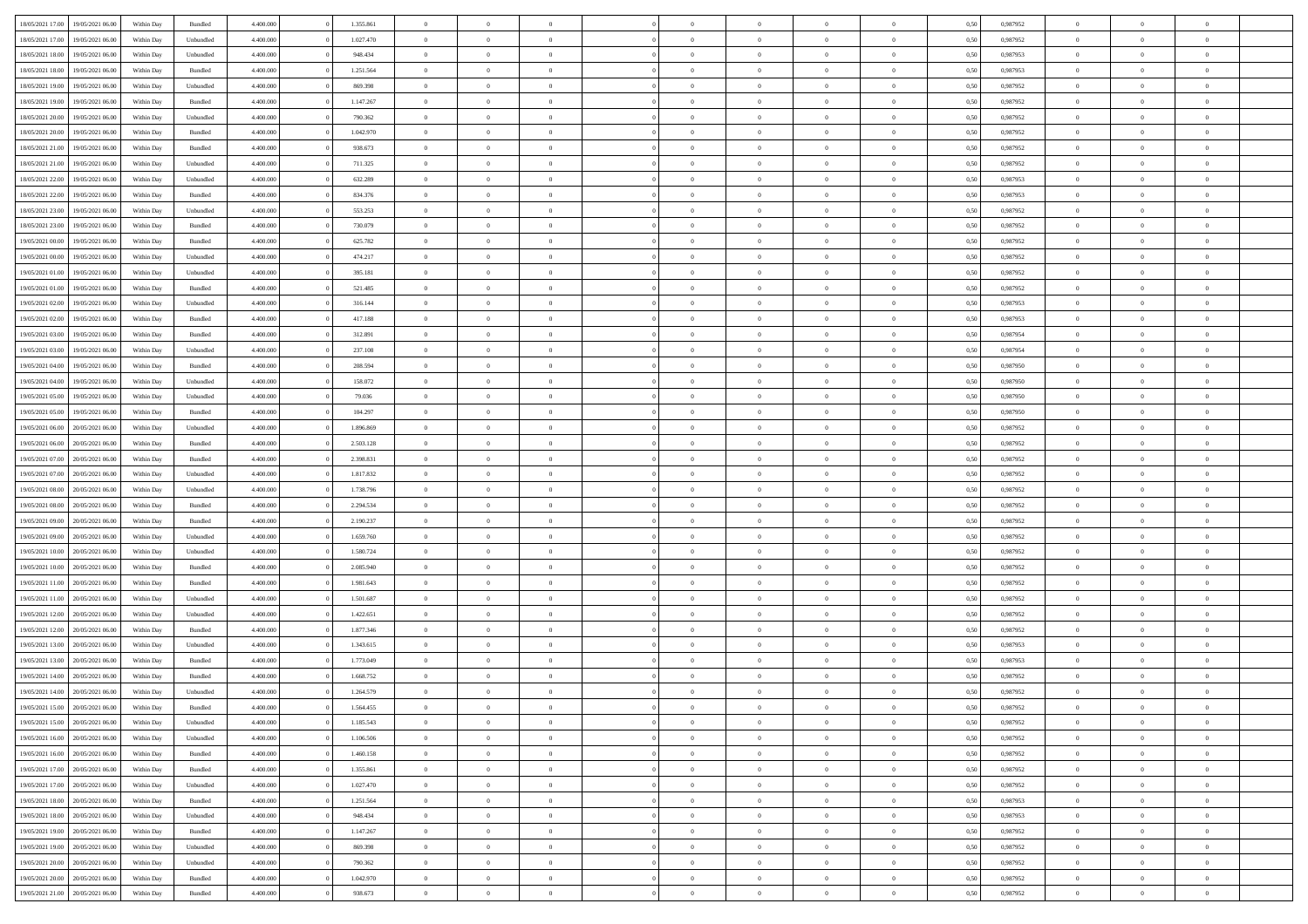| 19/05/2021 21:00                  | 20/05/2021 06:00 | Within Day | Unbundled | 4.400.000 | 711.325   | $\overline{0}$ | $\Omega$       |                | $\Omega$       | $\Omega$       | $\Omega$       | $\theta$       | 0.50 | 0,987952 | $\theta$       | $\theta$       | $\theta$       |  |
|-----------------------------------|------------------|------------|-----------|-----------|-----------|----------------|----------------|----------------|----------------|----------------|----------------|----------------|------|----------|----------------|----------------|----------------|--|
| 19/05/2021 22:00                  | 20/05/2021 06:00 | Within Day | Bundled   | 4.400.000 | 834.376   | $\overline{0}$ | $\theta$       | $\overline{0}$ | $\overline{0}$ | $\bf{0}$       | $\overline{0}$ | $\bf{0}$       | 0,50 | 0,987953 | $\theta$       | $\theta$       | $\overline{0}$ |  |
| 19/05/2021 22:00                  | 20/05/2021 06:00 | Within Day | Unbundled | 4.400.000 | 632.289   | $\overline{0}$ | $\bf{0}$       | $\overline{0}$ | $\bf{0}$       | $\bf{0}$       | $\bf{0}$       | $\mathbf{0}$   | 0,50 | 0,987953 | $\overline{0}$ | $\overline{0}$ | $\overline{0}$ |  |
| 19/05/2021 23:00                  | 20/05/2021 06:00 | Within Day | Unbundled | 4.400.000 | 553.253   | $\overline{0}$ | $\overline{0}$ | $\overline{0}$ | $\overline{0}$ | $\bf{0}$       | $\overline{0}$ | $\overline{0}$ | 0.50 | 0,987952 | $\theta$       | $\theta$       | $\overline{0}$ |  |
| 19/05/2021 23:00                  | 20/05/2021 06:00 |            |           | 4.400.000 | 730.079   | $\overline{0}$ | $\theta$       | $\overline{0}$ | $\overline{0}$ | $\bf{0}$       | $\overline{0}$ |                |      | 0,987952 | $\theta$       | $\overline{0}$ | $\overline{0}$ |  |
|                                   |                  | Within Day | Bundled   |           |           |                |                |                |                |                |                | $\bf{0}$       | 0,50 |          |                |                |                |  |
| 20/05/2021 00:00                  | 20/05/2021 06:00 | Within Day | Bundled   | 4.400.000 | 625.782   | $\overline{0}$ | $\overline{0}$ | $\overline{0}$ | $\bf{0}$       | $\overline{0}$ | $\overline{0}$ | $\mathbf{0}$   | 0,50 | 0,987952 | $\overline{0}$ | $\overline{0}$ | $\bf{0}$       |  |
| 20/05/2021 00:00                  | 20/05/2021 06:00 | Within Dav | Unbundled | 4.400.000 | 474.217   | $\overline{0}$ | $\overline{0}$ | $\overline{0}$ | $\overline{0}$ | $\overline{0}$ | $\overline{0}$ | $\overline{0}$ | 0.50 | 0,987952 | $\theta$       | $\overline{0}$ | $\overline{0}$ |  |
| 20/05/2021 01:00                  | 20/05/2021 06:00 | Within Day | Unbundled | 4.400.000 | 395.181   | $\overline{0}$ | $\theta$       | $\overline{0}$ | $\overline{0}$ | $\bf{0}$       | $\overline{0}$ | $\bf{0}$       | 0,50 | 0,987952 | $\theta$       | $\theta$       | $\overline{0}$ |  |
| 20/05/2021 01:00                  | 20/05/2021 06:00 | Within Day | Bundled   | 4.400.000 | 521.485   | $\overline{0}$ | $\overline{0}$ | $\overline{0}$ | $\bf{0}$       | $\bf{0}$       | $\bf{0}$       | $\bf{0}$       | 0,50 | 0,987952 | $\,0\,$        | $\overline{0}$ | $\overline{0}$ |  |
| 20/05/2021 02:00                  | 20/05/2021 06:00 | Within Dav | Unbundled | 4.400.000 | 316.144   | $\overline{0}$ | $\overline{0}$ | $\overline{0}$ | $\overline{0}$ | $\overline{0}$ | $\overline{0}$ | $\overline{0}$ | 0.50 | 0,987953 | $\theta$       | $\overline{0}$ | $\overline{0}$ |  |
| 20/05/2021 02:00                  | 20/05/2021 06:00 |            | Bundled   | 4.400.000 | 417.188   | $\overline{0}$ | $\theta$       | $\overline{0}$ | $\overline{0}$ | $\bf{0}$       | $\overline{0}$ |                |      | 0,987953 | $\theta$       | $\overline{0}$ | $\overline{0}$ |  |
|                                   |                  | Within Day |           |           |           |                |                |                |                |                |                | $\bf{0}$       | 0,50 |          |                |                |                |  |
| 20/05/2021 03:00                  | 20/05/2021 06:00 | Within Day | Unbundled | 4.400.000 | 237.108   | $\overline{0}$ | $\overline{0}$ | $\overline{0}$ | $\bf{0}$       | $\bf{0}$       | $\bf{0}$       | $\mathbf{0}$   | 0,50 | 0,987954 | $\overline{0}$ | $\overline{0}$ | $\overline{0}$ |  |
| 20/05/2021 03:00                  | 20/05/2021 06:00 | Within Dav | Bundled   | 4.400.000 | 312.891   | $\overline{0}$ | $\overline{0}$ | $\overline{0}$ | $\overline{0}$ | $\bf{0}$       | $\overline{0}$ | $\overline{0}$ | 0.50 | 0,987954 | $\theta$       | $\theta$       | $\overline{0}$ |  |
| 20/05/2021 04:00                  | 20/05/2021 06:00 | Within Day | Bundled   | 4.400.000 | 208.594   | $\overline{0}$ | $\theta$       | $\overline{0}$ | $\overline{0}$ | $\bf{0}$       | $\overline{0}$ | $\bf{0}$       | 0,50 | 0,987950 | $\theta$       | $\overline{0}$ | $\overline{0}$ |  |
| 20/05/2021 04:00                  | 20/05/2021 06:00 | Within Day | Unbundled | 4.400.000 | 158.072   | $\overline{0}$ | $\overline{0}$ | $\overline{0}$ | $\bf{0}$       | $\overline{0}$ | $\overline{0}$ | $\mathbf{0}$   | 0,50 | 0,987950 | $\overline{0}$ | $\overline{0}$ | $\bf{0}$       |  |
| 20/05/2021 05:00                  | 20/05/2021 06:00 | Within Dav | Bundled   | 4.400.000 | 104.297   | $\overline{0}$ | $\overline{0}$ | $\overline{0}$ | $\overline{0}$ | $\overline{0}$ | $\overline{0}$ | $\overline{0}$ | 0.50 | 0,987950 | $\theta$       | $\overline{0}$ | $\overline{0}$ |  |
| 20/05/2021 05:00                  | 20/05/2021 06:00 | Within Day | Unbundled | 4.400.000 | 79.036    | $\overline{0}$ | $\theta$       | $\overline{0}$ | $\overline{0}$ | $\bf{0}$       | $\overline{0}$ | $\bf{0}$       | 0,50 | 0,987950 | $\theta$       | $\theta$       | $\overline{0}$ |  |
| 20/05/2021 06:00                  | 21/05/2021 06:00 | Within Day | Unbundled | 4.400.000 | 1.896.869 | $\overline{0}$ | $\overline{0}$ | $\overline{0}$ | $\bf{0}$       | $\bf{0}$       | $\bf{0}$       | $\bf{0}$       | 0,50 | 0,987952 | $\,0\,$        | $\overline{0}$ | $\overline{0}$ |  |
| 20/05/2021 06:00                  | 21/05/2021 06:00 | Within Dav | Bundled   | 4.400.000 | 2.503.128 | $\overline{0}$ | $\overline{0}$ | $\overline{0}$ | $\overline{0}$ | $\overline{0}$ | $\overline{0}$ | $\overline{0}$ | 0.50 | 0,987952 | $\theta$       | $\overline{0}$ | $\overline{0}$ |  |
|                                   |                  |            |           |           |           |                |                |                |                |                |                |                |      |          |                |                |                |  |
| 20/05/2021 07:00                  | 21/05/2021 06:00 | Within Day | Bundled   | 4.400.000 | 2.398.831 | $\overline{0}$ | $\theta$       | $\overline{0}$ | $\overline{0}$ | $\bf{0}$       | $\overline{0}$ | $\bf{0}$       | 0,50 | 0,987952 | $\,$ 0 $\,$    | $\theta$       | $\overline{0}$ |  |
| 20/05/2021 07:00                  | 21/05/2021 06:00 | Within Day | Unbundled | 4.400.000 | 1.817.832 | $\overline{0}$ | $\overline{0}$ | $\overline{0}$ | $\bf{0}$       | $\bf{0}$       | $\bf{0}$       | $\bf{0}$       | 0,50 | 0,987952 | $\bf{0}$       | $\overline{0}$ | $\overline{0}$ |  |
| 20/05/2021 08:00                  | 21/05/2021 06:00 | Within Day | Bundled   | 4.400.000 | 2.294.534 | $\overline{0}$ | $\overline{0}$ | $\overline{0}$ | $\overline{0}$ | $\bf{0}$       | $\overline{0}$ | $\overline{0}$ | 0.50 | 0,987952 | $\theta$       | $\theta$       | $\overline{0}$ |  |
| 20/05/2021 08:00                  | 21/05/2021 06:00 | Within Day | Unbundled | 4.400.000 | 1.738.796 | $\overline{0}$ | $\theta$       | $\overline{0}$ | $\overline{0}$ | $\bf{0}$       | $\overline{0}$ | $\bf{0}$       | 0,50 | 0,987952 | $\theta$       | $\overline{0}$ | $\overline{0}$ |  |
| 20/05/2021 09:00                  | 21/05/2021 06:00 | Within Day | Unbundled | 4.400.000 | 1.659.760 | $\overline{0}$ | $\bf{0}$       | $\overline{0}$ | $\bf{0}$       | $\overline{0}$ | $\overline{0}$ | $\mathbf{0}$   | 0,50 | 0,987952 | $\overline{0}$ | $\overline{0}$ | $\bf{0}$       |  |
| 20/05/2021 09:00                  | 21/05/2021 06:00 | Within Dav | Bundled   | 4.400.000 | 2.190.237 | $\overline{0}$ | $\overline{0}$ | $\overline{0}$ | $\overline{0}$ | $\overline{0}$ | $\overline{0}$ | $\overline{0}$ | 0.50 | 0,987952 | $\theta$       | $\overline{0}$ | $\overline{0}$ |  |
| 20/05/2021 10:00                  | 21/05/2021 06:00 |            |           | 4.400.000 | 2.085.940 | $\overline{0}$ | $\theta$       | $\overline{0}$ | $\overline{0}$ | $\bf{0}$       | $\overline{0}$ |                |      | 0,987952 | $\theta$       | $\theta$       | $\overline{0}$ |  |
|                                   |                  | Within Day | Bundled   |           |           |                |                |                |                |                |                | $\bf{0}$       | 0,50 |          |                |                |                |  |
| 20/05/2021 10:00                  | 21/05/2021 06:00 | Within Day | Unbundled | 4.400.000 | 1.580.724 | $\overline{0}$ | $\overline{0}$ | $\overline{0}$ | $\bf{0}$       | $\bf{0}$       | $\bf{0}$       | $\bf{0}$       | 0,50 | 0,987952 | $\,0\,$        | $\overline{0}$ | $\overline{0}$ |  |
| 20/05/2021 11:00                  | 21/05/2021 06:00 | Within Day | Bundled   | 4.400.000 | 1.981.643 | $\overline{0}$ | $\overline{0}$ | $\overline{0}$ | $\overline{0}$ | $\overline{0}$ | $\overline{0}$ | $\overline{0}$ | 0.50 | 0,987952 | $\theta$       | $\overline{0}$ | $\overline{0}$ |  |
| 20/05/2021 11:00                  | 21/05/2021 06:00 | Within Day | Unbundled | 4.400.000 | 1.501.687 | $\overline{0}$ | $\theta$       | $\overline{0}$ | $\overline{0}$ | $\bf{0}$       | $\overline{0}$ | $\bf{0}$       | 0,50 | 0,987952 | $\,$ 0 $\,$    | $\overline{0}$ | $\overline{0}$ |  |
| 20/05/2021 12:00                  | 21/05/2021 06:00 | Within Day | Bundled   | 4.400.000 | 1.877.346 | $\overline{0}$ | $\overline{0}$ | $\overline{0}$ | $\bf{0}$       | $\bf{0}$       | $\bf{0}$       | $\bf{0}$       | 0,50 | 0,987952 | $\overline{0}$ | $\overline{0}$ | $\overline{0}$ |  |
| 20/05/2021 12:00                  | 21/05/2021 06:00 | Within Day | Unbundled | 4.400,000 | 1.422.651 | $\overline{0}$ | $\Omega$       | $\Omega$       | $\Omega$       | $\Omega$       | $\Omega$       | $\overline{0}$ | 0.50 | 0,987952 | $\,0\,$        | $\theta$       | $\theta$       |  |
| 20/05/2021 13:00                  | 21/05/2021 06:00 | Within Day | Unbundled | 4.400.000 | 1.343.615 | $\overline{0}$ | $\theta$       | $\overline{0}$ | $\overline{0}$ | $\bf{0}$       | $\overline{0}$ | $\bf{0}$       | 0,50 | 0,987953 | $\theta$       | $\overline{0}$ | $\overline{0}$ |  |
| 20/05/2021 13:00                  | 21/05/2021 06:00 | Within Day | Bundled   | 4.400.000 | 1.773.049 | $\overline{0}$ | $\overline{0}$ | $\overline{0}$ | $\bf{0}$       | $\bf{0}$       | $\overline{0}$ | $\mathbf{0}$   | 0,50 | 0,987953 | $\overline{0}$ | $\overline{0}$ | $\bf{0}$       |  |
|                                   |                  |            |           |           |           |                |                |                |                |                |                |                |      |          |                |                |                |  |
| 20/05/2021 14:00                  | 21/05/2021 06:00 | Within Day | Bundled   | 4.400,000 | 1.668.752 | $\overline{0}$ | $\Omega$       | $\Omega$       | $\Omega$       | $\bf{0}$       | $\overline{0}$ | $\overline{0}$ | 0.50 | 0,987952 | $\theta$       | $\theta$       | $\theta$       |  |
| 20/05/2021 14:00                  | 21/05/2021 06:00 | Within Day | Unbundled | 4.400.000 | 1.264.579 | $\overline{0}$ | $\theta$       | $\overline{0}$ | $\overline{0}$ | $\bf{0}$       | $\overline{0}$ | $\bf{0}$       | 0,50 | 0,987952 | $\theta$       | $\theta$       | $\overline{0}$ |  |
| 20/05/2021 15:00                  | 21/05/2021 06:00 | Within Day | Unbundled | 4.400.000 | 1.185.543 | $\overline{0}$ | $\overline{0}$ | $\overline{0}$ | $\bf{0}$       | $\bf{0}$       | $\bf{0}$       | $\bf{0}$       | 0,50 | 0,987952 | $\,0\,$        | $\overline{0}$ | $\overline{0}$ |  |
| 20/05/2021 15:00                  | 21/05/2021 06:00 | Within Day | Bundled   | 4.400,000 | 1.564.455 | $\overline{0}$ | $\Omega$       | $\Omega$       | $\Omega$       | $\theta$       | $\theta$       | $\overline{0}$ | 0.50 | 0.987952 | $\theta$       | $\theta$       | $\theta$       |  |
| 20/05/2021 16:00                  | 21/05/2021 06:00 | Within Day | Unbundled | 4.400.000 | 1.106.506 | $\overline{0}$ | $\theta$       | $\overline{0}$ | $\overline{0}$ | $\bf{0}$       | $\overline{0}$ | $\bf{0}$       | 0,50 | 0,987952 | $\,$ 0 $\,$    | $\overline{0}$ | $\overline{0}$ |  |
| 20/05/2021 16:00                  | 21/05/2021 06:00 | Within Day | Bundled   | 4.400.000 | 1.460.158 | $\overline{0}$ | $\overline{0}$ | $\overline{0}$ | $\bf{0}$       | $\bf{0}$       | $\bf{0}$       | $\bf{0}$       | 0,50 | 0,987952 | $\overline{0}$ | $\overline{0}$ | $\overline{0}$ |  |
| 20/05/2021 17:00                  | 21/05/2021 06:00 | Within Day | Bundled   | 4.400,000 | 1.355.861 | $\overline{0}$ | $\Omega$       | $\overline{0}$ | $\Omega$       | $\Omega$       | $\overline{0}$ | $\overline{0}$ | 0.50 | 0,987952 | $\,0\,$        | $\theta$       | $\theta$       |  |
| 20/05/2021 17:00                  | 21/05/2021 06:00 | Within Day | Unbundled | 4.400.000 | 1.027.470 | $\overline{0}$ | $\theta$       | $\overline{0}$ | $\overline{0}$ | $\bf{0}$       | $\overline{0}$ | $\bf{0}$       | 0,50 | 0,987952 | $\,$ 0 $\,$    | $\overline{0}$ | $\overline{0}$ |  |
|                                   |                  |            |           |           |           |                |                |                |                |                |                |                |      |          |                |                |                |  |
| 20/05/2021 18:00                  | 21/05/2021 06:00 | Within Day | Bundled   | 4.400.000 | 1.251.564 | $\overline{0}$ | $\overline{0}$ | $\overline{0}$ | $\bf{0}$       | $\bf{0}$       | $\bf{0}$       | $\mathbf{0}$   | 0,50 | 0,987953 | $\overline{0}$ | $\overline{0}$ | $\bf{0}$       |  |
| 20/05/2021 18:00                  | 21/05/2021 06:00 | Within Day | Unbundled | 4.400,000 | 948,434   | $\overline{0}$ | $\Omega$       | $\Omega$       | $\Omega$       | $\Omega$       | $\Omega$       | $\overline{0}$ | 0.50 | 0.987953 | $\theta$       | $\theta$       | $\theta$       |  |
| 20/05/2021 19:00                  | 21/05/2021 06:00 | Within Day | Bundled   | 4.400.000 | 1.147.267 | $\overline{0}$ | $\overline{0}$ | $\overline{0}$ | $\bf{0}$       | $\,$ 0         | $\bf{0}$       | $\bf{0}$       | 0,50 | 0,987952 | $\,0\,$        | $\overline{0}$ | $\overline{0}$ |  |
| 20/05/2021 19:00 21/05/2021 06:00 |                  | Within Day | Unbundled | 4.400.000 | 869.398   | $\bf{0}$       | $\bf{0}$       |                |                | $\bf{0}$       |                |                | 0,50 | 0,987952 | $\bf{0}$       | $\overline{0}$ |                |  |
| 20/05/2021 20:00                  | 21/05/2021 06:00 | Within Day | Unbundled | 4.400.000 | 790,362   | $\overline{0}$ | $\overline{0}$ | $\overline{0}$ | $\Omega$       | $\overline{0}$ | $\overline{0}$ | $\overline{0}$ | 0.50 | 0.987952 | $\theta$       | $\theta$       | $\theta$       |  |
| 20/05/2021 20:00                  | 21/05/2021 06:00 | Within Day | Bundled   | 4.400.000 | 1.042.970 | $\overline{0}$ | $\bf{0}$       | $\overline{0}$ | $\bf{0}$       | $\,$ 0 $\,$    | $\overline{0}$ | $\,$ 0 $\,$    | 0,50 | 0,987952 | $\,$ 0 $\,$    | $\,$ 0 $\,$    | $\,$ 0         |  |
| 20/05/2021 21:00                  | 21/05/2021 06:00 | Within Day | Bundled   | 4.400.000 | 938.673   | $\overline{0}$ | $\overline{0}$ | $\overline{0}$ | $\overline{0}$ | $\overline{0}$ | $\overline{0}$ | $\mathbf{0}$   | 0,50 | 0,987952 | $\overline{0}$ | $\overline{0}$ | $\overline{0}$ |  |
|                                   | 21/05/2021 06:00 | Within Day | Unbundled | 4.400,000 | 711.325   | $\overline{0}$ | $\overline{0}$ | $\overline{0}$ | $\Omega$       | $\overline{0}$ | $\overline{0}$ | $\overline{0}$ | 0,50 | 0,987952 | $\overline{0}$ | $\theta$       | $\overline{0}$ |  |
| 20/05/2021 21:00                  |                  |            |           |           |           |                |                |                |                |                |                |                |      |          |                |                |                |  |
| 20/05/2021 22:00                  | 21/05/2021 06:00 | Within Day | Unbundled | 4.400.000 | 632.289   | $\overline{0}$ | $\,$ 0         | $\overline{0}$ | $\bf{0}$       | $\,$ 0 $\,$    | $\overline{0}$ | $\,$ 0 $\,$    | 0,50 | 0,987953 | $\,$ 0 $\,$    | $\overline{0}$ | $\,$ 0         |  |
| 20/05/2021 22:00                  | 21/05/2021 06:00 | Within Day | Bundled   | 4.400.000 | 834.376   | $\overline{0}$ | $\overline{0}$ | $\overline{0}$ | $\overline{0}$ | $\overline{0}$ | $\overline{0}$ | $\mathbf{0}$   | 0,50 | 0,987953 | $\overline{0}$ | $\overline{0}$ | $\overline{0}$ |  |
| 20/05/2021 23:00                  | 21/05/2021 06:00 | Within Day | Bundled   | 4.400,000 | 730.079   | $\overline{0}$ | $\overline{0}$ | $\overline{0}$ | $\overline{0}$ | $\overline{0}$ | $\overline{0}$ | $\overline{0}$ | 0.50 | 0,987952 | $\overline{0}$ | $\theta$       | $\overline{0}$ |  |
| 20/05/2021 23:00                  | 21/05/2021 06:00 | Within Day | Unbundled | 4.400.000 | 553.253   | $\overline{0}$ | $\,$ 0         | $\overline{0}$ | $\bf{0}$       | $\bf{0}$       | $\bf{0}$       | $\bf{0}$       | 0,50 | 0,987952 | $\,$ 0 $\,$    | $\overline{0}$ | $\overline{0}$ |  |
| 21/05/2021 00:00                  | 21/05/2021 06:00 | Within Day | Bundled   | 4.400.000 | 625.782   | $\overline{0}$ | $\overline{0}$ | $\overline{0}$ | $\overline{0}$ | $\overline{0}$ | $\overline{0}$ | $\mathbf{0}$   | 0,50 | 0,987952 | $\overline{0}$ | $\overline{0}$ | $\bf{0}$       |  |
| 21/05/2021 00:00                  | 21/05/2021 06:00 | Within Day | Unbundled | 4.400,000 | 474.217   | $\overline{0}$ | $\overline{0}$ | $\overline{0}$ | $\Omega$       | $\overline{0}$ | $\overline{0}$ | $\overline{0}$ | 0.50 | 0,987952 | $\overline{0}$ | $\overline{0}$ | $\overline{0}$ |  |
| 21/05/2021 01:00                  | 21/05/2021 06:00 | Within Day | Bundled   | 4.400.000 | 521.485   | $\overline{0}$ | $\bf{0}$       | $\overline{0}$ | $\overline{0}$ | $\bf{0}$       | $\bf{0}$       | $\mathbf{0}$   | 0,50 | 0,987952 | $\,$ 0 $\,$    | $\,$ 0 $\,$    | $\bf{0}$       |  |
|                                   |                  |            |           |           |           |                |                |                |                |                |                |                |      |          |                |                |                |  |
| 21/05/2021 01:00 21/05/2021 06:00 |                  | Within Day | Unbundled | 4.400.000 | 395.181   | $\overline{0}$ | $\bf{0}$       | $\overline{0}$ | $\overline{0}$ | $\bf{0}$       | $\bf{0}$       | $\bf{0}$       | 0,50 | 0,987952 | $\overline{0}$ | $\overline{0}$ | $\bf{0}$       |  |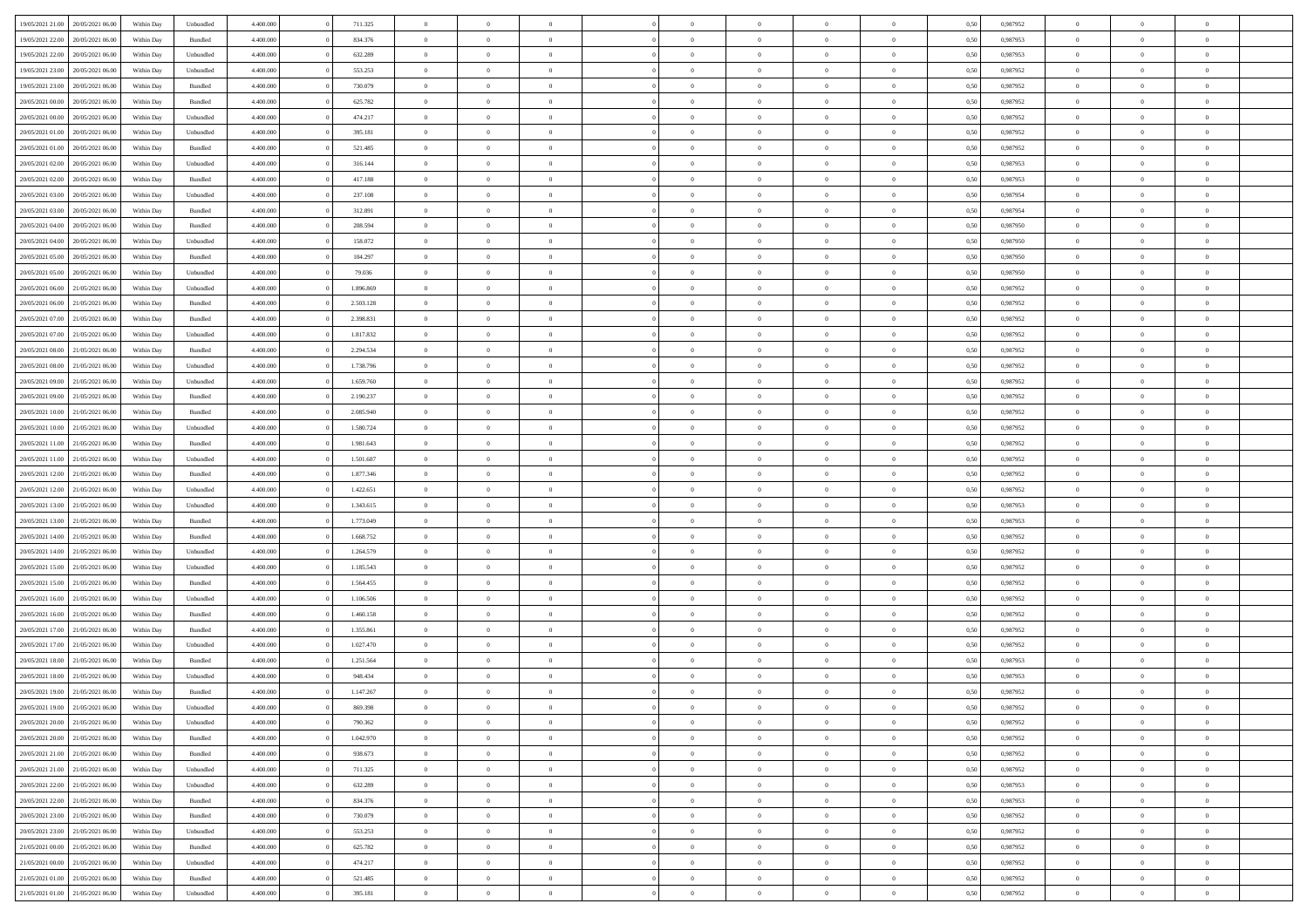| 21/05/2021 02:00                  | 21/05/2021 06:00 | Within Day | Bundled   | 4.400.000 | 417.188   | $\overline{0}$ | $\Omega$       |                | $\Omega$       | $\Omega$       | $\Omega$       | $\theta$       | 0.50 | 0.987953 | $\theta$       | $\theta$       | $\theta$       |  |
|-----------------------------------|------------------|------------|-----------|-----------|-----------|----------------|----------------|----------------|----------------|----------------|----------------|----------------|------|----------|----------------|----------------|----------------|--|
| 21/05/2021 02:00                  | 21/05/2021 06:00 | Within Day | Unbundled | 4.400.000 | 316.144   | $\overline{0}$ | $\theta$       | $\overline{0}$ | $\overline{0}$ | $\bf{0}$       | $\overline{0}$ | $\overline{0}$ | 0,50 | 0,987953 | $\theta$       | $\theta$       | $\overline{0}$ |  |
| 21/05/2021 03:00                  | 21/05/2021 06:00 | Within Day | Unbundled | 4.400.000 | 237.108   | $\overline{0}$ | $\overline{0}$ | $\overline{0}$ | $\bf{0}$       | $\bf{0}$       | $\bf{0}$       | $\bf{0}$       | 0,50 | 0,987954 | $\overline{0}$ | $\overline{0}$ | $\overline{0}$ |  |
| 21/05/2021 03:00                  | 21/05/2021 06:00 | Within Dav | Bundled   | 4.400.000 | 312.891   | $\overline{0}$ | $\overline{0}$ | $\overline{0}$ | $\overline{0}$ | $\bf{0}$       | $\overline{0}$ | $\overline{0}$ | 0.50 | 0,987954 | $\theta$       | $\theta$       | $\overline{0}$ |  |
|                                   |                  |            |           |           |           |                |                |                |                |                |                |                |      |          |                |                |                |  |
| 21/05/2021 04:00                  | 21/05/2021 06:00 | Within Day | Bundled   | 4.400.000 | 208.594   | $\overline{0}$ | $\theta$       | $\overline{0}$ | $\overline{0}$ | $\bf{0}$       | $\overline{0}$ | $\bf{0}$       | 0,50 | 0,987950 | $\theta$       | $\theta$       | $\overline{0}$ |  |
| 21/05/2021 04:00                  | 21/05/2021 06:00 | Within Day | Unbundled | 4.400.000 | 158.072   | $\overline{0}$ | $\bf{0}$       | $\overline{0}$ | $\bf{0}$       | $\overline{0}$ | $\overline{0}$ | $\mathbf{0}$   | 0,50 | 0,987950 | $\overline{0}$ | $\overline{0}$ | $\bf{0}$       |  |
| 21/05/2021 05:00                  | 21/05/2021 06:00 | Within Dav | Bundled   | 4.400.000 | 104.297   | $\overline{0}$ | $\overline{0}$ | $\overline{0}$ | $\overline{0}$ | $\overline{0}$ | $\overline{0}$ | $\overline{0}$ | 0.50 | 0,987950 | $\theta$       | $\overline{0}$ | $\overline{0}$ |  |
| 21/05/2021 05:00                  | 21/05/2021 06:00 | Within Day | Unbundled | 4.400.000 | 79.036    | $\overline{0}$ | $\theta$       | $\overline{0}$ | $\overline{0}$ | $\bf{0}$       | $\overline{0}$ | $\bf{0}$       | 0,50 | 0,987950 | $\theta$       | $\theta$       | $\overline{0}$ |  |
| 21/05/2021 06:00                  | 22/05/2021 06:00 | Within Day | Bundled   | 4.400.000 | 2.503.128 | $\overline{0}$ | $\overline{0}$ | $\overline{0}$ | $\bf{0}$       | $\bf{0}$       | $\bf{0}$       | $\bf{0}$       | 0,50 | 0,987952 | $\,0\,$        | $\overline{0}$ | $\overline{0}$ |  |
| 21/05/2021 06:00                  | 22/05/2021 06:00 | Within Dav | Unbundled | 4.400.000 | 1.896.869 | $\overline{0}$ | $\overline{0}$ | $\overline{0}$ | $\overline{0}$ | $\overline{0}$ | $\overline{0}$ | $\overline{0}$ | 0.50 | 0,987952 | $\theta$       | $\overline{0}$ | $\overline{0}$ |  |
|                                   |                  |            |           |           |           |                |                |                |                |                |                |                |      |          |                |                |                |  |
| 21/05/2021 07:00                  | 22/05/2021 06:00 | Within Day | Unbundled | 4.400.000 | 1.817.832 | $\overline{0}$ | $\theta$       | $\overline{0}$ | $\overline{0}$ | $\bf{0}$       | $\overline{0}$ | $\bf{0}$       | 0,50 | 0,987952 | $\theta$       | $\theta$       | $\overline{0}$ |  |
| 21/05/2021 07:00                  | 22/05/2021 06:00 | Within Day | Bundled   | 4.400.000 | 2.398.831 | $\overline{0}$ | $\overline{0}$ | $\overline{0}$ | $\bf{0}$       | $\bf{0}$       | $\bf{0}$       | $\bf{0}$       | 0,50 | 0,987952 | $\overline{0}$ | $\overline{0}$ | $\overline{0}$ |  |
| 21/05/2021 08:00                  | 22/05/2021 06:00 | Within Day | Unbundled | 4.400.000 | 1.738.796 | $\overline{0}$ | $\overline{0}$ | $\overline{0}$ | $\overline{0}$ | $\bf{0}$       | $\overline{0}$ | $\overline{0}$ | 0.50 | 0,987952 | $\theta$       | $\theta$       | $\overline{0}$ |  |
| 21/05/2021 08:00                  | 22/05/2021 06:00 | Within Day | Bundled   | 4.400.000 | 2.294.534 | $\overline{0}$ | $\theta$       | $\overline{0}$ | $\overline{0}$ | $\bf{0}$       | $\overline{0}$ | $\overline{0}$ | 0,50 | 0,987952 | $\theta$       | $\theta$       | $\overline{0}$ |  |
| 21/05/2021 09:00                  | 22/05/2021 06:00 | Within Day | Unbundled | 4.400.000 | 1.659.760 | $\overline{0}$ | $\overline{0}$ | $\overline{0}$ | $\bf{0}$       | $\overline{0}$ | $\overline{0}$ | $\mathbf{0}$   | 0,50 | 0,987952 | $\overline{0}$ | $\overline{0}$ | $\bf{0}$       |  |
| 21/05/2021 09:00                  | 22/05/2021 06:00 | Within Dav | Bundled   | 4.400.000 | 2.190.237 | $\overline{0}$ | $\overline{0}$ | $\overline{0}$ | $\overline{0}$ | $\overline{0}$ | $\overline{0}$ | $\overline{0}$ | 0.50 | 0,987952 | $\theta$       | $\overline{0}$ | $\overline{0}$ |  |
|                                   |                  |            |           |           |           |                |                |                |                |                |                |                |      |          |                |                |                |  |
| 21/05/2021 10:00                  | 22/05/2021 06:00 | Within Day | Bundled   | 4.400.000 | 2.085.940 | $\overline{0}$ | $\theta$       | $\overline{0}$ | $\overline{0}$ | $\bf{0}$       | $\overline{0}$ | $\bf{0}$       | 0,50 | 0,987952 | $\theta$       | $\theta$       | $\overline{0}$ |  |
| 21/05/2021 10:00                  | 22/05/2021 06:00 | Within Day | Unbundled | 4.400.000 | 1.580.724 | $\overline{0}$ | $\overline{0}$ | $\overline{0}$ | $\bf{0}$       | $\bf{0}$       | $\bf{0}$       | $\bf{0}$       | 0,50 | 0,987952 | $\,0\,$        | $\overline{0}$ | $\overline{0}$ |  |
| 21/05/2021 11:00                  | 22/05/2021 06:00 | Within Dav | Unbundled | 4.400.000 | 1.501.687 | $\overline{0}$ | $\overline{0}$ | $\overline{0}$ | $\overline{0}$ | $\overline{0}$ | $\overline{0}$ | $\overline{0}$ | 0.50 | 0,987952 | $\theta$       | $\overline{0}$ | $\overline{0}$ |  |
| 21/05/2021 11:00                  | 22/05/2021 06:00 | Within Day | Bundled   | 4.400.000 | 1.981.643 | $\overline{0}$ | $\theta$       | $\overline{0}$ | $\overline{0}$ | $\bf{0}$       | $\overline{0}$ | $\bf{0}$       | 0,50 | 0,987952 | $\theta$       | $\theta$       | $\overline{0}$ |  |
| 21/05/2021 12:00                  | 22/05/2021 06:00 | Within Day | Unbundled | 4.400.000 | 1.422.651 | $\overline{0}$ | $\overline{0}$ | $\overline{0}$ | $\bf{0}$       | $\bf{0}$       | $\bf{0}$       | $\bf{0}$       | 0,50 | 0,987952 | $\bf{0}$       | $\overline{0}$ | $\overline{0}$ |  |
|                                   | 22/05/2021 06:00 |            | Bundled   | 4.400.000 | 1.877.346 | $\overline{0}$ | $\overline{0}$ |                |                | $\bf{0}$       | $\overline{0}$ |                | 0.50 | 0,987952 | $\theta$       | $\theta$       | $\overline{0}$ |  |
| 21/05/2021 12:00                  |                  | Within Day |           |           |           |                |                | $\overline{0}$ | $\overline{0}$ |                |                | $\overline{0}$ |      |          |                |                |                |  |
| 21/05/2021 13:00                  | 22/05/2021 06:00 | Within Day | Bundled   | 4.400.000 | 1.773.049 | $\overline{0}$ | $\theta$       | $\overline{0}$ | $\overline{0}$ | $\bf{0}$       | $\overline{0}$ | $\bf{0}$       | 0,50 | 0,987953 | $\theta$       | $\overline{0}$ | $\overline{0}$ |  |
| 21/05/2021 13:00                  | 22/05/2021 06:00 | Within Day | Unbundled | 4.400.000 | 1.343.615 | $\overline{0}$ | $\bf{0}$       | $\overline{0}$ | $\bf{0}$       | $\overline{0}$ | $\overline{0}$ | $\mathbf{0}$   | 0,50 | 0,987953 | $\bf{0}$       | $\overline{0}$ | $\bf{0}$       |  |
| 21/05/2021 14:00                  | 22/05/2021 06:00 | Within Dav | Bundled   | 4.400.000 | 1.668.752 | $\overline{0}$ | $\overline{0}$ | $\overline{0}$ | $\overline{0}$ | $\overline{0}$ | $\overline{0}$ | $\overline{0}$ | 0.50 | 0,987952 | $\theta$       | $\overline{0}$ | $\overline{0}$ |  |
| 21/05/2021 14:00                  | 22/05/2021 06:00 | Within Day | Unbundled | 4.400.000 | 1.264.579 | $\overline{0}$ | $\theta$       | $\overline{0}$ | $\overline{0}$ | $\bf{0}$       | $\overline{0}$ | $\bf{0}$       | 0,50 | 0,987952 | $\theta$       | $\theta$       | $\overline{0}$ |  |
| 21/05/2021 15:00                  | 22/05/2021 06:00 | Within Day | Unbundled | 4.400.000 | 1.185.543 | $\overline{0}$ | $\overline{0}$ | $\overline{0}$ | $\bf{0}$       | $\bf{0}$       | $\bf{0}$       | $\bf{0}$       | 0,50 | 0,987952 | $\,0\,$        | $\overline{0}$ | $\overline{0}$ |  |
|                                   |                  |            |           |           |           |                | $\overline{0}$ |                |                | $\overline{0}$ |                |                |      |          | $\theta$       | $\overline{0}$ |                |  |
| 21/05/2021 15:00                  | 22/05/2021 06:00 | Within Day | Bundled   | 4.400.000 | 1.564.455 | $\overline{0}$ |                | $\overline{0}$ | $\overline{0}$ |                | $\overline{0}$ | $\overline{0}$ | 0.50 | 0,987952 |                |                | $\overline{0}$ |  |
| 21/05/2021 16:00                  | 22/05/2021 06:00 | Within Day | Unbundled | 4.400.000 | 1.106.506 | $\overline{0}$ | $\theta$       | $\overline{0}$ | $\overline{0}$ | $\bf{0}$       | $\overline{0}$ | $\bf{0}$       | 0,50 | 0,987952 | $\,$ 0 $\,$    | $\overline{0}$ | $\overline{0}$ |  |
| 21/05/2021 16:00                  | 22/05/2021 06:00 | Within Day | Bundled   | 4.400.000 | 1.460.158 | $\overline{0}$ | $\overline{0}$ | $\overline{0}$ | $\bf{0}$       | $\bf{0}$       | $\bf{0}$       | $\bf{0}$       | 0,50 | 0,987952 | $\bf{0}$       | $\overline{0}$ | $\overline{0}$ |  |
| 21/05/2021 17:00                  | 22/05/2021 06:00 | Within Day | Unbundled | 4.400,000 | 1.027.470 | $\overline{0}$ | $\Omega$       | $\Omega$       | $\Omega$       | $\Omega$       | $\Omega$       | $\overline{0}$ | 0.50 | 0,987952 | $\,0\,$        | $\Omega$       | $\theta$       |  |
| 21/05/2021 17:00                  | 22/05/2021 06:00 | Within Day | Bundled   | 4.400.000 | 1.355.861 | $\overline{0}$ | $\theta$       | $\overline{0}$ | $\overline{0}$ | $\bf{0}$       | $\overline{0}$ | $\bf{0}$       | 0,50 | 0,987952 | $\theta$       | $\theta$       | $\overline{0}$ |  |
| 21/05/2021 18:00                  | 22/05/2021 06:00 | Within Day | Unbundled | 4.400.000 | 948.434   | $\overline{0}$ | $\overline{0}$ | $\overline{0}$ | $\overline{0}$ | $\bf{0}$       | $\overline{0}$ | $\mathbf{0}$   | 0,50 | 0,987953 | $\overline{0}$ | $\overline{0}$ | $\bf{0}$       |  |
| 21/05/2021 18:00                  | 22/05/2021 06:00 |            | Bundled   | 4.400,000 | 1.251.564 | $\overline{0}$ | $\Omega$       | $\Omega$       | $\Omega$       | $\bf{0}$       | $\Omega$       | $\overline{0}$ | 0.50 | 0,987953 | $\theta$       | $\theta$       | $\theta$       |  |
|                                   |                  | Within Day |           |           |           |                |                |                |                |                |                |                |      |          |                |                |                |  |
| 21/05/2021 19:00                  | 22/05/2021 06:00 | Within Day | Bundled   | 4.400.000 | 1.147.267 | $\overline{0}$ | $\theta$       | $\overline{0}$ | $\overline{0}$ | $\bf{0}$       | $\overline{0}$ | $\bf{0}$       | 0,50 | 0,987952 | $\theta$       | $\theta$       | $\overline{0}$ |  |
| 21/05/2021 19:00                  | 22/05/2021 06:00 | Within Day | Unbundled | 4.400.000 | 869.398   | $\overline{0}$ | $\overline{0}$ | $\overline{0}$ | $\overline{0}$ | $\bf{0}$       | $\overline{0}$ | $\bf{0}$       | 0,50 | 0,987952 | $\,0\,$        | $\overline{0}$ | $\overline{0}$ |  |
| 21/05/2021 20:00                  | 22/05/2021 06:00 | Within Day | Bundled   | 4.400,000 | 1.042.970 | $\overline{0}$ | $\Omega$       | $\Omega$       | $\Omega$       | $\theta$       | $\theta$       | $\overline{0}$ | 0.50 | 0.987952 | $\theta$       | $\theta$       | $\theta$       |  |
| 21/05/2021 20:00                  | 22/05/2021 06:00 | Within Day | Unbundled | 4.400.000 | 790.362   | $\overline{0}$ | $\theta$       | $\overline{0}$ | $\overline{0}$ | $\bf{0}$       | $\overline{0}$ | $\bf{0}$       | 0,50 | 0,987952 | $\,$ 0 $\,$    | $\overline{0}$ | $\overline{0}$ |  |
| 21/05/2021 21:00                  | 22/05/2021 06:00 | Within Day | Unbundled | 4.400.000 | 711.325   | $\overline{0}$ | $\overline{0}$ | $\overline{0}$ | $\overline{0}$ | $\bf{0}$       | $\overline{0}$ | $\bf{0}$       | 0,50 | 0,987952 | $\overline{0}$ | $\overline{0}$ | $\overline{0}$ |  |
| 21/05/2021 21:00                  | 22/05/2021 06:00 | Within Day | Bundled   | 4.400,000 | 938.673   | $\overline{0}$ | $\Omega$       | $\Omega$       | $\Omega$       | $\Omega$       | $\overline{0}$ | $\overline{0}$ | 0.50 | 0,987952 | $\,0\,$        | $\theta$       | $\theta$       |  |
|                                   |                  |            |           |           |           | $\overline{0}$ | $\theta$       | $\overline{0}$ | $\overline{0}$ | $\bf{0}$       | $\overline{0}$ |                |      |          | $\,$ 0 $\,$    | $\overline{0}$ | $\overline{0}$ |  |
| 21/05/2021 22:00                  | 22/05/2021 06:00 | Within Day | Bundled   | 4.400.000 | 834.376   |                |                |                |                |                |                | $\bf{0}$       | 0,50 | 0,987953 |                |                |                |  |
| 21/05/2021 22.00                  | 22/05/2021 06:00 | Within Day | Unbundled | 4.400.000 | 632.289   | $\overline{0}$ | $\overline{0}$ | $\overline{0}$ | $\overline{0}$ | $\bf{0}$       | $\overline{0}$ | $\mathbf{0}$   | 0,50 | 0,987953 | $\overline{0}$ | $\overline{0}$ | $\bf{0}$       |  |
| 21/05/2021 23:00                  | 22/05/2021 06:00 | Within Day | Bundled   | 4.400,000 | 730,079   | $\overline{0}$ | $\Omega$       | $\Omega$       | $\Omega$       | $\Omega$       | $\Omega$       | $\Omega$       | 0.50 | 0.987952 | $\theta$       | $\theta$       | $\theta$       |  |
| 21/05/2021 23:00                  | 22/05/2021 06:00 | Within Day | Unbundled | 4.400.000 | 553.253   | $\overline{0}$ | $\overline{0}$ | $\overline{0}$ | $\bf{0}$       | $\,$ 0         | $\overline{0}$ | $\bf{0}$       | 0,50 | 0,987952 | $\,0\,$        | $\overline{0}$ | $\overline{0}$ |  |
| 22/05/2021 00:00 22/05/2021 06:00 |                  | Within Day | Unbundled | 4.400.000 | 474.217   | $\bf{0}$       | $\bf{0}$       |                |                | $\bf{0}$       |                |                | 0,50 | 0,987952 | $\bf{0}$       | $\overline{0}$ |                |  |
| 22/05/2021 00:00                  | 22/05/2021 06:00 | Within Day | Bundled   | 4.400.000 | 625.782   | $\overline{0}$ | $\overline{0}$ | $\overline{0}$ | $\Omega$       | $\overline{0}$ | $\overline{0}$ | $\overline{0}$ | 0.50 | 0.987952 | $\theta$       | $\theta$       | $\theta$       |  |
| 22/05/2021 01:00                  | 22/05/2021 06:00 | Within Day | Unbundled | 4.400.000 | 395.181   | $\overline{0}$ | $\bf{0}$       | $\overline{0}$ | $\overline{0}$ | $\,$ 0 $\,$    | $\overline{0}$ | $\,$ 0 $\,$    | 0,50 | 0,987952 | $\,$ 0 $\,$    | $\,$ 0 $\,$    | $\,$ 0         |  |
|                                   |                  |            |           |           |           |                |                |                |                |                |                |                |      |          |                |                |                |  |
| 22/05/2021 01:00                  | 22/05/2021 06:00 | Within Day | Bundled   | 4.400.000 | 521.485   | $\overline{0}$ | $\overline{0}$ | $\overline{0}$ | $\overline{0}$ | $\overline{0}$ | $\overline{0}$ | $\mathbf{0}$   | 0,50 | 0,987952 | $\overline{0}$ | $\overline{0}$ | $\overline{0}$ |  |
| 22/05/2021 02:00                  | 22/05/2021 06:00 | Within Day | Unbundled | 4.400.000 | 316.144   | $\overline{0}$ | $\overline{0}$ | $\overline{0}$ | $\Omega$       | $\overline{0}$ | $\overline{0}$ | $\overline{0}$ | 0,50 | 0,987953 | $\overline{0}$ | $\theta$       | $\overline{0}$ |  |
| 22/05/2021 02:00                  | 22/05/2021 06:00 | Within Day | Bundled   | 4.400.000 | 417.188   | $\overline{0}$ | $\,$ 0         | $\overline{0}$ | $\bf{0}$       | $\,$ 0 $\,$    | $\overline{0}$ | $\,$ 0 $\,$    | 0,50 | 0,987953 | $\,$ 0 $\,$    | $\overline{0}$ | $\,$ 0         |  |
| 22/05/2021 03:00                  | 22/05/2021 06:00 | Within Day | Unbundled | 4.400.000 | 237.108   | $\overline{0}$ | $\overline{0}$ | $\overline{0}$ | $\overline{0}$ | $\overline{0}$ | $\overline{0}$ | $\mathbf{0}$   | 0,50 | 0,987954 | $\overline{0}$ | $\overline{0}$ | $\overline{0}$ |  |
| 22/05/2021 03:00                  | 22/05/2021 06:00 | Within Day | Bundled   | 4.400,000 | 312.891   | $\overline{0}$ | $\overline{0}$ | $\overline{0}$ | $\overline{0}$ | $\overline{0}$ | $\overline{0}$ | $\overline{0}$ | 0.50 | 0,987954 | $\overline{0}$ | $\theta$       | $\overline{0}$ |  |
| 22/05/2021 04:00                  | 22/05/2021 06:00 | Within Day | Unbundled | 4.400.000 | 158.072   | $\overline{0}$ | $\,$ 0         | $\overline{0}$ | $\bf{0}$       | $\bf{0}$       | $\bf{0}$       | $\bf{0}$       | 0,50 | 0,987950 | $\,$ 0 $\,$    | $\overline{0}$ | $\overline{0}$ |  |
|                                   |                  |            |           |           |           |                |                |                |                |                |                |                |      |          |                |                |                |  |
| 22/05/2021 04:00                  | 22/05/2021 06:00 | Within Day | Bundled   | 4.400.000 | 208.594   | $\overline{0}$ | $\bf{0}$       | $\overline{0}$ | $\overline{0}$ | $\overline{0}$ | $\overline{0}$ | $\mathbf{0}$   | 0,50 | 0,987950 | $\overline{0}$ | $\overline{0}$ | $\bf{0}$       |  |
| 22/05/2021 05:00                  | 22/05/2021 06:00 | Within Day | Unbundled | 4.400,000 | 79.036    | $\overline{0}$ | $\overline{0}$ | $\overline{0}$ | $\Omega$       | $\overline{0}$ | $\overline{0}$ | $\overline{0}$ | 0.50 | 0,987950 | $\overline{0}$ | $\overline{0}$ | $\overline{0}$ |  |
| 22/05/2021 05:00                  | 22/05/2021 06:00 | Within Day | Bundled   | 4.400.000 | 104.297   | $\overline{0}$ | $\bf{0}$       | $\overline{0}$ | $\overline{0}$ | $\bf{0}$       | $\bf{0}$       | $\mathbf{0}$   | 0,50 | 0,987950 | $\,$ 0 $\,$    | $\,$ 0 $\,$    | $\bf{0}$       |  |
| 22/05/2021 06:00 23/05/2021 06:00 |                  | Within Day | Unbundled | 4.400.000 | 1.896.869 | $\overline{0}$ | $\bf{0}$       | $\overline{0}$ | $\overline{0}$ | $\bf{0}$       | $\bf{0}$       | $\bf{0}$       | 0,50 | 0,987952 | $\overline{0}$ | $\overline{0}$ | $\bf{0}$       |  |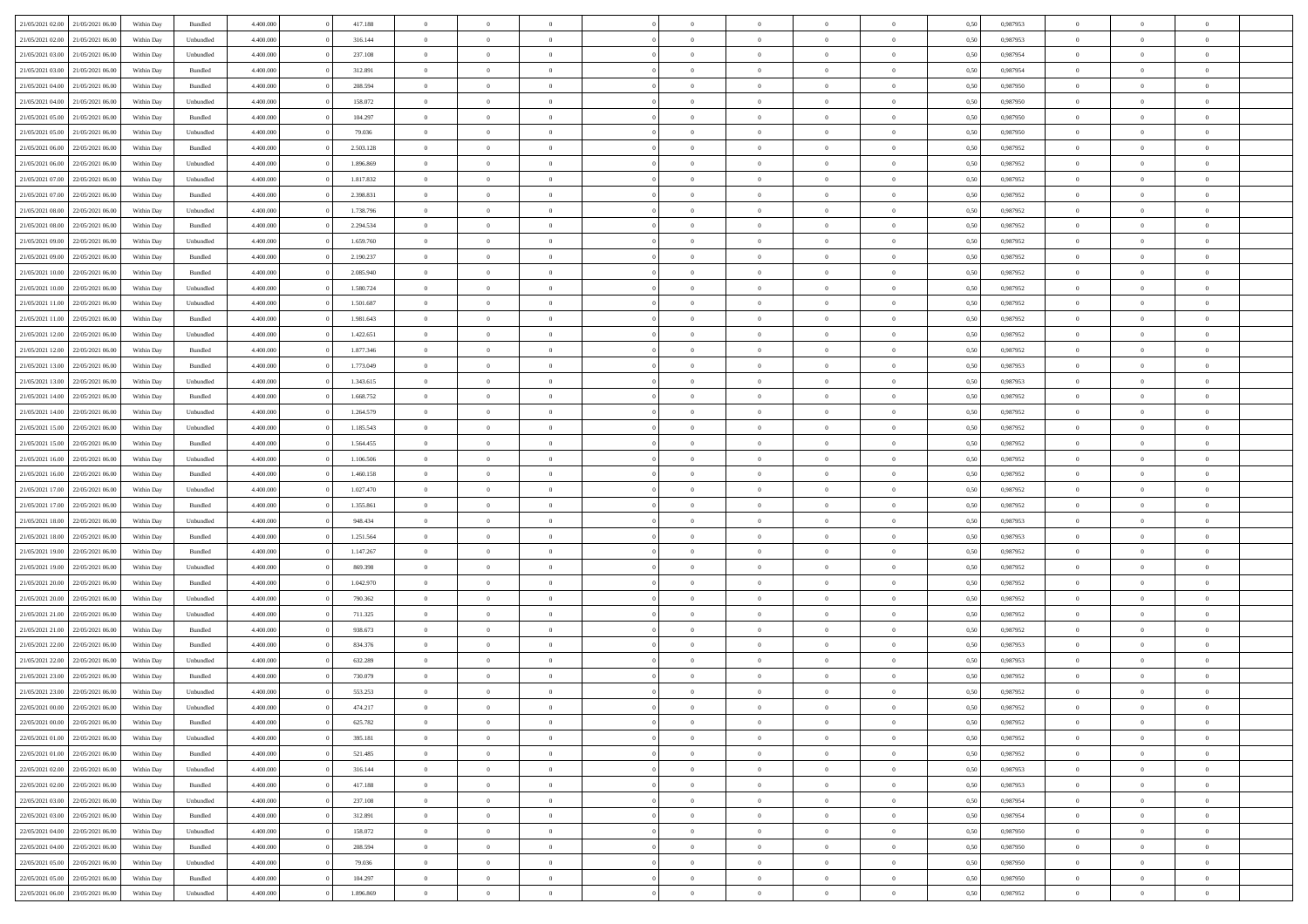| 22/05/2021 06:00 23/05/2021 06:00    | Within Day | Bundled   | 4.400.000 | 2.503.128 | $\overline{0}$ | $\overline{0}$ | $\Omega$       | $\Omega$       | $\theta$       | $\Omega$       | $\overline{0}$ | 0,50 | 0,987952 | $\theta$       | $\theta$       | $\theta$       |  |
|--------------------------------------|------------|-----------|-----------|-----------|----------------|----------------|----------------|----------------|----------------|----------------|----------------|------|----------|----------------|----------------|----------------|--|
| 22/05/2021 07:00<br>23/05/2021 06:00 | Within Day | Bundled   | 4.400.000 | 2.398.831 | $\overline{0}$ | $\overline{0}$ | $\overline{0}$ | $\overline{0}$ | $\theta$       | $\overline{0}$ | $\bf{0}$       | 0,50 | 0,987952 | $\theta$       | $\theta$       | $\overline{0}$ |  |
| 22/05/2021 07:00<br>23/05/2021 06:00 | Within Day | Unbundled | 4.400.000 | 1.817.832 | $\overline{0}$ | $\bf{0}$       | $\overline{0}$ | $\overline{0}$ | $\overline{0}$ | $\overline{0}$ | $\bf{0}$       | 0,50 | 0,987952 | $\bf{0}$       | $\overline{0}$ | $\overline{0}$ |  |
| 22/05/2021 08:00<br>23/05/2021 06:00 | Within Day | Unbundled | 4.400.000 | 1.738.796 | $\overline{0}$ | $\overline{0}$ | $\overline{0}$ | $\overline{0}$ | $\theta$       | $\overline{0}$ | $\overline{0}$ | 0.50 | 0,987952 | $\theta$       | $\theta$       | $\overline{0}$ |  |
| 22/05/2021 08:00<br>23/05/2021 06:00 | Within Day | Bundled   | 4.400.000 | 2.294.534 | $\overline{0}$ | $\overline{0}$ | $\overline{0}$ | $\overline{0}$ | $\theta$       | $\overline{0}$ | $\bf{0}$       | 0,50 | 0,987952 | $\theta$       | $\theta$       | $\overline{0}$ |  |
|                                      |            |           |           |           |                |                |                |                |                |                |                |      |          |                |                |                |  |
| 22/05/2021 09:00<br>23/05/2021 06:00 | Within Day | Bundled   | 4.400.000 | 2.190.237 | $\overline{0}$ | $\bf{0}$       | $\overline{0}$ | $\overline{0}$ | $\overline{0}$ | $\overline{0}$ | $\bf{0}$       | 0,50 | 0,987952 | $\overline{0}$ | $\overline{0}$ | $\bf{0}$       |  |
| 22/05/2021 09:00<br>23/05/2021 06:00 | Within Day | Unbundled | 4.400.000 | 1.659.760 | $\overline{0}$ | $\overline{0}$ | $\overline{0}$ | $\overline{0}$ | $\overline{0}$ | $\overline{0}$ | $\overline{0}$ | 0.5( | 0,987952 | $\theta$       | $\theta$       | $\overline{0}$ |  |
| 22/05/2021 10:00<br>23/05/2021 06:00 | Within Day | Bundled   | 4.400.000 | 2.085.940 | $\overline{0}$ | $\overline{0}$ | $\overline{0}$ | $\overline{0}$ | $\theta$       | $\overline{0}$ | $\bf{0}$       | 0,50 | 0,987952 | $\theta$       | $\theta$       | $\overline{0}$ |  |
| 22/05/2021 10:00<br>23/05/2021 06:00 | Within Day | Unbundled | 4.400.000 | 1.580.724 | $\overline{0}$ | $\bf{0}$       | $\overline{0}$ | $\overline{0}$ | $\overline{0}$ | $\overline{0}$ | $\bf{0}$       | 0,50 | 0,987952 | $\bf{0}$       | $\bf{0}$       | $\overline{0}$ |  |
| 22/05/2021 11:00<br>23/05/2021 06:00 | Within Day | Unbundled | 4.400.000 | 1.501.687 | $\overline{0}$ | $\overline{0}$ | $\overline{0}$ | $\overline{0}$ | $\overline{0}$ | $\overline{0}$ | $\overline{0}$ | 0.5( | 0,987952 | $\theta$       | $\theta$       | $\overline{0}$ |  |
| 22/05/2021 11:00<br>23/05/2021 06:00 | Within Day | Bundled   | 4.400.000 | 1.981.643 | $\bf{0}$       | $\overline{0}$ | $\overline{0}$ | $\overline{0}$ | $\theta$       | $\overline{0}$ | $\bf{0}$       | 0,50 | 0,987952 | $\theta$       | $\theta$       | $\overline{0}$ |  |
| 22/05/2021 12:00<br>23/05/2021 06:00 | Within Day | Bundled   | 4.400.000 | 1.877.346 | $\overline{0}$ | $\bf{0}$       | $\overline{0}$ | $\overline{0}$ | $\bf{0}$       | $\overline{0}$ | $\bf{0}$       | 0,50 | 0,987952 | $\bf{0}$       | $\overline{0}$ | $\overline{0}$ |  |
| 22/05/2021 12:00<br>23/05/2021 06:00 | Within Day | Unbundled | 4.400.000 | 1.422.651 | $\overline{0}$ | $\overline{0}$ | $\overline{0}$ | $\overline{0}$ | $\overline{0}$ | $\overline{0}$ | $\overline{0}$ | 0.5( | 0,987952 | $\theta$       | $\theta$       | $\overline{0}$ |  |
| 22/05/2021 13:00<br>23/05/2021 06:00 | Within Day | Unbundled | 4.400.000 | 1.343.615 | $\overline{0}$ | $\theta$       | $\overline{0}$ | $\overline{0}$ | $\theta$       | $\overline{0}$ | $\bf{0}$       | 0,50 | 0,987953 | $\theta$       | $\theta$       | $\overline{0}$ |  |
| 22/05/2021 13:00<br>23/05/2021 06:00 | Within Day | Bundled   | 4.400.000 | 1.773.049 | $\overline{0}$ | $\bf{0}$       | $\overline{0}$ | $\overline{0}$ | $\overline{0}$ | $\overline{0}$ | $\bf{0}$       | 0,50 | 0,987953 | $\bf{0}$       | $\overline{0}$ | $\bf{0}$       |  |
|                                      |            |           |           |           |                | $\overline{0}$ |                |                |                |                |                |      |          | $\theta$       | $\theta$       | $\overline{0}$ |  |
| 22/05/2021 14:00<br>23/05/2021 06:00 | Within Day | Bundled   | 4.400.000 | 1.668.752 | $\overline{0}$ |                | $\overline{0}$ | $\overline{0}$ | $\overline{0}$ | $\overline{0}$ | $\overline{0}$ | 0.5( | 0,987952 |                |                |                |  |
| 22/05/2021 14:00<br>23/05/2021 06:00 | Within Day | Unbundled | 4.400.000 | 1.264.579 | $\bf{0}$       | $\overline{0}$ | $\overline{0}$ | $\overline{0}$ | $\theta$       | $\overline{0}$ | $\bf{0}$       | 0,50 | 0,987952 | $\theta$       | $\theta$       | $\overline{0}$ |  |
| 22/05/2021 15:00<br>23/05/2021 06:00 | Within Day | Unbundled | 4.400.000 | 1.185.543 | $\overline{0}$ | $\bf{0}$       | $\overline{0}$ | $\overline{0}$ | $\overline{0}$ | $\overline{0}$ | $\bf{0}$       | 0,50 | 0,987952 | $\bf{0}$       | $\overline{0}$ | $\overline{0}$ |  |
| 22/05/2021 15:00<br>23/05/2021 06:00 | Within Day | Bundled   | 4.400.000 | 1.564.455 | $\overline{0}$ | $\overline{0}$ | $\overline{0}$ | $\overline{0}$ | $\overline{0}$ | $\overline{0}$ | $\overline{0}$ | 0.5( | 0,987952 | $\theta$       | $\theta$       | $\overline{0}$ |  |
| 22/05/2021 16:00<br>23/05/2021 06:00 | Within Day | Bundled   | 4.400.000 | 1.460.158 | $\bf{0}$       | $\overline{0}$ | $\overline{0}$ | $\overline{0}$ | $\theta$       | $\overline{0}$ | $\bf{0}$       | 0,50 | 0,987952 | $\theta$       | $\theta$       | $\overline{0}$ |  |
| 22/05/2021 16:00<br>23/05/2021 06:00 | Within Day | Unbundled | 4.400.000 | 1.106.506 | $\overline{0}$ | $\bf{0}$       | $\overline{0}$ | $\overline{0}$ | $\overline{0}$ | $\overline{0}$ | $\bf{0}$       | 0,50 | 0,987952 | $\bf{0}$       | $\overline{0}$ | $\overline{0}$ |  |
| 22/05/2021 17:00<br>23/05/2021 06:00 | Within Day | Bundled   | 4.400.000 | 1.355.861 | $\overline{0}$ | $\overline{0}$ | $\overline{0}$ | $\overline{0}$ | $\overline{0}$ | $\overline{0}$ | $\overline{0}$ | 0.50 | 0.987952 | $\theta$       | $\theta$       | $\overline{0}$ |  |
| 22/05/2021 17:00<br>23/05/2021 06:00 | Within Day | Unbundled | 4.400.000 | 1.027.470 | $\overline{0}$ | $\overline{0}$ | $\overline{0}$ | $\overline{0}$ | $\theta$       | $\overline{0}$ | $\bf{0}$       | 0,50 | 0,987952 | $\theta$       | $\theta$       | $\overline{0}$ |  |
| 22/05/2021 18:00<br>23/05/2021 06:00 | Within Day | Unbundled | 4.400.000 | 948.434   | $\overline{0}$ | $\bf{0}$       | $\overline{0}$ | $\overline{0}$ | $\overline{0}$ | $\overline{0}$ | $\bf{0}$       | 0,50 | 0,987953 | $\overline{0}$ | $\overline{0}$ | $\bf{0}$       |  |
| 22/05/2021 18:00<br>23/05/2021 06:00 | Within Day | Bundled   | 4.400.000 | 1.251.564 | $\overline{0}$ | $\overline{0}$ | $\overline{0}$ | $\overline{0}$ | $\overline{0}$ | $\overline{0}$ | $\overline{0}$ | 0.5( | 0,987953 | $\theta$       | $\theta$       | $\overline{0}$ |  |
| 22/05/2021 19:00<br>23/05/2021 06:00 | Within Day | Bundled   | 4.400.000 | 1.147.267 | $\bf{0}$       | $\overline{0}$ | $\overline{0}$ | $\overline{0}$ | $\theta$       | $\overline{0}$ | $\bf{0}$       | 0,50 | 0,987952 | $\theta$       | $\theta$       | $\overline{0}$ |  |
|                                      |            |           |           |           |                | $\bf{0}$       |                |                | $\overline{0}$ |                |                |      |          | $\bf{0}$       | $\bf{0}$       | $\overline{0}$ |  |
| 22/05/2021 19:00<br>23/05/2021 06:00 | Within Day | Unbundled | 4.400.000 | 869.398   | $\overline{0}$ |                | $\overline{0}$ | $\overline{0}$ |                | $\bf{0}$       | $\bf{0}$       | 0,50 | 0,987952 |                |                |                |  |
| 22/05/2021 20:00<br>23/05/2021 06:00 | Within Day | Unbundled | 4.400.000 | 790.362   | $\overline{0}$ | $\overline{0}$ | $\overline{0}$ | $\overline{0}$ | $\overline{0}$ | $\overline{0}$ | $\overline{0}$ | 0.5( | 0,987952 | $\theta$       | $\theta$       | $\overline{0}$ |  |
| 22/05/2021 20:00<br>23/05/2021 06:00 | Within Day | Bundled   | 4.400.000 | 1.042.970 | $\bf{0}$       | $\overline{0}$ | $\overline{0}$ | $\overline{0}$ | $\theta$       | $\overline{0}$ | $\bf{0}$       | 0,50 | 0,987952 | $\theta$       | $\theta$       | $\overline{0}$ |  |
| 22/05/2021 21:00<br>23/05/2021 06:00 | Within Day | Unbundled | 4.400.000 | 711.325   | $\overline{0}$ | $\bf{0}$       | $\overline{0}$ | $\overline{0}$ | $\bf{0}$       | $\overline{0}$ | $\bf{0}$       | 0,50 | 0,987952 | $\bf{0}$       | $\overline{0}$ | $\overline{0}$ |  |
| 22/05/2021 21:00<br>23/05/2021 06:00 | Within Day | Bundled   | 4,400,000 | 938.673   | $\overline{0}$ | $\overline{0}$ | $\Omega$       | $\Omega$       | $\Omega$       | $\theta$       | $\overline{0}$ | 0.50 | 0,987952 | $\,$ 0 $\,$    | $\Omega$       | $\theta$       |  |
| 22/05/2021 22:00<br>23/05/2021 06:00 | Within Day | Bundled   | 4.400.000 | 834.376   | $\overline{0}$ | $\overline{0}$ | $\overline{0}$ | $\overline{0}$ | $\theta$       | $\overline{0}$ | $\bf{0}$       | 0,50 | 0,987953 | $\theta$       | $\theta$       | $\overline{0}$ |  |
| 22/05/2021 22:00<br>23/05/2021 06:00 | Within Day | Unbundled | 4.400.000 | 632.289   | $\overline{0}$ | $\bf{0}$       | $\overline{0}$ | $\overline{0}$ | $\overline{0}$ | $\overline{0}$ | $\bf{0}$       | 0,50 | 0,987953 | $\bf{0}$       | $\overline{0}$ | $\bf{0}$       |  |
| 22/05/2021 23:00<br>23/05/2021 06:00 | Within Day | Bundled   | 4,400,000 | 730,079   | $\overline{0}$ | $\overline{0}$ | $\Omega$       | $\Omega$       | $\overline{0}$ | $\Omega$       | $\overline{0}$ | 0.50 | 0,987952 | $\theta$       | $\overline{0}$ | $\theta$       |  |
| 22/05/2021 23:00<br>23/05/2021 06:00 | Within Day | Unbundled | 4.400.000 | 553.253   | $\bf{0}$       | $\overline{0}$ | $\overline{0}$ | $\overline{0}$ | $\theta$       | $\overline{0}$ | $\bf{0}$       | 0,50 | 0,987952 | $\theta$       | $\theta$       | $\overline{0}$ |  |
| 23/05/2021 00:00<br>23/05/2021 06:00 | Within Day | Unbundled | 4.400.000 | 474.217   | $\overline{0}$ | $\bf{0}$       | $\overline{0}$ | $\overline{0}$ | $\overline{0}$ | $\bf{0}$       | $\bf{0}$       | 0,50 | 0,987952 | $\bf{0}$       | $\overline{0}$ | $\overline{0}$ |  |
| 23/05/2021 00:00<br>23/05/2021 06:00 | Within Day | Bundled   | 4,400,000 | 625.782   | $\overline{0}$ | $\overline{0}$ | $\Omega$       | $\Omega$       | $\Omega$       | $\Omega$       | $\overline{0}$ | 0.50 | 0.987952 | $\theta$       | $\Omega$       | $\theta$       |  |
| 23/05/2021 01:00<br>23/05/2021 06:00 | Within Day | Unbundled | 4.400.000 | 395.181   | $\bf{0}$       | $\overline{0}$ | $\overline{0}$ | $\overline{0}$ | $\theta$       | $\overline{0}$ | $\bf{0}$       | 0,50 | 0,987952 | $\theta$       | $\theta$       | $\overline{0}$ |  |
| 23/05/2021 01:00<br>23/05/2021 06:00 | Within Day | Bundled   | 4.400.000 | 521.485   | $\overline{0}$ | $\bf{0}$       | $\overline{0}$ | $\overline{0}$ | $\overline{0}$ | $\overline{0}$ | $\bf{0}$       | 0,50 | 0,987952 | $\bf{0}$       | $\overline{0}$ | $\overline{0}$ |  |
|                                      |            |           |           |           |                |                |                |                |                |                |                |      |          |                |                |                |  |
| 23/05/2021 02:00<br>23/05/2021 06:00 | Within Day | Unbundled | 4,400,000 | 316.144   | $\overline{0}$ | $\overline{0}$ | $\Omega$       | $\Omega$       | $\theta$       | $\Omega$       | $\overline{0}$ | 0.50 | 0,987953 | $\,$ 0 $\,$    | $\overline{0}$ | $\theta$       |  |
| 23/05/2021 02:00<br>23/05/2021 06:00 | Within Day | Bundled   | 4.400.000 | 417.188   | $\bf{0}$       | $\overline{0}$ | $\overline{0}$ | $\overline{0}$ | $\theta$       | $\overline{0}$ | $\bf{0}$       | 0,50 | 0,987953 | $\theta$       | $\theta$       | $\overline{0}$ |  |
| 23/05/2021 03:00<br>23/05/2021 06:00 | Within Day | Bundled   | 4.400.000 | 312.891   | $\overline{0}$ | $\bf{0}$       | $\overline{0}$ | $\overline{0}$ | $\bf{0}$       | $\overline{0}$ | $\bf{0}$       | 0,50 | 0,987954 | $\overline{0}$ | $\overline{0}$ | $\bf{0}$       |  |
| 23/05/2021 03:00<br>23/05/2021 06:00 | Within Day | Unbundled | 4,400,000 | 237.108   | $\overline{0}$ | $\Omega$       | $\Omega$       | $\Omega$       | $\Omega$       | $\theta$       | $\overline{0}$ | 0.50 | 0.987954 | $\theta$       | $\Omega$       | $\theta$       |  |
| 23/05/2021 04:00 23/05/2021 06:00    | Within Day | Bundled   | 4.400.000 | 208.594   | $\bf{0}$       | $\bf{0}$       | $\overline{0}$ | $\overline{0}$ | $\bf{0}$       | $\overline{0}$ | $\bf{0}$       | 0,50 | 0,987950 | $\bf{0}$       | $\bf{0}$       | $\overline{0}$ |  |
| 23/05/2021 04:00 23/05/2021 06:00    | Within Day | Unbundled | 4.400.000 | 158.072   |                | $\bf{0}$       |                |                |                |                |                | 0,50 | 0,987950 | $\bf{0}$       | $\bf{0}$       |                |  |
| 23/05/2021 05:00 23/05/2021 06:00    | Within Day | Unbundled | 4.400.000 | 79.036    | $\Omega$       | $\overline{0}$ | $\Omega$       | $\theta$       | $\overline{0}$ | $\theta$       | $\overline{0}$ | 0.50 | 0.987950 | $\theta$       | $\theta$       | $\theta$       |  |
| 23/05/2021 05:00<br>23/05/2021 06:00 | Within Day | Bundled   | 4.400.000 | 104.297   | $\overline{0}$ | $\overline{0}$ | $\overline{0}$ | $\overline{0}$ | $\overline{0}$ | $\overline{0}$ | $\,$ 0 $\,$    | 0,50 | 0,987950 | $\,$ 0 $\,$    | $\,$ 0 $\,$    | $\,$ 0         |  |
| 24/05/2021 06:00<br>23/05/2021 06:00 | Within Day | Unbundled | 4.400.000 | 1.896.869 | $\overline{0}$ | $\overline{0}$ | $\overline{0}$ | $\overline{0}$ | $\overline{0}$ | $\overline{0}$ | $\bf{0}$       | 0,50 | 0,987952 | $\overline{0}$ | $\bf{0}$       | $\overline{0}$ |  |
| 23/05/2021 06:00<br>24/05/2021 06:00 | Within Day | Bundled   | 4.400.000 | 2.503.128 | $\overline{0}$ | $\bf{0}$       | $\overline{0}$ | $\overline{0}$ | $\overline{0}$ | $\overline{0}$ | $\bf{0}$       | 0,50 | 0,987952 | $\bf{0}$       | $\theta$       | $\overline{0}$ |  |
| 23/05/2021 07:00<br>24/05/2021 06:00 | Within Day | Bundled   | 4.400.000 | 2.398.831 | $\overline{0}$ | $\overline{0}$ | $\overline{0}$ | $\overline{0}$ | $\overline{0}$ | $\overline{0}$ | $\bf{0}$       | 0,50 | 0,987952 | $\,$ 0 $\,$    | $\,$ 0 $\,$    | $\overline{0}$ |  |
| 23/05/2021 07:00<br>24/05/2021 06:00 | Within Day | Unbundled | 4.400.000 | 1.817.832 | $\overline{0}$ | $\overline{0}$ | $\overline{0}$ | $\overline{0}$ | $\mathbf{0}$   | $\overline{0}$ | $\bf{0}$       | 0,50 | 0,987952 | $\overline{0}$ | $\overline{0}$ | $\overline{0}$ |  |
|                                      |            |           |           |           |                |                |                |                |                |                |                |      |          |                |                |                |  |
| 23/05/2021 08:00<br>24/05/2021 06:00 | Within Day | Unbundled | 4.400.000 | 1.738.796 | $\overline{0}$ | $\bf{0}$       | $\overline{0}$ | $\overline{0}$ | $\overline{0}$ | $\overline{0}$ | $\bf{0}$       | 0.50 | 0,987952 | $\overline{0}$ | $\theta$       | $\overline{0}$ |  |
| 23/05/2021 08:00<br>24/05/2021 06:00 | Within Day | Bundled   | 4.400.000 | 2.294.534 | $\overline{0}$ | $\overline{0}$ | $\overline{0}$ | $\overline{0}$ | $\overline{0}$ | $\overline{0}$ | $\bf{0}$       | 0,50 | 0,987952 | $\,$ 0 $\,$    | $\bf{0}$       | $\overline{0}$ |  |
| 24/05/2021 06:00<br>23/05/2021 09:00 | Within Day | Bundled   | 4.400.000 | 2.190.237 | $\overline{0}$ | $\bf{0}$       | $\overline{0}$ | $\overline{0}$ | $\overline{0}$ | $\overline{0}$ | $\bf{0}$       | 0,50 | 0,987952 | $\overline{0}$ | $\overline{0}$ | $\bf{0}$       |  |
| 24/05/2021 06:00<br>23/05/2021 09:00 | Within Day | Unbundled | 4.400.000 | 1.659.760 | $\overline{0}$ | $\overline{0}$ | $\overline{0}$ | $\overline{0}$ | $\overline{0}$ | $\overline{0}$ | $\bf{0}$       | 0.50 | 0,987952 | $\overline{0}$ | $\theta$       | $\overline{0}$ |  |
| 23/05/2021 11:00<br>24/05/2021 06:00 | Within Day | Bundled   | 4.400.000 | 1.981.643 | $\overline{0}$ | $\,$ 0         | $\overline{0}$ | $\overline{0}$ | $\bf{0}$       | $\overline{0}$ | $\bf{0}$       | 0,50 | 0,987952 | $\,$ 0 $\,$    | $\,$ 0 $\,$    | $\bf{0}$       |  |
| 23/05/2021 11:00 24/05/2021 06:00    | Within Day | Unbundled | 4.400.000 | 1.501.687 | $\overline{0}$ | $\bf{0}$       | $\overline{0}$ | $\overline{0}$ | $\overline{0}$ | $\overline{0}$ | $\bf{0}$       | 0,50 | 0,987952 | $\overline{0}$ | $\bf{0}$       | $\overline{0}$ |  |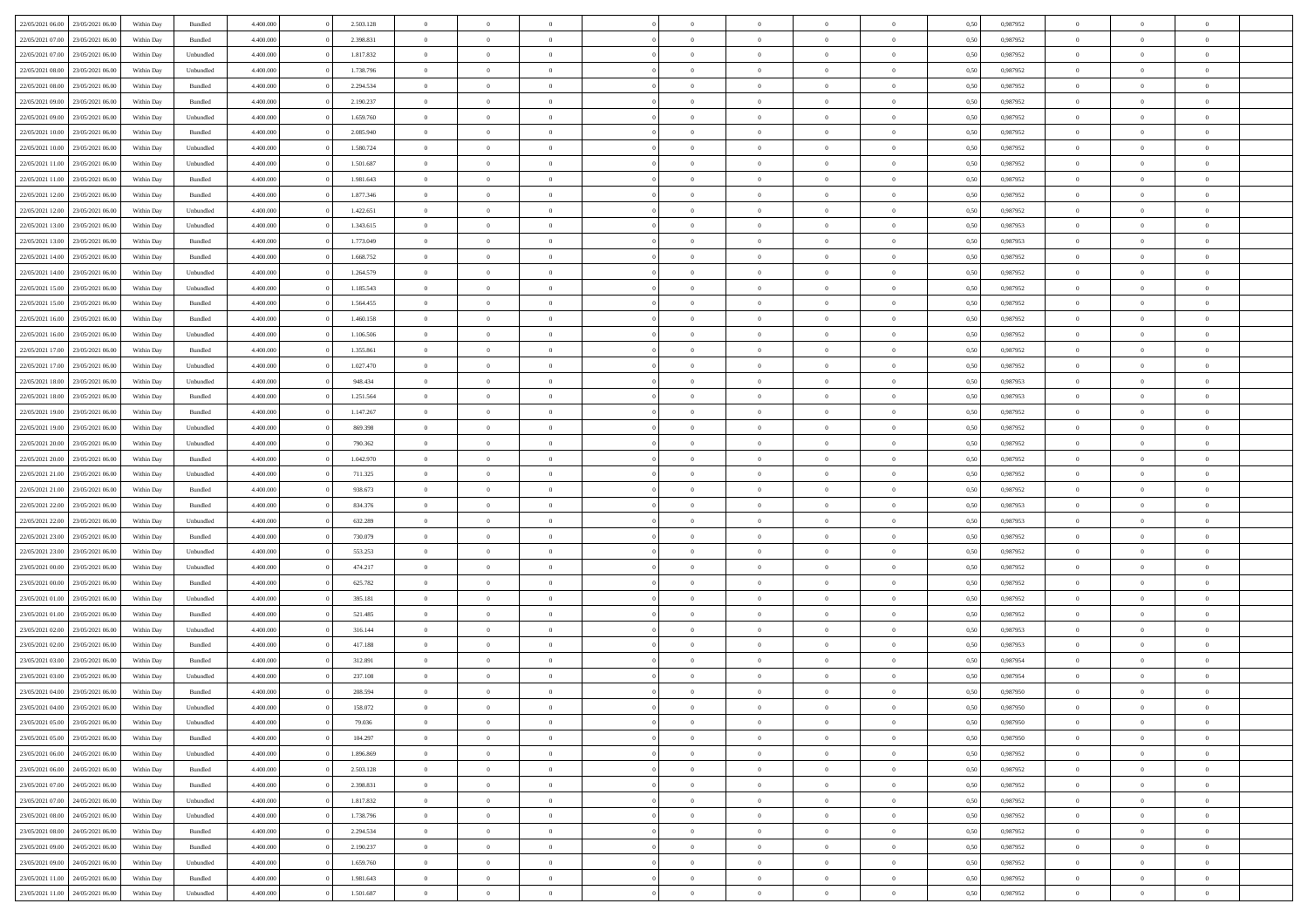| 23/05/2021 12:00                  | 24/05/2021 06:00 | Within Day | Unbundled | 4.400.000 | 1.422.651 | $\overline{0}$ | $\theta$       |                | $\Omega$       | $\Omega$       | $\theta$       | $\theta$       | 0,50 | 0,987952 | $\theta$       | $\overline{0}$ | $\theta$       |  |
|-----------------------------------|------------------|------------|-----------|-----------|-----------|----------------|----------------|----------------|----------------|----------------|----------------|----------------|------|----------|----------------|----------------|----------------|--|
|                                   |                  |            |           |           |           |                |                |                |                |                |                |                |      |          |                |                |                |  |
| 23/05/2021 12:00                  | 24/05/2021 06.00 | Within Day | Bundled   | 4.400.000 | 1.877.346 | $\overline{0}$ | $\theta$       | $\overline{0}$ | $\overline{0}$ | $\bf{0}$       | $\overline{0}$ | $\bf{0}$       | 0,50 | 0,987952 | $\theta$       | $\overline{0}$ | $\overline{0}$ |  |
| 23/05/2021 13:00                  | 24/05/2021 06:00 | Within Day | Unbundled | 4.400.000 | 1.343.615 | $\overline{0}$ | $\bf{0}$       | $\overline{0}$ | $\overline{0}$ | $\bf{0}$       | $\overline{0}$ | $\mathbf{0}$   | 0,50 | 0,987953 | $\overline{0}$ | $\overline{0}$ | $\bf{0}$       |  |
| 23/05/2021 13:00                  | 24/05/2021 06:00 | Within Dav | Bundled   | 4.400.000 | 1.773.049 | $\overline{0}$ | $\overline{0}$ | $\overline{0}$ | $\overline{0}$ | $\bf{0}$       | $\overline{0}$ | $\overline{0}$ | 0.50 | 0,987953 | $\theta$       | $\theta$       | $\overline{0}$ |  |
| 23/05/2021 14:00                  | 24/05/2021 06.00 | Within Day | Bundled   | 4.400.000 | 1.668.752 | $\overline{0}$ | $\theta$       | $\overline{0}$ | $\overline{0}$ | $\bf{0}$       | $\overline{0}$ | $\bf{0}$       | 0,50 | 0,987952 | $\theta$       | $\overline{0}$ | $\overline{0}$ |  |
|                                   |                  |            |           |           |           |                |                |                |                |                |                |                |      |          |                |                |                |  |
| 23/05/2021 14:00                  | 24/05/2021 06:00 | Within Day | Unbundled | 4.400.000 | 1.264.579 | $\overline{0}$ | $\overline{0}$ | $\overline{0}$ | $\overline{0}$ | $\overline{0}$ | $\overline{0}$ | $\mathbf{0}$   | 0,50 | 0,987952 | $\overline{0}$ | $\overline{0}$ | $\bf{0}$       |  |
| 23/05/2021 15:00                  | 24/05/2021 06.00 | Within Dav | Bundled   | 4.400.000 | 1.564.455 | $\overline{0}$ | $\overline{0}$ | $\overline{0}$ | $\overline{0}$ | $\overline{0}$ | $\overline{0}$ | $\overline{0}$ | 0.50 | 0,987952 | $\theta$       | $\overline{0}$ | $\overline{0}$ |  |
| 23/05/2021 15:00                  | 24/05/2021 06.00 | Within Day | Unbundled | 4.400.000 | 1.185.543 | $\overline{0}$ | $\theta$       | $\overline{0}$ | $\overline{0}$ | $\bf{0}$       | $\overline{0}$ | $\bf{0}$       | 0,50 | 0,987952 | $\theta$       | $\theta$       | $\overline{0}$ |  |
| 23/05/2021 16:00                  | 24/05/2021 06:00 | Within Day | Bundled   | 4.400.000 | 1.460.158 | $\overline{0}$ | $\overline{0}$ | $\overline{0}$ | $\bf{0}$       | $\bf{0}$       | $\bf{0}$       | $\bf{0}$       | 0,50 | 0,987952 | $\,0\,$        | $\overline{0}$ | $\overline{0}$ |  |
| 23/05/2021 16:00                  | 24/05/2021 06:00 | Within Dav | Unbundled | 4.400.000 | 1.106.506 | $\overline{0}$ | $\overline{0}$ | $\overline{0}$ | $\overline{0}$ | $\overline{0}$ | $\overline{0}$ | $\overline{0}$ | 0.50 | 0,987952 | $\theta$       | $\overline{0}$ | $\overline{0}$ |  |
| 23/05/2021 17:00                  | 24/05/2021 06.00 | Within Day | Unbundled | 4.400.000 | 1.027.470 | $\overline{0}$ | $\theta$       | $\overline{0}$ | $\overline{0}$ | $\bf{0}$       | $\overline{0}$ | $\bf{0}$       | 0,50 | 0,987952 | $\,$ 0 $\,$    | $\overline{0}$ | $\overline{0}$ |  |
|                                   |                  |            |           |           |           |                |                |                |                |                |                |                |      |          |                |                |                |  |
| 23/05/2021 17:00                  | 24/05/2021 06:00 | Within Day | Bundled   | 4.400.000 | 1.355.861 | $\overline{0}$ | $\bf{0}$       | $\overline{0}$ | $\bf{0}$       | $\bf{0}$       | $\bf{0}$       | $\mathbf{0}$   | 0,50 | 0,987952 | $\overline{0}$ | $\overline{0}$ | $\bf{0}$       |  |
| 23/05/2021 18:00                  | 24/05/2021 06:00 | Within Day | Bundled   | 4.400.000 | 1.251.564 | $\overline{0}$ | $\overline{0}$ | $\overline{0}$ | $\overline{0}$ | $\bf{0}$       | $\overline{0}$ | $\overline{0}$ | 0.50 | 0,987953 | $\theta$       | $\theta$       | $\overline{0}$ |  |
| 23/05/2021 18:00                  | 24/05/2021 06.00 | Within Day | Unbundled | 4.400.000 | 948.434   | $\overline{0}$ | $\theta$       | $\overline{0}$ | $\overline{0}$ | $\bf{0}$       | $\overline{0}$ | $\bf{0}$       | 0,50 | 0,987953 | $\theta$       | $\overline{0}$ | $\overline{0}$ |  |
| 23/05/2021 19:00                  | 24/05/2021 06:00 | Within Day | Bundled   | 4.400.000 | 1.147.267 | $\overline{0}$ | $\overline{0}$ | $\overline{0}$ | $\bf{0}$       | $\overline{0}$ | $\overline{0}$ | $\mathbf{0}$   | 0,50 | 0,987952 | $\overline{0}$ | $\overline{0}$ | $\bf{0}$       |  |
| 23/05/2021 19:00                  | 24/05/2021 06:00 | Within Dav | Unbundled | 4.400.000 | 869.398   | $\overline{0}$ | $\overline{0}$ | $\overline{0}$ | $\overline{0}$ | $\overline{0}$ | $\overline{0}$ | $\overline{0}$ | 0.50 | 0,987952 | $\theta$       | $\overline{0}$ | $\overline{0}$ |  |
| 23/05/2021 20:00                  | 24/05/2021 06.00 | Within Day | Unbundled | 4.400.000 | 790.362   | $\overline{0}$ | $\theta$       | $\overline{0}$ | $\overline{0}$ | $\bf{0}$       | $\overline{0}$ | $\bf{0}$       | 0,50 | 0,987952 | $\theta$       | $\theta$       | $\overline{0}$ |  |
| 23/05/2021 20:00                  | 24/05/2021 06:00 | Within Day | Bundled   | 4.400.000 | 1.042.970 | $\overline{0}$ | $\overline{0}$ | $\overline{0}$ | $\bf{0}$       | $\bf{0}$       | $\bf{0}$       | $\mathbf{0}$   | 0,50 | 0,987952 | $\,0\,$        | $\overline{0}$ | $\bf{0}$       |  |
| 23/05/2021 22:00                  | 24/05/2021 06.00 |            | Unbundled | 4.400.000 | 632.289   | $\overline{0}$ | $\overline{0}$ | $\overline{0}$ | $\overline{0}$ | $\overline{0}$ | $\overline{0}$ | $\overline{0}$ | 0.50 | 0,987953 | $\theta$       | $\overline{0}$ | $\overline{0}$ |  |
|                                   |                  | Within Day |           |           |           |                |                |                |                |                |                |                |      |          |                |                |                |  |
| 23/05/2021 22:00                  | 24/05/2021 06.00 | Within Day | Bundled   | 4.400.000 | 834.376   | $\overline{0}$ | $\theta$       | $\overline{0}$ | $\overline{0}$ | $\bf{0}$       | $\overline{0}$ | $\bf{0}$       | 0,50 | 0,987953 | $\,$ 0 $\,$    | $\overline{0}$ | $\overline{0}$ |  |
| 23/05/2021 23:00                  | 24/05/2021 06:00 | Within Day | Unbundled | 4.400.000 | 553.253   | $\overline{0}$ | $\overline{0}$ | $\overline{0}$ | $\bf{0}$       | $\bf{0}$       | $\bf{0}$       | $\mathbf{0}$   | 0,50 | 0,987952 | $\overline{0}$ | $\overline{0}$ | $\bf{0}$       |  |
| 23/05/2021 23:00                  | 24/05/2021 06:00 | Within Day | Bundled   | 4.400.000 | 730.079   | $\overline{0}$ | $\overline{0}$ | $\overline{0}$ | $\overline{0}$ | $\overline{0}$ | $\overline{0}$ | $\overline{0}$ | 0.50 | 0,987952 | $\theta$       | $\overline{0}$ | $\overline{0}$ |  |
| 24/05/2021 00:00                  | 24/05/2021 06.00 | Within Day | Unbundled | 4.400.000 | 474.217   | $\overline{0}$ | $\theta$       | $\overline{0}$ | $\overline{0}$ | $\bf{0}$       | $\overline{0}$ | $\bf{0}$       | 0,50 | 0,987952 | $\,$ 0 $\,$    | $\overline{0}$ | $\overline{0}$ |  |
| 24/05/2021 00:00                  | 24/05/2021 06:00 | Within Day | Bundled   | 4.400.000 | 625.782   | $\overline{0}$ | $\overline{0}$ | $\overline{0}$ | $\bf{0}$       | $\overline{0}$ | $\overline{0}$ | $\mathbf{0}$   | 0,50 | 0,987952 | $\overline{0}$ | $\overline{0}$ | $\bf{0}$       |  |
| 24/05/2021 01:00                  | 24/05/2021 06:00 | Within Day | Unbundled | 4.400.000 | 395.181   | $\overline{0}$ | $\overline{0}$ | $\overline{0}$ | $\overline{0}$ | $\overline{0}$ | $\overline{0}$ | $\overline{0}$ | 0.50 | 0,987952 | $\theta$       | $\overline{0}$ | $\overline{0}$ |  |
|                                   |                  |            |           |           |           |                |                |                |                |                |                |                |      |          |                |                |                |  |
| 24/05/2021 01:00                  | 24/05/2021 06.00 | Within Day | Bundled   | 4.400.000 | 521.485   | $\overline{0}$ | $\theta$       | $\overline{0}$ | $\overline{0}$ | $\bf{0}$       | $\overline{0}$ | $\bf{0}$       | 0,50 | 0,987952 | $\theta$       | $\theta$       | $\overline{0}$ |  |
| 24/05/2021 02:00                  | 24/05/2021 06:00 | Within Day | Bundled   | 4.400.000 | 417.188   | $\overline{0}$ | $\overline{0}$ | $\overline{0}$ | $\bf{0}$       | $\bf{0}$       | $\bf{0}$       | $\bf{0}$       | 0,50 | 0,987953 | $\,0\,$        | $\overline{0}$ | $\overline{0}$ |  |
| 24/05/2021 02:00                  | 24/05/2021 06:00 | Within Day | Unbundled | 4.400.000 | 316.144   | $\overline{0}$ | $\overline{0}$ | $\overline{0}$ | $\overline{0}$ | $\overline{0}$ | $\overline{0}$ | $\overline{0}$ | 0.50 | 0,987953 | $\theta$       | $\overline{0}$ | $\overline{0}$ |  |
| 24/05/2021 03:00                  | 24/05/2021 06.00 | Within Day | Unbundled | 4.400.000 | 237.108   | $\overline{0}$ | $\theta$       | $\overline{0}$ | $\overline{0}$ | $\bf{0}$       | $\overline{0}$ | $\bf{0}$       | 0,50 | 0,987954 | $\,$ 0 $\,$    | $\overline{0}$ | $\overline{0}$ |  |
| 24/05/2021 03:00                  | 24/05/2021 06:00 | Within Day | Bundled   | 4.400.000 | 312.891   | $\overline{0}$ | $\overline{0}$ | $\overline{0}$ | $\bf{0}$       | $\bf{0}$       | $\overline{0}$ | $\bf{0}$       | 0,50 | 0,987954 | $\overline{0}$ | $\overline{0}$ | $\bf{0}$       |  |
| 24/05/2021 04:00                  | 24/05/2021 06.00 | Within Day | Unbundled | 4.400,000 | 158.072   | $\overline{0}$ | $\Omega$       | $\Omega$       | $\Omega$       | $\Omega$       | $\overline{0}$ | $\overline{0}$ | 0,50 | 0,987950 | $\,0\,$        | $\theta$       | $\theta$       |  |
| 24/05/2021 04:00                  | 24/05/2021 06.00 | Within Day | Bundled   | 4.400.000 | 208.594   | $\overline{0}$ | $\theta$       | $\overline{0}$ | $\overline{0}$ | $\bf{0}$       | $\overline{0}$ | $\bf{0}$       | 0,50 | 0,987950 | $\theta$       | $\overline{0}$ | $\overline{0}$ |  |
|                                   |                  |            |           |           |           |                |                |                |                |                |                |                |      |          |                |                |                |  |
| 24/05/2021 05:00                  | 24/05/2021 06:00 | Within Day | Bundled   | 4.400.000 | 104.297   | $\overline{0}$ | $\overline{0}$ | $\overline{0}$ | $\overline{0}$ | $\overline{0}$ | $\overline{0}$ | $\mathbf{0}$   | 0,50 | 0,987950 | $\overline{0}$ | $\overline{0}$ | $\bf{0}$       |  |
| 24/05/2021 05:00                  | 24/05/2021 06:00 | Within Day | Unbundled | 4.400,000 | 79.036    | $\overline{0}$ | $\Omega$       | $\Omega$       | $\Omega$       | $\bf{0}$       | $\overline{0}$ | $\overline{0}$ | 0.50 | 0,987950 | $\,0\,$        | $\theta$       | $\theta$       |  |
| 24/05/2021 06:00                  | 25/05/2021 06:00 | Within Day | Unbundled | 4.400.000 | 1.896.869 | $\overline{0}$ | $\theta$       | $\overline{0}$ | $\overline{0}$ | $\bf{0}$       | $\overline{0}$ | $\bf{0}$       | 0,50 | 0,987952 | $\,$ 0 $\,$    | $\overline{0}$ | $\overline{0}$ |  |
| 24/05/2021 06:00                  | 25/05/2021 06:00 | Within Day | Bundled   | 4.400.000 | 2.503.128 | $\overline{0}$ | $\overline{0}$ | $\overline{0}$ | $\overline{0}$ | $\bf{0}$       | $\overline{0}$ | $\bf{0}$       | 0,50 | 0,987952 | $\,0\,$        | $\overline{0}$ | $\bf{0}$       |  |
| 24/05/2021 07:00                  | 25/05/2021 06:00 | Within Day | Bundled   | 4.400,000 | 2.398.831 | $\overline{0}$ | $\Omega$       | $\Omega$       | $\Omega$       | $\overline{0}$ | $\overline{0}$ | $\overline{0}$ | 0.50 | 0.987952 | $\,$ 0 $\,$    | $\theta$       | $\theta$       |  |
| 24/05/2021 07:00                  | 25/05/2021 06:00 | Within Day | Unbundled | 4.400.000 | 1.817.832 | $\overline{0}$ | $\theta$       | $\overline{0}$ | $\overline{0}$ | $\bf{0}$       | $\overline{0}$ | $\bf{0}$       | 0,50 | 0,987952 | $\,$ 0 $\,$    | $\overline{0}$ | $\overline{0}$ |  |
|                                   |                  |            |           |           |           |                | $\bf{0}$       |                |                | $\bf{0}$       |                |                |      |          |                | $\overline{0}$ | $\bf{0}$       |  |
| 24/05/2021 08:00                  | 25/05/2021 06:00 | Within Day | Bundled   | 4.400.000 | 2.294.534 | $\overline{0}$ |                | $\overline{0}$ | $\overline{0}$ |                | $\overline{0}$ | $\mathbf{0}$   | 0,50 | 0,987952 | $\overline{0}$ |                |                |  |
| 24/05/2021 08:00                  | 25/05/2021 06:00 | Within Day | Unbundled | 4.400,000 | 1.738.796 | $\overline{0}$ | $\Omega$       | $\overline{0}$ | $\Omega$       | $\overline{0}$ | $\overline{0}$ | $\overline{0}$ | 0.50 | 0,987952 | $\,0\,$        | $\theta$       | $\theta$       |  |
| 24/05/2021 09:00                  | 25/05/2021 06:00 | Within Day | Unbundled | 4.400.000 | 1.659.760 | $\overline{0}$ | $\overline{0}$ | $\overline{0}$ | $\overline{0}$ | $\,$ 0         | $\overline{0}$ | $\bf{0}$       | 0,50 | 0,987952 | $\,$ 0 $\,$    | $\overline{0}$ | $\overline{0}$ |  |
| 24/05/2021 09:00                  | 25/05/2021 06:00 | Within Day | Bundled   | 4.400.000 | 2.190.237 | $\overline{0}$ | $\overline{0}$ | $\overline{0}$ | $\overline{0}$ | $\bf{0}$       | $\overline{0}$ | $\mathbf{0}$   | 0,50 | 0,987952 | $\overline{0}$ | $\overline{0}$ | $\bf{0}$       |  |
| 24/05/2021 10:00                  | 25/05/2021 06:00 | Within Day | Unbundled | 4.400,000 | 1.580.724 | $\overline{0}$ | $\Omega$       | $\Omega$       | $\Omega$       | $\Omega$       | $\Omega$       | $\overline{0}$ | 0.50 | 0.987952 | $\theta$       | $\theta$       | $\theta$       |  |
| 24/05/2021 10:00                  | 25/05/2021 06:00 | Within Day | Bundled   | 4.400.000 | 2.085.940 | $\overline{0}$ | $\overline{0}$ | $\overline{0}$ | $\bf{0}$       | $\,$ 0         | $\overline{0}$ | $\bf{0}$       | 0,50 | 0,987952 | $\,0\,$        | $\,$ 0 $\,$    | $\overline{0}$ |  |
| 24/05/2021 11:00                  | 25/05/2021 06:00 | Within Day | Unbundled | 4.400.000 | 1.501.687 | $\overline{0}$ | $\bf{0}$       |                |                | $\bf{0}$       |                |                | 0,50 | 0,987952 | $\bf{0}$       | $\overline{0}$ |                |  |
| 24/05/2021 11:00                  | 25/05/2021 06:00 | Within Day | Bundled   | 4.400.000 | 1.981.643 | $\overline{0}$ | $\overline{0}$ | $\overline{0}$ | $\Omega$       | $\overline{0}$ | $\overline{0}$ | $\overline{0}$ | 0.50 | 0.987952 | $\theta$       | $\theta$       | $\theta$       |  |
|                                   |                  |            |           |           |           |                | $\,$ 0         |                |                | $\,$ 0 $\,$    |                |                |      |          | $\,$ 0 $\,$    | $\,$ 0 $\,$    | $\,$ 0         |  |
| 24/05/2021 12:00                  | 25/05/2021 06:00 | Within Day | Unbundled | 4.400.000 | 1.422.651 | $\overline{0}$ |                | $\overline{0}$ | $\overline{0}$ |                | $\overline{0}$ | $\mathbf{0}$   | 0,50 | 0,987952 |                |                |                |  |
| 24/05/2021 12:00                  | 25/05/2021 06:00 | Within Day | Bundled   | 4.400.000 | 1.877.346 | $\overline{0}$ | $\overline{0}$ | $\overline{0}$ | $\overline{0}$ | $\overline{0}$ | $\overline{0}$ | $\mathbf{0}$   | 0,50 | 0,987952 | $\overline{0}$ | $\bf{0}$       | $\bf{0}$       |  |
| 24/05/2021 13:00                  | 25/05/2021 06:00 | Within Day | Bundled   | 4.400.000 | 1.773.049 | $\overline{0}$ | $\overline{0}$ | $\overline{0}$ | $\Omega$       | $\overline{0}$ | $\overline{0}$ | $\overline{0}$ | 0,50 | 0,987953 | $\overline{0}$ | $\theta$       | $\overline{0}$ |  |
| 24/05/2021 13:00                  | 25/05/2021 06:00 | Within Day | Unbundled | 4.400.000 | 1.343.615 | $\overline{0}$ | $\,$ 0         | $\overline{0}$ | $\overline{0}$ | $\,$ 0 $\,$    | $\overline{0}$ | $\mathbf{0}$   | 0,50 | 0,987953 | $\,$ 0 $\,$    | $\overline{0}$ | $\overline{0}$ |  |
| 24/05/2021 14:00                  | 25/05/2021 06:00 | Within Day | Unbundled | 4.400.000 | 1.264.579 | $\overline{0}$ | $\overline{0}$ | $\overline{0}$ | $\overline{0}$ | $\overline{0}$ | $\overline{0}$ | $\mathbf{0}$   | 0,50 | 0,987952 | $\overline{0}$ | $\overline{0}$ | $\bf{0}$       |  |
| 24/05/2021 14:00                  | 25/05/2021 06:00 | Within Day | Bundled   | 4.400.000 | 1.668.752 | $\overline{0}$ | $\overline{0}$ | $\overline{0}$ | $\Omega$       | $\overline{0}$ | $\overline{0}$ | $\bf{0}$       | 0.50 | 0,987952 | $\overline{0}$ | $\theta$       | $\overline{0}$ |  |
| 24/05/2021 15:00                  | 25/05/2021 06:00 | Within Day | Bundled   | 4.400.000 | 1.564.455 | $\overline{0}$ | $\,$ 0         | $\overline{0}$ | $\bf{0}$       | $\bf{0}$       | $\bf{0}$       | $\bf{0}$       | 0,50 | 0,987952 | $\,$ 0 $\,$    | $\overline{0}$ | $\overline{0}$ |  |
|                                   |                  |            |           |           |           |                |                |                |                |                |                |                |      |          |                |                |                |  |
| 24/05/2021 15:00                  | 25/05/2021 06:00 | Within Day | Unbundled | 4.400.000 | 1.185.543 | $\overline{0}$ | $\bf{0}$       | $\overline{0}$ | $\overline{0}$ | $\overline{0}$ | $\overline{0}$ | $\mathbf{0}$   | 0,50 | 0,987952 | $\overline{0}$ | $\overline{0}$ | $\bf{0}$       |  |
| 24/05/2021 16:00                  | 25/05/2021 06:00 | Within Day | Bundled   | 4.400,000 | 1.460.158 | $\overline{0}$ | $\overline{0}$ | $\overline{0}$ | $\Omega$       | $\overline{0}$ | $\overline{0}$ | $\bf{0}$       | 0.50 | 0,987952 | $\overline{0}$ | $\overline{0}$ | $\overline{0}$ |  |
| 24/05/2021 16:00                  | 25/05/2021 06:00 | Within Day | Unbundled | 4.400.000 | 1.106.506 | $\overline{0}$ | $\bf{0}$       | $\overline{0}$ | $\overline{0}$ | $\bf{0}$       | $\bf{0}$       | $\mathbf{0}$   | 0,50 | 0,987952 | $\,$ 0 $\,$    | $\,$ 0 $\,$    | $\bf{0}$       |  |
| 24/05/2021 17:00 25/05/2021 06:00 |                  | Within Day | Bundled   | 4.400.000 | 1.355.861 | $\overline{0}$ | $\overline{0}$ | $\overline{0}$ | $\overline{0}$ | $\overline{0}$ | $\bf{0}$       | $\mathbf{0}$   | 0,50 | 0,987952 | $\overline{0}$ | $\bf{0}$       | $\bf{0}$       |  |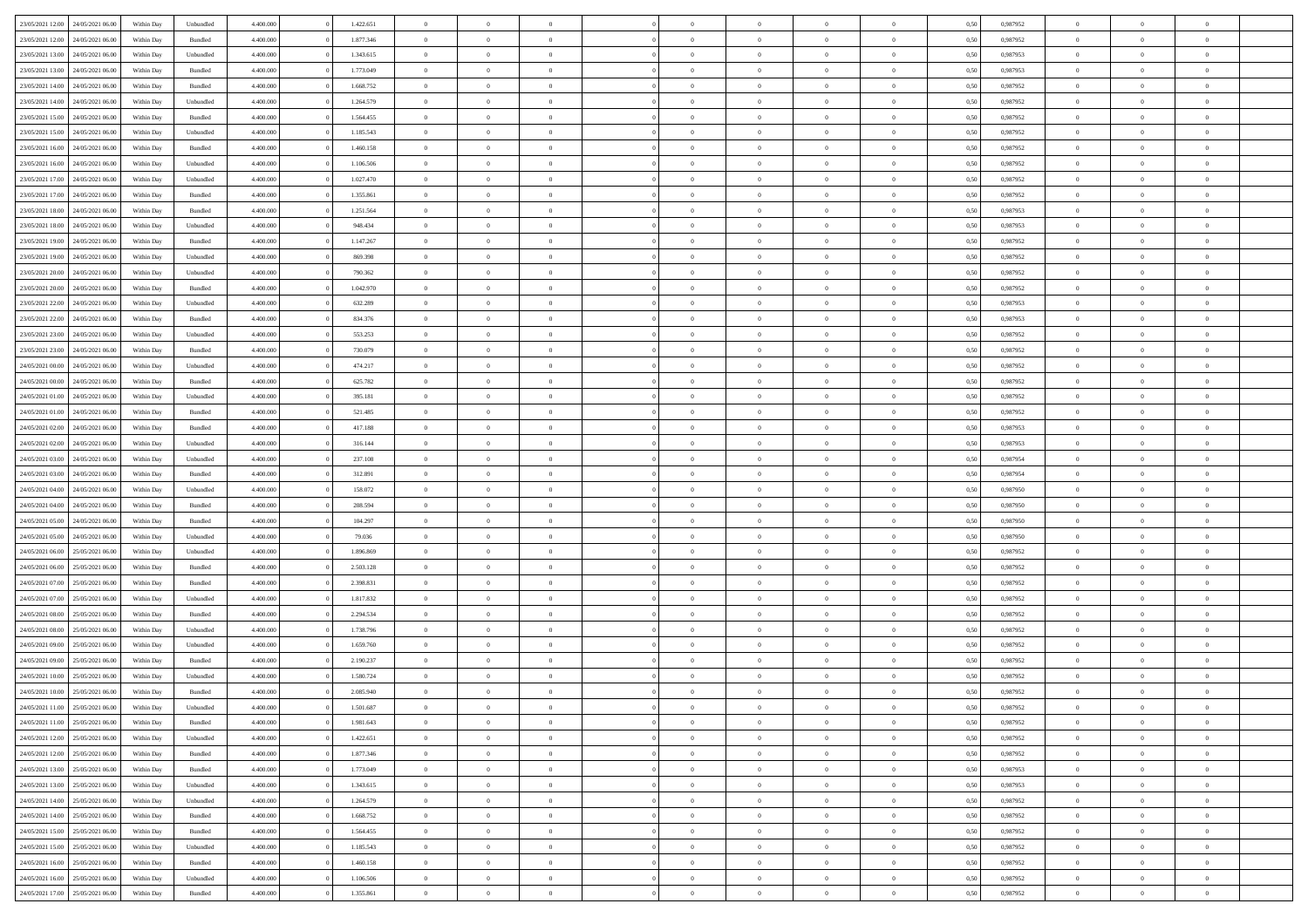| 24/05/2021 17:00 | 25/05/2021 06:00 | Within Day | Unbundled | 4.400.000 | 1.027.470 | $\overline{0}$ | $\theta$       |                | $\Omega$       | $\Omega$       | $\theta$       | $\theta$       | 0,50 | 0,987952 | $\theta$       | $\overline{0}$ | $\theta$       |  |
|------------------|------------------|------------|-----------|-----------|-----------|----------------|----------------|----------------|----------------|----------------|----------------|----------------|------|----------|----------------|----------------|----------------|--|
| 24/05/2021 18:00 | 25/05/2021 06:00 | Within Day | Bundled   | 4.400.000 | 1.251.564 | $\overline{0}$ | $\theta$       | $\overline{0}$ | $\overline{0}$ | $\bf{0}$       | $\overline{0}$ | $\bf{0}$       | 0,50 | 0,987953 | $\theta$       | $\overline{0}$ | $\overline{0}$ |  |
| 24/05/2021 18:00 | 25/05/2021 06:00 | Within Day | Unbundled | 4.400.000 | 948.434   | $\overline{0}$ | $\overline{0}$ | $\overline{0}$ | $\bf{0}$       | $\bf{0}$       | $\bf{0}$       | $\mathbf{0}$   | 0,50 | 0,987953 | $\overline{0}$ | $\overline{0}$ | $\bf{0}$       |  |
|                  |                  |            |           |           |           |                |                |                |                |                |                |                |      |          | $\theta$       |                |                |  |
| 24/05/2021 19:00 | 25/05/2021 06:00 | Within Dav | Bundled   | 4.400.000 | 1.147.267 | $\overline{0}$ | $\overline{0}$ | $\overline{0}$ | $\overline{0}$ | $\bf{0}$       | $\overline{0}$ | $\overline{0}$ | 0.50 | 0,987952 |                | $\theta$       | $\overline{0}$ |  |
| 24/05/2021 19:00 | 25/05/2021 06:00 | Within Day | Unbundled | 4.400.000 | 869.398   | $\overline{0}$ | $\theta$       | $\overline{0}$ | $\overline{0}$ | $\bf{0}$       | $\overline{0}$ | $\bf{0}$       | 0,50 | 0,987952 | $\theta$       | $\overline{0}$ | $\overline{0}$ |  |
| 24/05/2021 20:00 | 25/05/2021 06:00 | Within Day | Bundled   | 4.400.000 | 1.042.970 | $\overline{0}$ | $\overline{0}$ | $\overline{0}$ | $\bf{0}$       | $\overline{0}$ | $\overline{0}$ | $\mathbf{0}$   | 0,50 | 0,987952 | $\overline{0}$ | $\overline{0}$ | $\bf{0}$       |  |
| 24/05/2021 20:00 | 25/05/2021 06:00 | Within Dav | Unbundled | 4.400.000 | 790.362   | $\overline{0}$ | $\overline{0}$ | $\overline{0}$ | $\overline{0}$ | $\overline{0}$ | $\overline{0}$ | $\overline{0}$ | 0.50 | 0,987952 | $\theta$       | $\overline{0}$ | $\overline{0}$ |  |
|                  |                  |            |           |           |           |                |                |                |                |                |                |                |      |          |                |                |                |  |
| 24/05/2021 21:00 | 25/05/2021 06:00 | Within Day | Bundled   | 4.400.000 | 938.673   | $\overline{0}$ | $\theta$       | $\overline{0}$ | $\overline{0}$ | $\bf{0}$       | $\overline{0}$ | $\bf{0}$       | 0,50 | 0,987952 | $\theta$       | $\theta$       | $\overline{0}$ |  |
| 24/05/2021 21:00 | 25/05/2021 06:00 | Within Day | Unbundled | 4.400.000 | 711.325   | $\overline{0}$ | $\overline{0}$ | $\overline{0}$ | $\bf{0}$       | $\bf{0}$       | $\bf{0}$       | $\mathbf{0}$   | 0,50 | 0,987952 | $\,0\,$        | $\overline{0}$ | $\overline{0}$ |  |
| 24/05/2021 22.00 | 25/05/2021 06:00 | Within Dav | Unbundled | 4.400.000 | 632.289   | $\overline{0}$ | $\overline{0}$ | $\overline{0}$ | $\overline{0}$ | $\overline{0}$ | $\overline{0}$ | $\overline{0}$ | 0.50 | 0,987953 | $\theta$       | $\overline{0}$ | $\overline{0}$ |  |
| 24/05/2021 22:00 | 25/05/2021 06:00 |            | Bundled   | 4.400.000 | 834.376   | $\overline{0}$ | $\theta$       | $\overline{0}$ | $\overline{0}$ | $\bf{0}$       | $\overline{0}$ |                |      | 0,987953 | $\,$ 0 $\,$    | $\overline{0}$ | $\overline{0}$ |  |
|                  |                  | Within Day |           |           |           |                |                |                |                |                |                | $\bf{0}$       | 0,50 |          |                |                |                |  |
| 24/05/2021 23:00 | 25/05/2021 06:00 | Within Day | Bundled   | 4.400.000 | 730.079   | $\overline{0}$ | $\overline{0}$ | $\overline{0}$ | $\bf{0}$       | $\bf{0}$       | $\bf{0}$       | $\mathbf{0}$   | 0,50 | 0,987952 | $\bf{0}$       | $\overline{0}$ | $\bf{0}$       |  |
| 24/05/2021 23:00 | 25/05/2021 06:00 | Within Day | Unbundled | 4.400.000 | 553.253   | $\overline{0}$ | $\overline{0}$ | $\overline{0}$ | $\overline{0}$ | $\bf{0}$       | $\overline{0}$ | $\overline{0}$ | 0.50 | 0,987952 | $\theta$       | $\theta$       | $\overline{0}$ |  |
| 25/05/2021 00:00 | 25/05/2021 06:00 | Within Day | Bundled   | 4.400.000 | 625.782   | $\overline{0}$ | $\theta$       | $\overline{0}$ | $\overline{0}$ | $\bf{0}$       | $\overline{0}$ | $\bf{0}$       | 0,50 | 0,987952 | $\theta$       | $\overline{0}$ | $\overline{0}$ |  |
|                  |                  |            |           |           |           |                |                |                |                |                |                |                |      |          |                |                |                |  |
| 25/05/2021 00:00 | 25/05/2021 06:00 | Within Day | Unbundled | 4.400.000 | 474.217   | $\overline{0}$ | $\overline{0}$ | $\overline{0}$ | $\bf{0}$       | $\overline{0}$ | $\overline{0}$ | $\mathbf{0}$   | 0,50 | 0,987952 | $\bf{0}$       | $\overline{0}$ | $\bf{0}$       |  |
| 25/05/2021 01:00 | 25/05/2021 06:00 | Within Dav | Bundled   | 4.400.000 | 521.485   | $\overline{0}$ | $\overline{0}$ | $\overline{0}$ | $\overline{0}$ | $\overline{0}$ | $\overline{0}$ | $\overline{0}$ | 0.50 | 0,987952 | $\theta$       | $\overline{0}$ | $\overline{0}$ |  |
| 25/05/2021 01:00 | 25/05/2021 06:00 | Within Day | Unbundled | 4.400.000 | 395.181   | $\overline{0}$ | $\theta$       | $\overline{0}$ | $\overline{0}$ | $\bf{0}$       | $\overline{0}$ | $\bf{0}$       | 0,50 | 0,987952 | $\theta$       | $\overline{0}$ | $\overline{0}$ |  |
| 25/05/2021 02:00 | 25/05/2021 06:00 | Within Day | Bundled   | 4.400.000 | 417.188   | $\overline{0}$ | $\overline{0}$ | $\overline{0}$ | $\bf{0}$       | $\bf{0}$       | $\bf{0}$       | $\mathbf{0}$   | 0,50 | 0,987953 | $\bf{0}$       | $\overline{0}$ | $\bf{0}$       |  |
|                  |                  |            |           |           |           |                |                |                |                |                |                |                |      |          |                |                |                |  |
| 25/05/2021 02:00 | 25/05/2021 06:00 | Within Day | Unbundled | 4.400.000 | 316.144   | $\overline{0}$ | $\overline{0}$ | $\overline{0}$ | $\overline{0}$ | $\overline{0}$ | $\overline{0}$ | $\overline{0}$ | 0.50 | 0,987953 | $\theta$       | $\overline{0}$ | $\overline{0}$ |  |
| 25/05/2021 03:00 | 25/05/2021 06:00 | Within Day | Unbundled | 4.400.000 | 237.108   | $\overline{0}$ | $\theta$       | $\overline{0}$ | $\overline{0}$ | $\bf{0}$       | $\overline{0}$ | $\bf{0}$       | 0,50 | 0,987954 | $\,$ 0 $\,$    | $\overline{0}$ | $\overline{0}$ |  |
| 25/05/2021 03:00 | 25/05/2021 06:00 | Within Day | Bundled   | 4.400.000 | 312.891   | $\overline{0}$ | $\overline{0}$ | $\overline{0}$ | $\bf{0}$       | $\bf{0}$       | $\bf{0}$       | $\mathbf{0}$   | 0,50 | 0,987954 | $\overline{0}$ | $\overline{0}$ | $\bf{0}$       |  |
| 25/05/2021 04:00 | 25/05/2021 06:00 | Within Day | Unbundled | 4.400.000 | 158.072   | $\overline{0}$ | $\overline{0}$ | $\overline{0}$ | $\overline{0}$ | $\overline{0}$ | $\overline{0}$ | $\overline{0}$ | 0.50 | 0.987950 | $\theta$       | $\overline{0}$ | $\overline{0}$ |  |
|                  |                  |            |           |           |           |                |                |                |                |                |                |                |      |          |                |                |                |  |
| 25/05/2021 04:00 | 25/05/2021 06:00 | Within Day | Bundled   | 4.400.000 | 208.594   | $\overline{0}$ | $\theta$       | $\overline{0}$ | $\overline{0}$ | $\bf{0}$       | $\overline{0}$ | $\bf{0}$       | 0,50 | 0,987950 | $\,$ 0 $\,$    | $\overline{0}$ | $\overline{0}$ |  |
| 25/05/2021 05:00 | 25/05/2021 06:00 | Within Day | Bundled   | 4.400.000 | 104.297   | $\overline{0}$ | $\overline{0}$ | $\overline{0}$ | $\bf{0}$       | $\overline{0}$ | $\overline{0}$ | $\mathbf{0}$   | 0,50 | 0,987950 | $\overline{0}$ | $\overline{0}$ | $\bf{0}$       |  |
| 25/05/2021 05:00 | 25/05/2021 06:00 | Within Dav | Unbundled | 4.400.000 | 79.036    | $\overline{0}$ | $\overline{0}$ | $\overline{0}$ | $\overline{0}$ | $\overline{0}$ | $\overline{0}$ | $\overline{0}$ | 0.50 | 0,987950 | $\theta$       | $\overline{0}$ | $\overline{0}$ |  |
| 25/05/2021 06:00 | 26/05/2021 06:00 | Within Day | Bundled   | 4.400.000 | 2.503.128 | $\overline{0}$ | $\theta$       | $\overline{0}$ | $\overline{0}$ | $\bf{0}$       | $\overline{0}$ | $\bf{0}$       | 0,50 | 0,987952 | $\theta$       | $\theta$       | $\overline{0}$ |  |
|                  |                  |            |           |           |           |                |                |                |                |                |                |                |      |          |                |                |                |  |
| 25/05/2021 06:00 | 26/05/2021 06:00 | Within Day | Unbundled | 4.400.000 | 1.896.869 | $\overline{0}$ | $\overline{0}$ | $\overline{0}$ | $\bf{0}$       | $\bf{0}$       | $\bf{0}$       | $\mathbf{0}$   | 0,50 | 0,987952 | $\,0\,$        | $\overline{0}$ | $\overline{0}$ |  |
| 25/05/2021 07:00 | 26/05/2021 06:00 | Within Day | Bundled   | 4.400.000 | 2.398.831 | $\overline{0}$ | $\overline{0}$ | $\overline{0}$ | $\overline{0}$ | $\overline{0}$ | $\overline{0}$ | $\overline{0}$ | 0.50 | 0,987952 | $\theta$       | $\overline{0}$ | $\overline{0}$ |  |
| 25/05/2021 07:00 | 26/05/2021 06:00 | Within Day | Unbundled | 4.400.000 | 1.817.832 | $\overline{0}$ | $\theta$       | $\overline{0}$ | $\overline{0}$ | $\bf{0}$       | $\overline{0}$ | $\bf{0}$       | 0,50 | 0,987952 | $\,$ 0 $\,$    | $\overline{0}$ | $\overline{0}$ |  |
| 25/05/2021 08:00 | 26/05/2021 06:00 | Within Day | Bundled   | 4.400.000 | 2.294.534 | $\overline{0}$ | $\overline{0}$ | $\overline{0}$ | $\bf{0}$       | $\bf{0}$       | $\overline{0}$ | $\mathbf{0}$   | 0,50 | 0,987952 | $\bf{0}$       | $\overline{0}$ | $\bf{0}$       |  |
|                  |                  |            |           |           |           |                |                |                |                |                |                |                |      |          |                |                |                |  |
| 25/05/2021 08:00 | 26/05/2021 06:00 | Within Day | Unbundled | 4.400,000 | 1.738.796 | $\overline{0}$ | $\Omega$       | $\overline{0}$ | $\Omega$       | $\Omega$       | $\overline{0}$ | $\overline{0}$ | 0,50 | 0,987952 | $\,0\,$        | $\theta$       | $\theta$       |  |
| 25/05/2021 09:00 | 26/05/2021 06:00 | Within Day | Unbundled | 4.400.000 | 1.659.760 | $\overline{0}$ | $\theta$       | $\overline{0}$ | $\overline{0}$ | $\bf{0}$       | $\overline{0}$ | $\bf{0}$       | 0,50 | 0,987952 | $\,$ 0 $\,$    | $\overline{0}$ | $\overline{0}$ |  |
| 25/05/2021 09:00 | 26/05/2021 06:00 | Within Day | Bundled   | 4.400.000 | 2.190.237 | $\overline{0}$ | $\overline{0}$ | $\overline{0}$ | $\overline{0}$ | $\overline{0}$ | $\overline{0}$ | $\mathbf{0}$   | 0,50 | 0,987952 | $\bf{0}$       | $\overline{0}$ | $\bf{0}$       |  |
| 25/05/2021 10:00 | 26/05/2021 06:00 | Within Day | Unbundled | 4.400,000 | 1.580.724 | $\overline{0}$ | $\Omega$       | $\Omega$       | $\Omega$       | $\overline{0}$ | $\overline{0}$ | $\overline{0}$ | 0.50 | 0,987952 | $\,0\,$        | $\theta$       | $\theta$       |  |
|                  |                  |            |           |           |           |                |                |                |                |                |                |                |      |          |                |                |                |  |
| 25/05/2021 10:00 | 26/05/2021 06:00 | Within Day | Bundled   | 4.400.000 | 2.085.940 | $\overline{0}$ | $\theta$       | $\overline{0}$ | $\overline{0}$ | $\bf{0}$       | $\overline{0}$ | $\bf{0}$       | 0,50 | 0,987952 | $\,$ 0 $\,$    | $\overline{0}$ | $\overline{0}$ |  |
| 25/05/2021 11:00 | 26/05/2021 06:00 | Within Day | Bundled   | 4.400.000 | 1.981.643 | $\overline{0}$ | $\overline{0}$ | $\overline{0}$ | $\overline{0}$ | $\bf{0}$       | $\overline{0}$ | $\mathbf{0}$   | 0,50 | 0,987952 | $\bf{0}$       | $\overline{0}$ | $\bf{0}$       |  |
| 25/05/2021 11:00 | 26/05/2021 06:00 | Within Day | Unbundled | 4.400,000 | 1.501.687 | $\overline{0}$ | $\Omega$       | $\overline{0}$ | $\Omega$       | $\overline{0}$ | $\overline{0}$ | $\overline{0}$ | 0.50 | 0.987952 | $\,$ 0 $\,$    | $\theta$       | $\theta$       |  |
| 25/05/2021 12:00 | 26/05/2021 06:00 | Within Day | Unbundled | 4.400.000 | 1.422.651 | $\overline{0}$ | $\overline{0}$ | $\overline{0}$ | $\overline{0}$ | $\,$ 0         | $\overline{0}$ | $\bf{0}$       | 0,50 | 0,987952 | $\,$ 0 $\,$    | $\overline{0}$ | $\overline{0}$ |  |
|                  |                  |            |           |           |           |                |                |                |                |                |                |                |      |          |                |                |                |  |
| 25/05/2021 12:00 | 26/05/2021 06:00 | Within Day | Bundled   | 4.400.000 | 1.877.346 | $\overline{0}$ | $\bf{0}$       | $\overline{0}$ | $\bf{0}$       | $\bf{0}$       | $\bf{0}$       | $\mathbf{0}$   | 0,50 | 0,987952 | $\overline{0}$ | $\overline{0}$ | $\bf{0}$       |  |
| 25/05/2021 13:00 | 26/05/2021 06:00 | Within Day | Unbundled | 4.400,000 | 1.343.615 | $\overline{0}$ | $\Omega$       | $\overline{0}$ | $\Omega$       | $\overline{0}$ | $\overline{0}$ | $\overline{0}$ | 0.50 | 0,987953 | $\,0\,$        | $\theta$       | $\theta$       |  |
| 25/05/2021 13:00 | 26/05/2021 06:00 | Within Day | Bundled   | 4.400.000 | 1.773.049 | $\overline{0}$ | $\overline{0}$ | $\overline{0}$ | $\overline{0}$ | $\,$ 0         | $\overline{0}$ | $\bf{0}$       | 0,50 | 0,987953 | $\,$ 0 $\,$    | $\overline{0}$ | $\overline{0}$ |  |
| 25/05/2021 14:00 | 26/05/2021 06:00 | Within Day | Unbundled | 4.400.000 | 1.264.579 | $\overline{0}$ | $\overline{0}$ | $\overline{0}$ | $\bf{0}$       | $\bf{0}$       | $\overline{0}$ | $\mathbf{0}$   | 0,50 | 0,987952 | $\overline{0}$ | $\overline{0}$ | $\bf{0}$       |  |
| 25/05/2021 14:00 | 26/05/2021 06:00 |            |           | 4.400,000 | 1.668.752 | $\overline{0}$ | $\Omega$       | $\Omega$       | $\Omega$       | $\Omega$       | $\Omega$       | $\overline{0}$ | 0.50 | 0.987952 | $\theta$       | $\theta$       | $\theta$       |  |
|                  |                  | Within Day | Bundled   |           |           |                |                |                |                |                |                |                |      |          |                |                |                |  |
| 25/05/2021 15:00 | 26/05/2021 06:00 | Within Day | Bundled   | 4.400.000 | 1.564.455 | $\overline{0}$ | $\overline{0}$ | $\overline{0}$ | $\bf{0}$       | $\,$ 0         | $\bf{0}$       | $\bf{0}$       | 0,50 | 0,987952 | $\,0\,$        | $\,$ 0 $\,$    | $\overline{0}$ |  |
| 25/05/2021 15:00 | 26/05/2021 06:00 | Within Day | Unbundled | 4.400.000 | 1.185.543 | $\overline{0}$ | $\bf{0}$       |                |                | $\bf{0}$       |                |                | 0,50 | 0,987952 | $\bf{0}$       | $\overline{0}$ |                |  |
| 25/05/2021 16:00 | 26/05/2021 06:00 | Within Day | Unbundled | 4.400.000 | 1.106.506 | $\overline{0}$ | $\overline{0}$ | $\overline{0}$ | $\Omega$       | $\overline{0}$ | $\overline{0}$ | $\overline{0}$ | 0.50 | 0.987952 | $\theta$       | $\theta$       | $\theta$       |  |
| 25/05/2021 16:00 | 26/05/2021 06:00 | Within Day | Bundled   | 4.400.000 | 1.460.158 | $\overline{0}$ | $\bf{0}$       | $\overline{0}$ | $\bf{0}$       | $\,$ 0 $\,$    | $\overline{0}$ | $\mathbf{0}$   | 0,50 | 0,987952 | $\,$ 0 $\,$    | $\,$ 0 $\,$    | $\,$ 0         |  |
|                  |                  |            |           |           |           |                |                |                |                |                |                |                |      |          |                |                |                |  |
| 25/05/2021 17:00 | 26/05/2021 06:00 | Within Day | Unbundled | 4.400.000 | 1.027.470 | $\overline{0}$ | $\overline{0}$ | $\overline{0}$ | $\overline{0}$ | $\overline{0}$ | $\overline{0}$ | $\mathbf{0}$   | 0,50 | 0,987952 | $\overline{0}$ | $\bf{0}$       | $\bf{0}$       |  |
| 25/05/2021 17:00 | 26/05/2021 06:00 | Within Day | Bundled   | 4.400,000 | 1.355.861 | $\overline{0}$ | $\overline{0}$ | $\overline{0}$ | $\Omega$       | $\overline{0}$ | $\overline{0}$ | $\overline{0}$ | 0,50 | 0,987952 | $\overline{0}$ | $\,$ 0 $\,$    | $\overline{0}$ |  |
| 25/05/2021 18:00 | 26/05/2021 06:00 | Within Day | Unbundled | 4.400.000 | 948.434   | $\overline{0}$ | $\,$ 0         | $\overline{0}$ | $\overline{0}$ | $\,$ 0 $\,$    | $\overline{0}$ | $\mathbf{0}$   | 0,50 | 0,987953 | $\,$ 0 $\,$    | $\overline{0}$ | $\overline{0}$ |  |
| 25/05/2021 18:00 | 26/05/2021 06:00 | Within Day | Bundled   | 4.400.000 | 1.251.564 | $\overline{0}$ | $\overline{0}$ | $\overline{0}$ | $\overline{0}$ | $\overline{0}$ | $\overline{0}$ | $\mathbf{0}$   | 0,50 | 0,987953 | $\overline{0}$ | $\overline{0}$ | $\bf{0}$       |  |
|                  |                  |            |           |           |           |                |                |                |                |                |                |                |      |          |                |                |                |  |
| 25/05/2021 19:00 | 26/05/2021 06:00 | Within Day | Bundled   | 4.400.000 | 1.147.267 | $\overline{0}$ | $\overline{0}$ | $\overline{0}$ | $\overline{0}$ | $\overline{0}$ | $\overline{0}$ | $\bf{0}$       | 0.50 | 0,987952 | $\overline{0}$ | $\theta$       | $\overline{0}$ |  |
| 25/05/2021 19:00 | 26/05/2021 06:00 | Within Day | Unbundled | 4.400.000 | 869.398   | $\overline{0}$ | $\,$ 0         | $\overline{0}$ | $\overline{0}$ | $\bf{0}$       | $\overline{0}$ | $\bf{0}$       | 0,50 | 0,987952 | $\,$ 0 $\,$    | $\overline{0}$ | $\overline{0}$ |  |
| 25/05/2021 20:00 | 26/05/2021 06:00 | Within Day | Bundled   | 4.400.000 | 1.042.970 | $\overline{0}$ | $\bf{0}$       | $\overline{0}$ | $\overline{0}$ | $\overline{0}$ | $\overline{0}$ | $\mathbf{0}$   | 0,50 | 0,987952 | $\overline{0}$ | $\overline{0}$ | $\bf{0}$       |  |
| 25/05/2021 20:00 | 26/05/2021 06:00 | Within Day | Unbundled | 4.400,000 | 790.362   | $\overline{0}$ | $\overline{0}$ | $\overline{0}$ | $\Omega$       | $\overline{0}$ | $\overline{0}$ | $\overline{0}$ | 0.50 | 0,987952 | $\overline{0}$ | $\overline{0}$ | $\overline{0}$ |  |
|                  |                  |            |           |           |           |                |                |                |                |                |                |                |      |          |                |                |                |  |
| 25/05/2021 21:00 | 26/05/2021 06:00 | Within Day | Unbundled | 4.400.000 | 711.325   | $\overline{0}$ | $\bf{0}$       | $\overline{0}$ | $\bf{0}$       | $\bf{0}$       | $\overline{0}$ | $\mathbf{0}$   | 0,50 | 0,987952 | $\,$ 0 $\,$    | $\,$ 0 $\,$    | $\bf{0}$       |  |
| 25/05/2021 21:00 | 26/05/2021 06:00 | Within Day | Bundled   | 4.400.000 | 938.673   | $\overline{0}$ | $\overline{0}$ | $\overline{0}$ | $\overline{0}$ | $\overline{0}$ | $\overline{0}$ | $\mathbf{0}$   | 0,50 | 0,987952 | $\overline{0}$ | $\bf{0}$       | $\bf{0}$       |  |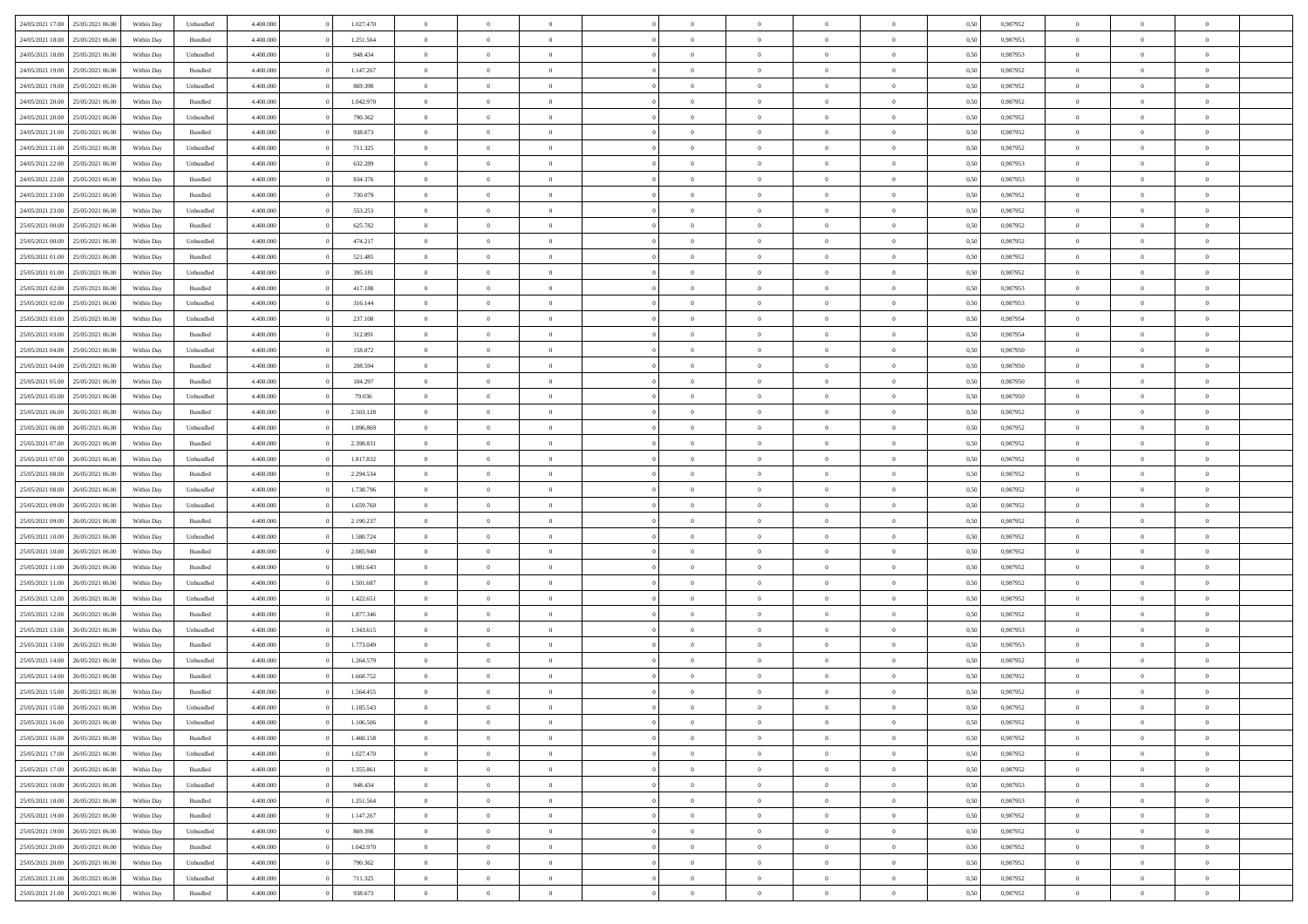| 25/05/2021 22:00 26/05/2021 06:00    | Within Day | Unbundled | 4.400.000 | 632.289   | $\overline{0}$ | $\overline{0}$ | $\Omega$       | $\Omega$       | $\theta$       | $\Omega$       | $\overline{0}$ | 0,50 | 0,987953 | $\theta$                | $\theta$       | $\theta$       |  |
|--------------------------------------|------------|-----------|-----------|-----------|----------------|----------------|----------------|----------------|----------------|----------------|----------------|------|----------|-------------------------|----------------|----------------|--|
| 25/05/2021 22.00<br>26/05/2021 06:00 | Within Day | Bundled   | 4.400.000 | 834.376   | $\overline{0}$ | $\overline{0}$ | $\overline{0}$ | $\overline{0}$ | $\theta$       | $\overline{0}$ | $\bf{0}$       | 0,50 | 0,987953 | $\theta$                | $\theta$       | $\overline{0}$ |  |
| 25/05/2021 23:00<br>26/05/2021 06:00 | Within Day | Bundled   | 4.400.000 | 730.079   | $\overline{0}$ | $\bf{0}$       | $\overline{0}$ | $\overline{0}$ | $\overline{0}$ | $\overline{0}$ | $\bf{0}$       | 0,50 | 0,987952 | $\bf{0}$                | $\overline{0}$ | $\overline{0}$ |  |
| 25/05/2021 23:00<br>26/05/2021 06:00 | Within Day | Unbundled | 4.400.000 | 553.253   | $\overline{0}$ | $\overline{0}$ | $\overline{0}$ | $\overline{0}$ | $\theta$       | $\overline{0}$ | $\overline{0}$ | 0.50 | 0,987952 | $\theta$                | $\theta$       | $\overline{0}$ |  |
| 26/05/2021 00:00<br>26/05/2021 06:00 | Within Day | Unbundled | 4.400.000 | 474.217   | $\overline{0}$ | $\overline{0}$ | $\overline{0}$ | $\overline{0}$ | $\theta$       | $\overline{0}$ | $\bf{0}$       | 0,50 | 0,987952 | $\theta$                | $\theta$       | $\overline{0}$ |  |
| 26/05/2021 00:00<br>26/05/2021 06:00 | Within Day | Bundled   | 4.400.000 | 625.782   | $\overline{0}$ | $\bf{0}$       | $\overline{0}$ | $\overline{0}$ | $\overline{0}$ | $\overline{0}$ | $\bf{0}$       | 0,50 | 0,987952 | $\bf{0}$                | $\overline{0}$ | $\bf{0}$       |  |
| 26/05/2021 01:00<br>26/05/2021 06:00 | Within Day | Unbundled | 4.400.000 | 395.181   | $\overline{0}$ | $\overline{0}$ | $\overline{0}$ | $\overline{0}$ | $\overline{0}$ | $\overline{0}$ | $\overline{0}$ | 0.5( | 0,987952 | $\theta$                | $\theta$       | $\overline{0}$ |  |
| 26/05/2021 01:00<br>26/05/2021 06:00 | Within Day | Bundled   | 4.400.000 | 521.485   | $\overline{0}$ | $\overline{0}$ | $\overline{0}$ | $\overline{0}$ | $\theta$       | $\overline{0}$ | $\bf{0}$       | 0,50 | 0,987952 | $\theta$                | $\theta$       | $\overline{0}$ |  |
|                                      |            |           |           |           |                |                |                |                |                |                |                |      |          |                         |                |                |  |
| 26/05/2021 02:00<br>26/05/2021 06.00 | Within Day | Unbundled | 4.400.000 | 316.144   | $\overline{0}$ | $\bf{0}$       | $\overline{0}$ | $\overline{0}$ | $\overline{0}$ | $\overline{0}$ | $\bf{0}$       | 0,50 | 0,987953 | $\bf{0}$                | $\bf{0}$       | $\overline{0}$ |  |
| 26/05/2021 02:00<br>26/05/2021 06:00 | Within Day | Bundled   | 4.400.000 | 417.188   | $\overline{0}$ | $\overline{0}$ | $\overline{0}$ | $\overline{0}$ | $\overline{0}$ | $\overline{0}$ | $\overline{0}$ | 0.5( | 0,987953 | $\theta$                | $\theta$       | $\overline{0}$ |  |
| 26/05/2021 03:00<br>26/05/2021 06:00 | Within Day | Unbundled | 4.400.000 | 237.108   | $\overline{0}$ | $\overline{0}$ | $\overline{0}$ | $\overline{0}$ | $\theta$       | $\overline{0}$ | $\bf{0}$       | 0,50 | 0,987954 | $\theta$                | $\theta$       | $\overline{0}$ |  |
| 26/05/2021 03:00<br>26/05/2021 06:00 | Within Day | Bundled   | 4.400.000 | 312.891   | $\overline{0}$ | $\bf{0}$       | $\overline{0}$ | $\overline{0}$ | $\bf{0}$       | $\overline{0}$ | $\bf{0}$       | 0,50 | 0,987954 | $\bf{0}$                | $\overline{0}$ | $\overline{0}$ |  |
| 26/05/2021 04:00<br>26/05/2021 06:00 | Within Day | Bundled   | 4.400.000 | 208.594   | $\overline{0}$ | $\overline{0}$ | $\overline{0}$ | $\overline{0}$ | $\overline{0}$ | $\overline{0}$ | $\overline{0}$ | 0.5( | 0.987950 | $\theta$                | $\theta$       | $\overline{0}$ |  |
| 26/05/2021 04:00<br>26/05/2021 06:00 | Within Day | Unbundled | 4.400.000 | 158.072   | $\overline{0}$ | $\overline{0}$ | $\overline{0}$ | $\overline{0}$ | $\theta$       | $\overline{0}$ | $\,$ 0 $\,$    | 0,50 | 0,987950 | $\theta$                | $\theta$       | $\overline{0}$ |  |
| 26/05/2021 05:00<br>26/05/2021 06:00 | Within Day | Bundled   | 4.400.000 | 104.297   | $\overline{0}$ | $\bf{0}$       | $\overline{0}$ | $\overline{0}$ | $\overline{0}$ | $\overline{0}$ | $\bf{0}$       | 0,50 | 0,987950 | $\bf{0}$                | $\overline{0}$ | $\bf{0}$       |  |
| 26/05/2021 05:00<br>26/05/2021 06:00 | Within Day | Unbundled | 4.400.000 | 79.036    | $\overline{0}$ | $\overline{0}$ | $\overline{0}$ | $\overline{0}$ | $\overline{0}$ | $\overline{0}$ | $\overline{0}$ | 0.5( | 0,987950 | $\theta$                | $\theta$       | $\overline{0}$ |  |
| 26/05/2021 06:00<br>27/05/2021 06:00 | Within Day | Unbundled | 4.400.000 | 1.896.869 | $\overline{0}$ | $\theta$       | $\overline{0}$ | $\overline{0}$ | $\theta$       | $\overline{0}$ | $\bf{0}$       | 0,50 | 0,987952 | $\theta$                | $\theta$       | $\overline{0}$ |  |
| 26/05/2021 06:00<br>27/05/2021 06:00 | Within Day | Bundled   | 4.400.000 | 2.503.128 | $\overline{0}$ | $\bf{0}$       | $\overline{0}$ | $\overline{0}$ | $\overline{0}$ | $\overline{0}$ | $\bf{0}$       | 0,50 | 0,987952 | $\bf{0}$                | $\overline{0}$ | $\overline{0}$ |  |
| 26/05/2021 07:00<br>27/05/2021 06:00 | Within Day | Unbundled | 4.400.000 | 1.817.832 | $\overline{0}$ | $\overline{0}$ | $\overline{0}$ | $\overline{0}$ | $\overline{0}$ | $\overline{0}$ | $\overline{0}$ | 0.5( | 0,987952 | $\theta$                | $\theta$       | $\overline{0}$ |  |
| 26/05/2021 07:00<br>27/05/2021 06:00 | Within Day | Bundled   | 4.400.000 | 2.398.831 | $\bf{0}$       | $\overline{0}$ | $\overline{0}$ | $\overline{0}$ | $\theta$       | $\overline{0}$ | $\bf{0}$       | 0,50 | 0,987952 | $\theta$                | $\theta$       | $\overline{0}$ |  |
| 26/05/2021 08:00<br>27/05/2021 06:00 | Within Day | Bundled   | 4.400.000 | 2.294.534 | $\overline{0}$ | $\bf{0}$       | $\overline{0}$ | $\overline{0}$ | $\overline{0}$ | $\overline{0}$ | $\bf{0}$       | 0,50 | 0,987952 | $\bf{0}$                | $\overline{0}$ | $\overline{0}$ |  |
| 26/05/2021 08:00<br>27/05/2021 06:00 | Within Day | Unbundled | 4.400.000 | 1.738.796 | $\overline{0}$ | $\overline{0}$ | $\overline{0}$ | $\overline{0}$ | $\overline{0}$ | $\overline{0}$ | $\overline{0}$ | 0.5( | 0,987952 | $\theta$                | $\theta$       | $\overline{0}$ |  |
| 26/05/2021 09:00<br>27/05/2021 06:00 | Within Day | Unbundled | 4.400.000 | 1.659.760 | $\overline{0}$ | $\overline{0}$ | $\overline{0}$ | $\overline{0}$ | $\theta$       | $\overline{0}$ | $\bf{0}$       | 0,50 | 0,987952 | $\theta$                | $\theta$       | $\overline{0}$ |  |
| 26/05/2021 09:00<br>27/05/2021 06:00 | Within Day | Bundled   | 4.400.000 | 2.190.237 | $\overline{0}$ | $\bf{0}$       | $\overline{0}$ | $\overline{0}$ | $\overline{0}$ | $\overline{0}$ | $\bf{0}$       | 0,50 | 0,987952 | $\overline{0}$          | $\overline{0}$ | $\bf{0}$       |  |
| 26/05/2021 10:00<br>27/05/2021 06:00 | Within Day | Bundled   | 4.400.000 | 2.085.940 | $\overline{0}$ | $\overline{0}$ | $\overline{0}$ | $\overline{0}$ | $\overline{0}$ | $\overline{0}$ | $\overline{0}$ | 0.5( | 0,987952 | $\theta$                | $\theta$       | $\overline{0}$ |  |
| 26/05/2021 10:00<br>27/05/2021 06:00 | Within Day | Unbundled | 4.400.000 | 1.580.724 | $\overline{0}$ | $\theta$       | $\overline{0}$ | $\overline{0}$ | $\theta$       | $\overline{0}$ | $\bf{0}$       | 0,50 | 0,987952 | $\theta$                | $\theta$       | $\overline{0}$ |  |
| 26/05/2021 11:00<br>27/05/2021 06:00 | Within Day | Unbundled | 4.400.000 | 1.501.687 | $\overline{0}$ | $\bf{0}$       | $\overline{0}$ | $\overline{0}$ | $\overline{0}$ | $\overline{0}$ | $\bf{0}$       | 0,50 | 0,987952 | $\bf{0}$                | $\bf{0}$       | $\overline{0}$ |  |
| 26/05/2021 11:00<br>27/05/2021 06:00 | Within Day | Bundled   | 4.400.000 | 1.981.643 | $\overline{0}$ | $\overline{0}$ | $\overline{0}$ | $\overline{0}$ | $\overline{0}$ | $\overline{0}$ | $\overline{0}$ | 0.5( | 0,987952 | $\theta$                | $\theta$       | $\overline{0}$ |  |
|                                      |            |           |           |           |                | $\overline{0}$ | $\overline{0}$ | $\overline{0}$ | $\theta$       | $\overline{0}$ |                |      |          | $\theta$                | $\theta$       | $\overline{0}$ |  |
| 26/05/2021 12:00<br>27/05/2021 06:00 | Within Day | Unbundled | 4.400.000 | 1.422.651 | $\bf{0}$       |                |                |                |                |                | $\bf{0}$       | 0,50 | 0,987952 |                         |                |                |  |
| 26/05/2021 12:00<br>27/05/2021 06:00 | Within Day | Bundled   | 4.400.000 | 1.877.346 | $\overline{0}$ | $\bf{0}$       | $\overline{0}$ | $\overline{0}$ | $\bf{0}$       | $\overline{0}$ | $\bf{0}$       | 0,50 | 0,987952 | $\bf{0}$                | $\overline{0}$ | $\overline{0}$ |  |
| 26/05/2021 13:00<br>27/05/2021 06.00 | Within Day | Unbundled | 4,400,000 | 1.343.615 | $\overline{0}$ | $\overline{0}$ | $\Omega$       | $\Omega$       | $\Omega$       | $\theta$       | $\overline{0}$ | 0.50 | 0,987953 | $\,$ 0 $\,$<br>$\theta$ | $\Omega$       | $\theta$       |  |
| 26/05/2021 13:00<br>27/05/2021 06:00 | Within Day | Bundled   | 4.400.000 | 1.773.049 | $\overline{0}$ | $\overline{0}$ | $\overline{0}$ | $\overline{0}$ | $\theta$       | $\overline{0}$ | $\bf{0}$       | 0,50 | 0,987953 |                         | $\theta$       | $\overline{0}$ |  |
| 26/05/2021 14:00<br>27/05/2021 06:00 | Within Day | Unbundled | 4.400.000 | 1.264.579 | $\overline{0}$ | $\bf{0}$       | $\overline{0}$ | $\overline{0}$ | $\bf{0}$       | $\overline{0}$ | $\bf{0}$       | 0,50 | 0,987952 | $\bf{0}$                | $\overline{0}$ | $\bf{0}$       |  |
| 26/05/2021 14:00<br>27/05/2021 06.00 | Within Day | Bundled   | 4,400,000 | 1.668.752 | $\overline{0}$ | $\overline{0}$ | $\Omega$       | $\Omega$       | $\overline{0}$ | $\Omega$       | $\overline{0}$ | 0.50 | 0,987952 | $\theta$                | $\theta$       | $\theta$       |  |
| 26/05/2021 15:00<br>27/05/2021 06:00 | Within Day | Unbundled | 4.400.000 | 1.185.543 | $\bf{0}$       | $\overline{0}$ | $\overline{0}$ | $\overline{0}$ | $\theta$       | $\overline{0}$ | $\bf{0}$       | 0,50 | 0,987952 | $\theta$                | $\theta$       | $\overline{0}$ |  |
| 26/05/2021 15:00<br>27/05/2021 06.00 | Within Day | Bundled   | 4.400.000 | 1.564.455 | $\overline{0}$ | $\bf{0}$       | $\overline{0}$ | $\overline{0}$ | $\overline{0}$ | $\bf{0}$       | $\bf{0}$       | 0,50 | 0,987952 | $\bf{0}$                | $\bf{0}$       | $\overline{0}$ |  |
| 26/05/2021 16:00<br>27/05/2021 06:00 | Within Day | Bundled   | 4,400,000 | 1.460.158 | $\overline{0}$ | $\theta$       | $\Omega$       | $\Omega$       | $\Omega$       | $\Omega$       | $\overline{0}$ | 0.50 | 0.987952 | $\theta$                | $\Omega$       | $\theta$       |  |
| 26/05/2021 16:00<br>27/05/2021 06:00 | Within Day | Unbundled | 4.400.000 | 1.106.506 | $\bf{0}$       | $\overline{0}$ | $\overline{0}$ | $\overline{0}$ | $\theta$       | $\overline{0}$ | $\bf{0}$       | 0,50 | 0,987952 | $\theta$                | $\theta$       | $\overline{0}$ |  |
| 26/05/2021 17:00<br>27/05/2021 06:00 | Within Day | Unbundled | 4.400.000 | 1.027.470 | $\overline{0}$ | $\bf{0}$       | $\overline{0}$ | $\overline{0}$ | $\overline{0}$ | $\overline{0}$ | $\bf{0}$       | 0,50 | 0,987952 | $\bf{0}$                | $\overline{0}$ | $\overline{0}$ |  |
| 26/05/2021 17:00<br>27/05/2021 06.00 | Within Day | Bundled   | 4,400,000 | 1.355.861 | $\overline{0}$ | $\overline{0}$ | $\Omega$       | $\Omega$       | $\theta$       | $\Omega$       | $\overline{0}$ | 0.50 | 0,987952 | $\,$ 0 $\,$             | $\overline{0}$ | $\theta$       |  |
| 26/05/2021 18:00<br>27/05/2021 06:00 | Within Day | Bundled   | 4.400.000 | 1.251.564 | $\bf{0}$       | $\overline{0}$ | $\overline{0}$ | $\overline{0}$ | $\theta$       | $\overline{0}$ | $\bf{0}$       | 0,50 | 0,987953 | $\theta$                | $\theta$       | $\overline{0}$ |  |
| 26/05/2021 18:00<br>27/05/2021 06.00 | Within Day | Unbundled | 4.400.000 | 948.434   | $\overline{0}$ | $\bf{0}$       | $\overline{0}$ | $\overline{0}$ | $\bf{0}$       | $\overline{0}$ | $\bf{0}$       | 0,50 | 0,987953 | $\bf{0}$                | $\overline{0}$ | $\bf{0}$       |  |
| 26/05/2021 19:00<br>27/05/2021 06.00 | Within Day | Bundled   | 4,400,000 | 1.147.267 | $\overline{0}$ | $\Omega$       | $\Omega$       | $\Omega$       | $\Omega$       | $\theta$       | $\overline{0}$ | 0.50 | 0.987952 | $\theta$                | $\Omega$       | $\theta$       |  |
| 26/05/2021 19:00 27/05/2021 06:00    | Within Day | Unbundled | 4.400.000 | 869.398   | $\bf{0}$       | $\bf{0}$       | $\overline{0}$ | $\overline{0}$ | $\bf{0}$       | $\bf{0}$       | $\bf{0}$       | 0,50 | 0,987952 | $\bf{0}$                | $\bf{0}$       | $\overline{0}$ |  |
| 26/05/2021 20:00 27/05/2021 06:00    | Within Day | Bundled   | 4.400.000 | 1.042.970 | $\bf{0}$       | $\bf{0}$       |                |                |                |                |                | 0,50 | 0,987952 | $\bf{0}$                | $\bf{0}$       |                |  |
| 26/05/2021 20:00 27/05/2021 06:00    | Within Day | Unbundled | 4.400.000 | 790.362   | $\Omega$       | $\overline{0}$ | $\Omega$       | $\theta$       | $\overline{0}$ | $\overline{0}$ | $\overline{0}$ | 0.50 | 0.987952 | $\theta$                | $\theta$       | $\theta$       |  |
| 26/05/2021 21:00 27/05/2021 06:00    | Within Day | Bundled   | 4.400.000 | 938.673   | $\overline{0}$ | $\overline{0}$ | $\overline{0}$ | $\overline{0}$ | $\,$ 0 $\,$    | $\overline{0}$ | $\,$ 0 $\,$    | 0,50 | 0,987952 | $\,$ 0 $\,$             | $\,$ 0 $\,$    | $\,$ 0         |  |
| 26/05/2021 21:00 27/05/2021 06:00    | Within Day | Unbundled | 4.400.000 | 711.325   | $\overline{0}$ | $\overline{0}$ | $\overline{0}$ | $\overline{0}$ | $\bf{0}$       | $\overline{0}$ | $\bf{0}$       | 0,50 | 0,987952 | $\overline{0}$          | $\overline{0}$ | $\overline{0}$ |  |
| 26/05/2021 22:00 27/05/2021 06:00    | Within Day | Bundled   | 4.400.000 | 834.376   | $\overline{0}$ | $\bf{0}$       | $\overline{0}$ | $\overline{0}$ | $\overline{0}$ | $\overline{0}$ | $\bf{0}$       | 0,50 | 0,987953 | $\bf{0}$                | $\theta$       | $\overline{0}$ |  |
| 26/05/2021 22:00<br>27/05/2021 06:00 | Within Day | Unbundled | 4.400.000 | 632.289   | $\overline{0}$ | $\overline{0}$ | $\overline{0}$ | $\overline{0}$ | $\overline{0}$ | $\overline{0}$ | $\,$ 0 $\,$    | 0,50 | 0,987953 | $\,$ 0 $\,$             | $\,$ 0 $\,$    | $\overline{0}$ |  |
| 26/05/2021 23:00 27/05/2021 06:00    | Within Day | Unbundled | 4.400.000 | 553.253   | $\overline{0}$ | $\overline{0}$ | $\overline{0}$ | $\overline{0}$ | $\overline{0}$ | $\overline{0}$ | $\mathbf{0}$   | 0,50 | 0,987952 | $\overline{0}$          | $\overline{0}$ | $\overline{0}$ |  |
| 26/05/2021 23:00 27/05/2021 06:00    | Within Day | Bundled   | 4.400.000 | 730.079   | $\overline{0}$ | $\bf{0}$       | $\overline{0}$ | $\overline{0}$ | $\overline{0}$ | $\overline{0}$ | $\bf{0}$       | 0.50 | 0,987952 | $\overline{0}$          | $\theta$       | $\overline{0}$ |  |
| 27/05/2021 00:00<br>27/05/2021 06:00 | Within Day | Unbundled | 4.400.000 | 474.217   | $\overline{0}$ | $\overline{0}$ | $\overline{0}$ | $\overline{0}$ | $\overline{0}$ | $\bf{0}$       | $\bf{0}$       | 0,50 | 0,987952 | $\,$ 0 $\,$             | $\,$ 0 $\,$    | $\overline{0}$ |  |
|                                      |            |           |           |           |                |                |                |                |                |                |                |      |          |                         |                |                |  |
| 27/05/2021 06:00<br>27/05/2021 00:00 | Within Day | Bundled   | 4.400.000 | 625.782   | $\overline{0}$ | $\bf{0}$       | $\overline{0}$ | $\overline{0}$ | $\overline{0}$ | $\overline{0}$ | $\bf{0}$       | 0,50 | 0,987952 | $\overline{0}$          | $\overline{0}$ | $\bf{0}$       |  |
| 27/05/2021 06:00<br>27/05/2021 01:00 | Within Day | Unbundled | 4.400.000 | 395.181   | $\overline{0}$ | $\overline{0}$ | $\overline{0}$ | $\overline{0}$ | $\overline{0}$ | $\overline{0}$ | $\bf{0}$       | 0.50 | 0,987952 | $\overline{0}$          | $\overline{0}$ | $\overline{0}$ |  |
| 27/05/2021 01:00<br>27/05/2021 06:00 | Within Day | Bundled   | 4.400.000 | 521.485   | $\overline{0}$ | $\,$ 0         | $\overline{0}$ | $\overline{0}$ | $\bf{0}$       | $\bf{0}$       | $\bf{0}$       | 0,50 | 0,987952 | $\,$ 0 $\,$             | $\,$ 0 $\,$    | $\bf{0}$       |  |
| 27/05/2021 02:00 27/05/2021 06:00    | Within Day | Unbundled | 4.400.000 | 316.144   | $\overline{0}$ | $\bf{0}$       | $\overline{0}$ | $\overline{0}$ | $\overline{0}$ | $\overline{0}$ | $\bf{0}$       | 0,50 | 0,987953 | $\overline{0}$          | $\overline{0}$ | $\bf{0}$       |  |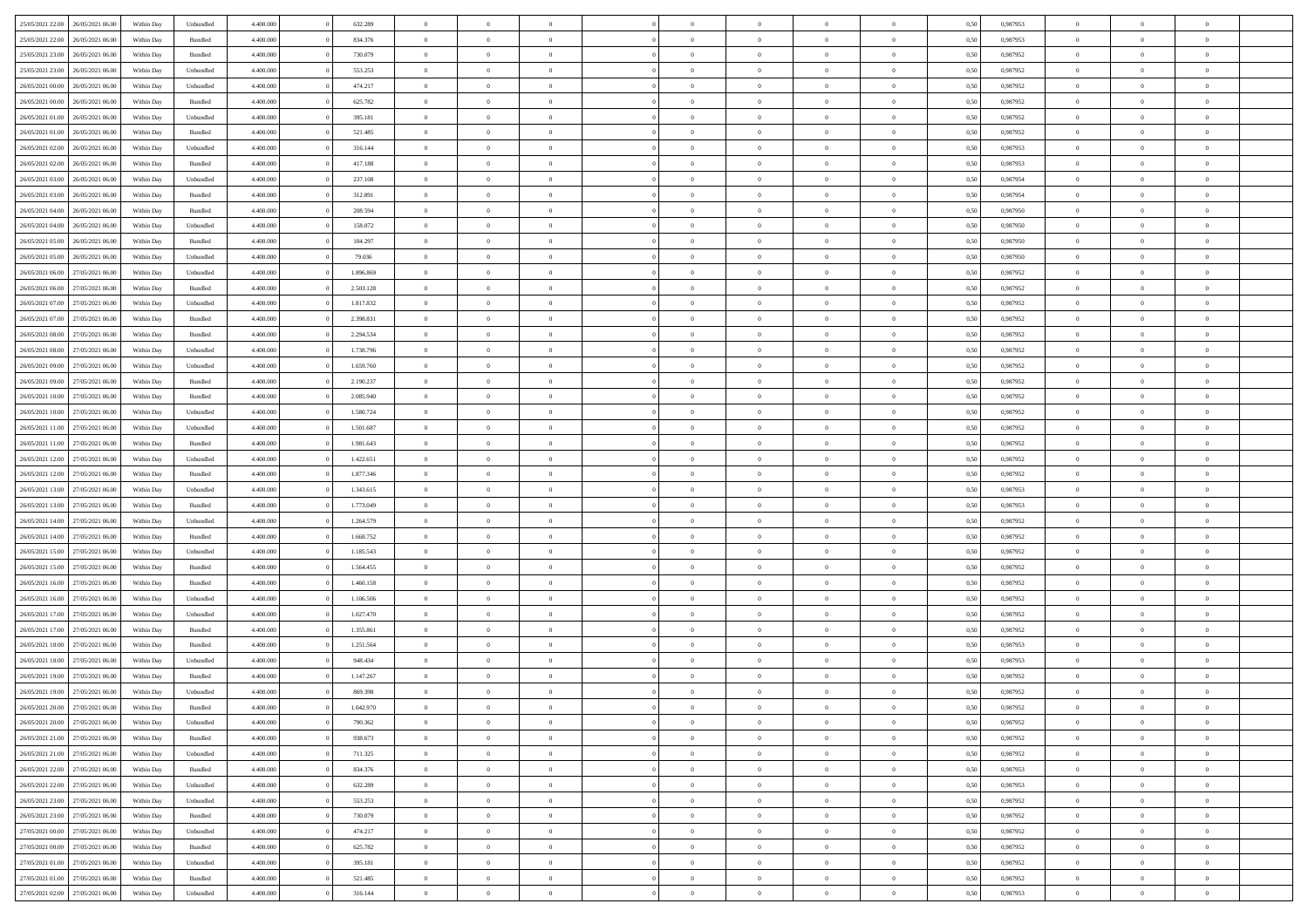| 27/05/2021 02:00 27/05/2021 06:00    | Within Day | Bundled   | 4.400.000 | 417.188   | $\overline{0}$ | $\overline{0}$ | $\Omega$       | $\Omega$       | $\theta$       | $\Omega$       | $\overline{0}$ | 0,50 | 0,987953 | $\theta$                | $\theta$       | $\theta$       |  |
|--------------------------------------|------------|-----------|-----------|-----------|----------------|----------------|----------------|----------------|----------------|----------------|----------------|------|----------|-------------------------|----------------|----------------|--|
| 27/05/2021 03:00<br>27/05/2021 06:00 | Within Day | Bundled   | 4.400.000 | 312.891   | $\overline{0}$ | $\overline{0}$ | $\overline{0}$ | $\overline{0}$ | $\theta$       | $\overline{0}$ | $\bf{0}$       | 0,50 | 0,987954 | $\theta$                | $\theta$       | $\overline{0}$ |  |
| 27/05/2021 03:00<br>27/05/2021 06:00 | Within Day | Unbundled | 4.400.000 | 237.108   | $\overline{0}$ | $\bf{0}$       | $\overline{0}$ | $\overline{0}$ | $\overline{0}$ | $\overline{0}$ | $\bf{0}$       | 0,50 | 0,987954 | $\bf{0}$                | $\overline{0}$ | $\overline{0}$ |  |
| 27/05/2021 04:00<br>27/05/2021 06:00 | Within Day | Bundled   | 4.400.000 | 208,594   | $\overline{0}$ | $\overline{0}$ | $\overline{0}$ | $\overline{0}$ | $\theta$       | $\overline{0}$ | $\overline{0}$ | 0.50 | 0,987950 | $\theta$                | $\theta$       | $\overline{0}$ |  |
| 27/05/2021 04:00<br>27/05/2021 06:00 | Within Day | Unbundled | 4.400.000 | 158.072   | $\overline{0}$ | $\overline{0}$ | $\overline{0}$ | $\overline{0}$ | $\theta$       | $\overline{0}$ | $\bf{0}$       | 0,50 | 0,987950 | $\theta$                | $\theta$       | $\overline{0}$ |  |
| 27/05/2021 05:00<br>27/05/2021 06:00 | Within Day | Unbundled | 4.400.000 | 79.036    | $\overline{0}$ | $\bf{0}$       | $\overline{0}$ | $\overline{0}$ | $\overline{0}$ | $\overline{0}$ | $\bf{0}$       | 0,50 | 0,987950 | $\overline{0}$          | $\overline{0}$ | $\bf{0}$       |  |
| 27/05/2021 05:00<br>27/05/2021 06:00 | Within Day | Bundled   | 4.400.000 | 104.297   | $\overline{0}$ | $\overline{0}$ | $\overline{0}$ | $\overline{0}$ | $\overline{0}$ | $\overline{0}$ | $\overline{0}$ | 0.5( | 0,987950 | $\theta$                | $\theta$       | $\overline{0}$ |  |
| 27/05/2021 06:00<br>28/05/2021 06:00 | Within Day | Bundled   | 4.400.000 | 2.503.128 | $\bf{0}$       | $\overline{0}$ | $\overline{0}$ | $\overline{0}$ | $\theta$       | $\overline{0}$ | $\bf{0}$       | 0,50 | 0,987952 | $\theta$                | $\theta$       | $\overline{0}$ |  |
|                                      |            |           |           |           |                |                |                |                |                |                |                |      |          |                         |                |                |  |
| 27/05/2021 06:00<br>28/05/2021 06:00 | Within Day | Unbundled | 4.400.000 | 1.896.869 | $\overline{0}$ | $\bf{0}$       | $\overline{0}$ | $\overline{0}$ | $\overline{0}$ | $\overline{0}$ | $\bf{0}$       | 0,50 | 0,987952 | $\bf{0}$                | $\bf{0}$       | $\overline{0}$ |  |
| 27/05/2021 07:00<br>28/05/2021 06:00 | Within Day | Bundled   | 4.400.000 | 2.398.831 | $\overline{0}$ | $\overline{0}$ | $\overline{0}$ | $\overline{0}$ | $\overline{0}$ | $\overline{0}$ | $\overline{0}$ | 0.5( | 0,987952 | $\theta$                | $\theta$       | $\overline{0}$ |  |
| 27/05/2021 07:00<br>28/05/2021 06:00 | Within Day | Unbundled | 4.400.000 | 1.817.832 | $\bf{0}$       | $\overline{0}$ | $\overline{0}$ | $\overline{0}$ | $\theta$       | $\overline{0}$ | $\bf{0}$       | 0,50 | 0,987952 | $\theta$                | $\theta$       | $\overline{0}$ |  |
| 27/05/2021 08:00<br>28/05/2021 06:00 | Within Day | Unbundled | 4.400.000 | 1.738.796 | $\overline{0}$ | $\bf{0}$       | $\overline{0}$ | $\overline{0}$ | $\bf{0}$       | $\overline{0}$ | $\bf{0}$       | 0,50 | 0,987952 | $\bf{0}$                | $\overline{0}$ | $\overline{0}$ |  |
| 27/05/2021 08:00<br>28/05/2021 06:00 | Within Day | Bundled   | 4.400.000 | 2.294.534 | $\overline{0}$ | $\overline{0}$ | $\overline{0}$ | $\overline{0}$ | $\overline{0}$ | $\overline{0}$ | $\overline{0}$ | 0.5( | 0,987952 | $\theta$                | $\theta$       | $\overline{0}$ |  |
| 27/05/2021 09:00<br>28/05/2021 06:00 | Within Day | Bundled   | 4.400.000 | 2.190.237 | $\overline{0}$ | $\overline{0}$ | $\overline{0}$ | $\overline{0}$ | $\theta$       | $\overline{0}$ | $\bf{0}$       | 0,50 | 0,987952 | $\theta$                | $\theta$       | $\overline{0}$ |  |
| 27/05/2021 09:00<br>28/05/2021 06:00 | Within Day | Unbundled | 4.400.000 | 1.659.760 | $\overline{0}$ | $\bf{0}$       | $\overline{0}$ | $\overline{0}$ | $\overline{0}$ | $\overline{0}$ | $\bf{0}$       | 0,50 | 0,987952 | $\bf{0}$                | $\overline{0}$ | $\bf{0}$       |  |
| 27/05/2021 10:00<br>28/05/2021 06:00 | Within Day | Unbundled | 4.400.000 | 1.580.724 | $\overline{0}$ | $\overline{0}$ | $\overline{0}$ | $\overline{0}$ | $\overline{0}$ | $\overline{0}$ | $\overline{0}$ | 0.5( | 0,987952 | $\theta$                | $\overline{0}$ | $\overline{0}$ |  |
| 27/05/2021 10:00<br>28/05/2021 06:00 | Within Day | Bundled   | 4.400.000 | 2.085.940 | $\overline{0}$ | $\overline{0}$ | $\overline{0}$ | $\overline{0}$ | $\theta$       | $\overline{0}$ | $\bf{0}$       | 0,50 | 0,987952 | $\theta$                | $\theta$       | $\overline{0}$ |  |
| 27/05/2021 11:00<br>28/05/2021 06:00 | Within Day | Unbundled | 4.400.000 | 1.501.687 | $\overline{0}$ | $\bf{0}$       | $\overline{0}$ | $\overline{0}$ | $\overline{0}$ | $\overline{0}$ | $\bf{0}$       | 0,50 | 0,987952 | $\bf{0}$                | $\overline{0}$ | $\overline{0}$ |  |
| 27/05/2021 11:00<br>28/05/2021 06:00 | Within Day | Bundled   | 4.400.000 | 1.981.643 | $\overline{0}$ | $\overline{0}$ | $\overline{0}$ | $\overline{0}$ | $\overline{0}$ | $\overline{0}$ | $\overline{0}$ | 0.5( | 0,987952 | $\theta$                | $\theta$       | $\overline{0}$ |  |
| 27/05/2021 12:00<br>28/05/2021 06:00 | Within Day | Unbundled | 4.400.000 | 1.422.651 | $\bf{0}$       | $\overline{0}$ | $\overline{0}$ | $\overline{0}$ | $\theta$       | $\overline{0}$ | $\bf{0}$       | 0,50 | 0,987952 | $\theta$                | $\theta$       | $\overline{0}$ |  |
| 27/05/2021 12:00<br>28/05/2021 06:00 | Within Day | Bundled   | 4.400.000 | 1.877.346 | $\overline{0}$ | $\bf{0}$       | $\overline{0}$ | $\overline{0}$ | $\overline{0}$ | $\overline{0}$ | $\bf{0}$       | 0,50 | 0,987952 | $\bf{0}$                | $\overline{0}$ | $\overline{0}$ |  |
| 27/05/2021 13:00<br>28/05/2021 06:00 | Within Day | Bundled   | 4.400.000 | 1.773.049 | $\overline{0}$ | $\overline{0}$ | $\overline{0}$ | $\overline{0}$ | $\overline{0}$ | $\overline{0}$ | $\overline{0}$ | 0.5( | 0,987953 | $\theta$                | $\theta$       | $\overline{0}$ |  |
| 27/05/2021 13:00<br>28/05/2021 06:00 | Within Day | Unbundled | 4.400.000 | 1.343.615 | $\overline{0}$ | $\overline{0}$ | $\overline{0}$ | $\overline{0}$ | $\theta$       | $\overline{0}$ | $\bf{0}$       | 0,50 | 0,987953 | $\theta$                | $\theta$       | $\overline{0}$ |  |
| 27/05/2021 14:00<br>28/05/2021 06:00 | Within Day | Unbundled | 4.400.000 | 1.264.579 | $\overline{0}$ | $\bf{0}$       | $\overline{0}$ | $\overline{0}$ | $\overline{0}$ | $\overline{0}$ | $\bf{0}$       | 0,50 | 0,987952 | $\overline{0}$          | $\overline{0}$ | $\bf{0}$       |  |
| 27/05/2021 14:00<br>28/05/2021 06:00 | Within Day | Bundled   | 4.400.000 | 1.668.752 | $\overline{0}$ | $\overline{0}$ | $\overline{0}$ | $\overline{0}$ | $\overline{0}$ | $\overline{0}$ | $\overline{0}$ | 0.5( | 0,987952 | $\theta$                | $\theta$       | $\overline{0}$ |  |
| 27/05/2021 15:00<br>28/05/2021 06:00 | Within Day | Bundled   | 4.400.000 | 1.564.455 | $\overline{0}$ | $\overline{0}$ | $\overline{0}$ | $\overline{0}$ | $\theta$       | $\overline{0}$ | $\bf{0}$       | 0,50 | 0,987952 | $\theta$                | $\theta$       | $\overline{0}$ |  |
| 27/05/2021 15:00<br>28/05/2021 06:00 | Within Day | Unbundled | 4.400.000 | 1.185.543 | $\overline{0}$ | $\bf{0}$       | $\overline{0}$ | $\overline{0}$ | $\overline{0}$ | $\overline{0}$ | $\bf{0}$       | 0,50 | 0,987952 | $\bf{0}$                | $\bf{0}$       | $\overline{0}$ |  |
| 27/05/2021 16:00<br>28/05/2021 06:00 | Within Day | Unbundled | 4.400.000 | 1.106.506 | $\overline{0}$ | $\overline{0}$ | $\overline{0}$ | $\overline{0}$ | $\overline{0}$ | $\overline{0}$ | $\overline{0}$ | 0.5( | 0,987952 | $\theta$                | $\theta$       | $\overline{0}$ |  |
| 27/05/2021 16:00<br>28/05/2021 06:00 |            | Bundled   | 4.400.000 | 1.460.158 | $\bf{0}$       | $\overline{0}$ | $\overline{0}$ | $\overline{0}$ | $\theta$       | $\overline{0}$ |                |      | 0,987952 | $\theta$                | $\theta$       | $\overline{0}$ |  |
|                                      | Within Day |           |           |           |                |                |                |                |                |                | $\bf{0}$       | 0,50 |          |                         |                |                |  |
| 27/05/2021 17:00<br>28/05/2021 06:00 | Within Day | Unbundled | 4.400.000 | 1.027.470 | $\overline{0}$ | $\bf{0}$       | $\overline{0}$ | $\overline{0}$ | $\bf{0}$       | $\overline{0}$ | $\bf{0}$       | 0,50 | 0,987952 | $\bf{0}$                | $\overline{0}$ | $\overline{0}$ |  |
| 27/05/2021 17:00<br>28/05/2021 06:00 | Within Day | Bundled   | 4,400,000 | 1.355.861 | $\overline{0}$ | $\overline{0}$ | $\Omega$       | $\Omega$       | $\Omega$       | $\theta$       | $\overline{0}$ | 0.50 | 0,987952 | $\,$ 0 $\,$<br>$\theta$ | $\overline{0}$ | $\theta$       |  |
| 27/05/2021 18:00<br>28/05/2021 06:00 | Within Day | Unbundled | 4.400.000 | 948.434   | $\overline{0}$ | $\overline{0}$ | $\overline{0}$ | $\overline{0}$ | $\theta$       | $\overline{0}$ | $\bf{0}$       | 0,50 | 0,987953 |                         | $\theta$       | $\overline{0}$ |  |
| 27/05/2021 18:00<br>28/05/2021 06:00 | Within Day | Bundled   | 4.400.000 | 1.251.564 | $\overline{0}$ | $\bf{0}$       | $\overline{0}$ | $\overline{0}$ | $\bf{0}$       | $\overline{0}$ | $\bf{0}$       | 0,50 | 0,987953 | $\bf{0}$                | $\overline{0}$ | $\bf{0}$       |  |
| 27/05/2021 19:00<br>28/05/2021 06:00 | Within Day | Bundled   | 4,400,000 | 1.147.267 | $\overline{0}$ | $\overline{0}$ | $\Omega$       | $\Omega$       | $\overline{0}$ | $\Omega$       | $\overline{0}$ | 0.50 | 0,987952 | $\theta$                | $\overline{0}$ | $\theta$       |  |
| 27/05/2021 19:00<br>28/05/2021 06:00 | Within Day | Unbundled | 4.400.000 | 869.398   | $\bf{0}$       | $\overline{0}$ | $\overline{0}$ | $\overline{0}$ | $\theta$       | $\overline{0}$ | $\bf{0}$       | 0,50 | 0,987952 | $\theta$                | $\theta$       | $\overline{0}$ |  |
| 27/05/2021 20:00<br>28/05/2021 06:00 | Within Day | Bundled   | 4.400.000 | 1.042.970 | $\overline{0}$ | $\bf{0}$       | $\overline{0}$ | $\overline{0}$ | $\overline{0}$ | $\overline{0}$ | $\bf{0}$       | 0,50 | 0,987952 | $\bf{0}$                | $\overline{0}$ | $\overline{0}$ |  |
| 27/05/2021 20:00<br>28/05/2021 06:00 | Within Day | Unbundled | 4,400,000 | 790.362   | $\overline{0}$ | $\overline{0}$ | $\Omega$       | $\Omega$       | $\Omega$       | $\Omega$       | $\overline{0}$ | 0.50 | 0.987952 | $\theta$                | $\Omega$       | $\theta$       |  |
| 27/05/2021 21:00<br>28/05/2021 06:00 | Within Day | Unbundled | 4.400.000 | 711.325   | $\bf{0}$       | $\overline{0}$ | $\overline{0}$ | $\overline{0}$ | $\theta$       | $\overline{0}$ | $\bf{0}$       | 0,50 | 0,987952 | $\theta$                | $\theta$       | $\overline{0}$ |  |
| 27/05/2021 21:00<br>28/05/2021 06:00 | Within Day | Bundled   | 4.400.000 | 938.673   | $\overline{0}$ | $\bf{0}$       | $\overline{0}$ | $\overline{0}$ | $\overline{0}$ | $\overline{0}$ | $\bf{0}$       | 0,50 | 0,987952 | $\bf{0}$                | $\overline{0}$ | $\overline{0}$ |  |
| 27/05/2021 22:00<br>28/05/2021 06:00 | Within Day | Unbundled | 4,400,000 | 632.289   | $\overline{0}$ | $\overline{0}$ | $\Omega$       | $\Omega$       | $\theta$       | $\theta$       | $\overline{0}$ | 0.50 | 0,987953 | $\bf{0}$                | $\overline{0}$ | $\theta$       |  |
| 27/05/2021 22:00<br>28/05/2021 06:00 | Within Day | Bundled   | 4.400.000 | 834.376   | $\bf{0}$       | $\overline{0}$ | $\overline{0}$ | $\overline{0}$ | $\theta$       | $\overline{0}$ | $\bf{0}$       | 0,50 | 0,987953 | $\theta$                | $\theta$       | $\overline{0}$ |  |
| 27/05/2021 23:00<br>28/05/2021 06:00 | Within Day | Unbundled | 4.400.000 | 553.253   | $\overline{0}$ | $\bf{0}$       | $\overline{0}$ | $\overline{0}$ | $\overline{0}$ | $\overline{0}$ | $\bf{0}$       | 0,50 | 0,987952 | $\bf{0}$                | $\overline{0}$ | $\bf{0}$       |  |
| 27/05/2021 23:00<br>28/05/2021 06:00 | Within Day | Bundled   | 4,400,000 | 730,079   | $\Omega$       | $\Omega$       | $\Omega$       | $\Omega$       | $\Omega$       | $\theta$       | $\overline{0}$ | 0.50 | 0.987952 | $\theta$                | $\Omega$       | $\theta$       |  |
| 28/05/2021 00:00<br>28/05/2021 06:00 | Within Day | Bundled   | 4.400.000 | 625.782   | $\bf{0}$       | $\bf{0}$       | $\overline{0}$ | $\overline{0}$ | $\overline{0}$ | $\overline{0}$ | $\bf{0}$       | 0,50 | 0,987952 | $\bf{0}$                | $\bf{0}$       | $\overline{0}$ |  |
| 28/05/2021 00:00 28/05/2021 06:00    | Within Day | Unbundled | 4.400.000 | 474.217   |                | $\bf{0}$       |                |                |                |                |                | 0,50 | 0,987952 | $\bf{0}$                | $\bf{0}$       |                |  |
| 28/05/2021 01:00 28/05/2021 06:00    | Within Day | Bundled   | 4.400.000 | 521.485   | $\theta$       | $\overline{0}$ | $\Omega$       | $\theta$       | $\overline{0}$ | $\theta$       | $\overline{0}$ | 0.50 | 0.987952 | $\theta$                | $\theta$       | $\theta$       |  |
| 28/05/2021 01:00<br>28/05/2021 06:00 | Within Day | Unbundled | 4.400.000 | 395.181   | $\overline{0}$ | $\overline{0}$ | $\overline{0}$ | $\overline{0}$ | $\,$ 0 $\,$    | $\overline{0}$ | $\,$ 0 $\,$    | 0,50 | 0,987952 | $\,$ 0 $\,$             | $\,$ 0 $\,$    | $\,$ 0         |  |
| 28/05/2021 02:00 28/05/2021 06:00    | Within Day | Unbundled | 4.400.000 | 316.144   | $\overline{0}$ | $\overline{0}$ | $\overline{0}$ | $\overline{0}$ | $\mathbf{0}$   | $\overline{0}$ | $\bf{0}$       | 0,50 | 0,987953 | $\overline{0}$          | $\overline{0}$ | $\overline{0}$ |  |
| 28/05/2021 02:00<br>28/05/2021 06:00 | Within Day | Bundled   | 4.400.000 | 417.188   | $\overline{0}$ | $\bf{0}$       | $\overline{0}$ | $\overline{0}$ | $\overline{0}$ | $\overline{0}$ | $\bf{0}$       | 0,50 | 0,987953 | $\bf{0}$                | $\theta$       | $\overline{0}$ |  |
| 28/05/2021 03:00<br>28/05/2021 06:00 | Within Day | Unbundled | 4.400.000 | 237.108   | $\overline{0}$ | $\overline{0}$ | $\overline{0}$ | $\overline{0}$ | $\overline{0}$ | $\overline{0}$ | $\,$ 0 $\,$    | 0,50 | 0,987954 | $\,$ 0 $\,$             | $\,$ 0 $\,$    | $\overline{0}$ |  |
| 28/05/2021 03:00<br>28/05/2021 06:00 | Within Day | Bundled   | 4.400.000 | 312.891   | $\overline{0}$ | $\overline{0}$ | $\overline{0}$ | $\overline{0}$ | $\overline{0}$ | $\overline{0}$ | $\mathbf{0}$   | 0,50 | 0,987954 | $\overline{0}$          | $\overline{0}$ | $\overline{0}$ |  |
| 28/05/2021 04:00<br>28/05/2021 06:00 | Within Day | Bundled   | 4.400.000 | 208,594   | $\overline{0}$ | $\bf{0}$       | $\overline{0}$ | $\overline{0}$ | $\overline{0}$ | $\overline{0}$ | $\bf{0}$       | 0.50 | 0,987950 | $\overline{0}$          | $\theta$       | $\overline{0}$ |  |
| 28/05/2021 04:00<br>28/05/2021 06:00 | Within Day | Unbundled | 4.400.000 | 158.072   | $\overline{0}$ | $\overline{0}$ | $\overline{0}$ | $\overline{0}$ | $\overline{0}$ | $\overline{0}$ | $\bf{0}$       | 0,50 | 0,987950 | $\,$ 0 $\,$             | $\,$ 0 $\,$    | $\overline{0}$ |  |
| 28/05/2021 06:00                     |            |           |           |           |                | $\bf{0}$       |                |                |                |                |                |      |          |                         | $\overline{0}$ | $\bf{0}$       |  |
| 28/05/2021 05:00                     | Within Day | Bundled   | 4.400.000 | 104.297   | $\overline{0}$ |                | $\overline{0}$ | $\overline{0}$ | $\overline{0}$ | $\overline{0}$ | $\bf{0}$       | 0,50 | 0,987950 | $\bf{0}$                |                |                |  |
| 28/05/2021 05:00<br>28/05/2021 06:00 | Within Day | Unbundled | 4.400.000 | 79.036    | $\overline{0}$ | $\overline{0}$ | $\overline{0}$ | $\overline{0}$ | $\overline{0}$ | $\overline{0}$ | $\bf{0}$       | 0.50 | 0,987950 | $\overline{0}$          | $\overline{0}$ | $\overline{0}$ |  |
| 28/05/2021 06:00<br>29/05/2021 06:00 | Within Day | Unbundled | 4.400.000 | 1.896.869 | $\overline{0}$ | $\,$ 0         | $\overline{0}$ | $\overline{0}$ | $\bf{0}$       | $\overline{0}$ | $\bf{0}$       | 0,50 | 0,987952 | $\,$ 0 $\,$             | $\,$ 0 $\,$    | $\bf{0}$       |  |
| 28/05/2021 06:00 29/05/2021 06:00    | Within Day | Bundled   | 4.400.000 | 2.503.128 | $\overline{0}$ | $\bf{0}$       | $\overline{0}$ | $\overline{0}$ | $\overline{0}$ | $\overline{0}$ | $\bf{0}$       | 0,50 | 0,987952 | $\bf{0}$                | $\overline{0}$ | $\bf{0}$       |  |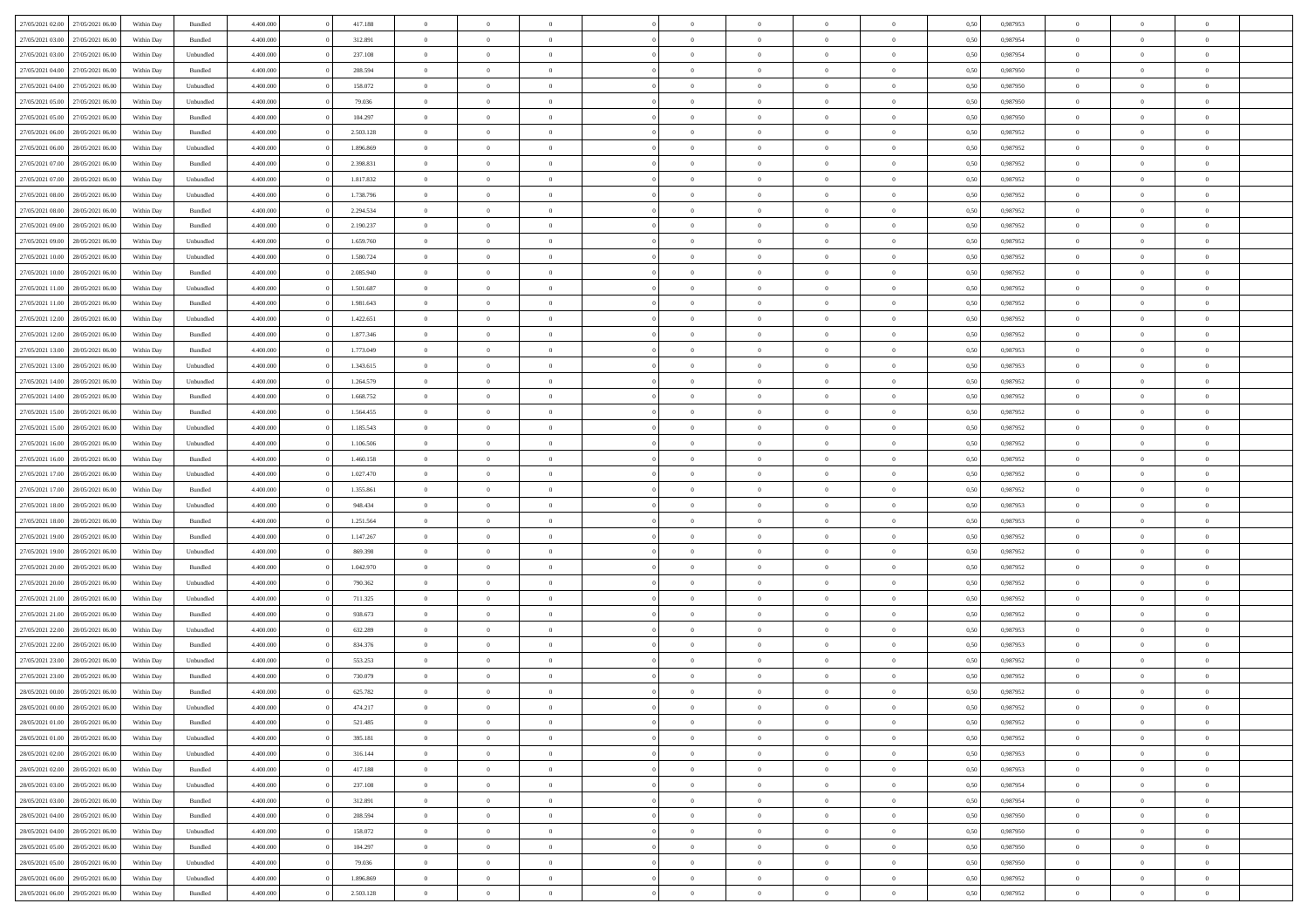| 28/05/2021 07:00 29/05/2021 06:00    | Within Day | Unbundled | 4.400.000 | 1.817.832 | $\overline{0}$ | $\overline{0}$ | $\Omega$       | $\overline{0}$ | $\theta$       | $\Omega$       | $\overline{0}$ | 0,50 | 0,987952 | $\theta$       | $\theta$       | $\overline{0}$ |  |
|--------------------------------------|------------|-----------|-----------|-----------|----------------|----------------|----------------|----------------|----------------|----------------|----------------|------|----------|----------------|----------------|----------------|--|
| 28/05/2021 07:00<br>29/05/2021 06:00 | Within Day | Bundled   | 4.400.000 | 2.398.831 | $\overline{0}$ | $\overline{0}$ | $\overline{0}$ | $\overline{0}$ | $\theta$       | $\overline{0}$ | $\bf{0}$       | 0,50 | 0,987952 | $\theta$       | $\theta$       | $\overline{0}$ |  |
| 28/05/2021 08:00<br>29/05/2021 06.00 | Within Day | Bundled   | 4.400.000 | 2.294.534 | $\overline{0}$ | $\bf{0}$       | $\overline{0}$ | $\overline{0}$ | $\overline{0}$ | $\overline{0}$ | $\bf{0}$       | 0,50 | 0,987952 | $\bf{0}$       | $\overline{0}$ | $\bf{0}$       |  |
| 28/05/2021 08:00<br>29/05/2021 06:00 | Within Day | Unbundled | 4.400.000 | 1.738.796 | $\overline{0}$ | $\overline{0}$ | $\overline{0}$ | $\overline{0}$ | $\theta$       | $\overline{0}$ | $\overline{0}$ | 0.50 | 0,987952 | $\theta$       | $\theta$       | $\overline{0}$ |  |
| 28/05/2021 09:00<br>29/05/2021 06:00 | Within Day | Unbundled | 4.400.000 | 1.659.760 | $\overline{0}$ | $\overline{0}$ | $\overline{0}$ | $\overline{0}$ | $\theta$       | $\overline{0}$ | $\bf{0}$       | 0,50 | 0,987952 | $\theta$       | $\theta$       | $\overline{0}$ |  |
| 28/05/2021 09:00<br>29/05/2021 06.00 | Within Day | Bundled   | 4.400.000 | 2.190.237 | $\overline{0}$ | $\bf{0}$       | $\overline{0}$ | $\overline{0}$ | $\overline{0}$ | $\overline{0}$ | $\bf{0}$       | 0,50 | 0,987952 | $\bf{0}$       | $\overline{0}$ | $\bf{0}$       |  |
| 28/05/2021 10:00<br>29/05/2021 06:00 | Within Dav | Unbundled | 4.400.000 | 1.580.724 | $\overline{0}$ | $\overline{0}$ |                | $\overline{0}$ | $\overline{0}$ | $\overline{0}$ | $\bf{0}$       | 0.5( | 0,987952 | $\theta$       | $\theta$       | $\overline{0}$ |  |
|                                      |            |           |           |           |                |                | $\overline{0}$ |                |                |                |                |      |          |                |                |                |  |
| 28/05/2021 10:00<br>29/05/2021 06:00 | Within Day | Bundled   | 4.400.000 | 2.085.940 | $\bf{0}$       | $\theta$       | $\overline{0}$ | $\overline{0}$ | $\theta$       | $\overline{0}$ | $\bf{0}$       | 0,50 | 0,987952 | $\theta$       | $\theta$       | $\overline{0}$ |  |
| 28/05/2021 11:00<br>29/05/2021 06.00 | Within Day | Unbundled | 4.400.000 | 1.501.687 | $\overline{0}$ | $\bf{0}$       | $\overline{0}$ | $\overline{0}$ | $\overline{0}$ | $\overline{0}$ | $\bf{0}$       | 0,50 | 0,987952 | $\bf{0}$       | $\overline{0}$ | $\overline{0}$ |  |
| 28/05/2021 11:00<br>29/05/2021 06:00 | Within Day | Bundled   | 4.400.000 | 1.981.643 | $\overline{0}$ | $\overline{0}$ | $\overline{0}$ | $\overline{0}$ | $\overline{0}$ | $\overline{0}$ | $\bf{0}$       | 0.50 | 0,987952 | $\theta$       | $\theta$       | $\overline{0}$ |  |
| 28/05/2021 12:00<br>29/05/2021 06:00 | Within Day | Unbundled | 4.400.000 | 1.422.651 | $\bf{0}$       | $\overline{0}$ | $\overline{0}$ | $\overline{0}$ | $\theta$       | $\overline{0}$ | $\bf{0}$       | 0,50 | 0,987952 | $\theta$       | $\theta$       | $\overline{0}$ |  |
| 28/05/2021 12:00<br>29/05/2021 06.00 | Within Day | Bundled   | 4.400.000 | 1.877.346 | $\overline{0}$ | $\bf{0}$       | $\overline{0}$ | $\overline{0}$ | $\bf{0}$       | $\overline{0}$ | $\bf{0}$       | 0,50 | 0,987952 | $\bf{0}$       | $\overline{0}$ | $\bf{0}$       |  |
| 28/05/2021 13:00<br>29/05/2021 06:00 | Within Day | Bundled   | 4.400.000 | 1.773.049 | $\overline{0}$ | $\overline{0}$ | $\overline{0}$ | $\overline{0}$ | $\overline{0}$ | $\overline{0}$ | $\overline{0}$ | 0.5( | 0,987953 | $\theta$       | $\theta$       | $\overline{0}$ |  |
| 28/05/2021 13:00<br>29/05/2021 06:00 | Within Day | Unbundled | 4.400.000 | 1.343.615 | $\overline{0}$ | $\overline{0}$ | $\overline{0}$ | $\overline{0}$ | $\theta$       | $\overline{0}$ | $\,$ 0 $\,$    | 0,50 | 0,987953 | $\theta$       | $\theta$       | $\overline{0}$ |  |
| 28/05/2021 14:00<br>29/05/2021 06.00 | Within Day | Bundled   | 4.400.000 | 1.668.752 | $\overline{0}$ | $\bf{0}$       | $\overline{0}$ | $\overline{0}$ | $\overline{0}$ | $\overline{0}$ | $\bf{0}$       | 0,50 | 0,987952 | $\bf{0}$       | $\overline{0}$ | $\overline{0}$ |  |
| 28/05/2021 14:00<br>29/05/2021 06:00 | Within Day | Unbundled | 4.400.000 | 1.264.579 | $\overline{0}$ | $\overline{0}$ | $\overline{0}$ | $\overline{0}$ | $\overline{0}$ | $\overline{0}$ | $\overline{0}$ | 0.5( | 0,987952 | $\theta$       | $\overline{0}$ | $\overline{0}$ |  |
| 28/05/2021 15:00<br>29/05/2021 06:00 | Within Day | Unbundled | 4.400.000 | 1.185.543 | $\bf{0}$       | $\overline{0}$ | $\overline{0}$ | $\overline{0}$ | $\theta$       | $\overline{0}$ | $\bf{0}$       | 0,50 | 0,987952 | $\theta$       | $\theta$       | $\overline{0}$ |  |
| 28/05/2021 15:00<br>29/05/2021 06.00 | Within Day | Bundled   | 4.400.000 | 1.564.455 | $\overline{0}$ | $\bf{0}$       | $\overline{0}$ | $\overline{0}$ | $\overline{0}$ | $\overline{0}$ | $\bf{0}$       | 0,50 | 0,987952 | $\bf{0}$       | $\overline{0}$ | $\overline{0}$ |  |
| 28/05/2021 16:00<br>29/05/2021 06:00 | Within Day | Bundled   | 4.400.000 | 1.460.158 | $\overline{0}$ | $\overline{0}$ | $\overline{0}$ | $\overline{0}$ | $\overline{0}$ | $\overline{0}$ | $\overline{0}$ | 0.50 | 0,987952 | $\theta$       | $\theta$       | $\overline{0}$ |  |
| 28/05/2021 16:00<br>29/05/2021 06:00 | Within Day | Unbundled | 4.400.000 | 1.106.506 | $\bf{0}$       | $\overline{0}$ | $\overline{0}$ | $\overline{0}$ | $\theta$       | $\overline{0}$ | $\bf{0}$       | 0,50 | 0,987952 | $\theta$       | $\theta$       | $\overline{0}$ |  |
| 28/05/2021 17:00<br>29/05/2021 06.00 | Within Day | Bundled   | 4.400.000 | 1.355.861 | $\overline{0}$ | $\bf{0}$       | $\overline{0}$ | $\overline{0}$ | $\overline{0}$ | $\overline{0}$ | $\bf{0}$       | 0,50 | 0,987952 | $\bf{0}$       | $\overline{0}$ | $\bf{0}$       |  |
| 28/05/2021 17:00<br>29/05/2021 06:00 | Within Day | Unbundled | 4.400.000 | 1.027.470 | $\overline{0}$ | $\overline{0}$ | $\overline{0}$ | $\overline{0}$ | $\overline{0}$ | $\overline{0}$ | $\overline{0}$ | 0.5( | 0,987952 | $\theta$       | $\overline{0}$ | $\overline{0}$ |  |
|                                      |            |           |           |           |                |                |                |                |                |                |                |      |          |                |                |                |  |
| 28/05/2021 18:00<br>29/05/2021 06:00 | Within Day | Unbundled | 4.400.000 | 948.434   | $\overline{0}$ | $\theta$       | $\overline{0}$ | $\overline{0}$ | $\theta$       | $\overline{0}$ | $\bf{0}$       | 0,50 | 0,987953 | $\theta$       | $\theta$       | $\overline{0}$ |  |
| 28/05/2021 18:00<br>29/05/2021 06.00 | Within Day | Bundled   | 4.400.000 | 1.251.564 | $\overline{0}$ | $\bf{0}$       | $\overline{0}$ | $\overline{0}$ | $\overline{0}$ | $\overline{0}$ | $\bf{0}$       | 0,50 | 0,987953 | $\bf{0}$       | $\overline{0}$ | $\bf{0}$       |  |
| 28/05/2021 19:00<br>29/05/2021 06:00 | Within Dav | Unbundled | 4.400.000 | 869.398   | $\overline{0}$ | $\overline{0}$ | $\overline{0}$ | $\overline{0}$ | $\overline{0}$ | $\overline{0}$ | $\overline{0}$ | 0.5( | 0,987952 | $\theta$       | $\theta$       | $\overline{0}$ |  |
| 28/05/2021 19:00<br>29/05/2021 06:00 | Within Day | Bundled   | 4.400.000 | 1.147.267 | $\bf{0}$       | $\overline{0}$ | $\overline{0}$ | $\overline{0}$ | $\theta$       | $\overline{0}$ | $\bf{0}$       | 0,50 | 0,987952 | $\theta$       | $\theta$       | $\overline{0}$ |  |
| 28/05/2021 20:00<br>29/05/2021 06.00 | Within Day | Unbundled | 4.400.000 | 790.362   | $\overline{0}$ | $\bf{0}$       | $\overline{0}$ | $\overline{0}$ | $\overline{0}$ | $\overline{0}$ | $\bf{0}$       | 0,50 | 0,987952 | $\bf{0}$       | $\bf{0}$       | $\overline{0}$ |  |
| 28/05/2021 20:00<br>29/05/2021 06:00 | Within Day | Bundled   | 4.400.000 | 1.042.970 | $\overline{0}$ | $\overline{0}$ | $\overline{0}$ | $\overline{0}$ | $\overline{0}$ | $\overline{0}$ | $\overline{0}$ | 0.5( | 0,987952 | $\theta$       | $\theta$       | $\overline{0}$ |  |
| 28/05/2021 21:00<br>29/05/2021 06:00 | Within Day | Bundled   | 4.400.000 | 938.673   | $\bf{0}$       | $\overline{0}$ | $\overline{0}$ | $\overline{0}$ | $\theta$       | $\overline{0}$ | $\bf{0}$       | 0,50 | 0,987952 | $\theta$       | $\theta$       | $\overline{0}$ |  |
| 28/05/2021 21:00<br>29/05/2021 06.00 | Within Day | Unbundled | 4.400.000 | 711.325   | $\overline{0}$ | $\bf{0}$       | $\overline{0}$ | $\overline{0}$ | $\bf{0}$       | $\overline{0}$ | $\bf{0}$       | 0,50 | 0,987952 | $\bf{0}$       | $\overline{0}$ | $\bf{0}$       |  |
| 28/05/2021 22:00<br>29/05/2021 06.00 | Within Day | Bundled   | 4,400,000 | 834.376   | $\overline{0}$ | $\overline{0}$ | $\Omega$       | $\Omega$       | $\Omega$       | $\Omega$       | $\overline{0}$ | 0.50 | 0,987953 | $\,$ 0 $\,$    | $\overline{0}$ | $\theta$       |  |
| 28/05/2021 22:00<br>29/05/2021 06:00 | Within Day | Unbundled | 4.400.000 | 632.289   | $\bf{0}$       | $\overline{0}$ | $\overline{0}$ | $\overline{0}$ | $\theta$       | $\overline{0}$ | $\bf{0}$       | 0,50 | 0,987953 | $\theta$       | $\theta$       | $\overline{0}$ |  |
| 28/05/2021 23:00<br>29/05/2021 06.00 | Within Day | Unbundled | 4.400.000 | 553.253   | $\overline{0}$ | $\bf{0}$       | $\overline{0}$ | $\overline{0}$ | $\overline{0}$ | $\overline{0}$ | $\bf{0}$       | 0,50 | 0,987952 | $\bf{0}$       | $\overline{0}$ | $\bf{0}$       |  |
| 28/05/2021 23:00<br>29/05/2021 06:00 | Within Day | Bundled   | 4,400,000 | 730,079   | $\overline{0}$ | $\overline{0}$ | $\Omega$       | $\Omega$       | $\overline{0}$ | $\Omega$       | $\overline{0}$ | 0.50 | 0.987952 | $\theta$       | $\theta$       | $\theta$       |  |
| 29/05/2021 00:00<br>29/05/2021 06:00 | Within Day | Bundled   | 4.400.000 | 625.782   | $\bf{0}$       | $\overline{0}$ | $\overline{0}$ | $\overline{0}$ | $\theta$       | $\overline{0}$ | $\bf{0}$       | 0,50 | 0,987952 | $\theta$       | $\theta$       | $\overline{0}$ |  |
| 29/05/2021 00:00<br>29/05/2021 06.00 | Within Day | Unbundled | 4.400.000 | 474.217   | $\overline{0}$ | $\bf{0}$       | $\overline{0}$ | $\overline{0}$ | $\overline{0}$ | $\overline{0}$ | $\bf{0}$       | 0,50 | 0,987952 | $\bf{0}$       | $\overline{0}$ | $\bf{0}$       |  |
| 29/05/2021 01:00<br>29/05/2021 06:00 | Within Day | Unbundled | 4,400,000 | 395.181   | $\overline{0}$ | $\overline{0}$ | $\Omega$       | $\Omega$       | $\Omega$       | $\theta$       | $\overline{0}$ | 0.50 | 0.987952 | $\theta$       | $\Omega$       | $\theta$       |  |
| 29/05/2021 01:00<br>29/05/2021 06:00 | Within Day | Bundled   | 4.400.000 | 521.485   | $\bf{0}$       | $\bf{0}$       | $\overline{0}$ | $\overline{0}$ | $\theta$       | $\overline{0}$ | $\bf{0}$       | 0,50 | 0,987952 | $\theta$       | $\,$ 0 $\,$    | $\overline{0}$ |  |
| 29/05/2021 02:00<br>29/05/2021 06.00 | Within Day | Bundled   | 4.400.000 | 417.188   | $\overline{0}$ | $\bf{0}$       | $\overline{0}$ | $\overline{0}$ | $\overline{0}$ | $\overline{0}$ | $\bf{0}$       | 0,50 | 0,987953 | $\bf{0}$       | $\overline{0}$ | $\bf{0}$       |  |
| 29/05/2021 02:00<br>29/05/2021 06.00 | Within Day | Unbundled | 4,400,000 | 316.144   | $\overline{0}$ | $\overline{0}$ | $\Omega$       | $\Omega$       | $\theta$       | $\Omega$       | $\overline{0}$ | 0.50 | 0,987953 | $\bf{0}$       | $\overline{0}$ | $\theta$       |  |
| 29/05/2021 03:00<br>29/05/2021 06:00 | Within Day | Bundled   | 4.400.000 | 312.891   | $\bf{0}$       | $\theta$       | $\overline{0}$ | $\overline{0}$ | $\theta$       | $\overline{0}$ | $\bf{0}$       | 0,50 | 0,987954 | $\theta$       | $\theta$       | $\overline{0}$ |  |
| 29/05/2021 03:00<br>29/05/2021 06.00 | Within Day | Unbundled | 4.400.000 | 237.108   | $\overline{0}$ | $\bf{0}$       | $\overline{0}$ | $\overline{0}$ | $\overline{0}$ | $\overline{0}$ | $\bf{0}$       | 0,50 | 0,987954 | $\bf{0}$       | $\overline{0}$ | $\bf{0}$       |  |
| 29/05/2021 04:00<br>29/05/2021 06.00 | Within Day | Bundled   | 4,400,000 | 208,594   | $\overline{0}$ | $\Omega$       | $\Omega$       | $\Omega$       | $\Omega$       | $\theta$       | $\overline{0}$ | 0.50 | 0.987950 | $\theta$       | $\overline{0}$ | $\theta$       |  |
| 29/05/2021 04:00<br>29/05/2021 06:00 | Within Day | Unbundled | 4.400.000 | 158.072   | $\bf{0}$       | $\bf{0}$       | $\overline{0}$ | $\overline{0}$ | $\overline{0}$ | $\bf{0}$       | $\bf{0}$       | 0,50 | 0,987950 | $\bf{0}$       | $\,$ 0 $\,$    | $\overline{0}$ |  |
| 29/05/2021 05:00 29/05/2021 06:00    | Within Day | Unbundled | 4.400.000 | 79.036    |                | $\bf{0}$       |                |                |                |                |                | 0,50 | 0,987950 | $\bf{0}$       | $\bf{0}$       |                |  |
| 29/05/2021 05:00 29/05/2021 06:00    | Within Day | Bundled   | 4.400.000 | 104.297   | $\Omega$       | $\overline{0}$ | $\Omega$       | $\theta$       | $\Omega$       | $\theta$       | $\overline{0}$ | 0.50 | 0.987950 | $\theta$       | $\theta$       | $\theta$       |  |
| 29/05/2021 06:00<br>30/05/2021 06:00 | Within Day | Bundled   | 4.400.000 | 2.503.128 | $\overline{0}$ | $\overline{0}$ | $\overline{0}$ | $\overline{0}$ | $\overline{0}$ | $\overline{0}$ | $\,$ 0 $\,$    | 0,50 | 0,987952 | $\,$ 0 $\,$    | $\,$ 0 $\,$    | $\,$ 0         |  |
| 29/05/2021 06:00<br>30/05/2021 06:00 | Within Day | Unbundled | 4.400.000 | 1.896.869 | $\overline{0}$ | $\overline{0}$ | $\overline{0}$ | $\overline{0}$ | $\overline{0}$ | $\overline{0}$ | $\bf{0}$       | 0,50 | 0,987952 | $\overline{0}$ | $\bf{0}$       | $\overline{0}$ |  |
|                                      |            |           |           |           |                |                |                |                |                |                |                |      |          |                |                |                |  |
| 29/05/2021 07:00<br>30/05/2021 06:00 | Within Day | Bundled   | 4.400.000 | 2.398.831 | $\overline{0}$ | $\bf{0}$       | $\overline{0}$ | $\overline{0}$ | $\overline{0}$ | $\overline{0}$ | $\bf{0}$       | 0,50 | 0,987952 | $\bf{0}$       | $\theta$       | $\overline{0}$ |  |
| 29/05/2021 07:00<br>30/05/2021 06:00 | Within Day | Unbundled | 4.400.000 | 1.817.832 | $\overline{0}$ | $\overline{0}$ | $\overline{0}$ | $\overline{0}$ | $\overline{0}$ | $\overline{0}$ | $\bf{0}$       | 0,50 | 0,987952 | $\,$ 0 $\,$    | $\,$ 0 $\,$    | $\overline{0}$ |  |
| 29/05/2021 08:00<br>30/05/2021 06:00 | Within Day | Unbundled | 4.400.000 | 1.738.796 | $\overline{0}$ | $\overline{0}$ | $\overline{0}$ | $\overline{0}$ | $\mathbf{0}$   | $\overline{0}$ | $\bf{0}$       | 0,50 | 0,987952 | $\overline{0}$ | $\overline{0}$ | $\overline{0}$ |  |
| 29/05/2021 08:00<br>30/05/2021 06:00 | Within Day | Bundled   | 4.400.000 | 2.294.534 | $\overline{0}$ | $\bf{0}$       | $\overline{0}$ | $\overline{0}$ | $\overline{0}$ | $\overline{0}$ | $\bf{0}$       | 0.50 | 0,987952 | $\overline{0}$ | $\theta$       | $\overline{0}$ |  |
| 29/05/2021 09:00<br>30/05/2021 06:00 | Within Day | Bundled   | 4.400.000 | 2.190.237 | $\overline{0}$ | $\,$ 0         | $\overline{0}$ | $\overline{0}$ | $\overline{0}$ | $\overline{0}$ | $\bf{0}$       | 0,50 | 0,987952 | $\,$ 0 $\,$    | $\bf{0}$       | $\overline{0}$ |  |
| 29/05/2021 09:00<br>30/05/2021 06:00 | Within Day | Unbundled | 4.400.000 | 1.659.760 | $\overline{0}$ | $\bf{0}$       | $\overline{0}$ | $\overline{0}$ | $\overline{0}$ | $\overline{0}$ | $\bf{0}$       | 0,50 | 0,987952 | $\overline{0}$ | $\overline{0}$ | $\bf{0}$       |  |
| 29/05/2021 10:00<br>30/05/2021 06:00 | Within Day | Bundled   | 4.400.000 | 2.085.940 | $\overline{0}$ | $\overline{0}$ | $\overline{0}$ | $\overline{0}$ | $\overline{0}$ | $\overline{0}$ | $\bf{0}$       | 0.50 | 0,987952 | $\overline{0}$ | $\overline{0}$ | $\overline{0}$ |  |
| 29/05/2021 10:00<br>30/05/2021 06:00 | Within Day | Unbundled | 4.400.000 | 1.580.724 | $\overline{0}$ | $\,$ 0         | $\overline{0}$ | $\overline{0}$ | $\overline{0}$ | $\bf{0}$       | $\bf{0}$       | 0,50 | 0,987952 | $\,$ 0 $\,$    | $\,$ 0 $\,$    | $\overline{0}$ |  |
| 29/05/2021 11:00 30/05/2021 06:00    | Within Day | Unbundled | 4.400.000 | 1.501.687 | $\overline{0}$ | $\bf{0}$       | $\overline{0}$ | $\overline{0}$ | $\overline{0}$ | $\overline{0}$ | $\bf{0}$       | 0,50 | 0,987952 | $\overline{0}$ | $\bf{0}$       | $\overline{0}$ |  |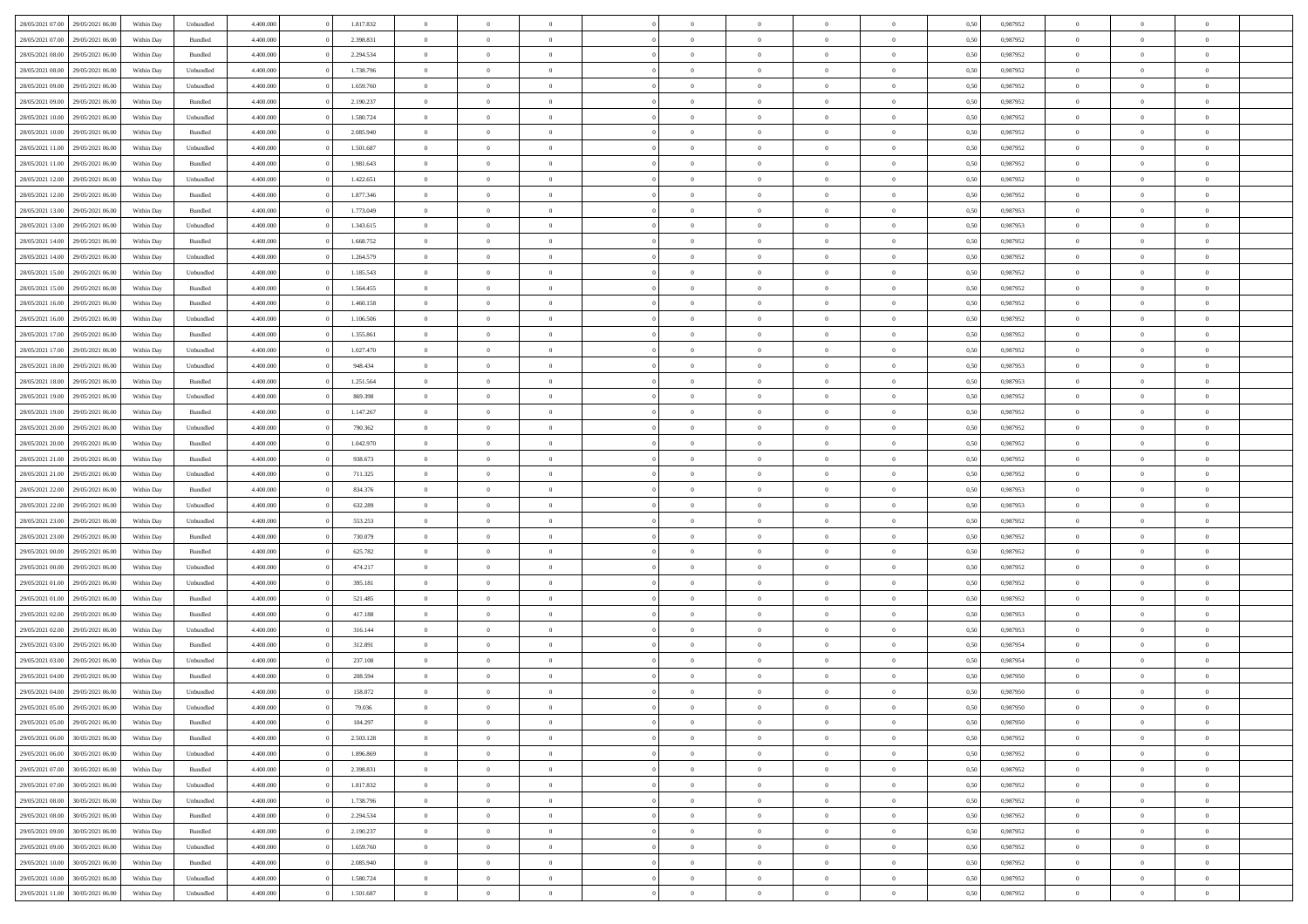| 29/05/2021 11:00 | 30/05/2021 06:00 | Within Day | Bundled   | 4.400.000 | 1.981.643 | $\overline{0}$ | $\Omega$       |                | $\Omega$       | $\Omega$       | $\overline{0}$ | $\theta$       | 0,50 | 0,987952 | $\theta$       | $\theta$       | $\theta$       |  |
|------------------|------------------|------------|-----------|-----------|-----------|----------------|----------------|----------------|----------------|----------------|----------------|----------------|------|----------|----------------|----------------|----------------|--|
|                  |                  |            |           |           |           |                |                |                |                |                |                |                |      |          |                |                |                |  |
| 29/05/2021 12:00 | 30/05/2021 06:00 | Within Day | Unbundled | 4.400.000 | 1.422.651 | $\overline{0}$ | $\theta$       | $\overline{0}$ | $\overline{0}$ | $\bf{0}$       | $\overline{0}$ | $\bf{0}$       | 0,50 | 0,987952 | $\theta$       | $\overline{0}$ | $\overline{0}$ |  |
| 29/05/2021 12:00 | 30/05/2021 06:00 | Within Day | Bundled   | 4.400.000 | 1.877.346 | $\overline{0}$ | $\bf{0}$       | $\overline{0}$ | $\overline{0}$ | $\bf{0}$       | $\overline{0}$ | $\mathbf{0}$   | 0,50 | 0,987952 | $\bf{0}$       | $\overline{0}$ | $\bf{0}$       |  |
| 29/05/2021 13:00 | 30/05/2021 06:00 | Within Dav | Bundled   | 4.400.000 | 1.773.049 | $\overline{0}$ | $\overline{0}$ | $\overline{0}$ | $\overline{0}$ | $\bf{0}$       | $\overline{0}$ | $\overline{0}$ | 0.50 | 0,987953 | $\theta$       | $\theta$       | $\overline{0}$ |  |
| 29/05/2021 13:00 | 30/05/2021 06:00 | Within Day | Unbundled | 4.400.000 | 1.343.615 | $\overline{0}$ | $\theta$       | $\overline{0}$ | $\overline{0}$ | $\bf{0}$       | $\overline{0}$ | $\bf{0}$       | 0,50 | 0,987953 | $\theta$       | $\overline{0}$ | $\overline{0}$ |  |
| 29/05/2021 14:00 | 30/05/2021 06:00 | Within Day | Bundled   | 4.400.000 | 1.668.752 | $\overline{0}$ | $\overline{0}$ | $\overline{0}$ | $\overline{0}$ | $\overline{0}$ | $\overline{0}$ | $\mathbf{0}$   | 0,50 | 0,987952 | $\bf{0}$       | $\overline{0}$ | $\bf{0}$       |  |
|                  |                  |            |           |           |           |                | $\overline{0}$ |                |                | $\overline{0}$ |                |                |      |          | $\theta$       | $\overline{0}$ | $\overline{0}$ |  |
| 29/05/2021 14:00 | 30/05/2021 06:00 | Within Dav | Unbundled | 4.400.000 | 1.264.579 | $\overline{0}$ |                | $\overline{0}$ | $\overline{0}$ |                | $\overline{0}$ | $\overline{0}$ | 0.50 | 0,987952 |                |                |                |  |
| 29/05/2021 15:00 | 30/05/2021 06:00 | Within Day | Bundled   | 4.400.000 | 1.564.455 | $\overline{0}$ | $\theta$       | $\overline{0}$ | $\overline{0}$ | $\bf{0}$       | $\overline{0}$ | $\bf{0}$       | 0,50 | 0,987952 | $\theta$       | $\theta$       | $\overline{0}$ |  |
| 29/05/2021 15:00 | 30/05/2021 06:00 | Within Day | Unbundled | 4.400.000 | 1.185.543 | $\overline{0}$ | $\overline{0}$ | $\overline{0}$ | $\overline{0}$ | $\bf{0}$       | $\overline{0}$ | $\bf{0}$       | 0,50 | 0,987952 | $\,0\,$        | $\overline{0}$ | $\overline{0}$ |  |
| 29/05/2021 16:00 | 30/05/2021 06:00 | Within Dav | Unbundled | 4.400.000 | 1.106.506 | $\overline{0}$ | $\overline{0}$ | $\overline{0}$ | $\overline{0}$ | $\overline{0}$ | $\overline{0}$ | $\overline{0}$ | 0.50 | 0,987952 | $\theta$       | $\overline{0}$ | $\overline{0}$ |  |
| 29/05/2021 16:00 | 30/05/2021 06:00 | Within Day | Bundled   | 4.400.000 | 1.460.158 | $\overline{0}$ | $\theta$       | $\overline{0}$ | $\overline{0}$ | $\bf{0}$       | $\overline{0}$ | $\bf{0}$       | 0,50 | 0,987952 | $\,$ 0 $\,$    | $\overline{0}$ | $\overline{0}$ |  |
| 29/05/2021 17:00 | 30/05/2021 06:00 | Within Day | Bundled   | 4.400.000 | 1.355.861 | $\overline{0}$ | $\overline{0}$ | $\overline{0}$ | $\overline{0}$ | $\bf{0}$       | $\overline{0}$ | $\mathbf{0}$   | 0,50 | 0,987952 | $\bf{0}$       | $\overline{0}$ | $\bf{0}$       |  |
| 29/05/2021 17:00 | 30/05/2021 06:00 | Within Day | Unbundled | 4.400.000 | 1.027.470 | $\overline{0}$ | $\overline{0}$ | $\overline{0}$ | $\overline{0}$ | $\bf{0}$       | $\overline{0}$ | $\overline{0}$ | 0.50 | 0,987952 | $\theta$       | $\theta$       | $\overline{0}$ |  |
|                  |                  |            |           |           |           | $\overline{0}$ | $\theta$       | $\overline{0}$ | $\overline{0}$ | $\bf{0}$       | $\overline{0}$ |                |      |          | $\theta$       | $\overline{0}$ | $\overline{0}$ |  |
| 29/05/2021 18:00 | 30/05/2021 06:00 | Within Day | Bundled   | 4.400.000 | 1.251.564 |                |                |                |                |                |                | $\bf{0}$       | 0,50 | 0,987953 |                |                |                |  |
| 29/05/2021 18:00 | 30/05/2021 06:00 | Within Day | Unbundled | 4.400.000 | 948.434   | $\overline{0}$ | $\overline{0}$ | $\overline{0}$ | $\overline{0}$ | $\overline{0}$ | $\overline{0}$ | $\mathbf{0}$   | 0,50 | 0,987953 | $\bf{0}$       | $\overline{0}$ | $\bf{0}$       |  |
| 29/05/2021 19:00 | 30/05/2021 06:00 | Within Dav | Unbundled | 4.400.000 | 869.398   | $\overline{0}$ | $\overline{0}$ | $\overline{0}$ | $\overline{0}$ | $\overline{0}$ | $\overline{0}$ | $\overline{0}$ | 0.50 | 0,987952 | $\theta$       | $\overline{0}$ | $\overline{0}$ |  |
| 29/05/2021 19:00 | 30/05/2021 06:00 | Within Day | Bundled   | 4.400.000 | 1.147.267 | $\overline{0}$ | $\theta$       | $\overline{0}$ | $\overline{0}$ | $\bf{0}$       | $\overline{0}$ | $\bf{0}$       | 0,50 | 0,987952 | $\theta$       | $\theta$       | $\overline{0}$ |  |
| 29/05/2021 20:00 | 30/05/2021 06:00 | Within Day | Bundled   | 4.400.000 | 1.042.970 | $\overline{0}$ | $\overline{0}$ | $\overline{0}$ | $\overline{0}$ | $\bf{0}$       | $\overline{0}$ | $\mathbf{0}$   | 0,50 | 0,987952 | $\bf{0}$       | $\overline{0}$ | $\bf{0}$       |  |
| 29/05/2021 20:00 | 30/05/2021 06:00 | Within Dav | Unbundled | 4.400.000 | 790.362   | $\overline{0}$ | $\overline{0}$ | $\overline{0}$ | $\overline{0}$ | $\overline{0}$ | $\overline{0}$ | $\overline{0}$ | 0.50 | 0,987952 | $\theta$       | $\overline{0}$ | $\overline{0}$ |  |
| 29/05/2021 21:00 | 30/05/2021 06:00 | Within Day | Bundled   | 4.400.000 | 938.673   | $\overline{0}$ | $\theta$       | $\overline{0}$ | $\overline{0}$ | $\bf{0}$       | $\overline{0}$ | $\bf{0}$       | 0,50 | 0,987952 | $\,$ 0 $\,$    | $\overline{0}$ | $\overline{0}$ |  |
|                  |                  |            |           |           |           |                |                |                |                |                |                |                |      |          |                |                |                |  |
| 29/05/2021 21.00 | 30/05/2021 06:00 | Within Day | Unbundled | 4.400.000 | 711.325   | $\overline{0}$ | $\overline{0}$ | $\overline{0}$ | $\overline{0}$ | $\bf{0}$       | $\overline{0}$ | $\mathbf{0}$   | 0,50 | 0,987952 | $\bf{0}$       | $\overline{0}$ | $\bf{0}$       |  |
| 29/05/2021 22.00 | 30/05/2021 06:00 | Within Day | Bundled   | 4.400.000 | 834.376   | $\overline{0}$ | $\overline{0}$ | $\overline{0}$ | $\overline{0}$ | $\overline{0}$ | $\overline{0}$ | $\overline{0}$ | 0.50 | 0,987953 | $\theta$       | $\overline{0}$ | $\overline{0}$ |  |
| 29/05/2021 22:00 | 30/05/2021 06:00 | Within Day | Unbundled | 4.400.000 | 632.289   | $\overline{0}$ | $\theta$       | $\overline{0}$ | $\overline{0}$ | $\bf{0}$       | $\overline{0}$ | $\bf{0}$       | 0,50 | 0,987953 | $\,$ 0 $\,$    | $\overline{0}$ | $\overline{0}$ |  |
| 29/05/2021 23:00 | 30/05/2021 06:00 | Within Day | Bundled   | 4.400.000 | 730.079   | $\overline{0}$ | $\overline{0}$ | $\overline{0}$ | $\overline{0}$ | $\overline{0}$ | $\overline{0}$ | $\mathbf{0}$   | 0,50 | 0,987952 | $\bf{0}$       | $\overline{0}$ | $\bf{0}$       |  |
| 29/05/2021 23:00 | 30/05/2021 06:00 | Within Dav | Unbundled | 4.400.000 | 553.253   | $\overline{0}$ | $\overline{0}$ | $\overline{0}$ | $\overline{0}$ | $\overline{0}$ | $\overline{0}$ | $\overline{0}$ | 0.50 | 0,987952 | $\theta$       | $\overline{0}$ | $\overline{0}$ |  |
| 30/05/2021 00:00 | 30/05/2021 06:00 | Within Day | Bundled   | 4.400.000 | 625.782   | $\overline{0}$ | $\theta$       | $\overline{0}$ | $\overline{0}$ | $\bf{0}$       | $\overline{0}$ | $\bf{0}$       | 0,50 | 0,987952 | $\theta$       | $\theta$       | $\overline{0}$ |  |
| 30/05/2021 00:00 | 30/05/2021 06:00 | Within Day | Unbundled | 4.400.000 | 474.217   | $\overline{0}$ | $\overline{0}$ | $\overline{0}$ | $\overline{0}$ | $\bf{0}$       | $\overline{0}$ | $\bf{0}$       | 0,50 | 0,987952 | $\,0\,$        | $\overline{0}$ | $\overline{0}$ |  |
|                  | 30/05/2021 06:00 |            | Bundled   | 4.400.000 | 521.485   | $\overline{0}$ | $\overline{0}$ | $\overline{0}$ | $\overline{0}$ | $\overline{0}$ | $\overline{0}$ | $\overline{0}$ | 0.50 | 0,987952 | $\theta$       | $\overline{0}$ | $\overline{0}$ |  |
| 30/05/2021 01:00 |                  | Within Day |           |           |           |                |                |                |                |                |                |                |      |          |                |                |                |  |
| 30/05/2021 01:00 | 30/05/2021 06:00 | Within Day | Unbundled | 4.400.000 | 395.181   | $\overline{0}$ | $\theta$       | $\overline{0}$ | $\overline{0}$ | $\bf{0}$       | $\overline{0}$ | $\bf{0}$       | 0,50 | 0,987952 | $\,$ 0 $\,$    | $\overline{0}$ | $\overline{0}$ |  |
| 30/05/2021 02:00 | 30/05/2021 06:00 | Within Day | Bundled   | 4.400.000 | 417.188   | $\overline{0}$ | $\overline{0}$ | $\overline{0}$ | $\bf{0}$       | $\bf{0}$       | $\bf{0}$       | $\bf{0}$       | 0,50 | 0,987953 | $\overline{0}$ | $\overline{0}$ | $\bf{0}$       |  |
| 30/05/2021 02.00 | 30/05/2021 06:00 | Within Day | Unbundled | 4.400,000 | 316.144   | $\overline{0}$ | $\Omega$       | $\Omega$       | $\Omega$       | $\Omega$       | $\overline{0}$ | $\overline{0}$ | 0,50 | 0,987953 | $\,0\,$        | $\theta$       | $\theta$       |  |
| 30/05/2021 03:00 | 30/05/2021 06:00 | Within Day | Bundled   | 4.400.000 | 312.891   | $\overline{0}$ | $\theta$       | $\overline{0}$ | $\overline{0}$ | $\bf{0}$       | $\overline{0}$ | $\bf{0}$       | 0,50 | 0,987954 | $\theta$       | $\overline{0}$ | $\overline{0}$ |  |
| 30/05/2021 03:00 | 30/05/2021 06:00 | Within Day | Unbundled | 4.400.000 | 237.108   | $\overline{0}$ | $\overline{0}$ | $\overline{0}$ | $\bf{0}$       | $\overline{0}$ | $\overline{0}$ | $\mathbf{0}$   | 0,50 | 0,987954 | $\overline{0}$ | $\overline{0}$ | $\bf{0}$       |  |
| 30/05/2021 04:00 | 30/05/2021 06:00 | Within Day | Unbundled | 4.400,000 | 158,072   | $\overline{0}$ | $\Omega$       | $\Omega$       | $\Omega$       | $\overline{0}$ | $\overline{0}$ | $\overline{0}$ | 0.50 | 0,987950 | $\,0\,$        | $\theta$       | $\theta$       |  |
| 30/05/2021 04:00 | 30/05/2021 06:00 | Within Day | Bundled   | 4.400.000 | 208.594   | $\overline{0}$ | $\theta$       | $\overline{0}$ | $\overline{0}$ | $\bf{0}$       | $\overline{0}$ | $\bf{0}$       | 0,50 | 0,987950 | $\,$ 0 $\,$    | $\overline{0}$ | $\overline{0}$ |  |
|                  |                  |            |           |           |           |                |                |                |                |                |                |                |      |          |                |                |                |  |
| 30/05/2021 05:00 | 30/05/2021 06:00 | Within Day | Unbundled | 4.400.000 | 79.036    | $\overline{0}$ | $\overline{0}$ | $\overline{0}$ | $\bf{0}$       | $\bf{0}$       | $\bf{0}$       | $\bf{0}$       | 0,50 | 0,987950 | $\bf{0}$       | $\overline{0}$ | $\bf{0}$       |  |
| 30/05/2021 05:00 | 30/05/2021 06:00 | Within Day | Bundled   | 4.400,000 | 104.297   | $\overline{0}$ | $\Omega$       | $\Omega$       | $\Omega$       | $\overline{0}$ | $\overline{0}$ | $\overline{0}$ | 0.50 | 0.987950 | $\,$ 0 $\,$    | $\theta$       | $\theta$       |  |
| 30/05/2021 06:00 | 31/05/2021 06:00 | Within Day | Unbundled | 4.400.000 | 1.896.869 | $\overline{0}$ | $\overline{0}$ | $\overline{0}$ | $\overline{0}$ | $\bf{0}$       | $\overline{0}$ | $\bf{0}$       | 0,50 | 0,987952 | $\,$ 0 $\,$    | $\overline{0}$ | $\overline{0}$ |  |
| 30/05/2021 06:00 | 31/05/2021 06:00 | Within Day | Bundled   | 4.400.000 | 2.503.128 | $\overline{0}$ | $\bf{0}$       | $\overline{0}$ | $\overline{0}$ | $\bf{0}$       | $\overline{0}$ | $\mathbf{0}$   | 0,50 | 0,987952 | $\bf{0}$       | $\overline{0}$ | $\bf{0}$       |  |
| 30/05/2021 07:00 | 31/05/2021 06:00 | Within Day | Bundled   | 4.400,000 | 2.398.831 | $\overline{0}$ | $\Omega$       | $\overline{0}$ | $\Omega$       | $\overline{0}$ | $\overline{0}$ | $\overline{0}$ | 0,50 | 0,987952 | $\,0\,$        | $\theta$       | $\theta$       |  |
| 30/05/2021 07:00 | 31/05/2021 06:00 | Within Day | Unbundled | 4.400.000 | 1.817.832 | $\overline{0}$ | $\overline{0}$ | $\overline{0}$ | $\overline{0}$ | $\,$ 0         | $\overline{0}$ | $\bf{0}$       | 0,50 | 0,987952 | $\,$ 0 $\,$    | $\overline{0}$ | $\overline{0}$ |  |
| 30/05/2021 08:00 | 31/05/2021 06:00 | Within Day | Unbundled | 4.400.000 | 1.738.796 | $\overline{0}$ | $\overline{0}$ | $\overline{0}$ | $\overline{0}$ | $\bf{0}$       | $\overline{0}$ | $\mathbf{0}$   | 0,50 | 0,987952 | $\bf{0}$       | $\overline{0}$ | $\bf{0}$       |  |
| 30/05/2021 08:00 | 31/05/2021 06.00 |            | Bundled   | 4.400,000 | 2.294.534 | $\overline{0}$ | $\Omega$       | $\Omega$       | $\Omega$       | $\Omega$       | $\Omega$       | $\overline{0}$ | 0.50 | 0.987952 | $\theta$       | $\theta$       | $\theta$       |  |
|                  |                  | Within Day |           |           |           |                |                |                |                |                |                |                |      |          |                |                |                |  |
| 30/05/2021 09:00 | 31/05/2021 06:00 | Within Day | Bundled   | 4.400.000 | 2.190.237 | $\overline{0}$ | $\overline{0}$ | $\overline{0}$ | $\bf{0}$       | $\,$ 0         | $\overline{0}$ | $\bf{0}$       | 0,50 | 0,987952 | $\,0\,$        | $\,0\,$        | $\overline{0}$ |  |
| 30/05/2021 09:00 | 31/05/2021 06:00 | Within Day | Unbundled | 4.400.000 | 1.659.760 | $\bf{0}$       | $\bf{0}$       |                |                | $\bf{0}$       |                |                | 0,50 | 0,987952 | $\bf{0}$       | $\overline{0}$ |                |  |
| 30/05/2021 11:00 | 31/05/2021 06:00 | Within Day | Unbundled | 4.400.000 | 1.501.687 | $\overline{0}$ | $\overline{0}$ | $\overline{0}$ | $\Omega$       | $\overline{0}$ | $\overline{0}$ | $\overline{0}$ | 0.50 | 0.987952 | $\theta$       | $\theta$       | $\theta$       |  |
| 30/05/2021 11:00 | 31/05/2021 06:00 | Within Day | Bundled   | 4.400.000 | 1.981.643 | $\overline{0}$ | $\,$ 0         | $\overline{0}$ | $\overline{0}$ | $\,$ 0 $\,$    | $\overline{0}$ | $\mathbf{0}$   | 0,50 | 0,987952 | $\,$ 0 $\,$    | $\,$ 0 $\,$    | $\,$ 0         |  |
| 30/05/2021 12:00 | 31/05/2021 06:00 | Within Day | Bundled   | 4.400.000 | 1.877.346 | $\overline{0}$ | $\overline{0}$ | $\overline{0}$ | $\overline{0}$ | $\overline{0}$ | $\overline{0}$ | $\mathbf{0}$   | 0,50 | 0,987952 | $\overline{0}$ | $\bf{0}$       | $\bf{0}$       |  |
| 30/05/2021 12:00 | 31/05/2021 06:00 | Within Day | Unbundled | 4.400,000 | 1.422.651 | $\overline{0}$ | $\overline{0}$ | $\overline{0}$ | $\Omega$       | $\overline{0}$ | $\overline{0}$ | $\overline{0}$ | 0,50 | 0,987952 | $\overline{0}$ | $\theta$       | $\overline{0}$ |  |
| 30/05/2021 13:00 | 31/05/2021 06:00 | Within Day | Bundled   | 4.400.000 | 1.773.049 | $\overline{0}$ | $\,$ 0         | $\overline{0}$ | $\overline{0}$ | $\,$ 0 $\,$    | $\overline{0}$ | $\mathbf{0}$   | 0,50 | 0,987953 | $\,$ 0 $\,$    | $\overline{0}$ | $\overline{0}$ |  |
|                  |                  |            |           |           |           |                |                |                |                |                |                |                |      |          |                |                |                |  |
| 30/05/2021 13:00 | 31/05/2021 06:00 | Within Day | Unbundled | 4.400.000 | 1.343.615 | $\overline{0}$ | $\overline{0}$ | $\overline{0}$ | $\overline{0}$ | $\overline{0}$ | $\overline{0}$ | $\mathbf{0}$   | 0,50 | 0,987953 | $\overline{0}$ | $\overline{0}$ | $\bf{0}$       |  |
| 30/05/2021 14:00 | 31/05/2021 06:00 | Within Day | Unbundled | 4.400.000 | 1.264.579 | $\overline{0}$ | $\overline{0}$ | $\overline{0}$ | $\Omega$       | $\overline{0}$ | $\overline{0}$ | $\bf{0}$       | 0.50 | 0,987952 | $\overline{0}$ | $\theta$       | $\overline{0}$ |  |
| 30/05/2021 14:00 | 31/05/2021 06:00 | Within Day | Bundled   | 4.400.000 | 1.668.752 | $\overline{0}$ | $\,$ 0         | $\overline{0}$ | $\overline{0}$ | $\bf{0}$       | $\overline{0}$ | $\bf{0}$       | 0,50 | 0,987952 | $\,$ 0 $\,$    | $\overline{0}$ | $\overline{0}$ |  |
| 30/05/2021 15:00 | 31/05/2021 06:00 | Within Day | Bundled   | 4.400.000 | 1.564.455 | $\overline{0}$ | $\bf{0}$       | $\overline{0}$ | $\overline{0}$ | $\overline{0}$ | $\overline{0}$ | $\mathbf{0}$   | 0,50 | 0,987952 | $\overline{0}$ | $\overline{0}$ | $\bf{0}$       |  |
| 30/05/2021 15:00 | 31/05/2021 06:00 | Within Day | Unbundled | 4.400,000 | 1.185.543 | $\overline{0}$ | $\overline{0}$ | $\overline{0}$ | $\Omega$       | $\overline{0}$ | $\overline{0}$ | $\bf{0}$       | 0.50 | 0,987952 | $\overline{0}$ | $\overline{0}$ | $\overline{0}$ |  |
| 30/05/2021 16:00 | 31/05/2021 06:00 | Within Day | Bundled   | 4.400.000 | 1.460.158 | $\overline{0}$ | $\bf{0}$       | $\overline{0}$ | $\overline{0}$ | $\bf{0}$       | $\overline{0}$ | $\mathbf{0}$   | 0,50 | 0,987952 | $\,$ 0 $\,$    | $\,$ 0 $\,$    | $\bf{0}$       |  |
| 30/05/2021 16:00 | 31/05/2021 06:00 | Within Day | Unbundled | 4.400.000 | 1.106.506 | $\overline{0}$ | $\overline{0}$ | $\overline{0}$ | $\overline{0}$ | $\overline{0}$ | $\overline{0}$ | $\mathbf{0}$   | 0,50 | 0,987952 | $\overline{0}$ | $\bf{0}$       | $\bf{0}$       |  |
|                  |                  |            |           |           |           |                |                |                |                |                |                |                |      |          |                |                |                |  |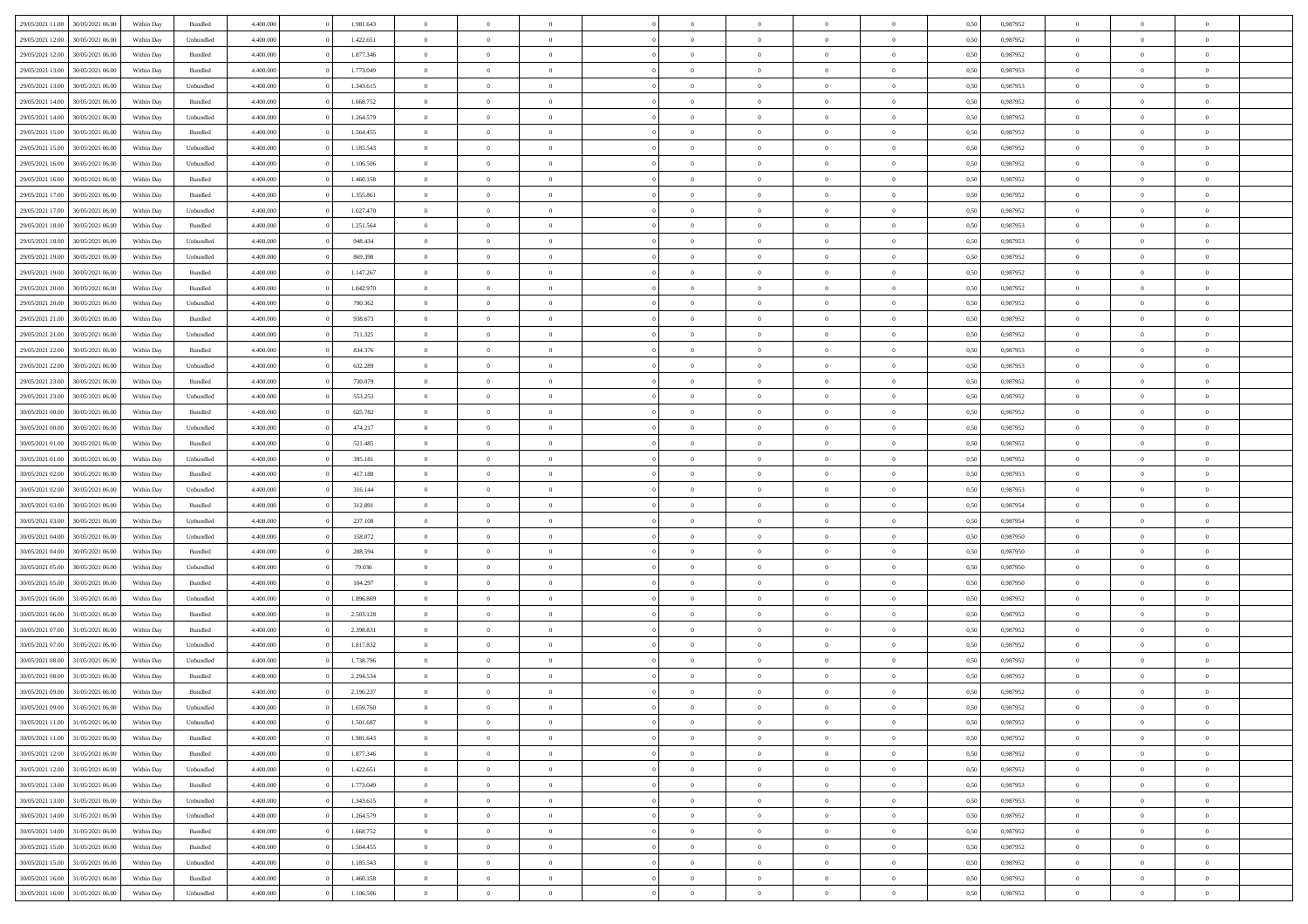| 30/05/2021 17:00 | 31/05/2021 06:00 | Within Day | Unbundled | 4.400,000 | 1.027.470 | $\overline{0}$ | $\theta$ | $\overline{0}$ | $\sqrt{2}$ | $\theta$     | $\Omega$ | $\theta$       | 0,50 | 0,987952 | $\overline{0}$ |          |              |  |
|------------------|------------------|------------|-----------|-----------|-----------|----------------|----------|----------------|------------|--------------|----------|----------------|------|----------|----------------|----------|--------------|--|
| 30/05/2021 17:00 | 31/05/2021 06:00 | Within Day | Bundled   | 4.400.000 | 1.355.861 | $\Omega$       | $\theta$ | $\Omega$       | $\Omega$   | $\theta$     | $\Omega$ | $\Omega$       | 0,50 | 0.987952 | $\overline{0}$ |          |              |  |
| 30/05/2021 18:00 | 31/05/2021 06:00 | Within Day | Bundled   | 4.400,000 | 1.251.564 | $\overline{0}$ | $\Omega$ | $\Omega$       | $\sqrt{2}$ | $\theta$     | $\Omega$ | $\mathbf{a}$   | 0,50 | 0.987953 | $\overline{0}$ |          |              |  |
| 30/05/2021 18:00 | 31/05/2021 06:00 | Within Day | Unbundled | 4.400,000 | 948,434   | $\overline{0}$ | $\theta$ | $\overline{0}$ | $\theta$   | $\mathbf{0}$ | $\theta$ | $\overline{0}$ | 0,50 | 0.987953 | $\overline{0}$ | $\Omega$ | $\theta$     |  |
| 30/05/2021 19:00 | 31/05/2021 06:00 | Within Day | Bundled   | 4.400,000 | 1.147.267 | $\overline{0}$ | $\Omega$ | $\Omega$       |            | $\Omega$     | $\Omega$ | $\theta$       | 0,50 | 0,987952 | $\overline{0}$ |          |              |  |
| 30/05/2021 19:00 | 31/05/2021 06:00 | Within Day | Unbundled | 4.400,000 | 869,398   | $\theta$       | $\Omega$ | $\Omega$       | $\Omega$   | $\sqrt{2}$   | $\Omega$ | $\Omega$       | 0,50 | 0,987952 | $\Omega$       |          |              |  |
| 30/05/2021 20:00 | 31/05/2021 06:00 | Within Day | Bundled   | 4.400.000 | 1.042.970 | $\Omega$       | $\theta$ | $\Omega$       | $\sqrt{2}$ | $\theta$     | $\Omega$ | $\Omega$       | 0,50 | 0.987952 | $\overline{0}$ |          |              |  |
| 30/05/2021 20:00 | 31/05/2021 06:00 | Within Day | Unbundled | 4.400,000 | 790.362   | $\Omega$       | $\Omega$ | $\Omega$       |            | $\Omega$     | $\Omega$ |                | 0,50 | 0.987952 | $\Omega$       |          |              |  |
| 30/05/2021 21.00 | 31/05/2021 06:00 | Within Day | Bundled   | 4.400,000 | 938.673   | $\Omega$       | $\Omega$ | $\Omega$       | $\Omega$   | $\theta$     | $\Omega$ | $\Omega$       | 0,50 | 0.987952 | $\Omega$       |          |              |  |
| 30/05/2021 21.00 | 31/05/2021 06:00 | Within Day | Unbundled | 4.400.000 | 711.325   | $\Omega$       | $\theta$ | $\Omega$       | $\sqrt{2}$ | $\theta$     | $\Omega$ | $\theta$       | 0,50 | 0,987952 | $\overline{0}$ |          | $\theta$     |  |
| 30/05/2021 22.00 | 31/05/2021 06:00 | Within Day | Unbundled | 4.400,000 | 632.289   | $\theta$       | $\Omega$ | $\Omega$       | $\sqrt{2}$ | $\theta$     | $\Omega$ | $\mathbf{a}$   | 0,50 | 0.987953 | $\Omega$       |          |              |  |
| 30/05/2021 22.00 | 31/05/2021 06:00 | Within Dav | Bundled   | 4.400,000 | 834.376   | $\theta$       | $\Omega$ | $\Omega$       | $\sqrt{2}$ | $\theta$     | $\Omega$ | $\mathbf{a}$   | 0.50 | 0.987953 | $\Omega$       |          |              |  |
| 30/05/2021 23:00 | 31/05/2021 06:00 | Within Day | Unbundled | 4.400,000 | 553.253   | $\Omega$       | $\Omega$ | $\Omega$       | $\sqrt{2}$ | $\theta$     | $\Omega$ | $\Omega$       | 0,50 | 0,987952 | $\Omega$       |          |              |  |
| 30/05/2021 23:00 | 31/05/2021 06:00 | Within Day | Bundled   | 4.400.000 | 730.079   | $\Omega$       | $\Omega$ | $\Omega$       | $\sqrt{2}$ | $\theta$     | $\Omega$ | $\theta$       | 0,50 | 0,987952 | $\overline{0}$ |          | $\theta$     |  |
| 31/05/2021 00:00 | 31/05/2021 06:00 | Within Day | Bundled   | 4.400,000 | 625.782   | $\theta$       | $\Omega$ | $\Omega$       | $\Omega$   | $\Omega$     | $\Omega$ | $\Omega$       | 0,50 | 0,987952 | $\Omega$       |          |              |  |
| 31/05/2021 00:00 | 31/05/2021 06:00 | Within Day | Unbundled | 4.400,000 | 474.217   | $\overline{0}$ | $\Omega$ | $\Omega$       | $\Omega$   | $\theta$     | $\Omega$ | $\theta$       | 0,50 | 0,987952 | $\Omega$       |          |              |  |
| 31/05/2021 01:00 | 31/05/2021 06:00 | Within Dav | Unbundled | 4.400,000 | 395.181   | $\Omega$       | $\Omega$ | $\Omega$       | $\Omega$   | $\theta$     | $\Omega$ | $\Omega$       | 0.50 | 0.987952 | $\Omega$       |          |              |  |
| 31/05/2021 01:00 | 31/05/2021 06:00 | Within Day | Bundled   | 4.400,000 | 521.485   | $\overline{0}$ | $\theta$ | $\overline{0}$ | $\sqrt{2}$ | $\bf{0}$     | $\Omega$ | $\mathbf{a}$   | 0.50 | 0,987952 | $\overline{0}$ |          | $\theta$     |  |
| 31/05/2021 02:00 | 31/05/2021 06:00 | Within Day | Bundled   | 4.400,000 | 417.188   | $\overline{0}$ | $\Omega$ | $\Omega$       | $\Omega$   | $\bf{0}$     | $\Omega$ | $\theta$       | 0,50 | 0,987953 | $\overline{0}$ | $\Omega$ | $\theta$     |  |
| 31/05/2021 02:00 | 31/05/2021 06:00 | Within Day | Unbundled | 4.400,000 | 316.144   | $\theta$       | $\Omega$ | $\Omega$       |            | $\Omega$     | $\Omega$ | $\Omega$       | 0,50 | 0.987953 | $\Omega$       |          |              |  |
| 31/05/2021 03:00 | 31/05/2021 06:00 | Within Day | Unbundled | 4.400.000 | 237.108   | $\theta$       | $\theta$ | $\Omega$       | $\sqrt{2}$ | $\theta$     | $\Omega$ | $\mathbf{a}$   | 0,50 | 0,987954 | $\Omega$       |          |              |  |
| 31/05/2021 03:00 | 31/05/2021 06:00 | Within Day | Bundled   | 4.400.000 | 312.891   | $\theta$       | $\Omega$ | $\Omega$       | $\Omega$   | $\sqrt{2}$   | $\Omega$ | $\mathbf{a}$   | 0,50 | 0,987954 | $\Omega$       |          |              |  |
| 31/05/2021 04:00 | 31/05/2021 06:00 | Within Day | Bundled   | 4.400,000 | 208,594   | $\theta$       | $\theta$ | $\overline{0}$ | $\sqrt{2}$ | $\theta$     | $\Omega$ | $\mathbf{a}$   | 0.50 | 0.987950 | $\overline{0}$ |          | $\mathbf{a}$ |  |
| 31/05/2021 04:00 | 31/05/2021 06:00 | Within Day | Unbundled | 4.400,000 | 158.072   | $\overline{0}$ | $\theta$ | $\overline{0}$ | $\sqrt{2}$ | $\theta$     | $\Omega$ | $\mathbf{0}$   | 0,50 | 0,987950 | $\overline{0}$ |          |              |  |
| 31/05/2021 06:00 | 01/06/2021 06.00 | Within Day | Unbundled | 4.400,000 | 1.896.869 | $\Omega$       | $\Omega$ | $\Omega$       | $\Omega$   | $\theta$     | $\Omega$ | $\Omega$       | 0,50 | 0.987952 | $\Omega$       |          |              |  |
| 31/05/2021 06:00 | 01/06/2021 06:00 | Within Day | Bundled   | 4.400.000 | 2.503.128 | $\overline{0}$ | $\Omega$ | $\Omega$       | $\Omega$   | $\Omega$     | $\Omega$ |                | 0,50 | 0.987952 | $\overline{0}$ |          |              |  |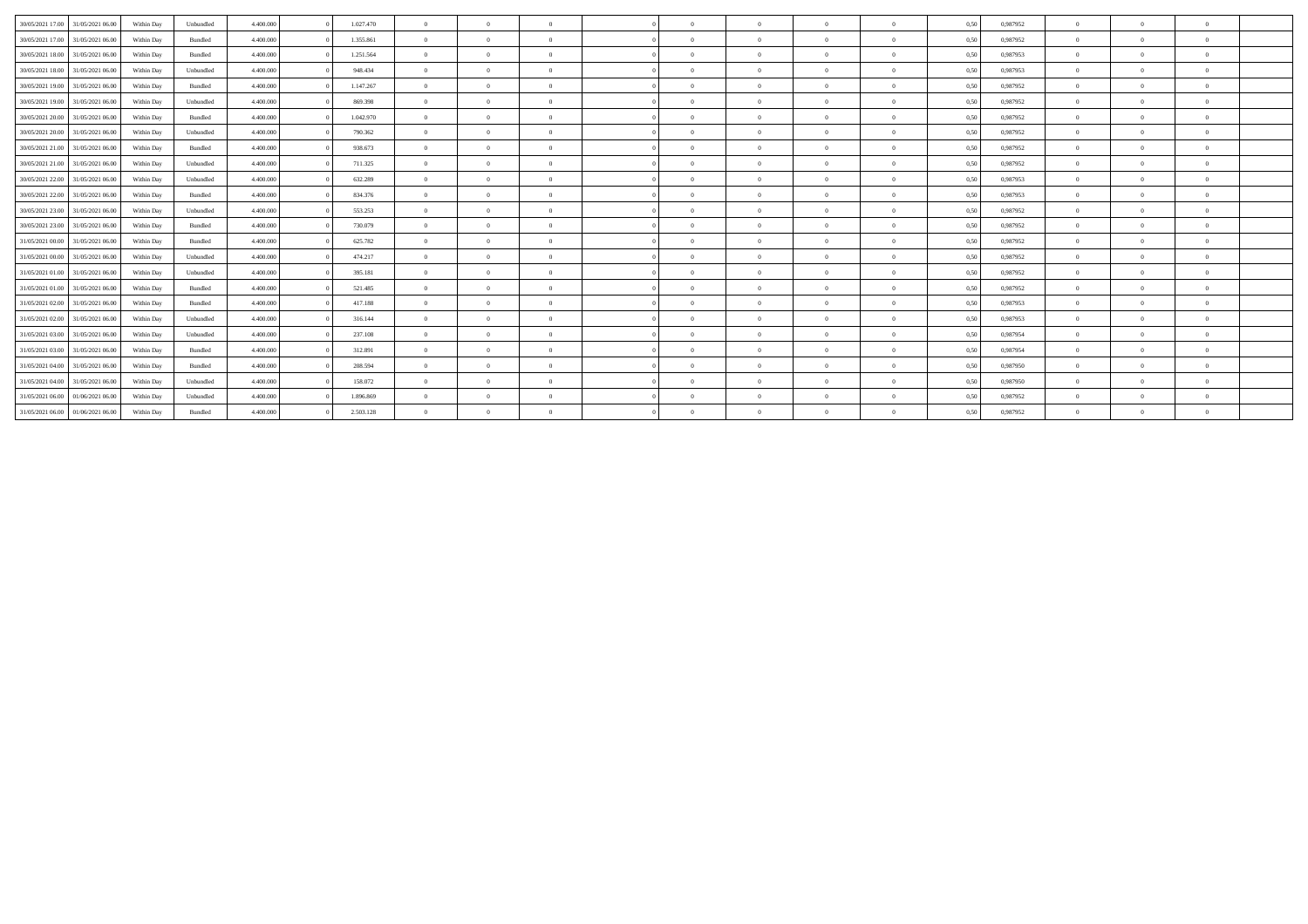## **SNAM RETE GAS**

**Transportation capacity at Exit Point interconnected with foreign pipelines**

**Update to 30/05/2021 of offered and assigned capacity in auction day-ahead and within-day**

**Thermal Year 2020/2021**

(Values in Ncm/day (0° C; 1,01325 bar) - 1 Scm=0,94794378 Ncm; Prices in c/Ncm)

**Exit Point**

**GORIZIA**

|                  | Timeframe        |                     |                |              |                      |           | <b>Offered capacity</b> |                | Assigned capacity | Day-Ahead               |                         |                                  | <b>Total Prices</b>              |                                           |                     |                         | <b>SRG Prices</b>                |                                  |                            |      |
|------------------|------------------|---------------------|----------------|--------------|----------------------|-----------|-------------------------|----------------|-------------------|-------------------------|-------------------------|----------------------------------|----------------------------------|-------------------------------------------|---------------------|-------------------------|----------------------------------|----------------------------------|----------------------------|------|
|                  |                  | <b>Auction type</b> | Offered        | Transportati | Assigned<br>capacity |           |                         |                |                   | Interrupted<br>Capacity |                         |                                  |                                  |                                           | <b>Split factor</b> |                         |                                  |                                  | <b>Auction</b>             | Note |
| From             | To               |                     | capacity type  | on capacity  | (before<br>auction)  | Firm      | Interruptible           | Firm           | Interruptible     | Interruptible           | Reserve price -<br>Firm | <b>Auction premium</b><br>- Firm | Reserve price -<br>Interruptible | <b>Auction premium</b><br>- Interruptible |                     | Reserve price -<br>Firm | <b>Auction</b><br>premium - Firm | Reserve price -<br>Interruptible | premium -<br>Interruptible |      |
| 01/05/2021 06:00 | 02/05/2021 06:00 | Day Ahead           | Bundled        | 4.641.625    |                      | 2.640.588 | $\overline{0}$          | $\theta$       | $\Omega$          |                         | $\Omega$                | $\theta$                         | $\Omega$                         | $\theta$                                  | 0,50                | 0.009365                | $\Omega$                         | 0.009365                         | $\theta$                   |      |
| 01/05/2021 06:00 | 02/05/2021 06.0  | Day Ahead           | Unbundled      | 4.641.625    |                      | 2.001.035 | $\overline{0}$          | $\Omega$       | $\theta$          |                         | $\theta$                | $\Omega$                         | $\overline{0}$                   | $\bf{0}$                                  | 0,50                | 0,009365                | $\theta$                         | 0,009365                         | $\overline{0}$             |      |
| 02/05/2021 06:00 | 03/05/2021 06:00 | Day Ahead           | Bundled        | 4.641.625    |                      | 2.640.588 | $\overline{0}$          | $\Omega$       | $\Omega$          |                         | $\theta$                | $\theta$                         | $\Omega$                         | $\theta$                                  | 0,50                | 0.009365                | $\theta$                         | 0.009365                         | $\theta$                   |      |
| 02/05/2021 06:00 | 03/05/2021 06.00 | Day Ahead           | Unbundled      | 4.641.625    |                      | 2.001.035 | $\overline{0}$          | $\overline{0}$ | $\theta$          |                         | $\theta$                | $\sqrt{2}$                       | $\Omega$                         | $\theta$                                  | 0,50                | 0,009365                | $\theta$                         | 0.009365                         | $\theta$                   |      |
| 03/05/2021 06:00 | 04/05/2021 06.00 | Day Ahead           | Bundled        | 4.641.625    |                      | 2.640.588 | $\overline{0}$          | $\overline{0}$ | $\theta$          |                         | $\theta$                | $\overline{0}$                   | $\theta$                         | $\bf{0}$                                  | 0,50                | 0,009365                | $\theta$                         | 0.009365                         | $\overline{0}$             |      |
| 03/05/2021 06:00 | 04/05/2021 06.00 | Day Ahead           | Unbundled      | 4.641.625    |                      | 2.001.035 | $\overline{0}$          | $\theta$       | $\theta$          |                         | $\theta$                | $\theta$                         | $\overline{0}$                   | $\overline{0}$                            | 0,50                | 0.009365                | $\,$ 0                           | 0.009365                         | $\theta$                   |      |
| 04/05/2021 06.00 | 05/05/2021 06.00 | Day Ahead           | Unbundled      | 4.641.625    |                      | 2.001.035 | $\,$ 0 $\,$             | $\Omega$       | $\theta$          |                         | $\theta$                | $\mathbf{a}$                     | $\Omega$                         | $\bf{0}$                                  | 0,50                | 0,009365                | $\theta$                         | 0,009365                         | $\theta$                   |      |
| 04/05/2021 06:00 | 05/05/2021 06:00 | Day Ahead           | Bundled        | 4.641.625    |                      | 2.640.588 | $\overline{0}$          | $\Omega$       | $\Omega$          |                         | $\Omega$                | $\theta$                         | $\Omega$                         | $\bf{0}$                                  | 0,50                | 0,009365                | $\theta$                         | 0,009365                         | $\overline{0}$             |      |
| 05/05/2021 06:00 | 06/05/2021 06:00 | Day Ahead           | Bundled        | 4.641.625    |                      | 2.640.588 | $\overline{0}$          | $\Omega$       | $\Omega$          |                         | $\theta$                | $\sqrt{2}$                       | $\Omega$                         | $\theta$                                  | 0,50                | 0.009365                | $\theta$                         | 0.009365                         | $\theta$                   |      |
| 05/05/2021 06:00 | 06/05/2021 06.00 | Day Ahead           | Unbundled      | 4.641.625    |                      | 2.001.035 | $\mathbf{0}$            | $\theta$       | $\Omega$          |                         | $\theta$                | $\theta$                         | $\Omega$                         | $\theta$                                  | 0,50                | 0,009365                | $\theta$                         | 0,009365                         | $\theta$                   |      |
| 06/05/2021 06:00 | 07/05/2021 06:00 | Day Ahead           | Bundled        | 4.641.625    |                      | 2.640.588 | $\overline{0}$          | $\overline{0}$ | $\theta$          |                         | $\theta$                | $\overline{0}$                   | $\overline{0}$                   | $\overline{0}$                            | 0,50                | 0.009365                | $\theta$                         | 0.009365                         | $\overline{0}$             |      |
| 06/05/2021 06:00 | 07/05/2021 06.00 | Day Ahead           | Unbundled      | 4.641.625    |                      | 2.001.035 | $\overline{0}$          | $\Omega$       | $\theta$          |                         | $\bf{0}$                | $\theta$                         | $\overline{0}$                   | $\bf{0}$                                  | 0,50                | 0,009365                | $\,$ 0                           | 0,009365                         | $\overline{0}$             |      |
| 07/05/2021 06:00 | 08/05/2021 06:00 | Day Ahead           | Unbundled      | 4.641.625    |                      | 2.001.035 | $\mathbf{0}$            | $\Omega$       | $\Omega$          |                         | $\theta$                |                                  | $\Omega$                         | $\bf{0}$                                  | 0,50                | 0,009365                | $\theta$                         | 0,009365                         | $\overline{0}$             |      |
| 07/05/2021 06:00 | 08/05/2021 06:00 | Day Ahead           | Bundled        | 4.641.625    |                      | 2.640.588 | $\overline{0}$          | $\overline{0}$ | $\theta$          |                         | $\theta$                | $\theta$                         | $\theta$                         | $\bf{0}$                                  | 0,50                | 0,009365                | $\theta$                         | 0.009365                         | $\overline{0}$             |      |
| 08/05/2021 06:00 | 09/05/2021 06.00 | Day Ahead           | Bundled        | 4.641.625    |                      | 2.640.588 | $\overline{0}$          | $\theta$       | $\theta$          |                         | $\theta$                | $\theta$                         | $\Omega$                         | $\bf{0}$                                  | 0,50                | 0,009365                | $\theta$                         | 0,009365                         | $\overline{0}$             |      |
| 08/05/2021 06:00 | 09/05/2021 06:00 | Day Ahead           | Unbundled      | 4.641.625    |                      | 2.001.035 | $\Omega$                | $\Omega$       | $\Omega$          |                         | $\theta$                |                                  | $\Omega$                         | $\theta$                                  | 0.50                | 0.009365                | $\theta$                         | 0.009365                         | $\theta$                   |      |
| 09/05/2021 06:00 | 10/05/2021 06:00 | Day Ahead           | Bundled        | 4.641.625    |                      | 2.640.588 | $\overline{0}$          | $\theta$       | $\Omega$          |                         | $\theta$                | $\theta$                         | $\theta$                         | $\overline{0}$                            | 0,50                | 0.009365                | $\overline{0}$                   | 0.009365                         | $\theta$                   |      |
| 09/05/2021 06:00 | 10/05/2021 06:00 | Day Ahead           | Unbundled      | 4.641.625    |                      | 2.001.035 | $\overline{0}$          | $\theta$       | $\theta$          |                         | $\theta$                | $\Omega$                         | $\theta$                         | $\bf{0}$                                  | 0,50                | 0,009365                | $\theta$                         | 0,009365                         | $\overline{0}$             |      |
| 10/05/2021 06:00 | 1/05/2021 06.00  | Day Ahead           | Unbundled      | 4.641.625    |                      | 2.001.035 | $\overline{0}$          | $\Omega$       | $\Omega$          |                         | $\theta$                | $\theta$                         | $\theta$                         | $\bf{0}$                                  | 0,50                | 0.009365                | $\theta$                         | 0.009365                         | $\theta$                   |      |
| 10/05/2021 06:00 | 1/05/2021 06.00  | Day Ahead           | Bundled        | 4.641.625    |                      | 2.640.588 | $\overline{0}$          | $\theta$       | $\theta$          |                         | $\theta$                | $\sqrt{2}$                       | $\Omega$                         | $\bf{0}$                                  | 0,50                | 0,009365                | $\theta$                         | 0,009365                         | $\theta$                   |      |
| 11/05/2021 06:00 | 12/05/2021 06:00 | Day Ahead           | Unbundled      | 4.641.625    |                      | 2.001.035 | $\overline{0}$          | $\Omega$       | $\theta$          |                         | $\theta$                | $\theta$                         | $\Omega$                         | $\theta$                                  | 0,50                | 0,009365                | $\theta$                         | 0,009365                         | $\theta$                   |      |
| 11/05/2021 06:00 | 12/05/2021 06:00 | Day Ahead           | <b>Bundled</b> | 4.641.625    |                      | 2.640.588 | $\Omega$                | $\sqrt{2}$     | $\Omega$          |                         | $\theta$                | $\sqrt{2}$                       | $\Omega$                         | $\theta$                                  | 0,50                | 0.009365                | $\theta$                         | 0.009365                         | $\theta$                   |      |
| 12/05/2021 06:00 | 13/05/2021 06.00 | Day Ahead           | Bundled        | 4.641.625    |                      | 2.640.588 | $\bf{0}$                | $\theta$       | $\theta$          |                         | $\theta$                | $\Omega$                         | $\Omega$                         | $\bf{0}$                                  | 0,50                | 0,009365                | $\theta$                         | 0,009365                         | $\overline{0}$             |      |
| 12/05/2021 06:00 | 13/05/2021 06:00 | Day Ahead           | Unbundled      | 4.641.625    |                      | 2.001.035 | $\overline{0}$          | $\overline{0}$ | $\theta$          |                         | $\theta$                | $\theta$                         | $\overline{0}$                   | $\bf{0}$                                  | 0,50                | 0,009365                | $\overline{0}$                   | 0,009365                         | $\overline{0}$             |      |
| 13/05/2021 06:00 | 14/05/2021 06.00 | Day Ahead           | Unbundled      | 4.641.625    |                      | 2.001.035 | $\overline{0}$          | $\Omega$       | $\overline{0}$    |                         | $\theta$                | $\theta$                         | $\overline{0}$                   | $\overline{0}$                            | 0,50                | 0,009365                | $\,$ 0                           | 0,009365                         | $\overline{0}$             |      |
| 13/05/2021 06.0  | 4/05/2021 06.0   | Day Ahead           | Bundled        | 4.641.625    |                      | 2.640.588 | $\overline{0}$          | $\overline{0}$ | $\theta$          |                         | $\theta$                | $\theta$                         | $\theta$                         | $\overline{0}$                            | 0,50                | 0,009365                | $\theta$                         | 0,009365                         | $\overline{0}$             |      |
| 14/05/2021 06:00 | 15/05/2021 06:00 | Day Ahead           | <b>Bundled</b> | 4.641.625    |                      | 2.640.588 | $\theta$                | $\theta$       | $\theta$          |                         | $\theta$                | $\theta$                         | $\theta$                         | $\theta$                                  | 0,50                | 0.009365                | $\theta$                         | 0.009365                         | $\theta$                   |      |
| 14/05/2021 06:00 | 15/05/2021 06:00 | Day Ahead           | Unbundled      | 4.641.625    |                      | 2.001.035 | $\overline{0}$          | $\Omega$       | $\Omega$          |                         | $\Omega$                | $\theta$                         | $\Omega$                         | $\bf{0}$                                  | 0,50                | 0,009365                | $\theta$                         | 0.009365                         | $\theta$                   |      |
| 15/05/2021 06:00 | 16/05/2021 06.0  | Day Ahead           | Bundled        | 4.641.625    |                      | 2.640.588 | $\overline{0}$          | $\theta$       | $\theta$          |                         | $\theta$                | $\Omega$                         | $\overline{0}$                   | $\bf{0}$                                  | 0,50                | 0,009365                | $\overline{0}$                   | 0,009365                         | $\overline{0}$             |      |
| 15/05/2021 06:00 | 16/05/2021 06:00 | Day Ahead           | Unbundled      | 4.641.625    |                      | 2.001.035 | $\overline{0}$          | $\overline{0}$ | $\theta$          |                         | $\theta$                | $\theta$                         | $\theta$                         | $\overline{0}$                            | 0,50                | 0,009365                | $\,$ 0                           | 0,009365                         | $\overline{0}$             |      |
| 16/05/2021 06:00 | 17/05/2021 06.00 | Day Ahead           | Unbundled      | 4.641.625    |                      | 2.001.035 | $\overline{0}$          | $\overline{0}$ | $\theta$          |                         | $\theta$                | $\theta$                         | $\theta$                         | $\bf{0}$                                  | 0,50                | 0,009365                | $\theta$                         | 0,009365                         | $\overline{0}$             |      |
| 16/05/2021 06:00 | 7/05/2021 06:00  | Day Ahead           | Bundled        | 4.641.625    |                      | 2.640.588 | $\mathbf{0}$            | $\theta$       | $\Omega$          |                         | $\Omega$                | $\theta$                         | $\Omega$                         | $\bf{0}$                                  | 0,50                | 0,009365                | $\theta$                         | 0,009365                         | $\theta$                   |      |
| 17/05/2021 06:00 | 18/05/2021 06:00 | Day Ahead           | Unbundled      | 4.641.625    |                      | 2.001.035 | $\overline{0}$          | $\Omega$       | $\Omega$          |                         | $\theta$                | $\sqrt{2}$                       | $\Omega$                         | $\theta$                                  | 0,50                | 0.009365                | $\theta$                         | 0.009365                         | $\theta$                   |      |
| 17/05/2021 06:00 | 18/05/2021 06:00 | Day Ahead           | Bundled        | 4.641.625    |                      | 2.640.588 | $\theta$                | $\Omega$       | $\theta$          |                         | $\theta$                | $\theta$                         | $\Omega$                         | $\theta$                                  | 0,50                | 0,009365                | $\theta$                         | 0.009365                         | $\theta$                   |      |
| 18/05/2021 06:00 | 19/05/2021 06.00 | Day Ahead           | Unbundled      | 4.641.625    |                      | 2.001.035 | $\overline{0}$          | $\theta$       | $\theta$          |                         | $\theta$                | $\theta$                         | $\Omega$                         | $\bf{0}$                                  | 0,50                | 0,009365                | $\theta$                         | 0,009365                         | $\overline{0}$             |      |
| 18/05/2021 06:00 | 19/05/2021 06.0  | Day Ahead           | Bundled        | 4.641.625    |                      | 2.640.588 | $\overline{0}$          | $\overline{0}$ | $\theta$          |                         | $\theta$                | $\theta$                         | $\Omega$                         | $\bf{0}$                                  | 0,50                | 0,009365                | $\theta$                         | 0,009365                         | $\overline{0}$             |      |
| 19/05/2021 06:00 | 20/05/2021 06:00 | Day Ahead           | Bundled        | 4.641.625    |                      | 2.640.588 | $\Omega$                | $\Omega$       | $\Omega$          |                         | $\Omega$                | $\theta$                         | $\Omega$                         | $\Omega$                                  | 0,50                | 0,009365                | $\theta$                         | 0,009365                         | $\overline{0}$             |      |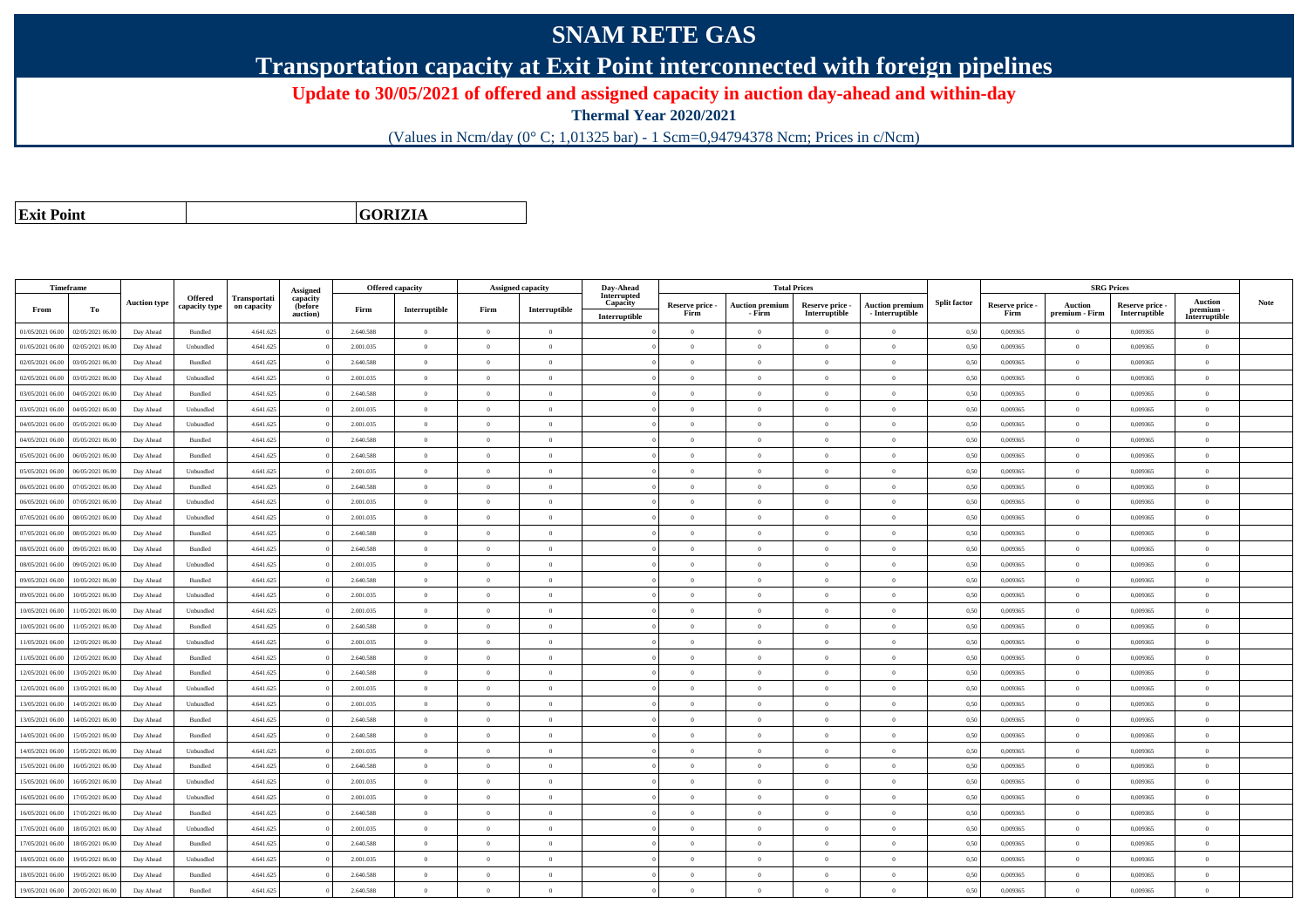| 19/05/2021 06:00 | 20/05/2021 06:00 | Day Ahead  | Unbundled | 4.641.625 | 2.001.035 | $\overline{0}$ | $\Omega$       |                |                | $\theta$       | $\Omega$       | $\Omega$       | 0,50 | 0,009365 | $\mathbf{0}$   | 0,009365       | $\Omega$                   |  |
|------------------|------------------|------------|-----------|-----------|-----------|----------------|----------------|----------------|----------------|----------------|----------------|----------------|------|----------|----------------|----------------|----------------------------|--|
| 20/05/2021 06:00 | 21/05/2021 06:00 | Day Ahead  | Unbundled | 4.641.625 | 2.001.035 | $\overline{0}$ | $\overline{0}$ | $\overline{0}$ |                | $\overline{0}$ | $\overline{0}$ | $\theta$       | 0,50 | 0,009365 | $\bf{0}$       | 0,009365       | $\bf{0}$                   |  |
| 20/05/2021 06:00 | 21/05/2021 06:00 | Day Ahead  | Bundled   | 4.641.625 | 2.640.588 | $\overline{0}$ | $\bf{0}$       | $\overline{0}$ | $\overline{0}$ | $\bf{0}$       | $\overline{0}$ | $\bf{0}$       | 0,50 | 0,009365 | $\bf{0}$       | 0,009365       | $\bf{0}$                   |  |
| 21/05/2021 06:00 | 22/05/2021 06:00 | Day Ahead  | Bundled   | 4.641.625 | 2.640.588 | $\overline{0}$ | $\overline{0}$ | $\overline{0}$ | $^{\circ}$     | $\overline{0}$ | $\overline{0}$ | $\bf{0}$       | 0.50 | 0.009365 | $\mathbf{0}$   | 0.009365       | $\overline{0}$             |  |
| 21/05/2021 06:00 | 22/05/2021 06:00 | Day Ahead  | Unbundled | 4.641.625 | 2.001.035 | $\overline{0}$ | $\overline{0}$ | $\overline{0}$ |                | $\overline{0}$ | $\overline{0}$ | $\theta$       | 0,50 | 0,009365 | $\bf{0}$       | 0,009365       | $\overline{0}$             |  |
|                  |                  |            |           |           |           |                |                |                |                |                |                |                |      |          |                |                |                            |  |
| 22/05/2021 06:00 | 23/05/2021 06:00 | Day Ahead  | Unbundled | 4.641.625 | 2.001.035 | $\overline{0}$ | $\bf{0}$       | $\overline{0}$ | $\overline{0}$ | $\bf{0}$       | $\overline{0}$ | $\bf{0}$       | 0,50 | 0,009365 | $\overline{0}$ | 0,009365       | $\bf{0}$                   |  |
| 22/05/2021 06:00 | 23/05/2021 06:00 | Day Ahead  | Bundled   | 4.641.625 | 2.640.588 | $\overline{0}$ | $\overline{0}$ | $\overline{0}$ | $\Omega$       | $\overline{0}$ | $\overline{0}$ | $\overline{0}$ | 0,50 | 0,009365 | $\overline{0}$ | 0.009365       | $\overline{0}$             |  |
| 23/05/2021 06:00 | 24/05/2021 06.00 | Day Ahead  | Bundled   | 4.641.625 | 2.640.588 | $\overline{0}$ | $\overline{0}$ | $\overline{0}$ |                | $\overline{0}$ | $\overline{0}$ | $\theta$       | 0,50 | 0,009365 | $\bf{0}$       | 0,009365       | $\overline{0}$             |  |
| 23/05/2021 06:00 | 24/05/2021 06:00 | Day Ahead  | Unbundled | 4.641.625 | 2.001.035 | $\overline{0}$ | $\overline{0}$ | $\overline{0}$ | $\overline{0}$ | $\bf{0}$       | $\overline{0}$ | $\bf{0}$       | 0,50 | 0,009365 | $\bf{0}$       | 0,009365       | $\bf{0}$                   |  |
| 24/05/2021 06:00 | 25/05/2021 06:00 | Day Ahead  | Unbundled | 4.641.625 | 2.001.035 | $\overline{0}$ | $\overline{0}$ | $\overline{0}$ | $\Omega$       | $\overline{0}$ | $\overline{0}$ | $\overline{0}$ | 0,50 | 0,009365 | $\mathbf{0}$   | 0,009365       | $\overline{0}$             |  |
| 24/05/2021 06:00 | 25/05/2021 06:00 | Day Ahead  | Bundled   | 4.641.625 | 2.640.588 | $\overline{0}$ | $\overline{0}$ | $\overline{0}$ | $\overline{0}$ | $\overline{0}$ | $\overline{0}$ | $\theta$       | 0,50 | 0,009365 | $\,$ 0 $\,$    | 0,009365       | $\overline{0}$             |  |
|                  |                  |            |           |           |           |                |                |                |                |                |                |                |      |          |                |                |                            |  |
| 25/05/2021 06:00 | 26/05/2021 06:00 | Day Ahead  | Unbundled | 4.641.625 | 2.001.035 | $\overline{0}$ | $\bf{0}$       | $\overline{0}$ | $\overline{0}$ | $\bf{0}$       | $\overline{0}$ | $\bf{0}$       | 0,50 | 0,009365 | $\bf{0}$       | 0,009365       | $\bf{0}$                   |  |
| 25/05/2021 06:00 | 26/05/2021 06:00 | Day Ahead  | Bundled   | 4.641.625 | 2.640.588 | $\overline{0}$ | $\overline{0}$ | $\overline{0}$ | $^{\circ}$     | $\overline{0}$ | $\overline{0}$ | $\bf{0}$       | 0.50 | 0.009365 | $\mathbf{0}$   | 0.009365       | $\overline{0}$             |  |
| 26/05/2021 06:00 | 27/05/2021 06:00 | Day Ahead  | Unbundled | 4.641.625 | 2.001.035 | $\overline{0}$ | $\overline{0}$ | $\overline{0}$ |                | $\overline{0}$ | $\overline{0}$ | $\theta$       | 0,50 | 0,009365 | $\bf{0}$       | 0,009365       | $\overline{0}$             |  |
| 26/05/2021 06:00 | 27/05/2021 06:00 | Day Ahead  | Bundled   | 4.641.625 | 2.640.588 | $\overline{0}$ | $\bf{0}$       | $\overline{0}$ | $\overline{0}$ | $\bf{0}$       | $\overline{0}$ | $\bf{0}$       | 0,50 | 0,009365 | $\bf{0}$       | 0,009365       | $\bf{0}$                   |  |
| 27/05/2021 06:00 | 28/05/2021 06:00 | Day Ahead  | Bundled   | 4.641.625 | 2.640.588 | $\overline{0}$ | $\overline{0}$ | $\overline{0}$ | $\Omega$       | $\overline{0}$ | $\overline{0}$ | $\overline{0}$ | 0,50 | 0,009365 | $\overline{0}$ | 0.009365       | $\overline{0}$             |  |
| 27/05/2021 06:00 | 28/05/2021 06:00 | Day Ahead  | Unbundled | 4.641.625 | 2.001.035 | $\overline{0}$ | $\overline{0}$ | $\overline{0}$ |                | $\overline{0}$ | $\overline{0}$ | $\theta$       | 0,50 | 0,009365 | $\bf{0}$       | 0,009365       | $\overline{0}$             |  |
|                  |                  |            |           |           |           |                | $\overline{0}$ | $\overline{0}$ | $\overline{0}$ | $\bf{0}$       |                |                |      |          | $\bf{0}$       |                |                            |  |
| 28/05/2021 06:00 | 29/05/2021 06:00 | Day Ahead  | Bundled   | 4.641.625 | 2.640.588 | $\overline{0}$ |                |                |                | $\overline{0}$ | $\overline{0}$ | $\bf{0}$       | 0,50 | 0,009365 | $\mathbf{0}$   | 0,009365       | $\bf{0}$<br>$\overline{0}$ |  |
| 28/05/2021 06:00 | 29/05/2021 06:00 | Day Ahead  | Unbundled | 4.641.625 | 2.001.035 | $\overline{0}$ | $\overline{0}$ | $\overline{0}$ | $\Omega$       |                | $\overline{0}$ | $\overline{0}$ | 0.50 | 0,009365 |                | 0.009365       |                            |  |
| 29/05/2021 06:00 | 30/05/2021 06:00 | Day Ahead  | Bundled   | 4.641.625 | 2.640.588 | $\overline{0}$ | $\overline{0}$ | $\overline{0}$ | $\overline{0}$ | $\overline{0}$ | $\overline{0}$ | $\theta$       | 0,50 | 0,009365 | $\bf{0}$       | 0,009365       | $\overline{0}$             |  |
| 29/05/2021 06:00 | 30/05/2021 06.00 | Day Ahead  | Unbundled | 4.641.625 | 2.001.035 | $\overline{0}$ | $\bf{0}$       | $\overline{0}$ | $\overline{0}$ | $\bf{0}$       | $\overline{0}$ | $\bf{0}$       | 0,50 | 0,009365 | $\bf{0}$       | 0,009365       | $\bf{0}$                   |  |
| 30/05/2021 06:00 | 31/05/2021 06:00 | Day Ahead  | Bundled   | 4.641.625 | 2.640.588 | $\overline{0}$ | $\overline{0}$ | $\overline{0}$ | $^{\circ}$     | $\overline{0}$ | $\overline{0}$ | $\bf{0}$       | 0.50 | 0.009365 | $\mathbf{0}$   | 0.009365       | $\overline{0}$             |  |
| 30/05/2021 06:00 | 31/05/2021 06:00 | Day Ahead  | Unbundled | 4.641.625 | 2.001.035 | $\overline{0}$ | $\overline{0}$ | $\overline{0}$ |                | $\overline{0}$ | $\overline{0}$ | $\theta$       | 0,50 | 0,009365 | $\bf{0}$       | 0,009365       | $\overline{0}$             |  |
| 31/05/2021 06:00 | 01/06/2021 06:00 | Day Ahead  | Unbundled | 4.641.625 | 2.001.035 | $\overline{0}$ | $\bf{0}$       | $\overline{0}$ | $\overline{0}$ | $\bf{0}$       | $\overline{0}$ | $\bf{0}$       | 0,50 | 0,009365 | $\overline{0}$ | 0,009365       | $\bf{0}$                   |  |
| 31/05/2021 06:00 | 01/06/2021 06:00 | Day Ahead  | Bundled   | 4.641.625 | 2.640.588 | $\overline{0}$ | $\overline{0}$ | $\overline{0}$ | $^{\circ}$     | $\overline{0}$ | $\overline{0}$ | $\overline{0}$ | 0,50 | 0,009365 | $\mathbf{0}$   | 0,009365       | $\overline{0}$             |  |
|                  |                  |            |           |           |           |                |                |                |                |                |                |                |      |          |                |                |                            |  |
| 01/05/2021 06:00 | 02/05/2021 06:00 | Within Day | Unbundled | 4.641.625 | 2.001.035 | $\overline{0}$ | $\overline{0}$ | $\overline{0}$ |                | $\overline{0}$ | $\overline{0}$ | $\theta$       | 0,50 | 0,936523 | $\bf{0}$       | $\overline{0}$ | $\bf{0}$                   |  |
| 01/05/2021 06:00 | 02/05/2021 06:00 | Within Day | Bundled   | 4.641.625 | 2.640.587 | $\overline{0}$ | $\overline{0}$ | $\overline{0}$ | $\overline{0}$ | $\,$ 0 $\,$    | $\overline{0}$ | $\bf{0}$       | 0,50 | 0,936523 | $\bf{0}$       | $\overline{0}$ | $\bf{0}$                   |  |
| 01/05/2021 07:00 | 02/05/2021 06:00 | Within Dav | Bundled   | 4.641.625 | 2.530.563 | $\overline{0}$ | $\overline{0}$ | $\overline{0}$ | $\Omega$       | $\overline{0}$ | $\overline{0}$ | $\overline{0}$ | 0.50 | 0.936523 | $\mathbf{0}$   | $\overline{0}$ | $\overline{0}$             |  |
| 01/05/2021 07:00 | 02/05/2021 06:00 | Within Day | Unbundled | 4.641.625 | 1.917.658 | $\overline{0}$ | $\overline{0}$ | $\overline{0}$ | $\overline{0}$ | $\overline{0}$ | $\overline{0}$ | $\theta$       | 0,50 | 0,936523 | $\bf{0}$       | $\overline{0}$ | $\bf{0}$                   |  |
| 01/05/2021 08:00 | 02/05/2021 06:00 | Within Day | Bundled   | 4.641.625 | 2.420.538 | $\overline{0}$ | $\bf{0}$       | $\overline{0}$ | $\overline{0}$ | $\bf{0}$       | $\overline{0}$ | $\bf{0}$       | 0,50 | 0,936523 | $\bf{0}$       | $\bf{0}$       | $\bf{0}$                   |  |
| 01/05/2021 08:00 | 02/05/2021 06:00 | Within Day | Unbundled | 4.641.625 | 1.834.282 | $\overline{0}$ | $\Omega$       | $\Omega$       | $\sqrt{2}$     | $\theta$       | $\overline{0}$ | $\mathbf{0}$   | 0.50 | 0,936523 | $\,$ 0 $\,$    | $\Omega$       | $\Omega$                   |  |
|                  |                  |            |           |           |           | $\overline{0}$ | $\overline{0}$ | $\overline{0}$ |                | $\overline{0}$ | $\overline{0}$ | $\theta$       |      |          | $\bf{0}$       | $\overline{0}$ | $\overline{0}$             |  |
| 01/05/2021 09:00 | 02/05/2021 06:00 | Within Day | Unbundled | 4.641.625 | 1.750.906 |                |                |                |                |                |                |                | 0,50 | 0,936523 |                |                |                            |  |
| 01/05/2021 09:00 | 02/05/2021 06:00 | Within Day | Bundled   | 4.641.625 | 2.310.514 | $\overline{0}$ | $\bf{0}$       | $\overline{0}$ | $\overline{0}$ | $\bf{0}$       | $\overline{0}$ | $\bf{0}$       | 0,50 | 0,936523 | $\bf{0}$       | $\bf{0}$       | $\bf{0}$                   |  |
| 01/05/2021 10:00 | 02/05/2021 06:00 | Within Day | Unbundled | 4.641.625 | 1.667.529 | $\overline{0}$ | $\Omega$       | $\Omega$       | $\Omega$       | $\theta$       | $\overline{0}$ | $\mathbf{0}$   | 0.50 | 0,936523 | $\mathbf{0}$   | $\Omega$       | $\theta$                   |  |
| 01/05/2021 10:00 | 02/05/2021 06:00 | Within Day | Bundled   | 4.641.625 | 2.200.489 | $\overline{0}$ | $\overline{0}$ | $\overline{0}$ | $\overline{0}$ | $\overline{0}$ | $\overline{0}$ | $\theta$       | 0,50 | 0,936523 | $\bf{0}$       | $\overline{0}$ | $\bf{0}$                   |  |
| 01/05/2021 11:00 | 02/05/2021 06:00 | Within Day | Bundled   | 4.641.625 | 2.090.465 | $\overline{0}$ | $\overline{0}$ | $\overline{0}$ | $\overline{0}$ | $\bf{0}$       | $\overline{0}$ | $\bf{0}$       | 0,50 | 0,936523 | $\bf{0}$       | $\overline{0}$ | $\bf{0}$                   |  |
| 01/05/2021 11:00 | 02/05/2021 06:00 | Within Day | Unbundled | 4.641.625 | 1.584.152 | $\overline{0}$ | $\Omega$       | $\Omega$       | $\Omega$       | $\theta$       | $\overline{0}$ | $\mathbf{0}$   | 0.50 | 0.936523 | $\mathbf{0}$   | $\Omega$       | $\theta$                   |  |
| 01/05/2021 12:00 | 02/05/2021 06:00 | Within Day | Bundled   | 4.641.625 | 1.980.440 | $\overline{0}$ | $\overline{0}$ | $\overline{0}$ | $\overline{0}$ | $\overline{0}$ | $\overline{0}$ | $\theta$       | 0,50 | 0,936523 | $\,$ 0 $\,$    | $\overline{0}$ | $\bf{0}$                   |  |
|                  |                  |            |           |           |           |                |                |                |                |                |                |                |      |          |                |                |                            |  |
| 01/05/2021 12:00 | 02/05/2021 06:00 | Within Day | Unbundled | 4.641.625 | 1.500.776 | $\overline{0}$ | $\bf{0}$       | $\overline{0}$ | $\overline{0}$ | $\bf{0}$       | $\overline{0}$ | $\bf{0}$       | 0,50 | 0,936523 | $\bf{0}$       | $\bf{0}$       | $\bf{0}$                   |  |
| 01/05/2021 13:00 | 02/05/2021 06:00 | Within Day | Bundled   | 4.641.625 | 1.870.416 | $\overline{0}$ | $\Omega$       | $\Omega$       | $\sqrt{2}$     | $\theta$       | $\overline{0}$ | $\theta$       | 0.50 | 0,936523 | $\overline{0}$ | $\Omega$       | $\Omega$                   |  |
| 01/05/2021 13:00 | 02/05/2021 06:00 | Within Day | Unbundled | 4.641.625 | 1.417.399 | $\overline{0}$ | $\overline{0}$ | $\overline{0}$ | $\overline{0}$ | $\overline{0}$ | $\overline{0}$ | $\theta$       | 0,50 | 0,936523 | $\,$ 0 $\,$    | $\overline{0}$ | $\overline{0}$             |  |
| 01/05/2021 14:00 | 02/05/2021 06:00 | Within Day | Unbundled | 4.641.625 | 1.334.023 | $\overline{0}$ | $\bf{0}$       | $\overline{0}$ | $\overline{0}$ | $\bf{0}$       | $\overline{0}$ | $\bf{0}$       | 0,50 | 0,936523 | $\bf{0}$       | $\bf{0}$       | $\bf{0}$                   |  |
| 01/05/2021 14:00 | 02/05/2021 06:00 | Within Day | Bundled   | 4.641.625 | 1.760.391 | $\Omega$       | $\Omega$       | $\Omega$       | $\sqrt{2}$     | $\Omega$       | $\overline{0}$ | $\theta$       | 0.50 | 0.936523 | $\overline{0}$ | $\Omega$       | $\theta$                   |  |
| 01/05/2021 15:00 | 02/05/2021 06:00 | Within Day | Bundled   | 4.641.625 | 1.650.367 | $\overline{0}$ | $\bf{0}$       | $\overline{0}$ | $\overline{0}$ | $\bf{0}$       | $\overline{0}$ | $\bf{0}$       | 0,50 | 0,936523 | $\bf{0}$       | $\bf{0}$       | $\bf{0}$                   |  |
| 01/05/2021 15:00 | 02/05/2021 06:00 | Within Day | Unbundled | 4.641.625 | 1.250.647 | $\bf{0}$       | $\theta$       |                |                |                |                |                | 0,50 | 0,936523 | $\bf{0}$       |                |                            |  |
|                  | 02/05/2021 06:00 |            |           | 4.641.625 | 1.540.342 | $\overline{0}$ | $\overline{0}$ | $\overline{0}$ | $\Omega$       | $\overline{0}$ | $\overline{0}$ | $\theta$       | 0.50 |          | $\overline{0}$ | $\overline{0}$ | $\overline{0}$             |  |
| 01/05/2021 16:00 |                  | Within Day | Bundled   |           |           |                |                |                |                |                |                |                |      | 0,936523 |                |                |                            |  |
| 01/05/2021 16:00 | 02/05/2021 06:00 | Within Day | Unbundled | 4.641.625 | 1.167.270 | $\overline{0}$ | $\,$ 0 $\,$    | $\overline{0}$ | $\overline{0}$ | $\,$ 0         | $\overline{0}$ | $\bf{0}$       | 0,50 | 0,936523 | $\bf{0}$       | $\,$ 0 $\,$    | $\bf{0}$                   |  |
| 01/05/2021 17:00 | 02/05/2021 06:00 | Within Day | Bundled   | 4.641.625 | 1.430.318 | $\overline{0}$ | $\overline{0}$ | $\overline{0}$ | $\overline{0}$ | $\overline{0}$ | $\overline{0}$ | $\bf{0}$       | 0,50 | 0,936523 | $\overline{0}$ | $\overline{0}$ | $\bf{0}$                   |  |
| 01/05/2021 17:00 | 02/05/2021 06:00 | Within Day | Unbundled | 4.641.625 | 1.083.893 | $\overline{0}$ | $\overline{0}$ | $\overline{0}$ | $\Omega$       | $\overline{0}$ | $\overline{0}$ | $\mathbf{0}$   | 0.50 | 0,936523 | $\,$ 0 $\,$    | $\bf{0}$       | $\bf{0}$                   |  |
| 01/05/2021 18:00 | 02/05/2021 06:00 | Within Day | Bundled   | 4.641.625 | 1.320.293 | $\overline{0}$ | $\,$ 0 $\,$    | $\overline{0}$ | $\overline{0}$ | $\,$ 0         | $\overline{0}$ | $\bf{0}$       | 0,50 | 0,936524 | $\,$ 0 $\,$    | $\overline{0}$ | $\bf{0}$                   |  |
| 01/05/2021 18:00 | 02/05/2021 06:00 | Within Day | Unbundled | 4.641.625 | 1.000.517 | $\overline{0}$ | $\overline{0}$ | $\overline{0}$ | $\overline{0}$ | $\overline{0}$ | $\overline{0}$ | $\bf{0}$       | 0,50 | 0,936524 | $\overline{0}$ | $\overline{0}$ | $\bf{0}$                   |  |
| 01/05/2021 19:00 | 02/05/2021 06:00 | Within Day | Unbundled | 4.641.625 | 917.141   | $\overline{0}$ | $\overline{0}$ | $\overline{0}$ | $\Omega$       | $\overline{0}$ | $\overline{0}$ | $\mathbf{0}$   | 0.50 | 0,936523 | $\,$ 0 $\,$    | $\bf{0}$       | $\overline{0}$             |  |
|                  |                  |            |           |           |           |                | $\overline{0}$ |                | $\overline{0}$ |                |                |                |      |          | $\,$ 0 $\,$    |                |                            |  |
| 01/05/2021 19:00 | 02/05/2021 06:00 | Within Day | Bundled   | 4.641.625 | 1.210.269 | $\overline{0}$ |                | $\overline{0}$ |                | $\bf{0}$       | $\overline{0}$ | $\bf{0}$       | 0,50 | 0,936523 |                | $\bf{0}$       | $\bf{0}$                   |  |
| 01/05/2021 20:00 | 02/05/2021 06:00 | Within Day | Bundled   | 4.641.625 | 1.100.245 | $\overline{0}$ | $\overline{0}$ | $\overline{0}$ | $\overline{0}$ | $\bf{0}$       | $\overline{0}$ | $\bf{0}$       | 0,50 | 0,936523 | $\overline{0}$ | $\bf{0}$       | $\bf{0}$                   |  |
| 01/05/2021 20:00 | 02/05/2021 06:00 | Within Day | Unbundled | 4.641.625 | 833.765   | $\overline{0}$ | $\overline{0}$ | $\overline{0}$ | $\Omega$       | $\overline{0}$ | $\overline{0}$ | $\mathbf{0}$   | 0.50 | 0,936523 | $\bf{0}$       | $\overline{0}$ | $\overline{0}$             |  |
| 01/05/2021 21:00 | 02/05/2021 06:00 | Within Day | Unbundled | 4.641.625 | 750.387   | $\overline{0}$ | $\,$ 0 $\,$    | $\overline{0}$ | $\overline{0}$ | $\,$ 0 $\,$    | $\overline{0}$ | $\bf{0}$       | 0,50 | 0,936523 | $\,$ 0 $\,$    | $\,$ 0 $\,$    | $\bf{0}$                   |  |
| 01/05/2021 21:00 | 02/05/2021 06:00 | Within Day | Bundled   | 4.641.625 | 990.220   | $\overline{0}$ | $\overline{0}$ | $\overline{0}$ | $\overline{0}$ | $\bf{0}$       | $\overline{0}$ | $\bf{0}$       | 0,50 | 0,936523 | $\overline{0}$ | $\overline{0}$ | $\bf{0}$                   |  |
|                  |                  |            |           |           |           |                |                |                |                |                |                |                |      |          |                |                |                            |  |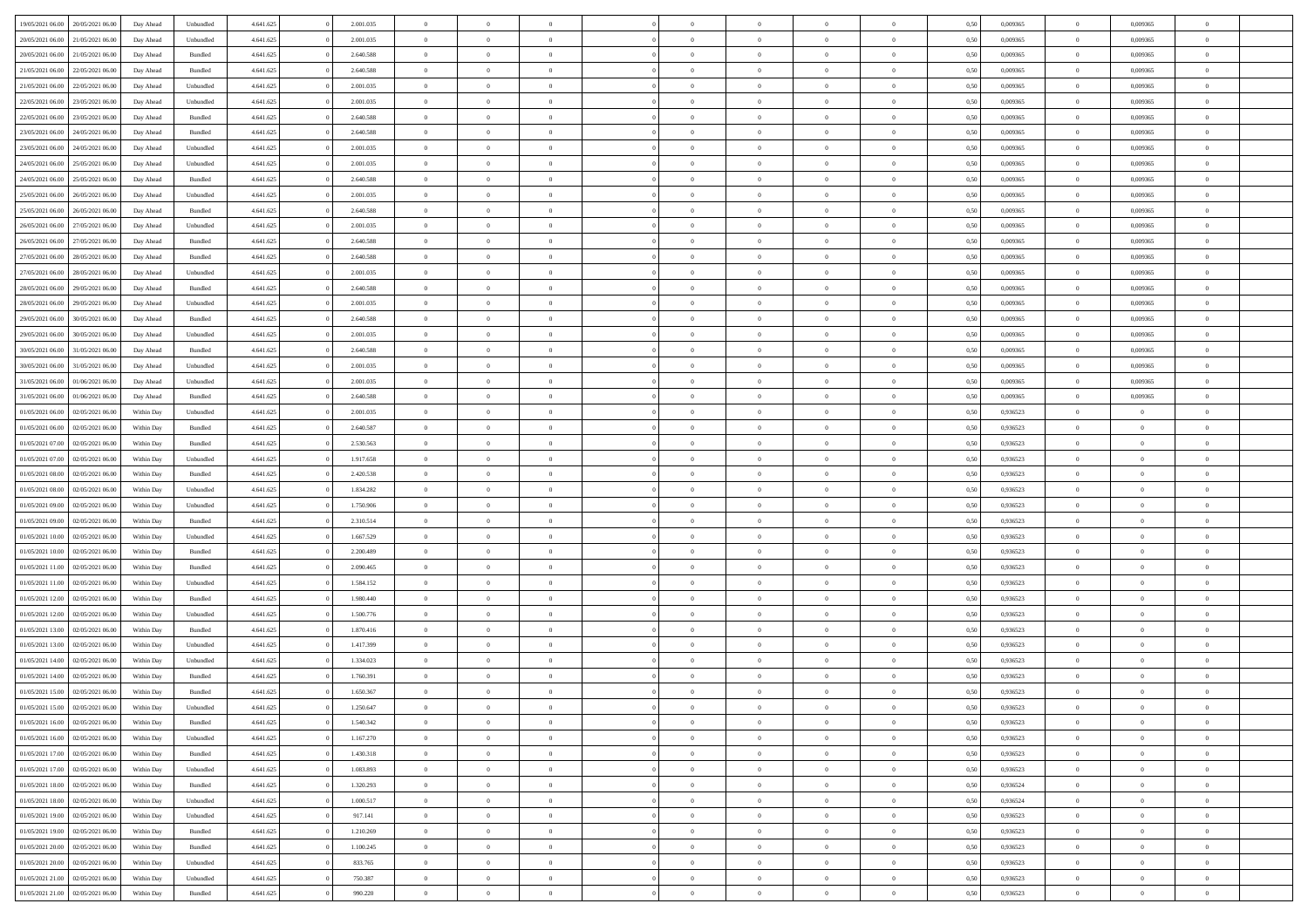| 01/05/2021 22:00 | 02/05/2021 06:00 | Within Day | Unbundled          | 4.641.625 | 667.011   | $\overline{0}$ | $\theta$       |                | $\Omega$       | $\Omega$       | $\overline{0}$ | $\theta$       | 0.50 | 0,936524 | $\theta$       | $\overline{0}$ | $\overline{0}$ |  |
|------------------|------------------|------------|--------------------|-----------|-----------|----------------|----------------|----------------|----------------|----------------|----------------|----------------|------|----------|----------------|----------------|----------------|--|
| 01/05/2021 22.00 | 02/05/2021 06:00 | Within Day | Bundled            | 4.641.625 | 880.196   | $\overline{0}$ | $\overline{0}$ | $\overline{0}$ | $\overline{0}$ | $\bf{0}$       | $\overline{0}$ | $\bf{0}$       | 0,50 | 0,936524 | $\theta$       | $\overline{0}$ | $\overline{0}$ |  |
| 01/05/2021 23.00 | 02/05/2021 06:00 | Within Day | Unbundled          | 4.641.625 | 583.635   | $\overline{0}$ | $\bf{0}$       | $\overline{0}$ | $\bf{0}$       | $\bf{0}$       | $\bf{0}$       | $\mathbf{0}$   | 0,50 | 0,936523 | $\bf{0}$       | $\overline{0}$ | $\bf{0}$       |  |
| 01/05/2021 23:00 | 02/05/2021 06:00 | Within Dav | Bundled            | 4.641.625 | 770.171   | $\overline{0}$ | $\overline{0}$ | $\overline{0}$ | $\overline{0}$ | $\bf{0}$       | $\overline{0}$ | $\overline{0}$ | 0.50 | 0.936523 | $\theta$       | $\theta$       | $\overline{0}$ |  |
|                  |                  |            |                    |           |           |                |                |                |                |                |                |                |      |          |                |                |                |  |
| 02/05/2021 00:00 | 02/05/2021 06:00 | Within Day | Unbundled          | 4.641.625 | 500.259   | $\overline{0}$ | $\theta$       | $\overline{0}$ | $\overline{0}$ | $\bf{0}$       | $\overline{0}$ | $\bf{0}$       | 0,50 | 0,936523 | $\theta$       | $\overline{0}$ | $\overline{0}$ |  |
| 02/05/2021 00:00 | 02/05/2021 06:00 | Within Day | Bundled            | 4.641.625 | 660.147   | $\overline{0}$ | $\overline{0}$ | $\overline{0}$ | $\bf{0}$       | $\overline{0}$ | $\overline{0}$ | $\mathbf{0}$   | 0,50 | 0,936523 | $\bf{0}$       | $\overline{0}$ | $\bf{0}$       |  |
| 02/05/2021 01:00 | 02/05/2021 06:00 | Within Dav | Unbundled          | 4.641.625 | 416.882   | $\overline{0}$ | $\overline{0}$ | $\overline{0}$ | $\overline{0}$ | $\overline{0}$ | $\overline{0}$ | $\overline{0}$ | 0.50 | 0.936523 | $\theta$       | $\overline{0}$ | $\overline{0}$ |  |
| 02/05/2021 01:00 | 02/05/2021 06:00 | Within Day | Bundled            | 4.641.625 | 550.122   | $\overline{0}$ | $\theta$       | $\overline{0}$ | $\overline{0}$ | $\bf{0}$       | $\overline{0}$ | $\bf{0}$       | 0,50 | 0,936523 | $\theta$       | $\theta$       | $\overline{0}$ |  |
|                  |                  |            |                    |           |           |                | $\overline{0}$ |                |                | $\bf{0}$       |                |                |      |          | $\,0\,$        | $\overline{0}$ | $\overline{0}$ |  |
| 02/05/2021 02:00 | 02/05/2021 06:00 | Within Day | Unbundled          | 4.641.625 | 333.505   | $\overline{0}$ |                | $\overline{0}$ | $\bf{0}$       |                | $\bf{0}$       | $\bf{0}$       | 0,50 | 0,936524 |                |                |                |  |
| 02/05/2021 02:00 | 02/05/2021 06:00 | Within Dav | Bundled            | 4.641.625 | 440.098   | $\overline{0}$ | $\overline{0}$ | $\overline{0}$ | $\overline{0}$ | $\overline{0}$ | $\overline{0}$ | $\overline{0}$ | 0.50 | 0,936524 | $\theta$       | $\overline{0}$ | $\overline{0}$ |  |
| 02/05/2021 03:00 | 02/05/2021 06:00 | Within Day | Bundled            | 4.641.625 | 330.073   | $\overline{0}$ | $\theta$       | $\overline{0}$ | $\overline{0}$ | $\bf{0}$       | $\overline{0}$ | $\bf{0}$       | 0,50 | 0,936524 | $\,$ 0 $\,$    | $\overline{0}$ | $\overline{0}$ |  |
| 02/05/2021 03:00 | 02/05/2021 06:00 | Within Day | Unbundled          | 4.641.625 | 250.129   | $\overline{0}$ | $\bf{0}$       | $\overline{0}$ | $\bf{0}$       | $\bf{0}$       | $\bf{0}$       | $\mathbf{0}$   | 0,50 | 0,936524 | $\bf{0}$       | $\overline{0}$ | $\bf{0}$       |  |
| 02/05/2021 04:00 | 02/05/2021 06:00 | Within Day | Unbundled          | 4.641.625 | 166.753   | $\overline{0}$ | $\overline{0}$ | $\overline{0}$ | $\overline{0}$ | $\overline{0}$ | $\overline{0}$ | $\overline{0}$ | 0.50 | 0.936521 | $\theta$       | $\theta$       | $\overline{0}$ |  |
| 02/05/2021 04:00 | 02/05/2021 06.00 | Within Day | Bundled            | 4.641.625 | 220.049   | $\overline{0}$ | $\theta$       | $\overline{0}$ | $\overline{0}$ | $\bf{0}$       | $\overline{0}$ | $\bf{0}$       | 0,50 | 0,936521 | $\theta$       | $\overline{0}$ | $\overline{0}$ |  |
|                  |                  |            |                    |           |           |                |                |                |                |                |                |                |      |          |                |                |                |  |
| 02/05/2021 05:00 | 02/05/2021 06:00 | Within Day | Bundled            | 4.641.625 | 110.024   | $\overline{0}$ | $\overline{0}$ | $\overline{0}$ | $\bf{0}$       | $\overline{0}$ | $\overline{0}$ | $\mathbf{0}$   | 0,50 | 0,936521 | $\bf{0}$       | $\overline{0}$ | $\bf{0}$       |  |
| 02/05/2021 05:00 | 02/05/2021 06:00 | Within Dav | Unbundled          | 4.641.625 | 83.376    | $\overline{0}$ | $\overline{0}$ | $\overline{0}$ | $\overline{0}$ | $\overline{0}$ | $\overline{0}$ | $\overline{0}$ | 0.50 | 0,936521 | $\theta$       | $\overline{0}$ | $\overline{0}$ |  |
| 02/05/2021 06:00 | 03/05/2021 06:00 | Within Day | Bundled            | 4.641.625 | 2.640.587 | $\overline{0}$ | $\theta$       | $\overline{0}$ | $\overline{0}$ | $\bf{0}$       | $\overline{0}$ | $\bf{0}$       | 0,50 | 0,936523 | $\theta$       | $\theta$       | $\overline{0}$ |  |
| 02/05/2021 06:00 | 03/05/2021 06:00 | Within Day | Unbundled          | 4.641.625 | 2.001.035 | $\overline{0}$ | $\overline{0}$ | $\overline{0}$ | $\bf{0}$       | $\bf{0}$       | $\bf{0}$       | $\mathbf{0}$   | 0,50 | 0,936523 | $\,0\,$        | $\overline{0}$ | $\bf{0}$       |  |
| 02/05/2021 07:00 | 03/05/2021 06:00 | Within Dav | Bundled            | 4.641.625 | 2.530.563 | $\overline{0}$ | $\overline{0}$ | $\overline{0}$ | $\overline{0}$ | $\overline{0}$ | $\overline{0}$ | $\overline{0}$ | 0.50 | 0.936523 | $\theta$       | $\overline{0}$ | $\overline{0}$ |  |
|                  |                  |            |                    |           |           | $\overline{0}$ | $\theta$       | $\overline{0}$ |                | $\bf{0}$       | $\overline{0}$ |                |      |          |                |                | $\overline{0}$ |  |
| 02/05/2021 07:00 | 03/05/2021 06:00 | Within Day | Unbundled          | 4.641.625 | 1.917.658 |                |                |                | $\overline{0}$ |                |                | $\bf{0}$       | 0,50 | 0,936523 | $\,$ 0 $\,$    | $\overline{0}$ |                |  |
| 02/05/2021 08:00 | 03/05/2021 06:00 | Within Day | Unbundled          | 4.641.625 | 1.834.282 | $\overline{0}$ | $\overline{0}$ | $\overline{0}$ | $\bf{0}$       | $\bf{0}$       | $\bf{0}$       | $\mathbf{0}$   | 0,50 | 0,936523 | $\,0\,$        | $\overline{0}$ | $\bf{0}$       |  |
| 02/05/2021 08:00 | 03/05/2021 06:00 | Within Day | Bundled            | 4.641.625 | 2.420.538 | $\overline{0}$ | $\overline{0}$ | $\overline{0}$ | $\overline{0}$ | $\overline{0}$ | $\overline{0}$ | $\overline{0}$ | 0.50 | 0.936523 | $\theta$       | $\overline{0}$ | $\overline{0}$ |  |
| 02/05/2021 09:00 | 03/05/2021 06:00 | Within Day | Bundled            | 4.641.625 | 2.310.514 | $\overline{0}$ | $\theta$       | $\overline{0}$ | $\overline{0}$ | $\bf{0}$       | $\overline{0}$ | $\bf{0}$       | 0,50 | 0,936523 | $\,$ 0 $\,$    | $\overline{0}$ | $\overline{0}$ |  |
| 02/05/2021 09:00 | 03/05/2021 06:00 | Within Day | Unbundled          | 4.641.625 | 1.750.906 | $\overline{0}$ | $\overline{0}$ | $\overline{0}$ | $\bf{0}$       | $\overline{0}$ | $\overline{0}$ | $\mathbf{0}$   | 0,50 | 0,936523 | $\bf{0}$       | $\overline{0}$ | $\bf{0}$       |  |
| 02/05/2021 11:00 | 03/05/2021 06:00 | Within Dav | Unbundled          | 4.641.625 | 1.584.152 | $\overline{0}$ | $\overline{0}$ | $\overline{0}$ | $\overline{0}$ | $\overline{0}$ | $\overline{0}$ | $\overline{0}$ | 0.50 | 0.936523 | $\theta$       | $\overline{0}$ | $\overline{0}$ |  |
|                  |                  |            |                    |           |           |                |                |                |                |                |                |                |      |          |                |                |                |  |
| 02/05/2021 11:00 | 03/05/2021 06:00 | Within Day | Bundled            | 4.641.625 | 2.090.465 | $\overline{0}$ | $\theta$       | $\overline{0}$ | $\overline{0}$ | $\bf{0}$       | $\overline{0}$ | $\bf{0}$       | 0,50 | 0,936523 | $\theta$       | $\theta$       | $\overline{0}$ |  |
| 02/05/2021 12:00 | 03/05/2021 06:00 | Within Day | Bundled            | 4.641.625 | 1.980.440 | $\overline{0}$ | $\overline{0}$ | $\overline{0}$ | $\bf{0}$       | $\bf{0}$       | $\bf{0}$       | $\bf{0}$       | 0,50 | 0,936523 | $\,0\,$        | $\overline{0}$ | $\overline{0}$ |  |
| 02/05/2021 12:00 | 03/05/2021 06:00 | Within Day | Unbundled          | 4.641.625 | 1.500.776 | $\overline{0}$ | $\overline{0}$ | $\overline{0}$ | $\overline{0}$ | $\overline{0}$ | $\overline{0}$ | $\overline{0}$ | 0.50 | 0.936523 | $\theta$       | $\overline{0}$ | $\overline{0}$ |  |
| 02/05/2021 13:00 | 03/05/2021 06:00 | Within Day | Bundled            | 4.641.625 | 1.870.416 | $\overline{0}$ | $\theta$       | $\overline{0}$ | $\overline{0}$ | $\bf{0}$       | $\overline{0}$ | $\bf{0}$       | 0,50 | 0,936523 | $\,$ 0 $\,$    | $\overline{0}$ | $\overline{0}$ |  |
| 02/05/2021 13:00 | 03/05/2021 06:00 | Within Day | Unbundled          | 4.641.625 | 1.417.399 | $\overline{0}$ | $\overline{0}$ | $\overline{0}$ | $\bf{0}$       | $\bf{0}$       | $\bf{0}$       | $\bf{0}$       | 0,50 | 0,936523 | $\bf{0}$       | $\overline{0}$ | $\bf{0}$       |  |
| 02/05/2021 14:00 | 03/05/2021 06:00 |            |                    | 4.641.625 | 1.760.391 | $\overline{0}$ | $\Omega$       | $\Omega$       | $\Omega$       | $\Omega$       | $\overline{0}$ | $\overline{0}$ | 0,50 | 0,936523 | $\,0\,$        | $\theta$       | $\theta$       |  |
|                  |                  | Within Day | Bundled            |           |           |                |                |                |                |                |                |                |      |          |                |                |                |  |
| 02/05/2021 14:00 | 03/05/2021 06.00 | Within Day | Unbundled          | 4.641.625 | 1.334.023 | $\overline{0}$ | $\theta$       | $\overline{0}$ | $\overline{0}$ | $\bf{0}$       | $\overline{0}$ | $\bf{0}$       | 0,50 | 0,936523 | $\theta$       | $\overline{0}$ | $\overline{0}$ |  |
| 02/05/2021 15:00 | 03/05/2021 06:00 | Within Day | Bundled            | 4.641.625 | 1.650.367 | $\overline{0}$ | $\overline{0}$ | $\overline{0}$ | $\bf{0}$       | $\overline{0}$ | $\overline{0}$ | $\mathbf{0}$   | 0,50 | 0,936523 | $\overline{0}$ | $\overline{0}$ | $\bf{0}$       |  |
| 02/05/2021 15:00 | 03/05/2021 06:00 | Within Day | Unbundled          | 4.641.625 | 1.250.647 | $\overline{0}$ | $\Omega$       | $\Omega$       | $\Omega$       | $\overline{0}$ | $\overline{0}$ | $\overline{0}$ | 0.50 | 0.936523 | $\,0\,$        | $\theta$       | $\theta$       |  |
| 02/05/2021 16:00 | 03/05/2021 06:00 | Within Day | Bundled            | 4.641.625 | 1.540.342 | $\overline{0}$ | $\theta$       | $\overline{0}$ | $\overline{0}$ | $\bf{0}$       | $\overline{0}$ | $\bf{0}$       | 0,50 | 0,936523 | $\,$ 0 $\,$    | $\overline{0}$ | $\overline{0}$ |  |
| 02/05/2021 16:00 | 03/05/2021 06:00 | Within Day | Unbundled          | 4.641.625 | 1.167.270 | $\overline{0}$ | $\overline{0}$ | $\overline{0}$ | $\bf{0}$       | $\bf{0}$       | $\bf{0}$       | $\bf{0}$       | 0,50 | 0,936523 | $\,0\,$        | $\overline{0}$ | $\bf{0}$       |  |
| 02/05/2021 17:00 | 03/05/2021 06:00 | Within Day | Bundled            | 4.641.625 | 1.430.318 | $\overline{0}$ | $\Omega$       | $\Omega$       | $\Omega$       | $\overline{0}$ | $\overline{0}$ | $\overline{0}$ | 0.50 | 0.936523 | $\,$ 0 $\,$    | $\theta$       | $\theta$       |  |
|                  |                  |            |                    |           |           |                |                |                |                |                |                |                |      |          |                |                |                |  |
| 02/05/2021 17:00 | 03/05/2021 06:00 | Within Day | Unbundled          | 4.641.625 | 1.083.893 | $\overline{0}$ | $\theta$       | $\overline{0}$ | $\overline{0}$ | $\,$ 0         | $\overline{0}$ | $\bf{0}$       | 0,50 | 0,936523 | $\,$ 0 $\,$    | $\overline{0}$ | $\overline{0}$ |  |
| 02/05/2021 18:00 | 03/05/2021 06:00 | Within Day | Unbundled          | 4.641.625 | 1.000.517 | $\overline{0}$ | $\overline{0}$ | $\overline{0}$ | $\bf{0}$       | $\bf{0}$       | $\bf{0}$       | $\mathbf{0}$   | 0,50 | 0,936524 | $\overline{0}$ | $\overline{0}$ | $\bf{0}$       |  |
| 02/05/2021 18:00 | 03/05/2021 06:00 | Within Day | Bundled            | 4.641.625 | 1.320.293 | $\overline{0}$ | $\Omega$       | $\overline{0}$ | $\Omega$       | $\bf{0}$       | $\overline{0}$ | $\overline{0}$ | 0,50 | 0,936524 | $\,0\,$        | $\theta$       | $\theta$       |  |
| 02/05/2021 19:00 | 03/05/2021 06:00 | Within Day | Bundled            | 4.641.625 | 1.210.269 | $\overline{0}$ | $\overline{0}$ | $\overline{0}$ | $\overline{0}$ | $\,$ 0         | $\overline{0}$ | $\bf{0}$       | 0,50 | 0,936523 | $\,$ 0 $\,$    | $\overline{0}$ | $\overline{0}$ |  |
| 02/05/2021 19:00 | 03/05/2021 06:00 | Within Day | Unbundled          | 4.641.625 | 917.141   | $\overline{0}$ | $\overline{0}$ | $\overline{0}$ | $\bf{0}$       | $\bf{0}$       | $\overline{0}$ | $\mathbf{0}$   | 0,50 | 0,936523 | $\bf{0}$       | $\overline{0}$ | $\bf{0}$       |  |
| 02/05/2021 20:00 | 03/05/2021 06:00 |            | Unbundled          | 4.641.625 | 833,765   | $\overline{0}$ | $\Omega$       | $\Omega$       | $\Omega$       | $\Omega$       | $\Omega$       | $\overline{0}$ | 0.50 | 0.936523 | $\theta$       | $\theta$       | $\theta$       |  |
|                  |                  | Within Day |                    |           |           |                |                |                |                |                |                |                |      |          |                |                |                |  |
| 02/05/2021 20:00 | 03/05/2021 06:00 | Within Day | Bundled            | 4.641.625 | 1.100.245 | $\overline{0}$ | $\overline{0}$ | $\bf{0}$       | $\bf{0}$       | $\,$ 0         | $\bf{0}$       | $\bf{0}$       | 0,50 | 0,936523 | $\,0\,$        | $\,$ 0 $\,$    | $\overline{0}$ |  |
| 02/05/2021 21:00 | 03/05/2021 06:00 | Within Day | $\mathbf B$ undled | 4.641.625 | 990.220   | $\bf{0}$       | $\bf{0}$       |                |                | $\bf{0}$       |                |                | 0,50 | 0,936523 | $\bf{0}$       | $\overline{0}$ |                |  |
| 02/05/2021 21:00 | 03/05/2021 06:00 | Within Day | Unbundled          | 4.641.625 | 750,387   | $\overline{0}$ | $\overline{0}$ | $\overline{0}$ | $\Omega$       | $\overline{0}$ | $\overline{0}$ | $\overline{0}$ | 0.50 | 0.936523 | $\theta$       | $\theta$       | $\theta$       |  |
| 02/05/2021 22:00 | 03/05/2021 06:00 | Within Day | Unbundled          | 4.641.625 | 667.011   | $\overline{0}$ | $\,$ 0         | $\overline{0}$ | $\bf{0}$       | $\,$ 0 $\,$    | $\overline{0}$ | $\,$ 0 $\,$    | 0,50 | 0,936524 | $\,$ 0 $\,$    | $\,$ 0 $\,$    | $\,$ 0         |  |
| 02/05/2021 22.00 | 03/05/2021 06:00 | Within Day | Bundled            | 4.641.625 | 880.196   | $\overline{0}$ | $\overline{0}$ | $\overline{0}$ | $\overline{0}$ | $\overline{0}$ | $\overline{0}$ | $\mathbf{0}$   | 0,50 | 0,936524 | $\overline{0}$ | $\bf{0}$       | $\bf{0}$       |  |
| 02/05/2021 23:00 | 03/05/2021 06:00 | Within Day | Unbundled          | 4.641.625 | 583.635   | $\overline{0}$ | $\overline{0}$ | $\overline{0}$ | $\Omega$       | $\overline{0}$ | $\overline{0}$ | $\overline{0}$ | 0,50 | 0,936523 | $\overline{0}$ | $\theta$       | $\overline{0}$ |  |
|                  |                  |            |                    |           |           |                |                |                |                |                |                |                |      |          |                |                |                |  |
| 02/05/2021 23:00 | 03/05/2021 06:00 | Within Day | Bundled            | 4.641.625 | 770.171   | $\overline{0}$ | $\,$ 0         | $\overline{0}$ | $\overline{0}$ | $\,$ 0 $\,$    | $\overline{0}$ | $\mathbf{0}$   | 0,50 | 0,936523 | $\,$ 0 $\,$    | $\overline{0}$ | $\overline{0}$ |  |
| 03/05/2021 00:00 | 03/05/2021 06:00 | Within Day | Bundled            | 4.641.625 | 660.147   | $\overline{0}$ | $\overline{0}$ | $\overline{0}$ | $\overline{0}$ | $\overline{0}$ | $\overline{0}$ | $\mathbf{0}$   | 0,50 | 0,936523 | $\overline{0}$ | $\overline{0}$ | $\bf{0}$       |  |
| 03/05/2021 00:00 | 03/05/2021 06:00 | Within Day | Unbundled          | 4.641.625 | 500.259   | $\overline{0}$ | $\overline{0}$ | $\overline{0}$ | $\overline{0}$ | $\overline{0}$ | $\overline{0}$ | $\bf{0}$       | 0.50 | 0,936523 | $\overline{0}$ | $\theta$       | $\overline{0}$ |  |
| 03/05/2021 01:00 | 03/05/2021 06:00 | Within Day | Bundled            | 4.641.625 | 550.122   | $\overline{0}$ | $\,$ 0         | $\overline{0}$ | $\bf{0}$       | $\bf{0}$       | $\bf{0}$       | $\bf{0}$       | 0,50 | 0,936523 | $\,$ 0 $\,$    | $\overline{0}$ | $\overline{0}$ |  |
| 03/05/2021 01:00 | 03/05/2021 06:00 | Within Day | Unbundled          | 4.641.625 | 416.882   | $\overline{0}$ | $\bf{0}$       | $\overline{0}$ | $\overline{0}$ | $\overline{0}$ | $\overline{0}$ | $\mathbf{0}$   | 0,50 | 0,936523 | $\overline{0}$ | $\overline{0}$ | $\bf{0}$       |  |
| 03/05/2021 02:00 | 03/05/2021 06:00 | Within Day | Unbundled          | 4.641.625 | 333.505   | $\overline{0}$ | $\overline{0}$ | $\overline{0}$ | $\Omega$       | $\overline{0}$ | $\overline{0}$ | $\overline{0}$ | 0.50 | 0.936524 | $\overline{0}$ | $\overline{0}$ | $\overline{0}$ |  |
|                  |                  |            |                    |           |           |                |                |                |                |                |                |                |      |          |                |                |                |  |
| 03/05/2021 02:00 | 03/05/2021 06:00 | Within Day | Bundled            | 4.641.625 | 440.098   | $\overline{0}$ | $\bf{0}$       | $\overline{0}$ | $\overline{0}$ | $\bf{0}$       | $\bf{0}$       | $\mathbf{0}$   | 0,50 | 0,936524 | $\,$ 0 $\,$    | $\,$ 0 $\,$    | $\bf{0}$       |  |
| 03/05/2021 03:00 | 03/05/2021 06:00 | Within Day | Unbundled          | 4.641.625 | 250.129   | $\overline{0}$ | $\bf{0}$       | $\overline{0}$ | $\bf{0}$       | $\bf{0}$       | $\bf{0}$       | $\bf{0}$       | 0,50 | 0,936524 | $\overline{0}$ | $\overline{0}$ | $\bf{0}$       |  |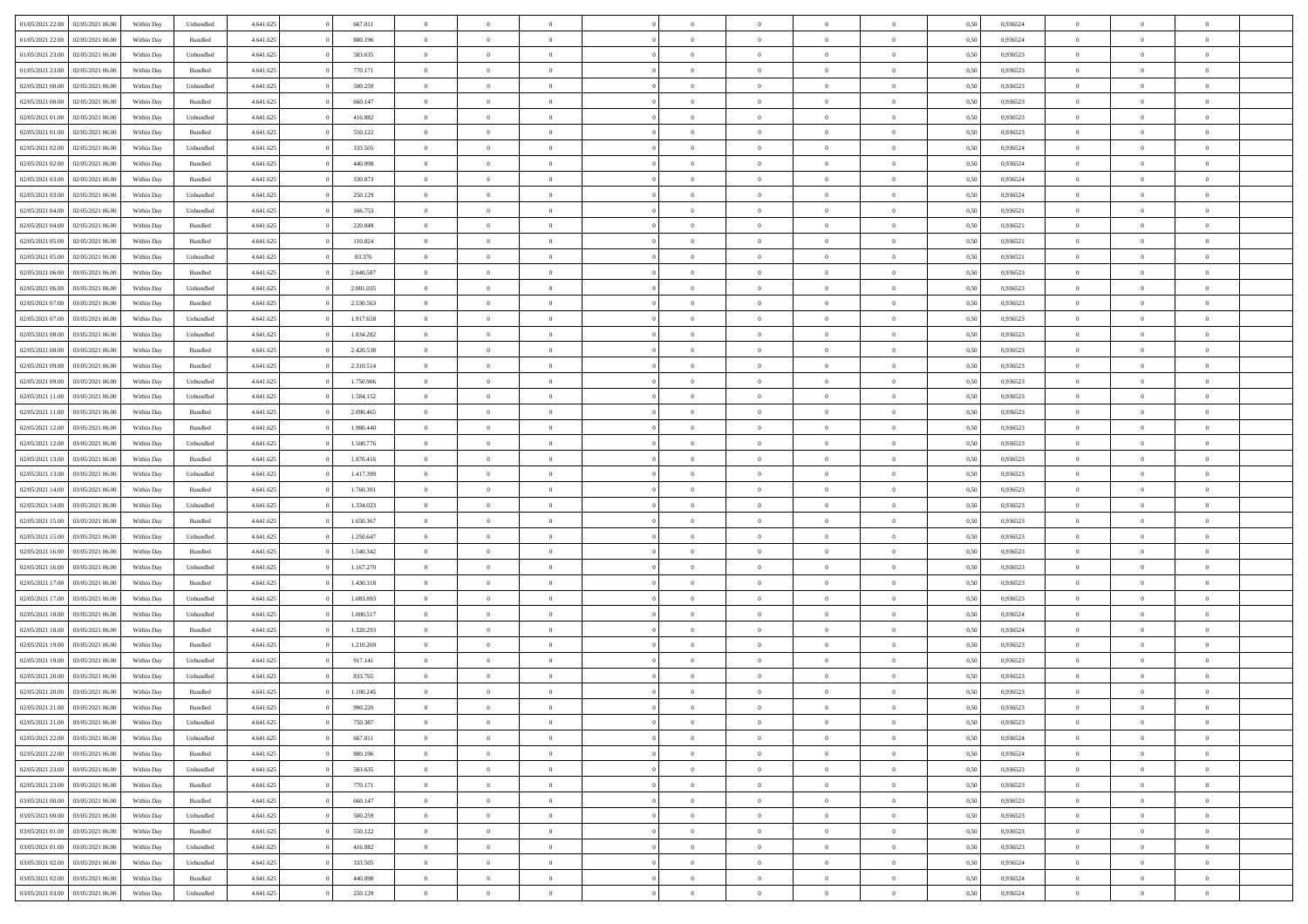|                  |                  |            |                    |           |           | $\overline{0}$ | $\Omega$       |                |                | $\Omega$       | $\theta$       | $\theta$       |      |          | $\theta$       |                |                |  |
|------------------|------------------|------------|--------------------|-----------|-----------|----------------|----------------|----------------|----------------|----------------|----------------|----------------|------|----------|----------------|----------------|----------------|--|
| 03/05/2021 03:00 | 03/05/2021 06:00 | Within Day | Bundled            | 4.641.625 | 330.073   |                |                |                | $\Omega$       |                |                |                | 0.50 | 0,936524 |                | $\theta$       | $\overline{0}$ |  |
| 03/05/2021 04:00 | 03/05/2021 06.00 | Within Day | Unbundled          | 4.641.625 | 166.753   | $\overline{0}$ | $\theta$       | $\overline{0}$ | $\overline{0}$ | $\bf{0}$       | $\overline{0}$ | $\bf{0}$       | 0,50 | 0,936521 | $\theta$       | $\overline{0}$ | $\overline{0}$ |  |
| 03/05/2021 04:00 | 03/05/2021 06:00 | Within Day | Bundled            | 4.641.625 | 220.049   | $\overline{0}$ | $\bf{0}$       | $\overline{0}$ | $\bf{0}$       | $\bf{0}$       | $\bf{0}$       | $\mathbf{0}$   | 0,50 | 0,936521 | $\bf{0}$       | $\overline{0}$ | $\bf{0}$       |  |
| 03/05/2021 05:00 | 03/05/2021 06:00 | Within Dav | Unbundled          | 4.641.625 | 83.376    | $\overline{0}$ | $\overline{0}$ | $\overline{0}$ | $\overline{0}$ | $\bf{0}$       | $\overline{0}$ | $\overline{0}$ | 0.50 | 0.936521 | $\theta$       | $\theta$       | $\overline{0}$ |  |
|                  |                  |            |                    |           |           | $\overline{0}$ | $\theta$       |                |                |                |                |                |      |          | $\theta$       | $\overline{0}$ |                |  |
| 03/05/2021 05:00 | 03/05/2021 06.00 | Within Day | Bundled            | 4.641.625 | 110.024   |                |                | $\overline{0}$ | $\overline{0}$ | $\bf{0}$       | $\overline{0}$ | $\bf{0}$       | 0,50 | 0,936521 |                |                | $\overline{0}$ |  |
| 03/05/2021 06:00 | 04/05/2021 06.00 | Within Day | Bundled            | 4.641.625 | 2.640.587 | $\overline{0}$ | $\overline{0}$ | $\overline{0}$ | $\bf{0}$       | $\overline{0}$ | $\overline{0}$ | $\mathbf{0}$   | 0,50 | 0,936523 | $\bf{0}$       | $\overline{0}$ | $\bf{0}$       |  |
| 03/05/2021 06:00 | 04/05/2021 06:00 | Within Dav | Unbundled          | 4.641.625 | 2.001.035 | $\overline{0}$ | $\overline{0}$ | $\overline{0}$ | $\overline{0}$ | $\overline{0}$ | $\overline{0}$ | $\overline{0}$ | 0.50 | 0.936523 | $\theta$       | $\overline{0}$ | $\overline{0}$ |  |
| 03/05/2021 07:00 | 04/05/2021 06.00 | Within Day | Bundled            | 4.641.625 | 2.530.563 | $\overline{0}$ | $\theta$       | $\overline{0}$ | $\overline{0}$ | $\bf{0}$       | $\overline{0}$ | $\bf{0}$       | 0,50 | 0,936523 | $\theta$       | $\theta$       | $\overline{0}$ |  |
| 03/05/2021 07:00 | 04/05/2021 06.00 | Within Day | Unbundled          | 4.641.625 | 1.917.658 | $\overline{0}$ | $\overline{0}$ | $\overline{0}$ | $\bf{0}$       | $\bf{0}$       | $\bf{0}$       | $\bf{0}$       | 0,50 | 0,936523 | $\,0\,$        | $\overline{0}$ | $\overline{0}$ |  |
|                  |                  |            |                    |           |           |                |                |                |                |                |                |                |      |          |                |                |                |  |
| 03/05/2021 08:00 | 04/05/2021 06:00 | Within Dav | Unbundled          | 4.641.625 | 1.834.282 | $\overline{0}$ | $\overline{0}$ | $\overline{0}$ | $\overline{0}$ | $\overline{0}$ | $\overline{0}$ | $\overline{0}$ | 0.50 | 0.936523 | $\theta$       | $\overline{0}$ | $\overline{0}$ |  |
| 03/05/2021 08:00 | 04/05/2021 06.00 | Within Day | Bundled            | 4.641.625 | 2.420.538 | $\overline{0}$ | $\theta$       | $\overline{0}$ | $\overline{0}$ | $\bf{0}$       | $\overline{0}$ | $\bf{0}$       | 0,50 | 0,936523 | $\,$ 0 $\,$    | $\overline{0}$ | $\overline{0}$ |  |
| 03/05/2021 09:00 | 04/05/2021 06.00 | Within Day | Bundled            | 4.641.625 | 2.310.514 | $\overline{0}$ | $\bf{0}$       | $\overline{0}$ | $\bf{0}$       | $\bf{0}$       | $\bf{0}$       | $\mathbf{0}$   | 0,50 | 0,936523 | $\bf{0}$       | $\overline{0}$ | $\bf{0}$       |  |
| 03/05/2021 09:00 | 04/05/2021 06:00 | Within Day | Unbundled          | 4.641.625 | 1.750.906 | $\overline{0}$ | $\overline{0}$ | $\overline{0}$ | $\overline{0}$ | $\bf{0}$       | $\overline{0}$ | $\overline{0}$ | 0.50 | 0.936523 | $\theta$       | $\theta$       | $\overline{0}$ |  |
| 03/05/2021 10:00 | 04/05/2021 06.00 | Within Day | Bundled            | 4.641.625 | 2.200.489 | $\overline{0}$ | $\theta$       | $\overline{0}$ | $\overline{0}$ | $\bf{0}$       | $\overline{0}$ | $\bf{0}$       | 0,50 | 0,936523 | $\theta$       | $\overline{0}$ | $\overline{0}$ |  |
|                  |                  |            |                    |           |           |                |                |                |                |                |                |                |      |          |                |                |                |  |
| 03/05/2021 10:00 | 04/05/2021 06.00 | Within Day | Unbundled          | 4.641.625 | 1.667.529 | $\overline{0}$ | $\overline{0}$ | $\overline{0}$ | $\bf{0}$       | $\overline{0}$ | $\overline{0}$ | $\mathbf{0}$   | 0,50 | 0,936523 | $\bf{0}$       | $\overline{0}$ | $\bf{0}$       |  |
| 03/05/2021 11:00 | 04/05/2021 06:00 | Within Dav | Unbundled          | 4.641.625 | 1.584.152 | $\overline{0}$ | $\overline{0}$ | $\overline{0}$ | $\overline{0}$ | $\overline{0}$ | $\overline{0}$ | $\overline{0}$ | 0.50 | 0.936523 | $\theta$       | $\overline{0}$ | $\overline{0}$ |  |
| 03/05/2021 11:00 | 04/05/2021 06.00 | Within Day | Bundled            | 4.641.625 | 2.090.465 | $\overline{0}$ | $\theta$       | $\overline{0}$ | $\overline{0}$ | $\bf{0}$       | $\overline{0}$ | $\bf{0}$       | 0,50 | 0,936523 | $\theta$       | $\theta$       | $\overline{0}$ |  |
| 03/05/2021 12:00 | 04/05/2021 06.00 | Within Day | Bundled            | 4.641.625 | 1.980.440 | $\overline{0}$ | $\overline{0}$ | $\overline{0}$ | $\bf{0}$       | $\bf{0}$       | $\bf{0}$       | $\bf{0}$       | 0,50 | 0,936523 | $\,0\,$        | $\overline{0}$ | $\overline{0}$ |  |
| 03/05/2021 12:00 | 04/05/2021 06:00 | Within Day | Unbundled          | 4.641.625 | 1.500.776 | $\overline{0}$ | $\overline{0}$ | $\overline{0}$ | $\overline{0}$ | $\overline{0}$ | $\overline{0}$ | $\overline{0}$ | 0.50 | 0.936523 | $\theta$       | $\overline{0}$ | $\overline{0}$ |  |
|                  |                  |            |                    |           |           |                |                |                |                |                |                |                |      |          |                |                |                |  |
| 03/05/2021 13:00 | 04/05/2021 06.00 | Within Day | Unbundled          | 4.641.625 | 1.417.399 | $\overline{0}$ | $\theta$       | $\overline{0}$ | $\overline{0}$ | $\bf{0}$       | $\overline{0}$ | $\bf{0}$       | 0,50 | 0,936523 | $\,$ 0 $\,$    | $\overline{0}$ | $\overline{0}$ |  |
| 03/05/2021 13:00 | 04/05/2021 06.00 | Within Day | Bundled            | 4.641.625 | 1.870.416 | $\overline{0}$ | $\overline{0}$ | $\overline{0}$ | $\bf{0}$       | $\bf{0}$       | $\bf{0}$       | $\bf{0}$       | 0,50 | 0,936523 | $\,0\,$        | $\overline{0}$ | $\bf{0}$       |  |
| 03/05/2021 14:00 | 04/05/2021 06:00 | Within Day | Bundled            | 4.641.625 | 1.760.391 | $\overline{0}$ | $\overline{0}$ | $\overline{0}$ | $\overline{0}$ | $\bf{0}$       | $\overline{0}$ | $\overline{0}$ | 0.50 | 0.936523 | $\theta$       | $\overline{0}$ | $\overline{0}$ |  |
| 03/05/2021 14:00 | 04/05/2021 06.00 | Within Day | Unbundled          | 4.641.625 | 1.334.023 | $\overline{0}$ | $\theta$       | $\overline{0}$ | $\overline{0}$ | $\bf{0}$       | $\overline{0}$ | $\bf{0}$       | 0,50 | 0,936523 | $\theta$       | $\overline{0}$ | $\overline{0}$ |  |
|                  |                  |            |                    |           |           |                |                |                |                |                |                |                |      |          |                |                |                |  |
| 03/05/2021 15:00 | 04/05/2021 06.00 | Within Day | Bundled            | 4.641.625 | 1.650.367 | $\overline{0}$ | $\overline{0}$ | $\overline{0}$ | $\bf{0}$       | $\overline{0}$ | $\overline{0}$ | $\mathbf{0}$   | 0,50 | 0,936523 | $\overline{0}$ | $\overline{0}$ | $\bf{0}$       |  |
| 03/05/2021 15:00 | 04/05/2021 06:00 | Within Dav | Unbundled          | 4.641.625 | 1.250.647 | $\overline{0}$ | $\overline{0}$ | $\overline{0}$ | $\overline{0}$ | $\overline{0}$ | $\overline{0}$ | $\overline{0}$ | 0.50 | 0.936523 | $\theta$       | $\overline{0}$ | $\overline{0}$ |  |
| 03/05/2021 16:00 | 04/05/2021 06.00 | Within Day | Bundled            | 4.641.625 | 1.540.342 | $\overline{0}$ | $\theta$       | $\overline{0}$ | $\overline{0}$ | $\bf{0}$       | $\overline{0}$ | $\bf{0}$       | 0,50 | 0,936523 | $\theta$       | $\theta$       | $\overline{0}$ |  |
| 03/05/2021 16:00 | 04/05/2021 06.00 | Within Day | Unbundled          | 4.641.625 | 1.167.270 | $\overline{0}$ | $\overline{0}$ | $\overline{0}$ | $\bf{0}$       | $\bf{0}$       | $\bf{0}$       | $\bf{0}$       | 0,50 | 0,936523 | $\,0\,$        | $\overline{0}$ | $\overline{0}$ |  |
| 03/05/2021 17:00 | 04/05/2021 06:00 | Within Day | Unbundled          | 4.641.625 | 1.083.893 | $\overline{0}$ | $\overline{0}$ | $\overline{0}$ | $\overline{0}$ | $\overline{0}$ | $\overline{0}$ | $\overline{0}$ | 0.50 | 0.936523 | $\theta$       | $\overline{0}$ | $\overline{0}$ |  |
|                  |                  |            |                    |           |           |                |                |                |                |                |                |                |      |          |                |                |                |  |
| 03/05/2021 17:00 | 04/05/2021 06.00 | Within Day | Bundled            | 4.641.625 | 1.430.318 | $\overline{0}$ | $\theta$       | $\overline{0}$ | $\overline{0}$ | $\bf{0}$       | $\overline{0}$ | $\bf{0}$       | 0,50 | 0,936523 | $\,$ 0 $\,$    | $\overline{0}$ | $\overline{0}$ |  |
| 03/05/2021 18:00 | 04/05/2021 06.00 | Within Day | Unbundled          | 4.641.625 | 1.000.517 | $\overline{0}$ | $\overline{0}$ | $\overline{0}$ | $\bf{0}$       | $\bf{0}$       | $\bf{0}$       | $\bf{0}$       | 0,50 | 0,936524 | $\bf{0}$       | $\overline{0}$ | $\bf{0}$       |  |
| 03/05/2021 18:00 | 04/05/2021 06.00 | Within Day | Bundled            | 4.641.625 | 1.320.293 | $\overline{0}$ | $\Omega$       | $\Omega$       | $\Omega$       | $\Omega$       | $\overline{0}$ | $\overline{0}$ | 0,50 | 0,936524 | $\,0\,$        | $\theta$       | $\theta$       |  |
| 03/05/2021 19:00 | 04/05/2021 06.00 | Within Day | Bundled            | 4.641.625 | 1.210.269 | $\overline{0}$ | $\theta$       | $\overline{0}$ | $\overline{0}$ | $\bf{0}$       | $\overline{0}$ | $\bf{0}$       | 0,50 | 0,936523 | $\theta$       | $\overline{0}$ | $\overline{0}$ |  |
| 03/05/2021 19:00 | 04/05/2021 06:00 | Within Day | Unbundled          | 4.641.625 | 917.141   | $\overline{0}$ | $\overline{0}$ | $\overline{0}$ | $\overline{0}$ | $\overline{0}$ | $\overline{0}$ | $\mathbf{0}$   | 0,50 | 0,936523 | $\overline{0}$ | $\overline{0}$ | $\bf{0}$       |  |
|                  |                  |            |                    |           |           |                |                |                |                |                |                |                |      |          |                |                |                |  |
| 03/05/2021 20:00 | 04/05/2021 06:00 | Within Day | Bundled            | 4.641.625 | 1.100.245 | $\overline{0}$ | $\Omega$       | $\Omega$       | $\Omega$       | $\bf{0}$       | $\overline{0}$ | $\overline{0}$ | 0.50 | 0.936523 | $\,0\,$        | $\theta$       | $\theta$       |  |
| 03/05/2021 20:00 | 04/05/2021 06.00 | Within Day | Unbundled          | 4.641.625 | 833.765   | $\overline{0}$ | $\theta$       | $\overline{0}$ | $\overline{0}$ | $\bf{0}$       | $\overline{0}$ | $\bf{0}$       | 0,50 | 0,936523 | $\theta$       | $\overline{0}$ | $\overline{0}$ |  |
| 03/05/2021 21:00 | 04/05/2021 06.00 | Within Day | Unbundled          | 4.641.625 | 750.387   | $\overline{0}$ | $\overline{0}$ | $\overline{0}$ | $\overline{0}$ | $\bf{0}$       | $\overline{0}$ | $\bf{0}$       | 0,50 | 0,936523 | $\,0\,$        | $\overline{0}$ | $\bf{0}$       |  |
| 03/05/2021 21:00 | 04/05/2021 06:00 | Within Day | Bundled            | 4.641.625 | 990.220   | $\overline{0}$ | $\Omega$       | $\Omega$       | $\Omega$       | $\overline{0}$ | $\overline{0}$ | $\overline{0}$ | 0.50 | 0.936523 | $\theta$       | $\theta$       | $\theta$       |  |
| 03/05/2021 22:00 | 04/05/2021 06.00 | Within Day | Unbundled          | 4.641.625 | 667.011   | $\overline{0}$ | $\theta$       | $\overline{0}$ | $\overline{0}$ | $\bf{0}$       | $\overline{0}$ | $\bf{0}$       | 0,50 | 0,936524 | $\,$ 0 $\,$    | $\overline{0}$ | $\overline{0}$ |  |
|                  |                  |            |                    |           |           |                |                |                |                | $\bf{0}$       |                |                |      |          |                | $\overline{0}$ | $\bf{0}$       |  |
| 03/05/2021 22.00 | 04/05/2021 06.00 | Within Day | Bundled            | 4.641.625 | 880.196   | $\overline{0}$ | $\overline{0}$ | $\overline{0}$ | $\overline{0}$ |                | $\overline{0}$ | $\bf{0}$       | 0,50 | 0,936524 | $\overline{0}$ |                |                |  |
| 03/05/2021 23:00 | 04/05/2021 06.00 | Within Day | Unbundled          | 4.641.625 | 583.635   | $\overline{0}$ | $\Omega$       | $\Omega$       | $\Omega$       | $\overline{0}$ | $\overline{0}$ | $\overline{0}$ | 0,50 | 0,936523 | $\,0\,$        | $\theta$       | $\theta$       |  |
| 03/05/2021 23:00 | 04/05/2021 06.00 | Within Day | Bundled            | 4.641.625 | 770.171   | $\overline{0}$ | $\overline{0}$ | $\overline{0}$ | $\overline{0}$ | $\,$ 0         | $\overline{0}$ | $\bf{0}$       | 0,50 | 0,936523 | $\,$ 0 $\,$    | $\overline{0}$ | $\overline{0}$ |  |
| 04/05/2021 00:00 | 04/05/2021 06.00 | Within Day | Unbundled          | 4.641.625 | 500.259   | $\overline{0}$ | $\overline{0}$ | $\overline{0}$ | $\overline{0}$ | $\bf{0}$       | $\overline{0}$ | $\mathbf{0}$   | 0,50 | 0,936523 | $\overline{0}$ | $\overline{0}$ | $\bf{0}$       |  |
| 04/05/2021 00:00 | 04/05/2021 06:00 | Within Day | Bundled            | 4.641.625 | 660.147   | $\overline{0}$ | $\Omega$       | $\Omega$       | $\Omega$       | $\Omega$       | $\Omega$       | $\overline{0}$ | 0.50 | 0.936523 | $\theta$       | $\theta$       | $\theta$       |  |
| 04/05/2021 01:00 | 04/05/2021 06:00 | Within Day | Unbundled          | 4.641.625 | 416.882   | $\overline{0}$ | $\overline{0}$ | $\overline{0}$ | $\bf{0}$       | $\,$ 0         | $\overline{0}$ | $\bf{0}$       | 0,50 | 0,936523 | $\,0\,$        | $\,$ 0 $\,$    | $\overline{0}$ |  |
|                  |                  |            |                    |           |           |                |                |                |                |                |                |                |      |          |                |                |                |  |
| 04/05/2021 01:00 | 04/05/2021 06:00 | Within Day | $\mathbf B$ undled | 4.641.625 | 550.122   | $\bf{0}$       | $\bf{0}$       |                |                | $\bf{0}$       |                |                | 0,50 | 0,936523 | $\bf{0}$       | $\overline{0}$ |                |  |
| 04/05/2021 02.00 | 04/05/2021 06:00 | Within Day | Unbundled          | 4.641.625 | 333.505   | $\overline{0}$ | $\overline{0}$ | $\overline{0}$ | $\Omega$       | $\overline{0}$ | $\overline{0}$ | $\overline{0}$ | 0.50 | 0.936524 | $\theta$       | $\theta$       | $\theta$       |  |
| 04/05/2021 02:00 | 04/05/2021 06:00 | Within Day | Bundled            | 4.641.625 | 440.098   | $\overline{0}$ | $\,$ 0         | $\overline{0}$ | $\overline{0}$ | $\,$ 0 $\,$    | $\overline{0}$ | $\,$ 0 $\,$    | 0,50 | 0,936524 | $\,$ 0 $\,$    | $\,$ 0 $\,$    | $\,$ 0         |  |
| 04/05/2021 03:00 | 04/05/2021 06:00 | Within Day | Unbundled          | 4.641.625 | 250.129   | $\overline{0}$ | $\overline{0}$ | $\overline{0}$ | $\overline{0}$ | $\overline{0}$ | $\overline{0}$ | $\mathbf{0}$   | 0,50 | 0,936524 | $\overline{0}$ | $\bf{0}$       | $\bf{0}$       |  |
| 04/05/2021 03:00 | 04/05/2021 06:00 | Within Day | Bundled            | 4.641.625 | 330.073   | $\overline{0}$ | $\overline{0}$ | $\overline{0}$ | $\Omega$       | $\overline{0}$ | $\overline{0}$ | $\overline{0}$ | 0,50 | 0,936524 | $\overline{0}$ | $\theta$       | $\overline{0}$ |  |
|                  |                  |            |                    |           |           |                |                |                |                |                |                |                |      |          |                |                |                |  |
| 04/05/2021 04:00 | 04/05/2021 06:00 | Within Day | Bundled            | 4.641.625 | 220.049   | $\overline{0}$ | $\,$ 0         | $\overline{0}$ | $\overline{0}$ | $\,$ 0 $\,$    | $\overline{0}$ | $\mathbf{0}$   | 0,50 | 0,936521 | $\,$ 0 $\,$    | $\overline{0}$ | $\overline{0}$ |  |
| 04/05/2021 04:00 | 04/05/2021 06:00 | Within Day | Unbundled          | 4.641.625 | 166.753   | $\overline{0}$ | $\overline{0}$ | $\overline{0}$ | $\overline{0}$ | $\overline{0}$ | $\overline{0}$ | $\mathbf{0}$   | 0,50 | 0,936521 | $\overline{0}$ | $\overline{0}$ | $\bf{0}$       |  |
| 04/05/2021 05:00 | 04/05/2021 06:00 | Within Day | Unbundled          | 4.641.625 | 83.376    | $\overline{0}$ | $\overline{0}$ | $\overline{0}$ | $\Omega$       | $\overline{0}$ | $\overline{0}$ | $\bf{0}$       | 0.50 | 0,936521 | $\overline{0}$ | $\theta$       | $\overline{0}$ |  |
| 04/05/2021 05:00 | 04/05/2021 06:00 | Within Day | Bundled            | 4.641.625 | 110.024   | $\overline{0}$ | $\,$ 0         | $\overline{0}$ | $\bf{0}$       | $\bf{0}$       | $\bf{0}$       | $\bf{0}$       | 0,50 | 0,936521 | $\,$ 0 $\,$    | $\overline{0}$ | $\overline{0}$ |  |
| 04/05/2021 06:00 | 05/05/2021 06:00 | Within Day | Bundled            | 4.641.625 | 2.640.587 | $\overline{0}$ | $\bf{0}$       | $\overline{0}$ | $\overline{0}$ | $\overline{0}$ | $\overline{0}$ | $\mathbf{0}$   | 0,50 | 0,936523 | $\overline{0}$ | $\overline{0}$ | $\bf{0}$       |  |
|                  |                  |            |                    |           |           |                |                |                |                |                |                |                |      |          |                |                |                |  |
| 04/05/2021 06:00 | 05/05/2021 06:00 | Within Day | Unbundled          | 4.641.625 | 2.001.035 | $\overline{0}$ | $\overline{0}$ | $\overline{0}$ | $\Omega$       | $\overline{0}$ | $\overline{0}$ | $\overline{0}$ | 0.50 | 0.936523 | $\overline{0}$ | $\overline{0}$ | $\overline{0}$ |  |
| 04/05/2021 07:00 | 05/05/2021 06:00 | Within Day | Unbundled          | 4.641.625 | 1.917.658 | $\overline{0}$ | $\bf{0}$       | $\overline{0}$ | $\overline{0}$ | $\bf{0}$       | $\bf{0}$       | $\mathbf{0}$   | 0,50 | 0,936523 | $\,$ 0 $\,$    | $\,$ 0 $\,$    | $\bf{0}$       |  |
| 04/05/2021 07:00 | 05/05/2021 06:00 | Within Day | Bundled            | 4.641.625 | 2.530.563 | $\overline{0}$ | $\bf{0}$       | $\overline{0}$ | $\bf{0}$       | $\bf{0}$       | $\bf{0}$       | $\bf{0}$       | 0,50 | 0,936523 | $\overline{0}$ | $\overline{0}$ | $\bf{0}$       |  |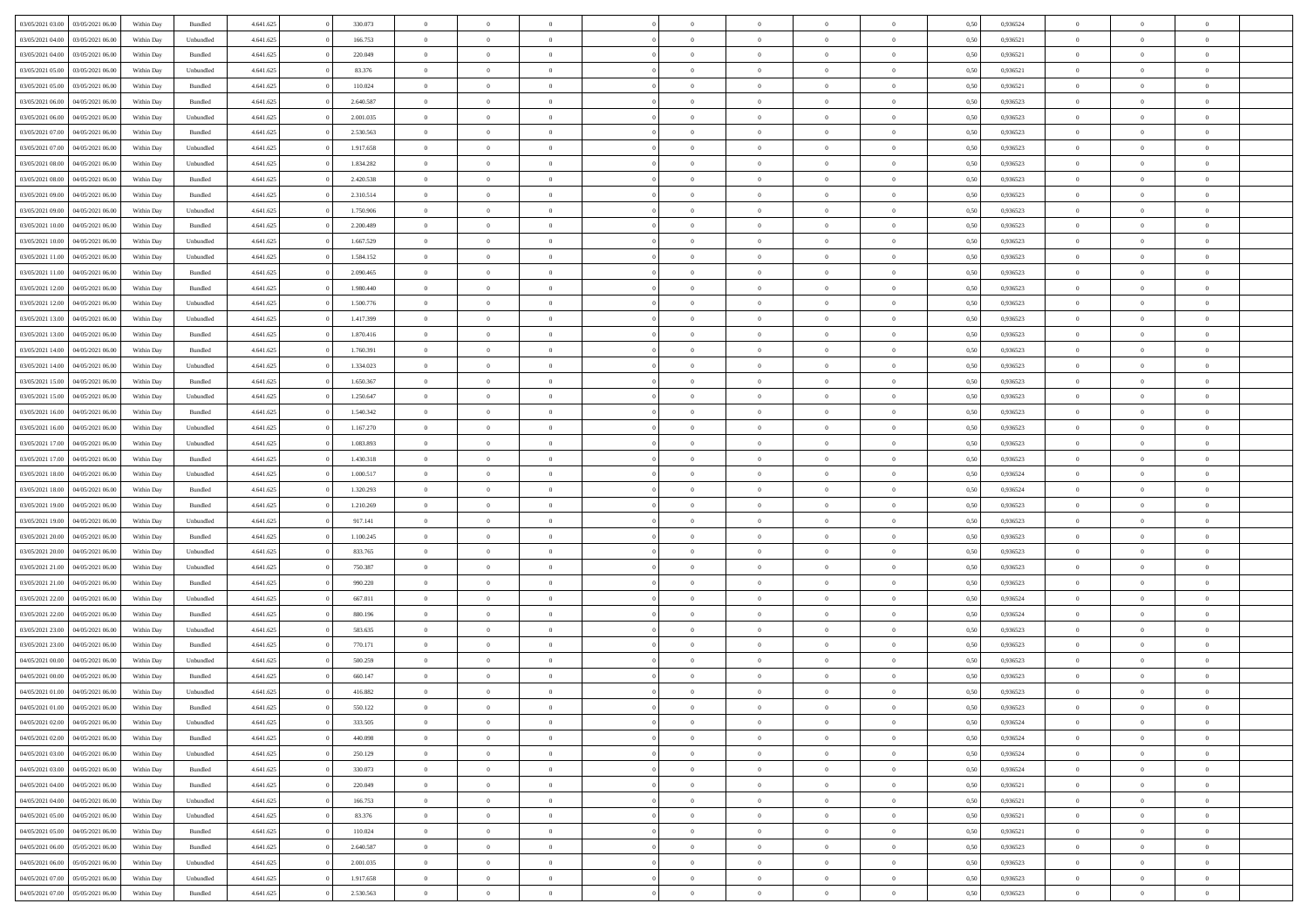| 04/05/2021 08:00                  | 05/05/2021 06:00 | Within Day | Unbundled | 4.641.625 | 1.834.282 | $\overline{0}$ | $\theta$       |                | $\Omega$       | $\Omega$       | $\overline{0}$ | $\theta$       | 0.50 | 0,936523 | $\theta$       | $\overline{0}$ | $\overline{0}$ |  |
|-----------------------------------|------------------|------------|-----------|-----------|-----------|----------------|----------------|----------------|----------------|----------------|----------------|----------------|------|----------|----------------|----------------|----------------|--|
| 04/05/2021 08:00                  | 05/05/2021 06:00 | Within Day | Bundled   | 4.641.625 | 2.420.538 | $\overline{0}$ | $\overline{0}$ | $\overline{0}$ | $\overline{0}$ | $\bf{0}$       | $\overline{0}$ | $\bf{0}$       | 0,50 | 0,936523 | $\theta$       | $\overline{0}$ | $\overline{0}$ |  |
| 04/05/2021 09:00                  | 05/05/2021 06:00 | Within Day | Unbundled | 4.641.625 | 1.750.906 | $\overline{0}$ | $\bf{0}$       | $\overline{0}$ | $\bf{0}$       | $\bf{0}$       | $\bf{0}$       | $\mathbf{0}$   | 0,50 | 0,936523 | $\bf{0}$       | $\overline{0}$ | $\bf{0}$       |  |
| 04/05/2021 09:00                  | 05/05/2021 06:00 | Within Dav | Bundled   | 4.641.625 | 2.310.514 | $\overline{0}$ | $\overline{0}$ | $\overline{0}$ | $\overline{0}$ | $\bf{0}$       | $\overline{0}$ | $\overline{0}$ | 0.50 | 0.936523 | $\theta$       | $\theta$       | $\overline{0}$ |  |
|                                   |                  |            |           |           |           |                |                |                |                |                |                |                |      |          |                |                |                |  |
| 04/05/2021 10:00                  | 05/05/2021 06:00 | Within Day | Unbundled | 4.641.625 | 1.667.529 | $\overline{0}$ | $\theta$       | $\overline{0}$ | $\overline{0}$ | $\bf{0}$       | $\overline{0}$ | $\bf{0}$       | 0,50 | 0,936523 | $\theta$       | $\overline{0}$ | $\overline{0}$ |  |
| 04/05/2021 10:00                  | 05/05/2021 06:00 | Within Day | Bundled   | 4.641.625 | 2.200.489 | $\overline{0}$ | $\overline{0}$ | $\overline{0}$ | $\bf{0}$       | $\overline{0}$ | $\overline{0}$ | $\mathbf{0}$   | 0,50 | 0,936523 | $\bf{0}$       | $\overline{0}$ | $\bf{0}$       |  |
| 04/05/2021 11:00                  | 05/05/2021 06:00 | Within Dav | Bundled   | 4.641.625 | 2.090.465 | $\overline{0}$ | $\overline{0}$ | $\overline{0}$ | $\overline{0}$ | $\overline{0}$ | $\overline{0}$ | $\overline{0}$ | 0.50 | 0.936523 | $\theta$       | $\overline{0}$ | $\overline{0}$ |  |
| 04/05/2021 11:00                  | 05/05/2021 06:00 | Within Day | Unbundled | 4.641.625 | 1.584.152 | $\overline{0}$ | $\theta$       | $\overline{0}$ | $\overline{0}$ | $\bf{0}$       | $\overline{0}$ | $\bf{0}$       | 0,50 | 0,936523 | $\theta$       | $\theta$       | $\overline{0}$ |  |
| 04/05/2021 12:00                  | 05/05/2021 06:00 | Within Day | Bundled   | 4.641.625 | 1.980.440 | $\overline{0}$ | $\overline{0}$ | $\overline{0}$ | $\bf{0}$       | $\bf{0}$       | $\bf{0}$       | $\bf{0}$       | 0,50 | 0,936523 | $\,0\,$        | $\overline{0}$ | $\overline{0}$ |  |
| 04/05/2021 12:00                  | 05/05/2021 06:00 | Within Dav | Unbundled | 4.641.625 | 1.500.776 | $\overline{0}$ | $\overline{0}$ | $\overline{0}$ | $\overline{0}$ | $\overline{0}$ | $\overline{0}$ | $\overline{0}$ | 0.50 | 0.936523 | $\theta$       | $\overline{0}$ | $\overline{0}$ |  |
|                                   |                  |            |           |           |           |                |                |                |                |                |                |                |      |          |                |                |                |  |
| 04/05/2021 13:00                  | 05/05/2021 06:00 | Within Day | Bundled   | 4.641.625 | 1.870.416 | $\overline{0}$ | $\theta$       | $\overline{0}$ | $\overline{0}$ | $\bf{0}$       | $\overline{0}$ | $\bf{0}$       | 0,50 | 0,936523 | $\,$ 0 $\,$    | $\overline{0}$ | $\overline{0}$ |  |
| 04/05/2021 13:00                  | 05/05/2021 06:00 | Within Day | Unbundled | 4.641.625 | 1.417.399 | $\overline{0}$ | $\bf{0}$       | $\overline{0}$ | $\bf{0}$       | $\bf{0}$       | $\bf{0}$       | $\mathbf{0}$   | 0,50 | 0,936523 | $\bf{0}$       | $\overline{0}$ | $\bf{0}$       |  |
| 04/05/2021 14:00                  | 05/05/2021 06:00 | Within Dav | Unbundled | 4.641.625 | 1.334.023 | $\overline{0}$ | $\overline{0}$ | $\overline{0}$ | $\overline{0}$ | $\bf{0}$       | $\overline{0}$ | $\overline{0}$ | 0.50 | 0.936523 | $\theta$       | $\theta$       | $\overline{0}$ |  |
| 04/05/2021 14:00                  | 05/05/2021 06:00 | Within Day | Bundled   | 4.641.625 | 1.760.391 | $\overline{0}$ | $\theta$       | $\overline{0}$ | $\overline{0}$ | $\bf{0}$       | $\overline{0}$ | $\bf{0}$       | 0,50 | 0,936523 | $\theta$       | $\overline{0}$ | $\overline{0}$ |  |
| 04/05/2021 15:00                  | 05/05/2021 06:00 | Within Day | Unbundled | 4.641.625 | 1.250.647 | $\overline{0}$ | $\overline{0}$ | $\overline{0}$ | $\overline{0}$ | $\overline{0}$ | $\overline{0}$ | $\mathbf{0}$   | 0,50 | 0,936523 | $\bf{0}$       | $\overline{0}$ | $\bf{0}$       |  |
| 04/05/2021 15:00                  | 05/05/2021 06:00 | Within Dav | Bundled   | 4.641.625 | 1.650.367 | $\overline{0}$ | $\overline{0}$ | $\overline{0}$ | $\overline{0}$ | $\overline{0}$ | $\overline{0}$ | $\overline{0}$ | 0.50 | 0.936523 | $\theta$       | $\overline{0}$ | $\overline{0}$ |  |
|                                   |                  |            |           |           |           |                |                |                |                |                |                |                |      |          |                |                |                |  |
| 04/05/2021 16:00                  | 05/05/2021 06:00 | Within Day | Unbundled | 4.641.625 | 1.167.270 | $\overline{0}$ | $\theta$       | $\overline{0}$ | $\overline{0}$ | $\bf{0}$       | $\overline{0}$ | $\bf{0}$       | 0,50 | 0,936523 | $\theta$       | $\theta$       | $\overline{0}$ |  |
| 04/05/2021 16:00                  | 05/05/2021 06:00 | Within Day | Bundled   | 4.641.625 | 1.540.342 | $\overline{0}$ | $\overline{0}$ | $\overline{0}$ | $\overline{0}$ | $\bf{0}$       | $\overline{0}$ | $\mathbf{0}$   | 0,50 | 0,936523 | $\,0\,$        | $\overline{0}$ | $\bf{0}$       |  |
| 04/05/2021 17:00                  | 05/05/2021 06:00 | Within Dav | Unbundled | 4.641.625 | 1.083.893 | $\overline{0}$ | $\overline{0}$ | $\overline{0}$ | $\overline{0}$ | $\overline{0}$ | $\overline{0}$ | $\overline{0}$ | 0.50 | 0.936523 | $\theta$       | $\overline{0}$ | $\overline{0}$ |  |
| 04/05/2021 17:00                  | 05/05/2021 06:00 | Within Day | Bundled   | 4.641.625 | 1.430.318 | $\overline{0}$ | $\theta$       | $\overline{0}$ | $\overline{0}$ | $\bf{0}$       | $\overline{0}$ | $\bf{0}$       | 0,50 | 0,936523 | $\,$ 0 $\,$    | $\overline{0}$ | $\overline{0}$ |  |
| 04/05/2021 18:00                  | 05/05/2021 06:00 | Within Day | Unbundled | 4.641.625 | 1.000.517 | $\overline{0}$ | $\overline{0}$ | $\overline{0}$ | $\overline{0}$ | $\bf{0}$       | $\overline{0}$ | $\bf{0}$       | 0,50 | 0,936524 | $\bf{0}$       | $\overline{0}$ | $\bf{0}$       |  |
| 04/05/2021 18:00                  | 05/05/2021 06:00 | Within Day | Bundled   | 4.641.625 | 1.320.293 | $\overline{0}$ | $\overline{0}$ | $\overline{0}$ | $\overline{0}$ | $\bf{0}$       | $\overline{0}$ | $\overline{0}$ | 0.50 | 0.936524 | $\theta$       | $\overline{0}$ | $\overline{0}$ |  |
|                                   |                  |            |           |           |           |                |                |                |                |                |                |                |      |          |                |                |                |  |
| 04/05/2021 19:00                  | 05/05/2021 06:00 | Within Day | Bundled   | 4.641.625 | 1.210.269 | $\overline{0}$ | $\theta$       | $\overline{0}$ | $\overline{0}$ | $\bf{0}$       | $\overline{0}$ | $\,$ 0 $\,$    | 0,50 | 0,936523 | $\theta$       | $\overline{0}$ | $\overline{0}$ |  |
| 04/05/2021 19:00                  | 05/05/2021 06:00 | Within Day | Unbundled | 4.641.625 | 917.141   | $\overline{0}$ | $\overline{0}$ | $\overline{0}$ | $\overline{0}$ | $\overline{0}$ | $\overline{0}$ | $\mathbf{0}$   | 0,50 | 0,936523 | $\bf{0}$       | $\overline{0}$ | $\bf{0}$       |  |
| 04/05/2021 20:00                  | 05/05/2021 06:00 | Within Dav | Unbundled | 4.641.625 | 833.765   | $\overline{0}$ | $\overline{0}$ | $\overline{0}$ | $\overline{0}$ | $\overline{0}$ | $\overline{0}$ | $\overline{0}$ | 0.50 | 0.936523 | $\theta$       | $\overline{0}$ | $\overline{0}$ |  |
| 04/05/2021 20:00                  | 05/05/2021 06:00 | Within Day | Bundled   | 4.641.625 | 1.100.245 | $\overline{0}$ | $\theta$       | $\overline{0}$ | $\overline{0}$ | $\bf{0}$       | $\overline{0}$ | $\bf{0}$       | 0,50 | 0,936523 | $\theta$       | $\theta$       | $\overline{0}$ |  |
| 04/05/2021 21.00                  | 05/05/2021 06:00 | Within Day | Bundled   | 4.641.625 | 990.220   | $\overline{0}$ | $\overline{0}$ | $\overline{0}$ | $\overline{0}$ | $\bf{0}$       | $\overline{0}$ | $\bf{0}$       | 0,50 | 0,936523 | $\,0\,$        | $\overline{0}$ | $\bf{0}$       |  |
| 04/05/2021 21.00                  | 05/05/2021 06:00 | Within Day | Unbundled | 4.641.625 | 750.387   | $\overline{0}$ | $\overline{0}$ | $\overline{0}$ | $\overline{0}$ | $\overline{0}$ | $\overline{0}$ | $\overline{0}$ | 0.50 | 0.936523 | $\theta$       | $\overline{0}$ | $\overline{0}$ |  |
|                                   |                  |            |           |           |           | $\overline{0}$ | $\theta$       | $\overline{0}$ | $\overline{0}$ | $\bf{0}$       | $\overline{0}$ |                |      |          | $\,$ 0 $\,$    | $\overline{0}$ | $\overline{0}$ |  |
| 04/05/2021 22.00                  | 05/05/2021 06:00 | Within Day | Bundled   | 4.641.625 | 880.196   |                |                |                |                |                |                | $\bf{0}$       | 0,50 | 0,936524 |                |                |                |  |
| 04/05/2021 22.00                  | 05/05/2021 06:00 | Within Day | Unbundled | 4.641.625 | 667.011   | $\overline{0}$ | $\overline{0}$ | $\overline{0}$ | $\overline{0}$ | $\bf{0}$       | $\overline{0}$ | $\bf{0}$       | 0,50 | 0,936524 | $\bf{0}$       | $\overline{0}$ | $\bf{0}$       |  |
| 04/05/2021 23.00                  | 05/05/2021 06:00 | Within Day | Unbundled | 4.641.625 | 583.635   | $\overline{0}$ | $\Omega$       | $\Omega$       | $\Omega$       | $\Omega$       | $\overline{0}$ | $\overline{0}$ | 0,50 | 0,936523 | $\,0\,$        | $\theta$       | $\theta$       |  |
| 04/05/2021 23:00                  | 05/05/2021 06:00 | Within Day | Bundled   | 4.641.625 | 770.171   | $\overline{0}$ | $\theta$       | $\overline{0}$ | $\overline{0}$ | $\bf{0}$       | $\overline{0}$ | $\bf{0}$       | 0,50 | 0,936523 | $\theta$       | $\overline{0}$ | $\overline{0}$ |  |
| 05/05/2021 00:00                  | 05/05/2021 06:00 | Within Day | Unbundled | 4.641.625 | 500.259   | $\overline{0}$ | $\overline{0}$ | $\overline{0}$ | $\bf{0}$       | $\overline{0}$ | $\overline{0}$ | $\mathbf{0}$   | 0,50 | 0,936523 | $\overline{0}$ | $\overline{0}$ | $\bf{0}$       |  |
| 05/05/2021 00:00                  | 05/05/2021 06:00 | Within Day | Bundled   | 4.641.625 | 660.147   | $\overline{0}$ | $\Omega$       | $\Omega$       | $\Omega$       | $\overline{0}$ | $\overline{0}$ | $\overline{0}$ | 0.50 | 0.936523 | $\,0\,$        | $\theta$       | $\theta$       |  |
| 05/05/2021 01:00                  | 05/05/2021 06:00 | Within Day | Unbundled | 4.641.625 | 416.882   | $\overline{0}$ | $\theta$       | $\overline{0}$ | $\overline{0}$ | $\bf{0}$       | $\overline{0}$ | $\bf{0}$       | 0,50 | 0,936523 | $\theta$       | $\overline{0}$ | $\overline{0}$ |  |
|                                   |                  |            |           |           |           |                |                |                |                |                |                |                |      |          |                |                |                |  |
| 05/05/2021 01:00                  | 05/05/2021 06:00 | Within Day | Bundled   | 4.641.625 | 550.122   | $\overline{0}$ | $\overline{0}$ | $\overline{0}$ | $\bf{0}$       | $\bf{0}$       | $\bf{0}$       | $\bf{0}$       | 0,50 | 0,936523 | $\bf{0}$       | $\overline{0}$ | $\bf{0}$       |  |
| 05/05/2021 02:00                  | 05/05/2021 06:00 | Within Day | Bundled   | 4.641.625 | 440 098   | $\overline{0}$ | $\Omega$       | $\Omega$       | $\Omega$       | $\theta$       | $\overline{0}$ | $\overline{0}$ | 0.50 | 0.936524 | $\theta$       | $\theta$       | $\theta$       |  |
| 05/05/2021 02:00                  | 05/05/2021 06:00 | Within Day | Unbundled | 4.641.625 | 333.505   | $\overline{0}$ | $\overline{0}$ | $\overline{0}$ | $\overline{0}$ | $\bf{0}$       | $\overline{0}$ | $\bf{0}$       | 0,50 | 0,936524 | $\,$ 0 $\,$    | $\overline{0}$ | $\overline{0}$ |  |
| 05/05/2021 03:00                  | 05/05/2021 06:00 | Within Day | Bundled   | 4.641.625 | 330.073   | $\overline{0}$ | $\overline{0}$ | $\overline{0}$ | $\bf{0}$       | $\bf{0}$       | $\bf{0}$       | $\mathbf{0}$   | 0,50 | 0,936524 | $\overline{0}$ | $\overline{0}$ | $\bf{0}$       |  |
| 05/05/2021 03:00                  | 05/05/2021 06:00 | Within Day | Unbundled | 4.641.625 | 250.129   | $\overline{0}$ | $\Omega$       | $\overline{0}$ | $\Omega$       | $\bf{0}$       | $\overline{0}$ | $\overline{0}$ | 0,50 | 0,936524 | $\,0\,$        | $\theta$       | $\theta$       |  |
| 05/05/2021 04:00                  | 05/05/2021 06:00 | Within Day | Bundled   | 4.641.625 | 220.049   | $\overline{0}$ | $\overline{0}$ | $\overline{0}$ | $\overline{0}$ | $\,$ 0         | $\overline{0}$ | $\bf{0}$       | 0,50 | 0,936521 | $\,$ 0 $\,$    | $\overline{0}$ | $\overline{0}$ |  |
|                                   |                  |            |           |           |           |                |                |                |                |                |                |                |      |          |                |                |                |  |
| 05/05/2021 04:00                  | 05/05/2021 06:00 | Within Day | Unbundled | 4.641.625 | 166.753   | $\overline{0}$ | $\overline{0}$ | $\overline{0}$ | $\bf{0}$       | $\bf{0}$       | $\overline{0}$ | $\mathbf{0}$   | 0,50 | 0,936521 | $\bf{0}$       | $\overline{0}$ | $\bf{0}$       |  |
| 05/05/2021 05:00                  | 05/05/2021 06:00 | Within Day | Unbundled | 4.641.625 | 83.376    | $\overline{0}$ | $\Omega$       | $\Omega$       | $\Omega$       | $\Omega$       | $\Omega$       | $\overline{0}$ | 0.50 | 0.936521 | $\theta$       | $\theta$       | $\theta$       |  |
| 05/05/2021 05:00                  | 05/05/2021 06:00 | Within Day | Bundled   | 4.641.625 | 110.024   | $\overline{0}$ | $\overline{0}$ | $\overline{0}$ | $\bf{0}$       | $\,$ 0         | $\bf{0}$       | $\bf{0}$       | 0,50 | 0,936521 | $\,0\,$        | $\,$ 0 $\,$    | $\overline{0}$ |  |
| 05/05/2021 06:00 06/05/2021 06:00 |                  | Within Day | Unbundled | 4.641.625 | 2.001.035 | $\bf{0}$       | $\bf{0}$       |                |                | $\bf{0}$       |                |                | 0,50 | 0,936523 | $\bf{0}$       | $\overline{0}$ |                |  |
| 05/05/2021 06:00                  | 06/05/2021 06:00 | Within Day | Bundled   | 4.641.625 | 2.640.587 | $\overline{0}$ | $\overline{0}$ | $\overline{0}$ | $\Omega$       | $\overline{0}$ | $\overline{0}$ | $\overline{0}$ | 0.50 | 0.936523 | $\theta$       | $\theta$       | $\theta$       |  |
| 05/05/2021 07:00                  | 06/05/2021 06:00 | Within Day | Bundled   | 4.641.625 | 2.530.563 | $\overline{0}$ | $\,$ 0         | $\overline{0}$ | $\bf{0}$       | $\,$ 0 $\,$    | $\overline{0}$ | $\mathbf{0}$   | 0,50 | 0,936523 | $\,$ 0 $\,$    | $\,$ 0 $\,$    | $\,$ 0         |  |
| 05/05/2021 07:00                  | 06/05/2021 06:00 | Within Day | Unbundled | 4.641.625 | 1.917.658 | $\overline{0}$ | $\overline{0}$ | $\overline{0}$ | $\overline{0}$ | $\overline{0}$ | $\overline{0}$ | $\mathbf{0}$   | 0,50 | 0,936523 | $\overline{0}$ | $\bf{0}$       | $\bf{0}$       |  |
|                                   |                  |            |           |           |           |                |                |                |                |                |                |                |      |          |                |                |                |  |
| 05/05/2021 08:00                  | 06/05/2021 06:00 | Within Day | Bundled   | 4.641.625 | 2.420.538 | $\overline{0}$ | $\theta$       | $\overline{0}$ | $\Omega$       | $\overline{0}$ | $\overline{0}$ | $\bf{0}$       | 0,50 | 0,936523 | $\overline{0}$ | $\theta$       | $\overline{0}$ |  |
| 05/05/2021 08:00                  | 06/05/2021 06:00 | Within Day | Unbundled | 4.641.625 | 1.834.282 | $\overline{0}$ | $\,$ 0         | $\overline{0}$ | $\overline{0}$ | $\overline{0}$ | $\overline{0}$ | $\bf{0}$       | 0,50 | 0,936523 | $\,$ 0 $\,$    | $\overline{0}$ | $\overline{0}$ |  |
| 05/05/2021 09:00                  | 06/05/2021 06:00 | Within Day | Bundled   | 4.641.625 | 2.310.514 | $\overline{0}$ | $\overline{0}$ | $\overline{0}$ | $\overline{0}$ | $\overline{0}$ | $\overline{0}$ | $\mathbf{0}$   | 0,50 | 0,936523 | $\overline{0}$ | $\bf{0}$       | $\bf{0}$       |  |
| 05/05/2021 09:00                  | 06/05/2021 06:00 | Within Day | Unbundled | 4.641.625 | 1.750.906 | $\overline{0}$ | $\overline{0}$ | $\overline{0}$ | $\Omega$       | $\overline{0}$ | $\overline{0}$ | $\bf{0}$       | 0.50 | 0,936523 | $\overline{0}$ | $\theta$       | $\overline{0}$ |  |
| 05/05/2021 10:00                  | 06/05/2021 06:00 | Within Day | Unbundled | 4.641.625 | 1.667.529 | $\overline{0}$ | $\,$ 0         | $\overline{0}$ | $\overline{0}$ | $\bf{0}$       | $\overline{0}$ | $\bf{0}$       | 0,50 | 0,936523 | $\,$ 0 $\,$    | $\overline{0}$ | $\overline{0}$ |  |
| 05/05/2021 10:00                  | 06/05/2021 06:00 | Within Day | Bundled   | 4.641.625 | 2.200.489 | $\overline{0}$ | $\bf{0}$       | $\overline{0}$ | $\overline{0}$ | $\overline{0}$ | $\overline{0}$ | $\mathbf{0}$   | 0,50 | 0,936523 | $\overline{0}$ | $\overline{0}$ | $\bf{0}$       |  |
|                                   |                  |            |           |           |           |                |                |                |                |                |                |                |      |          |                |                |                |  |
| 05/05/2021 11:00                  | 06/05/2021 06:00 | Within Day | Unbundled | 4.641.625 | 1.584.152 | $\overline{0}$ | $\overline{0}$ | $\overline{0}$ | $\Omega$       | $\overline{0}$ | $\overline{0}$ | $\bf{0}$       | 0.50 | 0.936523 | $\overline{0}$ | $\theta$       | $\overline{0}$ |  |
| 05/05/2021 11:00                  | 06/05/2021 06:00 | Within Day | Bundled   | 4.641.625 | 2.090.465 | $\overline{0}$ | $\,$ 0 $\,$    | $\overline{0}$ | $\overline{0}$ | $\bf{0}$       | $\overline{0}$ | $\bf{0}$       | 0,50 | 0,936523 | $\,$ 0 $\,$    | $\,$ 0 $\,$    | $\bf{0}$       |  |
| 05/05/2021 12:00                  | 06/05/2021 06:00 | Within Day | Bundled   | 4.641.625 | 1.980.440 | $\overline{0}$ | $\bf{0}$       | $\overline{0}$ | $\bf{0}$       | $\bf{0}$       | $\overline{0}$ | $\bf{0}$       | 0,50 | 0,936523 | $\overline{0}$ | $\overline{0}$ | $\bf{0}$       |  |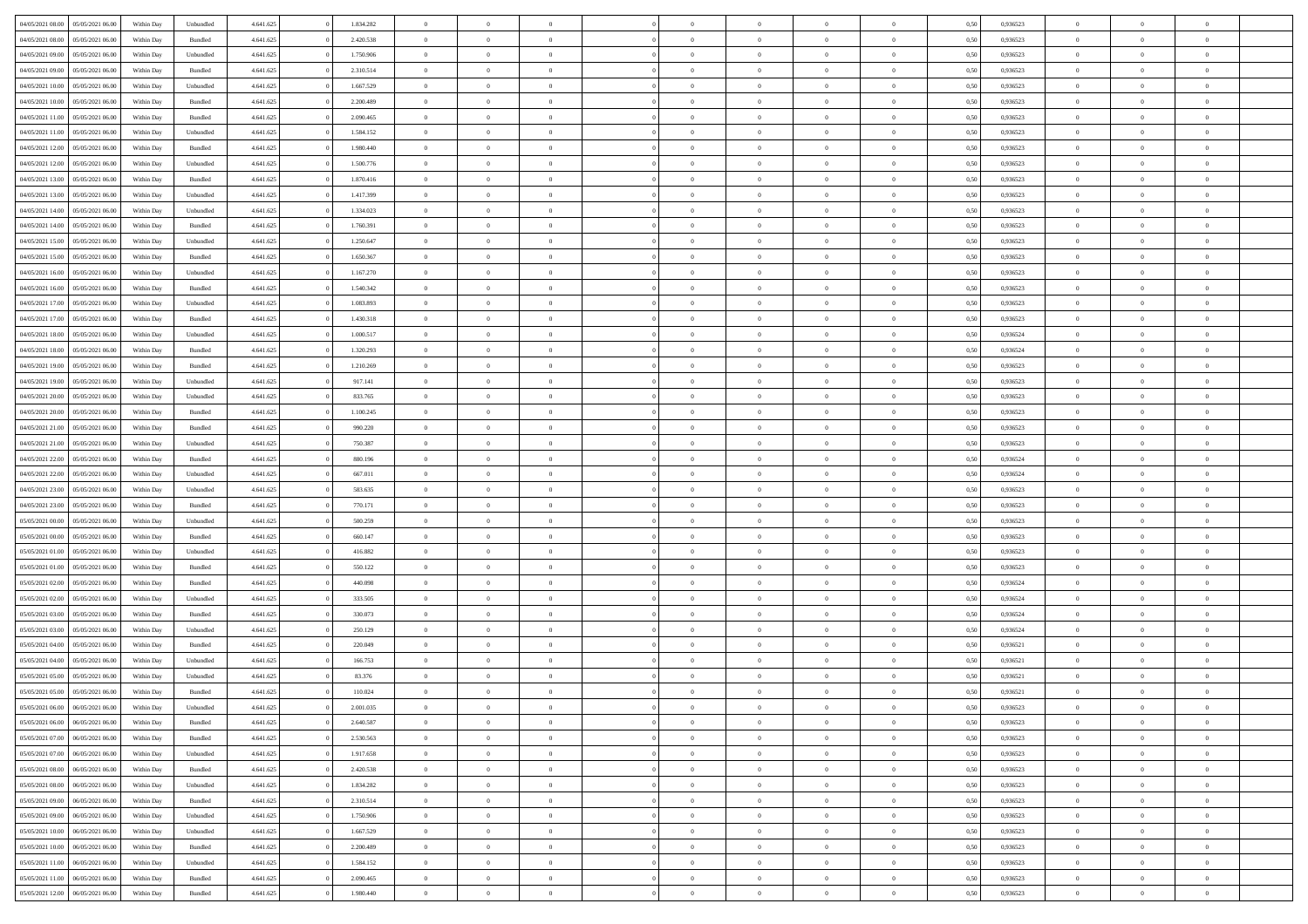| 05/05/2021 12:00                  | 06/05/2021 06:00 | Within Day | Unbundled          | 4.641.625 | 1.500.776 | $\overline{0}$ | $\theta$       |                | $\overline{0}$ | $\bf{0}$       | $\overline{0}$ | $\theta$       | 0,50 | 0,936523 | $\theta$       | $\theta$       | $\overline{0}$           |  |
|-----------------------------------|------------------|------------|--------------------|-----------|-----------|----------------|----------------|----------------|----------------|----------------|----------------|----------------|------|----------|----------------|----------------|--------------------------|--|
|                                   |                  |            |                    |           |           | $\overline{0}$ | $\overline{0}$ |                |                |                |                |                |      |          |                |                | $\overline{0}$           |  |
| 05/05/2021 13:00                  | 06/05/2021 06.00 | Within Day | Bundled            | 4.641.625 | 1.870.416 |                |                | $\overline{0}$ | $\overline{0}$ | $\,$ 0         | $\bf{0}$       | $\bf{0}$       | 0,50 | 0,936523 | $\,$ 0 $\,$    | $\overline{0}$ |                          |  |
| 05/05/2021 13:00                  | 06/05/2021 06:00 | Within Day | Unbundled          | 4.641.625 | 1.417.399 | $\overline{0}$ | $\overline{0}$ | $\overline{0}$ | $\overline{0}$ | $\bf{0}$       | $\overline{0}$ | $\mathbf{0}$   | 0.50 | 0.936523 | $\bf{0}$       | $\overline{0}$ | $\overline{0}$           |  |
| 05/05/2021 14:00                  | 06/05/2021 06:00 | Within Day | Unbundled          | 4.641.625 | 1.334.023 | $\overline{0}$ | $\overline{0}$ | $\overline{0}$ | $\overline{0}$ | $\,$ 0         | $\overline{0}$ | $\overline{0}$ | 0,50 | 0,936523 | $\,$ 0 $\,$    | $\overline{0}$ | $\overline{0}$           |  |
| 05/05/2021 14:00                  | 06/05/2021 06.00 | Within Day | Bundled            | 4.641.625 | 1.760.391 | $\overline{0}$ | $\theta$       | $\overline{0}$ | $\overline{0}$ | $\overline{0}$ | $\overline{0}$ | $\bf{0}$       | 0,50 | 0,936523 | $\,$ 0 $\,$    | $\overline{0}$ | $\overline{0}$           |  |
| 05/05/2021 15:00                  | 06/05/2021 06:00 | Within Day | Bundled            | 4.641.625 | 1.650.367 | $\overline{0}$ | $\overline{0}$ | $\overline{0}$ | $\overline{0}$ | $\bf{0}$       | $\overline{0}$ | $\bf{0}$       | 0.50 | 0.936523 | $\,0\,$        | $\theta$       | $\overline{0}$           |  |
| 05/05/2021 15:00                  | 06/05/2021 06:00 | Within Day | Unbundled          | 4.641.625 | 1.250.647 | $\overline{0}$ | $\overline{0}$ | $\overline{0}$ | $\overline{0}$ | $\bf{0}$       | $\overline{0}$ | $\overline{0}$ | 0,50 | 0,936523 | $\,$ 0 $\,$    | $\theta$       | $\overline{0}$           |  |
| 05/05/2021 16:00                  | 06/05/2021 06.00 | Within Day | Bundled            | 4.641.625 | 1.540.342 | $\overline{0}$ | $\theta$       | $\overline{0}$ | $\overline{0}$ | $\,$ 0         | $\bf{0}$       | $\bf{0}$       | 0,50 | 0,936523 | $\,$ 0 $\,$    | $\overline{0}$ | $\overline{0}$           |  |
| 05/05/2021 16:00                  | 06/05/2021 06:00 | Within Day | Unbundled          | 4.641.625 | 1.167.270 | $\overline{0}$ | $\overline{0}$ | $\overline{0}$ | $\overline{0}$ | $\bf{0}$       | $\overline{0}$ | $\bf{0}$       | 0.50 | 0.936523 | $\,0\,$        | $\overline{0}$ | $\overline{0}$           |  |
| 05/05/2021 17:00                  | 06/05/2021 06:00 | Within Day | Bundled            | 4.641.625 | 1.430.318 | $\overline{0}$ | $\overline{0}$ | $\overline{0}$ | $\overline{0}$ | $\,$ 0         | $\overline{0}$ | $\bf{0}$       | 0,50 | 0,936523 | $\,$ 0 $\,$    | $\overline{0}$ | $\overline{0}$           |  |
|                                   |                  |            |                    |           |           |                |                |                |                |                |                |                |      |          |                |                |                          |  |
| 05/05/2021 17:00                  | 06/05/2021 06.00 | Within Day | Unbundled          | 4.641.625 | 1.083.893 | $\overline{0}$ | $\theta$       | $\overline{0}$ | $\overline{0}$ | $\,$ 0         | $\bf{0}$       | $\bf{0}$       | 0,50 | 0,936523 | $\,$ 0 $\,$    | $\overline{0}$ | $\overline{0}$           |  |
| 05/05/2021 18:00                  | 06/05/2021 06:00 | Within Day | Unbundled          | 4.641.625 | 1.000.517 | $\overline{0}$ | $\overline{0}$ | $\overline{0}$ | $\overline{0}$ | $\bf{0}$       | $\overline{0}$ | $\mathbf{0}$   | 0.50 | 0.936524 | $\bf{0}$       | $\overline{0}$ | $\overline{\phantom{a}}$ |  |
| 05/05/2021 18:00                  | 06/05/2021 06:00 | Within Day | Bundled            | 4.641.625 | 1.320.293 | $\overline{0}$ | $\overline{0}$ | $\overline{0}$ | $\overline{0}$ | $\,$ 0         | $\overline{0}$ | $\overline{0}$ | 0,50 | 0,936524 | $\,$ 0 $\,$    | $\overline{0}$ | $\overline{0}$           |  |
| 05/05/2021 19:00                  | 06/05/2021 06.00 | Within Day | Unbundled          | 4.641.625 | 917.141   | $\overline{0}$ | $\theta$       | $\overline{0}$ | $\overline{0}$ | $\overline{0}$ | $\overline{0}$ | $\bf{0}$       | 0,50 | 0,936523 | $\,$ 0 $\,$    | $\overline{0}$ | $\overline{0}$           |  |
| 05/05/2021 19:00                  | 06/05/2021 06:00 | Within Day | Bundled            | 4.641.625 | 1.210.269 | $\overline{0}$ | $\overline{0}$ | $\overline{0}$ | $\overline{0}$ | $\bf{0}$       | $\overline{0}$ | $\bf{0}$       | 0.50 | 0.936523 | $\theta$       | $\theta$       | $\overline{0}$           |  |
| 05/05/2021 20:00                  | 06/05/2021 06:00 | Within Day | Bundled            | 4.641.625 | 1.100.245 | $\overline{0}$ | $\overline{0}$ | $\overline{0}$ | $\overline{0}$ | $\,$ 0         | $\overline{0}$ | $\bf{0}$       | 0,50 | 0,936523 | $\,$ 0 $\,$    | $\theta$       | $\overline{0}$           |  |
| 05/05/2021 20:00                  | 06/05/2021 06.00 | Within Day | Unbundled          | 4.641.625 | 833.765   | $\overline{0}$ | $\theta$       | $\overline{0}$ | $\overline{0}$ | $\bf{0}$       | $\overline{0}$ | $\bf{0}$       | 0,50 | 0,936523 | $\,$ 0 $\,$    | $\overline{0}$ | $\overline{0}$           |  |
| 05/05/2021 21:00                  | 06/05/2021 06:00 | Within Day | Unbundled          | 4.641.625 | 750,387   | $\overline{0}$ | $\overline{0}$ | $\overline{0}$ | $\overline{0}$ | $\bf{0}$       | $\overline{0}$ | $\bf{0}$       | 0.50 | 0.936523 | $\,0\,$        | $\overline{0}$ | $\overline{\phantom{a}}$ |  |
| 05/05/2021 21:00                  | 06/05/2021 06:00 | Within Day | Bundled            | 4.641.625 | 990.220   | $\overline{0}$ | $\overline{0}$ | $\overline{0}$ | $\overline{0}$ | $\bf{0}$       | $\overline{0}$ | $\bf{0}$       | 0,50 | 0,936523 | $\,$ 0 $\,$    | $\overline{0}$ | $\overline{0}$           |  |
|                                   |                  |            |                    |           |           |                | $\theta$       | $\overline{0}$ | $\overline{0}$ | $\,$ 0         |                |                |      |          | $\,$ 0 $\,$    | $\overline{0}$ | $\overline{0}$           |  |
| 05/05/2021 22.00                  | 06/05/2021 06.00 | Within Day | Unbundled          | 4.641.625 | 667.011   | $\overline{0}$ |                |                |                |                | $\bf{0}$       | $\bf{0}$       | 0,50 | 0,936524 |                |                |                          |  |
| 05/05/2021 22:00                  | 06/05/2021 06:00 | Within Day | Bundled            | 4.641.625 | 880.196   | $\overline{0}$ | $\overline{0}$ | $\overline{0}$ | $\overline{0}$ | $\bf{0}$       | $\overline{0}$ | $\mathbf{0}$   | 0.50 | 0.936524 | $\bf{0}$       | $\overline{0}$ | $\bf{0}$                 |  |
| 05/05/2021 23:00                  | 06/05/2021 06:00 | Within Day | Bundled            | 4.641.625 | 770.171   | $\overline{0}$ | $\overline{0}$ | $\overline{0}$ | $\overline{0}$ | $\bf{0}$       | $\overline{0}$ | $\overline{0}$ | 0,50 | 0,936523 | $\,$ 0 $\,$    | $\overline{0}$ | $\overline{0}$           |  |
| 05/05/2021 23:00                  | 06/05/2021 06.00 | Within Day | Unbundled          | 4.641.625 | 583.635   | $\overline{0}$ | $\theta$       | $\overline{0}$ | $\overline{0}$ | $\,$ 0         | $\overline{0}$ | $\bf{0}$       | 0,50 | 0,936523 | $\,$ 0 $\,$    | $\overline{0}$ | $\overline{0}$           |  |
| 06/05/2021 00:00                  | 06/05/2021 06:00 | Within Day | Unbundled          | 4.641.625 | 500.259   | $\overline{0}$ | $\overline{0}$ | $\overline{0}$ | $\overline{0}$ | $\bf{0}$       | $\overline{0}$ | $\bf{0}$       | 0.50 | 0.936523 | $\,0\,$        | $\theta$       | $\overline{0}$           |  |
| 06/05/2021 00:00                  | 06/05/2021 06:00 | Within Day | Bundled            | 4.641.625 | 660.147   | $\overline{0}$ | $\overline{0}$ | $\overline{0}$ | $\overline{0}$ | $\,$ 0         | $\overline{0}$ | $\overline{0}$ | 0,50 | 0,936523 | $\,$ 0 $\,$    | $\theta$       | $\overline{0}$           |  |
| 06/05/2021 01:00                  | 06/05/2021 06.00 | Within Day | Bundled            | 4.641.625 | 550.122   | $\overline{0}$ | $\theta$       | $\overline{0}$ |                | $\bf{0}$       | $\overline{0}$ | $\bf{0}$       | 0,50 | 0,936523 | $\,$ 0 $\,$    | $\overline{0}$ | $\overline{0}$           |  |
| 06/05/2021 01:00                  | 06/05/2021 06:00 | Within Day | Unbundled          | 4.641.625 | 416.882   | $\overline{0}$ | $\overline{0}$ | $\overline{0}$ | $\overline{0}$ | $\bf{0}$       | $\overline{0}$ | $\bf{0}$       | 0.50 | 0.936523 | $\,0\,$        | $\overline{0}$ | $\overline{0}$           |  |
| 06/05/2021 02:00                  | 06/05/2021 06:00 | Within Day | Bundled            | 4.641.625 | 440.098   | $\overline{0}$ | $\overline{0}$ | $\overline{0}$ | $\overline{0}$ | $\bf{0}$       | $\overline{0}$ | $\bf{0}$       | 0,50 | 0,936524 | $\,$ 0 $\,$    | $\overline{0}$ | $\overline{0}$           |  |
| 06/05/2021 02:00                  | 06/05/2021 06.00 | Within Day | Unbundled          | 4.641.625 | 333.505   | $\overline{0}$ | $\overline{0}$ | $\overline{0}$ | $\overline{0}$ | $\bf{0}$       | $\bf{0}$       | $\bf{0}$       | 0,50 | 0,936524 | $\,$ 0 $\,$    | $\overline{0}$ | $\overline{0}$           |  |
| 06/05/2021 03:00                  | 06/05/2021 06:00 | Within Day | Unbundled          | 4.641.625 | 250.129   | $\overline{0}$ | $\overline{0}$ | $\overline{0}$ | $\overline{0}$ | $\bf{0}$       | $\overline{0}$ | $\mathbf{0}$   | 0.50 | 0.936524 | $\bf{0}$       | $\overline{0}$ | $\overline{\phantom{a}}$ |  |
| 06/05/2021 03:00                  | 06/05/2021 06:00 | Within Dav | Bundled            | 4.641.625 | 330.073   | $\overline{0}$ | $\overline{0}$ | $\overline{0}$ | $\overline{0}$ | $\overline{0}$ | $\overline{0}$ | $\overline{0}$ | 0.50 | 0,936524 | $\theta$       | $\overline{0}$ | $\overline{0}$           |  |
|                                   |                  |            |                    |           |           |                |                |                |                |                |                |                |      |          |                |                |                          |  |
| 06/05/2021 04:00                  | 06/05/2021 06.00 | Within Day | Unbundled          | 4.641.625 | 166.753   | $\overline{0}$ | $\theta$       | $\overline{0}$ | $\overline{0}$ | $\,$ 0         | $\overline{0}$ | $\bf{0}$       | 0,50 | 0,936521 | $\,$ 0 $\,$    | $\overline{0}$ | $\overline{0}$           |  |
| 06/05/2021 04:00                  | 06/05/2021 06:00 | Within Day | Bundled            | 4.641.625 | 220,049   | $\overline{0}$ | $\overline{0}$ | $\overline{0}$ | $\overline{0}$ | $\bf{0}$       | $\overline{0}$ | $\bf{0}$       | 0.50 | 0.936521 | $\,0\,$        | $\theta$       | $\overline{0}$           |  |
| 06/05/2021 05:00                  | 06/05/2021 06:00 | Within Dav | Bundled            | 4.641.625 | 110.024   | $\overline{0}$ | $\overline{0}$ | $\Omega$       | $\overline{0}$ | $\bf{0}$       | $\overline{0}$ | $\overline{0}$ | 0.50 | 0,936521 | $\theta$       | $\overline{0}$ | $\overline{0}$           |  |
| 06/05/2021 05:00                  | 06/05/2021 06.00 | Within Day | Unbundled          | 4.641.625 | 83.376    | $\overline{0}$ | $\theta$       | $\overline{0}$ | $\overline{0}$ | $\,$ 0         | $\overline{0}$ | $\bf{0}$       | 0,50 | 0,936521 | $\,$ 0 $\,$    | $\overline{0}$ | $\overline{0}$           |  |
| 06/05/2021 06:00                  | 07/05/2021 06:00 | Within Day | Bundled            | 4.641.625 | 2.640.587 | $\overline{0}$ | $\overline{0}$ | $\overline{0}$ | $\overline{0}$ | $\bf{0}$       | $\overline{0}$ | $\bf{0}$       | 0.50 | 0.936523 | $\,0\,$        | $\overline{0}$ | $\overline{0}$           |  |
| 06/05/2021 06:00                  | 07/05/2021 06:00 | Within Dav | Unbundled          | 4.641.625 | 2.001.035 | $\overline{0}$ | $\overline{0}$ | $\overline{0}$ | $\overline{0}$ | $\overline{0}$ | $\overline{0}$ | $\overline{0}$ | 0.50 | 0.936523 | $\theta$       | $\overline{0}$ | $\overline{0}$           |  |
| 06/05/2021 07:00                  | 07/05/2021 06.00 | Within Day | Bundled            | 4.641.625 | 2.530.563 | $\overline{0}$ | $\overline{0}$ | $\overline{0}$ | $\overline{0}$ | $\bf{0}$       | $\bf{0}$       | $\bf{0}$       | 0,50 | 0,936523 | $\,$ 0 $\,$    | $\overline{0}$ | $\overline{0}$           |  |
| 06/05/2021 07:00                  | 07/05/2021 06:00 | Within Day | Unbundled          | 4.641.625 | 1.917.658 | $\overline{0}$ | $\overline{0}$ | $\overline{0}$ | $\overline{0}$ | $\bf{0}$       | $\overline{0}$ | $\mathbf{0}$   | 0.50 | 0.936523 | $\bf{0}$       | $\overline{0}$ | $\overline{0}$           |  |
| 06/05/2021 08:00                  | 07/05/2021 06:00 | Within Dav | Bundled            | 4.641.625 | 2.420.538 | $\overline{0}$ | $\overline{0}$ | $\Omega$       | $\overline{0}$ | $\mathbf{0}$   | $\overline{0}$ | $\overline{0}$ | 0.50 | 0.936523 | $\theta$       | $\overline{0}$ | $\overline{0}$           |  |
| 06/05/2021 08:00                  | 07/05/2021 06.00 | Within Day | Unbundled          | 4.641.625 | 1.834.282 | $\overline{0}$ | $\theta$       | $\overline{0}$ | $\overline{0}$ | $\,$ 0         | $\overline{0}$ | $\bf{0}$       | 0,50 | 0,936523 | $\,$ 0 $\,$    | $\overline{0}$ | $\overline{0}$           |  |
| 06/05/2021 09:00                  | 07/05/2021 06:00 |            | Unbundled          | 4.641.625 | 1.750.906 | $\overline{0}$ | $\theta$       | $\overline{0}$ | $\overline{0}$ | $\bf{0}$       | $\Omega$       | $\overline{0}$ | 0.50 | 0.936523 | $\,0\,$        | $\theta$       | $\overline{0}$           |  |
|                                   |                  | Within Day |                    |           |           |                | $\Omega$       | $\Omega$       |                |                |                |                |      |          | $\theta$       |                |                          |  |
| 06/05/2021 09:00                  | 07/05/2021 06:00 | Within Dav | Bundled            | 4.641.625 | 2.310.514 | $\overline{0}$ |                |                | $\Omega$       | $\bf{0}$       | $\overline{0}$ | $\bf{0}$       | 0.50 | 0.936523 |                | $\theta$       | $\overline{0}$           |  |
| 06/05/2021 10:00                  | 07/05/2021 06:00 | Within Day | Unbundled          | 4.641.625 | 1.667.529 | $\overline{0}$ | $\,$ 0 $\,$    | $\overline{0}$ | $\overline{0}$ | $\,$ 0         | $\bf{0}$       | $\bf{0}$       | 0,50 | 0,936523 | $\,$ 0 $\,$    | $\overline{0}$ | $\overline{0}$           |  |
| 06/05/2021 10:00 07/05/2021 06:00 |                  | Within Day | $\mathbf B$ undled | 4.641.625 | 2.200.489 | $\bf{0}$       | $\theta$       |                | $\Omega$       |                |                |                | 0,50 | 0.936523 | $\bf{0}$       | $\theta$       |                          |  |
| 06/05/2021 11:00                  | 07/05/2021 06:00 | Within Day | Unbundled          | 4.641.625 | 1.584.152 | $\overline{0}$ | $\overline{0}$ | $\overline{0}$ | $\overline{0}$ | $\overline{0}$ | $\overline{0}$ | $\mathbf{0}$   | 0,50 | 0.936523 | $\theta$       | $\overline{0}$ | $\overline{0}$           |  |
| 06/05/2021 11:00                  | 07/05/2021 06:00 | Within Day | Bundled            | 4.641.625 | 2.090.465 | $\overline{0}$ | $\overline{0}$ | $\overline{0}$ | $\bf{0}$       | $\overline{0}$ | $\overline{0}$ | $\bf{0}$       | 0,50 | 0,936523 | $\bf{0}$       | $\overline{0}$ | $\bf{0}$                 |  |
| 06/05/2021 12:00                  | 07/05/2021 06:00 | Within Day | Bundled            | 4.641.625 | 1.980.440 | $\overline{0}$ | $\overline{0}$ | $\overline{0}$ | $\overline{0}$ | $\overline{0}$ | $\overline{0}$ | $\mathbf{0}$   | 0.50 | 0.936523 | $\overline{0}$ | $\bf{0}$       | $\bf{0}$                 |  |
| 06/05/2021 12:00                  | 07/05/2021 06:00 | Within Day | Unbundled          | 4.641.625 | 1.500.776 | $\overline{0}$ | $\overline{0}$ | $\overline{0}$ | $\overline{0}$ | $\overline{0}$ | $\overline{0}$ | $\mathbf{0}$   | 0,50 | 0.936523 | $\overline{0}$ | $\theta$       | $\overline{0}$           |  |
| 06/05/2021 13:00                  | 07/05/2021 06:00 | Within Day | Bundled            | 4.641.625 | 1.870.416 | $\overline{0}$ | $\overline{0}$ | $\overline{0}$ | $\overline{0}$ | $\bf{0}$       | $\bf{0}$       | $\bf{0}$       | 0,50 | 0,936523 | $\bf{0}$       | $\overline{0}$ | $\overline{0}$           |  |
| 06/05/2021 13:00                  | 07/05/2021 06:00 | Within Day | Unbundled          | 4.641.625 | 1.417.399 | $\overline{0}$ | $\overline{0}$ | $\overline{0}$ | $\overline{0}$ | $\bf{0}$       | $\overline{0}$ | $\mathbf{0}$   | 0.50 | 0.936523 | $\,$ 0 $\,$    | $\theta$       | $\overline{0}$           |  |
| 06/05/2021 14:00                  | 07/05/2021 06:00 | Within Day | Bundled            | 4.641.625 | 1.760.391 | $\overline{0}$ | $\overline{0}$ | $\overline{0}$ | $\overline{0}$ | $\overline{0}$ | $\overline{0}$ | $\overline{0}$ | 0,50 | 0.936523 | $\overline{0}$ | $\theta$       | $\overline{0}$           |  |
| 06/05/2021 14:00                  | 07/05/2021 06:00 | Within Day | Unbundled          | 4.641.625 | 1.334.023 | $\overline{0}$ | $\,$ 0         | $\overline{0}$ | $\bf{0}$       | $\,$ 0 $\,$    | $\overline{0}$ | $\bf{0}$       | 0,50 | 0,936523 | $\,$ 0 $\,$    | $\overline{0}$ | $\overline{0}$           |  |
| 06/05/2021 15:00                  | 07/05/2021 06:00 |            | Bundled            | 4.641.625 | 1.650.367 | $\overline{0}$ | $\overline{0}$ |                | $\overline{0}$ | $\bf{0}$       | $\overline{0}$ |                | 0.50 | 0.936523 | $\mathbf{0}$   | $\bf{0}$       | $\overline{0}$           |  |
|                                   |                  | Within Day |                    |           |           |                |                | $\overline{0}$ |                |                |                | $\mathbf{0}$   |      |          |                |                |                          |  |
| 06/05/2021 15:00                  | 07/05/2021 06:00 | Within Day | Unbundled          | 4.641.625 | 1.250.647 | $\overline{0}$ | $\overline{0}$ | $\overline{0}$ | $\overline{0}$ | $\overline{0}$ | $\overline{0}$ | $\overline{0}$ | 0,50 | 0.936523 | $\overline{0}$ | $\theta$       | $\overline{0}$           |  |
| 06/05/2021 16:00                  | 07/05/2021 06.00 | Within Day | Bundled            | 4.641.625 | 1.540.342 | $\overline{0}$ | $\overline{0}$ | $\overline{0}$ | $\bf{0}$       | $\bf{0}$       | $\bf{0}$       | $\bf{0}$       | 0,50 | 0,936523 | $\bf{0}$       | $\overline{0}$ | $\bf{0}$                 |  |
| 06/05/2021 16:00 07/05/2021 06:00 |                  | Within Day | Unbundled          | 4.641.625 | 1.167.270 | $\,$ 0 $\,$    | $\,$ 0 $\,$    | $\overline{0}$ | $\overline{0}$ | $\,$ 0 $\,$    | $\,$ 0 $\,$    | $\,$ 0 $\,$    | 0,50 | 0,936523 | $\overline{0}$ | $\,$ 0 $\,$    | $\,$ 0 $\,$              |  |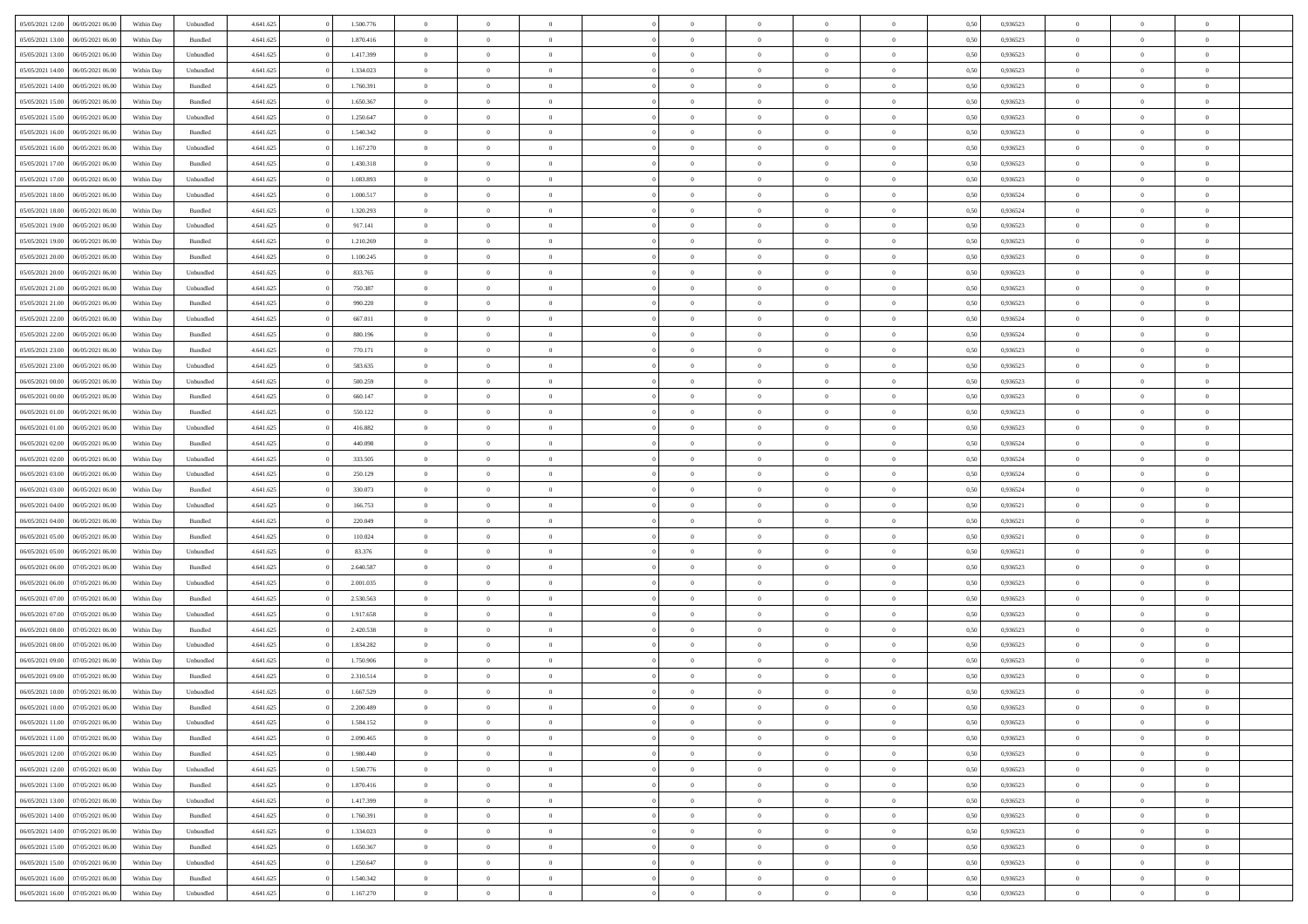| 06/05/2021 17:00 07/05/2021 06:00                        | Within Day               | Unbundled            | 4.641.625              | 1.083.893 | $\overline{0}$ | $\overline{0}$ | $\Omega$       | $\Omega$       | $\theta$       | $\Omega$       | $\overline{0}$       | 0,50         | 0,936523             | $\theta$       | $\theta$       | $\theta$       |  |
|----------------------------------------------------------|--------------------------|----------------------|------------------------|-----------|----------------|----------------|----------------|----------------|----------------|----------------|----------------------|--------------|----------------------|----------------|----------------|----------------|--|
| 06/05/2021 17:00<br>07/05/2021 06:00                     | Within Day               | Bundled              | 4.641.625              | 1.430.318 | $\overline{0}$ | $\overline{0}$ | $\overline{0}$ | $\overline{0}$ | $\theta$       | $\overline{0}$ | $\bf{0}$             | 0,50         | 0,936523             | $\theta$       | $\theta$       | $\overline{0}$ |  |
| 06/05/2021 18:00<br>07/05/2021 06:00                     | Within Day               | Bundled              | 4.641.625              | 1.320.293 | $\overline{0}$ | $\bf{0}$       | $\overline{0}$ | $\overline{0}$ | $\overline{0}$ | $\overline{0}$ | $\bf{0}$             | 0,50         | 0,936524             | $\bf{0}$       | $\overline{0}$ | $\overline{0}$ |  |
| 06/05/2021 18:00<br>07/05/2021 06:00                     | Within Day               | Unbundled            | 4.641.625              | 1.000.517 | $\overline{0}$ | $\overline{0}$ | $\overline{0}$ | $\overline{0}$ | $\theta$       | $\overline{0}$ | $\overline{0}$       | 0.50         | 0.936524             | $\theta$       | $\theta$       | $\overline{0}$ |  |
| 06/05/2021 19:00<br>07/05/2021 06:00                     | Within Day               | Bundled              | 4.641.625              | 1.210.269 | $\overline{0}$ | $\overline{0}$ | $\overline{0}$ | $\overline{0}$ | $\theta$       | $\overline{0}$ | $\bf{0}$             | 0,50         | 0,936523             | $\theta$       | $\theta$       | $\overline{0}$ |  |
| 06/05/2021 19:00<br>07/05/2021 06:00                     | Within Day               | Unbundled            | 4.641.625              | 917.141   | $\overline{0}$ | $\bf{0}$       | $\overline{0}$ | $\overline{0}$ | $\overline{0}$ | $\overline{0}$ | $\bf{0}$             | 0,50         | 0,936523             | $\bf{0}$       | $\overline{0}$ | $\bf{0}$       |  |
| 06/05/2021 20:00<br>07/05/2021 06:00                     | Within Day               | Unbundled            | 4.641.625              | 833.765   | $\overline{0}$ | $\overline{0}$ | $\overline{0}$ | $\overline{0}$ | $\overline{0}$ | $\overline{0}$ | $\overline{0}$       | 0.5(         | 0.936523             | $\theta$       | $\theta$       | $\overline{0}$ |  |
| 06/05/2021 20:00<br>07/05/2021 06:00                     | Within Day               | Bundled              | 4.641.625              | 1.100.245 | $\overline{0}$ | $\theta$       | $\overline{0}$ | $\overline{0}$ | $\theta$       | $\overline{0}$ | $\bf{0}$             | 0,50         | 0,936523             | $\theta$       | $\theta$       | $\overline{0}$ |  |
|                                                          |                          |                      |                        |           |                |                |                |                |                |                |                      |              |                      |                |                |                |  |
| 06/05/2021 21:00<br>07/05/2021 06:00                     | Within Day               | Bundled              | 4.641.625              | 990.220   | $\overline{0}$ | $\bf{0}$       | $\overline{0}$ | $\overline{0}$ | $\overline{0}$ | $\overline{0}$ | $\bf{0}$             | 0,50         | 0,936523             | $\bf{0}$       | $\bf{0}$       | $\overline{0}$ |  |
| 06/05/2021 21:00<br>07/05/2021 06:00                     | Within Day               | Unbundled            | 4.641.625              | 750.387   | $\overline{0}$ | $\overline{0}$ | $\overline{0}$ | $\overline{0}$ | $\overline{0}$ | $\overline{0}$ | $\overline{0}$       | 0.50         | 0.936523             | $\theta$       | $\theta$       | $\overline{0}$ |  |
| 06/05/2021 22:00<br>07/05/2021 06:00                     | Within Day               | Bundled              | 4.641.625              | 880.196   | $\bf{0}$       | $\overline{0}$ | $\overline{0}$ | $\overline{0}$ | $\theta$       | $\overline{0}$ | $\bf{0}$             | 0,50         | 0,936524             | $\theta$       | $\theta$       | $\overline{0}$ |  |
| 06/05/2021 22:00<br>07/05/2021 06:00                     | Within Day               | Unbundled            | 4.641.625              | 667.011   | $\overline{0}$ | $\bf{0}$       | $\overline{0}$ | $\overline{0}$ | $\bf{0}$       | $\overline{0}$ | $\bf{0}$             | 0,50         | 0,936524             | $\bf{0}$       | $\overline{0}$ | $\overline{0}$ |  |
| 06/05/2021 23:00<br>07/05/2021 06:00                     | Within Day               | Bundled              | 4.641.625              | 770.171   | $\overline{0}$ | $\overline{0}$ | $\overline{0}$ | $\overline{0}$ | $\overline{0}$ | $\overline{0}$ | $\overline{0}$       | 0.5(         | 0.936523             | $\theta$       | $\theta$       | $\overline{0}$ |  |
| 06/05/2021 23:00<br>07/05/2021 06:00                     | Within Day               | Unbundled            | 4.641.625              | 583.635   | $\overline{0}$ | $\overline{0}$ | $\overline{0}$ | $\overline{0}$ | $\theta$       | $\overline{0}$ | $\bf{0}$             | 0,50         | 0,936523             | $\theta$       | $\theta$       | $\overline{0}$ |  |
| 07/05/2021 00:00<br>07/05/2021 06:00                     | Within Day               | Unbundled            | 4.641.625              | 500.259   | $\overline{0}$ | $\bf{0}$       | $\overline{0}$ | $\overline{0}$ | $\overline{0}$ | $\overline{0}$ | $\bf{0}$             | 0,50         | 0,936523             | $\bf{0}$       | $\overline{0}$ | $\bf{0}$       |  |
| 07/05/2021 00:00<br>07/05/2021 06:00                     | Within Day               | Bundled              | 4.641.625              | 660.147   | $\overline{0}$ | $\overline{0}$ | $\overline{0}$ | $\overline{0}$ | $\overline{0}$ | $\overline{0}$ | $\overline{0}$       | 0.5(         | 0.936523             | $\theta$       | $\theta$       | $\overline{0}$ |  |
| 07/05/2021 01:00<br>07/05/2021 06:00                     | Within Day               | Unbundled            | 4.641.625              | 416.882   | $\overline{0}$ | $\overline{0}$ | $\overline{0}$ | $\overline{0}$ | $\theta$       | $\overline{0}$ | $\bf{0}$             | 0,50         | 0,936523             | $\theta$       | $\theta$       | $\overline{0}$ |  |
| 07/05/2021 01:00<br>07/05/2021 06:00                     | Within Day               | Bundled              | 4.641.625              | 550.122   | $\overline{0}$ | $\bf{0}$       | $\overline{0}$ | $\overline{0}$ | $\overline{0}$ | $\overline{0}$ | $\bf{0}$             | 0,50         | 0,936523             | $\bf{0}$       | $\overline{0}$ | $\overline{0}$ |  |
| 07/05/2021 02:00<br>07/05/2021 06:00                     | Within Day               | Unbundled            | 4.641.625              | 333.505   | $\overline{0}$ | $\overline{0}$ | $\overline{0}$ | $\overline{0}$ | $\overline{0}$ | $\overline{0}$ | $\overline{0}$       | 0.50         | 0,936524             | $\theta$       | $\theta$       | $\overline{0}$ |  |
| 07/05/2021 02:00<br>07/05/2021 06:00                     | Within Day               | Bundled              | 4.641.625              | 440.098   | $\bf{0}$       | $\overline{0}$ | $\overline{0}$ | $\overline{0}$ | $\theta$       | $\overline{0}$ | $\bf{0}$             | 0,50         | 0,936524             | $\theta$       | $\theta$       | $\overline{0}$ |  |
| 07/05/2021 03:00<br>07/05/2021 06:00                     | Within Day               | Unbundled            | 4.641.625              | 250.129   | $\overline{0}$ | $\bf{0}$       | $\overline{0}$ | $\overline{0}$ | $\overline{0}$ | $\overline{0}$ | $\bf{0}$             | 0,50         | 0,936524             | $\bf{0}$       | $\overline{0}$ | $\overline{0}$ |  |
| 07/05/2021 03:00<br>07/05/2021 06:00                     | Within Day               | Bundled              | 4.641.625              | 330.073   | $\overline{0}$ | $\overline{0}$ | $\overline{0}$ | $\overline{0}$ | $\overline{0}$ | $\overline{0}$ | $\overline{0}$       | 0.50         | 0.936524             | $\theta$       | $\theta$       | $\overline{0}$ |  |
| 07/05/2021 04:00<br>07/05/2021 06:00                     | Within Day               | Bundled              | 4.641.625              | 220.049   | $\overline{0}$ | $\overline{0}$ | $\overline{0}$ | $\overline{0}$ | $\theta$       | $\overline{0}$ | $\bf{0}$             | 0,50         | 0,936521             | $\theta$       | $\theta$       | $\overline{0}$ |  |
| 07/05/2021 04:00<br>07/05/2021 06:00                     | Within Day               | Unbundled            | 4.641.625              | 166.753   | $\overline{0}$ | $\bf{0}$       | $\overline{0}$ | $\overline{0}$ | $\overline{0}$ | $\overline{0}$ | $\bf{0}$             | 0,50         | 0,936521             | $\bf{0}$       | $\overline{0}$ | $\bf{0}$       |  |
| 07/05/2021 05:00<br>07/05/2021 06:00                     | Within Day               | Bundled              | 4.641.625              | 110.024   | $\overline{0}$ | $\overline{0}$ | $\overline{0}$ | $\overline{0}$ | $\overline{0}$ | $\overline{0}$ | $\overline{0}$       | 0.5(         | 0,936521             | $\theta$       | $\theta$       | $\overline{0}$ |  |
| 07/05/2021 05:00<br>07/05/2021 06:00                     | Within Day               | Unbundled            | 4.641.625              | 83.376    | $\overline{0}$ | $\overline{0}$ | $\overline{0}$ | $\overline{0}$ | $\theta$       | $\overline{0}$ | $\bf{0}$             | 0,50         | 0,936521             | $\theta$       | $\theta$       | $\overline{0}$ |  |
| 07/05/2021 06:00<br>08/05/2021 06:00                     | Within Day               | Unbundled            | 4.641.625              | 2.001.035 | $\overline{0}$ | $\bf{0}$       | $\overline{0}$ | $\overline{0}$ | $\overline{0}$ | $\bf{0}$       | $\bf{0}$             | 0,50         | 0,936523             | $\bf{0}$       | $\bf{0}$       | $\overline{0}$ |  |
| 07/05/2021 06:00<br>08/05/2021 06:00                     | Within Day               | Bundled              | 4.641.625              | 2.640.587 | $\overline{0}$ | $\overline{0}$ | $\overline{0}$ | $\overline{0}$ | $\overline{0}$ | $\overline{0}$ | $\overline{0}$       | 0.5(         | 0.936523             | $\theta$       | $\theta$       | $\overline{0}$ |  |
| 07/05/2021 07:00<br>08/05/2021 06:00                     | Within Day               | Bundled              | 4.641.625              | 2.530.563 | $\bf{0}$       | $\overline{0}$ | $\overline{0}$ | $\overline{0}$ | $\theta$       | $\overline{0}$ | $\bf{0}$             | 0,50         | 0,936523             | $\theta$       | $\theta$       | $\overline{0}$ |  |
| 07/05/2021 07:00<br>08/05/2021 06:00                     | Within Day               | Unbundled            | 4.641.625              | 1.917.658 | $\overline{0}$ | $\bf{0}$       | $\overline{0}$ | $\overline{0}$ | $\bf{0}$       | $\overline{0}$ | $\bf{0}$             | 0,50         | 0,936523             | $\bf{0}$       | $\overline{0}$ | $\overline{0}$ |  |
| 07/05/2021 08:00<br>08/05/2021 06:00                     | Within Day               | Bundled              | 4.641.625              | 2.420.538 | $\overline{0}$ | $\overline{0}$ | $\Omega$       | $\Omega$       | $\Omega$       | $\theta$       | $\overline{0}$       | 0.50         | 0,936523             | $\,$ 0 $\,$    | $\Omega$       | $\theta$       |  |
| 07/05/2021 08:00<br>08/05/2021 06:00                     | Within Day               | Unbundled            | 4.641.625              | 1.834.282 | $\bf{0}$       | $\overline{0}$ | $\overline{0}$ | $\overline{0}$ | $\theta$       | $\overline{0}$ | $\bf{0}$             | 0,50         | 0,936523             | $\theta$       | $\theta$       | $\overline{0}$ |  |
| 07/05/2021 09:00<br>08/05/2021 06:00                     | Within Day               | Bundled              | 4.641.625              | 2.310.514 | $\overline{0}$ | $\bf{0}$       | $\overline{0}$ | $\overline{0}$ | $\bf{0}$       | $\overline{0}$ | $\bf{0}$             | 0,50         | 0,936523             | $\bf{0}$       | $\overline{0}$ | $\bf{0}$       |  |
| 07/05/2021 09:00<br>08/05/2021 06:00                     | Within Day               | Unbundled            | 4.641.625              | 1.750.906 | $\overline{0}$ | $\overline{0}$ | $\Omega$       | $\Omega$       | $\overline{0}$ | $\Omega$       | $\overline{0}$       | 0.50         | 0.936523             | $\overline{0}$ | $\Omega$       | $\theta$       |  |
| 07/05/2021 10:00<br>08/05/2021 06:00                     | Within Day               | Unbundled            | 4.641.625              | 1.667.529 | $\bf{0}$       | $\overline{0}$ | $\overline{0}$ | $\overline{0}$ | $\theta$       | $\overline{0}$ | $\bf{0}$             | 0,50         | 0,936523             | $\theta$       | $\theta$       | $\overline{0}$ |  |
| 07/05/2021 10:00<br>08/05/2021 06:00                     | Within Day               | Bundled              | 4.641.625              | 2.200.489 | $\overline{0}$ | $\bf{0}$       | $\overline{0}$ | $\overline{0}$ | $\overline{0}$ | $\bf{0}$       | $\bf{0}$             | 0,50         | 0,936523             | $\bf{0}$       | $\overline{0}$ | $\overline{0}$ |  |
| 07/05/2021 11:00<br>08/05/2021 06:00                     | Within Day               | Bundled              | 4.641.625              | 2.090.465 | $\overline{0}$ | $\theta$       | $\Omega$       | $\Omega$       | $\Omega$       | $\Omega$       | $\overline{0}$       | 0.50         | 0.936523             | $\theta$       | $\Omega$       | $\theta$       |  |
| 07/05/2021 11:00<br>08/05/2021 06:00                     | Within Day               | Unbundled            | 4.641.625              | 1.584.152 | $\bf{0}$       | $\overline{0}$ | $\overline{0}$ | $\overline{0}$ | $\theta$       | $\overline{0}$ | $\bf{0}$             | 0,50         | 0,936523             | $\theta$       | $\theta$       | $\overline{0}$ |  |
| 07/05/2021 12:00<br>08/05/2021 06:00                     | Within Day               | Bundled              | 4.641.625              | 1.980.440 | $\overline{0}$ | $\bf{0}$       | $\overline{0}$ | $\overline{0}$ | $\overline{0}$ | $\overline{0}$ | $\bf{0}$             | 0,50         | 0,936523             | $\bf{0}$       | $\overline{0}$ | $\overline{0}$ |  |
| 07/05/2021 12:00<br>08/05/2021 06:00                     | Within Day               | Unbundled            | 4.641.625              | 1.500.776 | $\overline{0}$ | $\overline{0}$ | $\Omega$       | $\Omega$       | $\theta$       | $\Omega$       | $\overline{0}$       | 0.50         | 0,936523             | $\,$ 0 $\,$    | $\Omega$       | $\theta$       |  |
| 07/05/2021 13:00<br>08/05/2021 06:00                     | Within Day               | Unbundled            | 4.641.625              | 1.417.399 | $\bf{0}$       | $\overline{0}$ | $\overline{0}$ | $\overline{0}$ | $\theta$       | $\overline{0}$ | $\bf{0}$             | 0,50         | 0,936523             | $\theta$       | $\theta$       | $\overline{0}$ |  |
| 07/05/2021 13:00<br>08/05/2021 06:00                     | Within Day               | Bundled              | 4.641.625              | 1.870.416 | $\overline{0}$ | $\bf{0}$       | $\overline{0}$ | $\overline{0}$ | $\bf{0}$       | $\overline{0}$ | $\bf{0}$             | 0,50         | 0,936523             | $\overline{0}$ | $\overline{0}$ | $\bf{0}$       |  |
| 07/05/2021 14:00<br>08/05/2021 06:00                     | Within Day               | Bundled              | 4.641.625              | 1.760.391 | $\overline{0}$ | $\Omega$       | $\Omega$       | $\Omega$       | $\Omega$       | $\theta$       | $\overline{0}$       | 0.50         | 0.936523             | $\theta$       | $\Omega$       | $\theta$       |  |
| 07/05/2021 14:00<br>08/05/2021 06:00                     | Within Day               | Unbundled            | 4.641.625              | 1.334.023 | $\bf{0}$       | $\bf{0}$       | $\overline{0}$ | $\overline{0}$ | $\bf{0}$       | $\overline{0}$ | $\bf{0}$             | 0,50         | 0,936523             | $\bf{0}$       | $\bf{0}$       | $\overline{0}$ |  |
| 07/05/2021 15:00 08/05/2021 06:00                        | Within Day               | Bundled              | 4.641.625              | 1.650.367 |                |                |                |                |                |                |                      | 0,50         | 0,936523             | $\bf{0}$       | $\bf{0}$       |                |  |
| 07/05/2021 15:00 08/05/2021 06:00                        | Within Day               | Unbundled            | 4.641.625              | 1.250.647 | $\Omega$       | $\overline{0}$ | $\Omega$       | $\theta$       | $\Omega$       | $\theta$       | $\overline{0}$       | 0.50         | 0.936523             | $\theta$       | $\theta$       | $\theta$       |  |
| 07/05/2021 16:00<br>08/05/2021 06:00                     | Within Day               | Bundled              | 4.641.625              | 1.540.342 | $\overline{0}$ | $\overline{0}$ | $\overline{0}$ | $\overline{0}$ | $\overline{0}$ | $\overline{0}$ | $\,$ 0 $\,$          | 0,50         | 0,936523             | $\,$ 0 $\,$    | $\,$ 0 $\,$    | $\,$ 0         |  |
| 07/05/2021 16:00<br>08/05/2021 06:00                     | Within Day               | Unbundled            | 4.641.625              | 1.167.270 | $\overline{0}$ | $\overline{0}$ | $\overline{0}$ | $\overline{0}$ | $\overline{0}$ | $\overline{0}$ | $\bf{0}$             | 0,50         | 0,936523             | $\overline{0}$ | $\bf{0}$       | $\overline{0}$ |  |
| 08/05/2021 06:00                                         |                          |                      |                        | 1.083.893 | $\overline{0}$ | $\bf{0}$       | $\overline{0}$ | $\overline{0}$ | $\overline{0}$ | $\overline{0}$ |                      |              |                      | $\bf{0}$       | $\theta$       | $\overline{0}$ |  |
| 07/05/2021 17:00<br>07/05/2021 17:00<br>08/05/2021 06:00 | Within Day<br>Within Day | Unbundled<br>Bundled | 4.641.625<br>4.641.625 | 1.430.318 | $\overline{0}$ | $\overline{0}$ | $\overline{0}$ | $\overline{0}$ | $\overline{0}$ | $\overline{0}$ | $\bf{0}$<br>$\bf{0}$ | 0,50<br>0,50 | 0,936523<br>0,936523 | $\,$ 0 $\,$    | $\,$ 0 $\,$    | $\overline{0}$ |  |
|                                                          |                          |                      |                        |           |                |                |                |                |                |                |                      |              |                      |                |                |                |  |
| 07/05/2021 18:00<br>08/05/2021 06:00                     | Within Day               | Bundled              | 4.641.625              | 1.320.293 | $\overline{0}$ | $\overline{0}$ | $\overline{0}$ | $\overline{0}$ | $\mathbf{0}$   | $\overline{0}$ | $\bf{0}$             | 0,50         | 0,936524             | $\overline{0}$ | $\overline{0}$ | $\overline{0}$ |  |
| 07/05/2021 18:00<br>08/05/2021 06:00                     | Within Day               | Unbundled            | 4.641.625              | 1.000.517 | $\overline{0}$ | $\bf{0}$       | $\overline{0}$ | $\overline{0}$ | $\overline{0}$ | $\overline{0}$ | $\bf{0}$             | 0.50         | 0.936524             | $\overline{0}$ | $\theta$       | $\overline{0}$ |  |
| 07/05/2021 19:00<br>08/05/2021 06:00                     | Within Day               | Bundled              | 4.641.625              | 1.210.269 | $\overline{0}$ | $\,$ 0         | $\overline{0}$ | $\overline{0}$ | $\overline{0}$ | $\overline{0}$ | $\bf{0}$             | 0,50         | 0,936523             | $\,$ 0 $\,$    | $\bf{0}$       | $\overline{0}$ |  |
| 08/05/2021 06:00<br>07/05/2021 19:00                     | Within Day               | Unbundled            | 4.641.625              | 917.141   | $\overline{0}$ | $\bf{0}$       | $\overline{0}$ | $\overline{0}$ | $\overline{0}$ | $\overline{0}$ | $\bf{0}$             | 0,50         | 0,936523             | $\overline{0}$ | $\overline{0}$ | $\bf{0}$       |  |
| 07/05/2021 20:00<br>08/05/2021 06:00                     | Within Day               | Unbundled            | 4.641.625              | 833.765   | $\overline{0}$ | $\overline{0}$ | $\overline{0}$ | $\overline{0}$ | $\overline{0}$ | $\overline{0}$ | $\bf{0}$             | 0.50         | 0.936523             | $\overline{0}$ | $\theta$       | $\overline{0}$ |  |
| 07/05/2021 20:00<br>08/05/2021 06:00                     | Within Day               | Bundled              | 4.641.625              | 1.100.245 | $\overline{0}$ | $\,$ 0         | $\overline{0}$ | $\overline{0}$ | $\overline{0}$ | $\bf{0}$       | $\bf{0}$             | 0,50         | 0,936523             | $\,$ 0 $\,$    | $\,$ 0 $\,$    | $\bf{0}$       |  |
| 07/05/2021 21:00   08/05/2021 06:00                      | Within Day               | Unbundled            | 4.641.625              | 750.387   | $\overline{0}$ | $\bf{0}$       | $\overline{0}$ | $\overline{0}$ | $\overline{0}$ | $\overline{0}$ | $\bf{0}$             | 0,50         | 0,936523             | $\overline{0}$ | $\bf{0}$       | $\overline{0}$ |  |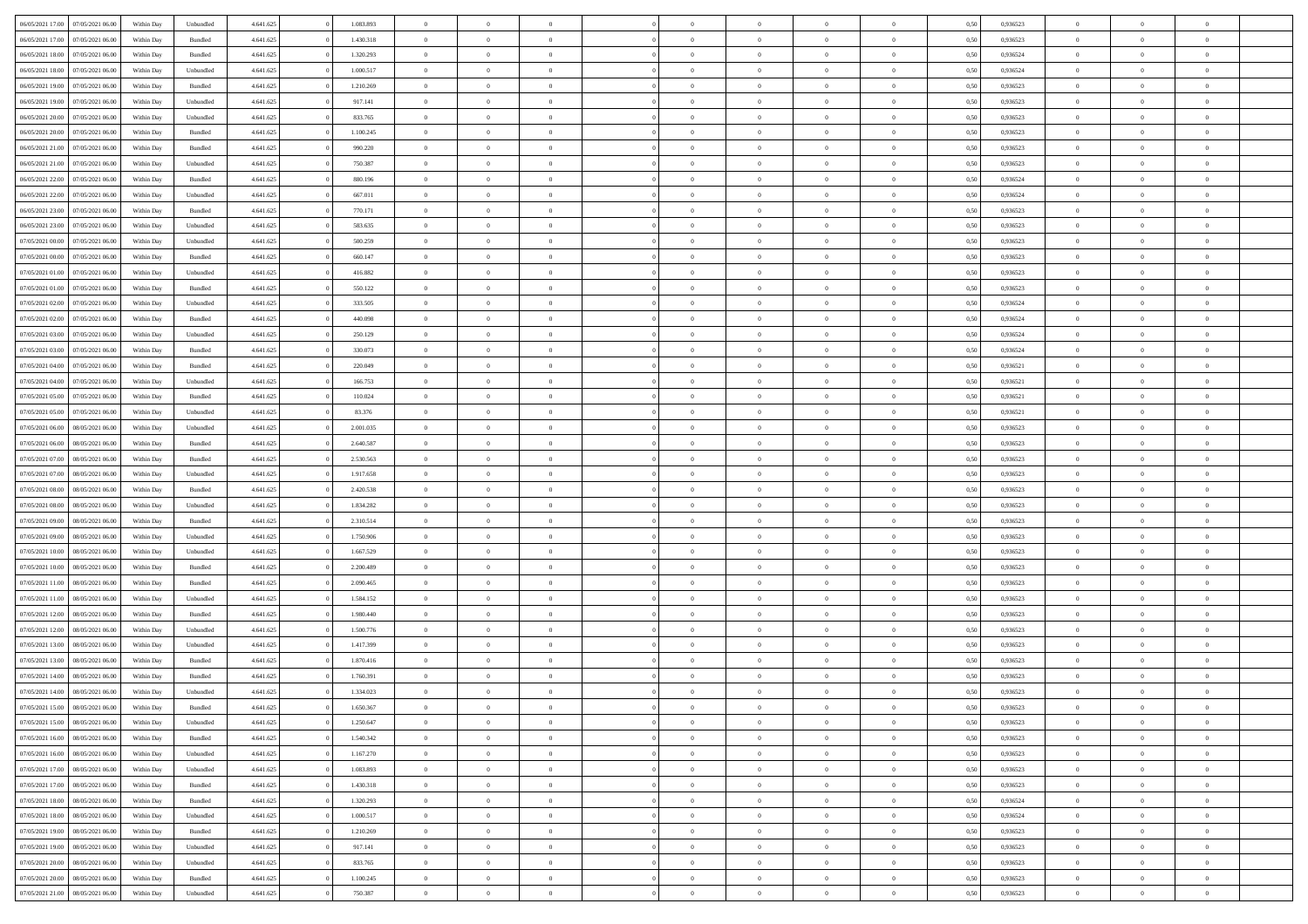| 07/05/2021 21:00 | 08/05/2021 06:00 | Within Day | Bundled   | 4.641.625 | 990.220   | $\overline{0}$ | $\Omega$       |                | $\Omega$       | $\Omega$       | $\overline{0}$ | $\theta$       | 0.50 | 0,936523 | $\theta$       | $\theta$       | $\overline{0}$ |  |
|------------------|------------------|------------|-----------|-----------|-----------|----------------|----------------|----------------|----------------|----------------|----------------|----------------|------|----------|----------------|----------------|----------------|--|
| 07/05/2021 22.00 | 08/05/2021 06:00 | Within Day | Bundled   | 4.641.625 | 880.196   | $\overline{0}$ | $\theta$       | $\overline{0}$ | $\overline{0}$ | $\bf{0}$       | $\overline{0}$ | $\bf{0}$       | 0,50 | 0,936524 | $\theta$       | $\overline{0}$ | $\overline{0}$ |  |
| 07/05/2021 22.00 | 08/05/2021 06:00 | Within Day | Unbundled | 4.641.625 | 667.011   | $\overline{0}$ | $\bf{0}$       | $\overline{0}$ | $\bf{0}$       | $\bf{0}$       | $\bf{0}$       | $\mathbf{0}$   | 0,50 | 0,936524 | $\overline{0}$ | $\overline{0}$ | $\bf{0}$       |  |
|                  |                  |            |           |           |           |                |                |                |                |                |                |                |      |          |                |                |                |  |
| 07/05/2021 23:00 | 08/05/2021 06:00 | Within Dav | Bundled   | 4.641.625 | 770.171   | $\overline{0}$ | $\overline{0}$ | $\overline{0}$ | $\overline{0}$ | $\bf{0}$       | $\overline{0}$ | $\overline{0}$ | 0.50 | 0.936523 | $\theta$       | $\theta$       | $\overline{0}$ |  |
| 07/05/2021 23:00 | 08/05/2021 06:00 | Within Day | Unbundled | 4.641.625 | 583.635   | $\overline{0}$ | $\theta$       | $\overline{0}$ | $\overline{0}$ | $\bf{0}$       | $\overline{0}$ | $\bf{0}$       | 0,50 | 0,936523 | $\theta$       | $\overline{0}$ | $\overline{0}$ |  |
| 08/05/2021 00:00 | 08/05/2021 06:00 | Within Day | Unbundled | 4.641.625 | 500.259   | $\overline{0}$ | $\overline{0}$ | $\overline{0}$ | $\bf{0}$       | $\overline{0}$ | $\overline{0}$ | $\mathbf{0}$   | 0,50 | 0,936523 | $\overline{0}$ | $\overline{0}$ | $\bf{0}$       |  |
| 08/05/2021 00:00 | 08/05/2021 06:00 | Within Dav | Bundled   | 4.641.625 | 660.147   | $\overline{0}$ | $\overline{0}$ | $\overline{0}$ | $\overline{0}$ | $\overline{0}$ | $\overline{0}$ | $\overline{0}$ | 0.50 | 0.936523 | $\theta$       | $\overline{0}$ | $\overline{0}$ |  |
|                  |                  |            |           |           |           |                |                |                |                |                |                |                |      |          |                |                |                |  |
| 08/05/2021 01:00 | 08/05/2021 06:00 | Within Day | Bundled   | 4.641.625 | 550.122   | $\overline{0}$ | $\theta$       | $\overline{0}$ | $\overline{0}$ | $\bf{0}$       | $\overline{0}$ | $\bf{0}$       | 0,50 | 0,936523 | $\theta$       | $\theta$       | $\overline{0}$ |  |
| 08/05/2021 01:00 | 08/05/2021 06:00 | Within Day | Unbundled | 4.641.625 | 416.882   | $\overline{0}$ | $\overline{0}$ | $\overline{0}$ | $\bf{0}$       | $\bf{0}$       | $\bf{0}$       | $\bf{0}$       | 0,50 | 0,936523 | $\,0\,$        | $\overline{0}$ | $\overline{0}$ |  |
| 08/05/2021 02:00 | 08/05/2021 06:00 | Within Dav | Unbundled | 4.641.625 | 333.505   | $\overline{0}$ | $\overline{0}$ | $\overline{0}$ | $\overline{0}$ | $\overline{0}$ | $\overline{0}$ | $\overline{0}$ | 0.50 | 0,936524 | $\theta$       | $\overline{0}$ | $\overline{0}$ |  |
|                  |                  |            |           |           |           |                |                |                |                |                |                |                |      |          |                |                |                |  |
| 08/05/2021 02:00 | 08/05/2021 06:00 | Within Day | Bundled   | 4.641.625 | 440.098   | $\overline{0}$ | $\theta$       | $\overline{0}$ | $\overline{0}$ | $\bf{0}$       | $\overline{0}$ | $\bf{0}$       | 0,50 | 0,936524 | $\,$ 0 $\,$    | $\overline{0}$ | $\overline{0}$ |  |
| 08/05/2021 03:00 | 08/05/2021 06:00 | Within Day | Unbundled | 4.641.625 | 250.129   | $\overline{0}$ | $\bf{0}$       | $\overline{0}$ | $\bf{0}$       | $\bf{0}$       | $\bf{0}$       | $\mathbf{0}$   | 0,50 | 0,936524 | $\overline{0}$ | $\overline{0}$ | $\bf{0}$       |  |
| 08/05/2021 03:00 | 08/05/2021 06:00 | Within Day | Bundled   | 4.641.625 | 330.073   | $\overline{0}$ | $\overline{0}$ | $\overline{0}$ | $\overline{0}$ | $\bf{0}$       | $\overline{0}$ | $\overline{0}$ | 0.50 | 0.936524 | $\theta$       | $\theta$       | $\overline{0}$ |  |
| 08/05/2021 04:00 | 08/05/2021 06:00 | Within Day | Unbundled | 4.641.625 | 166.753   | $\overline{0}$ | $\theta$       | $\overline{0}$ | $\overline{0}$ | $\bf{0}$       | $\overline{0}$ | $\bf{0}$       | 0,50 | 0,936521 | $\theta$       | $\overline{0}$ | $\overline{0}$ |  |
|                  |                  |            |           |           |           |                |                |                |                |                |                |                |      |          |                |                |                |  |
| 08/05/2021 04:00 | 08/05/2021 06:00 | Within Day | Bundled   | 4.641.625 | 220.049   | $\overline{0}$ | $\overline{0}$ | $\overline{0}$ | $\bf{0}$       | $\overline{0}$ | $\overline{0}$ | $\mathbf{0}$   | 0,50 | 0,936521 | $\overline{0}$ | $\overline{0}$ | $\bf{0}$       |  |
| 08/05/2021 05:00 | 08/05/2021 06:00 | Within Dav | Unbundled | 4.641.625 | 83.376    | $\overline{0}$ | $\overline{0}$ | $\overline{0}$ | $\overline{0}$ | $\overline{0}$ | $\overline{0}$ | $\overline{0}$ | 0.50 | 0,936521 | $\theta$       | $\overline{0}$ | $\overline{0}$ |  |
| 08/05/2021 05:00 | 08/05/2021 06:00 | Within Day | Bundled   | 4.641.625 | 110.024   | $\overline{0}$ | $\theta$       | $\overline{0}$ | $\overline{0}$ | $\bf{0}$       | $\overline{0}$ | $\bf{0}$       | 0,50 | 0,936521 | $\theta$       | $\theta$       | $\overline{0}$ |  |
|                  |                  |            |           |           |           |                |                |                |                |                |                |                |      |          |                |                |                |  |
| 08/05/2021 06:00 | 09/05/2021 06:00 | Within Day | Bundled   | 4.641.625 | 2.640.587 | $\overline{0}$ | $\overline{0}$ | $\overline{0}$ | $\overline{0}$ | $\bf{0}$       | $\overline{0}$ | $\mathbf{0}$   | 0,50 | 0,936523 | $\,0\,$        | $\overline{0}$ | $\overline{0}$ |  |
| 08/05/2021 06:00 | 09/05/2021 06:00 | Within Day | Unbundled | 4.641.625 | 2.001.035 | $\overline{0}$ | $\overline{0}$ | $\overline{0}$ | $\overline{0}$ | $\overline{0}$ | $\overline{0}$ | $\overline{0}$ | 0.50 | 0.936523 | $\theta$       | $\overline{0}$ | $\overline{0}$ |  |
| 08/05/2021 07:00 | 09/05/2021 06:00 | Within Day | Bundled   | 4.641.625 | 2.530.563 | $\overline{0}$ | $\theta$       | $\overline{0}$ | $\overline{0}$ | $\bf{0}$       | $\overline{0}$ | $\bf{0}$       | 0,50 | 0,936523 | $\,$ 0 $\,$    | $\overline{0}$ | $\overline{0}$ |  |
| 08/05/2021 07:00 | 09/05/2021 06:00 | Within Day | Unbundled | 4.641.625 | 1.917.658 | $\overline{0}$ | $\overline{0}$ | $\overline{0}$ | $\overline{0}$ | $\bf{0}$       | $\overline{0}$ | $\mathbf{0}$   | 0,50 | 0,936523 | $\,0\,$        | $\overline{0}$ | $\bf{0}$       |  |
|                  |                  |            |           |           |           |                |                |                |                |                |                |                |      |          |                |                |                |  |
| 08/05/2021 08:00 | 09/05/2021 06:00 | Within Day | Unbundled | 4.641.625 | 1.834.282 | $\overline{0}$ | $\overline{0}$ | $\overline{0}$ | $\overline{0}$ | $\overline{0}$ | $\overline{0}$ | $\overline{0}$ | 0.50 | 0.936523 | $\theta$       | $\overline{0}$ | $\overline{0}$ |  |
| 08/05/2021 08:00 | 09/05/2021 06:00 | Within Day | Bundled   | 4.641.625 | 2.420.538 | $\overline{0}$ | $\theta$       | $\overline{0}$ | $\overline{0}$ | $\bf{0}$       | $\overline{0}$ | $\bf{0}$       | 0,50 | 0,936523 | $\,$ 0 $\,$    | $\overline{0}$ | $\overline{0}$ |  |
| 08/05/2021 09:00 | 09/05/2021 06:00 | Within Day | Unbundled | 4.641.625 | 1.750.906 | $\overline{0}$ | $\overline{0}$ | $\overline{0}$ | $\overline{0}$ | $\overline{0}$ | $\overline{0}$ | $\mathbf{0}$   | 0,50 | 0,936523 | $\bf{0}$       | $\overline{0}$ | $\bf{0}$       |  |
| 08/05/2021 09:00 | 09/05/2021 06:00 | Within Dav | Bundled   | 4.641.625 | 2.310.514 | $\overline{0}$ | $\overline{0}$ | $\overline{0}$ | $\overline{0}$ | $\overline{0}$ | $\overline{0}$ | $\overline{0}$ | 0.50 | 0.936523 | $\theta$       | $\overline{0}$ | $\overline{0}$ |  |
|                  |                  |            |           |           |           |                |                |                |                |                |                |                |      |          |                |                |                |  |
| 08/05/2021 10:00 | 09/05/2021 06:00 | Within Day | Unbundled | 4.641.625 | 1.667.529 | $\overline{0}$ | $\theta$       | $\overline{0}$ | $\overline{0}$ | $\bf{0}$       | $\overline{0}$ | $\bf{0}$       | 0,50 | 0,936523 | $\theta$       | $\theta$       | $\overline{0}$ |  |
| 08/05/2021 10:00 | 09/05/2021 06:00 | Within Day | Bundled   | 4.641.625 | 2.200.489 | $\overline{0}$ | $\overline{0}$ | $\overline{0}$ | $\bf{0}$       | $\bf{0}$       | $\bf{0}$       | $\bf{0}$       | 0,50 | 0,936523 | $\,0\,$        | $\overline{0}$ | $\overline{0}$ |  |
| 08/05/2021 11:00 | 09/05/2021 06:00 | Within Day | Unbundled | 4.641.625 | 1.584.152 | $\overline{0}$ | $\overline{0}$ | $\overline{0}$ | $\overline{0}$ | $\overline{0}$ | $\overline{0}$ | $\overline{0}$ | 0.50 | 0.936523 | $\theta$       | $\overline{0}$ | $\overline{0}$ |  |
| 08/05/2021 11:00 | 09/05/2021 06:00 |            | Bundled   | 4.641.625 | 2.090.465 | $\overline{0}$ | $\theta$       | $\overline{0}$ | $\overline{0}$ | $\bf{0}$       | $\overline{0}$ |                |      | 0,936523 | $\,$ 0 $\,$    | $\overline{0}$ | $\overline{0}$ |  |
|                  |                  | Within Day |           |           |           |                |                |                |                |                |                | $\bf{0}$       | 0,50 |          |                |                |                |  |
| 08/05/2021 12:00 | 09/05/2021 06:00 | Within Day | Bundled   | 4.641.625 | 1.980.440 | $\overline{0}$ | $\overline{0}$ | $\overline{0}$ | $\bf{0}$       | $\bf{0}$       | $\bf{0}$       | $\bf{0}$       | 0,50 | 0,936523 | $\bf{0}$       | $\overline{0}$ | $\bf{0}$       |  |
| 08/05/2021 12:00 | 09/05/2021 06:00 | Within Day | Unbundled | 4.641.625 | 1.500.776 | $\overline{0}$ | $\Omega$       | $\overline{0}$ | $\Omega$       | $\bf{0}$       | $\overline{0}$ | $\overline{0}$ | 0,50 | 0,936523 | $\,0\,$        | $\theta$       | $\theta$       |  |
| 08/05/2021 13:00 | 09/05/2021 06:00 | Within Day | Bundled   | 4.641.625 | 1.870.416 | $\overline{0}$ | $\theta$       | $\overline{0}$ | $\overline{0}$ | $\bf{0}$       | $\overline{0}$ | $\bf{0}$       | 0,50 | 0,936523 | $\theta$       | $\overline{0}$ | $\overline{0}$ |  |
|                  |                  |            |           |           |           |                |                |                |                |                |                |                |      |          |                |                |                |  |
| 08/05/2021 13:00 | 09/05/2021 06:00 | Within Day | Unbundled | 4.641.625 | 1.417.399 | $\overline{0}$ | $\overline{0}$ | $\overline{0}$ | $\bf{0}$       | $\overline{0}$ | $\overline{0}$ | $\mathbf{0}$   | 0,50 | 0,936523 | $\bf{0}$       | $\overline{0}$ | $\bf{0}$       |  |
| 08/05/2021 14:00 | 09/05/2021 06:00 | Within Day | Unbundled | 4.641.625 | 1.334.023 | $\overline{0}$ | $\Omega$       | $\Omega$       | $\Omega$       | $\overline{0}$ | $\overline{0}$ | $\overline{0}$ | 0.50 | 0.936523 | $\,0\,$        | $\theta$       | $\theta$       |  |
| 08/05/2021 14:00 | 09/05/2021 06:00 | Within Day | Bundled   | 4.641.625 | 1.760.391 | $\overline{0}$ | $\theta$       | $\overline{0}$ | $\overline{0}$ | $\bf{0}$       | $\overline{0}$ | $\bf{0}$       | 0,50 | 0,936523 | $\theta$       | $\overline{0}$ | $\overline{0}$ |  |
| 08/05/2021 15:00 | 09/05/2021 06:00 | Within Day | Bundled   | 4.641.625 | 1.650.367 | $\overline{0}$ | $\overline{0}$ | $\overline{0}$ | $\bf{0}$       | $\bf{0}$       | $\bf{0}$       | $\bf{0}$       | 0,50 | 0,936523 | $\,0\,$        | $\overline{0}$ | $\bf{0}$       |  |
|                  |                  |            |           |           |           |                |                |                |                |                |                |                |      |          |                |                |                |  |
| 08/05/2021 15:00 | 09/05/2021 06:00 | Within Day | Unbundled | 4.641.625 | 1.250.647 | $\overline{0}$ | $\Omega$       | $\Omega$       | $\Omega$       | $\overline{0}$ | $\overline{0}$ | $\overline{0}$ | 0.50 | 0.936523 | $\,$ 0 $\,$    | $\theta$       | $\theta$       |  |
| 08/05/2021 16:00 | 09/05/2021 06:00 | Within Day | Bundled   | 4.641.625 | 1.540.342 | $\overline{0}$ | $\theta$       | $\overline{0}$ | $\overline{0}$ | $\,$ 0         | $\overline{0}$ | $\bf{0}$       | 0,50 | 0,936523 | $\,$ 0 $\,$    | $\overline{0}$ | $\overline{0}$ |  |
| 08/05/2021 16:00 | 09/05/2021 06:00 | Within Day | Unbundled | 4.641.625 | 1.167.270 | $\overline{0}$ | $\bf{0}$       | $\overline{0}$ | $\bf{0}$       | $\bf{0}$       | $\bf{0}$       | $\mathbf{0}$   | 0,50 | 0,936523 | $\bf{0}$       | $\overline{0}$ | $\bf{0}$       |  |
| 08/05/2021 17:00 | 09/05/2021 06:00 | Within Day | Bundled   | 4.641.625 | 1.430.318 | $\overline{0}$ | $\Omega$       | $\overline{0}$ | $\Omega$       | $\bf{0}$       | $\overline{0}$ | $\overline{0}$ | 0,50 | 0,936523 | $\,0\,$        | $\theta$       | $\theta$       |  |
|                  |                  |            |           |           |           |                |                |                |                |                |                |                |      |          |                |                |                |  |
| 08/05/2021 17:00 | 09/05/2021 06:00 | Within Day | Unbundled | 4.641.625 | 1.083.893 | $\overline{0}$ | $\overline{0}$ | $\overline{0}$ | $\overline{0}$ | $\,$ 0         | $\overline{0}$ | $\bf{0}$       | 0,50 | 0,936523 | $\,$ 0 $\,$    | $\overline{0}$ | $\overline{0}$ |  |
| 08/05/2021 18:00 | 09/05/2021 06:00 | Within Day | Bundled   | 4.641.625 | 1.320.293 | $\overline{0}$ | $\overline{0}$ | $\overline{0}$ | $\bf{0}$       | $\bf{0}$       | $\overline{0}$ | $\mathbf{0}$   | 0,50 | 0,936524 | $\bf{0}$       | $\overline{0}$ | $\bf{0}$       |  |
| 08/05/2021 18:00 | 09/05/2021 06:00 | Within Day | Unbundled | 4.641.625 | 1,000.517 | $\overline{0}$ | $\Omega$       | $\Omega$       | $\Omega$       | $\Omega$       | $\Omega$       | $\overline{0}$ | 0.50 | 0.936524 | $\theta$       | $\theta$       | $\theta$       |  |
| 08/05/2021 19:00 | 09/05/2021 06:00 | Within Day | Bundled   | 4.641.625 | 1.210.269 | $\overline{0}$ | $\overline{0}$ | $\bf{0}$       | $\bf{0}$       | $\,$ 0         | $\bf{0}$       | $\bf{0}$       | 0,50 | 0,936523 | $\,0\,$        | $\,0\,$        | $\overline{0}$ |  |
|                  |                  |            |           |           |           |                |                |                |                |                |                |                |      |          |                |                |                |  |
| 08/05/2021 19:00 | 09/05/2021 06:00 | Within Day | Unbundled | 4.641.625 | 917.141   | $\bf{0}$       | $\bf{0}$       |                |                | $\bf{0}$       |                |                | 0,50 | 0,936523 | $\bf{0}$       | $\overline{0}$ |                |  |
| 08/05/2021 20:00 | 09/05/2021 06:00 | Within Day | Bundled   | 4.641.625 | 1.100.245 | $\overline{0}$ | $\overline{0}$ | $\overline{0}$ | $\Omega$       | $\overline{0}$ | $\overline{0}$ | $\overline{0}$ | 0.50 | 0.936523 | $\theta$       | $\theta$       | $\theta$       |  |
| 08/05/2021 20:00 | 09/05/2021 06:00 | Within Day | Unbundled | 4.641.625 | 833.765   | $\overline{0}$ | $\,$ 0         | $\overline{0}$ | $\bf{0}$       | $\,$ 0 $\,$    | $\overline{0}$ | $\,$ 0 $\,$    | 0,50 | 0,936523 | $\,$ 0 $\,$    | $\,$ 0 $\,$    | $\,$ 0         |  |
|                  |                  |            |           |           |           |                |                |                |                |                |                |                |      |          |                |                |                |  |
| 08/05/2021 21:00 | 09/05/2021 06:00 | Within Day | Unbundled | 4.641.625 | 750.387   | $\overline{0}$ | $\overline{0}$ | $\overline{0}$ | $\overline{0}$ | $\overline{0}$ | $\overline{0}$ | $\mathbf{0}$   | 0,50 | 0,936523 | $\overline{0}$ | $\bf{0}$       | $\bf{0}$       |  |
| 08/05/2021 21:00 | 09/05/2021 06:00 | Within Day | Bundled   | 4.641.625 | 990.220   | $\overline{0}$ | $\overline{0}$ | $\overline{0}$ | $\Omega$       | $\overline{0}$ | $\overline{0}$ | $\overline{0}$ | 0,50 | 0,936523 | $\overline{0}$ | $\theta$       | $\overline{0}$ |  |
| 08/05/2021 22:00 | 09/05/2021 06:00 | Within Day | Unbundled | 4.641.625 | 667.011   | $\overline{0}$ | $\,$ 0         | $\overline{0}$ | $\overline{0}$ | $\,$ 0 $\,$    | $\overline{0}$ | $\mathbf{0}$   | 0,50 | 0,936524 | $\,$ 0 $\,$    | $\overline{0}$ | $\overline{0}$ |  |
| 08/05/2021 22.00 | 09/05/2021 06:00 | Within Day | Bundled   | 4.641.625 | 880.196   | $\overline{0}$ | $\overline{0}$ | $\overline{0}$ | $\overline{0}$ | $\overline{0}$ | $\overline{0}$ | $\mathbf{0}$   | 0,50 | 0,936524 | $\overline{0}$ | $\overline{0}$ | $\bf{0}$       |  |
|                  |                  |            |           |           |           |                |                |                |                |                |                |                |      |          |                |                |                |  |
| 08/05/2021 23:00 | 09/05/2021 06:00 | Within Day | Unbundled | 4.641.625 | 583.635   | $\overline{0}$ | $\overline{0}$ | $\overline{0}$ | $\Omega$       | $\overline{0}$ | $\overline{0}$ | $\bf{0}$       | 0.50 | 0,936523 | $\overline{0}$ | $\theta$       | $\overline{0}$ |  |
| 08/05/2021 23:00 | 09/05/2021 06:00 | Within Day | Bundled   | 4.641.625 | 770.171   | $\overline{0}$ | $\,$ 0         | $\overline{0}$ | $\bf{0}$       | $\bf{0}$       | $\bf{0}$       | $\bf{0}$       | 0,50 | 0,936523 | $\,$ 0 $\,$    | $\overline{0}$ | $\overline{0}$ |  |
| 09/05/2021 00:00 | 09/05/2021 06:00 | Within Day | Bundled   | 4.641.625 | 660.147   | $\overline{0}$ | $\bf{0}$       | $\overline{0}$ | $\overline{0}$ | $\overline{0}$ | $\overline{0}$ | $\mathbf{0}$   | 0,50 | 0,936523 | $\overline{0}$ | $\overline{0}$ | $\bf{0}$       |  |
| 09/05/2021 00:00 | 09/05/2021 06:00 | Within Day | Unbundled | 4.641.625 | 500.259   | $\overline{0}$ | $\overline{0}$ | $\overline{0}$ | $\Omega$       | $\overline{0}$ | $\overline{0}$ | $\overline{0}$ | 0.50 | 0.936523 | $\overline{0}$ | $\overline{0}$ | $\overline{0}$ |  |
|                  |                  |            |           |           |           |                |                |                |                |                |                |                |      |          |                |                |                |  |
| 09/05/2021 01:00 | 09/05/2021 06:00 | Within Day | Bundled   | 4.641.625 | 550.122   | $\overline{0}$ | $\bf{0}$       | $\overline{0}$ | $\overline{0}$ | $\bf{0}$       | $\bf{0}$       | $\mathbf{0}$   | 0,50 | 0,936523 | $\,$ 0 $\,$    | $\,$ 0 $\,$    | $\bf{0}$       |  |
| 09/05/2021 01:00 | 09/05/2021 06:00 | Within Day | Unbundled | 4.641.625 | 416.882   | $\overline{0}$ | $\bf{0}$       | $\overline{0}$ | $\bf{0}$       | $\bf{0}$       | $\bf{0}$       | $\bf{0}$       | 0,50 | 0,936523 | $\overline{0}$ | $\overline{0}$ | $\bf{0}$       |  |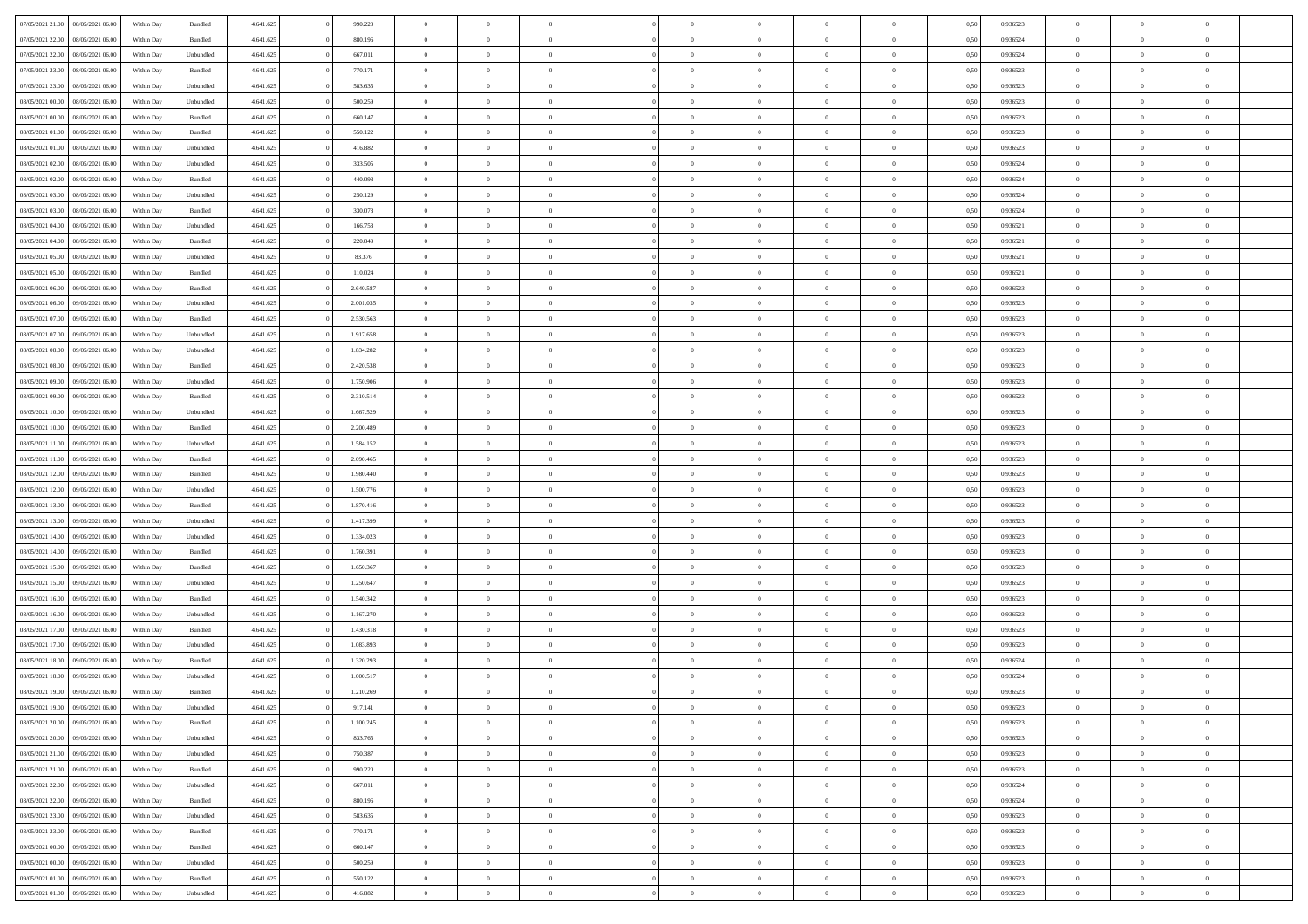|                  |                  |            |                    |           |           | $\overline{0}$ | $\Omega$       |                |                | $\Omega$       |                | $\theta$       |      |          | $\theta$       |                |                |  |
|------------------|------------------|------------|--------------------|-----------|-----------|----------------|----------------|----------------|----------------|----------------|----------------|----------------|------|----------|----------------|----------------|----------------|--|
| 09/05/2021 02:00 | 09/05/2021 06:00 | Within Day | Bundled            | 4.641.625 | 440.098   |                |                |                | $\Omega$       |                | $\overline{0}$ |                | 0,50 | 0,936524 |                | $\theta$       | $\overline{0}$ |  |
| 09/05/2021 02.00 | 09/05/2021 06:00 | Within Day | Unbundled          | 4.641.625 | 333.505   | $\overline{0}$ | $\theta$       | $\overline{0}$ | $\overline{0}$ | $\bf{0}$       | $\overline{0}$ | $\bf{0}$       | 0,50 | 0,936524 | $\theta$       | $\overline{0}$ | $\overline{0}$ |  |
| 09/05/2021 03:00 | 09/05/2021 06:00 | Within Day | Bundled            | 4.641.625 | 330.073   | $\overline{0}$ | $\bf{0}$       | $\overline{0}$ | $\bf{0}$       | $\bf{0}$       | $\bf{0}$       | $\mathbf{0}$   | 0,50 | 0,936524 | $\overline{0}$ | $\overline{0}$ | $\bf{0}$       |  |
| 09/05/2021 03:00 | 09/05/2021 06:00 | Within Day | Unbundled          | 4.641.625 | 250.129   | $\overline{0}$ | $\overline{0}$ | $\overline{0}$ | $\overline{0}$ | $\bf{0}$       | $\overline{0}$ | $\overline{0}$ | 0.50 | 0.936524 | $\theta$       | $\theta$       | $\overline{0}$ |  |
| 09/05/2021 04:00 | 09/05/2021 06:00 | Within Day | Bundled            | 4.641.625 | 220.049   | $\overline{0}$ | $\theta$       | $\overline{0}$ | $\overline{0}$ | $\bf{0}$       | $\overline{0}$ | $\bf{0}$       | 0,50 | 0,936521 | $\theta$       | $\overline{0}$ | $\overline{0}$ |  |
|                  |                  |            |                    |           |           |                |                |                |                |                |                |                |      |          |                |                |                |  |
| 09/05/2021 04:00 | 09/05/2021 06:00 | Within Day | Unbundled          | 4.641.625 | 166.753   | $\overline{0}$ | $\overline{0}$ | $\overline{0}$ | $\bf{0}$       | $\overline{0}$ | $\overline{0}$ | $\mathbf{0}$   | 0,50 | 0,936521 | $\overline{0}$ | $\overline{0}$ | $\bf{0}$       |  |
| 09/05/2021 05:00 | 09/05/2021 06:00 | Within Dav | Unbundled          | 4.641.625 | 83.376    | $\overline{0}$ | $\overline{0}$ | $\overline{0}$ | $\overline{0}$ | $\overline{0}$ | $\overline{0}$ | $\overline{0}$ | 0.50 | 0,936521 | $\theta$       | $\overline{0}$ | $\overline{0}$ |  |
| 09/05/2021 05:00 | 09/05/2021 06:00 | Within Day | Bundled            | 4.641.625 | 110.024   | $\overline{0}$ | $\theta$       | $\overline{0}$ | $\overline{0}$ | $\bf{0}$       | $\overline{0}$ | $\bf{0}$       | 0,50 | 0,936521 | $\theta$       | $\theta$       | $\overline{0}$ |  |
| 09/05/2021 06:00 | 10/05/2021 06:00 | Within Day | Bundled            | 4.641.625 | 2.640.587 | $\overline{0}$ | $\overline{0}$ | $\overline{0}$ | $\bf{0}$       | $\bf{0}$       | $\bf{0}$       | $\bf{0}$       | 0,50 | 0,936523 | $\,0\,$        | $\overline{0}$ | $\overline{0}$ |  |
| 09/05/2021 06:00 | 10/05/2021 06:00 | Within Dav | Unbundled          | 4.641.625 | 2.001.035 | $\overline{0}$ | $\overline{0}$ | $\overline{0}$ | $\overline{0}$ | $\overline{0}$ | $\overline{0}$ | $\overline{0}$ | 0.50 | 0.936523 | $\theta$       | $\overline{0}$ | $\overline{0}$ |  |
| 09/05/2021 07:00 | 10/05/2021 06:00 | Within Day | Unbundled          | 4.641.625 | 1.917.658 | $\overline{0}$ | $\theta$       | $\overline{0}$ | $\overline{0}$ | $\bf{0}$       | $\overline{0}$ | $\bf{0}$       | 0,50 | 0,936523 | $\,$ 0 $\,$    | $\overline{0}$ | $\overline{0}$ |  |
| 09/05/2021 07:00 | 10/05/2021 06:00 | Within Day | Bundled            | 4.641.625 | 2.530.563 | $\overline{0}$ | $\bf{0}$       | $\overline{0}$ | $\bf{0}$       | $\bf{0}$       | $\bf{0}$       | $\mathbf{0}$   | 0,50 | 0,936523 | $\overline{0}$ | $\overline{0}$ | $\bf{0}$       |  |
|                  |                  |            |                    |           |           |                |                |                |                |                |                |                |      |          |                |                |                |  |
| 09/05/2021 08:00 | 10/05/2021 06:00 | Within Day | Bundled            | 4.641.625 | 2.420.538 | $\overline{0}$ | $\overline{0}$ | $\overline{0}$ | $\overline{0}$ | $\overline{0}$ | $\overline{0}$ | $\overline{0}$ | 0.50 | 0.936523 | $\theta$       | $\theta$       | $\overline{0}$ |  |
| 09/05/2021 08:00 | 10/05/2021 06:00 | Within Day | Unbundled          | 4.641.625 | 1.834.282 | $\overline{0}$ | $\theta$       | $\overline{0}$ | $\overline{0}$ | $\bf{0}$       | $\overline{0}$ | $\bf{0}$       | 0,50 | 0,936523 | $\theta$       | $\overline{0}$ | $\overline{0}$ |  |
| 09/05/2021 09:00 | 10/05/2021 06:00 | Within Day | Unbundled          | 4.641.625 | 1.750.906 | $\overline{0}$ | $\overline{0}$ | $\overline{0}$ | $\bf{0}$       | $\overline{0}$ | $\overline{0}$ | $\mathbf{0}$   | 0,50 | 0,936523 | $\overline{0}$ | $\overline{0}$ | $\bf{0}$       |  |
| 09/05/2021 09:00 | 10/05/2021 06:00 | Within Dav | Bundled            | 4.641.625 | 2.310.514 | $\overline{0}$ | $\overline{0}$ | $\overline{0}$ | $\overline{0}$ | $\overline{0}$ | $\overline{0}$ | $\overline{0}$ | 0.50 | 0.936523 | $\theta$       | $\overline{0}$ | $\overline{0}$ |  |
| 09/05/2021 11:00 | 10/05/2021 06:00 | Within Day | Bundled            | 4.641.625 | 2.090.465 | $\overline{0}$ | $\theta$       | $\overline{0}$ | $\overline{0}$ | $\bf{0}$       | $\overline{0}$ | $\bf{0}$       | 0,50 | 0,936523 | $\theta$       | $\theta$       | $\overline{0}$ |  |
| 09/05/2021 11:00 | 10/05/2021 06:00 | Within Day | Unbundled          | 4.641.625 | 1.584.152 | $\overline{0}$ | $\overline{0}$ | $\overline{0}$ | $\bf{0}$       | $\bf{0}$       | $\bf{0}$       | $\mathbf{0}$   | 0,50 | 0,936523 | $\,0\,$        | $\overline{0}$ | $\overline{0}$ |  |
| 09/05/2021 12:00 | 10/05/2021 06:00 | Within Day | Unbundled          | 4.641.625 | 1.500.776 | $\overline{0}$ | $\overline{0}$ | $\overline{0}$ | $\overline{0}$ | $\overline{0}$ | $\overline{0}$ | $\overline{0}$ | 0.50 | 0.936523 | $\theta$       | $\overline{0}$ | $\overline{0}$ |  |
|                  |                  |            |                    |           |           |                |                |                |                |                |                |                |      |          |                |                |                |  |
| 09/05/2021 12:00 | 10/05/2021 06:00 | Within Day | Bundled            | 4.641.625 | 1.980.440 | $\overline{0}$ | $\theta$       | $\overline{0}$ | $\overline{0}$ | $\bf{0}$       | $\overline{0}$ | $\bf{0}$       | 0,50 | 0,936523 | $\,$ 0 $\,$    | $\overline{0}$ | $\overline{0}$ |  |
| 09/05/2021 13:00 | 10/05/2021 06:00 | Within Day | Unbundled          | 4.641.625 | 1.417.399 | $\overline{0}$ | $\overline{0}$ | $\overline{0}$ | $\bf{0}$       | $\bf{0}$       | $\bf{0}$       | $\bf{0}$       | 0,50 | 0,936523 | $\,0\,$        | $\overline{0}$ | $\bf{0}$       |  |
| 09/05/2021 13:00 | 10/05/2021 06:00 | Within Day | Bundled            | 4.641.625 | 1.870.416 | $\overline{0}$ | $\overline{0}$ | $\overline{0}$ | $\overline{0}$ | $\overline{0}$ | $\overline{0}$ | $\overline{0}$ | 0.50 | 0.936523 | $\theta$       | $\overline{0}$ | $\overline{0}$ |  |
| 09/05/2021 14:00 | 10/05/2021 06:00 | Within Day | Unbundled          | 4.641.625 | 1.334.023 | $\overline{0}$ | $\theta$       | $\overline{0}$ | $\overline{0}$ | $\bf{0}$       | $\overline{0}$ | $\bf{0}$       | 0,50 | 0,936523 | $\theta$       | $\overline{0}$ | $\overline{0}$ |  |
| 09/05/2021 14:00 | 10/05/2021 06:00 | Within Day | Bundled            | 4.641.625 | 1.760.391 | $\overline{0}$ | $\overline{0}$ | $\overline{0}$ | $\overline{0}$ | $\overline{0}$ | $\overline{0}$ | $\mathbf{0}$   | 0,50 | 0,936523 | $\bf{0}$       | $\overline{0}$ | $\bf{0}$       |  |
| 09/05/2021 15:00 | 10/05/2021 06:00 | Within Dav | Bundled            | 4.641.625 | 1.650.367 | $\overline{0}$ | $\overline{0}$ | $\overline{0}$ | $\overline{0}$ | $\overline{0}$ | $\overline{0}$ | $\overline{0}$ | 0.50 | 0.936523 | $\theta$       | $\overline{0}$ | $\overline{0}$ |  |
| 09/05/2021 15:00 | 10/05/2021 06:00 |            |                    | 4.641.625 | 1.250.647 | $\overline{0}$ | $\theta$       | $\overline{0}$ | $\overline{0}$ | $\bf{0}$       | $\overline{0}$ |                |      | 0,936523 | $\theta$       | $\theta$       | $\overline{0}$ |  |
|                  |                  | Within Day | Unbundled          |           |           |                |                |                |                |                |                | $\bf{0}$       | 0,50 |          |                |                |                |  |
| 09/05/2021 16:00 | 10/05/2021 06:00 | Within Day | Bundled            | 4.641.625 | 1.540.342 | $\overline{0}$ | $\overline{0}$ | $\overline{0}$ | $\overline{0}$ | $\bf{0}$       | $\overline{0}$ | $\bf{0}$       | 0,50 | 0,936523 | $\,0\,$        | $\overline{0}$ | $\overline{0}$ |  |
| 09/05/2021 16:00 | 10/05/2021 06:00 | Within Day | Unbundled          | 4.641.625 | 1.167.270 | $\overline{0}$ | $\overline{0}$ | $\overline{0}$ | $\overline{0}$ | $\overline{0}$ | $\overline{0}$ | $\overline{0}$ | 0.50 | 0.936523 | $\theta$       | $\overline{0}$ | $\overline{0}$ |  |
| 09/05/2021 17:00 | 10/05/2021 06:00 | Within Day | Bundled            | 4.641.625 | 1.430.318 | $\overline{0}$ | $\theta$       | $\overline{0}$ | $\overline{0}$ | $\bf{0}$       | $\overline{0}$ | $\bf{0}$       | 0,50 | 0,936523 | $\,$ 0 $\,$    | $\overline{0}$ | $\overline{0}$ |  |
| 09/05/2021 17:00 | 10/05/2021 06:00 | Within Day | Unbundled          | 4.641.625 | 1.083.893 | $\overline{0}$ | $\overline{0}$ | $\overline{0}$ | $\overline{0}$ | $\bf{0}$       | $\overline{0}$ | $\bf{0}$       | 0,50 | 0,936523 | $\bf{0}$       | $\overline{0}$ | $\bf{0}$       |  |
| 09/05/2021 18:00 | 10/05/2021 06:00 | Within Day | Bundled            | 4.641.625 | 1.320.293 | $\overline{0}$ | $\Omega$       | $\Omega$       | $\Omega$       | $\Omega$       | $\overline{0}$ | $\overline{0}$ | 0,50 | 0,936524 | $\,0\,$        | $\theta$       | $\theta$       |  |
| 09/05/2021 18:00 | 10/05/2021 06:00 | Within Day | Unbundled          | 4.641.625 | 1.000.517 | $\overline{0}$ | $\theta$       | $\overline{0}$ | $\overline{0}$ | $\bf{0}$       | $\overline{0}$ | $\bf{0}$       | 0,50 | 0,936524 | $\theta$       | $\overline{0}$ | $\overline{0}$ |  |
|                  |                  |            |                    |           |           |                |                |                |                |                |                |                |      |          |                |                |                |  |
| 09/05/2021 19:00 | 10/05/2021 06:00 | Within Day | Bundled            | 4.641.625 | 1.210.269 | $\overline{0}$ | $\overline{0}$ | $\overline{0}$ | $\bf{0}$       | $\overline{0}$ | $\overline{0}$ | $\mathbf{0}$   | 0,50 | 0,936523 | $\bf{0}$       | $\overline{0}$ | $\bf{0}$       |  |
| 09/05/2021 19:00 | 10/05/2021 06:00 | Within Day | Unbundled          | 4.641.625 | 917.141   | $\overline{0}$ | $\Omega$       | $\Omega$       | $\Omega$       | $\overline{0}$ | $\overline{0}$ | $\overline{0}$ | 0.50 | 0.936523 | $\,0\,$        | $\theta$       | $\theta$       |  |
| 09/05/2021 20:00 | 10/05/2021 06:00 | Within Day | Bundled            | 4.641.625 | 1.100.245 | $\overline{0}$ | $\theta$       | $\overline{0}$ | $\overline{0}$ | $\bf{0}$       | $\overline{0}$ | $\bf{0}$       | 0,50 | 0,936523 | $\theta$       | $\overline{0}$ | $\overline{0}$ |  |
| 09/05/2021 20.00 | 10/05/2021 06:00 | Within Day | Unbundled          | 4.641.625 | 833.765   | $\overline{0}$ | $\overline{0}$ | $\overline{0}$ | $\bf{0}$       | $\bf{0}$       | $\bf{0}$       | $\bf{0}$       | 0,50 | 0,936523 | $\,0\,$        | $\overline{0}$ | $\bf{0}$       |  |
| 09/05/2021 21:00 | 10/05/2021 06:00 | Within Day | Bundled            | 4.641.625 | 990.220   | $\overline{0}$ | $\Omega$       | $\Omega$       | $\Omega$       | $\overline{0}$ | $\overline{0}$ | $\overline{0}$ | 0.50 | 0.936523 | $\theta$       | $\theta$       | $\theta$       |  |
| 09/05/2021 21:00 | 10/05/2021 06:00 | Within Day | Unbundled          | 4.641.625 | 750.387   | $\overline{0}$ | $\theta$       | $\overline{0}$ | $\overline{0}$ | $\bf{0}$       | $\overline{0}$ | $\bf{0}$       | 0,50 | 0,936523 | $\,$ 0 $\,$    | $\overline{0}$ | $\overline{0}$ |  |
| 09/05/2021 22.00 | 10/05/2021 06:00 | Within Day | Bundled            | 4.641.625 | 880.196   | $\overline{0}$ | $\overline{0}$ | $\overline{0}$ | $\bf{0}$       | $\bf{0}$       | $\bf{0}$       | $\mathbf{0}$   | 0,50 | 0,936524 | $\bf{0}$       | $\overline{0}$ | $\bf{0}$       |  |
|                  |                  |            |                    |           |           | $\overline{0}$ | $\Omega$       | $\overline{0}$ | $\Omega$       | $\overline{0}$ | $\overline{0}$ | $\overline{0}$ |      |          | $\,0\,$        | $\theta$       | $\theta$       |  |
| 09/05/2021 22.00 | 10/05/2021 06:00 | Within Day | Unbundled          | 4.641.625 | 667.011   |                |                |                |                |                |                |                | 0,50 | 0,936524 |                |                |                |  |
| 09/05/2021 23:00 | 10/05/2021 06:00 | Within Day | Bundled            | 4.641.625 | 770.171   | $\overline{0}$ | $\overline{0}$ | $\overline{0}$ | $\overline{0}$ | $\,$ 0         | $\overline{0}$ | $\bf{0}$       | 0,50 | 0,936523 | $\,$ 0 $\,$    | $\overline{0}$ | $\overline{0}$ |  |
| 09/05/2021 23.00 | 10/05/2021 06:00 | Within Day | Unbundled          | 4.641.625 | 583.635   | $\overline{0}$ | $\overline{0}$ | $\overline{0}$ | $\bf{0}$       | $\bf{0}$       | $\overline{0}$ | $\mathbf{0}$   | 0,50 | 0,936523 | $\bf{0}$       | $\overline{0}$ | $\bf{0}$       |  |
| 10/05/2021 00:00 | 10/05/2021 06:00 | Within Day | Bundled            | 4.641.625 | 660.147   | $\overline{0}$ | $\Omega$       | $\Omega$       | $\Omega$       | $\Omega$       | $\Omega$       | $\overline{0}$ | 0.50 | 0.936523 | $\theta$       | $\theta$       | $\theta$       |  |
| 10/05/2021 00:00 | 10/05/2021 06:00 | Within Day | Unbundled          | 4.641.625 | 500.259   | $\overline{0}$ | $\overline{0}$ | $\bf{0}$       | $\bf{0}$       | $\,$ 0         | $\bf{0}$       | $\bf{0}$       | 0,50 | 0,936523 | $\,0\,$        | $\,$ 0 $\,$    | $\overline{0}$ |  |
| 10/05/2021 01:00 | 10/05/2021 06:00 | Within Day | $\mathbf B$ undled | 4.641.625 | 550.122   | $\bf{0}$       | $\bf{0}$       |                |                | $\bf{0}$       |                |                | 0,50 | 0,936523 | $\bf{0}$       | $\overline{0}$ |                |  |
| 10/05/2021 01:00 | 10/05/2021 06:00 | Within Day | Unbundled          | 4.641.625 | 416.882   | $\overline{0}$ | $\overline{0}$ | $\overline{0}$ | $\Omega$       | $\overline{0}$ | $\overline{0}$ | $\overline{0}$ | 0.50 | 0.936523 | $\theta$       | $\theta$       | $\theta$       |  |
| 10/05/2021 02:00 | 10/05/2021 06:00 | Within Day | Bundled            | 4.641.625 | 440.098   | $\overline{0}$ | $\,$ 0         | $\overline{0}$ | $\bf{0}$       | $\,$ 0 $\,$    | $\overline{0}$ | $\,$ 0 $\,$    | 0,50 | 0,936524 | $\,$ 0 $\,$    | $\,$ 0 $\,$    | $\,$ 0         |  |
|                  |                  |            |                    |           |           |                |                |                |                |                |                |                |      |          |                |                |                |  |
| 10/05/2021 02:00 | 10/05/2021 06:00 | Within Day | Unbundled          | 4.641.625 | 333.505   | $\overline{0}$ | $\overline{0}$ | $\overline{0}$ | $\overline{0}$ | $\overline{0}$ | $\overline{0}$ | $\mathbf{0}$   | 0,50 | 0,936524 | $\overline{0}$ | $\bf{0}$       | $\bf{0}$       |  |
| 10/05/2021 03:00 | 10/05/2021 06:00 | Within Day | $\mathbf B$ undled | 4.641.625 | 330.073   | $\overline{0}$ | $\overline{0}$ | $\overline{0}$ | $\Omega$       | $\overline{0}$ | $\overline{0}$ | $\overline{0}$ | 0,50 | 0,936524 | $\overline{0}$ | $\theta$       | $\overline{0}$ |  |
| 10/05/2021 03:00 | 10/05/2021 06:00 | Within Day | Unbundled          | 4.641.625 | 250.129   | $\overline{0}$ | $\,$ 0         | $\overline{0}$ | $\overline{0}$ | $\,$ 0 $\,$    | $\overline{0}$ | $\mathbf{0}$   | 0,50 | 0,936524 | $\,$ 0 $\,$    | $\overline{0}$ | $\overline{0}$ |  |
| 10/05/2021 04:00 | 10/05/2021 06:00 | Within Day | Unbundled          | 4.641.625 | 166.753   | $\overline{0}$ | $\overline{0}$ | $\overline{0}$ | $\overline{0}$ | $\overline{0}$ | $\overline{0}$ | $\mathbf{0}$   | 0,50 | 0,936521 | $\overline{0}$ | $\overline{0}$ | $\bf{0}$       |  |
| 10/05/2021 04:00 | 10/05/2021 06:00 | Within Day | Bundled            | 4.641.625 | 220.049   | $\overline{0}$ | $\overline{0}$ | $\overline{0}$ | $\Omega$       | $\overline{0}$ | $\overline{0}$ | $\bf{0}$       | 0.50 | 0,936521 | $\overline{0}$ | $\theta$       | $\overline{0}$ |  |
| 10/05/2021 05:00 | 10/05/2021 06:00 | Within Day | Bundled            | 4.641.625 | 110.024   | $\overline{0}$ | $\,$ 0         | $\overline{0}$ | $\bf{0}$       | $\bf{0}$       | $\bf{0}$       | $\bf{0}$       | 0,50 | 0,936521 | $\,$ 0 $\,$    | $\overline{0}$ | $\overline{0}$ |  |
| 10/05/2021 05:00 | 10/05/2021 06:00 | Within Day | Unbundled          | 4.641.625 | 83.376    | $\overline{0}$ | $\bf{0}$       | $\overline{0}$ | $\overline{0}$ | $\overline{0}$ | $\overline{0}$ | $\mathbf{0}$   | 0,50 | 0,936521 | $\overline{0}$ | $\overline{0}$ | $\bf{0}$       |  |
|                  |                  |            |                    |           |           |                |                |                |                |                |                |                |      |          |                |                |                |  |
| 10/05/2021 06:00 | 11/05/2021 06:00 | Within Day | Unbundled          | 4.641.625 | 2.001.035 | $\overline{0}$ | $\overline{0}$ | $\overline{0}$ | $\Omega$       | $\overline{0}$ | $\overline{0}$ | $\overline{0}$ | 0.50 | 0.936523 | $\overline{0}$ | $\overline{0}$ | $\overline{0}$ |  |
| 10/05/2021 06:00 | 11/05/2021 06:00 | Within Day | Bundled            | 4.641.625 | 2.640.587 | $\overline{0}$ | $\bf{0}$       | $\overline{0}$ | $\overline{0}$ | $\bf{0}$       | $\bf{0}$       | $\bf{0}$       | 0,50 | 0,936523 | $\,$ 0 $\,$    | $\,$ 0 $\,$    | $\bf{0}$       |  |
| 10/05/2021 07:00 | 11/05/2021 06:00 | Within Day | Bundled            | 4.641.625 | 2.530.563 | $\overline{0}$ | $\bf{0}$       | $\overline{0}$ | $\bf{0}$       | $\bf{0}$       | $\bf{0}$       | $\bf{0}$       | 0,50 | 0,936523 | $\overline{0}$ | $\overline{0}$ | $\bf{0}$       |  |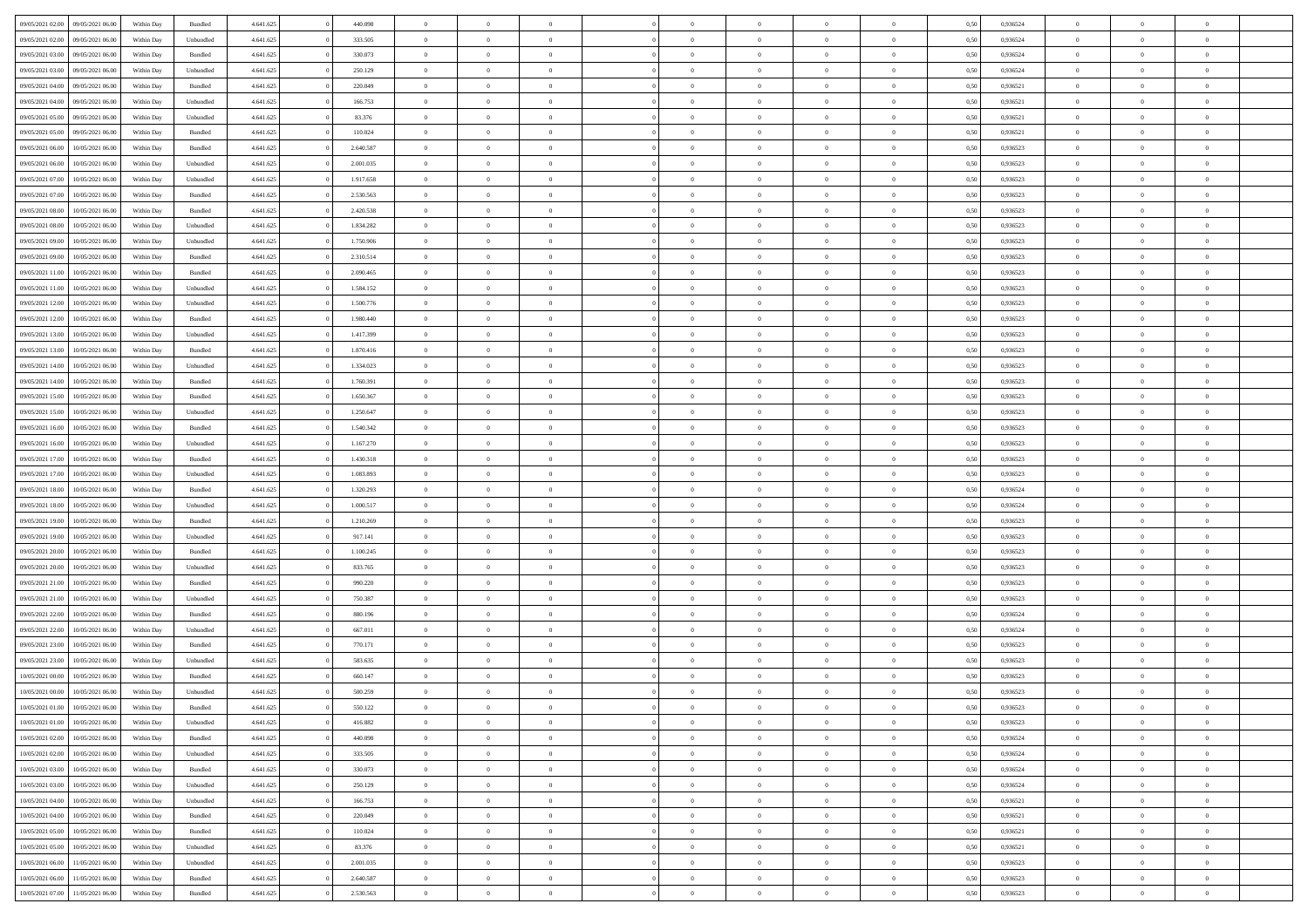| 10/05/2021 07:00 | 11/05/2021 06:00 | Within Day | Unbundled          | 4.641.625 | 1.917.658 | $\overline{0}$ | $\theta$       |                | $\Omega$       | $\Omega$       | $\overline{0}$ | $\theta$       | 0.50 | 0,936523 | $\theta$       | $\overline{0}$ | $\overline{0}$ |  |
|------------------|------------------|------------|--------------------|-----------|-----------|----------------|----------------|----------------|----------------|----------------|----------------|----------------|------|----------|----------------|----------------|----------------|--|
|                  |                  |            |                    |           |           |                |                |                |                |                |                |                |      |          |                |                |                |  |
| 10/05/2021 08:00 | 11/05/2021 06:00 | Within Day | Unbundled          | 4.641.625 | 1.834.282 | $\overline{0}$ | $\theta$       | $\overline{0}$ | $\overline{0}$ | $\bf{0}$       | $\overline{0}$ | $\bf{0}$       | 0,50 | 0,936523 | $\theta$       | $\overline{0}$ | $\overline{0}$ |  |
| 10/05/2021 08:00 | 11/05/2021 06:00 | Within Day | Bundled            | 4.641.625 | 2.420.538 | $\overline{0}$ | $\bf{0}$       | $\overline{0}$ | $\bf{0}$       | $\bf{0}$       | $\bf{0}$       | $\mathbf{0}$   | 0,50 | 0,936523 | $\overline{0}$ | $\overline{0}$ | $\bf{0}$       |  |
| 10/05/2021 09:00 | 11/05/2021 06:00 | Within Dav | Unbundled          | 4.641.625 | 1.750.906 | $\overline{0}$ | $\overline{0}$ | $\overline{0}$ | $\overline{0}$ | $\bf{0}$       | $\overline{0}$ | $\overline{0}$ | 0.50 | 0.936523 | $\theta$       | $\theta$       | $\overline{0}$ |  |
| 10/05/2021 09:00 | 11/05/2021 06:00 | Within Day | Bundled            | 4.641.625 | 2.310.514 | $\overline{0}$ | $\theta$       | $\overline{0}$ | $\overline{0}$ | $\bf{0}$       | $\overline{0}$ | $\bf{0}$       | 0,50 | 0,936523 | $\theta$       | $\overline{0}$ | $\overline{0}$ |  |
| 10/05/2021 10:00 | 11/05/2021 06:00 | Within Day | Bundled            | 4.641.625 | 2.200.489 | $\overline{0}$ | $\overline{0}$ | $\overline{0}$ | $\bf{0}$       | $\overline{0}$ | $\overline{0}$ | $\mathbf{0}$   | 0,50 | 0,936523 | $\overline{0}$ | $\overline{0}$ | $\bf{0}$       |  |
| 10/05/2021 10:00 | 11/05/2021 06:00 | Within Dav | Unbundled          | 4.641.625 | 1.667.529 | $\overline{0}$ | $\overline{0}$ | $\overline{0}$ | $\overline{0}$ | $\overline{0}$ | $\overline{0}$ | $\overline{0}$ | 0.50 | 0.936523 | $\theta$       | $\overline{0}$ | $\overline{0}$ |  |
|                  |                  |            |                    |           |           |                |                |                |                |                |                |                |      |          |                |                |                |  |
| 10/05/2021 11:00 | 11/05/2021 06:00 | Within Day | Bundled            | 4.641.625 | 2.090.465 | $\overline{0}$ | $\theta$       | $\overline{0}$ | $\overline{0}$ | $\bf{0}$       | $\overline{0}$ | $\bf{0}$       | 0,50 | 0,936523 | $\theta$       | $\theta$       | $\overline{0}$ |  |
| 10/05/2021 11:00 | 11/05/2021 06:00 | Within Day | Unbundled          | 4.641.625 | 1.584.152 | $\overline{0}$ | $\overline{0}$ | $\overline{0}$ | $\bf{0}$       | $\bf{0}$       | $\bf{0}$       | $\bf{0}$       | 0,50 | 0,936523 | $\,0\,$        | $\overline{0}$ | $\overline{0}$ |  |
| 10/05/2021 12:00 | 11/05/2021 06:00 | Within Dav | Bundled            | 4.641.625 | 1.980.440 | $\overline{0}$ | $\overline{0}$ | $\overline{0}$ | $\overline{0}$ | $\overline{0}$ | $\overline{0}$ | $\overline{0}$ | 0.50 | 0.936523 | $\theta$       | $\overline{0}$ | $\overline{0}$ |  |
| 10/05/2021 12:00 | 11/05/2021 06:00 | Within Day | Unbundled          | 4.641.625 | 1.500.776 | $\overline{0}$ | $\theta$       | $\overline{0}$ | $\overline{0}$ | $\bf{0}$       | $\overline{0}$ | $\bf{0}$       | 0,50 | 0,936523 | $\,$ 0 $\,$    | $\overline{0}$ | $\overline{0}$ |  |
| 10/05/2021 13:00 | 11/05/2021 06:00 | Within Day | Bundled            | 4.641.625 | 1.870.416 | $\overline{0}$ | $\bf{0}$       | $\overline{0}$ | $\bf{0}$       | $\bf{0}$       | $\bf{0}$       | $\mathbf{0}$   | 0,50 | 0,936523 | $\overline{0}$ | $\overline{0}$ | $\bf{0}$       |  |
| 10/05/2021 13:00 | 11/05/2021 06:00 | Within Day | Unbundled          | 4.641.625 | 1.417.399 | $\overline{0}$ | $\overline{0}$ | $\overline{0}$ | $\overline{0}$ | $\overline{0}$ | $\overline{0}$ | $\overline{0}$ | 0.50 | 0.936523 | $\theta$       | $\theta$       | $\overline{0}$ |  |
| 10/05/2021 14:00 | 11/05/2021 06:00 | Within Day | Bundled            | 4.641.625 | 1.760.391 | $\overline{0}$ | $\theta$       | $\overline{0}$ | $\overline{0}$ | $\bf{0}$       | $\overline{0}$ | $\bf{0}$       | 0,50 | 0,936523 | $\theta$       | $\overline{0}$ | $\overline{0}$ |  |
|                  |                  |            |                    |           |           |                |                |                |                |                |                |                |      |          |                |                |                |  |
| 10/05/2021 14:00 | 11/05/2021 06:00 | Within Day | Unbundled          | 4.641.625 | 1.334.023 | $\overline{0}$ | $\overline{0}$ | $\overline{0}$ | $\bf{0}$       | $\overline{0}$ | $\overline{0}$ | $\mathbf{0}$   | 0,50 | 0,936523 | $\overline{0}$ | $\overline{0}$ | $\bf{0}$       |  |
| 10/05/2021 15:00 | 11/05/2021 06:00 | Within Dav | Unbundled          | 4.641.625 | 1.250.647 | $\overline{0}$ | $\overline{0}$ | $\overline{0}$ | $\overline{0}$ | $\overline{0}$ | $\overline{0}$ | $\overline{0}$ | 0.50 | 0.936523 | $\theta$       | $\overline{0}$ | $\overline{0}$ |  |
| 10/05/2021 15:00 | 11/05/2021 06:00 | Within Day | Bundled            | 4.641.625 | 1.650.367 | $\overline{0}$ | $\theta$       | $\overline{0}$ | $\overline{0}$ | $\bf{0}$       | $\overline{0}$ | $\bf{0}$       | 0,50 | 0,936523 | $\theta$       | $\theta$       | $\overline{0}$ |  |
| 10/05/2021 16:00 | 11/05/2021 06:00 | Within Day | Unbundled          | 4.641.625 | 1.167.270 | $\overline{0}$ | $\overline{0}$ | $\overline{0}$ | $\bf{0}$       | $\bf{0}$       | $\bf{0}$       | $\mathbf{0}$   | 0,50 | 0,936523 | $\,0\,$        | $\overline{0}$ | $\bf{0}$       |  |
| 10/05/2021 16:00 | 11/05/2021 06:00 | Within Day | Bundled            | 4.641.625 | 1.540.342 | $\overline{0}$ | $\overline{0}$ | $\overline{0}$ | $\overline{0}$ | $\overline{0}$ | $\overline{0}$ | $\overline{0}$ | 0.50 | 0.936523 | $\theta$       | $\overline{0}$ | $\overline{0}$ |  |
| 10/05/2021 17:00 | 11/05/2021 06:00 | Within Day | Unbundled          | 4.641.625 | 1.083.893 | $\overline{0}$ | $\theta$       | $\overline{0}$ | $\overline{0}$ | $\bf{0}$       | $\overline{0}$ | $\bf{0}$       | 0,50 | 0,936523 | $\,$ 0 $\,$    | $\overline{0}$ | $\overline{0}$ |  |
| 10/05/2021 17:00 | 11/05/2021 06:00 | Within Day | Bundled            | 4.641.625 | 1.430.318 | $\overline{0}$ | $\overline{0}$ | $\overline{0}$ | $\bf{0}$       | $\bf{0}$       | $\bf{0}$       | $\mathbf{0}$   | 0,50 | 0,936523 | $\bf{0}$       | $\overline{0}$ | $\bf{0}$       |  |
| 10/05/2021 18:00 | 11/05/2021 06:00 | Within Day | Unbundled          | 4.641.625 | 1.000.517 | $\overline{0}$ | $\overline{0}$ | $\overline{0}$ | $\overline{0}$ | $\overline{0}$ | $\overline{0}$ | $\overline{0}$ | 0.50 | 0.936524 | $\theta$       | $\overline{0}$ | $\overline{0}$ |  |
|                  |                  |            |                    |           |           |                |                |                |                |                |                |                |      |          |                |                |                |  |
| 10/05/2021 18:00 | 11/05/2021 06:00 | Within Day | Bundled            | 4.641.625 | 1.320.293 | $\overline{0}$ | $\theta$       | $\overline{0}$ | $\overline{0}$ | $\bf{0}$       | $\overline{0}$ | $\,$ 0 $\,$    | 0,50 | 0,936524 | $\theta$       | $\overline{0}$ | $\overline{0}$ |  |
| 10/05/2021 19:00 | 11/05/2021 06:00 | Within Day | Unbundled          | 4.641.625 | 917.141   | $\overline{0}$ | $\overline{0}$ | $\overline{0}$ | $\bf{0}$       | $\overline{0}$ | $\overline{0}$ | $\mathbf{0}$   | 0,50 | 0,936523 | $\overline{0}$ | $\overline{0}$ | $\bf{0}$       |  |
| 10/05/2021 19:00 | 11/05/2021 06:00 | Within Dav | Bundled            | 4.641.625 | 1.210.269 | $\overline{0}$ | $\overline{0}$ | $\overline{0}$ | $\overline{0}$ | $\overline{0}$ | $\overline{0}$ | $\overline{0}$ | 0.50 | 0.936523 | $\theta$       | $\overline{0}$ | $\overline{0}$ |  |
| 10/05/2021 20:00 | 11/05/2021 06:00 | Within Day | Unbundled          | 4.641.625 | 833.765   | $\overline{0}$ | $\theta$       | $\overline{0}$ | $\overline{0}$ | $\bf{0}$       | $\overline{0}$ | $\bf{0}$       | 0,50 | 0,936523 | $\theta$       | $\theta$       | $\overline{0}$ |  |
| 10/05/2021 20:00 | 11/05/2021 06:00 | Within Day | Bundled            | 4.641.625 | 1.100.245 | $\overline{0}$ | $\overline{0}$ | $\overline{0}$ | $\bf{0}$       | $\bf{0}$       | $\bf{0}$       | $\bf{0}$       | 0,50 | 0,936523 | $\,0\,$        | $\overline{0}$ | $\bf{0}$       |  |
| 10/05/2021 21:00 | 11/05/2021 06:00 | Within Day | Bundled            | 4.641.625 | 990.220   | $\overline{0}$ | $\overline{0}$ | $\overline{0}$ | $\overline{0}$ | $\overline{0}$ | $\overline{0}$ | $\overline{0}$ | 0.50 | 0.936523 | $\theta$       | $\overline{0}$ | $\overline{0}$ |  |
| 10/05/2021 21:00 | 11/05/2021 06:00 | Within Day | Unbundled          | 4.641.625 | 750.387   | $\overline{0}$ | $\theta$       | $\overline{0}$ | $\overline{0}$ | $\bf{0}$       | $\overline{0}$ | $\bf{0}$       | 0,50 | 0,936523 | $\,$ 0 $\,$    | $\overline{0}$ | $\overline{0}$ |  |
|                  |                  |            |                    |           |           |                |                |                |                |                |                |                |      |          |                |                |                |  |
| 10/05/2021 22:00 | 11/05/2021 06:00 | Within Day | Bundled            | 4.641.625 | 880.196   | $\overline{0}$ | $\overline{0}$ | $\overline{0}$ | $\bf{0}$       | $\bf{0}$       | $\bf{0}$       | $\bf{0}$       | 0,50 | 0,936524 | $\overline{0}$ | $\overline{0}$ | $\bf{0}$       |  |
| 10/05/2021 22:00 | 11/05/2021 06.00 | Within Day | Unbundled          | 4.641.625 | 667.011   | $\overline{0}$ | $\Omega$       | $\Omega$       | $\Omega$       | $\Omega$       | $\overline{0}$ | $\overline{0}$ | 0,50 | 0,936524 | $\,0\,$        | $\theta$       | $\theta$       |  |
| 10/05/2021 23:00 | 11/05/2021 06:00 | Within Day | Unbundled          | 4.641.625 | 583.635   | $\overline{0}$ | $\theta$       | $\overline{0}$ | $\overline{0}$ | $\bf{0}$       | $\overline{0}$ | $\bf{0}$       | 0,50 | 0,936523 | $\theta$       | $\overline{0}$ | $\overline{0}$ |  |
| 10/05/2021 23:00 | 11/05/2021 06:00 | Within Day | Bundled            | 4.641.625 | 770.171   | $\overline{0}$ | $\overline{0}$ | $\overline{0}$ | $\bf{0}$       | $\overline{0}$ | $\overline{0}$ | $\mathbf{0}$   | 0,50 | 0,936523 | $\bf{0}$       | $\overline{0}$ | $\bf{0}$       |  |
| 11/05/2021 00:00 | 11/05/2021 06:00 | Within Day | Bundled            | 4.641.625 | 660.147   | $\overline{0}$ | $\Omega$       | $\Omega$       | $\Omega$       | $\overline{0}$ | $\overline{0}$ | $\overline{0}$ | 0.50 | 0.936523 | $\,0\,$        | $\theta$       | $\theta$       |  |
| 11/05/2021 00:00 | 11/05/2021 06:00 | Within Day | Unbundled          | 4.641.625 | 500.259   | $\overline{0}$ | $\theta$       | $\overline{0}$ | $\overline{0}$ | $\bf{0}$       | $\overline{0}$ | $\bf{0}$       | 0,50 | 0,936523 | $\theta$       | $\overline{0}$ | $\overline{0}$ |  |
| 11/05/2021 01:00 | 11/05/2021 06:00 | Within Day | Unbundled          | 4.641.625 | 416.882   | $\overline{0}$ | $\overline{0}$ | $\overline{0}$ | $\bf{0}$       | $\bf{0}$       | $\bf{0}$       | $\bf{0}$       | 0,50 | 0,936523 | $\bf{0}$       | $\overline{0}$ | $\bf{0}$       |  |
| 11/05/2021 01:00 | 11/05/2021 06:00 | Within Day | Bundled            | 4.641.625 | 550.122   | $\overline{0}$ | $\Omega$       | $\Omega$       | $\Omega$       | $\overline{0}$ | $\overline{0}$ | $\overline{0}$ | 0.50 | 0.936523 | $\theta$       | $\theta$       | $\theta$       |  |
|                  |                  |            |                    |           |           | $\overline{0}$ | $\overline{0}$ |                |                |                |                |                |      |          |                |                |                |  |
| 11/05/2021 02:00 | 11/05/2021 06:00 | Within Day | Unbundled          | 4.641.625 | 333.505   |                |                | $\overline{0}$ | $\overline{0}$ | $\bf{0}$       | $\overline{0}$ | $\bf{0}$       | 0,50 | 0,936524 | $\,$ 0 $\,$    | $\overline{0}$ | $\overline{0}$ |  |
| 11/05/2021 02:00 | 11/05/2021 06:00 | Within Day | Bundled            | 4.641.625 | 440.098   | $\overline{0}$ | $\overline{0}$ | $\overline{0}$ | $\bf{0}$       | $\bf{0}$       | $\bf{0}$       | $\mathbf{0}$   | 0,50 | 0,936524 | $\bf{0}$       | $\overline{0}$ | $\bf{0}$       |  |
| 11/05/2021 03:00 | 11/05/2021 06.00 | Within Day | Bundled            | 4.641.625 | 330,073   | $\overline{0}$ | $\Omega$       | $\overline{0}$ | $\Omega$       | $\bf{0}$       | $\overline{0}$ | $\overline{0}$ | 0,50 | 0,936524 | $\,0\,$        | $\theta$       | $\theta$       |  |
| 11/05/2021 03:00 | 11/05/2021 06:00 | Within Day | Unbundled          | 4.641.625 | 250.129   | $\overline{0}$ | $\overline{0}$ | $\overline{0}$ | $\overline{0}$ | $\,$ 0         | $\overline{0}$ | $\bf{0}$       | 0,50 | 0,936524 | $\,$ 0 $\,$    | $\overline{0}$ | $\overline{0}$ |  |
| 11/05/2021 04:00 | 11/05/2021 06:00 | Within Day | Bundled            | 4.641.625 | 220.049   | $\overline{0}$ | $\overline{0}$ | $\overline{0}$ | $\bf{0}$       | $\bf{0}$       | $\overline{0}$ | $\mathbf{0}$   | 0,50 | 0,936521 | $\bf{0}$       | $\overline{0}$ | $\bf{0}$       |  |
| 11/05/2021 04:00 | 11/05/2021 06:00 | Within Day | Unbundled          | 4.641.625 | 166.753   | $\overline{0}$ | $\Omega$       | $\Omega$       | $\Omega$       | $\Omega$       | $\Omega$       | $\overline{0}$ | 0.50 | 0.936521 | $\theta$       | $\theta$       | $\theta$       |  |
| 11/05/2021 05:00 | 11/05/2021 06:00 | Within Day | Unbundled          | 4.641.625 | 83.376    | $\overline{0}$ | $\overline{0}$ | $\overline{0}$ | $\bf{0}$       | $\,$ 0         | $\bf{0}$       | $\bf{0}$       | 0,50 | 0,936521 | $\,0\,$        | $\,0\,$        | $\overline{0}$ |  |
| 11/05/2021 05:00 | 11/05/2021 06:00 | Within Day | $\mathbf B$ undled | 4.641.625 | 110.024   | $\bf{0}$       | $\bf{0}$       |                |                | $\bf{0}$       |                |                | 0,50 | 0,936521 | $\bf{0}$       | $\overline{0}$ |                |  |
| 11/05/2021 06:00 | 12/05/2021 06:00 | Within Day | Unbundled          | 4.641.625 | 2.001.035 | $\overline{0}$ | $\overline{0}$ | $\overline{0}$ | $\Omega$       | $\theta$       | $\overline{0}$ | $\overline{0}$ | 0.50 | 0.936523 | $\theta$       | $\theta$       | $\theta$       |  |
|                  |                  |            |                    |           |           |                |                |                |                |                |                |                |      |          |                |                |                |  |
| 11/05/2021 06:00 | 12/05/2021 06:00 | Within Day | Bundled            | 4.641.625 | 2.640.587 | $\overline{0}$ | $\,$ 0         | $\overline{0}$ | $\bf{0}$       | $\,$ 0 $\,$    | $\overline{0}$ | $\mathbf{0}$   | 0,50 | 0,936523 | $\,$ 0 $\,$    | $\,$ 0 $\,$    | $\,$ 0         |  |
| 11/05/2021 07:00 | 12/05/2021 06:00 | Within Day | Bundled            | 4.641.625 | 2.530.563 | $\overline{0}$ | $\overline{0}$ | $\overline{0}$ | $\overline{0}$ | $\overline{0}$ | $\overline{0}$ | $\mathbf{0}$   | 0,50 | 0,936523 | $\overline{0}$ | $\bf{0}$       | $\bf{0}$       |  |
| 11/05/2021 07:00 | 12/05/2021 06:00 | Within Day | Unbundled          | 4.641.625 | 1.917.658 | $\overline{0}$ | $\theta$       | $\overline{0}$ | $\Omega$       | $\overline{0}$ | $\overline{0}$ | $\bf{0}$       | 0,50 | 0,936523 | $\overline{0}$ | $\theta$       | $\overline{0}$ |  |
| 11/05/2021 08:00 | 12/05/2021 06:00 | Within Day | Unbundled          | 4.641.625 | 1.834.282 | $\overline{0}$ | $\,$ 0         | $\overline{0}$ | $\overline{0}$ | $\overline{0}$ | $\overline{0}$ | $\bf{0}$       | 0,50 | 0,936523 | $\,$ 0 $\,$    | $\overline{0}$ | $\overline{0}$ |  |
| 11/05/2021 08:00 | 12/05/2021 06:00 | Within Day | Bundled            | 4.641.625 | 2.420.538 | $\overline{0}$ | $\overline{0}$ | $\overline{0}$ | $\overline{0}$ | $\overline{0}$ | $\overline{0}$ | $\mathbf{0}$   | 0,50 | 0,936523 | $\overline{0}$ | $\bf{0}$       | $\bf{0}$       |  |
| 11/05/2021 09:00 | 12/05/2021 06:00 | Within Day | Bundled            | 4.641.625 | 2.310.514 | $\overline{0}$ | $\overline{0}$ | $\overline{0}$ | $\Omega$       | $\overline{0}$ | $\overline{0}$ | $\bf{0}$       | 0.50 | 0,936523 | $\overline{0}$ | $\theta$       | $\overline{0}$ |  |
| 11/05/2021 09:00 | 12/05/2021 06:00 | Within Day | Unbundled          | 4.641.625 | 1.750.906 | $\overline{0}$ | $\,$ 0         | $\overline{0}$ | $\bf{0}$       | $\bf{0}$       | $\bf{0}$       | $\bf{0}$       | 0,50 | 0,936523 | $\,$ 0 $\,$    | $\overline{0}$ | $\overline{0}$ |  |
|                  |                  |            |                    |           |           |                | $\bf{0}$       |                |                |                |                |                |      |          |                | $\overline{0}$ | $\bf{0}$       |  |
| 11/05/2021 10:00 | 12/05/2021 06:00 | Within Day | Bundled            | 4.641.625 | 2.200.489 | $\overline{0}$ |                | $\overline{0}$ | $\overline{0}$ | $\overline{0}$ | $\bf{0}$       | $\mathbf{0}$   | 0,50 | 0,936523 | $\overline{0}$ |                |                |  |
| 11/05/2021 10:00 | 12/05/2021 06:00 | Within Day | Unbundled          | 4.641.625 | 1.667.529 | $\overline{0}$ | $\overline{0}$ | $\overline{0}$ | $\Omega$       | $\overline{0}$ | $\overline{0}$ | $\bf{0}$       | 0.50 | 0.936523 | $\overline{0}$ | $\theta$       | $\overline{0}$ |  |
| 11/05/2021 11:00 | 12/05/2021 06:00 | Within Day | Bundled            | 4.641.625 | 2.090.465 | $\overline{0}$ | $\bf{0}$       | $\overline{0}$ | $\overline{0}$ | $\bf{0}$       | $\bf{0}$       | $\mathbf{0}$   | 0,50 | 0,936523 | $\,$ 0 $\,$    | $\,$ 0 $\,$    | $\bf{0}$       |  |
| 11/05/2021 11:00 | 12/05/2021 06:00 | Within Day | Unbundled          | 4.641.625 | 1.584.152 | $\overline{0}$ | $\overline{0}$ | $\overline{0}$ | $\overline{0}$ | $\bf{0}$       | $\bf{0}$       | $\mathbf{0}$   | 0,50 | 0,936523 | $\overline{0}$ | $\bf{0}$       | $\bf{0}$       |  |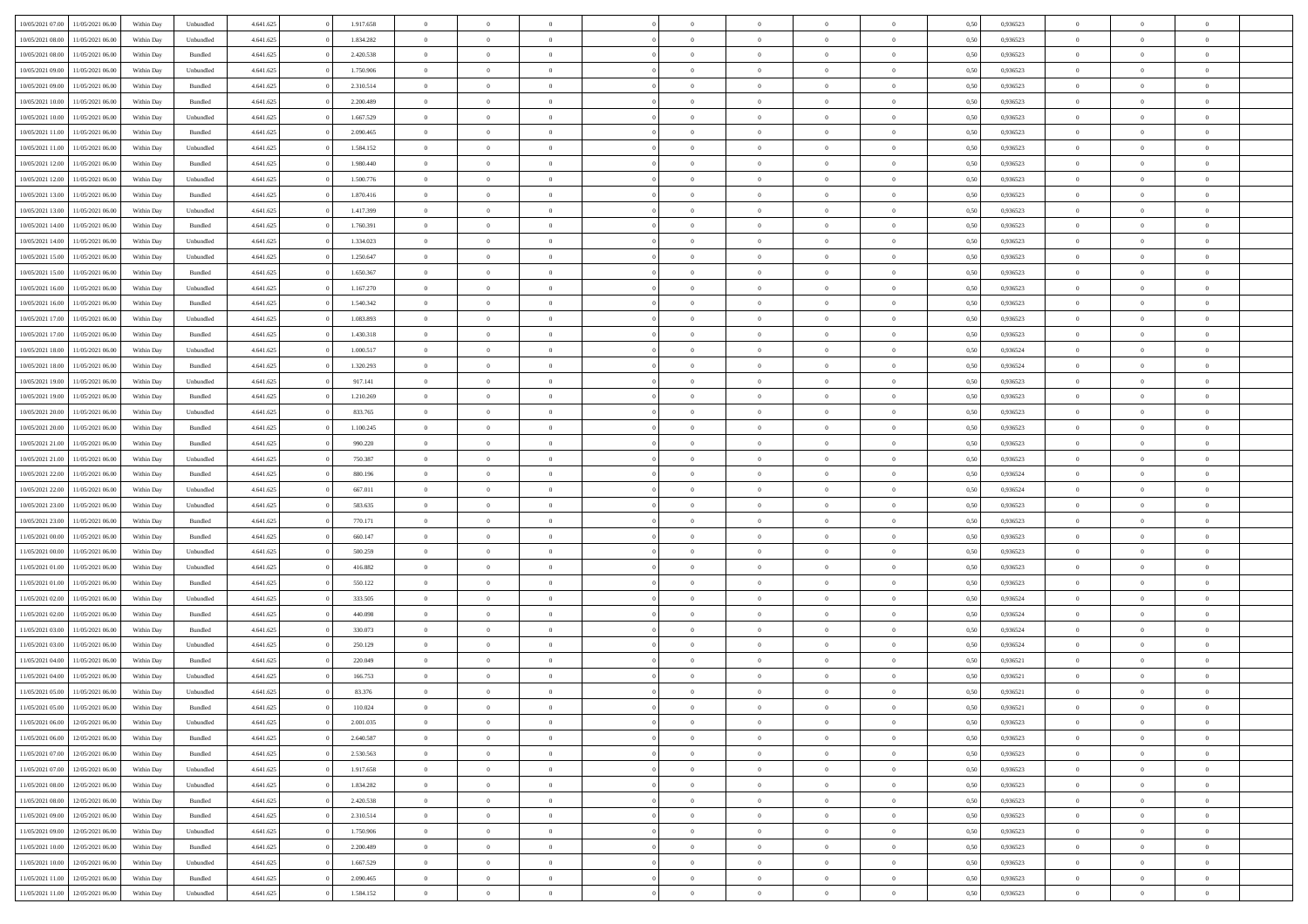| 11/05/2021 12:00                  | 12/05/2021 06:00 | Within Day | Unbundled | 4.641.625 | 1.500.776 | $\overline{0}$ | $\theta$       |                | $\overline{0}$ | $\bf{0}$       | $\overline{0}$ | $\theta$       | 0,50 | 0,936523 | $\theta$             | $\theta$       | $\overline{0}$           |  |
|-----------------------------------|------------------|------------|-----------|-----------|-----------|----------------|----------------|----------------|----------------|----------------|----------------|----------------|------|----------|----------------------|----------------|--------------------------|--|
|                                   |                  |            |           |           |           | $\overline{0}$ | $\overline{0}$ |                |                |                |                |                |      |          |                      |                | $\overline{0}$           |  |
| 11/05/2021 12:00                  | 12/05/2021 06:00 | Within Day | Bundled   | 4.641.625 | 1.980.440 |                |                | $\overline{0}$ | $\overline{0}$ | $\,$ 0         | $\bf{0}$       | $\bf{0}$       | 0,50 | 0,936523 | $\,$ 0 $\,$          | $\overline{0}$ |                          |  |
| 11/05/2021 13:00                  | 12/05/2021 06:00 | Within Day | Unbundled | 4.641.625 | 1.417.399 | $\overline{0}$ | $\overline{0}$ | $\overline{0}$ | $\overline{0}$ | $\bf{0}$       | $\overline{0}$ | $\mathbf{0}$   | 0.50 | 0.936523 | $\bf{0}$             | $\overline{0}$ | $\overline{0}$           |  |
| 11/05/2021 13:00                  | 12/05/2021 06:00 | Within Day | Bundled   | 4.641.625 | 1.870.416 | $\overline{0}$ | $\overline{0}$ | $\overline{0}$ | $\overline{0}$ | $\,$ 0         | $\overline{0}$ | $\overline{0}$ | 0,50 | 0,936523 | $\,$ 0 $\,$          | $\overline{0}$ | $\overline{0}$           |  |
| 11/05/2021 14:00                  | 12/05/2021 06:00 | Within Day | Unbundled | 4.641.625 | 1.334.023 | $\overline{0}$ | $\theta$       | $\overline{0}$ | $\overline{0}$ | $\overline{0}$ | $\overline{0}$ | $\bf{0}$       | 0,50 | 0,936523 | $\,$ 0 $\,$          | $\overline{0}$ | $\overline{0}$           |  |
| 11/05/2021 14:00                  | 12/05/2021 06:00 | Within Day | Bundled   | 4.641.625 | 1.760.391 | $\overline{0}$ | $\overline{0}$ | $\overline{0}$ | $\overline{0}$ | $\bf{0}$       | $\overline{0}$ | $\bf{0}$       | 0.50 | 0.936523 | $\,0\,$              | $\theta$       | $\overline{0}$           |  |
| 11/05/2021 15:00                  | 12/05/2021 06:00 | Within Day | Unbundled | 4.641.625 | 1.250.647 | $\overline{0}$ | $\overline{0}$ | $\overline{0}$ | $\overline{0}$ | $\bf{0}$       | $\overline{0}$ | $\overline{0}$ | 0,50 | 0,936523 | $\,$ 0 $\,$          | $\theta$       | $\overline{0}$           |  |
| 11/05/2021 15:00                  | 12/05/2021 06.00 | Within Day | Bundled   | 4.641.625 | 1.650.367 | $\overline{0}$ | $\theta$       | $\overline{0}$ | $\overline{0}$ | $\,$ 0         | $\bf{0}$       | $\bf{0}$       | 0,50 | 0,936523 | $\,$ 0 $\,$          | $\overline{0}$ | $\overline{0}$           |  |
| 11/05/2021 16:00                  | 12/05/2021 06:00 | Within Day | Bundled   | 4.641.625 | 1.540.342 | $\overline{0}$ | $\overline{0}$ | $\overline{0}$ | $\overline{0}$ | $\bf{0}$       | $\overline{0}$ | $\bf{0}$       | 0.50 | 0.936523 | $\,0\,$              | $\overline{0}$ | $\overline{0}$           |  |
| 11/05/2021 16:00                  | 12/05/2021 06:00 | Within Day | Unbundled | 4.641.625 | 1.167.270 | $\overline{0}$ | $\overline{0}$ | $\overline{0}$ | $\overline{0}$ | $\,$ 0         | $\overline{0}$ | $\bf{0}$       | 0,50 | 0,936523 | $\,$ 0 $\,$          | $\overline{0}$ | $\overline{0}$           |  |
|                                   |                  |            |           |           |           |                |                |                |                |                |                |                |      |          |                      |                |                          |  |
| 11/05/2021 17:00                  | 12/05/2021 06:00 | Within Day | Unbundled | 4.641.625 | 1.083.893 | $\bf{0}$       | $\theta$       | $\overline{0}$ | $\overline{0}$ | $\,$ 0         | $\bf{0}$       | $\bf{0}$       | 0,50 | 0,936523 | $\,$ 0 $\,$          | $\overline{0}$ | $\overline{0}$           |  |
| 11/05/2021 17:00                  | 12/05/2021 06:00 | Within Day | Bundled   | 4.641.625 | 1.430.318 | $\overline{0}$ | $\overline{0}$ | $\overline{0}$ | $\overline{0}$ | $\bf{0}$       | $\overline{0}$ | $\mathbf{0}$   | 0.50 | 0.936523 | $\bf{0}$             | $\overline{0}$ | $\overline{\phantom{a}}$ |  |
| 11/05/2021 18:00                  | 12/05/2021 06:00 | Within Day | Bundled   | 4.641.625 | 1.320.293 | $\overline{0}$ | $\overline{0}$ | $\overline{0}$ | $\overline{0}$ | $\bf{0}$       | $\overline{0}$ | $\overline{0}$ | 0,50 | 0,936524 | $\,$ 0 $\,$          | $\overline{0}$ | $\overline{0}$           |  |
| 11/05/2021 18:00                  | 12/05/2021 06:00 | Within Day | Unbundled | 4.641.625 | 1.000.517 | $\overline{0}$ | $\theta$       | $\overline{0}$ | $\overline{0}$ | $\bf{0}$       | $\overline{0}$ | $\bf{0}$       | 0,50 | 0,936524 | $\,$ 0 $\,$          | $\overline{0}$ | $\overline{0}$           |  |
| 11/05/2021 19:00                  | 12/05/2021 06:00 | Within Day | Bundled   | 4.641.625 | 1.210.269 | $\overline{0}$ | $\overline{0}$ | $\overline{0}$ | $\overline{0}$ | $\,$ 0         | $\overline{0}$ | $\bf{0}$       | 0.50 | 0.936523 | $\,0\,$              | $\theta$       | $\overline{0}$           |  |
| 11/05/2021 19:00                  | 12/05/2021 06:00 | Within Day | Unbundled | 4.641.625 | 917.141   | $\overline{0}$ | $\overline{0}$ | $\overline{0}$ | $\overline{0}$ | $\,$ 0         | $\overline{0}$ | $\bf{0}$       | 0,50 | 0,936523 | $\,$ 0 $\,$          | $\theta$       | $\overline{0}$           |  |
| 11/05/2021 20:00                  | 12/05/2021 06.00 | Within Day | Bundled   | 4.641.625 | 1.100.245 | $\overline{0}$ | $\theta$       | $\overline{0}$ | $\overline{0}$ | $\,$ 0         | $\overline{0}$ | $\bf{0}$       | 0,50 | 0,936523 | $\,$ 0 $\,$          | $\overline{0}$ | $\overline{0}$           |  |
| 11/05/2021 20:00                  | 12/05/2021 06:00 | Within Day | Unbundled | 4.641.625 | 833,765   | $\overline{0}$ | $\overline{0}$ | $\overline{0}$ | $\overline{0}$ | $\bf{0}$       | $\overline{0}$ | $\bf{0}$       | 0.50 | 0.936523 | $\,0\,$              | $\overline{0}$ | $\overline{\phantom{a}}$ |  |
| 11/05/2021 21:00                  | 12/05/2021 06:00 | Within Day | Bundled   | 4.641.625 | 990.220   | $\overline{0}$ | $\overline{0}$ | $\overline{0}$ | $\overline{0}$ | $\bf{0}$       | $\overline{0}$ | $\bf{0}$       | 0,50 | 0,936523 | $\,$ 0 $\,$          | $\overline{0}$ | $\overline{0}$           |  |
| 11/05/2021 21:00                  | 12/05/2021 06:00 | Within Day | Unbundled | 4.641.625 | 750.387   | $\bf{0}$       | $\theta$       | $\overline{0}$ | $\overline{0}$ | $\,$ 0         | $\bf{0}$       | $\bf{0}$       | 0,50 | 0,936523 | $\,$ 0 $\,$          | $\overline{0}$ | $\overline{0}$           |  |
| 11/05/2021 22:00                  | 12/05/2021 06:00 | Within Day | Unbundled | 4.641.625 | 667.011   | $\overline{0}$ | $\overline{0}$ | $\overline{0}$ | $\overline{0}$ | $\bf{0}$       | $\overline{0}$ | $\mathbf{0}$   | 0.50 | 0.936524 | $\bf{0}$             | $\overline{0}$ | $\bf{0}$                 |  |
|                                   |                  |            |           |           |           |                | $\overline{0}$ |                |                |                |                |                |      |          |                      | $\overline{0}$ |                          |  |
| 11/05/2021 22:00                  | 12/05/2021 06:00 | Within Day | Bundled   | 4.641.625 | 880.196   | $\overline{0}$ |                | $\overline{0}$ | $\overline{0}$ | $\bf{0}$       | $\overline{0}$ | $\overline{0}$ | 0,50 | 0,936524 | $\,$ 0 $\,$          |                | $\overline{0}$           |  |
| 11/05/2021 23:00                  | 12/05/2021 06:00 | Within Day | Bundled   | 4.641.625 | 770.171   | $\overline{0}$ | $\theta$       | $\overline{0}$ | $\overline{0}$ | $\,$ 0         | $\overline{0}$ | $\bf{0}$       | 0,50 | 0,936523 | $\,$ 0 $\,$          | $\overline{0}$ | $\overline{0}$           |  |
| 11/05/2021 23:00                  | 12/05/2021 06:00 | Within Day | Unbundled | 4.641.625 | 583.635   | $\overline{0}$ | $\overline{0}$ | $\overline{0}$ | $\overline{0}$ | $\bf{0}$       | $\overline{0}$ | $\bf{0}$       | 0.50 | 0.936523 | $\,0\,$              | $\theta$       | $\overline{0}$           |  |
| 12/05/2021 00:00                  | 12/05/2021 06:00 | Within Day | Unbundled | 4.641.625 | 500.259   | $\overline{0}$ | $\overline{0}$ | $\overline{0}$ | $\overline{0}$ | $\,$ 0         | $\overline{0}$ | $\overline{0}$ | 0,50 | 0,936523 | $\,0\,$              | $\theta$       | $\overline{0}$           |  |
| 12/05/2021 00:00                  | 12/05/2021 06.00 | Within Day | Bundled   | 4.641.625 | 660.147   | $\overline{0}$ | $\theta$       | $\overline{0}$ |                | $\bf{0}$       | $\overline{0}$ | $\bf{0}$       | 0,50 | 0,936523 | $\,$ 0 $\,$          | $\overline{0}$ | $\overline{0}$           |  |
| 12/05/2021 01:00                  | 12/05/2021 06:00 | Within Day | Bundled   | 4.641.625 | 550.122   | $\overline{0}$ | $\overline{0}$ | $\overline{0}$ | $\overline{0}$ | $\bf{0}$       | $\overline{0}$ | $\bf{0}$       | 0.50 | 0.936523 | $\,0\,$              | $\overline{0}$ | $\overline{0}$           |  |
| 12/05/2021 01:00                  | 12/05/2021 06:00 | Within Day | Unbundled | 4.641.625 | 416.882   | $\overline{0}$ | $\overline{0}$ | $\overline{0}$ | $\overline{0}$ | $\bf{0}$       | $\overline{0}$ | $\bf{0}$       | 0,50 | 0,936523 | $\,$ 0 $\,$          | $\overline{0}$ | $\overline{0}$           |  |
| 12/05/2021 02:00                  | 12/05/2021 06:00 | Within Day | Unbundled | 4.641.625 | 333.505   | $\overline{0}$ | $\overline{0}$ | $\overline{0}$ | $\overline{0}$ | $\bf{0}$       | $\bf{0}$       | $\bf{0}$       | 0,50 | 0,936524 | $\,$ 0 $\,$          | $\overline{0}$ | $\overline{0}$           |  |
| 12/05/2021 02:00                  | 12/05/2021 06:00 | Within Day | Bundled   | 4.641.625 | 440 098   | $\overline{0}$ | $\overline{0}$ | $\overline{0}$ | $\overline{0}$ | $\bf{0}$       | $\overline{0}$ | $\mathbf{0}$   | 0.50 | 0.936524 | $\bf{0}$             | $\overline{0}$ | $\overline{\phantom{a}}$ |  |
| 12/05/2021 03:00                  | 12/05/2021 06:00 | Within Dav | Bundled   | 4.641.625 | 330.073   | $\overline{0}$ | $\overline{0}$ | $\overline{0}$ | $\overline{0}$ | $\overline{0}$ | $\overline{0}$ | $\overline{0}$ | 0.50 | 0,936524 | $\theta$             | $\overline{0}$ | $\overline{0}$           |  |
| 12/05/2021 03:00                  | 12/05/2021 06:00 | Within Day | Unbundled | 4.641.625 | 250.129   | $\overline{0}$ | $\theta$       | $\overline{0}$ | $\overline{0}$ | $\,$ 0         | $\overline{0}$ | $\bf{0}$       | 0,50 | 0,936524 | $\,$ 0 $\,$          | $\overline{0}$ | $\overline{0}$           |  |
|                                   |                  |            |           |           | 166,753   |                | $\overline{0}$ |                |                |                | $\overline{0}$ |                | 0.50 | 0.936521 |                      | $\theta$       |                          |  |
| 12/05/2021 04:00                  | 12/05/2021 06:00 | Within Day | Unbundled | 4.641.625 |           | $\overline{0}$ |                | $\overline{0}$ | $\overline{0}$ | $\,$ 0         |                | $\bf{0}$       |      |          | $\,0\,$              |                | $\overline{0}$           |  |
| 12/05/2021 04:00                  | 12/05/2021 06:00 | Within Dav | Bundled   | 4.641.625 | 220.049   | $\overline{0}$ | $\overline{0}$ | $\Omega$       | $\overline{0}$ | $\mathbf{0}$   | $\overline{0}$ | $\overline{0}$ | 0.50 | 0,936521 | $\theta$             | $\overline{0}$ | $\overline{0}$           |  |
| 12/05/2021 05:00                  | 12/05/2021 06:00 | Within Day | Bundled   | 4.641.625 | 110.024   | $\overline{0}$ | $\theta$       | $\overline{0}$ | $\overline{0}$ | $\,$ 0         | $\overline{0}$ | $\bf{0}$       | 0,50 | 0,936521 | $\,$ 0 $\,$          | $\overline{0}$ | $\overline{0}$           |  |
| 12/05/2021 05:00                  | 12/05/2021 06:00 | Within Day | Unbundled | 4.641.625 | 83.376    | $\overline{0}$ | $\overline{0}$ | $\overline{0}$ | $\overline{0}$ | $\bf{0}$       | $\overline{0}$ | $\bf{0}$       | 0.50 | 0.936521 | $\,0\,$              | $\overline{0}$ | $\overline{0}$           |  |
| 12/05/2021 06:00                  | 13/05/2021 06:00 | Within Dav | Unbundled | 4.641.625 | 2.001.035 | $\overline{0}$ | $\overline{0}$ | $\overline{0}$ | $\overline{0}$ | $\overline{0}$ | $\overline{0}$ | $\overline{0}$ | 0.50 | 0.936523 | $\theta$             | $\overline{0}$ | $\overline{0}$           |  |
| 12/05/2021 06:00                  | 13/05/2021 06.00 | Within Day | Bundled   | 4.641.625 | 2.640.587 | $\overline{0}$ | $\overline{0}$ | $\overline{0}$ | $\overline{0}$ | $\bf{0}$       | $\bf{0}$       | $\bf{0}$       | 0,50 | 0,936523 | $\,$ 0 $\,$          | $\overline{0}$ | $\overline{0}$           |  |
| 12/05/2021 07:00                  | 13/05/2021 06:00 | Within Day | Unbundled | 4.641.625 | 1.917.658 | $\overline{0}$ | $\overline{0}$ | $\overline{0}$ | $\overline{0}$ | $\bf{0}$       | $\overline{0}$ | $\mathbf{0}$   | 0.50 | 0.936523 | $\,$ 0 $\,$          | $\overline{0}$ | $\overline{0}$           |  |
| 12/05/2021 07:00                  | 13/05/2021 06:00 | Within Dav | Bundled   | 4.641.625 | 2.530.563 | $\overline{0}$ | $\overline{0}$ | $\Omega$       | $\overline{0}$ | $\mathbf{0}$   | $\overline{0}$ | $\overline{0}$ | 0.50 | 0.936523 | $\theta$             | $\overline{0}$ | $\overline{0}$           |  |
| 12/05/2021 08:00                  | 13/05/2021 06.00 | Within Day | Bundled   | 4.641.625 | 2.420.538 | $\overline{0}$ | $\theta$       | $\overline{0}$ | $\overline{0}$ | $\,$ 0         | $\overline{0}$ | $\bf{0}$       | 0,50 | 0,936523 | $\,$ 0 $\,$          | $\overline{0}$ | $\overline{0}$           |  |
| 12/05/2021 08:00                  | 13/05/2021 06:00 | Within Day | Unbundled | 4.641.625 | 1.834.282 | $\overline{0}$ | $\theta$       | $\overline{0}$ | $\overline{0}$ | $\bf{0}$       | $\overline{0}$ | $\overline{0}$ | 0.50 | 0.936523 | $\,0\,$              | $\theta$       | $\overline{0}$           |  |
| 12/05/2021 09:00                  | 13/05/2021 06:00 | Within Dav | Unbundled | 4.641.625 | 1.750.906 | $\overline{0}$ | $\Omega$       | $\Omega$       | $\Omega$       | $\bf{0}$       | $\overline{0}$ | $\bf{0}$       | 0.50 | 0.936523 | $\theta$             | $\theta$       | $\overline{0}$           |  |
| 12/05/2021 09:00                  | 13/05/2021 06:00 | Within Day | Bundled   | 4.641.625 | 2.310.514 | $\overline{0}$ | $\,$ 0 $\,$    | $\overline{0}$ | $\overline{0}$ | $\,$ 0         | $\bf{0}$       | $\bf{0}$       | 0,50 | 0,936523 | $\,$ 0 $\,$          | $\overline{0}$ | $\overline{0}$           |  |
| 12/05/2021 10:00                  | 13/05/2021 06:00 | Within Day | Unbundled | 4.641.625 | 1.667.529 |                | $\theta$       |                | $\Omega$       |                |                |                | 0,50 | 0.936523 |                      | $\theta$       |                          |  |
|                                   |                  |            |           |           |           | $\bf{0}$       | $\overline{0}$ |                |                | $\overline{0}$ |                |                |      |          | $\bf{0}$<br>$\theta$ | $\overline{0}$ | $\overline{0}$           |  |
| 12/05/2021 10:00                  | 13/05/2021 06:00 | Within Day | Bundled   | 4.641.625 | 2.200.489 | $\overline{0}$ |                | $\overline{0}$ | $\overline{0}$ |                | $\overline{0}$ | $\mathbf{0}$   | 0,50 | 0.936523 |                      |                |                          |  |
| 12/05/2021 11:00                  | 13/05/2021 06:00 | Within Day | Bundled   | 4.641.625 | 2.090.465 | $\overline{0}$ | $\overline{0}$ | $\overline{0}$ | $\bf{0}$       | $\overline{0}$ | $\overline{0}$ | $\bf{0}$       | 0,50 | 0,936523 | $\bf{0}$             | $\overline{0}$ | $\bf{0}$                 |  |
| 12/05/2021 11:00                  | 13/05/2021 06:00 | Within Day | Unbundled | 4.641.625 | 1.584.152 | $\overline{0}$ | $\overline{0}$ | $\overline{0}$ | $\overline{0}$ | $\overline{0}$ | $\overline{0}$ | $\mathbf{0}$   | 0.50 | 0.936523 | $\overline{0}$       | $\bf{0}$       | $\bf{0}$                 |  |
| 12/05/2021 12:00                  | 13/05/2021 06:00 | Within Day | Unbundled | 4.641.625 | 1.500.776 | $\overline{0}$ | $\overline{0}$ | $\overline{0}$ | $\overline{0}$ | $\overline{0}$ | $\overline{0}$ | $\mathbf{0}$   | 0,50 | 0.936523 | $\overline{0}$       | $\theta$       | $\overline{0}$           |  |
| 12/05/2021 12:00                  | 13/05/2021 06:00 | Within Day | Bundled   | 4.641.625 | 1.980.440 | $\overline{0}$ | $\overline{0}$ | $\overline{0}$ | $\overline{0}$ | $\bf{0}$       | $\bf{0}$       | $\bf{0}$       | 0,50 | 0,936523 | $\,$ 0 $\,$          | $\overline{0}$ | $\overline{0}$           |  |
| 12/05/2021 13:00                  | 13/05/2021 06:00 | Within Day | Unbundled | 4.641.625 | 1.417.399 | $\overline{0}$ | $\overline{0}$ | $\overline{0}$ | $\overline{0}$ | $\bf{0}$       | $\overline{0}$ | $\mathbf{0}$   | 0.50 | 0.936523 | $\,$ 0 $\,$          | $\theta$       | $\overline{0}$           |  |
| 12/05/2021 13:00                  | 13/05/2021 06:00 | Within Day | Bundled   | 4.641.625 | 1.870.416 | $\overline{0}$ | $\overline{0}$ | $\overline{0}$ | $\overline{0}$ | $\overline{0}$ | $\overline{0}$ | $\overline{0}$ | 0,50 | 0.936523 | $\overline{0}$       | $\theta$       | $\overline{0}$           |  |
| 12/05/2021 14:00                  | 13/05/2021 06:00 | Within Day | Unbundled | 4.641.625 | 1.334.023 | $\overline{0}$ | $\,$ 0         | $\overline{0}$ | $\bf{0}$       | $\,$ 0 $\,$    | $\overline{0}$ | $\bf{0}$       | 0,50 | 0,936523 | $\,$ 0 $\,$          | $\overline{0}$ | $\overline{0}$           |  |
| 12/05/2021 14:00                  | 13/05/2021 06:00 | Within Day | Bundled   | 4.641.625 | 1.760.391 | $\overline{0}$ | $\overline{0}$ | $\overline{0}$ | $\overline{0}$ | $\bf{0}$       | $\overline{0}$ | $\mathbf{0}$   | 0.50 | 0.936523 | $\mathbf{0}$         | $\bf{0}$       | $\bf{0}$                 |  |
| 12/05/2021 15:00                  | 13/05/2021 06:00 | Within Day | Unbundled | 4.641.625 | 1.250.647 | $\overline{0}$ | $\overline{0}$ | $\overline{0}$ | $\overline{0}$ | $\overline{0}$ | $\overline{0}$ | $\overline{0}$ | 0,50 | 0.936523 | $\overline{0}$       | $\theta$       | $\overline{0}$           |  |
| 12/05/2021 15:00                  | 13/05/2021 06:00 | Within Day | Bundled   | 4.641.625 | 1.650.367 | $\overline{0}$ | $\overline{0}$ | $\overline{0}$ | $\bf{0}$       | $\bf{0}$       | $\bf{0}$       | $\bf{0}$       | 0,50 | 0,936523 | $\bf{0}$             | $\overline{0}$ | $\bf{0}$                 |  |
|                                   |                  |            |           |           |           |                |                |                |                |                |                |                |      |          |                      |                |                          |  |
| 12/05/2021 16:00 13/05/2021 06:00 |                  | Within Day | Bundled   | 4.641.625 | 1.540.342 | $\,$ 0 $\,$    | $\,$ 0 $\,$    | $\overline{0}$ | $\overline{0}$ | $\,$ 0 $\,$    | $\,$ 0 $\,$    | $\,$ 0 $\,$    | 0,50 | 0,936523 | $\mathbf{0}^-$       | $\,$ 0 $\,$    | $\,$ 0 $\,$              |  |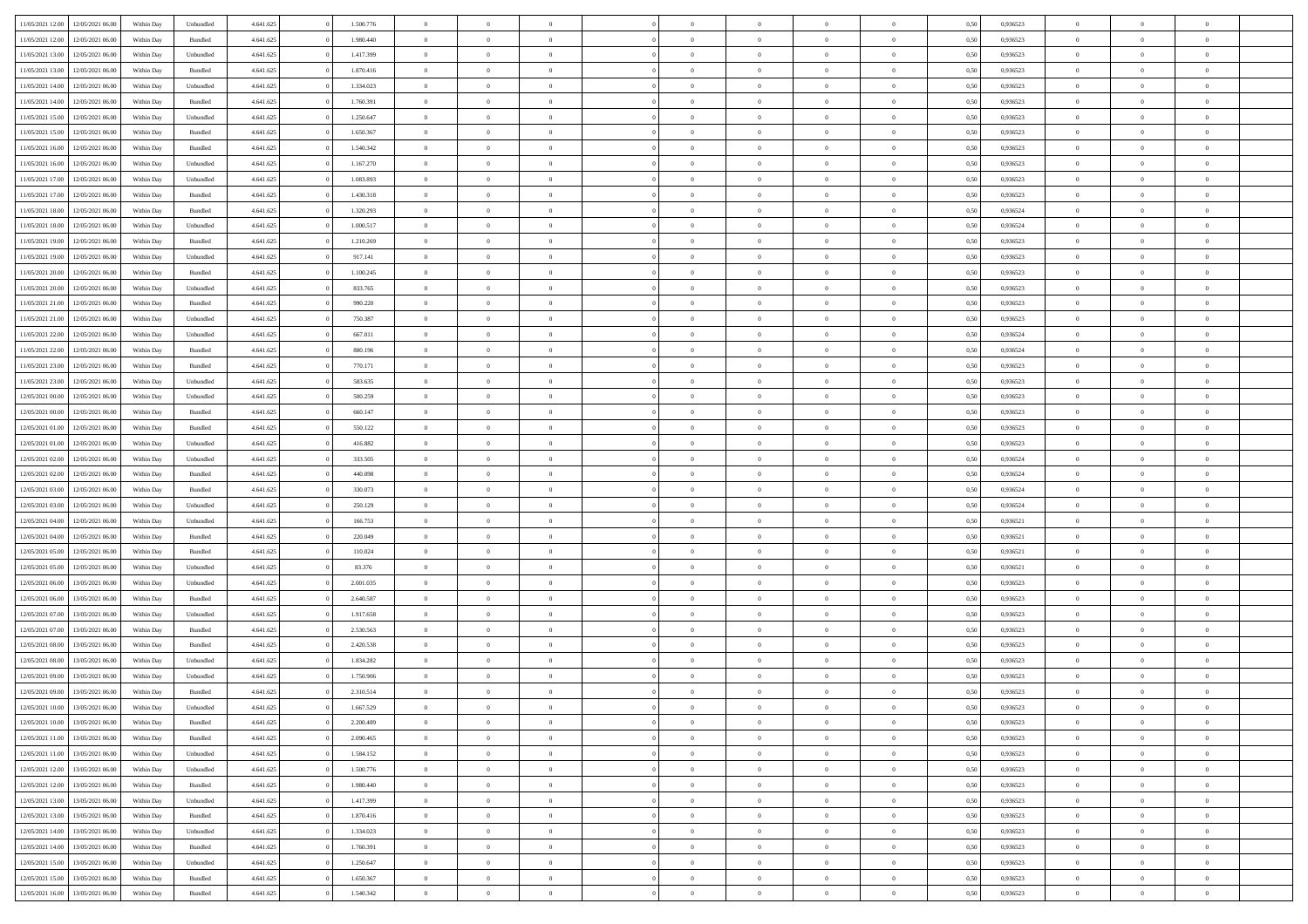| 12/05/2021 16:00 | 13/05/2021 06:00 | Within Day | Unbundled          | 4.641.625 | 1.167.270 | $\overline{0}$ | $\theta$       |                | $\Omega$       | $\Omega$       | $\theta$       | $\theta$       | 0.50 | 0,936523 | $\theta$       | $\overline{0}$ | $\overline{0}$ |  |
|------------------|------------------|------------|--------------------|-----------|-----------|----------------|----------------|----------------|----------------|----------------|----------------|----------------|------|----------|----------------|----------------|----------------|--|
|                  |                  |            |                    |           |           |                |                |                |                |                |                |                |      |          |                |                |                |  |
| 12/05/2021 17:00 | 13/05/2021 06:00 | Within Day | Unbundled          | 4.641.625 | 1.083.893 | $\overline{0}$ | $\theta$       | $\overline{0}$ | $\overline{0}$ | $\bf{0}$       | $\overline{0}$ | $\,$ 0 $\,$    | 0,50 | 0,936523 | $\theta$       | $\overline{0}$ | $\overline{0}$ |  |
| 12/05/2021 17:00 | 13/05/2021 06:00 | Within Day | Bundled            | 4.641.625 | 1.430.318 | $\overline{0}$ | $\bf{0}$       | $\overline{0}$ | $\bf{0}$       | $\bf{0}$       | $\bf{0}$       | $\mathbf{0}$   | 0,50 | 0,936523 | $\overline{0}$ | $\overline{0}$ | $\bf{0}$       |  |
| 12/05/2021 18:00 | 13/05/2021 06:00 | Within Dav | Unbundled          | 4.641.625 | 1.000.517 | $\overline{0}$ | $\overline{0}$ | $\overline{0}$ | $\overline{0}$ | $\bf{0}$       | $\overline{0}$ | $\overline{0}$ | 0.50 | 0.936524 | $\theta$       | $\theta$       | $\overline{0}$ |  |
| 12/05/2021 18:00 | 13/05/2021 06:00 | Within Day | Bundled            | 4.641.625 | 1.320.293 | $\overline{0}$ | $\theta$       | $\overline{0}$ | $\overline{0}$ | $\bf{0}$       | $\overline{0}$ | $\bf{0}$       | 0,50 | 0,936524 | $\theta$       | $\overline{0}$ | $\overline{0}$ |  |
|                  |                  |            |                    |           |           |                |                |                |                |                |                |                |      |          |                |                |                |  |
| 12/05/2021 19:00 | 13/05/2021 06:00 | Within Day | Unbundled          | 4.641.625 | 917.141   | $\overline{0}$ | $\overline{0}$ | $\overline{0}$ | $\bf{0}$       | $\overline{0}$ | $\overline{0}$ | $\mathbf{0}$   | 0,50 | 0,936523 | $\overline{0}$ | $\overline{0}$ | $\bf{0}$       |  |
| 12/05/2021 19:00 | 13/05/2021 06:00 | Within Dav | Bundled            | 4.641.625 | 1.210.269 | $\overline{0}$ | $\overline{0}$ | $\overline{0}$ | $\overline{0}$ | $\overline{0}$ | $\overline{0}$ | $\overline{0}$ | 0.50 | 0.936523 | $\theta$       | $\overline{0}$ | $\overline{0}$ |  |
| 12/05/2021 20:00 | 13/05/2021 06:00 | Within Day | Unbundled          | 4.641.625 | 833.765   | $\overline{0}$ | $\theta$       | $\overline{0}$ | $\overline{0}$ | $\bf{0}$       | $\overline{0}$ | $\bf{0}$       | 0,50 | 0,936523 | $\theta$       | $\theta$       | $\overline{0}$ |  |
| 12/05/2021 20:00 | 13/05/2021 06:00 | Within Day | Bundled            | 4.641.625 | 1.100.245 | $\overline{0}$ | $\overline{0}$ | $\overline{0}$ | $\bf{0}$       | $\bf{0}$       | $\bf{0}$       | $\mathbf{0}$   | 0,50 | 0,936523 | $\,0\,$        | $\overline{0}$ | $\overline{0}$ |  |
| 12/05/2021 21:00 | 13/05/2021 06:00 | Within Dav | Bundled            | 4.641.625 | 990.220   | $\overline{0}$ | $\overline{0}$ | $\overline{0}$ | $\overline{0}$ | $\overline{0}$ | $\overline{0}$ | $\overline{0}$ | 0.50 | 0.936523 | $\theta$       | $\overline{0}$ | $\overline{0}$ |  |
| 12/05/2021 21:00 | 13/05/2021 06:00 | Within Day | Unbundled          | 4.641.625 | 750.387   | $\overline{0}$ | $\theta$       | $\overline{0}$ | $\overline{0}$ | $\bf{0}$       | $\overline{0}$ | $\bf{0}$       | 0,50 | 0,936523 | $\,$ 0 $\,$    | $\overline{0}$ | $\overline{0}$ |  |
| 12/05/2021 22:00 | 13/05/2021 06:00 | Within Day | Bundled            | 4.641.625 | 880.196   | $\overline{0}$ | $\bf{0}$       | $\overline{0}$ | $\bf{0}$       | $\bf{0}$       | $\bf{0}$       | $\mathbf{0}$   | 0,50 | 0,936524 | $\overline{0}$ | $\overline{0}$ | $\bf{0}$       |  |
|                  |                  |            |                    |           |           |                |                |                |                |                |                |                |      |          | $\theta$       |                |                |  |
| 12/05/2021 22:00 | 13/05/2021 06:00 | Within Day | Unbundled          | 4.641.625 | 667.011   | $\overline{0}$ | $\overline{0}$ | $\overline{0}$ | $\overline{0}$ | $\bf{0}$       | $\overline{0}$ | $\overline{0}$ | 0.50 | 0.936524 |                | $\theta$       | $\overline{0}$ |  |
| 12/05/2021 23:00 | 13/05/2021 06:00 | Within Day | Unbundled          | 4.641.625 | 583.635   | $\overline{0}$ | $\theta$       | $\overline{0}$ | $\overline{0}$ | $\bf{0}$       | $\overline{0}$ | $\bf{0}$       | 0,50 | 0,936523 | $\theta$       | $\overline{0}$ | $\overline{0}$ |  |
| 12/05/2021 23:00 | 13/05/2021 06:00 | Within Day | Bundled            | 4.641.625 | 770.171   | $\overline{0}$ | $\overline{0}$ | $\overline{0}$ | $\bf{0}$       | $\overline{0}$ | $\overline{0}$ | $\mathbf{0}$   | 0,50 | 0,936523 | $\overline{0}$ | $\overline{0}$ | $\bf{0}$       |  |
| 13/05/2021 00:00 | 13/05/2021 06:00 | Within Dav | Unbundled          | 4.641.625 | 500.259   | $\overline{0}$ | $\overline{0}$ | $\overline{0}$ | $\overline{0}$ | $\overline{0}$ | $\overline{0}$ | $\overline{0}$ | 0.50 | 0.936523 | $\theta$       | $\overline{0}$ | $\overline{0}$ |  |
| 13/05/2021 00:00 | 13/05/2021 06:00 | Within Day | Bundled            | 4.641.625 | 660.147   | $\overline{0}$ | $\theta$       | $\overline{0}$ | $\overline{0}$ | $\bf{0}$       | $\overline{0}$ | $\bf{0}$       | 0,50 | 0,936523 | $\theta$       | $\theta$       | $\overline{0}$ |  |
| 13/05/2021 01:00 | 13/05/2021 06:00 | Within Day | Unbundled          | 4.641.625 | 416.882   | $\overline{0}$ | $\overline{0}$ | $\overline{0}$ | $\bf{0}$       | $\bf{0}$       | $\bf{0}$       | $\mathbf{0}$   | 0,50 | 0,936523 | $\,0\,$        | $\overline{0}$ | $\bf{0}$       |  |
| 13/05/2021 01:00 | 13/05/2021 06:00 | Within Day | Bundled            | 4.641.625 | 550.122   | $\overline{0}$ | $\overline{0}$ | $\overline{0}$ | $\overline{0}$ | $\overline{0}$ | $\overline{0}$ | $\overline{0}$ | 0.50 | 0.936523 | $\theta$       | $\overline{0}$ | $\overline{0}$ |  |
|                  |                  |            |                    |           |           | $\overline{0}$ |                |                |                |                |                |                |      |          |                |                |                |  |
| 13/05/2021 02:00 | 13/05/2021 06:00 | Within Day | Bundled            | 4.641.625 | 440.098   |                | $\theta$       | $\overline{0}$ | $\overline{0}$ | $\bf{0}$       | $\overline{0}$ | $\bf{0}$       | 0,50 | 0,936524 | $\,$ 0 $\,$    | $\overline{0}$ | $\overline{0}$ |  |
| 13/05/2021 02:00 | 13/05/2021 06:00 | Within Day | Unbundled          | 4.641.625 | 333.505   | $\overline{0}$ | $\overline{0}$ | $\overline{0}$ | $\bf{0}$       | $\bf{0}$       | $\bf{0}$       | $\mathbf{0}$   | 0,50 | 0,936524 | $\bf{0}$       | $\overline{0}$ | $\bf{0}$       |  |
| 13/05/2021 03:00 | 13/05/2021 06:00 | Within Day | Unbundled          | 4.641.625 | 250.129   | $\overline{0}$ | $\overline{0}$ | $\overline{0}$ | $\overline{0}$ | $\overline{0}$ | $\overline{0}$ | $\overline{0}$ | 0.50 | 0.936524 | $\theta$       | $\overline{0}$ | $\overline{0}$ |  |
| 13/05/2021 03:00 | 13/05/2021 06:00 | Within Day | Bundled            | 4.641.625 | 330.073   | $\overline{0}$ | $\theta$       | $\overline{0}$ | $\overline{0}$ | $\bf{0}$       | $\overline{0}$ | $\,$ 0 $\,$    | 0,50 | 0,936524 | $\,$ 0 $\,$    | $\overline{0}$ | $\overline{0}$ |  |
| 13/05/2021 04:00 | 13/05/2021 06:00 | Within Day | Unbundled          | 4.641.625 | 166.753   | $\overline{0}$ | $\overline{0}$ | $\overline{0}$ | $\bf{0}$       | $\overline{0}$ | $\overline{0}$ | $\mathbf{0}$   | 0,50 | 0,936521 | $\overline{0}$ | $\overline{0}$ | $\bf{0}$       |  |
| 13/05/2021 04:00 | 13/05/2021 06:00 | Within Dav | Bundled            | 4.641.625 | 220.049   | $\overline{0}$ | $\overline{0}$ | $\overline{0}$ | $\overline{0}$ | $\overline{0}$ | $\overline{0}$ | $\overline{0}$ | 0.50 | 0,936521 | $\theta$       | $\overline{0}$ | $\overline{0}$ |  |
| 13/05/2021 05:00 | 13/05/2021 06:00 | Within Day | Unbundled          | 4.641.625 | 83.376    | $\overline{0}$ | $\theta$       | $\overline{0}$ | $\overline{0}$ | $\bf{0}$       | $\overline{0}$ | $\bf{0}$       | 0,50 | 0,936521 | $\theta$       | $\theta$       | $\overline{0}$ |  |
|                  |                  |            |                    |           |           |                |                |                |                |                |                |                |      |          |                |                |                |  |
| 13/05/2021 05:00 | 13/05/2021 06:00 | Within Day | Bundled            | 4.641.625 | 110.024   | $\overline{0}$ | $\overline{0}$ | $\overline{0}$ | $\bf{0}$       | $\bf{0}$       | $\bf{0}$       | $\bf{0}$       | 0,50 | 0,936521 | $\,0\,$        | $\overline{0}$ | $\overline{0}$ |  |
| 13/05/2021 06:00 | 14/05/2021 06:00 | Within Day | Unbundled          | 4.641.625 | 2.001.035 | $\overline{0}$ | $\overline{0}$ | $\overline{0}$ | $\overline{0}$ | $\overline{0}$ | $\overline{0}$ | $\overline{0}$ | 0.50 | 0.936523 | $\theta$       | $\overline{0}$ | $\overline{0}$ |  |
| 13/05/2021 06:00 | 14/05/2021 06:00 | Within Day | Bundled            | 4.641.625 | 2.640.587 | $\overline{0}$ | $\theta$       | $\overline{0}$ | $\overline{0}$ | $\bf{0}$       | $\overline{0}$ | $\bf{0}$       | 0,50 | 0,936523 | $\,$ 0 $\,$    | $\overline{0}$ | $\overline{0}$ |  |
| 13/05/2021 07:00 | 14/05/2021 06:00 | Within Day | Unbundled          | 4.641.625 | 1.917.658 | $\overline{0}$ | $\bf{0}$       | $\overline{0}$ | $\bf{0}$       | $\bf{0}$       | $\bf{0}$       | $\bf{0}$       | 0,50 | 0,936523 | $\bf{0}$       | $\overline{0}$ | $\bf{0}$       |  |
| 13/05/2021 07:00 | 14/05/2021 06:00 | Within Day | Bundled            | 4.641.625 | 2.530.563 | $\overline{0}$ | $\Omega$       | $\overline{0}$ | $\Omega$       | $\bf{0}$       | $\overline{0}$ | $\overline{0}$ | 0,50 | 0,936523 | $\,0\,$        | $\theta$       | $\theta$       |  |
| 13/05/2021 08:00 | 14/05/2021 06:00 | Within Day | Bundled            | 4.641.625 | 2.420.538 | $\overline{0}$ | $\theta$       | $\overline{0}$ | $\overline{0}$ | $\bf{0}$       | $\overline{0}$ | $\bf{0}$       | 0,50 | 0,936523 | $\theta$       | $\overline{0}$ | $\overline{0}$ |  |
| 13/05/2021 08:00 | 14/05/2021 06:00 | Within Day | Unbundled          | 4.641.625 | 1.834.282 | $\overline{0}$ | $\overline{0}$ | $\overline{0}$ | $\bf{0}$       | $\overline{0}$ | $\overline{0}$ | $\mathbf{0}$   | 0,50 | 0,936523 | $\overline{0}$ | $\overline{0}$ | $\bf{0}$       |  |
|                  |                  |            |                    |           |           |                |                |                |                |                |                |                |      |          |                |                |                |  |
| 13/05/2021 09:00 | 14/05/2021 06:00 | Within Day | Unbundled          | 4.641.625 | 1.750.906 | $\overline{0}$ | $\Omega$       | $\Omega$       | $\Omega$       | $\overline{0}$ | $\overline{0}$ | $\overline{0}$ | 0.50 | 0.936523 | $\,0\,$        | $\theta$       | $\theta$       |  |
| 13/05/2021 09:00 | 14/05/2021 06:00 | Within Day | Bundled            | 4.641.625 | 2.310.514 | $\overline{0}$ | $\theta$       | $\overline{0}$ | $\overline{0}$ | $\bf{0}$       | $\overline{0}$ | $\bf{0}$       | 0,50 | 0,936523 | $\theta$       | $\overline{0}$ | $\overline{0}$ |  |
| 13/05/2021 10:00 | 14/05/2021 06:00 | Within Day | Bundled            | 4.641.625 | 2.200.489 | $\overline{0}$ | $\overline{0}$ | $\overline{0}$ | $\bf{0}$       | $\bf{0}$       | $\bf{0}$       | $\mathbf{0}$   | 0,50 | 0,936523 | $\bf{0}$       | $\overline{0}$ | $\bf{0}$       |  |
| 13/05/2021 10:00 | 14/05/2021 06:00 | Within Day | Unbundled          | 4.641.625 | 1.667.529 | $\overline{0}$ | $\Omega$       | $\Omega$       | $\Omega$       | $\overline{0}$ | $\overline{0}$ | $\overline{0}$ | 0.50 | 0.936523 | $\,$ 0 $\,$    | $\theta$       | $\theta$       |  |
| 13/05/2021 11:00 | 14/05/2021 06:00 | Within Day | Unbundled          | 4.641.625 | 1.584.152 | $\overline{0}$ | $\theta$       | $\overline{0}$ | $\overline{0}$ | $\,$ 0         | $\overline{0}$ | $\bf{0}$       | 0,50 | 0,936523 | $\,$ 0 $\,$    | $\overline{0}$ | $\overline{0}$ |  |
| 13/05/2021 11:00 | 14/05/2021 06:00 | Within Day | Bundled            | 4.641.625 | 2.090.465 | $\overline{0}$ | $\bf{0}$       | $\overline{0}$ | $\bf{0}$       | $\bf{0}$       | $\bf{0}$       | $\mathbf{0}$   | 0,50 | 0,936523 | $\overline{0}$ | $\overline{0}$ | $\bf{0}$       |  |
| 13/05/2021 12:00 | 14/05/2021 06:00 | Within Day | Bundled            | 4.641.625 | 1.980.440 | $\overline{0}$ | $\Omega$       | $\overline{0}$ | $\Omega$       | $\bf{0}$       | $\overline{0}$ | $\overline{0}$ | 0,50 | 0,936523 | $\,0\,$        | $\theta$       | $\theta$       |  |
| 13/05/2021 12:00 | 14/05/2021 06:00 | Within Day | Unbundled          | 4.641.625 | 1.500.776 | $\overline{0}$ | $\overline{0}$ | $\overline{0}$ | $\overline{0}$ | $\,$ 0         | $\overline{0}$ | $\bf{0}$       | 0,50 | 0,936523 | $\,$ 0 $\,$    | $\overline{0}$ | $\overline{0}$ |  |
|                  |                  |            |                    |           |           |                |                |                |                |                |                |                |      |          |                |                |                |  |
| 13/05/2021 13:00 | 14/05/2021 06:00 | Within Day | Bundled            | 4.641.625 | 1.870.416 | $\overline{0}$ | $\overline{0}$ | $\overline{0}$ | $\bf{0}$       | $\bf{0}$       | $\overline{0}$ | $\mathbf{0}$   | 0,50 | 0,936523 | $\overline{0}$ | $\overline{0}$ | $\bf{0}$       |  |
| 13/05/2021 13:00 | 14/05/2021 06:00 | Within Day | Unbundled          | 4.641.625 | 1.417.399 | $\overline{0}$ | $\Omega$       | $\Omega$       | $\Omega$       | $\Omega$       | $\Omega$       | $\overline{0}$ | 0.50 | 0.936523 | $\theta$       | $\theta$       | $\theta$       |  |
| 13/05/2021 14:00 | 14/05/2021 06:00 | Within Day | Unbundled          | 4.641.625 | 1.334.023 | $\overline{0}$ | $\overline{0}$ | $\overline{0}$ | $\bf{0}$       | $\,$ 0         | $\bf{0}$       | $\bf{0}$       | 0,50 | 0,936523 | $\,0\,$        | $\,$ 0 $\,$    | $\overline{0}$ |  |
| 13/05/2021 14:00 | 14/05/2021 06:00 | Within Day | $\mathbf B$ undled | 4.641.625 | 1.760.391 | $\bf{0}$       | $\bf{0}$       |                |                | $\bf{0}$       |                |                | 0,50 | 0,936523 | $\bf{0}$       | $\overline{0}$ |                |  |
| 13/05/2021 15:00 | 14/05/2021 06:00 | Within Day | Bundled            | 4.641.625 | 1.650.367 | $\overline{0}$ | $\overline{0}$ | $\overline{0}$ | $\Omega$       | $\overline{0}$ | $\overline{0}$ | $\overline{0}$ | 0.50 | 0.936523 | $\theta$       | $\theta$       | $\theta$       |  |
| 13/05/2021 15:00 | 14/05/2021 06:00 | Within Day | Unbundled          | 4.641.625 | 1.250.647 | $\overline{0}$ | $\,$ 0         | $\overline{0}$ | $\bf{0}$       | $\,$ 0 $\,$    | $\overline{0}$ | $\mathbf{0}$   | 0,50 | 0,936523 | $\,$ 0 $\,$    | $\,$ 0 $\,$    | $\,$ 0         |  |
| 13/05/2021 16:00 | 14/05/2021 06:00 | Within Day | Bundled            | 4.641.625 | 1.540.342 | $\overline{0}$ | $\overline{0}$ | $\overline{0}$ | $\overline{0}$ | $\overline{0}$ | $\overline{0}$ | $\mathbf{0}$   | 0,50 | 0,936523 | $\overline{0}$ | $\bf{0}$       | $\bf{0}$       |  |
|                  |                  |            |                    |           |           |                |                |                |                |                |                |                |      |          |                |                |                |  |
| 13/05/2021 16:00 | 14/05/2021 06:00 | Within Day | Unbundled          | 4.641.625 | 1.167.270 | $\overline{0}$ | $\overline{0}$ | $\overline{0}$ | $\Omega$       | $\overline{0}$ | $\overline{0}$ | $\overline{0}$ | 0,50 | 0,936523 | $\overline{0}$ | $\theta$       | $\overline{0}$ |  |
| 13/05/2021 17:00 | 14/05/2021 06:00 | Within Day | Bundled            | 4.641.625 | 1.430.318 | $\overline{0}$ | $\,$ 0         | $\overline{0}$ | $\overline{0}$ | $\,$ 0 $\,$    | $\overline{0}$ | $\mathbf{0}$   | 0,50 | 0,936523 | $\,$ 0 $\,$    | $\overline{0}$ | $\overline{0}$ |  |
| 13/05/2021 17:00 | 14/05/2021 06:00 | Within Day | Unbundled          | 4.641.625 | 1.083.893 | $\overline{0}$ | $\overline{0}$ | $\overline{0}$ | $\overline{0}$ | $\overline{0}$ | $\overline{0}$ | $\mathbf{0}$   | 0,50 | 0,936523 | $\overline{0}$ | $\overline{0}$ | $\bf{0}$       |  |
| 13/05/2021 18:00 | 14/05/2021 06:00 | Within Day | Unbundled          | 4.641.625 | 1.000.517 | $\overline{0}$ | $\overline{0}$ | $\overline{0}$ | $\Omega$       | $\overline{0}$ | $\overline{0}$ | $\bf{0}$       | 0.50 | 0,936524 | $\overline{0}$ | $\theta$       | $\overline{0}$ |  |
| 13/05/2021 18:00 | 14/05/2021 06:00 | Within Day | Bundled            | 4.641.625 | 1.320.293 | $\overline{0}$ | $\,$ 0         | $\overline{0}$ | $\bf{0}$       | $\bf{0}$       | $\bf{0}$       | $\bf{0}$       | 0,50 | 0,936524 | $\,$ 0 $\,$    | $\overline{0}$ | $\overline{0}$ |  |
| 13/05/2021 19:00 | 14/05/2021 06:00 | Within Day | Bundled            | 4.641.625 | 1.210.269 | $\overline{0}$ | $\bf{0}$       | $\overline{0}$ | $\overline{0}$ | $\overline{0}$ | $\overline{0}$ | $\mathbf{0}$   | 0,50 | 0,936523 | $\overline{0}$ | $\overline{0}$ | $\bf{0}$       |  |
| 13/05/2021 19:00 | 14/05/2021 06:00 | Within Day | Unbundled          | 4.641.625 | 917.141   | $\overline{0}$ | $\overline{0}$ | $\overline{0}$ | $\Omega$       | $\overline{0}$ | $\overline{0}$ | $\bf{0}$       | 0.50 | 0.936523 | $\overline{0}$ | $\theta$       | $\overline{0}$ |  |
| 13/05/2021 20:00 | 14/05/2021 06:00 |            | Bundled            | 4.641.625 | 1.100.245 | $\overline{0}$ | $\bf{0}$       |                | $\overline{0}$ | $\bf{0}$       |                |                |      | 0,936523 | $\,$ 0 $\,$    | $\,$ 0 $\,$    | $\bf{0}$       |  |
|                  |                  | Within Day |                    |           |           |                |                | $\overline{0}$ |                |                | $\bf{0}$       | $\mathbf{0}$   | 0,50 |          |                |                |                |  |
| 13/05/2021 20:00 | 14/05/2021 06:00 | Within Day | Unbundled          | 4.641.625 | 833.765   | $\overline{0}$ | $\overline{0}$ | $\overline{0}$ | $\overline{0}$ | $\bf{0}$       | $\bf{0}$       | $\mathbf{0}$   | 0,50 | 0,936523 | $\overline{0}$ | $\bf{0}$       | $\bf{0}$       |  |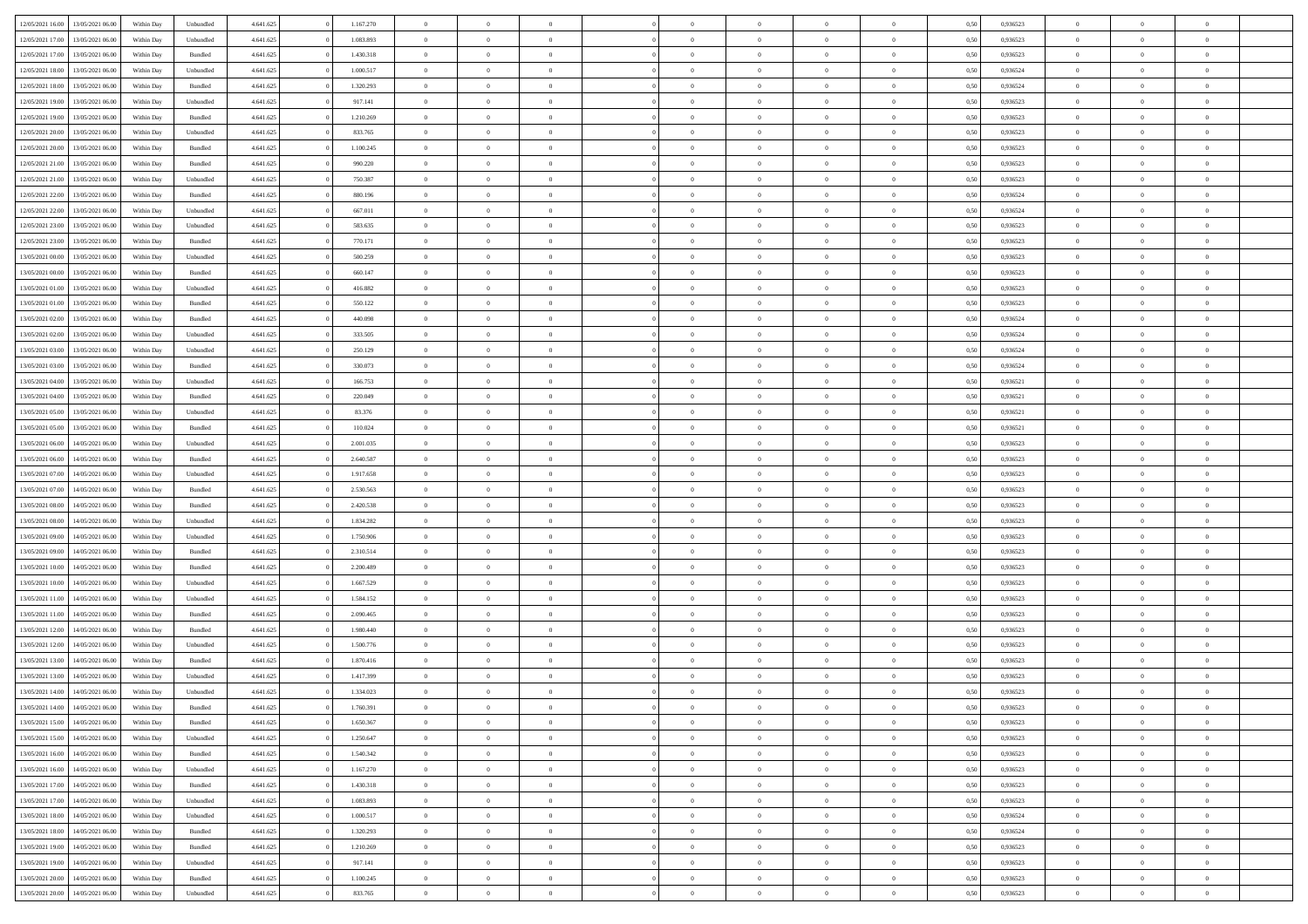| 13/05/2021 21:00 | 14/05/2021 06:00 | Within Day | Unbundled          | 4.641.625 | 750.387   | $\overline{0}$ | $\theta$       |                | $\Omega$       | $\Omega$       | $\theta$       | $\theta$       | 0.50 | 0.936523 | $\theta$       | $\overline{0}$ | $\overline{0}$ |  |
|------------------|------------------|------------|--------------------|-----------|-----------|----------------|----------------|----------------|----------------|----------------|----------------|----------------|------|----------|----------------|----------------|----------------|--|
| 13/05/2021 21:00 | 14/05/2021 06:00 | Within Day | Bundled            | 4.641.625 | 990.220   | $\overline{0}$ | $\overline{0}$ | $\overline{0}$ | $\overline{0}$ | $\bf{0}$       | $\overline{0}$ | $\bf{0}$       | 0,50 | 0,936523 | $\theta$       | $\overline{0}$ | $\overline{0}$ |  |
| 13/05/2021 22:00 | 14/05/2021 06:00 | Within Day | Bundled            | 4.641.625 | 880.196   | $\overline{0}$ | $\bf{0}$       | $\overline{0}$ | $\bf{0}$       | $\bf{0}$       | $\bf{0}$       | $\mathbf{0}$   | 0,50 | 0,936524 | $\overline{0}$ | $\overline{0}$ | $\bf{0}$       |  |
| 13/05/2021 22:00 | 14/05/2021 06:00 | Within Dav | Unbundled          | 4.641.625 | 667.011   | $\overline{0}$ | $\overline{0}$ | $\overline{0}$ | $\overline{0}$ | $\bf{0}$       | $\overline{0}$ | $\overline{0}$ | 0.50 | 0.936524 | $\theta$       | $\theta$       | $\overline{0}$ |  |
|                  |                  |            |                    |           |           |                |                |                |                |                |                |                |      |          |                |                |                |  |
| 13/05/2021 23:00 | 14/05/2021 06:00 | Within Day | Bundled            | 4.641.625 | 770.171   | $\overline{0}$ | $\theta$       | $\overline{0}$ | $\overline{0}$ | $\bf{0}$       | $\overline{0}$ | $\bf{0}$       | 0,50 | 0,936523 | $\theta$       | $\overline{0}$ | $\overline{0}$ |  |
| 13/05/2021 23:00 | 14/05/2021 06:00 | Within Day | Unbundled          | 4.641.625 | 583.635   | $\overline{0}$ | $\overline{0}$ | $\overline{0}$ | $\bf{0}$       | $\overline{0}$ | $\overline{0}$ | $\mathbf{0}$   | 0,50 | 0,936523 | $\overline{0}$ | $\overline{0}$ | $\bf{0}$       |  |
| 14/05/2021 00:00 | 14/05/2021 06:00 | Within Dav | Bundled            | 4.641.625 | 660.147   | $\overline{0}$ | $\overline{0}$ | $\overline{0}$ | $\overline{0}$ | $\overline{0}$ | $\overline{0}$ | $\overline{0}$ | 0.50 | 0.936523 | $\theta$       | $\overline{0}$ | $\overline{0}$ |  |
| 14/05/2021 00:00 | 14/05/2021 06:00 | Within Day | Unbundled          | 4.641.625 | 500.259   | $\overline{0}$ | $\theta$       | $\overline{0}$ | $\overline{0}$ | $\bf{0}$       | $\overline{0}$ | $\bf{0}$       | 0,50 | 0,936523 | $\theta$       | $\theta$       | $\overline{0}$ |  |
|                  |                  |            |                    |           |           |                |                |                |                |                |                |                |      |          |                |                |                |  |
| 14/05/2021 01:00 | 14/05/2021 06:00 | Within Day | Unbundled          | 4.641.625 | 416.882   | $\overline{0}$ | $\overline{0}$ | $\overline{0}$ | $\bf{0}$       | $\bf{0}$       | $\bf{0}$       | $\bf{0}$       | 0,50 | 0,936523 | $\,0\,$        | $\overline{0}$ | $\overline{0}$ |  |
| 14/05/2021 01:00 | 14/05/2021 06:00 | Within Dav | Bundled            | 4.641.625 | 550.122   | $\overline{0}$ | $\overline{0}$ | $\overline{0}$ | $\overline{0}$ | $\overline{0}$ | $\overline{0}$ | $\overline{0}$ | 0.50 | 0.936523 | $\theta$       | $\overline{0}$ | $\overline{0}$ |  |
| 14/05/2021 02:00 | 14/05/2021 06:00 | Within Day | Unbundled          | 4.641.625 | 333.505   | $\overline{0}$ | $\theta$       | $\overline{0}$ | $\overline{0}$ | $\bf{0}$       | $\overline{0}$ | $\bf{0}$       | 0,50 | 0,936524 | $\,$ 0 $\,$    | $\overline{0}$ | $\overline{0}$ |  |
| 14/05/2021 02:00 | 14/05/2021 06:00 | Within Day | Bundled            | 4.641.625 | 440.098   | $\overline{0}$ | $\bf{0}$       | $\overline{0}$ | $\bf{0}$       | $\bf{0}$       | $\bf{0}$       | $\mathbf{0}$   | 0,50 | 0,936524 | $\overline{0}$ | $\overline{0}$ | $\bf{0}$       |  |
| 14/05/2021 03:00 | 14/05/2021 06:00 | Within Day | Unbundled          | 4.641.625 | 250.129   | $\overline{0}$ | $\overline{0}$ | $\overline{0}$ | $\overline{0}$ | $\bf{0}$       | $\overline{0}$ | $\overline{0}$ | 0.50 | 0,936524 | $\theta$       | $\theta$       | $\overline{0}$ |  |
|                  |                  |            |                    |           |           |                |                |                |                |                |                |                |      |          |                |                |                |  |
| 14/05/2021 03:00 | 14/05/2021 06:00 | Within Day | Bundled            | 4.641.625 | 330.073   | $\overline{0}$ | $\theta$       | $\overline{0}$ | $\overline{0}$ | $\bf{0}$       | $\overline{0}$ | $\bf{0}$       | 0,50 | 0,936524 | $\theta$       | $\overline{0}$ | $\overline{0}$ |  |
| 14/05/2021 04:00 | 14/05/2021 06:00 | Within Day | Bundled            | 4.641.625 | 220.049   | $\overline{0}$ | $\overline{0}$ | $\overline{0}$ | $\bf{0}$       | $\overline{0}$ | $\overline{0}$ | $\mathbf{0}$   | 0,50 | 0,936521 | $\overline{0}$ | $\overline{0}$ | $\bf{0}$       |  |
| 14/05/2021 04:00 | 14/05/2021 06:00 | Within Dav | Unbundled          | 4.641.625 | 166.753   | $\overline{0}$ | $\overline{0}$ | $\overline{0}$ | $\overline{0}$ | $\overline{0}$ | $\overline{0}$ | $\overline{0}$ | 0.50 | 0,936521 | $\theta$       | $\overline{0}$ | $\overline{0}$ |  |
| 14/05/2021 05:00 | 14/05/2021 06:00 | Within Day | Unbundled          | 4.641.625 | 83.376    | $\overline{0}$ | $\theta$       | $\overline{0}$ | $\overline{0}$ | $\bf{0}$       | $\overline{0}$ | $\bf{0}$       | 0,50 | 0,936521 | $\theta$       | $\theta$       | $\overline{0}$ |  |
|                  |                  |            |                    |           |           |                |                |                |                |                |                |                |      |          |                |                |                |  |
| 14/05/2021 05:00 | 14/05/2021 06:00 | Within Day | Bundled            | 4.641.625 | 110.024   | $\overline{0}$ | $\overline{0}$ | $\overline{0}$ | $\bf{0}$       | $\bf{0}$       | $\bf{0}$       | $\mathbf{0}$   | 0,50 | 0,936521 | $\,0\,$        | $\overline{0}$ | $\overline{0}$ |  |
| 14/05/2021 06:00 | 15/05/2021 06:00 | Within Day | Unbundled          | 4.641.625 | 2.001.035 | $\overline{0}$ | $\overline{0}$ | $\overline{0}$ | $\overline{0}$ | $\overline{0}$ | $\overline{0}$ | $\overline{0}$ | 0.50 | 0.936523 | $\theta$       | $\overline{0}$ | $\overline{0}$ |  |
| 14/05/2021 06:00 | 15/05/2021 06:00 | Within Day | Bundled            | 4.641.625 | 2.640.587 | $\overline{0}$ | $\theta$       | $\overline{0}$ | $\overline{0}$ | $\bf{0}$       | $\overline{0}$ | $\bf{0}$       | 0,50 | 0,936523 | $\,$ 0 $\,$    | $\overline{0}$ | $\overline{0}$ |  |
| 14/05/2021 07:00 | 15/05/2021 06:00 | Within Day | Bundled            | 4.641.625 | 2.530.563 | $\overline{0}$ | $\overline{0}$ | $\overline{0}$ | $\bf{0}$       | $\bf{0}$       | $\bf{0}$       | $\mathbf{0}$   | 0,50 | 0,936523 | $\,0\,$        | $\overline{0}$ | $\bf{0}$       |  |
| 14/05/2021 07:00 | 15/05/2021 06:00 | Within Day | Unbundled          | 4.641.625 | 1.917.658 | $\overline{0}$ | $\overline{0}$ | $\overline{0}$ | $\overline{0}$ | $\overline{0}$ | $\overline{0}$ | $\overline{0}$ | 0.50 | 0.936523 | $\theta$       | $\overline{0}$ | $\overline{0}$ |  |
|                  |                  |            |                    |           |           |                |                |                |                |                |                |                |      |          |                |                |                |  |
| 14/05/2021 08:00 | 15/05/2021 06:00 | Within Day | Bundled            | 4.641.625 | 2.420.538 | $\overline{0}$ | $\theta$       | $\overline{0}$ | $\overline{0}$ | $\bf{0}$       | $\overline{0}$ | $\bf{0}$       | 0,50 | 0,936523 | $\theta$       | $\overline{0}$ | $\overline{0}$ |  |
| 14/05/2021 08:00 | 15/05/2021 06:00 | Within Day | Unbundled          | 4.641.625 | 1.834.282 | $\overline{0}$ | $\overline{0}$ | $\overline{0}$ | $\bf{0}$       | $\overline{0}$ | $\overline{0}$ | $\mathbf{0}$   | 0,50 | 0,936523 | $\overline{0}$ | $\overline{0}$ | $\bf{0}$       |  |
| 14/05/2021 09:00 | 15/05/2021 06:00 | Within Dav | Bundled            | 4.641.625 | 2.310.514 | $\overline{0}$ | $\overline{0}$ | $\overline{0}$ | $\overline{0}$ | $\overline{0}$ | $\overline{0}$ | $\overline{0}$ | 0.50 | 0.936523 | $\theta$       | $\overline{0}$ | $\overline{0}$ |  |
| 14/05/2021 09:00 | 15/05/2021 06:00 | Within Day | Unbundled          | 4.641.625 | 1.750.906 | $\overline{0}$ | $\theta$       | $\overline{0}$ | $\overline{0}$ | $\bf{0}$       | $\overline{0}$ | $\bf{0}$       | 0,50 | 0,936523 | $\theta$       | $\theta$       | $\overline{0}$ |  |
| 14/05/2021 10:00 | 15/05/2021 06:00 | Within Day | Unbundled          | 4.641.625 | 1.667.529 | $\overline{0}$ | $\overline{0}$ | $\overline{0}$ | $\bf{0}$       | $\bf{0}$       | $\bf{0}$       | $\bf{0}$       | 0,50 | 0,936523 | $\,0\,$        | $\overline{0}$ | $\overline{0}$ |  |
|                  |                  |            |                    |           |           |                |                |                |                |                |                |                |      |          |                |                |                |  |
| 14/05/2021 10:00 | 15/05/2021 06:00 | Within Day | Bundled            | 4.641.625 | 2.200.489 | $\overline{0}$ | $\overline{0}$ | $\overline{0}$ | $\overline{0}$ | $\overline{0}$ | $\overline{0}$ | $\overline{0}$ | 0.50 | 0.936523 | $\theta$       | $\overline{0}$ | $\overline{0}$ |  |
| 14/05/2021 11:00 | 15/05/2021 06:00 | Within Day | Bundled            | 4.641.625 | 2.090.465 | $\overline{0}$ | $\theta$       | $\overline{0}$ | $\overline{0}$ | $\bf{0}$       | $\overline{0}$ | $\bf{0}$       | 0,50 | 0,936523 | $\,$ 0 $\,$    | $\overline{0}$ | $\overline{0}$ |  |
| 14/05/2021 11:00 | 15/05/2021 06:00 | Within Day | Unbundled          | 4.641.625 | 1.584.152 | $\overline{0}$ | $\overline{0}$ | $\overline{0}$ | $\bf{0}$       | $\bf{0}$       | $\bf{0}$       | $\bf{0}$       | 0,50 | 0,936523 | $\bf{0}$       | $\overline{0}$ | $\bf{0}$       |  |
| 14/05/2021 12:00 | 15/05/2021 06:00 | Within Day | Bundled            | 4.641.625 | 1.980.440 | $\overline{0}$ | $\Omega$       | $\Omega$       | $\Omega$       | $\Omega$       | $\overline{0}$ | $\overline{0}$ | 0,50 | 0,936523 | $\,0\,$        | $\theta$       | $\theta$       |  |
| 14/05/2021 12:00 | 15/05/2021 06:00 |            |                    | 4.641.625 | 1.500.776 | $\overline{0}$ | $\theta$       | $\overline{0}$ | $\overline{0}$ | $\bf{0}$       | $\overline{0}$ |                |      | 0,936523 | $\theta$       | $\overline{0}$ | $\overline{0}$ |  |
|                  |                  | Within Day | Unbundled          |           |           |                |                |                |                |                |                | $\bf{0}$       | 0,50 |          |                |                |                |  |
| 14/05/2021 13:00 | 15/05/2021 06:00 | Within Day | Bundled            | 4.641.625 | 1.870.416 | $\overline{0}$ | $\overline{0}$ | $\overline{0}$ | $\bf{0}$       | $\overline{0}$ | $\overline{0}$ | $\mathbf{0}$   | 0,50 | 0,936523 | $\overline{0}$ | $\overline{0}$ | $\bf{0}$       |  |
| 14/05/2021 13:00 | 15/05/2021 06:00 | Within Day | Unbundled          | 4.641.625 | 1.417.399 | $\overline{0}$ | $\Omega$       | $\Omega$       | $\Omega$       | $\overline{0}$ | $\overline{0}$ | $\overline{0}$ | 0.50 | 0.936523 | $\,0\,$        | $\theta$       | $\theta$       |  |
| 14/05/2021 14:00 | 15/05/2021 06:00 | Within Day | Unbundled          | 4.641.625 | 1.334.023 | $\overline{0}$ | $\theta$       | $\overline{0}$ | $\overline{0}$ | $\bf{0}$       | $\overline{0}$ | $\bf{0}$       | 0,50 | 0,936523 | $\theta$       | $\overline{0}$ | $\overline{0}$ |  |
| 14/05/2021 14:00 | 15/05/2021 06:00 | Within Day | Bundled            | 4.641.625 | 1.760.391 | $\overline{0}$ | $\overline{0}$ | $\overline{0}$ | $\bf{0}$       | $\bf{0}$       | $\bf{0}$       | $\bf{0}$       | 0,50 | 0,936523 | $\,0\,$        | $\overline{0}$ | $\bf{0}$       |  |
|                  |                  |            |                    |           |           |                |                |                |                |                |                |                |      |          |                |                |                |  |
| 14/05/2021 15:00 | 15/05/2021 06:00 | Within Day | Bundled            | 4.641.625 | 1.650.367 | $\overline{0}$ | $\Omega$       | $\Omega$       | $\Omega$       | $\overline{0}$ | $\overline{0}$ | $\overline{0}$ | 0.50 | 0.936523 | $\,$ 0 $\,$    | $\theta$       | $\theta$       |  |
| 14/05/2021 15:00 | 15/05/2021 06:00 | Within Day | Unbundled          | 4.641.625 | 1.250.647 | $\overline{0}$ | $\theta$       | $\overline{0}$ | $\overline{0}$ | $\,$ 0         | $\overline{0}$ | $\bf{0}$       | 0,50 | 0,936523 | $\,$ 0 $\,$    | $\overline{0}$ | $\overline{0}$ |  |
| 14/05/2021 16:00 | 15/05/2021 06:00 | Within Day | Unbundled          | 4.641.625 | 1.167.270 | $\overline{0}$ | $\bf{0}$       | $\overline{0}$ | $\bf{0}$       | $\bf{0}$       | $\bf{0}$       | $\mathbf{0}$   | 0,50 | 0,936523 | $\bf{0}$       | $\overline{0}$ | $\bf{0}$       |  |
| 14/05/2021 16:00 | 15/05/2021 06:00 | Within Day | Bundled            | 4.641.625 | 1.540.342 | $\overline{0}$ | $\Omega$       | $\overline{0}$ | $\Omega$       | $\bf{0}$       | $\overline{0}$ | $\overline{0}$ | 0,50 | 0,936523 | $\,0\,$        | $\theta$       | $\theta$       |  |
| 14/05/2021 17:00 | 15/05/2021 06:00 | Within Day | Unbundled          | 4.641.625 | 1.083.893 | $\overline{0}$ | $\theta$       | $\overline{0}$ | $\overline{0}$ | $\,$ 0         | $\overline{0}$ | $\bf{0}$       | 0,50 | 0,936523 | $\,$ 0 $\,$    | $\overline{0}$ | $\overline{0}$ |  |
|                  |                  |            |                    |           |           |                |                |                |                |                |                |                |      |          |                |                |                |  |
| 14/05/2021 17:00 | 15/05/2021 06:00 | Within Day | Bundled            | 4.641.625 | 1.430.318 | $\overline{0}$ | $\overline{0}$ | $\overline{0}$ | $\bf{0}$       | $\bf{0}$       | $\overline{0}$ | $\mathbf{0}$   | 0,50 | 0,936523 | $\bf{0}$       | $\overline{0}$ | $\bf{0}$       |  |
| 14/05/2021 18:00 | 15/05/2021 06:00 | Within Day | Unbundled          | 4.641.625 | 1,000.517 | $\overline{0}$ | $\Omega$       | $\Omega$       | $\Omega$       | $\Omega$       | $\Omega$       | $\overline{0}$ | 0.50 | 0.936524 | $\theta$       | $\theta$       | $\theta$       |  |
| 14/05/2021 18:00 | 15/05/2021 06:00 | Within Day | Bundled            | 4.641.625 | 1.320.293 | $\overline{0}$ | $\overline{0}$ | $\overline{0}$ | $\bf{0}$       | $\,$ 0         | $\bf{0}$       | $\bf{0}$       | 0,50 | 0,936524 | $\,0\,$        | $\,$ 0 $\,$    | $\overline{0}$ |  |
| 14/05/2021 19:00 | 15/05/2021 06:00 | Within Day | $\mathbf B$ undled | 4.641.625 | 1.210.269 | $\bf{0}$       | $\bf{0}$       |                |                | $\bf{0}$       |                |                | 0,50 | 0,936523 | $\bf{0}$       | $\overline{0}$ |                |  |
| 14/05/2021 19:00 | 15/05/2021 06:00 |            |                    | 4.641.625 | 917.141   | $\overline{0}$ | $\overline{0}$ | $\overline{0}$ | $\Omega$       | $\overline{0}$ | $\overline{0}$ | $\overline{0}$ | 0.50 | 0.936523 | $\theta$       | $\theta$       | $\theta$       |  |
|                  |                  | Within Day | Unbundled          |           |           |                |                |                |                |                |                |                |      |          |                |                |                |  |
| 14/05/2021 20:00 | 15/05/2021 06:00 | Within Day | Unbundled          | 4.641.625 | 833.765   | $\overline{0}$ | $\,$ 0         | $\overline{0}$ | $\bf{0}$       | $\,$ 0 $\,$    | $\overline{0}$ | $\,$ 0 $\,$    | 0,50 | 0,936523 | $\,$ 0 $\,$    | $\,$ 0 $\,$    | $\,$ 0         |  |
| 14/05/2021 20:00 | 15/05/2021 06:00 | Within Day | Bundled            | 4.641.625 | 1.100.245 | $\overline{0}$ | $\overline{0}$ | $\overline{0}$ | $\overline{0}$ | $\overline{0}$ | $\overline{0}$ | $\mathbf{0}$   | 0,50 | 0,936523 | $\overline{0}$ | $\bf{0}$       | $\bf{0}$       |  |
| 14/05/2021 21:00 | 15/05/2021 06:00 | Within Day | Unbundled          | 4.641.625 | 750.387   | $\overline{0}$ | $\overline{0}$ | $\overline{0}$ | $\Omega$       | $\overline{0}$ | $\overline{0}$ | $\overline{0}$ | 0,50 | 0,936523 | $\overline{0}$ | $\theta$       | $\overline{0}$ |  |
| 14/05/2021 21:00 | 15/05/2021 06:00 | Within Day | Bundled            | 4.641.625 | 990.220   | $\overline{0}$ | $\,$ 0         | $\overline{0}$ | $\overline{0}$ | $\,$ 0 $\,$    | $\overline{0}$ | $\mathbf{0}$   | 0,50 | 0,936523 | $\,$ 0 $\,$    | $\overline{0}$ | $\overline{0}$ |  |
|                  |                  |            |                    |           |           |                |                |                |                |                |                |                |      |          |                |                |                |  |
| 14/05/2021 22.00 | 15/05/2021 06:00 | Within Day | Unbundled          | 4.641.625 | 667.011   | $\overline{0}$ | $\overline{0}$ | $\overline{0}$ | $\overline{0}$ | $\overline{0}$ | $\overline{0}$ | $\mathbf{0}$   | 0,50 | 0,936524 | $\overline{0}$ | $\overline{0}$ | $\bf{0}$       |  |
| 14/05/2021 22:00 | 15/05/2021 06:00 | Within Day | Bundled            | 4.641.625 | 880.196   | $\overline{0}$ | $\overline{0}$ | $\overline{0}$ | $\Omega$       | $\overline{0}$ | $\overline{0}$ | $\bf{0}$       | 0.50 | 0,936524 | $\overline{0}$ | $\theta$       | $\overline{0}$ |  |
| 14/05/2021 23:00 | 15/05/2021 06:00 | Within Day | Bundled            | 4.641.625 | 770.171   | $\overline{0}$ | $\,$ 0         | $\overline{0}$ | $\bf{0}$       | $\bf{0}$       | $\bf{0}$       | $\bf{0}$       | 0,50 | 0,936523 | $\,$ 0 $\,$    | $\overline{0}$ | $\overline{0}$ |  |
| 14/05/2021 23:00 | 15/05/2021 06:00 | Within Day | Unbundled          | 4.641.625 | 583.635   | $\overline{0}$ | $\bf{0}$       | $\overline{0}$ | $\overline{0}$ | $\overline{0}$ | $\overline{0}$ | $\mathbf{0}$   | 0,50 | 0,936523 | $\overline{0}$ | $\overline{0}$ | $\bf{0}$       |  |
| 15/05/2021 00:00 |                  |            |                    |           |           | $\overline{0}$ | $\overline{0}$ | $\overline{0}$ | $\Omega$       | $\overline{0}$ | $\overline{0}$ |                | 0.50 | 0.936523 | $\overline{0}$ | $\overline{0}$ | $\overline{0}$ |  |
|                  | 15/05/2021 06:00 | Within Day | Unbundled          | 4.641.625 | 500.259   |                |                |                |                |                |                | $\overline{0}$ |      |          |                |                |                |  |
| 15/05/2021 00:00 | 15/05/2021 06:00 | Within Day | Bundled            | 4.641.625 | 660.147   | $\overline{0}$ | $\bf{0}$       | $\overline{0}$ | $\overline{0}$ | $\bf{0}$       | $\bf{0}$       | $\mathbf{0}$   | 0,50 | 0,936523 | $\,$ 0 $\,$    | $\,$ 0 $\,$    | $\bf{0}$       |  |
| 15/05/2021 01:00 | 15/05/2021 06:00 | Within Day | Bundled            | 4.641.625 | 550.122   | $\overline{0}$ | $\bf{0}$       | $\overline{0}$ | $\bf{0}$       | $\bf{0}$       | $\bf{0}$       | $\bf{0}$       | 0,50 | 0,936523 | $\overline{0}$ | $\overline{0}$ | $\bf{0}$       |  |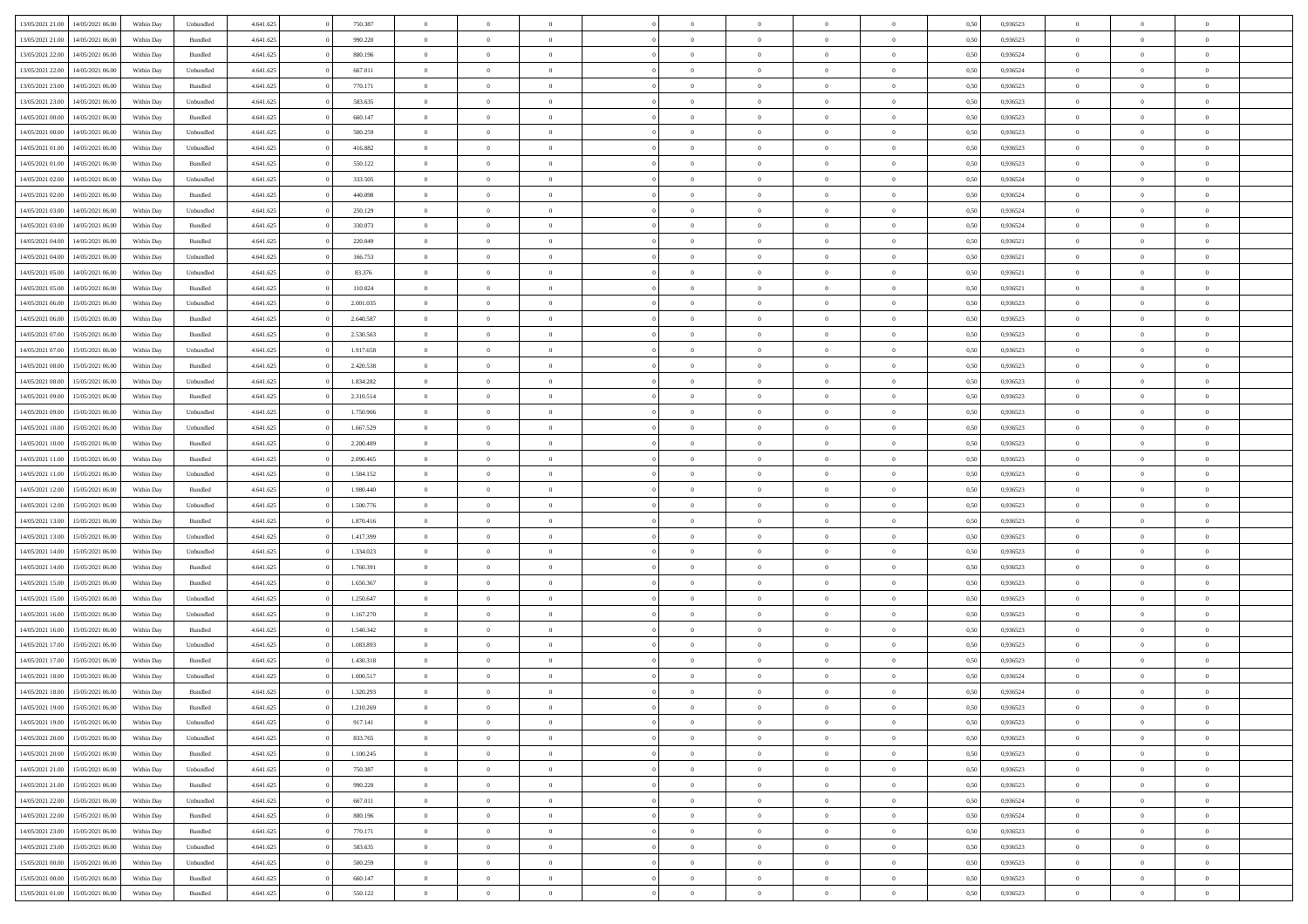| 15/05/2021 01:00 | 15/05/2021 06:00 | Within Day | Unbundled          | 4.641.625 | 416.882   | $\overline{0}$ | $\theta$       |                | $\Omega$       | $\Omega$       | $\overline{0}$ | $\theta$       | 0.50 | 0,936523 | $\theta$       | $\overline{0}$ | $\overline{0}$ |  |
|------------------|------------------|------------|--------------------|-----------|-----------|----------------|----------------|----------------|----------------|----------------|----------------|----------------|------|----------|----------------|----------------|----------------|--|
| 15/05/2021 02:00 | 15/05/2021 06:00 | Within Day | Bundled            | 4.641.625 | 440.098   | $\overline{0}$ | $\overline{0}$ | $\overline{0}$ | $\overline{0}$ | $\bf{0}$       | $\overline{0}$ | $\bf{0}$       | 0,50 | 0,936524 | $\theta$       | $\overline{0}$ | $\overline{0}$ |  |
| 15/05/2021 02:00 | 15/05/2021 06:00 | Within Day | Unbundled          | 4.641.625 | 333.505   | $\overline{0}$ | $\bf{0}$       | $\overline{0}$ | $\bf{0}$       | $\bf{0}$       | $\bf{0}$       | $\mathbf{0}$   | 0,50 | 0,936524 | $\bf{0}$       | $\overline{0}$ | $\bf{0}$       |  |
|                  |                  |            |                    |           |           |                |                |                |                |                |                |                |      |          | $\theta$       |                |                |  |
| 15/05/2021 03:00 | 15/05/2021 06:00 | Within Dav | Unbundled          | 4.641.625 | 250.129   | $\overline{0}$ | $\overline{0}$ | $\overline{0}$ | $\overline{0}$ | $\bf{0}$       | $\overline{0}$ | $\overline{0}$ | 0.50 | 0.936524 |                | $\theta$       | $\overline{0}$ |  |
| 15/05/2021 03:00 | 15/05/2021 06:00 | Within Day | Bundled            | 4.641.625 | 330.073   | $\overline{0}$ | $\theta$       | $\overline{0}$ | $\overline{0}$ | $\bf{0}$       | $\overline{0}$ | $\bf{0}$       | 0,50 | 0,936524 | $\theta$       | $\overline{0}$ | $\overline{0}$ |  |
| 15/05/2021 04:00 | 15/05/2021 06:00 | Within Day | Unbundled          | 4.641.625 | 166.753   | $\overline{0}$ | $\overline{0}$ | $\overline{0}$ | $\bf{0}$       | $\overline{0}$ | $\overline{0}$ | $\mathbf{0}$   | 0,50 | 0,936521 | $\bf{0}$       | $\overline{0}$ | $\bf{0}$       |  |
| 15/05/2021 04:00 | 15/05/2021 06:00 | Within Dav | Bundled            | 4.641.625 | 220.049   | $\overline{0}$ | $\overline{0}$ | $\overline{0}$ | $\overline{0}$ | $\overline{0}$ | $\overline{0}$ | $\overline{0}$ | 0.50 | 0,936521 | $\theta$       | $\overline{0}$ | $\overline{0}$ |  |
|                  |                  |            |                    |           |           |                |                |                |                |                |                |                |      |          |                |                |                |  |
| 15/05/2021 05:00 | 15/05/2021 06:00 | Within Day | Bundled            | 4.641.625 | 110.024   | $\overline{0}$ | $\theta$       | $\overline{0}$ | $\overline{0}$ | $\bf{0}$       | $\overline{0}$ | $\bf{0}$       | 0,50 | 0,936521 | $\theta$       | $\theta$       | $\overline{0}$ |  |
| 15/05/2021 05:00 | 15/05/2021 06:00 | Within Day | Unbundled          | 4.641.625 | 83.376    | $\overline{0}$ | $\overline{0}$ | $\overline{0}$ | $\bf{0}$       | $\bf{0}$       | $\bf{0}$       | $\bf{0}$       | 0,50 | 0,936521 | $\,0\,$        | $\overline{0}$ | $\overline{0}$ |  |
| 15/05/2021 06:00 | 16/05/2021 06:00 | Within Dav | Bundled            | 4.641.625 | 2.640.587 | $\overline{0}$ | $\overline{0}$ | $\overline{0}$ | $\overline{0}$ | $\overline{0}$ | $\overline{0}$ | $\overline{0}$ | 0.50 | 0.936523 | $\theta$       | $\overline{0}$ | $\overline{0}$ |  |
| 15/05/2021 06:00 | 16/05/2021 06:00 |            |                    | 4.641.625 | 2.001.035 | $\overline{0}$ | $\theta$       | $\overline{0}$ | $\overline{0}$ | $\bf{0}$       | $\overline{0}$ |                |      | 0,936523 | $\,$ 0 $\,$    | $\overline{0}$ | $\overline{0}$ |  |
|                  |                  | Within Day | Unbundled          |           |           |                |                |                |                |                |                | $\bf{0}$       | 0,50 |          |                |                |                |  |
| 15/05/2021 07:00 | 16/05/2021 06:00 | Within Day | Bundled            | 4.641.625 | 2.530.563 | $\overline{0}$ | $\bf{0}$       | $\overline{0}$ | $\bf{0}$       | $\bf{0}$       | $\bf{0}$       | $\mathbf{0}$   | 0,50 | 0,936523 | $\overline{0}$ | $\overline{0}$ | $\bf{0}$       |  |
| 15/05/2021 07:00 | 16/05/2021 06:00 | Within Day | Unbundled          | 4.641.625 | 1.917.658 | $\overline{0}$ | $\overline{0}$ | $\overline{0}$ | $\overline{0}$ | $\bf{0}$       | $\overline{0}$ | $\overline{0}$ | 0.50 | 0.936523 | $\theta$       | $\theta$       | $\overline{0}$ |  |
| 15/05/2021 08:00 | 16/05/2021 06:00 | Within Day | Bundled            | 4.641.625 | 2.420.538 | $\overline{0}$ | $\theta$       | $\overline{0}$ | $\overline{0}$ | $\bf{0}$       | $\overline{0}$ | $\bf{0}$       | 0,50 | 0,936523 | $\theta$       | $\overline{0}$ | $\overline{0}$ |  |
|                  |                  |            |                    |           |           |                |                |                |                |                |                |                |      |          |                |                |                |  |
| 15/05/2021 08:00 | 16/05/2021 06:00 | Within Day | Unbundled          | 4.641.625 | 1.834.282 | $\overline{0}$ | $\overline{0}$ | $\overline{0}$ | $\bf{0}$       | $\overline{0}$ | $\overline{0}$ | $\mathbf{0}$   | 0,50 | 0,936523 | $\overline{0}$ | $\overline{0}$ | $\bf{0}$       |  |
| 15/05/2021 09:00 | 16/05/2021 06:00 | Within Dav | Unbundled          | 4.641.625 | 1.750.906 | $\overline{0}$ | $\overline{0}$ | $\overline{0}$ | $\overline{0}$ | $\overline{0}$ | $\overline{0}$ | $\overline{0}$ | 0.50 | 0.936523 | $\theta$       | $\overline{0}$ | $\overline{0}$ |  |
| 15/05/2021 09:00 | 16/05/2021 06:00 | Within Day | Bundled            | 4.641.625 | 2.310.514 | $\overline{0}$ | $\theta$       | $\overline{0}$ | $\overline{0}$ | $\bf{0}$       | $\overline{0}$ | $\bf{0}$       | 0,50 | 0,936523 | $\theta$       | $\theta$       | $\overline{0}$ |  |
| 15/05/2021 10:00 | 16/05/2021 06:00 | Within Day | Bundled            | 4.641.625 | 2.200.489 | $\overline{0}$ | $\overline{0}$ | $\overline{0}$ | $\bf{0}$       | $\bf{0}$       | $\bf{0}$       | $\mathbf{0}$   | 0,50 | 0,936523 | $\,0\,$        | $\overline{0}$ | $\overline{0}$ |  |
| 15/05/2021 10:00 | 16/05/2021 06:00 |            | Unbundled          | 4.641.625 | 1.667.529 | $\overline{0}$ | $\overline{0}$ | $\overline{0}$ | $\overline{0}$ | $\overline{0}$ | $\overline{0}$ | $\overline{0}$ | 0.50 | 0.936523 | $\theta$       | $\overline{0}$ | $\overline{0}$ |  |
|                  |                  | Within Day |                    |           |           |                |                |                |                |                |                |                |      |          |                |                |                |  |
| 15/05/2021 11:00 | 16/05/2021 06:00 | Within Day | Unbundled          | 4.641.625 | 1.584.152 | $\overline{0}$ | $\theta$       | $\overline{0}$ | $\overline{0}$ | $\bf{0}$       | $\overline{0}$ | $\bf{0}$       | 0,50 | 0,936523 | $\,$ 0 $\,$    | $\overline{0}$ | $\overline{0}$ |  |
| 15/05/2021 11:00 | 16/05/2021 06:00 | Within Day | Bundled            | 4.641.625 | 2.090.465 | $\overline{0}$ | $\overline{0}$ | $\overline{0}$ | $\bf{0}$       | $\bf{0}$       | $\bf{0}$       | $\bf{0}$       | 0,50 | 0,936523 | $\bf{0}$       | $\overline{0}$ | $\bf{0}$       |  |
| 15/05/2021 12:00 | 16/05/2021 06:00 | Within Day | Bundled            | 4.641.625 | 1.980.440 | $\overline{0}$ | $\overline{0}$ | $\overline{0}$ | $\overline{0}$ | $\overline{0}$ | $\overline{0}$ | $\overline{0}$ | 0.50 | 0.936523 | $\theta$       | $\overline{0}$ | $\overline{0}$ |  |
|                  |                  |            |                    |           |           | $\overline{0}$ | $\theta$       | $\overline{0}$ | $\overline{0}$ | $\bf{0}$       | $\overline{0}$ |                |      |          | $\theta$       | $\overline{0}$ | $\overline{0}$ |  |
| 15/05/2021 12:00 | 16/05/2021 06:00 | Within Day | Unbundled          | 4.641.625 | 1.500.776 |                |                |                |                |                |                | $\bf{0}$       | 0,50 | 0,936523 |                |                |                |  |
| 15/05/2021 13:00 | 16/05/2021 06:00 | Within Day | Unbundled          | 4.641.625 | 1.417.399 | $\overline{0}$ | $\overline{0}$ | $\overline{0}$ | $\bf{0}$       | $\overline{0}$ | $\overline{0}$ | $\mathbf{0}$   | 0,50 | 0,936523 | $\bf{0}$       | $\overline{0}$ | $\bf{0}$       |  |
| 15/05/2021 13:00 | 16/05/2021 06:00 | Within Dav | Bundled            | 4.641.625 | 1.870.416 | $\overline{0}$ | $\overline{0}$ | $\overline{0}$ | $\overline{0}$ | $\overline{0}$ | $\overline{0}$ | $\overline{0}$ | 0.50 | 0.936523 | $\theta$       | $\overline{0}$ | $\overline{0}$ |  |
| 15/05/2021 14:00 | 16/05/2021 06:00 | Within Day | Unbundled          | 4.641.625 | 1.334.023 | $\overline{0}$ | $\theta$       | $\overline{0}$ | $\overline{0}$ | $\bf{0}$       | $\overline{0}$ | $\bf{0}$       | 0,50 | 0,936523 | $\theta$       | $\theta$       | $\overline{0}$ |  |
|                  |                  |            |                    |           |           |                |                |                |                |                |                |                |      |          |                |                |                |  |
| 15/05/2021 14:00 | 16/05/2021 06:00 | Within Day | Bundled            | 4.641.625 | 1.760.391 | $\overline{0}$ | $\overline{0}$ | $\overline{0}$ | $\bf{0}$       | $\bf{0}$       | $\bf{0}$       | $\bf{0}$       | 0,50 | 0,936523 | $\,0\,$        | $\overline{0}$ | $\overline{0}$ |  |
| 15/05/2021 15:00 | 16/05/2021 06:00 | Within Day | Unbundled          | 4.641.625 | 1.250.647 | $\overline{0}$ | $\overline{0}$ | $\overline{0}$ | $\overline{0}$ | $\overline{0}$ | $\overline{0}$ | $\overline{0}$ | 0.50 | 0.936523 | $\theta$       | $\overline{0}$ | $\overline{0}$ |  |
| 15/05/2021 15:00 | 16/05/2021 06:00 | Within Day | Bundled            | 4.641.625 | 1.650.367 | $\overline{0}$ | $\theta$       | $\overline{0}$ | $\overline{0}$ | $\bf{0}$       | $\overline{0}$ | $\bf{0}$       | 0,50 | 0,936523 | $\,$ 0 $\,$    | $\overline{0}$ | $\overline{0}$ |  |
| 15/05/2021 16:00 | 16/05/2021 06:00 | Within Day | Bundled            | 4.641.625 | 1.540.342 | $\overline{0}$ | $\overline{0}$ | $\overline{0}$ | $\bf{0}$       | $\bf{0}$       | $\overline{0}$ | $\bf{0}$       | 0,50 | 0,936523 | $\overline{0}$ | $\overline{0}$ | $\bf{0}$       |  |
|                  |                  |            |                    |           |           | $\overline{0}$ | $\Omega$       | $\Omega$       | $\Omega$       | $\Omega$       |                |                |      |          |                | $\theta$       | $\theta$       |  |
| 15/05/2021 16:00 | 16/05/2021 06:00 | Within Day | Unbundled          | 4.641.625 | 1.167.270 |                |                |                |                |                | $\overline{0}$ | $\overline{0}$ | 0,50 | 0,936523 | $\,0\,$        |                |                |  |
| 15/05/2021 17:00 | 16/05/2021 06:00 | Within Day | Unbundled          | 4.641.625 | 1.083.893 | $\overline{0}$ | $\theta$       | $\overline{0}$ | $\overline{0}$ | $\bf{0}$       | $\overline{0}$ | $\bf{0}$       | 0,50 | 0,936523 | $\theta$       | $\overline{0}$ | $\overline{0}$ |  |
| 15/05/2021 17:00 | 16/05/2021 06:00 | Within Day | Bundled            | 4.641.625 | 1.430.318 | $\overline{0}$ | $\overline{0}$ | $\overline{0}$ | $\overline{0}$ | $\overline{0}$ | $\overline{0}$ | $\mathbf{0}$   | 0,50 | 0,936523 | $\overline{0}$ | $\overline{0}$ | $\bf{0}$       |  |
| 15/05/2021 18:00 | 16/05/2021 06:00 | Within Day | Bundled            | 4.641.625 | 1.320.293 | $\overline{0}$ | $\Omega$       | $\Omega$       | $\Omega$       | $\overline{0}$ | $\overline{0}$ | $\overline{0}$ | 0.50 | 0.936524 | $\,0\,$        | $\theta$       | $\theta$       |  |
| 15/05/2021 18:00 | 16/05/2021 06:00 |            |                    | 4.641.625 | 1.000.517 | $\overline{0}$ | $\theta$       | $\overline{0}$ | $\overline{0}$ | $\bf{0}$       | $\overline{0}$ |                |      | 0,936524 | $\theta$       | $\overline{0}$ | $\overline{0}$ |  |
|                  |                  | Within Day | Unbundled          |           |           |                |                |                |                |                |                | $\bf{0}$       | 0,50 |          |                |                |                |  |
| 15/05/2021 19:00 | 16/05/2021 06:00 | Within Day | Unbundled          | 4.641.625 | 917.141   | $\overline{0}$ | $\overline{0}$ | $\overline{0}$ | $\overline{0}$ | $\bf{0}$       | $\overline{0}$ | $\bf{0}$       | 0,50 | 0,936523 | $\bf{0}$       | $\overline{0}$ | $\bf{0}$       |  |
| 15/05/2021 19:00 | 16/05/2021 06:00 | Within Day | Bundled            | 4.641.625 | 1.210.269 | $\overline{0}$ | $\Omega$       | $\Omega$       | $\Omega$       | $\overline{0}$ | $\overline{0}$ | $\overline{0}$ | 0.50 | 0.936523 | $\,$ 0 $\,$    | $\theta$       | $\theta$       |  |
| 15/05/2021 20:00 | 16/05/2021 06:00 | Within Day | Bundled            | 4.641.625 | 1.100.245 | $\overline{0}$ | $\theta$       | $\overline{0}$ | $\overline{0}$ | $\,$ 0         | $\overline{0}$ | $\bf{0}$       | 0,50 | 0,936523 | $\,$ 0 $\,$    | $\overline{0}$ | $\overline{0}$ |  |
|                  |                  |            |                    |           |           |                |                |                |                |                |                |                |      |          |                |                |                |  |
| 15/05/2021 20:00 | 16/05/2021 06:00 | Within Day | Unbundled          | 4.641.625 | 833.765   | $\overline{0}$ | $\bf{0}$       | $\overline{0}$ | $\overline{0}$ | $\bf{0}$       | $\overline{0}$ | $\mathbf{0}$   | 0,50 | 0,936523 | $\overline{0}$ | $\overline{0}$ | $\bf{0}$       |  |
| 15/05/2021 21:00 | 16/05/2021 06:00 | Within Day | Bundled            | 4.641.625 | 990.220   | $\overline{0}$ | $\Omega$       | $\overline{0}$ | $\Omega$       | $\overline{0}$ | $\overline{0}$ | $\overline{0}$ | 0,50 | 0,936523 | $\,0\,$        | $\theta$       | $\theta$       |  |
| 15/05/2021 21:00 | 16/05/2021 06:00 | Within Day | Unbundled          | 4.641.625 | 750.387   | $\overline{0}$ | $\overline{0}$ | $\overline{0}$ | $\overline{0}$ | $\,$ 0         | $\overline{0}$ | $\bf{0}$       | 0,50 | 0,936523 | $\,$ 0 $\,$    | $\overline{0}$ | $\overline{0}$ |  |
| 15/05/2021 22.00 | 16/05/2021 06:00 | Within Day | Bundled            | 4.641.625 | 880.196   | $\overline{0}$ | $\overline{0}$ | $\overline{0}$ | $\overline{0}$ | $\bf{0}$       | $\overline{0}$ | $\mathbf{0}$   | 0,50 | 0,936524 | $\overline{0}$ | $\overline{0}$ | $\bf{0}$       |  |
| 15/05/2021 22.00 | 16/05/2021 06:00 | Within Day | Unbundled          | 4.641.625 | 667.011   | $\overline{0}$ | $\Omega$       | $\Omega$       | $\Omega$       | $\Omega$       | $\Omega$       | $\overline{0}$ | 0.50 | 0.936524 | $\theta$       | $\theta$       | $\theta$       |  |
|                  |                  |            |                    |           |           |                |                |                |                |                |                |                |      |          |                |                |                |  |
| 15/05/2021 23:00 | 16/05/2021 06:00 | Within Day | Unbundled          | 4.641.625 | 583.635   | $\overline{0}$ | $\overline{0}$ | $\overline{0}$ | $\bf{0}$       | $\,$ 0         | $\overline{0}$ | $\bf{0}$       | 0,50 | 0,936523 | $\,0\,$        | $\,0\,$        | $\overline{0}$ |  |
| 15/05/2021 23:00 | 16/05/2021 06:00 | Within Day | $\mathbf B$ undled | 4.641.625 | 770.171   | $\bf{0}$       | $\bf{0}$       |                |                | $\bf{0}$       |                |                | 0,50 | 0,936523 | $\bf{0}$       | $\overline{0}$ |                |  |
| 16/05/2021 00:00 | 16/05/2021 06:00 | Within Day | Unbundled          | 4.641.625 | 500.259   | $\overline{0}$ | $\overline{0}$ | $\overline{0}$ | $\Omega$       | $\overline{0}$ | $\overline{0}$ | $\overline{0}$ | 0,50 | 0.936523 | $\theta$       | $\theta$       | $\theta$       |  |
| 16/05/2021 00:00 | 16/05/2021 06:00 | Within Day | Bundled            | 4.641.625 | 660.147   | $\overline{0}$ | $\bf{0}$       | $\overline{0}$ | $\overline{0}$ | $\,$ 0 $\,$    | $\overline{0}$ | $\,$ 0 $\,$    | 0,50 | 0,936523 | $\,$ 0 $\,$    | $\,$ 0 $\,$    | $\,$ 0         |  |
|                  |                  |            |                    |           |           |                |                |                |                |                |                |                |      |          |                |                |                |  |
| 16/05/2021 01:00 | 16/05/2021 06:00 | Within Day | Bundled            | 4.641.625 | 550.122   | $\overline{0}$ | $\overline{0}$ | $\overline{0}$ | $\overline{0}$ | $\overline{0}$ | $\overline{0}$ | $\mathbf{0}$   | 0,50 | 0,936523 | $\overline{0}$ | $\bf{0}$       | $\bf{0}$       |  |
| 16/05/2021 01:00 | 16/05/2021 06:00 | Within Day | Unbundled          | 4.641.625 | 416.882   | $\overline{0}$ | $\overline{0}$ | $\overline{0}$ | $\Omega$       | $\overline{0}$ | $\overline{0}$ | $\overline{0}$ | 0,50 | 0,936523 | $\overline{0}$ | $\theta$       | $\overline{0}$ |  |
| 16/05/2021 02:00 | 16/05/2021 06:00 | Within Day | Unbundled          | 4.641.625 | 333.505   | $\overline{0}$ | $\,$ 0         | $\overline{0}$ | $\overline{0}$ | $\,$ 0 $\,$    | $\overline{0}$ | $\mathbf{0}$   | 0,50 | 0,936524 | $\,$ 0 $\,$    | $\overline{0}$ | $\overline{0}$ |  |
| 16/05/2021 02:00 | 16/05/2021 06:00 | Within Day | Bundled            | 4.641.625 | 440.098   | $\overline{0}$ | $\overline{0}$ | $\overline{0}$ | $\overline{0}$ | $\overline{0}$ | $\overline{0}$ | $\mathbf{0}$   | 0,50 | 0,936524 | $\overline{0}$ | $\overline{0}$ | $\bf{0}$       |  |
|                  |                  |            |                    |           |           |                |                |                |                |                |                |                |      |          |                |                |                |  |
| 16/05/2021 03:00 | 16/05/2021 06:00 | Within Day | Bundled            | 4.641.625 | 330.073   | $\overline{0}$ | $\overline{0}$ | $\overline{0}$ | $\Omega$       | $\overline{0}$ | $\overline{0}$ | $\bf{0}$       | 0.50 | 0,936524 | $\overline{0}$ | $\theta$       | $\overline{0}$ |  |
| 16/05/2021 03:00 | 16/05/2021 06:00 | Within Day | Unbundled          | 4.641.625 | 250.129   | $\overline{0}$ | $\,$ 0         | $\overline{0}$ | $\bf{0}$       | $\bf{0}$       | $\bf{0}$       | $\bf{0}$       | 0,50 | 0,936524 | $\,$ 0 $\,$    | $\overline{0}$ | $\overline{0}$ |  |
| 16/05/2021 04:00 | 16/05/2021 06:00 | Within Day | Bundled            | 4.641.625 | 220.049   | $\overline{0}$ | $\bf{0}$       | $\overline{0}$ | $\overline{0}$ | $\overline{0}$ | $\overline{0}$ | $\mathbf{0}$   | 0,50 | 0,936521 | $\overline{0}$ | $\overline{0}$ | $\bf{0}$       |  |
| 16/05/2021 04:00 | 16/05/2021 06:00 | Within Day | Unbundled          | 4.641.625 | 166.753   | $\overline{0}$ | $\overline{0}$ | $\overline{0}$ | $\Omega$       | $\overline{0}$ | $\overline{0}$ | $\overline{0}$ | 0.50 | 0.936521 | $\overline{0}$ | $\overline{0}$ | $\overline{0}$ |  |
|                  |                  |            |                    |           |           |                |                |                |                |                |                |                |      |          |                |                |                |  |
| 16/05/2021 05:00 | 16/05/2021 06:00 | Within Day | Unbundled          | 4.641.625 | 83.376    | $\overline{0}$ | $\bf{0}$       | $\overline{0}$ | $\bf{0}$       | $\bf{0}$       | $\bf{0}$       | $\mathbf{0}$   | 0,50 | 0,936521 | $\,$ 0 $\,$    | $\,$ 0 $\,$    | $\bf{0}$       |  |
| 16/05/2021 05:00 | 16/05/2021 06:00 | Within Day | Bundled            | 4.641.625 | 110.024   | $\overline{0}$ | $\overline{0}$ | $\overline{0}$ | $\overline{0}$ | $\overline{0}$ | $\bf{0}$       | $\mathbf{0}$   | 0,50 | 0,936521 | $\overline{0}$ | $\bf{0}$       | $\bf{0}$       |  |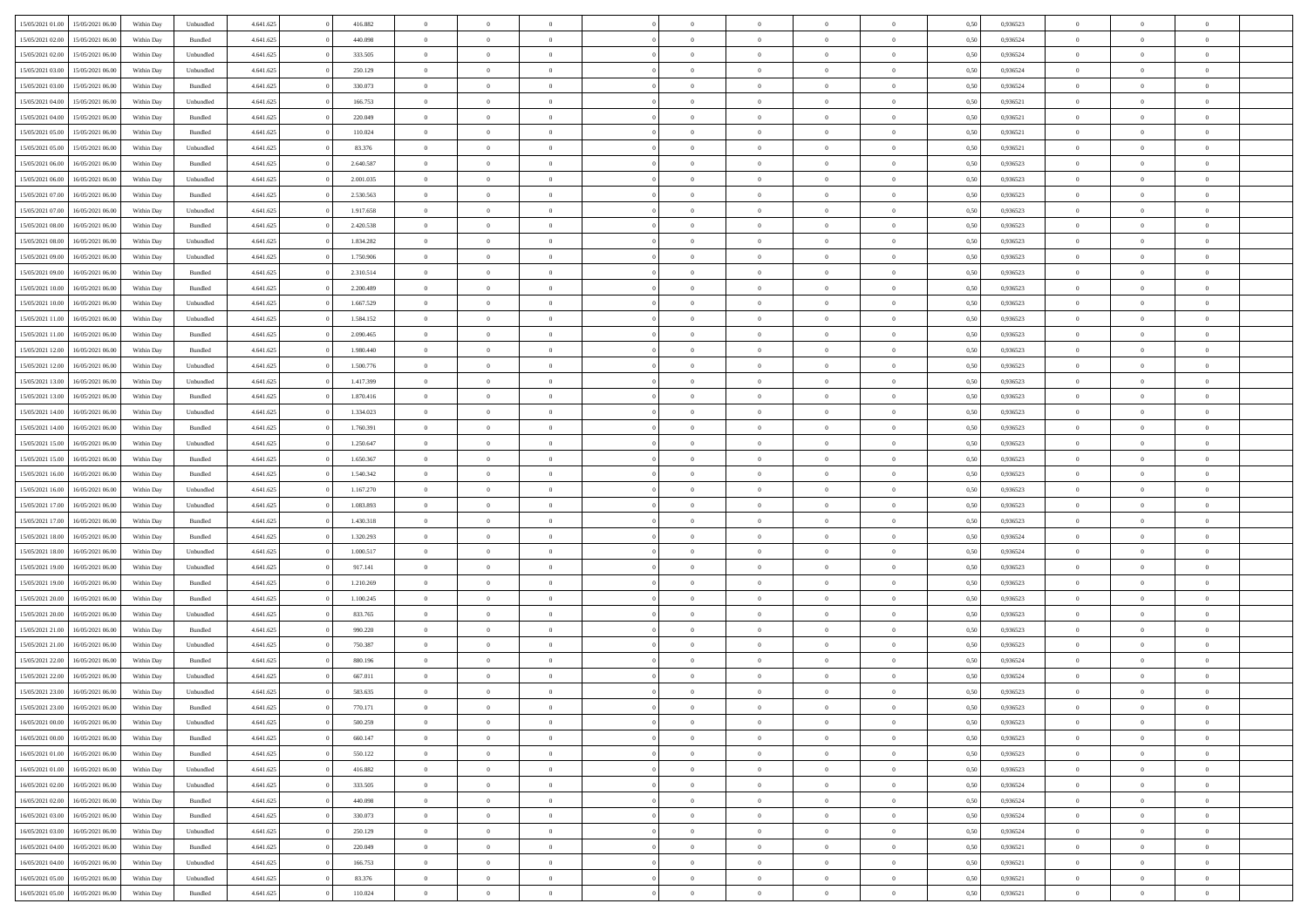| 16/05/2021 06:00                  | 17/05/2021 06:00 | Within Day | Unbundled                   | 4.641.625 | 2.001.035 | $\overline{0}$ | $\theta$       |                | $\overline{0}$ | $\bf{0}$       | $\overline{0}$ | $\theta$       | 0,50 | 0,936523 | $\theta$       | $\theta$       | $\theta$       |  |
|-----------------------------------|------------------|------------|-----------------------------|-----------|-----------|----------------|----------------|----------------|----------------|----------------|----------------|----------------|------|----------|----------------|----------------|----------------|--|
| 16/05/2021 06:00                  | 17/05/2021 06.00 | Within Day | Bundled                     | 4.641.625 | 2.640.587 | $\overline{0}$ | $\overline{0}$ | $\overline{0}$ | $\overline{0}$ | $\bf{0}$       | $\bf{0}$       | $\bf{0}$       | 0,50 | 0,936523 | $\,$ 0 $\,$    | $\overline{0}$ | $\overline{0}$ |  |
|                                   |                  |            |                             |           |           |                |                |                |                |                |                |                |      |          |                |                |                |  |
| 16/05/2021 07:00                  | 17/05/2021 06:00 | Within Day | Unbundled                   | 4.641.625 | 1.917.658 | $\overline{0}$ | $\overline{0}$ | $\overline{0}$ | $\overline{0}$ | $\overline{0}$ | $\overline{0}$ | $\mathbf{0}$   | 0.50 | 0.936523 | $\overline{0}$ | $\,$ 0 $\,$    | $\bf{0}$       |  |
| 16/05/2021 07:00                  | 17/05/2021 06:00 | Within Day | Bundled                     | 4.641.625 | 2.530.563 | $\overline{0}$ | $\overline{0}$ | $\overline{0}$ | $\overline{0}$ | $\,0\,$        | $\overline{0}$ | $\overline{0}$ | 0,50 | 0,936523 | $\,$ 0 $\,$    | $\overline{0}$ | $\overline{0}$ |  |
| 16/05/2021 08:00                  | 17/05/2021 06.00 | Within Day | Bundled                     | 4.641.625 | 2.420.538 | $\overline{0}$ | $\overline{0}$ | $\overline{0}$ | $\overline{0}$ | $\,$ 0         | $\overline{0}$ | $\bf{0}$       | 0,50 | 0,936523 | $\,$ 0 $\,$    | $\overline{0}$ | $\overline{0}$ |  |
| 16/05/2021 08:00                  | 17/05/2021 06:00 | Within Day | Unbundled                   | 4.641.625 | 1.834.282 | $\overline{0}$ | $\overline{0}$ | $\overline{0}$ | $\overline{0}$ | $\bf{0}$       | $\overline{0}$ | $\bf{0}$       | 0.50 | 0.936523 | $\,0\,$        | $\overline{0}$ | $\overline{0}$ |  |
| 16/05/2021 11:00                  | 17/05/2021 06:00 | Within Day | Bundled                     | 4.641.625 | 2.090.465 | $\overline{0}$ | $\overline{0}$ | $\overline{0}$ | $\overline{0}$ | $\bf{0}$       | $\overline{0}$ | $\bf{0}$       | 0,50 | 0,936523 | $\,$ 0 $\,$    | $\overline{0}$ | $\overline{0}$ |  |
| 16/05/2021 11:00                  | 17/05/2021 06.00 | Within Day | Unbundled                   | 4.641.625 | 1.584.152 | $\overline{0}$ | $\overline{0}$ | $\overline{0}$ | $\overline{0}$ | $\,$ 0         | $\bf{0}$       | $\bf{0}$       | 0,50 | 0,936523 | $\,$ 0 $\,$    | $\overline{0}$ | $\overline{0}$ |  |
| 16/05/2021 12:00                  | 17/05/2021 06:00 | Within Day | Unbundled                   | 4.641.625 | 1.500.776 | $\overline{0}$ | $\overline{0}$ | $\overline{0}$ | $\overline{0}$ | $\bf{0}$       | $\overline{0}$ | $\mathbf{0}$   | 0.50 | 0.936523 | $\bf{0}$       | $\overline{0}$ | $\bf{0}$       |  |
| 16/05/2021 12:00                  | 17/05/2021 06:00 | Within Day | Bundled                     | 4.641.625 | 1.980.440 | $\overline{0}$ | $\overline{0}$ | $\overline{0}$ | $\overline{0}$ | $\bf{0}$       | $\overline{0}$ | $\bf{0}$       | 0,50 | 0,936523 | $\,$ 0 $\,$    | $\overline{0}$ | $\overline{0}$ |  |
| 16/05/2021 13:00                  | 17/05/2021 06.00 | Within Day | Unbundled                   | 4.641.625 | 1.417.399 | $\overline{0}$ | $\overline{0}$ | $\overline{0}$ | $\overline{0}$ | $\bf{0}$       | $\bf{0}$       | $\bf{0}$       | 0,50 | 0,936523 | $\,$ 0 $\,$    | $\overline{0}$ | $\overline{0}$ |  |
| 16/05/2021 13:00                  | 17/05/2021 06:00 | Within Day | Bundled                     | 4.641.625 | 1.870.416 | $\overline{0}$ | $\overline{0}$ | $\overline{0}$ | $\overline{0}$ | $\bf{0}$       | $\overline{0}$ | $\mathbf{0}$   | 0.50 | 0.936523 | $\overline{0}$ | $\,$ 0 $\,$    | $\bf{0}$       |  |
|                                   |                  |            |                             |           |           | $\overline{0}$ | $\overline{0}$ | $\overline{0}$ | $\overline{0}$ | $\bf{0}$       | $\overline{0}$ | $\overline{0}$ |      |          | $\,$ 0 $\,$    | $\overline{0}$ |                |  |
| 16/05/2021 14:00                  | 17/05/2021 06:00 | Within Day | Bundled                     | 4.641.625 | 1.760.391 |                |                |                |                |                |                |                | 0,50 | 0,936523 |                |                | $\overline{0}$ |  |
| 16/05/2021 14:00                  | 17/05/2021 06.00 | Within Day | Unbundled                   | 4.641.625 | 1.334.023 | $\overline{0}$ | $\theta$       | $\overline{0}$ | $\overline{0}$ | $\,$ 0         | $\overline{0}$ | $\bf{0}$       | 0,50 | 0,936523 | $\,$ 0 $\,$    | $\overline{0}$ | $\overline{0}$ |  |
| 16/05/2021 15:00                  | 17/05/2021 06:00 | Within Day | Bundled                     | 4.641.625 | 1.650.367 | $\overline{0}$ | $\overline{0}$ | $\overline{0}$ | $\overline{0}$ | $\bf{0}$       | $\overline{0}$ | $\bf{0}$       | 0.50 | 0.936523 | $\,0\,$        | $\overline{0}$ | $\overline{0}$ |  |
| 16/05/2021 15:00                  | 17/05/2021 06:00 | Within Day | Unbundled                   | 4.641.625 | 1.250.647 | $\overline{0}$ | $\overline{0}$ | $\overline{0}$ | $\overline{0}$ | $\bf{0}$       | $\overline{0}$ | $\bf{0}$       | 0,50 | 0,936523 | $\,$ 0 $\,$    | $\theta$       | $\overline{0}$ |  |
| 16/05/2021 16:00                  | 17/05/2021 06.00 | Within Day | Bundled                     | 4.641.625 | 1.540.342 | $\overline{0}$ | $\overline{0}$ | $\overline{0}$ | $\overline{0}$ | $\,$ 0         | $\overline{0}$ | $\bf{0}$       | 0,50 | 0,936523 | $\,$ 0 $\,$    | $\overline{0}$ | $\overline{0}$ |  |
| 16/05/2021 16:00                  | 17/05/2021 06:00 | Within Day | Unbundled                   | 4.641.625 | 1.167.270 | $\overline{0}$ | $\overline{0}$ | $\overline{0}$ | $\overline{0}$ | $\bf{0}$       | $\overline{0}$ | $\mathbf{0}$   | 0.50 | 0.936523 | $\bf{0}$       | $\overline{0}$ | $\bf{0}$       |  |
| 16/05/2021 17:00                  | 17/05/2021 06:00 | Within Day | Unbundled                   | 4.641.625 | 1.083.893 | $\overline{0}$ | $\overline{0}$ | $\overline{0}$ | $\overline{0}$ | $\bf{0}$       | $\overline{0}$ | $\bf{0}$       | 0,50 | 0,936523 | $\,$ 0 $\,$    | $\overline{0}$ | $\overline{0}$ |  |
| 16/05/2021 17:00                  | 17/05/2021 06.00 | Within Day | Bundled                     | 4.641.625 | 1.430.318 | $\overline{0}$ | $\overline{0}$ | $\overline{0}$ | $\overline{0}$ | $\bf{0}$       | $\overline{0}$ | $\bf{0}$       | 0,50 | 0,936523 | $\,$ 0 $\,$    | $\overline{0}$ | $\overline{0}$ |  |
| 16/05/2021 18:00                  | 17/05/2021 06:00 | Within Day | $\mathbf B$ undled          | 4.641.625 | 1.320.293 | $\overline{0}$ | $\overline{0}$ | $\overline{0}$ | $\overline{0}$ | $\bf{0}$       | $\overline{0}$ | $\mathbf{0}$   | 0.50 | 0.936524 | $\overline{0}$ | $\,$ 0 $\,$    | $\overline{0}$ |  |
| 16/05/2021 18:00                  | 17/05/2021 06:00 | Within Day | Unbundled                   | 4.641.625 | 1.000.517 | $\overline{0}$ | $\overline{0}$ | $\overline{0}$ | $\overline{0}$ | $\,0\,$        | $\overline{0}$ | $\overline{0}$ | 0,50 | 0,936524 | $\,$ 0 $\,$    | $\overline{0}$ | $\overline{0}$ |  |
| 16/05/2021 19:00                  | 17/05/2021 06.00 | Within Day | Bundled                     | 4.641.625 | 1.210.269 | $\overline{0}$ | $\overline{0}$ | $\overline{0}$ | $\overline{0}$ | $\bf{0}$       | $\overline{0}$ | $\bf{0}$       | 0,50 | 0,936523 | $\,$ 0 $\,$    | $\overline{0}$ | $\overline{0}$ |  |
|                                   |                  |            |                             |           |           |                |                |                |                |                |                |                |      |          |                |                |                |  |
| 16/05/2021 19:00                  | 17/05/2021 06:00 | Within Day | Unbundled                   | 4.641.625 | 917.141   | $\overline{0}$ | $\overline{0}$ | $\overline{0}$ | $\overline{0}$ | $\bf{0}$       | $\overline{0}$ | $\bf{0}$       | 0.50 | 0.936523 | $\,0\,$        | $\overline{0}$ | $\overline{0}$ |  |
| 16/05/2021 20:00                  | 17/05/2021 06:00 | Within Day | Bundled                     | 4.641.625 | 1.100.245 | $\overline{0}$ | $\overline{0}$ | $\overline{0}$ | $\overline{0}$ | $\bf{0}$       | $\overline{0}$ | $\bf{0}$       | 0,50 | 0,936523 | $\,$ 0 $\,$    | $\theta$       | $\overline{0}$ |  |
| 16/05/2021 20:00                  | 17/05/2021 06.00 | Within Day | Unbundled                   | 4.641.625 | 833.765   | $\overline{0}$ | $\overline{0}$ | $\overline{0}$ | $\overline{0}$ | $\,$ 0         | $\overline{0}$ | $\bf{0}$       | 0,50 | 0,936523 | $\,$ 0 $\,$    | $\overline{0}$ | $\overline{0}$ |  |
| 16/05/2021 21:00                  | 17/05/2021 06:00 | Within Day | Bundled                     | 4.641.625 | 990.220   | $\overline{0}$ | $\overline{0}$ | $\overline{0}$ | $\overline{0}$ | $\bf{0}$       | $\overline{0}$ | $\mathbf{0}$   | 0.50 | 0.936523 | $\bf{0}$       | $\overline{0}$ | $\bf{0}$       |  |
| 16/05/2021 21:00                  | 17/05/2021 06:00 | Within Day | Unbundled                   | 4.641.625 | 750.387   | $\overline{0}$ | $\overline{0}$ | $\overline{0}$ | $\overline{0}$ | $\bf{0}$       | $\overline{0}$ | $\bf{0}$       | 0,50 | 0,936523 | $\,$ 0 $\,$    | $\overline{0}$ | $\overline{0}$ |  |
| 16/05/2021 22:00                  | 17/05/2021 06.00 | Within Day | Bundled                     | 4.641.625 | 880.196   | $\overline{0}$ | $\overline{0}$ | $\overline{0}$ | $\bf{0}$       | $\bf{0}$       | $\bf{0}$       | $\bf{0}$       | 0,50 | 0,936524 | $\,$ 0 $\,$    | $\overline{0}$ | $\overline{0}$ |  |
| 16/05/2021 22:00                  | 17/05/2021 06:00 | Within Day | Unbundled                   | 4.641.625 | 667.011   | $\overline{0}$ | $\overline{0}$ | $\overline{0}$ | $\overline{0}$ | $\bf{0}$       | $\overline{0}$ | $\mathbf{0}$   | 0.50 | 0.936524 | $\overline{0}$ | $\,$ 0 $\,$    | $\overline{0}$ |  |
| 16/05/2021 23:00                  | 17/05/2021 06:00 | Within Dav | Unbundled                   | 4.641.625 | 583.635   | $\overline{0}$ | $\overline{0}$ | $\overline{0}$ | $\overline{0}$ | $\overline{0}$ | $\overline{0}$ | $\mathbf{0}$   | 0,50 | 0.936523 | $\theta$       | $\overline{0}$ | $\overline{0}$ |  |
| 16/05/2021 23:00                  | 17/05/2021 06.00 | Within Day | Bundled                     | 4.641.625 | 770.171   | $\overline{0}$ | $\overline{0}$ | $\overline{0}$ | $\overline{0}$ | $\bf{0}$       | $\bf{0}$       | $\bf{0}$       | 0,50 | 0,936523 | $\,$ 0 $\,$    | $\overline{0}$ | $\overline{0}$ |  |
| 17/05/2021 00:00                  | 17/05/2021 06:00 | Within Day | Bundled                     | 4.641.625 | 660.147   | $\overline{0}$ | $\overline{0}$ | $\overline{0}$ | $\overline{0}$ | $\bf{0}$       | $\overline{0}$ | $\bf{0}$       | 0.50 | 0.936523 | $\,0\,$        | $\overline{0}$ | $\overline{0}$ |  |
| 17/05/2021 00:00                  | 17/05/2021 06:00 | Within Dav | Unbundled                   | 4.641.625 | 500.259   | $\overline{0}$ | $\overline{0}$ | $\Omega$       | $\overline{0}$ | $\mathbf{0}$   | $\overline{0}$ | $\overline{0}$ | 0,50 | 0.936523 | $\theta$       | $\overline{0}$ | $\overline{0}$ |  |
| 17/05/2021 01:00                  | 17/05/2021 06.00 | Within Day | Bundled                     | 4.641.625 | 550.122   | $\overline{0}$ | $\overline{0}$ | $\overline{0}$ | $\overline{0}$ | $\,$ 0         | $\bf{0}$       | $\bf{0}$       | 0,50 | 0,936523 | $\,$ 0 $\,$    | $\overline{0}$ | $\overline{0}$ |  |
|                                   | 17/05/2021 06:00 |            |                             |           | 416.882   |                | $\overline{0}$ |                |                |                | $\overline{0}$ |                | 0.50 | 0.936523 |                |                |                |  |
| 17/05/2021 01:00                  |                  | Within Day | Unbundled                   | 4.641.625 |           | $\overline{0}$ |                | $\overline{0}$ | $\overline{0}$ | $\bf{0}$       |                | $\mathbf{0}$   |      |          | $\bf{0}$       | $\overline{0}$ | $\bf{0}$       |  |
| 17/05/2021 02:00                  | 17/05/2021 06:00 | Within Dav | Unbundled                   | 4.641.625 | 333.505   | $\overline{0}$ | $\overline{0}$ | $\overline{0}$ | $\overline{0}$ | $\overline{0}$ | $\overline{0}$ | $\overline{0}$ | 0,50 | 0,936524 | $\theta$       | $\overline{0}$ | $\overline{0}$ |  |
| 17/05/2021 02:00                  | 17/05/2021 06.00 | Within Day | Bundled                     | 4.641.625 | 440.098   | $\overline{0}$ | $\overline{0}$ | $\overline{0}$ | $\bf{0}$       | $\bf{0}$       | $\bf{0}$       | $\bf{0}$       | 0,50 | 0,936524 | $\,$ 0 $\,$    | $\overline{0}$ | $\overline{0}$ |  |
| 17/05/2021 03:00                  | 17/05/2021 06:00 | Within Day | Unbundled                   | 4.641.625 | 250.129   | $\overline{0}$ | $\overline{0}$ | $\overline{0}$ | $\overline{0}$ | $\bf{0}$       | $\overline{0}$ | $\mathbf{0}$   | 0.50 | 0.936524 | $\overline{0}$ | $\,$ 0 $\,$    | $\overline{0}$ |  |
| 17/05/2021 03:00                  | 17/05/2021 06:00 | Within Dav | Bundled                     | 4.641.625 | 330.073   | $\overline{0}$ | $\overline{0}$ | $\Omega$       | $\overline{0}$ | $\overline{0}$ | $\overline{0}$ | $\mathbf{0}$   | 0.50 | 0,936524 | $\theta$       | $\overline{0}$ | $\overline{0}$ |  |
| 17/05/2021 04:00                  | 17/05/2021 06.00 | Within Day | Unbundled                   | 4.641.625 | 166.753   | $\overline{0}$ | $\overline{0}$ | $\overline{0}$ | $\overline{0}$ | $\bf{0}$       | $\overline{0}$ | $\bf{0}$       | 0,50 | 0,936521 | $\,$ 0 $\,$    | $\overline{0}$ | $\overline{0}$ |  |
| 17/05/2021 04:00                  | 17/05/2021 06:00 | Within Day | Bundled                     | 4.641.625 | 220,049   | $\overline{0}$ | $\overline{0}$ | $\overline{0}$ | $\overline{0}$ | $\bf{0}$       | $\overline{0}$ | $\bf{0}$       | 0.50 | 0.936521 | $\,0\,$        | $\theta$       | $\overline{0}$ |  |
| 17/05/2021 05:00                  | 17/05/2021 06:00 | Within Dav | Unbundled                   | 4.641.625 | 83.376    | $\overline{0}$ | $\theta$       | $\Omega$       | $\overline{0}$ | $\bf{0}$       | $\overline{0}$ | $\overline{0}$ | 0.50 | 0,936521 | $\theta$       | $\overline{0}$ | $\overline{0}$ |  |
| 17/05/2021 05:00                  | 17/05/2021 06:00 | Within Day | Bundled                     | 4.641.625 | 110.024   | $\overline{0}$ | $\overline{0}$ | $\overline{0}$ | $\bf{0}$       | $\,$ 0         | $\bf{0}$       | $\bf{0}$       | 0,50 | 0,936521 | $\,$ 0 $\,$    | $\overline{0}$ | $\overline{0}$ |  |
| 17/05/2021 06:00                  | 18/05/2021 06:00 | Within Day | $\ensuremath{\mathsf{Unb}}$ | 4.641.625 | 2.001.035 | $\bf{0}$       | $\theta$       |                | $^{\circ}$     | $\Omega$       |                |                | 0,50 | 0.936523 | $\bf{0}$       | $\theta$       |                |  |
| 17/05/2021 06:00                  | 18/05/2021 06:00 | Within Day | Bundled                     | 4.641.625 | 2.640.587 | $\overline{0}$ | $\overline{0}$ | $\overline{0}$ | $\overline{0}$ | $\overline{0}$ | $\overline{0}$ | $\overline{0}$ | 0,50 | 0.936523 | $\theta$       | $\overline{0}$ | $\overline{0}$ |  |
| 17/05/2021 07:00                  | 18/05/2021 06:00 | Within Day | Unbundled                   | 4.641.625 | 1.917.658 | $\overline{0}$ | $\overline{0}$ | $\overline{0}$ | $\bf{0}$       | $\overline{0}$ | $\overline{0}$ | $\mathbf{0}$   | 0,50 | 0,936523 | $\bf{0}$       | $\overline{0}$ | $\bf{0}$       |  |
|                                   |                  |            |                             |           |           |                |                |                | $\overline{0}$ |                | $\overline{0}$ |                | 0.50 | 0.936523 | $\overline{0}$ |                |                |  |
| 17/05/2021 07:00                  | 18/05/2021 06:00 | Within Day | Bundled                     | 4.641.625 | 2.530.563 | $\overline{0}$ | $\overline{0}$ | $\overline{0}$ |                | $\bf{0}$       |                | $\mathbf{0}$   |      |          |                | $\bf{0}$       | $\bf{0}$       |  |
| 17/05/2021 08:00                  | 18/05/2021 06:00 | Within Day | Bundled                     | 4.641.625 | 2.420.538 | $\overline{0}$ | $\overline{0}$ | $\overline{0}$ | $\overline{0}$ | $\mathbf{0}$   | $\overline{0}$ | $\overline{0}$ | 0,50 | 0.936523 | $\overline{0}$ | $\theta$       | $\overline{0}$ |  |
| 17/05/2021 08:00                  | 18/05/2021 06:00 | Within Day | Unbundled                   | 4.641.625 | 1.834.282 | $\overline{0}$ | $\overline{0}$ | $\overline{0}$ | $\overline{0}$ | $\bf{0}$       | $\overline{0}$ | $\bf{0}$       | 0,50 | 0,936523 | $\bf{0}$       | $\overline{0}$ | $\overline{0}$ |  |
| 17/05/2021 09:00                  | 18/05/2021 06:00 | Within Day | Bundled                     | 4.641.625 | 2.310.514 | $\overline{0}$ | $\overline{0}$ | $\overline{0}$ | $\overline{0}$ | $\bf{0}$       | $\overline{0}$ | $\mathbf{0}$   | 0.50 | 0.936523 | $\,$ 0 $\,$    | $\theta$       | $\overline{0}$ |  |
| 17/05/2021 09:00                  | 18/05/2021 06:00 | Within Day | Unbundled                   | 4.641.625 | 1.750.906 | $\overline{0}$ | $\overline{0}$ | $\overline{0}$ | $\overline{0}$ | $\overline{0}$ | $\overline{0}$ | $\overline{0}$ | 0,50 | 0.936523 | $\overline{0}$ | $\theta$       | $\overline{0}$ |  |
| 17/05/2021 10:00                  | 18/05/2021 06:00 | Within Day | Bundled                     | 4.641.625 | 2.200.489 | $\overline{0}$ | $\,$ 0         | $\overline{0}$ | $\bf{0}$       | $\,$ 0 $\,$    | $\overline{0}$ | $\bf{0}$       | 0,50 | 0,936523 | $\,$ 0 $\,$    | $\overline{0}$ | $\overline{0}$ |  |
| 17/05/2021 10:00                  | 18/05/2021 06:00 | Within Day | Unbundled                   | 4.641.625 | 1.667.529 | $\overline{0}$ | $\overline{0}$ | $\overline{0}$ | $\overline{0}$ | $\bf{0}$       | $\overline{0}$ | $\mathbf{0}$   | 0.50 | 0.936523 | $\mathbf{0}$   | $\,$ 0 $\,$    | $\overline{0}$ |  |
| 17/05/2021 11:00                  | 18/05/2021 06:00 | Within Dav | Bundled                     | 4.641.625 | 2.090.465 | $\overline{0}$ | $\overline{0}$ | $\overline{0}$ | $\overline{0}$ | $\overline{0}$ | $\overline{0}$ | $\overline{0}$ | 0,50 | 0.936523 | $\overline{0}$ | $\theta$       | $\overline{0}$ |  |
| 17/05/2021 11:00                  | 18/05/2021 06:00 | Within Day | Unbundled                   | 4.641.625 | 1.584.152 | $\overline{0}$ | $\overline{0}$ | $\overline{0}$ | $\bf{0}$       | $\bf{0}$       | $\overline{0}$ | $\bf{0}$       | 0,50 | 0,936523 | $\bf{0}$       | $\overline{0}$ | $\bf{0}$       |  |
| 17/05/2021 12:00 18/05/2021 06:00 |                  | Within Day | Unbundled                   | 4.641.625 | 1.500.776 | $\overline{0}$ | $\,$ 0 $\,$    | $\overline{0}$ | $\overline{0}$ | $\,$ 0 $\,$    | $\overline{0}$ | $\,$ 0 $\,$    | 0,50 | 0,936523 | $\overline{0}$ | $\,$ 0 $\,$    | $\,$ 0 $\,$    |  |
|                                   |                  |            |                             |           |           |                |                |                |                |                |                |                |      |          |                |                |                |  |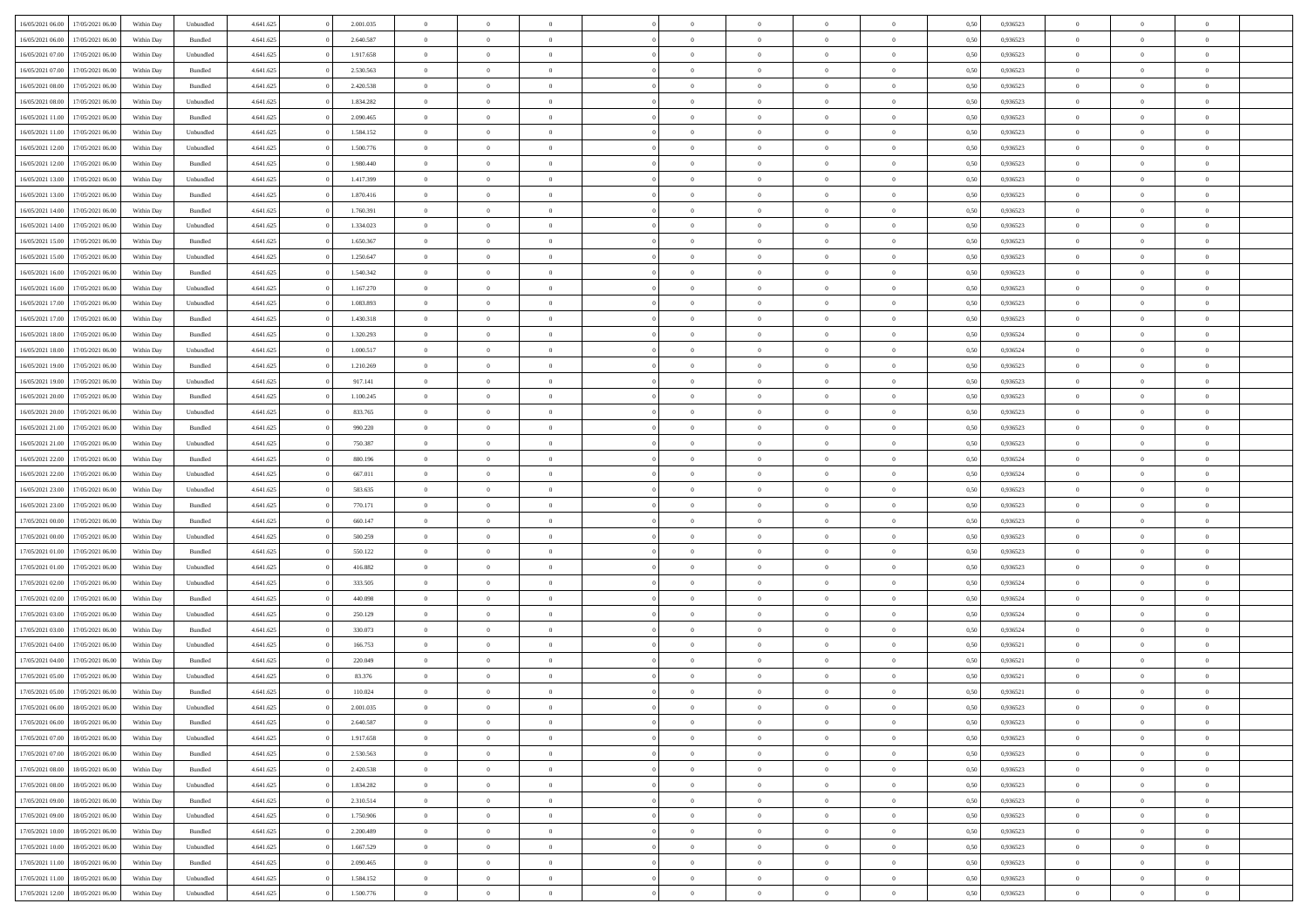| 17/05/2021 12:00                  | 18/05/2021 06:00 | Within Day | Bundled            | 4.641.625 | 1.980.440 | $\overline{0}$ | $\theta$       |                | $\overline{0}$ | $\bf{0}$       | $\overline{0}$ | $\theta$       | 0,50 | 0,936523 | $\theta$       | $\theta$       | $\theta$                 |  |
|-----------------------------------|------------------|------------|--------------------|-----------|-----------|----------------|----------------|----------------|----------------|----------------|----------------|----------------|------|----------|----------------|----------------|--------------------------|--|
|                                   |                  |            |                    |           |           | $\overline{0}$ | $\overline{0}$ |                |                |                |                |                |      |          |                |                | $\overline{0}$           |  |
| 17/05/2021 13:00                  | 18/05/2021 06:00 | Within Day | Bundled            | 4.641.625 | 1.870.416 |                |                | $\overline{0}$ | $\overline{0}$ | $\,$ 0         | $\overline{0}$ | $\bf{0}$       | 0,50 | 0,936523 | $\,$ 0 $\,$    | $\overline{0}$ |                          |  |
| 17/05/2021 13:00                  | 18/05/2021 06:00 | Within Day | Unbundled          | 4.641.625 | 1.417.399 | $\overline{0}$ | $\overline{0}$ | $\overline{0}$ | $\overline{0}$ | $\bf{0}$       | $\overline{0}$ | $\mathbf{0}$   | 0.50 | 0.936523 | $\bf{0}$       | $\overline{0}$ | $\overline{0}$           |  |
| 17/05/2021 14:00                  | 18/05/2021 06:00 | Within Day | Unbundled          | 4.641.625 | 1.334.023 | $\overline{0}$ | $\overline{0}$ | $\overline{0}$ | $\overline{0}$ | $\,$ 0         | $\overline{0}$ | $\overline{0}$ | 0,50 | 0,936523 | $\,$ 0 $\,$    | $\overline{0}$ | $\overline{0}$           |  |
| 17/05/2021 14:00                  | 18/05/2021 06:00 | Within Day | Bundled            | 4.641.625 | 1.760.391 | $\overline{0}$ | $\theta$       | $\overline{0}$ | $\overline{0}$ | $\overline{0}$ | $\overline{0}$ | $\bf{0}$       | 0,50 | 0,936523 | $\,$ 0 $\,$    | $\overline{0}$ | $\overline{0}$           |  |
| 17/05/2021 15:00                  | 18/05/2021 06:00 | Within Day | Unbundled          | 4.641.625 | 1.250.647 | $\overline{0}$ | $\overline{0}$ | $\overline{0}$ | $\overline{0}$ | $\bf{0}$       | $\overline{0}$ | $\bf{0}$       | 0.50 | 0.936523 | $\,0\,$        | $\theta$       | $\overline{0}$           |  |
| 17/05/2021 15:00                  | 18/05/2021 06:00 | Within Day | Bundled            | 4.641.625 | 1.650.367 | $\overline{0}$ | $\overline{0}$ | $\overline{0}$ | $\overline{0}$ | $\bf{0}$       | $\overline{0}$ | $\overline{0}$ | 0,50 | 0,936523 | $\,$ 0 $\,$    | $\theta$       | $\overline{0}$           |  |
| 17/05/2021 16:00                  | 18/05/2021 06:00 | Within Day | Unbundled          | 4.641.625 | 1.167.270 | $\overline{0}$ | $\theta$       | $\overline{0}$ | $\overline{0}$ | $\,$ 0         | $\overline{0}$ | $\bf{0}$       | 0,50 | 0,936523 | $\,$ 0 $\,$    | $\overline{0}$ | $\overline{0}$           |  |
| 17/05/2021 16:00                  | 18/05/2021 06:00 | Within Day | Bundled            | 4.641.625 | 1.540.342 | $\overline{0}$ | $\overline{0}$ | $\overline{0}$ | $\overline{0}$ | $\bf{0}$       | $\overline{0}$ | $\bf{0}$       | 0.50 | 0.936523 | $\,0\,$        | $\overline{0}$ | $\overline{0}$           |  |
| 17/05/2021 17:00                  | 18/05/2021 06:00 | Within Day | Bundled            | 4.641.625 | 1.430.318 | $\overline{0}$ | $\overline{0}$ | $\overline{0}$ | $\overline{0}$ | $\,$ 0         | $\overline{0}$ | $\bf{0}$       | 0,50 | 0,936523 | $\,$ 0 $\,$    | $\overline{0}$ | $\overline{0}$           |  |
|                                   |                  |            |                    |           |           |                |                |                |                |                |                |                |      |          |                |                |                          |  |
| 17/05/2021 17:00                  | 18/05/2021 06:00 | Within Day | Unbundled          | 4.641.625 | 1.083.893 | $\overline{0}$ | $\theta$       | $\overline{0}$ | $\overline{0}$ | $\,$ 0         | $\bf{0}$       | $\bf{0}$       | 0,50 | 0,936523 | $\,$ 0 $\,$    | $\overline{0}$ | $\overline{0}$           |  |
| 17/05/2021 18:00                  | 18/05/2021 06:00 | Within Day | Unbundled          | 4.641.625 | 1.000.517 | $\overline{0}$ | $\overline{0}$ | $\overline{0}$ | $\overline{0}$ | $\bf{0}$       | $\overline{0}$ | $\mathbf{0}$   | 0.50 | 0.936524 | $\bf{0}$       | $\overline{0}$ | $\bf{0}$                 |  |
| 17/05/2021 18:00                  | 18/05/2021 06:00 | Within Day | Bundled            | 4.641.625 | 1.320.293 | $\overline{0}$ | $\overline{0}$ | $\overline{0}$ | $\overline{0}$ | $\bf{0}$       | $\overline{0}$ | $\overline{0}$ | 0,50 | 0,936524 | $\,$ 0 $\,$    | $\overline{0}$ | $\overline{0}$           |  |
| 17/05/2021 19:00                  | 18/05/2021 06:00 | Within Day | Bundled            | 4.641.625 | 1.210.269 | $\overline{0}$ | $\theta$       | $\overline{0}$ | $\overline{0}$ | $\overline{0}$ | $\overline{0}$ | $\bf{0}$       | 0,50 | 0,936523 | $\,$ 0 $\,$    | $\overline{0}$ | $\overline{0}$           |  |
| 17/05/2021 19:00                  | 18/05/2021 06:00 | Within Day | Unbundled          | 4.641.625 | 917.141   | $\overline{0}$ | $\overline{0}$ | $\overline{0}$ | $\overline{0}$ | $\bf{0}$       | $\overline{0}$ | $\bf{0}$       | 0.50 | 0.936523 | $\theta$       | $\theta$       | $\overline{0}$           |  |
| 17/05/2021 20:00                  | 18/05/2021 06:00 | Within Day | Bundled            | 4.641.625 | 1.100.245 | $\overline{0}$ | $\overline{0}$ | $\overline{0}$ | $\overline{0}$ | $\,$ 0         | $\overline{0}$ | $\bf{0}$       | 0,50 | 0,936523 | $\,$ 0 $\,$    | $\theta$       | $\overline{0}$           |  |
| 17/05/2021 20:00                  | 18/05/2021 06:00 | Within Day | Unbundled          | 4.641.625 | 833.765   | $\overline{0}$ | $\theta$       | $\overline{0}$ | $\overline{0}$ | $\,$ 0         | $\overline{0}$ | $\bf{0}$       | 0,50 | 0,936523 | $\,$ 0 $\,$    | $\overline{0}$ | $\overline{0}$           |  |
| 17/05/2021 21:00                  | 18/05/2021 06:00 | Within Day | Unbundled          | 4.641.625 | 750,387   | $\overline{0}$ | $\overline{0}$ | $\overline{0}$ | $\overline{0}$ | $\bf{0}$       | $\overline{0}$ | $\bf{0}$       | 0.50 | 0.936523 | $\,0\,$        | $\overline{0}$ | $\overline{\phantom{a}}$ |  |
| 17/05/2021 21:00                  | 18/05/2021 06:00 | Within Day | Bundled            | 4.641.625 | 990.220   | $\overline{0}$ | $\overline{0}$ | $\overline{0}$ | $\overline{0}$ | $\bf{0}$       | $\overline{0}$ | $\bf{0}$       | 0,50 | 0,936523 | $\,$ 0 $\,$    | $\overline{0}$ | $\overline{0}$           |  |
|                                   |                  |            |                    |           |           |                | $\theta$       | $\overline{0}$ | $\overline{0}$ | $\,$ 0         |                |                |      |          | $\,$ 0 $\,$    | $\overline{0}$ | $\overline{0}$           |  |
| 17/05/2021 22:00                  | 18/05/2021 06:00 | Within Day | Bundled            | 4.641.625 | 880.196   | $\overline{0}$ |                |                |                |                | $\bf{0}$       | $\bf{0}$       | 0,50 | 0,936524 |                |                |                          |  |
| 17/05/2021 22:00                  | 18/05/2021 06:00 | Within Day | Unbundled          | 4.641.625 | 667.011   | $\overline{0}$ | $\overline{0}$ | $\overline{0}$ | $\overline{0}$ | $\bf{0}$       | $\overline{0}$ | $\mathbf{0}$   | 0.50 | 0.936524 | $\bf{0}$       | $\overline{0}$ | $\bf{0}$                 |  |
| 17/05/2021 23:00                  | 18/05/2021 06:00 | Within Day | Unbundled          | 4.641.625 | 583.635   | $\overline{0}$ | $\overline{0}$ | $\overline{0}$ | $\overline{0}$ | $\,$ 0         | $\overline{0}$ | $\overline{0}$ | 0,50 | 0,936523 | $\,$ 0 $\,$    | $\overline{0}$ | $\overline{0}$           |  |
| 17/05/2021 23:00                  | 18/05/2021 06:00 | Within Day | Bundled            | 4.641.625 | 770.171   | $\overline{0}$ | $\theta$       | $\overline{0}$ | $\overline{0}$ | $\,$ 0         | $\overline{0}$ | $\bf{0}$       | 0,50 | 0,936523 | $\,$ 0 $\,$    | $\overline{0}$ | $\overline{0}$           |  |
| 18/05/2021 00:00                  | 18/05/2021 06:00 | Within Day | Unbundled          | 4.641.625 | 500.259   | $\overline{0}$ | $\overline{0}$ | $\overline{0}$ | $\overline{0}$ | $\bf{0}$       | $\overline{0}$ | $\bf{0}$       | 0.50 | 0.936523 | $\,0\,$        | $\theta$       | $\overline{0}$           |  |
| 18/05/2021 00:00                  | 18/05/2021 06:00 | Within Day | Bundled            | 4.641.625 | 660.147   | $\overline{0}$ | $\overline{0}$ | $\overline{0}$ | $\overline{0}$ | $\,$ 0         | $\overline{0}$ | $\overline{0}$ | 0,50 | 0,936523 | $\,0\,$        | $\theta$       | $\overline{0}$           |  |
| 18/05/2021 01:00                  | 18/05/2021 06:00 | Within Day | Unbundled          | 4.641.625 | 416.882   | $\overline{0}$ | $\theta$       | $\overline{0}$ |                | $\bf{0}$       | $\overline{0}$ | $\bf{0}$       | 0,50 | 0,936523 | $\,$ 0 $\,$    | $\overline{0}$ | $\overline{0}$           |  |
| 18/05/2021 01:00                  | 18/05/2021 06:00 | Within Day | Bundled            | 4.641.625 | 550.122   | $\overline{0}$ | $\overline{0}$ | $\overline{0}$ | $\overline{0}$ | $\bf{0}$       | $\overline{0}$ | $\bf{0}$       | 0.50 | 0.936523 | $\,0\,$        | $\overline{0}$ | $\overline{0}$           |  |
| 18/05/2021 02:00                  | 18/05/2021 06:00 | Within Day | Unbundled          | 4.641.625 | 333.505   | $\overline{0}$ | $\overline{0}$ | $\overline{0}$ | $\overline{0}$ | $\bf{0}$       | $\overline{0}$ | $\bf{0}$       | 0,50 | 0,936524 | $\,$ 0 $\,$    | $\overline{0}$ | $\overline{0}$           |  |
| 18/05/2021 02:00                  | 18/05/2021 06:00 | Within Day | Bundled            | 4.641.625 | 440.098   | $\overline{0}$ | $\overline{0}$ | $\overline{0}$ | $\overline{0}$ | $\bf{0}$       | $\bf{0}$       | $\bf{0}$       | 0,50 | 0,936524 | $\,$ 0 $\,$    | $\overline{0}$ | $\overline{0}$           |  |
|                                   |                  |            | Bundled            |           | 330.073   |                | $\overline{0}$ | $\overline{0}$ | $\overline{0}$ |                | $\overline{0}$ |                | 0.50 | 0.936524 | $\bf{0}$       | $\overline{0}$ | $\bf{0}$                 |  |
| 18/05/2021 03:00                  | 18/05/2021 06:00 | Within Day |                    | 4.641.625 |           | $\overline{0}$ |                |                |                | $\bf{0}$       |                | $\mathbf{0}$   |      |          |                |                |                          |  |
| 18/05/2021 03:00                  | 18/05/2021 06:00 | Within Dav | Unbundled          | 4.641.625 | 250.129   | $\overline{0}$ | $\overline{0}$ | $\overline{0}$ | $\overline{0}$ | $\overline{0}$ | $\overline{0}$ | $\overline{0}$ | 0.50 | 0,936524 | $\theta$       | $\overline{0}$ | $\overline{0}$           |  |
| 18/05/2021 04:00                  | 18/05/2021 06:00 | Within Day | Bundled            | 4.641.625 | 220.049   | $\overline{0}$ | $\theta$       | $\overline{0}$ | $\overline{0}$ | $\,$ 0         | $\overline{0}$ | $\bf{0}$       | 0,50 | 0,936521 | $\,$ 0 $\,$    | $\overline{0}$ | $\overline{0}$           |  |
| 18/05/2021 04:00                  | 18/05/2021 06:00 | Within Day | Unbundled          | 4.641.625 | 166,753   | $\overline{0}$ | $\overline{0}$ | $\overline{0}$ | $\overline{0}$ | $\bf{0}$       | $\overline{0}$ | $\bf{0}$       | 0.50 | 0.936521 | $\,0\,$        | $\theta$       | $\overline{0}$           |  |
| 18/05/2021 05:00                  | 18/05/2021 06:00 | Within Dav | Unbundled          | 4.641.625 | 83.376    | $\overline{0}$ | $\overline{0}$ | $\Omega$       | $\overline{0}$ | $\mathbf{0}$   | $\overline{0}$ | $\overline{0}$ | 0.50 | 0,936521 | $\theta$       | $\overline{0}$ | $\overline{0}$           |  |
| 18/05/2021 05:00                  | 18/05/2021 06:00 | Within Day | Bundled            | 4.641.625 | 110.024   | $\overline{0}$ | $\theta$       | $\overline{0}$ | $\overline{0}$ | $\,$ 0         | $\overline{0}$ | $\bf{0}$       | 0,50 | 0,936521 | $\,$ 0 $\,$    | $\overline{0}$ | $\overline{0}$           |  |
| 18/05/2021 06:00                  | 19/05/2021 06:00 | Within Day | Bundled            | 4.641.625 | 2.640.587 | $\overline{0}$ | $\overline{0}$ | $\overline{0}$ | $\overline{0}$ | $\bf{0}$       | $\overline{0}$ | $\bf{0}$       | 0.50 | 0.936523 | $\,0\,$        | $\overline{0}$ | $\overline{0}$           |  |
| 18/05/2021 06:00                  | 19/05/2021 06:00 | Within Dav | Unbundled          | 4.641.625 | 2.001.035 | $\overline{0}$ | $\overline{0}$ | $\overline{0}$ | $\overline{0}$ | $\overline{0}$ | $\overline{0}$ | $\overline{0}$ | 0.50 | 0.936523 | $\theta$       | $\overline{0}$ | $\overline{0}$           |  |
| 18/05/2021 07:00                  | 19/05/2021 06.00 | Within Day | Bundled            | 4.641.625 | 2.530.563 | $\overline{0}$ | $\overline{0}$ | $\overline{0}$ | $\overline{0}$ | $\bf{0}$       | $\overline{0}$ | $\bf{0}$       | 0,50 | 0,936523 | $\,$ 0 $\,$    | $\overline{0}$ | $\overline{0}$           |  |
| 18/05/2021 07:00                  | 19/05/2021 06:00 | Within Day | Unbundled          | 4.641.625 | 1.917.658 | $\overline{0}$ | $\overline{0}$ | $\overline{0}$ | $\overline{0}$ | $\bf{0}$       | $\overline{0}$ | $\mathbf{0}$   | 0.50 | 0.936523 | $\bf{0}$       | $\overline{0}$ | $\overline{0}$           |  |
| 18/05/2021 08:00                  | 19/05/2021 06:00 | Within Dav | Bundled            | 4.641.625 | 2.420.538 | $\overline{0}$ | $\overline{0}$ | $\Omega$       | $\overline{0}$ | $\mathbf{0}$   | $\overline{0}$ | $\overline{0}$ | 0.50 | 0.936523 | $\theta$       | $\overline{0}$ | $\overline{0}$           |  |
|                                   |                  |            |                    |           |           | $\overline{0}$ | $\theta$       | $\overline{0}$ | $\overline{0}$ | $\,$ 0         | $\overline{0}$ |                |      |          | $\,$ 0 $\,$    | $\overline{0}$ | $\overline{0}$           |  |
| 18/05/2021 08:00                  | 19/05/2021 06.00 | Within Day | Unbundled          | 4.641.625 | 1.834.282 |                |                |                |                |                |                | $\bf{0}$       | 0,50 | 0,936523 |                |                |                          |  |
| 18/05/2021 09:00                  | 19/05/2021 06:00 | Within Day | Bundled            | 4.641.625 | 2.310.514 | $\overline{0}$ | $\theta$       | $\overline{0}$ | $\overline{0}$ | $\bf{0}$       | $\Omega$       | $\bf{0}$       | 0.50 | 0.936523 | $\,0\,$        | $\theta$       | $\overline{0}$           |  |
| 18/05/2021 09:00                  | 19/05/2021 06:00 | Within Dav | Unbundled          | 4.641.625 | 1.750.906 | $\overline{0}$ | $\Omega$       | $\Omega$       | $\Omega$       | $\bf{0}$       | $\overline{0}$ | $\overline{0}$ | 0.50 | 0.936523 | $\theta$       | $\theta$       | $\overline{0}$           |  |
| 18/05/2021 10:00                  | 19/05/2021 06:00 | Within Day | Unbundled          | 4.641.625 | 1.667.529 | $\overline{0}$ | $\,$ 0 $\,$    | $\overline{0}$ | $\overline{0}$ | $\,$ 0         | $\overline{0}$ | $\bf{0}$       | 0,50 | 0,936523 | $\,$ 0 $\,$    | $\overline{0}$ | $\overline{0}$           |  |
| 18/05/2021 10:00                  | 19/05/2021 06:00 | Within Day | $\mathbf B$ undled | 4.641.625 | 2.200.489 | $\bf{0}$       | $\theta$       |                | $\Omega$       | $\Omega$       |                |                | 0,50 | 0.936523 | $\bf{0}$       | $\theta$       |                          |  |
| 18/05/2021 11:00                  | 19/05/2021 06:00 | Within Day | Unbundled          | 4.641.625 | 1.584.152 | $\overline{0}$ | $\overline{0}$ | $\overline{0}$ | $\overline{0}$ | $\overline{0}$ | $\overline{0}$ | $\overline{0}$ | 0,50 | 0.936523 | $\theta$       | $\overline{0}$ | $\overline{0}$           |  |
| 18/05/2021 11:00                  | 19/05/2021 06:00 | Within Day | Bundled            | 4.641.625 | 2.090.465 | $\overline{0}$ | $\overline{0}$ | $\overline{0}$ | $\overline{0}$ | $\overline{0}$ | $\overline{0}$ | $\bf{0}$       | 0,50 | 0,936523 | $\bf{0}$       | $\overline{0}$ | $\bf{0}$                 |  |
| 18/05/2021 12:00                  | 19/05/2021 06:00 | Within Day | Bundled            | 4.641.625 | 1.980.440 | $\overline{0}$ | $\overline{0}$ | $\overline{0}$ | $\overline{0}$ | $\overline{0}$ | $\overline{0}$ | $\mathbf{0}$   | 0.50 | 0.936523 | $\overline{0}$ | $\bf{0}$       | $\bf{0}$                 |  |
| 18/05/2021 12:00                  | 19/05/2021 06:00 | Within Day | Unbundled          | 4.641.625 | 1.500.776 | $\overline{0}$ | $\overline{0}$ | $\overline{0}$ | $\overline{0}$ | $\overline{0}$ | $\overline{0}$ | $\overline{0}$ | 0,50 | 0.936523 | $\overline{0}$ | $\theta$       | $\overline{0}$           |  |
| 18/05/2021 13:00                  | 19/05/2021 06:00 | Within Day | Unbundled          | 4.641.625 | 1.417.399 | $\overline{0}$ | $\overline{0}$ | $\overline{0}$ | $\overline{0}$ | $\bf{0}$       | $\bf{0}$       | $\bf{0}$       | 0,50 | 0,936523 | $\bf{0}$       | $\overline{0}$ | $\overline{0}$           |  |
| 18/05/2021 13:00                  | 19/05/2021 06:00 | Within Day | Bundled            | 4.641.625 | 1.870.416 | $\overline{0}$ | $\overline{0}$ | $\overline{0}$ | $\overline{0}$ | $\bf{0}$       | $\overline{0}$ | $\mathbf{0}$   | 0.50 | 0.936523 | $\,$ 0 $\,$    | $\theta$       | $\overline{0}$           |  |
| 18/05/2021 14:00                  | 19/05/2021 06:00 | Within Day | Unbundled          | 4.641.625 | 1.334.023 | $\overline{0}$ | $\overline{0}$ | $\overline{0}$ | $\overline{0}$ | $\overline{0}$ | $\overline{0}$ | $\overline{0}$ | 0,50 | 0.936523 | $\overline{0}$ | $\theta$       | $\overline{0}$           |  |
|                                   |                  |            |                    |           |           |                |                |                |                |                |                |                |      |          |                |                |                          |  |
| 18/05/2021 14:00                  | 19/05/2021 06:00 | Within Day | Bundled            | 4.641.625 | 1.760.391 | $\overline{0}$ | $\,$ 0         | $\overline{0}$ | $\bf{0}$       | $\,$ 0 $\,$    | $\overline{0}$ | $\bf{0}$       | 0,50 | 0,936523 | $\,$ 0 $\,$    | $\overline{0}$ | $\overline{0}$           |  |
| 18/05/2021 15:00                  | 19/05/2021 06:00 | Within Day | Unbundled          | 4.641.625 | 1.250.647 | $\overline{0}$ | $\overline{0}$ | $\overline{0}$ | $\overline{0}$ | $\bf{0}$       | $\overline{0}$ | $\mathbf{0}$   | 0.50 | 0.936523 | $\mathbf{0}$   | $\bf{0}$       | $\bf{0}$                 |  |
| 18/05/2021 15:00                  | 19/05/2021 06:00 | Within Dav | Bundled            | 4.641.625 | 1.650.367 | $\overline{0}$ | $\overline{0}$ | $\overline{0}$ | $\overline{0}$ | $\overline{0}$ | $\overline{0}$ | $\overline{0}$ | 0,50 | 0.936523 | $\overline{0}$ | $\theta$       | $\overline{0}$           |  |
| 18/05/2021 16:00                  | 19/05/2021 06:00 | Within Day | Bundled            | 4.641.625 | 1.540.342 | $\overline{0}$ | $\overline{0}$ | $\overline{0}$ | $\bf{0}$       | $\bf{0}$       | $\bf{0}$       | $\bf{0}$       | 0,50 | 0,936523 | $\bf{0}$       | $\overline{0}$ | $\bf{0}$                 |  |
| 18/05/2021 16:00 19/05/2021 06:00 |                  | Within Day | Unbundled          | 4.641.625 | 1.167.270 | $\,$ 0 $\,$    | $\,$ 0 $\,$    | $\overline{0}$ | $\overline{0}$ | $\,$ 0 $\,$    | $\,$ 0 $\,$    | $\,$ 0 $\,$    | 0,50 | 0,936523 | $\mathbf{0}^-$ | $\,$ 0 $\,$    | $\,$ 0 $\,$              |  |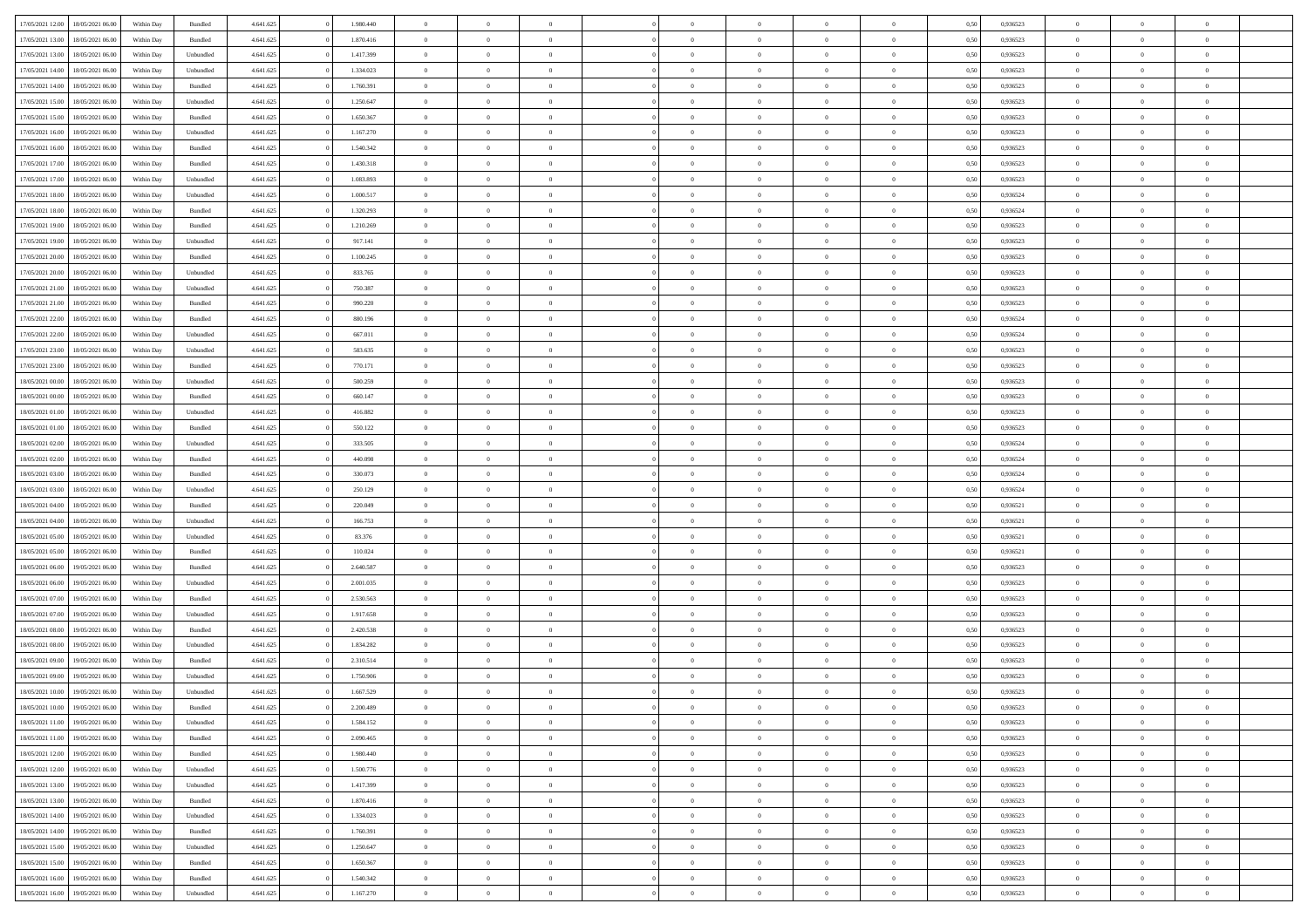|                  |                  |            |                    |           |           |                | $\Omega$       |                |                | $\Omega$       |                | $\theta$       |      |          | $\theta$       |                |                |  |
|------------------|------------------|------------|--------------------|-----------|-----------|----------------|----------------|----------------|----------------|----------------|----------------|----------------|------|----------|----------------|----------------|----------------|--|
| 18/05/2021 17:00 | 19/05/2021 06:00 | Within Day | Bundled            | 4.641.625 | 1.430.318 | $\overline{0}$ |                |                | $\Omega$       |                | $\overline{0}$ |                | 0,50 | 0,936523 |                | $\theta$       | $\overline{0}$ |  |
| 18/05/2021 17:00 | 19/05/2021 06:00 | Within Day | Unbundled          | 4.641.625 | 1.083.893 | $\overline{0}$ | $\theta$       | $\overline{0}$ | $\overline{0}$ | $\bf{0}$       | $\overline{0}$ | $\bf{0}$       | 0,50 | 0,936523 | $\theta$       | $\overline{0}$ | $\overline{0}$ |  |
| 18/05/2021 18:00 | 19/05/2021 06:00 | Within Day | Unbundled          | 4.641.625 | 1.000.517 | $\overline{0}$ | $\bf{0}$       | $\overline{0}$ | $\bf{0}$       | $\bf{0}$       | $\bf{0}$       | $\mathbf{0}$   | 0,50 | 0,936524 | $\overline{0}$ | $\overline{0}$ | $\bf{0}$       |  |
| 18/05/2021 18:00 | 19/05/2021 06:00 | Within Dav | Bundled            | 4.641.625 | 1.320.293 | $\overline{0}$ | $\overline{0}$ | $\overline{0}$ | $\overline{0}$ | $\bf{0}$       | $\overline{0}$ | $\overline{0}$ | 0.50 | 0.936524 | $\theta$       | $\theta$       | $\overline{0}$ |  |
| 18/05/2021 19:00 | 19/05/2021 06:00 | Within Day | Unbundled          | 4.641.625 | 917.141   | $\overline{0}$ | $\theta$       | $\overline{0}$ | $\overline{0}$ | $\bf{0}$       | $\overline{0}$ | $\bf{0}$       | 0,50 | 0,936523 | $\theta$       | $\overline{0}$ | $\overline{0}$ |  |
|                  |                  |            |                    |           |           |                |                |                |                |                |                |                |      |          |                |                |                |  |
| 18/05/2021 19:00 | 19/05/2021 06:00 | Within Day | Bundled            | 4.641.625 | 1.210.269 | $\overline{0}$ | $\overline{0}$ | $\overline{0}$ | $\bf{0}$       | $\overline{0}$ | $\overline{0}$ | $\mathbf{0}$   | 0,50 | 0,936523 | $\overline{0}$ | $\overline{0}$ | $\bf{0}$       |  |
| 18/05/2021 20:00 | 19/05/2021 06:00 | Within Dav | Unbundled          | 4.641.625 | 833.765   | $\overline{0}$ | $\overline{0}$ | $\overline{0}$ | $\overline{0}$ | $\overline{0}$ | $\overline{0}$ | $\overline{0}$ | 0.50 | 0.936523 | $\theta$       | $\overline{0}$ | $\overline{0}$ |  |
| 18/05/2021 20:00 | 19/05/2021 06:00 | Within Day | Bundled            | 4.641.625 | 1.100.245 | $\overline{0}$ | $\theta$       | $\overline{0}$ | $\overline{0}$ | $\bf{0}$       | $\overline{0}$ | $\bf{0}$       | 0,50 | 0,936523 | $\theta$       | $\theta$       | $\overline{0}$ |  |
| 18/05/2021 21:00 | 19/05/2021 06:00 | Within Day | Bundled            | 4.641.625 | 990.220   | $\overline{0}$ | $\overline{0}$ | $\overline{0}$ | $\bf{0}$       | $\bf{0}$       | $\bf{0}$       | $\bf{0}$       | 0,50 | 0,936523 | $\,0\,$        | $\overline{0}$ | $\overline{0}$ |  |
| 18/05/2021 21:00 | 19/05/2021 06:00 | Within Dav | Unbundled          | 4.641.625 | 750.387   | $\overline{0}$ | $\overline{0}$ | $\overline{0}$ | $\overline{0}$ | $\overline{0}$ | $\overline{0}$ | $\overline{0}$ | 0.50 | 0.936523 | $\theta$       | $\overline{0}$ | $\overline{0}$ |  |
| 18/05/2021 22:00 | 19/05/2021 06:00 | Within Day | Unbundled          | 4.641.625 | 667.011   | $\overline{0}$ | $\theta$       | $\overline{0}$ | $\overline{0}$ | $\bf{0}$       | $\overline{0}$ | $\bf{0}$       | 0,50 | 0,936524 | $\,$ 0 $\,$    | $\overline{0}$ | $\overline{0}$ |  |
| 18/05/2021 22:00 | 19/05/2021 06:00 | Within Day | Bundled            | 4.641.625 | 880.196   | $\overline{0}$ | $\overline{0}$ | $\overline{0}$ | $\bf{0}$       | $\bf{0}$       | $\bf{0}$       | $\mathbf{0}$   | 0,50 | 0,936524 | $\overline{0}$ | $\overline{0}$ | $\bf{0}$       |  |
|                  |                  |            |                    |           |           |                |                |                |                |                |                |                |      |          | $\theta$       |                |                |  |
| 18/05/2021 23:00 | 19/05/2021 06:00 | Within Day | Unbundled          | 4.641.625 | 583.635   | $\overline{0}$ | $\overline{0}$ | $\overline{0}$ | $\overline{0}$ | $\bf{0}$       | $\overline{0}$ | $\overline{0}$ | 0.50 | 0.936523 |                | $\theta$       | $\overline{0}$ |  |
| 18/05/2021 23:00 | 19/05/2021 06:00 | Within Day | Bundled            | 4.641.625 | 770.171   | $\overline{0}$ | $\theta$       | $\overline{0}$ | $\overline{0}$ | $\bf{0}$       | $\overline{0}$ | $\bf{0}$       | 0,50 | 0,936523 | $\theta$       | $\overline{0}$ | $\overline{0}$ |  |
| 19/05/2021 00:00 | 19/05/2021 06:00 | Within Day | Bundled            | 4.641.625 | 660.147   | $\overline{0}$ | $\overline{0}$ | $\overline{0}$ | $\overline{0}$ | $\overline{0}$ | $\overline{0}$ | $\mathbf{0}$   | 0,50 | 0,936523 | $\overline{0}$ | $\overline{0}$ | $\bf{0}$       |  |
| 19/05/2021 00:00 | 19/05/2021 06:00 | Within Dav | Unbundled          | 4.641.625 | 500.259   | $\overline{0}$ | $\overline{0}$ | $\overline{0}$ | $\overline{0}$ | $\overline{0}$ | $\overline{0}$ | $\overline{0}$ | 0.50 | 0.936523 | $\theta$       | $\overline{0}$ | $\overline{0}$ |  |
| 19/05/2021 01:00 | 19/05/2021 06:00 | Within Day | Unbundled          | 4.641.625 | 416.882   | $\overline{0}$ | $\theta$       | $\overline{0}$ | $\overline{0}$ | $\bf{0}$       | $\overline{0}$ | $\bf{0}$       | 0,50 | 0,936523 | $\theta$       | $\theta$       | $\overline{0}$ |  |
| 19/05/2021 01:00 | 19/05/2021 06:00 | Within Day | Bundled            | 4.641.625 | 550.122   | $\overline{0}$ | $\overline{0}$ | $\overline{0}$ | $\overline{0}$ | $\bf{0}$       | $\overline{0}$ | $\mathbf{0}$   | 0,50 | 0,936523 | $\,0\,$        | $\overline{0}$ | $\bf{0}$       |  |
| 19/05/2021 02:00 | 19/05/2021 06:00 | Within Dav | Unbundled          | 4.641.625 | 333.505   | $\overline{0}$ | $\overline{0}$ | $\overline{0}$ | $\overline{0}$ | $\overline{0}$ | $\overline{0}$ | $\overline{0}$ | 0.50 | 0,936524 | $\theta$       | $\overline{0}$ | $\overline{0}$ |  |
|                  |                  |            |                    |           |           |                |                |                |                |                |                |                |      |          |                |                |                |  |
| 19/05/2021 02:00 | 19/05/2021 06:00 | Within Day | Bundled            | 4.641.625 | 440.098   | $\overline{0}$ | $\theta$       | $\overline{0}$ | $\overline{0}$ | $\bf{0}$       | $\overline{0}$ | $\bf{0}$       | 0,50 | 0,936524 | $\,$ 0 $\,$    | $\overline{0}$ | $\overline{0}$ |  |
| 19/05/2021 03:00 | 19/05/2021 06:00 | Within Day | Bundled            | 4.641.625 | 330.073   | $\overline{0}$ | $\overline{0}$ | $\overline{0}$ | $\overline{0}$ | $\bf{0}$       | $\overline{0}$ | $\mathbf{0}$   | 0,50 | 0,936524 | $\bf{0}$       | $\overline{0}$ | $\bf{0}$       |  |
| 19/05/2021 03:00 | 19/05/2021 06:00 | Within Day | Unbundled          | 4.641.625 | 250.129   | $\overline{0}$ | $\overline{0}$ | $\overline{0}$ | $\overline{0}$ | $\overline{0}$ | $\overline{0}$ | $\overline{0}$ | 0.50 | 0.936524 | $\theta$       | $\overline{0}$ | $\overline{0}$ |  |
| 19/05/2021 04:00 | 19/05/2021 06:00 | Within Day | Bundled            | 4.641.625 | 220.049   | $\overline{0}$ | $\theta$       | $\overline{0}$ | $\overline{0}$ | $\bf{0}$       | $\overline{0}$ | $\bf{0}$       | 0,50 | 0,936521 | $\,$ 0 $\,$    | $\overline{0}$ | $\overline{0}$ |  |
| 19/05/2021 04:00 | 19/05/2021 06:00 | Within Day | Unbundled          | 4.641.625 | 166.753   | $\overline{0}$ | $\overline{0}$ | $\overline{0}$ | $\overline{0}$ | $\overline{0}$ | $\overline{0}$ | $\mathbf{0}$   | 0,50 | 0,936521 | $\overline{0}$ | $\overline{0}$ | $\bf{0}$       |  |
| 19/05/2021 05:00 | 19/05/2021 06:00 | Within Dav | Unbundled          | 4.641.625 | 83.376    | $\overline{0}$ | $\overline{0}$ | $\overline{0}$ | $\overline{0}$ | $\overline{0}$ | $\overline{0}$ | $\overline{0}$ | 0.50 | 0,936521 | $\theta$       | $\overline{0}$ | $\overline{0}$ |  |
| 19/05/2021 05:00 | 19/05/2021 06:00 |            |                    | 4.641.625 | 110.024   | $\overline{0}$ | $\theta$       | $\overline{0}$ | $\overline{0}$ | $\bf{0}$       | $\overline{0}$ |                |      | 0,936521 | $\theta$       | $\theta$       | $\overline{0}$ |  |
|                  |                  | Within Day | Bundled            |           |           |                |                |                |                |                |                | $\bf{0}$       | 0,50 |          |                |                |                |  |
| 19/05/2021 06:00 | 20/05/2021 06:00 | Within Day | Unbundled          | 4.641.625 | 2.001.035 | $\overline{0}$ | $\overline{0}$ | $\overline{0}$ | $\overline{0}$ | $\bf{0}$       | $\overline{0}$ | $\bf{0}$       | 0,50 | 0,936523 | $\,0\,$        | $\overline{0}$ | $\overline{0}$ |  |
| 19/05/2021 06:00 | 20/05/2021 06:00 | Within Day | Bundled            | 4.641.625 | 2.640.587 | $\overline{0}$ | $\overline{0}$ | $\overline{0}$ | $\overline{0}$ | $\overline{0}$ | $\overline{0}$ | $\overline{0}$ | 0.50 | 0.936523 | $\theta$       | $\overline{0}$ | $\overline{0}$ |  |
| 19/05/2021 07:00 | 20/05/2021 06:00 | Within Day | Bundled            | 4.641.625 | 2.530.563 | $\overline{0}$ | $\theta$       | $\overline{0}$ | $\overline{0}$ | $\bf{0}$       | $\overline{0}$ | $\bf{0}$       | 0,50 | 0,936523 | $\,$ 0 $\,$    | $\overline{0}$ | $\overline{0}$ |  |
| 19/05/2021 07:00 | 20/05/2021 06:00 | Within Day | Unbundled          | 4.641.625 | 1.917.658 | $\overline{0}$ | $\bf{0}$       | $\overline{0}$ | $\overline{0}$ | $\bf{0}$       | $\overline{0}$ | $\mathbf{0}$   | 0,50 | 0,936523 | $\overline{0}$ | $\overline{0}$ | $\bf{0}$       |  |
| 19/05/2021 08:00 | 20/05/2021 06:00 | Within Day | Unbundled          | 4.641.625 | 1.834.282 | $\overline{0}$ | $\Omega$       | $\Omega$       | $\Omega$       | $\Omega$       | $\overline{0}$ | $\overline{0}$ | 0,50 | 0,936523 | $\,0\,$        | $\theta$       | $\theta$       |  |
| 19/05/2021 08:00 | 20/05/2021 06:00 | Within Day | Bundled            | 4.641.625 | 2.420.538 | $\overline{0}$ | $\theta$       | $\overline{0}$ | $\overline{0}$ | $\bf{0}$       | $\overline{0}$ | $\bf{0}$       | 0,50 | 0,936523 | $\theta$       | $\overline{0}$ | $\overline{0}$ |  |
|                  |                  |            |                    |           |           |                |                |                |                |                |                |                |      |          |                |                |                |  |
| 19/05/2021 09:00 | 20/05/2021 06:00 | Within Day | Bundled            | 4.641.625 | 2.310.514 | $\overline{0}$ | $\overline{0}$ | $\overline{0}$ | $\bf{0}$       | $\overline{0}$ | $\overline{0}$ | $\mathbf{0}$   | 0,50 | 0,936523 | $\overline{0}$ | $\overline{0}$ | $\bf{0}$       |  |
| 19/05/2021 09:00 | 20/05/2021 06:00 | Within Day | Unbundled          | 4.641.625 | 1.750.906 | $\overline{0}$ | $\Omega$       | $\Omega$       | $\Omega$       | $\overline{0}$ | $\overline{0}$ | $\overline{0}$ | 0.50 | 0.936523 | $\,0\,$        | $\theta$       | $\theta$       |  |
| 19/05/2021 10:00 | 20/05/2021 06:00 | Within Day | Unbundled          | 4.641.625 | 1.667.529 | $\overline{0}$ | $\theta$       | $\overline{0}$ | $\overline{0}$ | $\bf{0}$       | $\overline{0}$ | $\bf{0}$       | 0,50 | 0,936523 | $\theta$       | $\overline{0}$ | $\overline{0}$ |  |
| 19/05/2021 10:00 | 20/05/2021 06:00 | Within Day | Bundled            | 4.641.625 | 2.200.489 | $\overline{0}$ | $\overline{0}$ | $\overline{0}$ | $\bf{0}$       | $\bf{0}$       | $\bf{0}$       | $\mathbf{0}$   | 0,50 | 0,936523 | $\bf{0}$       | $\overline{0}$ | $\bf{0}$       |  |
| 19/05/2021 11:00 | 20/05/2021 06:00 | Within Day | Bundled            | 4.641.625 | 2.090.465 | $\overline{0}$ | $\Omega$       | $\Omega$       | $\Omega$       | $\overline{0}$ | $\overline{0}$ | $\overline{0}$ | 0.50 | 0.936523 | $\,$ 0 $\,$    | $\theta$       | $\theta$       |  |
| 19/05/2021 11:00 | 20/05/2021 06:00 | Within Day | Unbundled          | 4.641.625 | 1.584.152 | $\overline{0}$ | $\theta$       | $\overline{0}$ | $\overline{0}$ | $\,$ 0         | $\overline{0}$ | $\bf{0}$       | 0,50 | 0,936523 | $\,$ 0 $\,$    | $\overline{0}$ | $\overline{0}$ |  |
| 19/05/2021 12:00 | 20/05/2021 06:00 | Within Day | Unbundled          | 4.641.625 | 1.500.776 | $\overline{0}$ | $\bf{0}$       | $\overline{0}$ | $\bf{0}$       | $\bf{0}$       | $\bf{0}$       | $\mathbf{0}$   | 0,50 | 0,936523 | $\overline{0}$ | $\overline{0}$ | $\bf{0}$       |  |
|                  |                  |            |                    |           | 1.980.440 | $\overline{0}$ | $\Omega$       | $\overline{0}$ | $\Omega$       | $\overline{0}$ | $\overline{0}$ | $\overline{0}$ |      |          | $\,0\,$        | $\theta$       | $\theta$       |  |
| 19/05/2021 12:00 | 20/05/2021 06:00 | Within Day | Bundled            | 4.641.625 |           |                |                |                |                |                |                |                | 0,50 | 0,936523 |                |                |                |  |
| 19/05/2021 13:00 | 20/05/2021 06:00 | Within Day | Unbundled          | 4.641.625 | 1.417.399 | $\overline{0}$ | $\overline{0}$ | $\overline{0}$ | $\overline{0}$ | $\,$ 0         | $\overline{0}$ | $\bf{0}$       | 0,50 | 0,936523 | $\,$ 0 $\,$    | $\overline{0}$ | $\overline{0}$ |  |
| 19/05/2021 13:00 | 20/05/2021 06:00 | Within Day | Bundled            | 4.641.625 | 1.870.416 | $\overline{0}$ | $\overline{0}$ | $\overline{0}$ | $\bf{0}$       | $\bf{0}$       | $\overline{0}$ | $\mathbf{0}$   | 0,50 | 0,936523 | $\overline{0}$ | $\overline{0}$ | $\bf{0}$       |  |
| 19/05/2021 14:00 | 20/05/2021 06:00 | Within Day | Bundled            | 4.641.625 | 1.760.391 | $\overline{0}$ | $\Omega$       | $\Omega$       | $\Omega$       | $\Omega$       | $\Omega$       | $\overline{0}$ | 0.50 | 0.936523 | $\theta$       | $\theta$       | $\theta$       |  |
| 19/05/2021 14:00 | 20/05/2021 06:00 | Within Day | Unbundled          | 4.641.625 | 1.334.023 | $\overline{0}$ | $\overline{0}$ | $\overline{0}$ | $\bf{0}$       | $\,$ 0         | $\bf{0}$       | $\bf{0}$       | 0,50 | 0,936523 | $\,0\,$        | $\,0\,$        | $\overline{0}$ |  |
| 19/05/2021 15:00 | 20/05/2021 06:00 | Within Day | $\mathbf B$ undled | 4.641.625 | 1.650.367 | $\bf{0}$       | $\bf{0}$       |                |                | $\bf{0}$       |                |                | 0,50 | 0,936523 | $\bf{0}$       | $\overline{0}$ |                |  |
| 19/05/2021 15:00 | 20/05/2021 06:00 | Within Day | Unbundled          | 4.641.625 | 1.250.647 | $\overline{0}$ | $\overline{0}$ | $\overline{0}$ | $\Omega$       | $\overline{0}$ | $\overline{0}$ | $\overline{0}$ | 0.50 | 0.936523 | $\theta$       | $\theta$       | $\theta$       |  |
| 19/05/2021 16:00 | 20/05/2021 06:00 | Within Day | Unbundled          | 4.641.625 | 1.167.270 | $\overline{0}$ | $\,$ 0         | $\overline{0}$ | $\bf{0}$       | $\,$ 0 $\,$    | $\overline{0}$ | $\mathbf{0}$   | 0,50 | 0,936523 | $\,$ 0 $\,$    | $\,$ 0 $\,$    | $\,$ 0         |  |
| 19/05/2021 16:00 | 20/05/2021 06:00 | Within Day | Bundled            | 4.641.625 | 1.540.342 | $\overline{0}$ | $\overline{0}$ | $\overline{0}$ | $\overline{0}$ | $\overline{0}$ | $\overline{0}$ | $\mathbf{0}$   | 0,50 | 0,936523 | $\overline{0}$ | $\bf{0}$       | $\bf{0}$       |  |
|                  |                  |            |                    |           |           |                |                |                |                |                |                |                |      |          |                |                |                |  |
| 19/05/2021 17:00 | 20/05/2021 06:00 | Within Day | Bundled            | 4.641.625 | 1.430.318 | $\overline{0}$ | $\overline{0}$ | $\overline{0}$ | $\Omega$       | $\overline{0}$ | $\overline{0}$ | $\overline{0}$ | 0,50 | 0,936523 | $\overline{0}$ | $\theta$       | $\overline{0}$ |  |
| 19/05/2021 17:00 | 20/05/2021 06:00 | Within Day | Unbundled          | 4.641.625 | 1.083.893 | $\overline{0}$ | $\,$ 0         | $\overline{0}$ | $\overline{0}$ | $\overline{0}$ | $\overline{0}$ | $\bf{0}$       | 0,50 | 0,936523 | $\,$ 0 $\,$    | $\overline{0}$ | $\overline{0}$ |  |
| 19/05/2021 18:00 | 20/05/2021 06:00 | Within Day | Bundled            | 4.641.625 | 1.320.293 | $\overline{0}$ | $\overline{0}$ | $\overline{0}$ | $\overline{0}$ | $\overline{0}$ | $\overline{0}$ | $\mathbf{0}$   | 0,50 | 0,936524 | $\overline{0}$ | $\overline{0}$ | $\bf{0}$       |  |
| 19/05/2021 18:00 | 20/05/2021 06:00 | Within Day | Unbundled          | 4.641.625 | 1.000.517 | $\overline{0}$ | $\overline{0}$ | $\overline{0}$ | $\Omega$       | $\overline{0}$ | $\overline{0}$ | $\bf{0}$       | 0.50 | 0,936524 | $\overline{0}$ | $\theta$       | $\overline{0}$ |  |
| 19/05/2021 19:00 | 20/05/2021 06:00 | Within Day | Bundled            | 4.641.625 | 1.210.269 | $\overline{0}$ | $\,$ 0         | $\overline{0}$ | $\bf{0}$       | $\bf{0}$       | $\bf{0}$       | $\bf{0}$       | 0,50 | 0,936523 | $\,$ 0 $\,$    | $\overline{0}$ | $\overline{0}$ |  |
| 19/05/2021 19:00 | 20/05/2021 06:00 | Within Day | Unbundled          | 4.641.625 | 917.141   | $\overline{0}$ | $\bf{0}$       | $\overline{0}$ | $\overline{0}$ | $\overline{0}$ | $\overline{0}$ | $\mathbf{0}$   | 0,50 | 0,936523 | $\overline{0}$ | $\overline{0}$ | $\bf{0}$       |  |
|                  |                  |            |                    |           |           |                |                |                |                |                |                |                |      |          |                |                |                |  |
| 19/05/2021 20:00 | 20/05/2021 06:00 | Within Day | Unbundled          | 4.641.625 | 833.765   | $\overline{0}$ | $\overline{0}$ | $\overline{0}$ | $\Omega$       | $\overline{0}$ | $\overline{0}$ | $\bf{0}$       | 0.50 | 0.936523 | $\overline{0}$ | $\theta$       | $\overline{0}$ |  |
| 19/05/2021 20:00 | 20/05/2021 06:00 | Within Day | Bundled            | 4.641.625 | 1.100.245 | $\overline{0}$ | $\bf{0}$       | $\overline{0}$ | $\overline{0}$ | $\bf{0}$       | $\overline{0}$ | $\bf{0}$       | 0,50 | 0,936523 | $\,$ 0 $\,$    | $\,$ 0 $\,$    | $\bf{0}$       |  |
| 19/05/2021 21:00 | 20/05/2021 06:00 | Within Day | Bundled            | 4.641.625 | 990.220   | $\overline{0}$ | $\bf{0}$       | $\overline{0}$ | $\bf{0}$       | $\bf{0}$       | $\overline{0}$ | $\bf{0}$       | 0,50 | 0,936523 | $\overline{0}$ | $\overline{0}$ | $\bf{0}$       |  |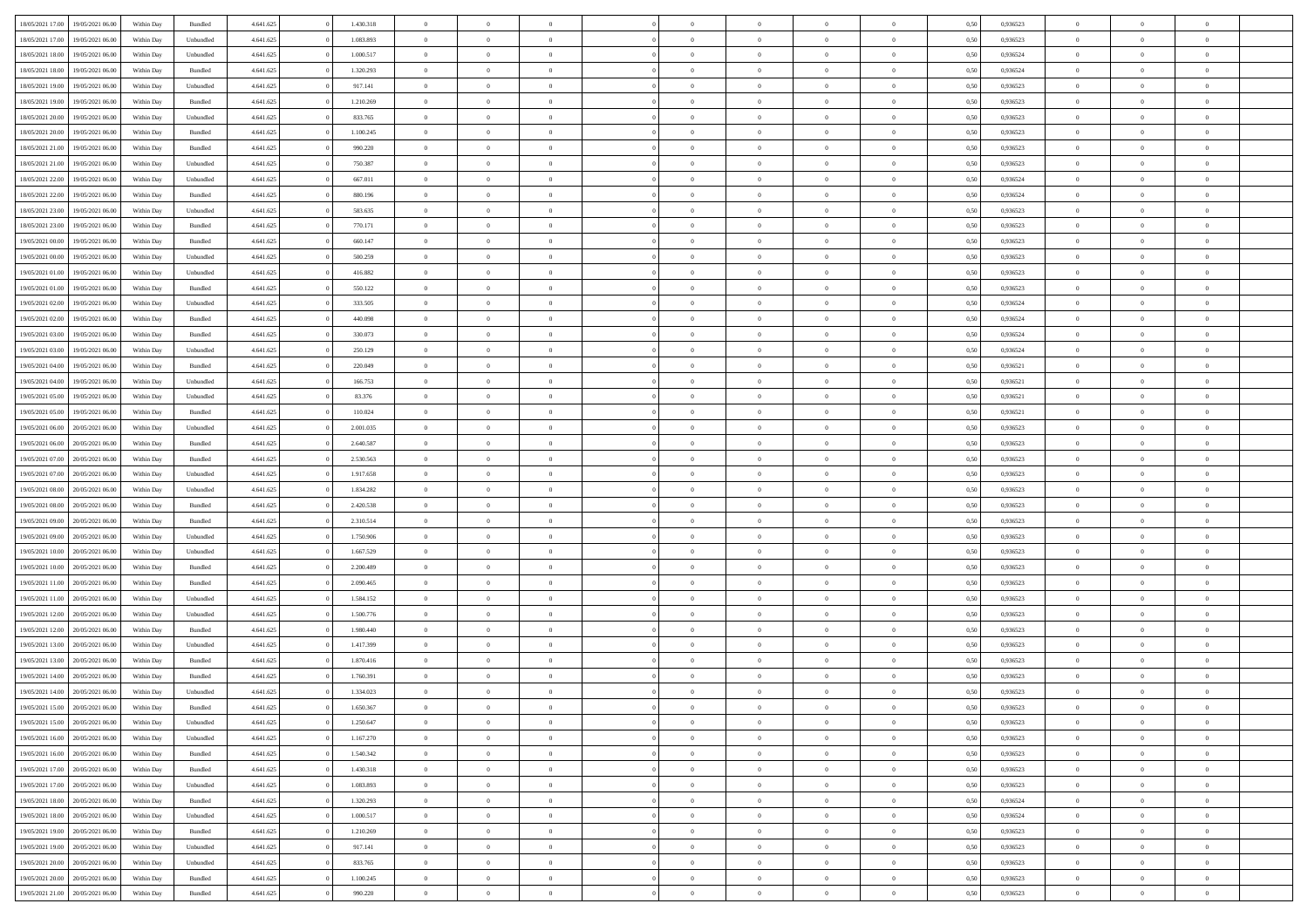| 19/05/2021 21:00                  | 20/05/2021 06:00 | Within Day | Unbundled | 4.641.625 | 750.387   | $\overline{0}$ | $\theta$       |                | $\Omega$       | $\Omega$       | $\theta$       | $\theta$       | 0.50 | 0,936523 | $\theta$       | $\overline{0}$ | $\theta$       |  |
|-----------------------------------|------------------|------------|-----------|-----------|-----------|----------------|----------------|----------------|----------------|----------------|----------------|----------------|------|----------|----------------|----------------|----------------|--|
| 19/05/2021 22:00                  | 20/05/2021 06:00 | Within Day | Bundled   | 4.641.625 | 880.196   | $\overline{0}$ | $\overline{0}$ | $\overline{0}$ | $\overline{0}$ | $\bf{0}$       | $\overline{0}$ | $\bf{0}$       | 0,50 | 0,936524 | $\theta$       | $\overline{0}$ | $\overline{0}$ |  |
| 19/05/2021 22.00                  | 20/05/2021 06:00 | Within Day | Unbundled | 4.641.625 | 667.011   | $\overline{0}$ | $\bf{0}$       | $\overline{0}$ | $\overline{0}$ | $\bf{0}$       | $\overline{0}$ | $\mathbf{0}$   | 0,50 | 0,936524 | $\overline{0}$ | $\overline{0}$ | $\bf{0}$       |  |
|                                   |                  |            |           |           |           |                |                |                |                |                |                |                |      |          |                |                |                |  |
| 19/05/2021 23:00                  | 20/05/2021 06:00 | Within Day | Unbundled | 4.641.625 | 583.635   | $\overline{0}$ | $\overline{0}$ | $\overline{0}$ | $\overline{0}$ | $\bf{0}$       | $\overline{0}$ | $\overline{0}$ | 0.50 | 0.936523 | $\theta$       | $\theta$       | $\overline{0}$ |  |
| 19/05/2021 23:00                  | 20/05/2021 06:00 | Within Day | Bundled   | 4.641.625 | 770.171   | $\overline{0}$ | $\theta$       | $\overline{0}$ | $\overline{0}$ | $\bf{0}$       | $\overline{0}$ | $\bf{0}$       | 0,50 | 0,936523 | $\theta$       | $\overline{0}$ | $\overline{0}$ |  |
| 20/05/2021 00:00                  | 20/05/2021 06:00 | Within Day | Bundled   | 4.641.625 | 660.147   | $\overline{0}$ | $\overline{0}$ | $\overline{0}$ | $\overline{0}$ | $\overline{0}$ | $\overline{0}$ | $\mathbf{0}$   | 0,50 | 0,936523 | $\overline{0}$ | $\overline{0}$ | $\bf{0}$       |  |
| 20/05/2021 00:00                  | 20/05/2021 06:00 | Within Dav | Unbundled | 4.641.625 | 500.259   | $\overline{0}$ | $\overline{0}$ | $\overline{0}$ | $\overline{0}$ | $\overline{0}$ | $\overline{0}$ | $\overline{0}$ | 0.50 | 0.936523 | $\theta$       | $\overline{0}$ | $\overline{0}$ |  |
|                                   |                  |            |           |           |           |                |                |                |                |                |                |                |      |          |                |                |                |  |
| 20/05/2021 01:00                  | 20/05/2021 06:00 | Within Day | Unbundled | 4.641.625 | 416.882   | $\overline{0}$ | $\theta$       | $\overline{0}$ | $\overline{0}$ | $\bf{0}$       | $\overline{0}$ | $\bf{0}$       | 0,50 | 0,936523 | $\theta$       | $\theta$       | $\overline{0}$ |  |
| 20/05/2021 01:00                  | 20/05/2021 06:00 | Within Day | Bundled   | 4.641.625 | 550.122   | $\overline{0}$ | $\overline{0}$ | $\overline{0}$ | $\overline{0}$ | $\bf{0}$       | $\overline{0}$ | $\bf{0}$       | 0,50 | 0,936523 | $\,0\,$        | $\overline{0}$ | $\overline{0}$ |  |
| 20/05/2021 02:00                  | 20/05/2021 06:00 | Within Dav | Unbundled | 4.641.625 | 333.505   | $\overline{0}$ | $\overline{0}$ | $\overline{0}$ | $\overline{0}$ | $\overline{0}$ | $\overline{0}$ | $\overline{0}$ | 0.50 | 0,936524 | $\theta$       | $\overline{0}$ | $\overline{0}$ |  |
|                                   |                  |            |           |           |           |                |                |                |                |                |                |                |      |          |                |                |                |  |
| 20/05/2021 02:00                  | 20/05/2021 06:00 | Within Day | Bundled   | 4.641.625 | 440.098   | $\overline{0}$ | $\theta$       | $\overline{0}$ | $\overline{0}$ | $\bf{0}$       | $\overline{0}$ | $\bf{0}$       | 0,50 | 0,936524 | $\,$ 0 $\,$    | $\overline{0}$ | $\overline{0}$ |  |
| 20/05/2021 03:00                  | 20/05/2021 06:00 | Within Day | Unbundled | 4.641.625 | 250.129   | $\overline{0}$ | $\bf{0}$       | $\overline{0}$ | $\overline{0}$ | $\bf{0}$       | $\overline{0}$ | $\mathbf{0}$   | 0,50 | 0,936524 | $\overline{0}$ | $\overline{0}$ | $\bf{0}$       |  |
| 20/05/2021 03:00                  | 20/05/2021 06:00 | Within Dav | Bundled   | 4.641.625 | 330.073   | $\overline{0}$ | $\overline{0}$ | $\overline{0}$ | $\overline{0}$ | $\bf{0}$       | $\overline{0}$ | $\overline{0}$ | 0.50 | 0,936524 | $\theta$       | $\theta$       | $\overline{0}$ |  |
| 20/05/2021 04:00                  | 20/05/2021 06:00 | Within Day | Bundled   | 4.641.625 | 220.049   | $\overline{0}$ | $\theta$       | $\overline{0}$ | $\overline{0}$ | $\bf{0}$       | $\overline{0}$ | $\bf{0}$       | 0,50 | 0,936521 | $\theta$       | $\overline{0}$ | $\overline{0}$ |  |
|                                   |                  |            |           |           |           |                |                |                |                |                |                |                |      |          |                |                |                |  |
| 20/05/2021 04:00                  | 20/05/2021 06:00 | Within Day | Unbundled | 4.641.625 | 166.753   | $\overline{0}$ | $\overline{0}$ | $\overline{0}$ | $\overline{0}$ | $\overline{0}$ | $\overline{0}$ | $\mathbf{0}$   | 0,50 | 0,936521 | $\overline{0}$ | $\overline{0}$ | $\bf{0}$       |  |
| 20/05/2021 05:00                  | 20/05/2021 06:00 | Within Dav | Bundled   | 4.641.625 | 110.024   | $\overline{0}$ | $\overline{0}$ | $\overline{0}$ | $\overline{0}$ | $\overline{0}$ | $\overline{0}$ | $\overline{0}$ | 0.50 | 0,936521 | $\theta$       | $\overline{0}$ | $\overline{0}$ |  |
| 20/05/2021 05:00                  | 20/05/2021 06:00 | Within Day | Unbundled | 4.641.625 | 83.376    | $\overline{0}$ | $\theta$       | $\overline{0}$ | $\overline{0}$ | $\bf{0}$       | $\overline{0}$ | $\bf{0}$       | 0,50 | 0,936521 | $\theta$       | $\theta$       | $\overline{0}$ |  |
|                                   |                  |            |           |           |           |                | $\overline{0}$ |                |                | $\bf{0}$       |                |                |      |          | $\,0\,$        | $\overline{0}$ | $\overline{0}$ |  |
| 20/05/2021 06:00                  | 21/05/2021 06:00 | Within Day | Unbundled | 4.641.625 | 2.001.035 | $\overline{0}$ |                | $\overline{0}$ | $\bf{0}$       |                | $\bf{0}$       | $\mathbf{0}$   | 0,50 | 0,936523 |                |                |                |  |
| 20/05/2021 06:00                  | 21/05/2021 06:00 | Within Dav | Bundled   | 4.641.625 | 2.640.587 | $\overline{0}$ | $\overline{0}$ | $\overline{0}$ | $\overline{0}$ | $\overline{0}$ | $\overline{0}$ | $\overline{0}$ | 0.50 | 0.936523 | $\theta$       | $\overline{0}$ | $\overline{0}$ |  |
| 20/05/2021 07:00                  | 21/05/2021 06:00 | Within Day | Bundled   | 4.641.625 | 2.530.563 | $\overline{0}$ | $\theta$       | $\overline{0}$ | $\overline{0}$ | $\bf{0}$       | $\overline{0}$ | $\bf{0}$       | 0,50 | 0,936523 | $\,$ 0 $\,$    | $\overline{0}$ | $\overline{0}$ |  |
| 20/05/2021 07:00                  | 21/05/2021 06:00 | Within Day | Unbundled | 4.641.625 | 1.917.658 | $\overline{0}$ | $\overline{0}$ | $\overline{0}$ | $\bf{0}$       | $\bf{0}$       | $\bf{0}$       | $\mathbf{0}$   | 0,50 | 0,936523 | $\overline{0}$ | $\overline{0}$ | $\bf{0}$       |  |
|                                   | 21/05/2021 06:00 |            | Bundled   | 4.641.625 | 2.420.538 | $\overline{0}$ | $\overline{0}$ | $\overline{0}$ |                | $\bf{0}$       | $\overline{0}$ | $\overline{0}$ | 0.50 | 0.936523 | $\theta$       | $\overline{0}$ | $\overline{0}$ |  |
| 20/05/2021 08:00                  |                  | Within Day |           |           |           |                |                |                | $\overline{0}$ |                |                |                |      |          |                |                |                |  |
| 20/05/2021 08:00                  | 21/05/2021 06:00 | Within Day | Unbundled | 4.641.625 | 1.834.282 | $\overline{0}$ | $\theta$       | $\overline{0}$ | $\overline{0}$ | $\bf{0}$       | $\overline{0}$ | $\bf{0}$       | 0,50 | 0,936523 | $\theta$       | $\overline{0}$ | $\overline{0}$ |  |
| 20/05/2021 09:00                  | 21/05/2021 06:00 | Within Day | Unbundled | 4.641.625 | 1.750.906 | $\overline{0}$ | $\overline{0}$ | $\overline{0}$ | $\bf{0}$       | $\overline{0}$ | $\overline{0}$ | $\mathbf{0}$   | 0,50 | 0,936523 | $\overline{0}$ | $\overline{0}$ | $\bf{0}$       |  |
| 20/05/2021 09:00                  | 21/05/2021 06:00 | Within Dav | Bundled   | 4.641.625 | 2.310.514 | $\overline{0}$ | $\overline{0}$ | $\overline{0}$ | $\overline{0}$ | $\overline{0}$ | $\overline{0}$ | $\overline{0}$ | 0.50 | 0.936523 | $\theta$       | $\overline{0}$ | $\overline{0}$ |  |
|                                   |                  |            |           |           |           |                |                |                |                |                |                |                |      |          |                |                |                |  |
| 20/05/2021 10:00                  | 21/05/2021 06:00 | Within Day | Bundled   | 4.641.625 | 2.200.489 | $\overline{0}$ | $\theta$       | $\overline{0}$ | $\overline{0}$ | $\bf{0}$       | $\overline{0}$ | $\bf{0}$       | 0,50 | 0,936523 | $\theta$       | $\theta$       | $\overline{0}$ |  |
| 20/05/2021 10:00                  | 21/05/2021 06:00 | Within Day | Unbundled | 4.641.625 | 1.667.529 | $\overline{0}$ | $\overline{0}$ | $\overline{0}$ | $\bf{0}$       | $\bf{0}$       | $\bf{0}$       | $\bf{0}$       | 0,50 | 0,936523 | $\,0\,$        | $\overline{0}$ | $\overline{0}$ |  |
| 20/05/2021 11:00                  | 21/05/2021 06:00 | Within Day | Bundled   | 4.641.625 | 2.090.465 | $\overline{0}$ | $\overline{0}$ | $\overline{0}$ | $\overline{0}$ | $\overline{0}$ | $\overline{0}$ | $\overline{0}$ | 0.50 | 0.936523 | $\theta$       | $\overline{0}$ | $\overline{0}$ |  |
| 20/05/2021 11:00                  | 21/05/2021 06:00 | Within Day | Unbundled | 4.641.625 | 1.584.152 | $\overline{0}$ | $\theta$       | $\overline{0}$ | $\overline{0}$ | $\bf{0}$       | $\overline{0}$ | $\bf{0}$       | 0,50 | 0,936523 | $\,$ 0 $\,$    | $\overline{0}$ | $\overline{0}$ |  |
|                                   |                  |            |           |           |           |                |                |                |                |                |                |                |      |          |                |                |                |  |
| 20/05/2021 12:00                  | 21/05/2021 06:00 | Within Day | Bundled   | 4.641.625 | 1.980.440 | $\overline{0}$ | $\overline{0}$ | $\overline{0}$ | $\bf{0}$       | $\bf{0}$       | $\bf{0}$       | $\bf{0}$       | 0,50 | 0,936523 | $\overline{0}$ | $\overline{0}$ | $\bf{0}$       |  |
| 20/05/2021 12:00                  | 21/05/2021 06:00 | Within Day | Unbundled | 4.641.625 | 1.500.776 | $\overline{0}$ | $\Omega$       | $\Omega$       | $\Omega$       | $\Omega$       | $\overline{0}$ | $\overline{0}$ | 0,50 | 0,936523 | $\,0\,$        | $\theta$       | $\theta$       |  |
| 20/05/2021 13:00                  | 21/05/2021 06:00 | Within Day | Unbundled | 4.641.625 | 1.417.399 | $\overline{0}$ | $\theta$       | $\overline{0}$ | $\overline{0}$ | $\bf{0}$       | $\overline{0}$ | $\bf{0}$       | 0,50 | 0,936523 | $\theta$       | $\overline{0}$ | $\overline{0}$ |  |
| 20/05/2021 13:00                  | 21/05/2021 06:00 | Within Day | Bundled   | 4.641.625 | 1.870.416 | $\overline{0}$ | $\overline{0}$ | $\overline{0}$ | $\bf{0}$       | $\overline{0}$ | $\overline{0}$ | $\mathbf{0}$   | 0,50 | 0,936523 | $\overline{0}$ | $\overline{0}$ | $\bf{0}$       |  |
|                                   |                  |            |           |           |           |                |                |                |                |                |                |                |      |          |                |                |                |  |
| 20/05/2021 14:00                  | 21/05/2021 06:00 | Within Day | Bundled   | 4.641.625 | 1.760.391 | $\overline{0}$ | $\Omega$       | $\Omega$       | $\Omega$       | $\bf{0}$       | $\overline{0}$ | $\overline{0}$ | 0.50 | 0.936523 | $\,0\,$        | $\theta$       | $\theta$       |  |
| 20/05/2021 14:00                  | 21/05/2021 06:00 | Within Day | Unbundled | 4.641.625 | 1.334.023 | $\overline{0}$ | $\theta$       | $\overline{0}$ | $\overline{0}$ | $\bf{0}$       | $\overline{0}$ | $\bf{0}$       | 0,50 | 0,936523 | $\theta$       | $\overline{0}$ | $\overline{0}$ |  |
| 20/05/2021 15:00                  | 21/05/2021 06:00 | Within Day | Unbundled | 4.641.625 | 1.250.647 | $\overline{0}$ | $\overline{0}$ | $\overline{0}$ | $\bf{0}$       | $\bf{0}$       | $\bf{0}$       | $\bf{0}$       | 0,50 | 0,936523 | $\,0\,$        | $\overline{0}$ | $\bf{0}$       |  |
| 20/05/2021 15:00                  | 21/05/2021 06:00 | Within Day | Bundled   | 4.641.625 | 1.650.367 | $\overline{0}$ | $\Omega$       | $\Omega$       | $\Omega$       | $\theta$       | $\overline{0}$ | $\overline{0}$ | 0.50 | 0.936523 | $\theta$       | $\theta$       | $\theta$       |  |
|                                   |                  |            |           |           |           |                |                |                |                |                |                |                |      |          |                |                |                |  |
| 20/05/2021 16:00                  | 21/05/2021 06:00 | Within Day | Unbundled | 4.641.625 | 1.167.270 | $\overline{0}$ | $\theta$       | $\overline{0}$ | $\overline{0}$ | $\bf{0}$       | $\overline{0}$ | $\bf{0}$       | 0,50 | 0,936523 | $\,$ 0 $\,$    | $\overline{0}$ | $\overline{0}$ |  |
| 20/05/2021 16:00                  | 21/05/2021 06:00 | Within Day | Bundled   | 4.641.625 | 1.540.342 | $\overline{0}$ | $\bf{0}$       | $\overline{0}$ | $\overline{0}$ | $\bf{0}$       | $\overline{0}$ | $\mathbf{0}$   | 0,50 | 0,936523 | $\overline{0}$ | $\overline{0}$ | $\bf{0}$       |  |
| 20/05/2021 17:00                  | 21/05/2021 06:00 | Within Day | Bundled   | 4.641.625 | 1.430.318 | $\overline{0}$ | $\Omega$       | $\Omega$       | $\Omega$       | $\overline{0}$ | $\overline{0}$ | $\overline{0}$ | 0,50 | 0,936523 | $\,0\,$        | $\theta$       | $\theta$       |  |
| 20/05/2021 17:00                  | 21/05/2021 06:00 | Within Day | Unbundled | 4.641.625 | 1.083.893 | $\overline{0}$ | $\theta$       | $\overline{0}$ | $\overline{0}$ | $\bf{0}$       | $\overline{0}$ | $\bf{0}$       | 0,50 | 0,936523 | $\,$ 0 $\,$    | $\overline{0}$ | $\overline{0}$ |  |
|                                   |                  |            |           |           |           |                |                |                |                |                |                |                |      |          |                |                |                |  |
| 20/05/2021 18:00                  | 21/05/2021 06:00 | Within Day | Bundled   | 4.641.625 | 1.320.293 | $\overline{0}$ | $\overline{0}$ | $\overline{0}$ | $\overline{0}$ | $\bf{0}$       | $\overline{0}$ | $\mathbf{0}$   | 0,50 | 0,936524 | $\overline{0}$ | $\overline{0}$ | $\bf{0}$       |  |
| 20/05/2021 18:00                  | 21/05/2021 06:00 | Within Day | Unbundled | 4.641.625 | 1,000.517 | $\overline{0}$ | $\Omega$       | $\Omega$       | $\Omega$       | $\Omega$       | $\Omega$       | $\overline{0}$ | 0.50 | 0.936524 | $\theta$       | $\theta$       | $\theta$       |  |
| 20/05/2021 19:00                  | 21/05/2021 06:00 | Within Day | Bundled   | 4.641.625 | 1.210.269 | $\overline{0}$ | $\overline{0}$ | $\overline{0}$ | $\bf{0}$       | $\,$ 0         | $\overline{0}$ | $\bf{0}$       | 0,50 | 0,936523 | $\,0\,$        | $\,0\,$        | $\overline{0}$ |  |
| 20/05/2021 19:00                  | 21/05/2021 06:00 | Within Day | Unbundled | 4.641.625 | 917.141   | $\bf{0}$       | $\bf{0}$       |                |                | $\bf{0}$       |                |                | 0,50 | 0,936523 | $\bf{0}$       | $\overline{0}$ |                |  |
|                                   |                  |            |           |           |           |                |                |                |                |                |                |                |      |          |                |                |                |  |
| 20/05/2021 20:00                  | 21/05/2021 06:00 | Within Day | Unbundled | 4.641.625 | 833.765   | $\overline{0}$ | $\overline{0}$ | $\overline{0}$ | $\Omega$       | $\overline{0}$ | $\overline{0}$ | $\overline{0}$ | 0.50 | 0.936523 | $\theta$       | $\theta$       | $\Omega$       |  |
| 20/05/2021 20:00                  | 21/05/2021 06:00 | Within Day | Bundled   | 4.641.625 | 1.100.245 | $\overline{0}$ | $\,$ 0         | $\overline{0}$ | $\overline{0}$ | $\,$ 0 $\,$    | $\overline{0}$ | $\,$ 0 $\,$    | 0,50 | 0,936523 | $\,$ 0 $\,$    | $\,$ 0 $\,$    | $\,$ 0         |  |
| 20/05/2021 21:00                  | 21/05/2021 06:00 | Within Day | Bundled   | 4.641.625 | 990.220   | $\overline{0}$ | $\overline{0}$ | $\overline{0}$ | $\overline{0}$ | $\overline{0}$ | $\overline{0}$ | $\mathbf{0}$   | 0,50 | 0,936523 | $\overline{0}$ | $\bf{0}$       | $\bf{0}$       |  |
|                                   |                  |            |           |           |           | $\overline{0}$ | $\overline{0}$ |                | $\Omega$       | $\overline{0}$ | $\overline{0}$ |                |      |          |                | $\theta$       | $\overline{0}$ |  |
| 20/05/2021 21:00                  | 21/05/2021 06:00 | Within Day | Unbundled | 4.641.625 | 750.387   |                |                | $\overline{0}$ |                |                |                | $\overline{0}$ | 0,50 | 0,936523 | $\overline{0}$ |                |                |  |
| 20/05/2021 22:00                  | 21/05/2021 06:00 | Within Day | Unbundled | 4.641.625 | 667.011   | $\overline{0}$ | $\,$ 0         | $\overline{0}$ | $\overline{0}$ | $\,$ 0 $\,$    | $\overline{0}$ | $\mathbf{0}$   | 0,50 | 0,936524 | $\,$ 0 $\,$    | $\overline{0}$ | $\overline{0}$ |  |
| 20/05/2021 22:00                  | 21/05/2021 06:00 | Within Day | Bundled   | 4.641.625 | 880.196   | $\overline{0}$ | $\overline{0}$ | $\overline{0}$ | $\overline{0}$ | $\overline{0}$ | $\overline{0}$ | $\mathbf{0}$   | 0,50 | 0,936524 | $\overline{0}$ | $\overline{0}$ | $\bf{0}$       |  |
| 20/05/2021 23:00                  | 21/05/2021 06:00 | Within Day | Bundled   | 4.641.625 | 770.171   | $\overline{0}$ | $\overline{0}$ | $\overline{0}$ | $\Omega$       | $\overline{0}$ | $\overline{0}$ | $\bf{0}$       | 0.50 | 0,936523 | $\overline{0}$ | $\theta$       | $\overline{0}$ |  |
|                                   |                  |            |           |           |           |                |                |                |                |                |                |                |      |          |                |                |                |  |
| 20/05/2021 23:00                  | 21/05/2021 06:00 | Within Day | Unbundled | 4.641.625 | 583.635   | $\overline{0}$ | $\,$ 0         | $\overline{0}$ | $\overline{0}$ | $\bf{0}$       | $\overline{0}$ | $\bf{0}$       | 0,50 | 0,936523 | $\,$ 0 $\,$    | $\overline{0}$ | $\overline{0}$ |  |
| 21/05/2021 00:00                  | 21/05/2021 06:00 | Within Day | Bundled   | 4.641.625 | 660.147   | $\overline{0}$ | $\bf{0}$       | $\overline{0}$ | $\overline{0}$ | $\overline{0}$ | $\overline{0}$ | $\mathbf{0}$   | 0,50 | 0,936523 | $\overline{0}$ | $\overline{0}$ | $\bf{0}$       |  |
| 21/05/2021 00:00                  | 21/05/2021 06:00 | Within Day | Unbundled | 4.641.625 | 500.259   | $\overline{0}$ | $\overline{0}$ | $\overline{0}$ | $\Omega$       | $\overline{0}$ | $\overline{0}$ | $\overline{0}$ | 0.50 | 0.936523 | $\overline{0}$ | $\theta$       | $\overline{0}$ |  |
| 21/05/2021 01:00                  | 21/05/2021 06:00 | Within Day | Bundled   | 4.641.625 | 550.122   | $\overline{0}$ | $\bf{0}$       | $\overline{0}$ | $\overline{0}$ | $\bf{0}$       | $\bf{0}$       | $\mathbf{0}$   | 0,50 | 0,936523 | $\,$ 0 $\,$    | $\,$ 0 $\,$    | $\bf{0}$       |  |
|                                   |                  |            |           |           |           |                |                |                |                |                |                |                |      |          |                |                |                |  |
| 21/05/2021 01:00 21/05/2021 06:00 |                  | Within Day | Unbundled | 4.641.625 | 416.882   | $\overline{0}$ | $\bf{0}$       | $\overline{0}$ | $\bf{0}$       | $\bf{0}$       | $\bf{0}$       | $\bf{0}$       | 0,50 | 0,936523 | $\overline{0}$ | $\overline{0}$ | $\bf{0}$       |  |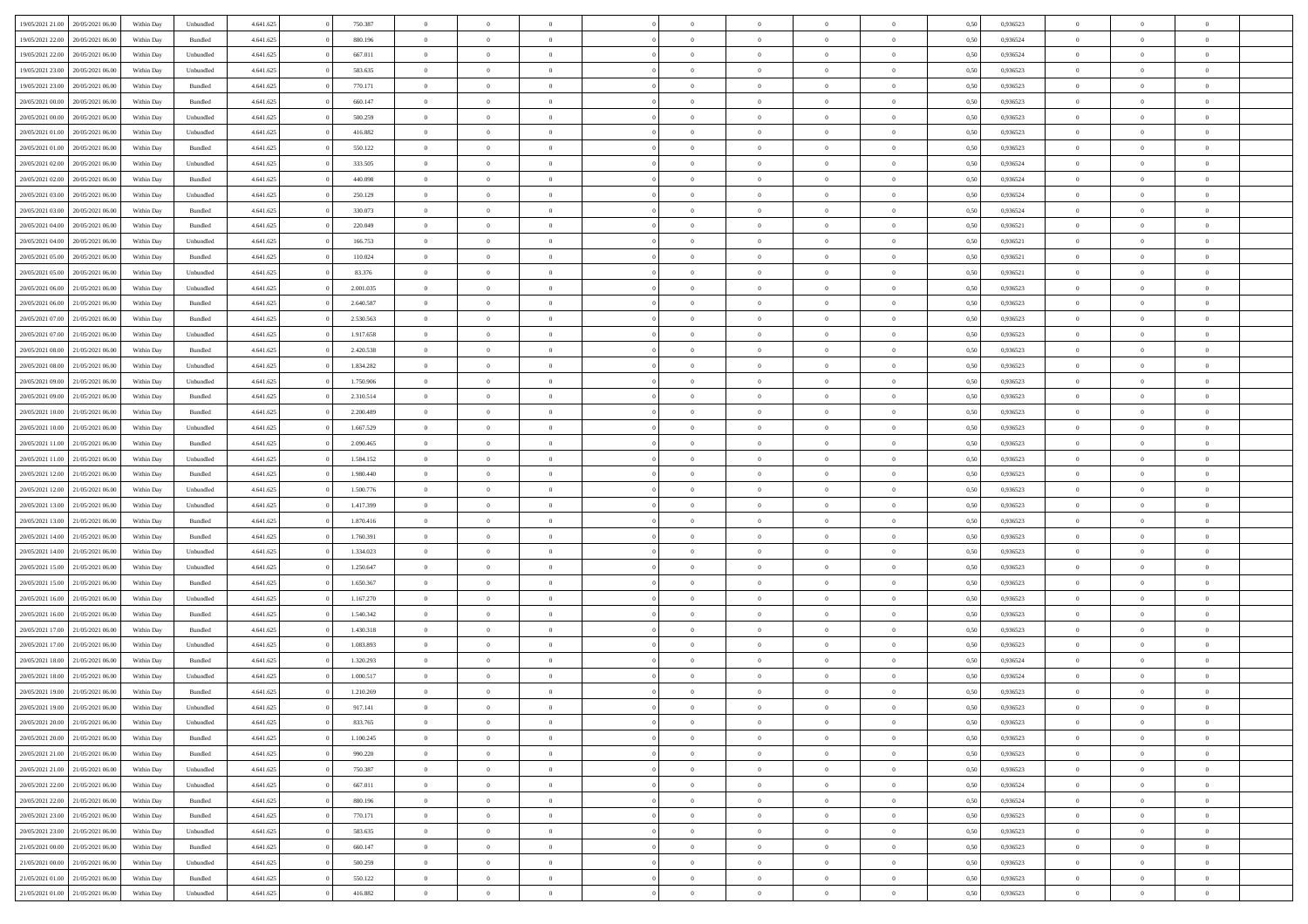| 21/05/2021 02:00                  | 21/05/2021 06:00 | Within Day | Bundled   | 4.641.625 | 440.098   | $\overline{0}$ | $\Omega$       |                | $\Omega$       | $\Omega$       | $\theta$       | $\theta$       | 0,50 | 0,936524 | $\theta$       | $\theta$       | $\overline{0}$ |  |
|-----------------------------------|------------------|------------|-----------|-----------|-----------|----------------|----------------|----------------|----------------|----------------|----------------|----------------|------|----------|----------------|----------------|----------------|--|
|                                   |                  |            |           |           |           |                |                |                |                |                |                |                |      |          |                |                |                |  |
| 21/05/2021 02:00                  | 21/05/2021 06:00 | Within Day | Unbundled | 4.641.625 | 333.505   | $\overline{0}$ | $\theta$       | $\overline{0}$ | $\overline{0}$ | $\bf{0}$       | $\overline{0}$ | $\bf{0}$       | 0,50 | 0,936524 | $\theta$       | $\overline{0}$ | $\overline{0}$ |  |
| 21/05/2021 03:00                  | 21/05/2021 06:00 | Within Day | Unbundled | 4.641.625 | 250.129   | $\overline{0}$ | $\bf{0}$       | $\overline{0}$ | $\bf{0}$       | $\bf{0}$       | $\bf{0}$       | $\mathbf{0}$   | 0,50 | 0,936524 | $\bf{0}$       | $\overline{0}$ | $\bf{0}$       |  |
| 21/05/2021 03:00                  | 21/05/2021 06:00 | Within Dav | Bundled   | 4.641.625 | 330.073   | $\overline{0}$ | $\overline{0}$ | $\overline{0}$ | $\overline{0}$ | $\bf{0}$       | $\overline{0}$ | $\overline{0}$ | 0.50 | 0.936524 | $\theta$       | $\theta$       | $\overline{0}$ |  |
|                                   |                  |            |           |           |           |                |                |                |                |                |                |                |      |          |                |                |                |  |
| 21/05/2021 04:00                  | 21/05/2021 06:00 | Within Day | Bundled   | 4.641.625 | 220.049   | $\overline{0}$ | $\theta$       | $\overline{0}$ | $\overline{0}$ | $\bf{0}$       | $\overline{0}$ | $\bf{0}$       | 0,50 | 0,936521 | $\theta$       | $\overline{0}$ | $\overline{0}$ |  |
| 21/05/2021 04:00                  | 21/05/2021 06:00 | Within Day | Unbundled | 4.641.625 | 166.753   | $\overline{0}$ | $\overline{0}$ | $\overline{0}$ | $\bf{0}$       | $\overline{0}$ | $\overline{0}$ | $\mathbf{0}$   | 0,50 | 0,936521 | $\bf{0}$       | $\overline{0}$ | $\bf{0}$       |  |
| 21/05/2021 05:00                  | 21/05/2021 06:00 | Within Dav | Bundled   | 4.641.625 | 110.024   | $\overline{0}$ | $\overline{0}$ | $\overline{0}$ | $\overline{0}$ | $\overline{0}$ | $\overline{0}$ | $\overline{0}$ | 0.50 | 0,936521 | $\theta$       | $\overline{0}$ | $\overline{0}$ |  |
| 21/05/2021 05:00                  | 21/05/2021 06:00 | Within Day | Unbundled | 4.641.625 | 83.376    | $\overline{0}$ | $\theta$       | $\overline{0}$ | $\overline{0}$ | $\bf{0}$       | $\overline{0}$ | $\bf{0}$       | 0,50 | 0,936521 | $\theta$       | $\theta$       | $\overline{0}$ |  |
|                                   |                  |            |           |           |           |                | $\overline{0}$ |                |                | $\bf{0}$       |                |                |      |          | $\,0\,$        | $\overline{0}$ | $\overline{0}$ |  |
| 21/05/2021 06:00                  | 22/05/2021 06:00 | Within Day | Bundled   | 4.641.625 | 2.640.587 | $\overline{0}$ |                | $\overline{0}$ | $\bf{0}$       |                | $\bf{0}$       | $\bf{0}$       | 0,50 | 0,936523 |                |                |                |  |
| 21/05/2021 06:00                  | 22/05/2021 06:00 | Within Dav | Unbundled | 4.641.625 | 2.001.035 | $\overline{0}$ | $\overline{0}$ | $\overline{0}$ | $\overline{0}$ | $\overline{0}$ | $\overline{0}$ | $\overline{0}$ | 0.50 | 0.936523 | $\theta$       | $\overline{0}$ | $\overline{0}$ |  |
| 21/05/2021 07:00                  | 22/05/2021 06:00 | Within Day | Unbundled | 4.641.625 | 1.917.658 | $\overline{0}$ | $\theta$       | $\overline{0}$ | $\overline{0}$ | $\bf{0}$       | $\overline{0}$ | $\bf{0}$       | 0,50 | 0,936523 | $\theta$       | $\overline{0}$ | $\overline{0}$ |  |
| 21/05/2021 07:00                  | 22/05/2021 06:00 | Within Day | Bundled   | 4.641.625 | 2.530.563 | $\overline{0}$ | $\overline{0}$ | $\overline{0}$ | $\bf{0}$       | $\bf{0}$       | $\bf{0}$       | $\mathbf{0}$   | 0,50 | 0,936523 | $\overline{0}$ | $\overline{0}$ | $\bf{0}$       |  |
| 21/05/2021 08:00                  | 22/05/2021 06:00 | Within Day | Unbundled | 4.641.625 | 1.834.282 | $\overline{0}$ | $\overline{0}$ | $\overline{0}$ | $\overline{0}$ | $\bf{0}$       | $\overline{0}$ | $\overline{0}$ | 0.50 | 0.936523 | $\theta$       | $\theta$       | $\overline{0}$ |  |
|                                   |                  |            |           |           |           | $\overline{0}$ | $\theta$       |                |                | $\bf{0}$       |                |                |      |          | $\theta$       | $\overline{0}$ |                |  |
| 21/05/2021 08:00                  | 22/05/2021 06:00 | Within Day | Bundled   | 4.641.625 | 2.420.538 |                |                | $\overline{0}$ | $\overline{0}$ |                | $\overline{0}$ | $\overline{0}$ | 0,50 | 0,936523 |                |                | $\overline{0}$ |  |
| 21/05/2021 09:00                  | 22/05/2021 06:00 | Within Day | Unbundled | 4.641.625 | 1.750.906 | $\overline{0}$ | $\overline{0}$ | $\overline{0}$ | $\bf{0}$       | $\overline{0}$ | $\overline{0}$ | $\mathbf{0}$   | 0,50 | 0,936523 | $\overline{0}$ | $\overline{0}$ | $\bf{0}$       |  |
| 21/05/2021 09:00                  | 22/05/2021 06:00 | Within Dav | Bundled   | 4.641.625 | 2.310.514 | $\overline{0}$ | $\overline{0}$ | $\overline{0}$ | $\overline{0}$ | $\overline{0}$ | $\overline{0}$ | $\overline{0}$ | 0.50 | 0.936523 | $\theta$       | $\overline{0}$ | $\overline{0}$ |  |
| 21/05/2021 10:00                  | 22/05/2021 06:00 | Within Day | Bundled   | 4.641.625 | 2.200.489 | $\overline{0}$ | $\theta$       | $\overline{0}$ | $\overline{0}$ | $\bf{0}$       | $\overline{0}$ | $\bf{0}$       | 0,50 | 0,936523 | $\theta$       | $\theta$       | $\overline{0}$ |  |
| 21/05/2021 10:00                  | 22/05/2021 06:00 | Within Day | Unbundled | 4.641.625 | 1.667.529 | $\overline{0}$ | $\overline{0}$ | $\overline{0}$ | $\bf{0}$       | $\bf{0}$       | $\bf{0}$       | $\bf{0}$       | 0,50 | 0,936523 | $\,0\,$        | $\overline{0}$ | $\overline{0}$ |  |
|                                   |                  |            |           |           |           |                |                |                |                |                |                |                |      |          |                |                |                |  |
| 21/05/2021 11:00                  | 22/05/2021 06:00 | Within Dav | Unbundled | 4.641.625 | 1.584.152 | $\overline{0}$ | $\overline{0}$ | $\overline{0}$ | $\overline{0}$ | $\overline{0}$ | $\overline{0}$ | $\overline{0}$ | 0.50 | 0.936523 | $\theta$       | $\overline{0}$ | $\overline{0}$ |  |
| 21/05/2021 11:00                  | 22/05/2021 06:00 | Within Day | Bundled   | 4.641.625 | 2.090.465 | $\overline{0}$ | $\theta$       | $\overline{0}$ | $\overline{0}$ | $\bf{0}$       | $\overline{0}$ | $\bf{0}$       | 0,50 | 0,936523 | $\theta$       | $\overline{0}$ | $\overline{0}$ |  |
| 21/05/2021 12:00                  | 22/05/2021 06:00 | Within Day | Unbundled | 4.641.625 | 1.500.776 | $\overline{0}$ | $\overline{0}$ | $\overline{0}$ | $\bf{0}$       | $\bf{0}$       | $\bf{0}$       | $\bf{0}$       | 0,50 | 0,936523 | $\bf{0}$       | $\overline{0}$ | $\bf{0}$       |  |
| 21/05/2021 12:00                  | 22/05/2021 06:00 | Within Day | Bundled   | 4.641.625 | 1.980.440 | $\overline{0}$ | $\overline{0}$ | $\overline{0}$ | $\overline{0}$ | $\bf{0}$       | $\overline{0}$ | $\overline{0}$ | 0.50 | 0.936523 | $\theta$       | $\overline{0}$ | $\overline{0}$ |  |
| 21/05/2021 13:00                  | 22/05/2021 06:00 | Within Day |           | 4.641.625 | 1.870.416 | $\overline{0}$ | $\theta$       | $\overline{0}$ | $\overline{0}$ | $\bf{0}$       | $\overline{0}$ |                |      | 0,936523 | $\theta$       | $\overline{0}$ | $\overline{0}$ |  |
|                                   |                  |            | Bundled   |           |           |                |                |                |                |                |                | $\bf{0}$       | 0,50 |          |                |                |                |  |
| 21/05/2021 13:00                  | 22/05/2021 06:00 | Within Day | Unbundled | 4.641.625 | 1.417.399 | $\overline{0}$ | $\overline{0}$ | $\overline{0}$ | $\bf{0}$       | $\overline{0}$ | $\overline{0}$ | $\mathbf{0}$   | 0,50 | 0,936523 | $\overline{0}$ | $\overline{0}$ | $\bf{0}$       |  |
| 21/05/2021 14:00                  | 22/05/2021 06:00 | Within Dav | Bundled   | 4.641.625 | 1.760.391 | $\overline{0}$ | $\overline{0}$ | $\overline{0}$ | $\overline{0}$ | $\overline{0}$ | $\overline{0}$ | $\overline{0}$ | 0.50 | 0.936523 | $\theta$       | $\overline{0}$ | $\overline{0}$ |  |
| 21/05/2021 14:00                  | 22/05/2021 06:00 | Within Day | Unbundled | 4.641.625 | 1.334.023 | $\overline{0}$ | $\theta$       | $\overline{0}$ | $\overline{0}$ | $\bf{0}$       | $\overline{0}$ | $\bf{0}$       | 0,50 | 0,936523 | $\theta$       | $\theta$       | $\overline{0}$ |  |
| 21/05/2021 15:00                  | 22/05/2021 06:00 | Within Day | Unbundled | 4.641.625 | 1.250.647 | $\overline{0}$ | $\overline{0}$ | $\overline{0}$ | $\bf{0}$       | $\bf{0}$       | $\bf{0}$       | $\bf{0}$       | 0,50 | 0,936523 | $\,0\,$        | $\overline{0}$ | $\overline{0}$ |  |
|                                   | 22/05/2021 06:00 |            | Bundled   | 4.641.625 | 1.650.367 | $\overline{0}$ | $\overline{0}$ | $\overline{0}$ | $\overline{0}$ | $\overline{0}$ | $\overline{0}$ | $\overline{0}$ | 0.50 | 0.936523 | $\theta$       | $\overline{0}$ | $\overline{0}$ |  |
| 21/05/2021 15:00                  |                  | Within Day |           |           |           |                |                |                |                |                |                |                |      |          |                |                |                |  |
| 21/05/2021 16:00                  | 22/05/2021 06:00 | Within Day | Unbundled | 4.641.625 | 1.167.270 | $\overline{0}$ | $\theta$       | $\overline{0}$ | $\overline{0}$ | $\bf{0}$       | $\overline{0}$ | $\bf{0}$       | 0,50 | 0,936523 | $\,$ 0 $\,$    | $\overline{0}$ | $\overline{0}$ |  |
| 21/05/2021 16:00                  | 22/05/2021 06:00 | Within Day | Bundled   | 4.641.625 | 1.540.342 | $\overline{0}$ | $\overline{0}$ | $\overline{0}$ | $\bf{0}$       | $\bf{0}$       | $\bf{0}$       | $\bf{0}$       | 0,50 | 0,936523 | $\bf{0}$       | $\overline{0}$ | $\bf{0}$       |  |
| 21/05/2021 17:00                  | 22/05/2021 06:00 | Within Day | Unbundled | 4.641.625 | 1.083.893 | $\overline{0}$ | $\Omega$       | $\Omega$       | $\Omega$       | $\Omega$       | $\Omega$       | $\overline{0}$ | 0,50 | 0,936523 | $\,0\,$        | $\theta$       | $\theta$       |  |
| 21/05/2021 17:00                  | 22/05/2021 06:00 | Within Day | Bundled   | 4.641.625 | 1.430.318 | $\overline{0}$ | $\theta$       | $\overline{0}$ | $\overline{0}$ | $\bf{0}$       | $\overline{0}$ | $\bf{0}$       | 0,50 | 0,936523 | $\theta$       | $\overline{0}$ | $\overline{0}$ |  |
|                                   |                  |            |           |           |           |                |                |                |                |                |                |                |      |          |                |                |                |  |
| 21/05/2021 18:00                  | 22/05/2021 06:00 | Within Day | Unbundled | 4.641.625 | 1.000.517 | $\overline{0}$ | $\overline{0}$ | $\overline{0}$ | $\bf{0}$       | $\overline{0}$ | $\overline{0}$ | $\mathbf{0}$   | 0,50 | 0,936524 | $\bf{0}$       | $\overline{0}$ | $\bf{0}$       |  |
| 21/05/2021 18:00                  | 22/05/2021 06:00 | Within Day | Bundled   | 4.641.625 | 1.320.293 | $\overline{0}$ | $\Omega$       | $\Omega$       | $\Omega$       | $\bf{0}$       | $\overline{0}$ | $\overline{0}$ | 0.50 | 0.936524 | $\,0\,$        | $\theta$       | $\theta$       |  |
| 21/05/2021 19:00                  | 22/05/2021 06:00 | Within Day | Bundled   | 4.641.625 | 1.210.269 | $\overline{0}$ | $\theta$       | $\overline{0}$ | $\overline{0}$ | $\bf{0}$       | $\overline{0}$ | $\bf{0}$       | 0,50 | 0,936523 | $\theta$       | $\overline{0}$ | $\overline{0}$ |  |
| 21/05/2021 19:00                  | 22/05/2021 06:00 | Within Day | Unbundled | 4.641.625 | 917.141   | $\overline{0}$ | $\overline{0}$ | $\overline{0}$ | $\bf{0}$       | $\bf{0}$       | $\bf{0}$       | $\bf{0}$       | 0,50 | 0,936523 | $\bf{0}$       | $\overline{0}$ | $\bf{0}$       |  |
| 21/05/2021 20:00                  | 22/05/2021 06:00 | Within Day | Bundled   | 4.641.625 | 1.100.245 | $\overline{0}$ | $\Omega$       | $\Omega$       | $\Omega$       | $\theta$       | $\theta$       | $\overline{0}$ | 0.50 | 0.936523 | $\theta$       | $\theta$       | $\theta$       |  |
|                                   |                  |            |           |           |           |                |                |                |                |                |                |                |      |          |                |                |                |  |
| 21/05/2021 20:00                  | 22/05/2021 06:00 | Within Day | Unbundled | 4.641.625 | 833.765   | $\overline{0}$ | $\theta$       | $\overline{0}$ | $\overline{0}$ | $\bf{0}$       | $\overline{0}$ | $\bf{0}$       | 0,50 | 0,936523 | $\,$ 0 $\,$    | $\overline{0}$ | $\overline{0}$ |  |
| 21/05/2021 21:00                  | 22/05/2021 06:00 | Within Day | Unbundled | 4.641.625 | 750.387   | $\overline{0}$ | $\bf{0}$       | $\overline{0}$ | $\bf{0}$       | $\bf{0}$       | $\bf{0}$       | $\mathbf{0}$   | 0,50 | 0,936523 | $\bf{0}$       | $\overline{0}$ | $\bf{0}$       |  |
| 21/05/2021 21:00                  | 22/05/2021 06:00 | Within Day | Bundled   | 4.641.625 | 990.220   | $\overline{0}$ | $\Omega$       | $\Omega$       | $\Omega$       | $\overline{0}$ | $\overline{0}$ | $\overline{0}$ | 0,50 | 0,936523 | $\,0\,$        | $\theta$       | $\theta$       |  |
| 21/05/2021 22:00                  | 22/05/2021 06:00 | Within Day | Bundled   | 4.641.625 | 880.196   | $\overline{0}$ | $\overline{0}$ | $\overline{0}$ | $\overline{0}$ | $\bf{0}$       | $\overline{0}$ | $\bf{0}$       | 0,50 | 0,936524 | $\,$ 0 $\,$    | $\overline{0}$ | $\overline{0}$ |  |
| 21/05/2021 22.00                  | 22/05/2021 06:00 | Within Day | Unbundled | 4.641.625 | 667.011   | $\overline{0}$ | $\overline{0}$ | $\overline{0}$ | $\bf{0}$       | $\bf{0}$       | $\bf{0}$       | $\mathbf{0}$   | 0,50 | 0,936524 | $\bf{0}$       | $\overline{0}$ | $\bf{0}$       |  |
|                                   |                  |            |           |           |           |                |                |                |                |                |                |                |      |          |                |                |                |  |
| 21/05/2021 23:00                  | 22/05/2021 06:00 | Within Day | Bundled   | 4.641.625 | 770.171   | $\overline{0}$ | $\Omega$       | $\Omega$       | $\Omega$       | $\Omega$       | $\Omega$       | $\overline{0}$ | 0.50 | 0.936523 | $\theta$       | $\theta$       | $\theta$       |  |
| 21/05/2021 23:00                  | 22/05/2021 06:00 | Within Day | Unbundled | 4.641.625 | 583.635   | $\overline{0}$ | $\overline{0}$ | $\overline{0}$ | $\bf{0}$       | $\,$ 0         | $\bf{0}$       | $\bf{0}$       | 0,50 | 0,936523 | $\,0\,$        | $\,$ 0 $\,$    | $\overline{0}$ |  |
| 22/05/2021 00:00 22/05/2021 06:00 |                  | Within Day | Unbundled | 4.641.625 | 500.259   | $\bf{0}$       | $\bf{0}$       |                |                | $\bf{0}$       |                |                | 0,50 | 0,936523 | $\bf{0}$       | $\overline{0}$ |                |  |
| 22/05/2021 00:00                  | 22/05/2021 06:00 | Within Day | Bundled   | 4.641.625 | 660.147   | $\overline{0}$ | $\overline{0}$ | $\overline{0}$ | $\Omega$       | $\overline{0}$ | $\overline{0}$ | $\overline{0}$ | 0.50 | 0.936523 | $\theta$       | $\theta$       | $\theta$       |  |
| 22/05/2021 01:00                  | 22/05/2021 06:00 | Within Day | Unbundled | 4.641.625 | 416.882   | $\overline{0}$ | $\bf{0}$       | $\overline{0}$ | $\bf{0}$       | $\,$ 0 $\,$    | $\overline{0}$ | $\mathbf{0}$   | 0,50 | 0,936523 | $\,$ 0 $\,$    | $\,$ 0 $\,$    | $\,$ 0         |  |
|                                   |                  |            |           |           |           |                |                |                |                |                |                |                |      |          |                |                |                |  |
| 22/05/2021 01:00                  | 22/05/2021 06:00 | Within Day | Bundled   | 4.641.625 | 550.122   | $\overline{0}$ | $\overline{0}$ | $\overline{0}$ | $\overline{0}$ | $\overline{0}$ | $\overline{0}$ | $\mathbf{0}$   | 0,50 | 0,936523 | $\overline{0}$ | $\bf{0}$       | $\bf{0}$       |  |
| 22/05/2021 02:00                  | 22/05/2021 06:00 | Within Day | Unbundled | 4.641.625 | 333.505   | $\overline{0}$ | $\overline{0}$ | $\overline{0}$ | $\Omega$       | $\overline{0}$ | $\overline{0}$ | $\overline{0}$ | 0,50 | 0,936524 | $\overline{0}$ | $\theta$       | $\overline{0}$ |  |
| 22/05/2021 02:00                  | 22/05/2021 06:00 | Within Day | Bundled   | 4.641.625 | 440.098   | $\overline{0}$ | $\,$ 0         | $\overline{0}$ | $\overline{0}$ | $\,$ 0 $\,$    | $\overline{0}$ | $\mathbf{0}$   | 0,50 | 0,936524 | $\,$ 0 $\,$    | $\overline{0}$ | $\overline{0}$ |  |
| 22/05/2021 03:00                  | 22/05/2021 06:00 | Within Day | Unbundled | 4.641.625 | 250.129   | $\overline{0}$ | $\overline{0}$ | $\overline{0}$ | $\overline{0}$ | $\overline{0}$ | $\overline{0}$ | $\mathbf{0}$   | 0,50 | 0,936524 | $\overline{0}$ | $\overline{0}$ | $\bf{0}$       |  |
|                                   | 22/05/2021 06:00 |            |           |           | 330.073   | $\overline{0}$ | $\overline{0}$ | $\overline{0}$ | $\Omega$       | $\overline{0}$ | $\overline{0}$ |                | 0.50 |          |                | $\theta$       | $\overline{0}$ |  |
| 22/05/2021 03:00                  |                  | Within Day | Bundled   | 4.641.625 |           |                |                |                |                |                |                | $\bf{0}$       |      | 0,936524 | $\overline{0}$ |                |                |  |
| 22/05/2021 04:00                  | 22/05/2021 06:00 | Within Day | Unbundled | 4.641.625 | 166.753   | $\overline{0}$ | $\,$ 0         | $\overline{0}$ | $\bf{0}$       | $\bf{0}$       | $\bf{0}$       | $\bf{0}$       | 0,50 | 0,936521 | $\,$ 0 $\,$    | $\overline{0}$ | $\overline{0}$ |  |
| 22/05/2021 04:00                  | 22/05/2021 06:00 | Within Day | Bundled   | 4.641.625 | 220.049   | $\overline{0}$ | $\bf{0}$       | $\overline{0}$ | $\overline{0}$ | $\overline{0}$ | $\overline{0}$ | $\mathbf{0}$   | 0,50 | 0,936521 | $\overline{0}$ | $\overline{0}$ | $\bf{0}$       |  |
| 22/05/2021 05:00                  | 22/05/2021 06:00 | Within Day | Unbundled | 4.641.625 | 83.376    | $\overline{0}$ | $\overline{0}$ | $\overline{0}$ | $\Omega$       | $\overline{0}$ | $\overline{0}$ | $\overline{0}$ | 0.50 | 0.936521 | $\overline{0}$ | $\theta$       | $\overline{0}$ |  |
| 22/05/2021 05:00                  | 22/05/2021 06:00 | Within Day | Bundled   | 4.641.625 | 110.024   | $\overline{0}$ | $\bf{0}$       | $\overline{0}$ | $\overline{0}$ | $\bf{0}$       | $\bf{0}$       | $\mathbf{0}$   | 0,50 | 0,936521 | $\,$ 0 $\,$    | $\,$ 0 $\,$    | $\bf{0}$       |  |
|                                   |                  |            |           |           |           |                |                |                |                |                |                |                |      |          |                |                |                |  |
| 22/05/2021 06:00 23/05/2021 06:00 |                  | Within Day | Unbundled | 4.641.625 | 2.001.035 | $\overline{0}$ | $\overline{0}$ | $\overline{0}$ | $\overline{0}$ | $\overline{0}$ | $\bf{0}$       | $\mathbf{0}$   | 0,50 | 0,936523 | $\overline{0}$ | $\bf{0}$       | $\bf{0}$       |  |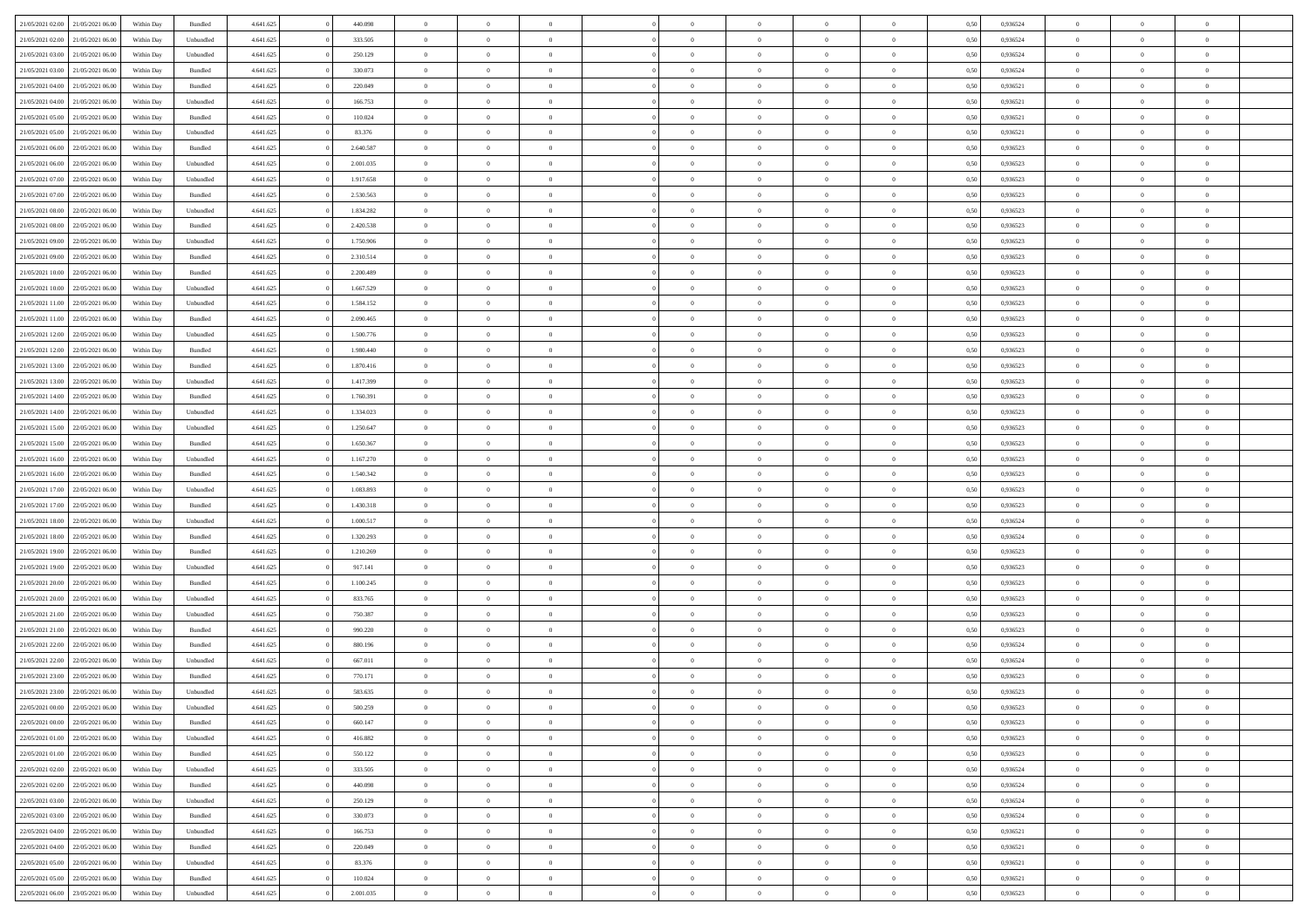| 22/05/2021 06:00 23/05/2021 06:00<br>Within Day<br>4.641.625<br>2.640.587<br>Bundled<br>$\overline{0}$<br>$\overline{0}$<br>$\Omega$<br>$\theta$<br>$\Omega$                                          |                            |                  |                |                |                |  |
|-------------------------------------------------------------------------------------------------------------------------------------------------------------------------------------------------------|----------------------------|------------------|----------------|----------------|----------------|--|
|                                                                                                                                                                                                       | $\Omega$<br>$\overline{0}$ | 0,50<br>0,936523 | $\theta$       | $\theta$       | $\theta$       |  |
| 22/05/2021 07:00<br>23/05/2021 06:00<br>Bundled<br>4.641.625<br>2.530.563<br>Within Day<br>$\overline{0}$<br>$\overline{0}$<br>$\overline{0}$<br>$\overline{0}$<br>$\theta$<br>$\overline{0}$         | $\bf{0}$                   | 0,936523<br>0,50 | $\theta$       | $\theta$       | $\overline{0}$ |  |
| 22/05/2021 07:00<br>23/05/2021 06:00<br>Within Day<br>Unbundled<br>4.641.625<br>1.917.658<br>$\overline{0}$<br>$\bf{0}$<br>$\overline{0}$<br>$\overline{0}$<br>$\overline{0}$<br>$\overline{0}$       | $\bf{0}$                   | 0,50<br>0,936523 | $\bf{0}$       | $\overline{0}$ | $\overline{0}$ |  |
| 22/05/2021 08:00<br>23/05/2021 06:00<br>4.641.625<br>1.834.282<br>$\overline{0}$<br>Within Day<br>Unbundled<br>$\overline{0}$<br>$\theta$<br>$\overline{0}$<br>$\overline{0}$<br>$\overline{0}$       | $\overline{0}$             | 0.50<br>0.936523 | $\theta$       | $\theta$       | $\overline{0}$ |  |
| 22/05/2021 08:00<br>23/05/2021 06:00<br>Bundled<br>4.641.625<br>2.420.538<br>Within Day<br>$\overline{0}$<br>$\overline{0}$<br>$\overline{0}$<br>$\overline{0}$<br>$\theta$<br>$\overline{0}$         | $\bf{0}$                   | 0,936523<br>0,50 | $\theta$       | $\theta$       | $\overline{0}$ |  |
| 22/05/2021 09:00<br>23/05/2021 06:00<br>Within Day<br>Bundled<br>4.641.625<br>2.310.514<br>$\overline{0}$<br>$\bf{0}$<br>$\overline{0}$<br>$\overline{0}$<br>$\overline{0}$<br>$\overline{0}$         | $\bf{0}$                   | 0,50<br>0,936523 | $\bf{0}$       | $\overline{0}$ | $\bf{0}$       |  |
| 22/05/2021 09:00<br>23/05/2021 06:00<br>4.641.625<br>1.750.906<br>$\overline{0}$<br>Within Day<br>Unbundled<br>$\overline{0}$<br>$\overline{0}$<br>$\overline{0}$<br>$\overline{0}$<br>$\overline{0}$ | $\overline{0}$             | 0.936523<br>0.5( | $\theta$       | $\theta$       | $\overline{0}$ |  |
| 22/05/2021 10:00<br>23/05/2021 06:00<br>4.641.625<br>2.200.489<br>Within Day<br>Bundled<br>$\overline{0}$<br>$\overline{0}$<br>$\overline{0}$<br>$\overline{0}$<br>$\theta$<br>$\overline{0}$         | $\bf{0}$                   | 0,936523<br>0,50 | $\theta$       | $\theta$       | $\overline{0}$ |  |
|                                                                                                                                                                                                       |                            |                  |                |                |                |  |
| 22/05/2021 10:00<br>23/05/2021 06:00<br>Within Day<br>Unbundled<br>4.641.625<br>1.667.529<br>$\overline{0}$<br>$\bf{0}$<br>$\overline{0}$<br>$\overline{0}$<br>$\overline{0}$<br>$\overline{0}$       | $\bf{0}$                   | 0,50<br>0,936523 | $\bf{0}$       | $\bf{0}$       | $\overline{0}$ |  |
| 22/05/2021 11:00<br>23/05/2021 06:00<br>4.641.625<br>1.584.152<br>$\overline{0}$<br>$\overline{0}$<br>$\overline{0}$<br>Within Day<br>Unbundled<br>$\overline{0}$<br>$\overline{0}$<br>$\overline{0}$ | $\overline{0}$             | 0.936523<br>0.50 | $\theta$       | $\theta$       | $\overline{0}$ |  |
| 22/05/2021 11:00<br>23/05/2021 06:00<br>Bundled<br>4.641.625<br>2.090.465<br>Within Day<br>$\bf{0}$<br>$\overline{0}$<br>$\overline{0}$<br>$\overline{0}$<br>$\theta$<br>$\overline{0}$               | $\bf{0}$                   | 0,936523<br>0,50 | $\theta$       | $\theta$       | $\overline{0}$ |  |
| 22/05/2021 12:00<br>23/05/2021 06:00<br>Within Day<br>Bundled<br>4.641.625<br>1.980.440<br>$\overline{0}$<br>$\bf{0}$<br>$\overline{0}$<br>$\overline{0}$<br>$\bf{0}$<br>$\overline{0}$               | $\bf{0}$                   | 0,50<br>0,936523 | $\bf{0}$       | $\overline{0}$ | $\overline{0}$ |  |
| 22/05/2021 12:00<br>23/05/2021 06:00<br>4.641.625<br>1.500.776<br>$\overline{0}$<br>Within Day<br>Unbundled<br>$\overline{0}$<br>$\overline{0}$<br>$\overline{0}$<br>$\overline{0}$<br>$\overline{0}$ | $\overline{0}$             | 0.936523<br>0.5( | $\theta$       | $\theta$       | $\overline{0}$ |  |
| 22/05/2021 13:00<br>23/05/2021 06:00<br>Unbundled<br>4.641.625<br>1.417.399<br>Within Day<br>$\overline{0}$<br>$\theta$<br>$\overline{0}$<br>$\overline{0}$<br>$\theta$<br>$\overline{0}$             | $\bf{0}$                   | 0,936523<br>0,50 | $\theta$       | $\theta$       | $\overline{0}$ |  |
| 22/05/2021 13:00<br>23/05/2021 06:00<br>Within Day<br>Bundled<br>4.641.625<br>1.870.416<br>$\overline{0}$<br>$\bf{0}$<br>$\overline{0}$<br>$\overline{0}$<br>$\overline{0}$<br>$\overline{0}$         | $\bf{0}$                   | 0,50<br>0,936523 | $\bf{0}$       | $\overline{0}$ | $\bf{0}$       |  |
| 22/05/2021 14:00<br>23/05/2021 06:00<br>4.641.625<br>1.760.391<br>$\overline{0}$<br>$\overline{0}$<br>Within Day<br>Bundled<br>$\overline{0}$<br>$\overline{0}$<br>$\overline{0}$<br>$\overline{0}$   | $\overline{0}$             | 0.936523<br>0.5( | $\theta$       | $\theta$       | $\overline{0}$ |  |
| 22/05/2021 14:00<br>23/05/2021 06:00<br>4.641.625<br>1.334.023<br>Within Day<br>Unbundled<br>$\overline{0}$<br>$\theta$<br>$\overline{0}$<br>$\overline{0}$<br>$\theta$<br>$\overline{0}$             | $\bf{0}$                   | 0,936523<br>0,50 | $\theta$       | $\theta$       | $\overline{0}$ |  |
| 22/05/2021 15:00<br>23/05/2021 06:00<br>Within Day<br>Unbundled<br>4.641.625<br>1.250.647<br>$\overline{0}$<br>$\bf{0}$<br>$\overline{0}$<br>$\overline{0}$<br>$\overline{0}$<br>$\bf{0}$             | $\bf{0}$                   | 0,50<br>0,936523 | $\bf{0}$       | $\overline{0}$ | $\overline{0}$ |  |
| 22/05/2021 15:00<br>23/05/2021 06:00<br>4.641.625<br>1.650.367<br>$\overline{0}$<br>$\overline{0}$<br>$\overline{0}$<br>Within Day<br>Bundled<br>$\overline{0}$<br>$\overline{0}$<br>$\overline{0}$   | $\overline{0}$             | 0.936523<br>0.50 | $\theta$       | $\theta$       | $\overline{0}$ |  |
| 22/05/2021 16:00<br>23/05/2021 06:00<br>Bundled<br>4.641.625<br>1.540.342<br>Within Day<br>$\bf{0}$<br>$\overline{0}$<br>$\overline{0}$<br>$\overline{0}$<br>$\theta$<br>$\overline{0}$               | $\bf{0}$                   | 0,936523<br>0,50 | $\theta$       | $\theta$       | $\overline{0}$ |  |
| 22/05/2021 16:00<br>23/05/2021 06:00<br>Within Day<br>Unbundled<br>4.641.625<br>1.167.270<br>$\overline{0}$<br>$\bf{0}$<br>$\overline{0}$<br>$\overline{0}$<br>$\overline{0}$<br>$\overline{0}$       | $\bf{0}$                   | 0,50<br>0,936523 | $\bf{0}$       | $\overline{0}$ | $\overline{0}$ |  |
| 22/05/2021 17:00<br>23/05/2021 06:00<br>4.641.625<br>1.430.318<br>$\overline{0}$<br>Within Day<br>Bundled<br>$\overline{0}$<br>$\overline{0}$<br>$\overline{0}$<br>$\overline{0}$<br>$\overline{0}$   | $\overline{0}$             | 0.50<br>0.936523 | $\theta$       | $\theta$       | $\overline{0}$ |  |
| 22/05/2021 17:00<br>23/05/2021 06:00<br>4.641.625<br>1.083.893<br>Within Day<br>Unbundled<br>$\overline{0}$<br>$\overline{0}$<br>$\overline{0}$<br>$\overline{0}$<br>$\theta$<br>$\overline{0}$       | $\bf{0}$                   | 0,936523<br>0,50 | $\theta$       | $\theta$       | $\overline{0}$ |  |
| 22/05/2021 18:00<br>23/05/2021 06:00<br>Within Day<br>Unbundled<br>4.641.625<br>1.000.517<br>$\overline{0}$<br>$\bf{0}$<br>$\overline{0}$<br>$\overline{0}$<br>$\overline{0}$<br>$\overline{0}$       | $\bf{0}$                   | 0,50<br>0,936524 | $\overline{0}$ | $\overline{0}$ | $\bf{0}$       |  |
| 22/05/2021 18:00<br>23/05/2021 06:00<br>4.641.625<br>1.320.293<br>$\overline{0}$<br>Within Day<br>Bundled<br>$\overline{0}$<br>$\overline{0}$<br>$\overline{0}$<br>$\overline{0}$<br>$\overline{0}$   | $\overline{0}$             | 0,936524<br>0.5( | $\theta$       | $\theta$       | $\overline{0}$ |  |
| 22/05/2021 19:00<br>23/05/2021 06:00<br>4.641.625<br>1.210.269<br>Within Day<br>Bundled<br>$\overline{0}$<br>$\overline{0}$<br>$\overline{0}$<br>$\overline{0}$<br>$\theta$<br>$\overline{0}$         | $\bf{0}$                   | 0,936523<br>0,50 | $\theta$       | $\theta$       | $\overline{0}$ |  |
|                                                                                                                                                                                                       |                            |                  |                |                |                |  |
| 22/05/2021 19:00<br>23/05/2021 06:00<br>Within Day<br>Unbundled<br>4.641.625<br>917.141<br>$\overline{0}$<br>$\bf{0}$<br>$\overline{0}$<br>$\overline{0}$<br>$\overline{0}$<br>$\bf{0}$               | $\bf{0}$                   | 0,50<br>0,936523 | $\bf{0}$       | $\bf{0}$       | $\overline{0}$ |  |
| 22/05/2021 20:00<br>23/05/2021 06:00<br>Unbundled<br>833.765<br>$\overline{0}$<br>$\overline{0}$<br>Within Day<br>4.641.625<br>$\overline{0}$<br>$\overline{0}$<br>$\overline{0}$<br>$\overline{0}$   | $\overline{0}$             | 0.936523<br>0.5( | $\theta$       | $\theta$       | $\overline{0}$ |  |
| 22/05/2021 20:00<br>23/05/2021 06:00<br>Bundled<br>4.641.625<br>1.100.245<br>Within Day<br>$\bf{0}$<br>$\overline{0}$<br>$\overline{0}$<br>$\overline{0}$<br>$\theta$<br>$\overline{0}$               | $\bf{0}$                   | 0,936523<br>0,50 | $\theta$       | $\theta$       | $\overline{0}$ |  |
| 22/05/2021 21:00<br>23/05/2021 06:00<br>Within Day<br>Unbundled<br>4.641.625<br>750.387<br>$\overline{0}$<br>$\bf{0}$<br>$\overline{0}$<br>$\overline{0}$<br>$\bf{0}$<br>$\overline{0}$               | $\bf{0}$                   | 0,50<br>0,936523 | $\bf{0}$       | $\overline{0}$ | $\overline{0}$ |  |
| 22/05/2021 21:00<br>23/05/2021 06:00<br>4.641.625<br>$\overline{0}$<br>Within Day<br>Bundled<br>990.220<br>$\overline{0}$<br>$\Omega$<br>$\Omega$<br>$\Omega$<br>$\theta$                             | $\overline{0}$             | 0,936523<br>0,50 | $\,$ 0 $\,$    | $\Omega$       | $\theta$       |  |
| 22/05/2021 22:00<br>23/05/2021 06:00<br>4.641.625<br>880.196<br>Within Day<br>Bundled<br>$\overline{0}$<br>$\overline{0}$<br>$\overline{0}$<br>$\overline{0}$<br>$\theta$<br>$\overline{0}$           | $\bf{0}$                   | 0,936524<br>0,50 | $\theta$       | $\theta$       | $\overline{0}$ |  |
| 22/05/2021 22:00<br>23/05/2021 06:00<br>Within Day<br>Unbundled<br>4.641.625<br>667.011<br>$\overline{0}$<br>$\bf{0}$<br>$\overline{0}$<br>$\overline{0}$<br>$\bf{0}$<br>$\overline{0}$               | $\bf{0}$                   | 0,50<br>0,936524 | $\bf{0}$       | $\overline{0}$ | $\bf{0}$       |  |
| 22/05/2021 23:00<br>23/05/2021 06:00<br>Bundled<br>4.641.625<br>770.171<br>$\overline{0}$<br>$\overline{0}$<br>Within Day<br>$\overline{0}$<br>$\Omega$<br>$\Omega$<br>$\Omega$                       | $\overline{0}$             | 0.936523<br>0.50 | $\overline{0}$ | $\overline{0}$ | $\theta$       |  |
| 22/05/2021 23:00<br>23/05/2021 06:00<br>4.641.625<br>583.635<br>Within Day<br>Unbundled<br>$\bf{0}$<br>$\overline{0}$<br>$\overline{0}$<br>$\overline{0}$<br>$\theta$<br>$\overline{0}$               | $\bf{0}$                   | 0,936523<br>0,50 | $\theta$       | $\theta$       | $\overline{0}$ |  |
| 23/05/2021 00:00<br>23/05/2021 06:00<br>Within Day<br>Unbundled<br>4.641.625<br>500.259<br>$\overline{0}$<br>$\bf{0}$<br>$\overline{0}$<br>$\overline{0}$<br>$\overline{0}$<br>$\bf{0}$               | $\bf{0}$                   | 0,50<br>0,936523 | $\bf{0}$       | $\overline{0}$ | $\overline{0}$ |  |
| 23/05/2021 00:00<br>23/05/2021 06:00<br>4.641.625<br>660.147<br>$\overline{0}$<br>$\theta$<br>$\Omega$<br>Within Day<br>Bundled<br>$\Omega$<br>$\Omega$<br>$\Omega$                                   | $\overline{0}$             | 0.936523<br>0.50 | $\theta$       | $\Omega$       | $\theta$       |  |
| 23/05/2021 01:00<br>23/05/2021 06:00<br>Unbundled<br>4.641.625<br>416.882<br>Within Day<br>$\bf{0}$<br>$\overline{0}$<br>$\overline{0}$<br>$\overline{0}$<br>$\theta$<br>$\overline{0}$               | $\bf{0}$                   | 0,936523<br>0,50 | $\theta$       | $\theta$       | $\overline{0}$ |  |
| 23/05/2021 01:00<br>23/05/2021 06:00<br>Within Day<br>Bundled<br>4.641.625<br>550.122<br>$\overline{0}$<br>$\bf{0}$<br>$\overline{0}$<br>$\overline{0}$<br>$\overline{0}$<br>$\overline{0}$           | $\bf{0}$                   | 0,50<br>0,936523 | $\bf{0}$       | $\overline{0}$ | $\overline{0}$ |  |
| 23/05/2021 02:00<br>23/05/2021 06:00<br>4.641.625<br>333.505<br>Within Day<br>Unbundled<br>$\overline{0}$<br>$\overline{0}$<br>$\Omega$<br>$\Omega$<br>$\theta$<br>$\Omega$                           | $\overline{0}$             | 0,936524<br>0.50 | $\,$ 0 $\,$    | $\Omega$       | $\theta$       |  |
| 23/05/2021 02:00<br>23/05/2021 06:00<br>4.641.625<br>440.098<br>Within Day<br>Bundled<br>$\bf{0}$<br>$\overline{0}$<br>$\overline{0}$<br>$\overline{0}$<br>$\theta$<br>$\overline{0}$                 | $\bf{0}$                   | 0,936524<br>0,50 | $\theta$       | $\theta$       | $\overline{0}$ |  |
| 23/05/2021 03:00<br>23/05/2021 06:00<br>Within Day<br>Bundled<br>4.641.625<br>330.073<br>$\overline{0}$<br>$\bf{0}$<br>$\overline{0}$<br>$\overline{0}$<br>$\bf{0}$<br>$\overline{0}$                 | $\bf{0}$                   | 0,50<br>0,936524 | $\bf{0}$       | $\overline{0}$ | $\bf{0}$       |  |
| 23/05/2021 03:00<br>23/05/2021 06:00<br>4.641.625<br>250.129<br>$\overline{0}$<br>Within Day<br>Unbundled<br>$\Omega$<br>$\Omega$<br>$\Omega$<br>$\Omega$<br>$\theta$                                 | $\overline{0}$             | 0.936524<br>0.50 | $\theta$       | $\Omega$       | $\theta$       |  |
| 23/05/2021 04:00 23/05/2021 06:00<br>Bundled<br>4.641.625<br>220.049<br>Within Day<br>$\bf{0}$<br>$\bf{0}$<br>$\overline{0}$<br>$\overline{0}$<br>$\bf{0}$<br>$\bf{0}$                                | $\bf{0}$                   | 0,936521<br>0,50 | $\bf{0}$       | $\bf{0}$       | $\overline{0}$ |  |
| 23/05/2021 04:00 23/05/2021 06:00<br>Within Day<br>Unbundled<br>4.641.625<br>166.753<br>$\bf{0}$                                                                                                      |                            | 0,50<br>0,936521 | $\bf{0}$       | $\bf{0}$       |                |  |
| 23/05/2021 05:00 23/05/2021 06:00<br>4.641.625<br>$\overline{0}$<br>Within Day<br>83.376<br>$\Omega$<br>$\theta$<br>$\Omega$<br>$\theta$<br>$\Omega$                                                  | $\overline{0}$             | 0.50<br>0.936521 | $\theta$       | $\theta$       | $\theta$       |  |
| Unbundled                                                                                                                                                                                             |                            |                  |                |                |                |  |
| 23/05/2021 05:00<br>23/05/2021 06:00<br>Within Day<br>Bundled<br>4.641.625<br>110.024<br>$\overline{0}$<br>$\overline{0}$<br>$\overline{0}$<br>$\overline{0}$<br>$\overline{0}$<br>$\overline{0}$     | $\,$ 0 $\,$                | 0,936521<br>0,50 | $\,$ 0 $\,$    | $\,$ 0 $\,$    | $\,$ 0         |  |
| 24/05/2021 06:00<br>23/05/2021 06:00<br>Within Day<br>Unbundled<br>4.641.625<br>2.001.035<br>$\overline{0}$<br>$\overline{0}$<br>$\overline{0}$<br>$\overline{0}$<br>$\overline{0}$<br>$\overline{0}$ | $\bf{0}$                   | 0,50<br>0,936523 | $\bf{0}$       | $\bf{0}$       | $\bf{0}$       |  |
| 23/05/2021 06:00<br>24/05/2021 06:00<br>Within Day<br>Bundled<br>4.641.625<br>2.640.587<br>$\overline{0}$<br>$\bf{0}$<br>$\overline{0}$<br>$\overline{0}$<br>$\overline{0}$<br>$\overline{0}$         | $\bf{0}$                   | 0,50<br>0,936523 | $\bf{0}$       | $\theta$       | $\overline{0}$ |  |
| 23/05/2021 07:00<br>24/05/2021 06:00<br>Within Day<br>Bundled<br>4.641.625<br>2.530.563<br>$\overline{0}$<br>$\overline{0}$<br>$\overline{0}$<br>$\overline{0}$<br>$\overline{0}$<br>$\overline{0}$   | $\bf{0}$                   | 0,936523<br>0,50 | $\,$ 0 $\,$    | $\,$ 0 $\,$    | $\overline{0}$ |  |
| 23/05/2021 07:00<br>24/05/2021 06:00<br>Within Day<br>Unbundled<br>4.641.625<br>1.917.658<br>$\overline{0}$<br>$\overline{0}$<br>$\overline{0}$<br>$\overline{0}$<br>$\overline{0}$<br>$\overline{0}$ | $\bf{0}$                   | 0,50<br>0,936523 | $\overline{0}$ | $\overline{0}$ | $\bf{0}$       |  |
| 1.834.282<br>$\overline{0}$<br>23/05/2021 08:00<br>24/05/2021 06:00<br>Within Day<br>Unbundled<br>4.641.625<br>$\overline{0}$<br>$\overline{0}$<br>$\overline{0}$<br>$\overline{0}$<br>$\overline{0}$ | $\bf{0}$                   | 0.50<br>0,936523 | $\overline{0}$ | $\theta$       | $\overline{0}$ |  |
| 23/05/2021 08:00<br>24/05/2021 06:00<br>Bundled<br>4.641.625<br>2.420.538<br>$\overline{0}$<br>$\,$ 0<br>Within Day<br>$\overline{0}$<br>$\overline{0}$<br>$\overline{0}$<br>$\overline{0}$           | $\bf{0}$                   | 0,936523<br>0,50 | $\,$ 0 $\,$    | $\bf{0}$       | $\overline{0}$ |  |
| 24/05/2021 06:00<br>23/05/2021 09:00<br>Within Day<br>Bundled<br>4.641.625<br>2.310.514<br>$\overline{0}$<br>$\bf{0}$<br>$\overline{0}$<br>$\overline{0}$<br>$\overline{0}$<br>$\overline{0}$         | $\bf{0}$                   | 0,50<br>0,936523 | $\bf{0}$       | $\overline{0}$ | $\bf{0}$       |  |
| 24/05/2021 06:00<br>23/05/2021 09:00<br>Within Day<br>Unbundled<br>4.641.625<br>1.750.906<br>$\overline{0}$<br>$\overline{0}$<br>$\overline{0}$<br>$\overline{0}$<br>$\overline{0}$<br>$\overline{0}$ | $\bf{0}$                   | 0.936523<br>0.50 | $\bf{0}$       | $\theta$       | $\overline{0}$ |  |
| 23/05/2021 11:00<br>24/05/2021 06:00<br>Bundled<br>4.641.625<br>2.090.465<br>$\overline{0}$<br>$\,$ 0<br>Within Day<br>$\overline{0}$<br>$\overline{0}$<br>$\bf{0}$<br>$\bf{0}$                       | $\bf{0}$                   | 0,936523<br>0,50 | $\,$ 0 $\,$    | $\,$ 0 $\,$    | $\overline{0}$ |  |
| 23/05/2021 11:00 24/05/2021 06:00<br>Within Day<br>Unbundled<br>4.641.625<br>1.584.152<br>$\overline{0}$<br>$\bf{0}$<br>$\overline{0}$<br>$\overline{0}$<br>$\overline{0}$                            | $\overline{0}$<br>$\bf{0}$ | 0,50<br>0,936523 | $\bf{0}$       | $\overline{0}$ | $\bf{0}$       |  |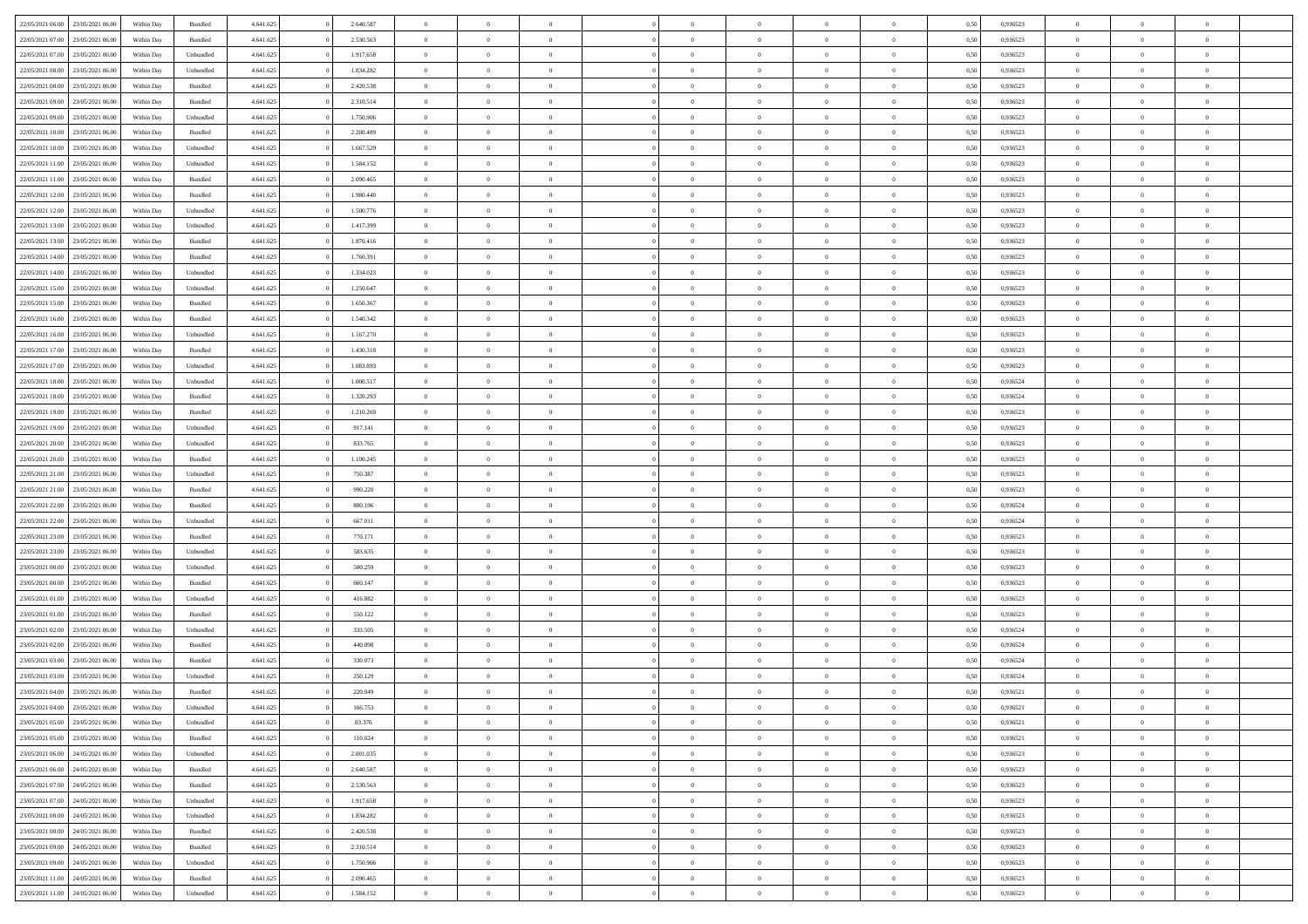| 23/05/2021 12:00                  | 24/05/2021 06:00 | Within Day | Unbundled | 4.641.625 | 1.500.776 | $\overline{0}$ | $\theta$       |                | $\overline{0}$ | $\bf{0}$       | $\overline{0}$ | $\theta$       | 0,50 | 0,936523 | $\theta$       | $\theta$       | $\overline{0}$           |  |
|-----------------------------------|------------------|------------|-----------|-----------|-----------|----------------|----------------|----------------|----------------|----------------|----------------|----------------|------|----------|----------------|----------------|--------------------------|--|
|                                   |                  |            |           |           |           | $\overline{0}$ | $\overline{0}$ |                |                |                |                |                |      |          |                |                | $\overline{0}$           |  |
| 23/05/2021 12:00                  | 24/05/2021 06.00 | Within Day | Bundled   | 4.641.625 | 1.980.440 |                |                | $\overline{0}$ | $\overline{0}$ | $\,$ 0         | $\bf{0}$       | $\bf{0}$       | 0,50 | 0,936523 | $\,$ 0 $\,$    | $\overline{0}$ |                          |  |
| 23/05/2021 13:00                  | 24/05/2021 06:00 | Within Day | Unbundled | 4.641.625 | 1.417.399 | $\overline{0}$ | $\overline{0}$ | $\overline{0}$ | $\overline{0}$ | $\bf{0}$       | $\overline{0}$ | $\mathbf{0}$   | 0.50 | 0.936523 | $\bf{0}$       | $\overline{0}$ | $\overline{0}$           |  |
| 23/05/2021 13:00                  | 24/05/2021 06.00 | Within Day | Bundled   | 4.641.625 | 1.870.416 | $\overline{0}$ | $\overline{0}$ | $\overline{0}$ | $\overline{0}$ | $\bf{0}$       | $\overline{0}$ | $\overline{0}$ | 0,50 | 0,936523 | $\,$ 0 $\,$    | $\overline{0}$ | $\overline{0}$           |  |
| 23/05/2021 14:00                  | 24/05/2021 06.00 | Within Day | Bundled   | 4.641.625 | 1.760.391 | $\overline{0}$ | $\theta$       | $\overline{0}$ |                | $\overline{0}$ | $\overline{0}$ | $\bf{0}$       | 0,50 | 0,936523 | $\theta$       | $\overline{0}$ | $\overline{0}$           |  |
| 23/05/2021 14:00                  | 24/05/2021 06:00 | Within Day | Unbundled | 4.641.625 | 1.334.023 | $\overline{0}$ | $\overline{0}$ | $\overline{0}$ | $\overline{0}$ | $\bf{0}$       | $\overline{0}$ | $\bf{0}$       | 0.50 | 0.936523 | $\,0\,$        | $\theta$       | $\overline{0}$           |  |
| 23/05/2021 15:00                  | 24/05/2021 06.00 | Within Day | Bundled   | 4.641.625 | 1.650.367 | $\overline{0}$ | $\overline{0}$ | $\overline{0}$ | $\overline{0}$ | $\,$ 0         | $\overline{0}$ | $\overline{0}$ | 0,50 | 0,936523 | $\,$ 0 $\,$    | $\theta$       | $\overline{0}$           |  |
| 23/05/2021 15:00                  | 24/05/2021 06.00 | Within Day | Unbundled | 4.641.625 | 1.250.647 | $\overline{0}$ | $\theta$       | $\overline{0}$ | $\overline{0}$ | $\bf{0}$       | $\overline{0}$ | $\bf{0}$       | 0,50 | 0,936523 | $\,$ 0 $\,$    | $\overline{0}$ | $\overline{0}$           |  |
| 23/05/2021 16:00                  | 24/05/2021 06:00 | Within Day | Bundled   | 4.641.625 | 1.540.342 | $\overline{0}$ | $\overline{0}$ | $\overline{0}$ | $\overline{0}$ | $\bf{0}$       | $\overline{0}$ | $\bf{0}$       | 0.50 | 0.936523 | $\,0\,$        | $\overline{0}$ | $\overline{0}$           |  |
| 23/05/2021 16:00                  | 24/05/2021 06.00 | Within Day | Unbundled | 4.641.625 | 1.167.270 | $\overline{0}$ | $\overline{0}$ | $\overline{0}$ | $\overline{0}$ | $\,$ 0         | $\overline{0}$ | $\bf{0}$       | 0,50 | 0,936523 | $\,$ 0 $\,$    | $\overline{0}$ | $\overline{0}$           |  |
|                                   |                  |            |           |           |           |                |                |                |                |                |                |                |      |          |                |                |                          |  |
| 23/05/2021 17:00                  | 24/05/2021 06.00 | Within Day | Unbundled | 4.641.625 | 1.083.893 | $\overline{0}$ | $\theta$       | $\overline{0}$ | $\overline{0}$ | $\,$ 0         | $\overline{0}$ | $\bf{0}$       | 0,50 | 0,936523 | $\,$ 0 $\,$    | $\overline{0}$ | $\overline{0}$           |  |
| 23/05/2021 17:00                  | 24/05/2021 06:00 | Within Day | Bundled   | 4.641.625 | 1.430.318 | $\overline{0}$ | $\overline{0}$ | $\overline{0}$ | $\overline{0}$ | $\bf{0}$       | $\overline{0}$ | $\mathbf{0}$   | 0.50 | 0.936523 | $\bf{0}$       | $\overline{0}$ | $\overline{\phantom{a}}$ |  |
| 23/05/2021 18:00                  | 24/05/2021 06.00 | Within Day | Bundled   | 4.641.625 | 1.320.293 | $\overline{0}$ | $\overline{0}$ | $\overline{0}$ | $\overline{0}$ | $\,$ 0         | $\overline{0}$ | $\overline{0}$ | 0,50 | 0,936524 | $\,$ 0 $\,$    | $\overline{0}$ | $\overline{0}$           |  |
| 23/05/2021 18:00                  | 24/05/2021 06.00 | Within Day | Unbundled | 4.641.625 | 1.000.517 | $\overline{0}$ | $\theta$       | $\overline{0}$ | $\overline{0}$ | $\overline{0}$ | $\overline{0}$ | $\bf{0}$       | 0,50 | 0,936524 | $\,$ 0 $\,$    | $\overline{0}$ | $\overline{0}$           |  |
| 23/05/2021 19:00                  | 24/05/2021 06:00 | Within Day | Bundled   | 4.641.625 | 1.210.269 | $\overline{0}$ | $\overline{0}$ | $\overline{0}$ | $\overline{0}$ | $\,$ 0         | $\overline{0}$ | $\bf{0}$       | 0.50 | 0.936523 | $\theta$       | $\theta$       | $\overline{0}$           |  |
| 23/05/2021 19:00                  | 24/05/2021 06.00 | Within Day | Unbundled | 4.641.625 | 917.141   | $\overline{0}$ | $\overline{0}$ | $\overline{0}$ | $\overline{0}$ | $\,$ 0         | $\overline{0}$ | $\bf{0}$       | 0,50 | 0,936523 | $\theta$       | $\theta$       | $\overline{0}$           |  |
| 23/05/2021 20:00                  | 24/05/2021 06.00 | Within Day | Unbundled | 4.641.625 | 833.765   | $\overline{0}$ | $\theta$       | $\overline{0}$ | $\overline{0}$ | $\bf{0}$       | $\overline{0}$ | $\bf{0}$       | 0,50 | 0,936523 | $\,$ 0 $\,$    | $\overline{0}$ | $\overline{0}$           |  |
| 23/05/2021 20:00                  | 24/05/2021 06:00 | Within Day | Bundled   | 4.641.625 | 1.100.245 | $\overline{0}$ | $\overline{0}$ | $\overline{0}$ | $\overline{0}$ | $\bf{0}$       | $\overline{0}$ | $\bf{0}$       | 0.50 | 0.936523 | $\,0\,$        | $\overline{0}$ | $\overline{0}$           |  |
| 23/05/2021 22:00                  | 24/05/2021 06.00 | Within Day | Unbundled | 4.641.625 | 667.011   | $\overline{0}$ | $\overline{0}$ | $\overline{0}$ | $\overline{0}$ | $\,$ 0         | $\overline{0}$ | $\bf{0}$       | 0,50 | 0,936524 | $\,$ 0 $\,$    | $\overline{0}$ | $\overline{0}$           |  |
| 23/05/2021 22:00                  | 24/05/2021 06.00 | Within Day | Bundled   | 4.641.625 | 880.196   | $\overline{0}$ | $\theta$       | $\overline{0}$ | $\overline{0}$ | $\,$ 0         | $\bf{0}$       | $\bf{0}$       | 0,50 | 0,936524 | $\,$ 0 $\,$    | $\overline{0}$ | $\overline{0}$           |  |
|                                   |                  |            |           |           |           |                |                |                |                |                |                |                |      |          |                |                |                          |  |
| 23/05/2021 23:00                  | 24/05/2021 06:00 | Within Day | Unbundled | 4.641.625 | 583.635   | $\overline{0}$ | $\overline{0}$ | $\overline{0}$ | $\overline{0}$ | $\bf{0}$       | $\overline{0}$ | $\mathbf{0}$   | 0.50 | 0.936523 | $\bf{0}$       | $\overline{0}$ | $\overline{\phantom{a}}$ |  |
| 23/05/2021 23:00                  | 24/05/2021 06.00 | Within Day | Bundled   | 4.641.625 | 770.171   | $\overline{0}$ | $\overline{0}$ | $\overline{0}$ | $\overline{0}$ | $\bf{0}$       | $\overline{0}$ | $\overline{0}$ | 0,50 | 0,936523 | $\theta$       | $\overline{0}$ | $\overline{0}$           |  |
| 24/05/2021 00:00                  | 24/05/2021 06.00 | Within Day | Unbundled | 4.641.625 | 500.259   | $\overline{0}$ | $\theta$       | $\overline{0}$ | $\overline{0}$ | $\bf{0}$       | $\overline{0}$ | $\bf{0}$       | 0,50 | 0,936523 | $\,$ 0 $\,$    | $\overline{0}$ | $\overline{0}$           |  |
| 24/05/2021 00:00                  | 24/05/2021 06:00 | Within Day | Bundled   | 4.641.625 | 660.147   | $\overline{0}$ | $\overline{0}$ | $\overline{0}$ | $\overline{0}$ | $\bf{0}$       | $\overline{0}$ | $\bf{0}$       | 0.50 | 0.936523 | $\,0\,$        | $\theta$       | $\overline{0}$           |  |
| 24/05/2021 01:00                  | 24/05/2021 06.00 | Within Day | Unbundled | 4.641.625 | 416.882   | $\overline{0}$ | $\overline{0}$ | $\overline{0}$ | $\overline{0}$ | $\,$ 0         | $\overline{0}$ | $\overline{0}$ | 0,50 | 0,936523 | $\,$ 0 $\,$    | $\theta$       | $\overline{0}$           |  |
| 24/05/2021 01:00                  | 24/05/2021 06.00 | Within Day | Bundled   | 4.641.625 | 550.122   | $\overline{0}$ | $\theta$       | $\overline{0}$ |                | $\bf{0}$       | $\overline{0}$ | $\bf{0}$       | 0,50 | 0,936523 | $\,$ 0 $\,$    | $\overline{0}$ | $\overline{0}$           |  |
| 24/05/2021 02:00                  | 24/05/2021 06:00 | Within Day | Bundled   | 4.641.625 | 440.098   | $\overline{0}$ | $\overline{0}$ | $\overline{0}$ | $\overline{0}$ | $\bf{0}$       | $\overline{0}$ | $\bf{0}$       | 0.50 | 0.936524 | $\,0\,$        | $\overline{0}$ | $\overline{0}$           |  |
| 24/05/2021 02:00                  | 24/05/2021 06:00 | Within Day | Unbundled | 4.641.625 | 333.505   | $\overline{0}$ | $\overline{0}$ | $\overline{0}$ | $\overline{0}$ | $\,$ 0         | $\overline{0}$ | $\bf{0}$       | 0,50 | 0,936524 | $\,$ 0 $\,$    | $\overline{0}$ | $\overline{0}$           |  |
| 24/05/2021 03:00                  | 24/05/2021 06.00 | Within Day | Unbundled | 4.641.625 | 250.129   | $\overline{0}$ | $\overline{0}$ | $\overline{0}$ | $\overline{0}$ | $\bf{0}$       | $\bf{0}$       | $\bf{0}$       | 0,50 | 0,936524 | $\,$ 0 $\,$    | $\overline{0}$ | $\overline{0}$           |  |
| 24/05/2021 03:00                  | 24/05/2021 06:00 | Within Day | Bundled   | 4.641.625 | 330.073   | $\overline{0}$ | $\overline{0}$ | $\overline{0}$ | $\overline{0}$ | $\bf{0}$       | $\overline{0}$ | $\mathbf{0}$   | 0.50 | 0.936524 | $\bf{0}$       | $\overline{0}$ | $\overline{\phantom{a}}$ |  |
| 24/05/2021 04:00                  | 24/05/2021 06:00 | Within Dav | Unbundled | 4.641.625 | 166.753   | $\overline{0}$ | $\overline{0}$ | $\overline{0}$ | $\overline{0}$ | $\bf{0}$       | $\overline{0}$ | $\overline{0}$ | 0.50 | 0,936521 | $\theta$       | $\overline{0}$ | $\overline{0}$           |  |
|                                   |                  |            |           |           |           |                |                |                |                |                |                |                |      |          |                |                |                          |  |
| 24/05/2021 04:00                  | 24/05/2021 06.00 | Within Day | Bundled   | 4.641.625 | 220.049   | $\overline{0}$ | $\theta$       | $\overline{0}$ | $\overline{0}$ | $\bf{0}$       | $\overline{0}$ | $\bf{0}$       | 0,50 | 0,936521 | $\,$ 0 $\,$    | $\overline{0}$ | $\overline{0}$           |  |
| 24/05/2021 05:00                  | 24/05/2021 06:00 | Within Day | Bundled   | 4.641.625 | 110.024   | $\overline{0}$ | $\overline{0}$ | $\overline{0}$ | $\overline{0}$ | $\,$ 0         | $\overline{0}$ | $\bf{0}$       | 0.50 | 0.936521 | $\,0\,$        | $\theta$       | $\overline{0}$           |  |
| 24/05/2021 05:00                  | 24/05/2021 06:00 | Within Dav | Unbundled | 4.641.625 | 83.376    | $\overline{0}$ | $\theta$       | $\Omega$       | $\overline{0}$ | $\bf{0}$       | $\overline{0}$ | $\overline{0}$ | 0.50 | 0,936521 | $\theta$       | $\overline{0}$ | $\overline{0}$           |  |
| 24/05/2021 06:00                  | 25/05/2021 06.00 | Within Day | Unbundled | 4.641.625 | 2.001.035 | $\overline{0}$ | $\theta$       | $\overline{0}$ | $\overline{0}$ | $\,$ 0         | $\overline{0}$ | $\bf{0}$       | 0,50 | 0,936523 | $\,$ 0 $\,$    | $\overline{0}$ | $\overline{0}$           |  |
| 24/05/2021 06:00                  | 25/05/2021 06:00 | Within Day | Bundled   | 4.641.625 | 2.640.587 | $\overline{0}$ | $\overline{0}$ | $\overline{0}$ | $\overline{0}$ | $\bf{0}$       | $\overline{0}$ | $\bf{0}$       | 0.50 | 0.936523 | $\,0\,$        | $\overline{0}$ | $\overline{0}$           |  |
| 24/05/2021 07:00                  | 25/05/2021 06:00 | Within Dav | Bundled   | 4.641.625 | 2.530.563 | $\overline{0}$ | $\overline{0}$ | $\overline{0}$ | $\overline{0}$ | $\overline{0}$ | $\overline{0}$ | $\overline{0}$ | 0.50 | 0.936523 | $\theta$       | $\overline{0}$ | $\overline{0}$           |  |
| 24/05/2021 07:00                  | 25/05/2021 06.0  | Within Day | Unbundled | 4.641.625 | 1.917.658 | $\bf{0}$       | $\overline{0}$ | $\overline{0}$ | $\overline{0}$ | $\bf{0}$       | $\bf{0}$       | $\bf{0}$       | 0,50 | 0,936523 | $\,$ 0 $\,$    | $\overline{0}$ | $\overline{0}$           |  |
| 24/05/2021 08:00                  | 25/05/2021 06:00 | Within Day | Bundled   | 4.641.625 | 2.420.538 | $\overline{0}$ | $\overline{0}$ | $\overline{0}$ | $\overline{0}$ | $\bf{0}$       | $\overline{0}$ | $\mathbf{0}$   | 0.50 | 0.936523 | $\bf{0}$       | $\overline{0}$ | $\overline{0}$           |  |
| 24/05/2021 08:00                  | 25/05/2021 06:00 | Within Dav | Unbundled | 4.641.625 | 1.834.282 | $\overline{0}$ | $\overline{0}$ | $\Omega$       | $\overline{0}$ | $\bf{0}$       | $\overline{0}$ | $\overline{0}$ | 0.50 | 0.936523 | $\theta$       | $\overline{0}$ | $\overline{0}$           |  |
| 24/05/2021 09:00                  | 25/05/2021 06.00 | Within Day | Unbundled | 4.641.625 | 1.750.906 | $\overline{0}$ | $\theta$       | $\overline{0}$ | $\overline{0}$ | $\,$ 0         | $\overline{0}$ | $\bf{0}$       | 0,50 | 0,936523 | $\,$ 0 $\,$    | $\overline{0}$ | $\overline{0}$           |  |
| 24/05/2021 09:00                  | 25/05/2021 06:00 | Within Day | Bundled   | 4.641.625 | 2.310.514 | $\overline{0}$ | $\theta$       | $\overline{0}$ | $\overline{0}$ | $\bf{0}$       | $\Omega$       | $\overline{0}$ | 0.50 | 0.936523 | $\,0\,$        | $\theta$       | $\overline{0}$           |  |
| 24/05/2021 10:00                  | 25/05/2021 06:00 | Within Dav | Unbundled | 4.641.625 | 1.667.529 | $\overline{0}$ | $\Omega$       | $\Omega$       | $\Omega$       | $\bf{0}$       | $\overline{0}$ |                | 0.50 | 0.936523 | $\theta$       | $\theta$       | $\overline{0}$           |  |
|                                   |                  |            |           |           |           |                |                |                |                |                |                | $\bf{0}$       |      |          |                |                |                          |  |
| 24/05/2021 10:00                  | 25/05/2021 06:00 | Within Day | Bundled   | 4.641.625 | 2.200.489 | $\bf{0}$       | $\,$ 0 $\,$    | $\overline{0}$ | $\overline{0}$ | $\,$ 0         | $\bf{0}$       | $\bf{0}$       | 0,50 | 0,936523 | $\,$ 0 $\,$    | $\overline{0}$ | $\overline{0}$           |  |
| 24/05/2021 11:00                  | 25/05/2021 06:00 | Within Day | Unbundled | 4.641.625 | 1.584.152 | $\bf{0}$       | $\theta$       |                |                |                |                |                | 0,50 | 0.936523 | $\bf{0}$       | $\theta$       |                          |  |
| 24/05/2021 11:00                  | 25/05/2021 06:00 | Within Day | Bundled   | 4.641.625 | 2.090.465 | $\overline{0}$ | $\overline{0}$ | $\overline{0}$ | $\overline{0}$ | $\overline{0}$ | $\overline{0}$ | $\mathbf{0}$   | 0,50 | 0.936523 | $\theta$       | $\overline{0}$ | $\overline{0}$           |  |
| 24/05/2021 12:00                  | 25/05/2021 06:00 | Within Day | Unbundled | 4.641.625 | 1.500.776 | $\overline{0}$ | $\overline{0}$ | $\overline{0}$ | $\bf{0}$       | $\overline{0}$ | $\overline{0}$ | $\bf{0}$       | 0,50 | 0,936523 | $\bf{0}$       | $\overline{0}$ | $\bf{0}$                 |  |
| 24/05/2021 12:00                  | 25/05/2021 06:00 | Within Day | Bundled   | 4.641.625 | 1.980.440 | $\overline{0}$ | $\overline{0}$ | $\overline{0}$ | $\overline{0}$ | $\overline{0}$ | $\overline{0}$ | $\mathbf{0}$   | 0.50 | 0.936523 | $\overline{0}$ | $\bf{0}$       | $\bf{0}$                 |  |
| 24/05/2021 13:00                  | 25/05/2021 06:00 | Within Day | Bundled   | 4.641.625 | 1.870.416 | $\overline{0}$ | $\overline{0}$ | $\overline{0}$ | $\overline{0}$ | $\overline{0}$ | $\overline{0}$ | $\mathbf{0}$   | 0,50 | 0.936523 | $\overline{0}$ | $\theta$       | $\overline{0}$           |  |
| 24/05/2021 13:00                  | 25/05/2021 06:00 | Within Day | Unbundled | 4.641.625 | 1.417.399 | $\overline{0}$ | $\overline{0}$ | $\overline{0}$ | $\overline{0}$ | $\bf{0}$       | $\bf{0}$       | $\bf{0}$       | 0,50 | 0,936523 | $\bf{0}$       | $\overline{0}$ | $\overline{0}$           |  |
| 24/05/2021 14:00                  | 25/05/2021 06:00 | Within Day | Unbundled | 4.641.625 | 1.334.023 | $\overline{0}$ | $\overline{0}$ | $\overline{0}$ | $\overline{0}$ | $\bf{0}$       | $\overline{0}$ | $\mathbf{0}$   | 0.50 | 0.936523 | $\,$ 0 $\,$    | $\theta$       | $\overline{0}$           |  |
| 24/05/2021 14:00                  | 25/05/2021 06:00 | Within Day | Bundled   | 4.641.625 | 1.760.391 | $\overline{0}$ | $\overline{0}$ | $\overline{0}$ | $\overline{0}$ | $\overline{0}$ | $\overline{0}$ | $\overline{0}$ | 0,50 | 0.936523 | $\overline{0}$ | $\theta$       | $\overline{0}$           |  |
| 24/05/2021 15:00                  | 25/05/2021 06:00 | Within Day | Bundled   | 4.641.625 | 1.650.367 | $\overline{0}$ | $\,$ 0         | $\overline{0}$ | $\bf{0}$       | $\,$ 0 $\,$    | $\overline{0}$ | $\bf{0}$       | 0,50 | 0,936523 | $\,$ 0 $\,$    | $\overline{0}$ | $\overline{0}$           |  |
| 24/05/2021 15:00                  | 25/05/2021 06:00 | Within Day | Unbundled | 4.641.625 | 1.250.647 | $\overline{0}$ | $\overline{0}$ | $\overline{0}$ | $\overline{0}$ | $\bf{0}$       | $\overline{0}$ | $\mathbf{0}$   | 0.50 | 0.936523 | $\mathbf{0}$   | $\bf{0}$       | $\overline{0}$           |  |
|                                   |                  |            |           |           |           |                | $\overline{0}$ |                |                | $\overline{0}$ |                |                |      |          |                | $\theta$       | $\overline{0}$           |  |
| 24/05/2021 16:00                  | 25/05/2021 06:00 | Within Day | Bundled   | 4.641.625 | 1.540.342 | $\overline{0}$ |                | $\overline{0}$ | $\overline{0}$ |                | $\overline{0}$ | $\overline{0}$ | 0,50 | 0.936523 | $\overline{0}$ |                |                          |  |
| 24/05/2021 16:00                  | 25/05/2021 06:00 | Within Day | Unbundled | 4.641.625 | 1.167.270 | $\overline{0}$ | $\overline{0}$ | $\overline{0}$ | $\bf{0}$       | $\bf{0}$       | $\bf{0}$       | $\bf{0}$       | 0,50 | 0,936523 | $\bf{0}$       | $\overline{0}$ | $\bf{0}$                 |  |
| 24/05/2021 17:00 25/05/2021 06:00 |                  | Within Day | Bundled   | 4.641.625 | 1.430.318 | $\,$ 0 $\,$    | $\,$ 0 $\,$    | $\overline{0}$ | $\overline{0}$ | $\,$ 0 $\,$    | $\,$ 0 $\,$    | $\,$ 0 $\,$    | 0,50 | 0,936523 | $\mathbf{0}^-$ | $\,$ 0 $\,$    | $\,$ 0 $\,$              |  |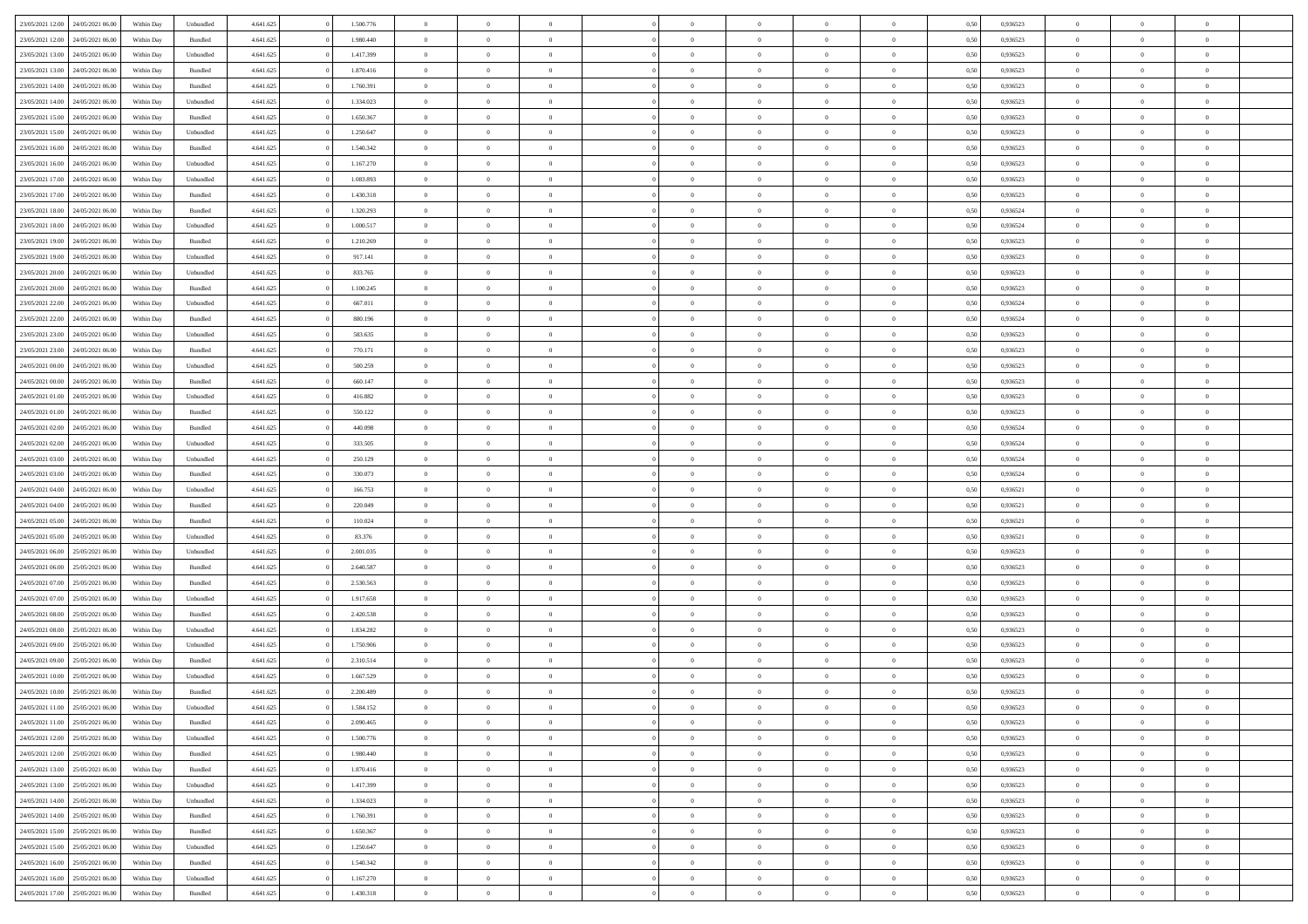| 24/05/2021 17:00 | 25/05/2021 06:00 | Within Day | Unbundled | 4.641.625 | 1.083.893 | $\overline{0}$ | $\theta$       |                | $\Omega$       | $\Omega$       | $\theta$       | $\theta$       | 0,50 | 0,936523 | $\theta$       | $\overline{0}$ | $\theta$       |  |
|------------------|------------------|------------|-----------|-----------|-----------|----------------|----------------|----------------|----------------|----------------|----------------|----------------|------|----------|----------------|----------------|----------------|--|
| 24/05/2021 18:00 | 25/05/2021 06:00 | Within Day | Bundled   | 4.641.625 | 1.320.293 | $\overline{0}$ | $\theta$       | $\overline{0}$ | $\overline{0}$ | $\bf{0}$       | $\overline{0}$ | $\bf{0}$       | 0,50 | 0,936524 | $\theta$       | $\overline{0}$ | $\overline{0}$ |  |
| 24/05/2021 18:00 | 25/05/2021 06:00 | Within Day | Unbundled | 4.641.625 | 1.000.517 | $\overline{0}$ | $\bf{0}$       | $\overline{0}$ | $\bf{0}$       | $\bf{0}$       | $\bf{0}$       | $\mathbf{0}$   | 0,50 | 0,936524 | $\overline{0}$ | $\overline{0}$ | $\bf{0}$       |  |
|                  |                  |            |           |           |           |                |                |                |                |                |                |                |      |          | $\theta$       |                |                |  |
| 24/05/2021 19:00 | 25/05/2021 06:00 | Within Dav | Bundled   | 4.641.625 | 1.210.269 | $\overline{0}$ | $\overline{0}$ | $\overline{0}$ | $\overline{0}$ | $\bf{0}$       | $\overline{0}$ | $\overline{0}$ | 0.50 | 0.936523 |                | $\theta$       | $\overline{0}$ |  |
| 24/05/2021 19:00 | 25/05/2021 06:00 | Within Day | Unbundled | 4.641.625 | 917.141   | $\overline{0}$ | $\theta$       | $\overline{0}$ | $\overline{0}$ | $\bf{0}$       | $\overline{0}$ | $\bf{0}$       | 0,50 | 0,936523 | $\theta$       | $\overline{0}$ | $\overline{0}$ |  |
| 24/05/2021 20:00 | 25/05/2021 06:00 | Within Day | Bundled   | 4.641.625 | 1.100.245 | $\overline{0}$ | $\overline{0}$ | $\overline{0}$ | $\bf{0}$       | $\overline{0}$ | $\overline{0}$ | $\mathbf{0}$   | 0,50 | 0,936523 | $\overline{0}$ | $\overline{0}$ | $\bf{0}$       |  |
| 24/05/2021 20:00 | 25/05/2021 06:00 | Within Dav | Unbundled | 4.641.625 | 833.765   | $\overline{0}$ | $\overline{0}$ | $\overline{0}$ | $\overline{0}$ | $\overline{0}$ | $\overline{0}$ | $\overline{0}$ | 0.50 | 0.936523 | $\theta$       | $\overline{0}$ | $\overline{0}$ |  |
|                  |                  |            |           |           |           |                |                |                |                |                |                |                |      |          |                |                |                |  |
| 24/05/2021 21:00 | 25/05/2021 06:00 | Within Day | Bundled   | 4.641.625 | 990.220   | $\overline{0}$ | $\theta$       | $\overline{0}$ | $\overline{0}$ | $\bf{0}$       | $\overline{0}$ | $\bf{0}$       | 0,50 | 0,936523 | $\theta$       | $\theta$       | $\overline{0}$ |  |
| 24/05/2021 21:00 | 25/05/2021 06:00 | Within Day | Unbundled | 4.641.625 | 750.387   | $\overline{0}$ | $\overline{0}$ | $\overline{0}$ | $\bf{0}$       | $\bf{0}$       | $\bf{0}$       | $\mathbf{0}$   | 0,50 | 0,936523 | $\,0\,$        | $\overline{0}$ | $\overline{0}$ |  |
| 24/05/2021 22.00 | 25/05/2021 06:00 | Within Dav | Unbundled | 4.641.625 | 667.011   | $\overline{0}$ | $\overline{0}$ | $\overline{0}$ | $\overline{0}$ | $\overline{0}$ | $\overline{0}$ | $\overline{0}$ | 0.50 | 0,936524 | $\theta$       | $\overline{0}$ | $\overline{0}$ |  |
| 24/05/2021 22:00 | 25/05/2021 06:00 |            | Bundled   | 4.641.625 | 880.196   | $\overline{0}$ | $\theta$       | $\overline{0}$ | $\overline{0}$ | $\bf{0}$       | $\overline{0}$ |                |      | 0,936524 | $\,$ 0 $\,$    | $\overline{0}$ | $\overline{0}$ |  |
|                  |                  | Within Day |           |           |           |                |                |                |                |                |                | $\bf{0}$       | 0,50 |          |                |                |                |  |
| 24/05/2021 23.00 | 25/05/2021 06:00 | Within Day | Bundled   | 4.641.625 | 770.171   | $\overline{0}$ | $\overline{0}$ | $\overline{0}$ | $\bf{0}$       | $\bf{0}$       | $\bf{0}$       | $\mathbf{0}$   | 0,50 | 0,936523 | $\overline{0}$ | $\overline{0}$ | $\bf{0}$       |  |
| 24/05/2021 23:00 | 25/05/2021 06:00 | Within Day | Unbundled | 4.641.625 | 583.635   | $\overline{0}$ | $\overline{0}$ | $\overline{0}$ | $\overline{0}$ | $\bf{0}$       | $\overline{0}$ | $\overline{0}$ | 0.50 | 0.936523 | $\theta$       | $\theta$       | $\overline{0}$ |  |
| 25/05/2021 00:00 | 25/05/2021 06:00 | Within Day | Bundled   | 4.641.625 | 660.147   | $\overline{0}$ | $\theta$       | $\overline{0}$ | $\overline{0}$ | $\bf{0}$       | $\overline{0}$ | $\bf{0}$       | 0,50 | 0,936523 | $\theta$       | $\overline{0}$ | $\overline{0}$ |  |
|                  |                  |            |           |           |           |                |                |                |                |                |                |                |      |          |                |                |                |  |
| 25/05/2021 00:00 | 25/05/2021 06:00 | Within Day | Unbundled | 4.641.625 | 500.259   | $\overline{0}$ | $\overline{0}$ | $\overline{0}$ | $\bf{0}$       | $\overline{0}$ | $\overline{0}$ | $\mathbf{0}$   | 0,50 | 0,936523 | $\bf{0}$       | $\overline{0}$ | $\bf{0}$       |  |
| 25/05/2021 01:00 | 25/05/2021 06:00 | Within Dav | Bundled   | 4.641.625 | 550.122   | $\overline{0}$ | $\overline{0}$ | $\overline{0}$ | $\overline{0}$ | $\overline{0}$ | $\overline{0}$ | $\overline{0}$ | 0.50 | 0.936523 | $\theta$       | $\overline{0}$ | $\overline{0}$ |  |
| 25/05/2021 01:00 | 25/05/2021 06:00 | Within Day | Unbundled | 4.641.625 | 416.882   | $\overline{0}$ | $\theta$       | $\overline{0}$ | $\overline{0}$ | $\bf{0}$       | $\overline{0}$ | $\bf{0}$       | 0,50 | 0,936523 | $\theta$       | $\theta$       | $\overline{0}$ |  |
| 25/05/2021 02:00 | 25/05/2021 06:00 | Within Day | Bundled   | 4.641.625 | 440,098   | $\overline{0}$ | $\overline{0}$ | $\overline{0}$ | $\bf{0}$       | $\bf{0}$       | $\bf{0}$       | $\mathbf{0}$   | 0,50 | 0,936524 | $\,0\,$        | $\overline{0}$ | $\bf{0}$       |  |
| 25/05/2021 02:00 | 25/05/2021 06:00 |            | Unbundled | 4.641.625 | 333.505   | $\overline{0}$ | $\overline{0}$ | $\overline{0}$ | $\overline{0}$ | $\overline{0}$ | $\overline{0}$ | $\overline{0}$ | 0.50 | 0,936524 | $\theta$       | $\overline{0}$ | $\overline{0}$ |  |
|                  |                  | Within Day |           |           |           |                |                |                |                |                |                |                |      |          |                |                |                |  |
| 25/05/2021 03:00 | 25/05/2021 06:00 | Within Day | Unbundled | 4.641.625 | 250.129   | $\overline{0}$ | $\theta$       | $\overline{0}$ | $\overline{0}$ | $\bf{0}$       | $\overline{0}$ | $\bf{0}$       | 0,50 | 0,936524 | $\,$ 0 $\,$    | $\overline{0}$ | $\overline{0}$ |  |
| 25/05/2021 03:00 | 25/05/2021 06:00 | Within Day | Bundled   | 4.641.625 | 330.073   | $\overline{0}$ | $\overline{0}$ | $\overline{0}$ | $\bf{0}$       | $\bf{0}$       | $\bf{0}$       | $\mathbf{0}$   | 0,50 | 0,936524 | $\bf{0}$       | $\overline{0}$ | $\bf{0}$       |  |
| 25/05/2021 04:00 | 25/05/2021 06:00 | Within Day | Unbundled | 4.641.625 | 166.753   | $\overline{0}$ | $\overline{0}$ | $\overline{0}$ | $\overline{0}$ | $\overline{0}$ | $\overline{0}$ | $\overline{0}$ | 0.50 | 0.936521 | $\theta$       | $\overline{0}$ | $\overline{0}$ |  |
| 25/05/2021 04:00 | 25/05/2021 06:00 | Within Day | Bundled   | 4.641.625 | 220.049   | $\overline{0}$ | $\theta$       | $\overline{0}$ | $\overline{0}$ | $\bf{0}$       | $\overline{0}$ | $\,$ 0 $\,$    | 0,50 | 0,936521 | $\,$ 0 $\,$    | $\overline{0}$ | $\overline{0}$ |  |
|                  |                  |            |           |           |           |                |                |                |                |                |                |                |      |          |                |                |                |  |
| 25/05/2021 05:00 | 25/05/2021 06:00 | Within Day | Bundled   | 4.641.625 | 110.024   | $\overline{0}$ | $\overline{0}$ | $\overline{0}$ | $\bf{0}$       | $\overline{0}$ | $\overline{0}$ | $\mathbf{0}$   | 0,50 | 0,936521 | $\bf{0}$       | $\overline{0}$ | $\bf{0}$       |  |
| 25/05/2021 05:00 | 25/05/2021 06:00 | Within Dav | Unbundled | 4.641.625 | 83.376    | $\overline{0}$ | $\overline{0}$ | $\overline{0}$ | $\overline{0}$ | $\overline{0}$ | $\overline{0}$ | $\overline{0}$ | 0.50 | 0,936521 | $\theta$       | $\overline{0}$ | $\overline{0}$ |  |
| 25/05/2021 06:00 | 26/05/2021 06:00 | Within Day | Bundled   | 4.641.625 | 2.640.587 | $\overline{0}$ | $\theta$       | $\overline{0}$ | $\overline{0}$ | $\bf{0}$       | $\overline{0}$ | $\bf{0}$       | 0,50 | 0,936523 | $\theta$       | $\theta$       | $\overline{0}$ |  |
| 25/05/2021 06:00 | 26/05/2021 06:00 | Within Day | Unbundled | 4.641.625 | 2.001.035 | $\overline{0}$ | $\overline{0}$ | $\overline{0}$ | $\bf{0}$       | $\bf{0}$       | $\bf{0}$       | $\mathbf{0}$   | 0,50 | 0,936523 | $\,0\,$        | $\overline{0}$ | $\overline{0}$ |  |
|                  |                  |            |           |           |           |                |                |                |                |                |                |                |      |          |                |                |                |  |
| 25/05/2021 07:00 | 26/05/2021 06:00 | Within Day | Bundled   | 4.641.625 | 2.530.563 | $\overline{0}$ | $\overline{0}$ | $\overline{0}$ | $\overline{0}$ | $\overline{0}$ | $\overline{0}$ | $\overline{0}$ | 0.50 | 0.936523 | $\theta$       | $\overline{0}$ | $\overline{0}$ |  |
| 25/05/2021 07:00 | 26/05/2021 06:00 | Within Day | Unbundled | 4.641.625 | 1.917.658 | $\overline{0}$ | $\theta$       | $\overline{0}$ | $\overline{0}$ | $\bf{0}$       | $\overline{0}$ | $\bf{0}$       | 0,50 | 0,936523 | $\,$ 0 $\,$    | $\overline{0}$ | $\overline{0}$ |  |
| 25/05/2021 08:00 | 26/05/2021 06:00 | Within Day | Bundled   | 4.641.625 | 2.420.538 | $\overline{0}$ | $\overline{0}$ | $\overline{0}$ | $\bf{0}$       | $\bf{0}$       | $\bf{0}$       | $\mathbf{0}$   | 0,50 | 0,936523 | $\overline{0}$ | $\overline{0}$ | $\bf{0}$       |  |
| 25/05/2021 08:00 | 26/05/2021 06:00 |            |           | 4.641.625 | 1.834.282 | $\overline{0}$ | $\Omega$       | $\overline{0}$ | $\Omega$       | $\Omega$       | $\overline{0}$ | $\overline{0}$ | 0,50 | 0,936523 | $\,0\,$        | $\theta$       | $\theta$       |  |
|                  |                  | Within Day | Unbundled |           |           |                |                |                |                |                |                |                |      |          |                |                |                |  |
| 25/05/2021 09:00 | 26/05/2021 06:00 | Within Day | Unbundled | 4.641.625 | 1.750.906 | $\overline{0}$ | $\theta$       | $\overline{0}$ | $\overline{0}$ | $\bf{0}$       | $\overline{0}$ | $\bf{0}$       | 0,50 | 0,936523 | $\theta$       | $\overline{0}$ | $\overline{0}$ |  |
| 25/05/2021 09:00 | 26/05/2021 06:00 | Within Day | Bundled   | 4.641.625 | 2.310.514 | $\overline{0}$ | $\overline{0}$ | $\overline{0}$ | $\bf{0}$       | $\overline{0}$ | $\overline{0}$ | $\mathbf{0}$   | 0,50 | 0,936523 | $\overline{0}$ | $\overline{0}$ | $\bf{0}$       |  |
| 25/05/2021 10:00 | 26/05/2021 06:00 | Within Day | Unbundled | 4.641.625 | 1.667.529 | $\overline{0}$ | $\Omega$       | $\Omega$       | $\Omega$       | $\overline{0}$ | $\overline{0}$ | $\overline{0}$ | 0.50 | 0.936523 | $\,0\,$        | $\theta$       | $\theta$       |  |
| 25/05/2021 10:00 | 26/05/2021 06:00 | Within Day | Bundled   | 4.641.625 | 2.200.489 | $\overline{0}$ | $\theta$       | $\overline{0}$ | $\overline{0}$ | $\bf{0}$       | $\overline{0}$ | $\bf{0}$       | 0,50 | 0,936523 | $\theta$       | $\overline{0}$ | $\overline{0}$ |  |
|                  |                  |            |           |           |           |                |                |                |                |                |                |                |      |          |                |                |                |  |
| 25/05/2021 11:00 | 26/05/2021 06:00 | Within Day | Bundled   | 4.641.625 | 2.090.465 | $\overline{0}$ | $\overline{0}$ | $\overline{0}$ | $\bf{0}$       | $\bf{0}$       | $\bf{0}$       | $\mathbf{0}$   | 0,50 | 0,936523 | $\bf{0}$       | $\overline{0}$ | $\bf{0}$       |  |
| 25/05/2021 11:00 | 26/05/2021 06:00 | Within Day | Unbundled | 4.641.625 | 1.584.152 | $\overline{0}$ | $\Omega$       | $\Omega$       | $\Omega$       | $\overline{0}$ | $\overline{0}$ | $\overline{0}$ | 0.50 | 0.936523 | $\,$ 0 $\,$    | $\theta$       | $\theta$       |  |
| 25/05/2021 12:00 | 26/05/2021 06:00 | Within Day | Unbundled | 4.641.625 | 1.500.776 | $\overline{0}$ | $\theta$       | $\overline{0}$ | $\overline{0}$ | $\,$ 0         | $\overline{0}$ | $\bf{0}$       | 0,50 | 0,936523 | $\,$ 0 $\,$    | $\overline{0}$ | $\overline{0}$ |  |
| 25/05/2021 12:00 | 26/05/2021 06:00 | Within Day | Bundled   | 4.641.625 | 1.980.440 | $\overline{0}$ | $\bf{0}$       | $\overline{0}$ | $\bf{0}$       | $\bf{0}$       | $\bf{0}$       | $\mathbf{0}$   | 0,50 | 0,936523 | $\overline{0}$ | $\overline{0}$ | $\bf{0}$       |  |
|                  |                  |            |           |           |           |                |                |                |                |                |                |                |      |          |                |                |                |  |
| 25/05/2021 13:00 | 26/05/2021 06:00 | Within Day | Unbundled | 4.641.625 | 1.417.399 | $\overline{0}$ | $\Omega$       | $\overline{0}$ | $\Omega$       | $\overline{0}$ | $\overline{0}$ | $\overline{0}$ | 0,50 | 0,936523 | $\,0\,$        | $\theta$       | $\theta$       |  |
| 25/05/2021 13:00 | 26/05/2021 06:00 | Within Day | Bundled   | 4.641.625 | 1.870.416 | $\overline{0}$ | $\overline{0}$ | $\overline{0}$ | $\overline{0}$ | $\,$ 0         | $\overline{0}$ | $\bf{0}$       | 0,50 | 0,936523 | $\,$ 0 $\,$    | $\overline{0}$ | $\overline{0}$ |  |
| 25/05/2021 14:00 | 26/05/2021 06:00 | Within Day | Unbundled | 4.641.625 | 1.334.023 | $\overline{0}$ | $\overline{0}$ | $\overline{0}$ | $\bf{0}$       | $\bf{0}$       | $\overline{0}$ | $\mathbf{0}$   | 0,50 | 0,936523 | $\overline{0}$ | $\overline{0}$ | $\bf{0}$       |  |
| 25/05/2021 14:00 | 26/05/2021 06:00 | Within Day | Bundled   | 4.641.625 | 1.760.391 | $\overline{0}$ | $\Omega$       | $\Omega$       | $\Omega$       | $\Omega$       | $\Omega$       | $\overline{0}$ | 0.50 | 0.936523 | $\theta$       | $\theta$       | $\theta$       |  |
| 25/05/2021 15:00 | 26/05/2021 06:00 | Within Day | Bundled   | 4.641.625 | 1.650.367 | $\overline{0}$ | $\overline{0}$ | $\overline{0}$ | $\bf{0}$       | $\,$ 0         | $\bf{0}$       | $\bf{0}$       | 0,50 | 0,936523 | $\,0\,$        | $\,0\,$        | $\overline{0}$ |  |
|                  |                  |            |           |           |           |                |                |                |                |                |                |                |      |          |                |                |                |  |
| 25/05/2021 15:00 | 26/05/2021 06:00 | Within Day | Unbundled | 4.641.625 | 1.250.647 | $\bf{0}$       | $\bf{0}$       |                |                | $\bf{0}$       |                |                | 0,50 | 0,936523 | $\bf{0}$       | $\overline{0}$ |                |  |
| 25/05/2021 16:00 | 26/05/2021 06:00 | Within Day | Unbundled | 4.641.625 | 1.167.270 | $\overline{0}$ | $\overline{0}$ | $\overline{0}$ | $\Omega$       | $\overline{0}$ | $\overline{0}$ | $\overline{0}$ | 0.50 | 0.936523 | $\theta$       | $\theta$       | $\theta$       |  |
| 25/05/2021 16:00 | 26/05/2021 06:00 | Within Day | Bundled   | 4.641.625 | 1.540.342 | $\overline{0}$ | $\,$ 0         | $\overline{0}$ | $\bf{0}$       | $\,$ 0 $\,$    | $\overline{0}$ | $\mathbf{0}$   | 0,50 | 0,936523 | $\,$ 0 $\,$    | $\,$ 0 $\,$    | $\,$ 0         |  |
| 25/05/2021 17:00 | 26/05/2021 06:00 | Within Day | Unbundled | 4.641.625 | 1.083.893 | $\overline{0}$ | $\overline{0}$ | $\overline{0}$ | $\overline{0}$ | $\overline{0}$ | $\overline{0}$ | $\mathbf{0}$   | 0,50 | 0,936523 | $\overline{0}$ | $\bf{0}$       | $\bf{0}$       |  |
|                  |                  |            |           |           |           |                |                |                |                |                |                |                |      |          |                |                |                |  |
| 25/05/2021 17:00 | 26/05/2021 06:00 | Within Day | Bundled   | 4.641.625 | 1.430.318 | $\overline{0}$ | $\overline{0}$ | $\overline{0}$ | $\Omega$       | $\overline{0}$ | $\overline{0}$ | $\overline{0}$ | 0,50 | 0,936523 | $\overline{0}$ | $\theta$       | $\overline{0}$ |  |
| 25/05/2021 18:00 | 26/05/2021 06:00 | Within Day | Unbundled | 4.641.625 | 1.000.517 | $\overline{0}$ | $\,$ 0         | $\overline{0}$ | $\overline{0}$ | $\,$ 0 $\,$    | $\overline{0}$ | $\mathbf{0}$   | 0,50 | 0,936524 | $\,$ 0 $\,$    | $\overline{0}$ | $\overline{0}$ |  |
| 25/05/2021 18:00 | 26/05/2021 06:00 | Within Day | Bundled   | 4.641.625 | 1.320.293 | $\overline{0}$ | $\overline{0}$ | $\overline{0}$ | $\overline{0}$ | $\overline{0}$ | $\overline{0}$ | $\mathbf{0}$   | 0,50 | 0,936524 | $\overline{0}$ | $\overline{0}$ | $\bf{0}$       |  |
| 25/05/2021 19:00 | 26/05/2021 06:00 | Within Day | Bundled   | 4.641.625 | 1.210.269 | $\overline{0}$ | $\overline{0}$ | $\overline{0}$ | $\Omega$       | $\overline{0}$ | $\overline{0}$ | $\bf{0}$       | 0.50 | 0,936523 | $\overline{0}$ | $\theta$       | $\overline{0}$ |  |
|                  |                  |            |           |           |           |                |                |                |                |                |                |                |      |          |                |                |                |  |
| 25/05/2021 19:00 | 26/05/2021 06:00 | Within Day | Unbundled | 4.641.625 | 917.141   | $\overline{0}$ | $\,$ 0         | $\overline{0}$ | $\bf{0}$       | $\bf{0}$       | $\bf{0}$       | $\bf{0}$       | 0,50 | 0,936523 | $\,$ 0 $\,$    | $\overline{0}$ | $\overline{0}$ |  |
| 25/05/2021 20:00 | 26/05/2021 06:00 | Within Day | Bundled   | 4.641.625 | 1.100.245 | $\overline{0}$ | $\bf{0}$       | $\overline{0}$ | $\overline{0}$ | $\overline{0}$ | $\overline{0}$ | $\mathbf{0}$   | 0,50 | 0,936523 | $\overline{0}$ | $\overline{0}$ | $\bf{0}$       |  |
| 25/05/2021 20:00 | 26/05/2021 06:00 | Within Day | Unbundled | 4.641.625 | 833.765   | $\overline{0}$ | $\overline{0}$ | $\overline{0}$ | $\Omega$       | $\overline{0}$ | $\overline{0}$ | $\overline{0}$ | 0.50 | 0.936523 | $\overline{0}$ | $\theta$       | $\overline{0}$ |  |
| 25/05/2021 21:00 | 26/05/2021 06:00 | Within Day | Unbundled | 4.641.625 | 750.387   | $\overline{0}$ | $\bf{0}$       | $\overline{0}$ | $\overline{0}$ | $\bf{0}$       | $\bf{0}$       | $\mathbf{0}$   | 0,50 | 0,936523 | $\,$ 0 $\,$    | $\,$ 0 $\,$    | $\bf{0}$       |  |
|                  |                  |            |           |           |           |                |                |                |                |                |                |                |      |          |                |                |                |  |
| 25/05/2021 21:00 | 26/05/2021 06:00 | Within Day | Bundled   | 4.641.625 | 990.220   | $\overline{0}$ | $\overline{0}$ | $\overline{0}$ | $\overline{0}$ | $\bf{0}$       | $\bf{0}$       | $\mathbf{0}$   | 0,50 | 0,936523 | $\overline{0}$ | $\bf{0}$       | $\bf{0}$       |  |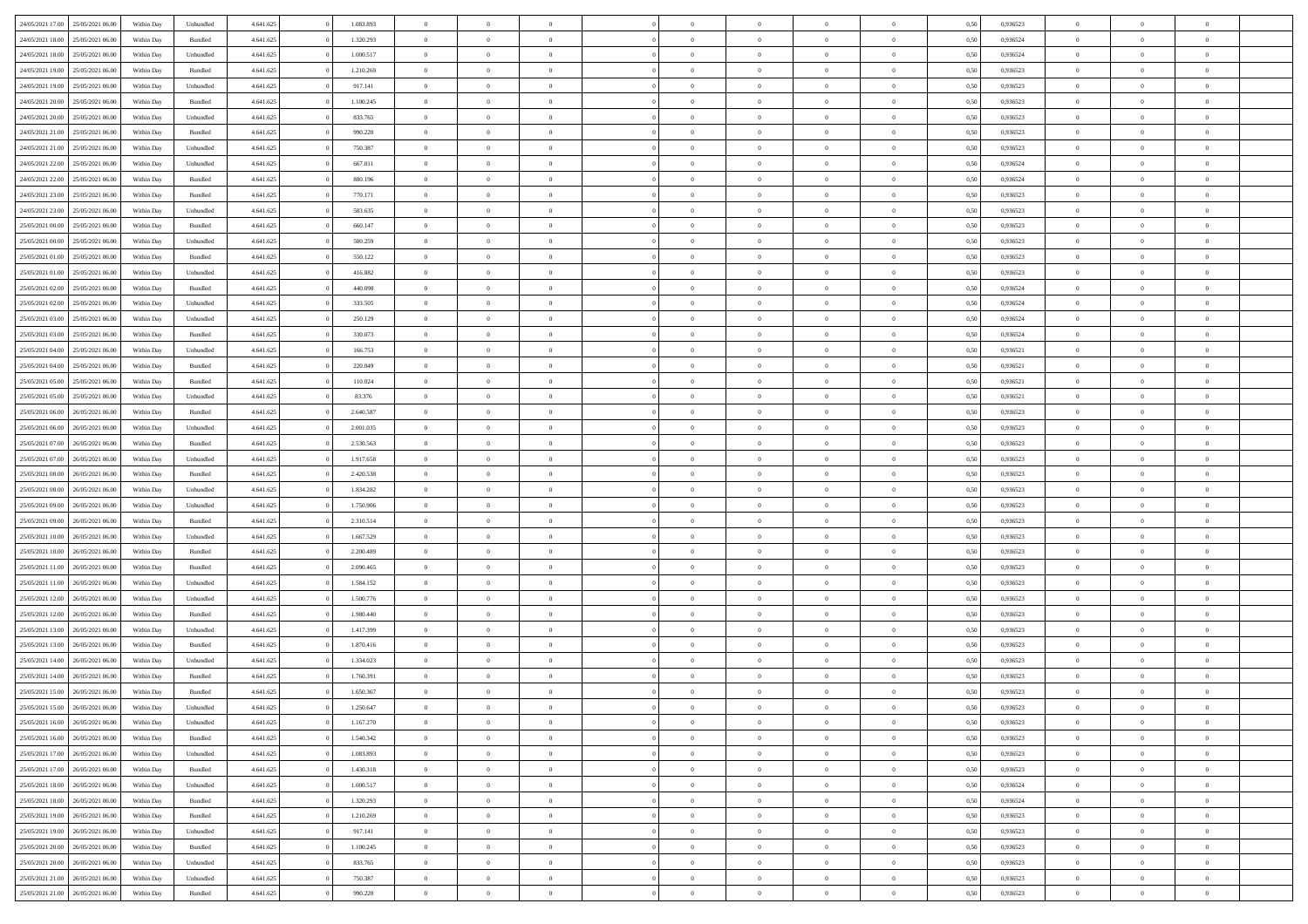| 25/05/2021 22:00                  | 26/05/2021 06:00 | Within Day | Unbundled          | 4.641.625 | 667.011   | $\overline{0}$ | $\theta$       |                | $\Omega$       | $\Omega$       | $\theta$       | $\theta$       | 0.50 | 0,936524 | $\theta$       | $\overline{0}$ | $\theta$       |  |
|-----------------------------------|------------------|------------|--------------------|-----------|-----------|----------------|----------------|----------------|----------------|----------------|----------------|----------------|------|----------|----------------|----------------|----------------|--|
| 25/05/2021 22:00                  | 26/05/2021 06:00 | Within Day | Bundled            | 4.641.625 | 880.196   | $\overline{0}$ | $\theta$       | $\overline{0}$ | $\overline{0}$ | $\bf{0}$       | $\overline{0}$ | $\bf{0}$       | 0,50 | 0,936524 | $\theta$       | $\overline{0}$ | $\overline{0}$ |  |
| 25/05/2021 23:00                  | 26/05/2021 06:00 | Within Day | Bundled            | 4.641.625 | 770.171   | $\overline{0}$ | $\bf{0}$       | $\overline{0}$ | $\bf{0}$       | $\bf{0}$       | $\bf{0}$       | $\mathbf{0}$   | 0,50 | 0,936523 | $\overline{0}$ | $\overline{0}$ | $\bf{0}$       |  |
| 25/05/2021 23:00                  | 26/05/2021 06:00 | Within Day | Unbundled          | 4.641.625 | 583.635   | $\overline{0}$ | $\overline{0}$ | $\overline{0}$ | $\overline{0}$ | $\bf{0}$       | $\overline{0}$ | $\overline{0}$ | 0.50 | 0.936523 | $\theta$       | $\theta$       | $\overline{0}$ |  |
| 26/05/2021 00:00                  | 26/05/2021 06:00 | Within Day | Unbundled          | 4.641.625 | 500.259   | $\overline{0}$ | $\theta$       | $\overline{0}$ | $\overline{0}$ | $\bf{0}$       | $\overline{0}$ | $\bf{0}$       | 0,50 | 0,936523 | $\theta$       | $\overline{0}$ | $\overline{0}$ |  |
|                                   |                  |            |                    |           |           |                |                |                |                |                |                |                |      |          |                |                |                |  |
| 26/05/2021 00:00                  | 26/05/2021 06:00 | Within Day | Bundled            | 4.641.625 | 660.147   | $\overline{0}$ | $\overline{0}$ | $\overline{0}$ | $\bf{0}$       | $\overline{0}$ | $\overline{0}$ | $\mathbf{0}$   | 0,50 | 0,936523 | $\overline{0}$ | $\overline{0}$ | $\bf{0}$       |  |
| 26/05/2021 01:00                  | 26/05/2021 06:00 | Within Dav | Unbundled          | 4.641.625 | 416.882   | $\overline{0}$ | $\overline{0}$ | $\overline{0}$ | $\overline{0}$ | $\overline{0}$ | $\overline{0}$ | $\overline{0}$ | 0.50 | 0.936523 | $\theta$       | $\overline{0}$ | $\overline{0}$ |  |
| 26/05/2021 01:00                  | 26/05/2021 06:00 | Within Day | Bundled            | 4.641.625 | 550.122   | $\overline{0}$ | $\theta$       | $\overline{0}$ | $\overline{0}$ | $\bf{0}$       | $\overline{0}$ | $\bf{0}$       | 0,50 | 0,936523 | $\theta$       | $\theta$       | $\overline{0}$ |  |
| 26/05/2021 02:00                  | 26/05/2021 06:00 | Within Day | Unbundled          | 4.641.625 | 333.505   | $\overline{0}$ | $\overline{0}$ | $\overline{0}$ | $\bf{0}$       | $\bf{0}$       | $\bf{0}$       | $\bf{0}$       | 0,50 | 0,936524 | $\,0\,$        | $\overline{0}$ | $\overline{0}$ |  |
| 26/05/2021 02:00                  | 26/05/2021 06:00 | Within Dav | Bundled            | 4.641.625 | 440.098   | $\overline{0}$ | $\overline{0}$ | $\overline{0}$ | $\overline{0}$ | $\overline{0}$ | $\overline{0}$ | $\overline{0}$ | 0.50 | 0,936524 | $\theta$       | $\overline{0}$ | $\overline{0}$ |  |
| 26/05/2021 03:00                  | 26/05/2021 06:00 | Within Day | Unbundled          | 4.641.625 | 250.129   | $\overline{0}$ | $\theta$       | $\overline{0}$ | $\overline{0}$ | $\bf{0}$       | $\overline{0}$ | $\bf{0}$       | 0,50 | 0,936524 | $\,$ 0 $\,$    | $\overline{0}$ | $\overline{0}$ |  |
| 26/05/2021 03:00                  | 26/05/2021 06:00 | Within Day | Bundled            | 4.641.625 | 330.073   | $\overline{0}$ | $\bf{0}$       | $\overline{0}$ | $\bf{0}$       | $\bf{0}$       | $\bf{0}$       | $\mathbf{0}$   | 0,50 | 0,936524 | $\overline{0}$ | $\overline{0}$ | $\bf{0}$       |  |
|                                   |                  |            |                    |           |           |                |                |                |                |                |                |                |      |          |                |                |                |  |
| 26/05/2021 04:00                  | 26/05/2021 06:00 | Within Day | Bundled            | 4.641.625 | 220.049   | $\overline{0}$ | $\overline{0}$ | $\overline{0}$ | $\overline{0}$ | $\bf{0}$       | $\overline{0}$ | $\overline{0}$ | 0.50 | 0,936521 | $\theta$       | $\theta$       | $\overline{0}$ |  |
| 26/05/2021 04:00                  | 26/05/2021 06:00 | Within Day | Unbundled          | 4.641.625 | 166.753   | $\overline{0}$ | $\theta$       | $\overline{0}$ | $\overline{0}$ | $\bf{0}$       | $\overline{0}$ | $\bf{0}$       | 0,50 | 0,936521 | $\theta$       | $\overline{0}$ | $\overline{0}$ |  |
| 26/05/2021 05:00                  | 26/05/2021 06:00 | Within Day | Bundled            | 4.641.625 | 110.024   | $\overline{0}$ | $\overline{0}$ | $\overline{0}$ | $\bf{0}$       | $\overline{0}$ | $\overline{0}$ | $\mathbf{0}$   | 0,50 | 0,936521 | $\overline{0}$ | $\overline{0}$ | $\bf{0}$       |  |
| 26/05/2021 05:00                  | 26/05/2021 06:00 | Within Dav | Unbundled          | 4.641.625 | 83.376    | $\overline{0}$ | $\overline{0}$ | $\overline{0}$ | $\overline{0}$ | $\overline{0}$ | $\overline{0}$ | $\overline{0}$ | 0.50 | 0,936521 | $\theta$       | $\overline{0}$ | $\overline{0}$ |  |
| 26/05/2021 06:00                  | 27/05/2021 06:00 | Within Day | Unbundled          | 4.641.625 | 2.001.035 | $\overline{0}$ | $\theta$       | $\overline{0}$ | $\overline{0}$ | $\bf{0}$       | $\overline{0}$ | $\bf{0}$       | 0,50 | 0,936523 | $\theta$       | $\theta$       | $\overline{0}$ |  |
| 26/05/2021 06:00                  | 27/05/2021 06:00 | Within Day | Bundled            | 4.641.625 | 2.640.587 | $\overline{0}$ | $\overline{0}$ | $\overline{0}$ | $\bf{0}$       | $\bf{0}$       | $\bf{0}$       | $\mathbf{0}$   | 0,50 | 0,936523 | $\,0\,$        | $\overline{0}$ | $\overline{0}$ |  |
| 26/05/2021 07:00                  | 27/05/2021 06:00 | Within Dav | Unbundled          | 4.641.625 | 1.917.658 | $\overline{0}$ | $\overline{0}$ | $\overline{0}$ | $\overline{0}$ | $\overline{0}$ | $\overline{0}$ | $\overline{0}$ | 0.50 | 0.936523 | $\theta$       | $\overline{0}$ | $\overline{0}$ |  |
|                                   |                  |            |                    |           |           |                |                |                |                |                |                |                |      |          |                |                |                |  |
| 26/05/2021 07:00                  | 27/05/2021 06:00 | Within Day | Bundled            | 4.641.625 | 2.530.563 | $\overline{0}$ | $\theta$       | $\overline{0}$ | $\overline{0}$ | $\bf{0}$       | $\overline{0}$ | $\bf{0}$       | 0,50 | 0,936523 | $\theta$       | $\overline{0}$ | $\overline{0}$ |  |
| 26/05/2021 08:00                  | 27/05/2021 06:00 | Within Day | Bundled            | 4.641.625 | 2.420.538 | $\overline{0}$ | $\overline{0}$ | $\overline{0}$ | $\bf{0}$       | $\bf{0}$       | $\bf{0}$       | $\bf{0}$       | 0,50 | 0,936523 | $\,0\,$        | $\overline{0}$ | $\bf{0}$       |  |
| 26/05/2021 08:00                  | 27/05/2021 06:00 | Within Day | Unbundled          | 4.641.625 | 1.834.282 | $\overline{0}$ | $\overline{0}$ | $\overline{0}$ | $\overline{0}$ | $\bf{0}$       | $\overline{0}$ | $\overline{0}$ | 0.50 | 0.936523 | $\theta$       | $\overline{0}$ | $\overline{0}$ |  |
| 26/05/2021 09:00                  | 27/05/2021 06:00 | Within Day | Unbundled          | 4.641.625 | 1.750.906 | $\overline{0}$ | $\theta$       | $\overline{0}$ | $\overline{0}$ | $\bf{0}$       | $\overline{0}$ | $\bf{0}$       | 0,50 | 0,936523 | $\theta$       | $\overline{0}$ | $\overline{0}$ |  |
| 26/05/2021 09:00                  | 27/05/2021 06:00 | Within Day | Bundled            | 4.641.625 | 2.310.514 | $\overline{0}$ | $\overline{0}$ | $\overline{0}$ | $\bf{0}$       | $\overline{0}$ | $\overline{0}$ | $\mathbf{0}$   | 0,50 | 0,936523 | $\bf{0}$       | $\overline{0}$ | $\bf{0}$       |  |
| 26/05/2021 10:00                  | 27/05/2021 06:00 | Within Dav | Bundled            | 4.641.625 | 2.200.489 | $\overline{0}$ | $\overline{0}$ | $\overline{0}$ | $\overline{0}$ | $\overline{0}$ | $\overline{0}$ | $\overline{0}$ | 0.50 | 0.936523 | $\theta$       | $\overline{0}$ | $\overline{0}$ |  |
| 26/05/2021 10:00                  | 27/05/2021 06:00 | Within Day | Unbundled          | 4.641.625 | 1.667.529 | $\overline{0}$ | $\theta$       | $\overline{0}$ | $\overline{0}$ | $\bf{0}$       | $\overline{0}$ | $\bf{0}$       | 0,50 | 0,936523 | $\theta$       | $\theta$       | $\overline{0}$ |  |
|                                   |                  |            |                    |           |           |                |                |                |                |                |                |                |      |          |                |                |                |  |
| 26/05/2021 11:00                  | 27/05/2021 06:00 | Within Day | Unbundled          | 4.641.625 | 1.584.152 | $\overline{0}$ | $\overline{0}$ | $\overline{0}$ | $\bf{0}$       | $\bf{0}$       | $\bf{0}$       | $\bf{0}$       | 0,50 | 0,936523 | $\,0\,$        | $\overline{0}$ | $\overline{0}$ |  |
| 26/05/2021 11:00                  | 27/05/2021 06:00 | Within Day | Bundled            | 4.641.625 | 2.090.465 | $\overline{0}$ | $\overline{0}$ | $\overline{0}$ | $\overline{0}$ | $\overline{0}$ | $\overline{0}$ | $\overline{0}$ | 0.50 | 0.936523 | $\theta$       | $\overline{0}$ | $\overline{0}$ |  |
| 26/05/2021 12:00                  | 27/05/2021 06:00 | Within Day | Unbundled          | 4.641.625 | 1.500.776 | $\overline{0}$ | $\theta$       | $\overline{0}$ | $\overline{0}$ | $\bf{0}$       | $\overline{0}$ | $\bf{0}$       | 0,50 | 0,936523 | $\,$ 0 $\,$    | $\overline{0}$ | $\overline{0}$ |  |
| 26/05/2021 12:00                  | 27/05/2021 06:00 | Within Day | Bundled            | 4.641.625 | 1.980.440 | $\overline{0}$ | $\overline{0}$ | $\overline{0}$ | $\bf{0}$       | $\bf{0}$       | $\bf{0}$       | $\bf{0}$       | 0,50 | 0,936523 | $\bf{0}$       | $\overline{0}$ | $\bf{0}$       |  |
| 26/05/2021 13:00                  | 27/05/2021 06:00 | Within Day | Unbundled          | 4.641.625 | 1.417.399 | $\overline{0}$ | $\Omega$       | $\Omega$       | $\Omega$       | $\Omega$       | $\overline{0}$ | $\overline{0}$ | 0,50 | 0,936523 | $\,0\,$        | $\theta$       | $\theta$       |  |
| 26/05/2021 13:00                  | 27/05/2021 06:00 | Within Day | Bundled            | 4.641.625 | 1.870.416 | $\overline{0}$ | $\theta$       | $\overline{0}$ | $\overline{0}$ | $\bf{0}$       | $\overline{0}$ | $\bf{0}$       | 0,50 | 0,936523 | $\theta$       | $\overline{0}$ | $\overline{0}$ |  |
| 26/05/2021 14:00                  | 27/05/2021 06:00 | Within Day | Unbundled          | 4.641.625 | 1.334.023 | $\overline{0}$ | $\overline{0}$ | $\overline{0}$ | $\bf{0}$       | $\overline{0}$ | $\overline{0}$ | $\mathbf{0}$   | 0,50 | 0,936523 | $\bf{0}$       | $\overline{0}$ | $\bf{0}$       |  |
|                                   |                  |            |                    |           |           |                |                |                |                |                |                |                |      |          |                |                |                |  |
| 26/05/2021 14:00                  | 27/05/2021 06:00 | Within Day | Bundled            | 4.641.625 | 1.760.391 | $\overline{0}$ | $\Omega$       | $\Omega$       | $\Omega$       | $\bf{0}$       | $\overline{0}$ | $\overline{0}$ | 0.50 | 0.936523 | $\,0\,$        | $\theta$       | $\theta$       |  |
| 26/05/2021 15:00                  | 27/05/2021 06:00 | Within Day | Unbundled          | 4.641.625 | 1.250.647 | $\overline{0}$ | $\theta$       | $\overline{0}$ | $\overline{0}$ | $\bf{0}$       | $\overline{0}$ | $\bf{0}$       | 0,50 | 0,936523 | $\theta$       | $\overline{0}$ | $\overline{0}$ |  |
| 26/05/2021 15:00                  | 27/05/2021 06:00 | Within Day | Bundled            | 4.641.625 | 1.650.367 | $\overline{0}$ | $\overline{0}$ | $\overline{0}$ | $\bf{0}$       | $\bf{0}$       | $\bf{0}$       | $\bf{0}$       | 0,50 | 0,936523 | $\,0\,$        | $\overline{0}$ | $\bf{0}$       |  |
| 26/05/2021 16:00                  | 27/05/2021 06:00 | Within Day | Bundled            | 4.641.625 | 1.540.342 | $\overline{0}$ | $\Omega$       | $\Omega$       | $\Omega$       | $\theta$       | $\overline{0}$ | $\overline{0}$ | 0.50 | 0.936523 | $\,$ 0 $\,$    | $\theta$       | $\theta$       |  |
| 26/05/2021 16:00                  | 27/05/2021 06:00 | Within Day | Unbundled          | 4.641.625 | 1.167.270 | $\overline{0}$ | $\theta$       | $\overline{0}$ | $\overline{0}$ | $\bf{0}$       | $\overline{0}$ | $\bf{0}$       | 0,50 | 0,936523 | $\,$ 0 $\,$    | $\overline{0}$ | $\overline{0}$ |  |
| 26/05/2021 17:00                  | 27/05/2021 06:00 | Within Day | Unbundled          | 4.641.625 | 1.083.893 | $\overline{0}$ | $\bf{0}$       | $\overline{0}$ | $\bf{0}$       | $\bf{0}$       | $\bf{0}$       | $\mathbf{0}$   | 0,50 | 0,936523 | $\bf{0}$       | $\overline{0}$ | $\bf{0}$       |  |
| 26/05/2021 17:00                  | 27/05/2021 06:00 | Within Day | Bundled            | 4.641.625 | 1.430.318 | $\overline{0}$ | $\Omega$       | $\Omega$       | $\Omega$       | $\overline{0}$ | $\overline{0}$ | $\overline{0}$ | 0,50 | 0,936523 | $\,0\,$        | $\theta$       | $\theta$       |  |
| 26/05/2021 18:00                  | 27/05/2021 06:00 | Within Day | Bundled            | 4.641.625 | 1.320.293 | $\overline{0}$ | $\theta$       | $\overline{0}$ | $\overline{0}$ | $\bf{0}$       | $\overline{0}$ | $\bf{0}$       | 0,50 | 0,936524 | $\,$ 0 $\,$    | $\overline{0}$ | $\overline{0}$ |  |
|                                   |                  |            |                    |           |           |                |                |                |                |                |                |                |      |          |                |                |                |  |
| 26/05/2021 18:00                  | 27/05/2021 06:00 | Within Day | Unbundled          | 4.641.625 | 1.000.517 | $\overline{0}$ | $\overline{0}$ | $\overline{0}$ | $\bf{0}$       | $\bf{0}$       | $\bf{0}$       | $\mathbf{0}$   | 0,50 | 0,936524 | $\bf{0}$       | $\overline{0}$ | $\bf{0}$       |  |
| 26/05/2021 19:00                  | 27/05/2021 06:00 | Within Day | Bundled            | 4.641.625 | 1.210.269 | $\overline{0}$ | $\Omega$       | $\Omega$       | $\Omega$       | $\Omega$       | $\Omega$       | $\overline{0}$ | 0.50 | 0.936523 | $\theta$       | $\theta$       | $\theta$       |  |
| 26/05/2021 19:00                  | 27/05/2021 06:00 | Within Day | Unbundled          | 4.641.625 | 917.141   | $\overline{0}$ | $\overline{0}$ | $\overline{0}$ | $\bf{0}$       | $\,$ 0         | $\bf{0}$       | $\bf{0}$       | 0,50 | 0,936523 | $\,0\,$        | $\,$ 0 $\,$    | $\overline{0}$ |  |
| 26/05/2021 20:00                  | 27/05/2021 06:00 | Within Day | $\mathbf B$ undled | 4.641.625 | 1.100.245 | $\bf{0}$       | $\bf{0}$       |                |                | $\bf{0}$       |                |                | 0,50 | 0,936523 | $\bf{0}$       | $\overline{0}$ |                |  |
| 26/05/2021 20:00                  | 27/05/2021 06:00 | Within Day | Unbundled          | 4.641.625 | 833.765   | $\overline{0}$ | $\overline{0}$ | $\overline{0}$ | $\Omega$       | $\overline{0}$ | $\overline{0}$ | $\overline{0}$ | 0.50 | 0.936523 | $\theta$       | $\theta$       | $\Omega$       |  |
| 26/05/2021 21:00                  | 27/05/2021 06:00 | Within Day | Bundled            | 4.641.625 | 990.220   | $\overline{0}$ | $\,$ 0         | $\overline{0}$ | $\bf{0}$       | $\,$ 0 $\,$    | $\overline{0}$ | $\,$ 0 $\,$    | 0,50 | 0,936523 | $\,$ 0 $\,$    | $\,$ 0 $\,$    | $\,$ 0         |  |
| 26/05/2021 21.00                  | 27/05/2021 06:00 | Within Day | Unbundled          | 4.641.625 | 750.387   | $\overline{0}$ | $\overline{0}$ | $\overline{0}$ | $\overline{0}$ | $\overline{0}$ | $\overline{0}$ | $\mathbf{0}$   | 0,50 | 0,936523 | $\overline{0}$ | $\bf{0}$       | $\bf{0}$       |  |
|                                   |                  |            |                    |           |           |                |                |                |                |                |                |                |      |          |                |                |                |  |
| 26/05/2021 22:00                  | 27/05/2021 06:00 | Within Day | $\mathbf B$ undled | 4.641.625 | 880.196   | $\overline{0}$ | $\overline{0}$ | $\overline{0}$ | $\Omega$       | $\overline{0}$ | $\overline{0}$ | $\overline{0}$ | 0,50 | 0,936524 | $\overline{0}$ | $\theta$       | $\overline{0}$ |  |
| 26/05/2021 22.00                  | 27/05/2021 06:00 | Within Day | Unbundled          | 4.641.625 | 667.011   | $\overline{0}$ | $\,$ 0         | $\overline{0}$ | $\overline{0}$ | $\,$ 0 $\,$    | $\overline{0}$ | $\mathbf{0}$   | 0,50 | 0,936524 | $\,$ 0 $\,$    | $\overline{0}$ | $\overline{0}$ |  |
| 26/05/2021 23.00                  | 27/05/2021 06:00 | Within Day | Unbundled          | 4.641.625 | 583.635   | $\overline{0}$ | $\overline{0}$ | $\overline{0}$ | $\overline{0}$ | $\overline{0}$ | $\overline{0}$ | $\mathbf{0}$   | 0,50 | 0,936523 | $\overline{0}$ | $\overline{0}$ | $\bf{0}$       |  |
| 26/05/2021 23:00                  | 27/05/2021 06:00 | Within Day | Bundled            | 4.641.625 | 770.171   | $\overline{0}$ | $\overline{0}$ | $\overline{0}$ | $\Omega$       | $\overline{0}$ | $\overline{0}$ | $\bf{0}$       | 0.50 | 0,936523 | $\overline{0}$ | $\theta$       | $\overline{0}$ |  |
| 27/05/2021 00:00                  | 27/05/2021 06:00 | Within Day | Unbundled          | 4.641.625 | 500.259   | $\overline{0}$ | $\,$ 0         | $\overline{0}$ | $\bf{0}$       | $\bf{0}$       | $\bf{0}$       | $\bf{0}$       | 0,50 | 0,936523 | $\,$ 0 $\,$    | $\overline{0}$ | $\overline{0}$ |  |
| 27/05/2021 00:00                  | 27/05/2021 06:00 | Within Day | Bundled            | 4.641.625 | 660.147   | $\overline{0}$ | $\bf{0}$       | $\overline{0}$ | $\overline{0}$ | $\overline{0}$ | $\overline{0}$ | $\mathbf{0}$   | 0,50 | 0,936523 | $\overline{0}$ | $\overline{0}$ | $\bf{0}$       |  |
| 27/05/2021 01:00                  | 27/05/2021 06:00 | Within Day | Unbundled          | 4.641.625 | 416.882   | $\overline{0}$ | $\overline{0}$ | $\overline{0}$ | $\Omega$       | $\overline{0}$ | $\overline{0}$ | $\overline{0}$ | 0.50 | 0.936523 | $\overline{0}$ | $\theta$       | $\overline{0}$ |  |
|                                   |                  |            |                    |           |           |                |                |                |                |                |                |                |      |          |                |                |                |  |
| 27/05/2021 01:00                  | 27/05/2021 06:00 | Within Day | Bundled            | 4.641.625 | 550.122   | $\overline{0}$ | $\bf{0}$       | $\overline{0}$ | $\overline{0}$ | $\bf{0}$       | $\bf{0}$       | $\mathbf{0}$   | 0,50 | 0,936523 | $\,$ 0 $\,$    | $\,$ 0 $\,$    | $\bf{0}$       |  |
| 27/05/2021 02.00 27/05/2021 06.00 |                  | Within Day | Unbundled          | 4.641.625 | 333.505   | $\overline{0}$ | $\bf{0}$       | $\overline{0}$ | $\bf{0}$       | $\bf{0}$       | $\bf{0}$       | $\bf{0}$       | 0,50 | 0,936524 | $\overline{0}$ | $\overline{0}$ | $\bf{0}$       |  |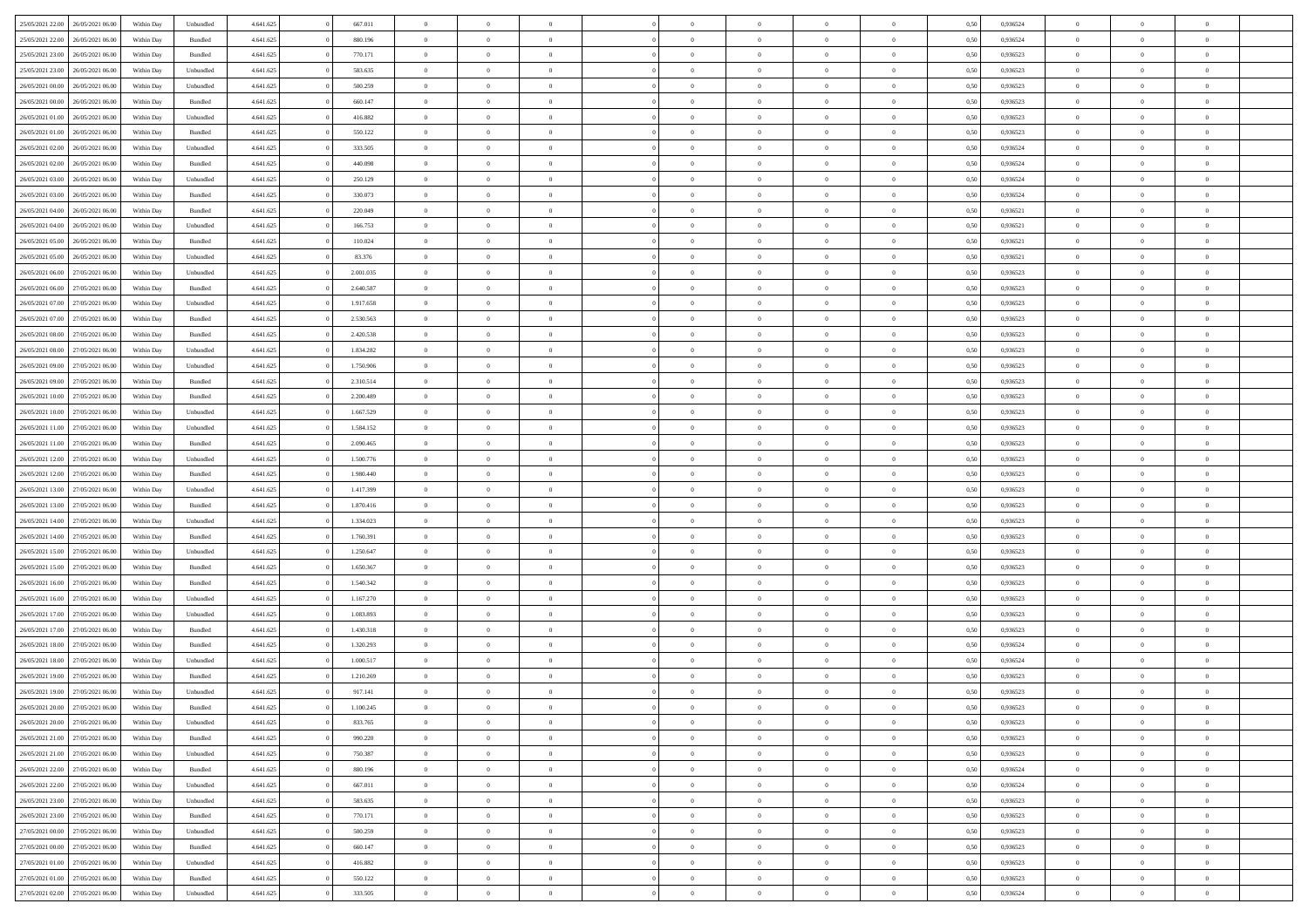| 27/05/2021 02:00 | 27/05/2021 06:00 | Within Day | Bundled   | 4.641.625 | 440.098   | $\overline{0}$ | $\Omega$       |                | $\Omega$       | $\Omega$       | $\theta$       | $\theta$       | 0.50 | 0,936524 | $\theta$       | $\theta$       | $\overline{0}$ |  |
|------------------|------------------|------------|-----------|-----------|-----------|----------------|----------------|----------------|----------------|----------------|----------------|----------------|------|----------|----------------|----------------|----------------|--|
| 27/05/2021 03:00 | 27/05/2021 06:00 | Within Day | Bundled   | 4.641.625 | 330.073   | $\overline{0}$ | $\theta$       | $\overline{0}$ | $\overline{0}$ | $\bf{0}$       | $\overline{0}$ | $\bf{0}$       | 0,50 | 0,936524 | $\theta$       | $\overline{0}$ | $\overline{0}$ |  |
| 27/05/2021 03:00 | 27/05/2021 06:00 | Within Day | Unbundled | 4.641.625 | 250.129   | $\overline{0}$ | $\bf{0}$       | $\overline{0}$ | $\bf{0}$       | $\bf{0}$       | $\bf{0}$       | $\mathbf{0}$   | 0,50 | 0,936524 | $\overline{0}$ | $\overline{0}$ | $\bf{0}$       |  |
| 27/05/2021 04:00 | 27/05/2021 06:00 | Within Dav | Bundled   | 4.641.625 | 220.049   | $\overline{0}$ | $\overline{0}$ | $\overline{0}$ | $\overline{0}$ | $\bf{0}$       | $\overline{0}$ | $\overline{0}$ | 0.50 | 0.936521 | $\theta$       | $\theta$       | $\overline{0}$ |  |
| 27/05/2021 04:00 | 27/05/2021 06:00 | Within Day | Unbundled | 4.641.625 | 166.753   | $\overline{0}$ | $\theta$       | $\overline{0}$ | $\overline{0}$ | $\bf{0}$       | $\overline{0}$ | $\bf{0}$       | 0,50 | 0,936521 | $\theta$       | $\overline{0}$ | $\overline{0}$ |  |
|                  |                  |            |           |           |           |                |                |                |                |                |                |                |      |          |                |                |                |  |
| 27/05/2021 05:00 | 27/05/2021 06:00 | Within Day | Unbundled | 4.641.625 | 83.376    | $\overline{0}$ | $\overline{0}$ | $\overline{0}$ | $\bf{0}$       | $\overline{0}$ | $\overline{0}$ | $\mathbf{0}$   | 0,50 | 0,936521 | $\overline{0}$ | $\overline{0}$ | $\bf{0}$       |  |
| 27/05/2021 05:00 | 27/05/2021 06:00 | Within Dav | Bundled   | 4.641.625 | 110.024   | $\overline{0}$ | $\overline{0}$ | $\overline{0}$ | $\overline{0}$ | $\overline{0}$ | $\overline{0}$ | $\overline{0}$ | 0.50 | 0,936521 | $\theta$       | $\overline{0}$ | $\overline{0}$ |  |
| 27/05/2021 06:00 | 28/05/2021 06:00 | Within Day | Bundled   | 4.641.625 | 2.640.587 | $\overline{0}$ | $\theta$       | $\overline{0}$ | $\overline{0}$ | $\bf{0}$       | $\overline{0}$ | $\bf{0}$       | 0,50 | 0,936523 | $\theta$       | $\theta$       | $\overline{0}$ |  |
| 27/05/2021 06:00 | 28/05/2021 06:00 | Within Day | Unbundled | 4.641.625 | 2.001.035 | $\overline{0}$ | $\overline{0}$ | $\overline{0}$ | $\bf{0}$       | $\bf{0}$       | $\bf{0}$       | $\bf{0}$       | 0,50 | 0,936523 | $\,0\,$        | $\overline{0}$ | $\overline{0}$ |  |
| 27/05/2021 07:00 | 28/05/2021 06:00 | Within Dav | Bundled   | 4.641.625 | 2.530.563 | $\overline{0}$ | $\overline{0}$ | $\overline{0}$ | $\overline{0}$ | $\overline{0}$ | $\overline{0}$ | $\overline{0}$ | 0.50 | 0.936523 | $\theta$       | $\overline{0}$ | $\overline{0}$ |  |
| 27/05/2021 07:00 | 28/05/2021 06:00 | Within Day | Unbundled | 4.641.625 | 1.917.658 | $\overline{0}$ | $\theta$       | $\overline{0}$ | $\overline{0}$ | $\bf{0}$       | $\overline{0}$ | $\bf{0}$       | 0,50 | 0,936523 | $\,$ 0 $\,$    | $\overline{0}$ | $\overline{0}$ |  |
| 27/05/2021 08:00 | 28/05/2021 06:00 | Within Day | Unbundled | 4.641.625 | 1.834.282 | $\overline{0}$ | $\bf{0}$       | $\overline{0}$ | $\bf{0}$       | $\bf{0}$       | $\bf{0}$       | $\mathbf{0}$   | 0,50 | 0,936523 | $\bf{0}$       | $\overline{0}$ | $\bf{0}$       |  |
|                  |                  |            |           |           |           |                |                |                |                |                |                |                |      |          |                |                |                |  |
| 27/05/2021 08:00 | 28/05/2021 06:00 | Within Day | Bundled   | 4.641.625 | 2.420.538 | $\overline{0}$ | $\overline{0}$ | $\overline{0}$ | $\overline{0}$ | $\bf{0}$       | $\overline{0}$ | $\overline{0}$ | 0.50 | 0.936523 | $\theta$       | $\theta$       | $\overline{0}$ |  |
| 27/05/2021 09:00 | 28/05/2021 06:00 | Within Day | Bundled   | 4.641.625 | 2.310.514 | $\overline{0}$ | $\theta$       | $\overline{0}$ | $\overline{0}$ | $\bf{0}$       | $\overline{0}$ | $\bf{0}$       | 0,50 | 0,936523 | $\theta$       | $\overline{0}$ | $\overline{0}$ |  |
| 27/05/2021 09:00 | 28/05/2021 06:00 | Within Day | Unbundled | 4.641.625 | 1.750.906 | $\overline{0}$ | $\overline{0}$ | $\overline{0}$ | $\bf{0}$       | $\overline{0}$ | $\overline{0}$ | $\mathbf{0}$   | 0,50 | 0,936523 | $\bf{0}$       | $\overline{0}$ | $\bf{0}$       |  |
| 27/05/2021 10:00 | 28/05/2021 06:00 | Within Dav | Unbundled | 4.641.625 | 1.667.529 | $\overline{0}$ | $\overline{0}$ | $\overline{0}$ | $\overline{0}$ | $\overline{0}$ | $\overline{0}$ | $\overline{0}$ | 0.50 | 0.936523 | $\theta$       | $\overline{0}$ | $\overline{0}$ |  |
| 27/05/2021 10:00 | 28/05/2021 06:00 | Within Day | Bundled   | 4.641.625 | 2.200.489 | $\overline{0}$ | $\theta$       | $\overline{0}$ | $\overline{0}$ | $\bf{0}$       | $\overline{0}$ | $\bf{0}$       | 0,50 | 0,936523 | $\theta$       | $\theta$       | $\overline{0}$ |  |
| 27/05/2021 11:00 | 28/05/2021 06:00 | Within Day | Unbundled | 4.641.625 | 1.584.152 | $\overline{0}$ | $\overline{0}$ | $\overline{0}$ | $\bf{0}$       | $\bf{0}$       | $\bf{0}$       | $\bf{0}$       | 0,50 | 0,936523 | $\,0\,$        | $\overline{0}$ | $\overline{0}$ |  |
| 27/05/2021 11:00 | 28/05/2021 06:00 | Within Day | Bundled   | 4.641.625 | 2.090.465 | $\overline{0}$ | $\overline{0}$ | $\overline{0}$ | $\overline{0}$ | $\overline{0}$ | $\overline{0}$ | $\overline{0}$ | 0.50 | 0.936523 | $\theta$       | $\overline{0}$ | $\overline{0}$ |  |
|                  |                  |            |           |           |           |                |                |                |                |                |                |                |      |          |                |                |                |  |
| 27/05/2021 12:00 | 28/05/2021 06:00 | Within Day | Unbundled | 4.641.625 | 1.500.776 | $\overline{0}$ | $\theta$       | $\overline{0}$ | $\overline{0}$ | $\bf{0}$       | $\overline{0}$ | $\bf{0}$       | 0,50 | 0,936523 | $\,$ 0 $\,$    | $\overline{0}$ | $\overline{0}$ |  |
| 27/05/2021 12:00 | 28/05/2021 06:00 | Within Day | Bundled   | 4.641.625 | 1.980.440 | $\overline{0}$ | $\overline{0}$ | $\overline{0}$ | $\bf{0}$       | $\bf{0}$       | $\bf{0}$       | $\bf{0}$       | 0,50 | 0,936523 | $\bf{0}$       | $\overline{0}$ | $\bf{0}$       |  |
| 27/05/2021 13:00 | 28/05/2021 06:00 | Within Day | Bundled   | 4.641.625 | 1.870.416 | $\overline{0}$ | $\overline{0}$ | $\overline{0}$ | $\overline{0}$ | $\bf{0}$       | $\overline{0}$ | $\overline{0}$ | 0.50 | 0.936523 | $\theta$       | $\overline{0}$ | $\overline{0}$ |  |
| 27/05/2021 13:00 | 28/05/2021 06:00 | Within Day | Unbundled | 4.641.625 | 1.417.399 | $\overline{0}$ | $\theta$       | $\overline{0}$ | $\overline{0}$ | $\bf{0}$       | $\overline{0}$ | $\bf{0}$       | 0,50 | 0,936523 | $\theta$       | $\overline{0}$ | $\overline{0}$ |  |
| 27/05/2021 14:00 | 28/05/2021 06:00 | Within Day | Unbundled | 4.641.625 | 1.334.023 | $\overline{0}$ | $\overline{0}$ | $\overline{0}$ | $\bf{0}$       | $\overline{0}$ | $\overline{0}$ | $\mathbf{0}$   | 0,50 | 0,936523 | $\bf{0}$       | $\overline{0}$ | $\bf{0}$       |  |
| 27/05/2021 14:00 | 28/05/2021 06:00 | Within Dav | Bundled   | 4.641.625 | 1.760.391 | $\overline{0}$ | $\overline{0}$ | $\overline{0}$ | $\overline{0}$ | $\overline{0}$ | $\overline{0}$ | $\overline{0}$ | 0.50 | 0.936523 | $\theta$       | $\overline{0}$ | $\overline{0}$ |  |
| 27/05/2021 15:00 | 28/05/2021 06:00 | Within Day | Bundled   | 4.641.625 | 1.650.367 | $\overline{0}$ | $\theta$       | $\overline{0}$ | $\overline{0}$ | $\bf{0}$       | $\overline{0}$ | $\bf{0}$       | 0,50 | 0,936523 | $\theta$       | $\theta$       | $\overline{0}$ |  |
|                  |                  |            |           |           |           |                |                |                |                |                |                |                |      |          |                |                |                |  |
| 27/05/2021 15:00 | 28/05/2021 06:00 | Within Day | Unbundled | 4.641.625 | 1.250.647 | $\overline{0}$ | $\overline{0}$ | $\overline{0}$ | $\overline{0}$ | $\bf{0}$       | $\overline{0}$ | $\bf{0}$       | 0,50 | 0,936523 | $\,0\,$        | $\overline{0}$ | $\overline{0}$ |  |
| 27/05/2021 16:00 | 28/05/2021 06:00 | Within Day | Unbundled | 4.641.625 | 1.167.270 | $\overline{0}$ | $\overline{0}$ | $\overline{0}$ | $\overline{0}$ | $\overline{0}$ | $\overline{0}$ | $\overline{0}$ | 0.50 | 0.936523 | $\theta$       | $\overline{0}$ | $\overline{0}$ |  |
| 27/05/2021 16:00 | 28/05/2021 06:00 | Within Day | Bundled   | 4.641.625 | 1.540.342 | $\overline{0}$ | $\theta$       | $\overline{0}$ | $\overline{0}$ | $\bf{0}$       | $\overline{0}$ | $\bf{0}$       | 0,50 | 0,936523 | $\,$ 0 $\,$    | $\overline{0}$ | $\overline{0}$ |  |
| 27/05/2021 17:00 | 28/05/2021 06:00 | Within Day | Unbundled | 4.641.625 | 1.083.893 | $\overline{0}$ | $\overline{0}$ | $\overline{0}$ | $\overline{0}$ | $\bf{0}$       | $\overline{0}$ | $\bf{0}$       | 0,50 | 0,936523 | $\bf{0}$       | $\overline{0}$ | $\bf{0}$       |  |
| 27/05/2021 17:00 | 28/05/2021 06:00 | Within Day | Bundled   | 4.641.625 | 1.430.318 | $\overline{0}$ | $\Omega$       | $\Omega$       | $\Omega$       | $\Omega$       | $\overline{0}$ | $\overline{0}$ | 0,50 | 0,936523 | $\,0\,$        | $\theta$       | $\theta$       |  |
| 27/05/2021 18:00 | 28/05/2021 06:00 | Within Day | Unbundled | 4.641.625 | 1.000.517 | $\overline{0}$ | $\theta$       | $\overline{0}$ | $\overline{0}$ | $\bf{0}$       | $\overline{0}$ | $\bf{0}$       | 0,50 | 0,936524 | $\theta$       | $\overline{0}$ | $\overline{0}$ |  |
| 27/05/2021 18:00 | 28/05/2021 06:00 | Within Day | Bundled   | 4.641.625 | 1.320.293 | $\overline{0}$ | $\overline{0}$ | $\overline{0}$ | $\overline{0}$ | $\overline{0}$ | $\overline{0}$ | $\mathbf{0}$   | 0,50 | 0,936524 | $\bf{0}$       | $\overline{0}$ | $\bf{0}$       |  |
|                  |                  |            |           |           |           |                |                |                |                |                |                |                |      |          |                |                |                |  |
| 27/05/2021 19:00 | 28/05/2021 06:00 | Within Day | Bundled   | 4.641.625 | 1.210.269 | $\overline{0}$ | $\Omega$       | $\Omega$       | $\Omega$       | $\bf{0}$       | $\overline{0}$ | $\overline{0}$ | 0.50 | 0.936523 | $\,0\,$        | $\theta$       | $\theta$       |  |
| 27/05/2021 19:00 | 28/05/2021 06:00 | Within Day | Unbundled | 4.641.625 | 917.141   | $\overline{0}$ | $\theta$       | $\overline{0}$ | $\overline{0}$ | $\bf{0}$       | $\overline{0}$ | $\bf{0}$       | 0,50 | 0,936523 | $\theta$       | $\overline{0}$ | $\overline{0}$ |  |
| 27/05/2021 20:00 | 28/05/2021 06:00 | Within Day | Bundled   | 4.641.625 | 1.100.245 | $\overline{0}$ | $\overline{0}$ | $\overline{0}$ | $\overline{0}$ | $\bf{0}$       | $\overline{0}$ | $\bf{0}$       | 0,50 | 0,936523 | $\bf{0}$       | $\overline{0}$ | $\bf{0}$       |  |
| 27/05/2021 20:00 | 28/05/2021 06:00 | Within Day | Unbundled | 4.641.625 | 833,765   | $\overline{0}$ | $\Omega$       | $\Omega$       | $\Omega$       | $\theta$       | $\overline{0}$ | $\overline{0}$ | 0.50 | 0.936523 | $\theta$       | $\theta$       | $\theta$       |  |
| 27/05/2021 21:00 | 28/05/2021 06:00 | Within Day | Unbundled | 4.641.625 | 750.387   | $\overline{0}$ | $\theta$       | $\overline{0}$ | $\overline{0}$ | $\bf{0}$       | $\overline{0}$ | $\bf{0}$       | 0,50 | 0,936523 | $\,$ 0 $\,$    | $\overline{0}$ | $\overline{0}$ |  |
| 27/05/2021 21.00 | 28/05/2021 06:00 | Within Day | Bundled   | 4.641.625 | 990.220   | $\overline{0}$ | $\overline{0}$ | $\overline{0}$ | $\overline{0}$ | $\bf{0}$       | $\overline{0}$ | $\mathbf{0}$   | 0,50 | 0,936523 | $\overline{0}$ | $\overline{0}$ | $\bf{0}$       |  |
| 27/05/2021 22:00 | 28/05/2021 06:00 | Within Day | Unbundled | 4.641.625 | 667.011   | $\overline{0}$ | $\Omega$       | $\overline{0}$ | $\Omega$       | $\overline{0}$ | $\overline{0}$ | $\overline{0}$ | 0,50 | 0,936524 | $\,0\,$        | $\theta$       | $\theta$       |  |
| 27/05/2021 22:00 | 28/05/2021 06:00 | Within Day | Bundled   | 4.641.625 | 880.196   | $\overline{0}$ | $\overline{0}$ | $\overline{0}$ | $\overline{0}$ | $\,$ 0         | $\overline{0}$ | $\bf{0}$       | 0,50 | 0,936524 | $\,$ 0 $\,$    | $\overline{0}$ | $\overline{0}$ |  |
|                  |                  |            |           |           |           |                |                |                |                |                |                |                |      |          |                |                |                |  |
| 27/05/2021 23:00 | 28/05/2021 06:00 | Within Day | Unbundled | 4.641.625 | 583.635   | $\overline{0}$ | $\overline{0}$ | $\overline{0}$ | $\bf{0}$       | $\bf{0}$       | $\bf{0}$       | $\mathbf{0}$   | 0,50 | 0,936523 | $\overline{0}$ | $\overline{0}$ | $\bf{0}$       |  |
| 27/05/2021 23:00 | 28/05/2021 06:00 | Within Day | Bundled   | 4.641.625 | 770.171   | $\overline{0}$ | $\Omega$       | $\Omega$       | $\Omega$       | $\Omega$       | $\Omega$       | $\overline{0}$ | 0.50 | 0.936523 | $\theta$       | $\theta$       | $\theta$       |  |
| 28/05/2021 00:00 | 28/05/2021 06:00 | Within Day | Bundled   | 4.641.625 | 660.147   | $\overline{0}$ | $\overline{0}$ | $\overline{0}$ | $\bf{0}$       | $\,$ 0         | $\bf{0}$       | $\bf{0}$       | 0,50 | 0,936523 | $\,0\,$        | $\,$ 0 $\,$    | $\overline{0}$ |  |
| 28/05/2021 00:00 | 28/05/2021 06:00 | Within Day | Unbundled | 4.641.625 | 500.259   | $\bf{0}$       | $\bf{0}$       |                |                | $\bf{0}$       |                |                | 0,50 | 0,936523 | $\bf{0}$       | $\overline{0}$ |                |  |
| 28/05/2021 01:00 | 28/05/2021 06:00 | Within Day | Bundled   | 4.641.625 | 550.122   | $\overline{0}$ | $\overline{0}$ | $\overline{0}$ | $\Omega$       | $\overline{0}$ | $\overline{0}$ | $\overline{0}$ | 0.50 | 0.936523 | $\theta$       | $\theta$       | $\theta$       |  |
| 28/05/2021 01:00 | 28/05/2021 06:00 | Within Day | Unbundled | 4.641.625 | 416.882   | $\overline{0}$ | $\,$ 0         | $\overline{0}$ | $\bf{0}$       | $\,$ 0 $\,$    | $\overline{0}$ | $\,$ 0 $\,$    | 0,50 | 0,936523 | $\,$ 0 $\,$    | $\,$ 0 $\,$    | $\,$ 0         |  |
| 28/05/2021 02:00 | 28/05/2021 06:00 | Within Day | Unbundled | 4.641.625 | 333.505   | $\overline{0}$ | $\overline{0}$ | $\overline{0}$ | $\overline{0}$ | $\overline{0}$ | $\overline{0}$ | $\mathbf{0}$   | 0,50 | 0,936524 | $\overline{0}$ | $\bf{0}$       | $\bf{0}$       |  |
|                  |                  |            |           |           |           |                |                |                |                |                |                |                |      |          |                |                |                |  |
| 28/05/2021 02:00 | 28/05/2021 06:00 | Within Day | Bundled   | 4.641.625 | 440,098   | $\overline{0}$ | $\overline{0}$ | $\overline{0}$ | $\Omega$       | $\overline{0}$ | $\overline{0}$ | $\overline{0}$ | 0,50 | 0,936524 | $\overline{0}$ | $\theta$       | $\overline{0}$ |  |
| 28/05/2021 03:00 | 28/05/2021 06:00 | Within Day | Unbundled | 4.641.625 | 250.129   | $\overline{0}$ | $\,$ 0         | $\overline{0}$ | $\overline{0}$ | $\,$ 0 $\,$    | $\overline{0}$ | $\mathbf{0}$   | 0,50 | 0,936524 | $\,$ 0 $\,$    | $\overline{0}$ | $\overline{0}$ |  |
| 28/05/2021 03:00 | 28/05/2021 06:00 | Within Day | Bundled   | 4.641.625 | 330.073   | $\overline{0}$ | $\overline{0}$ | $\overline{0}$ | $\overline{0}$ | $\overline{0}$ | $\overline{0}$ | $\mathbf{0}$   | 0,50 | 0,936524 | $\overline{0}$ | $\overline{0}$ | $\bf{0}$       |  |
| 28/05/2021 04:00 | 28/05/2021 06:00 | Within Day | Bundled   | 4.641.625 | 220.049   | $\overline{0}$ | $\overline{0}$ | $\overline{0}$ | $\Omega$       | $\overline{0}$ | $\overline{0}$ | $\bf{0}$       | 0.50 | 0,936521 | $\overline{0}$ | $\theta$       | $\overline{0}$ |  |
| 28/05/2021 04:00 | 28/05/2021 06:00 | Within Day | Unbundled | 4.641.625 | 166.753   | $\overline{0}$ | $\,$ 0         | $\overline{0}$ | $\bf{0}$       | $\bf{0}$       | $\bf{0}$       | $\bf{0}$       | 0,50 | 0,936521 | $\,$ 0 $\,$    | $\overline{0}$ | $\overline{0}$ |  |
| 28/05/2021 05:00 | 28/05/2021 06:00 | Within Day | Bundled   | 4.641.625 | 110.024   | $\overline{0}$ | $\bf{0}$       | $\overline{0}$ | $\overline{0}$ | $\overline{0}$ | $\overline{0}$ | $\mathbf{0}$   | 0,50 | 0,936521 | $\overline{0}$ | $\overline{0}$ | $\bf{0}$       |  |
| 28/05/2021 05:00 | 28/05/2021 06:00 | Within Day | Unbundled | 4.641.625 | 83.376    | $\overline{0}$ | $\overline{0}$ | $\overline{0}$ | $\Omega$       | $\overline{0}$ | $\overline{0}$ | $\overline{0}$ | 0.50 | 0.936521 | $\overline{0}$ | $\theta$       | $\overline{0}$ |  |
|                  |                  |            |           |           |           |                |                |                |                |                |                |                |      |          |                |                |                |  |
| 28/05/2021 06:00 | 29/05/2021 06:00 | Within Day | Unbundled | 4.641.625 | 2.001.035 | $\overline{0}$ | $\bf{0}$       | $\overline{0}$ | $\overline{0}$ | $\bf{0}$       | $\bf{0}$       | $\bf{0}$       | 0,50 | 0,936523 | $\,$ 0 $\,$    | $\,$ 0 $\,$    | $\bf{0}$       |  |
| 28/05/2021 06:00 | 29/05/2021 06:00 | Within Day | Bundled   | 4.641.625 | 2.640.587 | $\overline{0}$ | $\bf{0}$       | $\overline{0}$ | $\bf{0}$       | $\bf{0}$       | $\bf{0}$       | $\bf{0}$       | 0,50 | 0,936523 | $\overline{0}$ | $\overline{0}$ | $\bf{0}$       |  |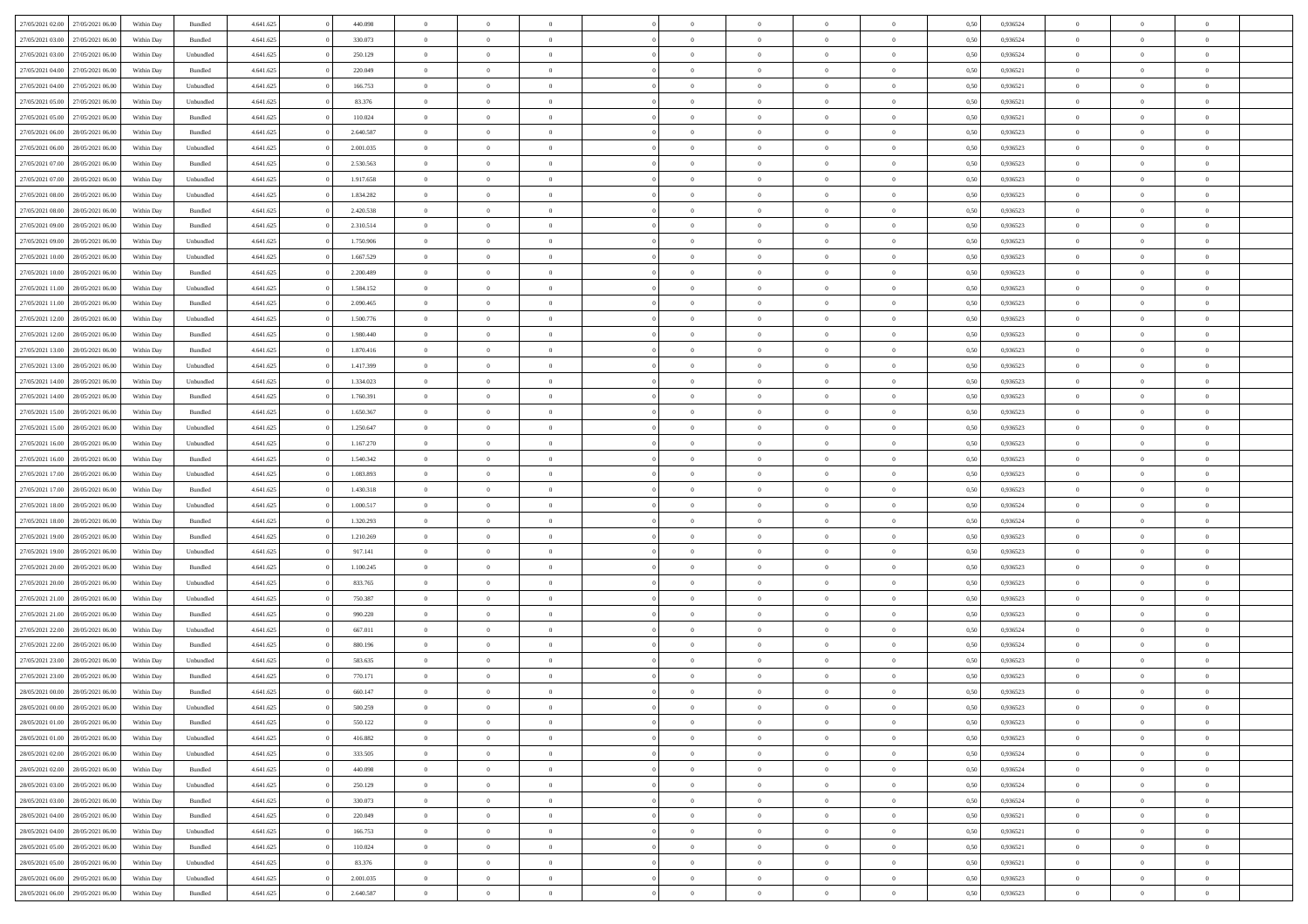| 28/05/2021 07:00 | 29/05/2021 06:00 | Within Day | Unbundled | 4.641.625 | 1.917.658 | $\overline{0}$ | $\theta$       |                | $\Omega$       | $\Omega$       | $\theta$       | $\theta$       | 0.50 | 0,936523 | $\theta$       | $\overline{0}$ | $\overline{0}$ |  |
|------------------|------------------|------------|-----------|-----------|-----------|----------------|----------------|----------------|----------------|----------------|----------------|----------------|------|----------|----------------|----------------|----------------|--|
|                  |                  |            |           |           |           |                |                |                |                |                |                |                |      |          |                |                |                |  |
| 28/05/2021 07:00 | 29/05/2021 06:00 | Within Day | Bundled   | 4.641.625 | 2.530.563 | $\overline{0}$ | $\theta$       | $\overline{0}$ | $\overline{0}$ | $\bf{0}$       | $\overline{0}$ | $\bf{0}$       | 0,50 | 0,936523 | $\theta$       | $\overline{0}$ | $\overline{0}$ |  |
| 28/05/2021 08:00 | 29/05/2021 06:00 | Within Day | Bundled   | 4.641.625 | 2.420.538 | $\overline{0}$ | $\bf{0}$       | $\overline{0}$ | $\bf{0}$       | $\bf{0}$       | $\bf{0}$       | $\mathbf{0}$   | 0,50 | 0,936523 | $\bf{0}$       | $\overline{0}$ | $\bf{0}$       |  |
| 28/05/2021 08:00 | 29/05/2021 06:00 | Within Day | Unbundled | 4.641.625 | 1.834.282 | $\overline{0}$ | $\overline{0}$ | $\overline{0}$ | $\overline{0}$ | $\bf{0}$       | $\overline{0}$ | $\overline{0}$ | 0.50 | 0.936523 | $\theta$       | $\theta$       | $\overline{0}$ |  |
|                  |                  |            |           |           |           |                |                |                |                |                |                |                |      |          |                |                |                |  |
| 28/05/2021 09:00 | 29/05/2021 06:00 | Within Day | Unbundled | 4.641.625 | 1.750.906 | $\overline{0}$ | $\theta$       | $\overline{0}$ | $\overline{0}$ | $\bf{0}$       | $\overline{0}$ | $\bf{0}$       | 0,50 | 0,936523 | $\theta$       | $\overline{0}$ | $\overline{0}$ |  |
| 28/05/2021 09:00 | 29/05/2021 06:00 | Within Day | Bundled   | 4.641.625 | 2.310.514 | $\overline{0}$ | $\overline{0}$ | $\overline{0}$ | $\bf{0}$       | $\overline{0}$ | $\overline{0}$ | $\mathbf{0}$   | 0,50 | 0,936523 | $\bf{0}$       | $\overline{0}$ | $\bf{0}$       |  |
| 28/05/2021 10:00 | 29/05/2021 06:00 | Within Dav | Unbundled | 4.641.625 | 1.667.529 | $\overline{0}$ | $\overline{0}$ | $\overline{0}$ | $\overline{0}$ | $\overline{0}$ | $\overline{0}$ | $\overline{0}$ | 0.50 | 0.936523 | $\theta$       | $\overline{0}$ | $\overline{0}$ |  |
| 28/05/2021 10:00 | 29/05/2021 06:00 | Within Day | Bundled   | 4.641.625 | 2.200.489 | $\overline{0}$ | $\theta$       | $\overline{0}$ | $\overline{0}$ | $\bf{0}$       | $\overline{0}$ | $\bf{0}$       | 0,50 | 0,936523 | $\theta$       | $\theta$       | $\overline{0}$ |  |
|                  |                  |            |           |           |           |                | $\overline{0}$ |                |                | $\bf{0}$       |                |                |      |          | $\,0\,$        | $\overline{0}$ | $\overline{0}$ |  |
| 28/05/2021 11:00 | 29/05/2021 06:00 | Within Day | Unbundled | 4.641.625 | 1.584.152 | $\overline{0}$ |                | $\overline{0}$ | $\bf{0}$       |                | $\bf{0}$       | $\bf{0}$       | 0,50 | 0,936523 |                |                |                |  |
| 28/05/2021 11:00 | 29/05/2021 06:00 | Within Dav | Bundled   | 4.641.625 | 2.090.465 | $\overline{0}$ | $\overline{0}$ | $\overline{0}$ | $\overline{0}$ | $\overline{0}$ | $\overline{0}$ | $\overline{0}$ | 0.50 | 0.936523 | $\theta$       | $\overline{0}$ | $\overline{0}$ |  |
| 28/05/2021 12:00 | 29/05/2021 06:00 | Within Day | Unbundled | 4.641.625 | 1.500.776 | $\overline{0}$ | $\theta$       | $\overline{0}$ | $\overline{0}$ | $\bf{0}$       | $\overline{0}$ | $\bf{0}$       | 0,50 | 0,936523 | $\,$ 0 $\,$    | $\overline{0}$ | $\overline{0}$ |  |
| 28/05/2021 12:00 | 29/05/2021 06:00 | Within Day | Bundled   | 4.641.625 | 1.980.440 | $\overline{0}$ | $\bf{0}$       | $\overline{0}$ | $\bf{0}$       | $\bf{0}$       | $\bf{0}$       | $\mathbf{0}$   | 0,50 | 0,936523 | $\bf{0}$       | $\overline{0}$ | $\bf{0}$       |  |
| 28/05/2021 13:00 | 29/05/2021 06:00 | Within Dav | Bundled   | 4.641.625 | 1.870.416 | $\overline{0}$ | $\overline{0}$ | $\overline{0}$ | $\overline{0}$ | $\bf{0}$       | $\overline{0}$ | $\overline{0}$ | 0.50 | 0.936523 | $\theta$       | $\theta$       | $\overline{0}$ |  |
|                  |                  |            |           |           |           |                |                |                |                |                |                |                |      |          |                |                |                |  |
| 28/05/2021 13:00 | 29/05/2021 06:00 | Within Day | Unbundled | 4.641.625 | 1.417.399 | $\overline{0}$ | $\theta$       | $\overline{0}$ | $\overline{0}$ | $\bf{0}$       | $\overline{0}$ | $\overline{0}$ | 0,50 | 0,936523 | $\theta$       | $\overline{0}$ | $\overline{0}$ |  |
| 28/05/2021 14:00 | 29/05/2021 06:00 | Within Day | Bundled   | 4.641.625 | 1.760.391 | $\overline{0}$ | $\overline{0}$ | $\overline{0}$ | $\bf{0}$       | $\overline{0}$ | $\overline{0}$ | $\mathbf{0}$   | 0,50 | 0,936523 | $\bf{0}$       | $\overline{0}$ | $\bf{0}$       |  |
| 28/05/2021 14:00 | 29/05/2021 06:00 | Within Dav | Unbundled | 4.641.625 | 1.334.023 | $\overline{0}$ | $\overline{0}$ | $\overline{0}$ | $\overline{0}$ | $\overline{0}$ | $\overline{0}$ | $\overline{0}$ | 0.50 | 0.936523 | $\theta$       | $\overline{0}$ | $\overline{0}$ |  |
| 28/05/2021 15:00 | 29/05/2021 06:00 | Within Day | Unbundled | 4.641.625 | 1.250.647 | $\overline{0}$ | $\theta$       | $\overline{0}$ | $\overline{0}$ | $\bf{0}$       | $\overline{0}$ | $\bf{0}$       | 0,50 | 0,936523 | $\theta$       | $\theta$       | $\overline{0}$ |  |
| 28/05/2021 15:00 | 29/05/2021 06:00 | Within Day | Bundled   | 4.641.625 | 1.650.367 | $\overline{0}$ | $\overline{0}$ | $\overline{0}$ | $\bf{0}$       | $\bf{0}$       | $\bf{0}$       | $\bf{0}$       | 0,50 | 0,936523 | $\,0\,$        | $\overline{0}$ | $\overline{0}$ |  |
|                  |                  |            |           |           |           |                |                |                |                |                |                |                |      |          |                |                |                |  |
| 28/05/2021 16:00 | 29/05/2021 06:00 | Within Dav | Bundled   | 4.641.625 | 1.540.342 | $\overline{0}$ | $\overline{0}$ | $\overline{0}$ | $\overline{0}$ | $\overline{0}$ | $\overline{0}$ | $\overline{0}$ | 0.50 | 0.936523 | $\theta$       | $\overline{0}$ | $\overline{0}$ |  |
| 28/05/2021 16:00 | 29/05/2021 06:00 | Within Day | Unbundled | 4.641.625 | 1.167.270 | $\overline{0}$ | $\theta$       | $\overline{0}$ | $\overline{0}$ | $\bf{0}$       | $\overline{0}$ | $\bf{0}$       | 0,50 | 0,936523 | $\theta$       | $\overline{0}$ | $\overline{0}$ |  |
| 28/05/2021 17:00 | 29/05/2021 06:00 | Within Day | Bundled   | 4.641.625 | 1.430.318 | $\overline{0}$ | $\overline{0}$ | $\overline{0}$ | $\bf{0}$       | $\bf{0}$       | $\bf{0}$       | $\bf{0}$       | 0,50 | 0,936523 | $\overline{0}$ | $\overline{0}$ | $\bf{0}$       |  |
| 28/05/2021 17:00 | 29/05/2021 06:00 | Within Day | Unbundled | 4.641.625 | 1.083.893 | $\overline{0}$ | $\overline{0}$ | $\overline{0}$ | $\overline{0}$ | $\bf{0}$       | $\overline{0}$ | $\overline{0}$ | 0.50 | 0.936523 | $\theta$       | $\overline{0}$ | $\overline{0}$ |  |
|                  |                  |            |           |           |           | $\overline{0}$ | $\theta$       |                |                | $\bf{0}$       |                |                |      |          | $\theta$       | $\overline{0}$ |                |  |
| 28/05/2021 18:00 | 29/05/2021 06:00 | Within Day | Unbundled | 4.641.625 | 1.000.517 |                |                | $\overline{0}$ | $\overline{0}$ |                | $\overline{0}$ | $\bf{0}$       | 0,50 | 0,936524 |                |                | $\overline{0}$ |  |
| 28/05/2021 18:00 | 29/05/2021 06:00 | Within Day | Bundled   | 4.641.625 | 1.320.293 | $\overline{0}$ | $\overline{0}$ | $\overline{0}$ | $\bf{0}$       | $\overline{0}$ | $\overline{0}$ | $\mathbf{0}$   | 0,50 | 0,936524 | $\overline{0}$ | $\overline{0}$ | $\bf{0}$       |  |
| 28/05/2021 19:00 | 29/05/2021 06:00 | Within Dav | Unbundled | 4.641.625 | 917.141   | $\overline{0}$ | $\overline{0}$ | $\overline{0}$ | $\overline{0}$ | $\overline{0}$ | $\overline{0}$ | $\overline{0}$ | 0.50 | 0.936523 | $\theta$       | $\overline{0}$ | $\overline{0}$ |  |
| 28/05/2021 19:00 | 29/05/2021 06:00 | Within Day | Bundled   | 4.641.625 | 1.210.269 | $\overline{0}$ | $\theta$       | $\overline{0}$ | $\overline{0}$ | $\bf{0}$       | $\overline{0}$ | $\bf{0}$       | 0,50 | 0,936523 | $\theta$       | $\theta$       | $\overline{0}$ |  |
| 28/05/2021 20:00 | 29/05/2021 06:00 | Within Day | Unbundled | 4.641.625 | 833.765   | $\overline{0}$ | $\overline{0}$ | $\overline{0}$ | $\bf{0}$       | $\bf{0}$       | $\bf{0}$       | $\bf{0}$       | 0,50 | 0,936523 | $\,0\,$        | $\overline{0}$ | $\overline{0}$ |  |
|                  |                  |            |           |           |           |                |                |                |                |                |                |                |      |          |                |                |                |  |
| 28/05/2021 20:00 | 29/05/2021 06:00 | Within Day | Bundled   | 4.641.625 | 1.100.245 | $\overline{0}$ | $\overline{0}$ | $\overline{0}$ | $\overline{0}$ | $\overline{0}$ | $\overline{0}$ | $\overline{0}$ | 0.50 | 0.936523 | $\theta$       | $\overline{0}$ | $\overline{0}$ |  |
| 28/05/2021 21:00 | 29/05/2021 06:00 | Within Day | Bundled   | 4.641.625 | 990.220   | $\overline{0}$ | $\theta$       | $\overline{0}$ | $\overline{0}$ | $\bf{0}$       | $\overline{0}$ | $\bf{0}$       | 0,50 | 0,936523 | $\,$ 0 $\,$    | $\overline{0}$ | $\overline{0}$ |  |
| 28/05/2021 21.00 | 29/05/2021 06:00 | Within Day | Unbundled | 4.641.625 | 750.387   | $\overline{0}$ | $\overline{0}$ | $\overline{0}$ | $\bf{0}$       | $\bf{0}$       | $\bf{0}$       | $\bf{0}$       | 0,50 | 0,936523 | $\overline{0}$ | $\overline{0}$ | $\bf{0}$       |  |
| 28/05/2021 22:00 | 29/05/2021 06:00 | Within Day | Bundled   | 4.641.625 | 880,196   | $\overline{0}$ | $\Omega$       | $\Omega$       | $\Omega$       | $\Omega$       | $\Omega$       | $\overline{0}$ | 0,50 | 0,936524 | $\,0\,$        | $\theta$       | $\theta$       |  |
| 28/05/2021 22:00 | 29/05/2021 06:00 | Within Day | Unbundled | 4.641.625 | 667.011   | $\overline{0}$ | $\theta$       | $\overline{0}$ | $\overline{0}$ | $\bf{0}$       | $\overline{0}$ | $\bf{0}$       | 0,50 | 0,936524 | $\theta$       | $\overline{0}$ | $\overline{0}$ |  |
|                  |                  |            |           |           |           |                |                |                |                |                |                |                |      |          |                |                |                |  |
| 28/05/2021 23:00 | 29/05/2021 06:00 | Within Day | Unbundled | 4.641.625 | 583.635   | $\overline{0}$ | $\overline{0}$ | $\overline{0}$ | $\bf{0}$       | $\overline{0}$ | $\overline{0}$ | $\mathbf{0}$   | 0,50 | 0,936523 | $\overline{0}$ | $\overline{0}$ | $\bf{0}$       |  |
| 28/05/2021 23:00 | 29/05/2021 06:00 | Within Day | Bundled   | 4.641.625 | 770.171   | $\overline{0}$ | $\Omega$       | $\Omega$       | $\Omega$       | $\bf{0}$       | $\overline{0}$ | $\overline{0}$ | 0.50 | 0.936523 | $\theta$       | $\theta$       | $\theta$       |  |
| 29/05/2021 00:00 | 29/05/2021 06:00 | Within Day | Bundled   | 4.641.625 | 660.147   | $\overline{0}$ | $\theta$       | $\overline{0}$ | $\overline{0}$ | $\bf{0}$       | $\overline{0}$ | $\bf{0}$       | 0,50 | 0,936523 | $\theta$       | $\overline{0}$ | $\overline{0}$ |  |
| 29/05/2021 00:00 | 29/05/2021 06:00 | Within Day | Unbundled | 4.641.625 | 500.259   | $\overline{0}$ | $\overline{0}$ | $\overline{0}$ | $\bf{0}$       | $\bf{0}$       | $\bf{0}$       | $\bf{0}$       | 0,50 | 0,936523 | $\bf{0}$       | $\overline{0}$ | $\bf{0}$       |  |
|                  |                  |            |           |           |           |                |                |                |                |                |                |                |      |          |                |                |                |  |
| 29/05/2021 01:00 | 29/05/2021 06:00 | Within Day | Unbundled | 4.641.625 | 416.882   | $\overline{0}$ | $\Omega$       | $\Omega$       | $\Omega$       | $\theta$       | $\theta$       | $\overline{0}$ | 0.50 | 0.936523 | $\theta$       | $\theta$       | $\theta$       |  |
| 29/05/2021 01:00 | 29/05/2021 06:00 | Within Day | Bundled   | 4.641.625 | 550.122   | $\overline{0}$ | $\theta$       | $\overline{0}$ | $\overline{0}$ | $\bf{0}$       | $\overline{0}$ | $\bf{0}$       | 0,50 | 0,936523 | $\,$ 0 $\,$    | $\overline{0}$ | $\overline{0}$ |  |
| 29/05/2021 02:00 | 29/05/2021 06:00 | Within Day | Bundled   | 4.641.625 | 440.098   | $\overline{0}$ | $\bf{0}$       | $\overline{0}$ | $\bf{0}$       | $\bf{0}$       | $\bf{0}$       | $\mathbf{0}$   | 0,50 | 0,936524 | $\bf{0}$       | $\overline{0}$ | $\bf{0}$       |  |
| 29/05/2021 02.00 | 29/05/2021 06:00 | Within Day | Unbundled | 4.641.625 | 333.505   | $\overline{0}$ | $\Omega$       | $\Omega$       | $\Omega$       | $\overline{0}$ | $\overline{0}$ | $\overline{0}$ | 0,50 | 0,936524 | $\,0\,$        | $\theta$       | $\theta$       |  |
| 29/05/2021 03:00 | 29/05/2021 06:00 | Within Day | Bundled   | 4.641.625 | 330.073   | $\overline{0}$ | $\overline{0}$ | $\overline{0}$ | $\overline{0}$ | $\bf{0}$       | $\overline{0}$ | $\bf{0}$       | 0,50 | 0,936524 | $\,$ 0 $\,$    | $\overline{0}$ | $\overline{0}$ |  |
|                  |                  |            |           |           |           |                |                |                |                |                |                |                |      |          |                |                |                |  |
| 29/05/2021 03:00 | 29/05/2021 06:00 | Within Day | Unbundled | 4.641.625 | 250.129   | $\overline{0}$ | $\overline{0}$ | $\overline{0}$ | $\bf{0}$       | $\bf{0}$       | $\bf{0}$       | $\mathbf{0}$   | 0,50 | 0,936524 | $\bf{0}$       | $\overline{0}$ | $\bf{0}$       |  |
| 29/05/2021 04:00 | 29/05/2021 06:00 | Within Day | Bundled   | 4.641.625 | 220,049   | $\overline{0}$ | $\Omega$       | $\Omega$       | $\Omega$       | $\Omega$       | $\Omega$       | $\overline{0}$ | 0.50 | 0.936521 | $\theta$       | $\theta$       | $\theta$       |  |
| 29/05/2021 04:00 | 29/05/2021 06:00 | Within Day | Unbundled | 4.641.625 | 166.753   | $\overline{0}$ | $\overline{0}$ | $\overline{0}$ | $\bf{0}$       | $\,$ 0         | $\bf{0}$       | $\bf{0}$       | 0,50 | 0,936521 | $\,0\,$        | $\,$ 0 $\,$    | $\overline{0}$ |  |
| 29/05/2021 05:00 | 29/05/2021 06:00 | Within Day | Unbundled | 4.641.625 | 83.376    | $\bf{0}$       | $\bf{0}$       |                |                |                |                |                | 0,50 | 0,936521 | $\bf{0}$       | $\overline{0}$ |                |  |
| 29/05/2021 05:00 | 29/05/2021 06:00 | Within Day | Bundled   | 4.641.625 | 110.024   | $\overline{0}$ | $\overline{0}$ | $\overline{0}$ | $\Omega$       | $\overline{0}$ | $\overline{0}$ | $\overline{0}$ | 0.50 | 0.936521 | $\theta$       | $\theta$       | $\Omega$       |  |
|                  |                  |            |           |           |           |                |                |                |                |                |                |                |      |          |                |                |                |  |
| 29/05/2021 06:00 | 30/05/2021 06:00 | Within Day | Bundled   | 4.641.625 | 2.640.587 | $\overline{0}$ | $\,$ 0         | $\overline{0}$ | $\bf{0}$       | $\,$ 0 $\,$    | $\overline{0}$ | $\mathbf{0}$   | 0,50 | 0,936523 | $\,$ 0 $\,$    | $\,$ 0 $\,$    | $\,$ 0         |  |
| 29/05/2021 06:00 | 30/05/2021 06:00 | Within Day | Unbundled | 4.641.625 | 2.001.035 | $\overline{0}$ | $\overline{0}$ | $\overline{0}$ | $\overline{0}$ | $\overline{0}$ | $\overline{0}$ | $\mathbf{0}$   | 0,50 | 0,936523 | $\overline{0}$ | $\bf{0}$       | $\bf{0}$       |  |
| 29/05/2021 07:00 | 30/05/2021 06:00 | Within Day | Bundled   | 4.641.625 | 2.530.563 | $\overline{0}$ | $\theta$       | $\overline{0}$ | $\Omega$       | $\overline{0}$ | $\overline{0}$ | $\bf{0}$       | 0,50 | 0,936523 | $\overline{0}$ | $\theta$       | $\overline{0}$ |  |
| 29/05/2021 07:00 | 30/05/2021 06:00 | Within Day | Unbundled | 4.641.625 | 1.917.658 | $\overline{0}$ | $\,$ 0         | $\overline{0}$ | $\overline{0}$ | $\overline{0}$ | $\overline{0}$ | $\bf{0}$       | 0,50 | 0,936523 | $\,$ 0 $\,$    | $\overline{0}$ | $\overline{0}$ |  |
|                  |                  |            |           |           |           |                |                |                |                |                |                |                |      |          |                |                |                |  |
| 29/05/2021 08:00 | 30/05/2021 06:00 | Within Day | Unbundled | 4.641.625 | 1.834.282 | $\overline{0}$ | $\overline{0}$ | $\overline{0}$ | $\overline{0}$ | $\overline{0}$ | $\overline{0}$ | $\mathbf{0}$   | 0,50 | 0,936523 | $\overline{0}$ | $\bf{0}$       | $\bf{0}$       |  |
| 29/05/2021 08:00 | 30/05/2021 06:00 | Within Day | Bundled   | 4.641.625 | 2.420.538 | $\overline{0}$ | $\overline{0}$ | $\overline{0}$ | $\Omega$       | $\overline{0}$ | $\overline{0}$ | $\bf{0}$       | 0.50 | 0,936523 | $\overline{0}$ | $\theta$       | $\overline{0}$ |  |
| 29/05/2021 09:00 | 30/05/2021 06:00 | Within Day | Bundled   | 4.641.625 | 2.310.514 | $\overline{0}$ | $\,$ 0         | $\overline{0}$ | $\bf{0}$       | $\bf{0}$       | $\bf{0}$       | $\bf{0}$       | 0,50 | 0,936523 | $\,$ 0 $\,$    | $\overline{0}$ | $\overline{0}$ |  |
| 29/05/2021 09:00 | 30/05/2021 06:00 | Within Day | Unbundled | 4.641.625 | 1.750.906 | $\overline{0}$ | $\bf{0}$       | $\overline{0}$ | $\overline{0}$ | $\overline{0}$ | $\bf{0}$       | $\mathbf{0}$   | 0,50 | 0,936523 | $\overline{0}$ | $\overline{0}$ | $\bf{0}$       |  |
| 29/05/2021 10:00 | 30/05/2021 06:00 | Within Day | Bundled   | 4.641.625 | 2.200.489 | $\overline{0}$ | $\overline{0}$ | $\overline{0}$ | $\Omega$       | $\overline{0}$ | $\overline{0}$ | $\bf{0}$       | 0.50 | 0.936523 | $\overline{0}$ | $\overline{0}$ | $\overline{0}$ |  |
|                  |                  |            |           |           |           |                |                |                |                |                |                |                |      |          |                |                |                |  |
| 29/05/2021 10:00 | 30/05/2021 06:00 | Within Day | Unbundled | 4.641.625 | 1.667.529 | $\overline{0}$ | $\bf{0}$       | $\overline{0}$ | $\overline{0}$ | $\bf{0}$       | $\bf{0}$       | $\mathbf{0}$   | 0,50 | 0,936523 | $\,$ 0 $\,$    | $\,$ 0 $\,$    | $\bf{0}$       |  |
| 29/05/2021 11:00 | 30/05/2021 06:00 | Within Day | Unbundled | 4.641.625 | 1.584.152 | $\overline{0}$ | $\overline{0}$ | $\overline{0}$ | $\overline{0}$ | $\bf{0}$       | $\bf{0}$       | $\mathbf{0}$   | 0,50 | 0,936523 | $\overline{0}$ | $\bf{0}$       | $\bf{0}$       |  |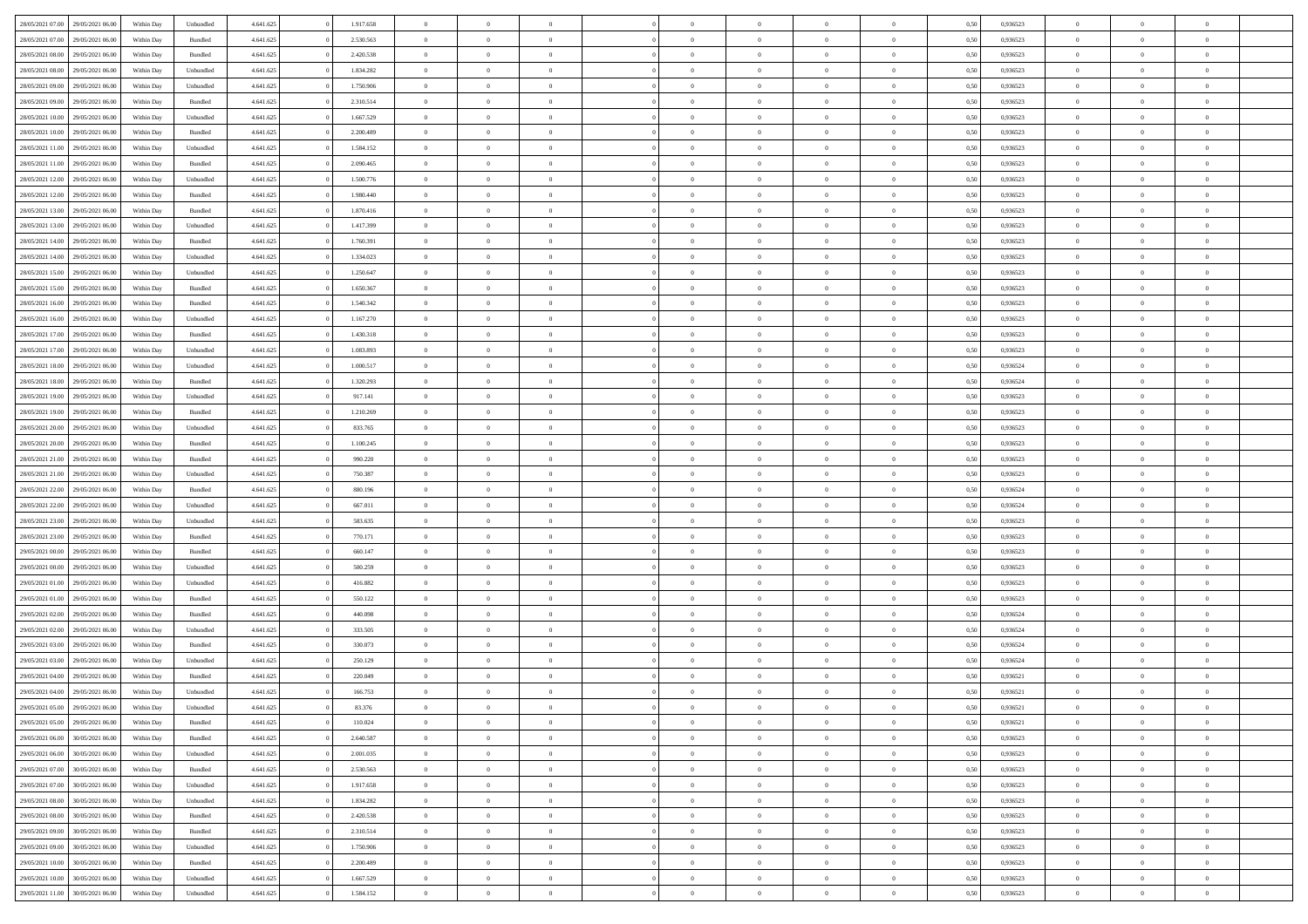| 29/05/2021 11:00                  | 30/05/2021 06:00 | Within Day | Bundled                     | 4.641.625 | 2.090.465 | $\overline{0}$ | $\theta$       |                | $\overline{0}$ | $\bf{0}$       | $\overline{0}$ | $\theta$       | 0,50 | 0,936523 | $\theta$       | $\theta$       | $\theta$       |  |
|-----------------------------------|------------------|------------|-----------------------------|-----------|-----------|----------------|----------------|----------------|----------------|----------------|----------------|----------------|------|----------|----------------|----------------|----------------|--|
|                                   |                  |            |                             |           |           | $\overline{0}$ |                | $\overline{0}$ |                |                |                |                |      |          |                |                | $\overline{0}$ |  |
| 29/05/2021 12:00                  | 30/05/2021 06.00 | Within Day | Unbundled                   | 4.641.625 | 1.500.776 |                | $\overline{0}$ |                | $\overline{0}$ | $\bf{0}$       | $\bf{0}$       | $\bf{0}$       | 0,50 | 0,936523 | $\,$ 0 $\,$    | $\overline{0}$ |                |  |
| 29/05/2021 12:00                  | 30/05/2021 06:00 | Within Day | Bundled                     | 4.641.625 | 1.980.440 | $\overline{0}$ | $\overline{0}$ | $\overline{0}$ | $\overline{0}$ | $\bf{0}$       | $\overline{0}$ | $\mathbf{0}$   | 0.50 | 0.936523 | $\mathbf{0}$   | $\,$ 0 $\,$    | $\bf{0}$       |  |
| 29/05/2021 13:00                  | 30/05/2021 06:00 | Within Day | Bundled                     | 4.641.625 | 1.870.416 | $\overline{0}$ | $\overline{0}$ | $\overline{0}$ | $\overline{0}$ | $\,0\,$        | $\overline{0}$ | $\overline{0}$ | 0,50 | 0,936523 | $\,$ 0 $\,$    | $\overline{0}$ | $\overline{0}$ |  |
| 29/05/2021 13:00                  | 30/05/2021 06.00 | Within Day | Unbundled                   | 4.641.625 | 1.417.399 | $\overline{0}$ | $\overline{0}$ | $\overline{0}$ | $\overline{0}$ | $\,$ 0         | $\overline{0}$ | $\bf{0}$       | 0,50 | 0,936523 | $\,$ 0 $\,$    | $\overline{0}$ | $\overline{0}$ |  |
| 29/05/2021 14:00                  | 30/05/2021 06:00 | Within Day | Bundled                     | 4.641.625 | 1.760.391 | $\overline{0}$ | $\overline{0}$ | $\overline{0}$ | $\overline{0}$ | $\bf{0}$       | $\overline{0}$ | $\bf{0}$       | 0.50 | 0.936523 | $\,0\,$        | $\overline{0}$ | $\overline{0}$ |  |
| 29/05/2021 14:00                  | 30/05/2021 06:00 | Within Day | Unbundled                   | 4.641.625 | 1.334.023 | $\overline{0}$ | $\overline{0}$ | $\overline{0}$ | $\overline{0}$ | $\bf{0}$       | $\overline{0}$ | $\bf{0}$       | 0,50 | 0,936523 | $\,$ 0 $\,$    | $\overline{0}$ | $\overline{0}$ |  |
| 29/05/2021 15:00                  | 30/05/2021 06.00 | Within Day | Bundled                     | 4.641.625 | 1.650.367 | $\overline{0}$ | $\overline{0}$ | $\overline{0}$ | $\overline{0}$ | $\,$ 0         | $\bf{0}$       | $\bf{0}$       | 0,50 | 0,936523 | $\,$ 0 $\,$    | $\overline{0}$ | $\overline{0}$ |  |
| 29/05/2021 15:00                  | 30/05/2021 06:00 | Within Day | Unbundled                   | 4.641.625 | 1.250.647 | $\overline{0}$ | $\overline{0}$ | $\overline{0}$ | $\overline{0}$ | $\bf{0}$       | $\overline{0}$ | $\mathbf{0}$   | 0.50 | 0.936523 | $\bf{0}$       | $\overline{0}$ | $\bf{0}$       |  |
| 29/05/2021 16:00                  | 30/05/2021 06:00 | Within Day | Unbundled                   | 4.641.625 | 1.167.270 | $\overline{0}$ | $\overline{0}$ | $\overline{0}$ | $\overline{0}$ | $\bf{0}$       | $\overline{0}$ | $\bf{0}$       | 0,50 | 0,936523 | $\,$ 0 $\,$    | $\overline{0}$ | $\overline{0}$ |  |
|                                   |                  |            |                             |           |           |                |                |                |                |                |                |                |      |          |                |                |                |  |
| 29/05/2021 16:00                  | 30/05/2021 06.00 | Within Day | Bundled                     | 4.641.625 | 1.540.342 | $\overline{0}$ | $\overline{0}$ | $\overline{0}$ | $\overline{0}$ | $\bf{0}$       | $\bf{0}$       | $\bf{0}$       | 0,50 | 0,936523 | $\,$ 0 $\,$    | $\overline{0}$ | $\overline{0}$ |  |
| 29/05/2021 17:00                  | 30/05/2021 06:00 | Within Day | Bundled                     | 4.641.625 | 1.430.318 | $\overline{0}$ | $\overline{0}$ | $\overline{0}$ | $\overline{0}$ | $\bf{0}$       | $\overline{0}$ | $\mathbf{0}$   | 0.50 | 0.936523 | $\overline{0}$ | $\,$ 0 $\,$    | $\bf{0}$       |  |
| 29/05/2021 17:00                  | 30/05/2021 06:00 | Within Day | Unbundled                   | 4.641.625 | 1.083.893 | $\overline{0}$ | $\overline{0}$ | $\overline{0}$ | $\overline{0}$ | $\bf{0}$       | $\overline{0}$ | $\overline{0}$ | 0,50 | 0,936523 | $\,$ 0 $\,$    | $\overline{0}$ | $\overline{0}$ |  |
| 29/05/2021 18:00                  | 30/05/2021 06.00 | Within Day | Bundled                     | 4.641.625 | 1.320.293 | $\overline{0}$ | $\theta$       | $\overline{0}$ | $\overline{0}$ | $\,$ 0         | $\bf{0}$       | $\bf{0}$       | 0,50 | 0,936524 | $\,$ 0 $\,$    | $\overline{0}$ | $\overline{0}$ |  |
| 29/05/2021 18:00                  | 30/05/2021 06:00 | Within Day | Unbundled                   | 4.641.625 | 1.000.517 | $\overline{0}$ | $\overline{0}$ | $\overline{0}$ | $\overline{0}$ | $\bf{0}$       | $\overline{0}$ | $\bf{0}$       | 0.50 | 0.936524 | $\,0\,$        | $\overline{0}$ | $\overline{0}$ |  |
| 29/05/2021 19:00                  | 30/05/2021 06:00 | Within Day | Unbundled                   | 4.641.625 | 917.141   | $\overline{0}$ | $\overline{0}$ | $\overline{0}$ | $\overline{0}$ | $\bf{0}$       | $\overline{0}$ | $\bf{0}$       | 0,50 | 0,936523 | $\,$ 0 $\,$    | $\theta$       | $\overline{0}$ |  |
| 29/05/2021 19:00                  | 30/05/2021 06.00 | Within Day | Bundled                     | 4.641.625 | 1.210.269 | $\overline{0}$ | $\overline{0}$ | $\overline{0}$ | $\overline{0}$ | $\,$ 0         | $\bf{0}$       | $\bf{0}$       | 0,50 | 0,936523 | $\,$ 0 $\,$    | $\overline{0}$ | $\overline{0}$ |  |
| 29/05/2021 20:00                  | 30/05/2021 06:00 | Within Day | Bundled                     | 4.641.625 | 1.100.245 | $\overline{0}$ | $\overline{0}$ | $\overline{0}$ | $\overline{0}$ | $\overline{0}$ | $\overline{0}$ | $\mathbf{0}$   | 0.50 | 0.936523 | $\bf{0}$       | $\overline{0}$ | $\bf{0}$       |  |
| 29/05/2021 20:00                  | 30/05/2021 06:00 | Within Day | Unbundled                   | 4.641.625 | 833.765   | $\overline{0}$ | $\,$ 0         | $\overline{0}$ | $\overline{0}$ | $\bf{0}$       | $\overline{0}$ | $\bf{0}$       | 0,50 | 0,936523 | $\,$ 0 $\,$    | $\overline{0}$ | $\overline{0}$ |  |
| 29/05/2021 21:00                  | 30/05/2021 06.00 | Within Day | Bundled                     | 4.641.625 | 990.220   | $\bf{0}$       | $\overline{0}$ | $\overline{0}$ | $\overline{0}$ | $\bf{0}$       | $\bf{0}$       | $\bf{0}$       | 0,50 | 0,936523 | $\,$ 0 $\,$    | $\overline{0}$ | $\overline{0}$ |  |
|                                   |                  |            |                             |           |           |                |                |                |                |                |                |                |      |          |                |                |                |  |
| 29/05/2021 21:00                  | 30/05/2021 06:00 | Within Day | Unbundled                   | 4.641.625 | 750.387   | $\overline{0}$ | $\overline{0}$ | $\overline{0}$ | $\overline{0}$ | $\bf{0}$       | $\overline{0}$ | $\mathbf{0}$   | 0.50 | 0.936523 | $\overline{0}$ | $\,$ 0 $\,$    | $\overline{0}$ |  |
| 29/05/2021 22:00                  | 30/05/2021 06:00 | Within Day | Bundled                     | 4.641.625 | 880.196   | $\overline{0}$ | $\overline{0}$ | $\overline{0}$ | $\overline{0}$ | $\,$ 0 $\,$    | $\overline{0}$ | $\overline{0}$ | 0,50 | 0,936524 | $\,$ 0 $\,$    | $\overline{0}$ | $\overline{0}$ |  |
| 29/05/2021 22:00                  | 30/05/2021 06.00 | Within Day | Unbundled                   | 4.641.625 | 667.011   | $\overline{0}$ | $\overline{0}$ | $\overline{0}$ | $\overline{0}$ | $\bf{0}$       | $\bf{0}$       | $\bf{0}$       | 0,50 | 0,936524 | $\,$ 0 $\,$    | $\overline{0}$ | $\overline{0}$ |  |
| 29/05/2021 23:00                  | 30/05/2021 06:00 | Within Day | Bundled                     | 4.641.625 | 770.171   | $\overline{0}$ | $\overline{0}$ | $\overline{0}$ | $\overline{0}$ | $\bf{0}$       | $\overline{0}$ | $\bf{0}$       | 0.50 | 0.936523 | $\,0\,$        | $\overline{0}$ | $\overline{0}$ |  |
| 29/05/2021 23:00                  | 30/05/2021 06:00 | Within Day | Unbundled                   | 4.641.625 | 583.635   | $\overline{0}$ | $\overline{0}$ | $\overline{0}$ | $\overline{0}$ | $\bf{0}$       | $\overline{0}$ | $\bf{0}$       | 0,50 | 0,936523 | $\,$ 0 $\,$    | $\theta$       | $\overline{0}$ |  |
| 30/05/2021 00:00                  | 30/05/2021 06.00 | Within Day | Bundled                     | 4.641.625 | 660.147   | $\overline{0}$ | $\overline{0}$ | $\overline{0}$ | $\overline{0}$ | $\,$ 0         | $\bf{0}$       | $\bf{0}$       | 0,50 | 0,936523 | $\,$ 0 $\,$    | $\overline{0}$ | $\overline{0}$ |  |
| 30/05/2021 00:00                  | 30/05/2021 06:00 | Within Day | Unbundled                   | 4.641.625 | 500.259   | $\overline{0}$ | $\overline{0}$ | $\overline{0}$ | $\overline{0}$ | $\bf{0}$       | $\overline{0}$ | $\mathbf{0}$   | 0.50 | 0.936523 | $\bf{0}$       | $\overline{0}$ | $\bf{0}$       |  |
| 30/05/2021 01:00                  | 30/05/2021 06:00 | Within Day | Bundled                     | 4.641.625 | 550.122   | $\overline{0}$ | $\overline{0}$ | $\overline{0}$ | $\overline{0}$ | $\bf{0}$       | $\overline{0}$ | $\bf{0}$       | 0,50 | 0,936523 | $\,$ 0 $\,$    | $\overline{0}$ | $\overline{0}$ |  |
| 30/05/2021 01:00                  | 30/05/2021 06.00 | Within Day | Unbundled                   | 4.641.625 | 416.882   | $\overline{0}$ | $\overline{0}$ | $\overline{0}$ | $\bf{0}$       | $\bf{0}$       | $\bf{0}$       | $\bf{0}$       | 0,50 | 0,936523 | $\,$ 0 $\,$    | $\overline{0}$ | $\overline{0}$ |  |
| 30/05/2021 02:00                  | 30/05/2021 06:00 | Within Day | Bundled                     | 4.641.625 | 440 098   | $\overline{0}$ | $\overline{0}$ | $\overline{0}$ | $\overline{0}$ | $\bf{0}$       | $\overline{0}$ | $\mathbf{0}$   | 0.50 | 0.936524 | $\overline{0}$ | $\,$ 0 $\,$    | $\overline{0}$ |  |
| 30/05/2021 02:00                  | 30/05/2021 06:00 | Within Dav | Unbundled                   | 4.641.625 | 333.505   | $\overline{0}$ | $\overline{0}$ | $\overline{0}$ | $\overline{0}$ | $\overline{0}$ | $\overline{0}$ | $\mathbf{0}$   | 0.50 | 0,936524 | $\theta$       | $\overline{0}$ | $\overline{0}$ |  |
|                                   |                  |            |                             |           |           | $\overline{0}$ | $\overline{0}$ | $\overline{0}$ | $\overline{0}$ | $\bf{0}$       |                |                |      |          | $\,$ 0 $\,$    | $\overline{0}$ | $\overline{0}$ |  |
| 30/05/2021 03:00                  | 30/05/2021 06.00 | Within Day | Bundled                     | 4.641.625 | 330.073   |                |                |                |                |                | $\bf{0}$       | $\bf{0}$       | 0,50 | 0,936524 |                |                |                |  |
| 30/05/2021 03:00                  | 30/05/2021 06:00 | Within Day | Unbundled                   | 4.641.625 | 250.129   | $\overline{0}$ | $\overline{0}$ | $\overline{0}$ | $\overline{0}$ | $\bf{0}$       | $\overline{0}$ | $\bf{0}$       | 0.50 | 0.936524 | $\,0\,$        | $\overline{0}$ | $\overline{0}$ |  |
| 30/05/2021 04:00                  | 30/05/2021 06:00 | Within Dav | Unbundled                   | 4.641.625 | 166.753   | $\overline{0}$ | $\overline{0}$ | $\Omega$       | $\overline{0}$ | $\mathbf{0}$   | $\overline{0}$ | $\overline{0}$ | 0,50 | 0,936521 | $\theta$       | $\overline{0}$ | $\overline{0}$ |  |
| 30/05/2021 04:00                  | 30/05/2021 06.00 | Within Day | Bundled                     | 4.641.625 | 220.049   | $\overline{0}$ | $\overline{0}$ | $\overline{0}$ | $\overline{0}$ | $\bf{0}$       | $\bf{0}$       | $\bf{0}$       | 0,50 | 0,936521 | $\,$ 0 $\,$    | $\overline{0}$ | $\overline{0}$ |  |
| 30/05/2021 05:00                  | 30/05/2021 06:00 | Within Day | Unbundled                   | 4.641.625 | 83.376    | $\overline{0}$ | $\overline{0}$ | $\overline{0}$ | $\overline{0}$ | $\bf{0}$       | $\overline{0}$ | $\mathbf{0}$   | 0.50 | 0.936521 | $\bf{0}$       | $\overline{0}$ | $\bf{0}$       |  |
| 30/05/2021 05:00                  | 30/05/2021 06:00 | Within Dav | Bundled                     | 4.641.625 | 110.024   | $\overline{0}$ | $\overline{0}$ | $\overline{0}$ | $\overline{0}$ | $\overline{0}$ | $\overline{0}$ | $\overline{0}$ | 0,50 | 0,936521 | $\theta$       | $\overline{0}$ | $\overline{0}$ |  |
| 30/05/2021 06:00                  | 31/05/2021 06.00 | Within Day | Unbundled                   | 4.641.625 | 2.001.035 | $\overline{0}$ | $\overline{0}$ | $\overline{0}$ | $\bf{0}$       | $\bf{0}$       | $\bf{0}$       | $\bf{0}$       | 0,50 | 0,936523 | $\,$ 0 $\,$    | $\overline{0}$ | $\overline{0}$ |  |
| 30/05/2021 06:00                  | 31/05/2021 06:00 | Within Day | Bundled                     | 4.641.625 | 2.640.587 | $\overline{0}$ | $\overline{0}$ | $\overline{0}$ | $\overline{0}$ | $\bf{0}$       | $\overline{0}$ | $\mathbf{0}$   | 0.50 | 0.936523 | $\overline{0}$ | $\,$ 0 $\,$    | $\overline{0}$ |  |
| 30/05/2021 07:00                  | 31/05/2021 06:00 | Within Dav | Bundled                     | 4.641.625 | 2.530.563 | $\overline{0}$ | $\overline{0}$ | $\overline{0}$ | $\overline{0}$ | $\overline{0}$ | $\overline{0}$ | $\mathbf{0}$   | 0.50 | 0.936523 | $\theta$       | $\overline{0}$ | $\overline{0}$ |  |
| 30/05/2021 07:00                  | 31/05/2021 06.00 | Within Day | Unbundled                   | 4.641.625 | 1.917.658 | $\overline{0}$ | $\overline{0}$ | $\overline{0}$ | $\overline{0}$ | $\bf{0}$       | $\overline{0}$ | $\bf{0}$       | 0,50 | 0,936523 | $\,$ 0 $\,$    | $\overline{0}$ | $\overline{0}$ |  |
| 30/05/2021 08:00                  | 31/05/2021 06:00 | Within Day | Unbundled                   | 4.641.625 | 1.834.282 | $\overline{0}$ | $\overline{0}$ | $\overline{0}$ | $\overline{0}$ | $\bf{0}$       | $\overline{0}$ | $\bf{0}$       | 0.50 | 0.936523 | $\,0\,$        | $\theta$       | $\overline{0}$ |  |
| 30/05/2021 08:00                  | 31/05/2021 06:00 | Within Dav | Bundled                     | 4.641.625 | 2.420.538 | $\overline{0}$ | $\theta$       | $\Omega$       | $\overline{0}$ | $\bf{0}$       | $\overline{0}$ | $\overline{0}$ | 0.50 | 0.936523 | $\theta$       | $\overline{0}$ | $\overline{0}$ |  |
| 30/05/2021 09:00                  | 31/05/2021 06:00 | Within Day | Bundled                     | 4.641.625 | 2.310.514 | $\overline{0}$ | $\overline{0}$ | $\overline{0}$ | $\bf{0}$       | $\,$ 0         | $\bf{0}$       | $\bf{0}$       | 0,50 | 0,936523 | $\,$ 0 $\,$    | $\overline{0}$ | $\overline{0}$ |  |
|                                   |                  |            |                             |           |           |                |                |                |                |                |                |                |      |          |                |                |                |  |
| 30/05/2021 09:00                  | 31/05/2021 06:00 | Within Day | $\ensuremath{\mathsf{Unb}}$ | 4.641.625 | 1.750.906 | $\bf{0}$       | $\theta$       |                | $^{\circ}$     | $\Omega$       |                |                | 0,50 | 0.936523 | $\bf{0}$       | $\theta$       |                |  |
| 30/05/2021 11:00                  | 31/05/2021 06:00 | Within Day | Unbundled                   | 4.641.625 | 1.584.152 | $\overline{0}$ | $\overline{0}$ | $\overline{0}$ | $\overline{0}$ | $\overline{0}$ | $\overline{0}$ | $\mathbf{0}$   | 0,50 | 0.936523 | $\theta$       | $\overline{0}$ | $\overline{0}$ |  |
| 30/05/2021 11:00                  | 31/05/2021 06:00 | Within Day | Bundled                     | 4.641.625 | 2.090.465 | $\overline{0}$ | $\overline{0}$ | $\overline{0}$ | $\bf{0}$       | $\overline{0}$ | $\overline{0}$ | $\mathbf{0}$   | 0,50 | 0,936523 | $\bf{0}$       | $\overline{0}$ | $\bf{0}$       |  |
| 30/05/2021 12:00                  | 31/05/2021 06:00 | Within Day | Bundled                     | 4.641.625 | 1.980.440 | $\overline{0}$ | $\overline{0}$ | $\overline{0}$ | $\overline{0}$ | $\overline{0}$ | $\overline{0}$ | $\mathbf{0}$   | 0.50 | 0.936523 | $\overline{0}$ | $\bf{0}$       | $\bf{0}$       |  |
| 30/05/2021 12:00                  | 31/05/2021 06:00 | Within Day | Unbundled                   | 4.641.625 | 1.500.776 | $\overline{0}$ | $\overline{0}$ | $\overline{0}$ | $\overline{0}$ | $\overline{0}$ | $\overline{0}$ | $\mathbf{0}$   | 0,50 | 0.936523 | $\overline{0}$ | $\theta$       | $\overline{0}$ |  |
| 30/05/2021 13:00                  | 31/05/2021 06:00 | Within Day | Bundled                     | 4.641.625 | 1.870.416 | $\overline{0}$ | $\overline{0}$ | $\overline{0}$ | $\overline{0}$ | $\bf{0}$       | $\bf{0}$       | $\bf{0}$       | 0,50 | 0,936523 | $\,0\,$        | $\overline{0}$ | $\overline{0}$ |  |
| 30/05/2021 13:00                  | 31/05/2021 06:00 | Within Day | Unbundled                   | 4.641.625 | 1.417.399 | $\overline{0}$ | $\overline{0}$ | $\overline{0}$ | $\overline{0}$ | $\bf{0}$       | $\overline{0}$ | $\mathbf{0}$   | 0.50 | 0.936523 | $\,$ 0 $\,$    | $\theta$       | $\overline{0}$ |  |
| 30/05/2021 14:00                  | 31/05/2021 06:00 | Within Day | Unbundled                   | 4.641.625 | 1.334.023 | $\overline{0}$ | $\overline{0}$ | $\overline{0}$ | $\overline{0}$ | $\overline{0}$ | $\overline{0}$ | $\overline{0}$ | 0,50 | 0.936523 | $\overline{0}$ | $\theta$       | $\overline{0}$ |  |
| 30/05/2021 14:00                  | 31/05/2021 06:00 | Within Day | Bundled                     | 4.641.625 | 1.760.391 | $\overline{0}$ | $\,$ 0         | $\overline{0}$ | $\bf{0}$       | $\,$ 0 $\,$    | $\overline{0}$ | $\bf{0}$       | 0,50 | 0,936523 | $\,$ 0 $\,$    | $\overline{0}$ | $\overline{0}$ |  |
| 30/05/2021 15:00                  | 31/05/2021 06:00 | Within Day | Bundled                     | 4.641.625 | 1.650.367 | $\overline{0}$ | $\overline{0}$ | $\overline{0}$ | $\overline{0}$ | $\bf{0}$       | $\overline{0}$ | $\mathbf{0}$   | 0.50 | 0.936523 | $\mathbf{0}$   | $\,$ 0 $\,$    | $\overline{0}$ |  |
| 30/05/2021 15:00                  | 31/05/2021 06:00 | Within Day | Unbundled                   | 4.641.625 | 1.250.647 | $\overline{0}$ | $\overline{0}$ | $\overline{0}$ | $\overline{0}$ | $\overline{0}$ | $\overline{0}$ | $\overline{0}$ | 0,50 | 0.936523 | $\overline{0}$ | $\theta$       | $\overline{0}$ |  |
| 30/05/2021 16:00                  | 31/05/2021 06.00 | Within Day | Bundled                     | 4.641.625 | 1.540.342 | $\overline{0}$ | $\overline{0}$ | $\overline{0}$ | $\bf{0}$       | $\bf{0}$       | $\bf{0}$       | $\bf{0}$       | 0,50 | 0,936523 | $\bf{0}$       | $\overline{0}$ | $\bf{0}$       |  |
|                                   |                  |            |                             |           |           |                |                |                |                |                |                |                |      |          |                |                |                |  |
| 30/05/2021 16:00 31/05/2021 06:00 |                  | Within Day | Unbundled                   | 4.641.625 | 1.167.270 | $\,$ 0 $\,$    | $\,$ 0 $\,$    | $\overline{0}$ | $\overline{0}$ | $\,$ 0 $\,$    | $\,$ 0 $\,$    | $\,$ 0 $\,$    | 0,50 | 0,936523 | $\overline{0}$ | $\,$ 0 $\,$    | $\,$ 0 $\,$    |  |